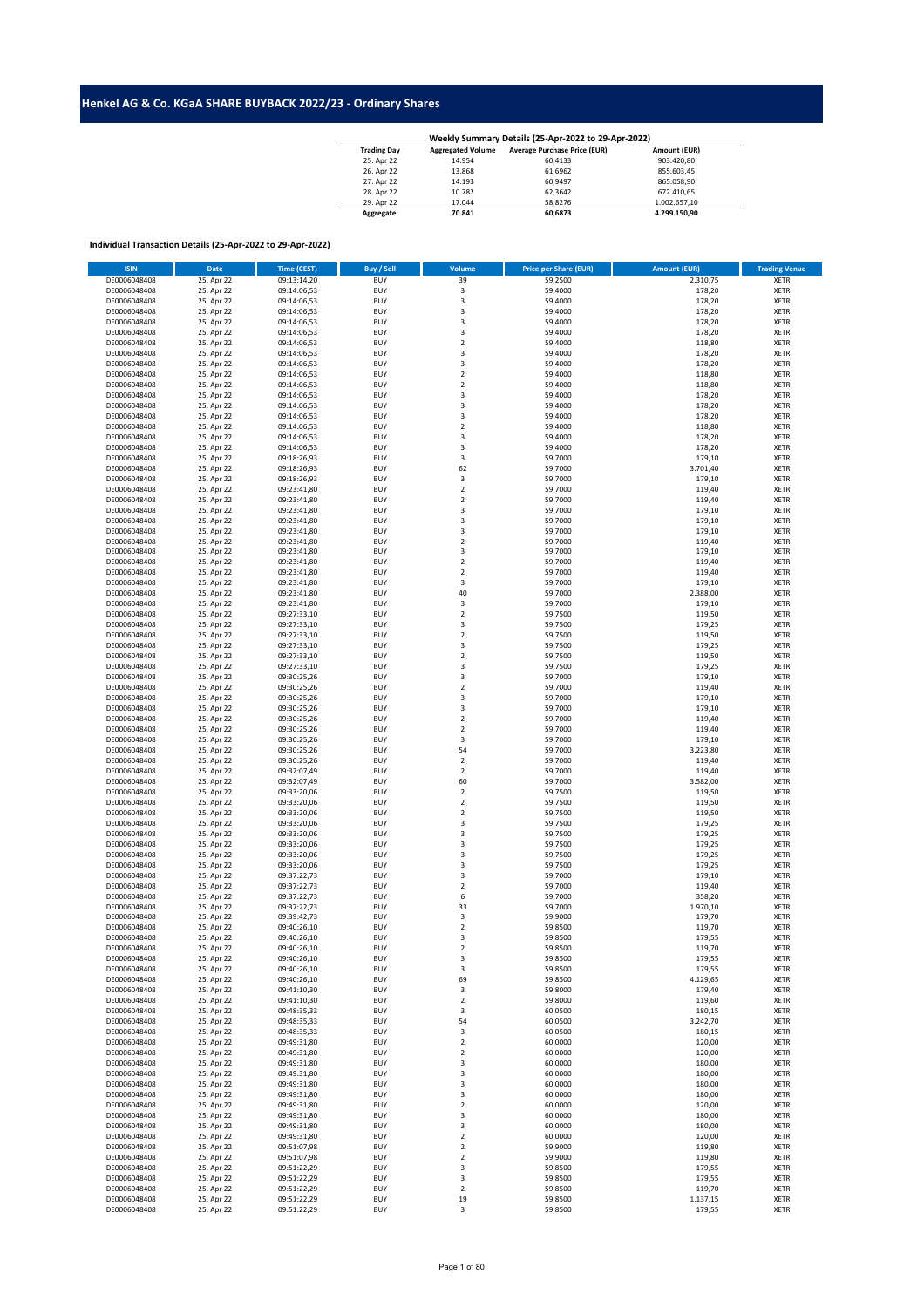| <b>ISIN</b>                  | Date                     | <b>Time (CEST)</b>         | Buy / Sell               | Volume                        | <b>Price per Share (EUR)</b> | <b>Amount (EUR)</b> | <b>Trading Venue</b>       |
|------------------------------|--------------------------|----------------------------|--------------------------|-------------------------------|------------------------------|---------------------|----------------------------|
| DE0006048408                 | 25. Apr 22               | 09:51:22,29                | <b>BUY</b>               | 18                            | 59,8500                      | 1.077,30            | XETR                       |
| DE0006048408                 | 25. Apr 22               | 09:53:00,51                | <b>BUY</b>               | $\mathbf 2$                   | 59,9000                      | 119,80              | XETR                       |
| DE0006048408<br>DE0006048408 | 25. Apr 22<br>25. Apr 22 | 09:53:00,51<br>09:53:00,51 | <b>BUY</b><br><b>BUY</b> | 3<br>3                        | 59,9000<br>59,9000           | 179,70<br>179,70    | <b>XETR</b><br><b>XETR</b> |
| DE0006048408                 | 25. Apr 22               | 09:53:11,10                | <b>BUY</b>               | $\mathbf 2$                   | 59,8500                      | 119,70              | <b>XETR</b>                |
| DE0006048408                 | 25. Apr 22               | 09:53:11,10                | <b>BUY</b>               | $\mathbf 2$                   | 59,8500                      | 119,70              | <b>XETR</b>                |
| DE0006048408                 | 25. Apr 22               | 09:53:11,10                | <b>BUY</b>               | 42                            | 59,8500                      | 2.513,70            | <b>XETR</b>                |
| DE0006048408                 | 25. Apr 22               | 09:57:10,54                | <b>BUY</b>               | 3                             | 59,9000                      | 179,70              | <b>XETR</b>                |
| DE0006048408<br>DE0006048408 | 25. Apr 22<br>25. Apr 22 | 09:57:10,54                | <b>BUY</b><br><b>BUY</b> | $\mathbf 2$<br>$\mathbf 2$    | 59,9000<br>60,0500           | 119,80<br>120,10    | <b>XETR</b><br><b>XETR</b> |
| DE0006048408                 | 25. Apr 22               | 09:59:37,10<br>10:00:12,00 | <b>BUY</b>               | 3                             | 60,0500                      | 180,15              | XETR                       |
| DE0006048408                 | 25. Apr 22               | 10:01:50,12                | <b>BUY</b>               | $\overline{2}$                | 60,1500                      | 120,30              | <b>XETR</b>                |
| DE0006048408                 | 25. Apr 22               | 10:01:50,12                | <b>BUY</b>               | $\mathbf 2$                   | 60,1500                      | 120,30              | XETR                       |
| DE0006048408                 | 25. Apr 22               | 10:01:50,12                | <b>BUY</b>               | 3                             | 60,1500                      | 180,45              | <b>XETR</b>                |
| DE0006048408                 | 25. Apr 22               | 10:01:50,12                | <b>BUY</b>               | $\mathbf 2$                   | 60,1500                      | 120,30              | XETR                       |
| DE0006048408<br>DE0006048408 | 25. Apr 22<br>25. Apr 22 | 10:01:50,12<br>10:01:50,12 | <b>BUY</b><br><b>BUY</b> | 4<br>$\mathbf 2$              | 60,1500<br>60,1500           | 240,60<br>120,30    | <b>XETR</b><br>XETR        |
| DE0006048408                 | 25. Apr 22               | 10:01:50,12                | <b>BUY</b>               | 4                             | 60,1500                      | 240,60              | <b>XETR</b>                |
| DE0006048408                 | 25. Apr 22               | 10:01:50,12                | <b>BUY</b>               | $\mathbf 2$                   | 60,1500                      | 120,30              | XETR                       |
| DE0006048408                 | 25. Apr 22               | 10:01:50,12                | <b>BUY</b>               | 4                             | 60,1500                      | 240,60              | <b>XETR</b>                |
| DE0006048408<br>DE0006048408 | 25. Apr 22<br>25. Apr 22 | 10:01:50,12<br>10:02:38,25 | <b>BUY</b><br><b>BUY</b> | 3<br>3                        | 60,1500<br>60,1000           | 180,45<br>180,30    | <b>XETR</b><br><b>XETR</b> |
| DE0006048408                 | 25. Apr 22               | 10:04:30,14                | <b>BUY</b>               | $\mathbf 2$                   | 60,2000                      | 120,40              | <b>XETR</b>                |
| DE0006048408                 | 25. Apr 22               | 10:04:30,14                | <b>BUY</b>               | $\mathbf 2$                   | 60,2000                      | 120,40              | <b>XETR</b>                |
| DE0006048408                 | 25. Apr 22               | 10:04:30,14                | <b>BUY</b>               | $\mathbf 2$                   | 60,2000                      | 120,40              | <b>XETR</b>                |
| DE0006048408                 | 25. Apr 22               | 10:04:30,14                | <b>BUY</b>               | 4                             | 60,2000                      | 240,80              | <b>XETR</b>                |
| DE0006048408                 | 25. Apr 22               | 10:04:30,14                | <b>BUY</b>               | 3                             | 60,2000                      | 180,60              | <b>XETR</b>                |
| DE0006048408<br>DE0006048408 | 25. Apr 22<br>25. Apr 22 | 10:04:30,14<br>10:04:30,14 | <b>BUY</b><br><b>BUY</b> | 3<br>3                        | 60,2000<br>60,2000           | 180,60<br>180,60    | <b>XETR</b><br><b>XETR</b> |
| DE0006048408                 | 25. Apr 22               | 10:04:48,86                | <b>BUY</b>               | 3                             | 60,1500                      | 180,45              | <b>XETR</b>                |
| DE0006048408                 | 25. Apr 22               | 10:04:48,86                | <b>BUY</b>               | 4                             | 60,1500                      | 240,60              | <b>XETR</b>                |
| DE0006048408                 | 25. Apr 22               | 10:04:48,86                | <b>BUY</b>               | 102                           | 60,1500                      | 6.135,30            | <b>XETR</b>                |
| DE0006048408                 | 25. Apr 22               | 10:04:48,86                | <b>BUY</b><br><b>BUY</b> | 2<br>62                       | 60,1500                      | 120,30<br>3.729,30  | <b>XETR</b><br>XETR        |
| DE0006048408<br>DE0006048408 | 25. Apr 22<br>25. Apr 22 | 10:04:48,89<br>10:05:32,85 | <b>BUY</b>               | $\mathbf 2$                   | 60,1500<br>60,1500           | 120,30              | <b>XETR</b>                |
| DE0006048408                 | 25. Apr 22               | 10:05:32,85                | <b>BUY</b>               | $\mathbf 2$                   | 60,1500                      | 120,30              | XETR                       |
| DE0006048408                 | 25. Apr 22               | 10:05:32,85                | <b>BUY</b>               | 72                            | 60,1500                      | 4.330,80            | <b>XETR</b>                |
| DE0006048408                 | 25. Apr 22               | 10:05:50,74                | <b>BUY</b>               | 4                             | 60,1500                      | 240,60              | XETR                       |
| DE0006048408                 | 25. Apr 22               | 10:05:51,23                | <b>BUY</b>               | 3                             | 60,2000                      | 180,60              | <b>XETR</b>                |
| DE0006048408<br>DE0006048408 | 25. Apr 22<br>25. Apr 22 | 10:05:51,23                | <b>BUY</b><br><b>BUY</b> | 3<br>3                        | 60,2000<br>60,2000           | 180,60<br>180,60    | <b>XETR</b><br><b>XETR</b> |
| DE0006048408                 | 25. Apr 22               | 10:06:27,47<br>10:06:27,47 | <b>BUY</b>               | $\mathbf 2$                   | 60,2000                      | 120,40              | <b>XETR</b>                |
| DE0006048408                 | 25. Apr 22               | 10:07:36,62                | <b>BUY</b>               | $\mathbf 2$                   | 60,1500                      | 120,30              | <b>XETR</b>                |
| DE0006048408                 | 25. Apr 22               | 10:07:36,62                | <b>BUY</b>               | 3                             | 60,1500                      | 180,45              | <b>XETR</b>                |
| DE0006048408                 | 25. Apr 22               | 10:07:36,62                | <b>BUY</b>               | 3                             | 60,1500                      | 180,45              | <b>XETR</b>                |
| DE0006048408                 | 25. Apr 22               | 10:07:36,62                | <b>BUY</b>               | 57                            | 60,1500                      | 3.428,55            | XETR                       |
| DE0006048408<br>DE0006048408 | 25. Apr 22<br>25. Apr 22 | 10:08:09,83<br>10:08:09,83 | <b>BUY</b><br><b>BUY</b> | 2<br>$\mathbf 2$              | 60,1000<br>60,1000           | 120,20<br>120,20    | XETR<br><b>XETR</b>        |
| DE0006048408                 | 25. Apr 22               | 10:08:09,83                | <b>BUY</b>               | $\mathbf 2$                   | 60,1000                      | 120,20              | <b>XETR</b>                |
| DE0006048408                 | 25. Apr 22               | 10:08:09,83                | <b>BUY</b>               | 3                             | 60,1000                      | 180,30              | XETR                       |
| DE0006048408                 | 25. Apr 22               | 10:08:09,83                | <b>BUY</b>               | 2                             | 60,1000                      | 120,20              | <b>XETR</b>                |
| DE0006048408                 | 25. Apr 22               | 10:08:09,83                | <b>BUY</b><br><b>BUY</b> | 3                             | 60,1000                      | 180,30              | <b>XETR</b>                |
| DE0006048408<br>DE0006048408 | 25. Apr 22<br>25. Apr 22 | 10:08:09,83<br>10:08:09,83 | <b>BUY</b>               | $\mathbf 2$<br>3              | 60,1000<br>60,1000           | 120,20<br>180,30    | <b>XETR</b><br><b>XETR</b> |
| DE0006048408                 | 25. Apr 22               | 10:08:09,83                | <b>BUY</b>               | 37                            | 60,1000                      | 2.223,70            | <b>XETR</b>                |
| DE0006048408                 | 25. Apr 22               | 10:08:45,51                | <b>BUY</b>               | $\mathbf 2$                   | 60,0500                      | 120,10              | <b>XETR</b>                |
| DE0006048408                 | 25. Apr 22               | 10:08:45,51                | <b>BUY</b>               | $\mathbf 2$                   | 60,0500                      | 120,10              | <b>XETR</b>                |
| DE0006048408                 | 25. Apr 22<br>25. Apr 22 | 10:08:45,51                | <b>BUY</b><br><b>BUY</b> | 3<br>$\overline{\mathbf{c}}$  | 60,0500                      | 180,15<br>120,10    | <b>XETR</b><br><b>XETR</b> |
| DE0006048408<br>DE0006048408 | 25. Apr 22               | 10:08:45,51<br>10:08:45,51 | <b>BUY</b>               | 78                            | 60,0500<br>60,0500           | 4.683,90            | <b>XETR</b>                |
| DE0006048408                 | 25. Apr 22               | 10:08:45,51                | <b>BUY</b>               | 3                             | 60,0500                      | 180,15              | XETR                       |
| DE0006048408                 | 25. Apr 22               | 10:08:45,51                | <b>BUY</b>               | 3                             | 60,0500                      | 180,15              | <b>XETR</b>                |
| DE0006048408                 | 25. Apr 22               | 10:08:45,51                | <b>BUY</b>               | 2                             | 60,0500                      | 120,10              | XETR                       |
| DE0006048408<br>DE0006048408 | 25. Apr 22<br>25. Apr 22 | 10:09:12,56<br>10:09:12,56 | <b>BUY</b><br><b>BUY</b> | $\overline{\mathbf{c}}$<br>18 | 60,0500<br>60,0500           | 120,10<br>1.080,90  | <b>XETR</b><br>XETR        |
| DE0006048408                 | 25. Apr 22               | 10:09:12,56                | <b>BUY</b>               | 2                             | 60,0500                      | 120,10              | XETR                       |
| DE0006048408                 | 25. Apr 22               | 10:09:12,56                | <b>BUY</b>               | 3                             | 60,0500                      | 180,15              | XETR                       |
| DE0006048408                 | 25. Apr 22               | 10:09:12,56                | <b>BUY</b>               | 23                            | 60,0500                      | 1.381,15            | XETR                       |
| DE0006048408                 | 25. Apr 22               | 10:13:00,92                | <b>BUY</b>               | 2                             | 60,0500                      | 120,10              | <b>XETR</b>                |
| DE0006048408<br>DE0006048408 | 25. Apr 22<br>25. Apr 22 | 10:13:00,92<br>10:13:00,92 | <b>BUY</b><br><b>BUY</b> | $\mathbf 2$<br>2              | 60,0500<br>60,0500           | 120,10<br>120,10    | <b>XETR</b><br>XETR        |
| DE0006048408                 | 25. Apr 22               | 10:13:00,92                | <b>BUY</b>               | 76                            | 60,0500                      | 4.563,80            | <b>XETR</b>                |
| DE0006048408                 | 25. Apr 22               | 10:13:54,36                | <b>BUY</b>               | 3                             | 60,0000                      | 180,00              | XETR                       |
| DE0006048408                 | 25. Apr 22               | 10:13:54,36                | <b>BUY</b>               | 3                             | 60,0000                      | 180,00              | <b>XETR</b>                |
| DE0006048408                 | 25. Apr 22<br>25. Apr 22 | 10:13:54,36                | <b>BUY</b><br><b>BUY</b> | 3                             | 60,0000<br>60,0000           | 180,00<br>180,00    | XETR                       |
| DE0006048408<br>DE0006048408 | 25. Apr 22               | 10:13:54,36<br>10:13:54,36 | <b>BUY</b>               | 3<br>3                        | 60,0000                      | 180,00              | <b>XETR</b><br>XETR        |
| DE0006048408                 | 25. Apr 22               | 10:13:54,36                | <b>BUY</b>               | 3                             | 60,0000                      | 180,00              | <b>XETR</b>                |
| DE0006048408                 | 25. Apr 22               | 10:13:54,36                | <b>BUY</b>               | $\boldsymbol{2}$              | 60,0000                      | 120,00              | XETR                       |
| DE0006048408                 | 25. Apr 22               | 10:13:54,38                | <b>BUY</b>               | 2                             | 60,0000                      | 120,00              | <b>XETR</b>                |
| DE0006048408                 | 25. Apr 22<br>25. Apr 22 | 10:13:54,38<br>10:14:31,25 | <b>BUY</b>               | 3                             | 60,0000                      | 180,00              | XETR                       |
| DE0006048408<br>DE0006048408 | 25. Apr 22               | 10:14:31,25                | <b>BUY</b><br><b>BUY</b> | $\mathbf 2$<br>2              | 59,9500<br>59,9500           | 119,90<br>119,90    | <b>XETR</b><br><b>XETR</b> |
| DE0006048408                 | 25. Apr 22               | 10:14:31,25                | <b>BUY</b>               | 2                             | 59,9500                      | 119,90              | <b>XETR</b>                |
| DE0006048408                 | 25. Apr 22               | 10:14:31,25                | <b>BUY</b>               | 3                             | 59,9500                      | 179,85              | XETR                       |
| DE0006048408                 | 25. Apr 22               | 10:19:05,79                | <b>BUY</b>               | $\mathbf 2$                   | 60,1000                      | 120,20              | <b>XETR</b>                |
| DE0006048408                 | 25. Apr 22               | 10:19:05,79                | <b>BUY</b><br><b>BUY</b> | 3                             | 60,1000<br>60,1000           | 180,30<br>3.185,30  | <b>XETR</b><br>XETR        |
| DE0006048408<br>DE0006048408 | 25. Apr 22<br>25. Apr 22 | 10:19:05,79<br>10:21:58,86 | <b>BUY</b>               | 53<br>$\overline{\mathbf{c}}$ | 60,0500                      | 120,10              | <b>XETR</b>                |
| DE0006048408                 | 25. Apr 22               | 10:21:58,86                | <b>BUY</b>               | 4                             | 60,0500                      | 240,20              | XETR                       |
| DE0006048408                 | 25. Apr 22               | 10:21:58,86                | <b>BUY</b>               | $\overline{\mathbf{c}}$       | 60,0500                      | 120,10              | <b>XETR</b>                |
| DE0006048408                 | 25. Apr 22               | 10:21:58,86                | <b>BUY</b>               | 3                             | 60,0500                      | 180,15              | <b>XETR</b>                |
| DE0006048408                 | 25. Apr 22               | 10:21:58,86                | <b>BUY</b>               | 3                             | 60,0500                      | 180,15              | <b>XETR</b>                |
| DE0006048408<br>DE0006048408 | 25. Apr 22<br>25. Apr 22 | 10:21:58,86<br>10:21:58,86 | <b>BUY</b><br><b>BUY</b> | 3<br>3                        | 60,0500<br>60,0500           | 180,15<br>180,15    | XETR<br><b>XETR</b>        |
| DE0006048408                 | 25. Apr 22               | 10:21:58,86                | <b>BUY</b>               | 51                            | 60,0500                      | 3.062,55            | XETR                       |
| DE0006048408                 | 25. Apr 22               | 10:21:58,86                | <b>BUY</b>               | $\mathbf 2$                   | 60,0500                      | 120,10              | <b>XETR</b>                |
| DE0006048408                 | 25. Apr 22               | 10:21:58,86                | <b>BUY</b>               | $\mathbf 2$                   | 60,0500                      | 120,10              | XETR                       |
| DE0006048408                 | 25. Apr 22               | 10:21:58,86                | <b>BUY</b><br><b>BUY</b> | $\overline{\mathbf{2}}$       | 60,0500<br>60,1000           | 120,10<br>120,20    | <b>XETR</b><br><b>XETR</b> |
| DE0006048408<br>DE0006048408 | 25. Apr 22<br>25. Apr 22 | 10:23:36,85<br>10:23:36,85 | <b>BUY</b>               | 2<br>4                        | 60,1000                      | 240,40              | <b>XETR</b>                |
| DE0006048408                 | 25. Apr 22               | 10:23:36,85                | <b>BUY</b>               | 3                             | 60,1000                      | 180,30              | XETR                       |
| DE0006048408                 | 25. Apr 22               | 10:23:36,85                | <b>BUY</b>               | 3                             | 60,1000                      | 180,30              | <b>XETR</b>                |
| DE0006048408                 | 25. Apr 22               | 10:23:36,85                | <b>BUY</b>               | 3                             | 60,1000                      | 180,30              | XETR                       |
| DE0006048408<br>DE0006048408 | 25. Apr 22               | 10:23:36,85<br>10:23:36,85 | <b>BUY</b><br><b>BUY</b> | 69<br>3                       | 60,1000<br>60,1000           | 4.146,90<br>180,30  | <b>XETR</b><br>XETR        |
| DE0006048408                 | 25. Apr 22<br>25. Apr 22 | 10:23:36,85                | <b>BUY</b>               | $\mathbf 2$                   | 60,1000                      | 120,20              | <b>XETR</b>                |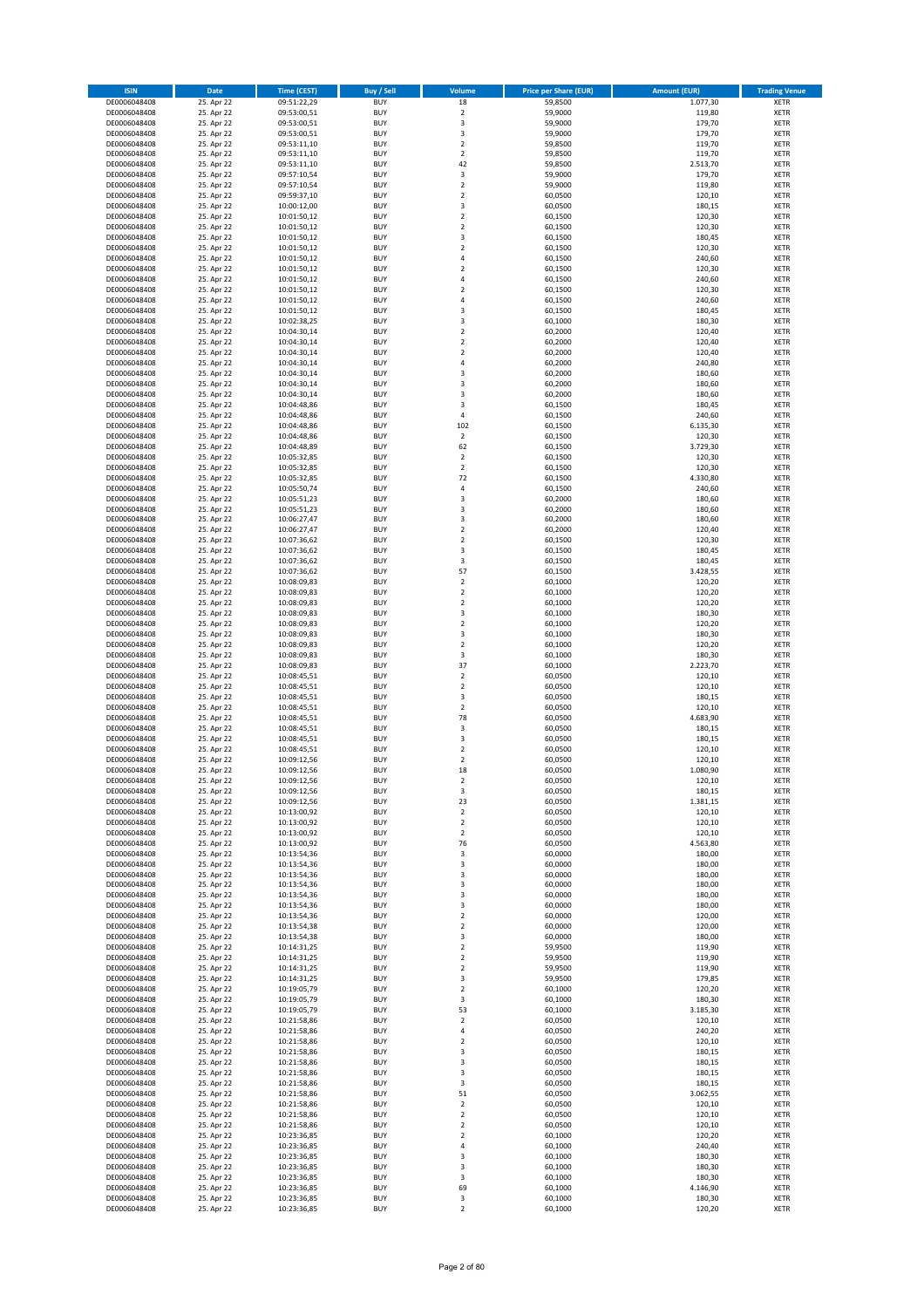| <b>ISIN</b>                  | Date                     | <b>Time (CEST)</b>         | Buy / Sell               | Volume                       | <b>Price per Share (EUR)</b> | <b>Amount (EUR)</b> | <b>Trading Venue</b>       |
|------------------------------|--------------------------|----------------------------|--------------------------|------------------------------|------------------------------|---------------------|----------------------------|
| DE0006048408                 | 25. Apr 22               | 10:23:36,85                | <b>BUY</b>               | 3                            | 60,1000                      | 180,30              | XETR                       |
| DE0006048408                 | 25. Apr 22               | 10:27:30,40                | <b>BUY</b>               | $\mathbf 2$                  | 60,1500                      | 120,30              | XETR                       |
| DE0006048408<br>DE0006048408 | 25. Apr 22<br>25. Apr 22 | 10:27:30,40<br>10:27:30,40 | <b>BUY</b><br><b>BUY</b> | $\mathbf 2$<br>$\mathbf 2$   | 60,1500<br>60,1500           | 120,30<br>120,30    | <b>XETR</b><br><b>XETR</b> |
| DE0006048408                 | 25. Apr 22               | 10:27:30,40                | <b>BUY</b>               | $\mathbf 2$                  | 60,1500                      | 120,30              | <b>XETR</b>                |
| DE0006048408                 | 25. Apr 22               | 10:27:30,40                | <b>BUY</b>               | $\overline{\mathbf{c}}$      | 60,1500                      | 120,30              | <b>XETR</b>                |
| DE0006048408                 | 25. Apr 22               | 10:27:30,40                | <b>BUY</b>               | 3                            | 60,1500                      | 180,45              | <b>XETR</b>                |
| DE0006048408                 | 25. Apr 22               | 10:27:30,40                | <b>BUY</b>               | 3                            | 60,1500                      | 180,45              | <b>XETR</b>                |
| DE0006048408                 | 25. Apr 22<br>25. Apr 22 | 10:27:30,40                | <b>BUY</b><br><b>BUY</b> | 3<br>3                       | 60,1500<br>60,1500           | 180,45<br>180,45    | <b>XETR</b><br><b>XETR</b> |
| DE0006048408<br>DE0006048408 | 25. Apr 22               | 10:27:30,40<br>10:27:30,40 | <b>BUY</b>               | 3                            | 60,1500                      | 180,45              | XETR                       |
| DE0006048408                 | 25. Apr 22               | 10:27:56,02                | <b>BUY</b>               | $\overline{\mathbf{c}}$      | 60,1500                      | 120,30              | <b>XETR</b>                |
| DE0006048408                 | 25. Apr 22               | 10:27:56,02                | <b>BUY</b>               | $\mathbf 2$                  | 60,1500                      | 120,30              | XETR                       |
| DE0006048408                 | 25. Apr 22               | 10:27:56,02                | <b>BUY</b>               | 4                            | 60,1500                      | 240,60              | <b>XETR</b>                |
| DE0006048408                 | 25. Apr 22               | 10:27:56,02                | <b>BUY</b>               | 3                            | 60,1500                      | 180,45              | XETR                       |
| DE0006048408<br>DE0006048408 | 25. Apr 22<br>25. Apr 22 | 10:28:01,30<br>10:28:01,30 | <b>BUY</b><br><b>BUY</b> | $\overline{\mathbf{c}}$<br>4 | 60,1500<br>60,1500           | 120,30<br>240,60    | <b>XETR</b><br>XETR        |
| DE0006048408                 | 25. Apr 22               | 10:28:54,53                | <b>BUY</b>               | 30                           | 60,1000                      | 1.803,00            | <b>XETR</b>                |
| DE0006048408                 | 25. Apr 22               | 10:28:54,53                | <b>BUY</b>               | 26                           | 60,1000                      | 1.562,60            | XETR                       |
| DE0006048408                 | 25. Apr 22               | 10:29:17,71                | <b>BUY</b>               | $\mathbf 2$                  | 60,0500                      | 120,10              | <b>XETR</b>                |
| DE0006048408                 | 25. Apr 22               | 10:29:17,71                | <b>BUY</b>               | 12                           | 60,0500                      | 720,60              | XETR                       |
| DE0006048408<br>DE0006048408 | 25. Apr 22<br>25. Apr 22 | 10:29:17,71<br>10:33:56,19 | <b>BUY</b><br><b>BUY</b> | 26<br>3                      | 60,0500<br>60,1000           | 1.561,30<br>180,30  | XETR<br><b>XETR</b>        |
| DE0006048408                 | 25. Apr 22               | 10:33:56,19                | <b>BUY</b>               | 3                            | 60,1000                      | 180,30              | <b>XETR</b>                |
| DE0006048408                 | 25. Apr 22               | 10:33:56,19                | <b>BUY</b>               | 3                            | 60,1000                      | 180,30              | <b>XETR</b>                |
| DE0006048408                 | 25. Apr 22               | 10:33:56,19                | <b>BUY</b>               | 3                            | 60,1000                      | 180,30              | <b>XETR</b>                |
| DE0006048408                 | 25. Apr 22               | 10:33:56,19                | <b>BUY</b>               | 3                            | 60,1000                      | 180,30              | <b>XETR</b>                |
| DE0006048408<br>DE0006048408 | 25. Apr 22               | 10:33:56,19                | <b>BUY</b><br><b>BUY</b> | 3<br>$11\,$                  | 60,1000                      | 180,30              | <b>XETR</b><br><b>XETR</b> |
| DE0006048408                 | 25. Apr 22<br>25. Apr 22 | 10:33:56,19<br>10:33:56,19 | <b>BUY</b>               | 18                           | 60,1000<br>60,1000           | 661,10<br>1.081,80  | <b>XETR</b>                |
| DE0006048408                 | 25. Apr 22               | 10:33:56,40                | <b>BUY</b>               | $\,$ 1                       | 60,1000                      | 60,10               | <b>XETR</b>                |
| DE0006048408                 | 25. Apr 22               | 10:33:56,40                | <b>BUY</b>               | $\mathbf 1$                  | 60,1000                      | 60,10               | <b>XETR</b>                |
| DE0006048408                 | 25. Apr 22               | 10:33:56,40                | <b>BUY</b>               | 46                           | 60,1000                      | 2.764,60            | <b>XETR</b>                |
| DE0006048408                 | 25. Apr 22               | 10:36:45,01                | <b>BUY</b><br><b>BUY</b> | 3<br>$\overline{\mathbf{c}}$ | 60,0500                      | 180,15              | XETR<br><b>XETR</b>        |
| DE0006048408<br>DE0006048408 | 25. Apr 22<br>25. Apr 22 | 10:36:45,01<br>10:36:45,01 | <b>BUY</b>               | 3                            | 60,0500<br>60,0500           | 120,10<br>180,15    | XETR                       |
| DE0006048408                 | 25. Apr 22               | 10:36:45,01                | <b>BUY</b>               | $\overline{\mathbf{c}}$      | 60,0500                      | 120,10              | <b>XETR</b>                |
| DE0006048408                 | 25. Apr 22               | 10:36:45,01                | <b>BUY</b>               | 3                            | 60,0500                      | 180,15              | XETR                       |
| DE0006048408                 | 25. Apr 22               | 10:36:45,01                | <b>BUY</b>               | $\overline{\mathbf{c}}$      | 60,0500                      | 120,10              | <b>XETR</b>                |
| DE0006048408                 | 25. Apr 22               | 10:36:45,01                | <b>BUY</b>               | 3                            | 60,0500                      | 180,15              | <b>XETR</b>                |
| DE0006048408<br>DE0006048408 | 25. Apr 22<br>25. Apr 22 | 10:36:45,01<br>10:36:45,01 | <b>BUY</b><br><b>BUY</b> | 55<br>$\mathbf 2$            | 60,0500<br>60,0500           | 3.302,75<br>120,10  | <b>XETR</b><br><b>XETR</b> |
| DE0006048408                 | 25. Apr 22               | 10:36:45,01                | <b>BUY</b>               | $\overline{\mathbf{c}}$      | 60,0500                      | 120,10              | <b>XETR</b>                |
| DE0006048408                 | 25. Apr 22               | 10:40:08,58                | <b>BUY</b>               | $\overline{\mathbf{c}}$      | 60,0500                      | 120,10              | <b>XETR</b>                |
| DE0006048408                 | 25. Apr 22               | 10:40:08,58                | <b>BUY</b>               | $\overline{\mathbf{c}}$      | 60,0500                      | 120,10              | <b>XETR</b>                |
| DE0006048408                 | 25. Apr 22               | 10:40:08,58                | <b>BUY</b>               | $\mathbf 2$                  | 60,0500                      | 120,10              | XETR                       |
| DE0006048408<br>DE0006048408 | 25. Apr 22<br>25. Apr 22 | 10:40:08,58                | <b>BUY</b><br><b>BUY</b> | 2<br>3                       | 60,0500<br>60,0500           | 120,10<br>180,15    | XETR<br><b>XETR</b>        |
| DE0006048408                 | 25. Apr 22               | 10:40:08,58<br>10:45:50,42 | <b>BUY</b>               | $\mathbf 2$                  | 60,0500                      | 120,10              | <b>XETR</b>                |
| DE0006048408                 | 25. Apr 22               | 10:45:50,42                | <b>BUY</b>               | 3                            | 60,0500                      | 180,15              | XETR                       |
| DE0006048408                 | 25. Apr 22               | 10:45:50,42                | <b>BUY</b>               | 2                            | 60,0500                      | 120,10              | <b>XETR</b>                |
| DE0006048408                 | 25. Apr 22               | 10:45:50,42                | <b>BUY</b>               | 60                           | 60,0500                      | 3.603,00            | <b>XETR</b>                |
| DE0006048408                 | 25. Apr 22               | 10:45:50,42                | <b>BUY</b>               | 3                            | 60,0500                      | 180,15              | <b>XETR</b>                |
| DE0006048408<br>DE0006048408 | 25. Apr 22<br>25. Apr 22 | 10:45:50,42<br>10:46:09,73 | <b>BUY</b><br><b>BUY</b> | 3<br>3                       | 60,0500<br>60,0000           | 180,15<br>180,00    | <b>XETR</b><br>XETR        |
| DE0006048408                 | 25. Apr 22               | 10:46:09,73                | <b>BUY</b>               | 3                            | 60,0000                      | 180,00              | <b>XETR</b>                |
| DE0006048408                 | 25. Apr 22               | 10:46:09,73                | <b>BUY</b>               | 3                            | 60,0000                      | 180,00              | <b>XETR</b>                |
| DE0006048408                 | 25. Apr 22               | 10:46:09,73                | <b>BUY</b>               | $\overline{\mathbf{c}}$      | 60,0000                      | 120,00              | <b>XETR</b>                |
| DE0006048408                 | 25. Apr 22               | 10:46:09,73                | <b>BUY</b>               | $\overline{\mathbf{c}}$      | 60,0000                      | 120,00              | <b>XETR</b>                |
| DE0006048408<br>DE0006048408 | 25. Apr 22<br>25. Apr 22 | 10:46:09,73<br>10:46:09,73 | <b>BUY</b><br><b>BUY</b> | 3<br>$\mathbf 2$             | 60,0000<br>60,0000           | 180,00<br>120,00    | <b>XETR</b><br>XETR        |
| DE0006048408                 | 25. Apr 22               | 10:46:09,73                | <b>BUY</b>               | 58                           | 60,0000                      | 3.480,00            | <b>XETR</b>                |
| DE0006048408                 | 25. Apr 22               | 10:46:09,74                | <b>BUY</b>               | $\mathbf 2$                  | 60,0000                      | 120,00              | XETR                       |
| DE0006048408                 | 25. Apr 22               | 10:48:16,90                | <b>BUY</b>               | $\overline{\mathbf{c}}$      | 60,0000                      | 120,00              | <b>XETR</b>                |
| DE0006048408                 | 25. Apr 22               | 10:48:16,90                | <b>BUY</b>               | 3                            | 60,0000                      | 180,00              | XETR                       |
| DE0006048408<br>DE0006048408 | 25. Apr 22               | 10:48:16,90<br>10:48:16,90 | <b>BUY</b>               | 2                            | 60,0000                      | 120,00              | XETR                       |
| DE0006048408                 | 25. Apr 22<br>25. Apr 22 | 10:48:16,90                | <b>BUY</b><br><b>BUY</b> | 3<br>3                       | 60,0000<br>60,0000           | 180,00<br>180,00    | XETR<br>XETR               |
| DE0006048408                 | 25. Apr 22               | 10:48:16,90                | <b>BUY</b>               | $\mathbf 2$                  | 60,0000                      | 120,00              | XETR                       |
| DE0006048408                 | 25. Apr 22               | 10:48:16,90                | <b>BUY</b>               | $\overline{7}$               | 60,0000                      | 420,00              | <b>XETR</b>                |
| DE0006048408                 | 25. Apr 22               | 10:48:16,90                | <b>BUY</b>               | 3                            | 60,0000                      | 180,00              | XETR                       |
| DE0006048408<br>DE0006048408 | 25. Apr 22<br>25. Apr 22 | 10:48:16,90<br>10:48:59,44 | <b>BUY</b><br><b>BUY</b> | 34<br>$\mathbf 2$            | 60,0000<br>60,0000           | 2.040,00<br>120,00  | <b>XETR</b><br>XETR        |
| DE0006048408                 | 25. Apr 22               | 10:48:59,44                | <b>BUY</b>               | $\mathbf 2$                  | 60,0000                      | 120,00              | <b>XETR</b>                |
| DE0006048408                 | 25. Apr 22               | 10:48:59,44                | <b>BUY</b>               | 4                            | 60,0000                      | 240,00              | XETR                       |
| DE0006048408                 | 25. Apr 22               | 10:49:23,99                | <b>BUY</b>               | 2                            | 59,9500                      | 119,90              | <b>XETR</b>                |
| DE0006048408                 | 25. Apr 22               | 10:49:23,99                | <b>BUY</b>               | 3                            | 59,9500                      | 179,85              | XETR                       |
| DE0006048408<br>DE0006048408 | 25. Apr 22<br>25. Apr 22 | 10:49:23,99<br>10:49:23,99 | <b>BUY</b><br><b>BUY</b> | $\mathbf 2$<br>71            | 59,9500<br>59,9500           | 119,90<br>4.256,45  | <b>XETR</b><br>XETR        |
| DE0006048408                 | 25. Apr 22               | 10:51:22,62                | <b>BUY</b>               | $\mathbf 2$                  | 59,9000                      | 119,80              | <b>XETR</b>                |
| DE0006048408                 | 25. Apr 22               | 10:51:22,62                | <b>BUY</b>               | $\mathbf 2$                  | 59,9000                      | 119,80              | XETR                       |
| DE0006048408                 | 25. Apr 22               | 10:51:22,62                | <b>BUY</b>               | $\mathbf 2$                  | 59,9000                      | 119,80              | <b>XETR</b>                |
| DE0006048408                 | 25. Apr 22               | 10:51:22,62                | <b>BUY</b>               | 3                            | 59,9000                      | 179,70              | <b>XETR</b>                |
| DE0006048408                 | 25. Apr 22               | 10:51:22,62                | <b>BUY</b><br><b>BUY</b> | 2<br>3                       | 59,9000<br>59,9000           | 119,80              | <b>XETR</b><br>XETR        |
| DE0006048408<br>DE0006048408 | 25. Apr 22<br>25. Apr 22 | 10:51:22,62<br>11:05:17,03 | <b>BUY</b>               | 3                            | 60,0000                      | 179,70<br>180,00    | <b>XETR</b>                |
| DE0006048408                 | 25. Apr 22               | 11:05:17,03                | <b>BUY</b>               | 4                            | 60,0000                      | 240,00              | <b>XETR</b>                |
| DE0006048408                 | 25. Apr 22               | 11:05:17,03                | <b>BUY</b>               | 2                            | 60,0000                      | 120,00              | XETR                       |
| DE0006048408                 | 25. Apr 22               | 11:05:17,03                | <b>BUY</b>               | 3                            | 60,0000                      | 180,00              | <b>XETR</b>                |
| DE0006048408                 | 25. Apr 22               | 11:05:56,70                | <b>BUY</b>               | $\mathbf 2$                  | 59,9500                      | 119,90              | XETR                       |
| DE0006048408<br>DE0006048408 | 25. Apr 22<br>25. Apr 22 | 11:05:56,70<br>11:05:56,70 | <b>BUY</b><br><b>BUY</b> | 3<br>3                       | 59,9500<br>59,9500           | 179,85<br>179,85    | <b>XETR</b><br>XETR        |
| DE0006048408                 | 25. Apr 22               | 11:05:56,70                | <b>BUY</b>               | 4                            | 59,9500                      | 239,80              | <b>XETR</b>                |
| DE0006048408                 | 25. Apr 22               | 11:05:56,70                | <b>BUY</b>               | 2                            | 59,9500                      | 119,90              | XETR                       |
| DE0006048408                 | 25. Apr 22               | 11:05:56,70                | <b>BUY</b>               | 3                            | 59,9500                      | 179,85              | <b>XETR</b>                |
| DE0006048408                 | 25. Apr 22               | 11:05:56,70                | <b>BUY</b>               | 2                            | 59,9500                      | 119,90              | XETR                       |
| DE0006048408<br>DE0006048408 | 25. Apr 22<br>25. Apr 22 | 11:05:56,70<br>11:05:56,70 | <b>BUY</b><br><b>BUY</b> | 75<br>2                      | 59,9500<br>59,9500           | 4.496,25<br>119,90  | <b>XETR</b><br>XETR        |
| DE0006048408                 | 25. Apr 22               | 11:05:56,70                | <b>BUY</b>               | $\mathbf 2$                  | 59,9500                      | 119,90              | <b>XETR</b>                |
| DE0006048408                 | 25. Apr 22               | 11:05:56,70                | <b>BUY</b>               | 31                           | 59,9500                      | 1.858,45            | <b>XETR</b>                |
| DE0006048408                 | 25. Apr 22               | 11:05:56,71                | <b>BUY</b>               | 2                            | 59,9500                      | 119,90              | <b>XETR</b>                |
| DE0006048408                 | 25. Apr 22               | 11:07:48,19                | <b>BUY</b>               | $\mathbf 2$                  | 59,9500                      | 119,90              | XETR                       |
| DE0006048408<br>DE0006048408 | 25. Apr 22<br>25. Apr 22 | 11:07:48,19<br>11:07:48,19 | <b>BUY</b><br><b>BUY</b> | 4<br>4                       | 59,9500<br>59,9500           | 239,80<br>239,80    | <b>XETR</b><br>XETR        |
| DE0006048408                 | 25. Apr 22               | 11:07:48,19                | <b>BUY</b>               | 4                            | 59,9500                      | 239,80              | XETR                       |
| DE0006048408                 | 25. Apr 22               | 11:07:48,19                | <b>BUY</b>               | 4                            | 59,9500                      | 239,80              | XETR                       |
| DE0006048408                 | 25. Apr 22               | 11:07:48,19                | <b>BUY</b>               | 3                            | 59,9500                      | 179,85              | <b>XETR</b>                |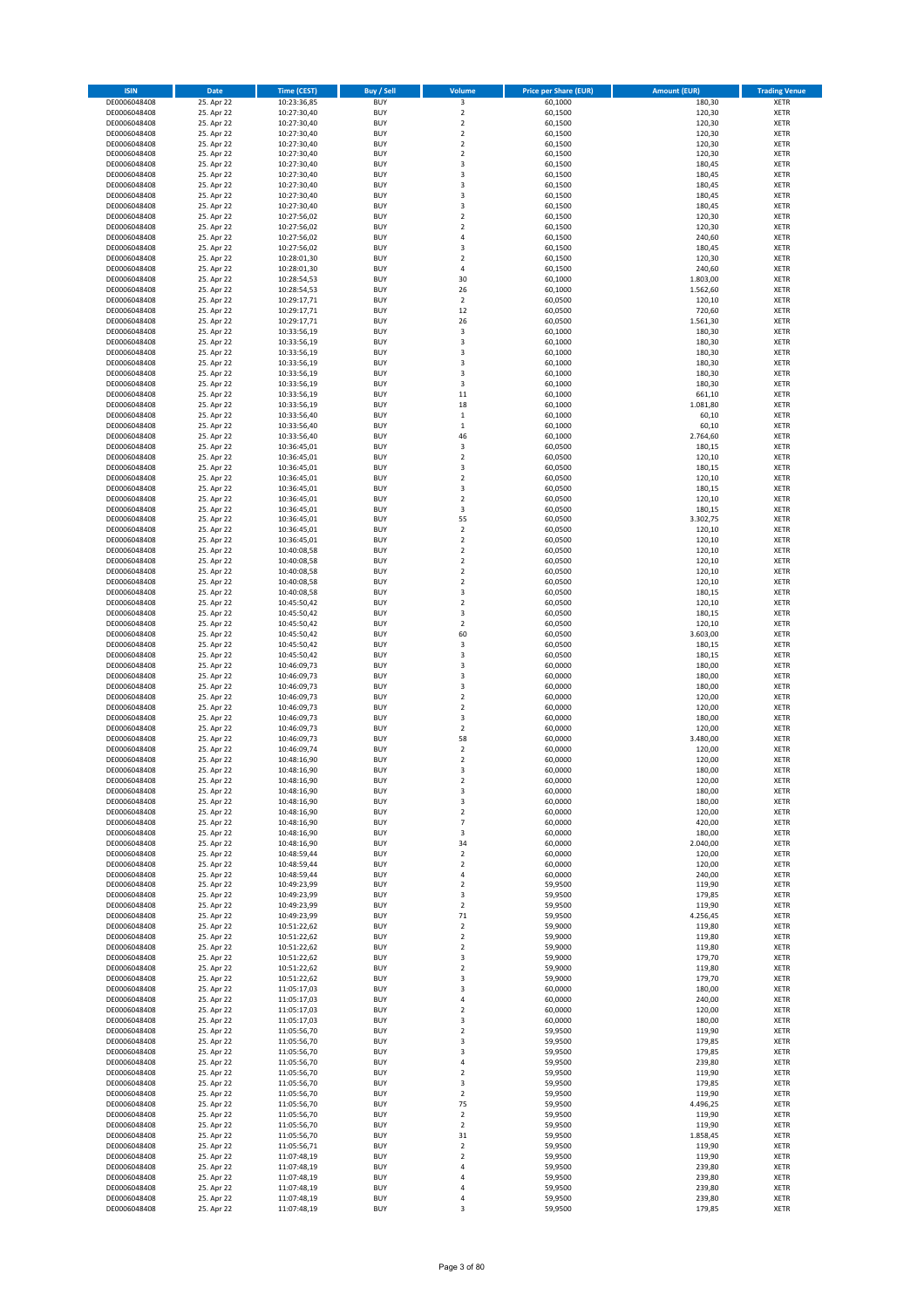| <b>ISIN</b>                  | Date                     | <b>Time (CEST)</b>         | Buy / Sell               | Volume                       | <b>Price per Share (EUR)</b> | <b>Amount (EUR)</b> | <b>Trading Venue</b>       |
|------------------------------|--------------------------|----------------------------|--------------------------|------------------------------|------------------------------|---------------------|----------------------------|
| DE0006048408                 | 25. Apr 22               | 11:07:48,19                | <b>BUY</b>               | 127                          | 59,9500                      | 7.613,65            | XETR                       |
| DE0006048408                 | 25. Apr 22               | 11:07:48,19                | <b>BUY</b>               | $\mathbf 2$                  | 59,9500                      | 119,90              | XETR                       |
| DE0006048408<br>DE0006048408 | 25. Apr 22<br>25. Apr 22 | 11:07:48,19<br>11:07:49,09 | <b>BUY</b><br><b>BUY</b> | 4<br>$\mathbf 2$             | 59,9500<br>59,9500           | 239,80<br>119,90    | XETR<br>XETR               |
| DE0006048408                 | 25. Apr 22               | 11:07:49,09                | <b>BUY</b>               | $\mathbf 2$                  | 59,9500                      | 119,90              | XETR                       |
| DE0006048408                 | 25. Apr 22               | 11:07:49,09                | <b>BUY</b>               | 3                            | 59,9500                      | 179,85              | <b>XETR</b>                |
| DE0006048408                 | 25. Apr 22               | 11:07:49,09                | <b>BUY</b>               | 3                            | 59,9500                      | 179,85              | <b>XETR</b>                |
| DE0006048408                 | 25. Apr 22               | 11:07:49,09                | <b>BUY</b>               | $\overline{\mathbf{c}}$      | 59,9500                      | 119,90              | <b>XETR</b>                |
| DE0006048408<br>DE0006048408 | 25. Apr 22<br>25. Apr 22 | 11:08:20,91                | <b>BUY</b><br><b>BUY</b> | $\mathbf 2$<br>3             | 59,9000<br>59,9000           | 119,80<br>179,70    | <b>XETR</b><br><b>XETR</b> |
| DE0006048408                 | 25. Apr 22               | 11:08:20,91<br>11:08:20,91 | <b>BUY</b>               | 3                            | 59,9000                      | 179,70              | <b>XETR</b>                |
| DE0006048408                 | 25. Apr 22               | 11:08:20,91                | <b>BUY</b>               | $\overline{\mathbf{c}}$      | 59,9000                      | 119,80              | <b>XETR</b>                |
| DE0006048408                 | 25. Apr 22               | 11:13:05,73                | <b>BUY</b>               | 3                            | 59,8500                      | 179,55              | XETR                       |
| DE0006048408                 | 25. Apr 22               | 11:13:05,73                | <b>BUY</b>               | 3                            | 59,8500                      | 179,55              | <b>XETR</b>                |
| DE0006048408                 | 25. Apr 22               | 11:13:05,73                | <b>BUY</b>               | $\mathbf 2$                  | 59,8500                      | 119,70              | XETR                       |
| DE0006048408<br>DE0006048408 | 25. Apr 22<br>25. Apr 22 | 11:13:05,73<br>11:13:05,73 | <b>BUY</b><br><b>BUY</b> | 3<br>$\mathbf 2$             | 59,8500<br>59,8500           | 179,55<br>119,70    | <b>XETR</b><br>XETR        |
| DE0006048408                 | 25. Apr 22               | 11:13:05,73                | <b>BUY</b>               | $\overline{\mathbf{c}}$      | 59,8500                      | 119,70              | <b>XETR</b>                |
| DE0006048408                 | 25. Apr 22               | 11:13:05,73                | <b>BUY</b>               | 3                            | 59,8500                      | 179,55              | XETR                       |
| DE0006048408                 | 25. Apr 22               | 11:13:05,73                | <b>BUY</b>               | 3                            | 59,8500                      | 179,55              | <b>XETR</b>                |
| DE0006048408                 | 25. Apr 22               | 11:13:05,73                | <b>BUY</b>               | $\mathbf 2$                  | 59,8500                      | 119,70              | <b>XETR</b>                |
| DE0006048408<br>DE0006048408 | 25. Apr 22<br>25. Apr 22 | 11:13:05,73<br>11:13:05,73 | <b>BUY</b><br><b>BUY</b> | $\mathbf 2$<br>3             | 59,8500<br>59,8500           | 119,70<br>179,55    | <b>XETR</b><br><b>XETR</b> |
| DE0006048408                 | 25. Apr 22               | 11:13:05,73                | <b>BUY</b>               | $\mathbf 2$                  | 59,8500                      | 119,70              | <b>XETR</b>                |
| DE0006048408                 | 25. Apr 22               | 11:13:05,73                | <b>BUY</b>               | $\mathbf 2$                  | 59,8500                      | 119,70              | <b>XETR</b>                |
| DE0006048408                 | 25. Apr 22               | 11:13:05,73                | <b>BUY</b>               | 93                           | 59,8500                      | 5.566,05            | <b>XETR</b>                |
| DE0006048408                 | 25. Apr 22               | 11:14:59,92                | <b>BUY</b>               | 10                           | 59,8500                      | 598,50              | <b>XETR</b>                |
| DE0006048408<br>DE0006048408 | 25. Apr 22<br>25. Apr 22 | 11:14:59,92<br>11:14:59,92 | <b>BUY</b><br><b>BUY</b> | $\mathbf 2$<br>$\mathbf 2$   | 59,8500<br>59,8500           | 119,70<br>119,70    | <b>XETR</b><br><b>XETR</b> |
| DE0006048408                 | 25. Apr 22               | 11:14:59,92                | <b>BUY</b>               | 3                            | 59,8500                      | 179,55              | <b>XETR</b>                |
| DE0006048408                 | 25. Apr 22               | 11:14:59,92                | <b>BUY</b>               | 3                            | 59,8500                      | 179,55              | <b>XETR</b>                |
| DE0006048408                 | 25. Apr 22               | 11:14:59,92                | <b>BUY</b>               | 3                            | 59,8500                      | 179,55              | <b>XETR</b>                |
| DE0006048408                 | 25. Apr 22               | 11:14:59,92                | <b>BUY</b>               | 3                            | 59,8500                      | 179,55              | <b>XETR</b>                |
| DE0006048408                 | 25. Apr 22               | 11:14:59,92                | <b>BUY</b>               | $\mathbf 2$                  | 59,8500                      | 119,70              | XETR                       |
| DE0006048408<br>DE0006048408 | 25. Apr 22<br>25. Apr 22 | 11:14:59,93<br>11:14:59,93 | <b>BUY</b><br><b>BUY</b> | $\mathbf 2$<br>$\mathbf 2$   | 59,8500<br>59,8500           | 119,70<br>119,70    | <b>XETR</b><br>XETR        |
| DE0006048408                 | 25. Apr 22               | 11:14:59,93                | <b>BUY</b>               | $\mathbf 2$                  | 59,8500                      | 119,70              | <b>XETR</b>                |
| DE0006048408                 | 25. Apr 22               | 11:16:42,86                | <b>BUY</b>               | 3                            | 59,9000                      | 179,70              | XETR                       |
| DE0006048408                 | 25. Apr 22               | 11:16:42,86                | <b>BUY</b>               | $\mathbf 2$                  | 59,9000                      | 119,80              | <b>XETR</b>                |
| DE0006048408                 | 25. Apr 22               | 11:16:42,86                | <b>BUY</b>               | 95                           | 59,9000                      | 5.690,50            | <b>XETR</b>                |
| DE0006048408<br>DE0006048408 | 25. Apr 22<br>25. Apr 22 | 11:16:42,86<br>11:16:42,88 | <b>BUY</b><br><b>BUY</b> | 3<br>$\mathbf 2$             | 59,9000<br>59,9000           | 179,70<br>119,80    | <b>XETR</b><br><b>XETR</b> |
| DE0006048408                 | 25. Apr 22               | 11:16:42,88                | <b>BUY</b>               | $\mathbf 2$                  | 59,9000                      | 119,80              | <b>XETR</b>                |
| DE0006048408                 | 25. Apr 22               | 11:17:37,65                | <b>BUY</b>               | $\overline{7}$               | 59,8500                      | 418,95              | <b>XETR</b>                |
| DE0006048408                 | 25. Apr 22               | 11:17:37,65                | <b>BUY</b>               | 4                            | 59,8500                      | 239,40              | <b>XETR</b>                |
| DE0006048408                 | 25. Apr 22               | 11:17:37,65                | <b>BUY</b>               | $\mathbf 1$                  | 59,8500                      | 59,85               | XETR                       |
| DE0006048408                 | 25. Apr 22               | 11:17:37,65                | <b>BUY</b>               | 4                            | 59,8500                      | 239,40              | XETR                       |
| DE0006048408<br>DE0006048408 | 25. Apr 22<br>25. Apr 22 | 11:17:37,65<br>11:17:37,65 | <b>BUY</b><br><b>BUY</b> | $\mathbf 2$<br>3             | 59,8500<br>59,8500           | 119,70<br>179,55    | <b>XETR</b><br><b>XETR</b> |
| DE0006048408                 | 25. Apr 22               | 11:17:37,65                | <b>BUY</b>               | 4                            | 59,8500                      | 239,40              | <b>XETR</b>                |
| DE0006048408                 | 25. Apr 22               | 11:17:37,65                | <b>BUY</b>               | $\mathbf 2$                  | 59,8500                      | 119,70              | <b>XETR</b>                |
| DE0006048408                 | 25. Apr 22               | 11:17:37,65                | <b>BUY</b>               | $\mathbf 2$                  | 59,8500                      | 119,70              | <b>XETR</b>                |
| DE0006048408                 | 25. Apr 22               | 11:17:37,65                | <b>BUY</b>               | $\mathbf 2$                  | 59,8500                      | 119,70              | <b>XETR</b>                |
| DE0006048408<br>DE0006048408 | 25. Apr 22<br>25. Apr 22 | 11:17:37,65<br>11:17:37,67 | <b>BUY</b><br><b>BUY</b> | $\mathbf 1$<br>3             | 59,8500<br>59,8500           | 59,85<br>179,55     | <b>XETR</b><br><b>XETR</b> |
| DE0006048408                 | 25. Apr 22               | 11:17:37,67                | <b>BUY</b>               | $\mathbf 2$                  | 59,8500                      | 119,70              | <b>XETR</b>                |
| DE0006048408                 | 25. Apr 22               | 11:17:37,67                | <b>BUY</b>               | $\mathbf 2$                  | 59,8500                      | 119,70              | <b>XETR</b>                |
| DE0006048408                 | 25. Apr 22               | 11:17:37,68                | <b>BUY</b>               | $\mathbf 2$                  | 59,8500                      | 119,70              | <b>XETR</b>                |
| DE0006048408                 | 25. Apr 22               | 11:19:32,07                | <b>BUY</b>               | $\mathbf 2$                  | 59,8500                      | 119,70              | <b>XETR</b>                |
| DE0006048408                 | 25. Apr 22               | 11:19:32,07                | <b>BUY</b>               | $\mathbf 2$                  | 59,8500                      | 119,70              | <b>XETR</b>                |
| DE0006048408<br>DE0006048408 | 25. Apr 22<br>25. Apr 22 | 11:19:32,07<br>11:19:32,07 | <b>BUY</b><br><b>BUY</b> | $\mathbf 2$<br>4             | 59,8500<br>59,8500           | 119,70<br>239,40    | XETR<br><b>XETR</b>        |
| DE0006048408                 | 25. Apr 22               | 11:19:32,07                | <b>BUY</b>               | 3                            | 59,8500                      | 179,55              | XETR                       |
| DE0006048408                 | 25. Apr 22               | 11:19:32,07                | <b>BUY</b>               | $\mathbf 2$                  | 59,8500                      | 119,70              | <b>XETR</b>                |
| DE0006048408                 | 25. Apr 22               | 11:21:59,50                | <b>BUY</b>               | 4                            | 59,9000                      | 239,60              | XETR                       |
| DE0006048408                 | 25. Apr 22               | 11:21:59,50                | <b>BUY</b>               | 3                            | 59,9000                      | 179,70              | XETR                       |
| DE0006048408<br>DE0006048408 | 25. Apr 22<br>25. Apr 22 | 11:21:59,50<br>11:21:59,50 | <b>BUY</b><br><b>BUY</b> | $\boldsymbol{2}$<br>3        | 59,9000<br>59,9000           | 119,80<br>179,70    | XETR<br>XETR               |
| DE0006048408                 | 25. Apr 22               | 11:21:59,50                | <b>BUY</b>               | $\mathbf 2$                  | 59,9000                      | 119,80              | XETR                       |
| DE0006048408                 | 25. Apr 22               | 11:21:59,50                | <b>BUY</b>               | 21                           | 59,9000                      | 1.257,90            | <b>XETR</b>                |
| DE0006048408                 | 25. Apr 22               | 11:21:59,50                | <b>BUY</b>               | $\mathbf 2$                  | 59,9000                      | 119,80              | XETR                       |
| DE0006048408                 | 25. Apr 22               | 11:21:59,50                | <b>BUY</b>               | 64                           | 59,9000                      | 3.833,60            | <b>XETR</b>                |
| DE0006048408<br>DE0006048408 | 25. Apr 22<br>25. Apr 22 | 11:22:01,97<br>11:22:01,97 | <b>BUY</b><br><b>BUY</b> | $\mathbf 2$<br>$\mathbf 2$   | 59,9000<br>59,9000           | 119,80<br>119,80    | XETR<br><b>XETR</b>        |
| DE0006048408                 | 25. Apr 22               | 11:22:01,97                | <b>BUY</b>               | $\mathbf 2$                  | 59,9000                      | 119,80              | XETR                       |
| DE0006048408                 | 25. Apr 22               | 11:22:12,61                | <b>BUY</b>               | $\mathbf 2$                  | 59,9000                      | 119,80              | <b>XETR</b>                |
| DE0006048408                 | 25. Apr 22               | 11:22:12,61                | <b>BUY</b>               | $\mathbf 2$                  | 59,9000                      | 119,80              | XETR                       |
| DE0006048408                 | 25. Apr 22               | 11:22:12,61                | <b>BUY</b>               | 3                            | 59,9000                      | 179,70              | <b>XETR</b>                |
| DE0006048408<br>DE0006048408 | 25. Apr 22<br>25. Apr 22 | 11:22:12,61<br>11:22:12,63 | <b>BUY</b><br><b>BUY</b> | 57<br>3                      | 59,9000<br>59,9000           | 3.414,30<br>179,70  | XETR<br><b>XETR</b>        |
| DE0006048408                 | 25. Apr 22               | 11:22:12,63                | <b>BUY</b>               | 50                           | 59,9000                      | 2.995,00            | XETR                       |
| DE0006048408                 | 25. Apr 22               | 11:23:09,18                | <b>BUY</b>               | 3                            | 59,8500                      | 179,55              | <b>XETR</b>                |
| DE0006048408                 | 25. Apr 22               | 11:23:09,18                | <b>BUY</b>               | $\boldsymbol{2}$             | 59,8500                      | 119,70              | <b>XETR</b>                |
| DE0006048408                 | 25. Apr 22               | 11:23:09,18                | <b>BUY</b>               | 3                            | 59,8500                      | 179,55              | <b>XETR</b>                |
| DE0006048408                 | 25. Apr 22<br>25. Apr 22 | 11:23:09,18                | <b>BUY</b><br><b>BUY</b> | $\mathbf 2$<br>$\mathbf 2$   | 59,8500<br>59,8500           | 119,70<br>119,70    | XETR                       |
| DE0006048408<br>DE0006048408 | 25. Apr 22               | 11:23:09,18<br>11:24:03,36 | <b>BUY</b>               | $\mathbf 2$                  | 59,8500                      | 119,70              | <b>XETR</b><br><b>XETR</b> |
| DE0006048408                 | 25. Apr 22               | 11:24:03,36                | <b>BUY</b>               | 51                           | 59,8500                      | 3.052,35            | XETR                       |
| DE0006048408                 | 25. Apr 22               | 11:24:03,36                | <b>BUY</b>               | $\overline{\mathbf{c}}$      | 59,8500                      | 119,70              | <b>XETR</b>                |
| DE0006048408                 | 25. Apr 22               | 11:24:03,36                | <b>BUY</b>               | 3                            | 59,8500                      | 179,55              | XETR                       |
| DE0006048408                 | 25. Apr 22               | 11:24:03,36                | <b>BUY</b>               | 3                            | 59,8500                      | 179,55              | <b>XETR</b>                |
| DE0006048408<br>DE0006048408 | 25. Apr 22<br>25. Apr 22 | 11:24:03,36<br>11:26:36,39 | <b>BUY</b><br><b>BUY</b> | 2<br>$\overline{\mathbf{c}}$ | 59,8500<br>59,9000           | 119,70<br>119,80    | XETR<br><b>XETR</b>        |
| DE0006048408                 | 25. Apr 22               | 11:26:36,39                | <b>BUY</b>               | 4                            | 59,9000                      | 239,60              | XETR                       |
| DE0006048408                 | 25. Apr 22               | 11:26:36,39                | <b>BUY</b>               | 3                            | 59,9000                      | 179,70              | <b>XETR</b>                |
| DE0006048408                 | 25. Apr 22               | 11:26:36,39                | <b>BUY</b>               | 2                            | 59,9000                      | 119,80              | XETR                       |
| DE0006048408                 | 25. Apr 22               | 11:26:36,39                | <b>BUY</b>               | 4                            | 59,9000                      | 239,60              | <b>XETR</b>                |
| DE0006048408<br>DE0006048408 | 25. Apr 22<br>25. Apr 22 | 11:26:36,39<br>11:26:54,29 | <b>BUY</b><br><b>BUY</b> | 2<br>4                       | 59,9000<br>59,9000           | 119,80<br>239,60    | XETR<br><b>XETR</b>        |
| DE0006048408                 | 25. Apr 22               | 11:26:54,29                | <b>BUY</b>               | 3                            | 59,9000                      | 179,70              | <b>XETR</b>                |
| DE0006048408                 | 25. Apr 22               | 11:26:54,29                | <b>BUY</b>               | 3                            | 59,9000                      | 179,70              | <b>XETR</b>                |
| DE0006048408                 | 25. Apr 22               | 11:26:54,29                | <b>BUY</b>               | 3                            | 59,9000                      | 179,70              | XETR                       |
| DE0006048408                 | 25. Apr 22               | 11:28:53,38                | <b>BUY</b>               | 3                            | 59,9500                      | 179,85              | <b>XETR</b>                |
| DE0006048408<br>DE0006048408 | 25. Apr 22<br>25. Apr 22 | 11:28:53,38<br>11:28:53,38 | <b>BUY</b><br><b>BUY</b> | 3<br>$\mathbf 2$             | 59,9500<br>59,9500           | 179,85<br>119,90    | XETR<br>XETR               |
| DE0006048408                 | 25. Apr 22               | 11:28:53,38                | <b>BUY</b>               | $\mathbf 2$                  | 59,9500                      | 119,90              | XETR                       |
| DE0006048408                 | 25. Apr 22               | 11:28:53,38                | <b>BUY</b>               | 3                            | 59,9500                      | 179,85              | XETR                       |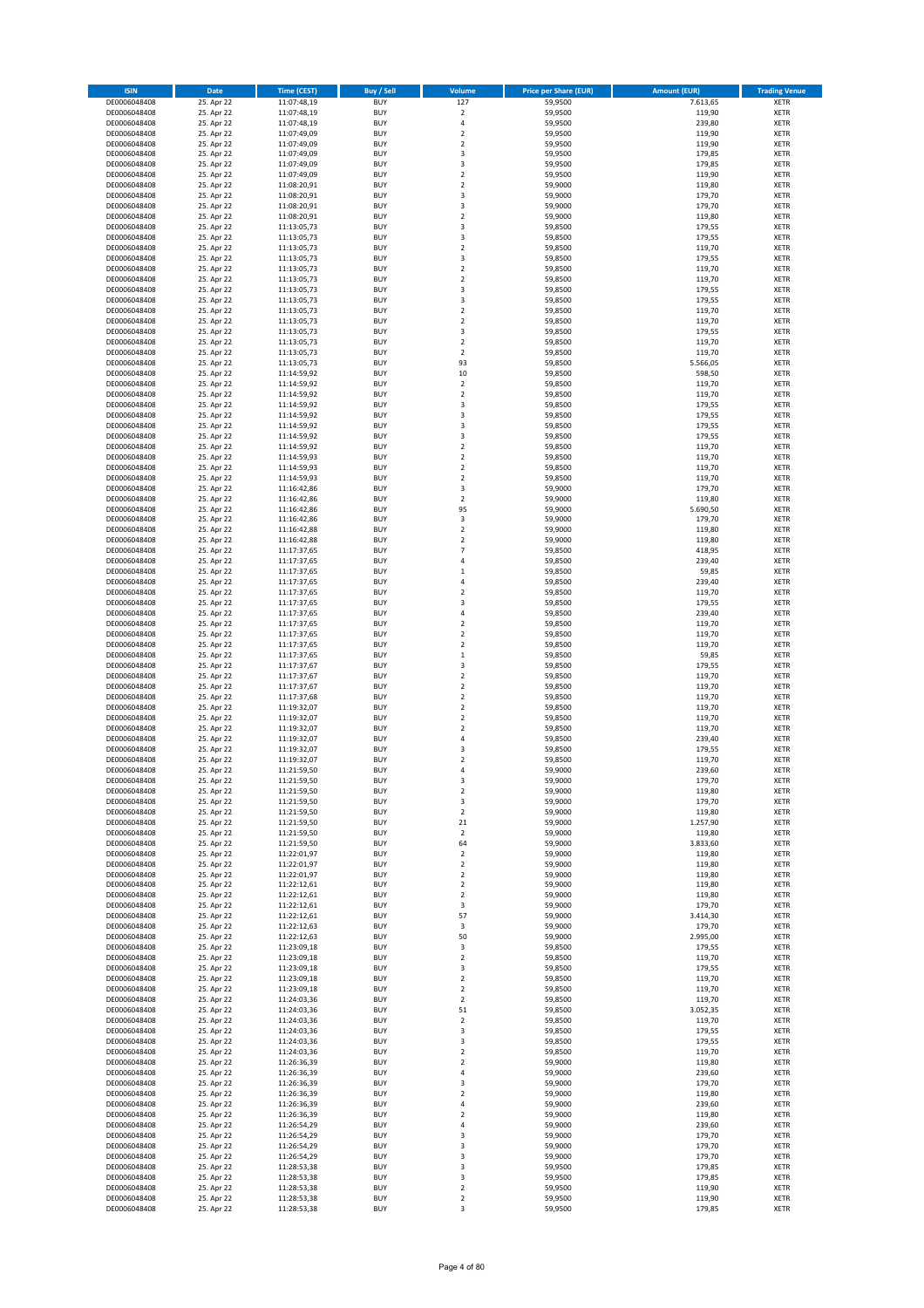| <b>ISIN</b>                  | <b>Date</b>              | <b>Time (CEST)</b>         | Buy / Sell               | Volume                                 | <b>Price per Share (EUR)</b> | <b>Amount (EUR)</b> | <b>Trading Venue</b>       |
|------------------------------|--------------------------|----------------------------|--------------------------|----------------------------------------|------------------------------|---------------------|----------------------------|
| DE0006048408                 | 25. Apr 22               | 11:28:53,38                | <b>BUY</b>               | 52                                     | 59,9500                      | 3.117,40            | XETR                       |
| DE0006048408                 | 25. Apr 22               | 11:29:43,79                | <b>BUY</b>               | $\mathbf 2$                            | 59,9500                      | 119,90              | XETR                       |
| DE0006048408<br>DE0006048408 | 25. Apr 22<br>25. Apr 22 | 11:29:43,79<br>11:29:43,79 | <b>BUY</b><br><b>BUY</b> | $\mathbf 2$<br>$\mathbf 2$             | 59,9500<br>59,9500           | 119,90<br>119,90    | <b>XETR</b><br><b>XETR</b> |
| DE0006048408                 | 25. Apr 22               | 11:29:43,79                | <b>BUY</b>               | 37                                     | 59,9500                      | 2.218,15            | <b>XETR</b>                |
| DE0006048408                 | 25. Apr 22               | 11:33:56,85                | <b>BUY</b>               | $\overline{4}$                         | 60,1000                      | 240,40              | <b>XETR</b>                |
| DE0006048408                 | 25. Apr 22               | 11:33:56,85                | <b>BUY</b>               | 3                                      | 60,1000                      | 180,30              | <b>XETR</b>                |
| DE0006048408                 | 25. Apr 22               | 11:33:56,85                | <b>BUY</b>               | $\overline{4}$                         | 60,1000                      | 240,40              | <b>XETR</b>                |
| DE0006048408<br>DE0006048408 | 25. Apr 22<br>25. Apr 22 | 11:33:56,85                | <b>BUY</b><br><b>BUY</b> | 25<br>$\mathbf 2$                      | 60,1000<br>60,1000           | 1.502,50<br>120,20  | <b>XETR</b><br><b>XETR</b> |
| DE0006048408                 | 25. Apr 22               | 11:33:56,85<br>11:33:56,85 | <b>BUY</b>               | $\mathbf 2$                            | 60,1000                      | 120,20              | <b>XETR</b>                |
| DE0006048408                 | 25. Apr 22               | 11:33:56,85                | <b>BUY</b>               | $\mathbf 2$                            | 60,1000                      | 120,20              | <b>XETR</b>                |
| DE0006048408                 | 25. Apr 22               | 11:33:56,85                | <b>BUY</b>               | 4                                      | 60,1000                      | 240,40              | XETR                       |
| DE0006048408                 | 25. Apr 22               | 11:33:56,85                | <b>BUY</b>               | 30                                     | 60,1000                      | 1.803,00            | <b>XETR</b>                |
| DE0006048408                 | 25. Apr 22               | 11:36:31,22                | <b>BUY</b>               | $\mathbf 2$                            | 60,0500                      | 120,10              | XETR                       |
| DE0006048408<br>DE0006048408 | 25. Apr 22<br>25. Apr 22 | 11:36:31,22<br>11:36:31,22 | <b>BUY</b><br><b>BUY</b> | 3<br>$\mathbf 2$                       | 60,0500<br>60,0500           | 180,15<br>120,10    | <b>XETR</b><br>XETR        |
| DE0006048408                 | 25. Apr 22               | 11:36:31,22                | <b>BUY</b>               | $\mathbf 2$                            | 60,0500                      | 120,10              | <b>XETR</b>                |
| DE0006048408                 | 25. Apr 22               | 11:36:31,22                | <b>BUY</b>               | 3                                      | 60,0500                      | 180,15              | XETR                       |
| DE0006048408                 | 25. Apr 22               | 11:36:31,22                | <b>BUY</b>               | $\mathbf 2$                            | 60,0500                      | 120,10              | <b>XETR</b>                |
| DE0006048408                 | 25. Apr 22<br>25. Apr 22 | 11:36:31,22                | <b>BUY</b><br><b>BUY</b> | 3<br>3                                 | 60,0500<br>60,0500           | 180,15<br>180,15    | <b>XETR</b><br><b>XETR</b> |
| DE0006048408<br>DE0006048408 | 25. Apr 22               | 11:36:31,22<br>11:36:34,90 | <b>BUY</b>               | $\mathbf 2$                            | 60,0500                      | 120,10              | <b>XETR</b>                |
| DE0006048408                 | 25. Apr 22               | 11:43:19,11                | <b>BUY</b>               | $\mathbf 2$                            | 60,1500                      | 120,30              | <b>XETR</b>                |
| DE0006048408                 | 25. Apr 22               | 11:43:19,11                | <b>BUY</b>               | 4                                      | 60,1500                      | 240,60              | <b>XETR</b>                |
| DE0006048408                 | 25. Apr 22               | 11:43:19,11                | <b>BUY</b>               | 4                                      | 60,1500                      | 240,60              | <b>XETR</b>                |
| DE0006048408                 | 25. Apr 22<br>25. Apr 22 | 11:43:19,11                | <b>BUY</b>               | 3                                      | 60,1500                      | 180,45              | <b>XETR</b>                |
| DE0006048408<br>DE0006048408 | 25. Apr 22               | 11:44:09,49<br>11:44:09,49 | <b>BUY</b><br><b>BUY</b> | $\overline{\mathbf{c}}$<br>$\mathbf 2$ | 60,1500<br>60,1500           | 120,30<br>120,30    | <b>XETR</b><br><b>XETR</b> |
| DE0006048408                 | 25. Apr 22               | 11:45:26,02                | <b>BUY</b>               | $\mathbf 2$                            | 60,1500                      | 120,30              | <b>XETR</b>                |
| DE0006048408                 | 25. Apr 22               | 11:45:26,02                | <b>BUY</b>               | $\mathbf 2$                            | 60,1500                      | 120,30              | <b>XETR</b>                |
| DE0006048408                 | 25. Apr 22               | 11:45:26,02                | <b>BUY</b>               | 3                                      | 60,1500                      | 180,45              | <b>XETR</b>                |
| DE0006048408                 | 25. Apr 22               | 11:45:26,02<br>11:45:26,02 | <b>BUY</b><br><b>BUY</b> | $\overline{\mathbf{c}}$<br>$\mathbf 2$ | 60,1500                      | 120,30<br>120,30    | <b>XETR</b><br>XETR        |
| DE0006048408<br>DE0006048408 | 25. Apr 22<br>25. Apr 22 | 11:45:26,02                | <b>BUY</b>               | $\overline{\mathbf{c}}$                | 60,1500<br>60,1500           | 120,30              | <b>XETR</b>                |
| DE0006048408                 | 25. Apr 22               | 11:45:26,04                | <b>BUY</b>               | 3                                      | 60,1500                      | 180,45              | XETR                       |
| DE0006048408                 | 25. Apr 22               | 11:49:12,72                | <b>BUY</b>               | 194                                    | 60,3000                      | 11.698,20           | <b>XETR</b>                |
| DE0006048408                 | 25. Apr 22               | 11:49:15,65                | <b>BUY</b>               | $\mathbf 2$                            | 60,2500                      | 120,50              | XETR                       |
| DE0006048408                 | 25. Apr 22               | 11:49:15,65                | <b>BUY</b>               | $\overline{\mathbf{c}}$                | 60,2500                      | 120,50              | <b>XETR</b>                |
| DE0006048408<br>DE0006048408 | 25. Apr 22<br>25. Apr 22 | 11:49:15,65<br>11:49:15,65 | <b>BUY</b><br><b>BUY</b> | 3<br>$\overline{4}$                    | 60,2500<br>60,2500           | 180,75<br>241,00    | <b>XETR</b><br><b>XETR</b> |
| DE0006048408                 | 25. Apr 22               | 11:49:15,65                | <b>BUY</b>               | 6                                      | 60,2500                      | 361,50              | <b>XETR</b>                |
| DE0006048408                 | 25. Apr 22               | 11:49:15,67                | <b>BUY</b>               | 3                                      | 60,2500                      | 180,75              | <b>XETR</b>                |
| DE0006048408                 | 25. Apr 22               | 11:50:44,88                | <b>BUY</b>               | 3                                      | 60,2500                      | 180,75              | <b>XETR</b>                |
| DE0006048408                 | 25. Apr 22               | 11:50:44,88                | <b>BUY</b>               | 3                                      | 60,2500                      | 180,75              | <b>XETR</b>                |
| DE0006048408                 | 25. Apr 22               | 11:50:44,88                | <b>BUY</b>               | $\mathbf 2$                            | 60,2500                      | 120,50              | XETR                       |
| DE0006048408<br>DE0006048408 | 25. Apr 22<br>25. Apr 22 | 11:50:44,88<br>11:50:44,88 | <b>BUY</b><br><b>BUY</b> | 2<br>133                               | 60,2500<br>60,2500           | 120,50<br>8.013,25  | XETR<br><b>XETR</b>        |
| DE0006048408                 | 25. Apr 22               | 11:50:44,88                | <b>BUY</b>               | $\mathbf 2$                            | 60,2500                      | 120,50              | <b>XETR</b>                |
| DE0006048408                 | 25. Apr 22               | 11:51:37,27                | <b>BUY</b>               | 3                                      | 60,2500                      | 180,75              | <b>XETR</b>                |
| DE0006048408                 | 25. Apr 22               | 11:51:37,27                | <b>BUY</b>               | 3                                      | 60,2500                      | 180,75              | <b>XETR</b>                |
| DE0006048408                 | 25. Apr 22               | 11:51:37,27                | <b>BUY</b><br><b>BUY</b> | $\mathbf 2$<br>$\mathbf 2$             | 60,2500<br>60,2500           | 120,50<br>120,50    | <b>XETR</b><br><b>XETR</b> |
| DE0006048408<br>DE0006048408 | 25. Apr 22<br>25. Apr 22 | 11:51:37,27<br>11:51:37,27 | <b>BUY</b>               | 85                                     | 60,2500                      | 5.121,25            | <b>XETR</b>                |
| DE0006048408                 | 25. Apr 22               | 11:51:37,27                | <b>BUY</b>               | $\mathbf 2$                            | 60,2500                      | 120,50              | <b>XETR</b>                |
| DE0006048408                 | 25. Apr 22               | 11:52:05,34                | <b>BUY</b>               | $\mathbf 2$                            | 60,2500                      | 120,50              | <b>XETR</b>                |
| DE0006048408                 | 25. Apr 22               | 11:52:05,34                | <b>BUY</b>               | $\mathbf 2$                            | 60,2500                      | 120,50              | <b>XETR</b>                |
| DE0006048408                 | 25. Apr 22<br>25. Apr 22 | 11:52:05,34                | <b>BUY</b><br><b>BUY</b> | 67<br>$\mathbf 2$                      | 60,2500                      | 4.036,75<br>120,50  | <b>XETR</b><br><b>XETR</b> |
| DE0006048408<br>DE0006048408 | 25. Apr 22               | 11:52:05,34<br>11:52:05,36 | <b>BUY</b>               | 36                                     | 60,2500<br>60,2500           | 2.169,00            | <b>XETR</b>                |
| DE0006048408                 | 25. Apr 22               | 11:52:05,36                | <b>BUY</b>               | 3                                      | 60,2500                      | 180,75              | XETR                       |
| DE0006048408                 | 25. Apr 22               | 11:52:17,71                | <b>BUY</b>               | 3                                      | 60,2500                      | 180,75              | <b>XETR</b>                |
| DE0006048408                 | 25. Apr 22               | 11:52:17,71                | <b>BUY</b>               | 4                                      | 60,2500                      | 241,00              | XETR                       |
| DE0006048408<br>DE0006048408 | 25. Apr 22<br>25. Apr 22 | 11:52:17,71<br>11:53:21,58 | <b>BUY</b><br><b>BUY</b> | 55<br>3                                | 60,2500<br>60,2000           | 3.313,75<br>180,60  | <b>XETR</b><br>XETR        |
| DE0006048408                 | 25. Apr 22               | 11:53:21,58                | <b>BUY</b>               | 1                                      | 60,2000                      | 60,20               | XETR                       |
| DE0006048408                 | 25. Apr 22               | 11:53:21,58                | <b>BUY</b>               | 3                                      | 60,2000                      | 180,60              | XETR                       |
| DE0006048408                 | 25. Apr 22               | 11:53:21,58                | <b>BUY</b>               | $\mathbf 2$                            | 60,2000                      | 120,40              | XETR                       |
| DE0006048408                 | 25. Apr 22               | 11:53:21,58                | <b>BUY</b>               | 3                                      | 60,2000                      | 180,60              | XETR                       |
| DE0006048408<br>DE0006048408 | 25. Apr 22<br>25. Apr 22 | 11:53:21,58<br>11:53:21,58 | <b>BUY</b><br><b>BUY</b> | 5<br>$\mathbf 1$                       | 60,2000<br>60,2000           | 301,00<br>60,20     | <b>XETR</b><br>XETR        |
| DE0006048408                 | 25. Apr 22               | 11:58:33,51                | <b>BUY</b>               | 6                                      | 60,2500                      | 361,50              | <b>XETR</b>                |
| DE0006048408                 | 25. Apr 22               | 11:58:33,51                | <b>BUY</b>               | $\overline{\mathbf{c}}$                | 60,2500                      | 120,50              | XETR                       |
| DE0006048408                 | 25. Apr 22               | 11:58:33,51                | <b>BUY</b>               | $\mathbf 2$                            | 60,2500                      | 120,50              | <b>XETR</b>                |
| DE0006048408                 | 25. Apr 22               | 11:58:33,51                | <b>BUY</b>               | $\mathbf 2$                            | 60,2500                      | 120,50              | XETR                       |
| DE0006048408<br>DE0006048408 | 25. Apr 22<br>25. Apr 22 | 11:58:33,51<br>11:58:33,51 | <b>BUY</b><br><b>BUY</b> | 6<br>60                                | 60,2500<br>60,2500           | 361,50<br>3.615,00  | <b>XETR</b><br>XETR        |
| DE0006048408                 | 25. Apr 22               | 11:58:33,51                | <b>BUY</b>               | 6                                      | 60,2500                      | 361,50              | <b>XETR</b>                |
| DE0006048408                 | 25. Apr 22               | 11:59:05,26                | <b>BUY</b>               | 3                                      | 60,2000                      | 180,60              | XETR                       |
| DE0006048408                 | 25. Apr 22               | 11:59:05,26                | <b>BUY</b>               | 2                                      | 60,2000                      | 120,40              | <b>XETR</b>                |
| DE0006048408<br>DE0006048408 | 25. Apr 22<br>25. Apr 22 | 11:59:05,26<br>11:59:05,26 | <b>BUY</b><br><b>BUY</b> | 3<br>2                                 | 60,2000<br>60,2000           | 180,60<br>120,40    | XETR<br><b>XETR</b>        |
| DE0006048408                 | 25. Apr 22               | 11:59:05,26                | <b>BUY</b>               | 3                                      | 60,2000                      | 180,60              | <b>XETR</b>                |
| DE0006048408                 | 25. Apr 22               | 11:59:05,26                | <b>BUY</b>               | $\mathbf 1$                            | 60,2000                      | 60,20               | <b>XETR</b>                |
| DE0006048408                 | 25. Apr 22               | 11:59:05,26                | <b>BUY</b>               | $\mathbf 2$                            | 60,2000                      | 120,40              | XETR                       |
| DE0006048408                 | 25. Apr 22               | 11:59:05,26                | <b>BUY</b>               | 48                                     | 60,2000                      | 2.889,60            | <b>XETR</b>                |
| DE0006048408<br>DE0006048408 | 25. Apr 22<br>25. Apr 22 | 11:59:05,26<br>11:59:33,59 | <b>BUY</b><br><b>BUY</b> | 6<br>3                                 | 60,2000<br>60,2000           | 361,20<br>180,60    | <b>XETR</b><br>XETR        |
| DE0006048408                 | 25. Apr 22               | 11:59:33,59                | <b>BUY</b>               | 4                                      | 60,2000                      | 240,80              | <b>XETR</b>                |
| DE0006048408                 | 25. Apr 22               | 11:59:33,59                | <b>BUY</b>               | 3                                      | 60,2000                      | 180,60              | XETR                       |
| DE0006048408                 | 25. Apr 22               | 11:59:33,59                | <b>BUY</b>               | 4                                      | 60,2000                      | 240,80              | <b>XETR</b>                |
| DE0006048408                 | 25. Apr 22               | 11:59:33,59                | <b>BUY</b>               | 6                                      | 60,2000                      | 361,20              | <b>XETR</b>                |
| DE0006048408                 | 25. Apr 22               | 11:59:33,59                | <b>BUY</b>               | 75                                     | 60,2000                      | 4.515,00            | <b>XETR</b>                |
| DE0006048408<br>DE0006048408 | 25. Apr 22<br>25. Apr 22 | 11:59:33,61<br>11:59:33,61 | <b>BUY</b><br><b>BUY</b> | $\mathbf 2$<br>4                       | 60,2000<br>60,2000           | 120,40<br>240,80    | XETR<br><b>XETR</b>        |
| DE0006048408                 | 25. Apr 22               | 11:59:58,71                | <b>BUY</b>               | 2                                      | 60,1500                      | 120,30              | XETR                       |
| DE0006048408                 | 25. Apr 22               | 11:59:58,71                | <b>BUY</b>               | 3                                      | 60,1500                      | 180,45              | <b>XETR</b>                |
| DE0006048408                 | 25. Apr 22               | 11:59:58,71                | <b>BUY</b>               | $\mathbf 2$                            | 60,1500                      | 120,30              | XETR                       |
| DE0006048408                 | 25. Apr 22               | 11:59:58,71                | <b>BUY</b><br><b>BUY</b> | 4<br>2                                 | 60,1500                      | 240,60<br>120,30    | <b>XETR</b><br><b>XETR</b> |
| DE0006048408<br>DE0006048408 | 25. Apr 22<br>25. Apr 22 | 11:59:58,71<br>11:59:58,71 | <b>BUY</b>               | 3                                      | 60,1500<br>60,1500           | 180,45              | <b>XETR</b>                |
| DE0006048408                 | 25. Apr 22               | 11:59:58,71                | <b>BUY</b>               | 87                                     | 60,1500                      | 5.233,05            | XETR                       |
| DE0006048408                 | 25. Apr 22               | 11:59:58,72                | <b>BUY</b>               | $\mathbf 1$                            | 60,1500                      | 60,15               | <b>XETR</b>                |
| DE0006048408                 | 25. Apr 22               | 11:59:59,73                | <b>BUY</b>               | 4                                      | 60,1500                      | 240,60              | XETR                       |
| DE0006048408<br>DE0006048408 | 25. Apr 22<br>25. Apr 22 | 11:59:59,73<br>11:59:59,73 | <b>BUY</b><br><b>BUY</b> | 4<br>$\mathbf 2$                       | 60,1500<br>60,1500           | 240,60<br>120,30    | XETR<br>XETR               |
| DE0006048408                 | 25. Apr 22               | 12:02:10,07                | <b>BUY</b>               | $\mathbf 2$                            | 60,2500                      | 120,50              | <b>XETR</b>                |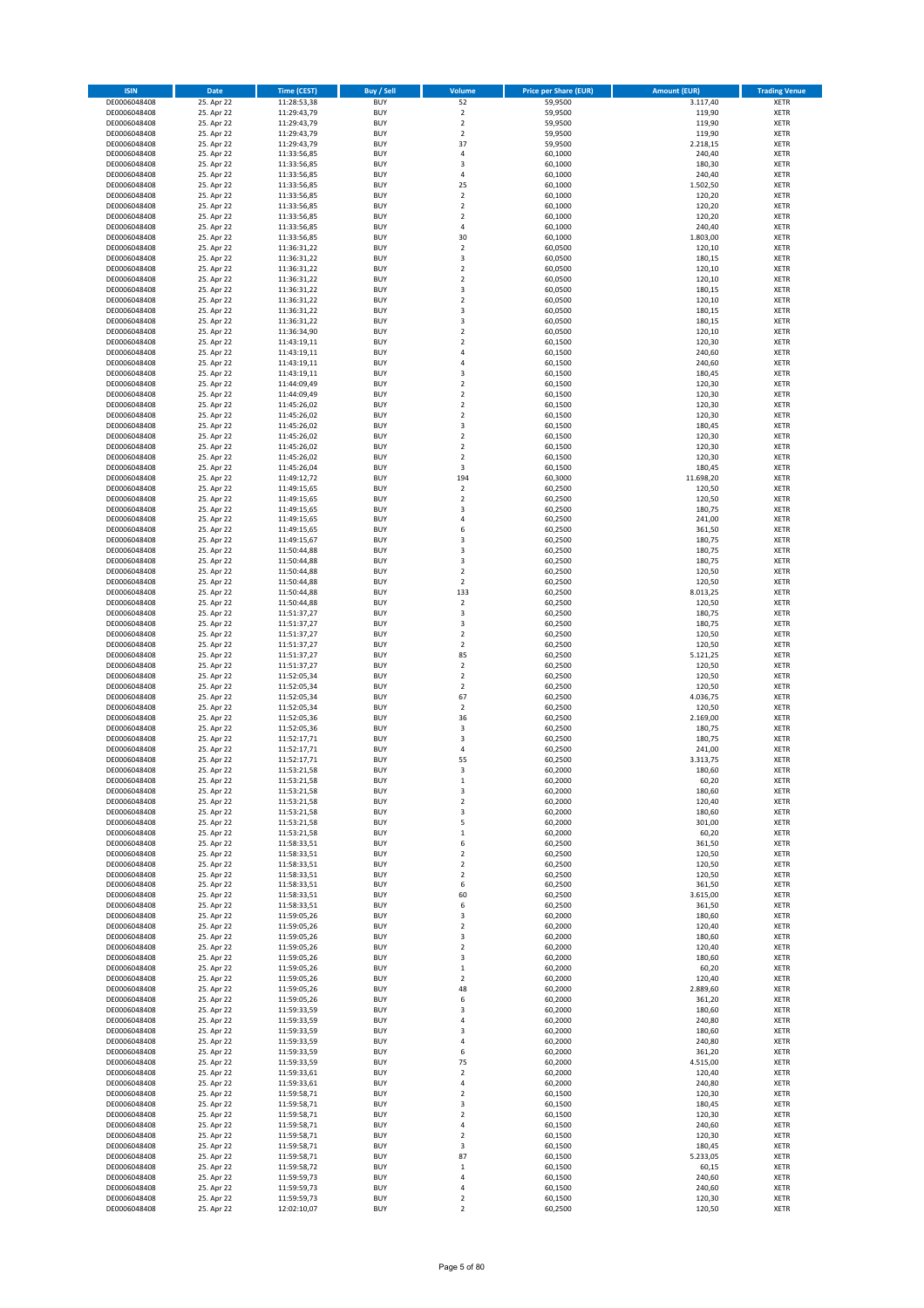| <b>ISIN</b>                  | Date                     | <b>Time (CEST)</b>         | <b>Buy / Sell</b>        | Volume                        | <b>Price per Share (EUR)</b> | <b>Amount (EUR)</b> | <b>Trading Venue</b>       |
|------------------------------|--------------------------|----------------------------|--------------------------|-------------------------------|------------------------------|---------------------|----------------------------|
| DE0006048408                 | 25. Apr 22               | 12:02:10,07                | <b>BUY</b>               | 3                             | 60,2500                      | 180,75              | <b>XETR</b>                |
| DE0006048408                 | 25. Apr 22               | 12:02:10,07                | <b>BUY</b>               | 3                             | 60,2500                      | 180,75              | <b>XETR</b>                |
| DE0006048408<br>DE0006048408 | 25. Apr 22<br>25. Apr 22 | 12:02:13,26<br>12:03:42,96 | <b>BUY</b><br><b>BUY</b> | 3<br>$\mathbf 2$              | 60,2500<br>60,2500           | 180,75<br>120,50    | <b>XETR</b><br><b>XETR</b> |
| DE0006048408                 | 25. Apr 22               | 12:07:17,16                | <b>BUY</b>               | $\mathbf 2$                   | 60,2500                      | 120,50              | <b>XETR</b>                |
| DE0006048408                 | 25. Apr 22               | 12:09:05,79                | <b>BUY</b>               | $\overline{2}$                | 60,2500                      | 120,50              | <b>XETR</b>                |
| DE0006048408                 | 25. Apr 22               | 12:09:05,79                | <b>BUY</b>               | $\mathbf 2$                   | 60,2500                      | 120,50              | <b>XETR</b>                |
| DE0006048408                 | 25. Apr 22               | 12:12:58,24                | <b>BUY</b>               | $\overline{2}$                | 60,2500                      | 120,50              | <b>XETR</b>                |
| DE0006048408<br>DE0006048408 | 25. Apr 22<br>25. Apr 22 | 12:12:58,24<br>12:13:49,52 | <b>BUY</b><br><b>BUY</b> | 5<br>3                        | 60,2500<br>60,2500           | 301,25<br>180,75    | XETR<br><b>XETR</b>        |
| DE0006048408                 | 25. Apr 22               | 12:14:51,24                | <b>BUY</b>               | $\sqrt{4}$                    | 60,2000                      | 240,80              | XETR                       |
| DE0006048408                 | 25. Apr 22               | 12:14:51,24                | <b>BUY</b>               | 3                             | 60,2000                      | 180,60              | <b>XETR</b>                |
| DE0006048408                 | 25. Apr 22               | 12:14:51,24                | <b>BUY</b>               | 3                             | 60,2000                      | 180,60              | XETR                       |
| DE0006048408                 | 25. Apr 22               | 12:14:51,24                | <b>BUY</b>               | $\overline{2}$                | 60,2000                      | 120,40              | <b>XETR</b>                |
| DE0006048408                 | 25. Apr 22               | 12:14:51,24                | <b>BUY</b>               | 3                             | 60,2000                      | 180,60              | XETR                       |
| DE0006048408<br>DE0006048408 | 25. Apr 22<br>25. Apr 22 | 12:14:51,24<br>12:14:51,24 | <b>BUY</b><br><b>BUY</b> | 3<br>$\sqrt{4}$               | 60,2000<br>60,2000           | 180,60<br>240,80    | <b>XETR</b><br>XETR        |
| DE0006048408                 | 25. Apr 22               | 12:14:51,24                | <b>BUY</b>               | 4                             | 60,2000                      | 240,80              | <b>XETR</b>                |
| DE0006048408                 | 25. Apr 22               | 12:14:51,24                | <b>BUY</b>               | 5                             | 60,2000                      | 301,00              | XETR                       |
| DE0006048408                 | 25. Apr 22               | 12:14:51,24                | <b>BUY</b>               | 150                           | 60,2000                      | 9.030,00            | <b>XETR</b>                |
| DE0006048408                 | 25. Apr 22               | 12:14:51,24                | <b>BUY</b>               | 6                             | 60,2000                      | 361,20              | <b>XETR</b>                |
| DE0006048408<br>DE0006048408 | 25. Apr 22<br>25. Apr 22 | 12:17:04,99<br>12:17:04,99 | <b>BUY</b><br><b>BUY</b> | 3<br>$\overline{2}$           | 60,2500<br>60,2500           | 180,75<br>120,50    | <b>XETR</b><br><b>XETR</b> |
| DE0006048408                 | 25. Apr 22               | 12:17:04,99                | <b>BUY</b>               | $\mathbf 2$                   | 60,2500                      | 120,50              | <b>XETR</b>                |
| DE0006048408                 | 25. Apr 22               | 12:17:04,99                | <b>BUY</b>               | $\,1\,$                       | 60,2500                      | 60,25               | <b>XETR</b>                |
| DE0006048408                 | 25. Apr 22               | 12:17:04,99                | <b>BUY</b>               | 4                             | 60,2500                      | 241,00              | <b>XETR</b>                |
| DE0006048408                 | 25. Apr 22               | 12:17:04,99                | <b>BUY</b>               | 6                             | 60,2500                      | 361,50              | <b>XETR</b>                |
| DE0006048408<br>DE0006048408 | 25. Apr 22<br>25. Apr 22 | 12:17:04,99<br>12:17:04,99 | <b>BUY</b><br><b>BUY</b> | 73<br>3                       | 60,2500<br>60,2500           | 4.398,25<br>180,75  | <b>XETR</b><br><b>XETR</b> |
| DE0006048408                 | 25. Apr 22               | 12:24:07,48                | <b>BUY</b>               | $\mathbf 2$                   | 60,2500                      | 120,50              | <b>XETR</b>                |
| DE0006048408                 | 25. Apr 22               | 12:24:07,48                | <b>BUY</b>               | 3                             | 60,2500                      | 180,75              | <b>XETR</b>                |
| DE0006048408                 | 25. Apr 22               | 12:24:07,48                | <b>BUY</b>               | 14                            | 60,2500                      | 843,50              | <b>XETR</b>                |
| DE0006048408                 | 25. Apr 22               | 12:24:07,48                | <b>BUY</b>               | 4                             | 60,2500                      | 241,00              | <b>XETR</b>                |
| DE0006048408                 | 25. Apr 22               | 12:24:07,48                | <b>BUY</b>               | 90                            | 60,2500                      | 5.422,50            | XETR                       |
| DE0006048408<br>DE0006048408 | 25. Apr 22<br>25. Apr 22 | 12:26:47,21<br>12:26:47,21 | <b>BUY</b><br><b>BUY</b> | $\overline{2}$<br>$\mathbf 2$ | 60,2500<br>60,2500           | 120,50<br>120,50    | <b>XETR</b><br>XETR        |
| DE0006048408                 | 25. Apr 22               | 12:26:47,21                | <b>BUY</b>               | 94                            | 60,2500                      | 5.663,50            | <b>XETR</b>                |
| DE0006048408                 | 25. Apr 22               | 12:26:47,21                | <b>BUY</b>               | 5                             | 60,2500                      | 301,25              | XETR                       |
| DE0006048408                 | 25. Apr 22               | 12:29:24,11                | <b>BUY</b>               | $\overline{2}$                | 60,2500                      | 120,50              | <b>XETR</b>                |
| DE0006048408                 | 25. Apr 22               | 12:29:24,11                | <b>BUY</b>               | $\overline{\mathbf{3}}$       | 60,2500                      | 180,75              | <b>XETR</b>                |
| DE0006048408                 | 25. Apr 22<br>25. Apr 22 | 12:29:24,11<br>12:29:24,11 | <b>BUY</b><br><b>BUY</b> | 5<br>5                        | 60,2500                      | 301,25<br>301,25    | <b>XETR</b><br>XETR        |
| DE0006048408<br>DE0006048408 | 25. Apr 22               | 12:29:24,11                | <b>BUY</b>               | 3                             | 60,2500<br>60,2500           | 180,75              | <b>XETR</b>                |
| DE0006048408                 | 25. Apr 22               | 12:29:24,11                | <b>BUY</b>               | 76                            | 60,2500                      | 4.579,00            | <b>XETR</b>                |
| DE0006048408                 | 25. Apr 22               | 12:32:47,22                | <b>BUY</b>               | $\overline{2}$                | 60,2500                      | 120,50              | <b>XETR</b>                |
| DE0006048408                 | 25. Apr 22               | 12:32:47,22                | <b>BUY</b>               | 4                             | 60,2500                      | 241,00              | XETR                       |
| DE0006048408                 | 25. Apr 22               | 12:32:47,22                | <b>BUY</b>               | 3                             | 60,2500                      | 180,75              | <b>XETR</b>                |
| DE0006048408<br>DE0006048408 | 25. Apr 22<br>25. Apr 22 | 12:32:47,22<br>12:32:47,22 | <b>BUY</b><br><b>BUY</b> | $\sqrt{2}$<br>65              | 60,2500<br>60,2500           | 120,50<br>3.916,25  | <b>XETR</b><br><b>XETR</b> |
| DE0006048408                 | 25. Apr 22               | 12:35:23,56                | <b>BUY</b>               | $\mathbf 2$                   | 60,2500                      | 120,50              | <b>XETR</b>                |
| DE0006048408                 | 25. Apr 22               | 12:35:23,56                | <b>BUY</b>               | 3                             | 60,2500                      | 180,75              | <b>XETR</b>                |
| DE0006048408                 | 25. Apr 22               | 12:35:23,56                | <b>BUY</b>               | 62                            | 60,2500                      | 3.735,50            | <b>XETR</b>                |
| DE0006048408                 | 25. Apr 22               | 12:35:23,56                | <b>BUY</b>               | $\overline{2}$                | 60,2500                      | 120,50              | <b>XETR</b>                |
| DE0006048408<br>DE0006048408 | 25. Apr 22<br>25. Apr 22 | 12:37:19,59<br>12:37:19,59 | <b>BUY</b><br><b>BUY</b> | $\overline{7}$<br>$\mathbf 2$ | 60,2000<br>60,2000           | 421,40<br>120,40    | <b>XETR</b><br><b>XETR</b> |
| DE0006048408                 | 25. Apr 22               | 12:37:19,59                | <b>BUY</b>               | $\overline{2}$                | 60,2000                      | 120,40              | <b>XETR</b>                |
| DE0006048408                 | 25. Apr 22               | 12:37:19,59                | <b>BUY</b>               | $\overline{2}$                | 60,2000                      | 120,40              | <b>XETR</b>                |
| DE0006048408                 | 25. Apr 22               | 12:37:19,59                | <b>BUY</b>               | $\,1\,$                       | 60,2000                      | 60,20               | <b>XETR</b>                |
| DE0006048408                 | 25. Apr 22               | 12:37:19,59                | <b>BUY</b>               | 5                             | 60,2000                      | 301,00              | <b>XETR</b>                |
| DE0006048408                 | 25. Apr 22               | 12:37:19,59                | <b>BUY</b>               | 8                             | 60,2000                      | 481,60              | <b>XETR</b>                |
| DE0006048408<br>DE0006048408 | 25. Apr 22<br>25. Apr 22 | 12:37:19,59<br>12:38:53,45 | <b>BUY</b><br><b>BUY</b> | $\sqrt{4}$<br>38              | 60,2000<br>60,1500           | 240,80<br>2.285,70  | XETR<br><b>XETR</b>        |
| DE0006048408                 | 25. Apr 22               | 12:40:07,75                | <b>BUY</b>               | $\sqrt{2}$                    | 60,1500                      | 120,30              | XETR                       |
| DE0006048408                 | 25. Apr 22               | 12:40:07,75                | <b>BUY</b>               | 6                             | 60,1500                      | 360,90              | <b>XETR</b>                |
| DE0006048408                 | 25. Apr 22               | 12:40:07,75                | <b>BUY</b>               | 11                            | 60,1500                      | 661,65              | <b>XETR</b>                |
| DE0006048408                 | 25. Apr 22               | 12:40:07,75                | <b>BUY</b>               | 3                             | 60,1500                      | 180,45              | XETR                       |
| DE0006048408<br>DE0006048408 | 25. Apr 22<br>25. Apr 22 | 12:40:07,75<br>12:40:07,75 | <b>BUY</b><br><b>BUY</b> | 4<br>3                        | 60,1500<br>60,1500           | 240,60<br>180,45    | XETR<br>XETR               |
| DE0006048408                 | 25. Apr 22               | 12:40:07,75                | <b>BUY</b>               | 4                             | 60,1500                      | 240,60              | XETR                       |
| DE0006048408                 | 25. Apr 22               | 12:40:07,75                | <b>BUY</b>               | 6                             | 60,1500                      | 360,90              | XETR                       |
| DE0006048408                 | 25. Apr 22               | 12:40:07,75                | <b>BUY</b>               | 8                             | 60,1500                      | 481,20              | XETR                       |
| DE0006048408                 | 25. Apr 22               | 12:40:07,75                | <b>BUY</b>               | 6                             | 60,1500                      | 360,90              | <b>XETR</b>                |
| DE0006048408<br>DE0006048408 | 25. Apr 22<br>25. Apr 22 | 12:40:07,75<br>12:40:07,75 | <b>BUY</b><br><b>BUY</b> | $\sqrt{2}$<br>53              | 60,1500<br>60,1500           | 120,30<br>3.187,95  | XETR<br><b>XETR</b>        |
| DE0006048408                 | 25. Apr 22               | 12:44:06,11                | <b>BUY</b>               | 8                             | 60,1500                      | 481,20              | XETR                       |
| DE0006048408                 | 25. Apr 22               | 12:44:06,11                | <b>BUY</b>               | 6                             | 60,1500                      | 360,90              | <b>XETR</b>                |
| DE0006048408                 | 25. Apr 22               | 12:44:06,11                | <b>BUY</b>               | $\overline{2}$                | 60,1500                      | 120,30              | <b>XETR</b>                |
| DE0006048408                 | 25. Apr 22               | 12:44:06,11                | <b>BUY</b>               | $\overline{2}$                | 60,1500                      | 120,30              | XETR                       |
| DE0006048408<br>DE0006048408 | 25. Apr 22<br>25. Apr 22 | 12:44:06,11<br>12:44:06,11 | <b>BUY</b><br><b>BUY</b> | 5<br>4                        | 60,1500<br>60,1500           | 300,75<br>240,60    | XETR<br><b>XETR</b>        |
| DE0006048408                 | 25. Apr 22               | 12:44:06,11                | <b>BUY</b>               | 93                            | 60,1500                      | 5.593,95            | <b>XETR</b>                |
| DE0006048408                 | 25. Apr 22               | 12:47:37,18                | <b>BUY</b>               | 6                             | 60,2000                      | 361,20              | <b>XETR</b>                |
| DE0006048408                 | 25. Apr 22               | 12:47:39,77                | <b>BUY</b>               | 5                             | 60,2000                      | 301,00              | <b>XETR</b>                |
| DE0006048408                 | 25. Apr 22               | 12:47:39,77                | <b>BUY</b>               | 6                             | 60,2000                      | 361,20              | <b>XETR</b>                |
| DE0006048408                 | 25. Apr 22               | 12:47:39,77                | <b>BUY</b>               | $\sqrt{4}$                    | 60,2000                      | 240,80              | <b>XETR</b>                |
| DE0006048408<br>DE0006048408 | 25. Apr 22<br>25. Apr 22 | 12:47:39,77<br>12:47:39,77 | <b>BUY</b><br><b>BUY</b> | 3<br>3                        | 60,2000<br>60,2000           | 180,60<br>180,60    | <b>XETR</b><br>XETR        |
| DE0006048408                 | 25. Apr 22               | 12:47:39,77                | <b>BUY</b>               | 83                            | 60,2000                      | 4.996,60            | XETR                       |
| DE0006048408                 | 25. Apr 22               | 12:50:48,74                | <b>BUY</b>               | 4                             | 60,3000                      | 241,20              | XETR                       |
| DE0006048408                 | 25. Apr 22               | 12:50:48,74                | <b>BUY</b>               | 3                             | 60,3000                      | 180,90              | XETR                       |
| DE0006048408                 | 25. Apr 22<br>25. Apr 22 | 12:50:48,74                | <b>BUY</b><br><b>BUY</b> | $\sqrt{4}$<br>74              | 60,3000<br>60,3000           | 241,20<br>4.462,20  | <b>XETR</b><br>XETR        |
| DE0006048408<br>DE0006048408 | 25. Apr 22               | 12:50:48,74<br>12:50:48,74 | <b>BUY</b>               | 3                             | 60,3000                      | 180,90              | XETR                       |
| DE0006048408                 | 25. Apr 22               | 12:50:55,38                | <b>BUY</b>               | $\mathbf 2$                   | 60,3000                      | 120,60              | XETR                       |
| DE0006048408                 | 25. Apr 22               | 12:50:55,38                | <b>BUY</b>               | 3                             | 60,3000                      | 180,90              | XETR                       |
| DE0006048408                 | 25. Apr 22               | 12:50:55,38                | <b>BUY</b>               | $\mathbf 2$                   | 60,3000                      | 120,60              | XETR                       |
| DE0006048408                 | 25. Apr 22               | 12:50:55,38                | <b>BUY</b>               | 62                            | 60,3000                      | 3.738,60            | XETR                       |
| DE0006048408<br>DE0006048408 | 25. Apr 22<br>25. Apr 22 | 12:50:55,38                | <b>BUY</b><br><b>BUY</b> | 3<br>$\mathbf 2$              | 60,3000<br>60,3000           | 180,90<br>120,60    | XETR                       |
| DE0006048408                 | 25. Apr 22               | 12:51:26,61<br>12:51:26,61 | <b>BUY</b>               | $\overline{2}$                | 60,3000                      | 120,60              | <b>XETR</b><br><b>XETR</b> |
| DE0006048408                 | 25. Apr 22               | 12:51:26,61                | <b>BUY</b>               | $\overline{2}$                | 60,3000                      | 120,60              | <b>XETR</b>                |
| DE0006048408                 | 25. Apr 22               | 12:51:26,61                | <b>BUY</b>               | 47                            | 60,3000                      | 2.834,10            | <b>XETR</b>                |
| DE0006048408                 | 25. Apr 22               | 12:52:57,71                | <b>BUY</b>               | $\mathbf 2$                   | 60,3000                      | 120,60              | <b>XETR</b>                |
| DE0006048408<br>DE0006048408 | 25. Apr 22<br>25. Apr 22 | 12:52:57,71<br>12:52:57,71 | <b>BUY</b><br><b>BUY</b> | $\pmb{4}$<br>$\overline{2}$   | 60,3000<br>60,3000           | 241,20<br>120,60    | <b>XETR</b><br><b>XETR</b> |
| DE0006048408                 | 25. Apr 22               | 12:52:57,71                | <b>BUY</b>               | $\mathbf 2$                   | 60,3000                      | 120,60              | <b>XETR</b>                |
| DE0006048408                 | 25. Apr 22               | 12:52:57,71                | <b>BUY</b>               | 67                            | 60,3000                      | 4.040,10            | XETR                       |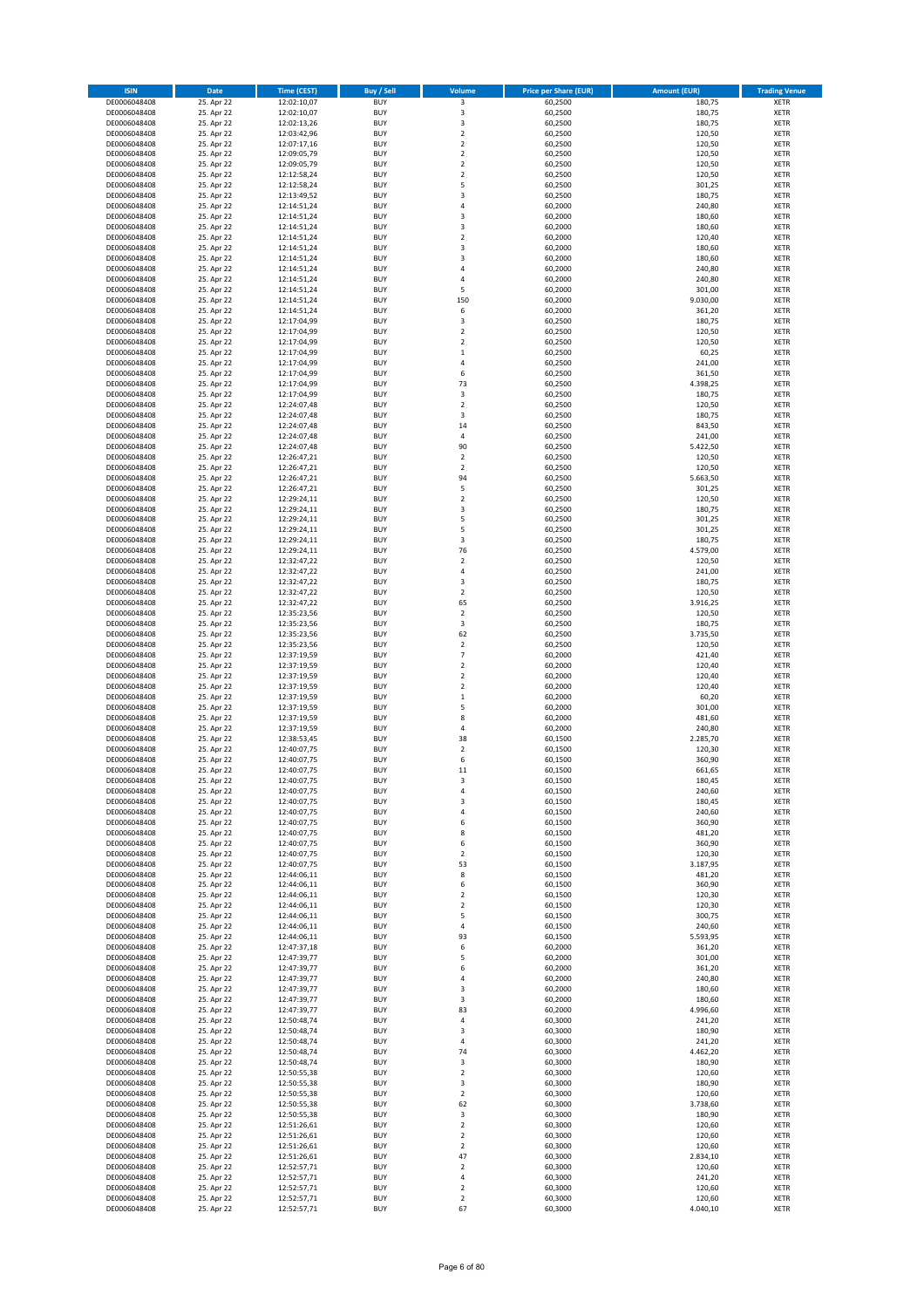| <b>ISIN</b>                  | <b>Date</b>              | <b>Time (CEST)</b>         | Buy / Sell               | Volume                     | <b>Price per Share (EUR)</b> | <b>Amount (EUR)</b> | <b>Trading Venue</b>       |
|------------------------------|--------------------------|----------------------------|--------------------------|----------------------------|------------------------------|---------------------|----------------------------|
| DE0006048408                 | 25. Apr 22               | 12:57:54,36                | <b>BUY</b>               | 3                          | 60,2500                      | 180,75              | XETR                       |
| DE0006048408                 | 25. Apr 22<br>25. Apr 22 | 12:57:54,36                | <b>BUY</b>               | 3<br>5                     | 60,2500                      | 180,75              | XETR                       |
| DE0006048408<br>DE0006048408 | 25. Apr 22               | 12:57:54,36<br>12:57:54,36 | <b>BUY</b><br><b>BUY</b> | 4                          | 60,2500<br>60,2500           | 301,25<br>241,00    | XETR<br>XETR               |
| DE0006048408                 | 25. Apr 22               | 12:57:54,36                | <b>BUY</b>               | 4                          | 60,2500                      | 241,00              | XETR                       |
| DE0006048408                 | 25. Apr 22               | 12:57:54,36                | <b>BUY</b>               | 8                          | 60,2500                      | 482,00              | <b>XETR</b>                |
| DE0006048408                 | 25. Apr 22               | 12:57:54,36                | <b>BUY</b>               | 5                          | 60,2500                      | 301,25              | <b>XETR</b>                |
| DE0006048408                 | 25. Apr 22               | 12:57:54,36                | <b>BUY</b>               | 18                         | 60,2500                      | 1.084,50            | <b>XETR</b>                |
| DE0006048408                 | 25. Apr 22               | 12:57:54,36                | <b>BUY</b><br><b>BUY</b> | 65<br>6                    | 60,2500                      | 3.916,25            | <b>XETR</b><br><b>XETR</b> |
| DE0006048408<br>DE0006048408 | 25. Apr 22<br>25. Apr 22 | 12:57:56,07<br>12:57:56,07 | <b>BUY</b>               | 6                          | 60,2500<br>60,2500           | 361,50<br>361,50    | XETR                       |
| DE0006048408                 | 25. Apr 22               | 13:05:43,36                | <b>BUY</b>               | 6                          | 60,3500                      | 362,10              | <b>XETR</b>                |
| DE0006048408                 | 25. Apr 22               | 13:05:43,36                | <b>BUY</b>               | 8                          | 60,3500                      | 482,80              | XETR                       |
| DE0006048408                 | 25. Apr 22               | 13:05:43,36                | <b>BUY</b>               | $\overline{\mathbf{c}}$    | 60,3500                      | 120,70              | <b>XETR</b>                |
| DE0006048408                 | 25. Apr 22               | 13:05:43,36                | <b>BUY</b>               | 4                          | 60,3500                      | 241,40              | XETR                       |
| DE0006048408                 | 25. Apr 22<br>25. Apr 22 | 13:05:43,36                | <b>BUY</b>               | 5                          | 60,3500                      | 301,75              | <b>XETR</b>                |
| DE0006048408<br>DE0006048408 | 25. Apr 22               | 13:05:43,36<br>13:05:43,36 | <b>BUY</b><br><b>BUY</b> | 6<br>$\overline{7}$        | 60,3500<br>60,3500           | 362,10<br>422,45    | XETR<br><b>XETR</b>        |
| DE0006048408                 | 25. Apr 22               | 13:05:43,36                | <b>BUY</b>               | 11                         | 60,3500                      | 663,85              | XETR                       |
| DE0006048408                 | 25. Apr 22               | 13:05:43,36                | <b>BUY</b>               | 96                         | 60,3500                      | 5.793,60            | <b>XETR</b>                |
| DE0006048408                 | 25. Apr 22               | 13:09:16,69                | <b>BUY</b>               | $\mathbf 2$                | 60,3500                      | 120,70              | XETR                       |
| DE0006048408                 | 25. Apr 22               | 13:09:16,69                | <b>BUY</b>               | 4                          | 60,3500                      | 241,40              | XETR                       |
| DE0006048408                 | 25. Apr 22<br>25. Apr 22 | 13:09:16,69                | <b>BUY</b><br><b>BUY</b> | $\overline{4}$<br>3        | 60,3500<br>60,3500           | 241,40<br>181,05    | <b>XETR</b><br><b>XETR</b> |
| DE0006048408<br>DE0006048408 | 25. Apr 22               | 13:09:16,69<br>13:09:16,69 | <b>BUY</b>               | $\overline{4}$             | 60,3500                      | 241,40              | <b>XETR</b>                |
| DE0006048408                 | 25. Apr 22               | 13:09:16,69                | <b>BUY</b>               | $\overline{7}$             | 60,3500                      | 422,45              | <b>XETR</b>                |
| DE0006048408                 | 25. Apr 22               | 13:09:16,69                | <b>BUY</b>               | $\overline{7}$             | 60,3500                      | 422,45              | <b>XETR</b>                |
| DE0006048408                 | 25. Apr 22               | 13:09:16,69                | <b>BUY</b>               | 4                          | 60,3500                      | 241,40              | <b>XETR</b>                |
| DE0006048408                 | 25. Apr 22               | 13:09:16,69                | <b>BUY</b>               | 58                         | 60,3500                      | 3.500,30            | <b>XETR</b>                |
| DE0006048408                 | 25. Apr 22               | 13:09:16,69<br>13:09:16,69 | <b>BUY</b><br><b>BUY</b> | 5                          | 60,3500                      | 301,75              | <b>XETR</b><br><b>XETR</b> |
| DE0006048408<br>DE0006048408 | 25. Apr 22<br>25. Apr 22 | 13:19:42,66                | <b>BUY</b>               | 10<br>166                  | 60,3500<br>60,5500           | 603,50<br>10.051,30 | <b>XETR</b>                |
| DE0006048408                 | 25. Apr 22               | 13:23:23,82                | <b>BUY</b>               | 8                          | 60,6000                      | 484,80              | <b>XETR</b>                |
| DE0006048408                 | 25. Apr 22               | 13:23:23,82                | <b>BUY</b>               | 6                          | 60,6000                      | 363,60              | XETR                       |
| DE0006048408                 | 25. Apr 22               | 13:23:23,82                | <b>BUY</b>               | 107                        | 60,6000                      | 6.484,20            | <b>XETR</b>                |
| DE0006048408                 | 25. Apr 22               | 13:23:23,84                | <b>BUY</b>               | 9                          | 60,6000                      | 545,40              | XETR                       |
| DE0006048408                 | 25. Apr 22<br>25. Apr 22 | 13:23:24,00<br>13:23:24,00 | <b>BUY</b><br><b>BUY</b> | 3<br>3                     | 60,6000<br>60,6000           | 181,80<br>181,80    | <b>XETR</b><br>XETR        |
| DE0006048408<br>DE0006048408 | 25. Apr 22               | 13:23:24,00                | <b>BUY</b>               | 64                         | 60,6000                      | 3.878,40            | <b>XETR</b>                |
| DE0006048408                 | 25. Apr 22               | 13:23:31,09                | <b>BUY</b>               | $\overline{\mathbf{c}}$    | 60,6000                      | 121,20              | <b>XETR</b>                |
| DE0006048408                 | 25. Apr 22               | 13:23:31,09                | <b>BUY</b>               | $\overline{\mathbf{c}}$    | 60,6000                      | 121,20              | <b>XETR</b>                |
| DE0006048408                 | 25. Apr 22               | 13:23:31,09                | <b>BUY</b>               | 22                         | 60,6000                      | 1.333,20            | <b>XETR</b>                |
| DE0006048408                 | 25. Apr 22               | 13:23:31,09                | <b>BUY</b>               | 44                         | 60,6000                      | 2.666,40            | <b>XETR</b>                |
| DE0006048408                 | 25. Apr 22               | 13:23:37,82                | <b>BUY</b><br><b>BUY</b> | $\mathbf 2$<br>4           | 60,6000                      | 121,20              | <b>XETR</b><br><b>XETR</b> |
| DE0006048408<br>DE0006048408 | 25. Apr 22<br>25. Apr 22 | 13:23:37,82<br>13:23:37,82 | <b>BUY</b>               | 66                         | 60,6000<br>60,6000           | 242,40<br>3.999,60  | XETR                       |
| DE0006048408                 | 25. Apr 22               | 13:23:50,81                | <b>BUY</b>               | 6                          | 60,5500                      | 363,30              | XETR                       |
| DE0006048408                 | 25. Apr 22               | 13:23:50,81                | <b>BUY</b>               | 6                          | 60,5500                      | 363,30              | <b>XETR</b>                |
| DE0006048408                 | 25. Apr 22               | 13:23:50,81                | <b>BUY</b>               | 6                          | 60,5500                      | 363,30              | <b>XETR</b>                |
| DE0006048408                 | 25. Apr 22               | 13:23:50,81                | <b>BUY</b>               | 9                          | 60,5500                      | 544,95              | XETR                       |
| DE0006048408<br>DE0006048408 | 25. Apr 22<br>25. Apr 22 | 13:23:50,81<br>13:23:50,81 | <b>BUY</b><br><b>BUY</b> | 6<br>9                     | 60,5500<br>60,5500           | 363,30<br>544,95    | <b>XETR</b><br><b>XETR</b> |
| DE0006048408                 | 25. Apr 22               | 13:23:55,02                | <b>BUY</b>               | $\mathbf 2$                | 60,5500                      | 121,10              | <b>XETR</b>                |
| DE0006048408                 | 25. Apr 22               | 13:23:55,02                | <b>BUY</b>               | 5                          | 60,5500                      | 302,75              | XETR                       |
| DE0006048408                 | 25. Apr 22               | 13:23:55,02                | <b>BUY</b>               | 4                          | 60,5500                      | 242,20              | XETR                       |
| DE0006048408                 | 25. Apr 22               | 13:23:55,02                | <b>BUY</b>               | 5                          | 60,5500                      | 302,75              | <b>XETR</b>                |
| DE0006048408                 | 25. Apr 22               | 13:23:55,02                | <b>BUY</b>               | 5                          | 60,5500                      | 302,75              | <b>XETR</b>                |
| DE0006048408<br>DE0006048408 | 25. Apr 22<br>25. Apr 22 | 13:23:55,02<br>13:23:55,05 | <b>BUY</b><br><b>BUY</b> | 6<br>4                     | 60,5500<br>60,5500           | 363,30<br>242,20    | <b>XETR</b><br>XETR        |
| DE0006048408                 | 25. Apr 22               | 13:24:36,43                | <b>BUY</b>               | 3                          | 60,5500                      | 181,65              | <b>XETR</b>                |
| DE0006048408                 | 25. Apr 22               | 13:24:36,43                | <b>BUY</b>               | $\mathbf 2$                | 60,5500                      | 121,10              | XETR                       |
| DE0006048408                 | 25. Apr 22               | 13:24:36,43                | <b>BUY</b>               | $\overline{\mathbf{c}}$    | 60,5500                      | 121,10              | <b>XETR</b>                |
| DE0006048408                 | 25. Apr 22               | 13:24:36,43                | <b>BUY</b>               | 2                          | 60,5500                      | 121,10              | XETR                       |
| DE0006048408                 | 25. Apr 22               | 13:24:36,43                | <b>BUY</b><br><b>BUY</b> | 6<br>3                     | 60,5500                      | 363,30              | <b>XETR</b>                |
| DE0006048408<br>DE0006048408 | 25. Apr 22<br>25. Apr 22 | 13:24:36,43<br>13:24:41,15 | <b>BUY</b>               | 2                          | 60,5500<br>60,5500           | 181,65<br>121,10    | XETR<br>XETR               |
| DE0006048408                 | 25. Apr 22               | 13:24:41,15                | <b>BUY</b>               | $\boldsymbol{2}$           | 60,5500                      | 121,10              | XETR                       |
| DE0006048408                 | 25. Apr 22               | 13:24:41,15                | <b>BUY</b>               | $\mathbf 2$                | 60,5500                      | 121,10              | XETR                       |
| DE0006048408                 | 25. Apr 22               | 13:24:41,15                | <b>BUY</b>               | 2                          | 60,5500                      | 121,10              | <b>XETR</b>                |
| DE0006048408                 | 25. Apr 22               | 13:24:41,15                | <b>BUY</b>               | $\mathbf 2$                | 60,5500                      | 121,10              | <b>XETR</b>                |
| DE0006048408                 | 25. Apr 22               | 13:24:41,15                | <b>BUY</b>               | 2                          | 60,5500                      | 121,10              | XETR                       |
| DE0006048408<br>DE0006048408 | 25. Apr 22<br>25. Apr 22 | 13:24:41,37<br>13:24:41,37 | <b>BUY</b><br><b>BUY</b> | 4<br>4                     | 60,5500<br>60,5500           | 242,20<br>242,20    | <b>XETR</b><br>XETR        |
| DE0006048408                 | 25. Apr 22               | 13:25:53,23                | <b>BUY</b>               | 4                          | 60,5500                      | 242,20              | <b>XETR</b>                |
| DE0006048408                 | 25. Apr 22               | 13:25:53,23                | <b>BUY</b>               | $\mathbf 2$                | 60,5500                      | 121,10              | XETR                       |
| DE0006048408                 | 25. Apr 22               | 13:25:53,23                | <b>BUY</b>               | 2                          | 60,5500                      | 121,10              | <b>XETR</b>                |
| DE0006048408                 | 25. Apr 22               | 13:25:53,23                | <b>BUY</b>               | $\mathbf 2$                | 60,5500                      | 121,10              | XETR                       |
| DE0006048408<br>DE0006048408 | 25. Apr 22<br>25. Apr 22 | 13:28:37,62<br>13:28:37,62 | <b>BUY</b><br><b>BUY</b> | $\mathbf 2$<br>3           | 60,5000<br>60,5000           | 121,00<br>181,50    | <b>XETR</b><br>XETR        |
| DE0006048408                 | 25. Apr 22               | 13:28:37,62                | <b>BUY</b>               | 3                          | 60,5000                      | 181,50              | <b>XETR</b>                |
| DE0006048408                 | 25. Apr 22               | 13:28:37,62                | <b>BUY</b>               | 29                         | 60,5000                      | 1.754,50            | XETR                       |
| DE0006048408                 | 25. Apr 22               | 13:28:37,62                | <b>BUY</b>               | 3                          | 60,5000                      | 181,50              | <b>XETR</b>                |
| DE0006048408                 | 25. Apr 22               | 13:28:37,62                | <b>BUY</b>               | 36                         | 60,5000                      | 2.178,00            | <b>XETR</b>                |
| DE0006048408                 | 25. Apr 22               | 13:34:58,28                | <b>BUY</b>               | 4                          | 60,6500                      | 242,60              | <b>XETR</b>                |
| DE0006048408<br>DE0006048408 | 25. Apr 22<br>25. Apr 22 | 13:34:58,28<br>13:34:58,28 | <b>BUY</b><br><b>BUY</b> | 3<br>2                     | 60,6500<br>60,6500           | 181,95<br>121,30    | XETR<br><b>XETR</b>        |
| DE0006048408                 | 25. Apr 22               | 13:34:58,28                | <b>BUY</b>               | 2                          | 60,6500                      | 121,30              | <b>XETR</b>                |
| DE0006048408                 | 25. Apr 22               | 13:35:59,81                | <b>BUY</b>               | 2                          | 60,6500                      | 121,30              | XETR                       |
| DE0006048408                 | 25. Apr 22               | 13:36:31,67                | <b>BUY</b>               | 3                          | 60,6000                      | 181,80              | <b>XETR</b>                |
| DE0006048408                 | 25. Apr 22               | 13:36:31,67                | <b>BUY</b>               | 3                          | 60,6000                      | 181,80              | XETR                       |
| DE0006048408                 | 25. Apr 22               | 13:36:31,67                | <b>BUY</b>               | 75                         | 60,6000                      | 4.545,00            | <b>XETR</b>                |
| DE0006048408<br>DE0006048408 | 25. Apr 22<br>25. Apr 22 | 13:36:31,67<br>13:39:17,09 | <b>BUY</b><br><b>BUY</b> | 3<br>3                     | 60,6000<br>60,6000           | 181,80<br>181,80    | <b>XETR</b><br><b>XETR</b> |
| DE0006048408                 | 25. Apr 22               | 13:43:44,83                | <b>BUY</b>               | 5                          | 60,6000                      | 303,00              | XETR                       |
| DE0006048408                 | 25. Apr 22               | 13:49:34,45                | <b>BUY</b>               | $\mathbf 2$                | 60,6000                      | 121,20              | <b>XETR</b>                |
| DE0006048408                 | 25. Apr 22               | 13:49:34,45                | <b>BUY</b>               | 2                          | 60,6000                      | 121,20              | XETR                       |
| DE0006048408                 | 25. Apr 22               | 13:49:34,45                | <b>BUY</b>               | $\mathbf 2$                | 60,6000                      | 121,20              | <b>XETR</b>                |
| DE0006048408                 | 25. Apr 22               | 13:49:34,45                | <b>BUY</b>               | 3                          | 60,6000                      | 181,80              | XETR                       |
| DE0006048408<br>DE0006048408 | 25. Apr 22<br>25. Apr 22 | 13:49:34,45<br>13:49:34,45 | <b>BUY</b><br><b>BUY</b> | 24<br>4                    | 60,6000<br>60,6000           | 1.454,40<br>242,40  | <b>XETR</b><br><b>XETR</b> |
| DE0006048408                 | 25. Apr 22               | 13:49:34,45                | <b>BUY</b>               | 3                          | 60,6000                      | 181,80              | <b>XETR</b>                |
| DE0006048408                 | 25. Apr 22               | 13:49:34,45                | <b>BUY</b>               | 47                         | 60,6000                      | 2.848,20            | XETR                       |
| DE0006048408                 | 25. Apr 22               | 13:50:25,28                | <b>BUY</b>               | 3                          | 60,5500                      | 181,65              | <b>XETR</b>                |
| DE0006048408                 | 25. Apr 22               | 13:50:25,28                | <b>BUY</b>               | 3                          | 60,5500                      | 181,65              | XETR                       |
| DE0006048408                 | 25. Apr 22               | 13:50:25,28                | <b>BUY</b>               | 3                          | 60,5500                      | 181,65              | XETR                       |
| DE0006048408<br>DE0006048408 | 25. Apr 22<br>25. Apr 22 | 13:50:25,28<br>13:50:25,28 | <b>BUY</b><br><b>BUY</b> | $\mathbf 2$<br>$\mathbf 2$ | 60,5500<br>60,5500           | 121,10<br>121,10    | XETR<br><b>XETR</b>        |
|                              |                          |                            |                          |                            |                              |                     |                            |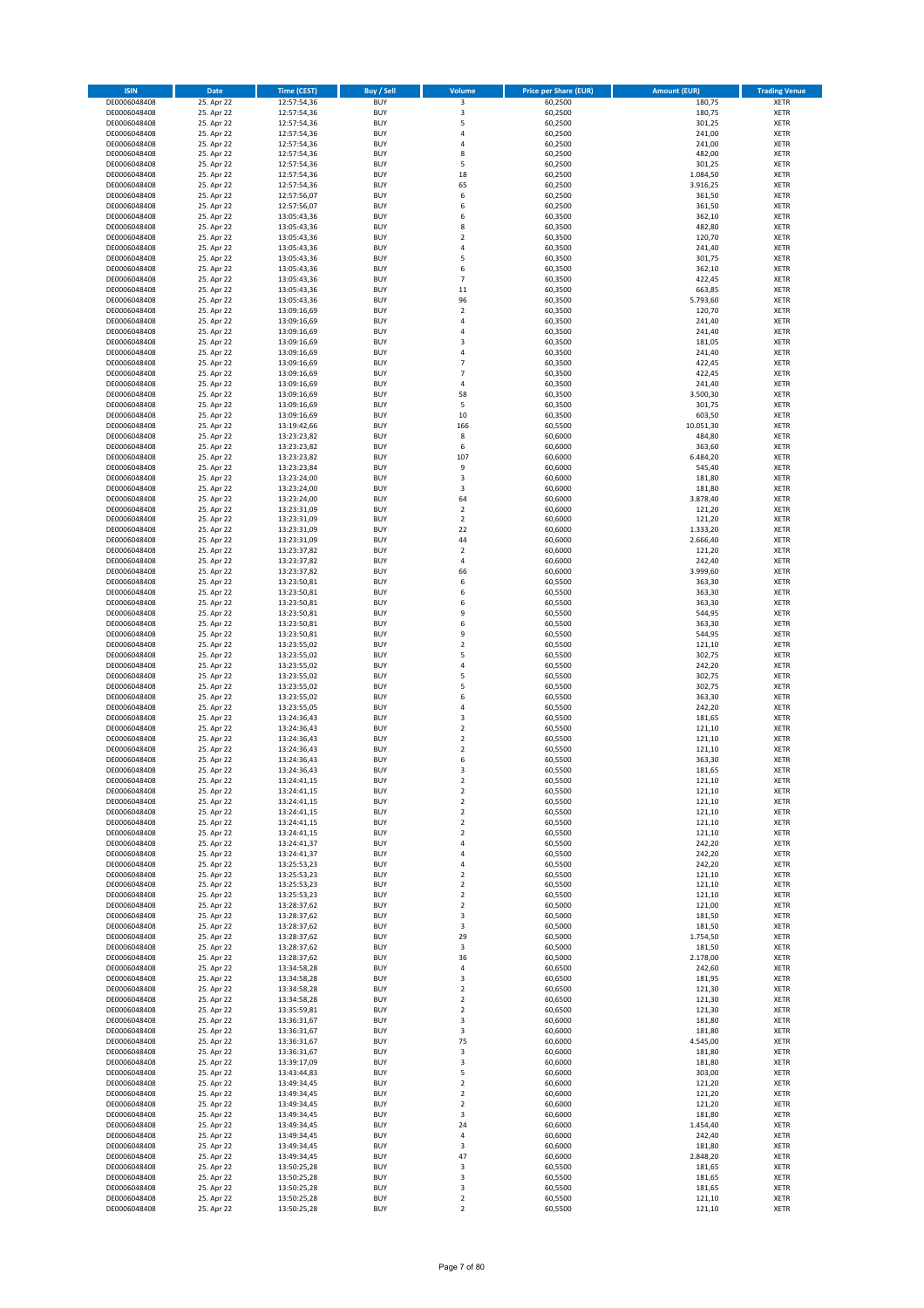| <b>ISIN</b>                  | Date                     | <b>Time (CEST)</b>         | <b>Buy / Sell</b>        | Volume                           | <b>Price per Share (EUR)</b> | <b>Amount (EUR)</b>   | <b>Trading Venue</b>       |
|------------------------------|--------------------------|----------------------------|--------------------------|----------------------------------|------------------------------|-----------------------|----------------------------|
| DE0006048408                 | 25. Apr 22               | 13:50:25,28                | <b>BUY</b>               | $\overline{2}$                   | 60,5500                      | 121,10                | <b>XETR</b>                |
| DE0006048408                 | 25. Apr 22               | 13:50:25,28                | <b>BUY</b>               | $\mathbf 2$                      | 60,5500                      | 121,10                | <b>XETR</b>                |
| DE0006048408<br>DE0006048408 | 25. Apr 22<br>25. Apr 22 | 13:50:25,28<br>13:50:25,28 | <b>BUY</b><br><b>BUY</b> | $\sqrt{4}$<br>54                 | 60,5500<br>60,5500           | 242,20<br>3.269,70    | <b>XETR</b><br><b>XETR</b> |
| DE0006048408                 | 25. Apr 22               | 13:50:26,29                | <b>BUY</b>               | 4                                | 60,5500                      | 242,20                | <b>XETR</b>                |
| DE0006048408                 | 25. Apr 22               | 13:50:26,29                | <b>BUY</b>               | $\overline{4}$                   | 60,5500                      | 242,20                | <b>XETR</b>                |
| DE0006048408                 | 25. Apr 22               | 13:50:26,29                | <b>BUY</b>               | 3                                | 60,5500                      | 181,65                | <b>XETR</b>                |
| DE0006048408                 | 25. Apr 22               | 13:50:26,29                | <b>BUY</b>               | 3                                | 60,5500                      | 181,65                | <b>XETR</b>                |
| DE0006048408<br>DE0006048408 | 25. Apr 22<br>25. Apr 22 | 13:50:26,29                | <b>BUY</b><br><b>BUY</b> | 3<br>3                           | 60,5500<br>60,5500           | 181,65<br>181,65      | XETR<br><b>XETR</b>        |
| DE0006048408                 | 25. Apr 22               | 13:50:26,29<br>13:50:26,29 | <b>BUY</b>               | 39                               | 60,5500                      | 2.361,45              | XETR                       |
| DE0006048408                 | 25. Apr 22               | 13:52:43,61                | <b>BUY</b>               | 64                               | 60,6000                      | 3.878,40              | <b>XETR</b>                |
| DE0006048408                 | 25. Apr 22               | 13:57:09,27                | <b>BUY</b>               | $\mathbf 2$                      | 60,6000                      | 121,20                | XETR                       |
| DE0006048408                 | 25. Apr 22               | 13:57:09,27                | <b>BUY</b>               | $\overline{2}$                   | 60,6000                      | 121,20                | <b>XETR</b>                |
| DE0006048408                 | 25. Apr 22               | 13:57:09,27                | <b>BUY</b>               | 30                               | 60,6000                      | 1.818,00              | XETR                       |
| DE0006048408<br>DE0006048408 | 25. Apr 22<br>25. Apr 22 | 13:57:09,27<br>13:57:09,27 | <b>BUY</b><br><b>BUY</b> | $\overline{2}$<br>49             | 60,6000<br>60,6000           | 121,20<br>2.969,40    | <b>XETR</b><br>XETR        |
| DE0006048408                 | 25. Apr 22               | 13:57:09,27                | <b>BUY</b>               | $\overline{2}$                   | 60,6000                      | 121,20                | <b>XETR</b>                |
| DE0006048408                 | 25. Apr 22               | 14:09:52,65                | <b>BUY</b>               | $\overline{4}$                   | 60,6000                      | 242,40                | XETR                       |
| DE0006048408                 | 25. Apr 22               | 14:09:52,65                | <b>BUY</b>               | 6                                | 60,6000                      | 363,60                | <b>XETR</b>                |
| DE0006048408<br>DE0006048408 | 25. Apr 22<br>25. Apr 22 | 14:09:52,66<br>14:11:09,22 | <b>BUY</b><br><b>BUY</b> | $\overline{2}$<br>4              | 60,6000<br>60,6000           | 121,20<br>242,40      | <b>XETR</b><br><b>XETR</b> |
| DE0006048408                 | 25. Apr 22               | 14:14:22,39                | <b>BUY</b>               | 91                               | 60,6000                      | 5.514,60              | <b>XETR</b>                |
| DE0006048408                 | 25. Apr 22               | 14:17:27,18                | <b>BUY</b>               | 3                                | 60,5500                      | 181,65                | <b>XETR</b>                |
| DE0006048408                 | 25. Apr 22               | 14:17:27,18                | <b>BUY</b>               | 3                                | 60,5500                      | 181,65                | <b>XETR</b>                |
| DE0006048408                 | 25. Apr 22               | 14:17:27,18                | <b>BUY</b>               | $\overline{2}$                   | 60,5500                      | 121,10                | <b>XETR</b>                |
| DE0006048408                 | 25. Apr 22               | 14:17:27,18                | <b>BUY</b>               | 5                                | 60,5500                      | 302,75                | <b>XETR</b>                |
| DE0006048408<br>DE0006048408 | 25. Apr 22<br>25. Apr 22 | 14:17:27,18<br>14:17:27,18 | <b>BUY</b><br><b>BUY</b> | $\overline{2}$<br>$\overline{2}$ | 60,5500<br>60,5500           | 121,10<br>121,10      | <b>XETR</b><br><b>XETR</b> |
| DE0006048408                 | 25. Apr 22               | 14:17:27,18                | <b>BUY</b>               | 4                                | 60,5500                      | 242,20                | <b>XETR</b>                |
| DE0006048408                 | 25. Apr 22               | 14:17:27,18                | <b>BUY</b>               | 111                              | 60,5500                      | 6.721,05              | <b>XETR</b>                |
| DE0006048408                 | 25. Apr 22               | 14:17:27,18                | <b>BUY</b>               | 6                                | 60,5500                      | 363,30                | <b>XETR</b>                |
| DE0006048408                 | 25. Apr 22               | 14:22:05,25                | <b>BUY</b><br><b>BUY</b> | 3<br>$\overline{\phantom{a}}$    | 60,6000                      | 181,80<br>424,20      | <b>XETR</b><br>XETR        |
| DE0006048408<br>DE0006048408 | 25. Apr 22<br>25. Apr 22 | 14:22:05,25<br>14:22:05,25 | <b>BUY</b>               | 128                              | 60,6000<br>60,6000           | 7.756,80              | <b>XETR</b>                |
| DE0006048408                 | 25. Apr 22               | 14:22:05,25                | <b>BUY</b>               | 6                                | 60,6000                      | 363,60                | XETR                       |
| DE0006048408                 | 25. Apr 22               | 14:28:00,27                | <b>BUY</b>               | 6                                | 60,6500                      | 363,90                | <b>XETR</b>                |
| DE0006048408                 | 25. Apr 22               | 14:28:00,27                | <b>BUY</b>               | $\overline{7}$                   | 60,6500                      | 424,55                | XETR                       |
| DE0006048408                 | 25. Apr 22               | 14:28:00,27                | <b>BUY</b>               | $\sqrt{4}$                       | 60,6500                      | 242,60                | <b>XETR</b>                |
| DE0006048408<br>DE0006048408 | 25. Apr 22<br>25. Apr 22 | 14:28:00,27<br>14:30:16,81 | <b>BUY</b><br><b>BUY</b> | 5<br>5                           | 60,6500<br>60,6000           | 303,25<br>303,00      | <b>XETR</b><br><b>XETR</b> |
| DE0006048408                 | 25. Apr 22               | 14:30:16,81                | <b>BUY</b>               | 5                                | 60,6000                      | 303,00                | XETR                       |
| DE0006048408                 | 25. Apr 22               | 14:36:07,81                | <b>BUY</b>               | 5                                | 60,6000                      | 303,00                | <b>XETR</b>                |
| DE0006048408                 | 25. Apr 22               | 14:36:07,81                | <b>BUY</b>               | 5                                | 60,6000                      | 303,00                | XETR                       |
| DE0006048408                 | 25. Apr 22               | 14:36:07,81                | <b>BUY</b>               | 6                                | 60,6000                      | 363,60                | <b>XETR</b>                |
| DE0006048408                 | 25. Apr 22               | 14:36:07,81                | <b>BUY</b><br><b>BUY</b> | 70<br>49                         | 60,6000                      | 4.242,00              | XETR                       |
| DE0006048408<br>DE0006048408 | 25. Apr 22<br>25. Apr 22 | 14:36:07,81<br>14:36:42,89 | <b>BUY</b>               | 5                                | 60,6000<br>60,6000           | 2.969,40<br>303,00    | <b>XETR</b><br><b>XETR</b> |
| DE0006048408                 | 25. Apr 22               | 14:36:42,89                | <b>BUY</b>               | 4                                | 60,6000                      | 242,40                | <b>XETR</b>                |
| DE0006048408                 | 25. Apr 22               | 14:36:42,89                | <b>BUY</b>               | $\sqrt{4}$                       | 60,6000                      | 242,40                | <b>XETR</b>                |
| DE0006048408                 | 25. Apr 22               | 14:36:42,89                | <b>BUY</b>               | 87                               | 60,6000                      | 5.272,20              | <b>XETR</b>                |
| DE0006048408<br>DE0006048408 | 25. Apr 22<br>25. Apr 22 | 14:36:42,89<br>14:38:38,31 | <b>BUY</b><br><b>BUY</b> | 103<br>5                         | 60,6000<br>60,6000           | 6.241,80<br>303,00    | <b>XETR</b><br><b>XETR</b> |
| DE0006048408                 | 25. Apr 22               | 14:38:38,31                | <b>BUY</b>               | $\overline{2}$                   | 60,6000                      | 121,20                | <b>XETR</b>                |
| DE0006048408                 | 25. Apr 22               | 14:38:38,31                | <b>BUY</b>               | 4                                | 60,6000                      | 242,40                | <b>XETR</b>                |
| DE0006048408                 | 25. Apr 22               | 14:39:37,88                | <b>BUY</b>               | $\overline{2}$                   | 60,6000                      | 121,20                | <b>XETR</b>                |
| DE0006048408                 | 25. Apr 22               | 14:39:37,88                | <b>BUY</b>               | $\overline{2}$                   | 60,6000                      | 121,20                | <b>XETR</b>                |
| DE0006048408                 | 25. Apr 22<br>25. Apr 22 | 14:39:37,88                | <b>BUY</b><br><b>BUY</b> | $\overline{2}$<br>90             | 60,6000<br>60,7000           | 121,20<br>5.463,00    | <b>XETR</b><br><b>XETR</b> |
| DE0006048408<br>DE0006048408 | 25. Apr 22               | 14:47:06,17<br>14:48:55,57 | <b>BUY</b>               | 11                               | 60,7000                      | 667,70                | <b>XETR</b>                |
| DE0006048408                 | 25. Apr 22               | 14:48:55,57                | <b>BUY</b>               | $\mathsf 3$                      | 60,7000                      | 182,10                | XETR                       |
| DE0006048408                 | 25. Apr 22               | 14:50:07,00                | <b>BUY</b>               | 91                               | 60,7000                      | 5.523,70              | <b>XETR</b>                |
| DE0006048408                 | 25. Apr 22               | 14:51:42,28                | <b>BUY</b>               | 9                                | 60,6500                      | 545,85                | XETR                       |
| DE0006048408<br>DE0006048408 | 25. Apr 22               | 14:51:42,28                | <b>BUY</b><br><b>BUY</b> | 3<br>$\overline{a}$              | 60,6500<br>60,6500           | 181,95<br>242,60      | <b>XETR</b><br><b>XETR</b> |
| DE0006048408                 | 25. Apr 22<br>25. Apr 22 | 14:51:42,28<br>14:51:42,28 | <b>BUY</b>               | $\overline{7}$                   | 60,6500                      | 424,55                | XETR                       |
| DE0006048408                 | 25. Apr 22               | 14:51:42,28                | <b>BUY</b>               | 8                                | 60,6500                      | 485,20                | XETR                       |
| DE0006048408                 | 25. Apr 22               | 14:51:42,28                | <b>BUY</b>               | 92                               | 60,6500                      | 5.579,80              | XETR                       |
| DE0006048408                 | 25. Apr 22               | 14:51:42,28                | <b>BUY</b>               | 4                                | 60,6500                      | 242,60                | <b>XETR</b>                |
| DE0006048408                 | 25. Apr 22<br>25. Apr 22 | 14:51:42,28                | <b>BUY</b>               | 57                               | 60,6500                      | 3.457,05              | <b>XETR</b>                |
| DE0006048408<br>DE0006048408 | 25. Apr 22               | 15:02:57,07<br>15:04:20,81 | <b>BUY</b><br><b>BUY</b> | 90<br>227                        | 60,7000<br>60,7000           | 5.463,00<br>13.778,90 | XETR<br><b>XETR</b>        |
| DE0006048408                 | 25. Apr 22               | 15:04:53,41                | <b>BUY</b>               | $\overline{7}$                   | 60,6500                      | 424,55                | XETR                       |
| DE0006048408                 | 25. Apr 22               | 15:04:53,41                | <b>BUY</b>               | 9                                | 60,6500                      | 545,85                | <b>XETR</b>                |
| DE0006048408                 | 25. Apr 22               | 15:04:53,41                | <b>BUY</b>               | 6                                | 60,6500                      | 363,90                | XETR                       |
| DE0006048408<br>DE0006048408 | 25. Apr 22<br>25. Apr 22 | 15:04:53,41<br>15:04:53,41 | <b>BUY</b><br><b>BUY</b> | 8<br>5                           | 60,6500<br>60,6500           | 485,20<br>303,25      | <b>XETR</b><br>XETR        |
| DE0006048408                 | 25. Apr 22               | 15:04:53,41                | <b>BUY</b>               | 171                              | 60,6500                      | 10.371,15             | <b>XETR</b>                |
| DE0006048408                 | 25. Apr 22               | 15:04:53,41                | <b>BUY</b>               | 92                               | 60,6500                      | 5.579,80              | XETR                       |
| DE0006048408                 | 25. Apr 22               | 15:09:31,61                | <b>BUY</b>               | 8                                | 60,7000                      | 485,60                | <b>XETR</b>                |
| DE0006048408                 | 25. Apr 22               | 15:09:31,61                | <b>BUY</b>               | $11\,$                           | 60,7000                      | 667,70                | <b>XETR</b>                |
| DE0006048408<br>DE0006048408 | 25. Apr 22<br>25. Apr 22 | 15:10:22,03<br>15:10:22,03 | <b>BUY</b><br><b>BUY</b> | 6<br>8                           | 60,7000<br>60,7000           | 364,20<br>485,60      | <b>XETR</b><br><b>XETR</b> |
| DE0006048408                 | 25. Apr 22               | 15:10:22,03                | <b>BUY</b>               | $\,$ 1                           | 60,7000                      | 60,70                 | <b>XETR</b>                |
| DE0006048408                 | 25. Apr 22               | 15:10:30,73                | <b>BUY</b>               | $\sqrt{4}$                       | 60,7000                      | 242,80                | <b>XETR</b>                |
| DE0006048408                 | 25. Apr 22               | 15:10:30,73                | <b>BUY</b>               | 5                                | 60,7000                      | 303,50                | <b>XETR</b>                |
| DE0006048408                 | 25. Apr 22               | 15:16:30,00                | <b>BUY</b>               | 4                                | 60,8000                      | 243,20                | <b>XETR</b>                |
| DE0006048408<br>DE0006048408 | 25. Apr 22<br>25. Apr 22 | 15:16:30,00<br>15:16:30,01 | <b>BUY</b><br><b>BUY</b> | 5<br>3                           | 60,8000<br>60,8000           | 304,00<br>182,40      | XETR<br>XETR               |
| DE0006048408                 | 25. Apr 22               | 15:20:25,95                | <b>BUY</b>               | 14                               | 60,8500                      | 851,90                | <b>XETR</b>                |
| DE0006048408                 | 25. Apr 22               | 15:20:25,95                | <b>BUY</b>               | 12                               | 60,8500                      | 730,20                | <b>XETR</b>                |
| DE0006048408                 | 25. Apr 22               | 15:20:25,95                | <b>BUY</b>               | 11                               | 60,8500                      | 669,35                | XETR                       |
| DE0006048408                 | 25. Apr 22               | 15:20:25,95                | <b>BUY</b>               | 13                               | 60,8500                      | 791,05                | XETR                       |
| DE0006048408                 | 25. Apr 22               | 15:21:29,19                | <b>BUY</b>               | 8                                | 60,8500                      | 486,80                | <b>XETR</b>                |
| DE0006048408<br>DE0006048408 | 25. Apr 22<br>25. Apr 22 | 15:21:29,19<br>15:21:29,19 | <b>BUY</b><br><b>BUY</b> | 8<br>$\overline{\phantom{a}}$    | 60,8500<br>60,8500           | 486,80<br>425,95      | <b>XETR</b><br>XETR        |
| DE0006048408                 | 25. Apr 22               | 15:21:29,19                | <b>BUY</b>               | $\overline{7}$                   | 60,8500                      | 425,95                | XETR                       |
| DE0006048408                 | 25. Apr 22               | 15:22:44,44                | <b>BUY</b>               | 4                                | 60,8500                      | 243,40                | <b>XETR</b>                |
| DE0006048408                 | 25. Apr 22               | 15:22:44,44                | <b>BUY</b>               | 5                                | 60,8500                      | 304,25                | <b>XETR</b>                |
| DE0006048408<br>DE0006048408 | 25. Apr 22<br>25. Apr 22 | 15:22:44,44<br>15:22:44,44 | <b>BUY</b><br><b>BUY</b> | 3<br>5                           | 60,8500<br>60,8500           | 182,55<br>304,25      | <b>XETR</b><br><b>XETR</b> |
| DE0006048408                 | 25. Apr 22               | 15:23:11,76                | <b>BUY</b>               | 90                               | 60,8500                      | 5.476,50              | <b>XETR</b>                |
| DE0006048408                 | 25. Apr 22               | 15:23:52,46                | <b>BUY</b>               | 228                              | 60,8500                      | 13.873,80             | <b>XETR</b>                |
| DE0006048408                 | 25. Apr 22               | 15:27:50,94                | <b>BUY</b>               | 5                                | 60,8500                      | 304,25                | <b>XETR</b>                |
| DE0006048408                 | 25. Apr 22               | 15:27:50,94                | <b>BUY</b>               | 4                                | 60,8500                      | 243,40                | <b>XETR</b>                |
| DE0006048408<br>DE0006048408 | 25. Apr 22<br>25. Apr 22 | 15:27:50,94<br>15:27:50,94 | <b>BUY</b><br><b>BUY</b> | 5<br>5                           | 60,8500<br>60,8500           | 304,25<br>304,25      | <b>XETR</b><br><b>XETR</b> |
|                              |                          |                            |                          |                                  |                              |                       |                            |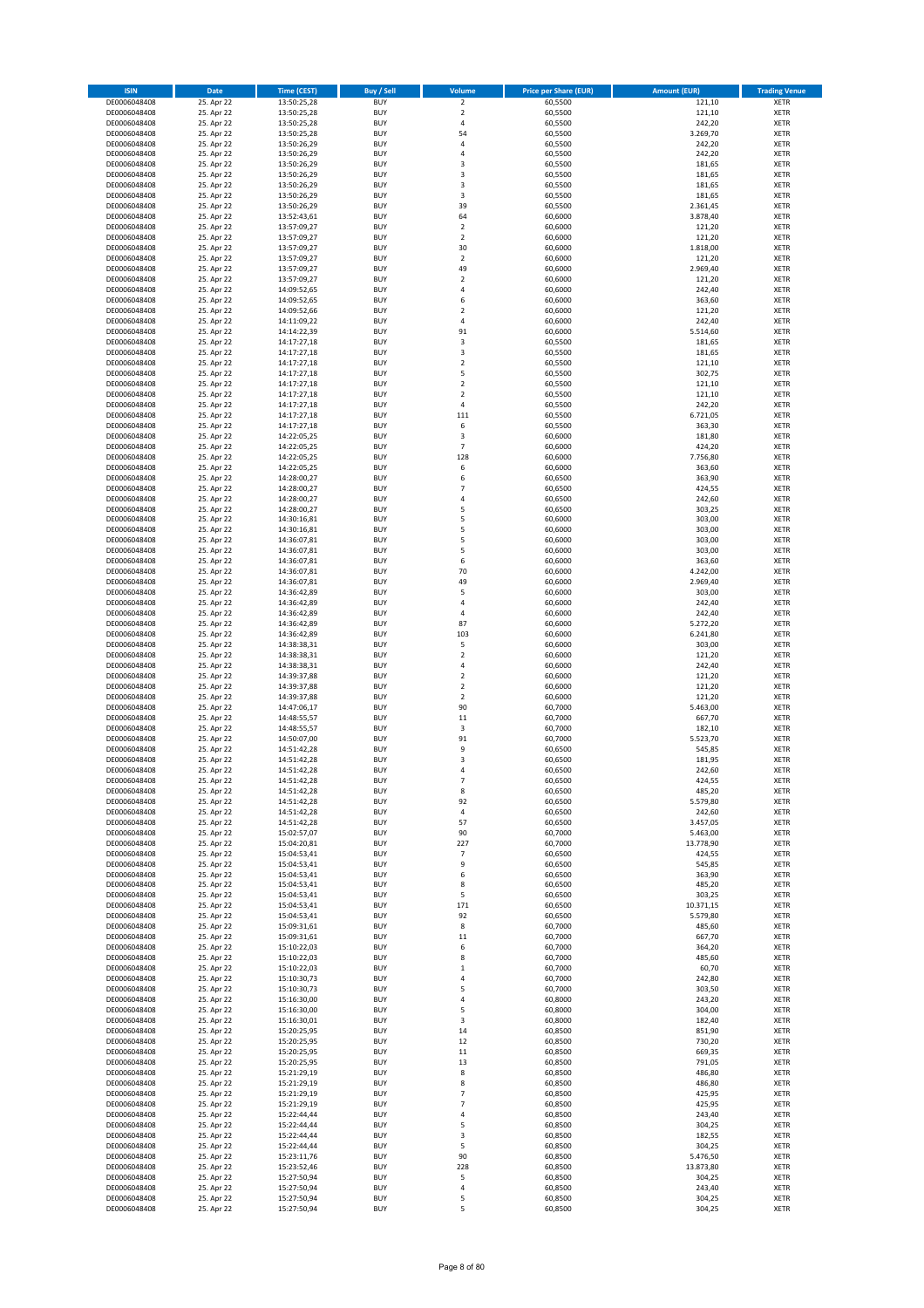| <b>ISIN</b>                  | Date                     | <b>Time (CEST)</b>         | <b>Buy / Sell</b>        | Volume                                    | <b>Price per Share (EUR)</b> | <b>Amount (EUR)</b>  | <b>Trading Venue</b>       |
|------------------------------|--------------------------|----------------------------|--------------------------|-------------------------------------------|------------------------------|----------------------|----------------------------|
| DE0006048408                 | 25. Apr 22               | 15:27:50,94                | <b>BUY</b>               | 5                                         | 60,8500                      | 304,25               | <b>XETR</b>                |
| DE0006048408                 | 25. Apr 22               | 15:27:50,95                | <b>BUY</b>               | 3                                         | 60,8500                      | 182,55               | <b>XETR</b>                |
| DE0006048408<br>DE0006048408 | 25. Apr 22<br>25. Apr 22 | 15:30:01,60<br>15:30:01,60 | <b>BUY</b><br><b>BUY</b> | 3<br>3                                    | 60,8500<br>60,8500           | 182,55<br>182,55     | <b>XETR</b><br><b>XETR</b> |
| DE0006048408                 | 25. Apr 22               | 15:30:01,60                | <b>BUY</b>               | 4                                         | 60,8500                      | 243,40               | <b>XETR</b>                |
| DE0006048408                 | 25. Apr 22               | 15:30:01,60                | <b>BUY</b>               | 3                                         | 60,8500                      | 182,55               | <b>XETR</b>                |
| DE0006048408                 | 25. Apr 22               | 15:30:08,37                | <b>BUY</b>               | $\overline{2}$                            | 60,8500                      | 121,70               | <b>XETR</b>                |
| DE0006048408                 | 25. Apr 22               | 15:30:08,37                | <b>BUY</b>               | 3                                         | 60,8500                      | 182,55               | <b>XETR</b>                |
| DE0006048408<br>DE0006048408 | 25. Apr 22<br>25. Apr 22 | 15:30:08,37                | <b>BUY</b><br><b>BUY</b> | $\mathbf 2$<br>3                          | 60,8500<br>60,8500           | 121,70<br>182,55     | XETR<br><b>XETR</b>        |
| DE0006048408                 | 25. Apr 22               | 15:30:08,37<br>15:30:51,39 | <b>BUY</b>               | $\overline{2}$                            | 60,8500                      | 121,70               | XETR                       |
| DE0006048408                 | 25. Apr 22               | 15:30:51,39                | <b>BUY</b>               | $\overline{2}$                            | 60,8500                      | 121,70               | <b>XETR</b>                |
| DE0006048408                 | 25. Apr 22               | 15:30:51,39                | <b>BUY</b>               | $\mathbf 2$                               | 60,8500                      | 121,70               | XETR                       |
| DE0006048408                 | 25. Apr 22               | 15:30:51,39                | <b>BUY</b>               | $\overline{2}$                            | 60,8500                      | 121,70               | <b>XETR</b>                |
| DE0006048408                 | 25. Apr 22               | 15:33:05,12                | <b>BUY</b>               | 226                                       | 60,8500                      | 13.752,10            | XETR                       |
| DE0006048408<br>DE0006048408 | 25. Apr 22<br>25. Apr 22 | 15:33:52,18<br>15:33:52,18 | <b>BUY</b><br><b>BUY</b> | 5<br>78                                   | 60,8000<br>60,8000           | 304,00<br>4.742,40   | <b>XETR</b><br>XETR        |
| DE0006048408                 | 25. Apr 22               | 15:33:52,18                | <b>BUY</b>               | 9                                         | 60,8000                      | 547,20               | <b>XETR</b>                |
| DE0006048408                 | 25. Apr 22               | 15:33:52,18                | <b>BUY</b>               | 98                                        | 60,8000                      | 5.958,40             | XETR                       |
| DE0006048408                 | 25. Apr 22               | 15:35:12,66                | <b>BUY</b>               | 3                                         | 60,8500                      | 182,55               | <b>XETR</b>                |
| DE0006048408                 | 25. Apr 22               | 15:35:12,66                | <b>BUY</b>               | 3                                         | 60,8500                      | 182,55               | <b>XETR</b>                |
| DE0006048408<br>DE0006048408 | 25. Apr 22<br>25. Apr 22 | 15:35:12,66<br>15:35:12,66 | <b>BUY</b><br><b>BUY</b> | $\overline{2}$<br>64                      | 60,8500<br>60,8500           | 121,70<br>3.894,40   | <b>XETR</b><br><b>XETR</b> |
| DE0006048408                 | 25. Apr 22               | 15:35:26,68                | <b>BUY</b>               | 3                                         | 60,8500                      | 182,55               | <b>XETR</b>                |
| DE0006048408                 | 25. Apr 22               | 15:35:26,68                | <b>BUY</b>               | $\overline{2}$                            | 60,8500                      | 121,70               | <b>XETR</b>                |
| DE0006048408                 | 25. Apr 22               | 15:35:26,68                | <b>BUY</b>               | 3                                         | 60,8500                      | 182,55               | <b>XETR</b>                |
| DE0006048408                 | 25. Apr 22               | 15:35:26,68                | <b>BUY</b>               | $\overline{2}$                            | 60,8500                      | 121,70               | <b>XETR</b>                |
| DE0006048408<br>DE0006048408 | 25. Apr 22<br>25. Apr 22 | 15:35:26,68<br>15:35:26,68 | <b>BUY</b><br><b>BUY</b> | 3<br>10                                   | 60,8500<br>60,8500           | 182,55<br>608,50     | <b>XETR</b><br><b>XETR</b> |
| DE0006048408                 | 25. Apr 22               | 15:35:26,68                | <b>BUY</b>               | $11\,$                                    | 60,8500                      | 669,35               | <b>XETR</b>                |
| DE0006048408                 | 25. Apr 22               | 15:35:26,68                | <b>BUY</b>               | 14                                        | 60,8500                      | 851,90               | <b>XETR</b>                |
| DE0006048408                 | 25. Apr 22               | 15:35:40,89                | <b>BUY</b>               | $\mathbf 2$                               | 60,8500                      | 121,70               | <b>XETR</b>                |
| DE0006048408                 | 25. Apr 22               | 15:35:40,89                | <b>BUY</b>               | $\overline{2}$                            | 60,8500                      | 121,70               | <b>XETR</b>                |
| DE0006048408                 | 25. Apr 22               | 15:35:40,89                | <b>BUY</b><br><b>BUY</b> | $\overline{2}$<br>38                      | 60,8500                      | 121,70               | XETR<br><b>XETR</b>        |
| DE0006048408<br>DE0006048408 | 25. Apr 22<br>25. Apr 22 | 15:35:40,89<br>15:35:40,89 | <b>BUY</b>               | $\mathbf 2$                               | 60,8500<br>60,8500           | 2.312,30<br>121,70   | XETR                       |
| DE0006048408                 | 25. Apr 22               | 15:35:40,89                | <b>BUY</b>               | 26                                        | 60,8500                      | 1.582,10             | <b>XETR</b>                |
| DE0006048408                 | 25. Apr 22               | 15:35:40,91                | <b>BUY</b>               | 3                                         | 60,8500                      | 182,55               | XETR                       |
| DE0006048408                 | 25. Apr 22               | 15:35:40,91                | <b>BUY</b>               | 3                                         | 60,8500                      | 182,55               | <b>XETR</b>                |
| DE0006048408                 | 25. Apr 22               | 15:36:12,26                | <b>BUY</b>               | $\overline{\mathbf{3}}$                   | 60,8500                      | 182,55               | <b>XETR</b>                |
| DE0006048408<br>DE0006048408 | 25. Apr 22<br>25. Apr 22 | 15:36:12,26<br>15:37:30,71 | <b>BUY</b><br><b>BUY</b> | $\sqrt{4}$<br>$\sqrt{4}$                  | 60,8500<br>60,8000           | 243,40<br>243,20     | <b>XETR</b><br>XETR        |
| DE0006048408                 | 25. Apr 22               | 15:37:30,71                | <b>BUY</b>               | $\overline{2}$                            | 60,8000                      | 121,60               | <b>XETR</b>                |
| DE0006048408                 | 25. Apr 22               | 15:37:30,71                | <b>BUY</b>               | 6                                         | 60,8000                      | 364,80               | XETR                       |
| DE0006048408                 | 25. Apr 22               | 15:37:30,71                | <b>BUY</b>               | 37                                        | 60,8000                      | 2.249,60             | <b>XETR</b>                |
| DE0006048408                 | 25. Apr 22               | 15:38:21,69                | <b>BUY</b>               | 3                                         | 60,7500                      | 182,25               | XETR                       |
| DE0006048408                 | 25. Apr 22               | 15:38:21,69                | <b>BUY</b>               | 3                                         | 60,7500                      | 182,25               | <b>XETR</b>                |
| DE0006048408<br>DE0006048408 | 25. Apr 22<br>25. Apr 22 | 15:38:21,69<br>15:38:21,69 | <b>BUY</b><br><b>BUY</b> | 9<br>$\mathbf 2$                          | 60,7500<br>60,7500           | 546,75<br>121,50     | <b>XETR</b><br><b>XETR</b> |
| DE0006048408                 | 25. Apr 22               | 15:38:21,69                | <b>BUY</b>               | 29                                        | 60,7500                      | 1.761,75             | <b>XETR</b>                |
| DE0006048408                 | 25. Apr 22               | 15:38:21,70                | <b>BUY</b>               | 26                                        | 60,7500                      | 1.579,50             | <b>XETR</b>                |
| DE0006048408                 | 25. Apr 22               | 15:38:21,70                | <b>BUY</b>               | $\,$ 1                                    | 60,7500                      | 60,75                | <b>XETR</b>                |
| DE0006048408                 | 25. Apr 22               | 15:39:53,95                | <b>BUY</b>               | 3                                         | 60,8500                      | 182,55               | <b>XETR</b>                |
| DE0006048408<br>DE0006048408 | 25. Apr 22<br>25. Apr 22 | 15:41:55,67<br>15:41:55,67 | <b>BUY</b><br><b>BUY</b> | 3<br>$\mathbf 2$                          | 60,8500<br>60,8500           | 182,55<br>121,70     | <b>XETR</b><br><b>XETR</b> |
| DE0006048408                 | 25. Apr 22               | 15:41:55,67                | <b>BUY</b>               | $\overline{2}$                            | 60,8500                      | 121,70               | <b>XETR</b>                |
| DE0006048408                 | 25. Apr 22               | 15:43:06,34                | <b>BUY</b>               | 3                                         | 60,8000                      | 182,40               | <b>XETR</b>                |
| DE0006048408                 | 25. Apr 22               | 15:43:06,34                | <b>BUY</b>               | 3                                         | 60,8000                      | 182,40               | <b>XETR</b>                |
| DE0006048408                 | 25. Apr 22               | 15:43:06,34                | <b>BUY</b>               | 4                                         | 60,8000                      | 243,20               | <b>XETR</b>                |
| DE0006048408                 | 25. Apr 22               | 15:43:06,34                | <b>BUY</b><br><b>BUY</b> | 5<br>57                                   | 60,8000<br>60,8000           | 304,00               | <b>XETR</b><br>XETR        |
| DE0006048408<br>DE0006048408 | 25. Apr 22<br>25. Apr 22 | 15:43:06,34<br>15:43:06,34 | <b>BUY</b>               | $\overline{2}$                            | 60,8000                      | 3.465,60<br>121,60   | <b>XETR</b>                |
| DE0006048408                 | 25. Apr 22               | 15:43:27,54                | <b>BUY</b>               | 4                                         | 60,8000                      | 243,20               | XETR                       |
| DE0006048408                 | 25. Apr 22               | 15:43:27,54                | <b>BUY</b>               | 3                                         | 60,8000                      | 182,40               | <b>XETR</b>                |
| DE0006048408                 | 25. Apr 22               | 15:43:27,54                | <b>BUY</b>               | $\overline{a}$                            | 60,8000                      | 243,20               | <b>XETR</b>                |
| DE0006048408                 | 25. Apr 22               | 15:43:27,54                | <b>BUY</b>               | 5                                         | 60,8000                      | 304,00               | XETR                       |
| DE0006048408<br>DE0006048408 | 25. Apr 22<br>25. Apr 22 | 15:44:07,49<br>15:44:07,49 | <b>BUY</b><br><b>BUY</b> | $\mathbf 2$<br>3                          | 60,8000<br>60,8000           | 121,60<br>182,40     | XETR<br>XETR               |
| DE0006048408                 | 25. Apr 22               | 15:44:15,08                | <b>BUY</b>               | $\mathbf 2$                               | 60,8000                      | 121,60               | <b>XETR</b>                |
| DE0006048408                 | 25. Apr 22               | 15:44:15,08                | <b>BUY</b>               | 3                                         | 60,8000                      | 182,40               | <b>XETR</b>                |
| DE0006048408                 | 25. Apr 22               | 15:45:10,53                | <b>BUY</b>               | 28                                        | 60,7500                      | 1.701,00             | XETR                       |
| DE0006048408                 | 25. Apr 22               | 15:45:10,53                | <b>BUY</b>               | 36                                        | 60,7500                      | 2.187,00             | <b>XETR</b>                |
| DE0006048408<br>DE0006048408 | 25. Apr 22<br>25. Apr 22 | 15:46:11,27<br>15:46:11,27 | <b>BUY</b><br><b>BUY</b> | $\mathbf 2$<br>3                          | 60,7500<br>60,7500           | 121,50<br>182,25     | XETR<br><b>XETR</b>        |
| DE0006048408                 | 25. Apr 22               | 15:46:11,27                | <b>BUY</b>               | 11                                        | 60,7500                      | 668,25               | XETR                       |
| DE0006048408                 | 25. Apr 22               | 15:46:44,96                | <b>BUY</b>               | $\mathbf 2$                               | 60,7000                      | 121,40               | <b>XETR</b>                |
| DE0006048408                 | 25. Apr 22               | 15:46:44,96                | <b>BUY</b>               | 5                                         | 60,7000                      | 303,50               | XETR                       |
| DE0006048408                 | 25. Apr 22               | 15:46:44,96                | <b>BUY</b>               | 4                                         | 60,7000                      | 242,80               | <b>XETR</b>                |
| DE0006048408<br>DE0006048408 | 25. Apr 22<br>25. Apr 22 | 15:46:44,96<br>15:46:44,96 | <b>BUY</b><br><b>BUY</b> | 14<br>49                                  | 60,7000<br>60,7000           | 849,80<br>2.974,30   | XETR<br><b>XETR</b>        |
| DE0006048408                 | 25. Apr 22               | 15:46:44,96                | <b>BUY</b>               | 31                                        | 60,7000                      | 1.881,70             | <b>XETR</b>                |
| DE0006048408                 | 25. Apr 22               | 15:48:54,94                | <b>BUY</b>               | 3                                         | 60,7500                      | 182,25               | <b>XETR</b>                |
| DE0006048408                 | 25. Apr 22               | 15:48:54,94                | <b>BUY</b>               | 3                                         | 60,7500                      | 182,25               | <b>XETR</b>                |
| DE0006048408                 | 25. Apr 22               | 15:50:46,15                | <b>BUY</b>               | 62                                        | 60,8500                      | 3.772,70             | <b>XETR</b>                |
| DE0006048408                 | 25. Apr 22               | 15:50:46,15                | <b>BUY</b>               | 3                                         | 60,8500                      | 182,55               | <b>XETR</b>                |
| DE0006048408<br>DE0006048408 | 25. Apr 22<br>25. Apr 22 | 15:50:46,16<br>15:51:28,74 | <b>BUY</b><br><b>BUY</b> | 46<br>28                                  | 60,8500<br>60,8500           | 2.799,10<br>1.703,80 | <b>XETR</b><br><b>XETR</b> |
| DE0006048408                 | 25. Apr 22               | 15:51:28,74                | <b>BUY</b>               | 44                                        | 60,8500                      | 2.677,40             | XETR                       |
| DE0006048408                 | 25. Apr 22               | 15:52:06,98                | <b>BUY</b>               | 3                                         | 60,8000                      | 182,40               | XETR                       |
| DE0006048408                 | 25. Apr 22               | 15:52:06,98                | <b>BUY</b>               | 3                                         | 60,8000                      | 182,40               | <b>XETR</b>                |
| DE0006048408                 | 25. Apr 22               | 15:52:06,98                | <b>BUY</b>               | 4                                         | 60,8000                      | 243,20               | <b>XETR</b>                |
| DE0006048408<br>DE0006048408 | 25. Apr 22<br>25. Apr 22 | 15:52:06,98<br>15:52:06,98 | <b>BUY</b><br><b>BUY</b> | $\overline{\mathbf{c}}$<br>$\overline{2}$ | 60,8000<br>60,8000           | 121,60<br>121,60     | XETR<br>XETR               |
| DE0006048408                 | 25. Apr 22               | 15:52:06,98                | <b>BUY</b>               | 37                                        | 60,8000                      | 2.249,60             | <b>XETR</b>                |
| DE0006048408                 | 25. Apr 22               | 15:53:38,23                | <b>BUY</b>               | 40                                        | 60,8000                      | 2.432,00             | <b>XETR</b>                |
| DE0006048408                 | 25. Apr 22               | 15:58:37,10                | <b>BUY</b>               | $\sqrt{2}$                                | 60,7500                      | 121,50               | XETR                       |
| DE0006048408                 | 25. Apr 22               | 15:58:37,10                | <b>BUY</b>               | 3                                         | 60,7500                      | 182,25               | XETR                       |
| DE0006048408                 | 25. Apr 22               | 15:58:37,10                | <b>BUY</b>               | 3                                         | 60,7500                      | 182,25               | <b>XETR</b>                |
| DE0006048408<br>DE0006048408 | 25. Apr 22<br>25. Apr 22 | 15:58:37,10<br>15:58:37,10 | <b>BUY</b><br><b>BUY</b> | $\mathbf 2$<br>$\overline{2}$             | 60,7500<br>60,7500           | 121,50<br>121,50     | <b>XETR</b><br><b>XETR</b> |
| DE0006048408                 | 25. Apr 22               | 15:58:37,10                | <b>BUY</b>               | $\overline{2}$                            | 60,7500                      | 121,50               | <b>XETR</b>                |
| DE0006048408                 | 25. Apr 22               | 15:58:37,10                | <b>BUY</b>               | 15                                        | 60,7500                      | 911,25               | <b>XETR</b>                |
| DE0006048408                 | 25. Apr 22               | 15:58:37,10                | <b>BUY</b>               | 43                                        | 60,7500                      | 2.612,25             | <b>XETR</b>                |
| DE0006048408                 | 25. Apr 22               | 15:58:49,90                | <b>BUY</b>               | 3                                         | 60,7500                      | 182,25               | <b>XETR</b>                |
| DE0006048408<br>DE0006048408 | 25. Apr 22<br>25. Apr 22 | 15:58:49,90<br>15:58:49,90 | <b>BUY</b><br><b>BUY</b> | 4<br>4                                    | 60,7500<br>60,7500           | 243,00<br>243,00     | <b>XETR</b><br><b>XETR</b> |
| DE0006048408                 | 25. Apr 22               | 15:59:58,84                | <b>BUY</b>               | 3                                         | 60,7000                      | 182,10               | <b>XETR</b>                |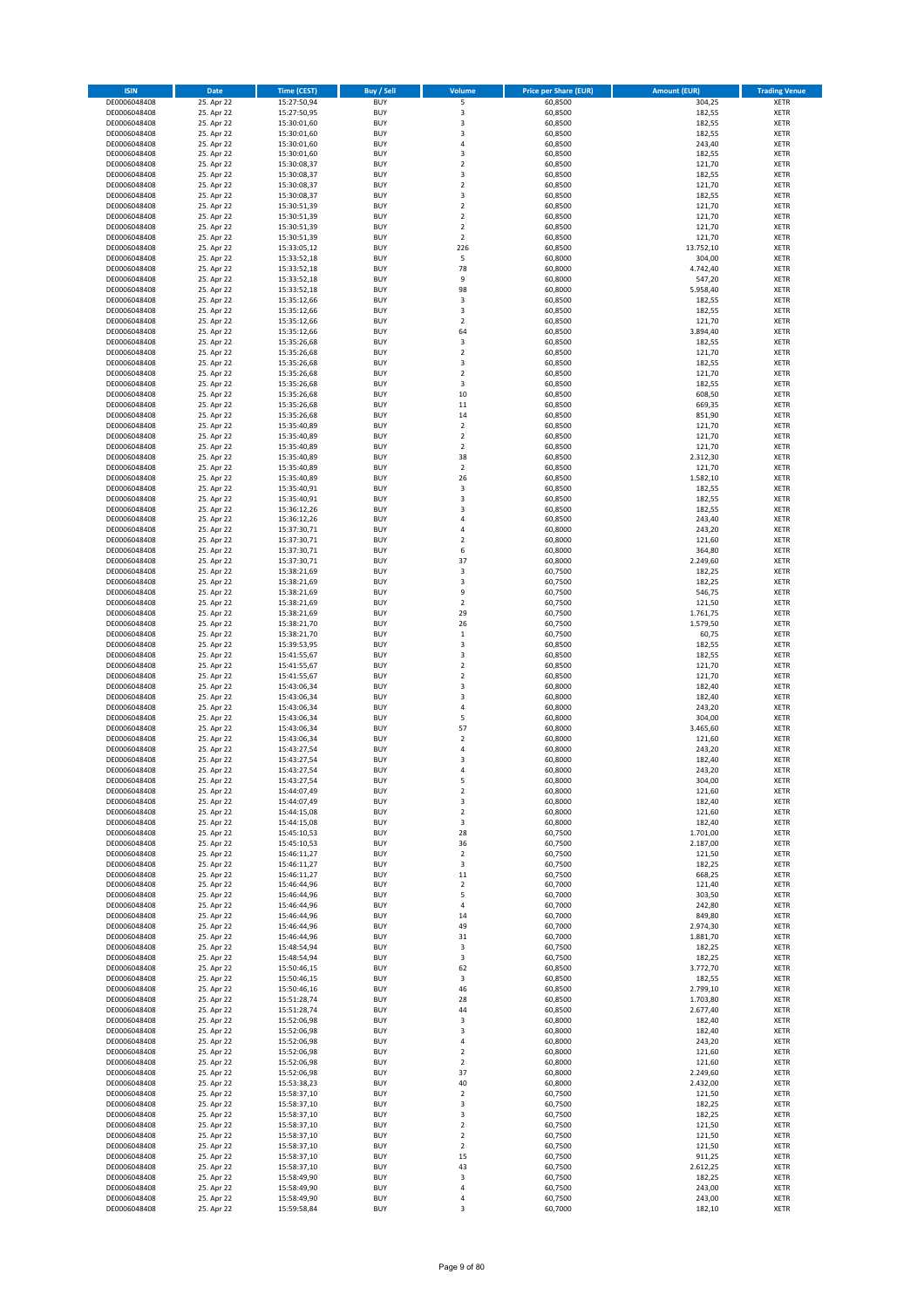| <b>ISIN</b>                  | Date                     | <b>Time (CEST)</b>         | <b>Buy / Sell</b>        | Volume                                    | <b>Price per Share (EUR)</b> | <b>Amount (EUR)</b>  | <b>Trading Venue</b>       |
|------------------------------|--------------------------|----------------------------|--------------------------|-------------------------------------------|------------------------------|----------------------|----------------------------|
| DE0006048408                 | 25. Apr 22               | 15:59:58,84                | <b>BUY</b>               | $\overline{\mathbf{3}}$                   | 60,7000                      | 182,10               | <b>XETR</b>                |
| DE0006048408                 | 25. Apr 22               | 15:59:58,84                | <b>BUY</b>               | 11                                        | 60,7000                      | 667,70               | <b>XETR</b>                |
| DE0006048408<br>DE0006048408 | 25. Apr 22<br>25. Apr 22 | 15:59:58,84<br>15:59:58,84 | <b>BUY</b><br><b>BUY</b> | 3<br>59                                   | 60,7000<br>60,7000           | 182,10<br>3.581,30   | <b>XETR</b><br><b>XETR</b> |
| DE0006048408                 | 25. Apr 22               | 15:59:58,85                | <b>BUY</b>               | $\mathbf 2$                               | 60,7000                      | 121,40               | <b>XETR</b>                |
| DE0006048408                 | 25. Apr 22               | 16:00:50,75                | <b>BUY</b>               | $\,1\,$                                   | 60,7000                      | 60,70                | <b>XETR</b>                |
| DE0006048408                 | 25. Apr 22               | 16:00:50,75                | <b>BUY</b>               | 9                                         | 60,7000                      | 546,30               | <b>XETR</b>                |
| DE0006048408                 | 25. Apr 22               | 16:00:50,76                | <b>BUY</b>               | 52                                        | 60,7000                      | 3.156,40             | <b>XETR</b>                |
| DE0006048408<br>DE0006048408 | 25. Apr 22<br>25. Apr 22 | 16:00:50,76                | <b>BUY</b><br><b>BUY</b> | $\mathbf 2$<br>$\overline{2}$             | 60,7000<br>60,7000           | 121,40<br>121,40     | XETR<br><b>XETR</b>        |
| DE0006048408                 | 25. Apr 22               | 16:00:50,76<br>16:00:50,76 | <b>BUY</b>               | 3                                         | 60,7000                      | 182,10               | XETR                       |
| DE0006048408                 | 25. Apr 22               | 16:02:33,57                | <b>BUY</b>               | 3                                         | 60,6500                      | 181,95               | <b>XETR</b>                |
| DE0006048408                 | 25. Apr 22               | 16:02:33,57                | <b>BUY</b>               | $\mathbf 2$                               | 60,6500                      | 121,30               | XETR                       |
| DE0006048408                 | 25. Apr 22               | 16:02:33,57                | <b>BUY</b>               | 3                                         | 60,6500                      | 181,95               | <b>XETR</b>                |
| DE0006048408                 | 25. Apr 22               | 16:02:33,57                | <b>BUY</b>               | $\sqrt{2}$                                | 60,6500                      | 121,30               | XETR                       |
| DE0006048408<br>DE0006048408 | 25. Apr 22<br>25. Apr 22 | 16:02:33,57<br>16:02:33,57 | <b>BUY</b><br><b>BUY</b> | 5<br>$\mathbf 2$                          | 60,6500<br>60,6500           | 303,25<br>121,30     | <b>XETR</b><br>XETR        |
| DE0006048408                 | 25. Apr 22               | 16:02:33,57                | <b>BUY</b>               | 51                                        | 60,6500                      | 3.093,15             | <b>XETR</b>                |
| DE0006048408                 | 25. Apr 22               | 16:02:33,57                | <b>BUY</b>               | $\mathbf 2$                               | 60,6500                      | 121,30               | XETR                       |
| DE0006048408                 | 25. Apr 22               | 16:02:33,58                | <b>BUY</b>               | 5                                         | 60,6500                      | 303,25               | <b>XETR</b>                |
| DE0006048408                 | 25. Apr 22               | 16:02:58,86                | <b>BUY</b>               | 3                                         | 60,6000                      | 181,80               | <b>XETR</b>                |
| DE0006048408<br>DE0006048408 | 25. Apr 22<br>25. Apr 22 | 16:02:58,86<br>16:02:58,86 | <b>BUY</b><br><b>BUY</b> | $\mathbf 2$<br>$\overline{2}$             | 60,6000<br>60,6000           | 121,20<br>121,20     | <b>XETR</b><br><b>XETR</b> |
| DE0006048408                 | 25. Apr 22               | 16:02:58,86                | <b>BUY</b>               | 17                                        | 60,6000                      | 1.030,20             | <b>XETR</b>                |
| DE0006048408                 | 25. Apr 22               | 16:02:58,86                | <b>BUY</b>               | 38                                        | 60,6000                      | 2.302,80             | <b>XETR</b>                |
| DE0006048408                 | 25. Apr 22               | 16:03:42,72                | <b>BUY</b>               | 3                                         | 60,6000                      | 181,80               | <b>XETR</b>                |
| DE0006048408                 | 25. Apr 22               | 16:03:50,65                | <b>BUY</b>               | $\overline{2}$                            | 60,6000                      | 121,20               | <b>XETR</b>                |
| DE0006048408<br>DE0006048408 | 25. Apr 22<br>25. Apr 22 | 16:05:29,58                | <b>BUY</b><br><b>BUY</b> | 3<br>$\boldsymbol{2}$                     | 60,5500<br>60,5500           | 181,65<br>121,10     | <b>XETR</b><br><b>XETR</b> |
| DE0006048408                 | 25. Apr 22               | 16:05:29,58<br>16:05:29,58 | <b>BUY</b>               | $\boldsymbol{2}$                          | 60,5500                      | 121,10               | <b>XETR</b>                |
| DE0006048408                 | 25. Apr 22               | 16:05:29,58                | <b>BUY</b>               | 32                                        | 60,5500                      | 1.937,60             | <b>XETR</b>                |
| DE0006048408                 | 25. Apr 22               | 16:05:29,58                | <b>BUY</b>               | 4                                         | 60,5500                      | 242,20               | <b>XETR</b>                |
| DE0006048408                 | 25. Apr 22               | 16:05:29,58                | <b>BUY</b>               | $\overline{2}$                            | 60,5500                      | 121,10               | <b>XETR</b>                |
| DE0006048408<br>DE0006048408 | 25. Apr 22<br>25. Apr 22 | 16:05:29,58<br>16:05:29,58 | <b>BUY</b><br><b>BUY</b> | 30<br>45                                  | 60,5500<br>60,5500           | 1.816,50<br>2.724,75 | XETR<br><b>XETR</b>        |
| DE0006048408                 | 25. Apr 22               | 16:07:14,66                | <b>BUY</b>               | $\mathbf 2$                               | 60,6000                      | 121,20               | XETR                       |
| DE0006048408                 | 25. Apr 22               | 16:07:14,66                | <b>BUY</b>               | 3                                         | 60,6000                      | 181,80               | <b>XETR</b>                |
| DE0006048408                 | 25. Apr 22               | 16:07:14,66                | <b>BUY</b>               | 3                                         | 60,6000                      | 181,80               | XETR                       |
| DE0006048408                 | 25. Apr 22               | 16:07:14,66                | <b>BUY</b>               | 79                                        | 60,6000                      | 4.787,40             | <b>XETR</b>                |
| DE0006048408                 | 25. Apr 22               | 16:07:14,68                | <b>BUY</b>               | $\overline{2}$                            | 60,6000                      | 121,20               | <b>XETR</b>                |
| DE0006048408<br>DE0006048408 | 25. Apr 22<br>25. Apr 22 | 16:08:42,02<br>16:11:40,70 | <b>BUY</b><br><b>BUY</b> | $\overline{2}$<br>$\sqrt{2}$              | 60,6000<br>60,6000           | 121,20<br>121,20     | <b>XETR</b><br>XETR        |
| DE0006048408                 | 25. Apr 22               | 16:12:45,77                | <b>BUY</b>               | 23                                        | 60,5500                      | 1.392,65             | <b>XETR</b>                |
| DE0006048408                 | 25. Apr 22               | 16:12:45,77                | <b>BUY</b>               | $\overline{2}$                            | 60,5500                      | 121,10               | <b>XETR</b>                |
| DE0006048408                 | 25. Apr 22               | 16:12:49,79                | <b>BUY</b>               | $\overline{2}$                            | 60,5500                      | 121,10               | <b>XETR</b>                |
| DE0006048408                 | 25. Apr 22               | 16:12:49,79                | <b>BUY</b>               | 3                                         | 60,5500                      | 181,65               | XETR                       |
| DE0006048408<br>DE0006048408 | 25. Apr 22<br>25. Apr 22 | 16:12:49,79<br>16:16:50,15 | <b>BUY</b><br><b>BUY</b> | 3<br>3                                    | 60,5500<br>60,6000           | 181,65<br>181,80     | <b>XETR</b><br><b>XETR</b> |
| DE0006048408                 | 25. Apr 22               | 16:16:50,15                | <b>BUY</b>               | 4                                         | 60,6000                      | 242,40               | <b>XETR</b>                |
| DE0006048408                 | 25. Apr 22               | 16:16:50,23                | <b>BUY</b>               | $\boldsymbol{2}$                          | 60,6000                      | 121,20               | <b>XETR</b>                |
| DE0006048408                 | 25. Apr 22               | 16:17:35,94                | <b>BUY</b>               | 4                                         | 60,6000                      | 242,40               | <b>XETR</b>                |
| DE0006048408                 | 25. Apr 22               | 16:18:50,69                | <b>BUY</b>               | $\overline{2}$                            | 60,6000                      | 121,20               | <b>XETR</b>                |
| DE0006048408<br>DE0006048408 | 25. Apr 22<br>25. Apr 22 | 16:18:50,69<br>16:18:50,69 | <b>BUY</b><br><b>BUY</b> | $\overline{2}$<br>114                     | 60,6000<br>60,6000           | 121,20<br>6.908,40   | <b>XETR</b><br><b>XETR</b> |
| DE0006048408                 | 25. Apr 22               | 16:24:46,68                | <b>BUY</b>               | 4                                         | 60,6500                      | 242,60               | <b>XETR</b>                |
| DE0006048408                 | 25. Apr 22               | 16:26:08,01                | <b>BUY</b>               | $\overline{7}$                            | 60,6000                      | 424,20               | <b>XETR</b>                |
| DE0006048408                 | 25. Apr 22               | 16:26:32,76                | <b>BUY</b>               | $\overline{\mathbf{3}}$                   | 60,5500                      | 181,65               | <b>XETR</b>                |
| DE0006048408                 | 25. Apr 22               | 16:26:32,76                | <b>BUY</b>               | $\overline{4}$                            | 60,5500                      | 242,20               | <b>XETR</b>                |
| DE0006048408<br>DE0006048408 | 25. Apr 22<br>25. Apr 22 | 16:26:32,76<br>16:26:32,76 | <b>BUY</b><br><b>BUY</b> | 3<br>4                                    | 60,5500<br>60,5500           | 181,65<br>242,20     | <b>XETR</b><br><b>XETR</b> |
| DE0006048408                 | 25. Apr 22               | 16:26:32,76                | <b>BUY</b>               | 16                                        | 60,5500                      | 968,80               | XETR                       |
| DE0006048408                 | 25. Apr 22               | 16:26:32,76                | <b>BUY</b>               | 3                                         | 60,5500                      | 181,65               | <b>XETR</b>                |
| DE0006048408                 | 25. Apr 22               | 16:26:32,76                | <b>BUY</b>               | 4                                         | 60,5500                      | 242,20               | XETR                       |
| DE0006048408                 | 25. Apr 22               | 16:26:32,76                | <b>BUY</b>               | 120                                       | 60,5500                      | 7.266,00             | <b>XETR</b>                |
| DE0006048408<br>DE0006048408 | 25. Apr 22<br>25. Apr 22 | 16:26:32,76<br>16:26:47,37 | <b>BUY</b><br><b>BUY</b> | $\overline{2}$<br>$\overline{\mathbf{c}}$ | 60,5500                      | 121,10<br>121,10     | <b>XETR</b><br>XETR        |
| DE0006048408                 | 25. Apr 22               | 16:26:47,37                | <b>BUY</b>               | 5                                         | 60,5500<br>60,5500           | 302,75               | <b>XETR</b>                |
| DE0006048408                 | 25. Apr 22               | 16:26:47,37                | <b>BUY</b>               | 3                                         | 60,5500                      | 181,65               | XETR                       |
| DE0006048408                 | 25. Apr 22               | 16:26:47,37                | <b>BUY</b>               | $\overline{7}$                            | 60,5500                      | 423,85               | <b>XETR</b>                |
| DE0006048408                 | 25. Apr 22               | 16:26:47,37                | <b>BUY</b>               | 23                                        | 60,5500                      | 1.392,65             | <b>XETR</b>                |
| DE0006048408<br>DE0006048408 | 25. Apr 22<br>25. Apr 22 | 16:26:47,37<br>16:26:47,37 | <b>BUY</b><br><b>BUY</b> | 3<br>3                                    | 60,5500<br>60,5500           | 181,65<br>181,65     | XETR<br><b>XETR</b>        |
| DE0006048408                 | 25. Apr 22               | 16:26:47,37                | <b>BUY</b>               | $\sqrt{2}$                                | 60,5500                      | 121,10               | XETR                       |
| DE0006048408                 | 25. Apr 22               | 16:26:47,37                | <b>BUY</b>               | 3                                         | 60,5500                      | 181,65               | <b>XETR</b>                |
| DE0006048408                 | 25. Apr 22               | 16:26:47,37                | <b>BUY</b>               | 25                                        | 60,5500                      | 1.513,75             | XETR                       |
| DE0006048408                 | 25. Apr 22               | 16:26:47,37                | <b>BUY</b>               | 13                                        | 60,5500                      | 787,15               | <b>XETR</b>                |
| DE0006048408<br>DE0006048408 | 25. Apr 22<br>25. Apr 22 | 16:26:47,37<br>16:26:48,56 | <b>BUY</b><br><b>BUY</b> | 48<br>4                                   | 60,5500<br>60,5500           | 2.906,40<br>242,20   | XETR<br><b>XETR</b>        |
| DE0006048408                 | 25. Apr 22               | 16:26:48,56                | <b>BUY</b>               | $\boldsymbol{2}$                          | 60,5500                      | 121,10               | XETR                       |
| DE0006048408                 | 25. Apr 22               | 16:26:48,56                | <b>BUY</b>               | 4                                         | 60,5500                      | 242,20               | <b>XETR</b>                |
| DE0006048408                 | 25. Apr 22               | 16:26:48,56                | <b>BUY</b>               | $\sqrt{2}$                                | 60,5500                      | 121,10               | <b>XETR</b>                |
| DE0006048408                 | 25. Apr 22               | 16:28:09,61                | <b>BUY</b>               | 3                                         | 60,5000                      | 181,50               | <b>XETR</b>                |
| DE0006048408<br>DE0006048408 | 25. Apr 22<br>25. Apr 22 | 16:28:09,61<br>16:28:09,61 | <b>BUY</b><br><b>BUY</b> | $\boldsymbol{2}$<br>6                     | 60,5000<br>60,5000           | 121,00<br>363,00     | <b>XETR</b><br><b>XETR</b> |
| DE0006048408                 | 25. Apr 22               | 16:28:09,61                | <b>BUY</b>               | 122                                       | 60,5000                      | 7.381,00             | <b>XETR</b>                |
| DE0006048408                 | 25. Apr 22               | 16:28:09,61                | <b>BUY</b>               | $\overline{2}$                            | 60,5000                      | 121,00               | <b>XETR</b>                |
| DE0006048408                 | 25. Apr 22               | 16:28:09,61                | <b>BUY</b>               | 65                                        | 60,5000                      | 3.932,50             | <b>XETR</b>                |
| DE0006048408                 | 25. Apr 22               | 16:32:05,46                | <b>BUY</b>               | 4                                         | 60,6000                      | 242,40               | XETR                       |
| DE0006048408<br>DE0006048408 | 25. Apr 22<br>25. Apr 22 | 16:32:05,46<br>16:32:05,46 | <b>BUY</b><br><b>BUY</b> | $\overline{2}$<br>$\sqrt{2}$              | 60,6000<br>60,6000           | 121,20<br>121,20     | XETR<br><b>XETR</b>        |
| DE0006048408                 | 25. Apr 22               | 16:32:05,46                | <b>BUY</b>               | 3                                         | 60,6000                      | 181,80               | <b>XETR</b>                |
| DE0006048408                 | 25. Apr 22               | 16:38:41,10                | <b>BUY</b>               | 4                                         | 60,6500                      | 242,60               | XETR                       |
| DE0006048408                 | 25. Apr 22               | 16:38:41,10                | <b>BUY</b>               | 5                                         | 60,6500                      | 303,25               | XETR                       |
| DE0006048408                 | 25. Apr 22               | 16:38:41,10                | <b>BUY</b>               | 6                                         | 60,6500                      | 363,90               | XETR                       |
| DE0006048408<br>DE0006048408 | 25. Apr 22<br>25. Apr 22 | 16:38:41,10<br>16:38:41,10 | <b>BUY</b><br><b>BUY</b> | 4<br>111                                  | 60,6500<br>60,6500           | 242,60<br>6.732,15   | XETR<br>XETR               |
| DE0006048408                 | 25. Apr 22               | 16:38:41,13                | <b>BUY</b>               | 3                                         | 60,6500                      | 181,95               | XETR                       |
| DE0006048408                 | 25. Apr 22               | 16:40:10,57                | <b>BUY</b>               | 5                                         | 60,6500                      | 303,25               | XETR                       |
| DE0006048408                 | 25. Apr 22               | 16:40:10,57                | <b>BUY</b>               | $\overline{2}$                            | 60,6500                      | 121,30               | <b>XETR</b>                |
| DE0006048408                 | 25. Apr 22               | 16:40:10,57                | <b>BUY</b>               | 4                                         | 60,6500                      | 242,60               | <b>XETR</b>                |
| DE0006048408<br>DE0006048408 | 25. Apr 22<br>25. Apr 22 | 16:40:10,57                | <b>BUY</b><br><b>BUY</b> | $\overline{2}$<br>26                      | 60,6500<br>60,6500           | 121,30<br>1.576,90   | <b>XETR</b><br><b>XETR</b> |
| DE0006048408                 | 25. Apr 22               | 16:40:10,57<br>16:40:10,57 | <b>BUY</b>               | 41                                        | 60,6500                      | 2.486,65             | <b>XETR</b>                |
| DE0006048408                 | 25. Apr 22               | 16:40:20,96                | <b>BUY</b>               | 3                                         | 60,6500                      | 181,95               | <b>XETR</b>                |
| DE0006048408                 | 25. Apr 22               | 16:40:20,96                | <b>BUY</b>               | 4                                         | 60,6500                      | 242,60               | <b>XETR</b>                |
| DE0006048408                 | 25. Apr 22               | 16:40:20,96                | <b>BUY</b>               | 79                                        | 60,6500                      | 4.791,35             | <b>XETR</b>                |
| DE0006048408                 | 25. Apr 22               | 16:40:20,96                | <b>BUY</b>               | $\boldsymbol{2}$                          | 60,6500                      | 121,30               | <b>XETR</b>                |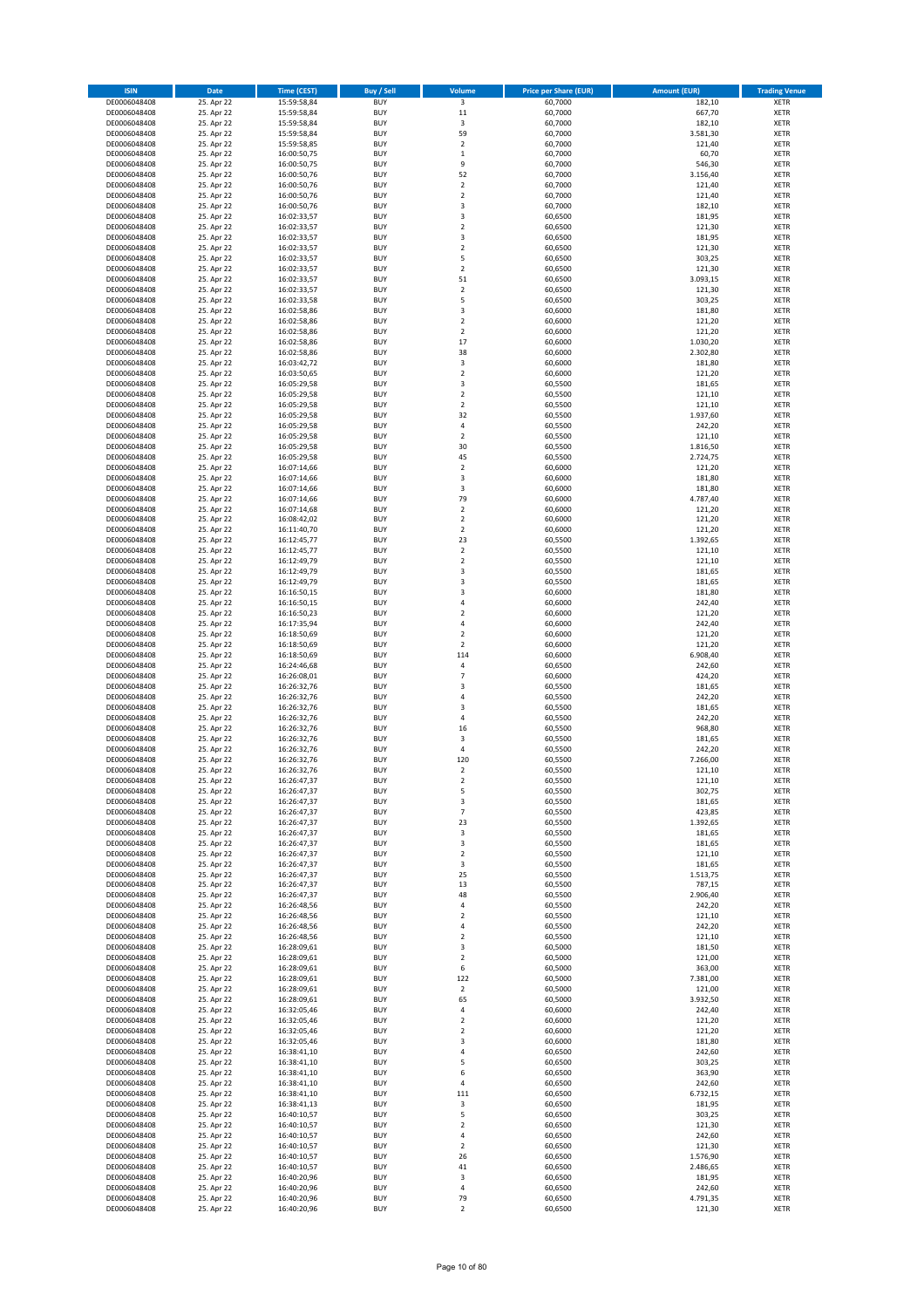| <b>ISIN</b>                  | Date                     | <b>Time (CEST)</b>         | Buy / Sell               | Volume                                 | <b>Price per Share (EUR)</b> | <b>Amount (EUR)</b>  | <b>Trading Venue</b>       |
|------------------------------|--------------------------|----------------------------|--------------------------|----------------------------------------|------------------------------|----------------------|----------------------------|
| DE0006048408                 | 25. Apr 22               | 16:40:22,69                | <b>BUY</b>               | $\overline{\mathbf{3}}$                | 60,6500                      | 181,95               | XETR                       |
| DE0006048408<br>DE0006048408 | 25. Apr 22<br>25. Apr 22 | 16:40:22,69<br>16:40:22,69 | <b>BUY</b><br><b>BUY</b> | 37<br>10                               | 60,6500<br>60,6500           | 2.244,05<br>606,50   | XETR<br>XETR               |
| DE0006048408                 | 25. Apr 22               | 16:40:22,69                | <b>BUY</b>               | 13                                     | 60,6500                      | 788,45               | XETR                       |
| DE0006048408                 | 25. Apr 22               | 16:41:52,50                | <b>BUY</b>               | $\mathbf 2$                            | 60,6500                      | 121,30               | XETR                       |
| DE0006048408                 | 25. Apr 22               | 16:41:52,50                | <b>BUY</b>               | 3                                      | 60,6500                      | 181,95               | <b>XETR</b>                |
| DE0006048408<br>DE0006048408 | 25. Apr 22<br>25. Apr 22 | 16:41:52,50<br>16:41:52,50 | <b>BUY</b><br><b>BUY</b> | 4<br>$\overline{\mathbf{c}}$           | 60,6500<br>60,6500           | 242,60<br>121,30     | <b>XETR</b><br><b>XETR</b> |
| DE0006048408                 | 25. Apr 22               | 16:41:52,50                | <b>BUY</b>               | 71                                     | 60,6500                      | 4.306,15             | <b>XETR</b>                |
| DE0006048408                 | 25. Apr 22               | 16:41:52,50                | <b>BUY</b>               | $\overline{\mathbf{c}}$                | 60,6500                      | 121,30               | <b>XETR</b>                |
| DE0006048408                 | 25. Apr 22               | 16:41:52,51                | <b>BUY</b>               | 60                                     | 60,6500                      | 3.639,00             | XETR                       |
| DE0006048408                 | 25. Apr 22               | 16:42:01,50                | <b>BUY</b>               | $\overline{\mathbf{c}}$                | 60,6500                      | 121,30               | <b>XETR</b>                |
| DE0006048408<br>DE0006048408 | 25. Apr 22<br>25. Apr 22 | 16:42:01,50<br>16:42:01,50 | <b>BUY</b><br><b>BUY</b> | $\mathbf 2$<br>$\overline{\mathbf{c}}$ | 60,6500<br>60,6500           | 121,30<br>121,30     | XETR<br><b>XETR</b>        |
| DE0006048408                 | 25. Apr 22               | 16:42:09,11                | <b>BUY</b>               | $\mathbf 2$                            | 60,6000                      | 121,20               | XETR                       |
| DE0006048408                 | 25. Apr 22               | 16:42:09,11                | <b>BUY</b>               | $\overline{\mathbf{c}}$                | 60,6000                      | 121,20               | <b>XETR</b>                |
| DE0006048408                 | 25. Apr 22               | 16:42:09,11                | <b>BUY</b>               | 4                                      | 60,6000                      | 242,40               | XETR                       |
| DE0006048408<br>DE0006048408 | 25. Apr 22<br>25. Apr 22 | 16:45:02,26<br>16:45:02,26 | <b>BUY</b><br><b>BUY</b> | $\overline{\mathbf{c}}$<br>$\mathbf 2$ | 60,6500<br>60,6500           | 121,30<br>121,30     | <b>XETR</b><br>XETR        |
| DE0006048408                 | 25. Apr 22               | 16:45:02,26                | <b>BUY</b>               | $\mathbf 2$                            | 60,6500                      | 121,30               | <b>XETR</b>                |
| DE0006048408                 | 25. Apr 22               | 16:45:02,26                | <b>BUY</b>               | 6                                      | 60,6500                      | 363,90               | XETR                       |
| DE0006048408                 | 25. Apr 22               | 16:52:03,92                | <b>BUY</b>               | $\mathbf 2$                            | 60,6500                      | 121,30               | XETR                       |
| DE0006048408<br>DE0006048408 | 25. Apr 22<br>25. Apr 22 | 16:52:03,92<br>16:52:03,92 | <b>BUY</b><br><b>BUY</b> | $\overline{\mathbf{c}}$<br>$\mathbf 2$ | 60,6500<br>60,6500           | 121,30<br>121,30     | <b>XETR</b><br><b>XETR</b> |
| DE0006048408                 | 25. Apr 22               | 16:52:03,92                | <b>BUY</b>               | 5                                      | 60,6500                      | 303,25               | <b>XETR</b>                |
| DE0006048408                 | 25. Apr 22               | 16:52:03,92                | <b>BUY</b>               | $\overline{\mathbf{c}}$                | 60,6500                      | 121,30               | <b>XETR</b>                |
| DE0006048408                 | 25. Apr 22               | 16:52:03,92                | <b>BUY</b>               | $\overline{\mathbf{c}}$                | 60,6500                      | 121,30               | <b>XETR</b>                |
| DE0006048408                 | 25. Apr 22               | 16:52:03,92                | <b>BUY</b><br><b>BUY</b> | 90                                     | 60,6500                      | 5.458,50             | <b>XETR</b><br><b>XETR</b> |
| DE0006048408<br>DE0006048408 | 25. Apr 22<br>25. Apr 22 | 16:52:03,92<br>16:52:03,94 | <b>BUY</b>               | $\mathbf 2$<br>$\mathbf 2$             | 60,6500<br>60,6500           | 121,30<br>121,30     | <b>XETR</b>                |
| DE0006048408                 | 25. Apr 22               | 16:52:03,94                | <b>BUY</b>               | 3                                      | 60,6500                      | 181,95               | <b>XETR</b>                |
| DE0006048408                 | 25. Apr 22               | 16:52:37,62                | <b>BUY</b>               | 4                                      | 60,6500                      | 242,60               | <b>XETR</b>                |
| DE0006048408                 | 25. Apr 22               | 16:52:37,62                | <b>BUY</b>               | $\overline{\mathbf{c}}$                | 60,6500                      | 121,30               | <b>XETR</b>                |
| DE0006048408<br>DE0006048408 | 25. Apr 22<br>25. Apr 22 | 16:52:37,62<br>16:52:37,62 | <b>BUY</b><br><b>BUY</b> | 4<br>3                                 | 60,6500<br>60,6500           | 242,60<br>181,95     | XETR<br><b>XETR</b>        |
| DE0006048408                 | 25. Apr 22               | 16:52:37,62                | <b>BUY</b>               | $\mathbf 2$                            | 60,6500                      | 121,30               | XETR                       |
| DE0006048408                 | 25. Apr 22               | 16:57:54,63                | <b>BUY</b>               | 4                                      | 60,7000                      | 242,80               | <b>XETR</b>                |
| DE0006048408                 | 25. Apr 22               | 16:57:54,63                | <b>BUY</b>               | $\overline{7}$                         | 60,7000                      | 424,90               | XETR                       |
| DE0006048408<br>DE0006048408 | 25. Apr 22<br>25. Apr 22 | 16:57:54,63                | <b>BUY</b><br><b>BUY</b> | 27<br>60                               | 60,7000<br>60,7000           | 1.638,90<br>3.642,00 | <b>XETR</b><br><b>XETR</b> |
| DE0006048408                 | 25. Apr 22               | 16:57:54,63<br>16:58:17,32 | <b>BUY</b>               | 5                                      | 60,7000                      | 303,50               | <b>XETR</b>                |
| DE0006048408                 | 25. Apr 22               | 16:58:17,32                | <b>BUY</b>               | 92                                     | 60,7000                      | 5.584,40             | <b>XETR</b>                |
| DE0006048408                 | 25. Apr 22               | 16:58:17,33                | <b>BUY</b>               | 3                                      | 60,7000                      | 182,10               | <b>XETR</b>                |
| DE0006048408                 | 25. Apr 22               | 16:58:17,33                | <b>BUY</b>               | 11                                     | 60,7000                      | 667,70               | <b>XETR</b>                |
| DE0006048408<br>DE0006048408 | 25. Apr 22<br>25. Apr 22 | 16:59:00,08<br>16:59:00,08 | <b>BUY</b><br><b>BUY</b> | 3<br>3                                 | 60,6500<br>60,6500           | 181,95<br>181,95     | <b>XETR</b><br>XETR        |
| DE0006048408                 | 25. Apr 22               | 16:59:00,08                | <b>BUY</b>               | 2                                      | 60,6500                      | 121,30               | <b>XETR</b>                |
| DE0006048408                 | 25. Apr 22               | 16:59:00,08                | <b>BUY</b>               | 3                                      | 60,6500                      | 181,95               | <b>XETR</b>                |
| DE0006048408                 | 25. Apr 22               | 16:59:00,08                | <b>BUY</b>               | $\mathbf 2$                            | 60,6500                      | 121,30               | <b>XETR</b>                |
| DE0006048408                 | 25. Apr 22               | 16:59:00,15                | <b>BUY</b><br><b>BUY</b> | 3<br>4                                 | 60,6500                      | 181,95<br>242,60     | XETR                       |
| DE0006048408<br>DE0006048408 | 25. Apr 22<br>25. Apr 22 | 16:59:00,15<br>16:59:00,15 | <b>BUY</b>               | $\overline{\mathbf{c}}$                | 60,6500<br>60,6500           | 121,30               | <b>XETR</b><br><b>XETR</b> |
| DE0006048408                 | 25. Apr 22               | 16:59:26,53                | <b>BUY</b>               | $\mathbf 2$                            | 60,6500                      | 121,30               | <b>XETR</b>                |
| DE0006048408                 | 25. Apr 22               | 16:59:26,53                | <b>BUY</b>               | $\mathbf 2$                            | 60,6500                      | 121,30               | <b>XETR</b>                |
| DE0006048408                 | 25. Apr 22               | 16:59:26,53                | <b>BUY</b>               | $\mathbf 2$                            | 60,6500                      | 121,30               | <b>XETR</b>                |
| DE0006048408<br>DE0006048408 | 25. Apr 22<br>25. Apr 22 | 16:59:26,53<br>17:01:15,43 | <b>BUY</b><br><b>BUY</b> | $\mathbf 2$<br>$\mathbf 2$             | 60,6500<br>60,6000           | 121,30<br>121,20     | <b>XETR</b><br><b>XETR</b> |
| DE0006048408                 | 25. Apr 22               | 17:01:15,43                | <b>BUY</b>               | $\mathbf 2$                            | 60,6000                      | 121,20               | <b>XETR</b>                |
| DE0006048408                 | 25. Apr 22               | 17:01:15,43                | <b>BUY</b>               | 3                                      | 60,6000                      | 181,80               | <b>XETR</b>                |
| DE0006048408                 | 25. Apr 22               | 17:01:15,43                | <b>BUY</b>               | 98                                     | 60,6000                      | 5.938,80             | <b>XETR</b>                |
| DE0006048408<br>DE0006048408 | 25. Apr 22<br>25. Apr 22 | 17:01:15,43<br>17:05:07,25 | <b>BUY</b><br><b>BUY</b> | 23<br>4                                | 60,6000<br>60,6000           | 1.393,80<br>242,40   | XETR<br><b>XETR</b>        |
| DE0006048408                 | 25. Apr 22               | 17:05:07,25                | <b>BUY</b>               | 4                                      | 60,6000                      | 242,40               | XETR                       |
| DE0006048408                 | 25. Apr 22               | 17:05:07,25                | <b>BUY</b>               | 3                                      | 60,6000                      | 181,80               | <b>XETR</b>                |
| DE0006048408                 | 25. Apr 22               | 17:05:07,25                | <b>BUY</b>               | $\overline{a}$                         | 60,6000                      | 242,40               | XETR                       |
| DE0006048408<br>DE0006048408 | 25. Apr 22<br>25. Apr 22 | 17:05:07,25<br>17:05:07,27 | <b>BUY</b><br><b>BUY</b> | 2<br>3                                 | 60,6000<br>60,6000           | 121,20<br>181,80     | XETR<br>XETR               |
| DE0006048408                 | 25. Apr 22               | 17:05:07,27                | <b>BUY</b>               | 3                                      | 60,6000                      | 181,80               | XETR                       |
| DE0006048408                 | 25. Apr 22               | 17:05:16,35                | <b>BUY</b>               | 101                                    | 60,6000                      | 6.120,60             | <b>XETR</b>                |
| DE0006048408                 | 25. Apr 22               | 17:05:46,57                | <b>BUY</b>               | 3                                      | 60,5500                      | 181,65               | <b>XETR</b>                |
| DE0006048408<br>DE0006048408 | 25. Apr 22<br>25. Apr 22 | 17:05:46,57<br>17:05:46,57 | <b>BUY</b><br><b>BUY</b> | $\mathbf 2$<br>5                       | 60,5500<br>60,5500           | 121,10<br>302,75     | XETR<br><b>XETR</b>        |
| DE0006048408                 | 25. Apr 22               | 17:05:46,57                | <b>BUY</b>               | 3                                      | 60,5500                      | 181,65               | XETR                       |
| DE0006048408                 | 25. Apr 22               | 17:05:46,57                | <b>BUY</b>               | 4                                      | 60,5500                      | 242,20               | <b>XETR</b>                |
| DE0006048408                 | 25. Apr 22               | 17:05:46,57                | <b>BUY</b>               | 53                                     | 60,5500                      | 3.209,15             | XETR                       |
| DE0006048408<br>DE0006048408 | 25. Apr 22<br>25. Apr 22 | 17:05:46,57<br>17:05:58,22 | <b>BUY</b><br><b>BUY</b> | 17<br>$\mathbf 2$                      | 60,5500<br>60,5500           | 1.029,35<br>121,10   | <b>XETR</b><br>XETR        |
| DE0006048408                 | 25. Apr 22               | 17:05:58,22                | <b>BUY</b>               | $\mathbf 2$                            | 60,5500                      | 121,10               | <b>XETR</b>                |
| DE0006048408                 | 25. Apr 22               | 17:05:58,22                | <b>BUY</b>               | 4                                      | 60,5500                      | 242,20               | XETR                       |
| DE0006048408                 | 25. Apr 22               | 17:05:58,22<br>17:05:58,22 | <b>BUY</b>               | 14                                     | 60,5500                      | 847,70               | <b>XETR</b>                |
| DE0006048408<br>DE0006048408 | 25. Apr 22<br>25. Apr 22 | 17:07:06,46                | <b>BUY</b><br><b>BUY</b> | 3<br>$\mathbf 2$                       | 60,5500<br>60,5500           | 181,65<br>121,10     | XETR<br><b>XETR</b>        |
| DE0006048408                 | 25. Apr 22               | 17:07:06,46                | <b>BUY</b>               | $\overline{7}$                         | 60,5500                      | 423,85               | <b>XETR</b>                |
| DE0006048408                 | 25. Apr 22               | 17:07:06,46                | <b>BUY</b>               | 2                                      | 60,5500                      | 121,10               | <b>XETR</b>                |
| DE0006048408                 | 25. Apr 22               | 17:08:00,11                | <b>BUY</b>               | 4                                      | 60,5500                      | 242,20               | XETR                       |
| DE0006048408<br>DE0006048408 | 25. Apr 22<br>25. Apr 22 | 17:08:00,11<br>17:08:00,11 | <b>BUY</b><br><b>BUY</b> | 5<br>48                                | 60,5500<br>60,5500           | 302,75<br>2.906,40   | <b>XETR</b><br><b>XETR</b> |
| DE0006048408                 | 25. Apr 22               | 17:08:00,28                | <b>BUY</b>               | 2                                      | 60,5000                      | 121,00               | XETR                       |
| DE0006048408                 | 25. Apr 22               | 17:08:00,36                | <b>BUY</b>               | $\mathbf 2$                            | 60,5000                      | 121,00               | <b>XETR</b>                |
| DE0006048408                 | 25. Apr 22               | 17:08:00,36                | <b>BUY</b>               | 6                                      | 60,5000                      | 363,00               | XETR                       |
| DE0006048408<br>DE0006048408 | 25. Apr 22<br>25. Apr 22 | 17:08:00,36<br>17:08:51,25 | <b>BUY</b><br><b>BUY</b> | 6<br>3                                 | 60,5000<br>60,5000           | 363,00<br>181,50     | <b>XETR</b><br><b>XETR</b> |
| DE0006048408                 | 25. Apr 22               | 17:08:51,25                | <b>BUY</b>               | 46                                     | 60,5000                      | 2.783,00             | <b>XETR</b>                |
| DE0006048408                 | 25. Apr 22               | 17:08:56,32                | <b>BUY</b>               | 3                                      | 60,5000                      | 181,50               | XETR                       |
| DE0006048408                 | 25. Apr 22               | 17:08:56,32                | <b>BUY</b>               | 4                                      | 60,5000                      | 242,00               | <b>XETR</b>                |
| DE0006048408<br>DE0006048408 | 25. Apr 22<br>25. Apr 22 | 17:08:56,32<br>17:10:24,14 | <b>BUY</b><br><b>BUY</b> | 71<br>2                                | 60,5000<br>60,5000           | 4.295,50<br>121,00   | XETR<br><b>XETR</b>        |
| DE0006048408                 | 25. Apr 22               | 17:10:24,14                | <b>BUY</b>               | 37                                     | 60,5000                      | 2.238,50             | XETR                       |
| DE0006048408                 | 25. Apr 22               | 17:10:24,14                | <b>BUY</b>               | 2                                      | 60,5000                      | 121,00               | <b>XETR</b>                |
| DE0006048408                 | 25. Apr 22               | 17:12:00,14                | <b>BUY</b>               | 3                                      | 60,5000                      | 181,50               | <b>XETR</b>                |
| DE0006048408<br>DE0006048408 | 25. Apr 22<br>25. Apr 22 | 17:14:43,06                | <b>BUY</b><br><b>BUY</b> | 3<br>3                                 | 60,5500<br>60,5500           | 181,65<br>181,65     | <b>XETR</b><br>XETR        |
| DE0006048408                 | 25. Apr 22               | 17:14:43,06<br>17:14:43,06 | <b>BUY</b>               | $\mathbf 2$                            | 60,5500                      | 121,10               | <b>XETR</b>                |
| DE0006048408                 | 25. Apr 22               | 17:14:43,06                | <b>BUY</b>               | $\boldsymbol{2}$                       | 60,5500                      | 121,10               | XETR                       |
| DE0006048408                 | 25. Apr 22               | 17:14:43,06                | <b>BUY</b>               | $\mathbf 2$                            | 60,5500                      | 121,10               | XETR                       |
| DE0006048408<br>DE0006048408 | 25. Apr 22<br>25. Apr 22 | 17:14:43,06<br>17:14:43,06 | <b>BUY</b><br><b>BUY</b> | $\mathbf 2$<br>5                       | 60,5500<br>60,5500           | 121,10<br>302,75     | XETR<br><b>XETR</b>        |
|                              |                          |                            |                          |                                        |                              |                      |                            |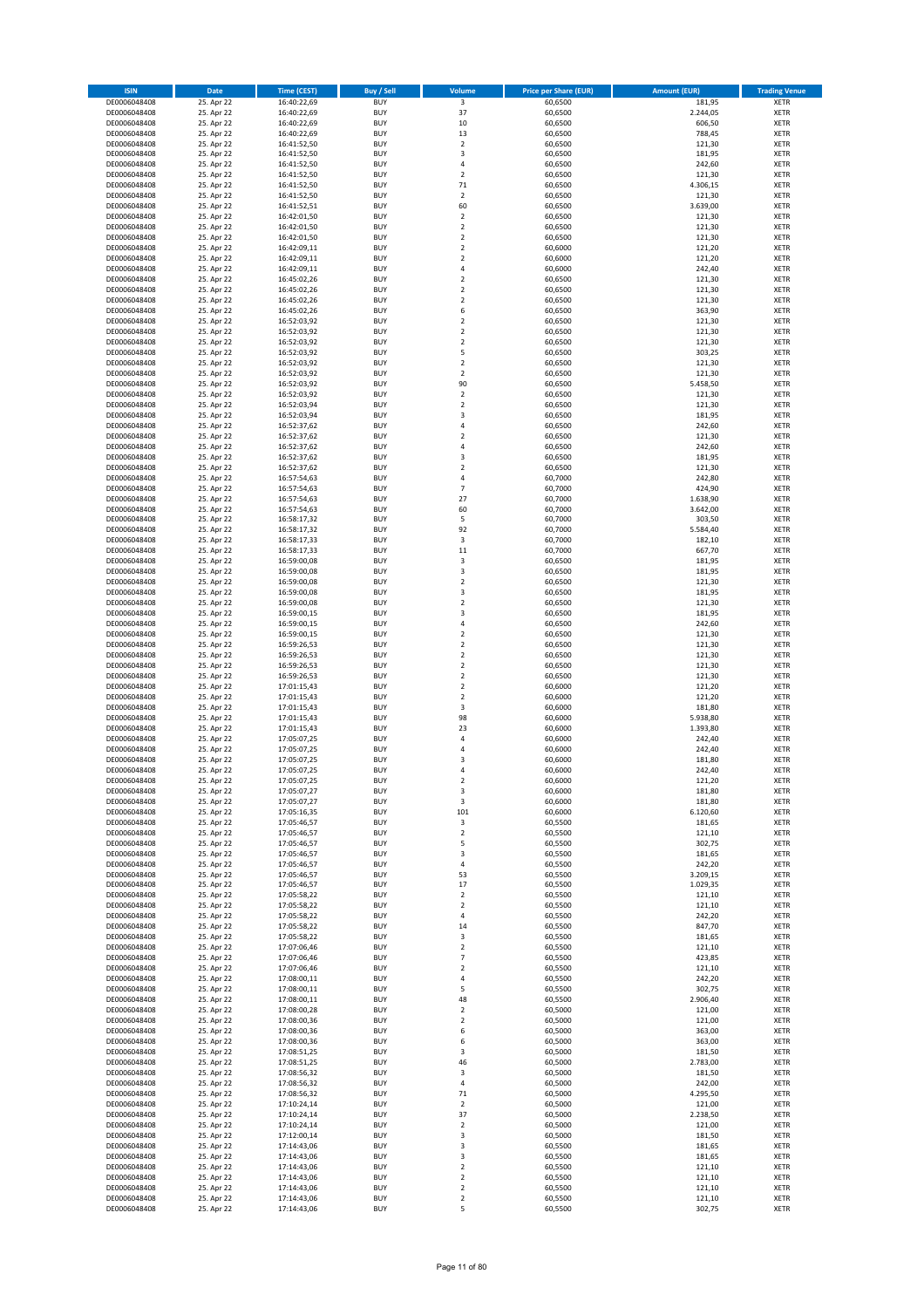| <b>ISIN</b>                  | Date                     | <b>Time (CEST)</b>         | <b>Buy / Sell</b>        | <b>Volume</b>                             | <b>Price per Share (EUR)</b> | <b>Amount (EUR)</b> | <b>Trading Venue</b>       |
|------------------------------|--------------------------|----------------------------|--------------------------|-------------------------------------------|------------------------------|---------------------|----------------------------|
| DE0006048408                 | 25. Apr 22               | 17:14:43,06                | <b>BUY</b>               | 43                                        | 60,5500                      | 2.603,65            | XETR                       |
| DE0006048408                 | 25. Apr 22               | 17:14:43,06                | <b>BUY</b>               | 3                                         | 60,5500                      | 181,65              | XETR                       |
| DE0006048408                 | 25. Apr 22               | 17:14:43,08                | <b>BUY</b>               | $\overline{4}$                            | 60,5500                      | 242,20              | <b>XETR</b>                |
| DE0006048408<br>DE0006048408 | 25. Apr 22<br>25. Apr 22 | 17:14:43,08<br>17:15:26,58 | <b>BUY</b><br><b>BUY</b> | $\overline{2}$<br>61                      | 60,5500<br>60,5000           | 121,10<br>3.690,50  | <b>XETR</b><br><b>XETR</b> |
| DE0006048408                 | 25. Apr 22               | 17:17:00,08                | <b>BUY</b>               | 3                                         | 60,5000                      | 181,50              | <b>XETR</b>                |
| DE0006048408                 | 25. Apr 22               | 17:17:00,08                | <b>BUY</b>               | $\mathbf 2$                               | 60,5000                      | 121,00              | <b>XETR</b>                |
| DE0006048408                 | 25. Apr 22               | 17:17:00,08                | <b>BUY</b>               | $\overline{\mathbf{3}}$                   | 60,5000                      | 181,50              | <b>XETR</b>                |
| DE0006048408                 | 25. Apr 22               | 17:17:00,08                | <b>BUY</b>               | $\mathbf 2$                               | 60,5000                      | 121,00              | <b>XETR</b>                |
| DE0006048408<br>DE0006048408 | 25. Apr 22<br>25. Apr 22 | 17:20:07,50<br>17:20:07,50 | <b>BUY</b><br><b>BUY</b> | $\overline{\mathbf{3}}$<br>$\mathbf 2$    | 60,5500<br>60,5500           | 181,65<br>121,10    | <b>XETR</b><br><b>XETR</b> |
| DE0006048408                 | 25. Apr 22               | 17:20:07,50                | <b>BUY</b>               | 6                                         | 60,5500                      | 363,30              | <b>XETR</b>                |
| DE0006048408                 | 25. Apr 22               | 17:20:07,50                | <b>BUY</b>               | $\overline{2}$                            | 60,5500                      | 121,10              | XETR                       |
| DE0006048408                 | 25. Apr 22               | 17:20:07.50                | <b>BUY</b>               | $\overline{2}$                            | 60,5500                      | 121,10              | <b>XETR</b>                |
| DE0006048408                 | 25. Apr 22               | 17:22:00,11                | <b>BUY</b>               | $\mathsf 3$                               | 60,6000                      | 181,80              | XETR                       |
| DE0006048408<br>DE0006048408 | 25. Apr 22<br>25. Apr 22 | 17:22:00,11                | <b>BUY</b>               | $\overline{\mathbf{3}}$<br>3              | 60,6000                      | 181,80<br>181,80    | <b>XETR</b><br>XETR        |
| DE0006048408                 | 25. Apr 22               | 17:22:00,11<br>17:22:00,11 | <b>BUY</b><br><b>BUY</b> | $\overline{4}$                            | 60,6000<br>60,6000           | 242,40              | <b>XETR</b>                |
| DE0006048408                 | 25. Apr 22               | 17:22:00,11                | <b>BUY</b>               | $\overline{4}$                            | 60,6000                      | 242,40              | <b>XETR</b>                |
| DE0006048408                 | 25. Apr 22               | 17:22:00,11                | <b>BUY</b>               | 140                                       | 60,6000                      | 8.484,00            | <b>XETR</b>                |
| DE0006048408                 | 25. Apr 22               | 17:22:00,21                | <b>BUY</b>               | 133                                       | 60,6000                      | 8.059,80            | <b>XETR</b>                |
| DE0006048408<br>DE0006048408 | 25. Apr 22<br>25. Apr 22 | 17:22:44,63<br>17:22:44,63 | <b>BUY</b><br><b>BUY</b> | 4<br>$\overline{4}$                       | 60,6000<br>60,6000           | 242,40<br>242,40    | <b>XETR</b><br><b>XETR</b> |
| DE0006048408                 | 25. Apr 22               | 17:22:44,63                | <b>BUY</b>               | $\mathbf 2$                               | 60,6000                      | 121,20              | <b>XETR</b>                |
| DE0006048408                 | 25. Apr 22               | 17:22:44,63                | <b>BUY</b>               | 3                                         | 60,6000                      | 181,80              | <b>XETR</b>                |
| DE0006048408                 | 25. Apr 22               | 17:22:44,63                | <b>BUY</b>               | 3                                         | 60,6000                      | 181,80              | <b>XETR</b>                |
| DE0006048408                 | 25. Apr 22               | 17:22:44,63                | <b>BUY</b>               | 45                                        | 60,6000                      | 2.727,00            | XETR                       |
| DE0006048408                 | 25. Apr 22               | 17:22:44,63                | <b>BUY</b>               | $\mathbf 2$                               | 60,6000                      | 121,20              | <b>XETR</b>                |
| DE0006048408<br>DE0006048408 | 25. Apr 22<br>25. Apr 22 | 17:23:07,59<br>17:23:07,59 | <b>BUY</b><br><b>BUY</b> | $\mathbf 2$<br>$\mathbf 2$                | 60,6000<br>60,6000           | 121,20<br>121,20    | <b>XETR</b><br><b>XETR</b> |
| DE0006048408                 | 25. Apr 22               | 17:23:07,59                | <b>BUY</b>               | $\mathsf 3$                               | 60,6000                      | 181,80              | <b>XETR</b>                |
| DE0006048408                 | 25. Apr 22               | 17:23:07,59                | <b>BUY</b>               | $\mathbf 2$                               | 60,6000                      | 121,20              | <b>XETR</b>                |
| DE0006048408                 | 25. Apr 22               | 17:23:07,59                | <b>BUY</b>               | $\overline{\mathbf{3}}$                   | 60,6000                      | 181,80              | <b>XETR</b>                |
| DE0006048408                 | 25. Apr 22               | 17:25:42,41                | <b>BUY</b>               | $\overline{2}$<br>5                       | 60,7000                      | 121,40              | XETR                       |
| DE0006048408<br>DE0006048408 | 25. Apr 22<br>25. Apr 22 | 17:25:42,41<br>17:25:42,41 | <b>BUY</b><br><b>BUY</b> | 5                                         | 60,7000<br>60,7000           | 303,50<br>303,50    | <b>XETR</b><br><b>XETR</b> |
| DE0006048408                 | 25. Apr 22               | 17:25:42,41                | <b>BUY</b>               | $\mathbf 2$                               | 60,7000                      | 121,40              | <b>XETR</b>                |
| DE0006048408                 | 25. Apr 22               | 17:25:42,41                | <b>BUY</b>               | 3                                         | 60,7000                      | 182,10              | XETR                       |
| DE0006048408                 | 25. Apr 22               | 17:25:42.41                | <b>BUY</b>               | 80                                        | 60,7000                      | 4.856,00            | <b>XETR</b>                |
| DE0006048408                 | 25. Apr 22               | 17:27:59,72                | <b>BUY</b>               | $\mathbf 2$                               | 60,6500                      | 121,30              | XETR                       |
| DE0006048408<br>DE0006048408 | 25. Apr 22<br>25. Apr 22 | 17:27:59.72<br>17:27:59,82 | <b>BUY</b><br><b>BUY</b> | $\overline{\mathbf{3}}$<br>$\overline{4}$ | 60,6500<br>60,6000           | 181,95<br>242,40    | <b>XETR</b><br>XETR        |
| DE0006048408                 | 25. Apr 22               | 17:27:59,82                | <b>BUY</b>               | $\overline{\mathbf{3}}$                   | 60,6500                      | 181,95              | <b>XETR</b>                |
| DE0006048408                 | 25. Apr 22               | 17:27:59,82                | <b>BUY</b>               | $\mathbf 2$                               | 60,6000                      | 121,20              | <b>XETR</b>                |
| DE0006048408                 | 25. Apr 22               | 17:27:59,82                | <b>BUY</b>               | 3                                         | 60,6000                      | 181,80              | <b>XETR</b>                |
| DE0006048408                 | 25. Apr 22               | 17:27:59,82                | <b>BUY</b>               | $\mathbf 2$                               | 60,6000                      | 121,20              | XETR                       |
| DE0006048408                 | 25. Apr 22<br>25. Apr 22 | 17:27:59,82                | <b>BUY</b><br><b>BUY</b> | $\overline{\mathbf{c}}$<br>$\mathbf 2$    | 60,6000<br>60,6000           | 121,20<br>121,20    | <b>XETR</b><br><b>XETR</b> |
| DE0006048408<br>DE0006048408 | 25. Apr 22               | 17:27:59,82<br>17:27:59,82 | <b>BUY</b>               | 63                                        | 60,6000                      | 3.817,80            | <b>XETR</b>                |
| DE0006048408                 | 25. Apr 22               | 17:27:59,85                | <b>BUY</b>               | $\overline{2}$                            | 60,6500                      | 121,30              | <b>XETR</b>                |
| DE0006048408                 | 25. Apr 22               | 17:27:59,85                | <b>BUY</b>               | $\overline{2}$                            | 60,6500                      | 121,30              | <b>XETR</b>                |
| DE0006048408                 | 25. Apr 22               | 17:27:59,85                | <b>BUY</b>               | $\mathbf 2$                               | 60,6500                      | 121,30              | <b>XETR</b>                |
| DE0006048408                 | 25. Apr 22<br>25. Apr 22 | 17:28:25,15<br>17:28:25,15 | <b>BUY</b><br><b>BUY</b> | $\mathbf 2$<br>$\mathbf 2$                | 60,6500                      | 121,30              | <b>XETR</b><br><b>XETR</b> |
| DE0006048408<br>DE0006048408 | 25. Apr 22               | 17:28:25,15                | <b>BUY</b>               | 3                                         | 60,6500<br>60,6500           | 121,30<br>181,95    | <b>XETR</b>                |
| DE0006048408                 | 25. Apr 22               | 17:28:25,15                | <b>BUY</b>               | $\mathbf 2$                               | 60,6500                      | 121,30              | <b>XETR</b>                |
| DE0006048408                 | 25. Apr 22               | 17:28:25,15                | <b>BUY</b>               | $\overline{4}$                            | 60,6500                      | 242,60              | <b>XETR</b>                |
| DE0006048408                 | 25. Apr 22               | 17:28:25,15                | <b>BUY</b>               | $\mathbf 2$                               | 60,6500                      | 121,30              | <b>XETR</b>                |
| DE0006048408                 | 25. Apr 22               | 17:28:25,15                | <b>BUY</b>               | $\overline{4}$                            | 60,6500                      | 242,60              | <b>XETR</b>                |
| DE0006048408<br>DE0006048408 | 25. Apr 22<br>25. Apr 22 | 17:28:25,15<br>17:28:34,27 | <b>BUY</b><br><b>BUY</b> | 87<br>$\overline{4}$                      | 60,6500<br>60,6500           | 5.276,55<br>242,60  | <b>XETR</b><br><b>XETR</b> |
| DE0006048408                 | 25. Apr 22               | 17:28:34,27                | <b>BUY</b>               | $\overline{4}$                            | 60,6500                      | 242,60              | <b>XETR</b>                |
| DE0006048408                 | 25. Apr 22               | 17:28:34,27                | <b>BUY</b>               | $\overline{\mathbf{c}}$                   | 60,6500                      | 121,30              | XETR                       |
| DE0006048408                 | 25. Apr 22               | 17:28:34.27                | <b>BUY</b>               | $\mathbf 2$                               | 60,6500                      | 121,30              | <b>XETR</b>                |
| DE0006048408                 | 25. Apr 22               | 17:28:34,27                | <b>BUY</b>               | $\mathbf 2$                               | 60,6500                      | 121,30              | XETR                       |
| DE0006048408<br>DE0006048408 | 25. Apr 22<br>25. Apr 22 | 17:28:34,27<br>17:28:34,27 | <b>BUY</b><br><b>BUY</b> | 39<br>$\mathbf 2$                         | 60,6500<br>60,6500           | 2.365,35<br>121,30  | XETR<br><b>XETR</b>        |
| DE0006048408                 | 25. Apr 22               | 17:28:34,29                | <b>BUY</b>               | 14                                        | 60,6500                      | 849,10              | <b>XETR</b>                |
| DE0006048408                 | 25. Apr 22               | 17:28:34,29                | <b>BUY</b>               | 55                                        | 60,6500                      | 3.335,75            | <b>XETR</b>                |
| DE0006048408                 | 25. Apr 22               | 17:28:34,30                | <b>BUY</b>               | $\mathbf 2$                               | 60,6500                      | 121,30              | <b>XETR</b>                |
| DE0006048408<br>DE0006048408 | 25. Apr 22<br>25. Apr 22 | 17:28:40,18<br>17:28:40,18 | <b>BUY</b><br><b>BUY</b> | 3<br>4                                    | 60,6500<br>60,6500           | 181,95<br>242,60    | <b>XETR</b><br><b>XETR</b> |
| DE0006048408                 | 25. Apr 22               | 17:28:40,18                | <b>BUY</b>               | 4                                         | 60,6500                      | 242,60              | <b>XETR</b>                |
| DE0006048408                 | 25. Apr 22               | 17:28:40,18                | <b>BUY</b>               | $\overline{\mathbf{c}}$                   | 60,6500                      | 121,30              | <b>XETR</b>                |
| DE0006048408                 | 25. Apr 22               | 17:29:19,61                | <b>BUY</b>               | 3                                         | 60,6000                      | 181,80              | <b>XETR</b>                |
| DE0006048408                 | 25. Apr 22               | 17:29:19,61                | <b>BUY</b><br><b>BUY</b> | 3<br>39                                   | 60,6000<br>60,6000           | 181,80              | <b>XETR</b>                |
| DE0006048408<br>DE0006048408 | 25. Apr 22<br>25. Apr 22 | 17:29:19,62<br>17:29:31,52 | <b>BUY</b>               | $\mathbf 2$                               | 60,5500                      | 2.363,40<br>121,10  | <b>XETR</b><br><b>XETR</b> |
| DE0006048408                 | 25. Apr 22               | 17:29:31,52                | <b>BUY</b>               | 5                                         | 60,5500                      | 302,75              | XETR                       |
| DE0006048408                 | 26. Apr 22               | 09:37:18,11                | <b>BUY</b>               | 3                                         | 62,0000                      | 186,00              | <b>XETR</b>                |
| DE0006048408                 | 26. Apr 22               | 09:37:18,11                | <b>BUY</b>               | $\mathbf 2$                               | 62,0000                      | 124,00              | XETR                       |
| DE0006048408                 | 26. Apr 22               | 09:37:18,11<br>09:37:18,11 | <b>BUY</b><br><b>BUY</b> | $\mathbf 2$<br>4                          | 62,0000                      | 124,00              | <b>XETR</b>                |
| DE0006048408<br>DE0006048408 | 26. Apr 22<br>26. Apr 22 | 09:37:18,11                | <b>BUY</b>               | $\overline{\mathbf{c}}$                   | 62,0000<br>62,0000           | 248,00<br>124,00    | <b>XETR</b><br><b>XETR</b> |
| DE0006048408                 | 26. Apr 22               | 09:37:18,11                | <b>BUY</b>               | 4                                         | 62,0000                      | 248,00              | <b>XETR</b>                |
| DE0006048408                 | 26. Apr 22               | 09:37:18,11                | <b>BUY</b>               | 4                                         | 62,0000                      | 248,00              | <b>XETR</b>                |
| DE0006048408                 | 26. Apr 22               | 09:37:18,11                | <b>BUY</b>               | $\overline{4}$                            | 62,0000                      | 248,00              | <b>XETR</b>                |
| DE0006048408<br>DE0006048408 | 26. Apr 22<br>26. Apr 22 | 09:37:18,11<br>09:37:18,11 | <b>BUY</b><br><b>BUY</b> | 4<br>4                                    | 62,0000<br>62,0000           | 248,00<br>248,00    | <b>XETR</b><br><b>XETR</b> |
| DE0006048408                 | 26. Apr 22               | 09:37:18,11                | <b>BUY</b>               | $\overline{\mathbf{c}}$                   | 62,0000                      | 124,00              | <b>XETR</b>                |
| DE0006048408                 | 26. Apr 22               | 09:37:18,11                | <b>BUY</b>               | $\overline{4}$                            | 62,0000                      | 248,00              | <b>XETR</b>                |
| DE0006048408                 | 26. Apr 22               | 09:37:18,11                | <b>BUY</b>               | 4                                         | 62,0000                      | 248,00              | <b>XETR</b>                |
| DE0006048408                 | 26. Apr 22               | 09:37:18,11                | <b>BUY</b>               | $\overline{4}$                            | 62,0000                      | 248,00              | <b>XETR</b>                |
| DE0006048408                 | 26. Apr 22               | 09:37:18,11                | <b>BUY</b>               | 4                                         | 62,0000                      | 248,00              | <b>XETR</b>                |
| DE0006048408<br>DE0006048408 | 26. Apr 22<br>26. Apr 22 | 09:37:18,11<br>09:37:18,11 | <b>BUY</b><br><b>BUY</b> | $\mathbf 2$<br>2                          | 62,0000<br>62,0000           | 124,00<br>124,00    | <b>XETR</b><br><b>XETR</b> |
| DE0006048408                 | 26. Apr 22               | 09:37:48,02                | <b>BUY</b>               | 3                                         | 61,9500                      | 185,85              | <b>XETR</b>                |
| DE0006048408                 | 26. Apr 22               | 09:37:48,02                | <b>BUY</b>               | 56                                        | 61,9500                      | 3.469,20            | <b>XETR</b>                |
| DE0006048408                 | 26. Apr 22               | 09:37:48,02                | <b>BUY</b>               | 3                                         | 61,9500                      | 185,85              | <b>XETR</b>                |
| DE0006048408<br>DE0006048408 | 26. Apr 22<br>26. Apr 22 | 09:39:01,06<br>09:39:01,06 | <b>BUY</b><br><b>BUY</b> | $\mathbf 2$<br>33                         | 62,0000<br>62,0000           | 124,00<br>2.046,00  | <b>XETR</b><br><b>XETR</b> |
| DE0006048408                 | 26. Apr 22               | 09:39:01,06                | <b>BUY</b>               | $\mathbf 2$                               | 62,0000                      | 124,00              | <b>XETR</b>                |
| DE0006048408                 | 26. Apr 22               | 09:39:01,06                | <b>BUY</b>               | $\mathbf 2$                               | 62,0000                      | 124,00              | <b>XETR</b>                |
| DE0006048408                 | 26. Apr 22               | 09:41:45,53                | <b>BUY</b>               | 3                                         | 62,1000                      | 186,30              | <b>XETR</b>                |
| DE0006048408                 | 26. Apr 22               | 09:41:45,53                | <b>BUY</b>               | 3                                         | 62,1000                      | 186,30              | <b>XETR</b>                |
| DE0006048408<br>DE0006048408 | 26. Apr 22<br>26. Apr 22 | 09:41:45,53<br>09:41:45,53 | <b>BUY</b><br><b>BUY</b> | 3<br>3                                    | 62,1000<br>62,1000           | 186,30<br>186,30    | <b>XETR</b><br><b>XETR</b> |
|                              |                          |                            |                          |                                           |                              |                     |                            |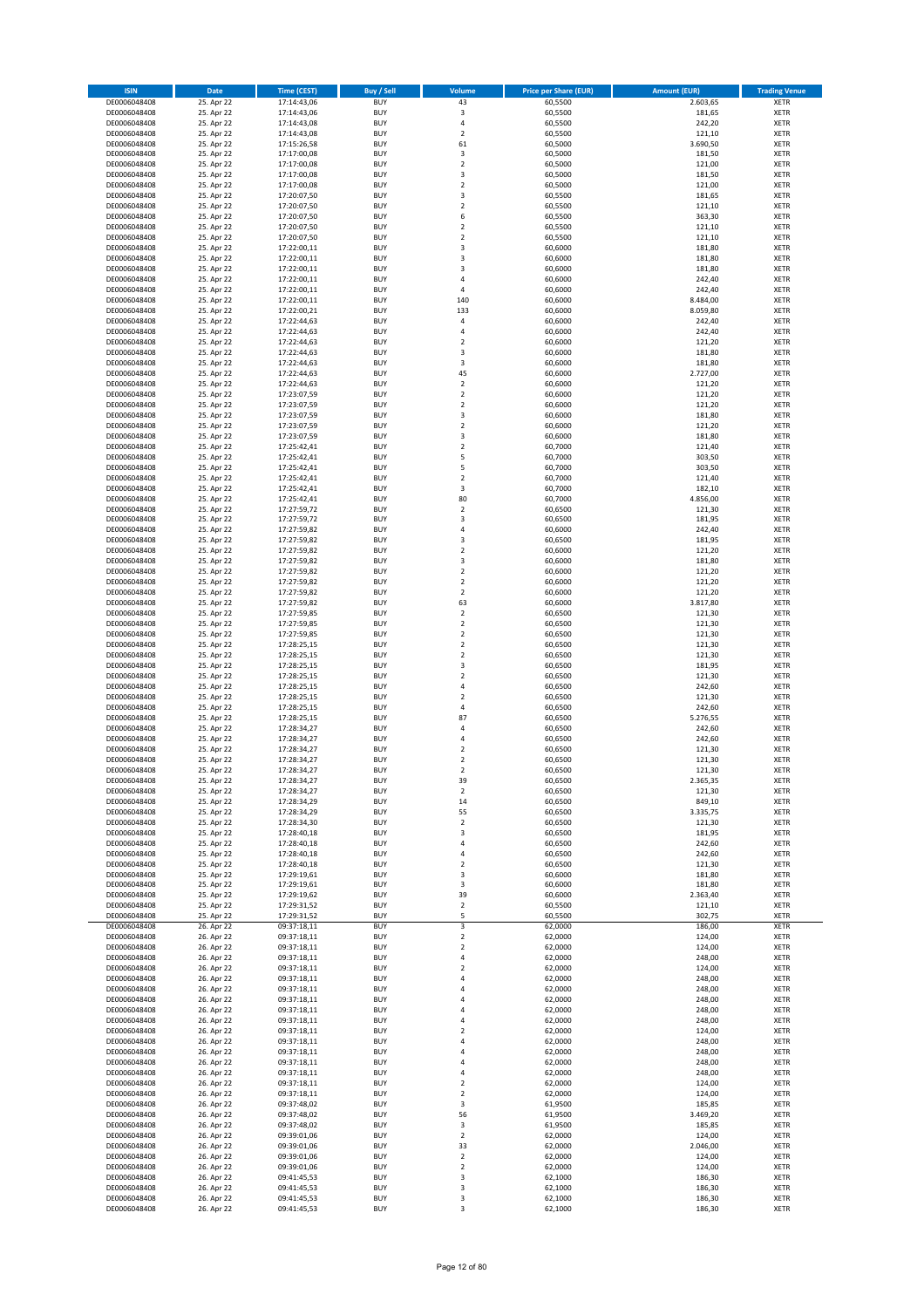| <b>ISIN</b>                  | Date                     | <b>Time (CEST)</b>         | Buy / Sell               | Volume                                 | <b>Price per Share (EUR)</b> | <b>Amount (EUR)</b> | <b>Trading Venue</b>       |
|------------------------------|--------------------------|----------------------------|--------------------------|----------------------------------------|------------------------------|---------------------|----------------------------|
| DE0006048408                 | 26. Apr 22               | 09:41:45,53                | <b>BUY</b>               | $\mathbf 2$                            | 62,1000                      | 124,20              | XETR                       |
| DE0006048408<br>DE0006048408 | 26. Apr 22<br>26. Apr 22 | 09:41:45,53<br>09:41:45,53 | <b>BUY</b><br><b>BUY</b> | 3<br>$\mathbf 2$                       | 62,1000<br>62,1000           | 186,30<br>124,20    | XETR<br><b>XETR</b>        |
| DE0006048408                 | 26. Apr 22               | 09:41:45,53                | <b>BUY</b>               | 3                                      | 62,1000                      | 186,30              | <b>XETR</b>                |
| DE0006048408                 | 26. Apr 22               | 09:41:45,53                | <b>BUY</b>               | 3                                      | 62,1000                      | 186,30              | <b>XETR</b>                |
| DE0006048408                 | 26. Apr 22               | 09:41:55,23                | <b>BUY</b>               | $\overline{\mathbf{c}}$                | 62,0500                      | 124,10              | <b>XETR</b>                |
| DE0006048408<br>DE0006048408 | 26. Apr 22<br>26. Apr 22 | 09:41:55,23<br>09:41:55,23 | <b>BUY</b><br><b>BUY</b> | $\overline{\mathbf{c}}$<br>3           | 62,0500<br>62,0500           | 124,10<br>186,15    | <b>XETR</b><br><b>XETR</b> |
| DE0006048408                 | 26. Apr 22               | 09:41:55,23                | <b>BUY</b>               | 3                                      | 62,0500                      | 186,15              | <b>XETR</b>                |
| DE0006048408                 | 26. Apr 22               | 09:41:55,23                | <b>BUY</b>               | $\mathbf 1$                            | 62,0500                      | 62,05               | <b>XETR</b>                |
| DE0006048408                 | 26. Apr 22               | 09:41:55,23                | <b>BUY</b>               | $\mathbf 2$                            | 62,0500                      | 124,10              | XETR                       |
| DE0006048408                 | 26. Apr 22               | 09:41:55,23                | <b>BUY</b>               | 33                                     | 62,0500                      | 2.047,65            | <b>XETR</b>                |
| DE0006048408<br>DE0006048408 | 26. Apr 22<br>26. Apr 22 | 09:42:05,65<br>09:42:05,65 | <b>BUY</b><br><b>BUY</b> | $\mathbf 2$<br>$\overline{\mathbf{c}}$ | 62,0000<br>62,0000           | 124,00<br>124,00    | XETR<br><b>XETR</b>        |
| DE0006048408                 | 26. Apr 22               | 09:43:07,99                | <b>BUY</b>               | 34                                     | 61,9500                      | 2.106,30            | XETR                       |
| DE0006048408                 | 26. Apr 22               | 09:44:03,33                | <b>BUY</b>               | 3                                      | 62,0500                      | 186,15              | <b>XETR</b>                |
| DE0006048408                 | 26. Apr 22               | 09:44:03,33                | <b>BUY</b>               | $\mathbf 1$                            | 62,0500                      | 62,05               | XETR                       |
| DE0006048408<br>DE0006048408 | 26. Apr 22<br>26. Apr 22 | 09:44:03,33<br>09:45:59,29 | <b>BUY</b><br><b>BUY</b> | 43<br>$\mathbf 2$                      | 62,0500<br>62,0000           | 2.668,15<br>124,00  | <b>XETR</b><br>XETR        |
| DE0006048408                 | 26. Apr 22               | 09:45:59,29                | <b>BUY</b>               | 3                                      | 62,0000                      | 186,00              | <b>XETR</b>                |
| DE0006048408                 | 26. Apr 22               | 09:45:59,29                | <b>BUY</b>               | $\overline{\mathbf{c}}$                | 62,0000                      | 124,00              | <b>XETR</b>                |
| DE0006048408                 | 26. Apr 22               | 09:45:59,29                | <b>BUY</b>               | 3                                      | 62,0000                      | 186,00              | <b>XETR</b>                |
| DE0006048408<br>DE0006048408 | 26. Apr 22<br>26. Apr 22 | 09:45:59,29<br>09:45:59,31 | <b>BUY</b><br><b>BUY</b> | $\overline{4}$<br>$\mathbf 2$          | 62,0000<br>62,0000           | 248,00<br>124,00    | <b>XETR</b><br><b>XETR</b> |
| DE0006048408                 | 26. Apr 22               | 09:47:59,40                | <b>BUY</b>               | 3                                      | 62,2000                      | 186,60              | <b>XETR</b>                |
| DE0006048408                 | 26. Apr 22               | 09:47:59,40                | <b>BUY</b>               | 3                                      | 62,2000                      | 186,60              | <b>XETR</b>                |
| DE0006048408                 | 26. Apr 22               | 09:47:59,40                | <b>BUY</b>               | $\overline{4}$                         | 62,2000                      | 248,80              | <b>XETR</b>                |
| DE0006048408                 | 26. Apr 22               | 09:47:59,40                | <b>BUY</b><br><b>BUY</b> | $\overline{\mathbf{c}}$                | 62,2000                      | 124,40              | <b>XETR</b><br><b>XETR</b> |
| DE0006048408<br>DE0006048408 | 26. Apr 22<br>26. Apr 22 | 09:47:59,40<br>09:47:59,40 | <b>BUY</b>               | $\mathbf 2$<br>3                       | 62,2000<br>62,2000           | 124,40<br>186,60    | <b>XETR</b>                |
| DE0006048408                 | 26. Apr 22               | 09:47:59,40                | <b>BUY</b>               | 3                                      | 62,2000                      | 186,60              | <b>XETR</b>                |
| DE0006048408                 | 26. Apr 22               | 09:52:04,68                | <b>BUY</b>               | $\overline{\mathbf{c}}$                | 62,1500                      | 124,30              | <b>XETR</b>                |
| DE0006048408                 | 26. Apr 22               | 09:52:04,68                | <b>BUY</b>               | $\mathbf 1$                            | 62,1500                      | 62,15               | <b>XETR</b>                |
| DE0006048408<br>DE0006048408 | 26. Apr 22<br>26. Apr 22 | 09:52:04,68<br>09:52:04,68 | <b>BUY</b><br><b>BUY</b> | $\mathbf 2$<br>$\mathbf 1$             | 62,1500<br>62,1500           | 124,30<br>62,15     | XETR<br><b>XETR</b>        |
| DE0006048408                 | 26. Apr 22               | 09:52:04,68                | <b>BUY</b>               | 3                                      | 62,1500                      | 186,45              | XETR                       |
| DE0006048408                 | 26. Apr 22               | 09:52:04,68                | <b>BUY</b>               | 33                                     | 62,1500                      | 2.050,95            | <b>XETR</b>                |
| DE0006048408                 | 26. Apr 22               | 09:52:04,68                | <b>BUY</b>               | 3                                      | 62,1500                      | 186,45              | XETR                       |
| DE0006048408<br>DE0006048408 | 26. Apr 22<br>26. Apr 22 | 09:52:04,68<br>09:52:04,68 | <b>BUY</b><br><b>BUY</b> | 3<br>$\overline{\mathbf{c}}$           | 62,1500<br>62,1500           | 186,45<br>124,30    | <b>XETR</b><br><b>XETR</b> |
| DE0006048408                 | 26. Apr 22               | 09:52:04,68                | <b>BUY</b>               | 3                                      | 62,1500                      | 186,45              | <b>XETR</b>                |
| DE0006048408                 | 26. Apr 22               | 09:56:37,39                | <b>BUY</b>               | $\mathbf 1$                            | 62,1500                      | 62,15               | <b>XETR</b>                |
| DE0006048408                 | 26. Apr 22               | 09:56:37,39                | <b>BUY</b>               | $\overline{\mathbf{c}}$                | 62,1500                      | 124,30              | <b>XETR</b>                |
| DE0006048408                 | 26. Apr 22               | 09:56:37,39                | <b>BUY</b>               | $\overline{\mathbf{c}}$                | 62,1500                      | 124,30              | <b>XETR</b>                |
| DE0006048408<br>DE0006048408 | 26. Apr 22<br>26. Apr 22 | 09:56:37,39<br>10:03:21,66 | <b>BUY</b><br><b>BUY</b> | 3<br>3                                 | 62,1500<br>62,3500           | 186,45<br>187,05    | <b>XETR</b><br>XETR        |
| DE0006048408                 | 26. Apr 22               | 10:03:21,66                | <b>BUY</b>               | 3                                      | 62,3500                      | 187,05              | XETR                       |
| DE0006048408                 | 26. Apr 22               | 10:03:21,66                | <b>BUY</b>               | $\mathbf 2$                            | 62,3500                      | 124,70              | <b>XETR</b>                |
| DE0006048408                 | 26. Apr 22               | 10:06:33,29                | <b>BUY</b>               | 4                                      | 62,3000                      | 249,20              | <b>XETR</b>                |
| DE0006048408<br>DE0006048408 | 26. Apr 22<br>26. Apr 22 | 10:06:33,29<br>10:06:33,29 | <b>BUY</b><br><b>BUY</b> | 4<br>$\overline{\mathbf{2}}$           | 62,3000<br>62,3000           | 249,20<br>124,60    | XETR<br><b>XETR</b>        |
| DE0006048408                 | 26. Apr 22               | 10:06:33,29                | <b>BUY</b>               | $\mathbf 1$                            | 62,3000                      | 62,30               | <b>XETR</b>                |
| DE0006048408                 | 26. Apr 22               | 10:06:33,29                | <b>BUY</b>               | $\mathbf 1$                            | 62,3000                      | 62,30               | <b>XETR</b>                |
| DE0006048408                 | 26. Apr 22               | 10:06:33,29                | <b>BUY</b>               | $\mathbf 2$                            | 62,3000                      | 124,60              | <b>XETR</b>                |
| DE0006048408<br>DE0006048408 | 26. Apr 22<br>26. Apr 22 | 10:06:33,29<br>10:06:33,29 | <b>BUY</b><br><b>BUY</b> | 3<br>43                                | 62,3000<br>62,3000           | 186,90<br>2.678,90  | <b>XETR</b><br><b>XETR</b> |
| DE0006048408                 | 26. Apr 22               | 10:06:33,29                | <b>BUY</b>               | 3                                      | 62,3000                      | 186,90              | <b>XETR</b>                |
| DE0006048408                 | 26. Apr 22               | 10:06:33,29                | <b>BUY</b>               | $\mathbf 2$                            | 62,3000                      | 124,60              | <b>XETR</b>                |
| DE0006048408                 | 26. Apr 22               | 10:06:33,29                | <b>BUY</b>               | $\mathbf 2$                            | 62,3000                      | 124,60              | <b>XETR</b>                |
| DE0006048408<br>DE0006048408 | 26. Apr 22<br>26. Apr 22 | 10:06:40,59<br>10:06:40,59 | <b>BUY</b><br><b>BUY</b> | 3<br>3                                 | 62,2500                      | 186,75<br>186,75    | <b>XETR</b><br>XETR        |
| DE0006048408                 | 26. Apr 22               | 10:06:40,59                | <b>BUY</b>               | $\mathbf 2$                            | 62,2500<br>62,2500           | 124,50              | <b>XETR</b>                |
| DE0006048408                 | 26. Apr 22               | 10:06:40,59                | <b>BUY</b>               | 3                                      | 62,2500                      | 186,75              | XETR                       |
| DE0006048408                 | 26. Apr 22               | 10:06:40,59                | <b>BUY</b>               | 3                                      | 62,2500                      | 186,75              | <b>XETR</b>                |
| DE0006048408                 | 26. Apr 22<br>26. Apr 22 | 10:07:02,56                | <b>BUY</b>               | $\mathbf 2$<br>4                       | 62,2500                      | 124,50              | XETR                       |
| DE0006048408<br>DE0006048408 | 26. Apr 22               | 10:07:25,15<br>10:07:25,15 | <b>BUY</b><br><b>BUY</b> | 47                                     | 62,2000<br>62,2000           | 248,80<br>2.923,40  | <b>XETR</b><br>XETR        |
| DE0006048408                 | 26. Apr 22               | 10:07:25,15                | <b>BUY</b>               | 3                                      | 62,2000                      | 186,60              | XETR                       |
| DE0006048408                 | 26. Apr 22               | 10:07:25,15                | <b>BUY</b>               | 4                                      | 62,2000                      | 248,80              | <b>XETR</b>                |
| DE0006048408                 | 26. Apr 22               | 10:07:25,15<br>10:07:40,42 | <b>BUY</b>               | 4                                      | 62,2000                      | 248,80              | <b>XETR</b>                |
| DE0006048408<br>DE0006048408 | 26. Apr 22<br>26. Apr 22 | 10:07:40,42                | <b>BUY</b><br><b>BUY</b> | 31<br>4                                | 62,2000<br>62,2000           | 1.928,20<br>248,80  | XETR<br><b>XETR</b>        |
| DE0006048408                 | 26. Apr 22               | 10:07:40,42                | <b>BUY</b>               | 14                                     | 62,2000                      | 870,80              | XETR                       |
| DE0006048408                 | 26. Apr 22               | 10:07:49,25                | <b>BUY</b>               | $\mathbf 2$                            | 62,1500                      | 124,30              | <b>XETR</b>                |
| DE0006048408                 | 26. Apr 22<br>26. Apr 22 | 10:07:49,25                | <b>BUY</b>               | $\mathbf 2$                            | 62,1500<br>62,1500           | 124,30              | XETR                       |
| DE0006048408<br>DE0006048408 | 26. Apr 22               | 10:07:49,25<br>10:08:22,88 | <b>BUY</b><br><b>BUY</b> | 3<br>$\mathbf 2$                       | 62,1500                      | 186,45<br>124,30    | <b>XETR</b><br>XETR        |
| DE0006048408                 | 26. Apr 22               | 10:08:38,21                | <b>BUY</b>               | 63                                     | 62,1000                      | 3.912,30            | <b>XETR</b>                |
| DE0006048408                 | 26. Apr 22               | 10:08:44,82                | <b>BUY</b>               | $\boldsymbol{2}$                       | 62,1000                      | 124,20              | XETR                       |
| DE0006048408<br>DE0006048408 | 26. Apr 22<br>26. Apr 22 | 10:08:44,82<br>10:08:44,82 | <b>BUY</b><br><b>BUY</b> | $\mathbf 2$<br>30                      | 62,1000<br>62,1000           | 124,20<br>1.863,00  | <b>XETR</b><br>XETR        |
| DE0006048408                 | 26. Apr 22               | 10:08:44,82                | <b>BUY</b>               | 3                                      | 62,1000                      | 186,30              | <b>XETR</b>                |
| DE0006048408                 | 26. Apr 22               | 10:08:44,82                | <b>BUY</b>               | 2                                      | 62,1000                      | 124,20              | <b>XETR</b>                |
| DE0006048408                 | 26. Apr 22               | 10:08:44,82                | <b>BUY</b>               | 2                                      | 62,1000                      | 124,20              | <b>XETR</b>                |
| DE0006048408                 | 26. Apr 22               | 10:08:44,82                | <b>BUY</b>               | $\mathbf 2$                            | 62,1000<br>62,0500           | 124,20              | XETR                       |
| DE0006048408<br>DE0006048408 | 26. Apr 22<br>26. Apr 22 | 10:09:13,44<br>10:12:44,37 | <b>BUY</b><br><b>BUY</b> | 3<br>3                                 | 62,1000                      | 186,15<br>186,30    | <b>XETR</b><br><b>XETR</b> |
| DE0006048408                 | 26. Apr 22               | 10:12:44,37                | <b>BUY</b>               | 2                                      | 62,1000                      | 124,20              | XETR                       |
| DE0006048408                 | 26. Apr 22               | 10:17:01,59                | <b>BUY</b>               | $\mathbf 1$                            | 62,1500                      | 62,15               | <b>XETR</b>                |
| DE0006048408                 | 26. Apr 22               | 10:17:01,59                | <b>BUY</b><br><b>BUY</b> | 3                                      | 62,1500                      | 186,45              | XETR                       |
| DE0006048408<br>DE0006048408 | 26. Apr 22<br>26. Apr 22 | 10:17:01,59<br>10:17:01,59 | <b>BUY</b>               | $\mathbf 1$<br>3                       | 62,1500<br>62,1500           | 62,15<br>186,45     | <b>XETR</b><br>XETR        |
| DE0006048408                 | 26. Apr 22               | 10:17:01,59                | <b>BUY</b>               | 3                                      | 62,1500                      | 186,45              | <b>XETR</b>                |
| DE0006048408                 | 26. Apr 22               | 10:17:01,59                | <b>BUY</b>               | 3                                      | 62,1500                      | 186,45              | XETR                       |
| DE0006048408                 | 26. Apr 22               | 10:17:01,59                | <b>BUY</b>               | $\mathbf 2$                            | 62,1500                      | 124,30              | <b>XETR</b>                |
| DE0006048408<br>DE0006048408 | 26. Apr 22<br>26. Apr 22 | 10:17:01,59<br>10:17:01,59 | <b>BUY</b><br><b>BUY</b> | 3<br>3                                 | 62,1500<br>62,1500           | 186,45<br>186,45    | XETR<br><b>XETR</b>        |
| DE0006048408                 | 26. Apr 22               | 10:17:01,59                | <b>BUY</b>               | 3                                      | 62,1500                      | 186,45              | XETR                       |
| DE0006048408                 | 26. Apr 22               | 10:18:56,99                | <b>BUY</b>               | 3                                      | 62,2000                      | 186,60              | <b>XETR</b>                |
| DE0006048408                 | 26. Apr 22               | 10:18:56,99                | <b>BUY</b>               | 3                                      | 62,2000                      | 186,60              | <b>XETR</b>                |
| DE0006048408<br>DE0006048408 | 26. Apr 22<br>26. Apr 22 | 10:18:56,99<br>10:18:56,99 | <b>BUY</b><br><b>BUY</b> | 3<br>34                                | 62,2000<br>62,2000           | 186,60<br>2.114,80  | <b>XETR</b><br>XETR        |
| DE0006048408                 | 26. Apr 22               | 10:19:49,36                | <b>BUY</b>               | $\mathbf 2$                            | 62,1500                      | 124,30              | <b>XETR</b>                |
| DE0006048408                 | 26. Apr 22               | 10:19:49,36                | <b>BUY</b>               | 3                                      | 62,1500                      | 186,45              | XETR                       |
| DE0006048408                 | 26. Apr 22               | 10:19:49,36                | <b>BUY</b>               | $\mathbf 2$                            | 62,1500                      | 124,30              | XETR                       |
| DE0006048408<br>DE0006048408 | 26. Apr 22<br>26. Apr 22 | 10:19:49,36<br>10:24:17,13 | <b>BUY</b><br><b>BUY</b> | $\mathbf 2$<br>$\mathbf 1$             | 62,1500<br>62,2000           | 124,30<br>62,20     | XETR<br><b>XETR</b>        |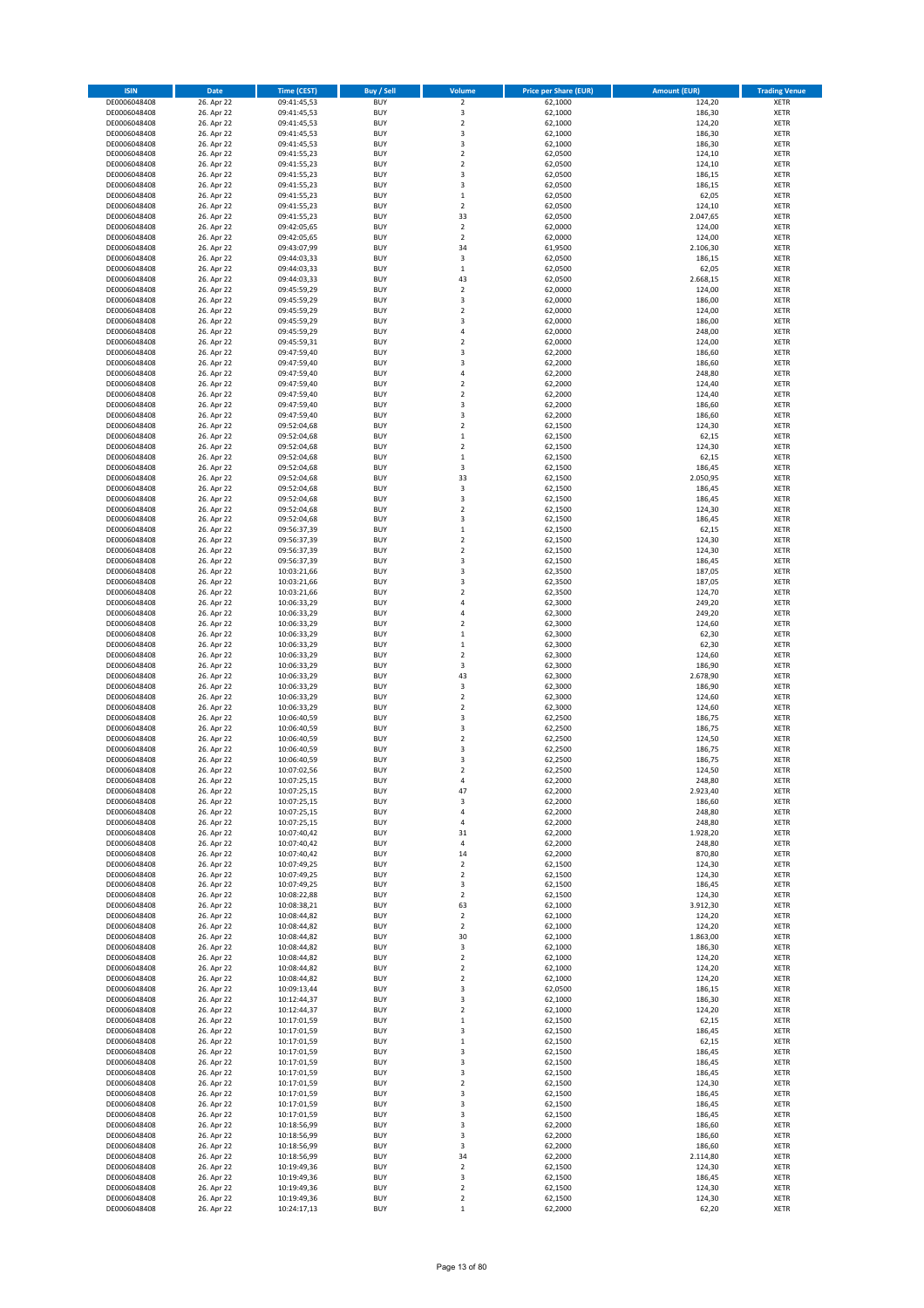| <b>ISIN</b>                  | Date                     | <b>Time (CEST)</b>         | <b>Buy / Sell</b>        | Volume                                | <b>Price per Share (EUR)</b> | <b>Amount (EUR)</b> | <b>Trading Venue</b>       |
|------------------------------|--------------------------|----------------------------|--------------------------|---------------------------------------|------------------------------|---------------------|----------------------------|
| DE0006048408                 | 26. Apr 22               | 10:24:17,13                | <b>BUY</b>               | $\overline{2}$                        | 62,2000                      | 124,40              | <b>XETR</b>                |
| DE0006048408                 | 26. Apr 22               | 10:24:17,13                | <b>BUY</b>               | $\mathbf 2$                           | 62,2000                      | 124,40              | <b>XETR</b>                |
| DE0006048408<br>DE0006048408 | 26. Apr 22<br>26. Apr 22 | 10:24:17,13<br>10:24:17,13 | <b>BUY</b><br><b>BUY</b> | $\overline{\mathbf{3}}$<br>32         | 62,2000<br>62,2000           | 186,60<br>1.990,40  | <b>XETR</b><br><b>XETR</b> |
| DE0006048408                 | 26. Apr 22               | 10:24:17,13                | <b>BUY</b>               | $\mathsf 3$                           | 62,2000                      | 186,60              | <b>XETR</b>                |
| DE0006048408                 | 26. Apr 22               | 10:26:07,71                | <b>BUY</b>               | $\overline{2}$                        | 62,1500                      | 124,30              | <b>XETR</b>                |
| DE0006048408                 | 26. Apr 22               | 10:26:07,71                | <b>BUY</b>               | 3                                     | 62,1500                      | 186,45              | <b>XETR</b>                |
| DE0006048408                 | 26. Apr 22               | 10:26:07,71                | <b>BUY</b>               | $\overline{2}$                        | 62,1500                      | 124,30              | <b>XETR</b>                |
| DE0006048408<br>DE0006048408 | 26. Apr 22<br>26. Apr 22 | 10:26:07,71                | <b>BUY</b><br><b>BUY</b> | $\,$ 1<br>$\overline{2}$              | 62,1500<br>62,1500           | 62,15<br>124,30     | XETR<br><b>XETR</b>        |
| DE0006048408                 | 26. Apr 22               | 10:26:07,71<br>10:26:07,71 | <b>BUY</b>               | $\overline{2}$                        | 62,1500                      | 124,30              | XETR                       |
| DE0006048408                 | 26. Apr 22               | 10:26:07,71                | <b>BUY</b>               | 3                                     | 62,1500                      | 186,45              | <b>XETR</b>                |
| DE0006048408                 | 26. Apr 22               | 10:26:07,71                | <b>BUY</b>               | $\mathbf 2$                           | 62,1500                      | 124,30              | XETR                       |
| DE0006048408                 | 26. Apr 22               | 10:26:07,71                | <b>BUY</b>               | $\overline{2}$                        | 62,1500                      | 124,30              | <b>XETR</b>                |
| DE0006048408                 | 26. Apr 22               | 10:26:07,71                | <b>BUY</b>               | $\mathbf 2$                           | 62,1500                      | 124,30              | <b>XETR</b>                |
| DE0006048408<br>DE0006048408 | 26. Apr 22<br>26. Apr 22 | 10:26:07,71<br>10:26:07,71 | <b>BUY</b><br><b>BUY</b> | 3<br>$\,$ 1                           | 62,1500<br>62,1500           | 186,45<br>62,15     | <b>XETR</b><br>XETR        |
| DE0006048408                 | 26. Apr 22               | 10:26:45,90                | <b>BUY</b>               | 3                                     | 62,2000                      | 186,60              | <b>XETR</b>                |
| DE0006048408                 | 26. Apr 22               | 10:26:45,90                | <b>BUY</b>               | 49                                    | 62,2000                      | 3.047,80            | XETR                       |
| DE0006048408                 | 26. Apr 22               | 10:26:45,90                | <b>BUY</b>               | 4                                     | 62,2000                      | 248,80              | <b>XETR</b>                |
| DE0006048408                 | 26. Apr 22               | 10:26:45,90                | <b>BUY</b>               | $\sqrt{4}$                            | 62,2000                      | 248,80              | <b>XETR</b>                |
| DE0006048408<br>DE0006048408 | 26. Apr 22<br>26. Apr 22 | 10:26:45,90<br>10:26:45,90 | <b>BUY</b><br><b>BUY</b> | 3<br>8                                | 62,2000<br>62,2000           | 186,60<br>497,60    | <b>XETR</b><br><b>XETR</b> |
| DE0006048408                 | 26. Apr 22               | 10:32:33,23                | <b>BUY</b>               | 3                                     | 62,1500                      | 186,45              | <b>XETR</b>                |
| DE0006048408                 | 26. Apr 22               | 10:32:33,23                | <b>BUY</b>               | 3                                     | 62,1500                      | 186,45              | <b>XETR</b>                |
| DE0006048408                 | 26. Apr 22               | 10:32:33,23                | <b>BUY</b>               | $\overline{2}$                        | 62,1500                      | 124,30              | <b>XETR</b>                |
| DE0006048408                 | 26. Apr 22               | 10:32:59,05                | <b>BUY</b>               | 3                                     | 62,1500                      | 186,45              | <b>XETR</b>                |
| DE0006048408<br>DE0006048408 | 26. Apr 22<br>26. Apr 22 | 10:33:12,61                | <b>BUY</b><br><b>BUY</b> | $\overline{2}$<br>$\mathbf 2$         | 62,1500<br>62,1500           | 124,30<br>124,30    | <b>XETR</b><br><b>XETR</b> |
| DE0006048408                 | 26. Apr 22               | 10:36:18,32<br>10:36:18,32 | <b>BUY</b>               | 3                                     | 62,1500                      | 186,45              | <b>XETR</b>                |
| DE0006048408                 | 26. Apr 22               | 10:36:18,32                | <b>BUY</b>               | 38                                    | 62,1500                      | 2.361,70            | <b>XETR</b>                |
| DE0006048408                 | 26. Apr 22               | 10:36:18,32                | <b>BUY</b>               | 3                                     | 62,1500                      | 186,45              | <b>XETR</b>                |
| DE0006048408                 | 26. Apr 22               | 10:36:18,32                | <b>BUY</b>               | $\overline{2}$                        | 62,1500                      | 124,30              | <b>XETR</b>                |
| DE0006048408                 | 26. Apr 22<br>26. Apr 22 | 10:37:05,91                | <b>BUY</b><br><b>BUY</b> | $\,$ 1<br>$\mathbf 1$                 | 62,1000<br>62,1000           | 62,10<br>62,10      | XETR<br><b>XETR</b>        |
| DE0006048408<br>DE0006048408 | 26. Apr 22               | 10:37:05,91<br>10:37:05,91 | <b>BUY</b>               | $\overline{2}$                        | 62,1000                      | 124,20              | XETR                       |
| DE0006048408                 | 26. Apr 22               | 10:37:05,91                | <b>BUY</b>               | 3                                     | 62,1000                      | 186,30              | <b>XETR</b>                |
| DE0006048408                 | 26. Apr 22               | 10:37:05,91                | <b>BUY</b>               | $\mathbf 2$                           | 62,1000                      | 124,20              | XETR                       |
| DE0006048408                 | 26. Apr 22               | 10:37:05,91                | <b>BUY</b>               | 32                                    | 62,1000                      | 1.987,20            | <b>XETR</b>                |
| DE0006048408                 | 26. Apr 22               | 10:37:05,91                | <b>BUY</b>               | $\overline{2}$                        | 62,1000                      | 124,20              | <b>XETR</b>                |
| DE0006048408<br>DE0006048408 | 26. Apr 22<br>26. Apr 22 | 10:37:05,91<br>10:37:05,91 | <b>BUY</b><br><b>BUY</b> | 3<br>$\overline{2}$                   | 62,1000<br>62,1000           | 186,30<br>124,20    | <b>XETR</b><br>XETR        |
| DE0006048408                 | 26. Apr 22               | 10:37:05,91                | <b>BUY</b>               | $\overline{2}$                        | 62,1000                      | 124,20              | <b>XETR</b>                |
| DE0006048408                 | 26. Apr 22               | 10:43:44,69                | <b>BUY</b>               | $\overline{2}$                        | 62,1500                      | 124,30              | <b>XETR</b>                |
| DE0006048408                 | 26. Apr 22               | 10:43:44,69                | <b>BUY</b>               | 3                                     | 62,1500                      | 186,45              | <b>XETR</b>                |
| DE0006048408                 | 26. Apr 22               | 10:43:44,69                | <b>BUY</b>               | $\sqrt{4}$                            | 62,1500                      | 248,60              | XETR                       |
| DE0006048408<br>DE0006048408 | 26. Apr 22<br>26. Apr 22 | 10:46:01,50<br>10:46:01,50 | <b>BUY</b><br><b>BUY</b> | 3<br>3                                | 62,1000<br>62,1000           | 186,30<br>186,30    | <b>XETR</b><br><b>XETR</b> |
| DE0006048408                 | 26. Apr 22               | 10:46:01,50                | <b>BUY</b>               | 3                                     | 62,1000                      | 186,30              | <b>XETR</b>                |
| DE0006048408                 | 26. Apr 22               | 10:46:01,50                | <b>BUY</b>               | $\mathbf 2$                           | 62,1000                      | 124,20              | <b>XETR</b>                |
| DE0006048408                 | 26. Apr 22               | 10:46:01,50                | <b>BUY</b>               | 3                                     | 62,1000                      | 186,30              | <b>XETR</b>                |
| DE0006048408                 | 26. Apr 22               | 10:46:01,50                | <b>BUY</b>               | 3                                     | 62,1000                      | 186,30              | <b>XETR</b>                |
| DE0006048408                 | 26. Apr 22               | 10:46:01,50                | <b>BUY</b>               | $\mathbf 2$                           | 62,1000                      | 124,20              | <b>XETR</b>                |
| DE0006048408<br>DE0006048408 | 26. Apr 22<br>26. Apr 22 | 10:47:07,87<br>10:50:49,95 | <b>BUY</b><br><b>BUY</b> | $\overline{2}$<br>$\mathbf 2$         | 62,1000<br>62,1000           | 124,20<br>124,20    | <b>XETR</b><br><b>XETR</b> |
| DE0006048408                 | 26. Apr 22               | 10:50:49,95                | <b>BUY</b>               | $\overline{2}$                        | 62,1000                      | 124,20              | <b>XETR</b>                |
| DE0006048408                 | 26. Apr 22               | 10:51:36,58                | <b>BUY</b>               | $\mathbf 2$                           | 62,0500                      | 124,10              | <b>XETR</b>                |
| DE0006048408                 | 26. Apr 22               | 10:51:36,58                | <b>BUY</b>               | $\,1\,$                               | 62,0500                      | 62,05               | <b>XETR</b>                |
| DE0006048408                 | 26. Apr 22               | 10:51:36,58                | <b>BUY</b>               | $\overline{2}$                        | 62,0500                      | 124,10              | <b>XETR</b>                |
| DE0006048408<br>DE0006048408 | 26. Apr 22<br>26. Apr 22 | 10:51:36,58<br>10:51:36,58 | <b>BUY</b><br><b>BUY</b> | $\mathbf 1$<br>$\overline{2}$         | 62,0500<br>62,0500           | 62,05<br>124,10     | <b>XETR</b><br>XETR        |
| DE0006048408                 | 26. Apr 22               | 10:51:36,58                | <b>BUY</b>               | 3                                     | 62,0500                      | 186,15              | <b>XETR</b>                |
| DE0006048408                 | 26. Apr 22               | 10:51:36,58                | <b>BUY</b>               | 3                                     | 62,0500                      | 186,15              | <b>XETR</b>                |
| DE0006048408                 | 26. Apr 22               | 10:51:36,58                | <b>BUY</b>               | 3                                     | 62,0500                      | 186,15              | <b>XETR</b>                |
| DE0006048408                 | 26. Apr 22               | 10:51:36,58                | <b>BUY</b>               | $\overline{2}$                        | 62,0500                      | 124,10              | <b>XETR</b>                |
| DE0006048408<br>DE0006048408 | 26. Apr 22<br>26. Apr 22 | 10:51:36,58<br>10:51:36,58 | <b>BUY</b><br><b>BUY</b> | 52<br>3                               | 62,0500<br>62,0500           | 3.226,60<br>186,15  | XETR<br>XETR               |
| DE0006048408                 | 26. Apr 22               | 10:51:36,58                | <b>BUY</b>               | $\mathbf 2$                           | 62,0500                      | 124,10              | XETR                       |
| DE0006048408                 | 26. Apr 22               | 10:51:36,58                | <b>BUY</b>               | 3                                     | 62,0500                      | 186,15              | XETR                       |
| DE0006048408                 | 26. Apr 22               | 10:51:36,58                | <b>BUY</b>               | 3                                     | 62,0500                      | 186,15              | XETR                       |
| DE0006048408                 | 26. Apr 22               | 10:51:36,58                | <b>BUY</b>               | 48                                    | 62,0500                      | 2.978,40            | XETR                       |
| DE0006048408<br>DE0006048408 | 26. Apr 22<br>26. Apr 22 | 10:51:36,59<br>10:51:38,97 | <b>BUY</b><br><b>BUY</b> | 3<br>3                                | 62,0500<br>62,0500           | 186,15<br>186,15    | <b>XETR</b><br><b>XETR</b> |
| DE0006048408                 | 26. Apr 22               | 10:51:38,97                | <b>BUY</b>               | 3                                     | 62,0500                      | 186,15              | <b>XETR</b>                |
| DE0006048408                 | 26. Apr 22               | 10:54:47,11                | <b>BUY</b>               | $\mathbf 2$                           | 62,1000                      | 124,20              | <b>XETR</b>                |
| DE0006048408                 | 26. Apr 22               | 10:54:47,11                | <b>BUY</b>               | 3                                     | 62,1000                      | 186,30              | <b>XETR</b>                |
| DE0006048408                 | 26. Apr 22               | 10:54:47,11                | <b>BUY</b>               | $\overline{2}$                        | 62,1000                      | 124,20              | <b>XETR</b>                |
| DE0006048408<br>DE0006048408 | 26. Apr 22<br>26. Apr 22 | 10:54:47,11<br>10:54:47,11 | <b>BUY</b><br><b>BUY</b> | 3<br>45                               | 62,1000<br>62,1000           | 186,30<br>2.794,50  | <b>XETR</b><br>XETR        |
| DE0006048408                 | 26. Apr 22               | 10:54:47,11                | <b>BUY</b>               | $\overline{2}$                        | 62,1000                      | 124,20              | <b>XETR</b>                |
| DE0006048408                 | 26. Apr 22               | 10:54:47,11                | <b>BUY</b>               | 23                                    | 62,1000                      | 1.428,30            | <b>XETR</b>                |
| DE0006048408                 | 26. Apr 22               | 11:00:00,64                | <b>BUY</b>               | $\overline{2}$                        | 62,1500                      | 124,30              | <b>XETR</b>                |
| DE0006048408                 | 26. Apr 22               | 11:00:00,64                | <b>BUY</b>               | 3                                     | 62,1500                      | 186,45              | <b>XETR</b>                |
| DE0006048408<br>DE0006048408 | 26. Apr 22<br>26. Apr 22 | 11:00:00,64<br>11:00:00,64 | <b>BUY</b><br><b>BUY</b> | $\overline{\mathbf{c}}$<br>$\sqrt{4}$ | 62,1500<br>62,1500           | 124,30<br>248,60    | <b>XETR</b><br><b>XETR</b> |
| DE0006048408                 | 26. Apr 22               | 11:00:00,64                | <b>BUY</b>               | $\mathbf 2$                           | 62,1500                      | 124,30              | <b>XETR</b>                |
| DE0006048408                 | 26. Apr 22               | 11:00:11,68                | <b>BUY</b>               | $\,$ 1                                | 62,1000                      | 62,10               | XETR                       |
| DE0006048408                 | 26. Apr 22               | 11:00:11,68                | <b>BUY</b>               | $\mathbf 2$                           | 62,1000                      | 124,20              | XETR                       |
| DE0006048408                 | 26. Apr 22               | 11:00:11,68                | <b>BUY</b>               | 3                                     | 62,1000                      | 186,30              | XETR                       |
| DE0006048408<br>DE0006048408 | 26. Apr 22<br>26. Apr 22 | 11:00:11,68<br>11:00:11,68 | <b>BUY</b><br><b>BUY</b> | $\sqrt{2}$<br>$\overline{2}$          | 62,1000<br>62,1000           | 124,20<br>124,20    | XETR<br><b>XETR</b>        |
| DE0006048408                 | 26. Apr 22               | 11:00:11,68                | <b>BUY</b>               | 51                                    | 62,1000                      | 3.167,10            | XETR                       |
| DE0006048408                 | 26. Apr 22               | 11:00:11,68                | <b>BUY</b>               | $\overline{2}$                        | 62,1000                      | 124,20              | XETR                       |
| DE0006048408                 | 26. Apr 22               | 11:00:11,68                | <b>BUY</b>               | $\mathbf 2$                           | 62,1000                      | 124,20              | XETR                       |
| DE0006048408                 | 26. Apr 22               | 11:00:11,68                | <b>BUY</b>               | $\mathbf 2$                           | 62,1000                      | 124,20              | <b>XETR</b>                |
| DE0006048408                 | 26. Apr 22               | 11:02:26,32                | <b>BUY</b>               | 3                                     | 62,0500                      | 186,15              | XETR                       |
| DE0006048408<br>DE0006048408 | 26. Apr 22<br>26. Apr 22 | 11:02:26,32<br>11:02:26,32 | <b>BUY</b><br><b>BUY</b> | 4<br>$\,$ 1                           | 62,0500<br>62,0500           | 248,20<br>62,05     | XETR<br><b>XETR</b>        |
| DE0006048408                 | 26. Apr 22               | 11:02:26,32                | <b>BUY</b>               | 3                                     | 62,0500                      | 186,15              | <b>XETR</b>                |
| DE0006048408                 | 26. Apr 22               | 11:02:26,32                | <b>BUY</b>               | $\mathbf 2$                           | 62,0500                      | 124,10              | <b>XETR</b>                |
| DE0006048408                 | 26. Apr 22               | 11:02:26,32                | <b>BUY</b>               | $\mathbf 2$                           | 62,0500                      | 124,10              | <b>XETR</b>                |
| DE0006048408                 | 26. Apr 22               | 11:02:26,32                | <b>BUY</b>               | 3                                     | 62,0500                      | 186,15              | <b>XETR</b>                |
| DE0006048408<br>DE0006048408 | 26. Apr 22<br>26. Apr 22 | 11:02:26,32<br>11:02:26,32 | <b>BUY</b><br><b>BUY</b> | 3<br>3                                | 62,0500<br>62,0500           | 186,15<br>186,15    | <b>XETR</b><br><b>XETR</b> |
| DE0006048408                 | 26. Apr 22               | 11:06:11,35                | <b>BUY</b>               | $\overline{2}$                        | 62,0500                      | 124,10              | <b>XETR</b>                |
| DE0006048408                 | 26. Apr 22               | 11:06:11,35                | <b>BUY</b>               | 3                                     | 62,0500                      | 186,15              | <b>XETR</b>                |
| DE0006048408                 | 26. Apr 22               | 11:06:11,35                | <b>BUY</b>               | 3                                     | 62,0500                      | 186,15              | XETR                       |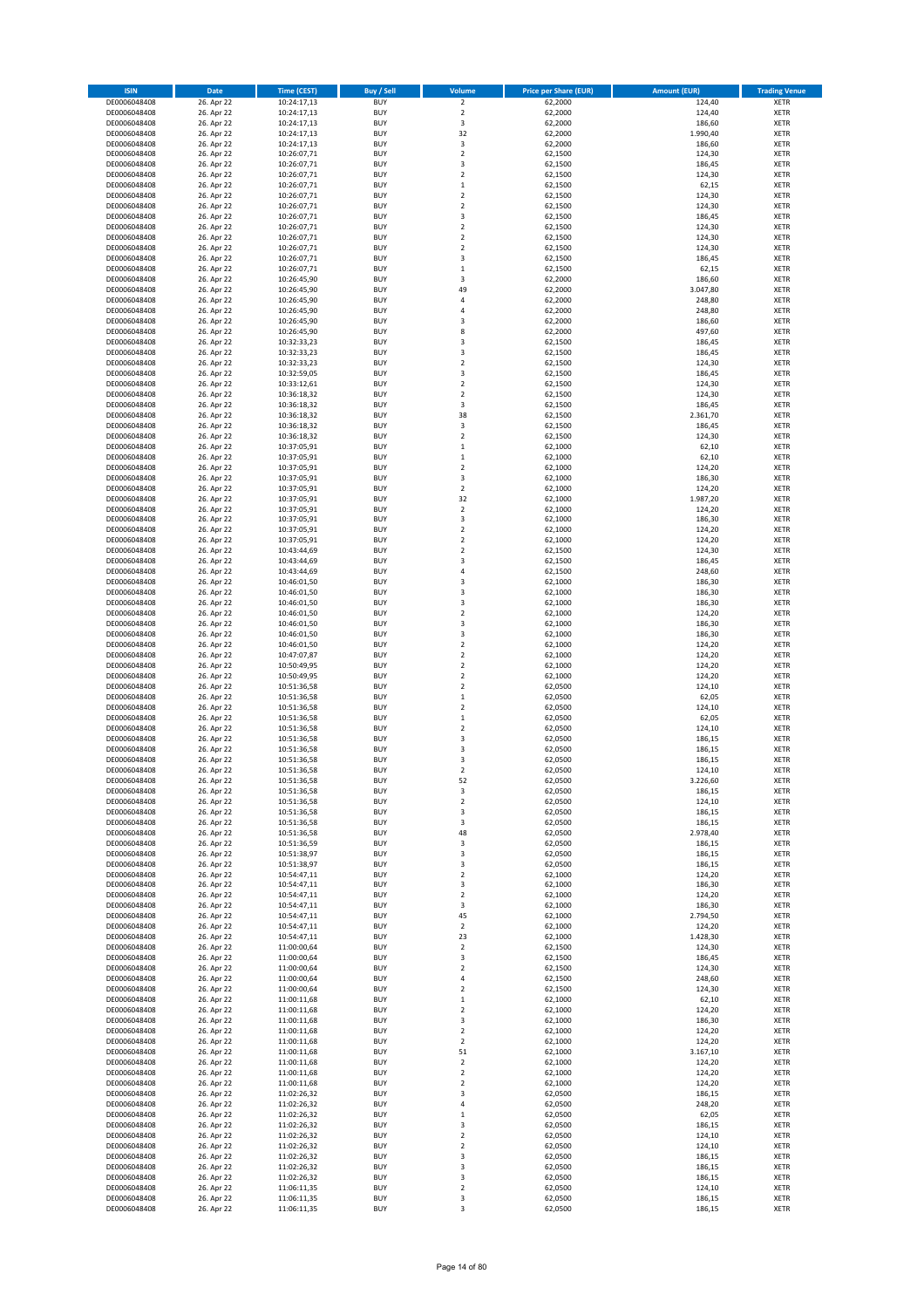| <b>ISIN</b>                  | Date                     | <b>Time (CEST)</b>         | <b>Buy / Sell</b>        | Volume                                 | <b>Price per Share (EUR)</b> | <b>Amount (EUR)</b> | <b>Trading Venue</b>       |
|------------------------------|--------------------------|----------------------------|--------------------------|----------------------------------------|------------------------------|---------------------|----------------------------|
| DE0006048408                 | 26. Apr 22               | 11:06:11,35                | <b>BUY</b>               | $\overline{\mathbf{c}}$                | 62,0500                      | 124,10              | XETR                       |
| DE0006048408                 | 26. Apr 22               | 11:06:11,35                | <b>BUY</b>               | $\mathbf 1$                            | 62,0500                      | 62,05               | XETR                       |
| DE0006048408<br>DE0006048408 | 26. Apr 22<br>26. Apr 22 | 11:06:11,35<br>11:06:11,35 | <b>BUY</b><br><b>BUY</b> | $\mathbf 2$<br>3                       | 62,0500<br>62,0500           | 124,10<br>186,15    | XETR<br>XETR               |
| DE0006048408                 | 26. Apr 22               | 11:06:11,35                | <b>BUY</b>               | $\mathbf 2$                            | 62,0500                      | 124,10              | XETR                       |
| DE0006048408                 | 26. Apr 22               | 11:06:11,35                | <b>BUY</b>               | 3                                      | 62,0500                      | 186,15              | <b>XETR</b>                |
| DE0006048408                 | 26. Apr 22               | 11:06:11,35                | <b>BUY</b>               | 3                                      | 62,0500                      | 186,15              | <b>XETR</b>                |
| DE0006048408                 | 26. Apr 22               | 11:06:11,35                | <b>BUY</b>               | 3                                      | 62,0500                      | 186,15              | <b>XETR</b>                |
| DE0006048408<br>DE0006048408 | 26. Apr 22<br>26. Apr 22 | 11:06:38,63<br>11:06:38,63 | <b>BUY</b><br><b>BUY</b> | 3<br>3                                 | 62,0500<br>62,0500           | 186,15<br>186,15    | <b>XETR</b><br><b>XETR</b> |
| DE0006048408                 | 26. Apr 22               | 11:13:00,23                | <b>BUY</b>               | $\mathbf 2$                            | 62,0500                      | 124,10              | <b>XETR</b>                |
| DE0006048408                 | 26. Apr 22               | 11:13:00,23                | <b>BUY</b>               | $\overline{\mathbf{c}}$                | 62,0500                      | 124,10              | <b>XETR</b>                |
| DE0006048408                 | 26. Apr 22               | 11:13:00,23                | <b>BUY</b>               | $\mathbf 2$                            | 62,0500                      | 124,10              | XETR                       |
| DE0006048408                 | 26. Apr 22               | 11:13:00,23                | <b>BUY</b>               | $\mathbf 2$                            | 62,0500                      | 124,10              | <b>XETR</b>                |
| DE0006048408                 | 26. Apr 22               | 11:13:00,23                | <b>BUY</b>               | $\mathbf 1$                            | 62,0500                      | 62,05               | XETR                       |
| DE0006048408<br>DE0006048408 | 26. Apr 22<br>26. Apr 22 | 11:13:00,23<br>11:13:00,23 | <b>BUY</b><br><b>BUY</b> | 3<br>$\mathbf 2$                       | 62,0500<br>62,0500           | 186,15<br>124,10    | <b>XETR</b><br>XETR        |
| DE0006048408                 | 26. Apr 22               | 11:13:00,23                | <b>BUY</b>               | $\mathbf 2$                            | 62,0500                      | 124,10              | <b>XETR</b>                |
| DE0006048408                 | 26. Apr 22               | 11:13:00,23                | <b>BUY</b>               | 3                                      | 62,0500                      | 186,15              | XETR                       |
| DE0006048408                 | 26. Apr 22               | 11:13:00,23                | <b>BUY</b>               | 4                                      | 62,0500                      | 248,20              | <b>XETR</b>                |
| DE0006048408<br>DE0006048408 | 26. Apr 22<br>26. Apr 22 | 11:13:46,28<br>11:13:46,28 | <b>BUY</b><br><b>BUY</b> | $\mathbf 1$<br>3                       | 62,0000<br>62,0000           | 62,00<br>186,00     | XETR<br>XETR               |
| DE0006048408                 | 26. Apr 22               | 11:13:46,28                | <b>BUY</b>               | 3                                      | 62,0000                      | 186,00              | <b>XETR</b>                |
| DE0006048408                 | 26. Apr 22               | 11:13:46,28                | <b>BUY</b>               | $\mathbf 2$                            | 62,0000                      | 124,00              | <b>XETR</b>                |
| DE0006048408                 | 26. Apr 22               | 11:13:46,28                | <b>BUY</b>               | $\mathbf 2$                            | 62,0000                      | 124,00              | <b>XETR</b>                |
| DE0006048408                 | 26. Apr 22               | 11:13:46,28                | <b>BUY</b>               | 226                                    | 62,0000                      | 14.012,00           | <b>XETR</b>                |
| DE0006048408                 | 26. Apr 22               | 11:13:46,28                | <b>BUY</b>               | $\mathbf 2$                            | 62,0000                      | 124,00              | <b>XETR</b>                |
| DE0006048408<br>DE0006048408 | 26. Apr 22<br>26. Apr 22 | 11:13:46,28<br>11:13:46,28 | <b>BUY</b><br><b>BUY</b> | $\mathbf 2$<br>$\mathbf 2$             | 62,0000<br>62,0000           | 124,00<br>124,00    | <b>XETR</b><br><b>XETR</b> |
| DE0006048408                 | 26. Apr 22               | 11:13:46,28                | <b>BUY</b>               | 3                                      | 62,0000                      | 186,00              | XETR                       |
| DE0006048408                 | 26. Apr 22               | 11:16:22,68                | <b>BUY</b>               | 4                                      | 62,1500                      | 248,60              | <b>XETR</b>                |
| DE0006048408                 | 26. Apr 22               | 11:17:44,62                | <b>BUY</b>               | $\mathbf 1$                            | 62,1000                      | 62,10               | <b>XETR</b>                |
| DE0006048408<br>DE0006048408 | 26. Apr 22               | 11:17:44,62<br>11:17:44,62 | <b>BUY</b><br><b>BUY</b> | 3<br>$\mathbf 2$                       | 62,1000                      | 186,30<br>124,20    | <b>XETR</b><br>XETR        |
| DE0006048408                 | 26. Apr 22<br>26. Apr 22 | 11:17:44,62                | <b>BUY</b>               | 3                                      | 62,1000<br>62,1000           | 186,30              | <b>XETR</b>                |
| DE0006048408                 | 26. Apr 22               | 11:17:44,62                | <b>BUY</b>               | $\mathbf 2$                            | 62,1000                      | 124,20              | XETR                       |
| DE0006048408                 | 26. Apr 22               | 11:17:44,62                | <b>BUY</b>               | 3                                      | 62,1000                      | 186,30              | <b>XETR</b>                |
| DE0006048408                 | 26. Apr 22               | 11:17:44,62                | <b>BUY</b>               | 3                                      | 62,1000                      | 186,30              | XETR                       |
| DE0006048408                 | 26. Apr 22               | 11:17:44,62                | <b>BUY</b>               | 5                                      | 62,1000                      | 310,50              | <b>XETR</b>                |
| DE0006048408<br>DE0006048408 | 26. Apr 22<br>26. Apr 22 | 11:17:44,62<br>11:17:44,62 | <b>BUY</b><br><b>BUY</b> | 39<br>3                                | 62,1000<br>62,1000           | 2.421,90<br>186,30  | <b>XETR</b><br><b>XETR</b> |
| DE0006048408                 | 26. Apr 22               | 11:17:44,62                | <b>BUY</b>               | 3                                      | 62,1000                      | 186,30              | <b>XETR</b>                |
| DE0006048408                 | 26. Apr 22               | 11:17:44,62                | <b>BUY</b>               | $\mathbf 2$                            | 62,1000                      | 124,20              | <b>XETR</b>                |
| DE0006048408                 | 26. Apr 22               | 11:21:10,80                | <b>BUY</b>               | 3                                      | 62,0500                      | 186,15              | <b>XETR</b>                |
| DE0006048408                 | 26. Apr 22               | 11:21:10,80                | <b>BUY</b>               | $\mathbf 1$                            | 62,0500                      | 62,05               | <b>XETR</b>                |
| DE0006048408                 | 26. Apr 22               | 11:21:10,80                | <b>BUY</b><br><b>BUY</b> | 3                                      | 62,0500                      | 186,15              | XETR                       |
| DE0006048408<br>DE0006048408 | 26. Apr 22<br>26. Apr 22 | 11:21:10,80<br>11:21:10,80 | <b>BUY</b>               | 2<br>3                                 | 62,0500<br>62,0500           | 124,10<br>186,15    | XETR<br><b>XETR</b>        |
| DE0006048408                 | 26. Apr 22               | 11:21:10,80                | <b>BUY</b>               | 3                                      | 62,0500                      | 186,15              | <b>XETR</b>                |
| DE0006048408                 | 26. Apr 22               | 11:21:10,80                | <b>BUY</b>               | 3                                      | 62,0500                      | 186,15              | <b>XETR</b>                |
| DE0006048408                 | 26. Apr 22               | 11:21:38,91                | <b>BUY</b>               | $\mathbf 2$                            | 62,0000                      | 124,00              | <b>XETR</b>                |
| DE0006048408                 | 26. Apr 22               | 11:21:38,91                | <b>BUY</b><br><b>BUY</b> | $\overline{4}$<br>5                    | 62,0000<br>62,0000           | 248,00<br>310,00    | <b>XETR</b><br><b>XETR</b> |
| DE0006048408<br>DE0006048408 | 26. Apr 22<br>26. Apr 22 | 11:21:38,91<br>11:21:58,43 | <b>BUY</b>               | $\mathbf 2$                            | 62,0000                      | 124,00              | <b>XETR</b>                |
| DE0006048408                 | 26. Apr 22               | 11:21:58,43                | <b>BUY</b>               | 3                                      | 62,0000                      | 186,00              | XETR                       |
| DE0006048408                 | 26. Apr 22               | 11:21:58,43                | <b>BUY</b>               | 47                                     | 62,0000                      | 2.914,00            | <b>XETR</b>                |
| DE0006048408                 | 26. Apr 22               | 11:22:37,94                | <b>BUY</b>               | 3                                      | 62,0000                      | 186,00              | <b>XETR</b>                |
| DE0006048408                 | 26. Apr 22<br>26. Apr 22 | 11:22:37,94<br>11:22:37,94 | <b>BUY</b><br><b>BUY</b> | 3<br>$\mathbf 1$                       | 62,0000<br>62,0000           | 186,00<br>62,00     | <b>XETR</b><br><b>XETR</b> |
| DE0006048408<br>DE0006048408 | 26. Apr 22               | 11:22:37,94                | <b>BUY</b>               | $\mathbf 2$                            | 62,0000                      | 124,00              | <b>XETR</b>                |
| DE0006048408                 | 26. Apr 22               | 11:22:37,94                | <b>BUY</b>               | 28                                     | 62,0000                      | 1.736,00            | XETR                       |
| DE0006048408                 | 26. Apr 22               | 11:22:37,94                | <b>BUY</b>               | $\mathbf 2$                            | 62,0000                      | 124,00              | <b>XETR</b>                |
| DE0006048408                 | 26. Apr 22               | 11:22:37,94                | <b>BUY</b>               | 4                                      | 62,0000                      | 248,00              | XETR                       |
| DE0006048408<br>DE0006048408 | 26. Apr 22<br>26. Apr 22 | 11:26:54,15<br>11:26:54,15 | <b>BUY</b><br><b>BUY</b> | 3<br>3                                 | 62,1000<br>62,1000           | 186,30<br>186,30    | <b>XETR</b><br><b>XETR</b> |
| DE0006048408                 | 26. Apr 22               | 11:27:36,02                | <b>BUY</b>               | 1                                      | 62,1000                      | 62,10               | XETR                       |
| DE0006048408                 | 26. Apr 22               | 11:27:36,02                | <b>BUY</b>               | 3                                      | 62,1000                      | 186,30              | XETR                       |
| DE0006048408                 | 26. Apr 22               | 11:27:36,02                | <b>BUY</b>               | 3                                      | 62,1000                      | 186,30              | XETR                       |
| DE0006048408                 | 26. Apr 22               | 11:27:36,02                | <b>BUY</b>               | $\mathbf 2$                            | 62,1000                      | 124,20              | XETR                       |
| DE0006048408<br>DE0006048408 | 26. Apr 22<br>26. Apr 22 | 11:27:36,02<br>11:28:16,69 | <b>BUY</b><br><b>BUY</b> | 3<br>3                                 | 62,1000<br>62,0500           | 186,30<br>186,15    | <b>XETR</b><br>XETR        |
| DE0006048408                 | 26. Apr 22               | 11:28:16,69                | <b>BUY</b>               | 3                                      | 62.0500                      | 186,15              | <b>XETR</b>                |
| DE0006048408                 | 26. Apr 22               | 11:28:16,69                | <b>BUY</b>               | 3                                      | 62,0500                      | 186,15              | XETR                       |
| DE0006048408                 | 26. Apr 22               | 11:28:16,69                | <b>BUY</b>               | 32                                     | 62,0500                      | 1.985,60            | <b>XETR</b>                |
| DE0006048408                 | 26. Apr 22               | 11:28:16,69                | <b>BUY</b>               | 3                                      | 62,0500                      | 186,15              | XETR                       |
| DE0006048408<br>DE0006048408 | 26. Apr 22<br>26. Apr 22 | 11:28:16,69<br>11:34:37,04 | <b>BUY</b><br><b>BUY</b> | 2<br>3                                 | 62,0500<br>62,2000           | 124,10<br>186,60    | <b>XETR</b><br>XETR        |
| DE0006048408                 | 26. Apr 22               | 11:34:37,04                | <b>BUY</b>               | 3                                      | 62,2000                      | 186,60              | <b>XETR</b>                |
| DE0006048408                 | 26. Apr 22               | 11:34:37,04                | <b>BUY</b>               | $\boldsymbol{2}$                       | 62,2000                      | 124,40              | XETR                       |
| DE0006048408                 | 26. Apr 22               | 11:34:37,05                | <b>BUY</b>               | 2                                      | 62,2000                      | 124,40              | <b>XETR</b>                |
| DE0006048408<br>DE0006048408 | 26. Apr 22<br>26. Apr 22 | 11:39:01,58<br>11:40:42,02 | <b>BUY</b><br><b>BUY</b> | $\mathbf 2$<br>$\mathbf 2$             | 62,2000<br>62,2000           | 124,40<br>124,40    | XETR<br><b>XETR</b>        |
| DE0006048408                 | 26. Apr 22               | 11:45:27,54                | <b>BUY</b>               | 2                                      | 62,2000                      | 124,40              | <b>XETR</b>                |
| DE0006048408                 | 26. Apr 22               | 11:45:27,54                | <b>BUY</b>               | 2                                      | 62,2000                      | 124,40              | <b>XETR</b>                |
| DE0006048408                 | 26. Apr 22               | 11:45:27,54                | <b>BUY</b>               | $\mathbf 2$                            | 62,2000                      | 124,40              | XETR                       |
| DE0006048408                 | 26. Apr 22               | 11:45:27,54                | <b>BUY</b>               | 3                                      | 62,2000                      | 186,60              | <b>XETR</b>                |
| DE0006048408<br>DE0006048408 | 26. Apr 22<br>26. Apr 22 | 11:45:27,54<br>11:48:24,86 | <b>BUY</b><br><b>BUY</b> | 2<br>2                                 | 62,2000<br>62,2500           | 124,40<br>124,50    | <b>XETR</b><br>XETR        |
| DE0006048408                 | 26. Apr 22               | 11:48:24,86                | <b>BUY</b>               | $\overline{\mathbf{c}}$                | 62,2500                      | 124,50              | <b>XETR</b>                |
| DE0006048408                 | 26. Apr 22               | 11:48:24,86                | <b>BUY</b>               | $\mathbf 2$                            | 62,2500                      | 124,50              | XETR                       |
| DE0006048408                 | 26. Apr 22               | 11:48:24,86                | <b>BUY</b>               | $\overline{\mathbf{c}}$                | 62,2500                      | 124,50              | <b>XETR</b>                |
| DE0006048408                 | 26. Apr 22               | 11:48:24,86                | <b>BUY</b>               | 3                                      | 62,2500                      | 186,75              | XETR                       |
| DE0006048408<br>DE0006048408 | 26. Apr 22<br>26. Apr 22 | 11:48:24,86<br>11:48:24,86 | <b>BUY</b><br><b>BUY</b> | $\overline{\mathbf{c}}$<br>$\mathbf 2$ | 62,2500<br>62,2500           | 124,50<br>124,50    | <b>XETR</b><br>XETR        |
| DE0006048408                 | 26. Apr 22               | 11:48:24,86                | <b>BUY</b>               | $\mathbf 2$                            | 62,2500                      | 124,50              | <b>XETR</b>                |
| DE0006048408                 | 26. Apr 22               | 11:48:24,86                | <b>BUY</b>               | 64                                     | 62,2500                      | 3.984,00            | XETR                       |
| DE0006048408                 | 26. Apr 22               | 11:48:24,86                | <b>BUY</b>               | 2                                      | 62,2500                      | 124,50              | <b>XETR</b>                |
| DE0006048408                 | 26. Apr 22               | 11:48:24,86                | <b>BUY</b>               | 4                                      | 62,2500                      | 249,00              | XETR                       |
| DE0006048408<br>DE0006048408 | 26. Apr 22<br>26. Apr 22 | 11:48:24,86<br>11:51:18,72 | <b>BUY</b><br><b>BUY</b> | $\overline{\mathbf{2}}$<br>1           | 62,2500<br>62,2000           | 124,50<br>62,20     | <b>XETR</b><br><b>XETR</b> |
| DE0006048408                 | 26. Apr 22               | 11:51:18,72                | <b>BUY</b>               | $\mathbf 1$                            | 62,2000                      | 62,20               | <b>XETR</b>                |
| DE0006048408                 | 26. Apr 22               | 11:51:18,72                | <b>BUY</b>               | $\mathbf 2$                            | 62,2000                      | 124,40              | XETR                       |
| DE0006048408                 | 26. Apr 22               | 11:51:18,72                | <b>BUY</b>               | $\mathbf 2$                            | 62,2000                      | 124,40              | <b>XETR</b>                |
| DE0006048408                 | 26. Apr 22               | 11:51:18,72                | <b>BUY</b>               | 82                                     | 62,2000                      | 5.100,40            | XETR                       |
| DE0006048408<br>DE0006048408 | 26. Apr 22<br>26. Apr 22 | 11:51:18,72<br>11:55:03,19 | <b>BUY</b><br><b>BUY</b> | 4<br>$\boldsymbol{2}$                  | 62,2000<br>62,2500           | 248,80<br>124,50    | XETR<br>XETR               |
| DE0006048408                 | 26. Apr 22               | 11:55:03,19                | <b>BUY</b>               | $\mathbf 2$                            | 62,2500                      | 124,50              | <b>XETR</b>                |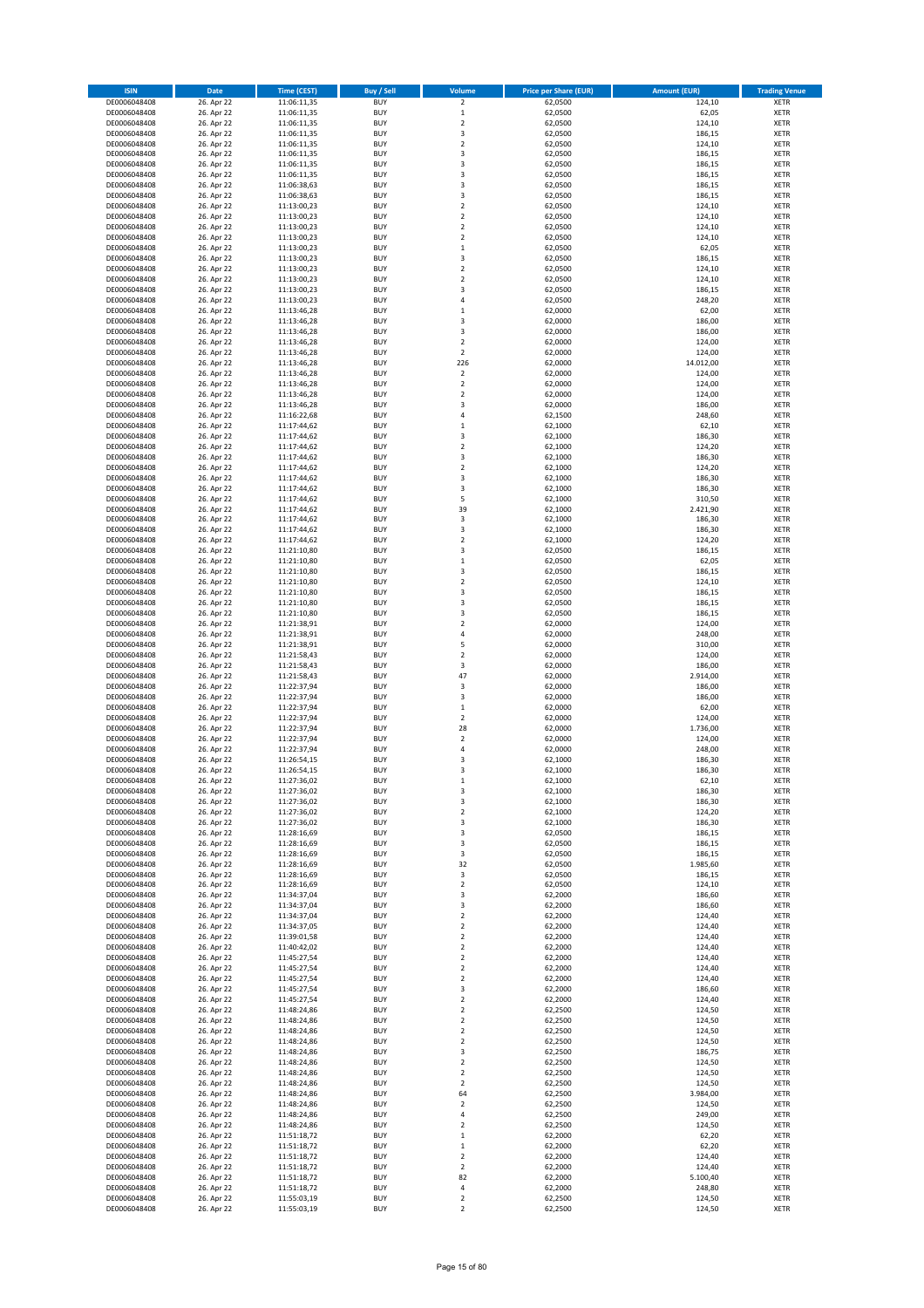| <b>ISIN</b>                  | Date                     | <b>Time (CEST)</b>         | <b>Buy / Sell</b>        | Volume                                      | <b>Price per Share (EUR)</b> | <b>Amount (EUR)</b>  | <b>Trading Venue</b>       |
|------------------------------|--------------------------|----------------------------|--------------------------|---------------------------------------------|------------------------------|----------------------|----------------------------|
| DE0006048408                 | 26. Apr 22               | 11:55:03,19                | <b>BUY</b>               | 3                                           | 62,2500                      | 186,75               | <b>XETR</b>                |
| DE0006048408                 | 26. Apr 22               | 11:55:03,19                | <b>BUY</b>               | $\mathbf 2$                                 | 62,2500                      | 124,50               | <b>XETR</b>                |
| DE0006048408<br>DE0006048408 | 26. Apr 22<br>26. Apr 22 | 11:55:03,19<br>11:55:03,19 | <b>BUY</b><br><b>BUY</b> | $\,$ 1<br>$\mathbf 2$                       | 62,2500<br>62,2500           | 62,25<br>124,50      | <b>XETR</b><br><b>XETR</b> |
| DE0006048408                 | 26. Apr 22               | 11:55:03,19                | <b>BUY</b>               | $\mathbf 2$                                 | 62,2500                      | 124,50               | <b>XETR</b>                |
| DE0006048408                 | 26. Apr 22               | 11:55:03,19                | <b>BUY</b>               | $\overline{2}$                              | 62,2500                      | 124,50               | <b>XETR</b>                |
| DE0006048408                 | 26. Apr 22               | 11:55:03,19                | <b>BUY</b>               | 3                                           | 62,2500                      | 186,75               | <b>XETR</b>                |
| DE0006048408                 | 26. Apr 22               | 11:55:03,19                | <b>BUY</b>               | 101                                         | 62,2500                      | 6.287,25             | <b>XETR</b>                |
| DE0006048408<br>DE0006048408 | 26. Apr 22<br>26. Apr 22 | 11:55:03,19                | <b>BUY</b><br><b>BUY</b> | 6<br>3                                      | 62,2500<br>62,2500           | 373,50<br>186,75     | XETR<br><b>XETR</b>        |
| DE0006048408                 | 26. Apr 22               | 11:58:18,75<br>11:58:18,75 | <b>BUY</b>               | $\,1\,$                                     | 62,2500                      | 62,25                | <b>XETR</b>                |
| DE0006048408                 | 26. Apr 22               | 11:58:18,75                | <b>BUY</b>               | 3                                           | 62,2500                      | 186,75               | <b>XETR</b>                |
| DE0006048408                 | 26. Apr 22               | 11:58:18,75                | <b>BUY</b>               | 59                                          | 62,2500                      | 3.672,75             | XETR                       |
| DE0006048408                 | 26. Apr 22               | 11:58:18,75                | <b>BUY</b>               | $\overline{2}$                              | 62,2500                      | 124,50               | <b>XETR</b>                |
| DE0006048408                 | 26. Apr 22               | 11:58:18,75                | <b>BUY</b>               | 6                                           | 62,2500                      | 373,50               | XETR                       |
| DE0006048408<br>DE0006048408 | 26. Apr 22<br>26. Apr 22 | 11:58:18,83<br>11:58:18,83 | <b>BUY</b><br><b>BUY</b> | $\overline{2}$<br>$\mathbf 2$               | 62,2500<br>62,2500           | 124,50<br>124,50     | <b>XETR</b><br>XETR        |
| DE0006048408                 | 26. Apr 22               | 12:01:31,86                | <b>BUY</b>               | $\,1\,$                                     | 62,2000                      | 62,20                | <b>XETR</b>                |
| DE0006048408                 | 26. Apr 22               | 12:01:31,86                | <b>BUY</b>               | $\overline{2}$                              | 62,2000                      | 124,40               | XETR                       |
| DE0006048408                 | 26. Apr 22               | 12:01:31,86                | <b>BUY</b>               | $\overline{2}$                              | 62,2000                      | 124,40               | <b>XETR</b>                |
| DE0006048408                 | 26. Apr 22               | 12:01:31,86                | <b>BUY</b>               | $\sqrt{4}$                                  | 62,2500                      | 249,00               | <b>XETR</b>                |
| DE0006048408<br>DE0006048408 | 26. Apr 22<br>26. Apr 22 | 12:01:31,86<br>12:01:31,86 | <b>BUY</b><br><b>BUY</b> | 3<br>$\overline{2}$                         | 62,2000<br>62,2000           | 186,60<br>124,40     | <b>XETR</b><br><b>XETR</b> |
| DE0006048408                 | 26. Apr 22               | 12:01:31,86                | <b>BUY</b>               | $\sqrt{4}$                                  | 62,2500                      | 249,00               | <b>XETR</b>                |
| DE0006048408                 | 26. Apr 22               | 12:01:31,86                | <b>BUY</b>               | $\mathbf 2$                                 | 62,2000                      | 124,40               | <b>XETR</b>                |
| DE0006048408                 | 26. Apr 22               | 12:01:31,86                | <b>BUY</b>               | $\overline{2}$                              | 62,2000                      | 124,40               | <b>XETR</b>                |
| DE0006048408                 | 26. Apr 22               | 12:01:31,86                | <b>BUY</b>               | 56                                          | 62,2000                      | 3.483,20             | <b>XETR</b>                |
| DE0006048408<br>DE0006048408 | 26. Apr 22<br>26. Apr 22 | 12:01:31,86                | <b>BUY</b><br><b>BUY</b> | $\mathbf 2$<br>$\boldsymbol{2}$             | 62,2500<br>62,2000           | 124,50<br>124,40     | <b>XETR</b><br><b>XETR</b> |
| DE0006048408                 | 26. Apr 22               | 12:01:31,86<br>12:01:31,86 | <b>BUY</b>               | $\mathbf 2$                                 | 62,2000                      | 124,40               | <b>XETR</b>                |
| DE0006048408                 | 26. Apr 22               | 12:01:31,86                | <b>BUY</b>               | 3                                           | 62,2500                      | 186,75               | <b>XETR</b>                |
| DE0006048408                 | 26. Apr 22               | 12:01:31,86                | <b>BUY</b>               | 5                                           | 62,2500                      | 311,25               | <b>XETR</b>                |
| DE0006048408                 | 26. Apr 22               | 12:02:23,75                | <b>BUY</b>               | 3                                           | 62,2500                      | 186,75               | <b>XETR</b>                |
| DE0006048408<br>DE0006048408 | 26. Apr 22<br>26. Apr 22 | 12:02:23,75<br>12:02:23,75 | <b>BUY</b><br><b>BUY</b> | $\,$ 1<br>$\overline{2}$                    | 62,2500<br>62,2500           | 62,25<br>124,50      | XETR<br><b>XETR</b>        |
| DE0006048408                 | 26. Apr 22               | 12:02:23,75                | <b>BUY</b>               | $\,1\,$                                     | 62,2500                      | 62,25                | XETR                       |
| DE0006048408                 | 26. Apr 22               | 12:02:23,75                | <b>BUY</b>               | 3                                           | 62,2500                      | 186,75               | <b>XETR</b>                |
| DE0006048408                 | 26. Apr 22               | 12:02:23,75                | <b>BUY</b>               | 3                                           | 62,2500                      | 186,75               | <b>XETR</b>                |
| DE0006048408                 | 26. Apr 22               | 12:02:23,75                | <b>BUY</b>               | $\overline{2}$                              | 62,2500                      | 124,50               | <b>XETR</b>                |
| DE0006048408                 | 26. Apr 22               | 12:02:23,75                | <b>BUY</b>               | $\overline{\mathbf{3}}$                     | 62,2500                      | 186,75               | <b>XETR</b>                |
| DE0006048408<br>DE0006048408 | 26. Apr 22<br>26. Apr 22 | 12:02:23,75<br>12:02:23,75 | <b>BUY</b><br><b>BUY</b> | $\overline{2}$<br>$\boldsymbol{2}$          | 62,2500<br>62,2500           | 124,50<br>124,50     | <b>XETR</b><br><b>XETR</b> |
| DE0006048408                 | 26. Apr 22               | 12:02:23,75                | <b>BUY</b>               | 102                                         | 62,2500                      | 6.349,50             | <b>XETR</b>                |
| DE0006048408                 | 26. Apr 22               | 12:02:23,75                | <b>BUY</b>               | $\sqrt{4}$                                  | 62,2500                      | 249,00               | <b>XETR</b>                |
| DE0006048408                 | 26. Apr 22               | 12:02:23,75                | <b>BUY</b>               | 3                                           | 62,2500                      | 186,75               | <b>XETR</b>                |
| DE0006048408                 | 26. Apr 22               | 12:02:23,75                | <b>BUY</b>               | $\sqrt{4}$                                  | 62,2500                      | 249,00               | <b>XETR</b>                |
| DE0006048408<br>DE0006048408 | 26. Apr 22<br>26. Apr 22 | 12:04:11,73<br>12:04:11,73 | <b>BUY</b><br><b>BUY</b> | $\overline{\mathbf{c}}$<br>$\boldsymbol{2}$ | 62,2000<br>62,2000           | 124,40<br>124,40     | <b>XETR</b><br><b>XETR</b> |
| DE0006048408                 | 26. Apr 22               | 12:09:15,24                | <b>BUY</b>               | 3                                           | 62,1500                      | 186,45               | <b>XETR</b>                |
| DE0006048408                 | 26. Apr 22               | 12:09:15,24                | <b>BUY</b>               | $\boldsymbol{2}$                            | 62,1500                      | 124,30               | <b>XETR</b>                |
| DE0006048408                 | 26. Apr 22               | 12:09:15,24                | <b>BUY</b>               | $\boldsymbol{2}$                            | 62,1500                      | 124,30               | <b>XETR</b>                |
| DE0006048408                 | 26. Apr 22               | 12:09:15,24                | <b>BUY</b>               | $\overline{2}$                              | 62,1500                      | 124,30               | <b>XETR</b>                |
| DE0006048408<br>DE0006048408 | 26. Apr 22               | 12:09:15,24                | <b>BUY</b><br><b>BUY</b> | 3<br>$\overline{2}$                         | 62,1500                      | 186,45               | <b>XETR</b><br><b>XETR</b> |
| DE0006048408                 | 26. Apr 22<br>26. Apr 22 | 12:09:15,24<br>12:09:15,24 | <b>BUY</b>               | $\mathbf 2$                                 | 62,1500<br>62,1500           | 124,30<br>124,30     | <b>XETR</b>                |
| DE0006048408                 | 26. Apr 22               | 12:09:15,24                | <b>BUY</b>               | 3                                           | 62,1500                      | 186,45               | <b>XETR</b>                |
| DE0006048408                 | 26. Apr 22               | 12:09:15,24                | <b>BUY</b>               | 3                                           | 62,1500                      | 186,45               | <b>XETR</b>                |
| DE0006048408                 | 26. Apr 22               | 12:09:15,24                | <b>BUY</b>               | 50                                          | 62,1500                      | 3.107,50             | <b>XETR</b>                |
| DE0006048408                 | 26. Apr 22               | 12:09:15,24                | <b>BUY</b><br><b>BUY</b> | 3<br>10                                     | 62,1500                      | 186,45               | <b>XETR</b><br><b>XETR</b> |
| DE0006048408<br>DE0006048408 | 26. Apr 22<br>26. Apr 22 | 12:09:15,24<br>12:09:15,24 | <b>BUY</b>               | $\overline{\mathbf{3}}$                     | 62,1500<br>62,1500           | 621,50<br>186,45     | XETR                       |
| DE0006048408                 | 26. Apr 22               | 12:09:15,24                | <b>BUY</b>               | $\sqrt{4}$                                  | 62,1500                      | 248,60               | <b>XETR</b>                |
| DE0006048408                 | 26. Apr 22               | 12:10:28,58                | <b>BUY</b>               | $\boldsymbol{2}$                            | 62,1000                      | 124,20               | <b>XETR</b>                |
| DE0006048408                 | 26. Apr 22               | 12:10:28,58                | <b>BUY</b>               | $\mathbf 1$                                 | 62,1000                      | 62,10                | <b>XETR</b>                |
| DE0006048408                 | 26. Apr 22               | 12:10:28,58                | <b>BUY</b>               | $\mathbf 1$                                 | 62,1000                      | 62,10                | <b>XETR</b>                |
| DE0006048408<br>DE0006048408 | 26. Apr 22<br>26. Apr 22 | 12:10:28,58<br>12:10:28,58 | <b>BUY</b><br><b>BUY</b> | $\overline{\mathbf{c}}$<br>$\mathbf 2$      | 62,1000<br>62,1000           | 124,20<br>124,20     | XETR<br>XETR               |
| DE0006048408                 | 26. Apr 22               | 12:10:28,58                | <b>BUY</b>               | 4                                           | 62,1000                      | 248,40               | XETR                       |
| DE0006048408                 | 26. Apr 22               | 12:10:28,58                | <b>BUY</b>               | $\overline{\mathbf{c}}$                     | 62,1000                      | 124,20               | XETR                       |
| DE0006048408                 | 26. Apr 22               | 12:10:28,58                | <b>BUY</b>               | $\boldsymbol{2}$                            | 62,1000                      | 124,20               | <b>XETR</b>                |
| DE0006048408                 | 26. Apr 22               | 12:10:28,58                | <b>BUY</b>               | 4                                           | 62,1000                      | 248,40               | XETR                       |
| DE0006048408<br>DE0006048408 | 26. Apr 22<br>26. Apr 22 | 12:10:28,58<br>12:10:28,60 | <b>BUY</b><br><b>BUY</b> | 3<br>$\sqrt{4}$                             | 62,1000<br>62,1000           | 186,30<br>248,40     | <b>XETR</b><br><b>XETR</b> |
| DE0006048408                 | 26. Apr 22               | 12:10:53,39                | <b>BUY</b>               | 10                                          | 62,0500                      | 620,50               | <b>XETR</b>                |
| DE0006048408                 | 26. Apr 22               | 12:10:53,39                | <b>BUY</b>               | 3                                           | 62,0500                      | 186,15               | XETR                       |
| DE0006048408                 | 26. Apr 22               | 12:10:53,39                | <b>BUY</b>               | 3                                           | 62,0500                      | 186,15               | <b>XETR</b>                |
| DE0006048408                 | 26. Apr 22               | 12:10:53,39                | <b>BUY</b>               | $\sqrt{4}$                                  | 62,0500                      | 248,20               | <b>XETR</b>                |
| DE0006048408<br>DE0006048408 | 26. Apr 22<br>26. Apr 22 | 12:10:53,39<br>12:10:53,39 | <b>BUY</b><br><b>BUY</b> | 41<br>21                                    | 62,0500<br>62,0500           | 2.544,05<br>1.303,05 | <b>XETR</b><br>XETR        |
| DE0006048408                 | 26. Apr 22               | 12:10:53,39                | <b>BUY</b>               | 3                                           | 62,0500                      | 186,15               | <b>XETR</b>                |
| DE0006048408                 | 26. Apr 22               | 12:10:53,39                | <b>BUY</b>               | 3                                           | 62,0500                      | 186,15               | <b>XETR</b>                |
| DE0006048408                 | 26. Apr 22               | 12:10:53,74                | <b>BUY</b>               | 68                                          | 62,0500                      | 4.219,40             | <b>XETR</b>                |
| DE0006048408                 | 26. Apr 22               | 12:10:53,74<br>12:14:28,74 | <b>BUY</b>               | 3                                           | 62,0500                      | 186,15               | <b>XETR</b>                |
| DE0006048408<br>DE0006048408 | 26. Apr 22<br>26. Apr 22 | 12:14:28,74                | <b>BUY</b><br><b>BUY</b> | $\overline{2}$<br>3                         | 62,1000<br>62,1000           | 124,20<br>186,30     | <b>XETR</b><br><b>XETR</b> |
| DE0006048408                 | 26. Apr 22               | 12:14:28,74                | <b>BUY</b>               | 3                                           | 62,1000                      | 186,30               | <b>XETR</b>                |
| DE0006048408                 | 26. Apr 22               | 12:15:34,59                | <b>BUY</b>               | $\boldsymbol{2}$                            | 62,1000                      | 124,20               | <b>XETR</b>                |
| DE0006048408                 | 26. Apr 22               | 12:15:34,59                | <b>BUY</b>               | $\,$ 1                                      | 62,1000                      | 62,10                | XETR                       |
| DE0006048408<br>DE0006048408 | 26. Apr 22<br>26. Apr 22 | 12:15:34,59<br>12:15:34,59 | <b>BUY</b><br><b>BUY</b> | $\overline{2}$<br>$\sqrt{2}$                | 62,1000<br>62,1000           | 124,20<br>124,20     | XETR                       |
| DE0006048408                 | 26. Apr 22               | 12:15:34,59                | <b>BUY</b>               | $\overline{2}$                              | 62,1000                      | 124,20               | <b>XETR</b><br><b>XETR</b> |
| DE0006048408                 | 26. Apr 22               | 12:15:43,00                | <b>BUY</b>               | 3                                           | 62,1000                      | 186,30               | XETR                       |
| DE0006048408                 | 26. Apr 22               | 12:15:43,00                | <b>BUY</b>               | 3                                           | 62,1000                      | 186,30               | XETR                       |
| DE0006048408                 | 26. Apr 22               | 12:15:43,00                | <b>BUY</b>               | $\sqrt{4}$                                  | 62,1000                      | 248,40               | <b>XETR</b>                |
| DE0006048408                 | 26. Apr 22               | 12:17:28,03                | <b>BUY</b>               | 10                                          | 61,9500                      | 619,50               | <b>XETR</b>                |
| DE0006048408<br>DE0006048408 | 26. Apr 22<br>26. Apr 22 | 12:17:28,03<br>12:17:28,03 | <b>BUY</b><br><b>BUY</b> | 6<br>$\boldsymbol{2}$                       | 62,0500<br>62,0500           | 372,30<br>124,10     | XETR<br>XETR               |
| DE0006048408                 | 26. Apr 22               | 12:17:28,03                | <b>BUY</b>               | $\,$ 1                                      | 62,0500                      | 62,05                | <b>XETR</b>                |
| DE0006048408                 | 26. Apr 22               | 12:17:28,03                | <b>BUY</b>               | $\boldsymbol{2}$                            | 62,0500                      | 124,10               | <b>XETR</b>                |
| DE0006048408                 | 26. Apr 22               | 12:17:28,03                | <b>BUY</b>               | 3                                           | 62,0500                      | 186,15               | <b>XETR</b>                |
| DE0006048408                 | 26. Apr 22               | 12:17:28,03                | <b>BUY</b>               | 54                                          | 61,9500                      | 3.345,30             | <b>XETR</b>                |
| DE0006048408<br>DE0006048408 | 26. Apr 22<br>26. Apr 22 | 12:17:28,03<br>12:17:28,03 | <b>BUY</b><br><b>BUY</b> | $\boldsymbol{2}$<br>39                      | 62,0000<br>62,0500           | 124,00<br>2.419,95   | <b>XETR</b><br><b>XETR</b> |
| DE0006048408                 | 26. Apr 22               | 12:17:28,03                | <b>BUY</b>               | 6                                           | 62,0500                      | 372,30               | <b>XETR</b>                |
| DE0006048408                 | 26. Apr 22               | 12:17:28,03                | <b>BUY</b>               | 10                                          | 61,9500                      | 619,50               | <b>XETR</b>                |
| DE0006048408                 | 26. Apr 22               | 12:17:28,03                | <b>BUY</b>               | 3                                           | 62,0500                      | 186,15               | <b>XETR</b>                |
| DE0006048408                 | 26. Apr 22               | 12:17:28,03                | <b>BUY</b>               | $\boldsymbol{2}$                            | 62,0500                      | 124,10               | <b>XETR</b>                |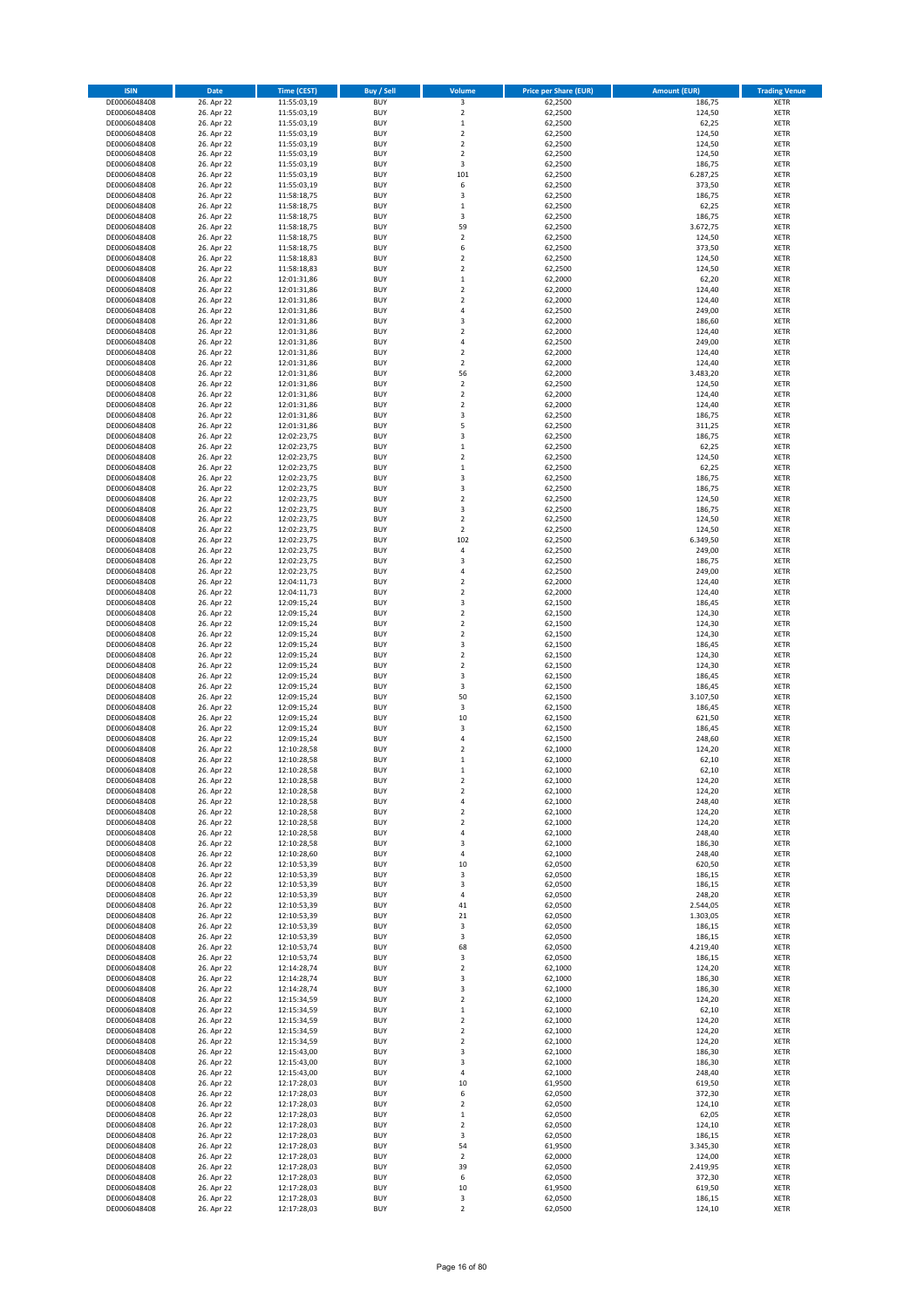| <b>ISIN</b>                  | Date                     | <b>Time (CEST)</b>         | <b>Buy / Sell</b>        | Volume                     | <b>Price per Share (EUR)</b> | <b>Amount (EUR)</b> | <b>Trading Venue</b>       |
|------------------------------|--------------------------|----------------------------|--------------------------|----------------------------|------------------------------|---------------------|----------------------------|
| DE0006048408                 | 26. Apr 22               | 12:17:28,03                | <b>BUY</b>               | $\overline{2}$             | 62,0500                      | 124,10              | <b>XETR</b>                |
| DE0006048408                 | 26. Apr 22               | 12:17:28,03                | <b>BUY</b>               | $\mathbf 2$                | 62,0500                      | 124,10              | <b>XETR</b>                |
| DE0006048408                 | 26. Apr 22               | 12:21:54,68                | <b>BUY</b>               | $\mathbf 1$                | 62,1000                      | 62,10               | <b>XETR</b>                |
| DE0006048408                 | 26. Apr 22               | 12:21:54,68                | <b>BUY</b>               | $\mathbf 2$                | 62,1000                      | 124,20              | <b>XETR</b>                |
| DE0006048408<br>DE0006048408 | 26. Apr 22<br>26. Apr 22 | 12:21:54,68<br>12:21:54,68 | <b>BUY</b><br><b>BUY</b> | $\mathbf 2$<br>$\sqrt{4}$  | 62,1000<br>62,1000           | 124,20<br>248,40    | <b>XETR</b><br><b>XETR</b> |
| DE0006048408                 | 26. Apr 22               | 12:21:54,68                | <b>BUY</b>               | $\overline{2}$             | 62,1000                      | 124,20              | <b>XETR</b>                |
| DE0006048408                 | 26. Apr 22               | 12:21:54,68                | <b>BUY</b>               | 3                          | 62,1000                      | 186,30              | <b>XETR</b>                |
| DE0006048408                 | 26. Apr 22               | 12:21:54,68                | <b>BUY</b>               | $\overline{2}$             | 62,1000                      | 124,20              | <b>XETR</b>                |
| DE0006048408                 | 26. Apr 22               | 12:21:54,68                | <b>BUY</b>               | 66                         | 62,1000                      | 4.098,60            | <b>XETR</b>                |
| DE0006048408<br>DE0006048408 | 26. Apr 22<br>26. Apr 22 | 12:21:54,68<br>12:21:54,68 | <b>BUY</b><br><b>BUY</b> | 4<br>4                     | 62,1000<br>62,1000           | 248,40<br>248,40    | <b>XETR</b><br><b>XETR</b> |
| DE0006048408                 | 26. Apr 22               | 12:21:54,68                | <b>BUY</b>               | $\overline{2}$             | 62,1000                      | 124,20              | <b>XETR</b>                |
| DE0006048408                 | 26. Apr 22               | 12:21:54,68                | <b>BUY</b>               | $\mathbf 2$                | 62,1000                      | 124,20              | <b>XETR</b>                |
| DE0006048408                 | 26. Apr 22               | 12:21:54,68                | <b>BUY</b>               | 5                          | 62,1000                      | 310,50              | <b>XETR</b>                |
| DE0006048408                 | 26. Apr 22               | 12:21:54,68                | <b>BUY</b>               | $\overline{4}$             | 62,1000                      | 248,40              | <b>XETR</b>                |
| DE0006048408                 | 26. Apr 22               | 12:22:44,11                | <b>BUY</b>               | $\mathbf{1}$               | 62,0500                      | 62,05               | <b>XETR</b>                |
| DE0006048408<br>DE0006048408 | 26. Apr 22<br>26. Apr 22 | 12:22:44,11<br>12:22:44,11 | <b>BUY</b><br><b>BUY</b> | 3<br>$\overline{2}$        | 62,0500<br>62,0500           | 186,15<br>124,10    | <b>XETR</b><br><b>XETR</b> |
| DE0006048408                 | 26. Apr 22               | 12:23:01,01                | <b>BUY</b>               | 3                          | 62,0000                      | 186,00              | <b>XETR</b>                |
| DE0006048408                 | 26. Apr 22               | 12:23:01,01                | <b>BUY</b>               | $\sqrt{4}$                 | 62,0000                      | 248,00              | <b>XETR</b>                |
| DE0006048408                 | 26. Apr 22               | 12:23:01,01                | <b>BUY</b>               | $\overline{7}$             | 62,0000                      | 434,00              | <b>XETR</b>                |
| DE0006048408                 | 26. Apr 22               | 12:23:01,01                | <b>BUY</b>               | $\overline{4}$             | 62,0000                      | 248,00              | <b>XETR</b>                |
| DE0006048408                 | 26. Apr 22               | 12:23:01,01                | <b>BUY</b>               | 3                          | 62,0000                      | 186,00              | <b>XETR</b>                |
| DE0006048408<br>DE0006048408 | 26. Apr 22<br>26. Apr 22 | 12:23:01,01                | <b>BUY</b><br><b>BUY</b> | 43<br>3                    | 62,0000<br>62,0000           | 2.666,00<br>186,00  | <b>XETR</b><br><b>XETR</b> |
| DE0006048408                 | 26. Apr 22               | 12:23:01,01<br>12:23:01,01 | <b>BUY</b>               | 4                          | 62,0000                      | 248,00              | <b>XETR</b>                |
| DE0006048408                 | 26. Apr 22               | 12:23:05,24                | <b>BUY</b>               | 3                          | 62,0000                      | 186,00              | <b>XETR</b>                |
| DE0006048408                 | 26. Apr 22               | 12:26:21,77                | <b>BUY</b>               | 5                          | 62,0000                      | 310,00              | <b>XETR</b>                |
| DE0006048408                 | 26. Apr 22               | 12:26:21,77                | <b>BUY</b>               | 3                          | 62,0000                      | 186,00              | <b>XETR</b>                |
| DE0006048408                 | 26. Apr 22               | 12:26:21,77                | <b>BUY</b>               | 3                          | 62,0000                      | 186,00              | <b>XETR</b>                |
| DE0006048408<br>DE0006048408 | 26. Apr 22<br>26. Apr 22 | 12:26:21,77<br>12:26:21,77 | <b>BUY</b><br><b>BUY</b> | 3<br>3                     | 62,0000<br>62,0000           | 186,00<br>186,00    | <b>XETR</b><br><b>XETR</b> |
| DE0006048408                 | 26. Apr 22               | 12:26:21,77                | <b>BUY</b>               | 3                          | 62,0000                      | 186,00              | <b>XETR</b>                |
| DE0006048408                 | 26. Apr 22               | 12:26:21,77                | <b>BUY</b>               | $\mathbf 2$                | 62,0000                      | 124,00              | <b>XETR</b>                |
| DE0006048408                 | 26. Apr 22               | 12:26:55,59                | <b>BUY</b>               | 3                          | 62,0000                      | 186,00              | <b>XETR</b>                |
| DE0006048408                 | 26. Apr 22               | 12:26:55,59                | <b>BUY</b>               | $\mathbf 2$                | 62,0000                      | 124,00              | <b>XETR</b>                |
| DE0006048408                 | 26. Apr 22               | 12:26:55,59                | <b>BUY</b>               | 3                          | 62,0000                      | 186,00              | <b>XETR</b>                |
| DE0006048408<br>DE0006048408 | 26. Apr 22<br>26. Apr 22 | 12:26:55,59<br>12:28:30,84 | <b>BUY</b><br><b>BUY</b> | $\mathbf 2$<br>4           | 62,0000<br>62.0000           | 124,00<br>248,00    | <b>XETR</b><br><b>XETR</b> |
| DE0006048408                 | 26. Apr 22               | 12:28:45,27                | <b>BUY</b>               | $\,$ 1                     | 61,9500                      | 61,95               | XETR                       |
| DE0006048408                 | 26. Apr 22               | 12:28:45,27                | <b>BUY</b>               | $\overline{2}$             | 61,9500                      | 123,90              | <b>XETR</b>                |
| DE0006048408                 | 26. Apr 22               | 12:28:45,27                | <b>BUY</b>               | $\overline{2}$             | 61,9500                      | 123,90              | <b>XETR</b>                |
| DE0006048408                 | 26. Apr 22               | 12:28:45,27                | <b>BUY</b>               | 10                         | 61,9500                      | 619,50              | <b>XETR</b>                |
| DE0006048408                 | 26. Apr 22               | 12:28:45,27                | <b>BUY</b>               | $\overline{\phantom{a}}$   | 61,9500                      | 433,65              | XETR                       |
| DE0006048408<br>DE0006048408 | 26. Apr 22<br>26. Apr 22 | 12:28:45,27<br>12:28:45,27 | <b>BUY</b><br><b>BUY</b> | 3<br>$\boldsymbol{2}$      | 61,9500<br>61,9500           | 185,85<br>123,90    | <b>XETR</b><br><b>XETR</b> |
| DE0006048408                 | 26. Apr 22               | 12:28:45,27                | <b>BUY</b>               | 40                         | 61,9500                      | 2.478,00            | <b>XETR</b>                |
| DE0006048408                 | 26. Apr 22               | 12:30:25,44                | <b>BUY</b>               | 8                          | 61,9000                      | 495,20              | <b>XETR</b>                |
| DE0006048408                 | 26. Apr 22               | 12:30:25,44                | <b>BUY</b>               | $\mathbf 1$                | 61,9000                      | 61,90               | <b>XETR</b>                |
| DE0006048408                 | 26. Apr 22               | 12:30:25,44                | <b>BUY</b>               | 49                         | 61,9000                      | 3.033,10            | <b>XETR</b>                |
| DE0006048408                 | 26. Apr 22               | 12:30:25,44                | <b>BUY</b>               | 52                         | 61,9000                      | 3.218,80            | <b>XETR</b>                |
| DE0006048408<br>DE0006048408 | 26. Apr 22<br>26. Apr 22 | 12:30:25,44<br>12:30:33,92 | <b>BUY</b><br><b>BUY</b> | $\mathsf 3$<br>$\mathbf 2$ | 61,9000<br>61,9000           | 185,70<br>123,80    | <b>XETR</b><br><b>XETR</b> |
| DE0006048408                 | 26. Apr 22               | 12:30:33,92                | <b>BUY</b>               | 5                          | 61,9000                      | 309,50              | <b>XETR</b>                |
| DE0006048408                 | 26. Apr 22               | 12:30:33,92                | <b>BUY</b>               | $\overline{4}$             | 61,9000                      | 247,60              | <b>XETR</b>                |
| DE0006048408                 | 26. Apr 22               | 12:30:33,92                | <b>BUY</b>               | 4                          | 61,9000                      | 247,60              | <b>XETR</b>                |
| DE0006048408                 | 26. Apr 22               | 12:30:33,92                | <b>BUY</b>               | $\overline{4}$             | 61,9000                      | 247,60              | <b>XETR</b>                |
| DE0006048408<br>DE0006048408 | 26. Apr 22<br>26. Apr 22 | 12:30:42.72<br>12:33:27,51 | <b>BUY</b><br><b>BUY</b> | $\overline{3}$<br>$\,1\,$  | 61,9000<br>61,9000           | 185,70<br>61,90     | <b>XETR</b><br><b>XETR</b> |
| DE0006048408                 | 26. Apr 22               | 12:33:27,51                | <b>BUY</b>               | $\overline{2}$             | 61,9000                      | 123,80              | <b>XETR</b>                |
| DE0006048408                 | 26. Apr 22               | 12:33:27,51                | <b>BUY</b>               | $\boldsymbol{2}$           | 61,9000                      | 123,80              | <b>XETR</b>                |
| DE0006048408                 | 26. Apr 22               | 12:33:27,51                | <b>BUY</b>               | $\overline{\mathbf{3}}$    | 61,9000                      | 185,70              | <b>XETR</b>                |
| DE0006048408                 | 26. Apr 22               | 12:33:27,51                | <b>BUY</b>               | 3                          | 61,9000                      | 185,70              | <b>XETR</b>                |
| DE0006048408                 | 26. Apr 22               | 12:33:27,51                | <b>BUY</b>               | 3                          | 61,9000                      | 185,70              | <b>XETR</b>                |
| DE0006048408                 | 26. Apr 22<br>26. Apr 22 | 12:33:31,59                | <b>BUY</b><br><b>BUY</b> | $\mathbf 2$<br>4           | 61,9000<br>61,9000           | 123,80              | XETR<br>XETR               |
| DE0006048408<br>DE0006048408 | 26. Apr 22               | 12:37:08,76<br>12:37:08,76 | <b>BUY</b>               | $\mathbf 2$                | 61,9000                      | 247,60<br>123,80    | XETR                       |
| DE0006048408                 | 26. Apr 22               | 12:40:35,81                | <b>BUY</b>               | $\overline{\mathbf{c}}$    | 61,8500                      | 123,70              | <b>XETR</b>                |
| DE0006048408                 | 26. Apr 22               | 12:40:35,81                | <b>BUY</b>               | $\overline{2}$             | 61,8500                      | 123,70              | XETR                       |
| DE0006048408                 | 26. Apr 22               | 12:40:35,81                | <b>BUY</b>               | 3                          | 61,8500                      | 185,55              | XETR                       |
| DE0006048408                 | 26. Apr 22               | 12:40:35,81                | <b>BUY</b>               | 3                          | 61,8500                      | 185,55              | <b>XETR</b>                |
| DE0006048408<br>DE0006048408 | 26. Apr 22<br>26. Apr 22 | 12:40:35,81<br>12:40:35,81 | <b>BUY</b><br><b>BUY</b> | $\mathbf 1$<br>$\,$ 1 $\,$ | 61,8500<br>61,8500           | 61,85<br>61,85      | <b>XETR</b><br><b>XETR</b> |
| DE0006048408                 | 26. Apr 22               | 12:40:35,81                | <b>BUY</b>               | 3                          | 61,8500                      | 185,55              | <b>XETR</b>                |
| DE0006048408                 | 26. Apr 22               | 12:40:35,81                | <b>BUY</b>               | 3                          | 61,8500                      | 185,55              | <b>XETR</b>                |
| DE0006048408                 | 26. Apr 22               | 12:40:35,81                | <b>BUY</b>               | 3                          | 61,8500                      | 185,55              | <b>XETR</b>                |
| DE0006048408                 | 26. Apr 22               | 12:40:35,81                | <b>BUY</b>               | $\overline{2}$             | 61,8500                      | 123,70              | <b>XETR</b>                |
| DE0006048408                 | 26. Apr 22               | 12:40:35,81                | <b>BUY</b>               | $\mathbf 2$                | 61,8500                      | 123,70              | XETR<br><b>XETR</b>        |
| DE0006048408<br>DE0006048408 | 26. Apr 22<br>26. Apr 22 | 12:40:35,81<br>12:40:35,81 | <b>BUY</b><br><b>BUY</b> | 3<br>56                    | 61,8500<br>61,8500           | 185,55<br>3.463,60  | <b>XETR</b>                |
| DE0006048408                 | 26. Apr 22               | 12:40:35,81                | <b>BUY</b>               | $\overline{2}$             | 61,8500                      | 123,70              | <b>XETR</b>                |
| DE0006048408                 | 26. Apr 22               | 12:40:35,81                | <b>BUY</b>               | 3                          | 61,8500                      | 185,55              | <b>XETR</b>                |
| DE0006048408                 | 26. Apr 22               | 12:40:35,81                | <b>BUY</b>               | 3                          | 61,8500                      | 185,55              | <b>XETR</b>                |
| DE0006048408                 | 26. Apr 22               | 12:40:35,81                | <b>BUY</b>               | $\overline{2}$             | 61,8500                      | 123,70              | <b>XETR</b>                |
| DE0006048408                 | 26. Apr 22               | 12:40:37,32                | <b>BUY</b>               | 3                          | 61,8500                      | 185,55              | <b>XETR</b>                |
| DE0006048408<br>DE0006048408 | 26. Apr 22<br>26. Apr 22 | 12:40:37,32<br>12:45:00,62 | <b>BUY</b><br><b>BUY</b> | 3<br>3                     | 61,8500<br>61,9000           | 185,55<br>185,70    | XETR<br><b>XETR</b>        |
| DE0006048408                 | 26. Apr 22               | 12:45:00,62                | <b>BUY</b>               | 3                          | 61,9000                      | 185,70              | <b>XETR</b>                |
| DE0006048408                 | 26. Apr 22               | 12:45:00,62                | <b>BUY</b>               | $\overline{\mathbf{c}}$    | 61,9000                      | 123,80              | <b>XETR</b>                |
| DE0006048408                 | 26. Apr 22               | 12:45:00,62                | <b>BUY</b>               | 3                          | 61,9000                      | 185,70              | <b>XETR</b>                |
| DE0006048408                 | 26. Apr 22               | 12:45:00,62                | <b>BUY</b>               | $\overline{\mathbf{c}}$    | 61,9000                      | 123,80              | XETR                       |
| DE0006048408                 | 26. Apr 22               | 12:45:00,62                | <b>BUY</b><br><b>BUY</b> | 3<br>3                     | 61,9000                      | 185,70              | <b>XETR</b>                |
| DE0006048408<br>DE0006048408 | 26. Apr 22<br>26. Apr 22 | 12:45:00,62<br>12:45:00,62 | <b>BUY</b>               | 58                         | 61,9000<br>61,9000           | 185,70<br>3.590,20  | <b>XETR</b><br>XETR        |
| DE0006048408                 | 26. Apr 22               | 12:45:00,62                | <b>BUY</b>               | 6                          | 61,9000                      | 371,40              | XETR                       |
| DE0006048408                 | 26. Apr 22               | 12:45:00,62                | <b>BUY</b>               | $\overline{2}$             | 61,9000                      | 123,80              | <b>XETR</b>                |
| DE0006048408                 | 26. Apr 22               | 12:45:00,62                | <b>BUY</b>               | 3                          | 61,9000                      | 185,70              | <b>XETR</b>                |
| DE0006048408                 | 26. Apr 22               | 12:45:00,62                | <b>BUY</b>               | $\mathbf 2$                | 61,9000                      | 123,80              | <b>XETR</b>                |
| DE0006048408                 | 26. Apr 22               | 12:45:00,62                | <b>BUY</b><br><b>BUY</b> | 3<br>$\overline{2}$        | 61,9000                      | 185,70              | <b>XETR</b>                |
| DE0006048408<br>DE0006048408 | 26. Apr 22<br>26. Apr 22 | 12:53:10,75<br>12:53:10,75 | <b>BUY</b>               | $\overline{7}$             | 62,1500<br>62,1500           | 124,30<br>435,05    | <b>XETR</b><br><b>XETR</b> |
| DE0006048408                 | 26. Apr 22               | 12:53:10,75                | <b>BUY</b>               | $\overline{2}$             | 62,1500                      | 124,30              | <b>XETR</b>                |
| DE0006048408                 | 26. Apr 22               | 12:53:10,75                | <b>BUY</b>               | $\sqrt{4}$                 | 62,1500                      | 248,60              | XETR                       |
| DE0006048408                 | 26. Apr 22               | 12:57:08,03                | <b>BUY</b>               | $\mathbf 2$                | 62,1500                      | 124,30              | <b>XETR</b>                |
| DE0006048408                 | 26. Apr 22               | 12:57:08,03                | <b>BUY</b>               | 6                          | 62,1500                      | 372,90              | <b>XETR</b>                |
| DE0006048408                 | 26. Apr 22               | 12:57:08,03                | <b>BUY</b>               | $\overline{2}$             | 62,1500                      | 124,30              | XETR                       |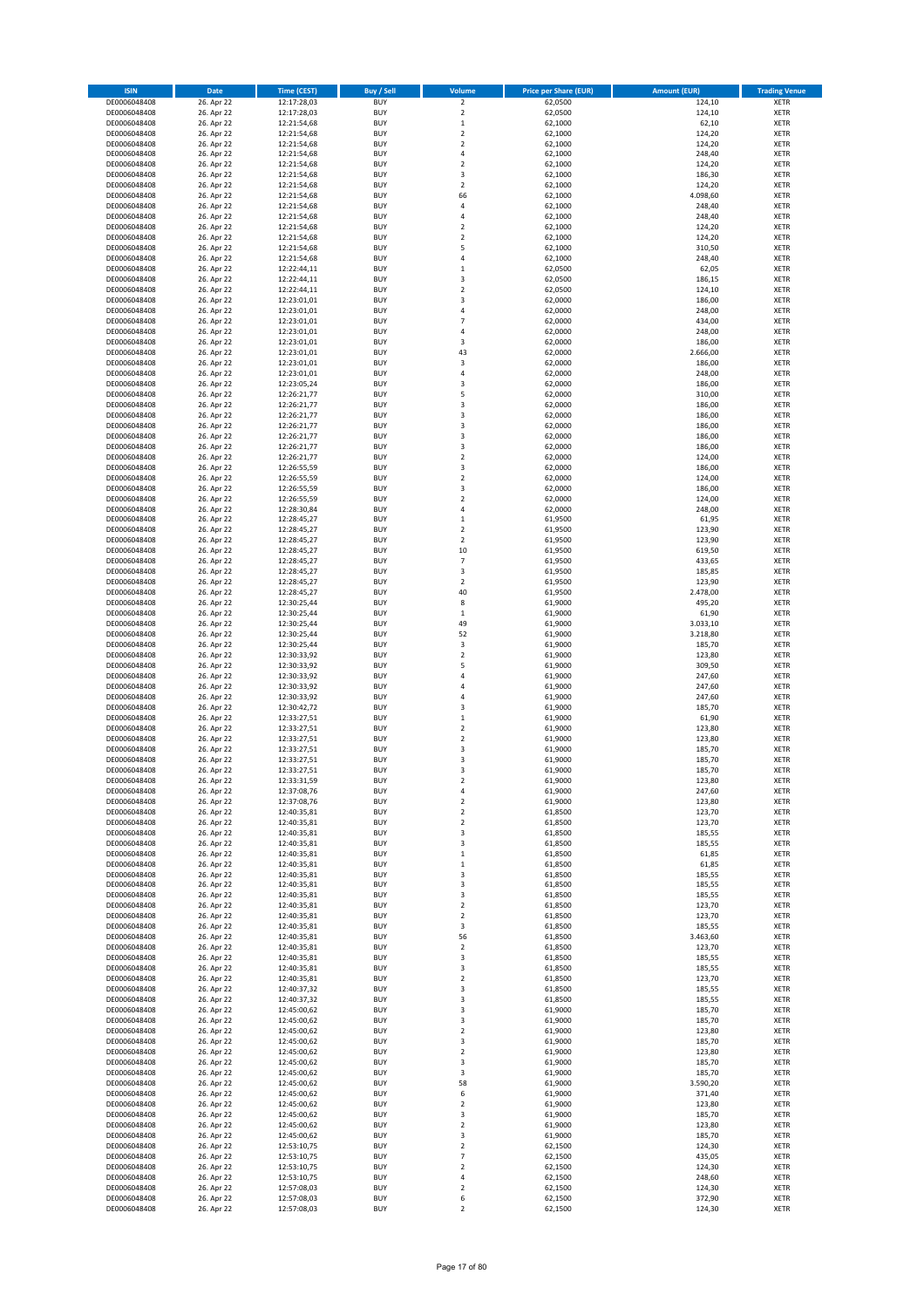| <b>ISIN</b>                  | Date                     | <b>Time (CEST)</b>         | <b>Buy / Sell</b>        | Volume                        | <b>Price per Share (EUR)</b> | <b>Amount (EUR)</b> | <b>Trading Venue</b>       |
|------------------------------|--------------------------|----------------------------|--------------------------|-------------------------------|------------------------------|---------------------|----------------------------|
| DE0006048408                 | 26. Apr 22               | 12:57:08,03                | <b>BUY</b>               | $\pmb{4}$                     | 62,1500                      | 248,60              | <b>XETR</b>                |
| DE0006048408                 | 26. Apr 22               | 12:57:08,04                | <b>BUY</b>               | 3                             | 62,1500                      | 186,45              | <b>XETR</b>                |
| DE0006048408<br>DE0006048408 | 26. Apr 22<br>26. Apr 22 | 12:58:18,44<br>12:58:18,44 | <b>BUY</b><br><b>BUY</b> | $\mathbf 2$<br>$\sqrt{4}$     | 62,1500<br>62,1500           | 124,30<br>248,60    | <b>XETR</b><br><b>XETR</b> |
| DE0006048408                 | 26. Apr 22               | 12:58:18,44                | <b>BUY</b>               | $\overline{2}$                | 62,1500                      | 124,30              | <b>XETR</b>                |
| DE0006048408                 | 26. Apr 22               | 12:58:18,44                | <b>BUY</b>               | $\overline{4}$                | 62,1500                      | 248,60              | <b>XETR</b>                |
| DE0006048408                 | 26. Apr 22               | 12:58:18,44                | <b>BUY</b>               | $\overline{2}$                | 62,1500                      | 124,30              | <b>XETR</b>                |
| DE0006048408                 | 26. Apr 22               | 12:58:18,44                | <b>BUY</b>               | $\overline{2}$                | 62,1500                      | 124,30              | <b>XETR</b>                |
| DE0006048408<br>DE0006048408 | 26. Apr 22<br>26. Apr 22 | 12:58:19,17                | <b>BUY</b><br><b>BUY</b> | $\mathbf 1$<br>$\,1\,$        | 62,1500<br>62,1500           | 62,15<br>62,15      | XETR<br><b>XETR</b>        |
| DE0006048408                 | 26. Apr 22               | 12:58:19,17<br>12:58:35,60 | <b>BUY</b>               | $\overline{2}$                | 62,1000                      | 124,20              | XETR                       |
| DE0006048408                 | 26. Apr 22               | 12:58:35,60                | <b>BUY</b>               | $\,1\,$                       | 62,1000                      | 62,10               | <b>XETR</b>                |
| DE0006048408                 | 26. Apr 22               | 12:58:35,60                | <b>BUY</b>               | 3                             | 62,1000                      | 186,30              | XETR                       |
| DE0006048408                 | 26. Apr 22               | 12:58:35,60                | <b>BUY</b>               | $\,1\,$                       | 62,1000                      | 62,10               | <b>XETR</b>                |
| DE0006048408                 | 26. Apr 22               | 12:58:35,60                | <b>BUY</b>               | 3                             | 62,1000                      | 186,30              | <b>XETR</b>                |
| DE0006048408<br>DE0006048408 | 26. Apr 22<br>26. Apr 22 | 12:58:35,60<br>12:58:35,60 | <b>BUY</b><br><b>BUY</b> | 3<br>3                        | 62,1000<br>62,1000           | 186,30<br>186,30    | <b>XETR</b><br>XETR        |
| DE0006048408                 | 26. Apr 22               | 12:58:35,60                | <b>BUY</b>               | $\overline{2}$                | 62,1000                      | 124,20              | <b>XETR</b>                |
| DE0006048408                 | 26. Apr 22               | 12:58:35,60                | <b>BUY</b>               | 61                            | 62,1000                      | 3.788,10            | XETR                       |
| DE0006048408                 | 26. Apr 22               | 12:58:35,60                | <b>BUY</b>               | 3                             | 62,1000                      | 186,30              | <b>XETR</b>                |
| DE0006048408                 | 26. Apr 22               | 12:58:35,60                | <b>BUY</b><br><b>BUY</b> | 3<br>$\mathbf 2$              | 62,1000                      | 186,30<br>124,20    | <b>XETR</b><br><b>XETR</b> |
| DE0006048408<br>DE0006048408 | 26. Apr 22<br>26. Apr 22 | 12:58:35,60<br>12:58:35,60 | <b>BUY</b>               | 3                             | 62,1000<br>62,1000           | 186,30              | <b>XETR</b>                |
| DE0006048408                 | 26. Apr 22               | 12:58:35,60                | <b>BUY</b>               | 3                             | 62,1000                      | 186,30              | <b>XETR</b>                |
| DE0006048408                 | 26. Apr 22               | 12:58:36,00                | <b>BUY</b>               | $\overline{2}$                | 62,1000                      | 124,20              | <b>XETR</b>                |
| DE0006048408                 | 26. Apr 22               | 12:58:36,00                | <b>BUY</b>               | 106                           | 62,1000                      | 6.582,60            | <b>XETR</b>                |
| DE0006048408                 | 26. Apr 22               | 12:58:36,00                | <b>BUY</b>               | $\overline{2}$                | 62,1000                      | 124,20              | <b>XETR</b>                |
| DE0006048408<br>DE0006048408 | 26. Apr 22<br>26. Apr 22 | 12:59:57,40<br>12:59:57,40 | <b>BUY</b><br><b>BUY</b> | $\mathbf 2$<br>3              | 62,0500<br>62,0500           | 124,10<br>186,15    | <b>XETR</b><br><b>XETR</b> |
| DE0006048408                 | 26. Apr 22               | 12:59:57,40                | <b>BUY</b>               | 3                             | 62,0500                      | 186,15              | <b>XETR</b>                |
| DE0006048408                 | 26. Apr 22               | 12:59:57,40                | <b>BUY</b>               | 6                             | 62,0500                      | 372,30              | <b>XETR</b>                |
| DE0006048408                 | 26. Apr 22               | 12:59:57,40                | <b>BUY</b>               | 49                            | 62,0500                      | 3.040,45            | <b>XETR</b>                |
| DE0006048408                 | 26. Apr 22               | 12:59:57,40                | <b>BUY</b>               | 4                             | 62,0500                      | 248,20              | <b>XETR</b>                |
| DE0006048408<br>DE0006048408 | 26. Apr 22<br>26. Apr 22 | 12:59:57,40<br>12:59:57,43 | <b>BUY</b><br><b>BUY</b> | $\boldsymbol{2}$<br>67        | 62,0500<br>62,1000           | 124,10<br>4.160,70  | XETR<br><b>XETR</b>        |
| DE0006048408                 | 26. Apr 22               | 13:06:24,73                | <b>BUY</b>               | $\overline{\mathbf{3}}$       | 62,1000                      | 186,30              | XETR                       |
| DE0006048408                 | 26. Apr 22               | 13:06:24,73                | <b>BUY</b>               | $\overline{2}$                | 62,1000                      | 124,20              | <b>XETR</b>                |
| DE0006048408                 | 26. Apr 22               | 13:06:24,73                | <b>BUY</b>               | 3                             | 62,1000                      | 186,30              | XETR                       |
| DE0006048408                 | 26. Apr 22               | 13:06:24,73                | <b>BUY</b>               | $\overline{2}$                | 62,1000                      | 124,20              | <b>XETR</b>                |
| DE0006048408<br>DE0006048408 | 26. Apr 22<br>26. Apr 22 | 13:06:24,73                | <b>BUY</b><br><b>BUY</b> | $\,1\,$<br>$\overline{2}$     | 62,1000<br>62,1000           | 62,10<br>124,20     | <b>XETR</b><br><b>XETR</b> |
| DE0006048408                 | 26. Apr 22               | 13:06:24,73<br>13:06:24,73 | <b>BUY</b>               | $\overline{2}$                | 62,1000                      | 124,20              | XETR                       |
| DE0006048408                 | 26. Apr 22               | 13:06:24,73                | <b>BUY</b>               | $\sqrt{4}$                    | 62,1000                      | 248,40              | <b>XETR</b>                |
| DE0006048408                 | 26. Apr 22               | 13:06:24,73                | <b>BUY</b>               | $\overline{2}$                | 62,1000                      | 124,20              | <b>XETR</b>                |
| DE0006048408                 | 26. Apr 22               | 13:06:24,73                | <b>BUY</b>               | 3                             | 62,1000                      | 186,30              | <b>XETR</b>                |
| DE0006048408                 | 26. Apr 22               | 13:06:24,73                | <b>BUY</b>               | $\mathbf 2$                   | 62,1000                      | 124,20              | XETR                       |
| DE0006048408<br>DE0006048408 | 26. Apr 22<br>26. Apr 22 | 13:06:24,73<br>13:06:24,73 | <b>BUY</b><br><b>BUY</b> | 57<br>3                       | 62,1000<br>62,1000           | 3.539,70<br>186,30  | <b>XETR</b><br><b>XETR</b> |
| DE0006048408                 | 26. Apr 22               | 13:06:24,73                | <b>BUY</b>               | 3                             | 62,1000                      | 186,30              | <b>XETR</b>                |
| DE0006048408                 | 26. Apr 22               | 13:06:24,73                | <b>BUY</b>               | $\mathbf 2$                   | 62,1000                      | 124,20              | <b>XETR</b>                |
| DE0006048408                 | 26. Apr 22               | 13:06:24,73                | <b>BUY</b>               | 3                             | 62,1000                      | 186,30              | <b>XETR</b>                |
| DE0006048408                 | 26. Apr 22               | 13:06:40,52                | <b>BUY</b><br><b>BUY</b> | $\overline{7}$<br>$\mathbf 2$ | 62,0500                      | 434,35              | <b>XETR</b>                |
| DE0006048408<br>DE0006048408 | 26. Apr 22<br>26. Apr 22 | 13:06:40,52<br>13:06:40,52 | <b>BUY</b>               | $\overline{2}$                | 62,0500<br>62,0500           | 124,10<br>124,10    | <b>XETR</b><br><b>XETR</b> |
| DE0006048408                 | 26. Apr 22               | 13:06:40,52                | <b>BUY</b>               | 4                             | 62,0500                      | 248,20              | <b>XETR</b>                |
| DE0006048408                 | 26. Apr 22               | 13:06:40,52                | <b>BUY</b>               | $\overline{4}$                | 62,0500                      | 248,20              | <b>XETR</b>                |
| DE0006048408                 | 26. Apr 22               | 13:06:40,52                | <b>BUY</b>               | 45                            | 62,0500                      | 2.792,25            | <b>XETR</b>                |
| DE0006048408                 | 26. Apr 22               | 13:06:40,52                | <b>BUY</b><br><b>BUY</b> | $\overline{2}$<br>$\mathbf 2$ | 62,0500<br>62,0500           | 124,10              | <b>XETR</b><br><b>XETR</b> |
| DE0006048408<br>DE0006048408 | 26. Apr 22<br>26. Apr 22 | 13:06:40,52<br>13:06:40,52 | <b>BUY</b>               | $\overline{2}$                | 62,0500                      | 124,10<br>124,10    | <b>XETR</b>                |
| DE0006048408                 | 26. Apr 22               | 13:07:15,73                | <b>BUY</b>               | $\overline{2}$                | 62,0500                      | 124,10              | XETR                       |
| DE0006048408                 | 26. Apr 22               | 13:07:15,73                | <b>BUY</b>               | $\sqrt{4}$                    | 62,0500                      | 248,20              | <b>XETR</b>                |
| DE0006048408                 | 26. Apr 22               | 13:07:15,73                | <b>BUY</b>               | $\,$ 1                        | 62,0500                      | 62,05               | <b>XETR</b>                |
| DE0006048408<br>DE0006048408 | 26. Apr 22               | 13:07:15,73                | <b>BUY</b><br><b>BUY</b> | 3<br>$\overline{4}$           | 62,0500<br>62,0500           | 186,15<br>248,20    | <b>XETR</b><br><b>XETR</b> |
| DE0006048408                 | 26. Apr 22<br>26. Apr 22 | 13:07:15,73<br>13:07:15,73 | <b>BUY</b>               | 34                            | 62,0500                      | 2.109,70            | XETR                       |
| DE0006048408                 | 26. Apr 22               | 13:07:15,73                | <b>BUY</b>               | $\mathbf 2$                   | 62,0500                      | 124,10              | XETR                       |
| DE0006048408                 | 26. Apr 22               | 13:07:15,73                | <b>BUY</b>               | 4                             | 62,0500                      | 248,20              | XETR                       |
| DE0006048408                 | 26. Apr 22               | 13:07:15,73                | <b>BUY</b>               | $\overline{2}$                | 62,0500                      | 124,10              | <b>XETR</b>                |
| DE0006048408                 | 26. Apr 22               | 13:07:15,73                | <b>BUY</b><br><b>BUY</b> | $\mathbf 2$                   | 62,0500<br>62,0500           | 124,10<br>186,15    | <b>XETR</b><br>XETR        |
| DE0006048408<br>DE0006048408 | 26. Apr 22<br>26. Apr 22 | 13:07:20,03<br>13:07:20,03 | <b>BUY</b>               | 3<br>$\overline{2}$           | 62,0500                      | 124,10              | <b>XETR</b>                |
| DE0006048408                 | 26. Apr 22               | 13:07:20,03                | <b>BUY</b>               | $\sqrt{4}$                    | 62,0500                      | 248,20              | <b>XETR</b>                |
| DE0006048408                 | 26. Apr 22               | 13:07:20,03                | <b>BUY</b>               | $\mathbf 2$                   | 62,0500                      | 124,10              | <b>XETR</b>                |
| DE0006048408                 | 26. Apr 22               | 13:07:38,80                | <b>BUY</b>               | $\mathbf 2$                   | 62,0000                      | 124,00              | <b>XETR</b>                |
| DE0006048408<br>DE0006048408 | 26. Apr 22<br>26. Apr 22 | 13:08:39,72<br>13:08:39,72 | <b>BUY</b><br><b>BUY</b> | 5<br>$\,$ 1                   | 61,9500<br>61,9500           | 309,75<br>61,95     | <b>XETR</b><br><b>XETR</b> |
| DE0006048408                 | 26. Apr 22               | 13:08:39,72                | <b>BUY</b>               | 3                             | 61,9500                      | 185,85              | <b>XETR</b>                |
| DE0006048408                 | 26. Apr 22               | 13:08:39,72                | <b>BUY</b>               | 50                            | 61,9500                      | 3.097,50            | XETR                       |
| DE0006048408                 | 26. Apr 22               | 13:08:39,72                | <b>BUY</b>               | $\mathbf 2$                   | 61,9500                      | 123,90              | <b>XETR</b>                |
| DE0006048408                 | 26. Apr 22               | 13:08:39,72                | <b>BUY</b>               | $\mathbf 2$                   | 61,9500                      | 123,90              | <b>XETR</b>                |
| DE0006048408<br>DE0006048408 | 26. Apr 22<br>26. Apr 22 | 13:08:40,10<br>13:13:33,31 | <b>BUY</b><br><b>BUY</b> | 3<br>3                        | 61,9500<br>62,0500           | 185,85<br>186,15    | <b>XETR</b><br><b>XETR</b> |
| DE0006048408                 | 26. Apr 22               | 13:13:58,41                | <b>BUY</b>               | 3                             | 62,0500                      | 186,15              | <b>XETR</b>                |
| DE0006048408                 | 26. Apr 22               | 13:13:58,41                | <b>BUY</b>               | $\mathbf 2$                   | 62,0500                      | 124,10              | <b>XETR</b>                |
| DE0006048408                 | 26. Apr 22               | 13:13:58,41                | <b>BUY</b>               | 3                             | 62,0500                      | 186,15              | <b>XETR</b>                |
| DE0006048408<br>DE0006048408 | 26. Apr 22               | 13:13:58,41<br>13:13:58,41 | <b>BUY</b><br><b>BUY</b> | 3<br>48                       | 62,0500<br>62,0500           | 186,15<br>2.978,40  | <b>XETR</b><br>XETR        |
| DE0006048408                 | 26. Apr 22<br>26. Apr 22 | 13:13:58,41                | <b>BUY</b>               | 3                             | 62,0500                      | 186,15              | XETR                       |
| DE0006048408                 | 26. Apr 22               | 13:13:58,41                | <b>BUY</b>               | $\boldsymbol{2}$              | 62,0500                      | 124,10              | <b>XETR</b>                |
| DE0006048408                 | 26. Apr 22               | 13:13:58,41                | <b>BUY</b>               | 3                             | 62,0500                      | 186,15              | <b>XETR</b>                |
| DE0006048408                 | 26. Apr 22               | 13:15:02,15                | <b>BUY</b>               | 3                             | 62,0000                      | 186,00              | XETR                       |
| DE0006048408                 | 26. Apr 22               | 13:15:02,15                | <b>BUY</b>               | $\overline{2}$                | 62,0000                      | 124,00              | XETR                       |
| DE0006048408<br>DE0006048408 | 26. Apr 22<br>26. Apr 22 | 13:15:02,15<br>13:15:02,15 | <b>BUY</b><br><b>BUY</b> | $\,$ 1<br>$\mathbf 2$         | 62,0000<br>62,0000           | 62,00<br>124,00     | <b>XETR</b><br><b>XETR</b> |
| DE0006048408                 | 26. Apr 22               | 13:15:02,15                | <b>BUY</b>               | $\overline{\mathbf{c}}$       | 62,0000                      | 124,00              | XETR                       |
| DE0006048408                 | 26. Apr 22               | 13:15:02,15                | <b>BUY</b>               | $\mathbf 2$                   | 62,0000                      | 124,00              | XETR                       |
| DE0006048408                 | 26. Apr 22               | 13:15:41,22                | <b>BUY</b>               | 3                             | 62,0000                      | 186,00              | <b>XETR</b>                |
| DE0006048408                 | 26. Apr 22               | 13:15:41,22                | <b>BUY</b>               | 3                             | 62,0000                      | 186,00              | <b>XETR</b>                |
| DE0006048408<br>DE0006048408 | 26. Apr 22<br>26. Apr 22 | 13:15:41,22<br>13:17:46,73 | <b>BUY</b><br><b>BUY</b> | $\mathbf 2$<br>$\,$ 1         | 62,0000<br>62,0000           | 124,00<br>62,00     | <b>XETR</b><br><b>XETR</b> |
| DE0006048408                 | 26. Apr 22               | 13:17:46,73                | <b>BUY</b>               | $\mathbf 2$                   | 62,0000                      | 124,00              | <b>XETR</b>                |
| DE0006048408                 | 26. Apr 22               | 13:17:46,73                | <b>BUY</b>               | $\overline{2}$                | 62,0000                      | 124,00              | <b>XETR</b>                |
| DE0006048408                 | 26. Apr 22               | 13:17:46,73                | <b>BUY</b>               | $\mathbf 2$                   | 62,0000                      | 124,00              | <b>XETR</b>                |
| DE0006048408<br>DE0006048408 | 26. Apr 22<br>26. Apr 22 | 13:17:46,73<br>13:17:46,73 | <b>BUY</b><br><b>BUY</b> | $\overline{2}$<br>$\pmb{4}$   | 62,0000<br>62,0000           | 124,00<br>248,00    | <b>XETR</b><br><b>XETR</b> |
| DE0006048408                 | 26. Apr 22               | 13:17:46,73                | <b>BUY</b>               | $\overline{2}$                | 62,0000                      | 124,00              | <b>XETR</b>                |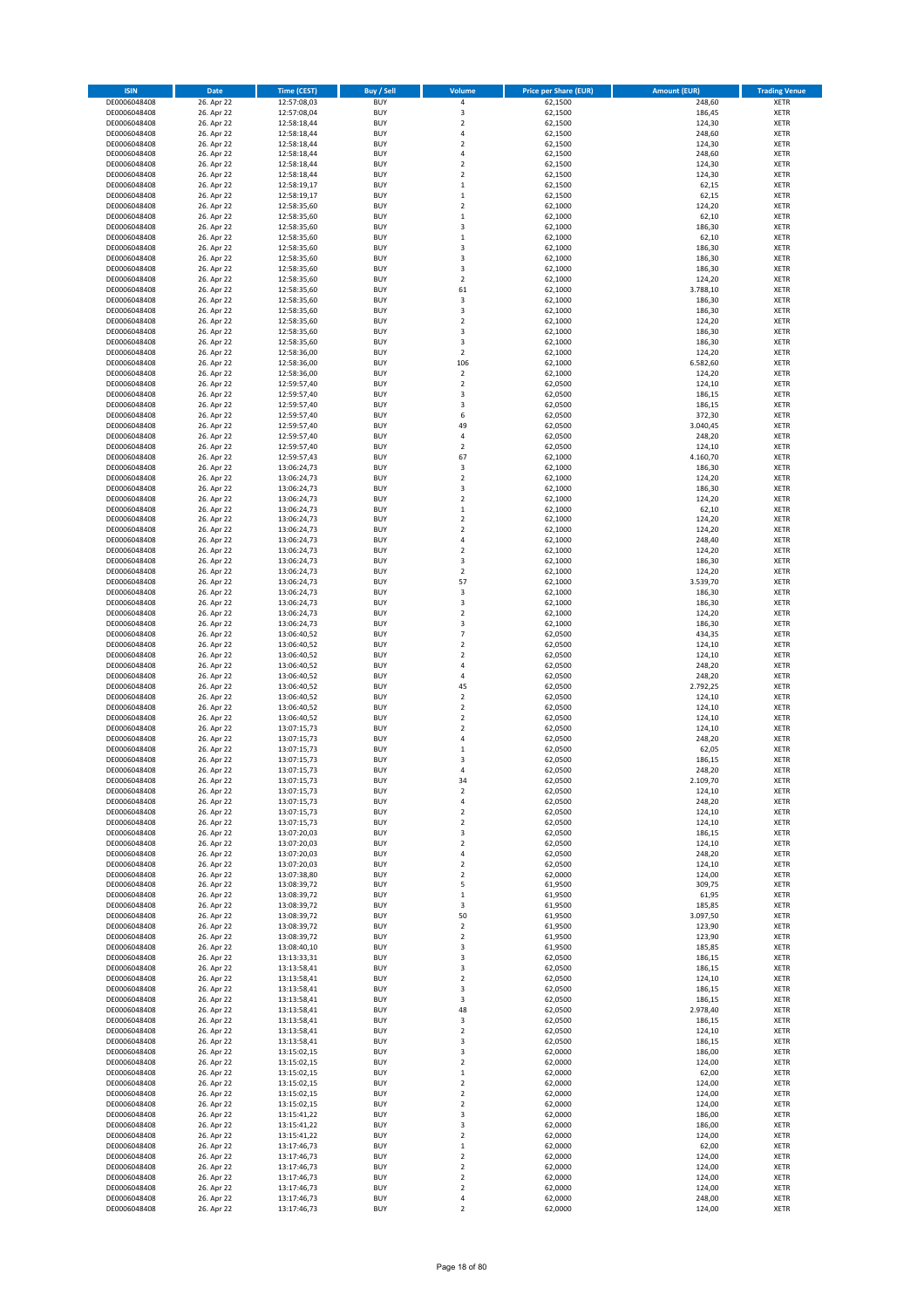| <b>ISIN</b>                  | Date                     | <b>Time (CEST)</b>         | Buy / Sell               | Volume                                 | <b>Price per Share (EUR)</b> | <b>Amount (EUR)</b> | <b>Trading Venue</b>       |
|------------------------------|--------------------------|----------------------------|--------------------------|----------------------------------------|------------------------------|---------------------|----------------------------|
| DE0006048408                 | 26. Apr 22               | 13:21:40,63                | <b>BUY</b>               | 3                                      | 62,0000                      | 186,00              | XETR                       |
| DE0006048408<br>DE0006048408 | 26. Apr 22<br>26. Apr 22 | 13:21:40,63<br>13:21:40,63 | <b>BUY</b><br><b>BUY</b> | 3<br>3                                 | 62,0000<br>62,0000           | 186,00<br>186,00    | XETR<br>XETR               |
| DE0006048408                 | 26. Apr 22               | 13:21:40,63                | <b>BUY</b>               | $\mathbf 2$                            | 62,0000                      | 124,00              | XETR                       |
| DE0006048408                 | 26. Apr 22               | 13:21:40,63                | <b>BUY</b>               | $\overline{\mathbf{c}}$                | 62,0000                      | 124,00              | XETR                       |
| DE0006048408                 | 26. Apr 22               | 13:21:40,63                | <b>BUY</b>               | 44                                     | 62,0000                      | 2.728,00            | <b>XETR</b>                |
| DE0006048408<br>DE0006048408 | 26. Apr 22<br>26. Apr 22 | 13:30:16,69<br>13:30:16,69 | <b>BUY</b><br><b>BUY</b> | 4<br>$\mathbf 1$                       | 62,0500<br>62,0500           | 248,20<br>62,05     | <b>XETR</b><br><b>XETR</b> |
| DE0006048408                 | 26. Apr 22               | 13:30:16,69                | <b>BUY</b>               | $\mathbf 1$                            | 62,0500                      | 62,05               | <b>XETR</b>                |
| DE0006048408                 | 26. Apr 22               | 13:30:16,69                | <b>BUY</b>               | 3                                      | 62,0500                      | 186,15              | <b>XETR</b>                |
| DE0006048408                 | 26. Apr 22               | 13:30:16,69                | <b>BUY</b>               | 3                                      | 62,0500                      | 186,15              | <b>XETR</b>                |
| DE0006048408                 | 26. Apr 22               | 13:30:16,69                | <b>BUY</b>               | 42                                     | 62,0500                      | 2.606,10            | <b>XETR</b>                |
| DE0006048408<br>DE0006048408 | 26. Apr 22<br>26. Apr 22 | 13:30:16,69<br>13:30:16,69 | <b>BUY</b><br><b>BUY</b> | 4<br>3                                 | 62,0500<br>62,0500           | 248,20<br>186,15    | XETR<br><b>XETR</b>        |
| DE0006048408                 | 26. Apr 22               | 13:30:16,69                | <b>BUY</b>               | $\mathbf 2$                            | 62,0500                      | 124,10              | XETR                       |
| DE0006048408                 | 26. Apr 22               | 13:30:16,69                | <b>BUY</b>               | $\overline{\mathbf{c}}$                | 62,0500                      | 124,10              | <b>XETR</b>                |
| DE0006048408                 | 26. Apr 22               | 13:30:16,71                | <b>BUY</b>               | 3                                      | 62,0500                      | 186,15              | XETR                       |
| DE0006048408<br>DE0006048408 | 26. Apr 22<br>26. Apr 22 | 13:30:19,76<br>13:30:19,76 | <b>BUY</b><br><b>BUY</b> | $\overline{\mathbf{c}}$<br>$\mathbf 2$ | 62,0500<br>62,0500           | 124,10<br>124,10    | <b>XETR</b><br>XETR        |
| DE0006048408                 | 26. Apr 22               | 13:31:00,34                | <b>BUY</b>               | 3                                      | 62,1000                      | 186,30              | <b>XETR</b>                |
| DE0006048408                 | 26. Apr 22               | 13:31:00,34                | <b>BUY</b>               | $\overline{\mathbf{c}}$                | 62,1000                      | 124,20              | XETR                       |
| DE0006048408                 | 26. Apr 22               | 13:31:00,34                | <b>BUY</b>               | 3                                      | 62,1000                      | 186,30              | XETR                       |
| DE0006048408<br>DE0006048408 | 26. Apr 22<br>26. Apr 22 | 13:31:00,34<br>13:31:01,10 | <b>BUY</b><br><b>BUY</b> | $\mathbf 2$<br>3                       | 62,1000<br>62,1000           | 124,20<br>186,30    | <b>XETR</b><br><b>XETR</b> |
| DE0006048408                 | 26. Apr 22               | 13:31:01,10                | <b>BUY</b>               | $\overline{\mathbf{c}}$                | 62,1000                      | 124,20              | <b>XETR</b>                |
| DE0006048408                 | 26. Apr 22               | 13:31:01,10                | <b>BUY</b>               | $\overline{\mathbf{c}}$                | 62,1000                      | 124,20              | <b>XETR</b>                |
| DE0006048408                 | 26. Apr 22               | 13:31:01,10                | <b>BUY</b>               | 3                                      | 62,1000                      | 186,30              | <b>XETR</b>                |
| DE0006048408                 | 26. Apr 22               | 13:31:01,10                | <b>BUY</b>               | $\overline{2}$                         | 62,1000                      | 124,20              | <b>XETR</b>                |
| DE0006048408<br>DE0006048408 | 26. Apr 22<br>26. Apr 22 | 13:31:01,10<br>13:31:01,10 | <b>BUY</b><br><b>BUY</b> | 41<br>3                                | 62,1000<br>62,1000           | 2.546,10<br>186,30  | <b>XETR</b><br><b>XETR</b> |
| DE0006048408                 | 26. Apr 22               | 13:31:01,10                | <b>BUY</b>               | $\mathbf 2$                            | 62,1000                      | 124,20              | <b>XETR</b>                |
| DE0006048408                 | 26. Apr 22               | 13:31:01,10                | <b>BUY</b>               | $\mathbf 2$                            | 62,1000                      | 124,20              | <b>XETR</b>                |
| DE0006048408                 | 26. Apr 22               | 13:34:12,62                | <b>BUY</b>               | 38                                     | 62,1000                      | 2.359,80            | <b>XETR</b>                |
| DE0006048408<br>DE0006048408 | 26. Apr 22<br>26. Apr 22 | 13:34:12,62<br>13:34:12,62 | <b>BUY</b><br><b>BUY</b> | $\mathbf 2$<br>3                       | 62,1000<br>62,1000           | 124,20<br>186,30    | XETR<br><b>XETR</b>        |
| DE0006048408                 | 26. Apr 22               | 13:34:12,62                | <b>BUY</b>               | 3                                      | 62,1000                      | 186,30              | XETR                       |
| DE0006048408                 | 26. Apr 22               | 13:34:12,62                | <b>BUY</b>               | 3                                      | 62,1000                      | 186,30              | <b>XETR</b>                |
| DE0006048408                 | 26. Apr 22               | 13:35:26,33                | <b>BUY</b>               | $\mathbf 1$                            | 62,0500                      | 62,05               | XETR                       |
| DE0006048408                 | 26. Apr 22<br>26. Apr 22 | 13:35:26,33                | <b>BUY</b>               | $\overline{\mathbf{c}}$<br>37          | 62,0500                      | 124,10<br>2.295,85  | <b>XETR</b><br><b>XETR</b> |
| DE0006048408<br>DE0006048408 | 26. Apr 22               | 13:35:26,33<br>13:35:26,33 | <b>BUY</b><br><b>BUY</b> | $\overline{\mathbf{c}}$                | 62,0500<br>62,0500           | 124,10              | <b>XETR</b>                |
| DE0006048408                 | 26. Apr 22               | 13:35:26,33                | <b>BUY</b>               | $\mathbf 2$                            | 62,0500                      | 124,10              | <b>XETR</b>                |
| DE0006048408                 | 26. Apr 22               | 13:35:26,33                | <b>BUY</b>               | 3                                      | 62,0500                      | 186,15              | <b>XETR</b>                |
| DE0006048408                 | 26. Apr 22               | 13:37:08,03                | <b>BUY</b>               | $\overline{\mathbf{c}}$                | 62,0000                      | 124,00              | <b>XETR</b>                |
| DE0006048408<br>DE0006048408 | 26. Apr 22<br>26. Apr 22 | 13:37:08,03<br>13:37:35,60 | <b>BUY</b><br><b>BUY</b> | $\overline{\mathbf{c}}$<br>3           | 62,0000<br>62,0000           | 124,00<br>186,00    | <b>XETR</b><br>XETR        |
| DE0006048408                 | 26. Apr 22               | 13:37:35,60                | <b>BUY</b>               | 2                                      | 62,0000                      | 124,00              | XETR                       |
| DE0006048408                 | 26. Apr 22               | 13:37:35,60                | <b>BUY</b>               | $\overline{\mathbf{c}}$                | 62,0000                      | 124,00              | <b>XETR</b>                |
| DE0006048408                 | 26. Apr 22               | 13:46:29,79                | <b>BUY</b>               | 3                                      | 62,0500                      | 186,15              | <b>XETR</b>                |
| DE0006048408                 | 26. Apr 22               | 13:46:29,79                | <b>BUY</b><br><b>BUY</b> | 3                                      | 62,0500                      | 186,15              | <b>XETR</b>                |
| DE0006048408<br>DE0006048408 | 26. Apr 22<br>26. Apr 22 | 13:46:29,79<br>13:46:29,79 | <b>BUY</b>               | $\mathbf 1$<br>3                       | 62,0500<br>62,0500           | 62,05<br>186,15     | <b>XETR</b><br><b>XETR</b> |
| DE0006048408                 | 26. Apr 22               | 13:46:29,79                | <b>BUY</b>               | 3                                      | 62,0500                      | 186,15              | <b>XETR</b>                |
| DE0006048408                 | 26. Apr 22               | 13:46:29,79                | <b>BUY</b>               | $\mathbf 2$                            | 62,0500                      | 124,10              | <b>XETR</b>                |
| DE0006048408                 | 26. Apr 22               | 13:46:29,79                | <b>BUY</b>               | 3                                      | 62,0500                      | 186,15              | XETR                       |
| DE0006048408<br>DE0006048408 | 26. Apr 22<br>26. Apr 22 | 13:46:29,81<br>13:49:28,42 | <b>BUY</b><br><b>BUY</b> | $\mathbf 2$<br>3                       | 62,0500<br>62,1000           | 124,10<br>186,30    | <b>XETR</b><br><b>XETR</b> |
| DE0006048408                 | 26. Apr 22               | 13:49:28,42                | <b>BUY</b>               | 5                                      | 62,1000                      | 310,50              | <b>XETR</b>                |
| DE0006048408                 | 26. Apr 22               | 13:52:07,42                | <b>BUY</b>               | 3                                      | 62,1000                      | 186,30              | <b>XETR</b>                |
| DE0006048408                 | 26. Apr 22               | 13:52:07,42                | <b>BUY</b>               | 4                                      | 62,1000                      | 248,40              | <b>XETR</b>                |
| DE0006048408<br>DE0006048408 | 26. Apr 22<br>26. Apr 22 | 13:54:02,05<br>13:54:02,05 | <b>BUY</b><br><b>BUY</b> | $\mathbf 2$<br>$\mathbf 1$             | 62,0500<br>62,0500           | 124,10<br>62,05     | XETR<br><b>XETR</b>        |
| DE0006048408                 | 26. Apr 22               | 13:54:02,05                | <b>BUY</b>               | $\mathbf 1$                            | 62,0500                      | 62,05               | XETR                       |
| DE0006048408                 | 26. Apr 22               | 13:54:02,05                | <b>BUY</b>               | $\mathbf 2$                            | 62,0500                      | 124,10              | <b>XETR</b>                |
| DE0006048408                 | 26. Apr 22               | 13:54:02,05                | <b>BUY</b>               | 5                                      | 62,0500                      | 310,25              | XETR                       |
| DE0006048408<br>DE0006048408 | 26. Apr 22<br>26. Apr 22 | 13:54:02,05<br>13:54:02,05 | <b>BUY</b><br><b>BUY</b> | 4<br>3                                 | 62,0500<br>62,0500           | 248,20<br>186,15    | <b>XETR</b><br>XETR        |
| DE0006048408                 | 26. Apr 22               | 13:54:02,05                | <b>BUY</b>               | 3                                      | 62,0500                      | 186,15              | XETR                       |
| DE0006048408                 | 26. Apr 22               | 13:54:02,05                | <b>BUY</b>               | 3                                      | 62,0500                      | 186,15              | XETR                       |
| DE0006048408                 | 26. Apr 22               | 13:54:02,05                | <b>BUY</b>               | 66                                     | 62,0500                      | 4.095,30            | <b>XETR</b>                |
| DE0006048408<br>DE0006048408 | 26. Apr 22<br>26. Apr 22 | 13:54:02,05<br>13:54:02,05 | <b>BUY</b><br><b>BUY</b> | 4<br>3                                 | 62,0500<br>62,0500           | 248,20<br>186,15    | XETR<br><b>XETR</b>        |
| DE0006048408                 | 26. Apr 22               | 13:54:02,05                | <b>BUY</b>               | $\mathbf 2$                            | 62,0500                      | 124,10              | XETR                       |
| DE0006048408                 | 26. Apr 22               | 13:54:02,05                | <b>BUY</b>               | 3                                      | 62,0500                      | 186,15              | <b>XETR</b>                |
| DE0006048408                 | 26. Apr 22               | 13:54:02,05                | <b>BUY</b>               | $\mathbf 2$                            | 62,0500                      | 124,10              | XETR                       |
| DE0006048408<br>DE0006048408 | 26. Apr 22<br>26. Apr 22 | 13:54:02,05<br>13:54:02,20 | <b>BUY</b><br><b>BUY</b> | 2<br>$\mathbf 1$                       | 62,0500<br>62,0500           | 124,10<br>62,05     | <b>XETR</b><br>XETR        |
| DE0006048408                 | 26. Apr 22               | 13:54:02,20                | <b>BUY</b>               | $\mathbf 2$                            | 62,0500                      | 124,10              | <b>XETR</b>                |
| DE0006048408                 | 26. Apr 22               | 13:54:02,20                | <b>BUY</b>               | 4                                      | 62,0500                      | 248,20              | XETR                       |
| DE0006048408                 | 26. Apr 22               | 13:54:02,20                | <b>BUY</b>               | 4                                      | 62,0500                      | 248,20              | <b>XETR</b>                |
| DE0006048408<br>DE0006048408 | 26. Apr 22<br>26. Apr 22 | 13:56:05,52<br>13:56:05,52 | <b>BUY</b><br><b>BUY</b> | 2<br>$\mathbf 2$                       | 62,0500<br>62,0500           | 124,10<br>124,10    | XETR<br><b>XETR</b>        |
| DE0006048408                 | 26. Apr 22               | 13:56:05,52                | <b>BUY</b>               | 2                                      | 62,0500                      | 124,10              | <b>XETR</b>                |
| DE0006048408                 | 26. Apr 22               | 13:56:05,52                | <b>BUY</b>               | 3                                      | 62,0500                      | 186,15              | <b>XETR</b>                |
| DE0006048408                 | 26. Apr 22               | 13:56:05,52                | <b>BUY</b>               | $\mathbf 2$                            | 62,0500                      | 124,10              | XETR                       |
| DE0006048408<br>DE0006048408 | 26. Apr 22<br>26. Apr 22 | 14:01:03,90<br>14:01:03,90 | <b>BUY</b><br><b>BUY</b> | $\mathbf 1$<br>2                       | 62,1000<br>62,1000           | 62,10<br>124,20     | <b>XETR</b><br><b>XETR</b> |
| DE0006048408                 | 26. Apr 22               | 14:01:03,90                | <b>BUY</b>               | 1                                      | 62,1000                      | 62,10               | XETR                       |
| DE0006048408                 | 26. Apr 22               | 14:01:03,90                | <b>BUY</b>               | $\mathbf 2$                            | 62,1000                      | 124,20              | <b>XETR</b>                |
| DE0006048408                 | 26. Apr 22               | 14:01:03,90                | <b>BUY</b>               | $\mathbf 2$                            | 62,1000                      | 124,20              | XETR                       |
| DE0006048408                 | 26. Apr 22               | 14:01:03,90                | <b>BUY</b>               | $\mathbf 2$                            | 62,1000                      | 124,20              | <b>XETR</b>                |
| DE0006048408<br>DE0006048408 | 26. Apr 22<br>26. Apr 22 | 14:01:03,90<br>14:01:03,90 | <b>BUY</b><br><b>BUY</b> | 2<br>122                               | 62,1000<br>62,1000           | 124,20<br>7.576,20  | XETR<br><b>XETR</b>        |
| DE0006048408                 | 26. Apr 22               | 14:01:03,90                | <b>BUY</b>               | 3                                      | 62,1000                      | 186,30              | XETR                       |
| DE0006048408                 | 26. Apr 22               | 14:04:19,60                | <b>BUY</b>               | $\mathbf 2$                            | 62,1500                      | 124,30              | <b>XETR</b>                |
| DE0006048408                 | 26. Apr 22               | 14:04:19,60                | <b>BUY</b>               | 4                                      | 62,1500                      | 248,60              | XETR                       |
| DE0006048408<br>DE0006048408 | 26. Apr 22<br>26. Apr 22 | 14:04:19,60<br>14:04:19,60 | <b>BUY</b><br><b>BUY</b> | $\mathbf 1$<br>2                       | 62,1500<br>62,1500           | 62,15<br>124,30     | <b>XETR</b><br>XETR        |
| DE0006048408                 | 26. Apr 22               | 14:04:19,60                | <b>BUY</b>               | 4                                      | 62,1500                      | 248,60              | <b>XETR</b>                |
| DE0006048408                 | 26. Apr 22               | 14:04:19,60                | <b>BUY</b>               | 6                                      | 62,1500                      | 372,90              | <b>XETR</b>                |
| DE0006048408                 | 26. Apr 22               | 14:04:19,60                | <b>BUY</b>               | 2                                      | 62,1500                      | 124,30              | <b>XETR</b>                |
| DE0006048408<br>DE0006048408 | 26. Apr 22<br>26. Apr 22 | 14:04:19,60<br>14:04:19,60 | <b>BUY</b><br><b>BUY</b> | 3<br>$\mathbf 2$                       | 62,1500<br>62,1500           | 186,45<br>124,30    | XETR<br><b>XETR</b>        |
| DE0006048408                 | 26. Apr 22               | 14:04:19,60                | <b>BUY</b>               | 4                                      | 62,1500                      | 248,60              | XETR                       |
| DE0006048408                 | 26. Apr 22               | 14:04:26,81                | <b>BUY</b>               | 2                                      | 62,1500                      | 124,30              | XETR                       |
| DE0006048408                 | 26. Apr 22               | 14:04:26,81                | <b>BUY</b>               | 4                                      | 62,1500                      | 248,60              | XETR                       |
| DE0006048408                 | 26. Apr 22               | 14:04:26,81                | <b>BUY</b>               | $\mathbf 2$                            | 62,1500                      | 124,30              | <b>XETR</b>                |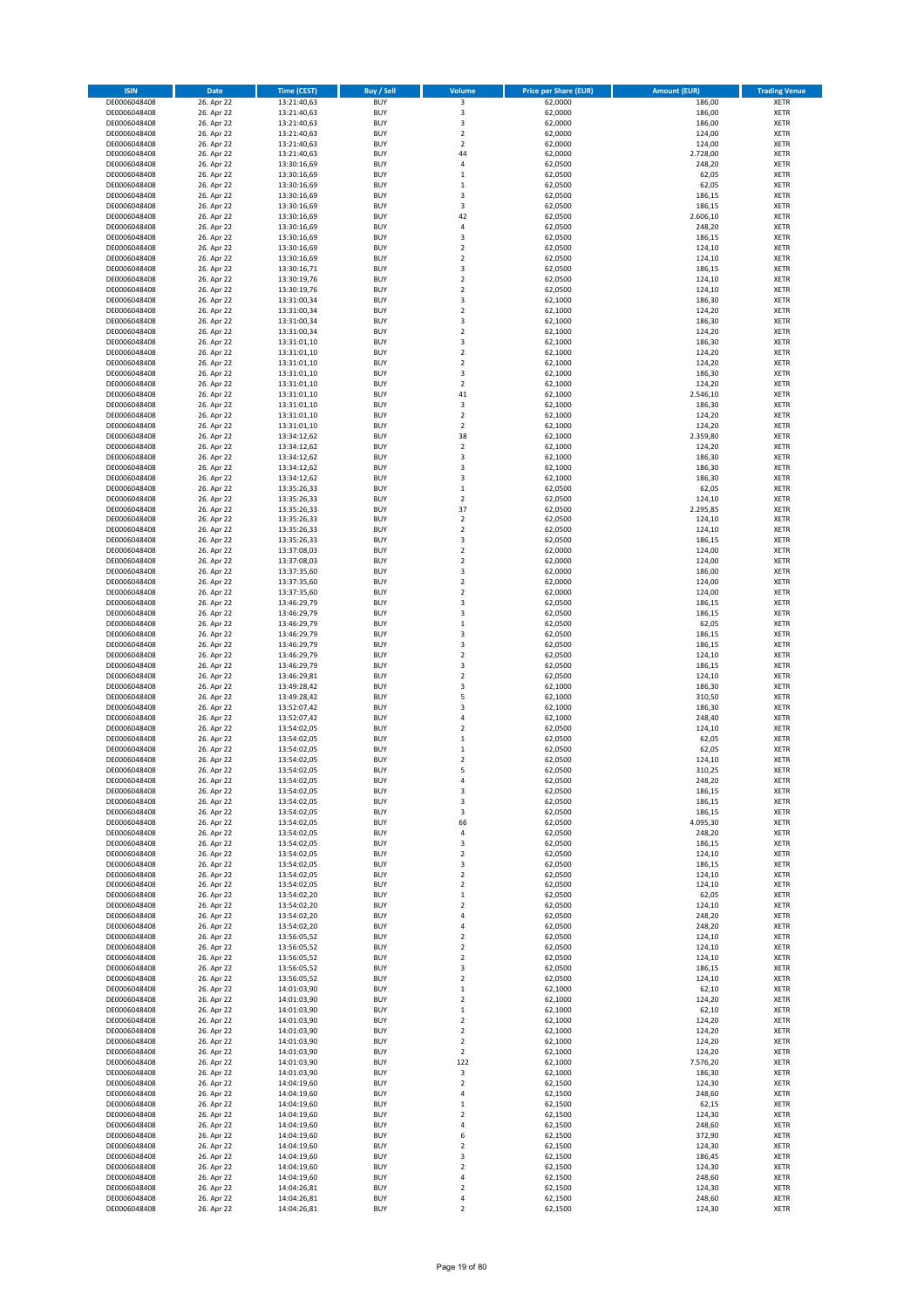| <b>ISIN</b>                  | Date                     | <b>Time (CEST)</b>         | Buy / Sell               | Volume                        | <b>Price per Share (EUR)</b> | <b>Amount (EUR)</b> | <b>Trading Venue</b>       |
|------------------------------|--------------------------|----------------------------|--------------------------|-------------------------------|------------------------------|---------------------|----------------------------|
| DE0006048408                 | 26. Apr 22               | 14:04:26,81                | <b>BUY</b>               | $\overline{\mathbf{c}}$       | 62,1500                      | 124,30              | XETR                       |
| DE0006048408<br>DE0006048408 | 26. Apr 22<br>26. Apr 22 | 14:04:26,90<br>14:04:26,90 | <b>BUY</b><br><b>BUY</b> | 3<br>3                        | 62,1500<br>62,1500           | 186,45<br>186,45    | XETR<br>XETR               |
| DE0006048408                 | 26. Apr 22               | 14:04:26,90                | <b>BUY</b>               | $\mathbf 2$                   | 62,1500                      | 124,30              | XETR                       |
| DE0006048408                 | 26. Apr 22               | 14:04:51,94                | <b>BUY</b>               | 3                             | 62,1000                      | 186,30              | XETR                       |
| DE0006048408                 | 26. Apr 22               | 14:04:51,94                | <b>BUY</b>               | $\overline{4}$                | 62,1000                      | 248,40              | <b>XETR</b>                |
| DE0006048408<br>DE0006048408 | 26. Apr 22<br>26. Apr 22 | 14:04:51,94<br>14:04:51,94 | <b>BUY</b><br><b>BUY</b> | 4<br>45                       | 62,1000<br>62,1000           | 248,40<br>2.794,50  | <b>XETR</b><br><b>XETR</b> |
| DE0006048408                 | 26. Apr 22               | 14:04:51,94                | <b>BUY</b>               | 4                             | 62,1000                      | 248,40              | <b>XETR</b>                |
| DE0006048408                 | 26. Apr 22               | 14:04:51,94                | <b>BUY</b>               | $\overline{a}$                | 62,1000                      | 248,40              | <b>XETR</b>                |
| DE0006048408                 | 26. Apr 22               | 14:04:51,94                | <b>BUY</b>               | 41                            | 62,1000                      | 2.546,10            | <b>XETR</b>                |
| DE0006048408<br>DE0006048408 | 26. Apr 22               | 14:06:32,33<br>14:06:32,33 | <b>BUY</b><br><b>BUY</b> | $\mathbf 1$<br>$\mathbf 2$    | 62,1000<br>62,1000           | 62,10<br>124,20     | <b>XETR</b><br>XETR        |
| DE0006048408                 | 26. Apr 22<br>26. Apr 22 | 14:06:32,33                | <b>BUY</b>               | 59                            | 62,1000                      | 3.663,90            | <b>XETR</b>                |
| DE0006048408                 | 26. Apr 22               | 14:06:32,33                | <b>BUY</b>               | 3                             | 62,1000                      | 186,30              | XETR                       |
| DE0006048408                 | 26. Apr 22               | 14:06:32,33                | <b>BUY</b>               | $\mathbf 1$                   | 62,1000                      | 62,10               | <b>XETR</b>                |
| DE0006048408<br>DE0006048408 | 26. Apr 22<br>26. Apr 22 | 14:06:32,33<br>14:11:32,54 | <b>BUY</b><br><b>BUY</b> | $\mathbf 1$<br>$\mathbf 1$    | 62,1000<br>62,1500           | 62,10<br>62,15      | XETR<br><b>XETR</b>        |
| DE0006048408                 | 26. Apr 22               | 14:11:32,54                | <b>BUY</b>               | 3                             | 62,1500                      | 186,45              | XETR                       |
| DE0006048408                 | 26. Apr 22               | 14:11:32,54                | <b>BUY</b>               | $\overline{\mathbf{c}}$       | 62,1500                      | 124,30              | <b>XETR</b>                |
| DE0006048408                 | 26. Apr 22               | 14:11:32,54                | <b>BUY</b>               | 3                             | 62,1500                      | 186,45              | XETR                       |
| DE0006048408<br>DE0006048408 | 26. Apr 22<br>26. Apr 22 | 14:11:32,54<br>14:11:32,54 | <b>BUY</b><br><b>BUY</b> | 3<br>3                        | 62,1500<br>62,1500           | 186,45<br>186,45    | XETR<br><b>XETR</b>        |
| DE0006048408                 | 26. Apr 22               | 14:11:32,54                | <b>BUY</b>               | 3                             | 62,1500                      | 186,45              | <b>XETR</b>                |
| DE0006048408                 | 26. Apr 22               | 14:11:32,54                | <b>BUY</b>               | $\overline{\mathbf{c}}$       | 62,1500                      | 124,30              | <b>XETR</b>                |
| DE0006048408                 | 26. Apr 22               | 14:14:09,47                | <b>BUY</b>               | $\overline{\mathbf{c}}$       | 62,1000                      | 124,20              | <b>XETR</b>                |
| DE0006048408<br>DE0006048408 | 26. Apr 22<br>26. Apr 22 | 14:14:09,47<br>14:14:09,47 | <b>BUY</b><br><b>BUY</b> | 44<br>3                       | 62,1000<br>62,1500           | 2.732,40<br>186,45  | <b>XETR</b><br><b>XETR</b> |
| DE0006048408                 | 26. Apr 22               | 14:14:09,47                | <b>BUY</b>               | 3                             | 62,1500                      | 186,45              | <b>XETR</b>                |
| DE0006048408                 | 26. Apr 22               | 14:14:09,47                | <b>BUY</b>               | 3                             | 62,1000                      | 186,30              | <b>XETR</b>                |
| DE0006048408                 | 26. Apr 22               | 14:14:09,47                | <b>BUY</b>               | $\mathbf 2$                   | 62,1500                      | 124,30              | <b>XETR</b>                |
| DE0006048408<br>DE0006048408 | 26. Apr 22<br>26. Apr 22 | 14:14:09,47<br>14:16:18,76 | <b>BUY</b><br><b>BUY</b> | 3<br>3                        | 62,1500<br>62,2000           | 186,45<br>186,60    | <b>XETR</b><br><b>XETR</b> |
| DE0006048408                 | 26. Apr 22               | 14:16:18,76                | <b>BUY</b>               | $\mathbf 2$                   | 62,2000                      | 124,40              | XETR                       |
| DE0006048408                 | 26. Apr 22               | 14:16:18,76                | <b>BUY</b>               | $\overline{\mathbf{c}}$       | 62,2000                      | 124,40              | <b>XETR</b>                |
| DE0006048408<br>DE0006048408 | 26. Apr 22<br>26. Apr 22 | 14:20:06,35                | <b>BUY</b><br><b>BUY</b> | 3<br>3                        | 62,2000<br>62,2000           | 186,60<br>186,60    | XETR<br><b>XETR</b>        |
| DE0006048408                 | 26. Apr 22               | 14:20:06,35<br>14:20:06,35 | <b>BUY</b>               | $\mathbf 2$                   | 62,2000                      | 124,40              | XETR                       |
| DE0006048408                 | 26. Apr 22               | 14:23:13,68                | <b>BUY</b>               | $\mathbf 1$                   | 62,1500                      | 62,15               | <b>XETR</b>                |
| DE0006048408                 | 26. Apr 22               | 14:23:13,68                | <b>BUY</b>               | $\mathbf 2$                   | 62,1500                      | 124,30              | <b>XETR</b>                |
| DE0006048408<br>DE0006048408 | 26. Apr 22<br>26. Apr 22 | 14:23:13,68<br>14:23:13,68 | <b>BUY</b><br><b>BUY</b> | $\mathbf 1$<br>3              | 62,1500<br>62,1500           | 62,15<br>186,45     | <b>XETR</b><br><b>XETR</b> |
| DE0006048408                 | 26. Apr 22               | 14:23:13,68                | <b>BUY</b>               | $\overline{\mathbf{c}}$       | 62,1500                      | 124,30              | <b>XETR</b>                |
| DE0006048408                 | 26. Apr 22               | 14:23:13,68                | <b>BUY</b>               | 3                             | 62,1500                      | 186,45              | <b>XETR</b>                |
| DE0006048408                 | 26. Apr 22               | 14:23:13,68                | <b>BUY</b>               | 52                            | 62,1500                      | 3.231,80            | <b>XETR</b>                |
| DE0006048408<br>DE0006048408 | 26. Apr 22<br>26. Apr 22 | 14:23:13,68<br>14:23:13,68 | <b>BUY</b><br><b>BUY</b> | $\mathbf 2$<br>3              | 62,1500<br>62,1500           | 124,30<br>186,45    | XETR<br>XETR               |
| DE0006048408                 | 26. Apr 22               | 14:23:13,68                | <b>BUY</b>               | $\overline{\mathbf{c}}$       | 62,1500                      | 124,30              | <b>XETR</b>                |
| DE0006048408                 | 26. Apr 22               | 14:23:13,68                | <b>BUY</b>               | $\mathbf 2$                   | 62,1500                      | 124,30              | <b>XETR</b>                |
| DE0006048408                 | 26. Apr 22               | 14:23:13,68                | <b>BUY</b>               | $\mathbf 2$                   | 62,1500                      | 124,30              | <b>XETR</b>                |
| DE0006048408<br>DE0006048408 | 26. Apr 22<br>26. Apr 22 | 14:23:13,70<br>14:31:40,66 | <b>BUY</b><br><b>BUY</b> | 3<br>3                        | 62,1500<br>62,1500           | 186,45<br>186,45    | <b>XETR</b><br><b>XETR</b> |
| DE0006048408                 | 26. Apr 22               | 14:31:40,66                | <b>BUY</b>               | $\mathbf 2$                   | 62,1500                      | 124,30              | <b>XETR</b>                |
| DE0006048408                 | 26. Apr 22               | 14:31:40,66                | <b>BUY</b>               | 51                            | 62,1500                      | 3.169,65            | XETR                       |
| DE0006048408                 | 26. Apr 22               | 14:31:40,66                | <b>BUY</b>               | 6                             | 62,1500                      | 372,90              | XETR                       |
| DE0006048408<br>DE0006048408 | 26. Apr 22<br>26. Apr 22 | 14:31:40,66<br>14:31:40,66 | <b>BUY</b><br><b>BUY</b> | $\overline{4}$<br>53          | 62,1500<br>62,1500           | 248,60<br>3.293,95  | <b>XETR</b><br><b>XETR</b> |
| DE0006048408                 | 26. Apr 22               | 14:31:40,68                | <b>BUY</b>               | $\overline{\mathbf{c}}$       | 62,1500                      | 124,30              | <b>XETR</b>                |
| DE0006048408                 | 26. Apr 22               | 14:35:40,94                | <b>BUY</b>               | 3                             | 62,1000                      | 186,30              | <b>XETR</b>                |
| DE0006048408                 | 26. Apr 22               | 14:35:40,94                | <b>BUY</b><br><b>BUY</b> | $\mathbf 1$<br>3              | 62,1000<br>62,1000           | 62,10<br>186,30     | <b>XETR</b><br>XETR        |
| DE0006048408<br>DE0006048408 | 26. Apr 22<br>26. Apr 22 | 14:35:40,94<br>14:35:40,94 | <b>BUY</b>               | $\mathbf 1$                   | 62,1000                      | 62,10               | <b>XETR</b>                |
| DE0006048408                 | 26. Apr 22               | 14:35:40,94                | <b>BUY</b>               | 3                             | 62,1000                      | 186,30              | XETR                       |
| DE0006048408                 | 26. Apr 22               | 14:35:40,94                | <b>BUY</b>               | $\overline{\mathbf{c}}$       | 62,1000                      | 124,20              | <b>XETR</b>                |
| DE0006048408<br>DE0006048408 | 26. Apr 22<br>26. Apr 22 | 14:35:40,94<br>14:35:40,94 | <b>BUY</b><br><b>BUY</b> | 3<br>3                        | 62,1000<br>62,1000           | 186,30<br>186,30    | XETR<br>XETR               |
| DE0006048408                 | 26. Apr 22               | 14:35:40,94                | <b>BUY</b>               | 2                             | 62,1000                      | 124,20              | XETR                       |
| DE0006048408                 | 26. Apr 22               | 14:35:40,94                | <b>BUY</b>               | 25                            | 62,1000                      | 1.552,50            | XETR                       |
| DE0006048408                 | 26. Apr 22               | 14:35:40,94                | <b>BUY</b>               | 2                             | 62,1000                      | 124,20              | <b>XETR</b>                |
| DE0006048408<br>DE0006048408 | 26. Apr 22<br>26. Apr 22 | 14:35:40,94<br>14:35:40,94 | <b>BUY</b><br><b>BUY</b> | 3<br>5                        | 62,1000<br>62,1000           | 186,30<br>310,50    | <b>XETR</b><br>XETR        |
| DE0006048408                 | 26. Apr 22               | 14:35:40,96                | <b>BUY</b>               | 3                             | 62,1000                      | 186,30              | <b>XETR</b>                |
| DE0006048408                 | 26. Apr 22               | 14:35:41,00                | <b>BUY</b>               | 3                             | 62,1000                      | 186,30              | XETR                       |
| DE0006048408<br>DE0006048408 | 26. Apr 22<br>26. Apr 22 | 14:36:45,94<br>14:36:45,94 | <b>BUY</b><br><b>BUY</b> | 3<br>$\mathbf 1$              | 62,1000<br>62,1000           | 186,30<br>62,10     | <b>XETR</b><br>XETR        |
| DE0006048408                 | 26. Apr 22               | 14:36:45,94                | <b>BUY</b>               | 2                             | 62,1000                      | 124,20              | <b>XETR</b>                |
| DE0006048408                 | 26. Apr 22               | 14:36:45,94                | <b>BUY</b>               | 3                             | 62,1000                      | 186,30              | XETR                       |
| DE0006048408                 | 26. Apr 22               | 14:36:45,94                | <b>BUY</b>               | 91                            | 62,1000                      | 5.651,10            | <b>XETR</b>                |
| DE0006048408<br>DE0006048408 | 26. Apr 22<br>26. Apr 22 | 14:36:45,94<br>14:36:45,94 | <b>BUY</b><br><b>BUY</b> | 3<br>4                        | 62,1000<br>62,1000           | 186,30<br>248,40    | XETR<br><b>XETR</b>        |
| DE0006048408                 | 26. Apr 22               | 14:37:47,13                | <b>BUY</b>               | 1                             | 62,0500                      | 62,05               | XETR                       |
| DE0006048408                 | 26. Apr 22               | 14:37:47,13                | <b>BUY</b>               | 2                             | 62,0500                      | 124,10              | <b>XETR</b>                |
| DE0006048408                 | 26. Apr 22               | 14:37:47,13                | <b>BUY</b>               | 10                            | 62,0500                      | 620,50              | <b>XETR</b>                |
| DE0006048408<br>DE0006048408 | 26. Apr 22<br>26. Apr 22 | 14:37:47,13<br>14:37:47,13 | <b>BUY</b><br><b>BUY</b> | 2<br>9                        | 62,0500<br>62,0500           | 124,10<br>558,45    | <b>XETR</b><br>XETR        |
| DE0006048408                 | 26. Apr 22               | 14:37:47,13                | <b>BUY</b>               | $\mathbf 2$                   | 62,0500                      | 124,10              | <b>XETR</b>                |
| DE0006048408                 | 26. Apr 22               | 14:37:47,13                | <b>BUY</b>               | 3                             | 62,0500                      | 186,15              | <b>XETR</b>                |
| DE0006048408                 | 26. Apr 22               | 14:37:47,13                | <b>BUY</b>               | 5                             | 62,0500                      | 310,25              | XETR                       |
| DE0006048408<br>DE0006048408 | 26. Apr 22<br>26. Apr 22 | 14:37:47,28<br>14:37:49,47 | <b>BUY</b><br><b>BUY</b> | $\overline{\mathbf{c}}$<br>51 | 62,0500<br>62,0000           | 124,10<br>3.162,00  | <b>XETR</b><br>XETR        |
| DE0006048408                 | 26. Apr 22               | 14:37:49,47                | <b>BUY</b>               | $\overline{\mathbf{c}}$       | 62,0000                      | 124,00              | <b>XETR</b>                |
| DE0006048408                 | 26. Apr 22               | 14:37:49,47                | <b>BUY</b>               | 2                             | 62,0000                      | 124,00              | XETR                       |
| DE0006048408                 | 26. Apr 22               | 14:37:49,47                | <b>BUY</b><br><b>BUY</b> | 58                            | 62,0000<br>61,9500           | 3.596,00<br>371,70  | <b>XETR</b><br>XETR        |
| DE0006048408<br>DE0006048408 | 26. Apr 22<br>26. Apr 22 | 14:38:11,19<br>14:38:11,19 | <b>BUY</b>               | 6<br>$\mathbf 1$              | 61,9500                      | 61,95               | <b>XETR</b>                |
| DE0006048408                 | 26. Apr 22               | 14:38:11,19                | <b>BUY</b>               | 4                             | 61,9500                      | 247,80              | XETR                       |
| DE0006048408                 | 26. Apr 22               | 14:38:11,19                | <b>BUY</b>               | 27                            | 61,9500                      | 1.672,65            | <b>XETR</b>                |
| DE0006048408<br>DE0006048408 | 26. Apr 22<br>26. Apr 22 | 14:38:11,19<br>14:38:11,19 | <b>BUY</b><br><b>BUY</b> | 3<br>$\overline{\mathbf{2}}$  | 61,9500<br>61,9500           | 185,85<br>123,90    | XETR<br><b>XETR</b>        |
| DE0006048408                 | 26. Apr 22               | 14:38:11,19                | <b>BUY</b>               | 2                             | 61,9500                      | 123,90              | <b>XETR</b>                |
| DE0006048408                 | 26. Apr 22               | 14:38:27,19                | <b>BUY</b>               | 4                             | 61,9500                      | 247,80              | <b>XETR</b>                |
| DE0006048408                 | 26. Apr 22               | 14:38:27,19                | <b>BUY</b>               | 2                             | 61,9500                      | 123,90              | XETR                       |
| DE0006048408<br>DE0006048408 | 26. Apr 22<br>26. Apr 22 | 14:38:27,19<br>14:38:27,23 | <b>BUY</b><br><b>BUY</b> | $\mathbf 2$<br>3              | 61,9500<br>61,9500           | 123,90<br>185,85    | <b>XETR</b><br>XETR        |
| DE0006048408                 | 26. Apr 22               | 14:38:27,23                | <b>BUY</b>               | 3                             | 61,9500                      | 185,85              | XETR                       |
| DE0006048408                 | 26. Apr 22               | 14:40:49,90                | <b>BUY</b>               | 3                             | 62,0000                      | 186,00              | XETR                       |
| DE0006048408                 | 26. Apr 22               | 14:40:49,90                | <b>BUY</b>               | $\mathbf 2$                   | 62,0000                      | 124,00              | <b>XETR</b>                |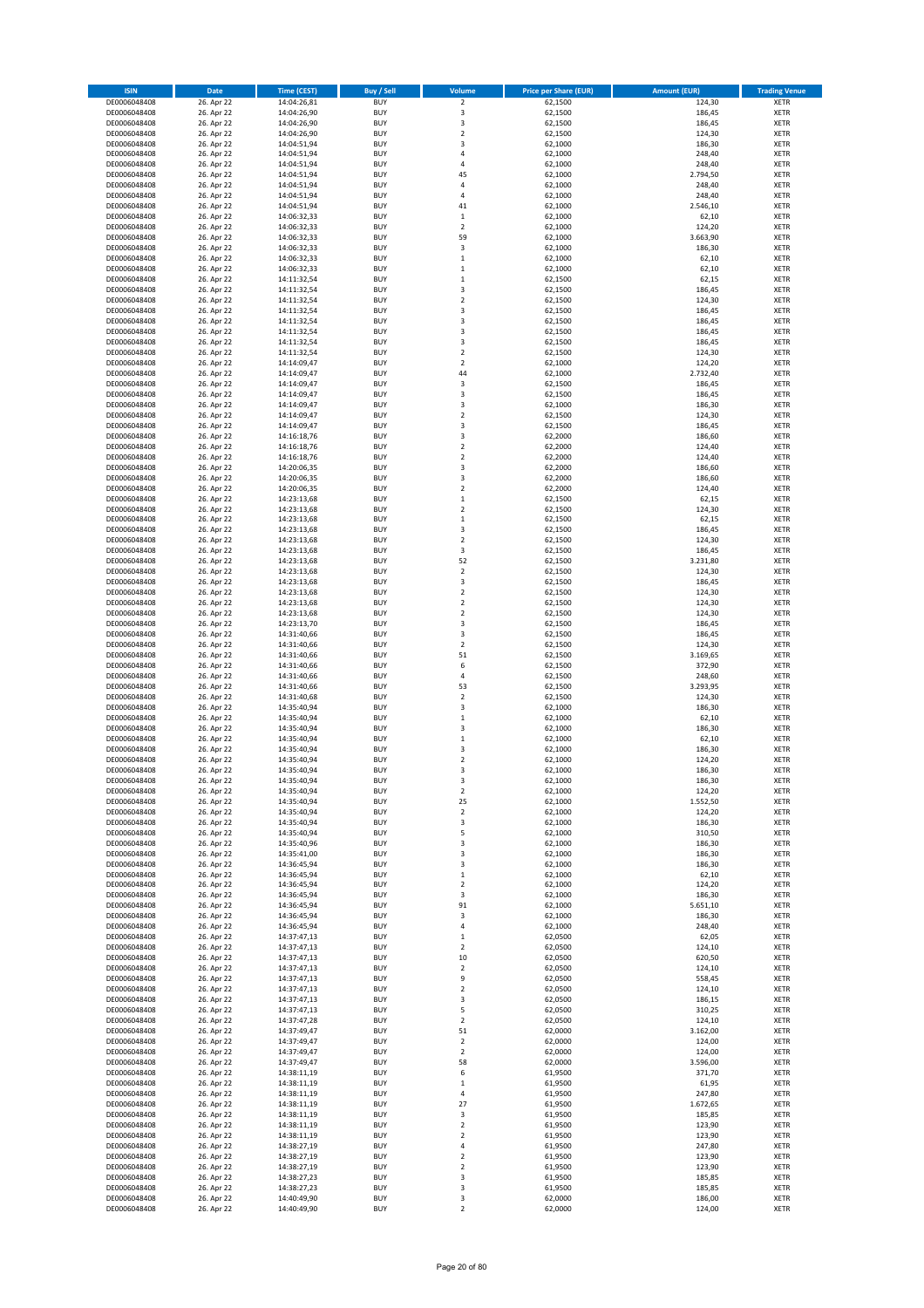| <b>ISIN</b>                  | Date                     | <b>Time (CEST)</b>         | <b>Buy / Sell</b>        | Volume                           | <b>Price per Share (EUR)</b> | <b>Amount (EUR)</b> | <b>Trading Venue</b>       |
|------------------------------|--------------------------|----------------------------|--------------------------|----------------------------------|------------------------------|---------------------|----------------------------|
| DE0006048408                 | 26. Apr 22               | 14:40:49,90                | <b>BUY</b>               | $\overline{2}$                   | 62,0000                      | 124,00              | <b>XETR</b>                |
| DE0006048408                 | 26. Apr 22               | 14:40:49,90                | <b>BUY</b>               | $\mathbf 2$                      | 62,0000                      | 124,00              | <b>XETR</b>                |
| DE0006048408<br>DE0006048408 | 26. Apr 22<br>26. Apr 22 | 14:40:49,90<br>14:40:49,90 | <b>BUY</b><br><b>BUY</b> | $\mathbf 2$<br>3                 | 62,0000<br>62,0000           | 124,00<br>186,00    | <b>XETR</b><br><b>XETR</b> |
| DE0006048408                 | 26. Apr 22               | 14:40:49,90                | <b>BUY</b>               | $\mathbf 2$                      | 62,0000                      | 124,00              | <b>XETR</b>                |
| DE0006048408                 | 26. Apr 22               | 14:40:49,90                | <b>BUY</b>               | 3                                | 62,0000                      | 186,00              | <b>XETR</b>                |
| DE0006048408                 | 26. Apr 22               | 14:40:49,90                | <b>BUY</b>               | $\overline{2}$                   | 62,0000                      | 124,00              | <b>XETR</b>                |
| DE0006048408                 | 26. Apr 22               | 14:40:49,90                | <b>BUY</b>               | 3                                | 62,0000                      | 186,00              | <b>XETR</b>                |
| DE0006048408<br>DE0006048408 | 26. Apr 22<br>26. Apr 22 | 14:40:49,90                | <b>BUY</b><br><b>BUY</b> | 29<br>$\overline{2}$             | 62,0000<br>61,9500           | 1.798,00<br>123,90  | XETR<br><b>XETR</b>        |
| DE0006048408                 | 26. Apr 22               | 14:41:00,76<br>14:41:00,76 | <b>BUY</b>               | $\overline{2}$                   | 61,9500                      | 123,90              | XETR                       |
| DE0006048408                 | 26. Apr 22               | 14:41:00,76                | <b>BUY</b>               | $\overline{2}$                   | 61,9500                      | 123,90              | <b>XETR</b>                |
| DE0006048408                 | 26. Apr 22               | 14:41:00,78                | <b>BUY</b>               | 4                                | 61,9500                      | 247,80              | XETR                       |
| DE0006048408                 | 26. Apr 22               | 14:41:47,50                | <b>BUY</b>               | $\overline{2}$                   | 61,9000                      | 123,80              | <b>XETR</b>                |
| DE0006048408                 | 26. Apr 22               | 14:41:47,50                | <b>BUY</b>               | 3                                | 61,9000                      | 185,70              | XETR                       |
| DE0006048408<br>DE0006048408 | 26. Apr 22<br>26. Apr 22 | 14:41:47,50<br>14:42:27,73 | <b>BUY</b><br><b>BUY</b> | 19<br>3                          | 61,9000<br>61,8500           | 1.176,10<br>185,55  | <b>XETR</b><br>XETR        |
| DE0006048408                 | 26. Apr 22               | 14:42:27,73                | <b>BUY</b>               | 32                               | 61,8500                      | 1.979,20            | <b>XETR</b>                |
| DE0006048408                 | 26. Apr 22               | 14:42:27,73                | <b>BUY</b>               | 36                               | 61,8500                      | 2.226,60            | XETR                       |
| DE0006048408                 | 26. Apr 22               | 14:42:27,73                | <b>BUY</b>               | $\overline{2}$                   | 61,8500                      | 123,70              | <b>XETR</b>                |
| DE0006048408                 | 26. Apr 22               | 14:42:27,73                | <b>BUY</b>               | $\overline{2}$                   | 61,8500                      | 123,70              | <b>XETR</b>                |
| DE0006048408<br>DE0006048408 | 26. Apr 22<br>26. Apr 22 | 14:42:30,18<br>14:42:30,21 | <b>BUY</b><br><b>BUY</b> | $\sqrt{4}$<br>$\overline{2}$     | 61,8000<br>61,8000           | 247,20<br>123,60    | <b>XETR</b><br><b>XETR</b> |
| DE0006048408                 | 26. Apr 22               | 14:46:18,19                | <b>BUY</b>               | $\overline{\mathbf{3}}$          | 61,8500                      | 185,55              | <b>XETR</b>                |
| DE0006048408                 | 26. Apr 22               | 14:46:18,19                | <b>BUY</b>               | $\,1\,$                          | 61,8500                      | 61,85               | <b>XETR</b>                |
| DE0006048408                 | 26. Apr 22               | 14:46:18,19                | <b>BUY</b>               | $\mathbf 1$                      | 61,8500                      | 61,85               | <b>XETR</b>                |
| DE0006048408                 | 26. Apr 22               | 14:46:18,19                | <b>BUY</b>               | $\overline{2}$                   | 61,8500                      | 123,70              | <b>XETR</b>                |
| DE0006048408<br>DE0006048408 | 26. Apr 22               | 14:46:18,19                | <b>BUY</b><br><b>BUY</b> | $\overline{2}$<br>$\mathbf 2$    | 61,8500<br>61,8500           | 123,70              | <b>XETR</b><br><b>XETR</b> |
| DE0006048408                 | 26. Apr 22<br>26. Apr 22 | 14:46:18,19<br>14:46:18,19 | <b>BUY</b>               | 3                                | 61,8500                      | 123,70<br>185,55    | <b>XETR</b>                |
| DE0006048408                 | 26. Apr 22               | 14:46:18,19                | <b>BUY</b>               | $\sqrt{2}$                       | 61,8500                      | 123,70              | <b>XETR</b>                |
| DE0006048408                 | 26. Apr 22               | 14:46:18,19                | <b>BUY</b>               | 40                               | 61,8500                      | 2.474,00            | <b>XETR</b>                |
| DE0006048408                 | 26. Apr 22               | 14:46:18,19                | <b>BUY</b>               | 3                                | 61,8500                      | 185,55              | <b>XETR</b>                |
| DE0006048408                 | 26. Apr 22               | 14:53:16,39                | <b>BUY</b><br><b>BUY</b> | 4                                | 62,0000                      | 248,00              | XETR<br><b>XETR</b>        |
| DE0006048408<br>DE0006048408 | 26. Apr 22<br>26. Apr 22 | 14:53:16,39<br>14:53:16,39 | <b>BUY</b>               | $\mathbf 1$<br>$\overline{2}$    | 62,0000<br>62,0000           | 62,00<br>124,00     | XETR                       |
| DE0006048408                 | 26. Apr 22               | 14:53:16,39                | <b>BUY</b>               | 3                                | 62,0000                      | 186,00              | <b>XETR</b>                |
| DE0006048408                 | 26. Apr 22               | 14:53:16,39                | <b>BUY</b>               | 3                                | 62,0000                      | 186,00              | XETR                       |
| DE0006048408                 | 26. Apr 22               | 14:53:16,39                | <b>BUY</b>               | $\overline{2}$                   | 62,0000                      | 124,00              | <b>XETR</b>                |
| DE0006048408                 | 26. Apr 22               | 14:53:16,39                | <b>BUY</b>               | $\overline{2}$                   | 62,0000                      | 124,00              | <b>XETR</b>                |
| DE0006048408<br>DE0006048408 | 26. Apr 22<br>26. Apr 22 | 14:53:16,39<br>14:53:16,39 | <b>BUY</b><br><b>BUY</b> | $\overline{2}$<br>$\sqrt{4}$     | 62,0000<br>62,0000           | 124,00<br>248,00    | <b>XETR</b><br>XETR        |
| DE0006048408                 | 26. Apr 22               | 14:53:17,02                | <b>BUY</b>               | 3                                | 62,0000                      | 186,00              | <b>XETR</b>                |
| DE0006048408                 | 26. Apr 22               | 14:59:49,71                | <b>BUY</b>               | $\overline{2}$                   | 62,1000                      | 124,20              | <b>XETR</b>                |
| DE0006048408                 | 26. Apr 22               | 14:59:49,71                | <b>BUY</b>               | $\overline{2}$                   | 62,1000                      | 124,20              | <b>XETR</b>                |
| DE0006048408                 | 26. Apr 22               | 14:59:49,71                | <b>BUY</b>               | $\mathbf 2$                      | 62,1000                      | 124,20              | XETR                       |
| DE0006048408                 | 26. Apr 22               | 14:59:49,71                | <b>BUY</b><br><b>BUY</b> | $\mathbf 2$<br>5                 | 62,1000                      | 124,20              | <b>XETR</b><br><b>XETR</b> |
| DE0006048408<br>DE0006048408 | 26. Apr 22<br>26. Apr 22 | 14:59:49,71<br>14:59:49,71 | <b>BUY</b>               | 4                                | 62,1000<br>62,1000           | 310,50<br>248,40    | <b>XETR</b>                |
| DE0006048408                 | 26. Apr 22               | 14:59:49,71                | <b>BUY</b>               | 32                               | 62,1000                      | 1.987,20            | <b>XETR</b>                |
| DE0006048408                 | 26. Apr 22               | 14:59:49,71                | <b>BUY</b>               | 4                                | 62,1000                      | 248,40              | <b>XETR</b>                |
| DE0006048408                 | 26. Apr 22               | 14:59:49,71                | <b>BUY</b>               | $\overline{4}$                   | 62,1000                      | 248,40              | <b>XETR</b>                |
| DE0006048408                 | 26. Apr 22               | 14:59:49,71                | <b>BUY</b>               | 3                                | 62,1000                      | 186,30              | <b>XETR</b>                |
| DE0006048408<br>DE0006048408 | 26. Apr 22<br>26. Apr 22 | 14:59:49,71<br>14:59:49,71 | <b>BUY</b><br><b>BUY</b> | $\sqrt{4}$<br>61                 | 62,1000<br>62,1000           | 248,40<br>3.788,10  | <b>XETR</b><br><b>XETR</b> |
| DE0006048408                 | 26. Apr 22               | 15:02:12,80                | <b>BUY</b>               | $\overline{2}$                   | 62,0500                      | 124,10              | <b>XETR</b>                |
| DE0006048408                 | 26. Apr 22               | 15:02:12,80                | <b>BUY</b>               | $\mathbf 2$                      | 62,0500                      | 124,10              | <b>XETR</b>                |
| DE0006048408                 | 26. Apr 22               | 15:02:12,80                | <b>BUY</b>               | $\,1\,$                          | 62,0500                      | 62,05               | <b>XETR</b>                |
| DE0006048408                 | 26. Apr 22               | 15:02:12,80                | <b>BUY</b>               | $\mathbf 2$                      | 62,0500                      | 124,10              | <b>XETR</b>                |
| DE0006048408                 | 26. Apr 22               | 15:02:12,80                | <b>BUY</b><br><b>BUY</b> | $\overline{2}$<br>$\mathbf 2$    | 62,0500<br>62,0500           | 124,10              | <b>XETR</b><br>XETR        |
| DE0006048408<br>DE0006048408 | 26. Apr 22<br>26. Apr 22 | 15:02:12,80<br>15:06:35,37 | <b>BUY</b>               | $\overline{2}$                   | 62,0500                      | 124,10<br>124,10    | <b>XETR</b>                |
| DE0006048408                 | 26. Apr 22               | 15:06:35,37                | <b>BUY</b>               | $\,$ 1                           | 62,0500                      | 62,05               | <b>XETR</b>                |
| DE0006048408                 | 26. Apr 22               | 15:06:35,37                | <b>BUY</b>               | $\overline{2}$                   | 62,0500                      | 124,10              | <b>XETR</b>                |
| DE0006048408                 | 26. Apr 22               | 15:06:35,37                | <b>BUY</b>               | $\overline{2}$                   | 62,0500                      | 124,10              | <b>XETR</b>                |
| DE0006048408<br>DE0006048408 | 26. Apr 22               | 15:06:35,37                | <b>BUY</b>               | $\overline{\mathbf{c}}$          | 62,0500                      | 124,10              | XETR                       |
| DE0006048408                 | 26. Apr 22<br>26. Apr 22 | 15:06:35,37<br>15:06:35,37 | <b>BUY</b><br><b>BUY</b> | $\mathbf 2$<br>3                 | 62,0500<br>62,0500           | 124,10<br>186,15    | <b>XETR</b><br>XETR        |
| DE0006048408                 | 26. Apr 22               | 15:06:35,37                | <b>BUY</b>               | 3                                | 62,0500                      | 186,15              | <b>XETR</b>                |
| DE0006048408                 | 26. Apr 22               | 15:06:35,39                | <b>BUY</b>               | $\sqrt{4}$                       | 62,0500                      | 248,20              | <b>XETR</b>                |
| DE0006048408                 | 26. Apr 22               | 15:07:37,15                | <b>BUY</b>               | $\overline{\mathbf{c}}$          | 62,0500                      | 124,10              | XETR                       |
| DE0006048408<br>DE0006048408 | 26. Apr 22<br>26. Apr 22 | 15:07:37,15<br>15:07:37,15 | <b>BUY</b><br><b>BUY</b> | $\mathbf 1$<br>$\sqrt{2}$        | 62,0500<br>62,0500           | 62,05<br>124,10     | <b>XETR</b><br><b>XETR</b> |
| DE0006048408                 | 26. Apr 22               | 15:07:37,15                | <b>BUY</b>               | $\mathbf 2$                      | 62,0500                      | 124,10              | <b>XETR</b>                |
| DE0006048408                 | 26. Apr 22               | 15:07:37,17                | <b>BUY</b>               | 3                                | 62,0500                      | 186,15              | XETR                       |
| DE0006048408                 | 26. Apr 22               | 15:07:45,05                | <b>BUY</b>               | $\mathbf 2$                      | 62,0000                      | 124,00              | <b>XETR</b>                |
| DE0006048408                 | 26. Apr 22               | 15:07:45,05                | <b>BUY</b>               | $\mathbf 2$                      | 62,0000                      | 124,00              | <b>XETR</b>                |
| DE0006048408<br>DE0006048408 | 26. Apr 22<br>26. Apr 22 | 15:07:45,05                | <b>BUY</b><br><b>BUY</b> | $\overline{2}$<br>$\overline{2}$ | 62,0000<br>62,0000           | 124,00<br>124,00    | <b>XETR</b><br>XETR        |
| DE0006048408                 | 26. Apr 22               | 15:07:45,05<br>15:07:45,05 | <b>BUY</b>               | 47                               | 62,0000                      | 2.914,00            | <b>XETR</b>                |
| DE0006048408                 | 26. Apr 22               | 15:07:45,05                | <b>BUY</b>               | 3                                | 62,0000                      | 186,00              | <b>XETR</b>                |
| DE0006048408                 | 26. Apr 22               | 15:07:45,05                | <b>BUY</b>               | $\mathbf 2$                      | 62,0000                      | 124,00              | <b>XETR</b>                |
| DE0006048408                 | 26. Apr 22               | 15:07:45,05                | <b>BUY</b>               | $\mathbf 2$                      | 62,0000                      | 124,00              | <b>XETR</b>                |
| DE0006048408                 | 26. Apr 22               | 15:08:10,29                | <b>BUY</b><br><b>BUY</b> | $\overline{2}$                   | 62,0000<br>62,0000           | 124,00              | <b>XETR</b>                |
| DE0006048408<br>DE0006048408 | 26. Apr 22<br>26. Apr 22 | 15:08:10,29<br>15:08:10,29 | <b>BUY</b>               | $\mathbf 2$<br>4                 | 62,0000                      | 124,00<br>248,00    | <b>XETR</b><br><b>XETR</b> |
| DE0006048408                 | 26. Apr 22               | 15:08:10,29                | <b>BUY</b>               | 55                               | 62,0000                      | 3.410,00            | <b>XETR</b>                |
| DE0006048408                 | 26. Apr 22               | 15:08:10,29                | <b>BUY</b>               | 3                                | 62,0000                      | 186,00              | XETR                       |
| DE0006048408                 | 26. Apr 22               | 15:08:10,29                | <b>BUY</b>               | 3                                | 62,0000                      | 186,00              | XETR                       |
| DE0006048408                 | 26. Apr 22<br>26. Apr 22 | 15:09:08,56                | <b>BUY</b><br><b>BUY</b> | $\sqrt{2}$<br>$\overline{2}$     | 62,0500<br>62,0500           | 124,10<br>124,10    | <b>XETR</b><br><b>XETR</b> |
| DE0006048408<br>DE0006048408 | 26. Apr 22               | 15:09:08,56<br>15:09:08,56 | <b>BUY</b>               | 4                                | 62,0500                      | 248,20              | XETR                       |
| DE0006048408                 | 26. Apr 22               | 15:09:08,56                | <b>BUY</b>               | 3                                | 62,0500                      | 186,15              | XETR                       |
| DE0006048408                 | 26. Apr 22               | 15:10:21,89                | <b>BUY</b>               | 3                                | 62,0500                      | 186,15              | XETR                       |
| DE0006048408                 | 26. Apr 22               | 15:10:21,89                | <b>BUY</b>               | $\sqrt{4}$                       | 62,0500                      | 248,20              | XETR                       |
| DE0006048408                 | 26. Apr 22               | 15:10:21,89                | <b>BUY</b>               | $\overline{\mathbf{c}}$          | 62,0500                      | 124,10              | XETR                       |
| DE0006048408<br>DE0006048408 | 26. Apr 22<br>26. Apr 22 | 15:10:21,89<br>15:10:21,89 | <b>BUY</b><br><b>BUY</b> | 5<br>$\sqrt{2}$                  | 62,0500<br>62,0500           | 310,25<br>124,10    | XETR<br><b>XETR</b>        |
| DE0006048408                 | 26. Apr 22               | 15:10:21,89                | <b>BUY</b>               | 3                                | 62,0500                      | 186,15              | <b>XETR</b>                |
| DE0006048408                 | 26. Apr 22               | 15:10:21,89                | <b>BUY</b>               | $\overline{2}$                   | 62,0500                      | 124,10              | <b>XETR</b>                |
| DE0006048408                 | 26. Apr 22               | 15:10:21,89                | <b>BUY</b>               | $\overline{2}$                   | 62,0500                      | 124,10              | <b>XETR</b>                |
| DE0006048408                 | 26. Apr 22               | 15:10:21,89                | <b>BUY</b>               | 39                               | 62,0500                      | 2.419,95            | <b>XETR</b>                |
| DE0006048408<br>DE0006048408 | 26. Apr 22<br>26. Apr 22 | 15:10:56,20<br>15:10:56,20 | <b>BUY</b><br><b>BUY</b> | 4<br>$\mathbf 2$                 | 62,0000<br>62,0000           | 248,00<br>124,00    | <b>XETR</b><br><b>XETR</b> |
| DE0006048408                 | 26. Apr 22               | 15:10:56,20                | <b>BUY</b>               | $\,$ 1                           | 62,0000                      | 62,00               | <b>XETR</b>                |
| DE0006048408                 | 26. Apr 22               | 15:10:56,20                | <b>BUY</b>               | $\mathbf 2$                      | 62,0000                      | 124,00              | <b>XETR</b>                |
| DE0006048408                 | 26. Apr 22               | 15:10:56,20                | <b>BUY</b>               | $\mathbf 2$                      | 62,0000                      | 124,00              | <b>XETR</b>                |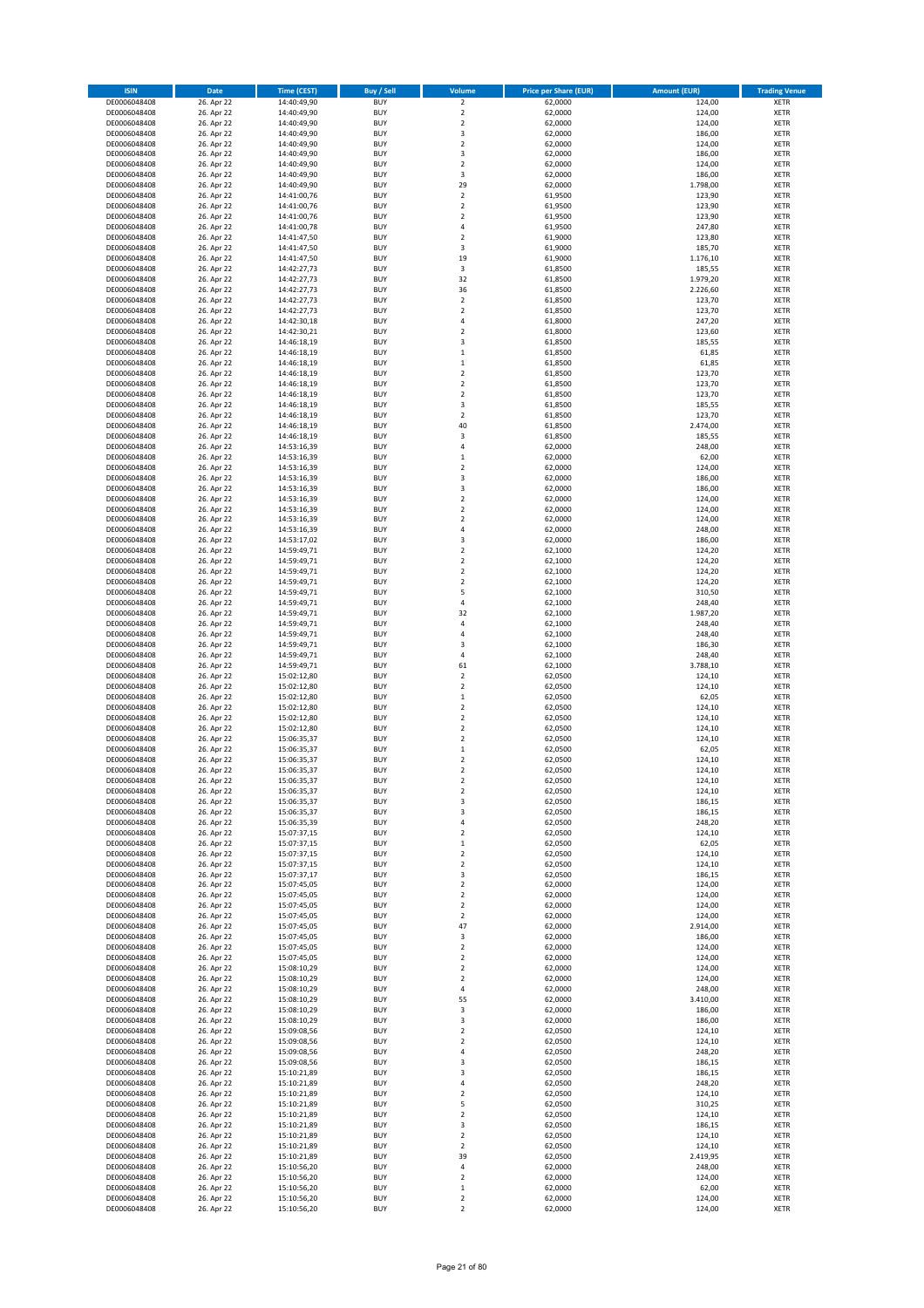| <b>ISIN</b>                  | Date                     | <b>Time (CEST)</b>         | <b>Buy / Sell</b>        | Volume                                    | <b>Price per Share (EUR)</b> | <b>Amount (EUR)</b> | <b>Trading Venue</b>       |
|------------------------------|--------------------------|----------------------------|--------------------------|-------------------------------------------|------------------------------|---------------------|----------------------------|
| DE0006048408                 | 26. Apr 22               | 15:10:56,20                | <b>BUY</b>               | 3                                         | 62,0000                      | 186,00              | <b>XETR</b>                |
| DE0006048408                 | 26. Apr 22               | 15:10:56,20                | <b>BUY</b>               | $\mathbf 2$                               | 62,0000                      | 124,00              | <b>XETR</b>                |
| DE0006048408<br>DE0006048408 | 26. Apr 22<br>26. Apr 22 | 15:10:56,22<br>15:11:14,07 | <b>BUY</b><br><b>BUY</b> | 3<br>3                                    | 62,0000<br>61,9500           | 186,00<br>185,85    | <b>XETR</b><br><b>XETR</b> |
| DE0006048408                 | 26. Apr 22               | 15:11:14,07                | <b>BUY</b>               | 3                                         | 61,9500                      | 185,85              | <b>XETR</b>                |
| DE0006048408                 | 26. Apr 22               | 15:11:14,07                | <b>BUY</b>               | $\overline{2}$                            | 61,9500                      | 123,90              | <b>XETR</b>                |
| DE0006048408                 | 26. Apr 22               | 15:11:14,07                | <b>BUY</b>               | $\,1\,$                                   | 61,9500                      | 61,95               | <b>XETR</b>                |
| DE0006048408                 | 26. Apr 22               | 15:11:14,07                | <b>BUY</b>               | 3                                         | 61,9500                      | 185,85              | <b>XETR</b>                |
| DE0006048408<br>DE0006048408 | 26. Apr 22<br>26. Apr 22 | 15:11:14,07                | <b>BUY</b><br><b>BUY</b> | 34<br>$\,1\,$                             | 61,9500<br>61,9500           | 2.106,30<br>61,95   | XETR<br><b>XETR</b>        |
| DE0006048408                 | 26. Apr 22               | 15:11:14,08<br>15:14:19,46 | <b>BUY</b>               | $\overline{\mathbf{3}}$                   | 62,0500                      | 186,15              | XETR                       |
| DE0006048408                 | 26. Apr 22               | 15:14:19,46                | <b>BUY</b>               | $\overline{2}$                            | 62,0500                      | 124,10              | <b>XETR</b>                |
| DE0006048408                 | 26. Apr 22               | 15:14:19,46                | <b>BUY</b>               | 3                                         | 62,0500                      | 186,15              | XETR                       |
| DE0006048408                 | 26. Apr 22               | 15:14:19,46                | <b>BUY</b>               | $\sqrt{4}$                                | 62,0500                      | 248,20              | <b>XETR</b>                |
| DE0006048408                 | 26. Apr 22               | 15:14:23,22<br>15:14:23,22 | <b>BUY</b><br><b>BUY</b> | 3<br>$\overline{2}$                       | 62,0500                      | 186,15              | XETR                       |
| DE0006048408<br>DE0006048408 | 26. Apr 22<br>26. Apr 22 | 15:14:49,05                | <b>BUY</b>               | 3                                         | 62,0500<br>62,0500           | 124,10<br>186,15    | <b>XETR</b><br>XETR        |
| DE0006048408                 | 26. Apr 22               | 15:14:49,05                | <b>BUY</b>               | 3                                         | 62,0500                      | 186,15              | <b>XETR</b>                |
| DE0006048408                 | 26. Apr 22               | 15:14:49,05                | <b>BUY</b>               | $\overline{4}$                            | 62,0500                      | 248,20              | XETR                       |
| DE0006048408                 | 26. Apr 22               | 15:15:19,25                | <b>BUY</b>               | 4                                         | 62,0000                      | 248,00              | <b>XETR</b>                |
| DE0006048408                 | 26. Apr 22<br>26. Apr 22 | 15:15:19,25                | <b>BUY</b><br><b>BUY</b> | $\,1\,$<br>$\,$ 1                         | 62,0000                      | 62,00<br>62,00      | <b>XETR</b><br><b>XETR</b> |
| DE0006048408<br>DE0006048408 | 26. Apr 22               | 15:15:19,25<br>15:15:19,25 | <b>BUY</b>               | $\overline{2}$                            | 62,0000<br>62,0000           | 124,00              | <b>XETR</b>                |
| DE0006048408                 | 26. Apr 22               | 15:15:19,25                | <b>BUY</b>               | 3                                         | 62,0000                      | 186,00              | <b>XETR</b>                |
| DE0006048408                 | 26. Apr 22               | 15:15:19,25                | <b>BUY</b>               | $\overline{2}$                            | 62,0000                      | 124,00              | <b>XETR</b>                |
| DE0006048408                 | 26. Apr 22               | 15:15:19,25                | <b>BUY</b>               | $\overline{2}$                            | 62,0000                      | 124,00              | <b>XETR</b>                |
| DE0006048408                 | 26. Apr 22               | 15:15:19,25                | <b>BUY</b>               | 27                                        | 62,0000                      | 1.674,00            | <b>XETR</b>                |
| DE0006048408<br>DE0006048408 | 26. Apr 22<br>26. Apr 22 | 15:15:19,25<br>15:15:19,25 | <b>BUY</b><br><b>BUY</b> | $\mathbf 2$<br>$\,$ 1                     | 62,0000<br>62,0000           | 124,00<br>62,00     | <b>XETR</b><br><b>XETR</b> |
| DE0006048408                 | 26. Apr 22               | 15:15:19,25                | <b>BUY</b>               | 13                                        | 62,0000                      | 806,00              | <b>XETR</b>                |
| DE0006048408                 | 26. Apr 22               | 15:15:19,25                | <b>BUY</b>               | $\sqrt{2}$                                | 62,0000                      | 124,00              | <b>XETR</b>                |
| DE0006048408                 | 26. Apr 22               | 15:15:24,00                | <b>BUY</b>               | $\mathbf 2$                               | 62,0000                      | 124,00              | <b>XETR</b>                |
| DE0006048408<br>DE0006048408 | 26. Apr 22               | 15:15:24,00                | <b>BUY</b><br><b>BUY</b> | $\overline{2}$<br>42                      | 62,0000                      | 124,00<br>2.604,00  | <b>XETR</b><br>XETR        |
| DE0006048408                 | 26. Apr 22<br>26. Apr 22 | 15:15:24,00<br>15:15:24,00 | <b>BUY</b>               | $\overline{2}$                            | 62,0000<br>62,0000           | 124,00              | <b>XETR</b>                |
| DE0006048408                 | 26. Apr 22               | 15:21:01,30                | <b>BUY</b>               | $\mathbf 2$                               | 62,0000                      | 124,00              | XETR                       |
| DE0006048408                 | 26. Apr 22               | 15:21:01,30                | <b>BUY</b>               | $\overline{2}$                            | 62,0000                      | 124,00              | <b>XETR</b>                |
| DE0006048408                 | 26. Apr 22               | 15:21:01,30                | <b>BUY</b>               | 3                                         | 62,0000                      | 186,00              | <b>XETR</b>                |
| DE0006048408                 | 26. Apr 22               | 15:21:01,30                | <b>BUY</b>               | $\,1\,$                                   | 62,0000                      | 62,00               | <b>XETR</b>                |
| DE0006048408<br>DE0006048408 | 26. Apr 22<br>26. Apr 22 | 15:21:01,30<br>15:21:01,30 | <b>BUY</b><br><b>BUY</b> | $\overline{\mathbf{3}}$<br>$\,1\,$        | 62,0000<br>62,0000           | 186,00<br>62,00     | <b>XETR</b><br><b>XETR</b> |
| DE0006048408                 | 26. Apr 22               | 15:21:01,30                | <b>BUY</b>               | $\overline{2}$                            | 62,0000                      | 124,00              | <b>XETR</b>                |
| DE0006048408                 | 26. Apr 22               | 15:21:01,30                | <b>BUY</b>               | 3                                         | 62,0000                      | 186,00              | <b>XETR</b>                |
| DE0006048408                 | 26. Apr 22               | 15:21:01,30                | <b>BUY</b>               | $\overline{2}$                            | 62,0000                      | 124,00              | <b>XETR</b>                |
| DE0006048408                 | 26. Apr 22               | 15:21:01,30                | <b>BUY</b>               | 3                                         | 62,0000                      | 186,00              | <b>XETR</b>                |
| DE0006048408                 | 26. Apr 22               | 15:21:01,30                | <b>BUY</b>               | 41                                        | 62,0000                      | 2.542,00            | <b>XETR</b>                |
| DE0006048408<br>DE0006048408 | 26. Apr 22<br>26. Apr 22 | 15:21:01,30<br>15:21:01,30 | <b>BUY</b><br><b>BUY</b> | $\overline{\mathbf{c}}$<br>$\mathbf 2$    | 62,0000<br>62,0000           | 124,00<br>124,00    | <b>XETR</b><br><b>XETR</b> |
| DE0006048408                 | 26. Apr 22               | 15:21:01,30                | <b>BUY</b>               | 3                                         | 62,0000                      | 186,00              | <b>XETR</b>                |
| DE0006048408                 | 26. Apr 22               | 15:21:01,30                | <b>BUY</b>               | $\mathbf 2$                               | 62,0000                      | 124,00              | <b>XETR</b>                |
| DE0006048408                 | 26. Apr 22               | 15:21:01,30                | <b>BUY</b>               | $\mathbf 2$                               | 62,0000                      | 124,00              | <b>XETR</b>                |
| DE0006048408                 | 26. Apr 22               | 15:21:01,30                | <b>BUY</b><br><b>BUY</b> | 3<br>$\mathbf 2$                          | 62,0000                      | 186,00              | <b>XETR</b>                |
| DE0006048408<br>DE0006048408 | 26. Apr 22<br>26. Apr 22 | 15:21:01,30<br>15:21:19,17 | <b>BUY</b>               | $\sqrt{4}$                                | 62,0000<br>61,9500           | 124,00<br>247,80    | <b>XETR</b><br><b>XETR</b> |
| DE0006048408                 | 26. Apr 22               | 15:21:19,17                | <b>BUY</b>               | $\mathbf 2$                               | 61,9500                      | 123,90              | <b>XETR</b>                |
| DE0006048408                 | 26. Apr 22               | 15:21:19,17                | <b>BUY</b>               | 3                                         | 61,9500                      | 185,85              | <b>XETR</b>                |
| DE0006048408                 | 26. Apr 22               | 15:21:19,17                | <b>BUY</b>               | 3                                         | 61,9500                      | 185,85              | <b>XETR</b>                |
| DE0006048408                 | 26. Apr 22               | 15:21:19,17                | <b>BUY</b>               | 53                                        | 61,9500                      | 3.283,35            | <b>XETR</b>                |
| DE0006048408<br>DE0006048408 | 26. Apr 22<br>26. Apr 22 | 15:21:19,17<br>15:21:19,17 | <b>BUY</b><br><b>BUY</b> | $\sqrt{4}$<br>$\overline{2}$              | 61,9500<br>61,9500           | 247,80<br>123,90    | <b>XETR</b><br><b>XETR</b> |
| DE0006048408                 | 26. Apr 22               | 15:22:00,77                | <b>BUY</b>               | $\,1\,$                                   | 61,9500                      | 61,95               | XETR                       |
| DE0006048408                 | 26. Apr 22               | 15:22:27,46                | <b>BUY</b>               | $\,1\,$                                   | 61,9500                      | 61,95               | <b>XETR</b>                |
| DE0006048408                 | 26. Apr 22               | 15:22:27,46                | <b>BUY</b>               | 3                                         | 61,9500                      | 185,85              | <b>XETR</b>                |
| DE0006048408                 | 26. Apr 22               | 15:24:51,78                | <b>BUY</b>               | 3                                         | 61,9500                      | 185,85              | <b>XETR</b>                |
| DE0006048408<br>DE0006048408 | 26. Apr 22<br>26. Apr 22 | 15:24:51,78<br>15:26:32,53 | <b>BUY</b><br><b>BUY</b> | $\overline{2}$<br>$\overline{\mathbf{c}}$ | 61,9500<br>61,9500           | 123,90<br>123,90    | <b>XETR</b><br>XETR        |
| DE0006048408                 | 26. Apr 22               | 15:26:32,53                | <b>BUY</b>               | $\mathbf 2$                               | 61,9500                      | 123,90              | XETR                       |
| DE0006048408                 | 26. Apr 22               | 15:31:32,25                | <b>BUY</b>               | 3                                         | 62,0000                      | 186,00              | XETR                       |
| DE0006048408                 | 26. Apr 22               | 15:31:32,25                | <b>BUY</b>               | 3                                         | 62,0000                      | 186,00              | <b>XETR</b>                |
| DE0006048408                 | 26. Apr 22               | 15:31:32,25                | <b>BUY</b>               | $\mathbf 2$                               | 62,0000                      | 124,00              | <b>XETR</b>                |
| DE0006048408<br>DE0006048408 | 26. Apr 22<br>26. Apr 22 | 15:31:32,25<br>15:31:32,25 | <b>BUY</b><br><b>BUY</b> | $\,$ 1<br>$\overline{2}$                  | 62,0000<br>62,0000           | 62,00<br>124,00     | XETR<br><b>XETR</b>        |
| DE0006048408                 | 26. Apr 22               | 15:31:32,25                | <b>BUY</b>               | $\,$ 1                                    | 62,0000                      | 62,00               | <b>XETR</b>                |
| DE0006048408                 | 26. Apr 22               | 15:31:32,25                | <b>BUY</b>               | 3                                         | 62,0000                      | 186,00              | <b>XETR</b>                |
| DE0006048408                 | 26. Apr 22               | 15:31:32,25                | <b>BUY</b>               | $\sqrt{4}$                                | 62,0000                      | 248,00              | XETR                       |
| DE0006048408<br>DE0006048408 | 26. Apr 22<br>26. Apr 22 | 15:31:32,25<br>15:31:32,25 | <b>BUY</b><br><b>BUY</b> | 3<br>3                                    | 62,0000<br>62,0000           | 186,00<br>186,00    | <b>XETR</b><br><b>XETR</b> |
| DE0006048408                 | 26. Apr 22               | 15:31:32,25                | <b>BUY</b>               | 5                                         | 62,0000                      | 310,00              | <b>XETR</b>                |
| DE0006048408                 | 26. Apr 22               | 15:31:32,25                | <b>BUY</b>               | $\sqrt{4}$                                | 62,0000                      | 248,00              | XETR                       |
| DE0006048408                 | 26. Apr 22               | 15:31:32,25                | <b>BUY</b>               | 3                                         | 62,0000                      | 186,00              | <b>XETR</b>                |
| DE0006048408                 | 26. Apr 22               | 15:31:32,25                | <b>BUY</b>               | 36                                        | 62,0000                      | 2.232,00            | <b>XETR</b>                |
| DE0006048408                 | 26. Apr 22               | 15:31:32,25                | <b>BUY</b><br><b>BUY</b> | $\overline{2}$                            | 62,0000<br>62,0000           | 124,00              | <b>XETR</b><br><b>XETR</b> |
| DE0006048408<br>DE0006048408 | 26. Apr 22<br>26. Apr 22 | 15:31:32,25<br>15:31:32,25 | <b>BUY</b>               | 3<br>$\overline{2}$                       | 62,0000                      | 186,00<br>124,00    | <b>XETR</b>                |
| DE0006048408                 | 26. Apr 22               | 15:31:32,25                | <b>BUY</b>               | 3                                         | 62,0000                      | 186,00              | <b>XETR</b>                |
| DE0006048408                 | 26. Apr 22               | 15:31:32,25                | <b>BUY</b>               | 35                                        | 62,0000                      | 2.170,00            | <b>XETR</b>                |
| DE0006048408                 | 26. Apr 22               | 15:31:40,41                | <b>BUY</b>               | $\overline{2}$                            | 62,0000                      | 124,00              | <b>XETR</b>                |
| DE0006048408<br>DE0006048408 | 26. Apr 22<br>26. Apr 22 | 15:31:40,41<br>15:31:40,41 | <b>BUY</b><br><b>BUY</b> | $\boldsymbol{2}$<br>$\overline{2}$        | 62,0000<br>62,0000           | 124,00<br>124,00    | XETR<br>XETR               |
| DE0006048408                 | 26. Apr 22               | 15:31:40,41                | <b>BUY</b>               | $\sqrt{4}$                                | 62,0000                      | 248,00              | XETR                       |
| DE0006048408                 | 26. Apr 22               | 15:31:40,41                | <b>BUY</b>               | $\overline{2}$                            | 62,0000                      | 124,00              | <b>XETR</b>                |
| DE0006048408                 | 26. Apr 22               | 15:31:40,41                | <b>BUY</b>               | 82                                        | 62,0000                      | 5.084,00            | XETR                       |
| DE0006048408                 | 26. Apr 22               | 15:31:40,41                | <b>BUY</b>               | $\overline{2}$                            | 62,0000                      | 124,00              | XETR                       |
| DE0006048408                 | 26. Apr 22               | 15:31:40,41                | <b>BUY</b><br><b>BUY</b> | 5                                         | 62,0000                      | 310,00              | XETR                       |
| DE0006048408<br>DE0006048408 | 26. Apr 22<br>26. Apr 22 | 15:32:00,25<br>15:32:00,25 | <b>BUY</b>               | $\overline{2}$<br>3                       | 62,0000<br>62,0000           | 124,00<br>186,00    | <b>XETR</b><br>XETR        |
| DE0006048408                 | 26. Apr 22               | 15:32:00,25                | <b>BUY</b>               | $\boldsymbol{2}$                          | 62,0000                      | 124,00              | XETR                       |
| DE0006048408                 | 26. Apr 22               | 15:32:00,25                | <b>BUY</b>               | $\boldsymbol{2}$                          | 62,0000                      | 124,00              | <b>XETR</b>                |
| DE0006048408                 | 26. Apr 22               | 15:32:00,25                | <b>BUY</b>               | 43                                        | 62,0000                      | 2.666,00            | <b>XETR</b>                |
| DE0006048408<br>DE0006048408 | 26. Apr 22<br>26. Apr 22 | 15:32:00,25<br>15:32:00,25 | <b>BUY</b><br><b>BUY</b> | 3<br>4                                    | 62,0000<br>62,0000           | 186,00<br>248,00    | <b>XETR</b><br><b>XETR</b> |
| DE0006048408                 | 26. Apr 22               | 15:32:00,25                | <b>BUY</b>               | $\boldsymbol{2}$                          | 62,0000                      | 124,00              | <b>XETR</b>                |
| DE0006048408                 | 26. Apr 22               | 15:32:06,24                | <b>BUY</b>               | 3                                         | 62,0000                      | 186,00              | <b>XETR</b>                |
| DE0006048408                 | 26. Apr 22               | 15:32:06,24                | <b>BUY</b>               | 32                                        | 62,0000                      | 1.984,00            | <b>XETR</b>                |
| DE0006048408                 | 26. Apr 22               | 15:32:06,24                | <b>BUY</b>               | 3                                         | 62,0000                      | 186,00              | <b>XETR</b>                |
| DE0006048408                 | 26. Apr 22               | 15:32:06,24                | <b>BUY</b>               | $\boldsymbol{2}$                          | 62,0000<br>62,0000           | 124,00<br>62,00     | <b>XETR</b>                |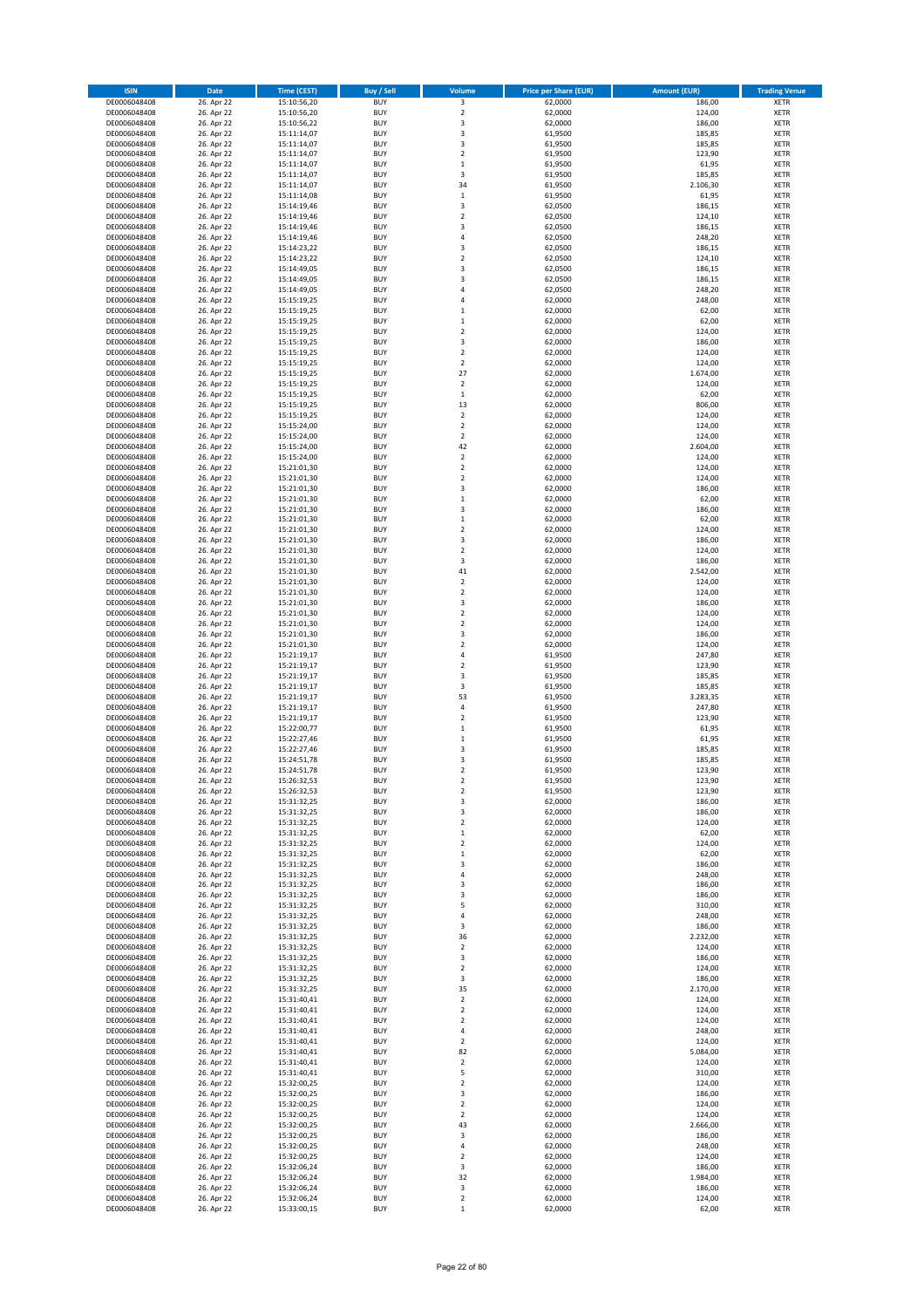| <b>ISIN</b>                  | Date                     | <b>Time (CEST)</b>         | <b>Buy / Sell</b>        | Volume                             | <b>Price per Share (EUR)</b> | <b>Amount (EUR)</b> | <b>Trading Venue</b>       |
|------------------------------|--------------------------|----------------------------|--------------------------|------------------------------------|------------------------------|---------------------|----------------------------|
| DE0006048408                 | 26. Apr 22               | 15:33:00,15                | <b>BUY</b>               | $\overline{2}$                     | 62,0000                      | 124,00              | <b>XETR</b>                |
| DE0006048408                 | 26. Apr 22               | 15:33:00,15                | <b>BUY</b>               | 25                                 | 62,0000                      | 1.550,00            | <b>XETR</b>                |
| DE0006048408<br>DE0006048408 | 26. Apr 22<br>26. Apr 22 | 15:33:00,15<br>15:34:46,50 | <b>BUY</b><br><b>BUY</b> | $\mathbf 2$<br>$\mathsf 3$         | 62,0000<br>62,0000           | 124,00<br>186,00    | <b>XETR</b><br><b>XETR</b> |
| DE0006048408                 | 26. Apr 22               | 15:34:46,50                | <b>BUY</b>               | $\mathsf 3$                        | 62,0000                      | 186,00              | <b>XETR</b>                |
| DE0006048408                 | 26. Apr 22               | 15:34:46,50                | <b>BUY</b>               | 52                                 | 62,0000                      | 3.224,00            | <b>XETR</b>                |
| DE0006048408                 | 26. Apr 22               | 15:34:46,50                | <b>BUY</b>               | $\overline{2}$                     | 62,0000                      | 124,00              | <b>XETR</b>                |
| DE0006048408                 | 26. Apr 22               | 15:34:46,50                | <b>BUY</b>               | 3                                  | 62,0000                      | 186,00              | <b>XETR</b>                |
| DE0006048408<br>DE0006048408 | 26. Apr 22<br>26. Apr 22 | 15:34:56,29                | <b>BUY</b><br><b>BUY</b> | $\overline{2}$<br>$\,1\,$          | 61,9500<br>61,9500           | 123,90<br>61,95     | XETR<br><b>XETR</b>        |
| DE0006048408                 | 26. Apr 22               | 15:34:56,29<br>15:34:56,29 | <b>BUY</b>               | $\overline{2}$                     | 61,9500                      | 123,90              | XETR                       |
| DE0006048408                 | 26. Apr 22               | 15:34:56,29                | <b>BUY</b>               | 3                                  | 61,9500                      | 185,85              | <b>XETR</b>                |
| DE0006048408                 | 26. Apr 22               | 15:34:56,29                | <b>BUY</b>               | $\boldsymbol{2}$                   | 61,9500                      | 123,90              | XETR                       |
| DE0006048408                 | 26. Apr 22               | 15:34:56,29                | <b>BUY</b>               | 8                                  | 61,9500                      | 495,60              | <b>XETR</b>                |
| DE0006048408                 | 26. Apr 22               | 15:34:56,29                | <b>BUY</b>               | $\mathbf 2$                        | 61,9500                      | 123,90              | XETR                       |
| DE0006048408<br>DE0006048408 | 26. Apr 22<br>26. Apr 22 | 15:34:56,29<br>15:34:56,29 | <b>BUY</b><br><b>BUY</b> | 3<br>3                             | 61,9500<br>61,9500           | 185,85<br>185,85    | <b>XETR</b><br>XETR        |
| DE0006048408                 | 26. Apr 22               | 15:34:56,29                | <b>BUY</b>               | 25                                 | 61,9500                      | 1.548,75            | <b>XETR</b>                |
| DE0006048408                 | 26. Apr 22               | 15:34:56,30                | <b>BUY</b>               | 8                                  | 61,9500                      | 495,60              | XETR                       |
| DE0006048408                 | 26. Apr 22               | 15:34:56,32                | <b>BUY</b>               | 3                                  | 61,9500                      | 185,85              | <b>XETR</b>                |
| DE0006048408                 | 26. Apr 22               | 15:34:56,32                | <b>BUY</b>               | 3                                  | 61,9500                      | 185,85              | <b>XETR</b>                |
| DE0006048408<br>DE0006048408 | 26. Apr 22<br>26. Apr 22 | 15:34:56,32<br>15:37:17,43 | <b>BUY</b><br><b>BUY</b> | 3<br>3                             | 61,9500<br>62,0000           | 185,85<br>186,00    | <b>XETR</b><br><b>XETR</b> |
| DE0006048408                 | 26. Apr 22               | 15:37:17,43                | <b>BUY</b>               | $\mathbf 2$                        | 62,0000                      | 124,00              | <b>XETR</b>                |
| DE0006048408                 | 26. Apr 22               | 15:39:01,99                | <b>BUY</b>               | $\overline{2}$                     | 61,9500                      | 123,90              | <b>XETR</b>                |
| DE0006048408                 | 26. Apr 22               | 15:39:01,99                | <b>BUY</b>               | $\mathbf 1$                        | 61,9500                      | 61,95               | <b>XETR</b>                |
| DE0006048408                 | 26. Apr 22               | 15:39:01,99                | <b>BUY</b>               | $\,1\,$                            | 61,9500                      | 61,95               | <b>XETR</b>                |
| DE0006048408<br>DE0006048408 | 26. Apr 22<br>26. Apr 22 | 15:39:01,99                | <b>BUY</b><br><b>BUY</b> | 3<br>$\overline{2}$                | 61,9500<br>61,9500           | 185,85<br>123,90    | <b>XETR</b><br><b>XETR</b> |
| DE0006048408                 | 26. Apr 22               | 15:39:01,99<br>15:39:01,99 | <b>BUY</b>               | $\boldsymbol{2}$                   | 61,9500                      | 123,90              | <b>XETR</b>                |
| DE0006048408                 | 26. Apr 22               | 15:39:01,99                | <b>BUY</b>               | $\boldsymbol{2}$                   | 61,9500                      | 123,90              | <b>XETR</b>                |
| DE0006048408                 | 26. Apr 22               | 15:39:01,99                | <b>BUY</b>               | 15                                 | 61,9500                      | 929,25              | <b>XETR</b>                |
| DE0006048408                 | 26. Apr 22               | 15:39:01,99                | <b>BUY</b>               | 3                                  | 61,9500                      | 185,85              | <b>XETR</b>                |
| DE0006048408<br>DE0006048408 | 26. Apr 22<br>26. Apr 22 | 15:39:01,99<br>15:39:01,99 | <b>BUY</b><br><b>BUY</b> | $\boldsymbol{2}$<br>$\overline{2}$ | 61,9500<br>61,9500           | 123,90<br>123,90    | XETR<br><b>XETR</b>        |
| DE0006048408                 | 26. Apr 22               | 15:39:01,99                | <b>BUY</b>               | 3                                  | 61,9500                      | 185,85              | XETR                       |
| DE0006048408                 | 26. Apr 22               | 15:39:01,99                | <b>BUY</b>               | 8                                  | 61,9500                      | 495,60              | <b>XETR</b>                |
| DE0006048408                 | 26. Apr 22               | 15:39:01,99                | <b>BUY</b>               | $11\,$                             | 61,9500                      | 681,45              | XETR                       |
| DE0006048408                 | 26. Apr 22               | 15:39:17,33                | <b>BUY</b>               | 19                                 | 61,9500                      | 1.177,05            | <b>XETR</b>                |
| DE0006048408                 | 26. Apr 22               | 15:39:17,33                | <b>BUY</b>               | $\overline{\mathbf{3}}$            | 61,9500                      | 185,85              | <b>XETR</b>                |
| DE0006048408<br>DE0006048408 | 26. Apr 22<br>26. Apr 22 | 15:39:17,33<br>15:39:17,34 | <b>BUY</b><br><b>BUY</b> | 3<br>3                             | 61,9500<br>61,9500           | 185,85<br>185,85    | <b>XETR</b><br><b>XETR</b> |
| DE0006048408                 | 26. Apr 22               | 15:39:17,34                | <b>BUY</b>               | 6                                  | 61,9000                      | 371,40              | <b>XETR</b>                |
| DE0006048408                 | 26. Apr 22               | 15:39:17,34                | <b>BUY</b>               | $\sqrt{4}$                         | 61,9000                      | 247,60              | <b>XETR</b>                |
| DE0006048408                 | 26. Apr 22               | 15:39:17,34                | <b>BUY</b>               | 3                                  | 61,9500                      | 185,85              | <b>XETR</b>                |
| DE0006048408                 | 26. Apr 22               | 15:39:17,34                | <b>BUY</b>               | 5                                  | 61,9000                      | 309,50              | <b>XETR</b>                |
| DE0006048408<br>DE0006048408 | 26. Apr 22<br>26. Apr 22 | 15:39:17,34<br>15:39:45,88 | <b>BUY</b><br><b>BUY</b> | 14<br>$\boldsymbol{2}$             | 61,9500<br>61,9000           | 867,30<br>123,80    | <b>XETR</b><br><b>XETR</b> |
| DE0006048408                 | 26. Apr 22               | 15:39:45,88                | <b>BUY</b>               | 29                                 | 61,9000                      | 1.795,10            | <b>XETR</b>                |
| DE0006048408                 | 26. Apr 22               | 15:39:45,88                | <b>BUY</b>               | $\boldsymbol{2}$                   | 61,9000                      | 123,80              | <b>XETR</b>                |
| DE0006048408                 | 26. Apr 22               | 15:39:46,18                | <b>BUY</b>               | $\boldsymbol{2}$                   | 61,9000                      | 123,80              | <b>XETR</b>                |
| DE0006048408                 | 26. Apr 22               | 15:39:46,18                | <b>BUY</b>               | 6                                  | 61,9000                      | 371,40              | <b>XETR</b>                |
| DE0006048408<br>DE0006048408 | 26. Apr 22<br>26. Apr 22 | 15:39:46,19<br>15:39:46,19 | <b>BUY</b><br><b>BUY</b> | 3<br>12                            | 61,9000<br>61,9000           | 185,70<br>742,80    | <b>XETR</b><br><b>XETR</b> |
| DE0006048408                 | 26. Apr 22               | 15:39:49,30                | <b>BUY</b>               | 3                                  | 61,9000                      | 185,70              | <b>XETR</b>                |
| DE0006048408                 | 26. Apr 22               | 15:42:26,93                | <b>BUY</b>               | $\overline{2}$                     | 61,8000                      | 123,60              | <b>XETR</b>                |
| DE0006048408                 | 26. Apr 22               | 15:42:26,93                | <b>BUY</b>               | $\,1\,$                            | 61,8000                      | 61,80               | <b>XETR</b>                |
| DE0006048408                 | 26. Apr 22               | 15:42:26,93                | <b>BUY</b>               | $\overline{2}$                     | 61,8000                      | 123,60              | <b>XETR</b>                |
| DE0006048408<br>DE0006048408 | 26. Apr 22<br>26. Apr 22 | 15:42:26,93<br>15:42:26,93 | <b>BUY</b><br><b>BUY</b> | $\overline{2}$<br>25               | 61,8000<br>61,8000           | 123,60<br>1.545,00  | <b>XETR</b><br><b>XETR</b> |
| DE0006048408                 | 26. Apr 22               | 15:42:26,93                | <b>BUY</b>               | $\mathsf 3$                        | 61,8000                      | 185,40              | XETR                       |
| DE0006048408                 | 26. Apr 22               | 15:42:26,93                | <b>BUY</b>               | 3                                  | 61,8000                      | 185,40              | <b>XETR</b>                |
| DE0006048408                 | 26. Apr 22               | 15:42:26,93                | <b>BUY</b>               | 3                                  | 61,8000                      | 185,40              | XETR                       |
| DE0006048408                 | 26. Apr 22               | 15:42:26,93                | <b>BUY</b>               | $\overline{2}$                     | 61,8000                      | 123,60              | <b>XETR</b>                |
| DE0006048408                 | 26. Apr 22<br>26. Apr 22 | 15:42:26,93                | <b>BUY</b><br><b>BUY</b> | 27                                 | 61,8000                      | 1.668,60            | <b>XETR</b>                |
| DE0006048408<br>DE0006048408 | 26. Apr 22               | 15:42:26,93<br>15:42:26,93 | <b>BUY</b>               | 3<br>3                             | 61,8000<br>61,8000           | 185,40<br>185,40    | XETR<br>XETR               |
| DE0006048408                 | 26. Apr 22               | 15:42:26,93                | <b>BUY</b>               | 3                                  | 61,8000                      | 185,40              | XETR                       |
| DE0006048408                 | 26. Apr 22               | 15:42:26,93                | <b>BUY</b>               | $\mathbf 2$                        | 61,8000                      | 123,60              | XETR                       |
| DE0006048408                 | 26. Apr 22               | 15:42:26,93                | <b>BUY</b>               | 3                                  | 61,8000                      | 185,40              | XETR                       |
| DE0006048408<br>DE0006048408 | 26. Apr 22<br>26. Apr 22 | 15:43:18,01<br>15:43:18,01 | <b>BUY</b><br><b>BUY</b> | 3<br>3                             | 61,8000<br>61,8000           | 185,40<br>185,40    | XETR<br><b>XETR</b>        |
| DE0006048408                 | 26. Apr 22               | 15:43:18,01                | <b>BUY</b>               | $\,$ 1                             | 61,8000                      | 61,80               | <b>XETR</b>                |
| DE0006048408                 | 26. Apr 22               | 15:43:18,01                | <b>BUY</b>               | 15                                 | 61,8000                      | 927,00              | <b>XETR</b>                |
| DE0006048408                 | 26. Apr 22               | 15:43:18,01                | <b>BUY</b>               | 3                                  | 61,8000                      | 185,40              | <b>XETR</b>                |
| DE0006048408                 | 26. Apr 22               | 15:43:18,01                | <b>BUY</b>               | 3                                  | 61,8000                      | 185,40              | <b>XETR</b>                |
| DE0006048408<br>DE0006048408 | 26. Apr 22<br>26. Apr 22 | 15:43:18,01<br>15:46:24,50 | <b>BUY</b><br><b>BUY</b> | 20<br>3                            | 61,8000<br>61,8000           | 1.236,00<br>185,40  | <b>XETR</b><br><b>XETR</b> |
| DE0006048408                 | 26. Apr 22               | 15:46:24,50                | <b>BUY</b>               | $\mathbf 2$                        | 61,8000                      | 123,60              | XETR                       |
| DE0006048408                 | 26. Apr 22               | 15:46:24,50                | <b>BUY</b>               | $\mathbf 2$                        | 61,8000                      | 123,60              | <b>XETR</b>                |
| DE0006048408                 | 26. Apr 22               | 15:46:24,50                | <b>BUY</b>               | $\mathbf 2$                        | 61,8000                      | 123,60              | <b>XETR</b>                |
| DE0006048408                 | 26. Apr 22               | 15:46:24,50                | <b>BUY</b>               | 3                                  | 61,8000                      | 185,40              | <b>XETR</b>                |
| DE0006048408<br>DE0006048408 | 26. Apr 22<br>26. Apr 22 | 15:48:16,32<br>15:48:16,32 | <b>BUY</b><br><b>BUY</b> | 3<br>$\overline{2}$                | 61,9000<br>61,9000           | 185,70<br>123,80    | <b>XETR</b><br><b>XETR</b> |
| DE0006048408                 | 26. Apr 22               | 15:49:45,60                | <b>BUY</b>               | $\mathbf 2$                        | 61,9000                      | 123,80              | <b>XETR</b>                |
| DE0006048408                 | 26. Apr 22               | 15:49:45,60                | <b>BUY</b>               | $\,$ 1                             | 61,9000                      | 61,90               | <b>XETR</b>                |
| DE0006048408                 | 26. Apr 22               | 15:49:45,60                | <b>BUY</b>               | 3                                  | 61,9000                      | 185,70              | XETR                       |
| DE0006048408                 | 26. Apr 22               | 15:49:45,60                | <b>BUY</b>               | $\overline{2}$                     | 61,9000                      | 123,80              | XETR                       |
| DE0006048408<br>DE0006048408 | 26. Apr 22<br>26. Apr 22 | 15:49:45,60<br>15:49:45,60 | <b>BUY</b><br><b>BUY</b> | $\overline{2}$<br>$\boldsymbol{2}$ | 61,9000<br>61,9000           | 123,80<br>123,80    | XETR<br>XETR               |
| DE0006048408                 | 26. Apr 22               | 15:49:45,60                | <b>BUY</b>               | $\overline{2}$                     | 61,9000                      | 123,80              | <b>XETR</b>                |
| DE0006048408                 | 26. Apr 22               | 15:49:57,57                | <b>BUY</b>               | 3                                  | 61,8500                      | 185,55              | XETR                       |
| DE0006048408                 | 26. Apr 22               | 15:49:57,57                | <b>BUY</b>               | $\mathbf 1$                        | 61,8500                      | 61,85               | XETR                       |
| DE0006048408                 | 26. Apr 22               | 15:49:57,57                | <b>BUY</b>               | 3                                  | 61,8500                      | 185,55              | XETR                       |
| DE0006048408<br>DE0006048408 | 26. Apr 22<br>26. Apr 22 | 15:49:57,57<br>15:49:57,57 | <b>BUY</b><br><b>BUY</b> | 3<br>3                             | 61,8500<br>61,8500           | 185,55<br>185,55    | <b>XETR</b><br>XETR        |
| DE0006048408                 | 26. Apr 22               | 15:49:57,57                | <b>BUY</b>               | 4                                  | 61,8500                      | 247,40              | XETR                       |
| DE0006048408                 | 26. Apr 22               | 15:49:57,57                | <b>BUY</b>               | $\overline{\mathbf{c}}$            | 61,8500                      | 123,70              | <b>XETR</b>                |
| DE0006048408                 | 26. Apr 22               | 15:49:57,57                | <b>BUY</b>               | 56                                 | 61,8500                      | 3.463,60            | <b>XETR</b>                |
| DE0006048408                 | 26. Apr 22               | 15:49:57,57                | <b>BUY</b>               | $\overline{\mathbf{c}}$            | 61,8500                      | 123,70              | <b>XETR</b>                |
| DE0006048408<br>DE0006048408 | 26. Apr 22<br>26. Apr 22 | 15:49:57,57<br>15:50:00,07 | <b>BUY</b><br><b>BUY</b> | 3<br>$\,$ 1                        | 61,8500<br>61,8000           | 185,55              | <b>XETR</b><br><b>XETR</b> |
| DE0006048408                 | 26. Apr 22               | 15:50:00,07                | <b>BUY</b>               | 3                                  | 61,8000                      | 61,80<br>185,40     | <b>XETR</b>                |
| DE0006048408                 | 26. Apr 22               | 15:50:00,07                | <b>BUY</b>               | 3                                  | 61,8000                      | 185,40              | <b>XETR</b>                |
| DE0006048408                 | 26. Apr 22               | 15:50:00,07                | <b>BUY</b>               | 3                                  | 61,8000                      | 185,40              | <b>XETR</b>                |
| DE0006048408                 | 26. Apr 22               | 15:51:03,45                | <b>BUY</b>               | $\mathbf 2$                        | 61,8000                      | 123,60              | <b>XETR</b>                |
| DE0006048408                 | 26. Apr 22               | 15:51:03,45                | <b>BUY</b>               | 39                                 | 61,8000                      | 2.410,20            | <b>XETR</b>                |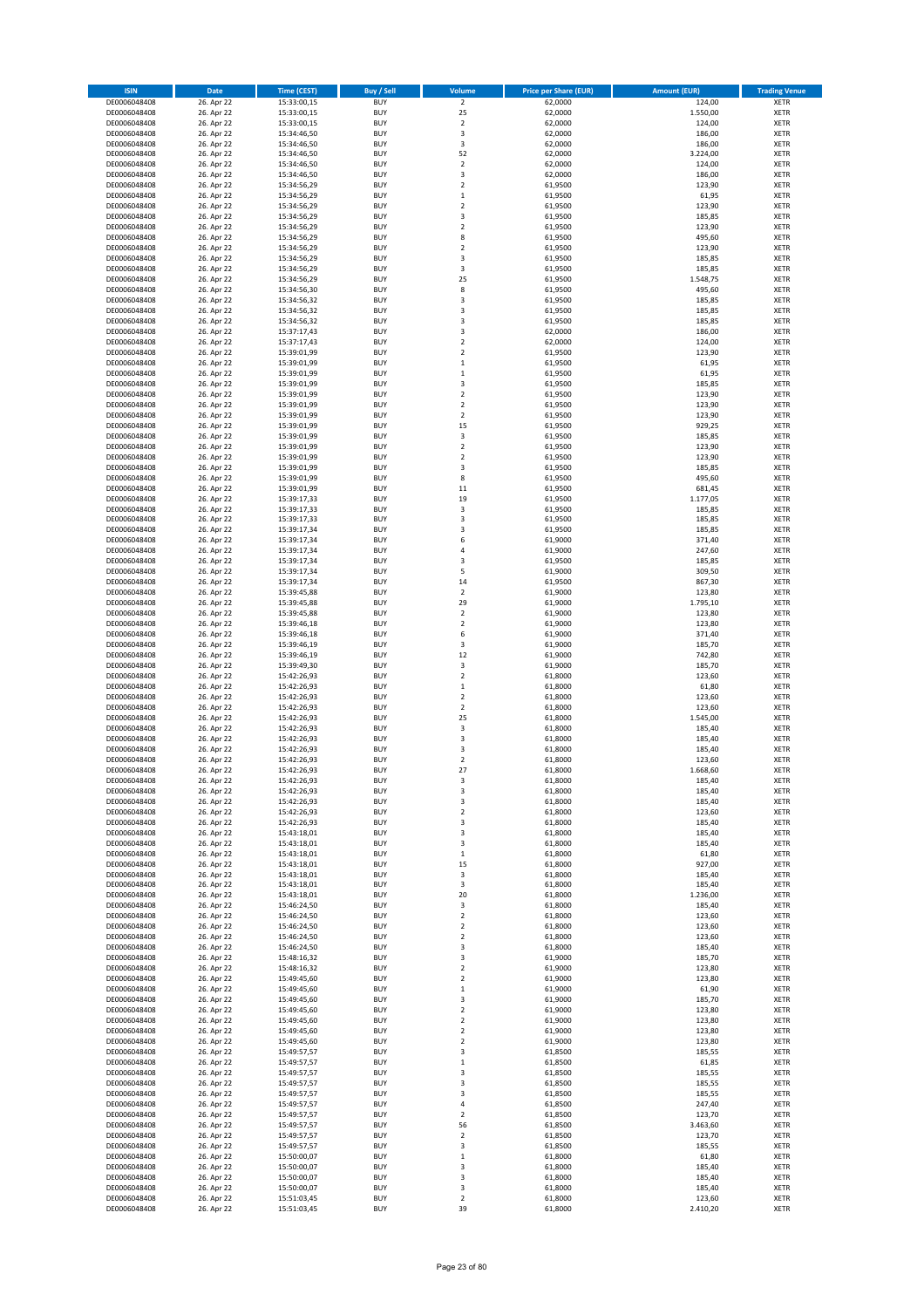| <b>ISIN</b>                  | Date                     | <b>Time (CEST)</b>         | Buy / Sell               | Volume                                 | <b>Price per Share (EUR)</b> | <b>Amount (EUR)</b> | <b>Trading Venue</b>       |
|------------------------------|--------------------------|----------------------------|--------------------------|----------------------------------------|------------------------------|---------------------|----------------------------|
| DE0006048408                 | 26. Apr 22               | 15:56:40,41                | <b>BUY</b>               | $\overline{\mathbf{c}}$                | 61,8000                      | 123,60              | XETR                       |
| DE0006048408                 | 26. Apr 22               | 16:01:22,17                | <b>BUY</b>               | $\mathbf 2$                            | 61,8000                      | 123,60              | XETR                       |
| DE0006048408<br>DE0006048408 | 26. Apr 22<br>26. Apr 22 | 16:01:22,17<br>16:05:12,15 | <b>BUY</b><br><b>BUY</b> | $\mathbf 2$<br>$\mathbf 2$             | 61,8000<br>61,9000           | 123,60<br>123,80    | XETR<br>XETR               |
| DE0006048408                 | 26. Apr 22               | 16:05:12,15                | <b>BUY</b>               | 3                                      | 61,9000                      | 185,70              | XETR                       |
| DE0006048408                 | 26. Apr 22               | 16:05:12,15                | <b>BUY</b>               | 3                                      | 61,9000                      | 185,70              | <b>XETR</b>                |
| DE0006048408                 | 26. Apr 22               | 16:05:12,15                | <b>BUY</b>               | $\overline{\mathbf{c}}$                | 61,9000                      | 123,80              | <b>XETR</b>                |
| DE0006048408                 | 26. Apr 22               | 16:05:12,15                | <b>BUY</b>               | $\overline{\mathbf{c}}$                | 61,9000                      | 123,80              | <b>XETR</b>                |
| DE0006048408<br>DE0006048408 | 26. Apr 22<br>26. Apr 22 | 16:05:12,15                | <b>BUY</b><br><b>BUY</b> | 5<br>3                                 | 61,9000<br>61,9000           | 309,50<br>185,70    | <b>XETR</b><br><b>XETR</b> |
| DE0006048408                 | 26. Apr 22               | 16:06:18,78<br>16:06:18,78 | <b>BUY</b>               | $\overline{\mathbf{c}}$                | 61,9000                      | 123,80              | XETR                       |
| DE0006048408                 | 26. Apr 22               | 16:06:18,78                | <b>BUY</b>               | $\overline{\mathbf{c}}$                | 61,9000                      | 123,80              | <b>XETR</b>                |
| DE0006048408                 | 26. Apr 22               | 16:06:18,78                | <b>BUY</b>               | $\mathbf 2$                            | 61,9000                      | 123,80              | XETR                       |
| DE0006048408                 | 26. Apr 22               | 16:06:18,78                | <b>BUY</b>               | $\overline{\mathbf{c}}$                | 61,9000                      | 123,80              | <b>XETR</b>                |
| DE0006048408                 | 26. Apr 22               | 16:06:23,23                | <b>BUY</b>               | $\mathbf 2$                            | 61,9000                      | 123,80              | XETR                       |
| DE0006048408<br>DE0006048408 | 26. Apr 22<br>26. Apr 22 | 16:06:23,23<br>16:06:23,23 | <b>BUY</b><br><b>BUY</b> | $\overline{\mathbf{c}}$<br>$\mathbf 2$ | 61,9000<br>61,9000           | 123,80<br>123,80    | <b>XETR</b><br>XETR        |
| DE0006048408                 | 26. Apr 22               | 16:06:23,23                | <b>BUY</b>               | $\overline{\mathbf{c}}$                | 61,9000                      | 123,80              | <b>XETR</b>                |
| DE0006048408                 | 26. Apr 22               | 16:07:39,84                | <b>BUY</b>               | 4                                      | 61,9000                      | 247,60              | XETR                       |
| DE0006048408                 | 26. Apr 22               | 16:07:39,84                | <b>BUY</b>               | 4                                      | 61,9000                      | 247,60              | <b>XETR</b>                |
| DE0006048408                 | 26. Apr 22               | 16:07:39,84                | <b>BUY</b><br><b>BUY</b> | 4<br>$\overline{\mathbf{c}}$           | 61,9000                      | 247,60<br>123,80    | <b>XETR</b><br>XETR        |
| DE0006048408<br>DE0006048408 | 26. Apr 22<br>26. Apr 22 | 16:07:39,84<br>16:08:32,95 | <b>BUY</b>               | $\overline{\mathbf{c}}$                | 61,9000<br>61,8500           | 123,70              | <b>XETR</b>                |
| DE0006048408                 | 26. Apr 22               | 16:08:32,95                | <b>BUY</b>               | $\mathbf 2$                            | 61,8500                      | 123,70              | <b>XETR</b>                |
| DE0006048408                 | 26. Apr 22               | 16:08:32,95                | <b>BUY</b>               | $\overline{\mathbf{c}}$                | 61,8500                      | 123,70              | <b>XETR</b>                |
| DE0006048408                 | 26. Apr 22               | 16:08:32,95                | <b>BUY</b>               | $\overline{\mathbf{c}}$                | 61,8500                      | 123,70              | <b>XETR</b>                |
| DE0006048408                 | 26. Apr 22               | 16:08:32,95                | <b>BUY</b>               | $\overline{\mathbf{c}}$                | 61,8500                      | 123,70              | <b>XETR</b>                |
| DE0006048408<br>DE0006048408 | 26. Apr 22<br>26. Apr 22 | 16:08:32,95<br>16:08:32,95 | <b>BUY</b><br><b>BUY</b> | $\mathbf 2$<br>$\mathbf 2$             | 61,8500<br>61,8500           | 123,70<br>123,70    | <b>XETR</b><br><b>XETR</b> |
| DE0006048408                 | 26. Apr 22               | 16:08:32,95                | <b>BUY</b>               | 9                                      | 61,8500                      | 556,65              | <b>XETR</b>                |
| DE0006048408                 | 26. Apr 22               | 16:08:32,95                | <b>BUY</b>               | $\overline{\mathbf{c}}$                | 61,8500                      | 123,70              | <b>XETR</b>                |
| DE0006048408                 | 26. Apr 22               | 16:08:32,95                | <b>BUY</b>               | 8                                      | 61,8500                      | 494,80              | <b>XETR</b>                |
| DE0006048408                 | 26. Apr 22               | 16:08:32,95                | <b>BUY</b><br><b>BUY</b> | 3<br>45                                | 61,8500                      | 185,55<br>2.783,25  | <b>XETR</b><br>XETR        |
| DE0006048408<br>DE0006048408 | 26. Apr 22<br>26. Apr 22 | 16:08:32,95<br>16:08:32,95 | <b>BUY</b>               | $\overline{\mathbf{c}}$                | 61,8500<br>61,8500           | 123,70              | <b>XETR</b>                |
| DE0006048408                 | 26. Apr 22               | 16:08:32,95                | <b>BUY</b>               | $\overline{7}$                         | 61,8500                      | 432,95              | XETR                       |
| DE0006048408                 | 26. Apr 22               | 16:08:32,95                | <b>BUY</b>               | 34                                     | 61,8500                      | 2.102,90            | <b>XETR</b>                |
| DE0006048408                 | 26. Apr 22               | 16:08:32,95                | <b>BUY</b>               | 45                                     | 61,8500                      | 2.783,25            | XETR                       |
| DE0006048408                 | 26. Apr 22               | 16:08:32,97                | <b>BUY</b>               | 3                                      | 61,8500                      | 185,55              | <b>XETR</b>                |
| DE0006048408<br>DE0006048408 | 26. Apr 22<br>26. Apr 22 | 16:08:43,13                | <b>BUY</b><br><b>BUY</b> | $\mathbf 2$<br>3                       | 61,8000<br>61,8000           | 123,60<br>185,40    | <b>XETR</b><br><b>XETR</b> |
| DE0006048408                 | 26. Apr 22               | 16:08:43,13<br>16:08:43,13 | <b>BUY</b>               | $\overline{\mathbf{c}}$                | 61,8000                      | 123,60              | <b>XETR</b>                |
| DE0006048408                 | 26. Apr 22               | 16:08:43,13                | <b>BUY</b>               | $\mathbf 1$                            | 61,8000                      | 61,80               | <b>XETR</b>                |
| DE0006048408                 | 26. Apr 22               | 16:08:43,13                | <b>BUY</b>               | $\overline{\mathbf{c}}$                | 61,8000                      | 123,60              | <b>XETR</b>                |
| DE0006048408                 | 26. Apr 22               | 16:08:43,13                | <b>BUY</b>               | 4                                      | 61,8000                      | 247,20              | <b>XETR</b>                |
| DE0006048408                 | 26. Apr 22               | 16:11:20,04                | <b>BUY</b>               | $\mathbf 2$                            | 61,8500                      | 123,70              | XETR                       |
| DE0006048408<br>DE0006048408 | 26. Apr 22<br>26. Apr 22 | 16:11:20,04<br>16:11:20,04 | <b>BUY</b><br><b>BUY</b> | 2<br>$\overline{\mathbf{c}}$           | 61,8500<br>61,8500           | 123,70<br>123,70    | XETR<br><b>XETR</b>        |
| DE0006048408                 | 26. Apr 22               | 16:11:20,04                | <b>BUY</b>               | $\mathbf 2$                            | 61,8500                      | 123,70              | <b>XETR</b>                |
| DE0006048408                 | 26. Apr 22               | 16:11:20,04                | <b>BUY</b>               | 8                                      | 61,8500                      | 494,80              | <b>XETR</b>                |
| DE0006048408                 | 26. Apr 22               | 16:11:20,04                | <b>BUY</b>               | 3                                      | 61,8500                      | 185,55              | <b>XETR</b>                |
| DE0006048408                 | 26. Apr 22               | 16:11:20,04                | <b>BUY</b><br><b>BUY</b> | $\mathbf 2$                            | 61,8500                      | 123,70              | <b>XETR</b>                |
| DE0006048408<br>DE0006048408 | 26. Apr 22<br>26. Apr 22 | 16:11:20,04<br>16:11:20,04 | <b>BUY</b>               | 10<br>6                                | 61,8500<br>61,8500           | 618,50<br>371,10    | <b>XETR</b><br><b>XETR</b> |
| DE0006048408                 | 26. Apr 22               | 16:11:20,04                | <b>BUY</b>               | $\overline{\mathbf{c}}$                | 61,8500                      | 123,70              | XETR                       |
| DE0006048408                 | 26. Apr 22               | 16:11:20,04                | <b>BUY</b>               | 9                                      | 61,8500                      | 556,65              | <b>XETR</b>                |
| DE0006048408                 | 26. Apr 22               | 16:11:20,04                | <b>BUY</b>               | 4                                      | 61,8500                      | 247,40              | <b>XETR</b>                |
| DE0006048408                 | 26. Apr 22               | 16:11:20,04                | <b>BUY</b>               | 47                                     | 61,8500                      | 2.906,95            | <b>XETR</b>                |
| DE0006048408<br>DE0006048408 | 26. Apr 22<br>26. Apr 22 | 16:11:20,04<br>16:11:20,06 | <b>BUY</b><br><b>BUY</b> | 72<br>$\mathbf 1$                      | 61,8500<br>61,8500           | 4.453,20<br>61,85   | <b>XETR</b><br><b>XETR</b> |
| DE0006048408                 | 26. Apr 22               | 16:11:20,06                | <b>BUY</b>               | 5                                      | 61,8500                      | 309,25              | XETR                       |
| DE0006048408                 | 26. Apr 22               | 16:11:35,31                | <b>BUY</b>               | $\overline{\mathbf{c}}$                | 61,8000                      | 123,60              | <b>XETR</b>                |
| DE0006048408                 | 26. Apr 22               | 16:11:35,31                | <b>BUY</b>               | 2                                      | 61,8000                      | 123,60              | XETR                       |
| DE0006048408                 | 26. Apr 22               | 16:11:35.31                | <b>BUY</b>               | 3                                      | 61,8000                      | 185,40              | <b>XETR</b>                |
| DE0006048408<br>DE0006048408 | 26. Apr 22<br>26. Apr 22 | 16:11:35,31<br>16:11:35,31 | <b>BUY</b><br><b>BUY</b> | $\mathbf 2$<br>17                      | 61,8000<br>61,8000           | 123,60<br>1.050,60  | XETR<br>XETR               |
| DE0006048408                 | 26. Apr 22               | 16:11:35,31                | <b>BUY</b>               | 15                                     | 61,8000                      | 927,00              | XETR                       |
| DE0006048408                 | 26. Apr 22               | 16:15:23,41                | <b>BUY</b>               | $\mathbf 2$                            | 61,8000                      | 123,60              | XETR                       |
| DE0006048408                 | 26. Apr 22               | 16:15:23,41                | <b>BUY</b>               | $\mathbf 2$                            | 61,8000                      | 123,60              | XETR                       |
| DE0006048408                 | 26. Apr 22<br>26. Apr 22 | 16:15:23,41<br>16:15:23,41 | <b>BUY</b>               | $\mathbf 2$                            | 61,8000                      | 123,60              | <b>XETR</b>                |
| DE0006048408<br>DE0006048408 | 26. Apr 22               | 16:15:32,35                | <b>BUY</b><br><b>BUY</b> | 2<br>$\overline{\mathbf{c}}$           | 61,8000<br>61,7500           | 123,60<br>123,50    | XETR<br><b>XETR</b>        |
| DE0006048408                 | 26. Apr 22               | 16:15:32,35                | <b>BUY</b>               | $\mathbf 2$                            | 61,7500                      | 123,50              | XETR                       |
| DE0006048408                 | 26. Apr 22               | 16:15:32,35                | <b>BUY</b>               | 3                                      | 61,7500                      | 185,25              | <b>XETR</b>                |
| DE0006048408                 | 26. Apr 22               | 16:15:32,35                | <b>BUY</b>               | $\mathbf 1$                            | 61,7500                      | 61,75               | XETR                       |
| DE0006048408<br>DE0006048408 | 26. Apr 22<br>26. Apr 22 | 16:15:32,35<br>16:15:32,35 | <b>BUY</b><br><b>BUY</b> | $\mathbf 1$<br>$\mathbf 2$             | 61,7500<br>61,7500           | 61,75<br>123,50     | <b>XETR</b><br>XETR        |
| DE0006048408                 | 26. Apr 22               | 16:15:32,35                | <b>BUY</b>               | 53                                     | 61,7500                      | 3.272,75            | <b>XETR</b>                |
| DE0006048408                 | 26. Apr 22               | 16:15:32,35                | <b>BUY</b>               | 3                                      | 61,7500                      | 185,25              | XETR                       |
| DE0006048408                 | 26. Apr 22               | 16:15:32,35                | <b>BUY</b>               | $\mathbf 2$                            | 61,7500                      | 123,50              | <b>XETR</b>                |
| DE0006048408                 | 26. Apr 22               | 16:15:32,35                | <b>BUY</b>               | 6                                      | 61,7500                      | 370,50              | XETR                       |
| DE0006048408<br>DE0006048408 | 26. Apr 22<br>26. Apr 22 | 16:15:32,35<br>16:15:32,35 | <b>BUY</b><br><b>BUY</b> | 3<br>3                                 | 61,7500<br>61,7500           | 185,25<br>185,25    | <b>XETR</b><br><b>XETR</b> |
| DE0006048408                 | 26. Apr 22               | 16:15:32,35                | <b>BUY</b>               | 62                                     | 61,7500                      | 3.828,50            | <b>XETR</b>                |
| DE0006048408                 | 26. Apr 22               | 16:15:32,35                | <b>BUY</b>               | 8                                      | 61,7500                      | 494,00              | XETR                       |
| DE0006048408                 | 26. Apr 22               | 16:15:32,35                | <b>BUY</b>               | 3                                      | 61,7500                      | 185,25              | <b>XETR</b>                |
| DE0006048408                 | 26. Apr 22               | 16:15:32,35                | <b>BUY</b>               | 4                                      | 61,7500                      | 247,00              | <b>XETR</b>                |
| DE0006048408<br>DE0006048408 | 26. Apr 22<br>26. Apr 22 | 16:15:32,35<br>16:15:32,35 | <b>BUY</b><br><b>BUY</b> | 3<br>15                                | 61,7500<br>61,7500           | 185,25<br>926,25    | XETR<br><b>XETR</b>        |
| DE0006048408                 | 26. Apr 22               | 16:15:32,35                | <b>BUY</b>               | 80                                     | 61,7500                      | 4.940,00            | XETR                       |
| DE0006048408                 | 26. Apr 22               | 16:16:29,17                | <b>BUY</b>               | $\mathbf 2$                            | 61,7000                      | 123,40              | <b>XETR</b>                |
| DE0006048408                 | 26. Apr 22               | 16:16:29,17                | <b>BUY</b>               | 3                                      | 61,7000                      | 185,10              | XETR                       |
| DE0006048408                 | 26. Apr 22               | 16:16:29,17                | <b>BUY</b>               | $\mathbf 2$                            | 61,7000                      | 123,40              | <b>XETR</b>                |
| DE0006048408                 | 26. Apr 22               | 16:16:29,17                | <b>BUY</b><br><b>BUY</b> | 4                                      | 61,7000                      | 246,80              | XETR<br><b>XETR</b>        |
| DE0006048408<br>DE0006048408 | 26. Apr 22<br>26. Apr 22 | 16:16:29,17<br>16:16:29,17 | <b>BUY</b>               | $\overline{2}$<br>24                   | 61,7000<br>61,7000           | 123,40<br>1.480,80  | XETR                       |
| DE0006048408                 | 26. Apr 22               | 16:16:29,17                | <b>BUY</b>               | $\mathbf 2$                            | 61,7000                      | 123,40              | <b>XETR</b>                |
| DE0006048408                 | 26. Apr 22               | 16:16:29,17                | <b>BUY</b>               | 28                                     | 61,7000                      | 1.727,60            | XETR                       |
| DE0006048408                 | 26. Apr 22               | 16:16:29,17                | <b>BUY</b>               | $\overline{\mathbf{2}}$                | 61,7000                      | 123,40              | <b>XETR</b>                |
| DE0006048408<br>DE0006048408 | 26. Apr 22<br>26. Apr 22 | 16:16:29,17<br>16:16:29,17 | <b>BUY</b><br><b>BUY</b> | 2<br>4                                 | 61,7000<br>61,7000           | 123,40<br>246,80    | <b>XETR</b><br><b>XETR</b> |
| DE0006048408                 | 26. Apr 22               | 16:16:29,17                | <b>BUY</b>               | 2                                      | 61,7000                      | 123,40              | XETR                       |
| DE0006048408                 | 26. Apr 22               | 16:16:29,17                | <b>BUY</b>               | $\mathbf 2$                            | 61,7000                      | 123,40              | <b>XETR</b>                |
| DE0006048408                 | 26. Apr 22               | 16:16:29,17                | <b>BUY</b>               | 29                                     | 61,7000                      | 1.789,30            | XETR                       |
| DE0006048408                 | 26. Apr 22               | 16:16:29,19                | <b>BUY</b>               | 4                                      | 61,7000                      | 246,80              | XETR                       |
| DE0006048408<br>DE0006048408 | 26. Apr 22<br>26. Apr 22 | 16:20:02,23<br>16:20:02,23 | <b>BUY</b><br><b>BUY</b> | 3<br>$\mathbf 1$                       | 61,6500<br>61,6500           | 184,95<br>61,65     | XETR<br>XETR               |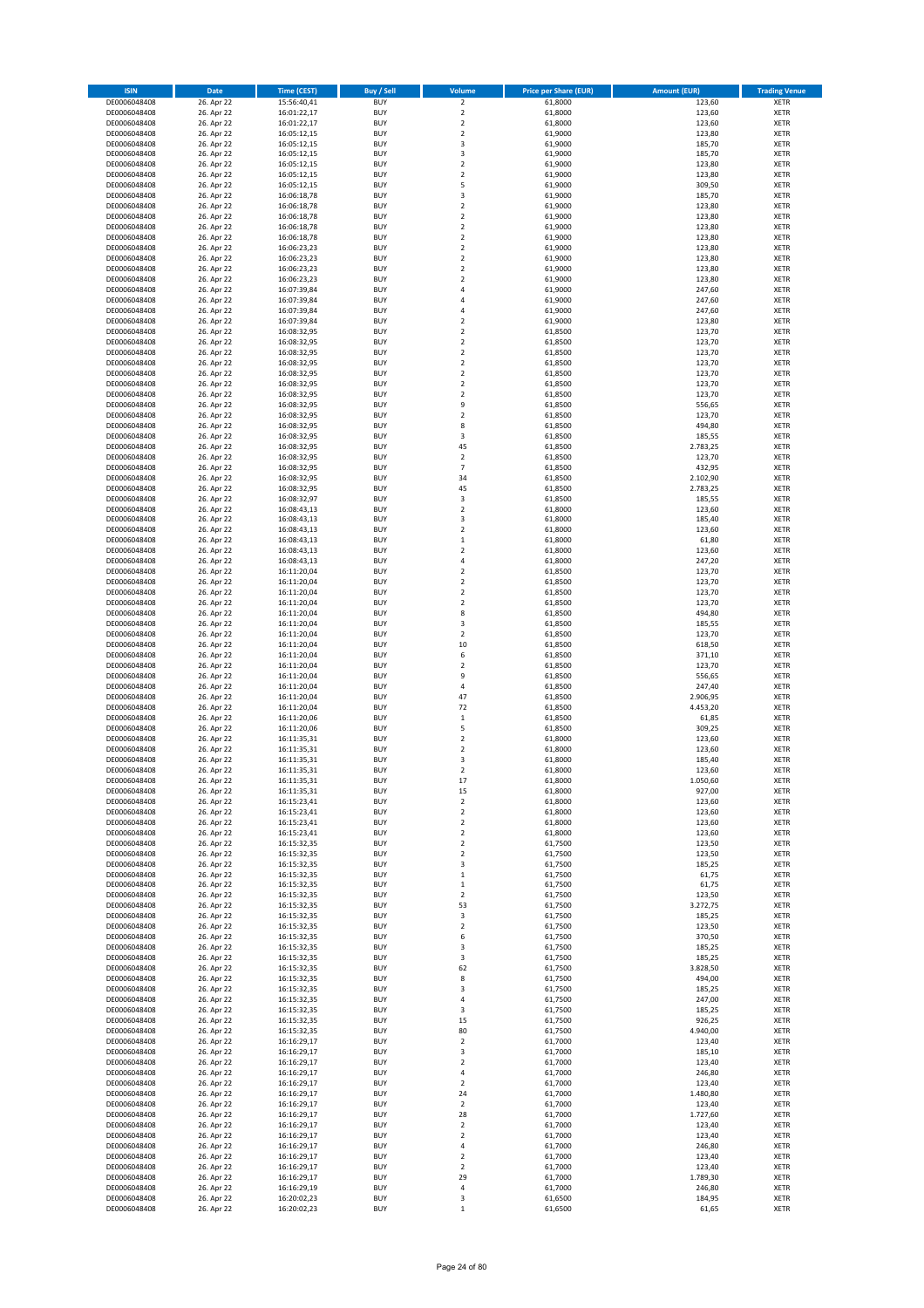| <b>ISIN</b>                  | Date                     | <b>Time (CEST)</b>         | <b>Buy / Sell</b>        | Volume                           | <b>Price per Share (EUR)</b> | <b>Amount (EUR)</b> | <b>Trading Venue</b>       |
|------------------------------|--------------------------|----------------------------|--------------------------|----------------------------------|------------------------------|---------------------|----------------------------|
| DE0006048408                 | 26. Apr 22               | 16:20:02,23                | <b>BUY</b>               | $\overline{2}$                   | 61,6500                      | 123,30              | <b>XETR</b>                |
| DE0006048408                 | 26. Apr 22               | 16:20:02,23                | <b>BUY</b>               | $\mathsf 3$                      | 61,6500                      | 184,95              | <b>XETR</b>                |
| DE0006048408<br>DE0006048408 | 26. Apr 22<br>26. Apr 22 | 16:20:02,23<br>16:20:02,23 | <b>BUY</b><br><b>BUY</b> | $\,$ 1<br>3                      | 61,6500<br>61,6500           | 61,65<br>184,95     | XETR<br><b>XETR</b>        |
| DE0006048408                 | 26. Apr 22               | 16:20:02,23                | <b>BUY</b>               | 3                                | 61,6500                      | 184,95              | <b>XETR</b>                |
| DE0006048408                 | 26. Apr 22               | 16:20:02,23                | <b>BUY</b>               | 32                               | 61,6500                      | 1.972,80            | <b>XETR</b>                |
| DE0006048408                 | 26. Apr 22               | 16:20:02,23                | <b>BUY</b>               | $\sqrt{4}$                       | 61,6500                      | 246,60              | <b>XETR</b>                |
| DE0006048408                 | 26. Apr 22               | 16:20:02,23                | <b>BUY</b>               | $\overline{2}$                   | 61,6500                      | 123,30              | <b>XETR</b>                |
| DE0006048408<br>DE0006048408 | 26. Apr 22<br>26. Apr 22 | 16:20:02,23                | <b>BUY</b><br><b>BUY</b> | 52<br>$\overline{7}$             | 61,6500<br>61,6500           | 3.205,80<br>431,55  | XETR<br><b>XETR</b>        |
| DE0006048408                 | 26. Apr 22               | 16:20:02,23<br>16:20:02,23 | <b>BUY</b>               | $\mathbf 2$                      | 61,6500                      | 123,30              | XETR                       |
| DE0006048408                 | 26. Apr 22               | 16:20:02,23                | <b>BUY</b>               | $\overline{2}$                   | 61,6500                      | 123,30              | <b>XETR</b>                |
| DE0006048408                 | 26. Apr 22               | 16:20:02,23                | <b>BUY</b>               | 3                                | 61,6500                      | 184,95              | XETR                       |
| DE0006048408                 | 26. Apr 22               | 16:20:02,23                | <b>BUY</b>               | $\overline{7}$                   | 61,6500                      | 431,55              | <b>XETR</b>                |
| DE0006048408                 | 26. Apr 22<br>26. Apr 22 | 16:20:02,23                | <b>BUY</b><br><b>BUY</b> | $\mathbf 2$<br>$\overline{2}$    | 61,6500                      | 123,30              | XETR                       |
| DE0006048408<br>DE0006048408 | 26. Apr 22               | 16:20:02,23<br>16:21:19,53 | <b>BUY</b>               | 4                                | 61,6500<br>61,6000           | 123,30<br>246,40    | <b>XETR</b><br>XETR        |
| DE0006048408                 | 26. Apr 22               | 16:21:19,53                | <b>BUY</b>               | 184                              | 61,6000                      | 11.334,40           | <b>XETR</b>                |
| DE0006048408                 | 26. Apr 22               | 16:21:19,53                | <b>BUY</b>               | $\mathbf 2$                      | 61,6000                      | 123,20              | XETR                       |
| DE0006048408                 | 26. Apr 22               | 16:21:19,53                | <b>BUY</b>               | $\sqrt{4}$                       | 61,6000                      | 246,40              | <b>XETR</b>                |
| DE0006048408<br>DE0006048408 | 26. Apr 22<br>26. Apr 22 | 16:21:19,53<br>16:21:19,53 | <b>BUY</b><br><b>BUY</b> | 3<br>4                           | 61,6000<br>61,6000           | 184,80<br>246,40    | <b>XETR</b><br><b>XETR</b> |
| DE0006048408                 | 26. Apr 22               | 16:21:19,53                | <b>BUY</b>               | 39                               | 61,6000                      | 2.402,40            | <b>XETR</b>                |
| DE0006048408                 | 26. Apr 22               | 16:21:19,53                | <b>BUY</b>               | 3                                | 61,6000                      | 184,80              | <b>XETR</b>                |
| DE0006048408                 | 26. Apr 22               | 16:21:19,53                | <b>BUY</b>               | 5                                | 61,6000                      | 308,00              | <b>XETR</b>                |
| DE0006048408                 | 26. Apr 22               | 16:21:19,53                | <b>BUY</b>               | $\overline{2}$                   | 61,6000                      | 123,20              | <b>XETR</b>                |
| DE0006048408                 | 26. Apr 22               | 16:23:52,17                | <b>BUY</b><br><b>BUY</b> | $\overline{2}$<br>$\overline{2}$ | 61,6000                      | 123,20              | <b>XETR</b>                |
| DE0006048408<br>DE0006048408 | 26. Apr 22<br>26. Apr 22 | 16:23:52,17<br>16:23:52,17 | <b>BUY</b>               | 34                               | 61,6000<br>61,6000           | 123,20<br>2.094,40  | <b>XETR</b><br><b>XETR</b> |
| DE0006048408                 | 26. Apr 22               | 16:23:52,17                | <b>BUY</b>               | $\mathbf 2$                      | 61,6000                      | 123,20              | <b>XETR</b>                |
| DE0006048408                 | 26. Apr 22               | 16:23:52,17                | <b>BUY</b>               | 3                                | 61,6000                      | 184,80              | <b>XETR</b>                |
| DE0006048408                 | 26. Apr 22               | 16:23:52,17                | <b>BUY</b>               | $\mathbf 2$                      | 61,6000                      | 123,20              | <b>XETR</b>                |
| DE0006048408                 | 26. Apr 22               | 16:26:52,06<br>16:26:52,06 | <b>BUY</b>               | $\overline{2}$                   | 61,5500                      | 123,10              | <b>XETR</b>                |
| DE0006048408<br>DE0006048408 | 26. Apr 22<br>26. Apr 22 | 16:26:52,06                | <b>BUY</b><br><b>BUY</b> | $\,$ 1<br>3                      | 61,5500<br>61,5500           | 61,55<br>184,65     | XETR<br><b>XETR</b>        |
| DE0006048408                 | 26. Apr 22               | 16:26:52,06                | <b>BUY</b>               | $\mathbf 2$                      | 61,5500                      | 123,10              | XETR                       |
| DE0006048408                 | 26. Apr 22               | 16:26:52,06                | <b>BUY</b>               | 19                               | 61,5500                      | 1.169,45            | <b>XETR</b>                |
| DE0006048408                 | 26. Apr 22               | 16:26:52,06                | <b>BUY</b>               | $\mathsf 3$                      | 61,5500                      | 184,65              | XETR                       |
| DE0006048408                 | 26. Apr 22               | 16:26:52,06                | <b>BUY</b>               | 3                                | 61,5500                      | 184,65              | <b>XETR</b>                |
| DE0006048408<br>DE0006048408 | 26. Apr 22<br>26. Apr 22 | 16:26:52,06<br>16:26:52,06 | <b>BUY</b><br><b>BUY</b> | 5<br>67                          | 61,5500<br>61,5500           | 307,75<br>4.123,85  | <b>XETR</b><br><b>XETR</b> |
| DE0006048408                 | 26. Apr 22               | 16:26:52,06                | <b>BUY</b>               | 3                                | 61,5500                      | 184,65              | XETR                       |
| DE0006048408                 | 26. Apr 22               | 16:26:52,06                | <b>BUY</b>               | $\sqrt{4}$                       | 61,5500                      | 246,20              | <b>XETR</b>                |
| DE0006048408                 | 26. Apr 22               | 16:26:52,06                | <b>BUY</b>               | 76                               | 61,5500                      | 4.677,80            | <b>XETR</b>                |
| DE0006048408                 | 26. Apr 22               | 16:26:52,06                | <b>BUY</b>               | $\overline{2}$                   | 61,5500                      | 123,10              | <b>XETR</b>                |
| DE0006048408                 | 26. Apr 22               | 16:28:50,79                | <b>BUY</b>               | $\,$ 1                           | 61,6000                      | 61,60               | XETR                       |
| DE0006048408<br>DE0006048408 | 26. Apr 22<br>26. Apr 22 | 16:28:50,79<br>16:28:50,79 | <b>BUY</b><br><b>BUY</b> | $\mathbf 2$<br>16                | 61,6000<br>61,6000           | 123,20<br>985,60    | <b>XETR</b><br><b>XETR</b> |
| DE0006048408                 | 26. Apr 22               | 16:28:50,79                | <b>BUY</b>               | $\mathbf 2$                      | 61,6000                      | 123,20              | <b>XETR</b>                |
| DE0006048408                 | 26. Apr 22               | 16:28:50,79                | <b>BUY</b>               | 23                               | 61,6000                      | 1.416,80            | <b>XETR</b>                |
| DE0006048408                 | 26. Apr 22               | 16:28:50,79                | <b>BUY</b>               | 3                                | 61,6000                      | 184,80              | <b>XETR</b>                |
| DE0006048408                 | 26. Apr 22               | 16:28:50,79                | <b>BUY</b><br><b>BUY</b> | $\overline{4}$                   | 61,6000                      | 246,40              | <b>XETR</b>                |
| DE0006048408<br>DE0006048408 | 26. Apr 22<br>26. Apr 22 | 16:28:50,79<br>16:28:50,79 | <b>BUY</b>               | 64<br>$\overline{2}$             | 61,6000<br>61,6000           | 3.942,40<br>123,20  | <b>XETR</b><br><b>XETR</b> |
| DE0006048408                 | 26. Apr 22               | 16:29:02,46                | <b>BUY</b>               | 10                               | 61,6000                      | 616,00              | <b>XETR</b>                |
| DE0006048408                 | 26. Apr 22               | 16:29:02,46                | <b>BUY</b>               | 13                               | 61,6000                      | 800,80              | <b>XETR</b>                |
| DE0006048408                 | 26. Apr 22               | 16:29:02,46                | <b>BUY</b>               | 46                               | 61,6000                      | 2.833,60            | <b>XETR</b>                |
| DE0006048408                 | 26. Apr 22               | 16:29:02,46                | <b>BUY</b><br><b>BUY</b> | 3<br>$\overline{2}$              | 61,6000<br>61,6500           | 184,80              | <b>XETR</b><br><b>XETR</b> |
| DE0006048408<br>DE0006048408 | 26. Apr 22<br>26. Apr 22 | 16:32:01,01<br>16:32:01,01 | <b>BUY</b>               | $\overline{2}$                   | 61,6500                      | 123,30<br>123,30    | <b>XETR</b>                |
| DE0006048408                 | 26. Apr 22               | 16:32:01,01                | <b>BUY</b>               | $\sqrt{4}$                       | 61,6500                      | 246,60              | XETR                       |
| DE0006048408                 | 26. Apr 22               | 16:32:01,01                | <b>BUY</b>               | $\mathbf 1$                      | 61,6500                      | 61,65               | <b>XETR</b>                |
| DE0006048408                 | 26. Apr 22               | 16:32:01,01                | <b>BUY</b>               | $\sqrt{2}$                       | 61,6500                      | 123,30              | <b>XETR</b>                |
| DE0006048408                 | 26. Apr 22               | 16:32:01,01                | <b>BUY</b><br><b>BUY</b> | 3<br>$\overline{2}$              | 61,6500                      | 184,95              | <b>XETR</b>                |
| DE0006048408<br>DE0006048408 | 26. Apr 22<br>26. Apr 22 | 16:32:01,01<br>16:32:01,01 | <b>BUY</b>               | 3                                | 61,6500<br>61,6500           | 123,30<br>184,95    | <b>XETR</b><br>XETR        |
| DE0006048408                 | 26. Apr 22               | 16:32:01,01                | <b>BUY</b>               | $\mathbf 2$                      | 61,6500                      | 123,30              | XETR                       |
| DE0006048408                 | 26. Apr 22               | 16:32:01,01                | <b>BUY</b>               | 4                                | 61,6500                      | 246,60              | XETR                       |
| DE0006048408                 | 26. Apr 22               | 16:32:01,01                | <b>BUY</b>               | $\overline{2}$                   | 61,6500                      | 123,30              | XETR                       |
| DE0006048408                 | 26. Apr 22               | 16:32:01,01                | <b>BUY</b>               | $\mathbf 2$                      | 61,6500                      | 123,30              | XETR                       |
| DE0006048408<br>DE0006048408 | 26. Apr 22<br>26. Apr 22 | 16:32:01,01<br>16:32:08.03 | <b>BUY</b><br><b>BUY</b> | 5<br>$\,1\,$                     | 61,6500<br>61,6500           | 308,25<br>61,65     | XETR<br><b>XETR</b>        |
| DE0006048408                 | 26. Apr 22               | 16:32:08,03                | <b>BUY</b>               | $\sqrt{4}$                       | 61,6500                      | 246,60              | <b>XETR</b>                |
| DE0006048408                 | 26. Apr 22               | 16:32:08,03                | <b>BUY</b>               | 4                                | 61,6500                      | 246,60              | <b>XETR</b>                |
| DE0006048408                 | 26. Apr 22               | 16:32:08,03                | <b>BUY</b>               | $\overline{2}$                   | 61,6500                      | 123,30              | <b>XETR</b>                |
| DE0006048408<br>DE0006048408 | 26. Apr 22<br>26. Apr 22 | 16:32:08,03<br>16:32:08,03 | <b>BUY</b><br><b>BUY</b> | 4<br>$\overline{2}$              | 61,6500<br>61,6500           | 246,60<br>123,30    | <b>XETR</b><br><b>XETR</b> |
| DE0006048408                 | 26. Apr 22               | 16:32:08,03                | <b>BUY</b>               | 4                                | 61,6500                      | 246,60              | XETR                       |
| DE0006048408                 | 26. Apr 22               | 16:32:08,03                | <b>BUY</b>               | 4                                | 61,6500                      | 246,60              | XETR                       |
| DE0006048408                 | 26. Apr 22               | 16:32:08,03                | <b>BUY</b>               | 3                                | 61,6500                      | 184,95              | <b>XETR</b>                |
| DE0006048408                 | 26. Apr 22               | 16:32:37,37                | <b>BUY</b>               | $\,$ 1                           | 61,6000                      | 61,60               | <b>XETR</b>                |
| DE0006048408<br>DE0006048408 | 26. Apr 22<br>26. Apr 22 | 16:32:37,37<br>16:32:37,37 | <b>BUY</b><br><b>BUY</b> | $\overline{\phantom{a}}$<br>9    | 61,6000<br>61,6000           | 431,20<br>554,40    | <b>XETR</b><br><b>XETR</b> |
| DE0006048408                 | 26. Apr 22               | 16:32:37,37                | <b>BUY</b>               | 52                               | 61,6000                      | 3.203,20            | <b>XETR</b>                |
| DE0006048408                 | 26. Apr 22               | 16:32:37,37                | <b>BUY</b>               | $\mathbf 2$                      | 61,6000                      | 123,20              | <b>XETR</b>                |
| DE0006048408                 | 26. Apr 22               | 16:32:37,37                | <b>BUY</b>               | $\overline{2}$                   | 61,6000                      | 123,20              | <b>XETR</b>                |
| DE0006048408                 | 26. Apr 22               | 16:32:37,39                | <b>BUY</b>               | 5                                | 61,6000                      | 308,00              | XETR                       |
| DE0006048408<br>DE0006048408 | 26. Apr 22<br>26. Apr 22 | 16:33:54,42<br>16:33:54,42 | <b>BUY</b><br><b>BUY</b> | $\mathbf 2$<br>$\overline{2}$    | 61,5500<br>61,5500           | 123,10<br>123,10    | XETR<br>XETR               |
| DE0006048408                 | 26. Apr 22               | 16:33:54,42                | <b>BUY</b>               | $\boldsymbol{2}$                 | 61,5500                      | 123,10              | XETR                       |
| DE0006048408                 | 26. Apr 22               | 16:33:54,42                | <b>BUY</b>               | $\sqrt{4}$                       | 61,5500                      | 246,20              | <b>XETR</b>                |
| DE0006048408                 | 26. Apr 22               | 16:33:54,42                | <b>BUY</b>               | 3                                | 61,5500                      | 184,65              | XETR                       |
| DE0006048408                 | 26. Apr 22               | 16:33:54,42                | <b>BUY</b>               | 4                                | 61,5500                      | 246,20              | XETR                       |
| DE0006048408                 | 26. Apr 22               | 16:33:54,42                | <b>BUY</b><br><b>BUY</b> | 9<br>3                           | 61,5500                      | 553,95              | XETR                       |
| DE0006048408<br>DE0006048408 | 26. Apr 22<br>26. Apr 22 | 16:33:54,42<br>16:35:41,91 | <b>BUY</b>               | 3                                | 61,5500<br>61,5500           | 184,65<br>184,65    | XETR<br>XETR               |
| DE0006048408                 | 26. Apr 22               | 16:35:41,91                | <b>BUY</b>               | 56                               | 61,5500                      | 3.446,80            | XETR                       |
| DE0006048408                 | 26. Apr 22               | 16:35:41,91                | <b>BUY</b>               | 5                                | 61,5500                      | 307,75              | <b>XETR</b>                |
| DE0006048408                 | 26. Apr 22               | 16:38:32,44                | <b>BUY</b>               | $\mathbf 2$                      | 61,5500                      | 123,10              | <b>XETR</b>                |
| DE0006048408<br>DE0006048408 | 26. Apr 22<br>26. Apr 22 | 16:38:32,44<br>16:38:32,44 | <b>BUY</b><br><b>BUY</b> | 3<br>$\overline{2}$              | 61,5500<br>61,5500           | 184,65<br>123,10    | <b>XETR</b><br><b>XETR</b> |
| DE0006048408                 | 26. Apr 22               | 16:38:32,44                | <b>BUY</b>               | 3                                | 61,5500                      | 184,65              | <b>XETR</b>                |
| DE0006048408                 | 26. Apr 22               | 16:38:32,44                | <b>BUY</b>               | $\,$ 1                           | 61,5500                      | 61,55               | <b>XETR</b>                |
| DE0006048408                 | 26. Apr 22               | 16:38:32,44                | <b>BUY</b>               | $\mathbf 1$                      | 61,5500                      | 61,55               | <b>XETR</b>                |
| DE0006048408<br>DE0006048408 | 26. Apr 22               | 16:38:32,44                | <b>BUY</b>               | 3                                | 61,5500                      | 184,65              | <b>XETR</b>                |
|                              | 26. Apr 22               | 16:38:32,44                | <b>BUY</b>               | 3                                | 61,5500                      | 184,65              | <b>XETR</b>                |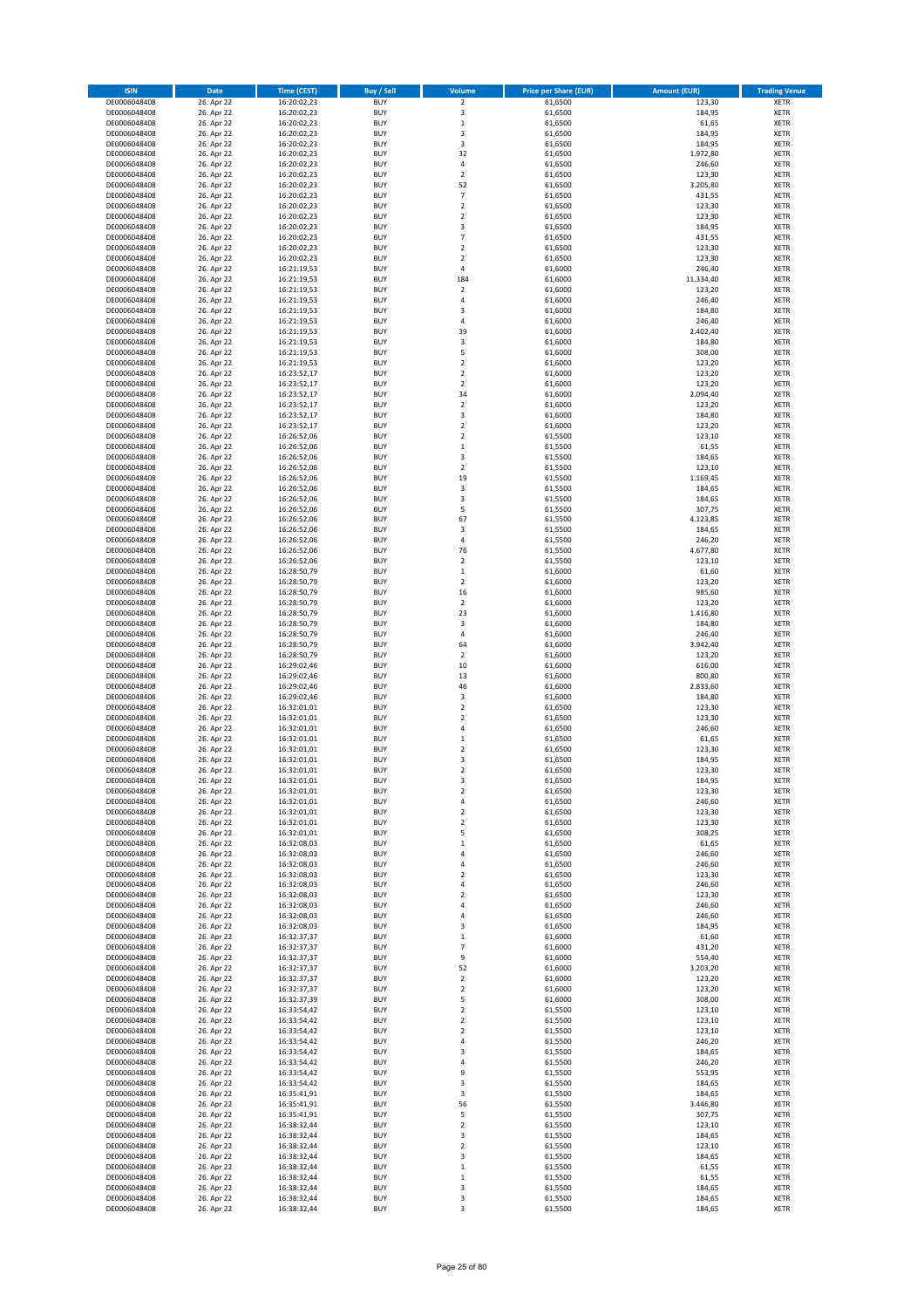| <b>ISIN</b>                  | Date                     | <b>Time (CEST)</b>         | <b>Buy / Sell</b>        | Volume                        | <b>Price per Share (EUR)</b> | <b>Amount (EUR)</b> | <b>Trading Venue</b>       |
|------------------------------|--------------------------|----------------------------|--------------------------|-------------------------------|------------------------------|---------------------|----------------------------|
| DE0006048408                 | 26. Apr 22               | 16:38:32,44                | <b>BUY</b>               | $\overline{2}$                | 61,5500                      | 123,10              | <b>XETR</b>                |
| DE0006048408                 | 26. Apr 22               | 16:38:32,44                | <b>BUY</b>               | $\mathbf 2$                   | 61,5500                      | 123,10              | <b>XETR</b>                |
| DE0006048408<br>DE0006048408 | 26. Apr 22<br>26. Apr 22 | 16:38:32,44<br>16:38:32,44 | <b>BUY</b><br><b>BUY</b> | 3<br>$\overline{2}$           | 61,5500<br>61,5500           | 184,65<br>123,10    | XETR<br><b>XETR</b>        |
| DE0006048408                 | 26. Apr 22               | 16:38:36,93                | <b>BUY</b>               | $\mathbf 2$                   | 61,5000                      | 123,00              | <b>XETR</b>                |
| DE0006048408                 | 26. Apr 22               | 16:38:36,93                | <b>BUY</b>               | 17                            | 61,5000                      | 1.045,50            | <b>XETR</b>                |
| DE0006048408                 | 26. Apr 22               | 16:38:36,93                | <b>BUY</b>               | 8                             | 61,5000                      | 492,00              | <b>XETR</b>                |
| DE0006048408                 | 26. Apr 22               | 16:38:36,93                | <b>BUY</b>               | $\overline{2}$                | 61,5000                      | 123,00              | <b>XETR</b>                |
| DE0006048408<br>DE0006048408 | 26. Apr 22<br>26. Apr 22 | 16:38:36,93                | <b>BUY</b><br><b>BUY</b> | 5<br>78                       | 61,5000<br>61,5000           | 307,50<br>4.797,00  | XETR<br><b>XETR</b>        |
| DE0006048408                 | 26. Apr 22               | 16:38:36,93<br>16:38:36,93 | <b>BUY</b>               | $\mathbf 2$                   | 61,5000                      | 123,00              | XETR                       |
| DE0006048408                 | 26. Apr 22               | 16:38:36,93                | <b>BUY</b>               | $\overline{2}$                | 61,5000                      | 123,00              | <b>XETR</b>                |
| DE0006048408                 | 26. Apr 22               | 16:38:37,26                | <b>BUY</b>               | 3                             | 61,5000                      | 184,50              | XETR                       |
| DE0006048408                 | 26. Apr 22               | 16:38:37,26                | <b>BUY</b>               | $\overline{2}$                | 61,5000                      | 123,00              | <b>XETR</b>                |
| DE0006048408                 | 26. Apr 22               | 16:38:47,96                | <b>BUY</b>               | $\mathbf 2$                   | 61,4500                      | 122,90              | XETR                       |
| DE0006048408<br>DE0006048408 | 26. Apr 22<br>26. Apr 22 | 16:38:47,96<br>16:38:47,96 | <b>BUY</b><br><b>BUY</b> | $\overline{2}$<br>$\mathbf 2$ | 61,4500<br>61,4500           | 122,90<br>122,90    | <b>XETR</b><br>XETR        |
| DE0006048408                 | 26. Apr 22               | 16:38:47,96                | <b>BUY</b>               | $\overline{2}$                | 61,4500                      | 122,90              | <b>XETR</b>                |
| DE0006048408                 | 26. Apr 22               | 16:38:47,96                | <b>BUY</b>               | 24                            | 61,4500                      | 1.474,80            | XETR                       |
| DE0006048408                 | 26. Apr 22               | 16:38:47,96                | <b>BUY</b>               | 9                             | 61,4500                      | 553,05              | <b>XETR</b>                |
| DE0006048408                 | 26. Apr 22               | 16:38:56,15                | <b>BUY</b>               | 3                             | 61,4500                      | 184,35              | <b>XETR</b>                |
| DE0006048408<br>DE0006048408 | 26. Apr 22<br>26. Apr 22 | 16:38:56,15<br>16:38:56,15 | <b>BUY</b><br><b>BUY</b> | 3<br>$\overline{2}$           | 61,4500<br>61,4500           | 184,35<br>122,90    | <b>XETR</b><br><b>XETR</b> |
| DE0006048408                 | 26. Apr 22               | 16:38:56,15                | <b>BUY</b>               | 3                             | 61,4500                      | 184,35              | <b>XETR</b>                |
| DE0006048408                 | 26. Apr 22               | 16:39:41,59                | <b>BUY</b>               | 48                            | 61,5000                      | 2.952,00            | <b>XETR</b>                |
| DE0006048408                 | 26. Apr 22               | 16:39:41,59                | <b>BUY</b>               | 3                             | 61,5000                      | 184,50              | <b>XETR</b>                |
| DE0006048408                 | 26. Apr 22               | 16:39:41,59                | <b>BUY</b>               | $\overline{2}$                | 61,5000                      | 123,00              | <b>XETR</b>                |
| DE0006048408<br>DE0006048408 | 26. Apr 22<br>26. Apr 22 | 16:39:41,59<br>16:39:41,59 | <b>BUY</b><br><b>BUY</b> | $\mathbf 2$<br>$\,$ 1         | 61,5000<br>61,5000           | 123,00<br>61,50     | <b>XETR</b><br><b>XETR</b> |
| DE0006048408                 | 26. Apr 22               | 16:39:51,57                | <b>BUY</b>               | $\sqrt{2}$                    | 61,5000                      | 123,00              | <b>XETR</b>                |
| DE0006048408                 | 26. Apr 22               | 16:39:51,59                | <b>BUY</b>               | $\sqrt{4}$                    | 61,5000                      | 246,00              | <b>XETR</b>                |
| DE0006048408                 | 26. Apr 22               | 16:40:42,54                | <b>BUY</b>               | $\mathbf 2$                   | 61,4500                      | 122,90              | <b>XETR</b>                |
| DE0006048408                 | 26. Apr 22               | 16:40:42,54                | <b>BUY</b>               | $\overline{2}$                | 61,4500                      | 122,90              | <b>XETR</b>                |
| DE0006048408                 | 26. Apr 22               | 16:40:42,54                | <b>BUY</b>               | 3                             | 61,4500                      | 184,35              | XETR                       |
| DE0006048408<br>DE0006048408 | 26. Apr 22<br>26. Apr 22 | 16:40:42,54<br>16:40:42,54 | <b>BUY</b><br><b>BUY</b> | 3<br>$\overline{2}$           | 61,4500<br>61,4500           | 184,35<br>122,90    | <b>XETR</b><br>XETR        |
| DE0006048408                 | 26. Apr 22               | 16:40:42,54                | <b>BUY</b>               | 3                             | 61,4500                      | 184,35              | <b>XETR</b>                |
| DE0006048408                 | 26. Apr 22               | 16:40:42,54                | <b>BUY</b>               | $\sqrt{2}$                    | 61,4500                      | 122,90              | XETR                       |
| DE0006048408                 | 26. Apr 22               | 16:40:42,54                | <b>BUY</b>               | 24                            | 61,4500                      | 1.474,80            | <b>XETR</b>                |
| DE0006048408                 | 26. Apr 22               | 16:40:42,54                | <b>BUY</b>               | $\overline{2}$                | 61,4500                      | 122,90              | <b>XETR</b>                |
| DE0006048408                 | 26. Apr 22               | 16:40:42,54                | <b>BUY</b><br><b>BUY</b> | $\overline{2}$                | 61,4500                      | 122,90              | <b>XETR</b>                |
| DE0006048408<br>DE0006048408 | 26. Apr 22<br>26. Apr 22 | 16:40:42,54<br>16:40:42,54 | <b>BUY</b>               | $\mathbf 1$<br>3              | 61,4500<br>61,4500           | 61,45<br>184,35     | XETR<br><b>XETR</b>        |
| DE0006048408                 | 26. Apr 22               | 16:40:44,46                | <b>BUY</b>               | $\overline{\mathbf{3}}$       | 61,4500                      | 184,35              | <b>XETR</b>                |
| DE0006048408                 | 26. Apr 22               | 16:41:12,26                | <b>BUY</b>               | $\overline{2}$                | 61,4500                      | 122,90              | <b>XETR</b>                |
| DE0006048408                 | 26. Apr 22               | 16:41:48,58                | <b>BUY</b>               | $\mathbf 2$                   | 61,4500                      | 122,90              | XETR                       |
| DE0006048408                 | 26. Apr 22               | 16:41:48,58                | <b>BUY</b>               | $\,$ 1                        | 61,4500                      | 61,45               | <b>XETR</b>                |
| DE0006048408<br>DE0006048408 | 26. Apr 22<br>26. Apr 22 | 16:41:48,58<br>16:41:48,58 | <b>BUY</b><br><b>BUY</b> | $\sqrt{2}$<br>$\mathbf 2$     | 61,4500<br>61,4500           | 122,90<br>122,90    | <b>XETR</b><br><b>XETR</b> |
| DE0006048408                 | 26. Apr 22               | 16:41:53,38                | <b>BUY</b>               | $\mathbf 2$                   | 61,4500                      | 122,90              | <b>XETR</b>                |
| DE0006048408                 | 26. Apr 22               | 16:41:53,38                | <b>BUY</b>               | 4                             | 61,4500                      | 245,80              | <b>XETR</b>                |
| DE0006048408                 | 26. Apr 22               | 16:42:46,38                | <b>BUY</b>               | 3                             | 61,4000                      | 184,20              | <b>XETR</b>                |
| DE0006048408                 | 26. Apr 22               | 16:42:46,38                | <b>BUY</b>               | 3                             | 61,4000                      | 184,20              | <b>XETR</b>                |
| DE0006048408<br>DE0006048408 | 26. Apr 22<br>26. Apr 22 | 16:42:46,38<br>16:42:46,38 | <b>BUY</b><br><b>BUY</b> | $\overline{2}$<br>$\mathbf 2$ | 61,4000<br>61,4000           | 122,80<br>122,80    | <b>XETR</b><br><b>XETR</b> |
| DE0006048408                 | 26. Apr 22               | 16:42:46,38                | <b>BUY</b>               | $\overline{2}$                | 61,4000                      | 122,80              | <b>XETR</b>                |
| DE0006048408                 | 26. Apr 22               | 16:42:46,38                | <b>BUY</b>               | 31                            | 61,4000                      | 1.903,40            | <b>XETR</b>                |
| DE0006048408                 | 26. Apr 22               | 16:42:46,38                | <b>BUY</b>               | $\overline{2}$                | 61,4000                      | 122,80              | <b>XETR</b>                |
| DE0006048408                 | 26. Apr 22               | 16:42:46,38                | <b>BUY</b>               | 3                             | 61,4000                      | 184,20              | <b>XETR</b>                |
| DE0006048408                 | 26. Apr 22               | 16:42:46,38                | <b>BUY</b>               | $\mathbf 1$                   | 61,4000                      | 61,40               | <b>XETR</b>                |
| DE0006048408<br>DE0006048408 | 26. Apr 22<br>26. Apr 22 | 16:42:46,38<br>16:43:19,44 | <b>BUY</b><br><b>BUY</b> | 13<br>$\overline{2}$          | 61,4000<br>61,4000           | 798,20<br>122,80    | XETR<br><b>XETR</b>        |
| DE0006048408                 | 26. Apr 22               | 16:43:19,44                | <b>BUY</b>               | $\,$ 1                        | 61,4000                      | 61,40               | <b>XETR</b>                |
| DE0006048408                 | 26. Apr 22               | 16:43:19,44                | <b>BUY</b>               | $\overline{2}$                | 61,4000                      | 122,80              | <b>XETR</b>                |
| DE0006048408                 | 26. Apr 22               | 16:43:19,44                | <b>BUY</b>               | 3                             | 61,4000                      | 184,20              | <b>XETR</b>                |
| DE0006048408                 | 26. Apr 22               | 16:43:19,44                | <b>BUY</b>               | 3                             | 61,4000                      | 184,20              | XETR                       |
| DE0006048408<br>DE0006048408 | 26. Apr 22<br>26. Apr 22 | 16:44:29,80<br>16:44:29,80 | <b>BUY</b><br><b>BUY</b> | $\mathbf 2$<br>$\mathbf 2$    | 61,3500<br>61,3500           | 122,70<br>122,70    | XETR<br>XETR               |
| DE0006048408                 | 26. Apr 22               | 16:44:29,80                | <b>BUY</b>               | $\overline{2}$                | 61,3500                      | 122,70              | <b>XETR</b>                |
| DE0006048408                 | 26. Apr 22               | 16:44:29,80                | <b>BUY</b>               | 37                            | 61,3500                      | 2.269,95            | <b>XETR</b>                |
| DE0006048408                 | 26. Apr 22               | 16:44:29,80                | <b>BUY</b>               | $\mathbf 2$                   | 61,3500                      | 122,70              | XETR                       |
| DE0006048408                 | 26. Apr 22               | 16:44:29,80                | <b>BUY</b>               | $\mathbf 2$                   | 61,3500                      | 122,70              | <b>XETR</b>                |
| DE0006048408<br>DE0006048408 | 26. Apr 22<br>26. Apr 22 | 16:44:29,80<br>16:46:31,93 | <b>BUY</b><br><b>BUY</b> | 3<br>$\mathbf 2$              | 61,3500<br>61,3000           | 184,05<br>122,60    | XETR<br><b>XETR</b>        |
| DE0006048408                 | 26. Apr 22               | 16:46:31,93                | <b>BUY</b>               | $\mathbf 2$                   | 61,3000                      | 122,60              | XETR                       |
| DE0006048408                 | 26. Apr 22               | 16:46:31,93                | <b>BUY</b>               | $\,$ 1                        | 61,3000                      | 61,30               | <b>XETR</b>                |
| DE0006048408                 | 26. Apr 22               | 16:46:31,93                | <b>BUY</b>               | $\,$ 1                        | 61,3000                      | 61,30               | XETR                       |
| DE0006048408                 | 26. Apr 22               | 16:46:31,93                | <b>BUY</b>               | $\overline{2}$                | 61,3000                      | 122,60              | <b>XETR</b>                |
| DE0006048408                 | 26. Apr 22               | 16:46:31,93                | <b>BUY</b>               | 3<br>$\mathbf 2$              | 61,3000<br>61,3000           | 183,90<br>122,60    | XETR                       |
| DE0006048408<br>DE0006048408 | 26. Apr 22<br>26. Apr 22 | 16:46:31,93<br>16:46:31,93 | <b>BUY</b><br><b>BUY</b> | $\mathbf 2$                   | 61,3000                      | 122,60              | <b>XETR</b><br><b>XETR</b> |
| DE0006048408                 | 26. Apr 22               | 16:46:31,93                | <b>BUY</b>               | $\overline{2}$                | 61,3000                      | 122,60              | <b>XETR</b>                |
| DE0006048408                 | 26. Apr 22               | 16:46:31,93                | <b>BUY</b>               | $\overline{\mathbf{c}}$       | 61,3000                      | 122,60              | <b>XETR</b>                |
| DE0006048408                 | 26. Apr 22               | 16:46:31,93                | <b>BUY</b>               | 24                            | 61,3000                      | 1.471,20            | <b>XETR</b>                |
| DE0006048408                 | 26. Apr 22               | 16:46:31,93                | <b>BUY</b>               | $\sqrt{2}$                    | 61,3000                      | 122,60              | <b>XETR</b>                |
| DE0006048408<br>DE0006048408 | 26. Apr 22<br>26. Apr 22 | 16:46:31,93<br>16:46:31,93 | <b>BUY</b><br><b>BUY</b> | 3<br>$\,$ 1                   | 61,3000<br>61,3000           | 183,90<br>61,30     | <b>XETR</b><br><b>XETR</b> |
| DE0006048408                 | 26. Apr 22               | 16:46:31,93                | <b>BUY</b>               | 3                             | 61,3000                      | 183,90              | XETR                       |
| DE0006048408                 | 26. Apr 22               | 16:46:31,93                | <b>BUY</b>               | 3                             | 61,3000                      | 183,90              | XETR                       |
| DE0006048408                 | 26. Apr 22               | 16:46:31,93                | <b>BUY</b>               | $\,$ 1                        | 61,3000                      | 61,30               | <b>XETR</b>                |
| DE0006048408                 | 26. Apr 22               | 16:46:49,63                | <b>BUY</b>               | 3                             | 61,3000                      | 183,90              | <b>XETR</b>                |
| DE0006048408<br>DE0006048408 | 26. Apr 22<br>26. Apr 22 | 16:46:49,63<br>16:46:50,58 | <b>BUY</b><br><b>BUY</b> | 3<br>300                      | 61,3000<br>61,2500           | 183,90<br>18.375,00 | XETR<br>XETR               |
| DE0006048408                 | 26. Apr 22               | 16:46:50,58                | <b>BUY</b>               | 25                            | 61,2500                      | 1.531,25            | XETR                       |
| DE0006048408                 | 26. Apr 22               | 16:46:50,58                | <b>BUY</b>               | 3                             | 61,2500                      | 183,75              | XETR                       |
| DE0006048408                 | 26. Apr 22               | 16:46:50,58                | <b>BUY</b>               | 98                            | 61,2500                      | 6.002,50            | XETR                       |
| DE0006048408                 | 26. Apr 22               | 16:47:01,33                | <b>BUY</b>               | 38                            | 61,2500                      | 2.327,50            | XETR                       |
| DE0006048408                 | 26. Apr 22               | 16:47:04,39                | <b>BUY</b>               | 5                             | 61,2500                      | 306,25              | XETR                       |
| DE0006048408<br>DE0006048408 | 26. Apr 22<br>26. Apr 22 | 16:50:32,08<br>16:52:09,02 | <b>BUY</b><br><b>BUY</b> | 3<br>3                        | 61,3000<br>61,3000           | 183,90<br>183,90    | <b>XETR</b><br><b>XETR</b> |
| DE0006048408                 | 26. Apr 22               | 16:52:09,02                | <b>BUY</b>               | 3                             | 61,3000                      | 183,90              | <b>XETR</b>                |
| DE0006048408                 | 26. Apr 22               | 16:52:09,02                | <b>BUY</b>               | 3                             | 61,3000                      | 183,90              | <b>XETR</b>                |
| DE0006048408                 | 26. Apr 22               | 16:52:09,02                | <b>BUY</b>               | 3                             | 61,3000                      | 183,90              | <b>XETR</b>                |
| DE0006048408                 | 26. Apr 22               | 16:52:09,02                | <b>BUY</b>               | 29                            | 61,3000                      | 1.777,70            | <b>XETR</b>                |
| DE0006048408<br>DE0006048408 | 26. Apr 22<br>26. Apr 22 | 16:54:01,50<br>16:54:01,50 | <b>BUY</b><br><b>BUY</b> | $\overline{2}$<br>3           | 61,3000<br>61,3000           | 122,60<br>183,90    | <b>XETR</b><br><b>XETR</b> |
| DE0006048408                 | 26. Apr 22               | 16:54:01,50                | <b>BUY</b>               | $\overline{2}$                | 61,3000                      | 122,60              | XETR                       |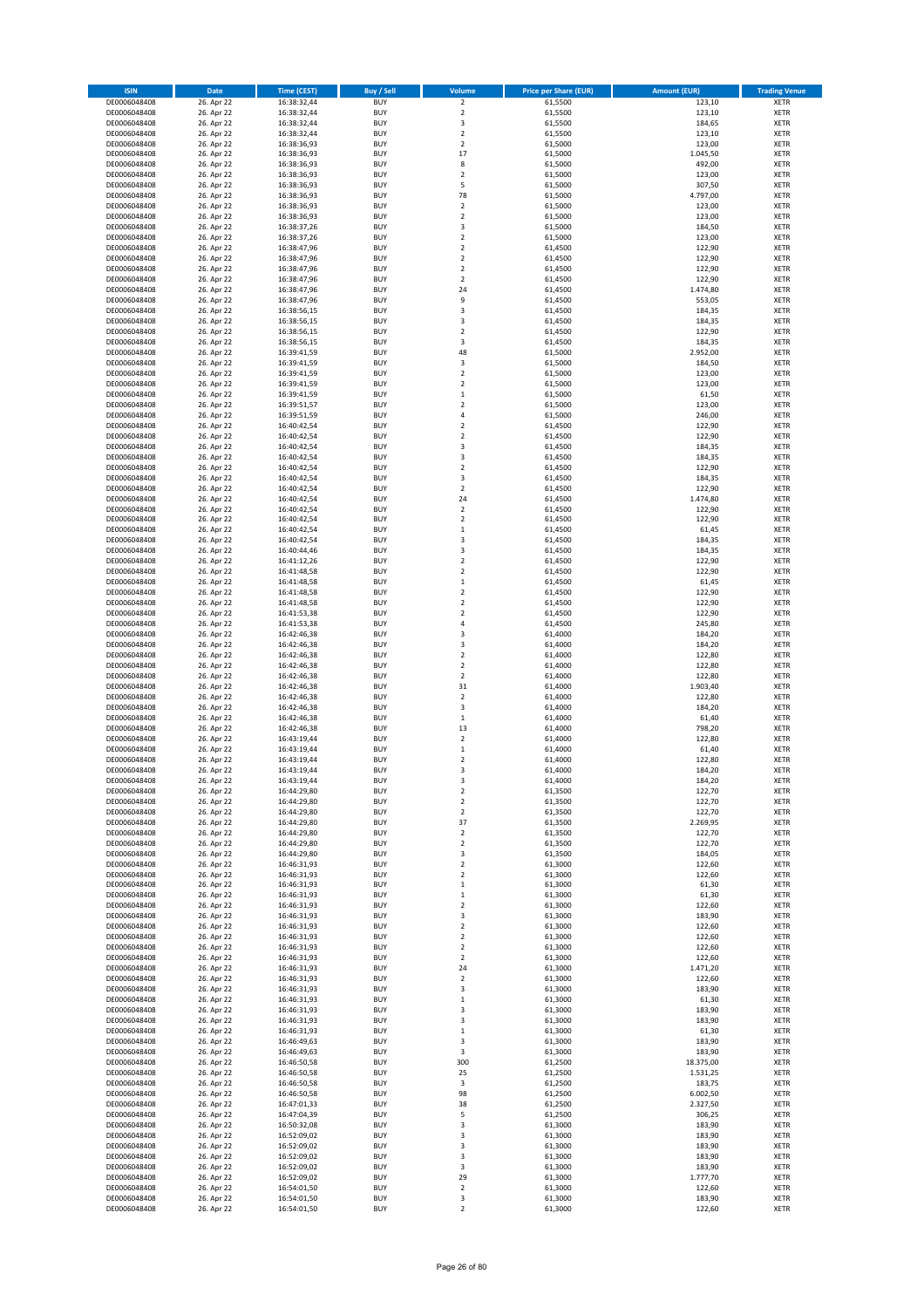| <b>ISIN</b>                  | Date                     | <b>Time (CEST)</b>         | <b>Buy / Sell</b>        | Volume                           | <b>Price per Share (EUR)</b> | <b>Amount (EUR)</b>  | <b>Trading Venue</b>       |
|------------------------------|--------------------------|----------------------------|--------------------------|----------------------------------|------------------------------|----------------------|----------------------------|
| DE0006048408                 | 26. Apr 22               | 16:54:01,50                | <b>BUY</b>               | $\overline{2}$                   | 61,3000                      | 122,60               | <b>XETR</b>                |
| DE0006048408                 | 26. Apr 22<br>26. Apr 22 | 16:54:01,50                | <b>BUY</b>               | 26                               | 61,3000                      | 1.593,80             | <b>XETR</b>                |
| DE0006048408<br>DE0006048408 | 26. Apr 22               | 16:54:01,50<br>16:54:01,50 | <b>BUY</b><br><b>BUY</b> | $\mathbf 2$<br>3                 | 61,3000<br>61,3000           | 122,60<br>183,90     | XETR<br><b>XETR</b>        |
| DE0006048408                 | 26. Apr 22               | 16:54:01,50                | <b>BUY</b>               | $\mathbf 2$                      | 61,3000                      | 122,60               | <b>XETR</b>                |
| DE0006048408                 | 26. Apr 22               | 16:54:01,50                | <b>BUY</b>               | $\overline{2}$                   | 61,3000                      | 122,60               | <b>XETR</b>                |
| DE0006048408                 | 26. Apr 22               | 16:54:01,52                | <b>BUY</b>               | $\overline{2}$                   | 61,3000                      | 122,60               | <b>XETR</b>                |
| DE0006048408                 | 26. Apr 22               | 16:54:01,53                | <b>BUY</b>               | 36                               | 61,3000                      | 2.206,80             | <b>XETR</b>                |
| DE0006048408                 | 26. Apr 22               | 16:54:01,55                | <b>BUY</b><br><b>BUY</b> | $\,$ 1<br>3                      | 61,2500                      | 61,25<br>183,75      | XETR<br><b>XETR</b>        |
| DE0006048408<br>DE0006048408 | 26. Apr 22<br>26. Apr 22 | 16:54:01,55<br>16:54:01,55 | <b>BUY</b>               | $\,1\,$                          | 61,2500<br>61,2500           | 61,25                | XETR                       |
| DE0006048408                 | 26. Apr 22               | 16:54:01,55                | <b>BUY</b>               | $\overline{2}$                   | 61,2500                      | 122,50               | <b>XETR</b>                |
| DE0006048408                 | 26. Apr 22               | 16:54:01,55                | <b>BUY</b>               | $\mathbf 2$                      | 61,2500                      | 122,50               | XETR                       |
| DE0006048408                 | 26. Apr 22               | 16:54:01,55                | <b>BUY</b>               | 3                                | 61,2500                      | 183,75               | <b>XETR</b>                |
| DE0006048408                 | 26. Apr 22               | 16:54:01,55                | <b>BUY</b>               | $\mathbf 2$                      | 61,2500                      | 122,50               | XETR                       |
| DE0006048408<br>DE0006048408 | 26. Apr 22               | 16:54:01,55                | <b>BUY</b>               | $\overline{2}$                   | 61,2500                      | 122,50               | <b>XETR</b>                |
| DE0006048408                 | 26. Apr 22<br>26. Apr 22 | 16:54:01,55<br>16:54:01,55 | <b>BUY</b><br><b>BUY</b> | $\mathbf 2$<br>$\overline{2}$    | 61,2500<br>61,2500           | 122,50<br>122,50     | XETR<br><b>XETR</b>        |
| DE0006048408                 | 26. Apr 22               | 16:54:01,55                | <b>BUY</b>               | $\overline{2}$                   | 61,2500                      | 122,50               | XETR                       |
| DE0006048408                 | 26. Apr 22               | 16:54:01,55                | <b>BUY</b>               | $\mathbf 1$                      | 61,2500                      | 61,25                | <b>XETR</b>                |
| DE0006048408                 | 26. Apr 22               | 16:54:01,55                | <b>BUY</b>               | $\overline{2}$                   | 61,2500                      | 122,50               | <b>XETR</b>                |
| DE0006048408                 | 26. Apr 22               | 16:56:09,28                | <b>BUY</b>               | 3                                | 61,2500                      | 183,75               | <b>XETR</b>                |
| DE0006048408                 | 26. Apr 22<br>26. Apr 22 | 16:56:09,28                | <b>BUY</b><br><b>BUY</b> | $\,1\,$<br>$\,1\,$               | 61,2500<br>61,2500           | 61,25                | <b>XETR</b><br><b>XETR</b> |
| DE0006048408<br>DE0006048408 | 26. Apr 22               | 16:56:09,28<br>16:56:09,28 | <b>BUY</b>               | $\overline{2}$                   | 61,2500                      | 61,25<br>122,50      | <b>XETR</b>                |
| DE0006048408                 | 26. Apr 22               | 16:56:09,28                | <b>BUY</b>               | 3                                | 61,2500                      | 183,75               | <b>XETR</b>                |
| DE0006048408                 | 26. Apr 22               | 16:56:09,28                | <b>BUY</b>               | $\overline{2}$                   | 61,2500                      | 122,50               | <b>XETR</b>                |
| DE0006048408                 | 26. Apr 22               | 16:56:09,28                | <b>BUY</b>               | 3                                | 61,2500                      | 183,75               | <b>XETR</b>                |
| DE0006048408                 | 26. Apr 22               | 16:56:09,28                | <b>BUY</b>               | $\mathbf 2$                      | 61,2500                      | 122,50               | <b>XETR</b>                |
| DE0006048408                 | 26. Apr 22<br>26. Apr 22 | 16:56:09,28<br>16:56:09,28 | <b>BUY</b><br><b>BUY</b> | $\mathbf 2$<br>3                 | 61,2500                      | 122,50               | <b>XETR</b><br><b>XETR</b> |
| DE0006048408<br>DE0006048408 | 26. Apr 22               | 16:56:09,28                | <b>BUY</b>               | $\mathbf 1$                      | 61,2500<br>61,2500           | 183,75<br>61,25      | <b>XETR</b>                |
| DE0006048408                 | 26. Apr 22               | 16:56:09,28                | <b>BUY</b>               | $\overline{2}$                   | 61,2500                      | 122,50               | <b>XETR</b>                |
| DE0006048408                 | 26. Apr 22               | 16:56:09,28                | <b>BUY</b>               | $\,$ 1                           | 61,2500                      | 61,25                | XETR                       |
| DE0006048408                 | 26. Apr 22               | 16:56:14,51                | <b>BUY</b>               | $\,1\,$                          | 61,2500                      | 61,25                | <b>XETR</b>                |
| DE0006048408                 | 26. Apr 22               | 16:56:14,51                | <b>BUY</b>               | $\overline{\mathbf{3}}$          | 61,2500                      | 183,75               | XETR                       |
| DE0006048408                 | 26. Apr 22               | 16:56:14,51                | <b>BUY</b><br><b>BUY</b> | $\overline{2}$                   | 61,2500                      | 122,50               | <b>XETR</b>                |
| DE0006048408<br>DE0006048408 | 26. Apr 22<br>26. Apr 22 | 16:56:14,51<br>16:56:20,79 | <b>BUY</b>               | $\mathbf 1$<br>$\sqrt{4}$        | 61,2500<br>61,2500           | 61,25<br>245,00      | XETR<br><b>XETR</b>        |
| DE0006048408                 | 26. Apr 22               | 16:58:16,27                | <b>BUY</b>               | $\overline{\mathbf{3}}$          | 61,2000                      | 183,60               | <b>XETR</b>                |
| DE0006048408                 | 26. Apr 22               | 16:58:16,27                | <b>BUY</b>               | $\overline{2}$                   | 61,2000                      | 122,40               | <b>XETR</b>                |
| DE0006048408                 | 26. Apr 22               | 16:58:16,27                | <b>BUY</b>               | $\overline{2}$                   | 61,2000                      | 122,40               | XETR                       |
| DE0006048408                 | 26. Apr 22               | 16:58:16,27                | <b>BUY</b>               | 3                                | 61,2000                      | 183,60               | <b>XETR</b>                |
| DE0006048408                 | 26. Apr 22               | 16:58:16,27                | <b>BUY</b><br><b>BUY</b> | 34<br>47                         | 61,2000                      | 2.080,80             | <b>XETR</b><br><b>XETR</b> |
| DE0006048408<br>DE0006048408 | 26. Apr 22<br>26. Apr 22 | 16:58:16,27<br>16:58:16,27 | <b>BUY</b>               | 3                                | 61,2000<br>61,2000           | 2.876,40<br>183,60   | XETR                       |
| DE0006048408                 | 26. Apr 22               | 16:58:16,27                | <b>BUY</b>               | 3                                | 61,2000                      | 183,60               | <b>XETR</b>                |
| DE0006048408                 | 26. Apr 22               | 16:58:16,27                | <b>BUY</b>               | 3                                | 61,2000                      | 183,60               | <b>XETR</b>                |
| DE0006048408                 | 26. Apr 22               | 16:58:16,27                | <b>BUY</b>               | 3                                | 61,2000                      | 183,60               | <b>XETR</b>                |
| DE0006048408                 | 26. Apr 22               | 16:58:16,27                | <b>BUY</b>               | 3                                | 61,2000                      | 183,60               | <b>XETR</b>                |
| DE0006048408<br>DE0006048408 | 26. Apr 22<br>26. Apr 22 | 17:00:51,77<br>17:00:51,91 | <b>BUY</b><br><b>BUY</b> | 23<br>17                         | 61,1500<br>61,1500           | 1.406,45<br>1.039,55 | <b>XETR</b><br><b>XETR</b> |
| DE0006048408                 | 26. Apr 22               | 17:00:51,91                | <b>BUY</b>               | 10                               | 61,1500                      | 611,50               | <b>XETR</b>                |
| DE0006048408                 | 26. Apr 22               | 17:00:51,98                | <b>BUY</b>               | 3                                | 61,1500                      | 183,45               | <b>XETR</b>                |
| DE0006048408                 | 26. Apr 22               | 17:00:51,98                | <b>BUY</b>               | 3                                | 61,1500                      | 183,45               | <b>XETR</b>                |
| DE0006048408                 | 26. Apr 22               | 17:00:51,98                | <b>BUY</b>               | $\overline{2}$                   | 61,1500                      | 122,30               | <b>XETR</b>                |
| DE0006048408                 | 26. Apr 22               | 17:00:51,98                | <b>BUY</b>               | $\mathbf 2$                      | 61,1500                      | 122,30               | <b>XETR</b>                |
| DE0006048408<br>DE0006048408 | 26. Apr 22<br>26. Apr 22 | 17:00:51,98<br>17:00:51,98 | <b>BUY</b><br><b>BUY</b> | $\overline{2}$<br>$\overline{2}$ | 61,1500<br>61,1500           | 122,30<br>122,30     | <b>XETR</b><br><b>XETR</b> |
| DE0006048408                 | 26. Apr 22               | 17:00:51,98                | <b>BUY</b>               | 3                                | 61,1500                      | 183,45               | <b>XETR</b>                |
| DE0006048408                 | 26. Apr 22               | 17:00:51,98                | <b>BUY</b>               | $\overline{2}$                   | 61,1500                      | 122,30               | XETR                       |
| DE0006048408                 | 26. Apr 22               | 17:00:51,98                | <b>BUY</b>               | $\,1\,$                          | 61,1500                      | 61,15                | <b>XETR</b>                |
| DE0006048408                 | 26. Apr 22               | 17:00:51,98                | <b>BUY</b>               | 3                                | 61,1500                      | 183,45               | <b>XETR</b>                |
| DE0006048408                 | 26. Apr 22               | 17:00:51,98<br>17:00:51,98 | <b>BUY</b><br><b>BUY</b> | 3<br>33                          | 61,1500                      | 183,45               | <b>XETR</b>                |
| DE0006048408<br>DE0006048408 | 26. Apr 22<br>26. Apr 22 | 17:01:04,21                | <b>BUY</b>               | $\,$ 1                           | 61,1500<br>61,1500           | 2.017,95<br>61,15    | <b>XETR</b><br>XETR        |
| DE0006048408                 | 26. Apr 22               | 17:01:04,21                | <b>BUY</b>               | $\mathbf 2$                      | 61,1500                      | 122,30               | XETR                       |
| DE0006048408                 | 26. Apr 22               | 17:01:04,21                | <b>BUY</b>               | $\mathbf 2$                      | 61,1500                      | 122,30               | XETR                       |
| DE0006048408                 | 26. Apr 22               | 17:01:04,21                | <b>BUY</b>               | $\overline{2}$                   | 61,1500                      | 122,30               | XETR                       |
| DE0006048408                 | 26. Apr 22               | 17:02:51,38                | <b>BUY</b>               | 220                              | 61,1000                      | 13.442,00            | XETR                       |
| DE0006048408<br>DE0006048408 | 26. Apr 22<br>26. Apr 22 | 17:02:51,49<br>17:03:02,79 | <b>BUY</b><br><b>BUY</b> | 12<br>$\,$ 1                     | 61,1000<br>61,1000           | 733,20<br>61,10      | XETR<br><b>XETR</b>        |
| DE0006048408                 | 26. Apr 22               | 17:03:02,79                | <b>BUY</b>               | $\sqrt{2}$                       | 61,1000                      | 122,20               | <b>XETR</b>                |
| DE0006048408                 | 26. Apr 22               | 17:03:02,79                | <b>BUY</b>               | $\mathbf 2$                      | 61,1000                      | 122,20               | <b>XETR</b>                |
| DE0006048408                 | 26. Apr 22               | 17:03:02,79                | <b>BUY</b>               | 3                                | 61,1000                      | 183,30               | XETR                       |
| DE0006048408                 | 26. Apr 22               | 17:03:02,79                | <b>BUY</b>               | 3                                | 61,1000                      | 183,30               | <b>XETR</b>                |
| DE0006048408<br>DE0006048408 | 26. Apr 22<br>26. Apr 22 | 17:03:02,79<br>17:03:02,79 | <b>BUY</b><br><b>BUY</b> | $\sqrt{2}$<br>3                  | 61,1000<br>61,1000           | 122,20<br>183,30     | <b>XETR</b><br><b>XETR</b> |
| DE0006048408                 | 26. Apr 22               | 17:03:02,79                | <b>BUY</b>               | $\overline{2}$                   | 61,1000                      | 122,20               | XETR                       |
| DE0006048408                 | 26. Apr 22               | 17:03:02,79                | <b>BUY</b>               | 23                               | 61,1000                      | 1.405,30             | <b>XETR</b>                |
| DE0006048408                 | 26. Apr 22               | 17:03:02,79                | <b>BUY</b>               | 10                               | 61,1000                      | 611,00               | <b>XETR</b>                |
| DE0006048408                 | 26. Apr 22               | 17:03:02,79                | <b>BUY</b>               | $\mathbf 2$                      | 61,1000                      | 122,20               | <b>XETR</b>                |
| DE0006048408                 | 26. Apr 22               | 17:03:02,79                | <b>BUY</b>               | $\mathbf 2$                      | 61,1000                      | 122,20               | <b>XETR</b>                |
| DE0006048408<br>DE0006048408 | 26. Apr 22<br>26. Apr 22 | 17:03:02,79<br>17:03:02,79 | <b>BUY</b><br><b>BUY</b> | $\overline{2}$<br>$\,$ 1         | 61,1000<br>61,1000           | 122,20<br>61,10      | <b>XETR</b><br><b>XETR</b> |
| DE0006048408                 | 26. Apr 22               | 17:03:02,79                | <b>BUY</b>               | $\overline{2}$                   | 61,1000                      | 122,20               | <b>XETR</b>                |
| DE0006048408                 | 26. Apr 22               | 17:03:02,79                | <b>BUY</b>               | 3                                | 61,1000                      | 183,30               | XETR                       |
| DE0006048408                 | 26. Apr 22               | 17:03:02,79                | <b>BUY</b>               | 5                                | 61,1000                      | 305,50               | XETR                       |
| DE0006048408                 | 26. Apr 22               | 17:03:02,79                | <b>BUY</b>               | 34                               | 61,1000                      | 2.077,40             | XETR                       |
| DE0006048408<br>DE0006048408 | 26. Apr 22<br>26. Apr 22 | 17:03:02,81                | <b>BUY</b><br><b>BUY</b> | 44<br>3                          | 61,1000<br>61,1000           | 2.688,40<br>183,30   | XETR<br><b>XETR</b>        |
| DE0006048408                 | 26. Apr 22               | 17:04:15,86<br>17:04:15,86 | <b>BUY</b>               | $\overline{\mathbf{c}}$          | 61,1000                      | 122,20               | XETR                       |
| DE0006048408                 | 26. Apr 22               | 17:04:15,86                | <b>BUY</b>               | $\overline{2}$                   | 61,1000                      | 122,20               | XETR                       |
| DE0006048408                 | 26. Apr 22               | 17:04:15,86                | <b>BUY</b>               | 3                                | 61,1000                      | 183,30               | XETR                       |
| DE0006048408                 | 26. Apr 22               | 17:04:15,86                | <b>BUY</b>               | 6                                | 61,1000                      | 366,60               | XETR                       |
| DE0006048408                 | 26. Apr 22               | 17:04:15,86                | <b>BUY</b>               | 3                                | 61,1000                      | 183,30               | XETR                       |
| DE0006048408                 | 26. Apr 22               | 17:04:15,86                | <b>BUY</b>               | 20                               | 61,1000                      | 1.222,00             | XETR                       |
| DE0006048408<br>DE0006048408 | 26. Apr 22<br>26. Apr 22 | 17:04:15,86<br>17:04:15,86 | <b>BUY</b><br><b>BUY</b> | $\mathbf 2$<br>$\mathbf 2$       | 61,1000<br>61,1000           | 122,20<br>122,20     | <b>XETR</b><br><b>XETR</b> |
| DE0006048408                 | 26. Apr 22               | 17:04:15,86                | <b>BUY</b>               | 3                                | 61,1000                      | 183,30               | <b>XETR</b>                |
| DE0006048408                 | 26. Apr 22               | 17:04:15,86                | <b>BUY</b>               | 13                               | 61,1000                      | 794,30               | <b>XETR</b>                |
| DE0006048408                 | 26. Apr 22               | 17:04:15,90                | <b>BUY</b>               | 4                                | 61,1000                      | 244,40               | <b>XETR</b>                |
| DE0006048408                 | 26. Apr 22               | 17:05:01,46                | <b>BUY</b>               | $\mathbf 2$                      | 61,0500                      | 122,10               | <b>XETR</b>                |
| DE0006048408                 | 26. Apr 22               | 17:05:01,46                | <b>BUY</b>               | $\sqrt{4}$                       | 61,0500                      | 244,20<br>183,15     | <b>XETR</b>                |
| DE0006048408<br>DE0006048408 | 26. Apr 22<br>26. Apr 22 | 17:05:01,46<br>17:05:01,46 | <b>BUY</b><br><b>BUY</b> | 3<br>30                          | 61,0500<br>61,0500           | 1.831,50             | <b>XETR</b><br><b>XETR</b> |
| DE0006048408                 | 26. Apr 22               | 17:05:01,46                | <b>BUY</b>               | 30                               | 61,0500                      | 1.831,50             | <b>XETR</b>                |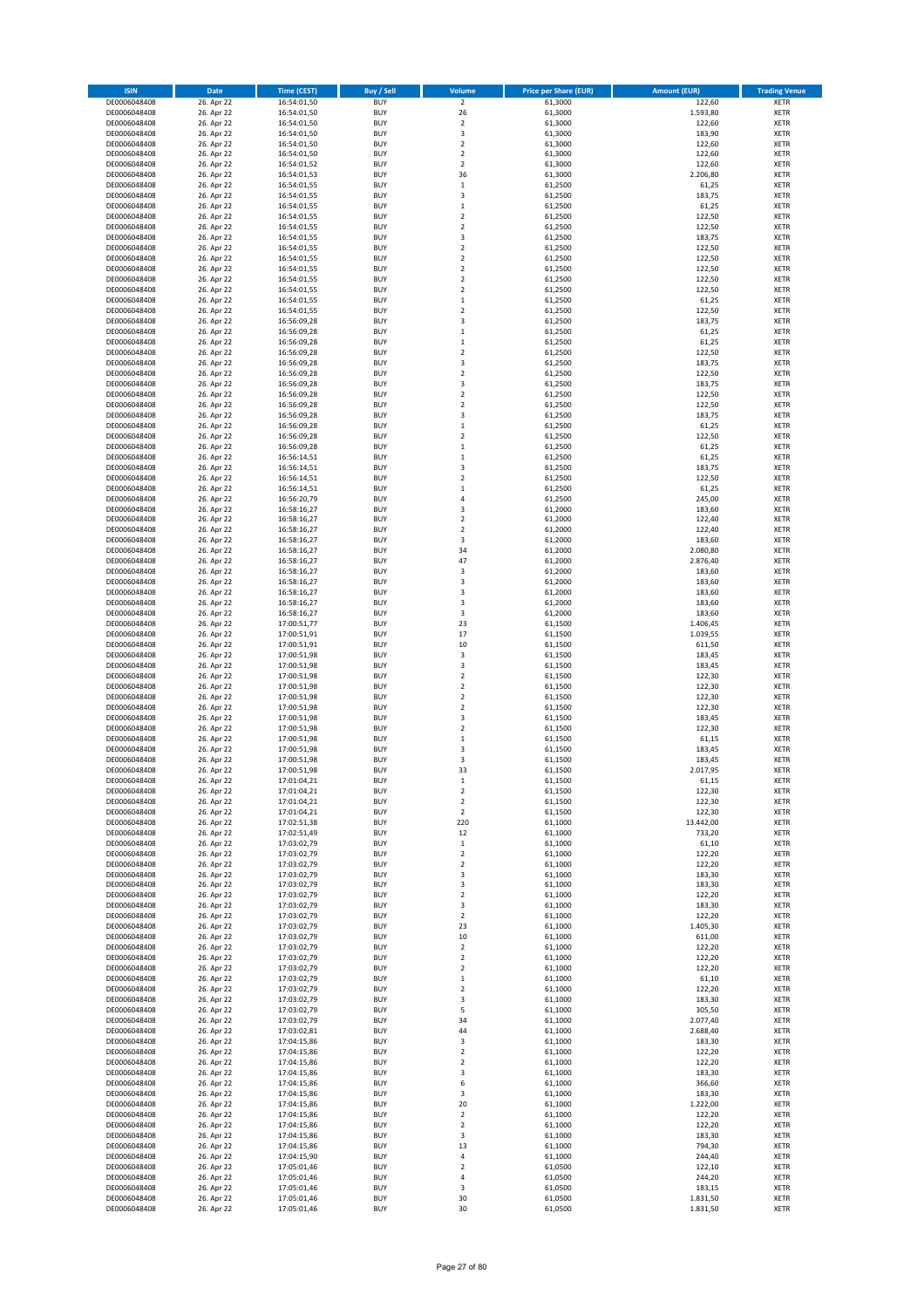| <b>ISIN</b>                  | Date                     | <b>Time (CEST)</b>         | <b>Buy / Sell</b>        | Volume                  | <b>Price per Share (EUR)</b> | <b>Amount (EUR)</b>  | <b>Trading Venue</b>       |
|------------------------------|--------------------------|----------------------------|--------------------------|-------------------------|------------------------------|----------------------|----------------------------|
| DE0006048408                 | 26. Apr 22               | 17:05:01,46                | <b>BUY</b>               | $\mathbf 1$             | 61,0500                      | 61,05                | <b>XETR</b>                |
| DE0006048408                 | 26. Apr 22               | 17:05:01,50                | <b>BUY</b>               | 3                       | 61,0500                      | 183,15               | <b>XETR</b>                |
| DE0006048408<br>DE0006048408 | 26. Apr 22<br>26. Apr 22 | 17:07:14,28<br>17:07:14,28 | <b>BUY</b><br><b>BUY</b> | $\,$ 1<br>$\mathbf 2$   | 61,0000<br>61,0000           | 61,00<br>122,00      | <b>XETR</b><br><b>XETR</b> |
| DE0006048408                 | 26. Apr 22               | 17:07:14,28                | <b>BUY</b>               | $\mathbf 2$             | 61,0000                      | 122,00               | <b>XETR</b>                |
| DE0006048408                 | 26. Apr 22               | 17:07:14,28                | <b>BUY</b>               | $\overline{2}$          | 61,0000                      | 122,00               | <b>XETR</b>                |
| DE0006048408                 | 26. Apr 22               | 17:07:14,28                | <b>BUY</b>               | 3                       | 61,0000                      | 183,00               | <b>XETR</b>                |
| DE0006048408                 | 26. Apr 22               | 17:07:14,28                | <b>BUY</b>               | 10                      | 61,0000                      | 610,00               | <b>XETR</b>                |
| DE0006048408<br>DE0006048408 | 26. Apr 22<br>26. Apr 22 | 17:07:14,28                | <b>BUY</b><br><b>BUY</b> | $\mathbf 2$<br>3        | 61,0000<br>61,0000           | 122,00<br>183,00     | XETR<br><b>XETR</b>        |
| DE0006048408                 | 26. Apr 22               | 17:07:14,28<br>17:07:14,28 | <b>BUY</b>               | $\overline{2}$          | 61,0000                      | 122,00               | XETR                       |
| DE0006048408                 | 26. Apr 22               | 17:07:14,28                | <b>BUY</b>               | 49                      | 61,0000                      | 2.989,00             | <b>XETR</b>                |
| DE0006048408                 | 26. Apr 22               | 17:07:14,28                | <b>BUY</b>               | 3                       | 61,0000                      | 183,00               | XETR                       |
| DE0006048408                 | 26. Apr 22               | 17:07:14,28                | <b>BUY</b>               | $\overline{2}$          | 61,0000                      | 122,00               | <b>XETR</b>                |
| DE0006048408                 | 26. Apr 22               | 17:08:09,62                | <b>BUY</b>               | 98                      | 60,9500                      | 5.973,10             | XETR                       |
| DE0006048408<br>DE0006048408 | 26. Apr 22<br>26. Apr 22 | 17:08:09,62<br>17:08:09,62 | <b>BUY</b><br><b>BUY</b> | 18<br>69                | 60,9500<br>60,9500           | 1.097,10<br>4.205,55 | <b>XETR</b><br>XETR        |
| DE0006048408                 | 26. Apr 22               | 17:08:09,62                | <b>BUY</b>               | $\overline{2}$          | 60,9500                      | 121,90               | <b>XETR</b>                |
| DE0006048408                 | 26. Apr 22               | 17:08:12,71                | <b>BUY</b>               | $\,1\,$                 | 60,9500                      | 60,95                | XETR                       |
| DE0006048408                 | 26. Apr 22               | 17:08:12,71                | <b>BUY</b>               | 3                       | 60,9500                      | 182,85               | <b>XETR</b>                |
| DE0006048408<br>DE0006048408 | 26. Apr 22<br>26. Apr 22 | 17:08:12,71<br>17:08:12,71 | <b>BUY</b><br><b>BUY</b> | $\overline{2}$<br>30    | 60,9500<br>60,9500           | 121,90<br>1.828,50   | <b>XETR</b><br><b>XETR</b> |
| DE0006048408                 | 26. Apr 22               | 17:08:12,71                | <b>BUY</b>               | $\,1\,$                 | 60,9500                      | 60,95                | <b>XETR</b>                |
| DE0006048408                 | 26. Apr 22               | 17:08:12,71                | <b>BUY</b>               | 85                      | 60,9500                      | 5.180,75             | <b>XETR</b>                |
| DE0006048408                 | 26. Apr 22               | 17:08:17,68                | <b>BUY</b>               | 3                       | 60,9500                      | 182,85               | <b>XETR</b>                |
| DE0006048408                 | 26. Apr 22               | 17:08:17,68                | <b>BUY</b>               | 16                      | 60,9500                      | 975,20               | <b>XETR</b>                |
| DE0006048408                 | 26. Apr 22               | 17:08:17,68                | <b>BUY</b>               | 10                      | 60,9500                      | 609,50               | <b>XETR</b>                |
| DE0006048408<br>DE0006048408 | 26. Apr 22<br>26. Apr 22 | 17:08:28,67<br>17:08:28,67 | <b>BUY</b><br><b>BUY</b> | 24<br>$\boldsymbol{2}$  | 60,9500<br>60,9500           | 1.462,80<br>121,90   | <b>XETR</b><br><b>XETR</b> |
| DE0006048408                 | 26. Apr 22               | 17:08:28,67                | <b>BUY</b>               | 3                       | 60,9500                      | 182,85               | <b>XETR</b>                |
| DE0006048408                 | 26. Apr 22               | 17:08:28,67                | <b>BUY</b>               | 3                       | 60,9500                      | 182,85               | <b>XETR</b>                |
| DE0006048408                 | 26. Apr 22               | 17:08:52,94                | <b>BUY</b>               | $\boldsymbol{2}$        | 60,9000                      | 121,80               | <b>XETR</b>                |
| DE0006048408                 | 26. Apr 22               | 17:08:52,94                | <b>BUY</b><br><b>BUY</b> | 3<br>3                  | 60,9000                      | 182,70<br>182,70     | <b>XETR</b><br>XETR        |
| DE0006048408<br>DE0006048408 | 26. Apr 22<br>26. Apr 22 | 17:08:52,94<br>17:08:52,94 | <b>BUY</b>               | 5                       | 60,9000<br>60,9000           | 304,50               | <b>XETR</b>                |
| DE0006048408                 | 26. Apr 22               | 17:08:52,94                | <b>BUY</b>               | 21                      | 60,9000                      | 1.278,90             | XETR                       |
| DE0006048408                 | 26. Apr 22               | 17:08:52,94                | <b>BUY</b>               | 3                       | 60,9000                      | 182,70               | <b>XETR</b>                |
| DE0006048408                 | 26. Apr 22               | 17:08:52,94                | <b>BUY</b>               | $\mathbf 2$             | 60,9000                      | 121,80               | XETR                       |
| DE0006048408                 | 26. Apr 22               | 17:10:58,59                | <b>BUY</b>               | 3                       | 60,9000                      | 182,70               | <b>XETR</b>                |
| DE0006048408<br>DE0006048408 | 26. Apr 22<br>26. Apr 22 | 17:10:58,59<br>17:10:58,59 | <b>BUY</b><br><b>BUY</b> | $\overline{2}$<br>3     | 60,9000<br>60,9000           | 121,80<br>182,70     | <b>XETR</b><br><b>XETR</b> |
| DE0006048408                 | 26. Apr 22               | 17:10:58,59                | <b>BUY</b>               | 3                       | 60,9000                      | 182,70               | <b>XETR</b>                |
| DE0006048408                 | 26. Apr 22               | 17:10:58,59                | <b>BUY</b>               | $\,1\,$                 | 60,9000                      | 60,90                | <b>XETR</b>                |
| DE0006048408                 | 26. Apr 22               | 17:10:58,59                | <b>BUY</b>               | $\overline{\mathbf{3}}$ | 60,9000                      | 182,70               | <b>XETR</b>                |
| DE0006048408                 | 26. Apr 22               | 17:10:58,59                | <b>BUY</b>               | $\overline{2}$          | 60,9000                      | 121,80               | <b>XETR</b>                |
| DE0006048408                 | 26. Apr 22               | 17:10:58,59                | <b>BUY</b>               | 3                       | 60,9000                      | 182,70               | XETR                       |
| DE0006048408<br>DE0006048408 | 26. Apr 22<br>26. Apr 22 | 17:10:58,59<br>17:10:58,59 | <b>BUY</b><br><b>BUY</b> | 3<br>3                  | 60,9000<br>60,9000           | 182,70<br>182,70     | <b>XETR</b><br><b>XETR</b> |
| DE0006048408                 | 26. Apr 22               | 17:10:58,59                | <b>BUY</b>               | 3                       | 60,9000                      | 182,70               | <b>XETR</b>                |
| DE0006048408                 | 26. Apr 22               | 17:10:58,59                | <b>BUY</b>               | 37                      | 60,9000                      | 2.253,30             | <b>XETR</b>                |
| DE0006048408                 | 26. Apr 22               | 17:10:58,59                | <b>BUY</b>               | 3                       | 60,9000                      | 182,70               | <b>XETR</b>                |
| DE0006048408                 | 26. Apr 22               | 17:10:58,59                | <b>BUY</b><br><b>BUY</b> | 3<br>3                  | 60,9000<br>60,9000           | 182,70<br>182,70     | <b>XETR</b><br><b>XETR</b> |
| DE0006048408<br>DE0006048408 | 26. Apr 22<br>26. Apr 22 | 17:10:58,59<br>17:10:58,59 | <b>BUY</b>               | $\,$ 1                  | 60,9000                      | 60,90                | <b>XETR</b>                |
| DE0006048408                 | 26. Apr 22               | 17:11:11,69                | <b>BUY</b>               | 22                      | 60,8500                      | 1.338,70             | <b>XETR</b>                |
| DE0006048408                 | 26. Apr 22               | 17:11:55,63                | <b>BUY</b>               | 3                       | 60,9000                      | 182,70               | <b>XETR</b>                |
| DE0006048408                 | 26. Apr 22               | 17:11:55,63                | <b>BUY</b>               | 35                      | 60,9000                      | 2.131,50             | <b>XETR</b>                |
| DE0006048408                 | 26. Apr 22<br>26. Apr 22 | 17:11:55,63                | <b>BUY</b><br><b>BUY</b> | $\overline{7}$<br>3     | 60,9000<br>60,9000           | 426,30<br>182,70     | <b>XETR</b><br><b>XETR</b> |
| DE0006048408<br>DE0006048408 | 26. Apr 22               | 17:11:55,63<br>17:12:16,33 | <b>BUY</b>               | $\overline{2}$          | 60,8500                      | 121,70               | <b>XETR</b>                |
| DE0006048408                 | 26. Apr 22               | 17:12:16,33                | <b>BUY</b>               | 3                       | 60,8500                      | 182,55               | XETR                       |
| DE0006048408                 | 26. Apr 22               | 17:13:02,39                | <b>BUY</b>               | 3                       | 60,8500                      | 182,55               | <b>XETR</b>                |
| DE0006048408                 | 26. Apr 22               | 17:13:02,39                | <b>BUY</b>               | $\sqrt{2}$              | 60,8500                      | 121,70               | <b>XETR</b>                |
| DE0006048408<br>DE0006048408 | 26. Apr 22<br>26. Apr 22 | 17:13:02,39<br>17:13:02,39 | <b>BUY</b><br><b>BUY</b> | 3<br>3                  | 60,8500<br>60,8500           | 182,55<br>182,55     | <b>XETR</b><br><b>XETR</b> |
| DE0006048408                 | 26. Apr 22               | 17:13:02,39                | <b>BUY</b>               | 3                       | 60,8500                      | 182,55               | XETR                       |
| DE0006048408                 | 26. Apr 22               | 17:13:02,39                | <b>BUY</b>               | $\mathbf 2$             | 60,8500                      | 121,70               | XETR                       |
| DE0006048408                 | 26. Apr 22               | 17:13:02,39                | <b>BUY</b>               | 3                       | 60,8500                      | 182,55               | XETR                       |
| DE0006048408                 | 26. Apr 22               | 17:13:02,39                | <b>BUY</b>               | $\boldsymbol{2}$        | 60,8500                      | 121,70               | XETR                       |
| DE0006048408<br>DE0006048408 | 26. Apr 22<br>26. Apr 22 | 17:13:02,39<br>17:13:24,66 | <b>BUY</b><br><b>BUY</b> | $\overline{2}$<br>125   | 60,8500<br>60,8000           | 121,70<br>7.600,00   | XETR<br>XETR               |
| DE0006048408                 | 26. Apr 22               | 17:14:12,51                | <b>BUY</b>               | 122                     | 60,8000                      | 7.417,60             | <b>XETR</b>                |
| DE0006048408                 | 26. Apr 22               | 17:14:21,85                | <b>BUY</b>               | $\mathbf 1$             | 60,8000                      | 60,80                | <b>XETR</b>                |
| DE0006048408                 | 26. Apr 22               | 17:14:21,85                | <b>BUY</b>               | 3                       | 60,8000                      | 182,40               | <b>XETR</b>                |
| DE0006048408                 | 26. Apr 22               | 17:14:21,85                | <b>BUY</b>               | $\pmb{4}$               | 60,8000                      | 243,20               | XETR                       |
| DE0006048408<br>DE0006048408 | 26. Apr 22<br>26. Apr 22 | 17:14:21,85<br>17:14:21,85 | <b>BUY</b><br><b>BUY</b> | 38<br>3                 | 60,8000<br>60,8000           | 2.310,40<br>182,40   | <b>XETR</b><br><b>XETR</b> |
| DE0006048408                 | 26. Apr 22               | 17:14:21,85                | <b>BUY</b>               | $\,$ 1                  | 60,8000                      | 60,80                | XETR                       |
| DE0006048408                 | 26. Apr 22               | 17:14:21,85                | <b>BUY</b>               | 34                      | 60,8000                      | 2.067,20             | XETR                       |
| DE0006048408                 | 26. Apr 22               | 17:14:28,49                | <b>BUY</b>               | 23                      | 60,8000                      | 1.398,40             | <b>XETR</b>                |
| DE0006048408                 | 26. Apr 22               | 17:14:33,78<br>17:14:40,50 | <b>BUY</b>               | 20                      | 60,7500                      | 1.215,00             | <b>XETR</b>                |
| DE0006048408<br>DE0006048408 | 26. Apr 22<br>26. Apr 22 | 17:15:28,30                | <b>BUY</b><br><b>BUY</b> | 22<br>$\mathbf 1$       | 60,7000<br>60,7000           | 1.335,40<br>60,70    | <b>XETR</b><br><b>XETR</b> |
| DE0006048408                 | 26. Apr 22               | 17:15:28,30                | <b>BUY</b>               | $\overline{2}$          | 60,7000                      | 121,40               | <b>XETR</b>                |
| DE0006048408                 | 26. Apr 22               | 17:15:28,30                | <b>BUY</b>               | $\boldsymbol{2}$        | 60,7000                      | 121,40               | <b>XETR</b>                |
| DE0006048408                 | 26. Apr 22               | 17:15:28,30                | <b>BUY</b>               | 3                       | 60,7000                      | 182,10               | <b>XETR</b>                |
| DE0006048408                 | 26. Apr 22               | 17:15:28,30                | <b>BUY</b><br><b>BUY</b> | 3                       | 60,7000<br>60,7000           | 182,10               | XETR<br>XETR               |
| DE0006048408<br>DE0006048408 | 26. Apr 22<br>26. Apr 22 | 17:15:28,30<br>17:15:28,30 | <b>BUY</b>               | 4<br>$\overline{2}$     | 60,7000                      | 242,80<br>121,40     | XETR                       |
| DE0006048408                 | 26. Apr 22               | 17:15:28,30                | <b>BUY</b>               | 3                       | 60,7000                      | 182,10               | XETR                       |
| DE0006048408                 | 26. Apr 22               | 17:15:28,30                | <b>BUY</b>               | $\overline{2}$          | 60,7000                      | 121,40               | <b>XETR</b>                |
| DE0006048408                 | 26. Apr 22               | 17:15:28,30                | <b>BUY</b>               | 3                       | 60,7000                      | 182,10               | XETR                       |
| DE0006048408                 | 26. Apr 22               | 17:15:28,30                | <b>BUY</b>               | $\overline{2}$          | 60,7000                      | 121,40               | XETR                       |
| DE0006048408<br>DE0006048408 | 26. Apr 22<br>26. Apr 22 | 17:15:28,30<br>17:17:45,12 | <b>BUY</b><br><b>BUY</b> | 3<br>145                | 60,7000<br>60,6500           | 182,10<br>8.794,25   | XETR<br><b>XETR</b>        |
| DE0006048408                 | 26. Apr 22               | 17:18:45,03                | <b>BUY</b>               | 3                       | 60,6500                      | 181,95               | XETR                       |
| DE0006048408                 | 26. Apr 22               | 17:18:45,03                | <b>BUY</b>               | 3                       | 60,6500                      | 181,95               | XETR                       |
| DE0006048408                 | 26. Apr 22               | 17:18:45,03                | <b>BUY</b>               | $\boldsymbol{2}$        | 60,6500                      | 121,30               | XETR                       |
| DE0006048408                 | 26. Apr 22               | 17:18:45,03                | <b>BUY</b><br><b>BUY</b> | 3<br>3                  | 60,6500<br>60,6500           | 181,95<br>181,95     | <b>XETR</b><br><b>XETR</b> |
| DE0006048408<br>DE0006048408 | 26. Apr 22<br>26. Apr 22 | 17:18:45,03<br>17:18:45,03 | <b>BUY</b>               | 10                      | 60,6500                      | 606,50               | <b>XETR</b>                |
| DE0006048408                 | 26. Apr 22               | 17:18:45,03                | <b>BUY</b>               | 143                     | 60,6500                      | 8.672,95             | <b>XETR</b>                |
| DE0006048408                 | 26. Apr 22               | 17:18:47,62                | <b>BUY</b>               | 3                       | 60,6500                      | 181,95               | <b>XETR</b>                |
| DE0006048408                 | 26. Apr 22               | 17:18:47,62                | <b>BUY</b>               | $\mathbf 2$             | 60,6500                      | 121,30               | <b>XETR</b>                |
| DE0006048408<br>DE0006048408 | 26. Apr 22<br>26. Apr 22 | 17:18:47,62<br>17:18:47,62 | <b>BUY</b><br><b>BUY</b> | $\,$ 1<br>$\mathbf 1$   | 60,6500<br>60,6500           | 60,65<br>60,65       | <b>XETR</b><br><b>XETR</b> |
| DE0006048408                 | 26. Apr 22               | 17:18:47,62                | <b>BUY</b>               | 3                       | 60,6500                      | 181,95               | <b>XETR</b>                |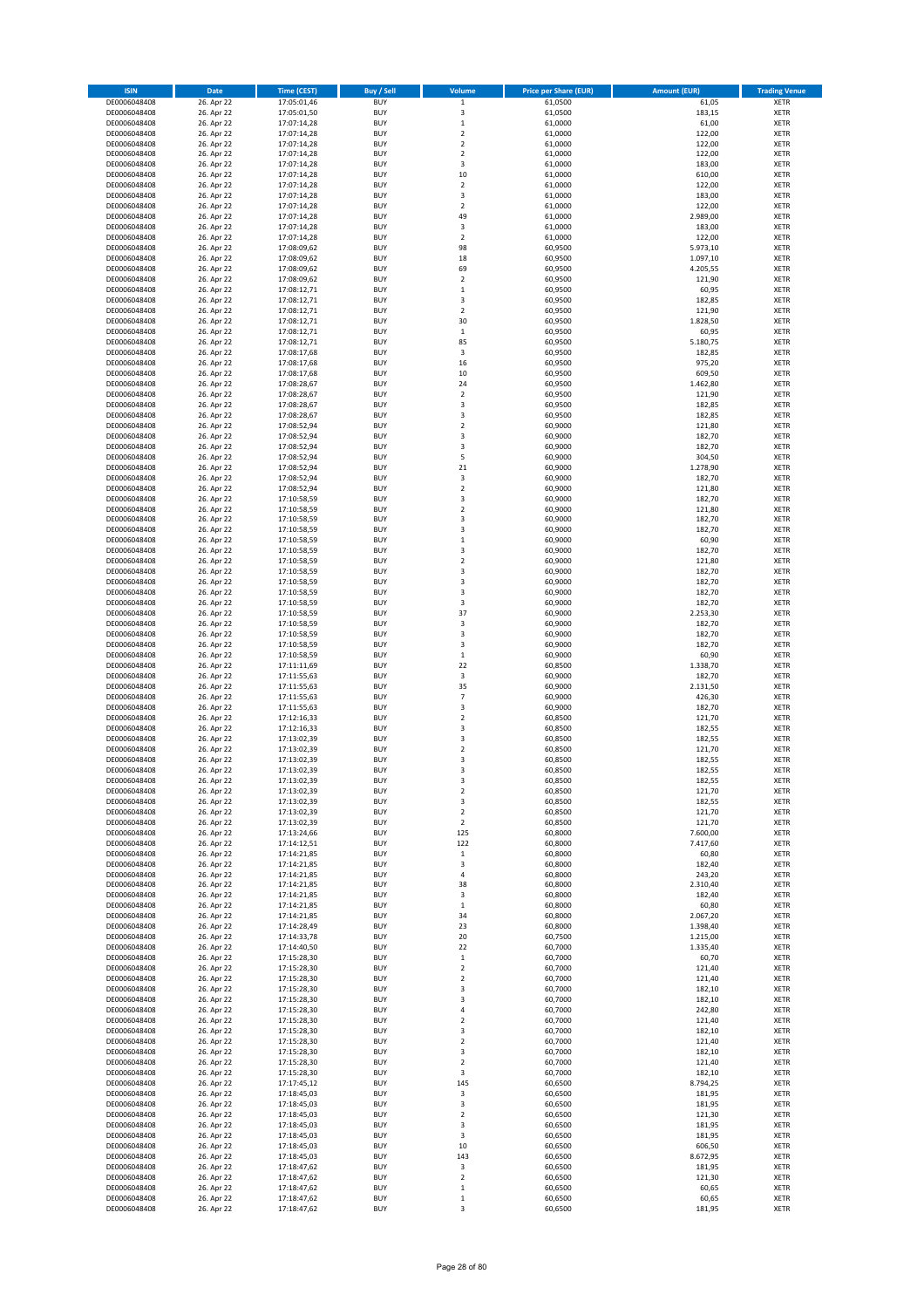| <b>ISIN</b>                  | Date                     | <b>Time (CEST)</b>         | <b>Buy / Sell</b>        | Volume                               | <b>Price per Share (EUR)</b> | <b>Amount (EUR)</b> | <b>Trading Venue</b>       |
|------------------------------|--------------------------|----------------------------|--------------------------|--------------------------------------|------------------------------|---------------------|----------------------------|
| DE0006048408                 | 26. Apr 22               | 17:18:47,62                | <b>BUY</b>               | $\overline{2}$                       | 60,6500                      | 121,30              | <b>XETR</b>                |
| DE0006048408                 | 26. Apr 22               | 17:18:47,62                | <b>BUY</b>               | $\mathsf 3$<br>3                     | 60,6500                      | 181,95              | <b>XETR</b>                |
| DE0006048408<br>DE0006048408 | 26. Apr 22<br>26. Apr 22 | 17:18:47,62<br>17:18:47,62 | <b>BUY</b><br><b>BUY</b> | $\overline{7}$                       | 60,6500<br>60,6500           | 181,95<br>424,55    | <b>XETR</b><br><b>XETR</b> |
| DE0006048408                 | 26. Apr 22               | 17:18:47,62                | <b>BUY</b>               | $\,$ 1                               | 60,6500                      | 60,65               | <b>XETR</b>                |
| DE0006048408                 | 26. Apr 22               | 17:18:47,62                | <b>BUY</b>               | $\overline{2}$                       | 60,6500                      | 121,30              | <b>XETR</b>                |
| DE0006048408                 | 26. Apr 22               | 17:18:47,62                | <b>BUY</b>               | 3                                    | 60,6500                      | 181,95              | <b>XETR</b>                |
| DE0006048408                 | 26. Apr 22               | 17:18:47,62                | <b>BUY</b>               | $\overline{2}$                       | 60,6500                      | 121,30              | <b>XETR</b>                |
| DE0006048408                 | 26. Apr 22               | 17:18:47,62                | <b>BUY</b><br><b>BUY</b> | $\boldsymbol{2}$<br>39               | 60,6500                      | 121,30              | XETR<br><b>XETR</b>        |
| DE0006048408<br>DE0006048408 | 26. Apr 22<br>26. Apr 22 | 17:18:47,62<br>17:18:47,63 | <b>BUY</b>               | $\,$ 1                               | 60,6500<br>60,6500           | 2.365,35<br>60,65   | XETR                       |
| DE0006048408                 | 26. Apr 22               | 17:21:09,86                | <b>BUY</b>               | 3                                    | 60,6500                      | 181,95              | <b>XETR</b>                |
| DE0006048408                 | 26. Apr 22               | 17:21:09,86                | <b>BUY</b>               | 4                                    | 60,6500                      | 242,60              | XETR                       |
| DE0006048408                 | 26. Apr 22               | 17:21:09,86                | <b>BUY</b>               | $\overline{2}$                       | 60,6500                      | 121,30              | <b>XETR</b>                |
| DE0006048408                 | 26. Apr 22               | 17:21:09,86                | <b>BUY</b>               | 3                                    | 60,6500                      | 181,95              | XETR                       |
| DE0006048408                 | 26. Apr 22<br>26. Apr 22 | 17:21:09,86                | <b>BUY</b>               | 27                                   | 60,6500                      | 1.637,55            | <b>XETR</b>                |
| DE0006048408<br>DE0006048408 | 26. Apr 22               | 17:21:09,86<br>17:21:09,86 | <b>BUY</b><br><b>BUY</b> | 6<br>3                               | 60,6500<br>60,6500           | 363,90<br>181,95    | XETR<br><b>XETR</b>        |
| DE0006048408                 | 26. Apr 22               | 17:21:09,86                | <b>BUY</b>               | $\overline{4}$                       | 60,6500                      | 242,60              | XETR                       |
| DE0006048408                 | 26. Apr 22               | 17:21:09,86                | <b>BUY</b>               | 3                                    | 60,6500                      | 181,95              | <b>XETR</b>                |
| DE0006048408                 | 26. Apr 22               | 17:21:09,86                | <b>BUY</b>               | $\,$ 1                               | 60,6500                      | 60,65               | <b>XETR</b>                |
| DE0006048408                 | 26. Apr 22               | 17:21:12,86                | <b>BUY</b>               | 52                                   | 60,7000                      | 3.156,40            | <b>XETR</b>                |
| DE0006048408                 | 26. Apr 22<br>26. Apr 22 | 17:24:11,01                | <b>BUY</b><br><b>BUY</b> | $\overline{2}$<br>$\sqrt{4}$         | 60,7000<br>60,7000           | 121,40<br>242,80    | <b>XETR</b><br><b>XETR</b> |
| DE0006048408<br>DE0006048408 | 26. Apr 22               | 17:24:11,01<br>17:24:11,01 | <b>BUY</b>               | 3                                    | 60,7000                      | 182,10              | <b>XETR</b>                |
| DE0006048408                 | 26. Apr 22               | 17:24:11,01                | <b>BUY</b>               | $\overline{2}$                       | 60,7000                      | 121,40              | <b>XETR</b>                |
| DE0006048408                 | 26. Apr 22               | 17:24:11,01                | <b>BUY</b>               | 3                                    | 60,7000                      | 182,10              | <b>XETR</b>                |
| DE0006048408                 | 26. Apr 22               | 17:24:11,01                | <b>BUY</b>               | $\mathbf 2$                          | 60,7000                      | 121,40              | <b>XETR</b>                |
| DE0006048408                 | 26. Apr 22               | 17:24:11,01                | <b>BUY</b>               | $\boldsymbol{2}$                     | 60,7000                      | 121,40              | <b>XETR</b>                |
| DE0006048408                 | 26. Apr 22               | 17:24:11,01                | <b>BUY</b><br><b>BUY</b> | 3<br>5                               | 60,7000                      | 182,10              | <b>XETR</b><br><b>XETR</b> |
| DE0006048408<br>DE0006048408 | 26. Apr 22<br>26. Apr 22 | 17:24:11,01<br>17:24:11,01 | <b>BUY</b>               | 4                                    | 60,7000<br>60,7000           | 303,50<br>242,80    | <b>XETR</b>                |
| DE0006048408                 | 26. Apr 22               | 17:24:11,01                | <b>BUY</b>               | $\overline{2}$                       | 60,7000                      | 121,40              | <b>XETR</b>                |
| DE0006048408                 | 26. Apr 22               | 17:24:11,01                | <b>BUY</b>               | $\boldsymbol{2}$                     | 60,7000                      | 121,40              | XETR                       |
| DE0006048408                 | 26. Apr 22               | 17:24:11,01                | <b>BUY</b>               | 3                                    | 60,7000                      | 182,10              | <b>XETR</b>                |
| DE0006048408                 | 26. Apr 22               | 17:24:11,01                | <b>BUY</b>               | 38                                   | 60,7000                      | 2.306,60            | XETR                       |
| DE0006048408                 | 26. Apr 22               | 17:24:11,01                | <b>BUY</b><br><b>BUY</b> | 3                                    | 60,7000                      | 182,10<br>121,40    | <b>XETR</b>                |
| DE0006048408<br>DE0006048408 | 26. Apr 22<br>26. Apr 22 | 17:24:11,01<br>17:24:11,01 | <b>BUY</b>               | $\boldsymbol{2}$<br>$\,1\,$          | 60,7000<br>60,7000           | 60,70               | XETR<br><b>XETR</b>        |
| DE0006048408                 | 26. Apr 22               | 17:24:11,01                | <b>BUY</b>               | $\overline{\mathbf{3}}$              | 60,7000                      | 182,10              | <b>XETR</b>                |
| DE0006048408                 | 26. Apr 22               | 17:27:00,46                | <b>BUY</b>               | $\,1\,$                              | 60,6500                      | 60,65               | <b>XETR</b>                |
| DE0006048408                 | 26. Apr 22               | 17:27:00,46                | <b>BUY</b>               | $\overline{2}$                       | 60,6500                      | 121,30              | <b>XETR</b>                |
| DE0006048408                 | 26. Apr 22               | 17:27:00,46                | <b>BUY</b>               | $\,1\,$                              | 60,6500                      | 60,65               | <b>XETR</b>                |
| DE0006048408                 | 26. Apr 22               | 17:27:00,46                | <b>BUY</b><br><b>BUY</b> | $\overline{2}$<br>3                  | 60,6500                      | 121,30              | <b>XETR</b><br><b>XETR</b> |
| DE0006048408<br>DE0006048408 | 26. Apr 22<br>26. Apr 22 | 17:27:00,46<br>17:27:00,46 | <b>BUY</b>               | $\boldsymbol{2}$                     | 60,6500<br>60,6500           | 181,95<br>121,30    | XETR                       |
| DE0006048408                 | 26. Apr 22               | 17:27:00,46                | <b>BUY</b>               | 18                                   | 60,6500                      | 1.091,70            | <b>XETR</b>                |
| DE0006048408                 | 26. Apr 22               | 17:27:00,46                | <b>BUY</b>               | $\sqrt{4}$                           | 60,6500                      | 242,60              | <b>XETR</b>                |
| DE0006048408                 | 26. Apr 22               | 17:27:00,46                | <b>BUY</b>               | $\boldsymbol{2}$                     | 60,6500                      | 121,30              | <b>XETR</b>                |
| DE0006048408                 | 26. Apr 22               | 17:27:00,46                | <b>BUY</b>               | $\boldsymbol{2}$                     | 60,6500                      | 121,30              | <b>XETR</b>                |
| DE0006048408<br>DE0006048408 | 26. Apr 22<br>26. Apr 22 | 17:27:00,46<br>17:27:00,46 | <b>BUY</b><br><b>BUY</b> | 31<br>3                              | 60,6500<br>60,6500           | 1.880,15<br>181,95  | <b>XETR</b><br><b>XETR</b> |
| DE0006048408                 | 26. Apr 22               | 17:27:00,46                | <b>BUY</b>               | $\,$ 1                               | 60,6500                      | 60,65               | <b>XETR</b>                |
| DE0006048408                 | 26. Apr 22               | 17:27:54,70                | <b>BUY</b>               | 5                                    | 60,7000                      | 303,50              | <b>XETR</b>                |
| DE0006048408                 | 26. Apr 22               | 17:27:54,70                | <b>BUY</b>               | $\mathbf 2$                          | 60,7000                      | 121,40              | <b>XETR</b>                |
| DE0006048408                 | 26. Apr 22               | 17:27:54,70                | <b>BUY</b>               | $\overline{2}$                       | 60,7000                      | 121,40              | <b>XETR</b>                |
| DE0006048408                 | 26. Apr 22               | 17:27:54,70                | <b>BUY</b>               | 81                                   | 60,7000                      | 4.916,70            | <b>XETR</b>                |
| DE0006048408                 | 26. Apr 22<br>26. Apr 22 | 17:27:54,70                | <b>BUY</b><br><b>BUY</b> | $\overline{2}$<br>5                  | 60,7000<br>60,7000           | 121,40<br>303,50    | <b>XETR</b><br><b>XETR</b> |
| DE0006048408<br>DE0006048408 | 26. Apr 22               | 17:27:54,70<br>17:27:54,70 | <b>BUY</b>               | 5                                    | 60,7000                      | 303,50              | <b>XETR</b>                |
| DE0006048408                 | 26. Apr 22               | 17:29:05,21                | <b>BUY</b>               | 3                                    | 60,7000                      | 182,10              | XETR                       |
| DE0006048408                 | 26. Apr 22               | 17:29:05,21                | <b>BUY</b>               | $\overline{2}$                       | 60,7000                      | 121,40              | <b>XETR</b>                |
| DE0006048408                 | 26. Apr 22               | 17:29:05,21                | <b>BUY</b>               | $\overline{\mathbf{c}}$              | 60,7000                      | 121,40              | XETR                       |
| DE0006048408                 | 26. Apr 22               | 17:29:05,21                | <b>BUY</b>               | 4                                    | 60,7000                      | 242,80              | <b>XETR</b>                |
| DE0006048408                 | 26. Apr 22<br>26. Apr 22 | 17:29:05,21                | <b>BUY</b><br><b>BUY</b> | 40<br>3                              | 60,7000                      | 2.428,00            | <b>XETR</b>                |
| DE0006048408<br>DE0006048408 | 26. Apr 22               | 17:29:05,21<br>17:29:05,21 | <b>BUY</b>               | 4                                    | 60,7000<br>60,7000           | 182,10<br>242,80    | XETR<br>XETR               |
| DE0006048408                 | 26. Apr 22               | 17:29:25,41                | <b>BUY</b>               | $\boldsymbol{2}$                     | 60,7000                      | 121,40              | XETR                       |
| DE0006048408                 | 26. Apr 22               | 17:29:25,41                | <b>BUY</b>               | 4                                    | 60,7000                      | 242,80              | <b>XETR</b>                |
| DE0006048408                 | 26. Apr 22               | 17:29:25,41                | <b>BUY</b>               | 16                                   | 60,7000                      | 971,20              | <b>XETR</b>                |
| DE0006048408                 | 26. Apr 22               | 17:29:25,41                | <b>BUY</b>               | 4                                    | 60,7000                      | 242,80              | XETR                       |
| DE0006048408<br>DE0006048408 | 26. Apr 22<br>26. Apr 22 | 17:29:25,41<br>17:29:25,41 | <b>BUY</b><br><b>BUY</b> | $\overline{2}$<br>30                 | 60,7000<br>60,7000           | 121,40<br>1.821,00  | <b>XETR</b><br><b>XETR</b> |
| DE0006048408                 | 26. Apr 22               | 17:29:25,42                | <b>BUY</b>               | $\boldsymbol{2}$                     | 60,7000                      | 121,40              | <b>XETR</b>                |
| DE0006048408                 | 26. Apr 22               | 17:29:34,60                | <b>BUY</b>               | 21                                   | 60,6500                      | 1.273,65            | XETR                       |
| DE0006048408                 | 26. Apr 22               | 17:29:51,08                | <b>BUY</b>               | $\boldsymbol{2}$                     | 60,7000                      | 121,40              | <b>XETR</b>                |
| DE0006048408                 | 26. Apr 22               | 17:29:51,11                | <b>BUY</b>               | $\boldsymbol{2}$                     | 60,7000                      | 121,40              | <b>XETR</b>                |
| DE0006048408<br>DE0006048408 | 26. Apr 22<br>26. Apr 22 | 17:29:51,11                | <b>BUY</b><br><b>BUY</b> | $\overline{2}$<br>$\mathbf 2$        | 60,7000<br>60,7000           | 121,40<br>121,40    | <b>XETR</b><br>XETR        |
| DE0006048408                 | 26. Apr 22               | 17:29:51,17<br>17:29:51,18 | <b>BUY</b>               | $\boldsymbol{2}$                     | 60,7000                      | 121,40              | <b>XETR</b>                |
| DE0006048408                 | 26. Apr 22               | 17:29:51,27                | <b>BUY</b>               | 4                                    | 60,7000                      | 242,80              | <b>XETR</b>                |
| DE0006048408                 | 26. Apr 22               | 17:29:51,32                | <b>BUY</b>               | 4                                    | 60,7000                      | 242,80              | <b>XETR</b>                |
| DE0006048408                 | 26. Apr 22               | 17:29:51,33                | <b>BUY</b>               | $\boldsymbol{2}$                     | 60,7000                      | 121,40              | <b>XETR</b>                |
| DE0006048408                 | 26. Apr 22               | 17:29:51,33                | <b>BUY</b>               | $\overline{2}$                       | 60,7000                      | 121,40              | <b>XETR</b>                |
| DE0006048408                 | 26. Apr 22               | 17:29:51,33                | <b>BUY</b>               | 3                                    | 60,7000                      | 182,10              | <b>XETR</b>                |
| DE0006048408<br>DE0006048408 | 26. Apr 22<br>26. Apr 22 | 17:29:51,34<br>17:29:51,34 | <b>BUY</b><br><b>BUY</b> | 4<br>$\boldsymbol{2}$                | 60,7000<br>60,7000           | 242,80<br>121,40    | <b>XETR</b><br>XETR        |
| DE0006048408                 | 26. Apr 22               | 17:29:51,39                | <b>BUY</b>               | $\overline{\mathbf{c}}$              | 60,7000                      | 121,40              | XETR                       |
| DE0006048408                 | 26. Apr 22               | 17:29:51,58                | <b>BUY</b>               | $\overline{7}$                       | 60,7000                      | 424,90              | XETR                       |
| DE0006048408                 | 26. Apr 22               | 17:29:51,60                | <b>BUY</b>               | 3                                    | 60,7000                      | 182,10              | XETR                       |
| DE0006048408                 | 26. Apr 22               | 17:29:51,60                | <b>BUY</b>               | 3                                    | 60,7000                      | 182,10              | <b>XETR</b>                |
| DE0006048408                 | 26. Apr 22               | 17:29:51,60                | <b>BUY</b>               | $\boldsymbol{2}$                     | 60,7000                      | 121,40              | XETR                       |
| DE0006048408<br>DE0006048408 | 26. Apr 22<br>26. Apr 22 | 17:29:51,60<br>17:29:51,75 | <b>BUY</b><br><b>BUY</b> | 3<br>$\,$ 1                          | 60,7000<br>60,7000           | 182,10<br>60,70     | XETR<br>XETR               |
| DE0006048408                 | 26. Apr 22               | 17:29:51,77                | <b>BUY</b>               | $\,1\,$                              | 60,7000                      | 60,70               | <b>XETR</b>                |
| DE0006048408                 | 26. Apr 22               | 17:29:52,09                | <b>BUY</b>               | $\,$ 1                               | 60,7000                      | 60,70               | XETR                       |
| DE0006048408                 | 26. Apr 22               | 17:29:52,19                | <b>BUY</b>               | $\sqrt{4}$                           | 60,7000                      | 242,80              | XETR                       |
| DE0006048408                 | 26. Apr 22               | 17:29:52,21                | <b>BUY</b>               | 6                                    | 60,7000                      | 364,20              | <b>XETR</b>                |
| DE0006048408                 | 26. Apr 22               | 17:29:52,21                | <b>BUY</b><br><b>BUY</b> | 5<br>$\boldsymbol{2}$                | 60,7000<br>60,7000           | 303,50              | <b>XETR</b>                |
| DE0006048408<br>DE0006048408 | 26. Apr 22<br>26. Apr 22 | 17:29:52,21<br>17:29:52,21 | <b>BUY</b>               | $\overline{2}$                       | 60,7000                      | 121,40<br>121,40    | <b>XETR</b><br><b>XETR</b> |
| DE0006048408                 | 26. Apr 22               | 17:29:52,26                | <b>BUY</b>               | 6                                    | 60,7000                      | 364,20              | <b>XETR</b>                |
| DE0006048408                 | 26. Apr 22               | 17:29:52,28                | <b>BUY</b>               | 4                                    | 60,7000                      | 242,80              | <b>XETR</b>                |
| DE0006048408                 | 26. Apr 22               | 17:29:52,28                | <b>BUY</b>               | $\pmb{4}$                            | 60,7000                      | 242,80              | <b>XETR</b>                |
| DE0006048408                 | 26. Apr 22               | 17:29:52,28                | <b>BUY</b>               | 3                                    | 60,7000                      | 182,10              | <b>XETR</b>                |
| DE0006048408<br>DE0006048408 | 26. Apr 22<br>26. Apr 22 | 17:29:52,33<br>17:29:52,37 | <b>BUY</b><br><b>BUY</b> | $\boldsymbol{2}$<br>$\boldsymbol{2}$ | 60,7000<br>60,7000           | 121,40<br>121,40    | <b>XETR</b><br><b>XETR</b> |
|                              |                          |                            |                          |                                      |                              |                     |                            |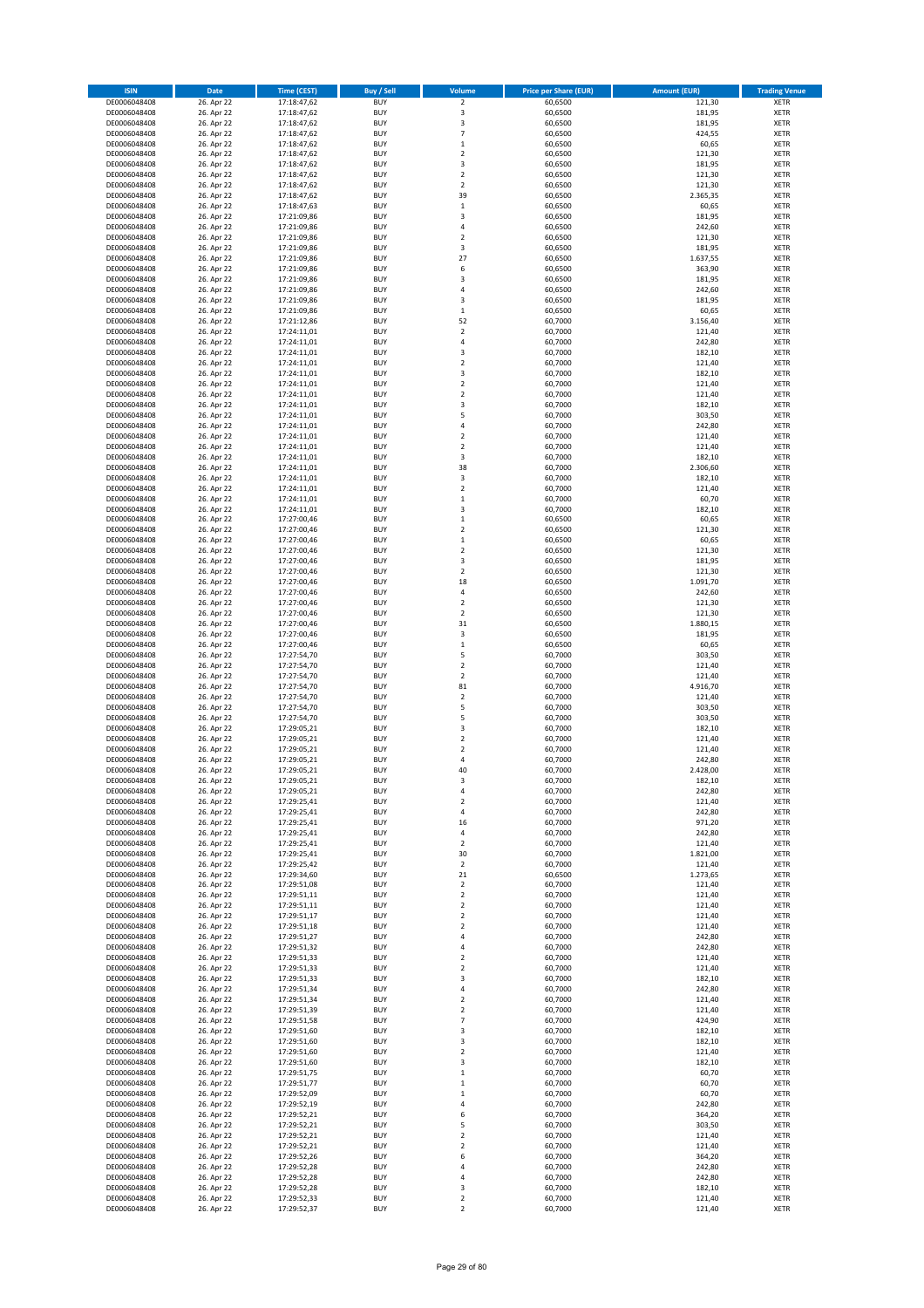| <b>ISIN</b>                  | Date                     | <b>Time (CEST)</b>         | Buy / Sell               | Volume                           | <b>Price per Share (EUR)</b> | <b>Amount (EUR)</b> | <b>Trading Venue</b>       |
|------------------------------|--------------------------|----------------------------|--------------------------|----------------------------------|------------------------------|---------------------|----------------------------|
|                              |                          |                            |                          |                                  |                              |                     |                            |
| DE0006048408                 | 26. Apr 22               | 17:29:52,39                | <b>BUY</b>               | $\overline{2}$                   | 60,7000                      | 121,40              | <b>XETR</b>                |
| DE0006048408                 | 26. Apr 22               | 17:29:52,93                | <b>BUY</b>               | $\overline{2}$                   | 60,7000                      | 121,40              | <b>XETR</b>                |
| DE0006048408<br>DE0006048408 | 26. Apr 22<br>26. Apr 22 | 17:29:53,78<br>17:29:53,79 | <b>BUY</b><br><b>BUY</b> | $\,$ 1<br>$\overline{2}$         | 60,7000<br>60,7000           | 60,70<br>121,40     | <b>XETR</b><br><b>XETR</b> |
| DE0006048408                 | 26. Apr 22               | 17:29:53,80                | <b>BUY</b>               | $\,$ 1                           | 60,7000                      | 60,70               | <b>XETR</b>                |
| DE0006048408                 | 26. Apr 22               | 17:29:54,40                | <b>BUY</b>               | 5                                | 60,7000                      | 303,50              | <b>XETR</b>                |
| DE0006048408                 | 26. Apr 22               | 17:29:54,41                | <b>BUY</b>               | $\overline{4}$                   | 60,7000                      | 242,80              | <b>XETR</b>                |
| DE0006048408                 | 26. Apr 22               | 17:29:54,42                | <b>BUY</b>               | $\overline{2}$                   | 60,7000                      | 121,40              | <b>XETR</b>                |
| DE0006048408                 | 26. Apr 22               | 17:29:54,75                | <b>BUY</b>               | $\overline{2}$                   | 60,7000                      | 121,40              | <b>XETR</b>                |
| DE0006048408                 | 26. Apr 22               | 17:29:54,76                | <b>BUY</b>               | 3                                | 60,7000                      | 182,10              | <b>XETR</b>                |
| DE0006048408                 | 26. Apr 22               | 17:29:55,18                | <b>BUY</b>               | 23                               | 60,7000                      | 1.396,10            | <b>XETR</b>                |
| DE0006048408                 | 26. Apr 22               | 17:29:55,37                | <b>BUY</b>               | $\boldsymbol{2}$                 | 60,7000                      | 121,40              | <b>XETR</b>                |
| DE0006048408                 | 26. Apr 22               | 17:29:55,37                | <b>BUY</b>               | 3                                | 60,7000                      | 182,10              | <b>XETR</b>                |
| DE0006048408                 | 26. Apr 22               | 17:29:55,55                | <b>BUY</b>               | 6                                | 60,7000                      | 364,20              | <b>XETR</b>                |
| DE0006048408                 | 26. Apr 22               | 17:29:55,95                | <b>BUY</b>               | 6                                | 60,7000                      | 364,20              | <b>XETR</b>                |
| DE0006048408                 | 27. Apr 22               | 09:40:09,68                | <b>BUY</b>               | 3                                | 60,1500                      | 180,45              | <b>XETR</b>                |
| DE0006048408                 | 27. Apr 22               | 09:40:09,68                | <b>BUY</b>               | $\overline{2}$                   | 60,1500                      | 120,30              | <b>XETR</b>                |
| DE0006048408                 | 27. Apr 22               | 09:40:09,68                | <b>BUY</b>               | $\overline{2}$                   | 60,1500                      | 120,30              | <b>XETR</b>                |
| DE0006048408                 | 27. Apr 22               | 09:41:50,41                | <b>BUY</b>               | $\boldsymbol{2}$                 | 60,2000                      | 120,40              | <b>XETR</b>                |
| DE0006048408                 | 27. Apr 22               | 09:41:50,41                | <b>BUY</b>               | 5                                | 60,2000                      | 301,00              | <b>XETR</b>                |
| DE0006048408                 | 27. Apr 22               | 09:41:50,41                | <b>BUY</b>               | $\overline{2}$                   | 60,2000                      | 120,40              | <b>XETR</b>                |
| DE0006048408                 | 27. Apr 22               | 09:41:50,41                | <b>BUY</b>               | 3                                | 60,2000                      | 180,60              | <b>XETR</b>                |
| DE0006048408                 | 27. Apr 22               | 09:41:50,41                | <b>BUY</b>               | 36                               | 60,2000                      | 2.167,20            | <b>XETR</b>                |
| DE0006048408                 | 27. Apr 22               | 09:41:50,41                | <b>BUY</b>               | $\boldsymbol{2}$                 | 60,2000                      | 120,40              | <b>XETR</b>                |
| DE0006048408                 | 27. Apr 22               | 09:41:50,41                | <b>BUY</b>               | 3                                | 60,2000                      | 180,60              | <b>XETR</b>                |
| DE0006048408                 | 27. Apr 22               | 09:41:50,41                | <b>BUY</b>               | $\boldsymbol{2}$                 | 60,2000                      | 120,40              | <b>XETR</b>                |
| DE0006048408                 | 27. Apr 22               | 09:41:50,41                | <b>BUY</b>               | 4                                | 60,2000                      | 240,80              | <b>XETR</b>                |
| DE0006048408                 | 27. Apr 22               | 09:41:50,41                | <b>BUY</b>               | $\mathbf 2$                      | 60,2000                      | 120,40              | <b>XETR</b>                |
| DE0006048408                 | 27. Apr 22               | 09:41:50,41                | <b>BUY</b>               | $\boldsymbol{2}$                 | 60,2000                      | 120,40              | <b>XETR</b>                |
| DE0006048408                 | 27. Apr 22               | 09:41:50,41                | <b>BUY</b>               | $\boldsymbol{2}$                 | 60,2000                      | 120,40              | <b>XETR</b>                |
| DE0006048408                 | 27. Apr 22               | 09:41:50,41                | <b>BUY</b>               | 3                                | 60,2000                      | 180,60              | <b>XETR</b>                |
| DE0006048408<br>DE0006048408 | 27. Apr 22<br>27. Apr 22 | 09:41:50,41<br>09:41:50,41 | <b>BUY</b><br><b>BUY</b> | $\overline{2}$<br>3              | 60,2000<br>60,2000           | 120,40<br>180,60    | <b>XETR</b><br><b>XETR</b> |
| DE0006048408                 | 27. Apr 22               | 09:41:50,41                | <b>BUY</b>               | 3                                | 60,2000                      | 180,60              | <b>XETR</b>                |
| DE0006048408                 | 27. Apr 22               | 09:44:26,94                | <b>BUY</b>               | $\overline{2}$                   | 60,3000                      | 120,60              | <b>XETR</b>                |
| DE0006048408                 | 27. Apr 22               | 09:44:26,94                | <b>BUY</b>               | 40                               | 60,3000                      | 2.412,00            | <b>XETR</b>                |
| DE0006048408                 | 27. Apr 22               | 09:44:26.94                | <b>BUY</b>               | $\overline{2}$                   | 60,3000                      | 120,60              | <b>XETR</b>                |
| DE0006048408                 | 27. Apr 22               | 09:44:26,94                | <b>BUY</b>               | $\mathsf 3$                      | 60,3000                      | 180,90              | <b>XETR</b>                |
| DE0006048408                 | 27. Apr 22               | 09:44:26.94                | <b>BUY</b>               | $\overline{2}$                   | 60,3000                      | 120,60              | <b>XETR</b>                |
| DE0006048408                 | 27. Apr 22               | 09:44:26,94                | <b>BUY</b>               | 3                                | 60,3000                      | 180,90              | <b>XETR</b>                |
| DE0006048408                 | 27. Apr 22               | 09:44:26,94                | <b>BUY</b>               | 3                                | 60,3000                      | 180,90              | <b>XETR</b>                |
| DE0006048408                 | 27. Apr 22               | 09:44:26,94                | <b>BUY</b>               | $\boldsymbol{2}$                 | 60,3000                      | 120,60              | <b>XETR</b>                |
| DE0006048408                 | 27. Apr 22               | 09:44:26,94                | <b>BUY</b>               | $\overline{2}$                   | 60,3000                      | 120,60              | <b>XETR</b>                |
| DE0006048408                 | 27. Apr 22               | 09:44:26,94                | <b>BUY</b>               | 3                                | 60,3000                      | 180,90              | <b>XETR</b>                |
| DE0006048408                 | 27. Apr 22               | 09:44:51,40                | <b>BUY</b>               | 3                                | 60,2500                      | 180,75              | <b>XETR</b>                |
| DE0006048408                 | 27. Apr 22               | 09:44:51,40                | <b>BUY</b>               | 3                                | 60,2500                      | 180,75              | <b>XETR</b>                |
| DE0006048408                 | 27. Apr 22               | 09:44:51,40                | <b>BUY</b>               | $\overline{2}$                   | 60,2500                      | 120,50              | <b>XETR</b>                |
| DE0006048408                 | 27. Apr 22               | 09:47:02,92                | <b>BUY</b>               | $\overline{2}$                   | 60,4000                      | 120,80              | <b>XETR</b>                |
| DE0006048408                 | 27. Apr 22               | 09:47:02,92                | <b>BUY</b>               | $\boldsymbol{2}$                 | 60,4000                      | 120,80              | <b>XETR</b>                |
| DE0006048408                 | 27. Apr 22               | 09:47:02,92                | <b>BUY</b>               | 3                                | 60,4000                      | 181,20              | <b>XETR</b>                |
| DE0006048408                 | 27. Apr 22               | 09:47:02,92                | <b>BUY</b>               | 57                               | 60,4000                      | 3.442,80            | <b>XETR</b>                |
| DE0006048408                 | 27. Apr 22               | 09:47:02,92                | <b>BUY</b>               | 3                                | 60,4000                      | 181,20              | <b>XETR</b>                |
| DE0006048408                 | 27. Apr 22               | 09:47:02,92                | <b>BUY</b>               | $\overline{2}$                   | 60,4000                      | 120,80              | <b>XETR</b>                |
| DE0006048408                 | 27. Apr 22               | 09:47:02,92                | <b>BUY</b>               | 4                                | 60,4000                      | 241,60              | <b>XETR</b>                |
| DE0006048408                 | 27. Apr 22               | 09:47:02,92                | <b>BUY</b>               | 3                                | 60,4000                      | 181,20              | <b>XETR</b>                |
| DE0006048408                 | 27. Apr 22               | 09:47:02,92                | <b>BUY</b>               | 3                                | 60,4000                      | 181,20              | <b>XETR</b>                |
| DE0006048408                 | 27. Apr 22               | 09:47:02,92                | <b>BUY</b>               | $\mathbf 2$                      | 60,4000                      | 120,80              | <b>XETR</b>                |
| DE0006048408                 | 27. Apr 22               | 09:47:02,92                | <b>BUY</b>               | 3                                | 60,4000                      | 181,20              | <b>XETR</b>                |
| DE0006048408                 | 27. Apr 22               | 09:47:37,00                | <b>BUY</b>               | $\mathbf 2$                      | 60,3500                      | 120,70              | <b>XETR</b>                |
| DE0006048408                 | 27. Apr 22               | 09:47:37,00                | <b>BUY</b>               | $\overline{2}$                   | 60,3500                      | 120,70              | <b>XETR</b>                |
| DE0006048408                 | 27. Apr 22               | 09:47:37,00                | <b>BUY</b>               | 3                                | 60,3500                      | 181,05              | <b>XETR</b>                |
| DE0006048408                 | 27. Apr 22               | 09:47:37,00                | <b>BUY</b>               | $\mathbf 2$                      | 60,3500                      | 120,70              | <b>XETR</b>                |
| DE0006048408                 | 27. Apr 22               | 09:48:05,21                | <b>BUY</b>               | $\mathbf 2$                      | 60,3500                      | 120,70              | <b>XETR</b>                |
| DE0006048408                 | 27. Apr 22               | 09:48:05,21                | <b>BUY</b>               | 3                                | 60,3500                      | 181,05              | <b>XETR</b>                |
| DE0006048408                 | 27. Apr 22               | 09:48:05,21                | <b>BUY</b>               | 3                                | 60,3500                      | 181,05              | <b>XETR</b>                |
| DE0006048408<br>DE0006048408 | 27. Apr 22<br>27. Apr 22 | 09:48:05,21<br>09:48:05,21 | <b>BUY</b><br><b>BUY</b> | $\overline{2}$<br>$\overline{2}$ | 60,3500<br>60,3500           | 120,70<br>120,70    | <b>XETR</b><br><b>XETR</b> |
| DE0006048408                 | 27. Apr 22               | 09:48:05,21                | <b>BUY</b>               | 3                                | 60,3500                      | 181,05              | <b>XETR</b>                |
| DE0006048408                 | 27. Apr 22               | 09:48:48,85                | <b>BUY</b>               | $\mathbf 2$                      | 60,5000                      | 121,00              | <b>XETR</b>                |
| DE0006048408                 | 27. Apr 22               | 09:48:48,85                | <b>BUY</b>               | $\overline{2}$                   | 60,5000                      | 121,00              | <b>XETR</b>                |
| DE0006048408                 | 27. Apr 22               | 09:48:48,85                | <b>BUY</b>               | 3                                | 60,5000                      | 181,50              | <b>XETR</b>                |
| DE0006048408                 | 27. Apr 22               | 09:48:48,85                | <b>BUY</b>               | $\overline{2}$                   | 60,5000                      | 121,00              | <b>XETR</b>                |
| DE0006048408                 | 27. Apr 22               | 09:48:48,85                | <b>BUY</b>               | 3                                | 60,5000                      | 181,50              | <b>XETR</b>                |
| DE0006048408                 | 27. Apr 22               | 09:48:48,85                | <b>BUY</b>               | 3                                | 60,5000                      | 181,50              | <b>XETR</b>                |
| DE0006048408                 | 27. Apr 22               | 09:49:28,12                | <b>BUY</b>               | $\overline{2}$                   | 60,4500                      | 120,90              | <b>XETR</b>                |
| DE0006048408                 | 27. Apr 22               | 09:49:28,12                | <b>BUY</b>               | 3                                | 60,4500                      | 181,35              | <b>XETR</b>                |
| DE0006048408                 | 27. Apr 22               | 09:49:28,12                | <b>BUY</b>               | 54                               | 60,4500                      | 3.264,30            | <b>XETR</b>                |
| DE0006048408                 | 27. Apr 22               | 09:49:28,12                | <b>BUY</b>               | 4                                | 60,4500                      | 241,80              | <b>XETR</b>                |
| DE0006048408                 | 27. Apr 22               | 09:49:28,12                | <b>BUY</b>               | 3                                | 60,4500                      | 181,35              | <b>XETR</b>                |
| DE0006048408                 | 27. Apr 22               | 09:49:28,12                | <b>BUY</b>               | 3                                | 60,4500                      | 181,35              | <b>XETR</b>                |
| DE0006048408                 | 27. Apr 22               | 09:49:28,12                | <b>BUY</b>               | 3                                | 60,4500                      | 181,35              | <b>XETR</b>                |
| DE0006048408                 | 27. Apr 22               | 09:49:28,12                | <b>BUY</b>               | 3                                | 60,4500                      | 181,35              | <b>XETR</b>                |
| DE0006048408                 | 27. Apr 22               | 09:49:28,12                | <b>BUY</b>               | $\overline{2}$                   | 60,4500                      | 120,90              | <b>XETR</b>                |
| DE0006048408<br>DE0006048408 | 27. Apr 22               | 09:49:28,12                | <b>BUY</b><br><b>BUY</b> | $\mathbf 2$<br>3                 | 60,4500                      | 120,90<br>181,35    | <b>XETR</b><br><b>XETR</b> |
| DE0006048408                 | 27. Apr 22<br>27. Apr 22 | 09:49:28,12<br>09:49:28,12 | <b>BUY</b>               | $\overline{2}$                   | 60,4500<br>60,4500           | 120,90              | <b>XETR</b>                |
| DE0006048408                 | 27. Apr 22               | 09:49:28,14                | <b>BUY</b>               | 3                                | 60,4500                      | 181,35              | <b>XETR</b>                |
| DE0006048408                 | 27. Apr 22               | 09:49:28,14                | <b>BUY</b>               | 3                                | 60,4500                      | 181,35              | <b>XETR</b>                |
| DE0006048408                 | 27. Apr 22               | 09:49:28,15                | <b>BUY</b>               | 3                                | 60,4500                      | 181,35              | <b>XETR</b>                |
| DE0006048408                 | 27. Apr 22               | 09:50:56,23                | <b>BUY</b>               | 3                                | 60,5000                      | 181,50              | <b>XETR</b>                |
| DE0006048408                 | 27. Apr 22               | 09:50:56,23                | <b>BUY</b>               | 3                                | 60,5000                      | 181,50              | <b>XETR</b>                |
| DE0006048408                 | 27. Apr 22               | 09:50:56,23                | <b>BUY</b>               | 3                                | 60,5000                      | 181,50              | <b>XETR</b>                |
| DE0006048408                 | 27. Apr 22               | 09:50:56,23                | <b>BUY</b>               | 3                                | 60,5000                      | 181,50              | <b>XETR</b>                |
| DE0006048408                 | 27. Apr 22               | 09:50:56,23                | <b>BUY</b>               | $\pmb{4}$                        | 60,5000                      | 242,00              | <b>XETR</b>                |
| DE0006048408                 | 27. Apr 22               | 09:50:56,23                | <b>BUY</b>               | 3                                | 60,5000                      | 181,50              | <b>XETR</b>                |
| DE0006048408                 | 27. Apr 22               | 09:50:56,23                | <b>BUY</b>               | 3                                | 60,5000                      | 181,50              | <b>XETR</b>                |
| DE0006048408                 | 27. Apr 22               | 09:50:56,23                | <b>BUY</b>               | 3                                | 60,5000                      | 181,50              | <b>XETR</b>                |
| DE0006048408                 | 27. Apr 22               | 09:50:56,23                | <b>BUY</b>               | 4                                | 60,5000                      | 242,00              | <b>XETR</b>                |
| DE0006048408                 | 27. Apr 22               | 09:50:56,23                | <b>BUY</b>               | 49                               | 60,5000                      | 2.964,50            | <b>XETR</b>                |
| DE0006048408                 | 27. Apr 22               | 09:50:56,23                | <b>BUY</b>               | 3                                | 60,5000                      | 181,50              | <b>XETR</b>                |
| DE0006048408                 | 27. Apr 22               | 09:50:56,23                | <b>BUY</b>               | 3                                | 60,5000                      | 181,50              | <b>XETR</b>                |
| DE0006048408                 | 27. Apr 22               | 09:52:24,62                | <b>BUY</b>               | 3                                | 60,5000                      | 181,50              | <b>XETR</b>                |
| DE0006048408<br>DE0006048408 | 27. Apr 22<br>27. Apr 22 | 09:52:24,62<br>09:52:24,62 | <b>BUY</b><br><b>BUY</b> | 3<br>$\sqrt{4}$                  | 60,5000<br>60,5000           | 181,50<br>242,00    | <b>XETR</b><br><b>XETR</b> |
| DE0006048408                 | 27. Apr 22               | 09:52:24,62                | <b>BUY</b>               | 3                                | 60,5000                      | 181,50              | <b>XETR</b>                |
| DE0006048408                 | 27. Apr 22               | 09:52:24,62                | <b>BUY</b>               | 3                                | 60,5000                      | 181,50              | <b>XETR</b>                |
| DE0006048408                 | 27. Apr 22               | 09:52:24,62                | <b>BUY</b>               | $\mathbf 2$                      | 60,5000                      | 121,00              | <b>XETR</b>                |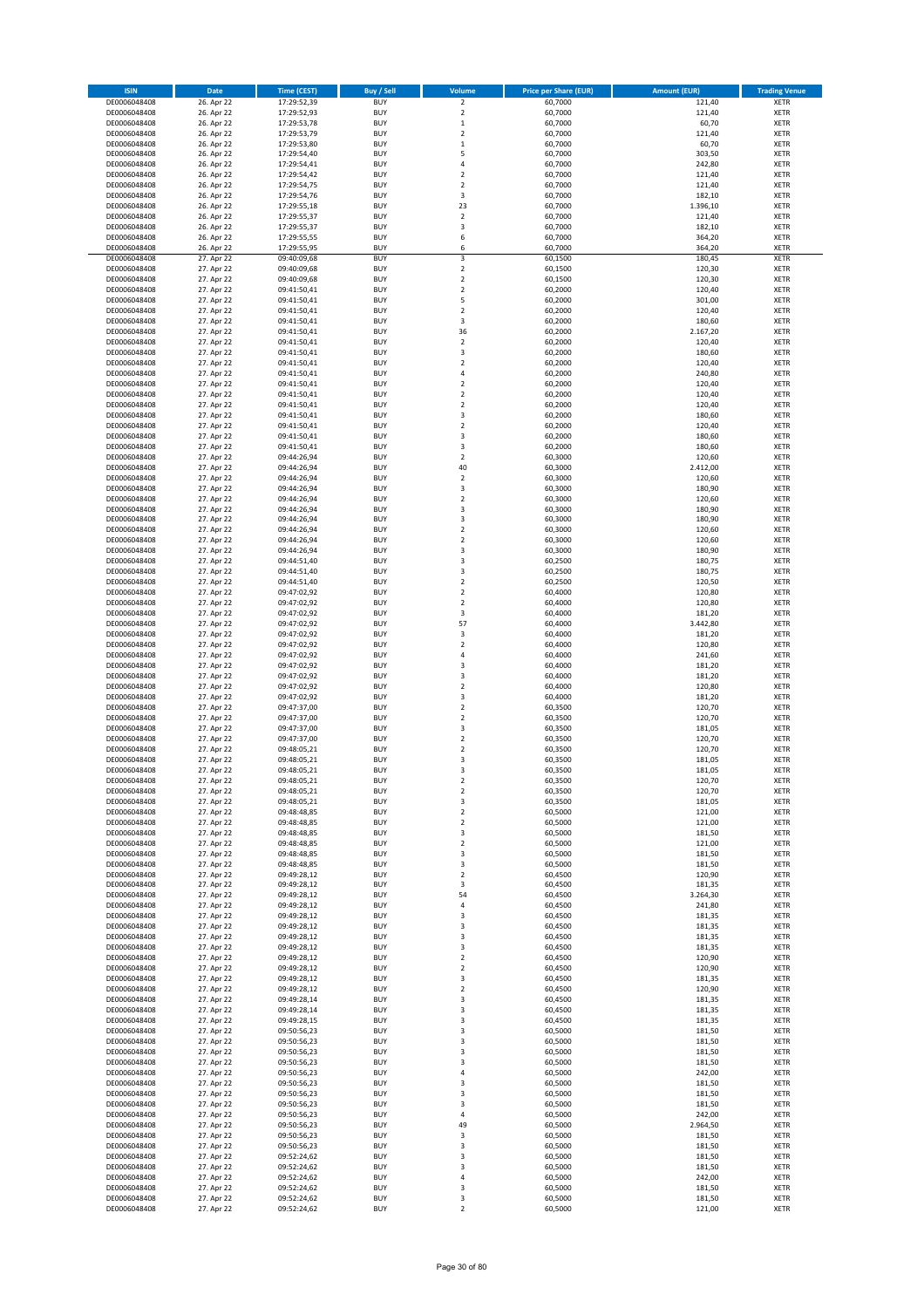| <b>ISIN</b>                  | <b>Date</b>              | <b>Time (CEST)</b>         | <b>Buy / Sell</b>        | Volume                                 | <b>Price per Share (EUR)</b> | <b>Amount (EUR)</b> | <b>Trading Venue</b>       |
|------------------------------|--------------------------|----------------------------|--------------------------|----------------------------------------|------------------------------|---------------------|----------------------------|
| DE0006048408                 | 27. Apr 22               | 09:53:50,76                | <b>BUY</b>               | 4                                      | 60,5500                      | 242,20              | XETR                       |
| DE0006048408<br>DE0006048408 | 27. Apr 22<br>27. Apr 22 | 09:53:50,76<br>09:53:50,76 | <b>BUY</b><br><b>BUY</b> | $\mathbf 2$<br>$\mathbf 2$             | 60,5500<br>60,5500           | 121,10<br>121,10    | XETR<br>XETR               |
| DE0006048408                 | 27. Apr 22               | 09:53:50,76                | <b>BUY</b>               | $\overline{\mathbf{c}}$                | 60,5500                      | 121,10              | XETR                       |
| DE0006048408                 | 27. Apr 22               | 09:53:50,76                | <b>BUY</b>               | 4                                      | 60,5500                      | 242,20              | XETR                       |
| DE0006048408                 | 27. Apr 22               | 09:53:50,76                | <b>BUY</b>               | 43                                     | 60,5500                      | 2.603,65            | <b>XETR</b>                |
| DE0006048408<br>DE0006048408 | 27. Apr 22<br>27. Apr 22 | 09:53:50,76<br>09:53:50,76 | <b>BUY</b><br><b>BUY</b> | 4<br>$\overline{\mathbf{c}}$           | 60,5500<br>60,5500           | 242,20<br>121,10    | <b>XETR</b><br><b>XETR</b> |
| DE0006048408                 | 27. Apr 22               | 09:53:50,76                | <b>BUY</b>               | 4                                      | 60,5500                      | 242,20              | <b>XETR</b>                |
| DE0006048408                 | 27. Apr 22               | 09:53:50,76                | <b>BUY</b>               | $\overline{\mathbf{c}}$                | 60,5500                      | 121,10              | <b>XETR</b>                |
| DE0006048408                 | 27. Apr 22               | 09:53:51,31                | <b>BUY</b>               | 3                                      | 60,5500                      | 181,65              | <b>XETR</b>                |
| DE0006048408                 | 27. Apr 22               | 09:53:51,31                | <b>BUY</b>               | 50                                     | 60,5500                      | 3.027,50            | <b>XETR</b>                |
| DE0006048408<br>DE0006048408 | 27. Apr 22<br>27. Apr 22 | 09:53:51,31<br>09:53:51,31 | <b>BUY</b><br><b>BUY</b> | $\mathbf 2$<br>$\overline{\mathbf{c}}$ | 60,5500<br>60,5500           | 121,10<br>121,10    | XETR<br><b>XETR</b>        |
| DE0006048408                 | 27. Apr 22               | 09:53:51,31                | <b>BUY</b>               | 3                                      | 60,5500                      | 181,65              | XETR                       |
| DE0006048408                 | 27. Apr 22               | 09:54:03,06                | <b>BUY</b>               | 4                                      | 60,5500                      | 242,20              | <b>XETR</b>                |
| DE0006048408                 | 27. Apr 22               | 09:54:03,06                | <b>BUY</b>               | 21                                     | 60,5500                      | 1.271,55            | XETR                       |
| DE0006048408<br>DE0006048408 | 27. Apr 22<br>27. Apr 22 | 09:54:03,06<br>09:54:03,06 | <b>BUY</b><br><b>BUY</b> | 4<br>$\mathbf 2$                       | 60,5500<br>60,5500           | 242,20<br>121,10    | <b>XETR</b><br>XETR        |
| DE0006048408                 | 27. Apr 22               | 09:54:03,06                | <b>BUY</b>               | $\overline{\mathbf{2}}$                | 60,5500                      | 121,10              | <b>XETR</b>                |
| DE0006048408                 | 27. Apr 22               | 09:54:03,06                | <b>BUY</b>               | $\mathbf 1$                            | 60,5500                      | 60,55               | XETR                       |
| DE0006048408                 | 27. Apr 22               | 09:54:03,06                | <b>BUY</b>               | 11                                     | 60,5500                      | 666,05              | XETR                       |
| DE0006048408<br>DE0006048408 | 27. Apr 22<br>27. Apr 22 | 09:54:39,80<br>09:54:39,80 | <b>BUY</b><br><b>BUY</b> | $\overline{\mathbf{c}}$<br>47          | 60,5500<br>60,5500           | 121,10<br>2.845,85  | <b>XETR</b><br><b>XETR</b> |
| DE0006048408                 | 27. Apr 22               | 09:54:39,80                | <b>BUY</b>               | 5                                      | 60,5500                      | 302,75              | <b>XETR</b>                |
| DE0006048408                 | 27. Apr 22               | 09:54:39,80                | <b>BUY</b>               | 3                                      | 60,5500                      | 181,65              | <b>XETR</b>                |
| DE0006048408                 | 27. Apr 22               | 09:54:39,80                | <b>BUY</b>               | $\overline{4}$                         | 60,5500                      | 242,20              | <b>XETR</b>                |
| DE0006048408                 | 27. Apr 22               | 09:56:11,13                | <b>BUY</b><br><b>BUY</b> | 3                                      | 60,7000                      | 182,10              | <b>XETR</b><br><b>XETR</b> |
| DE0006048408<br>DE0006048408 | 27. Apr 22<br>27. Apr 22 | 09:56:11,13<br>09:56:11,13 | <b>BUY</b>               | 8<br>3                                 | 60,7000<br>60,7000           | 485,60<br>182,10    | <b>XETR</b>                |
| DE0006048408                 | 27. Apr 22               | 09:56:11,13                | <b>BUY</b>               | 3                                      | 60,7000                      | 182,10              | <b>XETR</b>                |
| DE0006048408                 | 27. Apr 22               | 09:58:04,11                | <b>BUY</b>               | 3                                      | 60,8000                      | 182,40              | <b>XETR</b>                |
| DE0006048408                 | 27. Apr 22               | 09:58:04,11                | <b>BUY</b>               | 3                                      | 60,8000                      | 182,40              | <b>XETR</b>                |
| DE0006048408<br>DE0006048408 | 27. Apr 22<br>27. Apr 22 | 09:58:04,11<br>09:58:04,11 | <b>BUY</b><br><b>BUY</b> | 23<br>4                                | 60,8000<br>60,8000           | 1.398,40<br>243,20  | XETR<br><b>XETR</b>        |
| DE0006048408                 | 27. Apr 22               | 09:58:04,11                | <b>BUY</b>               | $\mathbf 2$                            | 60,8000                      | 121,60              | XETR                       |
| DE0006048408                 | 27. Apr 22               | 09:58:04,11                | <b>BUY</b>               | 4                                      | 60,8000                      | 243,20              | <b>XETR</b>                |
| DE0006048408                 | 27. Apr 22               | 09:58:04,11                | <b>BUY</b>               | 10                                     | 60,8000                      | 608,00              | XETR                       |
| DE0006048408<br>DE0006048408 | 27. Apr 22<br>27. Apr 22 | 09:58:12,52<br>09:58:12,52 | <b>BUY</b><br><b>BUY</b> | 37<br>$\mathbf 2$                      | 60,8000<br>60,8000           | 2.249,60<br>121,60  | <b>XETR</b><br><b>XETR</b> |
| DE0006048408                 | 27. Apr 22               | 09:58:12,52                | <b>BUY</b>               | 3                                      | 60,8000                      | 182,40              | <b>XETR</b>                |
| DE0006048408                 | 27. Apr 22               | 09:58:12,52                | <b>BUY</b>               | 3                                      | 60,8000                      | 182,40              | <b>XETR</b>                |
| DE0006048408                 | 27. Apr 22               | 09:58:17,96                | <b>BUY</b>               | $\overline{a}$                         | 60,7500                      | 243,00              | <b>XETR</b>                |
| DE0006048408                 | 27. Apr 22               | 09:58:17,96                | <b>BUY</b>               | 4                                      | 60,7500                      | 243,00              | <b>XETR</b>                |
| DE0006048408<br>DE0006048408 | 27. Apr 22<br>27. Apr 22 | 09:58:17,96<br>09:58:17,96 | <b>BUY</b><br><b>BUY</b> | $\overline{\mathbf{c}}$<br>3           | 60,7500<br>60,7500           | 121,50<br>182,25    | <b>XETR</b><br>XETR        |
| DE0006048408                 | 27. Apr 22               | 09:58:17,96                | <b>BUY</b>               | 3                                      | 60,7500                      | 182,25              | XETR                       |
| DE0006048408                 | 27. Apr 22               | 09:58:17,96                | <b>BUY</b>               | 3                                      | 60,7500                      | 182,25              | <b>XETR</b>                |
| DE0006048408                 | 27. Apr 22               | 10:00:22,06                | <b>BUY</b>               | $\mathbf 2$                            | 60,8000                      | 121,60              | <b>XETR</b>                |
| DE0006048408<br>DE0006048408 | 27. Apr 22<br>27. Apr 22 | 10:01:00,08<br>10:01:00,08 | <b>BUY</b><br><b>BUY</b> | 3<br>$\overline{\mathbf{2}}$           | 60,7500<br>60,7500           | 182,25<br>121,50    | <b>XETR</b><br><b>XETR</b> |
| DE0006048408                 | 27. Apr 22               | 10:01:00,08                | <b>BUY</b>               | 3                                      | 60,7500                      | 182,25              | <b>XETR</b>                |
| DE0006048408                 | 27. Apr 22               | 10:01:00,08                | <b>BUY</b>               | 4                                      | 60,7500                      | 243,00              | <b>XETR</b>                |
| DE0006048408                 | 27. Apr 22               | 10:01:00,08                | <b>BUY</b>               | 3                                      | 60,7500                      | 182,25              | XETR                       |
| DE0006048408<br>DE0006048408 | 27. Apr 22<br>27. Apr 22 | 10:01:00,08<br>10:01:00,08 | <b>BUY</b><br><b>BUY</b> | 37<br>5                                | 60,7500<br>60,7500           | 2.247,75<br>303,75  | XETR<br><b>XETR</b>        |
| DE0006048408                 | 27. Apr 22               | 10:01:00,08                | <b>BUY</b>               | 3                                      | 60,7500                      | 182,25              | <b>XETR</b>                |
| DE0006048408                 | 27. Apr 22               | 10:01:00,08                | <b>BUY</b>               | 3                                      | 60,7500                      | 182,25              | <b>XETR</b>                |
| DE0006048408                 | 27. Apr 22               | 10:01:00,08                | <b>BUY</b>               | $\overline{\mathbf{c}}$                | 60,7500                      | 121,50              | XETR                       |
| DE0006048408<br>DE0006048408 | 27. Apr 22<br>27. Apr 22 | 10:01:09,48<br>10:01:09,48 | <b>BUY</b><br><b>BUY</b> | 3<br>$\mathbf 2$                       | 60,7500<br>60,7500           | 182,25<br>121,50    | <b>XETR</b><br>XETR        |
| DE0006048408                 | 27. Apr 22               | 10:01:09,48                | <b>BUY</b>               | $\overline{\mathbf{c}}$                | 60,7500                      | 121,50              | <b>XETR</b>                |
| DE0006048408                 | 27. Apr 22               | 10:02:20,52                | <b>BUY</b>               | 3                                      | 60,7000                      | 182,10              | XETR                       |
| DE0006048408                 | 27. Apr 22               | 10:02:20,52                | <b>BUY</b>               | 3                                      | 60,7000                      | 182,10              | <b>XETR</b>                |
| DE0006048408                 | 27. Apr 22               | 10:03:28,60                | <b>BUY</b><br><b>BUY</b> | $\overline{\mathbf{c}}$<br>3           | 60,7000                      | 121,40              | <b>XETR</b>                |
| DE0006048408<br>DE0006048408 | 27. Apr 22<br>27. Apr 22 | 10:04:51,50<br>10:04:51,50 | <b>BUY</b>               | 3                                      | 60,7000<br>60,7000           | 182,10<br>182,10    | XETR<br>XETR               |
| DE0006048408                 | 27. Apr 22               | 10:04:51,50                | <b>BUY</b>               | 3                                      | 60,7000                      | 182,10              | XETR                       |
| DE0006048408                 | 27. Apr 22               | 10:04:51,50                | <b>BUY</b>               | 3                                      | 60,7000                      | 182,10              | <b>XETR</b>                |
| DE0006048408<br>DE0006048408 | 27. Apr 22<br>27. Apr 22 | 10:04:51,50<br>10:05:44,30 | <b>BUY</b><br><b>BUY</b> | 35<br>$\boldsymbol{2}$                 | 60,7000<br>60,7000           | 2.124,50<br>121,40  | <b>XETR</b><br>XETR        |
| DE0006048408                 | 27. Apr 22               | 10:07:09,65                | <b>BUY</b>               | $\overline{\mathbf{c}}$                | 60,7000                      | 121,40              | <b>XETR</b>                |
| DE0006048408                 | 27. Apr 22               | 10:08:25,22                | <b>BUY</b>               | $\overline{\mathbf{c}}$                | 60,7000                      | 121,40              | XETR                       |
| DE0006048408                 | 27. Apr 22               | 10:10:59,07                | <b>BUY</b>               | 3                                      | 60,7000                      | 182,10              | <b>XETR</b>                |
| DE0006048408<br>DE0006048408 | 27. Apr 22<br>27. Apr 22 | 10:10:59,07<br>10:10:59,07 | <b>BUY</b><br><b>BUY</b> | $\mathbf 2$<br>$\mathbf 2$             | 60,7000<br>60,7000           | 121,40<br>121,40    | XETR<br><b>XETR</b>        |
| DE0006048408                 | 27. Apr 22               | 10:13:49,12                | <b>BUY</b>               | 3                                      | 60,9000                      | 182,70              | XETR                       |
| DE0006048408                 | 27. Apr 22               | 10:13:49,12                | <b>BUY</b>               | $\mathbf 2$                            | 60,9000                      | 121,80              | <b>XETR</b>                |
| DE0006048408                 | 27. Apr 22               | 10:13:49,12                | <b>BUY</b>               | 3                                      | 60,9000                      | 182,70              | XETR                       |
| DE0006048408<br>DE0006048408 | 27. Apr 22<br>27. Apr 22 | 10:14:09,75<br>10:15:17,57 | <b>BUY</b><br><b>BUY</b> | $\mathbf 2$<br>3                       | 60,9000<br>61,0000           | 121,80<br>183,00    | <b>XETR</b><br>XETR        |
| DE0006048408                 | 27. Apr 22               | 10:15:17,57                | <b>BUY</b>               | 3                                      | 61,0000                      | 183,00              | <b>XETR</b>                |
| DE0006048408                 | 27. Apr 22               | 10:18:15,29                | <b>BUY</b>               | 3                                      | 61,1500                      | 183,45              | <b>XETR</b>                |
| DE0006048408                 | 27. Apr 22               | 10:18:15,29                | <b>BUY</b>               | 2                                      | 61,1500                      | 122,30              | <b>XETR</b>                |
| DE0006048408<br>DE0006048408 | 27. Apr 22<br>27. Apr 22 | 10:18:15,29<br>10:18:15,29 | <b>BUY</b><br><b>BUY</b> | $\mathbf 2$<br>3                       | 61,1500<br>61,1500           | 122,30<br>183,45    | XETR<br><b>XETR</b>        |
| DE0006048408                 | 27. Apr 22               | 10:18:15,29                | <b>BUY</b>               | 69                                     | 61,1500                      | 4.219,35            | <b>XETR</b>                |
| DE0006048408                 | 27. Apr 22               | 10:18:15,29                | <b>BUY</b>               | 6                                      | 61,1500                      | 366,90              | XETR                       |
| DE0006048408                 | 27. Apr 22               | 10:18:15,29                | <b>BUY</b>               | 5                                      | 61,1500                      | 305,75              | <b>XETR</b>                |
| DE0006048408<br>DE0006048408 | 27. Apr 22<br>27. Apr 22 | 10:18:15,29<br>10:18:15,30 | <b>BUY</b><br><b>BUY</b> | $\mathbf 2$<br>3                       | 61,1500<br>61,1500           | 122,30<br>183,45    | XETR<br><b>XETR</b>        |
| DE0006048408                 | 27. Apr 22               | 10:18:15,31                | <b>BUY</b>               | 5                                      | 61,1500                      | 305,75              | <b>XETR</b>                |
| DE0006048408                 | 27. Apr 22               | 10:19:55,11                | <b>BUY</b>               | 4                                      | 61,1500                      | 244,60              | <b>XETR</b>                |
| DE0006048408                 | 27. Apr 22               | 10:19:55,11                | <b>BUY</b>               | 2                                      | 61,1500                      | 122,30              | XETR                       |
| DE0006048408                 | 27. Apr 22               | 10:19:55,11                | <b>BUY</b>               | $\overline{2}$                         | 61,1500                      | 122,30              | <b>XETR</b>                |
| DE0006048408<br>DE0006048408 | 27. Apr 22<br>27. Apr 22 | 10:19:55,11<br>10:19:55,11 | <b>BUY</b><br><b>BUY</b> | 4<br>107                               | 61,1500<br>61,1500           | 244,60<br>6.543,05  | XETR<br><b>XETR</b>        |
| DE0006048408                 | 27. Apr 22               | 10:19:55,11                | <b>BUY</b>               | $\boldsymbol{2}$                       | 61,1500                      | 122,30              | XETR                       |
| DE0006048408                 | 27. Apr 22               | 10:19:55,11                | <b>BUY</b>               | 3                                      | 61,1500                      | 183,45              | <b>XETR</b>                |
| DE0006048408                 | 27. Apr 22               | 10:19:55,11                | <b>BUY</b>               | 5                                      | 61,1500                      | 305,75              | <b>XETR</b>                |
| DE0006048408<br>DE0006048408 | 27. Apr 22<br>27. Apr 22 | 10:19:55,11<br>10:19:55,11 | <b>BUY</b><br><b>BUY</b> | 2<br>3                                 | 61,1500<br>61,1500           | 122,30<br>183,45    | <b>XETR</b><br>XETR        |
| DE0006048408                 | 27. Apr 22               | 10:19:55,11                | <b>BUY</b>               | 4                                      | 61,1500                      | 244,60              | <b>XETR</b>                |
| DE0006048408                 | 27. Apr 22               | 10:19:55,11                | <b>BUY</b>               | $\boldsymbol{2}$                       | 61,1500                      | 122,30              | XETR                       |
| DE0006048408                 | 27. Apr 22               | 10:20:47,74                | <b>BUY</b>               | 3                                      | 61,1000                      | 183,30              | XETR                       |
| DE0006048408<br>DE0006048408 | 27. Apr 22<br>27. Apr 22 | 10:21:32,09<br>10:21:32,09 | <b>BUY</b><br><b>BUY</b> | $\mathbf 2$<br>$\mathbf 2$             | 61,0500<br>61,0500           | 122,10<br>122,10    | XETR<br><b>XETR</b>        |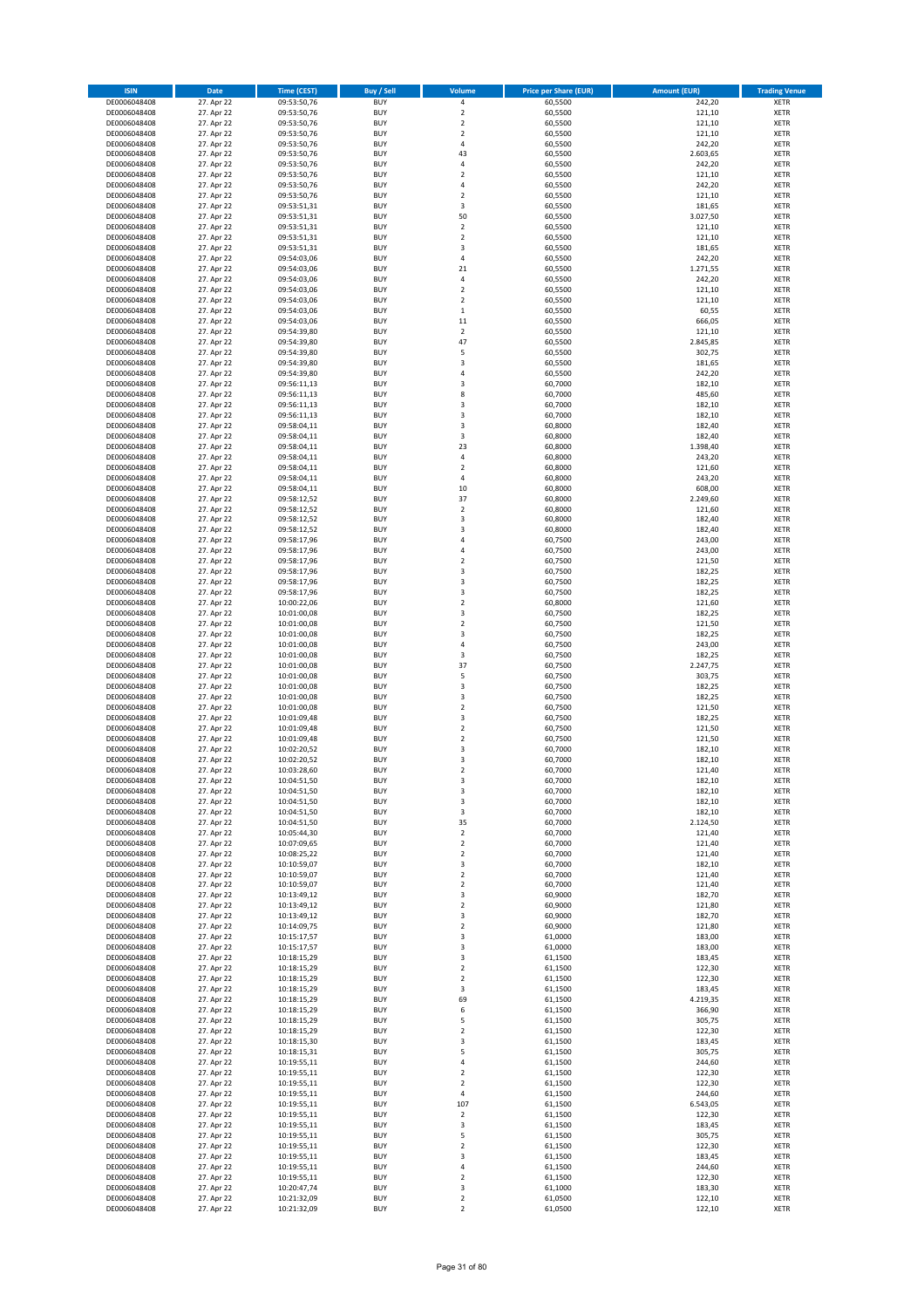| <b>ISIN</b>                  | <b>Date</b>              | <b>Time (CEST)</b>         | Buy / Sell               | Volume                        | <b>Price per Share (EUR)</b> | <b>Amount (EUR)</b> | <b>Trading Venue</b>       |
|------------------------------|--------------------------|----------------------------|--------------------------|-------------------------------|------------------------------|---------------------|----------------------------|
| DE0006048408                 | 27. Apr 22               | 10:21:32,09                | <b>BUY</b>               | $\mathbf 2$                   | 61,0500                      | 122,10              | XETR                       |
| DE0006048408                 | 27. Apr 22               | 10:21:32,09                | <b>BUY</b>               | 4                             | 61,0500                      | 244,20              | XETR                       |
| DE0006048408<br>DE0006048408 | 27. Apr 22<br>27. Apr 22 | 10:21:32,09<br>10:21:32,09 | <b>BUY</b><br><b>BUY</b> | $\mathbf 2$<br>3              | 61,0500<br>61,0500           | 122,10<br>183,15    | <b>XETR</b><br><b>XETR</b> |
| DE0006048408                 | 27. Apr 22               | 10:21:32,09                | <b>BUY</b>               | 4                             | 61,0500                      | 244,20              | <b>XETR</b>                |
| DE0006048408                 | 27. Apr 22               | 10:21:32,09                | <b>BUY</b>               | $\overline{4}$                | 61,0500                      | 244,20              | <b>XETR</b>                |
| DE0006048408                 | 27. Apr 22               | 10:21:32,09                | <b>BUY</b>               | 42                            | 61,0500                      | 2.564,10            | <b>XETR</b>                |
| DE0006048408                 | 27. Apr 22               | 10:21:32,09                | <b>BUY</b>               | 3                             | 61,0500                      | 183,15              | <b>XETR</b>                |
| DE0006048408<br>DE0006048408 | 27. Apr 22<br>27. Apr 22 | 10:21:32,09                | <b>BUY</b><br><b>BUY</b> | 6<br>6                        | 61,0500<br>61,0500           | 366,30<br>366,30    | <b>XETR</b><br><b>XETR</b> |
| DE0006048408                 | 27. Apr 22               | 10:21:32,09<br>10:21:32,09 | <b>BUY</b>               | $\mathbf 2$                   | 61,0500                      | 122,10              | <b>XETR</b>                |
| DE0006048408                 | 27. Apr 22               | 10:21:32,09                | <b>BUY</b>               | 5                             | 61,0500                      | 305,25              | <b>XETR</b>                |
| DE0006048408                 | 27. Apr 22               | 10:21:32,09                | <b>BUY</b>               | 93                            | 61,0500                      | 5.677,65            | XETR                       |
| DE0006048408                 | 27. Apr 22               | 10:21:32,11                | <b>BUY</b>               | $\mathbf 2$                   | 61,0500                      | 122,10              | <b>XETR</b>                |
| DE0006048408                 | 27. Apr 22               | 10:24:03,22                | <b>BUY</b>               | $\mathbf 2$                   | 61,0500                      | 122,10              | XETR                       |
| DE0006048408<br>DE0006048408 | 27. Apr 22<br>27. Apr 22 | 10:24:03,22<br>10:24:03,22 | <b>BUY</b><br><b>BUY</b> | $\mathbf 2$<br>4              | 61,0500<br>61,0500           | 122,10<br>244,20    | <b>XETR</b><br>XETR        |
| DE0006048408                 | 27. Apr 22               | 10:24:03,22                | <b>BUY</b>               | 3                             | 61,0500                      | 183,15              | <b>XETR</b>                |
| DE0006048408                 | 27. Apr 22               | 10:24:03,22                | <b>BUY</b>               | $\mathbf 2$                   | 61,0500                      | 122,10              | XETR                       |
| DE0006048408                 | 27. Apr 22               | 10:24:03,22                | <b>BUY</b>               | $\overline{2}$                | 61,0500                      | 122,10              | <b>XETR</b>                |
| DE0006048408                 | 27. Apr 22               | 10:24:03,22                | <b>BUY</b>               | 43                            | 61,0500                      | 2.625,15            | <b>XETR</b>                |
| DE0006048408<br>DE0006048408 | 27. Apr 22<br>27. Apr 22 | 10:24:03,22<br>10:24:03,22 | <b>BUY</b><br><b>BUY</b> | $\mathbf 2$<br>$\overline{4}$ | 61,0500<br>61,0500           | 122,10<br>244,20    | <b>XETR</b><br><b>XETR</b> |
| DE0006048408                 | 27. Apr 22               | 10:24:03,22                | <b>BUY</b>               | $\mathbf 2$                   | 61,0500                      | 122,10              | <b>XETR</b>                |
| DE0006048408                 | 27. Apr 22               | 10:24:03,22                | <b>BUY</b>               | $\mathbf 2$                   | 61,0500                      | 122,10              | <b>XETR</b>                |
| DE0006048408                 | 27. Apr 22               | 10:24:03,22                | <b>BUY</b>               | 5                             | 61,0500                      | 305,25              | <b>XETR</b>                |
| DE0006048408                 | 27. Apr 22               | 10:24:38,09                | <b>BUY</b>               | $\mathbf 2$                   | 61,0000                      | 122,00              | <b>XETR</b>                |
| DE0006048408<br>DE0006048408 | 27. Apr 22<br>27. Apr 22 | 10:24:38,09<br>10:25:53,95 | <b>BUY</b><br><b>BUY</b> | 3<br>3                        | 61,0000<br>61,0000           | 183,00<br>183,00    | <b>XETR</b><br><b>XETR</b> |
| DE0006048408                 | 27. Apr 22               | 10:27:08,99                | <b>BUY</b>               | $\mathbf 2$                   | 61,0000                      | 122,00              | <b>XETR</b>                |
| DE0006048408                 | 27. Apr 22               | 10:31:58,70                | <b>BUY</b>               | $\mathbf 2$                   | 60,9500                      | 121,90              | <b>XETR</b>                |
| DE0006048408                 | 27. Apr 22               | 10:31:58,70                | <b>BUY</b>               | 3                             | 60,9500                      | 182,85              | <b>XETR</b>                |
| DE0006048408                 | 27. Apr 22               | 10:31:58,70                | <b>BUY</b>               | $\overline{\mathbf{c}}$       | 60,9500                      | 121,90              | <b>XETR</b>                |
| DE0006048408                 | 27. Apr 22               | 10:31:58,70                | <b>BUY</b><br><b>BUY</b> | 3                             | 60,9500                      | 182,85              | XETR<br><b>XETR</b>        |
| DE0006048408<br>DE0006048408 | 27. Apr 22<br>27. Apr 22 | 10:31:58,70<br>10:31:58,70 | <b>BUY</b>               | 4<br>4                        | 60,9500<br>60,9500           | 243,80<br>243,80    | XETR                       |
| DE0006048408                 | 27. Apr 22               | 10:31:58,70                | <b>BUY</b>               | 47                            | 60,9500                      | 2.864,65            | <b>XETR</b>                |
| DE0006048408                 | 27. Apr 22               | 10:31:58,70                | <b>BUY</b>               | $\mathbf 2$                   | 60,9500                      | 121,90              | XETR                       |
| DE0006048408                 | 27. Apr 22               | 10:31:58,70                | <b>BUY</b>               | 3                             | 60,9500                      | 182,85              | <b>XETR</b>                |
| DE0006048408                 | 27. Apr 22               | 10:31:58,70                | <b>BUY</b>               | $\mathbf 2$                   | 60,9500                      | 121,90              | <b>XETR</b>                |
| DE0006048408<br>DE0006048408 | 27. Apr 22<br>27. Apr 22 | 10:31:58,70<br>10:31:58,70 | <b>BUY</b><br><b>BUY</b> | $\overline{\mathbf{c}}$<br>5  | 60,9500<br>60,9500           | 121,90<br>304,75    | <b>XETR</b><br><b>XETR</b> |
| DE0006048408                 | 27. Apr 22               | 10:31:58,70                | <b>BUY</b>               | 11                            | 60,9500                      | 670,45              | <b>XETR</b>                |
| DE0006048408                 | 27. Apr 22               | 10:31:58,70                | <b>BUY</b>               | 29                            | 60,9500                      | 1.767,55            | <b>XETR</b>                |
| DE0006048408                 | 27. Apr 22               | 10:31:58,70                | <b>BUY</b>               | 19                            | 60,9500                      | 1.158,05            | <b>XETR</b>                |
| DE0006048408                 | 27. Apr 22               | 10:32:29,97                | <b>BUY</b>               | 3                             | 60,9500                      | 182,85              | XETR                       |
| DE0006048408                 | 27. Apr 22               | 10:32:29,97                | <b>BUY</b>               | 2                             | 60,9500                      | 121,90              | XETR                       |
| DE0006048408<br>DE0006048408 | 27. Apr 22<br>27. Apr 22 | 10:32:29,97<br>10:32:29,97 | <b>BUY</b><br><b>BUY</b> | $\mathbf 2$<br>$\mathbf 2$    | 60,9500<br>60,9500           | 121,90<br>121,90    | <b>XETR</b><br><b>XETR</b> |
| DE0006048408                 | 27. Apr 22               | 10:32:29,97                | <b>BUY</b>               | $\mathbf 2$                   | 60,9500                      | 121,90              | XETR                       |
| DE0006048408                 | 27. Apr 22               | 10:32:29,97                | <b>BUY</b>               | 34                            | 60,9500                      | 2.072,30            | <b>XETR</b>                |
| DE0006048408                 | 27. Apr 22               | 10:32:29,97                | <b>BUY</b>               | $\mathbf 2$                   | 60,9500                      | 121,90              | <b>XETR</b>                |
| DE0006048408                 | 27. Apr 22               | 10:32:29,97                | <b>BUY</b>               | $\mathbf 2$                   | 60,9500                      | 121,90              | <b>XETR</b>                |
| DE0006048408<br>DE0006048408 | 27. Apr 22<br>27. Apr 22 | 10:32:29,97<br>10:32:29,97 | <b>BUY</b><br><b>BUY</b> | 4<br>$\mathbf 2$              | 60,9500<br>60,9500           | 243,80<br>121,90    | <b>XETR</b><br><b>XETR</b> |
| DE0006048408                 | 27. Apr 22               | 10:32:29,97                | <b>BUY</b>               | 3                             | 60,9500                      | 182,85              | <b>XETR</b>                |
| DE0006048408                 | 27. Apr 22               | 10:32:29,97                | <b>BUY</b>               | 4                             | 60,9500                      | 243,80              | <b>XETR</b>                |
| DE0006048408                 | 27. Apr 22               | 10:33:26,35                | <b>BUY</b>               | $\overline{\mathbf{c}}$       | 60,9500                      | 121,90              | <b>XETR</b>                |
| DE0006048408                 | 27. Apr 22               | 10:33:26,35                | <b>BUY</b>               | $\overline{\mathbf{c}}$       | 60,9500                      | 121,90              | <b>XETR</b>                |
| DE0006048408<br>DE0006048408 | 27. Apr 22<br>27. Apr 22 | 10:33:26,35<br>10:33:26,35 | <b>BUY</b><br><b>BUY</b> | 4<br>55                       | 60,9500<br>60,9500           | 243,80<br>3.352,25  | <b>XETR</b><br>XETR        |
| DE0006048408                 | 27. Apr 22               | 10:33:26,35                | <b>BUY</b>               | $\overline{\mathbf{c}}$       | 60,9500                      | 121,90              | <b>XETR</b>                |
| DE0006048408                 | 27. Apr 22               | 10:33:26,35                | <b>BUY</b>               | $\mathbf 2$                   | 60,9500                      | 121,90              | XETR                       |
| DE0006048408                 | 27. Apr 22               | 10:33:26,35                | <b>BUY</b>               | $\overline{\mathbf{c}}$       | 60,9500                      | 121,90              | <b>XETR</b>                |
| DE0006048408                 | 27. Apr 22               | 10:34:12,56                | <b>BUY</b>               | $\overline{\mathbf{c}}$       | 60,9000                      | 121,80              | <b>XETR</b>                |
| DE0006048408                 | 27. Apr 22               | 10:34:12,56                | <b>BUY</b>               | 2                             | 60,9000                      | 121,80              | XETR                       |
| DE0006048408<br>DE0006048408 | 27. Apr 22<br>27. Apr 22 | 10:34:12,56<br>10:35:03,14 | <b>BUY</b><br><b>BUY</b> | 3<br>3                        | 60,9000<br>60,9000           | 182,70<br>182,70    | XETR<br>XETR               |
| DE0006048408                 | 27. Apr 22               | 10:37:03,53                | <b>BUY</b>               | 4                             | 60,9500                      | 243,80              | XETR                       |
| DE0006048408                 | 27. Apr 22               | 10:37:03,53                | <b>BUY</b>               | 2                             | 60,9500                      | 121,90              | <b>XETR</b>                |
| DE0006048408                 | 27. Apr 22               | 10:37:03,53                | <b>BUY</b>               | 2                             | 60,9500                      | 121,90              | XETR                       |
| DE0006048408                 | 27. Apr 22               | 10:37:03,53                | <b>BUY</b>               | $\mathbf 2$                   | 60,9500                      | 121,90              | <b>XETR</b>                |
| DE0006048408<br>DE0006048408 | 27. Apr 22<br>27. Apr 22 | 10:37:03,53<br>10:37:03,53 | <b>BUY</b><br><b>BUY</b> | 49<br>$\mathbf 2$             | 60,9500<br>60,9500           | 2.986,55<br>121,90  | XETR<br><b>XETR</b>        |
| DE0006048408                 | 27. Apr 22               | 10:37:03,53                | <b>BUY</b>               | $\mathbf 2$                   | 60,9500                      | 121,90              | XETR                       |
| DE0006048408                 | 27. Apr 22               | 10:37:03,53                | <b>BUY</b>               | 2                             | 60,9500                      | 121,90              | <b>XETR</b>                |
| DE0006048408                 | 27. Apr 22               | 10:37:03,53                | <b>BUY</b>               | $\mathbf 2$                   | 60,9500                      | 121,90              | XETR                       |
| DE0006048408                 | 27. Apr 22               | 10:37:03,53                | <b>BUY</b>               | $\mathbf 2$                   | 60,9500                      | 121,90              | <b>XETR</b>                |
| DE0006048408<br>DE0006048408 | 27. Apr 22<br>27. Apr 22 | 10:37:03,53<br>10:37:03,53 | <b>BUY</b><br><b>BUY</b> | $\boldsymbol{2}$<br>3         | 60,9500<br>60,9500           | 121,90<br>182,85    | XETR<br><b>XETR</b>        |
| DE0006048408                 | 27. Apr 22               | 10:38:11,98                | <b>BUY</b>               | 3                             | 60,9500                      | 182,85              | XETR                       |
| DE0006048408                 | 27. Apr 22               | 10:38:11,98                | <b>BUY</b>               | $\mathbf 2$                   | 60,9500                      | 121,90              | <b>XETR</b>                |
| DE0006048408                 | 27. Apr 22               | 10:38:11,98                | <b>BUY</b>               | 2                             | 60,9500                      | 121,90              | <b>XETR</b>                |
| DE0006048408                 | 27. Apr 22               | 10:38:11,98                | <b>BUY</b>               | 4                             | 60,9500                      | 243,80              | <b>XETR</b>                |
| DE0006048408                 | 27. Apr 22<br>27. Apr 22 | 10:38:11,98                | <b>BUY</b><br><b>BUY</b> | 4                             | 60,9500<br>60,9500           | 243,80<br>182,85    | XETR                       |
| DE0006048408<br>DE0006048408 | 27. Apr 22               | 10:38:11,98<br>10:38:11,98 | <b>BUY</b>               | 3<br>2                        | 60,9500                      | 121,90              | <b>XETR</b><br><b>XETR</b> |
| DE0006048408                 | 27. Apr 22               | 10:38:26,77                | <b>BUY</b>               | 2                             | 60,9000                      | 121,80              | XETR                       |
| DE0006048408                 | 27. Apr 22               | 10:41:19,56                | <b>BUY</b>               | $\mathbf 2$                   | 60,9000                      | 121,80              | <b>XETR</b>                |
| DE0006048408                 | 27. Apr 22               | 10:41:40,09                | <b>BUY</b>               | $\mathbf 2$                   | 61,0500                      | 122,10              | XETR                       |
| DE0006048408                 | 27. Apr 22               | 10:41:40,09                | <b>BUY</b>               | $\mathbf 2$                   | 61,0500                      | 122,10              | <b>XETR</b>                |
| DE0006048408<br>DE0006048408 | 27. Apr 22<br>27. Apr 22 | 10:41:40,09<br>10:41:40,09 | <b>BUY</b><br><b>BUY</b> | 2<br>4                        | 61,0500<br>61,0500           | 122,10<br>244,20    | XETR<br><b>XETR</b>        |
| DE0006048408                 | 27. Apr 22               | 10:41:40,09                | <b>BUY</b>               | 57                            | 61,0500                      | 3.479,85            | XETR                       |
| DE0006048408                 | 27. Apr 22               | 10:41:40,09                | <b>BUY</b>               | 3                             | 61,0500                      | 183,15              | <b>XETR</b>                |
| DE0006048408                 | 27. Apr 22               | 10:41:40,09                | <b>BUY</b>               | 2                             | 61,0500                      | 122,10              | XETR                       |
| DE0006048408                 | 27. Apr 22               | 10:41:40,09                | <b>BUY</b>               | $\mathbf 2$                   | 61,0500                      | 122,10              | <b>XETR</b>                |
| DE0006048408                 | 27. Apr 22               | 10:41:40,09                | <b>BUY</b>               | 3                             | 61,0500                      | 183,15              | XETR                       |
| DE0006048408<br>DE0006048408 | 27. Apr 22<br>27. Apr 22 | 10:41:40,09<br>10:41:40,09 | <b>BUY</b><br><b>BUY</b> | $\overline{\mathbf{2}}$<br>2  | 61,0500<br>61,0500           | 122,10<br>122,10    | <b>XETR</b><br><b>XETR</b> |
| DE0006048408                 | 27. Apr 22               | 10:41:40,09                | <b>BUY</b>               | 2                             | 61,0500                      | 122,10              | <b>XETR</b>                |
| DE0006048408                 | 27. Apr 22               | 10:41:40,09                | <b>BUY</b>               | $\mathbf 2$                   | 61,0500                      | 122,10              | XETR                       |
| DE0006048408                 | 27. Apr 22               | 10:41:40,09                | <b>BUY</b>               | 3                             | 61,0500                      | 183,15              | <b>XETR</b>                |
| DE0006048408                 | 27. Apr 22               | 10:41:40,21                | <b>BUY</b>               | 4                             | 61,0500                      | 244,20              | XETR                       |
| DE0006048408<br>DE0006048408 | 27. Apr 22<br>27. Apr 22 | 10:41:40,21<br>10:41:40,21 | <b>BUY</b><br><b>BUY</b> | 3<br>$\mathbf 2$              | 61,0500<br>61,0500           | 183,15<br>122,10    | XETR<br>XETR               |
| DE0006048408                 | 27. Apr 22               | 10:41:43,11                | <b>BUY</b>               | 4                             | 61,0000                      | 244,00              | <b>XETR</b>                |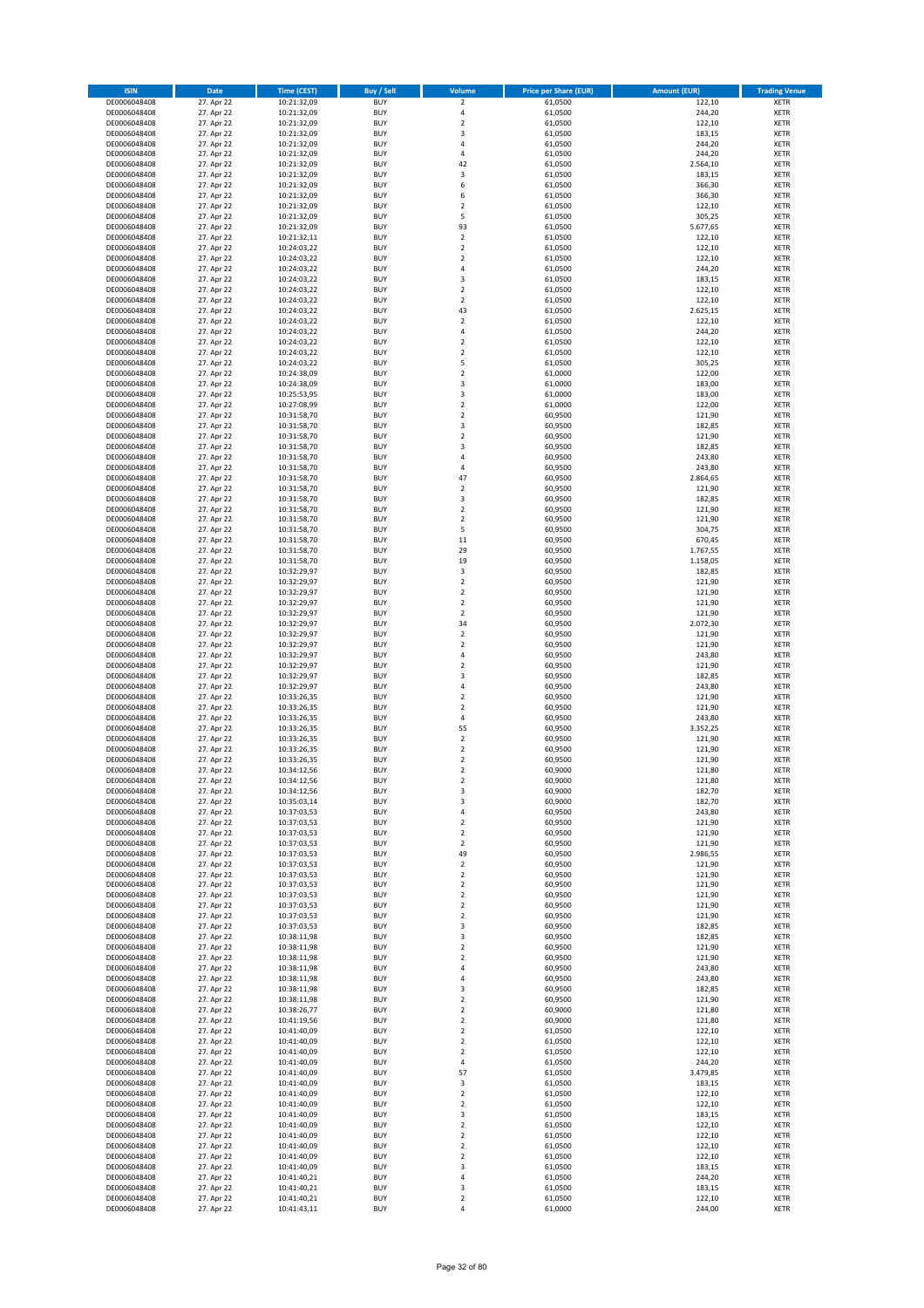| <b>ISIN</b>                  | Date                     | <b>Time (CEST)</b>         | <b>Buy / Sell</b>        | Volume                        | <b>Price per Share (EUR)</b> | <b>Amount (EUR)</b> | <b>Trading Venue</b>       |
|------------------------------|--------------------------|----------------------------|--------------------------|-------------------------------|------------------------------|---------------------|----------------------------|
| DE0006048408                 | 27. Apr 22               | 10:41:43,11                | <b>BUY</b>               | 40                            | 61,0000                      | 2.440,00            | <b>XETR</b>                |
| DE0006048408                 | 27. Apr 22               | 10:41:43,11                | <b>BUY</b>               | 3                             | 61,0000                      | 183,00              | <b>XETR</b>                |
| DE0006048408<br>DE0006048408 | 27. Apr 22<br>27. Apr 22 | 10:43:22,45<br>10:43:22,45 | <b>BUY</b><br><b>BUY</b> | $\mathbf 2$<br>3              | 60,9500<br>60,9500           | 121,90<br>182,85    | <b>XETR</b><br><b>XETR</b> |
| DE0006048408                 | 27. Apr 22               | 10:43:22,45                | <b>BUY</b>               | $\mathbf 2$                   | 60,9500                      | 121,90              | <b>XETR</b>                |
| DE0006048408                 | 27. Apr 22               | 10:43:22,45                | <b>BUY</b>               | 23                            | 60,9500                      | 1.401,85            | <b>XETR</b>                |
| DE0006048408                 | 27. Apr 22               | 10:43:22,45                | <b>BUY</b>               | 3                             | 60,9500                      | 182,85              | <b>XETR</b>                |
| DE0006048408                 | 27. Apr 22               | 10:43:22,45                | <b>BUY</b>               | $\overline{2}$                | 60,9500                      | 121,90              | <b>XETR</b>                |
| DE0006048408<br>DE0006048408 | 27. Apr 22<br>27. Apr 22 | 10:43:22,45                | <b>BUY</b><br><b>BUY</b> | 34<br>$\overline{2}$          | 60,9500<br>60,9000           | 2.072,30<br>121,80  | XETR<br><b>XETR</b>        |
| DE0006048408                 | 27. Apr 22               | 10:43:23,50<br>10:43:23,50 | <b>BUY</b>               | 3                             | 60,9000                      | 182,70              | XETR                       |
| DE0006048408                 | 27. Apr 22               | 10:43:23,50                | <b>BUY</b>               | $\sqrt{4}$                    | 60,9000                      | 243,60              | <b>XETR</b>                |
| DE0006048408                 | 27. Apr 22               | 10:46:08,07                | <b>BUY</b>               | 37                            | 60,9000                      | 2.253,30            | XETR                       |
| DE0006048408                 | 27. Apr 22               | 10:46:08,07                | <b>BUY</b>               | 3                             | 60,9000                      | 182,70              | <b>XETR</b>                |
| DE0006048408                 | 27. Apr 22               | 10:46:08,07                | <b>BUY</b>               | $\sqrt{2}$                    | 60,9000                      | 121,80              | XETR                       |
| DE0006048408<br>DE0006048408 | 27. Apr 22<br>27. Apr 22 | 10:46:08,07<br>10:46:08,07 | <b>BUY</b><br><b>BUY</b> | 3<br>14                       | 60,9000<br>60,9000           | 182,70<br>852,60    | <b>XETR</b><br>XETR        |
| DE0006048408                 | 27. Apr 22               | 10:47:25,02                | <b>BUY</b>               | $\overline{2}$                | 60,8500                      | 121,70              | <b>XETR</b>                |
| DE0006048408                 | 27. Apr 22               | 10:47:25,02                | <b>BUY</b>               | 5                             | 60,8500                      | 304,25              | XETR                       |
| DE0006048408                 | 27. Apr 22               | 10:47:25,02                | <b>BUY</b>               | 10                            | 60,8500                      | 608,50              | <b>XETR</b>                |
| DE0006048408                 | 27. Apr 22<br>27. Apr 22 | 10:47:25,02                | <b>BUY</b><br><b>BUY</b> | 6<br>$\overline{2}$           | 60,8500<br>60,8500           | 365,10<br>121,70    | <b>XETR</b><br><b>XETR</b> |
| DE0006048408<br>DE0006048408 | 27. Apr 22               | 10:47:25,02<br>10:47:25,02 | <b>BUY</b>               | $\overline{2}$                | 60,8500                      | 121,70              | <b>XETR</b>                |
| DE0006048408                 | 27. Apr 22               | 10:47:25,02                | <b>BUY</b>               | 3                             | 60,8500                      | 182,55              | <b>XETR</b>                |
| DE0006048408                 | 27. Apr 22               | 10:48:34,54                | <b>BUY</b>               | 3                             | 60,8500                      | 182,55              | <b>XETR</b>                |
| DE0006048408                 | 27. Apr 22               | 10:48:34,54                | <b>BUY</b>               | $\overline{7}$                | 60,8500                      | 425,95              | <b>XETR</b>                |
| DE0006048408                 | 27. Apr 22               | 10:48:34,54                | <b>BUY</b>               | 3                             | 60,8500                      | 182,55              | <b>XETR</b>                |
| DE0006048408<br>DE0006048408 | 27. Apr 22<br>27. Apr 22 | 10:49:00,34<br>10:49:00,34 | <b>BUY</b><br><b>BUY</b> | 3<br>3                        | 60,8000<br>60,8000           | 182,40<br>182,40    | <b>XETR</b><br><b>XETR</b> |
| DE0006048408                 | 27. Apr 22               | 10:49:00,34                | <b>BUY</b>               | 3                             | 60,8000                      | 182,40              | <b>XETR</b>                |
| DE0006048408                 | 27. Apr 22               | 10:49:00,34                | <b>BUY</b>               | 3                             | 60,8000                      | 182,40              | <b>XETR</b>                |
| DE0006048408                 | 27. Apr 22               | 10:49:00,34                | <b>BUY</b>               | 4                             | 60,8000                      | 243,20              | <b>XETR</b>                |
| DE0006048408                 | 27. Apr 22               | 10:49:00,34                | <b>BUY</b><br><b>BUY</b> | 3<br>3                        | 60,8000                      | 182,40<br>182,40    | <b>XETR</b><br>XETR        |
| DE0006048408<br>DE0006048408 | 27. Apr 22<br>27. Apr 22 | 10:49:00,34<br>10:49:00,34 | <b>BUY</b>               | $\overline{2}$                | 60,8000<br>60,8000           | 121,60              | <b>XETR</b>                |
| DE0006048408                 | 27. Apr 22               | 10:51:50,17                | <b>BUY</b>               | $\mathbf 2$                   | 60,7500                      | 121,50              | XETR                       |
| DE0006048408                 | 27. Apr 22               | 10:51:50,17                | <b>BUY</b>               | $\overline{2}$                | 60,7500                      | 121,50              | <b>XETR</b>                |
| DE0006048408                 | 27. Apr 22               | 10:51:50,17                | <b>BUY</b>               | 9                             | 60,7500                      | 546,75              | XETR                       |
| DE0006048408                 | 27. Apr 22               | 10:51:50,17                | <b>BUY</b>               | 38                            | 60,7500                      | 2.308,50            | <b>XETR</b>                |
| DE0006048408<br>DE0006048408 | 27. Apr 22<br>27. Apr 22 | 10:51:50,17<br>10:51:50,17 | <b>BUY</b><br><b>BUY</b> | $\overline{2}$<br>$\mathbf 2$ | 60,7500<br>60,7500           | 121,50<br>121,50    | <b>XETR</b><br><b>XETR</b> |
| DE0006048408                 | 27. Apr 22               | 10:52:12,49                | <b>BUY</b>               | $\overline{2}$                | 60,7000                      | 121,40              | <b>XETR</b>                |
| DE0006048408                 | 27. Apr 22               | 10:52:12,49                | <b>BUY</b>               | 8                             | 60,7000                      | 485,60              | <b>XETR</b>                |
| DE0006048408                 | 27. Apr 22               | 10:52:12,49                | <b>BUY</b>               | 5                             | 60,7000                      | 303,50              | <b>XETR</b>                |
| DE0006048408                 | 27. Apr 22               | 10:52:12,49                | <b>BUY</b>               | $\overline{2}$                | 60,7000                      | 121,40              | <b>XETR</b>                |
| DE0006048408                 | 27. Apr 22               | 10:52:12,49                | <b>BUY</b>               | $\boldsymbol{2}$              | 60,7000                      | 121,40              | <b>XETR</b>                |
| DE0006048408<br>DE0006048408 | 27. Apr 22<br>27. Apr 22 | 10:56:34,69<br>10:56:34,69 | <b>BUY</b><br><b>BUY</b> | 3<br>41                       | 60,8000<br>60,8000           | 182,40<br>2.492,80  | <b>XETR</b><br><b>XETR</b> |
| DE0006048408                 | 27. Apr 22               | 10:56:34,69                | <b>BUY</b>               | 3                             | 60,8000                      | 182,40              | <b>XETR</b>                |
| DE0006048408                 | 27. Apr 22               | 10:56:34,69                | <b>BUY</b>               | $\mathbf 2$                   | 60,8000                      | 121,60              | <b>XETR</b>                |
| DE0006048408                 | 27. Apr 22               | 10:58:11,49                | <b>BUY</b>               | $\mathbf 2$                   | 60,8000                      | 121,60              | <b>XETR</b>                |
| DE0006048408                 | 27. Apr 22               | 10:58:11,49                | <b>BUY</b><br><b>BUY</b> | 3<br>$\mathbf 2$              | 60,8000                      | 182,40              | <b>XETR</b>                |
| DE0006048408<br>DE0006048408 | 27. Apr 22<br>27. Apr 22 | 11:02:05,54<br>11:02:05,54 | <b>BUY</b>               | $\overline{2}$                | 60,8000<br>60,8000           | 121,60<br>121,60    | <b>XETR</b><br><b>XETR</b> |
| DE0006048408                 | 27. Apr 22               | 11:02:05,54                | <b>BUY</b>               | $\mathbf 2$                   | 60,8000                      | 121,60              | <b>XETR</b>                |
| DE0006048408                 | 27. Apr 22               | 11:05:42,12                | <b>BUY</b>               | $\overline{2}$                | 60,8500                      | 121,70              | <b>XETR</b>                |
| DE0006048408                 | 27. Apr 22               | 11:05:42,12                | <b>BUY</b>               | 3                             | 60,8500                      | 182,55              | <b>XETR</b>                |
| DE0006048408                 | 27. Apr 22               | 11:05:42,12                | <b>BUY</b>               | $\overline{2}$<br>$\mathbf 2$ | 60,8500                      | 121,70              | <b>XETR</b>                |
| DE0006048408<br>DE0006048408 | 27. Apr 22<br>27. Apr 22 | 11:05:42,12<br>11:05:42,12 | <b>BUY</b><br><b>BUY</b> | $\overline{2}$                | 60,8500<br>60,8500           | 121,70<br>121,70    | <b>XETR</b><br><b>XETR</b> |
| DE0006048408                 | 27. Apr 22               | 11:05:42,12                | <b>BUY</b>               | 51                            | 60,8500                      | 3.103,35            | XETR                       |
| DE0006048408                 | 27. Apr 22               | 11:05:42,12                | <b>BUY</b>               | $\overline{2}$                | 60,8500                      | 121,70              | <b>XETR</b>                |
| DE0006048408                 | 27. Apr 22               | 11:05:42,12                | <b>BUY</b>               | $\sqrt{2}$                    | 60,8500                      | 121,70              | XETR                       |
| DE0006048408                 | 27. Apr 22<br>27. Apr 22 | 11:05:42,12                | <b>BUY</b>               | $\overline{2}$                | 60,8500                      | 121,70              | <b>XETR</b>                |
| DE0006048408<br>DE0006048408 | 27. Apr 22               | 11:05:42,12<br>11:05:42,12 | <b>BUY</b><br><b>BUY</b> | $\overline{2}$<br>4           | 60,8500<br>60,8500           | 121,70<br>243,40    | <b>XETR</b><br>XETR        |
| DE0006048408                 | 27. Apr 22               | 11:05:42,12                | <b>BUY</b>               | 5                             | 60,8500                      | 304,25              | XETR                       |
| DE0006048408                 | 27. Apr 22               | 11:08:34,54                | <b>BUY</b>               | $\mathbf 2$                   | 60,8000                      | 121,60              | XETR                       |
| DE0006048408                 | 27. Apr 22               | 11:08:34,54                | <b>BUY</b>               | $\mathbf 2$                   | 60,8500                      | 121,70              | <b>XETR</b>                |
| DE0006048408                 | 27. Apr 22               | 11:08:34,54                | <b>BUY</b>               | $\overline{2}$                | 60,8500                      | 121,70              | <b>XETR</b>                |
| DE0006048408<br>DE0006048408 | 27. Apr 22<br>27. Apr 22 | 11:08:34,54<br>11:08:34,54 | <b>BUY</b><br><b>BUY</b> | 4<br>3                        | 60,9000<br>60,9000           | 243,60<br>182,70    | XETR<br><b>XETR</b>        |
| DE0006048408                 | 27. Apr 22               | 11:08:34,54                | <b>BUY</b>               | $\sqrt{2}$                    | 60,8000                      | 121,60              | XETR                       |
| DE0006048408                 | 27. Apr 22               | 11:08:34,54                | <b>BUY</b>               | 38                            | 60,8500                      | 2.312,30            | <b>XETR</b>                |
| DE0006048408                 | 27. Apr 22               | 11:08:34,54                | <b>BUY</b>               | $\mathbf 2$                   | 60,8500                      | 121,70              | XETR                       |
| DE0006048408<br>DE0006048408 | 27. Apr 22<br>27. Apr 22 | 11:08:34,54<br>11:08:34,54 | <b>BUY</b><br><b>BUY</b> | $\mathbf 2$<br>$\mathbf 2$    | 60,8500<br>60,8500           | 121,70<br>121,70    | <b>XETR</b><br><b>XETR</b> |
| DE0006048408                 | 27. Apr 22               | 11:08:34,54                | <b>BUY</b>               | $\overline{2}$                | 60,8500                      | 121,70              | XETR                       |
| DE0006048408                 | 27. Apr 22               | 11:08:34,54                | <b>BUY</b>               | $\pmb{4}$                     | 60,9000                      | 243,60              | XETR                       |
| DE0006048408                 | 27. Apr 22               | 11:08:34,54                | <b>BUY</b>               | $\mathbf 2$                   | 60,9000                      | 121,80              | <b>XETR</b>                |
| DE0006048408                 | 27. Apr 22               | 11:08:34,54                | <b>BUY</b>               | $\mathbf 2$                   | 60,8000                      | 121,60              | <b>XETR</b>                |
| DE0006048408<br>DE0006048408 | 27. Apr 22               | 11:08:34,54                | <b>BUY</b><br><b>BUY</b> | $\mathbf 2$<br>$\mathbf 2$    | 60,8000<br>60,8500           | 121,60              | <b>XETR</b><br><b>XETR</b> |
| DE0006048408                 | 27. Apr 22<br>27. Apr 22 | 11:08:34,54<br>11:08:34,54 | <b>BUY</b>               | 3                             | 60,9000                      | 121,70<br>182,70    | <b>XETR</b>                |
| DE0006048408                 | 27. Apr 22               | 11:08:34,54                | <b>BUY</b>               | $\sqrt{4}$                    | 60,9000                      | 243,60              | <b>XETR</b>                |
| DE0006048408                 | 27. Apr 22               | 11:08:34,54                | <b>BUY</b>               | $\mathbf 2$                   | 60,8500                      | 121,70              | <b>XETR</b>                |
| DE0006048408                 | 27. Apr 22               | 11:08:34,54                | <b>BUY</b>               | 3                             | 60,9000                      | 182,70              | XETR                       |
| DE0006048408<br>DE0006048408 | 27. Apr 22<br>27. Apr 22 | 11:08:34,56<br>11:09:33,25 | <b>BUY</b><br><b>BUY</b> | 3<br>$\overline{2}$           | 60,8500<br>60,8000           | 182,55<br>121,60    | XETR<br>XETR               |
| DE0006048408                 | 27. Apr 22               | 11:09:33,25                | <b>BUY</b>               | 3                             | 60,8000                      | 182,40              | XETR                       |
| DE0006048408                 | 27. Apr 22               | 11:09:33,25                | <b>BUY</b>               | 11                            | 60,8000                      | 668,80              | <b>XETR</b>                |
| DE0006048408                 | 27. Apr 22               | 11:09:33,25                | <b>BUY</b>               | 4                             | 60,8000                      | 243,20              | XETR                       |
| DE0006048408                 | 27. Apr 22               | 11:09:33,25                | <b>BUY</b>               | $\overline{2}$                | 60,8000                      | 121,60              | XETR                       |
| DE0006048408                 | 27. Apr 22               | 11:09:33,25                | <b>BUY</b><br><b>BUY</b> | $\mathbf 2$                   | 60,8000                      | 121,60              | XETR                       |
| DE0006048408<br>DE0006048408 | 27. Apr 22<br>27. Apr 22 | 11:09:33,25<br>11:09:33,25 | <b>BUY</b>               | $\overline{2}$<br>3           | 60,8000<br>60,8000           | 121,60<br>182,40    | XETR<br>XETR               |
| DE0006048408                 | 27. Apr 22               | 11:09:33,25                | <b>BUY</b>               | 59                            | 60,8000                      | 3.587,20            | XETR                       |
| DE0006048408                 | 27. Apr 22               | 11:09:33,26                | <b>BUY</b>               | 4                             | 60,8000                      | 243,20              | XETR                       |
| DE0006048408                 | 27. Apr 22               | 11:09:50,70                | <b>BUY</b>               | 3                             | 60,8000                      | 182,40              | <b>XETR</b>                |
| DE0006048408<br>DE0006048408 | 27. Apr 22<br>27. Apr 22 | 11:15:48,54<br>11:15:48,54 | <b>BUY</b><br><b>BUY</b> | 5<br>$\mathbf 2$              | 60,8000<br>60,8000           | 304,00<br>121,60    | <b>XETR</b><br><b>XETR</b> |
| DE0006048408                 | 27. Apr 22               | 11:17:17,21                | <b>BUY</b>               | 3                             | 60,7500                      | 182,25              | <b>XETR</b>                |
| DE0006048408                 | 27. Apr 22               | 11:17:17,21                | <b>BUY</b>               | 3                             | 60,7500                      | 182,25              | <b>XETR</b>                |
| DE0006048408                 | 27. Apr 22               | 11:17:17,21                | <b>BUY</b>               | 3                             | 60,7500                      | 182,25              | <b>XETR</b>                |
| DE0006048408                 | 27. Apr 22               | 11:17:17,21                | <b>BUY</b>               | $\overline{2}$                | 60,7500                      | 121,50<br>121,50    | <b>XETR</b><br><b>XETR</b> |
| DE0006048408                 | 27. Apr 22               | 11:17:17,21                | <b>BUY</b>               | $\mathbf 2$                   | 60,7500                      |                     |                            |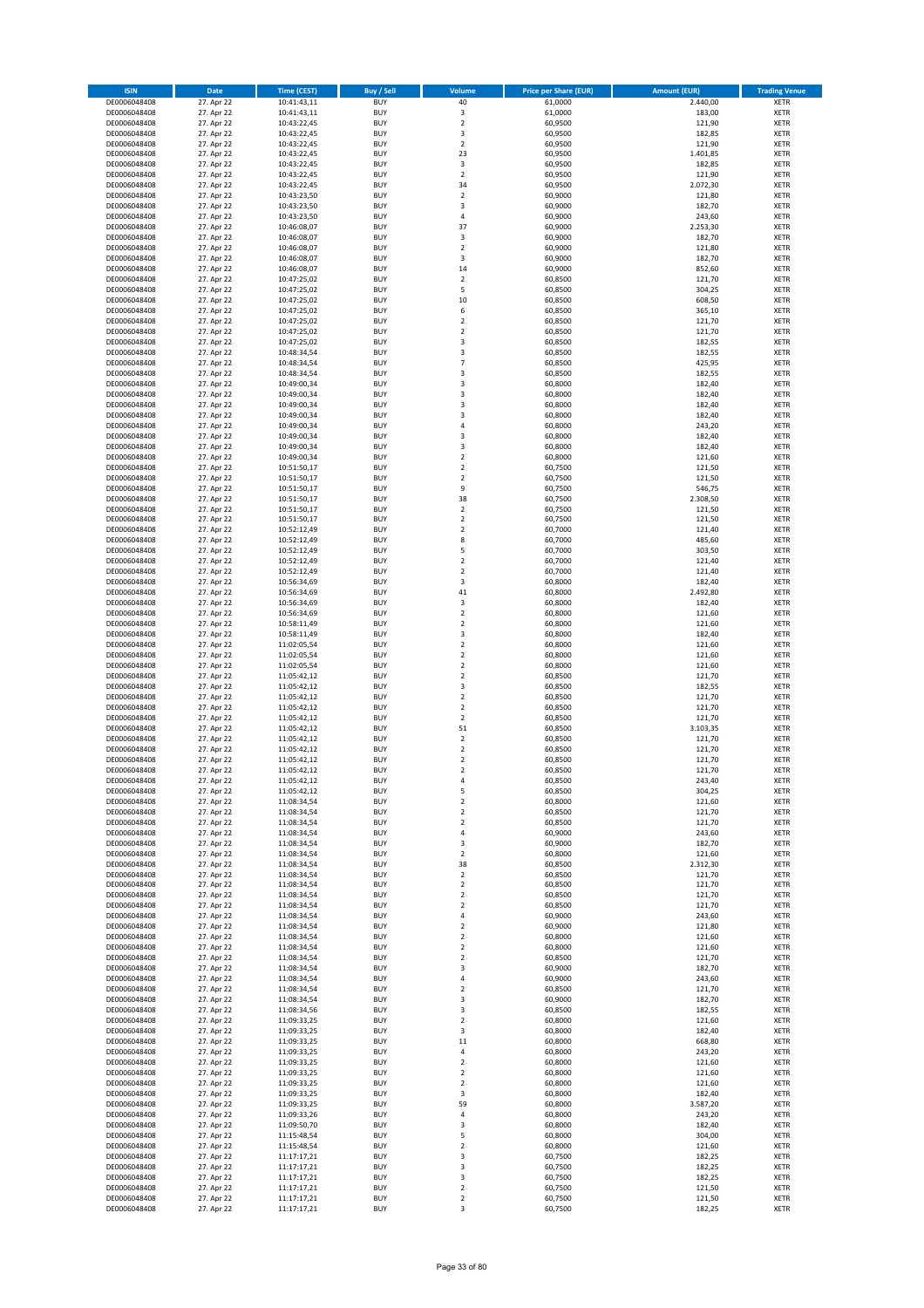| <b>ISIN</b>                  | Date                     | <b>Time (CEST)</b>         | <b>Buy / Sell</b>        | Volume                                | <b>Price per Share (EUR)</b> | <b>Amount (EUR)</b> | <b>Trading Venue</b>       |
|------------------------------|--------------------------|----------------------------|--------------------------|---------------------------------------|------------------------------|---------------------|----------------------------|
| DE0006048408                 | 27. Apr 22               | 11:17:17,21                | <b>BUY</b>               | 3                                     | 60,7500                      | 182,25              | <b>XETR</b>                |
| DE0006048408                 | 27. Apr 22               | 11:17:17,21                | <b>BUY</b>               | 3                                     | 60,7500                      | 182,25              | <b>XETR</b>                |
| DE0006048408<br>DE0006048408 | 27. Apr 22<br>27. Apr 22 | 11:17:17,21<br>11:17:17,21 | <b>BUY</b><br><b>BUY</b> | 70<br>$\mathbf 2$                     | 60,7500<br>60,7500           | 4.252,50<br>121,50  | <b>XETR</b><br><b>XETR</b> |
| DE0006048408                 | 27. Apr 22               | 11:17:17,21                | <b>BUY</b>               | $\mathsf 3$                           | 60,7500                      | 182,25              | <b>XETR</b>                |
| DE0006048408                 | 27. Apr 22               | 11:17:17,21                | <b>BUY</b>               | 3                                     | 60,7500                      | 182,25              | <b>XETR</b>                |
| DE0006048408                 | 27. Apr 22               | 11:17:17,21                | <b>BUY</b>               | 5                                     | 60,7500                      | 303,75              | <b>XETR</b>                |
| DE0006048408                 | 27. Apr 22               | 11:17:17,21                | <b>BUY</b>               | 3                                     | 60,7500                      | 182,25              | <b>XETR</b>                |
| DE0006048408<br>DE0006048408 | 27. Apr 22<br>27. Apr 22 | 11:19:25,07                | <b>BUY</b><br><b>BUY</b> | $\sqrt{4}$<br>3                       | 60,7500<br>60,7500           | 243,00<br>182,25    | XETR<br><b>XETR</b>        |
| DE0006048408                 | 27. Apr 22               | 11:19:25,07<br>11:19:25,07 | <b>BUY</b>               | $\overline{\mathbf{3}}$               | 60,7500                      | 182,25              | <b>XETR</b>                |
| DE0006048408                 | 27. Apr 22               | 11:19:25,07                | <b>BUY</b>               | 3                                     | 60,7500                      | 182,25              | <b>XETR</b>                |
| DE0006048408                 | 27. Apr 22               | 11:19:25,07                | <b>BUY</b>               | $\mathbf 2$                           | 60,7500                      | 121,50              | XETR                       |
| DE0006048408                 | 27. Apr 22               | 11:19:25,08                | <b>BUY</b>               | $\overline{2}$                        | 60,7500                      | 121,50              | <b>XETR</b>                |
| DE0006048408                 | 27. Apr 22               | 11:19:25,09                | <b>BUY</b>               | $\mathbf 2$                           | 60,7500                      | 121,50              | XETR                       |
| DE0006048408<br>DE0006048408 | 27. Apr 22<br>27. Apr 22 | 11:23:42,42<br>11:23:42,42 | <b>BUY</b><br><b>BUY</b> | $\overline{2}$<br>3                   | 60,7000<br>60,7000           | 121,40<br>182,10    | <b>XETR</b><br>XETR        |
| DE0006048408                 | 27. Apr 22               | 11:23:42,42                | <b>BUY</b>               | 3                                     | 60,7000                      | 182,10              | <b>XETR</b>                |
| DE0006048408                 | 27. Apr 22               | 11:23:42,42                | <b>BUY</b>               | 39                                    | 60,7000                      | 2.367,30            | XETR                       |
| DE0006048408                 | 27. Apr 22               | 11:23:42,42                | <b>BUY</b>               | 5                                     | 60,7000                      | 303,50              | <b>XETR</b>                |
| DE0006048408                 | 27. Apr 22<br>27. Apr 22 | 11:23:42,42<br>11:23:42,42 | <b>BUY</b><br><b>BUY</b> | 8<br>3                                | 60,7000<br>60,7000           | 485,60<br>182,10    | <b>XETR</b><br><b>XETR</b> |
| DE0006048408<br>DE0006048408 | 27. Apr 22               | 11:23:42,42                | <b>BUY</b>               | $\overline{2}$                        | 60,7000                      | 121,40              | <b>XETR</b>                |
| DE0006048408                 | 27. Apr 22               | 11:23:42,42                | <b>BUY</b>               | $\mathbf 2$                           | 60,7000                      | 121,40              | <b>XETR</b>                |
| DE0006048408                 | 27. Apr 22               | 11:23:42,42                | <b>BUY</b>               | 3                                     | 60,7000                      | 182,10              | <b>XETR</b>                |
| DE0006048408                 | 27. Apr 22               | 11:23:42,42                | <b>BUY</b>               | $\overline{2}$                        | 60,7000                      | 121,40              | <b>XETR</b>                |
| DE0006048408                 | 27. Apr 22               | 11:23:42,42                | <b>BUY</b>               | $\overline{4}$                        | 60,7000                      | 242,80              | <b>XETR</b>                |
| DE0006048408<br>DE0006048408 | 27. Apr 22<br>27. Apr 22 | 11:23:42,42<br>11:32:06,75 | <b>BUY</b><br><b>BUY</b> | $\overline{2}$<br>$\sqrt{4}$          | 60,7000<br>60,7500           | 121,40<br>243,00    | <b>XETR</b><br><b>XETR</b> |
| DE0006048408                 | 27. Apr 22               | 11:32:06,75                | <b>BUY</b>               | 94                                    | 60,7500                      | 5.710,50            | <b>XETR</b>                |
| DE0006048408                 | 27. Apr 22               | 11:32:06,75                | <b>BUY</b>               | $\sqrt{4}$                            | 60,7500                      | 243,00              | <b>XETR</b>                |
| DE0006048408                 | 27. Apr 22               | 11:32:06,75                | <b>BUY</b>               | $\sqrt{4}$                            | 60,7500                      | 243,00              | <b>XETR</b>                |
| DE0006048408<br>DE0006048408 | 27. Apr 22<br>27. Apr 22 | 11:32:06,75                | <b>BUY</b><br><b>BUY</b> | 3<br>$\sqrt{4}$                       | 60,7500                      | 182,25<br>243,00    | <b>XETR</b><br>XETR        |
| DE0006048408                 | 27. Apr 22               | 11:32:06,75<br>11:32:06,75 | <b>BUY</b>               | $\overline{a}$                        | 60,7500<br>60,7500           | 243,00              | <b>XETR</b>                |
| DE0006048408                 | 27. Apr 22               | 11:32:06,75                | <b>BUY</b>               | $\overline{4}$                        | 60,7500                      | 243,00              | XETR                       |
| DE0006048408                 | 27. Apr 22               | 11:32:06,75                | <b>BUY</b>               | $\overline{4}$                        | 60,7500                      | 243,00              | <b>XETR</b>                |
| DE0006048408                 | 27. Apr 22               | 11:36:18,56                | <b>BUY</b>               | 25                                    | 60,7500                      | 1.518,75            | <b>XETR</b>                |
| DE0006048408                 | 27. Apr 22               | 11:36:18,56                | <b>BUY</b>               | $\sqrt{4}$                            | 60,7500                      | 243,00              | <b>XETR</b>                |
| DE0006048408<br>DE0006048408 | 27. Apr 22<br>27. Apr 22 | 11:36:18,56<br>11:36:18,56 | <b>BUY</b><br><b>BUY</b> | $\overline{\mathbf{3}}$<br>$\sqrt{4}$ | 60,7500<br>60,7500           | 182,25<br>243,00    | <b>XETR</b><br><b>XETR</b> |
| DE0006048408                 | 27. Apr 22               | 11:36:18,56                | <b>BUY</b>               | 3                                     | 60,7500                      | 182,25              | <b>XETR</b>                |
| DE0006048408                 | 27. Apr 22               | 11:36:18,56                | <b>BUY</b>               | 73                                    | 60,7500                      | 4.434,75            | <b>XETR</b>                |
| DE0006048408                 | 27. Apr 22               | 11:37:33,75                | <b>BUY</b>               | 55                                    | 60,7500                      | 3.341,25            | <b>XETR</b>                |
| DE0006048408                 | 27. Apr 22               | 11:37:33,75                | <b>BUY</b>               | 3                                     | 60,7500                      | 182,25              | <b>XETR</b>                |
| DE0006048408                 | 27. Apr 22               | 11:37:33,75                | <b>BUY</b>               | 3                                     | 60,7500                      | 182,25              | <b>XETR</b>                |
| DE0006048408<br>DE0006048408 | 27. Apr 22<br>27. Apr 22 | 11:37:33,75<br>11:37:33,75 | <b>BUY</b><br><b>BUY</b> | $\mathbf 2$<br>$\sqrt{2}$             | 60,7500<br>60,7500           | 121,50<br>121,50    | <b>XETR</b><br><b>XETR</b> |
| DE0006048408                 | 27. Apr 22               | 11:46:11,72                | <b>BUY</b>               | 8                                     | 60,8000                      | 486,40              | <b>XETR</b>                |
| DE0006048408                 | 27. Apr 22               | 11:46:11,72                | <b>BUY</b>               | 3                                     | 60,8000                      | 182,40              | <b>XETR</b>                |
| DE0006048408                 | 27. Apr 22               | 11:46:11,72                | <b>BUY</b>               | 3                                     | 60,8000                      | 182,40              | <b>XETR</b>                |
| DE0006048408                 | 27. Apr 22               | 11:46:11,72                | <b>BUY</b><br><b>BUY</b> | 6<br>$\sqrt{4}$                       | 60,8000                      | 364,80              | <b>XETR</b>                |
| DE0006048408<br>DE0006048408 | 27. Apr 22<br>27. Apr 22 | 11:46:11,72<br>11:46:11,72 | <b>BUY</b>               | $\overline{2}$                        | 60,8000<br>60,8000           | 243,20<br>121,60    | <b>XETR</b><br><b>XETR</b> |
| DE0006048408                 | 27. Apr 22               | 11:48:25,93                | <b>BUY</b>               | 5                                     | 60,8000                      | 304,00              | <b>XETR</b>                |
| DE0006048408                 | 27. Apr 22               | 11:48:25,93                | <b>BUY</b>               | $\overline{2}$                        | 60,8000                      | 121,60              | <b>XETR</b>                |
| DE0006048408                 | 27. Apr 22               | 11:48:25,93                | <b>BUY</b>               | $\mathbf 2$                           | 60,8000                      | 121,60              | <b>XETR</b>                |
| DE0006048408                 | 27. Apr 22               | 11:48:25,93                | <b>BUY</b>               | 3                                     | 60,8000                      | 182,40              | <b>XETR</b>                |
| DE0006048408<br>DE0006048408 | 27. Apr 22<br>27. Apr 22 | 11:48:25,93<br>11:48:25,93 | <b>BUY</b><br><b>BUY</b> | 3<br>$\overline{2}$                   | 60,8000<br>60,8000           | 182,40<br>121,60    | <b>XETR</b><br><b>XETR</b> |
| DE0006048408                 | 27. Apr 22               | 11:48:25,96                | <b>BUY</b>               | 3                                     | 60,8000                      | 182,40              | XETR                       |
| DE0006048408                 | 27. Apr 22               | 11:51:02,70                | <b>BUY</b>               | 9                                     | 60,8500                      | 547,65              | <b>XETR</b>                |
| DE0006048408                 | 27. Apr 22               | 11:51:02,71                | <b>BUY</b>               | 9                                     | 60,8500                      | 547,65              | XETR                       |
| DE0006048408<br>DE0006048408 | 27. Apr 22<br>27. Apr 22 | 11:53:07,87                | <b>BUY</b>               | $\overline{2}$                        | 60,9000                      | 121,80              | <b>XETR</b>                |
| DE0006048408                 | 27. Apr 22               | 11:57:58,84<br>12:03:40,59 | <b>BUY</b><br><b>BUY</b> | 225<br>8                              | 60,9000<br>60,9000           | 13.702,50<br>487,20 | <b>XETR</b><br>XETR        |
| DE0006048408                 | 27. Apr 22               | 12:03:40,59                | <b>BUY</b>               | $\overline{\phantom{a}}$              | 60,9000                      | 426,30              | XETR                       |
| DE0006048408                 | 27. Apr 22               | 12:03:40,59                | <b>BUY</b>               | 9                                     | 60,9000                      | 548,10              | XETR                       |
| DE0006048408                 | 27. Apr 22               | 12:03:40,59                | <b>BUY</b>               | 10                                    | 60,9000                      | 609,00              | <b>XETR</b>                |
| DE0006048408                 | 27. Apr 22<br>27. Apr 22 | 12:03:40,59                | <b>BUY</b>               | 4                                     | 60,9000                      | 243,60              | <b>XETR</b>                |
| DE0006048408<br>DE0006048408 | 27. Apr 22               | 12:07:44,84<br>12:07:44,84 | <b>BUY</b><br><b>BUY</b> | 6<br>4                                | 60,8500<br>60,8500           | 365,10<br>243,40    | XETR<br><b>XETR</b>        |
| DE0006048408                 | 27. Apr 22               | 12:07:44,84                | <b>BUY</b>               | 9                                     | 60,8500                      | 547,65              | XETR                       |
| DE0006048408                 | 27. Apr 22               | 12:07:44,84                | <b>BUY</b>               | $\overline{7}$                        | 60,8500                      | 425,95              | <b>XETR</b>                |
| DE0006048408                 | 27. Apr 22               | 12:07:44,84                | <b>BUY</b>               | 8                                     | 60,8500                      | 486,80              | XETR                       |
| DE0006048408<br>DE0006048408 | 27. Apr 22<br>27. Apr 22 | 12:07:44,84<br>12:07:44,84 | <b>BUY</b><br><b>BUY</b> | $\overline{7}$<br>10                  | 60,8500<br>60,8500           | 425,95<br>608,50    | <b>XETR</b><br><b>XETR</b> |
| DE0006048408                 | 27. Apr 22               | 12:07:44,84                | <b>BUY</b>               | 132                                   | 60,8500                      | 8.032,20            | <b>XETR</b>                |
| DE0006048408                 | 27. Apr 22               | 12:07:44,84                | <b>BUY</b>               | 3                                     | 60,8500                      | 182,55              | XETR                       |
| DE0006048408                 | 27. Apr 22               | 12:07:44,84                | <b>BUY</b>               | 3                                     | 60,8500                      | 182,55              | <b>XETR</b>                |
| DE0006048408                 | 27. Apr 22               | 12:07:44,84                | <b>BUY</b>               | 6                                     | 60,8500                      | 365,10              | <b>XETR</b>                |
| DE0006048408<br>DE0006048408 | 27. Apr 22<br>27. Apr 22 | 12:08:34,88<br>12:08:34,88 | <b>BUY</b><br><b>BUY</b> | 4<br>8                                | 60,8000<br>60,8000           | 243,20<br>486,40    | <b>XETR</b><br><b>XETR</b> |
| DE0006048408                 | 27. Apr 22               | 12:08:34,88                | <b>BUY</b>               | 6                                     | 60,8000                      | 364,80              | <b>XETR</b>                |
| DE0006048408                 | 27. Apr 22               | 12:08:34,88                | <b>BUY</b>               | 10                                    | 60,8000                      | 608,00              | <b>XETR</b>                |
| DE0006048408                 | 27. Apr 22               | 12:08:34,88                | <b>BUY</b>               | 6                                     | 60,8000                      | 364,80              | <b>XETR</b>                |
| DE0006048408                 | 27. Apr 22               | 12:08:34,88                | <b>BUY</b>               | 104                                   | 60,8000                      | 6.323,20            | <b>XETR</b>                |
| DE0006048408<br>DE0006048408 | 27. Apr 22<br>27. Apr 22 | 12:08:34,88<br>12:08:34,88 | <b>BUY</b><br><b>BUY</b> | $11\,$<br>$\overline{2}$              | 60,8000<br>60,8000           | 668,80<br>121,60    | XETR<br>XETR               |
| DE0006048408                 | 27. Apr 22               | 12:08:34,88                | <b>BUY</b>               | 5                                     | 60,8000                      | 304,00              | XETR                       |
| DE0006048408                 | 27. Apr 22               | 12:08:34,88                | <b>BUY</b>               | $\overline{2}$                        | 60,8000                      | 121,60              | <b>XETR</b>                |
| DE0006048408                 | 27. Apr 22               | 12:08:34,88                | <b>BUY</b>               | 6                                     | 60,8000                      | 364,80              | XETR                       |
| DE0006048408                 | 27. Apr 22               | 12:08:34,88                | <b>BUY</b>               | $\overline{2}$                        | 60,8000                      | 121,60              | XETR                       |
| DE0006048408                 | 27. Apr 22               | 12:08:34,91                | <b>BUY</b><br><b>BUY</b> | 3<br>3                                | 60,8000                      | 182,40              | XETR                       |
| DE0006048408<br>DE0006048408 | 27. Apr 22<br>27. Apr 22 | 12:08:34,91<br>12:08:34,91 | <b>BUY</b>               | $\mathbf 2$                           | 60,8000<br>60,8000           | 182,40<br>121,60    | <b>XETR</b><br>XETR        |
| DE0006048408                 | 27. Apr 22               | 12:08:35,14                | <b>BUY</b>               | 5                                     | 60,8000                      | 304,00              | XETR                       |
| DE0006048408                 | 27. Apr 22               | 12:10:44,05                | <b>BUY</b>               | 5                                     | 60,7500                      | 303,75              | <b>XETR</b>                |
| DE0006048408                 | 27. Apr 22               | 12:10:44,05                | <b>BUY</b>               | $\mathbf 2$                           | 60,7500                      | 121,50              | <b>XETR</b>                |
| DE0006048408<br>DE0006048408 | 27. Apr 22<br>27. Apr 22 | 12:10:44,05<br>12:10:44,05 | <b>BUY</b><br><b>BUY</b> | 8<br>4                                | 60,7500<br>60,7500           | 486,00<br>243,00    | <b>XETR</b><br><b>XETR</b> |
| DE0006048408                 | 27. Apr 22               | 12:10:44,05                | <b>BUY</b>               | $\overline{7}$                        | 60,7500                      | 425,25              | <b>XETR</b>                |
| DE0006048408                 | 27. Apr 22               | 12:10:44,05                | <b>BUY</b>               | $\overline{7}$                        | 60,7500                      | 425,25              | <b>XETR</b>                |
| DE0006048408                 | 27. Apr 22               | 12:10:44,05                | <b>BUY</b>               | $\pmb{4}$                             | 60,7500                      | 243,00              | <b>XETR</b>                |
| DE0006048408                 | 27. Apr 22               | 12:10:44,05                | <b>BUY</b>               | $\overline{2}$                        | 60,7500                      | 121,50              | <b>XETR</b>                |
| DE0006048408                 | 27. Apr 22               | 12:10:44,05                | <b>BUY</b>               | 144                                   | 60,7500<br>60,7500           | 8.748,00<br>546,75  | <b>XETR</b>                |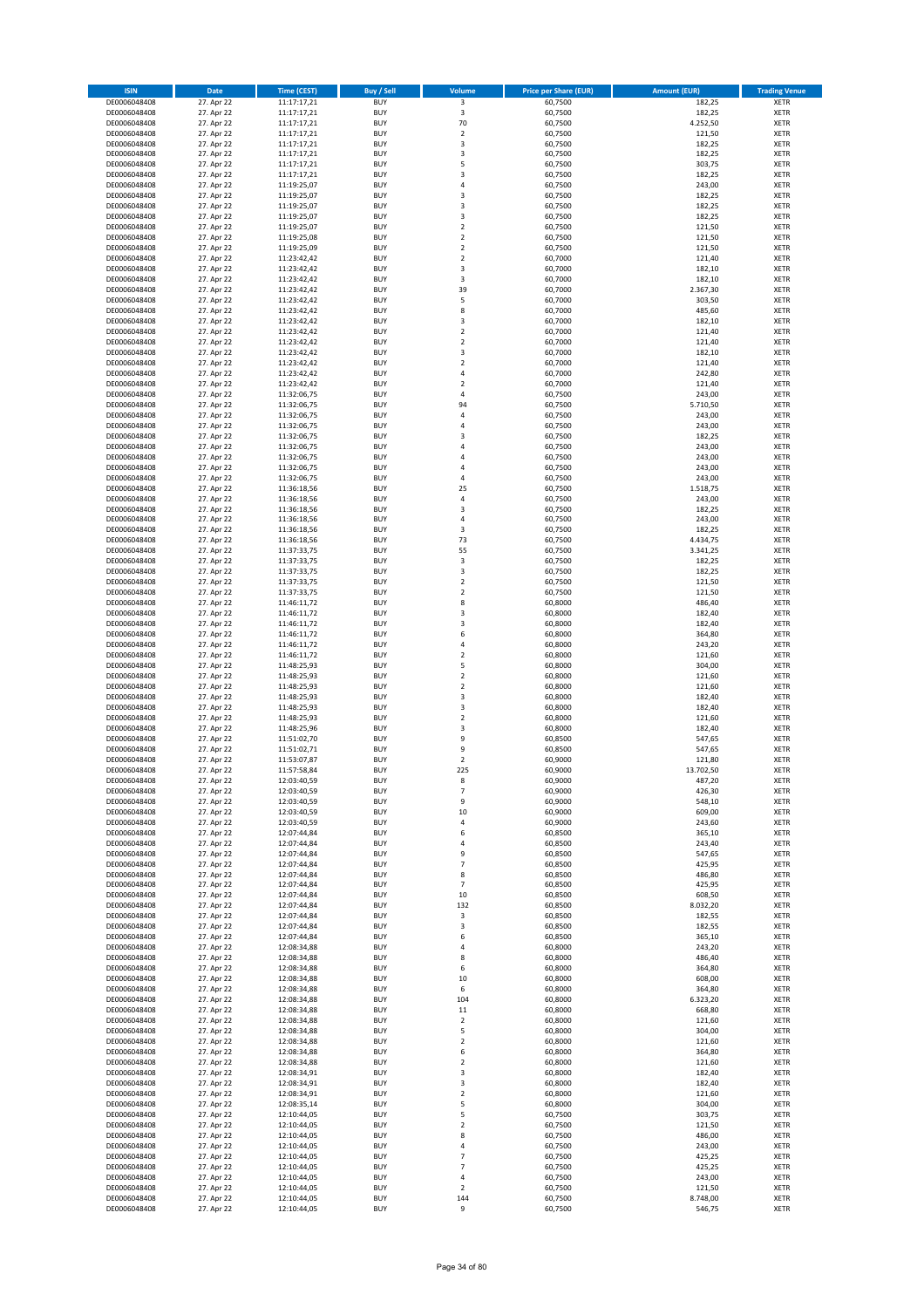| <b>ISIN</b>                  | <b>Date</b>              | <b>Time (CEST)</b>         | <b>Buy / Sell</b>        | Volume                        | <b>Price per Share (EUR)</b> | <b>Amount (EUR)</b> | <b>Trading Venue</b>       |
|------------------------------|--------------------------|----------------------------|--------------------------|-------------------------------|------------------------------|---------------------|----------------------------|
| DE0006048408                 | 27. Apr 22               | 12:10:44,05                | <b>BUY</b>               | 6                             | 60,7500                      | 364,50              | XETR                       |
| DE0006048408<br>DE0006048408 | 27. Apr 22<br>27. Apr 22 | 12:10:44,05<br>12:10:44,05 | <b>BUY</b><br><b>BUY</b> | 3<br>6                        | 60,7500<br>60,7500           | 182,25<br>364,50    | XETR<br>XETR               |
| DE0006048408                 | 27. Apr 22               | 12:10:44,05                | <b>BUY</b>               | 4                             | 60,7500                      | 243,00              | XETR                       |
| DE0006048408                 | 27. Apr 22               | 12:12:31,23                | <b>BUY</b>               | 6                             | 60,7500                      | 364,50              | XETR                       |
| DE0006048408                 | 27. Apr 22               | 12:12:31,23                | <b>BUY</b>               | 5                             | 60,7500                      | 303,75              | <b>XETR</b>                |
| DE0006048408<br>DE0006048408 | 27. Apr 22<br>27. Apr 22 | 12:12:31,23<br>12:14:13,78 | <b>BUY</b><br><b>BUY</b> | 9<br>6                        | 60,7500<br>60,7500           | 546,75<br>364,50    | <b>XETR</b><br><b>XETR</b> |
| DE0006048408                 | 27. Apr 22               | 12:14:13,78                | <b>BUY</b>               | 5                             | 60,7500                      | 303,75              | <b>XETR</b>                |
| DE0006048408                 | 27. Apr 22               | 12:14:13,78                | <b>BUY</b>               | $\overline{4}$                | 60,7500                      | 243,00              | <b>XETR</b>                |
| DE0006048408                 | 27. Apr 22               | 12:14:13,78                | <b>BUY</b>               | 4                             | 60,7500                      | 243,00              | <b>XETR</b>                |
| DE0006048408<br>DE0006048408 | 27. Apr 22<br>27. Apr 22 | 12:14:13,78<br>12:14:13,80 | <b>BUY</b><br><b>BUY</b> | 5<br>3                        | 60,7500<br>60,7500           | 303,75<br>182,25    | <b>XETR</b><br>XETR        |
| DE0006048408                 | 27. Apr 22               | 12:15:39,25                | <b>BUY</b>               | $\overline{\mathbf{3}}$       | 60,7500                      | 182,25              | <b>XETR</b>                |
| DE0006048408                 | 27. Apr 22               | 12:15:39,25                | <b>BUY</b>               | 4                             | 60,7500                      | 243,00              | XETR                       |
| DE0006048408                 | 27. Apr 22               | 12:15:55,63                | <b>BUY</b>               | $\mathbf 2$                   | 60,7500                      | 121,50              | <b>XETR</b>                |
| DE0006048408<br>DE0006048408 | 27. Apr 22<br>27. Apr 22 | 12:19:03,52<br>12:20:01,59 | <b>BUY</b><br><b>BUY</b> | $\mathbf 2$<br>6              | 60,7500<br>60,7000           | 121,50<br>364,20    | XETR<br><b>XETR</b>        |
| DE0006048408                 | 27. Apr 22               | 12:20:01,59                | <b>BUY</b>               | 8                             | 60,7000                      | 485,60              | XETR                       |
| DE0006048408                 | 27. Apr 22               | 12:20:01,59                | <b>BUY</b>               | 5                             | 60,7000                      | 303,50              | <b>XETR</b>                |
| DE0006048408                 | 27. Apr 22               | 12:20:01,59                | <b>BUY</b>               | 5                             | 60,7000                      | 303,50              | XETR                       |
| DE0006048408<br>DE0006048408 | 27. Apr 22<br>27. Apr 22 | 12:20:01,59<br>12:20:01,59 | <b>BUY</b><br><b>BUY</b> | $\mathbf 2$<br>3              | 60,7000<br>60,7000           | 121,40<br>182,10    | XETR<br><b>XETR</b>        |
| DE0006048408                 | 27. Apr 22               | 12:20:01,59                | <b>BUY</b>               | 3                             | 60,7000                      | 182,10              | <b>XETR</b>                |
| DE0006048408                 | 27. Apr 22               | 12:20:01,59                | <b>BUY</b>               | 3                             | 60,7000                      | 182,10              | <b>XETR</b>                |
| DE0006048408                 | 27. Apr 22               | 12:20:01,59                | <b>BUY</b>               | 16                            | 60,7000                      | 971,20              | <b>XETR</b>                |
| DE0006048408<br>DE0006048408 | 27. Apr 22<br>27. Apr 22 | 12:20:01,59<br>12:20:01,59 | <b>BUY</b><br><b>BUY</b> | 76<br>$\mathbf 2$             | 60,7000<br>60,7000           | 4.613,20<br>121,40  | <b>XETR</b><br><b>XETR</b> |
| DE0006048408                 | 27. Apr 22               | 12:20:01,59                | <b>BUY</b>               | $\mathbf 2$                   | 60,7000                      | 121,40              | <b>XETR</b>                |
| DE0006048408                 | 27. Apr 22               | 12:20:01,59                | <b>BUY</b>               | $\overline{7}$                | 60,7000                      | 424,90              | <b>XETR</b>                |
| DE0006048408                 | 27. Apr 22               | 12:20:01,59                | <b>BUY</b>               | $\mathbf 2$                   | 60,7000                      | 121,40              | <b>XETR</b>                |
| DE0006048408<br>DE0006048408 | 27. Apr 22<br>27. Apr 22 | 12:20:01,59<br>12:20:13,46 | <b>BUY</b><br><b>BUY</b> | $\overline{7}$<br>8           | 60,7000<br>60,7000           | 424,90<br>485,60    | <b>XETR</b><br><b>XETR</b> |
| DE0006048408                 | 27. Apr 22               | 12:20:13,46                | <b>BUY</b>               | 22                            | 60,7000                      | 1.335,40            | XETR                       |
| DE0006048408                 | 27. Apr 22               | 12:20:13,46                | <b>BUY</b>               | 3                             | 60,7000                      | 182,10              | <b>XETR</b>                |
| DE0006048408<br>DE0006048408 | 27. Apr 22<br>27. Apr 22 | 12:20:13,46                | <b>BUY</b><br><b>BUY</b> | 3<br>4                        | 60,7000<br>60,7000           | 182,10<br>242,80    | XETR<br><b>XETR</b>        |
| DE0006048408                 | 27. Apr 22               | 12:20:13,46<br>12:20:24,61 | <b>BUY</b>               | 4                             | 60,7000                      | 242,80              | XETR                       |
| DE0006048408                 | 27. Apr 22               | 12:20:24,61                | <b>BUY</b>               | $\mathbf 2$                   | 60,7000                      | 121,40              | <b>XETR</b>                |
| DE0006048408                 | 27. Apr 22               | 12:20:24,61                | <b>BUY</b>               | $\mathbf 2$                   | 60,7000                      | 121,40              | <b>XETR</b>                |
| DE0006048408<br>DE0006048408 | 27. Apr 22<br>27. Apr 22 | 12:20:24,61<br>12:20:24,61 | <b>BUY</b><br><b>BUY</b> | $\mathbf 2$<br>12             | 60,7000<br>60,7000           | 121,40<br>728,40    | <b>XETR</b><br><b>XETR</b> |
| DE0006048408                 | 27. Apr 22               | 12:21:49,46                | <b>BUY</b>               | 4                             | 60,7000                      | 242,80              | <b>XETR</b>                |
| DE0006048408                 | 27. Apr 22               | 12:21:49,46                | <b>BUY</b>               | $\mathbf 2$                   | 60,7000                      | 121,40              | <b>XETR</b>                |
| DE0006048408                 | 27. Apr 22               | 12:21:49,46                | <b>BUY</b>               | $\mathbf 2$                   | 60,7000                      | 121,40              | <b>XETR</b>                |
| DE0006048408<br>DE0006048408 | 27. Apr 22<br>27. Apr 22 | 12:21:49,46<br>12:21:49,46 | <b>BUY</b><br><b>BUY</b> | 9<br>$\mathbf 2$              | 60,7000<br>60,7000           | 546,30<br>121,40    | XETR<br>XETR               |
| DE0006048408                 | 27. Apr 22               | 12:21:55,31                | <b>BUY</b>               | 5                             | 60,6500                      | 303,25              | <b>XETR</b>                |
| DE0006048408                 | 27. Apr 22               | 12:21:55,31                | <b>BUY</b>               | 4                             | 60,6500                      | 242,60              | <b>XETR</b>                |
| DE0006048408                 | 27. Apr 22               | 12:21:55,31                | <b>BUY</b><br><b>BUY</b> | $\mathbf 2$                   | 60,6500                      | 121,30              | <b>XETR</b>                |
| DE0006048408<br>DE0006048408 | 27. Apr 22<br>27. Apr 22 | 12:21:55,31<br>12:21:55,31 | <b>BUY</b>               | 6<br>6                        | 60,6500<br>60,6500           | 363,90<br>363,90    | <b>XETR</b><br><b>XETR</b> |
| DE0006048408                 | 27. Apr 22               | 12:21:55,31                | <b>BUY</b>               | 108                           | 60,6500                      | 6.550,20            | <b>XETR</b>                |
| DE0006048408                 | 27. Apr 22               | 12:21:55,31                | <b>BUY</b>               | $\sqrt{2}$                    | 60,6500                      | 121,30              | XETR                       |
| DE0006048408<br>DE0006048408 | 27. Apr 22<br>27. Apr 22 | 12:21:55,31<br>12:21:55,31 | <b>BUY</b><br><b>BUY</b> | 5<br>$\mathbf 2$              | 60,6500<br>60,6500           | 303,25<br>121,30    | XETR<br><b>XETR</b>        |
| DE0006048408                 | 27. Apr 22               | 12:21:55,31                | <b>BUY</b>               | 3                             | 60,6500                      | 181,95              | <b>XETR</b>                |
| DE0006048408                 | 27. Apr 22               | 12:21:55,31                | <b>BUY</b>               | 9                             | 60,6500                      | 545,85              | <b>XETR</b>                |
| DE0006048408                 | 27. Apr 22               | 12:21:55,31                | <b>BUY</b>               | 3                             | 60,6500                      | 181,95              | XETR                       |
| DE0006048408<br>DE0006048408 | 27. Apr 22<br>27. Apr 22 | 12:25:28,20<br>12:34:54,89 | <b>BUY</b><br><b>BUY</b> | 19<br>4                       | 60,6500<br>60,8000           | 1.152,35<br>243,20  | <b>XETR</b><br>XETR        |
| DE0006048408                 | 27. Apr 22               | 12:34:54,89                | <b>BUY</b>               | 6                             | 60,8000                      | 364,80              | <b>XETR</b>                |
| DE0006048408                 | 27. Apr 22               | 12:34:54,89                | <b>BUY</b>               | 3                             | 60,8000                      | 182,40              | XETR                       |
| DE0006048408<br>DE0006048408 | 27. Apr 22<br>27. Apr 22 | 12:34:54,89<br>12:34:54,89 | <b>BUY</b><br><b>BUY</b> | $\overline{7}$<br>$\mathbf 2$ | 60,8000<br>60,8000           | 425,60<br>121,60    | <b>XETR</b><br><b>XETR</b> |
| DE0006048408                 | 27. Apr 22               | 12:34:54,89                | <b>BUY</b>               | 3                             | 60,8000                      | 182,40              | XETR                       |
| DE0006048408                 | 27. Apr 22               | 12:34:54,89                | <b>BUY</b>               | 3                             | 60,8000                      | 182,40              | XETR                       |
| DE0006048408                 | 27. Apr 22               | 12:34:54,89                | <b>BUY</b>               | 67                            | 60,8000                      | 4.073,60            | XETR                       |
| DE0006048408<br>DE0006048408 | 27. Apr 22<br>27. Apr 22 | 12:34:54,89<br>12:34:54,89 | <b>BUY</b><br><b>BUY</b> | 6<br>3                        | 60,8000<br>60,8000           | 364,80<br>182,40    | XETR<br><b>XETR</b>        |
| DE0006048408                 | 27. Apr 22               | 12:34:54,89                | <b>BUY</b>               | 6                             | 60,8000                      | 364,80              | XETR                       |
| DE0006048408                 | 27. Apr 22               | 12:34:54,89                | <b>BUY</b>               | 4                             | 60,8000                      | 243,20              | <b>XETR</b>                |
| DE0006048408<br>DE0006048408 | 27. Apr 22<br>27. Apr 22 | 12:34:54,89<br>12:34:54,89 | <b>BUY</b><br><b>BUY</b> | 3<br>6                        | 60,8000<br>60,8000           | 182,40<br>364,80    | XETR<br><b>XETR</b>        |
| DE0006048408                 | 27. Apr 22               | 12:34:54,89                | <b>BUY</b>               | $\mathbf 2$                   | 60,8000                      | 121,60              | XETR                       |
| DE0006048408                 | 27. Apr 22               | 12:37:11,61                | <b>BUY</b>               | 3                             | 60,8000                      | 182,40              | <b>XETR</b>                |
| DE0006048408                 | 27. Apr 22               | 12:37:11,61                | <b>BUY</b>               | 5                             | 60,8000                      | 304,00              | XETR                       |
| DE0006048408<br>DE0006048408 | 27. Apr 22<br>27. Apr 22 | 12:37:11,61<br>12:37:11,61 | <b>BUY</b><br><b>BUY</b> | 3<br>3                        | 60,8000<br>60,8000           | 182,40<br>182,40    | <b>XETR</b><br>XETR        |
| DE0006048408                 | 27. Apr 22               | 12:37:11,61                | <b>BUY</b>               | $\mathbf 2$                   | 60,8000                      | 121,60              | <b>XETR</b>                |
| DE0006048408                 | 27. Apr 22               | 12:37:11,61                | <b>BUY</b>               | $\mathbf 2$                   | 60,8000                      | 121,60              | XETR                       |
| DE0006048408                 | 27. Apr 22               | 12:37:11,61                | <b>BUY</b>               | $\mathbf 1$                   | 60,8000                      | 60,80               | <b>XETR</b>                |
| DE0006048408<br>DE0006048408 | 27. Apr 22<br>27. Apr 22 | 12:37:11,61<br>12:37:11,61 | <b>BUY</b><br><b>BUY</b> | 67<br>2                       | 60,8000<br>60,8000           | 4.073,60<br>121,60  | <b>XETR</b><br><b>XETR</b> |
| DE0006048408                 | 27. Apr 22               | 12:37:11,61                | <b>BUY</b>               | 3                             | 60,8000                      | 182,40              | XETR                       |
| DE0006048408                 | 27. Apr 22               | 12:37:11,61                | <b>BUY</b>               | $\mathbf 2$                   | 60,8000                      | 121,60              | <b>XETR</b>                |
| DE0006048408<br>DE0006048408 | 27. Apr 22<br>27. Apr 22 | 12:37:11,61<br>12:37:11,61 | <b>BUY</b><br><b>BUY</b> | 4<br>4                        | 60,8000<br>60,8000           | 243,20<br>243,20    | <b>XETR</b><br>XETR        |
| DE0006048408                 | 27. Apr 22               | 12:37:11,61                | <b>BUY</b>               | $\overline{\mathbf{2}}$       | 60,8000                      | 121,60              | <b>XETR</b>                |
| DE0006048408                 | 27. Apr 22               | 12:37:11,61                | <b>BUY</b>               | 5                             | 60,8000                      | 304,00              | XETR                       |
| DE0006048408                 | 27. Apr 22               | 12:37:11,61                | <b>BUY</b>               | 3                             | 60,8000                      | 182,40              | <b>XETR</b>                |
| DE0006048408<br>DE0006048408 | 27. Apr 22<br>27. Apr 22 | 12:37:36,37<br>12:37:36,37 | <b>BUY</b><br><b>BUY</b> | 67<br>3                       | 60,7500<br>60,7500           | 4.070,25<br>182,25  | XETR<br><b>XETR</b>        |
| DE0006048408                 | 27. Apr 22               | 12:37:36,37                | <b>BUY</b>               | $\mathbf 2$                   | 60,7500                      | 121,50              | XETR                       |
| DE0006048408                 | 27. Apr 22               | 12:37:36,37                | <b>BUY</b>               | $\overline{2}$                | 60,7500                      | 121,50              | <b>XETR</b>                |
| DE0006048408                 | 27. Apr 22               | 12:37:36,37                | <b>BUY</b>               | 4                             | 60,7500                      | 243,00              | XETR                       |
| DE0006048408<br>DE0006048408 | 27. Apr 22<br>27. Apr 22 | 12:40:35,53<br>12:40:35,53 | <b>BUY</b><br><b>BUY</b> | 13<br>$\mathbf 2$             | 60,7500<br>60,7500           | 789,75<br>121,50    | <b>XETR</b><br>XETR        |
| DE0006048408                 | 27. Apr 22               | 12:40:35,53                | <b>BUY</b>               | $\overline{\mathbf{c}}$       | 60,7500                      | 121,50              | <b>XETR</b>                |
| DE0006048408                 | 27. Apr 22               | 12:42:11,49                | <b>BUY</b>               | 2                             | 60,7500                      | 121,50              | <b>XETR</b>                |
| DE0006048408                 | 27. Apr 22               | 12:42:11,49                | <b>BUY</b>               | 2                             | 60,7500                      | 121,50              | <b>XETR</b>                |
| DE0006048408<br>DE0006048408 | 27. Apr 22<br>27. Apr 22 | 12:42:11,49<br>12:42:11,49 | <b>BUY</b><br><b>BUY</b> | $\mathbf 2$<br>30             | 60,7500<br>60,7500           | 121,50<br>1.822,50  | XETR<br><b>XETR</b>        |
| DE0006048408                 | 27. Apr 22               | 12:45:02,71                | <b>BUY</b>               | 8                             | 60,7000                      | 485,60              | XETR                       |
| DE0006048408                 | 27. Apr 22               | 12:45:02,71                | <b>BUY</b>               | 4                             | 60,7000                      | 242,80              | XETR                       |
| DE0006048408<br>DE0006048408 | 27. Apr 22<br>27. Apr 22 | 12:45:02,71<br>12:45:02,71 | <b>BUY</b><br><b>BUY</b> | 4<br>3                        | 60,7000<br>60,7000           | 242,80<br>182,10    | XETR<br><b>XETR</b>        |
|                              |                          |                            |                          |                               |                              |                     |                            |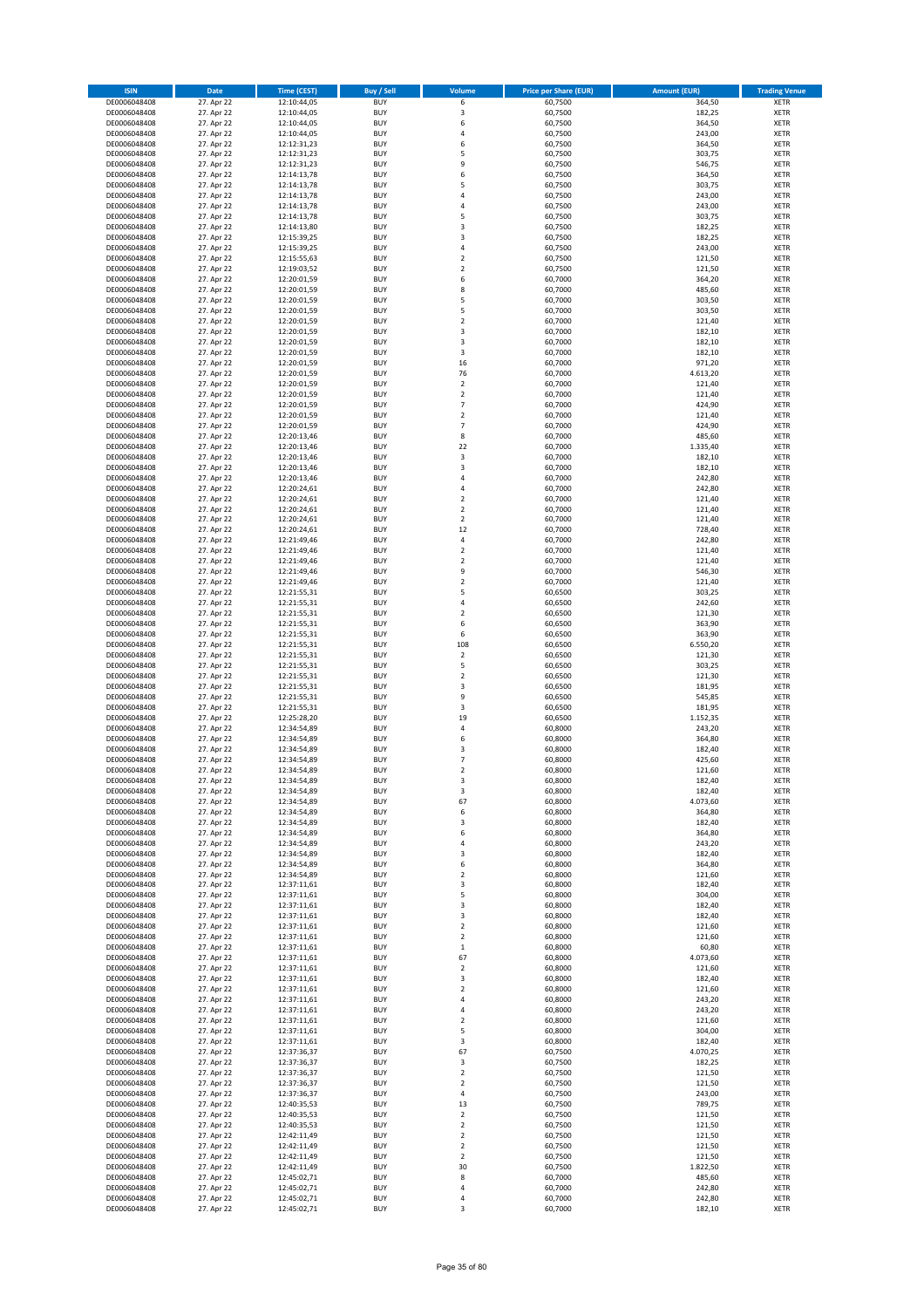| <b>ISIN</b>                  | <b>Date</b>              | <b>Time (CEST)</b>         | Buy / Sell               | Volume                        | <b>Price per Share (EUR)</b> | <b>Amount (EUR)</b> | <b>Trading Venue</b>       |
|------------------------------|--------------------------|----------------------------|--------------------------|-------------------------------|------------------------------|---------------------|----------------------------|
| DE0006048408                 | 27. Apr 22               | 12:45:02,71                | <b>BUY</b>               | 9                             | 60,7000                      | 546,30              | XETR                       |
| DE0006048408                 | 27. Apr 22               | 12:45:02,71                | <b>BUY</b>               | $\mathbf 2$                   | 60,7000                      | 121,40              | XETR                       |
| DE0006048408<br>DE0006048408 | 27. Apr 22<br>27. Apr 22 | 12:45:02,71<br>12:45:02,71 | <b>BUY</b><br><b>BUY</b> | 3<br>$\mathbf 2$              | 60,7000<br>60,7000           | 182,10<br>121,40    | XETR<br>XETR               |
| DE0006048408                 | 27. Apr 22               | 12:45:02,71                | <b>BUY</b>               | 5                             | 60,7000                      | 303,50              | XETR                       |
| DE0006048408                 | 27. Apr 22               | 12:45:02,71                | <b>BUY</b>               | $\overline{\mathbf{c}}$       | 60,7000                      | 121,40              | <b>XETR</b>                |
| DE0006048408                 | 27. Apr 22               | 12:45:02,71                | <b>BUY</b>               | 3                             | 60,7000                      | 182,10              | <b>XETR</b>                |
| DE0006048408                 | 27. Apr 22               | 12:45:02,71                | <b>BUY</b>               | $\overline{4}$                | 60,7000                      | 242,80              | <b>XETR</b>                |
| DE0006048408                 | 27. Apr 22               | 12:45:02,74                | <b>BUY</b><br><b>BUY</b> | 4<br>$\overline{\mathbf{c}}$  | 60,7000                      | 242,80              | <b>XETR</b><br><b>XETR</b> |
| DE0006048408<br>DE0006048408 | 27. Apr 22<br>27. Apr 22 | 12:45:02,74<br>12:45:02,74 | <b>BUY</b>               | $\overline{\mathbf{c}}$       | 60,7000<br>60,7000           | 121,40<br>121,40    | XETR                       |
| DE0006048408                 | 27. Apr 22               | 12:45:02,74                | <b>BUY</b>               | $\overline{2}$                | 60,7000                      | 121,40              | <b>XETR</b>                |
| DE0006048408                 | 27. Apr 22               | 12:45:02,76                | <b>BUY</b>               | 3                             | 60,7000                      | 182,10              | XETR                       |
| DE0006048408                 | 27. Apr 22               | 12:45:06,15                | <b>BUY</b>               | 4                             | 60,6500                      | 242,60              | <b>XETR</b>                |
| DE0006048408                 | 27. Apr 22               | 12:45:06,15                | <b>BUY</b>               | 84                            | 60,6500                      | 5.094,60            | XETR                       |
| DE0006048408                 | 27. Apr 22<br>27. Apr 22 | 12:45:06,15                | <b>BUY</b><br><b>BUY</b> | 5                             | 60,6500                      | 303,25<br>181,95    | <b>XETR</b><br>XETR        |
| DE0006048408<br>DE0006048408 | 27. Apr 22               | 12:45:06,15<br>12:45:06,15 | <b>BUY</b>               | 3<br>4                        | 60,6500<br>60,6500           | 242,60              | <b>XETR</b>                |
| DE0006048408                 | 27. Apr 22               | 12:45:06,15                | <b>BUY</b>               | $\overline{\mathbf{c}}$       | 60,6500                      | 121,30              | XETR                       |
| DE0006048408                 | 27. Apr 22               | 12:45:15,67                | <b>BUY</b>               | $\mathbf 2$                   | 60,8000                      | 121,60              | <b>XETR</b>                |
| DE0006048408                 | 27. Apr 22               | 12:45:15,67                | <b>BUY</b>               | $\mathbf 2$                   | 60,8000                      | 121,60              | XETR                       |
| DE0006048408<br>DE0006048408 | 27. Apr 22               | 12:45:15,67                | <b>BUY</b><br><b>BUY</b> | $\mathbf 2$<br>3              | 60,8000                      | 121,60              | XETR<br><b>XETR</b>        |
| DE0006048408                 | 27. Apr 22<br>27. Apr 22 | 12:45:15,67<br>12:45:15,67 | <b>BUY</b>               | 3                             | 60,8000<br>60,8000           | 182,40<br>182,40    | <b>XETR</b>                |
| DE0006048408                 | 27. Apr 22               | 12:45:15,67                | <b>BUY</b>               | 3                             | 60,8000                      | 182,40              | <b>XETR</b>                |
| DE0006048408                 | 27. Apr 22               | 12:45:15,67                | <b>BUY</b>               | $\mathbf 2$                   | 60,8000                      | 121,60              | <b>XETR</b>                |
| DE0006048408                 | 27. Apr 22               | 12:45:15,67                | <b>BUY</b>               | $\overline{4}$                | 60,8000                      | 243,20              | <b>XETR</b>                |
| DE0006048408                 | 27. Apr 22               | 12:45:15,67                | <b>BUY</b>               | $\mathbf 2$                   | 60,8000                      | 121,60              | <b>XETR</b>                |
| DE0006048408                 | 27. Apr 22               | 12:45:18,18                | <b>BUY</b>               | 3                             | 60,8000                      | 182,40              | XETR                       |
| DE0006048408<br>DE0006048408 | 27. Apr 22<br>27. Apr 22 | 12:45:24,76<br>12:45:24,76 | <b>BUY</b><br><b>BUY</b> | $\mathbf 2$<br>$\mathbf 2$    | 60,7500<br>60,7500           | 121,50<br>121,50    | <b>XETR</b><br><b>XETR</b> |
| DE0006048408                 | 27. Apr 22               | 12:45:24,76                | <b>BUY</b>               | 4                             | 60,7500                      | 243,00              | <b>XETR</b>                |
| DE0006048408                 | 27. Apr 22               | 12:45:24,76                | <b>BUY</b>               | 3                             | 60,7500                      | 182,25              | <b>XETR</b>                |
| DE0006048408                 | 27. Apr 22               | 12:45:24,76                | <b>BUY</b>               | 4                             | 60,7500                      | 243,00              | XETR                       |
| DE0006048408                 | 27. Apr 22               | 12:45:24,76                | <b>BUY</b>               | 23                            | 60,7500                      | 1.397,25            | <b>XETR</b>                |
| DE0006048408<br>DE0006048408 | 27. Apr 22<br>27. Apr 22 | 12:45:24,76<br>12:45:24,76 | <b>BUY</b><br><b>BUY</b> | $\mathbf 2$<br>$\overline{2}$ | 60,7500<br>60,7500           | 121,50<br>121,50    | XETR<br><b>XETR</b>        |
| DE0006048408                 | 27. Apr 22               | 12:45:24,76                | <b>BUY</b>               | 10                            | 60,7500                      | 607,50              | XETR                       |
| DE0006048408                 | 27. Apr 22               | 12:45:24,76                | <b>BUY</b>               | 3                             | 60,7500                      | 182,25              | <b>XETR</b>                |
| DE0006048408                 | 27. Apr 22               | 12:45:24,76                | <b>BUY</b>               | 3                             | 60,7500                      | 182,25              | <b>XETR</b>                |
| DE0006048408                 | 27. Apr 22               | 12:45:24,76                | <b>BUY</b>               | $\mathbf 2$                   | 60,7500                      | 121,50              | <b>XETR</b>                |
| DE0006048408                 | 27. Apr 22               | 12:45:24,76                | <b>BUY</b>               | 41                            | 60,7500                      | 2.490,75            | <b>XETR</b>                |
| DE0006048408<br>DE0006048408 | 27. Apr 22<br>27. Apr 22 | 12:45:53,30<br>12:45:53,30 | <b>BUY</b><br><b>BUY</b> | $\mathbf 2$<br>$\mathbf 2$    | 60,7500<br>60,7500           | 121,50<br>121,50    | <b>XETR</b><br>XETR        |
| DE0006048408                 | 27. Apr 22               | 12:45:53,30                | <b>BUY</b>               | $\mathbf 2$                   | 60,7500                      | 121,50              | <b>XETR</b>                |
| DE0006048408                 | 27. Apr 22               | 12:45:53,30                | <b>BUY</b>               | $\mathbf 2$                   | 60,7500                      | 121,50              | XETR                       |
| DE0006048408                 | 27. Apr 22               | 12:45:53,30                | <b>BUY</b>               | 3                             | 60,7500                      | 182,25              | XETR                       |
| DE0006048408                 | 27. Apr 22               | 12:45:53,30                | <b>BUY</b>               | $\overline{4}$                | 60,7500                      | 243,00              | <b>XETR</b>                |
| DE0006048408                 | 27. Apr 22               | 12:45:53,30                | <b>BUY</b>               | 6                             | 60,7500                      | 364,50              | <b>XETR</b>                |
| DE0006048408<br>DE0006048408 | 27. Apr 22<br>27. Apr 22 | 12:45:53,30<br>12:45:53,30 | <b>BUY</b><br><b>BUY</b> | $\mathbf 2$<br>3              | 60,7500<br>60,7500           | 121,50<br>182,25    | XETR<br><b>XETR</b>        |
| DE0006048408                 | 27. Apr 22               | 12:45:53,30                | <b>BUY</b>               | 3                             | 60,7500                      | 182,25              | <b>XETR</b>                |
| DE0006048408                 | 27. Apr 22               | 12:45:53,32                | <b>BUY</b>               | $\mathbf 2$                   | 60,7500                      | 121,50              | <b>XETR</b>                |
| DE0006048408                 | 27. Apr 22               | 12:46:13,15                | <b>BUY</b>               | 4                             | 60,7000                      | 242,80              | XETR                       |
| DE0006048408                 | 27. Apr 22               | 12:46:13,15                | <b>BUY</b>               | 4                             | 60,7000                      | 242,80              | XETR                       |
| DE0006048408                 | 27. Apr 22               | 12:46:13,15                | <b>BUY</b>               | 3                             | 60,7000                      | 182,10              | <b>XETR</b>                |
| DE0006048408<br>DE0006048408 | 27. Apr 22<br>27. Apr 22 | 12:46:13,15<br>12:46:13,15 | <b>BUY</b><br><b>BUY</b> | 3<br>$\overline{4}$           | 60,7000<br>60,7000           | 182,10<br>242,80    | <b>XETR</b><br><b>XETR</b> |
| DE0006048408                 | 27. Apr 22               | 12:46:13,15                | <b>BUY</b>               | 3                             | 60,7000                      | 182,10              | XETR                       |
| DE0006048408                 | 27. Apr 22               | 12:47:07,77                | <b>BUY</b>               | $\mathbf 2$                   | 60,6500                      | 121,30              | <b>XETR</b>                |
| DE0006048408                 | 27. Apr 22               | 12:47:07,77                | <b>BUY</b>               | $\mathbf 2$                   | 60,6500                      | 121,30              | XETR                       |
| DE0006048408                 | 27. Apr 22               | 12:47:07,77                | <b>BUY</b>               | 3                             | 60,6500                      | 181,95              | <b>XETR</b>                |
| DE0006048408<br>DE0006048408 | 27. Apr 22<br>27. Apr 22 | 12:47:07,77                | <b>BUY</b><br><b>BUY</b> | 59<br>3                       | 60,6500<br>60,6500           | 3.578,35<br>181,95  | XETR<br><b>XETR</b>        |
| DE0006048408                 | 27. Apr 22               | 12:47:07,77<br>12:47:07,77 | <b>BUY</b>               | 3                             | 60,6500                      | 181,95              | <b>XETR</b>                |
| DE0006048408                 | 27. Apr 22               | 12:47:07,77                | <b>BUY</b>               | 3                             | 60,6500                      | 181,95              | <b>XETR</b>                |
| DE0006048408                 | 27. Apr 22               | 12:47:07,77                | <b>BUY</b>               | $\boldsymbol{2}$              | 60,6500                      | 121,30              | XETR                       |
| DE0006048408                 | 27. Apr 22               | 12:48:08,25                | <b>BUY</b>               | 3                             | 60,7000                      | 182,10              | XETR                       |
| DE0006048408                 | 27. Apr 22               | 12:48:08,25                | <b>BUY</b>               | $\mathbf 2$                   | 60,7000                      | 121,40              | XETR                       |
| DE0006048408<br>DE0006048408 | 27. Apr 22<br>27. Apr 22 | 12:48:08,25<br>12:48:08,25 | <b>BUY</b><br><b>BUY</b> | 3<br>2                        | 60,7000<br>60,7000           | 182,10<br>121,40    | <b>XETR</b><br>XETR        |
| DE0006048408                 | 27. Apr 22               | 12:48:08,25                | <b>BUY</b>               | 4                             | 60,7000                      | 242,80              | <b>XETR</b>                |
| DE0006048408                 | 27. Apr 22               | 12:53:13,08                | <b>BUY</b>               | $\mathbf 2$                   | 60,8500                      | 121,70              | XETR                       |
| DE0006048408                 | 27. Apr 22               | 12:53:13,08                | <b>BUY</b>               | $\mathbf 2$                   | 60,8500                      | 121,70              | <b>XETR</b>                |
| DE0006048408                 | 27. Apr 22               | 12:53:13,08                | <b>BUY</b>               | $\mathbf 2$                   | 60,8500                      | 121,70              | XETR                       |
| DE0006048408<br>DE0006048408 | 27. Apr 22<br>27. Apr 22 | 12:53:13,08<br>12:53:13,08 | <b>BUY</b><br><b>BUY</b> | 2<br>$\mathbf 2$              | 60,8500<br>60,8500           | 121,70<br>121,70    | <b>XETR</b><br>XETR        |
| DE0006048408                 | 27. Apr 22               | 12:53:13,08                | <b>BUY</b>               | 59                            | 60,8500                      | 3.590,15            | <b>XETR</b>                |
| DE0006048408                 | 27. Apr 22               | 12:53:13,08                | <b>BUY</b>               | $\boldsymbol{2}$              | 60,8500                      | 121,70              | XETR                       |
| DE0006048408                 | 27. Apr 22               | 12:53:13,08                | <b>BUY</b>               | $\mathbf 2$                   | 60,8500                      | 121,70              | <b>XETR</b>                |
| DE0006048408                 | 27. Apr 22               | 12:53:13,08                | <b>BUY</b>               | $\mathbf 2$                   | 60,8500                      | 121,70              | XETR                       |
| DE0006048408                 | 27. Apr 22               | 12:53:13,08                | <b>BUY</b>               | 2                             | 60,8500                      | 121,70              | <b>XETR</b>                |
| DE0006048408<br>DE0006048408 | 27. Apr 22<br>27. Apr 22 | 12:57:15,60<br>12:57:15,60 | <b>BUY</b><br><b>BUY</b> | 3<br>4                        | 60,8500<br>60,8500           | 182,55<br>243,40    | <b>XETR</b><br><b>XETR</b> |
| DE0006048408                 | 27. Apr 22               | 12:57:15,60                | <b>BUY</b>               | 4                             | 60,8500                      | 243,40              | XETR                       |
| DE0006048408                 | 27. Apr 22               | 12:57:15,60                | <b>BUY</b>               | 2                             | 60,8500                      | 121,70              | <b>XETR</b>                |
| DE0006048408                 | 27. Apr 22               | 12:57:15,60                | <b>BUY</b>               | 32                            | 60,8500                      | 1.947,20            | <b>XETR</b>                |
| DE0006048408                 | 27. Apr 22               | 12:57:15,60                | <b>BUY</b>               | $\mathbf 2$                   | 60,8500                      | 121,70              | XETR                       |
| DE0006048408<br>DE0006048408 | 27. Apr 22<br>27. Apr 22 | 12:57:15,60<br>12:57:15,60 | <b>BUY</b><br><b>BUY</b> | 4<br>2                        | 60,8500<br>60,8500           | 243,40<br>121,70    | <b>XETR</b><br>XETR        |
| DE0006048408                 | 27. Apr 22               | 12:57:15,63                | <b>BUY</b>               | $\mathbf 2$                   | 60,8500                      | 121,70              | <b>XETR</b>                |
| DE0006048408                 | 27. Apr 22               | 13:02:29,40                | <b>BUY</b>               | 3                             | 60,8500                      | 182,55              | <b>XETR</b>                |
| DE0006048408                 | 27. Apr 22               | 13:02:29,40                | <b>BUY</b>               | $\mathbf 2$                   | 60,8500                      | 121,70              | <b>XETR</b>                |
| DE0006048408                 | 27. Apr 22               | 13:02:29,40                | <b>BUY</b>               | $\mathbf 2$                   | 60,8500                      | 121,70              | XETR                       |
| DE0006048408                 | 27. Apr 22               | 13:02:29,40                | <b>BUY</b>               | $\mathbf 2$                   | 60,8500                      | 121,70              | <b>XETR</b>                |
| DE0006048408<br>DE0006048408 | 27. Apr 22<br>27. Apr 22 | 13:02:29,40<br>13:02:29,40 | <b>BUY</b><br><b>BUY</b> | 3<br>4                        | 60,8500<br>60,8500           | 182,55<br>243,40    | XETR<br><b>XETR</b>        |
| DE0006048408                 | 27. Apr 22               | 13:02:29,40                | <b>BUY</b>               | 64                            | 60,8500                      | 3.894,40            | XETR                       |
| DE0006048408                 | 27. Apr 22               | 13:02:29,40                | <b>BUY</b>               | 2                             | 60,8500                      | 121,70              | <b>XETR</b>                |
| DE0006048408                 | 27. Apr 22               | 13:02:29,40                | <b>BUY</b>               | 2                             | 60,8500                      | 121,70              | <b>XETR</b>                |
| DE0006048408                 | 27. Apr 22               | 13:02:29,40                | <b>BUY</b>               | 2                             | 60,8500                      | 121,70              | <b>XETR</b>                |
| DE0006048408                 | 27. Apr 22               | 13:02:29,40                | <b>BUY</b>               | 3                             | 60,8500                      | 182,55              | XETR                       |
| DE0006048408<br>DE0006048408 | 27. Apr 22<br>27. Apr 22 | 13:02:29,40<br>13:02:29,40 | <b>BUY</b><br><b>BUY</b> | 4<br>$\boldsymbol{2}$         | 60,8500<br>60,8500           | 243,40<br>121,70    | <b>XETR</b><br>XETR        |
| DE0006048408                 | 27. Apr 22               | 13:02:29,40                | <b>BUY</b>               | 4                             | 60,8500                      | 243,40              | XETR                       |
| DE0006048408                 | 27. Apr 22               | 13:02:29,40                | <b>BUY</b>               | 3                             | 60,8500                      | 182,55              | XETR                       |
| DE0006048408                 | 27. Apr 22               | 13:03:32,15                | <b>BUY</b>               | $\mathbf 2$                   | 60,7500                      | 121,50              | <b>XETR</b>                |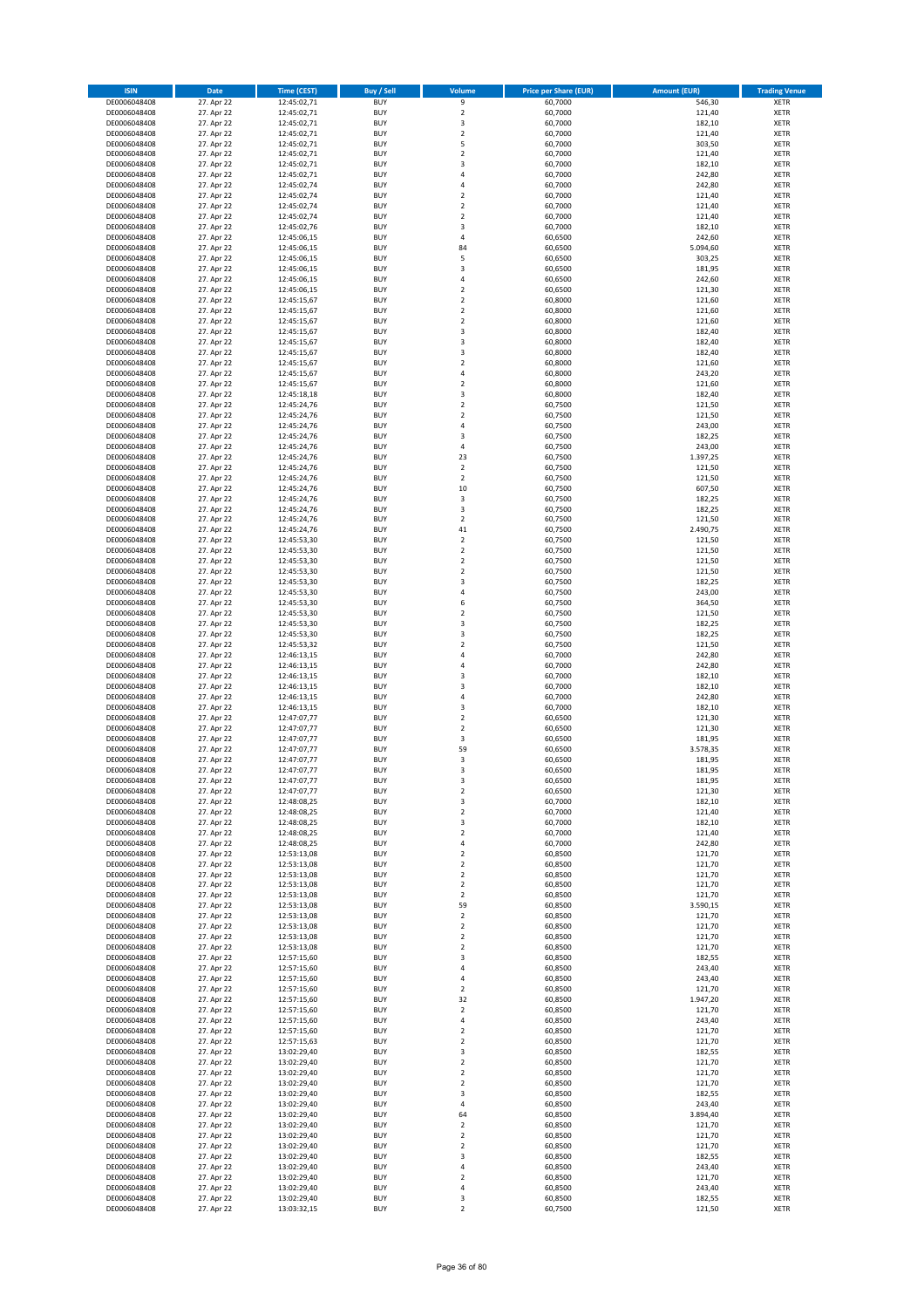| <b>ISIN</b>                  | Date                     | <b>Time (CEST)</b>         | <b>Buy / Sell</b>        | Volume                                             | <b>Price per Share (EUR)</b> | <b>Amount (EUR)</b> | <b>Trading Venue</b>       |
|------------------------------|--------------------------|----------------------------|--------------------------|----------------------------------------------------|------------------------------|---------------------|----------------------------|
| DE0006048408                 | 27. Apr 22               | 13:03:32,15                | <b>BUY</b>               | 3                                                  | 60,7500                      | 182,25              | XETR                       |
| DE0006048408                 | 27. Apr 22               | 13:03:32,15                | <b>BUY</b>               | 4                                                  | 60,7500                      | 243,00              | XETR                       |
| DE0006048408<br>DE0006048408 | 27. Apr 22<br>27. Apr 22 | 13:03:32,15<br>13:03:32,15 | <b>BUY</b><br><b>BUY</b> | $\overline{\mathbf{c}}$<br>4                       | 60,7500<br>60,7500           | 121,50<br>243,00    | <b>XETR</b><br><b>XETR</b> |
| DE0006048408                 | 27. Apr 22               | 13:03:32,15                | <b>BUY</b>               | 9                                                  | 60,7500                      | 546,75              | <b>XETR</b>                |
| DE0006048408                 | 27. Apr 22               | 13:03:32,15                | <b>BUY</b>               | $\overline{\mathbf{c}}$                            | 60,7500                      | 121,50              | <b>XETR</b>                |
| DE0006048408                 | 27. Apr 22               | 13:03:32,15                | <b>BUY</b>               | $\overline{\mathbf{c}}$                            | 60,7500                      | 121,50              | <b>XETR</b>                |
| DE0006048408                 | 27. Apr 22               | 13:03:32,15                | <b>BUY</b>               | $\overline{\mathbf{c}}$                            | 60,7500                      | 121,50              | <b>XETR</b>                |
| DE0006048408<br>DE0006048408 | 27. Apr 22<br>27. Apr 22 | 13:03:32,15                | <b>BUY</b><br><b>BUY</b> | 3<br>24                                            | 60,7500<br>60,7500           | 182,25<br>1.458,00  | <b>XETR</b><br><b>XETR</b> |
| DE0006048408                 | 27. Apr 22               | 13:03:32,15<br>13:03:32,15 | <b>BUY</b>               | 3                                                  | 60,7500                      | 182,25              | <b>XETR</b>                |
| DE0006048408                 | 27. Apr 22               | 13:03:32,15                | <b>BUY</b>               | 4                                                  | 60,7500                      | 243,00              | <b>XETR</b>                |
| DE0006048408                 | 27. Apr 22               | 13:03:32,15                | <b>BUY</b>               | $\mathbf 2$                                        | 60,7500                      | 121,50              | XETR                       |
| DE0006048408                 | 27. Apr 22               | 13:03:32,15                | <b>BUY</b>               | 4                                                  | 60,7500                      | 243,00              | <b>XETR</b>                |
| DE0006048408                 | 27. Apr 22               | 13:03:32,15                | <b>BUY</b>               | 31                                                 | 60,7500                      | 1.883,25            | XETR                       |
| DE0006048408<br>DE0006048408 | 27. Apr 22<br>27. Apr 22 | 13:08:17,36<br>13:08:17,36 | <b>BUY</b><br><b>BUY</b> | 3<br>$\mathbf 2$                                   | 60,7500<br>60,7500           | 182,25<br>121,50    | <b>XETR</b><br>XETR        |
| DE0006048408                 | 27. Apr 22               | 13:08:17,36                | <b>BUY</b>               | $\overline{\mathbf{c}}$                            | 60,7500                      | 121,50              | <b>XETR</b>                |
| DE0006048408                 | 27. Apr 22               | 13:08:17,36                | <b>BUY</b>               | $\mathbf 2$                                        | 60,7500                      | 121,50              | XETR                       |
| DE0006048408                 | 27. Apr 22               | 13:08:17,36                | <b>BUY</b>               | 4                                                  | 60,7500                      | 243,00              | <b>XETR</b>                |
| DE0006048408                 | 27. Apr 22<br>27. Apr 22 | 13:08:17,36                | <b>BUY</b><br><b>BUY</b> | $\overline{\mathbf{c}}$<br>$\overline{\mathbf{c}}$ | 60,7500<br>60,7500           | 121,50<br>121,50    | <b>XETR</b><br><b>XETR</b> |
| DE0006048408<br>DE0006048408 | 27. Apr 22               | 13:08:17,36<br>13:08:17,36 | <b>BUY</b>               | $\overline{\mathbf{c}}$                            | 60,7500                      | 121,50              | <b>XETR</b>                |
| DE0006048408                 | 27. Apr 22               | 13:08:17,36                | <b>BUY</b>               | $\mathbf 2$                                        | 60,7500                      | 121,50              | <b>XETR</b>                |
| DE0006048408                 | 27. Apr 22               | 13:08:17,36                | <b>BUY</b>               | $\mathbf 1$                                        | 60,7500                      | 60,75               | <b>XETR</b>                |
| DE0006048408                 | 27. Apr 22               | 13:09:43,78                | <b>BUY</b>               | 3                                                  | 60,7500                      | 182,25              | <b>XETR</b>                |
| DE0006048408                 | 27. Apr 22               | 13:09:43,78                | <b>BUY</b>               | $\overline{\mathbf{c}}$                            | 60,7500                      | 121,50              | <b>XETR</b>                |
| DE0006048408<br>DE0006048408 | 27. Apr 22<br>27. Apr 22 | 13:09:43,78<br>13:09:43,78 | <b>BUY</b><br><b>BUY</b> | $\overline{\mathbf{c}}$<br>4                       | 60,7500<br>60,7500           | 121,50<br>243,00    | <b>XETR</b><br><b>XETR</b> |
| DE0006048408                 | 27. Apr 22               | 13:09:43,78                | <b>BUY</b>               | 34                                                 | 60,7500                      | 2.065,50            | <b>XETR</b>                |
| DE0006048408                 | 27. Apr 22               | 13:09:43,78                | <b>BUY</b>               | 3                                                  | 60,7500                      | 182,25              | <b>XETR</b>                |
| DE0006048408                 | 27. Apr 22               | 13:09:43,78                | <b>BUY</b>               | $\mathbf 2$                                        | 60,7500                      | 121,50              | <b>XETR</b>                |
| DE0006048408                 | 27. Apr 22               | 13:09:43,78                | <b>BUY</b><br><b>BUY</b> | $\overline{\mathbf{2}}$                            | 60,7500                      | 121,50<br>182,25    | <b>XETR</b><br>XETR        |
| DE0006048408<br>DE0006048408 | 27. Apr 22<br>27. Apr 22 | 13:09:43,78<br>13:09:43,78 | <b>BUY</b>               | 3<br>4                                             | 60,7500<br>60,7500           | 243,00              | <b>XETR</b>                |
| DE0006048408                 | 27. Apr 22               | 13:09:43,78                | <b>BUY</b>               | 3                                                  | 60,7500                      | 182,25              | XETR                       |
| DE0006048408                 | 27. Apr 22               | 13:09:43,78                | <b>BUY</b>               | $\overline{\mathbf{c}}$                            | 60,7500                      | 121,50              | <b>XETR</b>                |
| DE0006048408                 | 27. Apr 22               | 13:09:43,78                | <b>BUY</b>               | $\mathbf 2$                                        | 60,7500                      | 121,50              | XETR                       |
| DE0006048408                 | 27. Apr 22               | 13:09:43,78                | <b>BUY</b>               | 3                                                  | 60,7500                      | 182,25              | <b>XETR</b>                |
| DE0006048408<br>DE0006048408 | 27. Apr 22<br>27. Apr 22 | 13:09:43,78                | <b>BUY</b><br><b>BUY</b> | $\mathbf{1}$<br>$\mathbf 1$                        | 60,7500<br>60,7500           | 60,75<br>60,75      | <b>XETR</b><br><b>XETR</b> |
| DE0006048408                 | 27. Apr 22               | 13:09:43,78<br>13:11:15,40 | <b>BUY</b>               | $\overline{\mathbf{c}}$                            | 60,7500                      | 121,50              | <b>XETR</b>                |
| DE0006048408                 | 27. Apr 22               | 13:11:15,40                | <b>BUY</b>               | $\overline{\mathbf{c}}$                            | 60,7500                      | 121,50              | <b>XETR</b>                |
| DE0006048408                 | 27. Apr 22               | 13:11:15,40                | <b>BUY</b>               | 3                                                  | 60,7500                      | 182,25              | <b>XETR</b>                |
| DE0006048408                 | 27. Apr 22               | 13:11:15,40                | <b>BUY</b>               | $\overline{\mathbf{c}}$                            | 60,7500                      | 121,50              | <b>XETR</b>                |
| DE0006048408                 | 27. Apr 22               | 13:11:15,40                | <b>BUY</b>               | $\mathbf 2$                                        | 60,7500                      | 121,50              | XETR                       |
| DE0006048408<br>DE0006048408 | 27. Apr 22<br>27. Apr 22 | 13:11:15,40<br>13:11:15,40 | <b>BUY</b><br><b>BUY</b> | 8<br>$\mathbf 2$                                   | 60,7500<br>60,7500           | 486,00<br>121,50    | XETR<br><b>XETR</b>        |
| DE0006048408                 | 27. Apr 22               | 13:15:20,17                | <b>BUY</b>               | $\mathbf 2$                                        | 60,7500                      | 121,50              | <b>XETR</b>                |
| DE0006048408                 | 27. Apr 22               | 13:15:20,17                | <b>BUY</b>               | $\mathbf 2$                                        | 60,7500                      | 121,50              | <b>XETR</b>                |
| DE0006048408                 | 27. Apr 22               | 13:15:20,17                | <b>BUY</b>               | $\mathbf 2$                                        | 60,7500                      | 121,50              | <b>XETR</b>                |
| DE0006048408                 | 27. Apr 22               | 13:15:20,17                | <b>BUY</b><br><b>BUY</b> | 3                                                  | 60,7500                      | 182,25              | <b>XETR</b>                |
| DE0006048408<br>DE0006048408 | 27. Apr 22<br>27. Apr 22 | 13:15:20,17<br>13:15:20,17 | <b>BUY</b>               | $\mathbf 2$<br>$\mathbf 2$                         | 60,7500<br>60,7500           | 121,50<br>121,50    | <b>XETR</b><br><b>XETR</b> |
| DE0006048408                 | 27. Apr 22               | 13:23:43,51                | <b>BUY</b>               | 4                                                  | 60,7000                      | 242,80              | <b>XETR</b>                |
| DE0006048408                 | 27. Apr 22               | 13:23:43,51                | <b>BUY</b>               | 3                                                  | 60,7000                      | 182,10              | <b>XETR</b>                |
| DE0006048408                 | 27. Apr 22               | 13:23:43,51                | <b>BUY</b>               | 4                                                  | 60,7000                      | 242,80              | <b>XETR</b>                |
| DE0006048408                 | 27. Apr 22               | 13:23:43,51                | <b>BUY</b><br><b>BUY</b> | 4<br>85                                            | 60,7000                      | 242,80              | <b>XETR</b><br><b>XETR</b> |
| DE0006048408<br>DE0006048408 | 27. Apr 22<br>27. Apr 22 | 13:23:43,51<br>13:23:43,51 | <b>BUY</b>               | $\mathbf 2$                                        | 60,7000<br>60,7000           | 5.159,50<br>121,40  | <b>XETR</b>                |
| DE0006048408                 | 27. Apr 22               | 13:23:43,51                | <b>BUY</b>               | 4                                                  | 60,7000                      | 242,80              | XETR                       |
| DE0006048408                 | 27. Apr 22               | 13:23:43,51                | <b>BUY</b>               | 4                                                  | 60,7000                      | 242,80              | <b>XETR</b>                |
| DE0006048408                 | 27. Apr 22               | 13:23:43,51                | <b>BUY</b>               | 3                                                  | 60,7000                      | 182,10              | XETR                       |
| DE0006048408                 | 27. Apr 22               | 13:23:43,51<br>13:24:22,19 | <b>BUY</b><br><b>BUY</b> | 3<br>$\mathbf 2$                                   | 60,7000                      | 182,10              | <b>XETR</b><br><b>XETR</b> |
| DE0006048408<br>DE0006048408 | 27. Apr 22<br>27. Apr 22 | 13:24:22,19                | <b>BUY</b>               | 3                                                  | 60,7000<br>60,7000           | 121,40<br>182,10    | XETR                       |
| DE0006048408                 | 27. Apr 22               | 13:24:22,19                | <b>BUY</b>               | 6                                                  | 60,7000                      | 364,20              | XETR                       |
| DE0006048408                 | 27. Apr 22               | 13:24:22,19                | <b>BUY</b>               | 6                                                  | 60,7000                      | 364,20              | XETR                       |
| DE0006048408                 | 27. Apr 22               | 13:24:22,19                | <b>BUY</b>               | 4                                                  | 60,7000                      | 242,80              | XETR                       |
| DE0006048408                 | 27. Apr 22<br>27. Apr 22 | 13:24:22,19                | <b>BUY</b>               | 5                                                  | 60,7000                      | 303,50              | <b>XETR</b>                |
| DE0006048408<br>DE0006048408 | 27. Apr 22               | 13:24:22,19<br>13:24:22,22 | <b>BUY</b><br><b>BUY</b> | 3<br>3                                             | 60,7000<br>60,7000           | 182,10<br>182,10    | XETR<br><b>XETR</b>        |
| DE0006048408                 | 27. Apr 22               | 13:24:22,22                | <b>BUY</b>               | 4                                                  | 60,7000                      | 242,80              | XETR                       |
| DE0006048408                 | 27. Apr 22               | 13:24:31,14                | <b>BUY</b>               | 3                                                  | 60,7000                      | 182,10              | <b>XETR</b>                |
| DE0006048408                 | 27. Apr 22               | 13:24:31,14                | <b>BUY</b>               | $\mathbf 2$                                        | 60,7000                      | 121,40              | XETR                       |
| DE0006048408<br>DE0006048408 | 27. Apr 22<br>27. Apr 22 | 13:24:31,14<br>13:24:31,14 | <b>BUY</b><br><b>BUY</b> | 5<br>3                                             | 60,7000<br>60,7000           | 303,50<br>182,10    | XETR<br>XETR               |
| DE0006048408                 | 27. Apr 22               | 13:24:31,19                | <b>BUY</b>               | 3                                                  | 60,7000                      | 182,10              | <b>XETR</b>                |
| DE0006048408                 | 27. Apr 22               | 13:24:32,74                | <b>BUY</b>               | 3                                                  | 60,6500                      | 181,95              | XETR                       |
| DE0006048408                 | 27. Apr 22               | 13:24:32,74                | <b>BUY</b>               | 4                                                  | 60,6500                      | 242,60              | XETR                       |
| DE0006048408                 | 27. Apr 22               | 13:24:32,74                | <b>BUY</b>               | 3                                                  | 60,6500                      | 181,95              | XETR                       |
| DE0006048408<br>DE0006048408 | 27. Apr 22<br>27. Apr 22 | 13:24:32,74<br>13:24:32,74 | <b>BUY</b><br><b>BUY</b> | 4<br>3                                             | 60,6500<br>60,6500           | 242,60<br>181,95    | <b>XETR</b><br><b>XETR</b> |
| DE0006048408                 | 27. Apr 22               | 13:24:32,74                | <b>BUY</b>               | $\mathbf 1$                                        | 60,6500                      | 60,65               | XETR                       |
| DE0006048408                 | 27. Apr 22               | 13:24:32,74                | <b>BUY</b>               | 93                                                 | 60,6500                      | 5.640,45            | XETR                       |
| DE0006048408                 | 27. Apr 22               | 13:24:32,74                | <b>BUY</b>               | $\mathbf 2$                                        | 60,6500                      | 121,30              | <b>XETR</b>                |
| DE0006048408                 | 27. Apr 22               | 13:24:32,74                | <b>BUY</b>               | $\mathbf 2$                                        | 60,6500                      | 121,30              | <b>XETR</b>                |
| DE0006048408<br>DE0006048408 | 27. Apr 22<br>27. Apr 22 | 13:24:32,74<br>13:24:32,74 | <b>BUY</b><br><b>BUY</b> | 2<br>$\mathbf 2$                                   | 60,6500<br>60,6500           | 121,30<br>121,30    | XETR<br><b>XETR</b>        |
| DE0006048408                 | 27. Apr 22               | 13:24:32,74                | <b>BUY</b>               | $\mathbf 2$                                        | 60,6500                      | 121,30              | XETR                       |
| DE0006048408                 | 27. Apr 22               | 13:24:32,74                | <b>BUY</b>               | $\mathbf 2$                                        | 60,6500                      | 121,30              | <b>XETR</b>                |
| DE0006048408                 | 27. Apr 22               | 13:24:32,75                | <b>BUY</b>               | $\mathbf 2$                                        | 60,6500                      | 121,30              | XETR                       |
| DE0006048408                 | 27. Apr 22               | 13:24:32,76                | <b>BUY</b>               | $\mathbf 2$                                        | 60,6500                      | 121,30              | <b>XETR</b>                |
| DE0006048408                 | 27. Apr 22               | 13:24:53,58                | <b>BUY</b><br><b>BUY</b> | $\mathbf 2$                                        | 60,6500                      | 121,30              | XETR<br><b>XETR</b>        |
| DE0006048408<br>DE0006048408 | 27. Apr 22<br>27. Apr 22 | 13:24:53,58<br>13:24:53,58 | <b>BUY</b>               | 3<br>2                                             | 60,6500<br>60,6500           | 181,95<br>121,30    | XETR                       |
| DE0006048408                 | 27. Apr 22               | 13:24:53,58                | <b>BUY</b>               | 4                                                  | 60,6500                      | 242,60              | <b>XETR</b>                |
| DE0006048408                 | 27. Apr 22               | 13:24:53,58                | <b>BUY</b>               | $\mathbf 2$                                        | 60,6500                      | 121,30              | XETR                       |
| DE0006048408                 | 27. Apr 22               | 13:24:53,58                | <b>BUY</b>               | 5                                                  | 60,6500                      | 303,25              | <b>XETR</b>                |
| DE0006048408<br>DE0006048408 | 27. Apr 22<br>27. Apr 22 | 13:24:53,60<br>13:26:15,50 | <b>BUY</b><br><b>BUY</b> | 4<br>2                                             | 60,6500<br>60,6000           | 242,60<br>121,20    | <b>XETR</b><br>XETR        |
| DE0006048408                 | 27. Apr 22               | 13:26:15,50                | <b>BUY</b>               | $\mathbf 2$                                        | 60,6000                      | 121,20              | XETR                       |
| DE0006048408                 | 27. Apr 22               | 13:26:15,50                | <b>BUY</b>               | 11                                                 | 60,6000                      | 666,60              | <b>XETR</b>                |
| DE0006048408                 | 27. Apr 22               | 13:26:15,50                | <b>BUY</b>               | 3                                                  | 60,6000                      | 181,80              | XETR                       |
| DE0006048408                 | 27. Apr 22               | 13:26:15,50                | <b>BUY</b>               | 180                                                | 60,6000                      | 10.908,00           | XETR                       |
| DE0006048408<br>DE0006048408 | 27. Apr 22<br>27. Apr 22 | 13:26:15,50<br>13:26:15,50 | <b>BUY</b><br><b>BUY</b> | $\mathbf 2$<br>$\mathbf 2$                         | 60,6000<br>60,6000           | 121,20<br>121,20    | XETR<br>XETR               |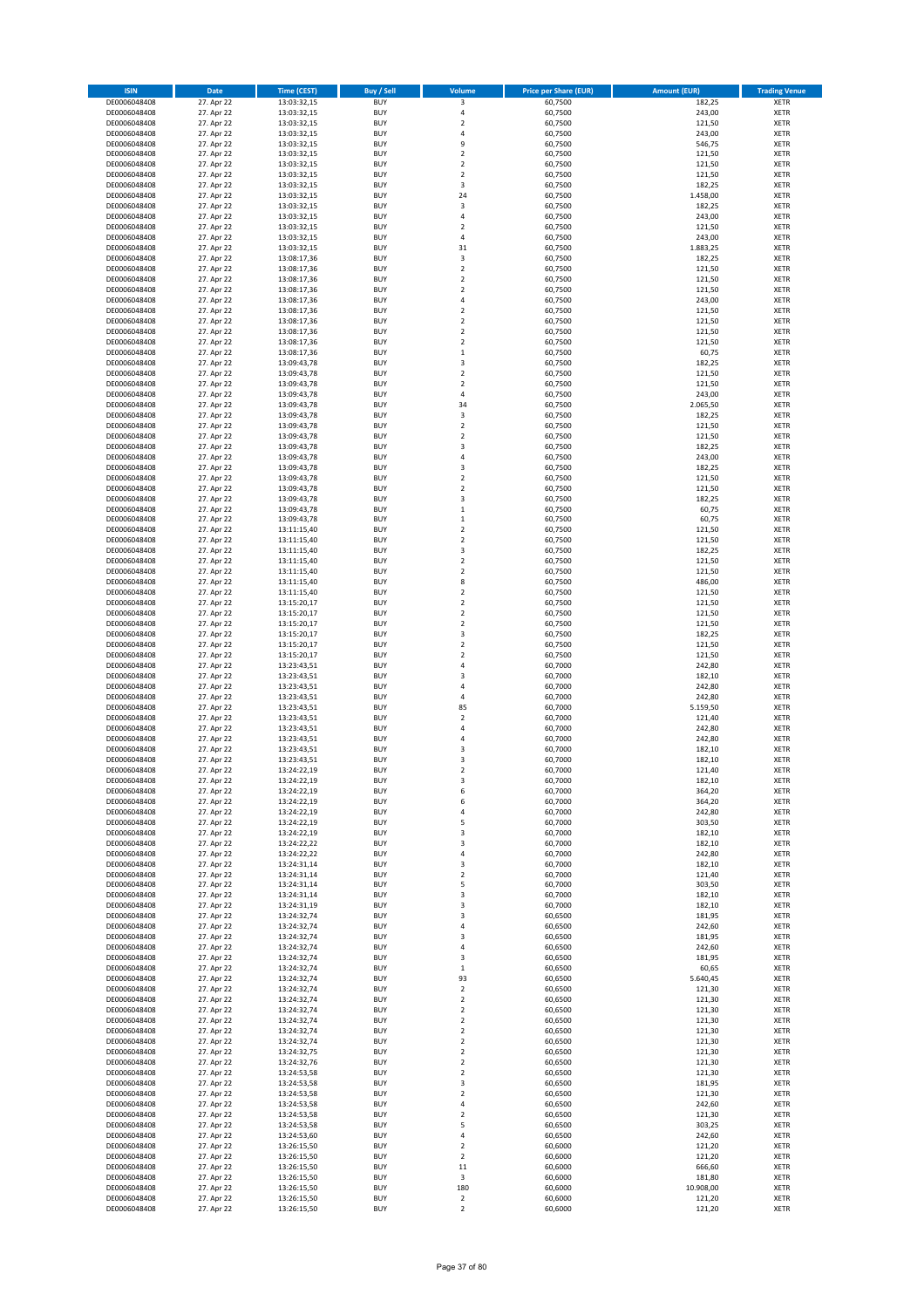| <b>ISIN</b>                  | Date                     | <b>Time (CEST)</b>         | <b>Buy / Sell</b>        | Volume                           | <b>Price per Share (EUR)</b> | <b>Amount (EUR)</b> | <b>Trading Venue</b>       |
|------------------------------|--------------------------|----------------------------|--------------------------|----------------------------------|------------------------------|---------------------|----------------------------|
| DE0006048408                 | 27. Apr 22               | 13:26:15,50                | <b>BUY</b>               | $\overline{\mathbf{3}}$          | 60,6000                      | 181,80              | <b>XETR</b>                |
| DE0006048408                 | 27. Apr 22               | 13:26:15,50                | <b>BUY</b>               | 13                               | 60,6000                      | 787,80              | <b>XETR</b>                |
| DE0006048408<br>DE0006048408 | 27. Apr 22<br>27. Apr 22 | 13:26:15,50<br>13:26:15,50 | <b>BUY</b><br><b>BUY</b> | $\mathbf 2$<br>37                | 60,6000<br>60,6000           | 121,20<br>2.242,20  | <b>XETR</b><br><b>XETR</b> |
| DE0006048408                 | 27. Apr 22               | 13:30:28,69                | <b>BUY</b>               | 4                                | 60,5500                      | 242,20              | <b>XETR</b>                |
| DE0006048408                 | 27. Apr 22               | 13:30:28,69                | <b>BUY</b>               | $\overline{4}$                   | 60,5500                      | 242,20              | <b>XETR</b>                |
| DE0006048408                 | 27. Apr 22               | 13:30:28,69                | <b>BUY</b>               | $\overline{2}$                   | 60,5500                      | 121,10              | <b>XETR</b>                |
| DE0006048408                 | 27. Apr 22               | 13:30:28,69                | <b>BUY</b>               | 3                                | 60,5500                      | 181,65              | <b>XETR</b>                |
| DE0006048408<br>DE0006048408 | 27. Apr 22<br>27. Apr 22 | 13:30:28,69                | <b>BUY</b><br><b>BUY</b> | $\overline{2}$<br>3              | 60,5500<br>60,5500           | 121,10<br>181,65    | XETR<br><b>XETR</b>        |
| DE0006048408                 | 27. Apr 22               | 13:30:28,69<br>13:30:28,69 | <b>BUY</b>               | 3                                | 60,5500                      | 181,65              | XETR                       |
| DE0006048408                 | 27. Apr 22               | 13:30:28,69                | <b>BUY</b>               | 3                                | 60,5500                      | 181,65              | <b>XETR</b>                |
| DE0006048408                 | 27. Apr 22               | 13:30:28,69                | <b>BUY</b>               | 3                                | 60,5500                      | 181,65              | XETR                       |
| DE0006048408                 | 27. Apr 22               | 13:30:28,69                | <b>BUY</b>               | 39                               | 60,5500                      | 2.361,45            | <b>XETR</b>                |
| DE0006048408                 | 27. Apr 22               | 13:30:28,69                | <b>BUY</b><br><b>BUY</b> | 3<br>$\overline{2}$              | 60,5500                      | 181,65              | XETR                       |
| DE0006048408<br>DE0006048408 | 27. Apr 22<br>27. Apr 22 | 13:30:28,69<br>13:30:28,69 | <b>BUY</b>               | 3                                | 60,5500<br>60,5500           | 121,10<br>181,65    | <b>XETR</b><br>XETR        |
| DE0006048408                 | 27. Apr 22               | 13:30:28,69                | <b>BUY</b>               | 20                               | 60,5500                      | 1.211,00            | <b>XETR</b>                |
| DE0006048408                 | 27. Apr 22               | 13:30:28,69                | <b>BUY</b>               | 6                                | 60,5500                      | 363,30              | XETR                       |
| DE0006048408                 | 27. Apr 22               | 13:30:28,69                | <b>BUY</b>               | $\overline{2}$                   | 60,5500                      | 121,10              | <b>XETR</b>                |
| DE0006048408<br>DE0006048408 | 27. Apr 22<br>27. Apr 22 | 13:30:28,69<br>13:55:21,08 | <b>BUY</b><br><b>BUY</b> | 17<br>3                          | 60,5500<br>60,7000           | 1.029,35<br>182,10  | <b>XETR</b><br><b>XETR</b> |
| DE0006048408                 | 27. Apr 22               | 13:55:21,08                | <b>BUY</b>               | 6                                | 60,7000                      | 364,20              | <b>XETR</b>                |
| DE0006048408                 | 27. Apr 22               | 13:55:21,08                | <b>BUY</b>               | 3                                | 60,7000                      | 182,10              | <b>XETR</b>                |
| DE0006048408                 | 27. Apr 22               | 13:55:21,08                | <b>BUY</b>               | 3                                | 60,7000                      | 182,10              | <b>XETR</b>                |
| DE0006048408                 | 27. Apr 22               | 13:55:21,08                | <b>BUY</b>               | 3                                | 60,7000                      | 182,10              | <b>XETR</b>                |
| DE0006048408                 | 27. Apr 22<br>27. Apr 22 | 13:55:21,08                | <b>BUY</b><br><b>BUY</b> | 104                              | 60,7000                      | 6.312,80            | <b>XETR</b>                |
| DE0006048408<br>DE0006048408 | 27. Apr 22               | 13:55:21,08<br>13:55:21,08 | <b>BUY</b>               | 3<br>6                           | 60,7000<br>60,7000           | 182,10<br>364,20    | <b>XETR</b><br><b>XETR</b> |
| DE0006048408                 | 27. Apr 22               | 13:55:21,08                | <b>BUY</b>               | 6                                | 60,7000                      | 364,20              | <b>XETR</b>                |
| DE0006048408                 | 27. Apr 22               | 13:55:21,08                | <b>BUY</b>               | 9                                | 60,7000                      | 546,30              | <b>XETR</b>                |
| DE0006048408                 | 27. Apr 22               | 13:55:21,08                | <b>BUY</b>               | 5                                | 60,7000                      | 303,50              | <b>XETR</b>                |
| DE0006048408                 | 27. Apr 22               | 13:58:49,78                | <b>BUY</b><br><b>BUY</b> | 6<br>10                          | 60,7500                      | 364,50<br>607,50    | <b>XETR</b><br>XETR        |
| DE0006048408<br>DE0006048408 | 27. Apr 22<br>27. Apr 22 | 13:58:49,78<br>13:58:49,78 | <b>BUY</b>               | 3                                | 60,7500<br>60,7500           | 182,25              | <b>XETR</b>                |
| DE0006048408                 | 27. Apr 22               | 13:58:49,78                | <b>BUY</b>               | 132                              | 60,7500                      | 8.019,00            | XETR                       |
| DE0006048408                 | 27. Apr 22               | 13:58:49,78                | <b>BUY</b>               | 5                                | 60,7500                      | 303,75              | <b>XETR</b>                |
| DE0006048408                 | 27. Apr 22               | 13:58:49,78                | <b>BUY</b>               | 5                                | 60,7500                      | 303,75              | XETR                       |
| DE0006048408                 | 27. Apr 22               | 13:58:49,78                | <b>BUY</b>               | 3                                | 60,7500                      | 182,25              | <b>XETR</b>                |
| DE0006048408<br>DE0006048408 | 27. Apr 22<br>27. Apr 22 | 13:58:49,78<br>13:58:49,78 | <b>BUY</b><br><b>BUY</b> | 6<br>$\overline{7}$              | 60,7500<br>60,7500           | 364,50<br>425,25    | <b>XETR</b><br><b>XETR</b> |
| DE0006048408                 | 27. Apr 22               | 13:58:49,78                | <b>BUY</b>               | 9                                | 60,7500                      | 546,75              | XETR                       |
| DE0006048408                 | 27. Apr 22               | 13:58:49,78                | <b>BUY</b>               | $\overline{7}$                   | 60,7500                      | 425,25              | <b>XETR</b>                |
| DE0006048408                 | 27. Apr 22               | 13:58:49,78                | <b>BUY</b>               | 5                                | 60,7500                      | 303,75              | <b>XETR</b>                |
| DE0006048408                 | 27. Apr 22               | 14:02:17,45                | <b>BUY</b>               | 5                                | 60,8000                      | 304,00              | <b>XETR</b>                |
| DE0006048408                 | 27. Apr 22               | 14:02:17,45                | <b>BUY</b>               | 5                                | 60,8000                      | 304,00              | XETR                       |
| DE0006048408<br>DE0006048408 | 27. Apr 22<br>27. Apr 22 | 14:02:17,45<br>14:03:18,19 | <b>BUY</b><br><b>BUY</b> | 6<br>3                           | 60,8000<br>60,8000           | 364,80<br>182,40    | <b>XETR</b><br><b>XETR</b> |
| DE0006048408                 | 27. Apr 22               | 14:03:18,19                | <b>BUY</b>               | 3                                | 60,8000                      | 182,40              | <b>XETR</b>                |
| DE0006048408                 | 27. Apr 22               | 14:03:18,19                | <b>BUY</b>               | 5                                | 60,8000                      | 304,00              | <b>XETR</b>                |
| DE0006048408                 | 27. Apr 22               | 14:03:18,19                | <b>BUY</b>               | 5                                | 60,8000                      | 304,00              | <b>XETR</b>                |
| DE0006048408                 | 27. Apr 22               | 14:03:18,19                | <b>BUY</b><br><b>BUY</b> | 3<br>$\sqrt{4}$                  | 60,8000                      | 182,40              | <b>XETR</b>                |
| DE0006048408<br>DE0006048408 | 27. Apr 22<br>27. Apr 22 | 14:07:04,21<br>14:07:04,21 | <b>BUY</b>               | 3                                | 60,8000<br>60,8000           | 243,20<br>182,40    | <b>XETR</b><br><b>XETR</b> |
| DE0006048408                 | 27. Apr 22               | 14:07:04,21                | <b>BUY</b>               | 3                                | 60,8000                      | 182,40              | <b>XETR</b>                |
| DE0006048408                 | 27. Apr 22               | 14:07:04,21                | <b>BUY</b>               | 6                                | 60,8000                      | 364,80              | <b>XETR</b>                |
| DE0006048408                 | 27. Apr 22               | 14:07:46,12                | <b>BUY</b>               | 4                                | 60,8500                      | 243,40              | <b>XETR</b>                |
| DE0006048408                 | 27. Apr 22               | 14:07:46,12                | <b>BUY</b>               | 6                                | 60,8500                      | 365,10              | <b>XETR</b>                |
| DE0006048408<br>DE0006048408 | 27. Apr 22<br>27. Apr 22 | 14:07:46,12<br>14:07:46,12 | <b>BUY</b><br><b>BUY</b> | 9<br>5                           | 60,8500<br>60,8500           | 547,65<br>304,25    | <b>XETR</b><br><b>XETR</b> |
| DE0006048408                 | 27. Apr 22               | 14:07:46,12                | <b>BUY</b>               | $\sqrt{4}$                       | 60,8500                      | 243,40              | XETR                       |
| DE0006048408                 | 27. Apr 22               | 14:07:46,12                | <b>BUY</b>               | 111                              | 60,8500                      | 6.754,35            | <b>XETR</b>                |
| DE0006048408                 | 27. Apr 22               | 14:07:46,12                | <b>BUY</b>               | 8                                | 60,8500                      | 486,80              | XETR                       |
| DE0006048408                 | 27. Apr 22               | 14:07:46,12                | <b>BUY</b>               | $\overline{7}$<br>$\overline{7}$ | 60,8500                      | 425,95              | <b>XETR</b>                |
| DE0006048408<br>DE0006048408 | 27. Apr 22<br>27. Apr 22 | 14:07:46,12<br>14:07:46,12 | <b>BUY</b><br><b>BUY</b> | $\overline{7}$                   | 60,8500<br>60,8500           | 425,95<br>425,95    | <b>XETR</b><br>XETR        |
| DE0006048408                 | 27. Apr 22               | 14:07:46,12                | <b>BUY</b>               | 4                                | 60,8500                      | 243,40              | XETR                       |
| DE0006048408                 | 27. Apr 22               | 14:07:46,12                | <b>BUY</b>               | 22                               | 60,8500                      | 1.338,70            | XETR                       |
| DE0006048408                 | 27. Apr 22               | 14:23:23,17                | <b>BUY</b>               | 4                                | 61,0000                      | 244,00              | <b>XETR</b>                |
| DE0006048408                 | 27. Apr 22<br>27. Apr 22 | 14:23:23,17                | <b>BUY</b>               | $\sqrt{4}$                       | 61,0000                      | 244,00              | <b>XETR</b>                |
| DE0006048408<br>DE0006048408 | 27. Apr 22               | 14:23:23,17<br>14:23:23,17 | <b>BUY</b><br><b>BUY</b> | 8<br>6                           | 61,0000<br>61,0000           | 488,00<br>366,00    | XETR<br><b>XETR</b>        |
| DE0006048408                 | 27. Apr 22               | 14:23:23,17                | <b>BUY</b>               | $\overline{2}$                   | 61,0000                      | 122,00              | XETR                       |
| DE0006048408                 | 27. Apr 22               | 14:23:23,17                | <b>BUY</b>               | $\sqrt{4}$                       | 61,0000                      | 244,00              | <b>XETR</b>                |
| DE0006048408                 | 27. Apr 22               | 14:23:23,17                | <b>BUY</b>               | 6                                | 61,0000                      | 366,00              | XETR                       |
| DE0006048408<br>DE0006048408 | 27. Apr 22<br>27. Apr 22 | 14:23:23,17<br>14:23:23,17 | <b>BUY</b><br><b>BUY</b> | $\overline{7}$<br>$\overline{7}$ | 61,0000<br>61,0000           | 427,00<br>427,00    | <b>XETR</b><br><b>XETR</b> |
| DE0006048408                 | 27. Apr 22               | 14:23:23,17                | <b>BUY</b>               | 6                                | 61,0000                      | 366,00              | <b>XETR</b>                |
| DE0006048408                 | 27. Apr 22               | 14:23:23,17                | <b>BUY</b>               | $\overline{7}$                   | 61,0000                      | 427,00              | XETR                       |
| DE0006048408                 | 27. Apr 22               | 14:23:23,17                | <b>BUY</b>               | 5                                | 61,0000                      | 305,00              | <b>XETR</b>                |
| DE0006048408                 | 27. Apr 22               | 14:29:37,47                | <b>BUY</b>               | 116                              | 61,0000                      | 7.076,00            | <b>XETR</b>                |
| DE0006048408<br>DE0006048408 | 27. Apr 22<br>27. Apr 22 | 14:35:41,20<br>14:35:41,20 | <b>BUY</b><br><b>BUY</b> | 7<br>8                           | 61,0500<br>61,0500           | 427,35<br>488,40    | <b>XETR</b><br><b>XETR</b> |
| DE0006048408                 | 27. Apr 22               | 14:35:41,20                | <b>BUY</b>               | 5                                | 61,0500                      | 305,25              | <b>XETR</b>                |
| DE0006048408                 | 27. Apr 22               | 14:35:41,20                | <b>BUY</b>               | $\overline{\phantom{a}}$         | 61,0500                      | 427,35              | <b>XETR</b>                |
| DE0006048408                 | 27. Apr 22               | 14:35:41,20                | <b>BUY</b>               | 78                               | 61,0500                      | 4.761,90            | <b>XETR</b>                |
| DE0006048408                 | 27. Apr 22               | 14:35:41,20                | <b>BUY</b>               | 8                                | 61,0500                      | 488,40              | XETR                       |
| DE0006048408<br>DE0006048408 | 27. Apr 22<br>27. Apr 22 | 14:35:41,20<br>14:35:41,20 | <b>BUY</b><br><b>BUY</b> | 8<br>6                           | 61,0500<br>61,0500           | 488,40<br>366,30    | XETR<br>XETR               |
| DE0006048408                 | 27. Apr 22               | 14:35:41,20                | <b>BUY</b>               | 6                                | 61,0500                      | 366,30              | XETR                       |
| DE0006048408                 | 27. Apr 22               | 14:35:41,20                | <b>BUY</b>               | 6                                | 61,0500                      | 366,30              | <b>XETR</b>                |
| DE0006048408                 | 27. Apr 22               | 14:40:01,30                | <b>BUY</b>               | $\overline{7}$                   | 61,0500                      | 427,35              | XETR                       |
| DE0006048408                 | 27. Apr 22               | 14:40:01,30                | <b>BUY</b>               | 8                                | 61,0500                      | 488,40              | XETR                       |
| DE0006048408<br>DE0006048408 | 27. Apr 22<br>27. Apr 22 | 14:40:01,30<br>14:40:01,30 | <b>BUY</b><br><b>BUY</b> | $\sqrt{4}$<br>5                  | 61,0500<br>61,0500           | 244,20<br>305,25    | XETR<br>XETR               |
| DE0006048408                 | 27. Apr 22               | 14:40:01,30                | <b>BUY</b>               | 5                                | 61,0500                      | 305,25              | XETR                       |
| DE0006048408                 | 27. Apr 22               | 14:40:01,30                | <b>BUY</b>               | $\overline{7}$                   | 61,0500                      | 427,35              | XETR                       |
| DE0006048408                 | 27. Apr 22               | 14:40:01,30                | <b>BUY</b>               | 6                                | 61,0500                      | 366,30              | XETR                       |
| DE0006048408                 | 27. Apr 22               | 14:40:01,30                | <b>BUY</b>               | 3                                | 61,0500                      | 183,15              | <b>XETR</b>                |
| DE0006048408<br>DE0006048408 | 27. Apr 22<br>27. Apr 22 | 14:43:52,19<br>14:43:52,19 | <b>BUY</b><br><b>BUY</b> | 3<br>3                           | 61,1000<br>61,1000           | 183,30<br>183,30    | <b>XETR</b><br><b>XETR</b> |
| DE0006048408                 | 27. Apr 22               | 14:43:52,19                | <b>BUY</b>               | 5                                | 61,1000                      | 305,50              | <b>XETR</b>                |
| DE0006048408                 | 27. Apr 22               | 14:43:52,19                | <b>BUY</b>               | $\overline{7}$                   | 61,1000                      | 427,70              | <b>XETR</b>                |
| DE0006048408                 | 27. Apr 22               | 14:43:52,19                | <b>BUY</b>               | 3                                | 61,1000                      | 183,30              | <b>XETR</b>                |
| DE0006048408<br>DE0006048408 | 27. Apr 22<br>27. Apr 22 | 14:43:52,19<br>14:43:52,19 | <b>BUY</b><br><b>BUY</b> | 8<br>9                           | 61,1000<br>61,1000           | 488,80<br>549,90    | <b>XETR</b><br><b>XETR</b> |
| DE0006048408                 | 27. Apr 22               | 14:43:52,19                | <b>BUY</b>               | 191                              | 61,1000                      | 11.670,10           | XETR                       |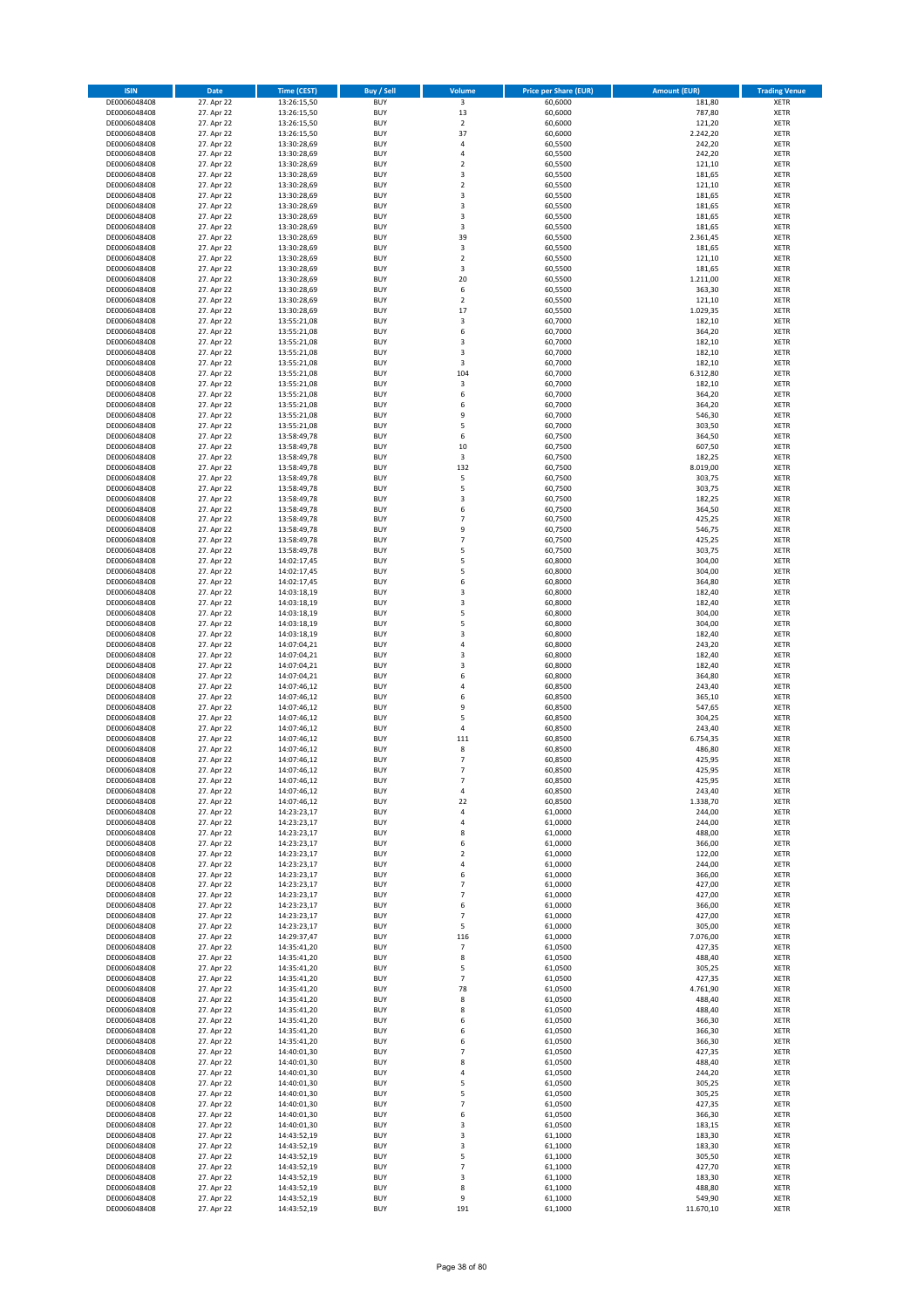| <b>ISIN</b>                  | Date                     | <b>Time (CEST)</b>         | <b>Buy / Sell</b>        | Volume                       | <b>Price per Share (EUR)</b> | <b>Amount (EUR)</b> | <b>Trading Venue</b>       |
|------------------------------|--------------------------|----------------------------|--------------------------|------------------------------|------------------------------|---------------------|----------------------------|
| DE0006048408                 | 27. Apr 22               | 14:43:52,19                | <b>BUY</b>               | $\overline{7}$               | 61,1000                      | 427,70              | <b>XETR</b>                |
| DE0006048408                 | 27. Apr 22               | 14:43:52,19                | <b>BUY</b>               | 5                            | 61,1000                      | 305,50              | <b>XETR</b>                |
| DE0006048408<br>DE0006048408 | 27. Apr 22<br>27. Apr 22 | 14:43:52,19<br>14:43:52,19 | <b>BUY</b><br><b>BUY</b> | 5<br>3                       | 61,1000<br>61,1000           | 305,50<br>183,30    | <b>XETR</b><br><b>XETR</b> |
| DE0006048408                 | 27. Apr 22               | 14:43:52,19                | <b>BUY</b>               | 3                            | 61,1000                      | 183,30              | <b>XETR</b>                |
| DE0006048408                 | 27. Apr 22               | 14:44:41,60                | <b>BUY</b>               | $\overline{4}$               | 61,0500                      | 244,20              | <b>XETR</b>                |
| DE0006048408                 | 27. Apr 22               | 14:44:41,60                | <b>BUY</b>               | $\overline{4}$               | 61,0500                      | 244,20              | <b>XETR</b>                |
| DE0006048408                 | 27. Apr 22               | 14:44:41,60                | <b>BUY</b>               | $\overline{2}$               | 61,0500                      | 122,10              | <b>XETR</b>                |
| DE0006048408<br>DE0006048408 | 27. Apr 22<br>27. Apr 22 | 14:44:41,60                | <b>BUY</b><br><b>BUY</b> | $\sqrt{4}$<br>5              | 61,0500<br>61,0500           | 244,20<br>305,25    | XETR<br><b>XETR</b>        |
| DE0006048408                 | 27. Apr 22               | 14:44:41,60<br>14:44:41,60 | <b>BUY</b>               | 3                            | 61,0500                      | 183,15              | XETR                       |
| DE0006048408                 | 27. Apr 22               | 14:44:41,60                | <b>BUY</b>               | $\sqrt{4}$                   | 61,0500                      | 244,20              | <b>XETR</b>                |
| DE0006048408                 | 27. Apr 22               | 14:44:41,60                | <b>BUY</b>               | $\mathbf 2$                  | 61,0500                      | 122,10              | XETR                       |
| DE0006048408                 | 27. Apr 22               | 14:46:26,60                | <b>BUY</b>               | 5                            | 61,0000                      | 305,00              | <b>XETR</b>                |
| DE0006048408                 | 27. Apr 22               | 14:46:26,60                | <b>BUY</b><br><b>BUY</b> | 5<br>8                       | 61,0000                      | 305,00              | XETR                       |
| DE0006048408<br>DE0006048408 | 27. Apr 22<br>27. Apr 22 | 14:46:26,60<br>14:46:26,60 | <b>BUY</b>               | 6                            | 61,0000<br>61,0000           | 488,00<br>366,00    | <b>XETR</b><br>XETR        |
| DE0006048408                 | 27. Apr 22               | 14:46:26,60                | <b>BUY</b>               | 121                          | 61,0000                      | 7.381,00            | <b>XETR</b>                |
| DE0006048408                 | 27. Apr 22               | 14:46:26,60                | <b>BUY</b>               | 8                            | 61,0000                      | 488,00              | XETR                       |
| DE0006048408                 | 27. Apr 22               | 14:47:36,22                | <b>BUY</b>               | 4                            | 60,9500                      | 243,80              | <b>XETR</b>                |
| DE0006048408<br>DE0006048408 | 27. Apr 22<br>27. Apr 22 | 14:47:36,22<br>14:48:54,75 | <b>BUY</b><br><b>BUY</b> | 56<br>$\overline{7}$         | 60,9500<br>60,9500           | 3.413,20<br>426,65  | <b>XETR</b><br><b>XETR</b> |
| DE0006048408                 | 27. Apr 22               | 14:48:54,75                | <b>BUY</b>               | $\overline{4}$               | 60,9500                      | 243,80              | <b>XETR</b>                |
| DE0006048408                 | 27. Apr 22               | 14:48:54,75                | <b>BUY</b>               | $\sqrt{4}$                   | 60,9500                      | 243,80              | <b>XETR</b>                |
| DE0006048408                 | 27. Apr 22               | 14:48:54,75                | <b>BUY</b>               | 3                            | 60,9500                      | 182,85              | <b>XETR</b>                |
| DE0006048408                 | 27. Apr 22               | 14:48:54,75                | <b>BUY</b>               | 5                            | 60,9500                      | 304,75              | <b>XETR</b>                |
| DE0006048408                 | 27. Apr 22<br>27. Apr 22 | 14:48:54,75                | <b>BUY</b><br><b>BUY</b> | 6<br>$\overline{7}$          | 60,9500                      | 365,70              | <b>XETR</b>                |
| DE0006048408<br>DE0006048408 | 27. Apr 22               | 14:48:54,75<br>14:48:54,75 | <b>BUY</b>               | $\sqrt{4}$                   | 60,9500<br>60,9500           | 426,65<br>243,80    | <b>XETR</b><br><b>XETR</b> |
| DE0006048408                 | 27. Apr 22               | 14:48:54,75                | <b>BUY</b>               | 94                           | 60,9500                      | 5.729,30            | <b>XETR</b>                |
| DE0006048408                 | 27. Apr 22               | 14:50:14,25                | <b>BUY</b>               | 3                            | 60,9500                      | 182,85              | <b>XETR</b>                |
| DE0006048408                 | 27. Apr 22               | 14:50:14,25                | <b>BUY</b>               | $\mathbf 2$                  | 60,9500                      | 121,90              | <b>XETR</b>                |
| DE0006048408                 | 27. Apr 22               | 14:50:14,25                | <b>BUY</b><br><b>BUY</b> | 3<br>$\mathbf 2$             | 60,9500                      | 182,85<br>121,90    | <b>XETR</b><br>XETR        |
| DE0006048408<br>DE0006048408 | 27. Apr 22<br>27. Apr 22 | 14:51:33,39<br>14:51:33,39 | <b>BUY</b>               | $\overline{2}$               | 60,9500<br>60,9500           | 121,90              | <b>XETR</b>                |
| DE0006048408                 | 27. Apr 22               | 14:51:33,39                | <b>BUY</b>               | $\overline{2}$               | 60,9500                      | 121,90              | XETR                       |
| DE0006048408                 | 27. Apr 22               | 14:53:35,33                | <b>BUY</b>               | 6                            | 60,9000                      | 365,40              | <b>XETR</b>                |
| DE0006048408                 | 27. Apr 22               | 14:53:35,33                | <b>BUY</b>               | $\overline{7}$               | 60,9000                      | 426,30              | XETR                       |
| DE0006048408                 | 27. Apr 22               | 14:53:35,33                | <b>BUY</b>               | 6                            | 60,9000                      | 365,40              | <b>XETR</b>                |
| DE0006048408<br>DE0006048408 | 27. Apr 22<br>27. Apr 22 | 14:53:35,33                | <b>BUY</b><br><b>BUY</b> | 108<br>11                    | 60,9000<br>60,9000           | 6.577,20<br>669,90  | <b>XETR</b><br><b>XETR</b> |
| DE0006048408                 | 27. Apr 22               | 14:53:35,33<br>14:53:40,09 | <b>BUY</b>               | $\sqrt{4}$                   | 60,9000                      | 243,60              | XETR                       |
| DE0006048408                 | 27. Apr 22               | 14:53:40,09                | <b>BUY</b>               | $\overline{a}$               | 60,9000                      | 243,60              | <b>XETR</b>                |
| DE0006048408                 | 27. Apr 22               | 14:53:40,09                | <b>BUY</b>               | $\overline{4}$               | 60,9000                      | 243,60              | <b>XETR</b>                |
| DE0006048408                 | 27. Apr 22               | 14:53:40,09                | <b>BUY</b>               | $\overline{2}$               | 60,9000                      | 121,80              | <b>XETR</b>                |
| DE0006048408                 | 27. Apr 22               | 14:53:40,09                | <b>BUY</b>               | 61                           | 60,9000                      | 3.714,90            | XETR                       |
| DE0006048408<br>DE0006048408 | 27. Apr 22<br>27. Apr 22 | 14:53:40,09<br>14:53:40,09 | <b>BUY</b><br><b>BUY</b> | 4<br>5                       | 60,9000<br>60,9000           | 243,60<br>304,50    | <b>XETR</b><br><b>XETR</b> |
| DE0006048408                 | 27. Apr 22               | 14:53:40,09                | <b>BUY</b>               | $\mathbf 2$                  | 60,9000                      | 121,80              | <b>XETR</b>                |
| DE0006048408                 | 27. Apr 22               | 14:53:40,09                | <b>BUY</b>               | $\mathbf 2$                  | 60,9000                      | 121,80              | <b>XETR</b>                |
| DE0006048408                 | 27. Apr 22               | 14:53:40,09                | <b>BUY</b>               | 4                            | 60,9000                      | 243,60              | <b>XETR</b>                |
| DE0006048408                 | 27. Apr 22               | 14:53:40,09                | <b>BUY</b><br><b>BUY</b> | $\overline{7}$<br>$\sqrt{4}$ | 60,9000                      | 426,30              | <b>XETR</b>                |
| DE0006048408<br>DE0006048408 | 27. Apr 22<br>27. Apr 22 | 15:00:01,35<br>15:00:01,35 | <b>BUY</b>               | $\sqrt{4}$                   | 60,9000<br>60,9000           | 243,60<br>243,60    | <b>XETR</b><br><b>XETR</b> |
| DE0006048408                 | 27. Apr 22               | 15:00:01,35                | <b>BUY</b>               | 4                            | 60,9000                      | 243,60              | <b>XETR</b>                |
| DE0006048408                 | 27. Apr 22               | 15:00:01,35                | <b>BUY</b>               | 3                            | 60,9000                      | 182,70              | <b>XETR</b>                |
| DE0006048408                 | 27. Apr 22               | 15:00:01,35                | <b>BUY</b>               | $\overline{7}$               | 60,9000                      | 426,30              | <b>XETR</b>                |
| DE0006048408                 | 27. Apr 22               | 15:05:22,43                | <b>BUY</b>               | $\overline{4}$               | 61,0000                      | 244,00              | <b>XETR</b>                |
| DE0006048408<br>DE0006048408 | 27. Apr 22<br>27. Apr 22 | 15:05:22,43<br>15:05:23,51 | <b>BUY</b><br><b>BUY</b> | 5<br>4                       | 61,0000<br>61,0000           | 305,00<br>244,00    | <b>XETR</b><br><b>XETR</b> |
| DE0006048408                 | 27. Apr 22               | 15:05:56,34                | <b>BUY</b>               | 3                            | 60,9500                      | 182,85              | XETR                       |
| DE0006048408                 | 27. Apr 22               | 15:05:56,34                | <b>BUY</b>               | $\sqrt{4}$                   | 60,9500                      | 243,80              | <b>XETR</b>                |
| DE0006048408                 | 27. Apr 22               | 15:05:56,34                | <b>BUY</b>               | 5                            | 60,9500                      | 304,75              | XETR                       |
| DE0006048408                 | 27. Apr 22               | 15:05:56,34                | <b>BUY</b>               | 72                           | 60,9500                      | 4.388,40            | <b>XETR</b>                |
| DE0006048408<br>DE0006048408 | 27. Apr 22<br>27. Apr 22 | 15:05:56,34<br>15:05:56,34 | <b>BUY</b><br><b>BUY</b> | 8<br>4                       | 60,9500<br>60,9500           | 487,60<br>243,80    | <b>XETR</b><br>XETR        |
| DE0006048408                 | 27. Apr 22               | 15:05:56,34                | <b>BUY</b>               | 4                            | 60,9500                      | 243,80              | XETR                       |
| DE0006048408                 | 27. Apr 22               | 15:05:56,34                | <b>BUY</b>               | 4                            | 60,9500                      | 243,80              | XETR                       |
| DE0006048408                 | 27. Apr 22               | 15:05:56,34                | <b>BUY</b>               | 6                            | 60,9500                      | 365,70              | <b>XETR</b>                |
| DE0006048408                 | 27. Apr 22               | 15:05:56,34                | <b>BUY</b>               | 5                            | 60,9500                      | 304,75              | <b>XETR</b>                |
| DE0006048408<br>DE0006048408 | 27. Apr 22<br>27. Apr 22 | 15:05:56,34<br>15:05:56,34 | <b>BUY</b><br><b>BUY</b> | $\pmb{4}$<br>3               | 60,9500<br>60,9500           | 243,80<br>182,85    | XETR<br><b>XETR</b>        |
| DE0006048408                 | 27. Apr 22               | 15:05:56,34                | <b>BUY</b>               | 25                           | 60,9500                      | 1.523,75            | <b>XETR</b>                |
| DE0006048408                 | 27. Apr 22               | 15:08:24,04                | <b>BUY</b>               | 3                            | 60,9000                      | 182,70              | <b>XETR</b>                |
| DE0006048408                 | 27. Apr 22               | 15:08:24,04                | <b>BUY</b>               | $\mathbf 2$                  | 60,9000                      | 121,80              | XETR                       |
| DE0006048408<br>DE0006048408 | 27. Apr 22<br>27. Apr 22 | 15:08:24,04<br>15:08:24,04 | <b>BUY</b><br><b>BUY</b> | $\mathbf 2$<br>6             | 60,9000<br>60,9000           | 121,80<br>365,40    | <b>XETR</b><br><b>XETR</b> |
| DE0006048408                 | 27. Apr 22               | 15:08:24,04                | <b>BUY</b>               | $\mathbf 2$                  | 60,9000                      | 121,80              | <b>XETR</b>                |
| DE0006048408                 | 27. Apr 22               | 15:08:30,82                | <b>BUY</b>               | $\mathbf 2$                  | 60,9000                      | 121,80              | XETR                       |
| DE0006048408                 | 27. Apr 22               | 15:08:30,82                | <b>BUY</b>               | 3                            | 60,9000                      | 182,70              | <b>XETR</b>                |
| DE0006048408                 | 27. Apr 22               | 15:08:30,82                | <b>BUY</b>               | $\mathbf 2$                  | 60,9000                      | 121,80              | <b>XETR</b>                |
| DE0006048408<br>DE0006048408 | 27. Apr 22<br>27. Apr 22 | 15:08:30,82<br>15:08:53,91 | <b>BUY</b><br><b>BUY</b> | $\mathbf 2$<br>5             | 60,9000<br>60,8500           | 121,80<br>304,25    | <b>XETR</b><br><b>XETR</b> |
| DE0006048408                 | 27. Apr 22               | 15:08:53,91                | <b>BUY</b>               | 3                            | 60,8500                      | 182,55              | <b>XETR</b>                |
| DE0006048408                 | 27. Apr 22               | 15:08:53,91                | <b>BUY</b>               | $\sqrt{2}$                   | 60,8500                      | 121,70              | <b>XETR</b>                |
| DE0006048408                 | 27. Apr 22               | 15:08:53,91                | <b>BUY</b>               | 4                            | 60,9000                      | 243,60              | <b>XETR</b>                |
| DE0006048408                 | 27. Apr 22               | 15:08:53,91                | <b>BUY</b>               | 6                            | 60,8500                      | 365,10              | <b>XETR</b>                |
| DE0006048408<br>DE0006048408 | 27. Apr 22<br>27. Apr 22 | 15:08:53,91<br>15:08:53,91 | <b>BUY</b><br><b>BUY</b> | 3<br>70                      | 60,8500<br>60,8500           | 182,55<br>4.259,50  | XETR<br>XETR               |
| DE0006048408                 | 27. Apr 22               | 15:08:53,91                | <b>BUY</b>               | 20                           | 60,8500                      | 1.217,00            | <b>XETR</b>                |
| DE0006048408                 | 27. Apr 22               | 15:08:53,91                | <b>BUY</b>               | $\overline{2}$               | 60,9000                      | 121,80              | <b>XETR</b>                |
| DE0006048408                 | 27. Apr 22               | 15:08:53,91                | <b>BUY</b>               | $\overline{\mathbf{c}}$      | 60,9000                      | 121,80              | XETR                       |
| DE0006048408                 | 27. Apr 22               | 15:08:53,91                | <b>BUY</b>               | 4                            | 60,8500                      | 243,40              | XETR                       |
| DE0006048408                 | 27. Apr 22               | 15:08:53,91                | <b>BUY</b>               | 3                            | 60,8500                      | 182,55              | <b>XETR</b>                |
| DE0006048408<br>DE0006048408 | 27. Apr 22<br>27. Apr 22 | 15:08:53,91<br>15:08:53,91 | <b>BUY</b><br><b>BUY</b> | 4<br>4                       | 60,8500<br>60,8500           | 243,40<br>243,40    | <b>XETR</b><br>XETR        |
| DE0006048408                 | 27. Apr 22               | 15:08:53,91                | <b>BUY</b>               | 3                            | 60,9000                      | 182,70              | XETR                       |
| DE0006048408                 | 27. Apr 22               | 15:08:54,15                | <b>BUY</b>               | $\boldsymbol{2}$             | 60,8500                      | 121,70              | <b>XETR</b>                |
| DE0006048408                 | 27. Apr 22               | 15:08:54,15                | <b>BUY</b>               | $\boldsymbol{2}$             | 60,8500                      | 121,70              | <b>XETR</b>                |
| DE0006048408                 | 27. Apr 22               | 15:08:54,15                | <b>BUY</b>               | 15                           | 60,8500                      | 912,75              | <b>XETR</b>                |
| DE0006048408<br>DE0006048408 | 27. Apr 22<br>27. Apr 22 | 15:08:54,15<br>15:15:54,56 | <b>BUY</b><br><b>BUY</b> | $\boldsymbol{2}$<br>5        | 60,8500<br>60,8500           | 121,70<br>304,25    | <b>XETR</b><br><b>XETR</b> |
| DE0006048408                 | 27. Apr 22               | 15:15:54,56                | <b>BUY</b>               | 4                            | 60,8500                      | 243,40              | <b>XETR</b>                |
| DE0006048408                 | 27. Apr 22               | 15:15:55,43                | <b>BUY</b>               | 12                           | 60,8500                      | 730,20              | <b>XETR</b>                |
| DE0006048408                 | 27. Apr 22               | 15:18:26,89                | <b>BUY</b>               | 6                            | 60,8500                      | 365,10              | <b>XETR</b>                |
| DE0006048408                 | 27. Apr 22               | 15:23:03,07                | <b>BUY</b>               | 90                           | 60,8500<br>60,8000           | 5.476,50<br>304,00  | <b>XETR</b>                |
| DE0006048408                 | 27. Apr 22               | 15:24:51,49                | <b>BUY</b>               | 5                            |                              |                     | <b>XETR</b>                |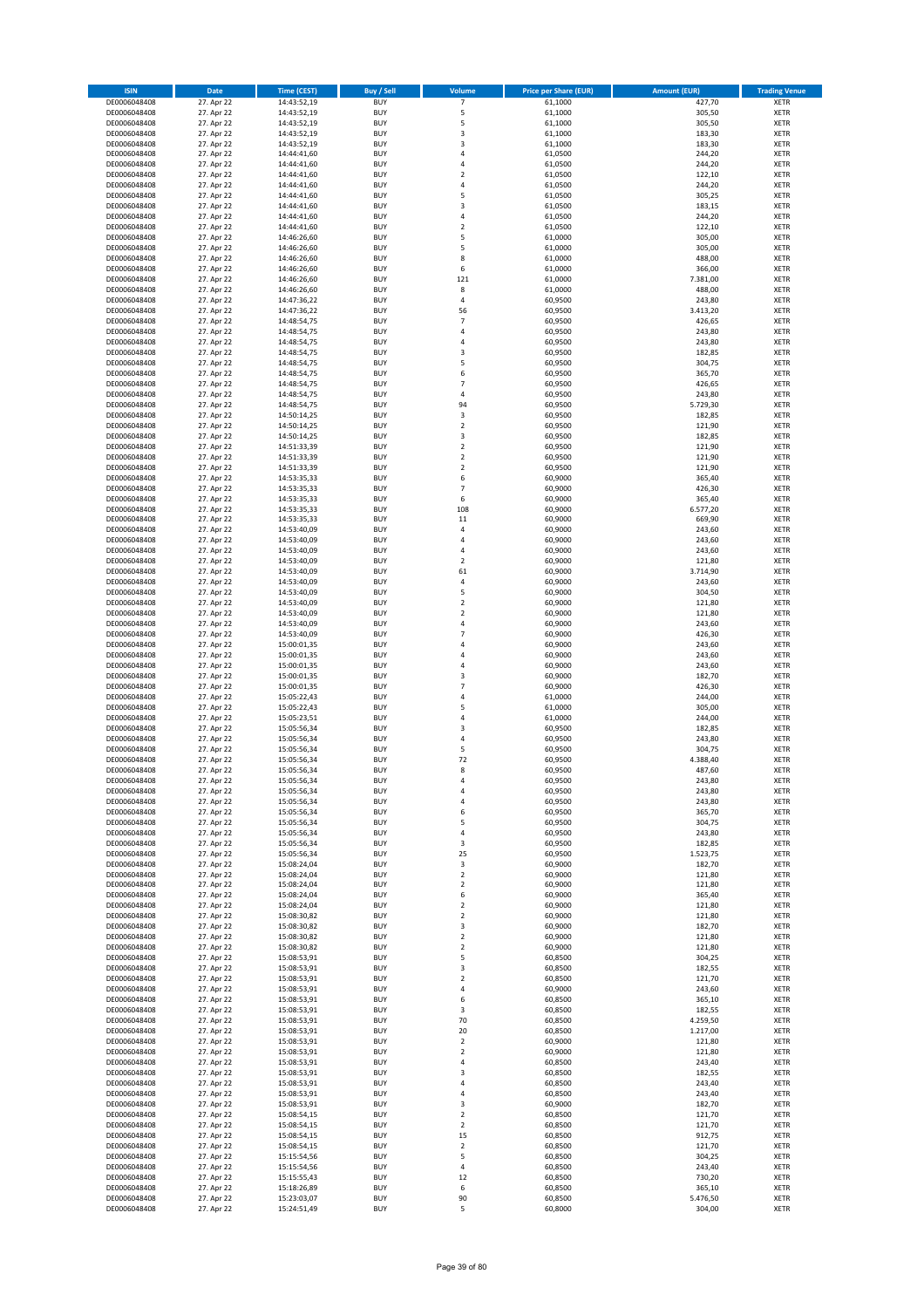| <b>ISIN</b>                  | Date                     | <b>Time (CEST)</b>         | <b>Buy / Sell</b>        | Volume                           | <b>Price per Share (EUR)</b> | <b>Amount (EUR)</b> | <b>Trading Venue</b>       |
|------------------------------|--------------------------|----------------------------|--------------------------|----------------------------------|------------------------------|---------------------|----------------------------|
| DE0006048408                 | 27. Apr 22               | 15:24:51,49                | <b>BUY</b>               | $\pmb{4}$                        | 60,8000                      | 243,20              | <b>XETR</b>                |
| DE0006048408                 | 27. Apr 22               | 15:24:51,49                | <b>BUY</b>               | 8                                | 60,8000                      | 486,40              | <b>XETR</b>                |
| DE0006048408<br>DE0006048408 | 27. Apr 22<br>27. Apr 22 | 15:24:51,49<br>15:24:51,49 | <b>BUY</b><br><b>BUY</b> | 5<br>72                          | 60,8000<br>60,8000           | 304,00<br>4.377,60  | <b>XETR</b><br><b>XETR</b> |
| DE0006048408                 | 27. Apr 22               | 15:24:51,49                | <b>BUY</b>               | 6                                | 60,8000                      | 364,80              | <b>XETR</b>                |
| DE0006048408                 | 27. Apr 22               | 15:24:51,49                | <b>BUY</b>               | $\overline{4}$                   | 60,8000                      | 243,20              | <b>XETR</b>                |
| DE0006048408                 | 27. Apr 22               | 15:24:51,49                | <b>BUY</b>               | $\overline{2}$                   | 60,8000                      | 121,60              | <b>XETR</b>                |
| DE0006048408                 | 27. Apr 22               | 15:24:51,49                | <b>BUY</b>               | $\,1\,$                          | 60,8000                      | 60,80               | <b>XETR</b>                |
| DE0006048408<br>DE0006048408 | 27. Apr 22<br>27. Apr 22 | 15:24:51,49                | <b>BUY</b><br><b>BUY</b> | 9<br>$\sqrt{4}$                  | 60,8000<br>60,8000           | 547,20<br>243,20    | XETR<br><b>XETR</b>        |
| DE0006048408                 | 27. Apr 22               | 15:24:51,49<br>15:24:51,49 | <b>BUY</b>               | $\overline{4}$                   | 60,8000                      | 243,20              | XETR                       |
| DE0006048408                 | 27. Apr 22               | 15:24:51,49                | <b>BUY</b>               | $\overline{2}$                   | 60,8000                      | 121,60              | <b>XETR</b>                |
| DE0006048408                 | 27. Apr 22               | 15:30:01,34                | <b>BUY</b>               | 6                                | 60,8500                      | 365,10              | XETR                       |
| DE0006048408                 | 27. Apr 22               | 15:30:01,34                | <b>BUY</b>               | 4                                | 60,8500                      | 243,40              | <b>XETR</b>                |
| DE0006048408                 | 27. Apr 22               | 15:30:01,34                | <b>BUY</b>               | 12                               | 60,8500                      | 730,20              | XETR                       |
| DE0006048408<br>DE0006048408 | 27. Apr 22<br>27. Apr 22 | 15:30:01,34<br>15:30:01,34 | <b>BUY</b><br><b>BUY</b> | 107<br>6                         | 60,8500<br>60,8500           | 6.510,95<br>365,10  | <b>XETR</b><br>XETR        |
| DE0006048408                 | 27. Apr 22               | 15:31:25,06                | <b>BUY</b>               | 6                                | 60,8500                      | 365,10              | <b>XETR</b>                |
| DE0006048408                 | 27. Apr 22               | 15:31:25,06                | <b>BUY</b>               | $\overline{4}$                   | 60,8500                      | 243,40              | XETR                       |
| DE0006048408                 | 27. Apr 22               | 15:31:25,06                | <b>BUY</b>               | 9                                | 60,8500                      | 547,65              | <b>XETR</b>                |
| DE0006048408                 | 27. Apr 22               | 15:31:25,06                | <b>BUY</b>               | 124                              | 60,8500                      | 7.545,40            | <b>XETR</b>                |
| DE0006048408<br>DE0006048408 | 27. Apr 22<br>27. Apr 22 | 15:31:25,06<br>15:33:10,80 | <b>BUY</b><br><b>BUY</b> | 4<br>6                           | 60,8500<br>60,8000           | 243,40<br>364,80    | <b>XETR</b><br><b>XETR</b> |
| DE0006048408                 | 27. Apr 22               | 15:33:10,80                | <b>BUY</b>               | 3                                | 60,8000                      | 182,40              | <b>XETR</b>                |
| DE0006048408                 | 27. Apr 22               | 15:33:10,80                | <b>BUY</b>               | $\overline{a}$                   | 60,8000                      | 243,20              | <b>XETR</b>                |
| DE0006048408                 | 27. Apr 22               | 15:33:10,80                | <b>BUY</b>               | $\overline{7}$                   | 60,8000                      | 425,60              | <b>XETR</b>                |
| DE0006048408                 | 27. Apr 22               | 15:33:10,80                | <b>BUY</b>               | $\overline{4}$                   | 60,8000                      | 243,20              | <b>XETR</b>                |
| DE0006048408<br>DE0006048408 | 27. Apr 22<br>27. Apr 22 | 15:33:10,80                | <b>BUY</b><br><b>BUY</b> | $\overline{7}$<br>$\overline{7}$ | 60,8000<br>60,8000           | 425,60              | <b>XETR</b><br><b>XETR</b> |
| DE0006048408                 | 27. Apr 22               | 15:33:10,80<br>15:33:10,80 | <b>BUY</b>               | 5                                | 60,8000                      | 425,60<br>304,00    | <b>XETR</b>                |
| DE0006048408                 | 27. Apr 22               | 15:33:10,80                | <b>BUY</b>               | $\sqrt{4}$                       | 60,8000                      | 243,20              | <b>XETR</b>                |
| DE0006048408                 | 27. Apr 22               | 15:33:10,80                | <b>BUY</b>               | 6                                | 60,8000                      | 364,80              | <b>XETR</b>                |
| DE0006048408                 | 27. Apr 22               | 15:33:10,80                | <b>BUY</b>               | $\overline{2}$                   | 60,8000                      | 121,60              | <b>XETR</b>                |
| DE0006048408                 | 27. Apr 22               | 15:34:26,53                | <b>BUY</b><br><b>BUY</b> | 3<br>54                          | 60,8500                      | 182,55              | XETR<br><b>XETR</b>        |
| DE0006048408<br>DE0006048408 | 27. Apr 22<br>27. Apr 22 | 15:34:26,53<br>15:34:42,83 | <b>BUY</b>               | 5                                | 60,8500<br>60,8500           | 3.285,90<br>304,25  | XETR                       |
| DE0006048408                 | 27. Apr 22               | 15:34:42,83                | <b>BUY</b>               | 3                                | 60,8500                      | 182,55              | <b>XETR</b>                |
| DE0006048408                 | 27. Apr 22               | 15:34:42,83                | <b>BUY</b>               | 5                                | 60,8500                      | 304,25              | XETR                       |
| DE0006048408                 | 27. Apr 22               | 15:34:42,83                | <b>BUY</b>               | 3                                | 60,8500                      | 182,55              | <b>XETR</b>                |
| DE0006048408                 | 27. Apr 22               | 15:34:42,83                | <b>BUY</b>               | $\overline{7}$                   | 60,8500                      | 425,95              | <b>XETR</b>                |
| DE0006048408<br>DE0006048408 | 27. Apr 22<br>27. Apr 22 | 15:34:42,83<br>15:34:43,06 | <b>BUY</b><br><b>BUY</b> | 57<br>$\sqrt{4}$                 | 60,8500<br>60,8500           | 3.468,45<br>243,40  | <b>XETR</b><br>XETR        |
| DE0006048408                 | 27. Apr 22               | 15:35:08,62                | <b>BUY</b>               | $\overline{7}$                   | 60,8000                      | 425,60              | <b>XETR</b>                |
| DE0006048408                 | 27. Apr 22               | 15:35:08,62                | <b>BUY</b>               | 5                                | 60,8000                      | 304,00              | <b>XETR</b>                |
| DE0006048408                 | 27. Apr 22               | 15:35:08,62                | <b>BUY</b>               | 5                                | 60,8000                      | 304,00              | <b>XETR</b>                |
| DE0006048408                 | 27. Apr 22               | 15:35:08,62                | <b>BUY</b>               | 9                                | 60,8000                      | 547,20              | XETR                       |
| DE0006048408                 | 27. Apr 22               | 15:35:08,62                | <b>BUY</b><br><b>BUY</b> | $\overline{7}$<br>6              | 60,8000                      | 425,60              | <b>XETR</b><br><b>XETR</b> |
| DE0006048408<br>DE0006048408 | 27. Apr 22<br>27. Apr 22 | 15:35:08,62<br>15:35:08,62 | <b>BUY</b>               | 9                                | 60,8000<br>60,8000           | 364,80<br>547,20    | <b>XETR</b>                |
| DE0006048408                 | 27. Apr 22               | 15:35:08,62                | <b>BUY</b>               | 3                                | 60,8000                      | 182,40              | <b>XETR</b>                |
| DE0006048408                 | 27. Apr 22               | 15:35:08,62                | <b>BUY</b>               | 6                                | 60,8000                      | 364,80              | <b>XETR</b>                |
| DE0006048408                 | 27. Apr 22               | 15:35:18,26                | <b>BUY</b>               | 5                                | 60,8000                      | 304,00              | <b>XETR</b>                |
| DE0006048408                 | 27. Apr 22               | 15:35:18,26                | <b>BUY</b>               | $\sqrt{4}$                       | 60,8000                      | 243,20              | <b>XETR</b>                |
| DE0006048408<br>DE0006048408 | 27. Apr 22<br>27. Apr 22 | 15:35:18,26<br>15:35:18,26 | <b>BUY</b><br><b>BUY</b> | 5<br>4                           | 60,8000<br>60,8000           | 304,00<br>243,20    | <b>XETR</b><br><b>XETR</b> |
| DE0006048408                 | 27. Apr 22               | 15:35:18,26                | <b>BUY</b>               | $\overline{7}$                   | 60,8000                      | 425,60              | <b>XETR</b>                |
| DE0006048408                 | 27. Apr 22               | 15:35:18,26                | <b>BUY</b>               | 6                                | 60,8000                      | 364,80              | <b>XETR</b>                |
| DE0006048408                 | 27. Apr 22               | 15:35:18,26                | <b>BUY</b>               | 3                                | 60,8000                      | 182,40              | <b>XETR</b>                |
| DE0006048408                 | 27. Apr 22               | 15:35:18,26                | <b>BUY</b>               | 3                                | 60,8000                      | 182,40              | <b>XETR</b>                |
| DE0006048408<br>DE0006048408 | 27. Apr 22               | 15:35:18,26<br>15:36:42,20 | <b>BUY</b>               | 4<br>3                           | 60,8000                      | 243,20              | <b>XETR</b>                |
| DE0006048408                 | 27. Apr 22<br>27. Apr 22 | 15:36:42,20                | <b>BUY</b><br><b>BUY</b> | $\overline{2}$                   | 60,8000<br>60,8000           | 182,40<br>121,60    | XETR<br><b>XETR</b>        |
| DE0006048408                 | 27. Apr 22               | 15:36:42,20                | <b>BUY</b>               | 4                                | 60,8000                      | 243,20              | XETR                       |
| DE0006048408                 | 27. Apr 22               | 15:36:42,20                | <b>BUY</b>               | 4                                | 60,8000                      | 243,20              | <b>XETR</b>                |
| DE0006048408                 | 27. Apr 22               | 15:36:42,20                | <b>BUY</b>               | $\overline{2}$                   | 60,8000                      | 121,60              | <b>XETR</b>                |
| DE0006048408                 | 27. Apr 22               | 15:36:42,20                | <b>BUY</b>               | 3                                | 60,8000                      | 182,40              | XETR                       |
| DE0006048408<br>DE0006048408 | 27. Apr 22<br>27. Apr 22 | 15:36:42,20<br>15:36:42,20 | <b>BUY</b><br><b>BUY</b> | 4<br>$\sqrt{2}$                  | 60,8000<br>60,8000           | 243,20<br>121,60    | XETR<br>XETR               |
| DE0006048408                 | 27. Apr 22               | 15:37:17,81                | <b>BUY</b>               | $\overline{2}$                   | 60,8000                      | 121,60              | <b>XETR</b>                |
| DE0006048408                 | 27. Apr 22               | 15:37:17,81                | <b>BUY</b>               | 3                                | 60,8000                      | 182,40              | <b>XETR</b>                |
| DE0006048408                 | 27. Apr 22               | 15:37:17,81                | <b>BUY</b>               | 3                                | 60,8000                      | 182,40              | XETR                       |
| DE0006048408                 | 27. Apr 22               | 15:37:17,81                | <b>BUY</b>               | $\overline{2}$                   | 60,8000                      | 121,60              | <b>XETR</b>                |
| DE0006048408<br>DE0006048408 | 27. Apr 22<br>27. Apr 22 | 15:37:17,81<br>15:38:53,55 | <b>BUY</b><br><b>BUY</b> | $\sqrt{2}$<br>$\overline{2}$     | 60,8000<br>60,9000           | 121,60<br>121,80    | <b>XETR</b><br><b>XETR</b> |
| DE0006048408                 | 27. Apr 22               | 15:38:53,55                | <b>BUY</b>               | $\mathbf 2$                      | 60,9000                      | 121,80              | XETR                       |
| DE0006048408                 | 27. Apr 22               | 15:38:53,55                | <b>BUY</b>               | 3                                | 60,9000                      | 182,70              | <b>XETR</b>                |
| DE0006048408                 | 27. Apr 22               | 15:38:53,55                | <b>BUY</b>               | $\sqrt{2}$                       | 60,9000                      | 121,80              | <b>XETR</b>                |
| DE0006048408<br>DE0006048408 | 27. Apr 22<br>27. Apr 22 | 15:43:09,05                | <b>BUY</b><br><b>BUY</b> | 4                                | 61,1000<br>61,2000           | 244,40<br>2.509,20  | <b>XETR</b><br>XETR        |
| DE0006048408                 | 27. Apr 22               | 15:44:04,13<br>15:45:17,58 | <b>BUY</b>               | 41<br>$\overline{\phantom{a}}$   | 61,1500                      | 428,05              | <b>XETR</b>                |
| DE0006048408                 | 27. Apr 22               | 15:45:17,58                | <b>BUY</b>               | 4                                | 61,1500                      | 244,60              | <b>XETR</b>                |
| DE0006048408                 | 27. Apr 22               | 15:45:17,58                | <b>BUY</b>               | 5                                | 61,1500                      | 305,75              | <b>XETR</b>                |
| DE0006048408                 | 27. Apr 22               | 15:45:17,58                | <b>BUY</b>               | 5                                | 61,1500                      | 305,75              | <b>XETR</b>                |
| DE0006048408                 | 27. Apr 22               | 15:45:17,58                | <b>BUY</b>               | 5                                | 61,1500                      | 305,75              | <b>XETR</b>                |
| DE0006048408<br>DE0006048408 | 27. Apr 22<br>27. Apr 22 | 15:45:17,58<br>15:45:17,58 | <b>BUY</b><br><b>BUY</b> | 6<br>8                           | 61,1500<br>61,1500           | 366,90<br>489,20    | <b>XETR</b><br><b>XETR</b> |
| DE0006048408                 | 27. Apr 22               | 15:45:17,58                | <b>BUY</b>               | 129                              | 61,1500                      | 7.888,35            | <b>XETR</b>                |
| DE0006048408                 | 27. Apr 22               | 15:45:17,58                | <b>BUY</b>               | $\overline{\phantom{a}}$         | 61,1500                      | 428,05              | XETR                       |
| DE0006048408                 | 27. Apr 22               | 15:45:17,58                | <b>BUY</b>               | 6                                | 61,1500                      | 366,90              | XETR                       |
| DE0006048408                 | 27. Apr 22               | 15:45:17,58                | <b>BUY</b>               | 5                                | 61,1500                      | 305,75              | <b>XETR</b>                |
| DE0006048408<br>DE0006048408 | 27. Apr 22<br>27. Apr 22 | 15:45:17,58<br>15:45:17,58 | <b>BUY</b><br><b>BUY</b> | 3<br>126                         | 61,1500<br>61,1500           | 183,45<br>7.704,90  | <b>XETR</b><br>XETR        |
| DE0006048408                 | 27. Apr 22               | 15:48:38,56                | <b>BUY</b>               | 5                                | 61,3000                      | 306,50              | XETR                       |
| DE0006048408                 | 27. Apr 22               | 15:48:38,56                | <b>BUY</b>               | 4                                | 61,3000                      | 245,20              | <b>XETR</b>                |
| DE0006048408                 | 27. Apr 22               | 15:48:38,56                | <b>BUY</b>               | 4                                | 61,3000                      | 245,20              | <b>XETR</b>                |
| DE0006048408                 | 27. Apr 22               | 15:48:38,56                | <b>BUY</b>               | 5                                | 61,3000                      | 306,50              | XETR                       |
| DE0006048408<br>DE0006048408 | 27. Apr 22<br>27. Apr 22 | 15:48:38,56<br>15:48:38,56 | <b>BUY</b><br><b>BUY</b> | 4<br>5                           | 61,3000<br>61,3000           | 245,20<br>306,50    | XETR<br><b>XETR</b>        |
| DE0006048408                 | 27. Apr 22               | 15:48:38,56                | <b>BUY</b>               | 3                                | 61,3000                      | 183,90              | <b>XETR</b>                |
| DE0006048408                 | 27. Apr 22               | 15:48:38,56                | <b>BUY</b>               | 112                              | 61,3000                      | 6.865,60            | <b>XETR</b>                |
| DE0006048408                 | 27. Apr 22               | 15:48:38,56                | <b>BUY</b>               | 5                                | 61,3000                      | 306,50              | <b>XETR</b>                |
| DE0006048408                 | 27. Apr 22               | 15:48:38,56                | <b>BUY</b>               | 6                                | 61,3000                      | 367,80              | <b>XETR</b>                |
| DE0006048408<br>DE0006048408 | 27. Apr 22<br>27. Apr 22 | 15:48:38,56<br>15:48:38,56 | <b>BUY</b><br><b>BUY</b> | 5<br>3                           | 61,3000<br>61,3000           | 306,50<br>183,90    | <b>XETR</b><br><b>XETR</b> |
| DE0006048408                 | 27. Apr 22               | 15:51:15,09                | <b>BUY</b>               | 4                                | 61,3500                      | 245,40              | <b>XETR</b>                |
| DE0006048408                 | 27. Apr 22               | 15:51:15,09                | <b>BUY</b>               | 5                                | 61,3500                      | 306,75              | <b>XETR</b>                |
| DE0006048408                 | 27. Apr 22               | 15:51:15,09                | <b>BUY</b>               | 4                                | 61,3500                      | 245,40              | <b>XETR</b>                |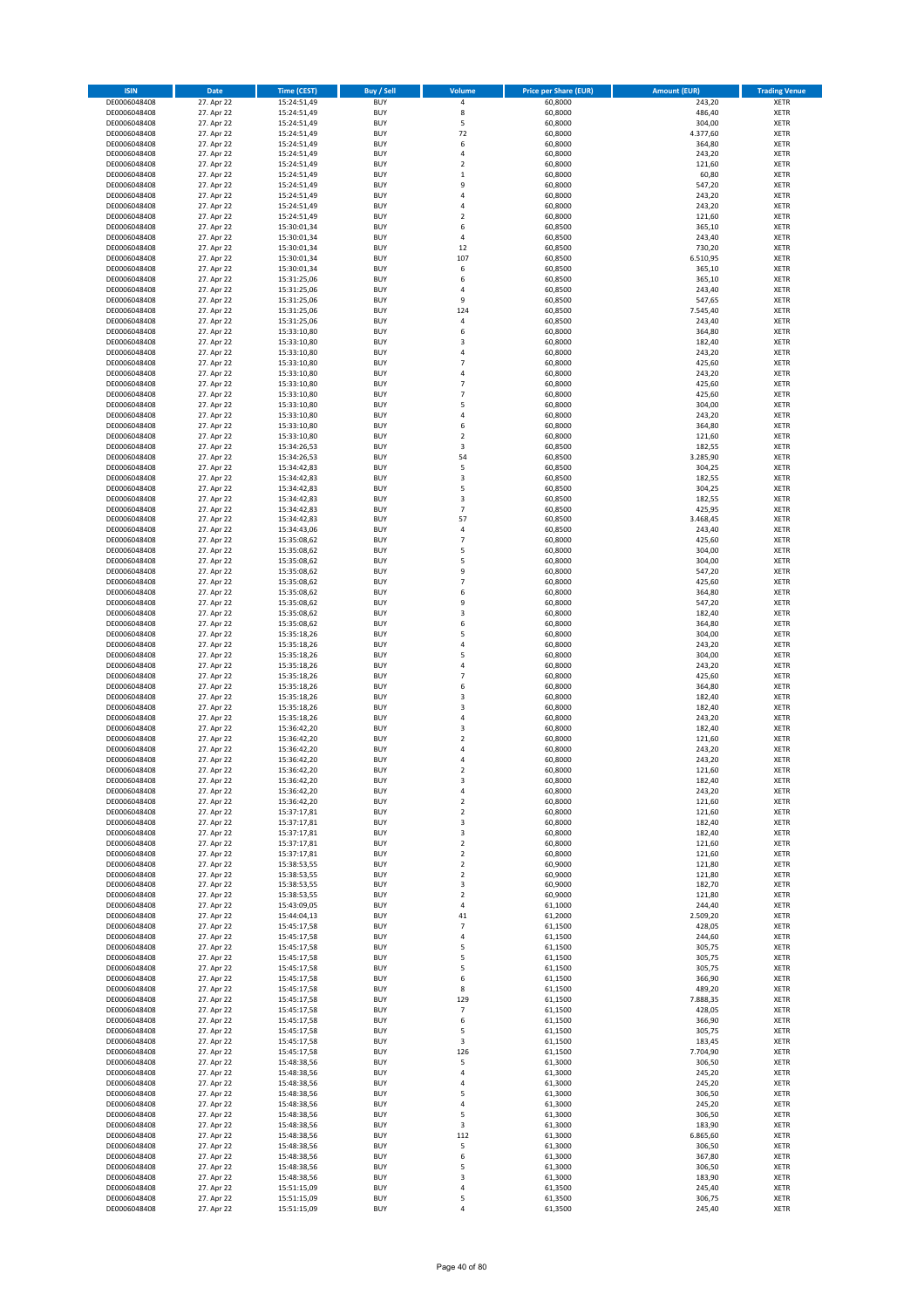| <b>ISIN</b>                  | Date                     | <b>Time (CEST)</b>         | Buy / Sell               | Volume                     | <b>Price per Share (EUR)</b> | <b>Amount (EUR)</b> | <b>Trading Venue</b>       |
|------------------------------|--------------------------|----------------------------|--------------------------|----------------------------|------------------------------|---------------------|----------------------------|
| DE0006048408                 | 27. Apr 22               | 15:51:15,09                | <b>BUY</b>               | 3                          | 61,3500                      | 184,05              | XETR                       |
| DE0006048408                 | 27. Apr 22               | 15:51:15,09                | <b>BUY</b>               | 3                          | 61,3500                      | 184,05              | XETR                       |
| DE0006048408<br>DE0006048408 | 27. Apr 22<br>27. Apr 22 | 15:51:15,09<br>15:51:15,09 | <b>BUY</b><br><b>BUY</b> | 5<br>4                     | 61,3500<br>61,3500           | 306,75<br>245,40    | <b>XETR</b><br><b>XETR</b> |
| DE0006048408                 | 27. Apr 22               | 15:52:10,25                | <b>BUY</b>               | $\mathbf 2$                | 61,3000                      | 122,60              | XETR                       |
| DE0006048408                 | 27. Apr 22               | 15:52:10,25                | <b>BUY</b>               | $\overline{2}$             | 61,3000                      | 122,60              | <b>XETR</b>                |
| DE0006048408                 | 27. Apr 22               | 15:52:10,25                | <b>BUY</b>               | 3                          | 61,3000                      | 183,90              | <b>XETR</b>                |
| DE0006048408                 | 27. Apr 22               | 15:52:10,25                | <b>BUY</b>               | 4                          | 61,3000                      | 245,20              | <b>XETR</b>                |
| DE0006048408<br>DE0006048408 | 27. Apr 22<br>27. Apr 22 | 15:52:10,25                | <b>BUY</b><br><b>BUY</b> | 65<br>$\mathbf 2$          | 61,3000<br>61,3000           | 3.984,50<br>122,60  | <b>XETR</b><br><b>XETR</b> |
| DE0006048408                 | 27. Apr 22               | 15:52:10,25<br>15:52:10,25 | <b>BUY</b>               | 3                          | 61,3000                      | 183,90              | <b>XETR</b>                |
| DE0006048408                 | 27. Apr 22               | 15:52:10,25                | <b>BUY</b>               | 3                          | 61,3000                      | 183,90              | <b>XETR</b>                |
| DE0006048408                 | 27. Apr 22               | 15:52:10,25                | <b>BUY</b>               | 3                          | 61,3000                      | 183,90              | XETR                       |
| DE0006048408                 | 27. Apr 22               | 15:52:10,25                | <b>BUY</b>               | $\mathbf 2$                | 61,3000                      | 122,60              | <b>XETR</b>                |
| DE0006048408                 | 27. Apr 22               | 15:52:10,25                | <b>BUY</b>               | 4                          | 61,3000                      | 245,20              | XETR                       |
| DE0006048408<br>DE0006048408 | 27. Apr 22<br>27. Apr 22 | 15:52:10,25<br>15:52:37,26 | <b>BUY</b><br><b>BUY</b> | $\mathbf 2$<br>$\mathbf 2$ | 61,3000<br>61,3000           | 122,60<br>122,60    | <b>XETR</b><br>XETR        |
| DE0006048408                 | 27. Apr 22               | 15:52:37,26                | <b>BUY</b>               | $\mathbf 2$                | 61,3000                      | 122,60              | <b>XETR</b>                |
| DE0006048408                 | 27. Apr 22               | 15:52:37,26                | <b>BUY</b>               | $\mathbf 2$                | 61,3000                      | 122,60              | XETR                       |
| DE0006048408                 | 27. Apr 22               | 15:52:37,26                | <b>BUY</b>               | $\overline{2}$             | 61,3000                      | 122,60              | <b>XETR</b>                |
| DE0006048408<br>DE0006048408 | 27. Apr 22<br>27. Apr 22 | 15:52:37,26<br>15:52:37,26 | <b>BUY</b><br><b>BUY</b> | $\mathbf 2$<br>3           | 61,3000<br>61,3000           | 122,60<br>183,90    | XETR<br>XETR               |
| DE0006048408                 | 27. Apr 22               | 15:52:37,26                | <b>BUY</b>               | $\mathbf 2$                | 61,3000                      | 122,60              | <b>XETR</b>                |
| DE0006048408                 | 27. Apr 22               | 15:52:37,26                | <b>BUY</b>               | 67                         | 61,3000                      | 4.107,10            | <b>XETR</b>                |
| DE0006048408                 | 27. Apr 22               | 15:52:37,26                | <b>BUY</b>               | $\mathbf 2$                | 61,3000                      | 122,60              | <b>XETR</b>                |
| DE0006048408                 | 27. Apr 22               | 15:52:37,26                | <b>BUY</b>               | $\mathbf 2$                | 61,3000                      | 122,60              | <b>XETR</b>                |
| DE0006048408                 | 27. Apr 22<br>27. Apr 22 | 15:52:37,26                | <b>BUY</b>               | 3                          | 61,3000                      | 183,90              | <b>XETR</b>                |
| DE0006048408<br>DE0006048408 | 27. Apr 22               | 15:52:37,26<br>15:53:55,36 | <b>BUY</b><br><b>BUY</b> | $\mathbf 2$<br>4           | 61,3000<br>61,2500           | 122,60<br>245,00    | <b>XETR</b><br>XETR        |
| DE0006048408                 | 27. Apr 22               | 15:53:55,36                | <b>BUY</b>               | $\mathbf 2$                | 61,2500                      | 122,50              | <b>XETR</b>                |
| DE0006048408                 | 27. Apr 22               | 15:53:55,36                | <b>BUY</b>               | $\mathbf 2$                | 61,2500                      | 122,50              | <b>XETR</b>                |
| DE0006048408                 | 27. Apr 22               | 15:53:55,36                | <b>BUY</b>               | 60                         | 61,2500                      | 3.675,00            | <b>XETR</b>                |
| DE0006048408                 | 27. Apr 22               | 15:53:55,36                | <b>BUY</b><br><b>BUY</b> | 4<br>$\mathbf 2$           | 61,2500                      | 245,00<br>122,50    | <b>XETR</b><br>XETR        |
| DE0006048408<br>DE0006048408 | 27. Apr 22<br>27. Apr 22 | 15:53:55,36<br>15:53:55,36 | <b>BUY</b>               | $\mathbf 2$                | 61,2500<br>61,2500           | 122,50              | <b>XETR</b>                |
| DE0006048408                 | 27. Apr 22               | 15:54:12,14                | <b>BUY</b>               | $\mathbf 2$                | 61,2500                      | 122,50              | XETR                       |
| DE0006048408                 | 27. Apr 22               | 15:54:12,14                | <b>BUY</b>               | 47                         | 61,2500                      | 2.878,75            | <b>XETR</b>                |
| DE0006048408                 | 27. Apr 22               | 15:54:12,14                | <b>BUY</b>               | $\mathbf 2$                | 61,2500                      | 122,50              | XETR                       |
| DE0006048408                 | 27. Apr 22               | 15:54:12,14                | <b>BUY</b>               | $\mathbf 2$                | 61,2500                      | 122,50              | <b>XETR</b>                |
| DE0006048408<br>DE0006048408 | 27. Apr 22<br>27. Apr 22 | 15:54:12,14<br>15:54:12,14 | <b>BUY</b><br><b>BUY</b> | 4<br>$\overline{4}$        | 61,2500<br>61,2500           | 245,00<br>245,00    | <b>XETR</b><br><b>XETR</b> |
| DE0006048408                 | 27. Apr 22               | 15:55:05,20                | <b>BUY</b>               | $\mathbf 2$                | 61,2500                      | 122,50              | <b>XETR</b>                |
| DE0006048408                 | 27. Apr 22               | 15:56:28,47                | <b>BUY</b>               | $\overline{4}$             | 61,2500                      | 245,00              | <b>XETR</b>                |
| DE0006048408                 | 27. Apr 22               | 15:56:28,47                | <b>BUY</b>               | $\mathbf 2$                | 61,2500                      | 122,50              | XETR                       |
| DE0006048408                 | 27. Apr 22               | 15:56:28,47                | <b>BUY</b>               | $\mathbf 2$                | 61,2500                      | 122,50              | <b>XETR</b>                |
| DE0006048408                 | 27. Apr 22               | 15:56:49,34                | <b>BUY</b>               | 4                          | 61,2500                      | 245,00              | XETR                       |
| DE0006048408<br>DE0006048408 | 27. Apr 22<br>27. Apr 22 | 15:56:49,34<br>15:56:49,34 | <b>BUY</b><br><b>BUY</b> | 2<br>$\mathbf 2$           | 61,2500<br>61,2500           | 122,50<br>122,50    | XETR<br><b>XETR</b>        |
| DE0006048408                 | 27. Apr 22               | 16:00:26,11                | <b>BUY</b>               | 3                          | 61,2500                      | 183,75              | <b>XETR</b>                |
| DE0006048408                 | 27. Apr 22               | 16:01:26,23                | <b>BUY</b>               | 5                          | 61,2000                      | 306,00              | <b>XETR</b>                |
| DE0006048408                 | 27. Apr 22               | 16:01:26,23                | <b>BUY</b>               | 6                          | 61,2000                      | 367,20              | <b>XETR</b>                |
| DE0006048408                 | 27. Apr 22<br>27. Apr 22 | 16:01:26,23                | <b>BUY</b><br><b>BUY</b> | 3<br>$\mathbf 2$           | 61,2000<br>61,2000           | 183,60<br>122,40    | <b>XETR</b><br><b>XETR</b> |
| DE0006048408<br>DE0006048408 | 27. Apr 22               | 16:01:26,23<br>16:01:26,23 | <b>BUY</b>               | 4                          | 61,2000                      | 244,80              | XETR                       |
| DE0006048408                 | 27. Apr 22               | 16:01:26,23                | <b>BUY</b>               | 4                          | 61,2000                      | 244,80              | XETR                       |
| DE0006048408                 | 27. Apr 22               | 16:01:26,23                | <b>BUY</b>               | $\overline{4}$             | 61,2000                      | 244,80              | <b>XETR</b>                |
| DE0006048408                 | 27. Apr 22               | 16:01:26,23                | <b>BUY</b>               | 31                         | 61,2000                      | 1.897,20            | <b>XETR</b>                |
| DE0006048408                 | 27. Apr 22<br>27. Apr 22 | 16:01:26,23                | <b>BUY</b><br><b>BUY</b> | 5<br>3                     | 61,2000<br>61,2000           | 306,00<br>183,60    | <b>XETR</b><br><b>XETR</b> |
| DE0006048408<br>DE0006048408 | 27. Apr 22               | 16:01:26,23<br>16:01:26,23 | <b>BUY</b>               | $\mathbf 2$                | 61,2000                      | 122,40              | <b>XETR</b>                |
| DE0006048408                 | 27. Apr 22               | 16:01:26,23                | <b>BUY</b>               | 3                          | 61,2000                      | 183,60              | XETR                       |
| DE0006048408                 | 27. Apr 22               | 16:01:26,23                | <b>BUY</b>               | 45                         | 61,2000                      | 2.754,00            | <b>XETR</b>                |
| DE0006048408                 | 27. Apr 22               | 16:01:27,00                | <b>BUY</b>               | 3                          | 61,2000                      | 183,60              | XETR                       |
| DE0006048408<br>DE0006048408 | 27. Apr 22<br>27. Apr 22 | 16:01:45,63<br>16:01:45,63 | <b>BUY</b><br><b>BUY</b> | 3<br>3                     | 61,2000<br>61,2000           | 183,60<br>183,60    | <b>XETR</b><br><b>XETR</b> |
| DE0006048408                 | 27. Apr 22               | 16:01:45,63                | <b>BUY</b>               | 2                          | 61,2000                      | 122,40              | XETR                       |
| DE0006048408                 | 27. Apr 22               | 16:01:45,63                | <b>BUY</b>               | 3                          | 61,2000                      | 183,60              | XETR                       |
| DE0006048408                 | 27. Apr 22               | 16:01:45,63                | <b>BUY</b>               | $\mathbf 2$                | 61,2000                      | 122,40              | XETR                       |
| DE0006048408                 | 27. Apr 22               | 16:01:45,63                | <b>BUY</b>               | 4                          | 61,2000                      | 244,80              | <b>XETR</b>                |
| DE0006048408<br>DE0006048408 | 27. Apr 22<br>27. Apr 22 | 16:01:56,15<br>16:01:56,15 | <b>BUY</b><br><b>BUY</b> | 9<br>3                     | 61,1500<br>61,1500           | 550,35<br>183,45    | <b>XETR</b><br>XETR        |
| DE0006048408                 | 27. Apr 22               | 16:01:56,15                | <b>BUY</b>               | $\mathbf 2$                | 61,1500                      | 122,30              | <b>XETR</b>                |
| DE0006048408                 | 27. Apr 22               | 16:01:56,15                | <b>BUY</b>               | $\mathbf 2$                | 61,1500                      | 122,30              | XETR                       |
| DE0006048408                 | 27. Apr 22               | 16:01:56,15                | <b>BUY</b>               | 20                         | 61,1500                      | 1.223,00            | <b>XETR</b>                |
| DE0006048408                 | 27. Apr 22               | 16:01:56,15                | <b>BUY</b>               | 3                          | 61,1500                      | 183,45<br>3.974,75  | XETR                       |
| DE0006048408<br>DE0006048408 | 27. Apr 22<br>27. Apr 22 | 16:01:56,15<br>16:01:56,15 | <b>BUY</b><br><b>BUY</b> | 65<br>5                    | 61,1500<br>61,1500           | 305,75              | <b>XETR</b><br>XETR        |
| DE0006048408                 | 27. Apr 22               | 16:03:06,43                | <b>BUY</b>               | 3                          | 61,1000                      | 183,30              | <b>XETR</b>                |
| DE0006048408                 | 27. Apr 22               | 16:03:06,43                | <b>BUY</b>               | $\boldsymbol{2}$           | 61,1000                      | 122,20              | XETR                       |
| DE0006048408                 | 27. Apr 22               | 16:03:06,43                | <b>BUY</b>               | 3                          | 61,1000                      | 183,30              | <b>XETR</b>                |
| DE0006048408<br>DE0006048408 | 27. Apr 22<br>27. Apr 22 | 16:03:06,43<br>16:03:06,43 | <b>BUY</b><br><b>BUY</b> | $\mathbf 2$<br>4           | 61,1000<br>61,1000           | 122,20<br>244,40    | XETR<br><b>XETR</b>        |
| DE0006048408                 | 27. Apr 22               | 16:03:06,44                | <b>BUY</b>               | 2                          | 61,1000                      | 122,20              | <b>XETR</b>                |
| DE0006048408                 | 27. Apr 22               | 16:08:41,12                | <b>BUY</b>               | 2                          | 61,2000                      | 122,40              | <b>XETR</b>                |
| DE0006048408                 | 27. Apr 22               | 16:08:41,12                | <b>BUY</b>               | 3                          | 61,2000                      | 183,60              | XETR                       |
| DE0006048408                 | 27. Apr 22               | 16:08:41,12                | <b>BUY</b>               | 25                         | 61,2000                      | 1.530,00            | <b>XETR</b>                |
| DE0006048408<br>DE0006048408 | 27. Apr 22<br>27. Apr 22 | 16:08:41,12<br>16:08:41,12 | <b>BUY</b><br><b>BUY</b> | 2<br>$\mathbf 2$           | 61,2000<br>61,2000           | 122,40<br>122,40    | <b>XETR</b><br>XETR        |
| DE0006048408                 | 27. Apr 22               | 16:08:41,12                | <b>BUY</b>               | $\mathbf 2$                | 61,2000                      | 122,40              | <b>XETR</b>                |
| DE0006048408                 | 27. Apr 22               | 16:08:41,12                | <b>BUY</b>               | 56                         | 61,2000                      | 3.427,20            | XETR                       |
| DE0006048408                 | 27. Apr 22               | 16:08:56,73                | <b>BUY</b>               | 4                          | 61,1500                      | 244,60              | <b>XETR</b>                |
| DE0006048408                 | 27. Apr 22               | 16:08:56,73                | <b>BUY</b>               | $\overline{7}$             | 61,1500                      | 428,05              | <b>XETR</b>                |
| DE0006048408<br>DE0006048408 | 27. Apr 22<br>27. Apr 22 | 16:08:56,73<br>16:08:56,73 | <b>BUY</b><br><b>BUY</b> | 3<br>$\mathbf 2$           | 61,1500<br>61,1500           | 183,45<br>122,30    | <b>XETR</b><br>XETR        |
| DE0006048408                 | 27. Apr 22               | 16:08:56,73                | <b>BUY</b>               | $\mathbf 2$                | 61,1500                      | 122,30              | <b>XETR</b>                |
| DE0006048408                 | 27. Apr 22               | 16:08:56,73                | <b>BUY</b>               | 3                          | 61,1500                      | 183,45              | XETR                       |
| DE0006048408                 | 27. Apr 22               | 16:08:56,73                | <b>BUY</b>               | $\mathbf 2$                | 61,1500                      | 122,30              | <b>XETR</b>                |
| DE0006048408                 | 27. Apr 22               | 16:08:56,73                | <b>BUY</b>               | $\mathbf 2$                | 61,1500                      | 122,30              | XETR                       |
| DE0006048408                 | 27. Apr 22               | 16:08:56,73                | <b>BUY</b><br><b>BUY</b> | 3<br>2                     | 61,1500                      | 183,45<br>122,30    | <b>XETR</b><br><b>XETR</b> |
| DE0006048408<br>DE0006048408 | 27. Apr 22<br>27. Apr 22 | 16:14:40,51<br>16:14:40,51 | <b>BUY</b>               | 9                          | 61,1500<br>61,1500           | 550,35              | <b>XETR</b>                |
| DE0006048408                 | 27. Apr 22               | 16:14:40,51                | <b>BUY</b>               | 4                          | 61,1500                      | 244,60              | XETR                       |
| DE0006048408                 | 27. Apr 22               | 16:14:40,51                | <b>BUY</b>               | $\mathbf 2$                | 61,1500                      | 122,30              | <b>XETR</b>                |
| DE0006048408                 | 27. Apr 22               | 16:14:40,51                | <b>BUY</b>               | $\boldsymbol{2}$           | 61,1500                      | 122,30              | XETR                       |
| DE0006048408<br>DE0006048408 | 27. Apr 22<br>27. Apr 22 | 16:14:40,51<br>16:14:40,51 | <b>BUY</b><br><b>BUY</b> | 5<br>4                     | 61,1500<br>61,1500           | 305,75<br>244,60    | XETR<br>XETR               |
| DE0006048408                 | 27. Apr 22               | 16:16:00,57                | <b>BUY</b>               | $\mathbf 2$                | 61,1000                      | 122,20              | <b>XETR</b>                |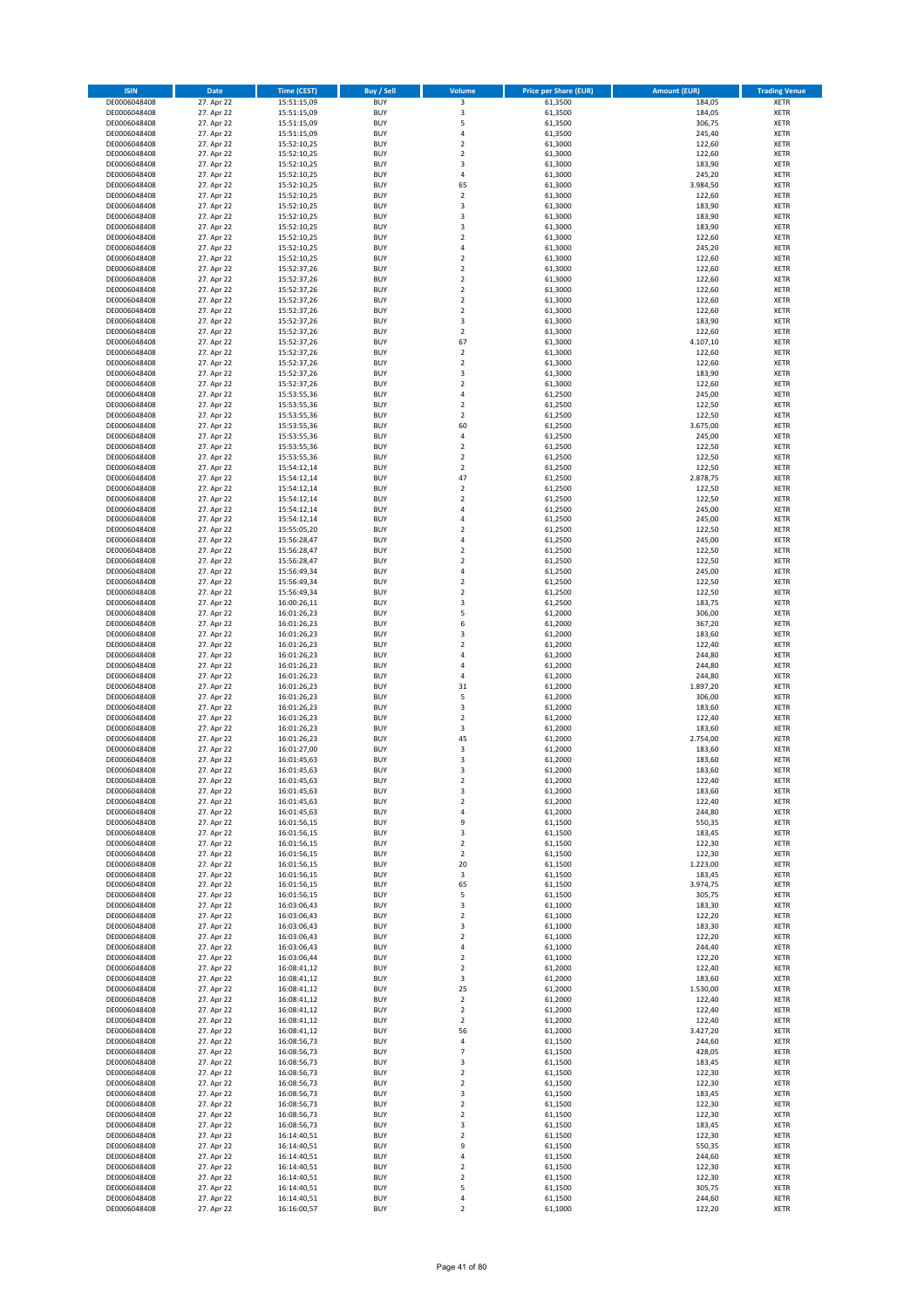| <b>ISIN</b>                  | Date                     | <b>Time (CEST)</b>         | Buy / Sell               | Volume                        | <b>Price per Share (EUR)</b> | <b>Amount (EUR)</b>  | <b>Trading Venue</b>       |
|------------------------------|--------------------------|----------------------------|--------------------------|-------------------------------|------------------------------|----------------------|----------------------------|
| DE0006048408                 | 27. Apr 22               | 16:16:00,57                | <b>BUY</b>               | 3                             | 61,1000                      | 183,30               | XETR                       |
| DE0006048408<br>DE0006048408 | 27. Apr 22<br>27. Apr 22 | 16:16:00,57<br>16:16:00,57 | <b>BUY</b><br><b>BUY</b> | 3<br>3                        | 61,1000<br>61,1000           | 183,30<br>183,30     | XETR<br>XETR               |
| DE0006048408                 | 27. Apr 22               | 16:16:00,57                | <b>BUY</b>               | 43                            | 61,1000                      | 2.627,30             | XETR                       |
| DE0006048408                 | 27. Apr 22               | 16:16:00,57                | <b>BUY</b>               | 3                             | 61,1000                      | 183,30               | XETR                       |
| DE0006048408                 | 27. Apr 22               | 16:16:00,57                | <b>BUY</b>               | $\overline{2}$                | 61,1000                      | 122,20               | <b>XETR</b>                |
| DE0006048408<br>DE0006048408 | 27. Apr 22<br>27. Apr 22 | 16:16:00,57<br>16:16:00,57 | <b>BUY</b><br><b>BUY</b> | 4<br>$\mathbf 2$              | 61,1000<br>61,1000           | 244,40<br>122,20     | <b>XETR</b><br><b>XETR</b> |
| DE0006048408                 | 27. Apr 22               | 16:16:00,57                | <b>BUY</b>               | $\mathbf 2$                   | 61,1000                      | 122,20               | <b>XETR</b>                |
| DE0006048408                 | 27. Apr 22               | 16:16:00,57                | <b>BUY</b>               | 5                             | 61,1000                      | 305,50               | <b>XETR</b>                |
| DE0006048408                 | 27. Apr 22               | 16:16:59,66                | <b>BUY</b>               | 8                             | 61,1500                      | 489,20               | <b>XETR</b>                |
| DE0006048408                 | 27. Apr 22               | 16:16:59,66                | <b>BUY</b>               | $\mathbf 2$                   | 61,1500                      | 122,30               | <b>XETR</b>                |
| DE0006048408<br>DE0006048408 | 27. Apr 22<br>27. Apr 22 | 16:16:59,66<br>16:16:59,66 | <b>BUY</b><br><b>BUY</b> | $\mathbf 2$<br>125            | 61,1500<br>61,1500           | 122,30<br>7.643,75   | XETR<br><b>XETR</b>        |
| DE0006048408                 | 27. Apr 22               | 16:16:59,66                | <b>BUY</b>               | 4                             | 61,1500                      | 244,60               | XETR                       |
| DE0006048408                 | 27. Apr 22               | 16:18:51,80                | <b>BUY</b>               | $\mathbf 2$                   | 61,1000                      | 122,20               | <b>XETR</b>                |
| DE0006048408                 | 27. Apr 22               | 16:18:51,80                | <b>BUY</b>               | $\mathbf 2$                   | 61,1000                      | 122,20               | XETR                       |
| DE0006048408<br>DE0006048408 | 27. Apr 22<br>27. Apr 22 | 16:18:51,80<br>16:18:51,80 | <b>BUY</b><br><b>BUY</b> | 4<br>6                        | 61,1000<br>61,1000           | 244,40<br>366,60     | <b>XETR</b><br>XETR        |
| DE0006048408                 | 27. Apr 22               | 16:18:51,80                | <b>BUY</b>               | 5                             | 61,1000                      | 305,50               | <b>XETR</b>                |
| DE0006048408                 | 27. Apr 22               | 16:18:51,80                | <b>BUY</b>               | $\overline{\mathbf{c}}$       | 61,1000                      | 122,20               | XETR                       |
| DE0006048408                 | 27. Apr 22               | 16:18:51,80                | <b>BUY</b>               | 3                             | 61,1000                      | 183,30               | XETR                       |
| DE0006048408<br>DE0006048408 | 27. Apr 22<br>27. Apr 22 | 16:18:51,80<br>16:18:51,80 | <b>BUY</b><br><b>BUY</b> | 3<br>$\mathbf 2$              | 61,1000<br>61,1000           | 183,30<br>122,20     | <b>XETR</b><br><b>XETR</b> |
| DE0006048408                 | 27. Apr 22               | 16:19:39,96                | <b>BUY</b>               | $\overline{\mathbf{c}}$       | 61,1000                      | 122,20               | <b>XETR</b>                |
| DE0006048408                 | 27. Apr 22               | 16:19:39,96                | <b>BUY</b>               | 4                             | 61,1000                      | 244,40               | <b>XETR</b>                |
| DE0006048408                 | 27. Apr 22               | 16:19:39,96                | <b>BUY</b>               | 3                             | 61,1000                      | 183,30               | <b>XETR</b>                |
| DE0006048408                 | 27. Apr 22               | 16:19:39,96                | <b>BUY</b><br><b>BUY</b> | 3                             | 61,1000                      | 183,30               | <b>XETR</b><br><b>XETR</b> |
| DE0006048408<br>DE0006048408 | 27. Apr 22<br>27. Apr 22 | 16:20:36,79<br>16:20:36,79 | <b>BUY</b>               | 3<br>$\mathbf 2$              | 61,1000<br>61,1000           | 183,30<br>122,20     | <b>XETR</b>                |
| DE0006048408                 | 27. Apr 22               | 16:20:36,79                | <b>BUY</b>               | $\mathbf 2$                   | 61,1000                      | 122,20               | <b>XETR</b>                |
| DE0006048408                 | 27. Apr 22               | 16:20:36,79                | <b>BUY</b>               | $\mathbf 2$                   | 61,1000                      | 122,20               | <b>XETR</b>                |
| DE0006048408                 | 27. Apr 22               | 16:20:48,56                | <b>BUY</b>               | $\overline{\mathbf{c}}$       | 61,1000                      | 122,20               | <b>XETR</b>                |
| DE0006048408<br>DE0006048408 | 27. Apr 22<br>27. Apr 22 | 16:20:48,56<br>16:20:48,56 | <b>BUY</b><br><b>BUY</b> | 3<br>3                        | 61,1000<br>61,1000           | 183,30<br>183,30     | XETR<br><b>XETR</b>        |
| DE0006048408                 | 27. Apr 22               | 16:20:48,56                | <b>BUY</b>               | $\mathbf 2$                   | 61,1000                      | 122,20               | XETR                       |
| DE0006048408                 | 27. Apr 22               | 16:21:22,85                | <b>BUY</b>               | $\overline{\mathbf{c}}$       | 61,1000                      | 122,20               | <b>XETR</b>                |
| DE0006048408                 | 27. Apr 22               | 16:21:22,85                | <b>BUY</b>               | $\mathbf 2$                   | 61,1000                      | 122,20               | XETR                       |
| DE0006048408<br>DE0006048408 | 27. Apr 22<br>27. Apr 22 | 16:21:22,86<br>16:21:22,98 | <b>BUY</b><br><b>BUY</b> | $\mathbf 1$<br>$\overline{7}$ | 61,1000<br>61,0500           | 61,10<br>427,35      | <b>XETR</b><br><b>XETR</b> |
| DE0006048408                 | 27. Apr 22               | 16:21:22,98                | <b>BUY</b>               | 3                             | 61,0500                      | 183,15               | <b>XETR</b>                |
| DE0006048408                 | 27. Apr 22               | 16:21:22,98                | <b>BUY</b>               | $\mathbf 2$                   | 61,0500                      | 122,10               | <b>XETR</b>                |
| DE0006048408                 | 27. Apr 22               | 16:21:22,98                | <b>BUY</b>               | $\mathbf 2$                   | 61,0500                      | 122,10               | <b>XETR</b>                |
| DE0006048408                 | 27. Apr 22               | 16:21:22,98                | <b>BUY</b>               | $\mathbf 2$                   | 61,0500                      | 122,10               | <b>XETR</b>                |
| DE0006048408<br>DE0006048408 | 27. Apr 22<br>27. Apr 22 | 16:21:22,98<br>16:21:22,98 | <b>BUY</b><br><b>BUY</b> | 137<br>$\mathbf 2$            | 61,0500<br>61,0500           | 8.363,85<br>122,10   | <b>XETR</b><br>XETR        |
| DE0006048408                 | 27. Apr 22               | 16:21:22,98                | <b>BUY</b>               | 3                             | 61,0500                      | 183,15               | XETR                       |
| DE0006048408                 | 27. Apr 22               | 16:21:22,98                | <b>BUY</b>               | $\mathbf 2$                   | 61,0500                      | 122,10               | <b>XETR</b>                |
| DE0006048408                 | 27. Apr 22               | 16:21:22,98                | <b>BUY</b>               | $\overline{7}$                | 61,0500                      | 427,35               | <b>XETR</b>                |
| DE0006048408<br>DE0006048408 | 27. Apr 22<br>27. Apr 22 | 16:21:22,98<br>16:22:28,45 | <b>BUY</b><br><b>BUY</b> | 3<br>5                        | 61,0500<br>61,0000           | 183,15<br>305,00     | XETR<br><b>XETR</b>        |
| DE0006048408                 | 27. Apr 22               | 16:22:28,45                | <b>BUY</b>               | 3                             | 61,0000                      | 183,00               | <b>XETR</b>                |
| DE0006048408                 | 27. Apr 22               | 16:22:28,45                | <b>BUY</b>               | $\mathbf 2$                   | 61,0000                      | 122,00               | <b>XETR</b>                |
| DE0006048408                 | 27. Apr 22               | 16:22:28,45                | <b>BUY</b>               | 3                             | 61,0000                      | 183,00               | XETR                       |
| DE0006048408<br>DE0006048408 | 27. Apr 22<br>27. Apr 22 | 16:22:28,45<br>16:22:28,45 | <b>BUY</b><br><b>BUY</b> | 3<br>11                       | 61,0000<br>61,0000           | 183,00<br>671,00     | XETR<br><b>XETR</b>        |
| DE0006048408                 | 27. Apr 22               | 16:22:28,45                | <b>BUY</b>               | $\mathbf 2$                   | 61,0000                      | 122,00               | <b>XETR</b>                |
| DE0006048408                 | 27. Apr 22               | 16:23:36,44                | <b>BUY</b>               | $\mathbf 2$                   | 61,0000                      | 122,00               | <b>XETR</b>                |
| DE0006048408                 | 27. Apr 22               | 16:23:36,44                | <b>BUY</b>               | 3                             | 61,0000                      | 183,00               | XETR                       |
| DE0006048408<br>DE0006048408 | 27. Apr 22<br>27. Apr 22 | 16:23:36,44<br>16:23:36,44 | <b>BUY</b><br><b>BUY</b> | 4<br>$\mathbf 2$              | 61,0000<br>61,0000           | 244,00<br>122,00     | <b>XETR</b><br>XETR        |
| DE0006048408                 | 27. Apr 22               | 16:23:36,44                | <b>BUY</b>               | 19                            | 61,0000                      | 1.159,00             | <b>XETR</b>                |
| DE0006048408                 | 27. Apr 22               | 16:23:42,22                | <b>BUY</b>               | $\mathbf 2$                   | 61,0000                      | 122,00               | XETR                       |
| DE0006048408                 | 27. Apr 22               | 16:23:42,22                | <b>BUY</b>               | 4                             | 61,0000                      | 244,00               | <b>XETR</b>                |
| DE0006048408                 | 27. Apr 22               | 16:23:42,22                | <b>BUY</b><br><b>BUY</b> | 11<br>4                       | 61,0000                      | 671,00               | XETR                       |
| DE0006048408<br>DE0006048408 | 27. Apr 22<br>27. Apr 22 | 16:23:56,39<br>16:23:56,39 | <b>BUY</b>               | 5                             | 60,9500<br>60,9500           | 243,80<br>304,75     | XETR<br>XETR               |
| DE0006048408                 | 27. Apr 22               | 16:23:56,39                | <b>BUY</b>               | $\mathbf 2$                   | 60,9500                      | 121,90               | XETR                       |
| DE0006048408                 | 27. Apr 22               | 16:23:56,39                | <b>BUY</b>               | 2                             | 60,9500                      | 121,90               | XETR                       |
| DE0006048408<br>DE0006048408 | 27. Apr 22<br>27. Apr 22 | 16:23:56,39<br>16:23:56,39 | <b>BUY</b><br><b>BUY</b> | 17<br>117                     | 60,9000<br>60,9500           | 1.035,30<br>7.131,15 | <b>XETR</b><br>XETR        |
| DE0006048408                 | 27. Apr 22               | 16:23:56,39                | <b>BUY</b>               | 3                             | 60,9500                      | 182,85               | <b>XETR</b>                |
| DE0006048408                 | 27. Apr 22               | 16:23:56,39                | <b>BUY</b>               | 3                             | 60,9500                      | 182,85               | XETR                       |
| DE0006048408                 | 27. Apr 22               | 16:23:56,39                | <b>BUY</b>               | $\mathbf 2$                   | 60,9500                      | 121,90               | <b>XETR</b>                |
| DE0006048408<br>DE0006048408 | 27. Apr 22<br>27. Apr 22 | 16:23:56,39<br>16:23:56,39 | <b>BUY</b><br><b>BUY</b> | 4<br>3                        | 60,9000<br>60,9000           | 243,60<br>182,70     | XETR<br><b>XETR</b>        |
| DE0006048408                 | 27. Apr 22               | 16:23:56,39                | <b>BUY</b>               | 3                             | 60,9500                      | 182,85               | XETR                       |
| DE0006048408                 | 27. Apr 22               | 16:23:56,39                | <b>BUY</b>               | 6                             | 60,9500                      | 365,70               | <b>XETR</b>                |
| DE0006048408                 | 27. Apr 22               | 16:23:56,39                | <b>BUY</b>               | 14                            | 60,9000                      | 852,60               | XETR                       |
| DE0006048408<br>DE0006048408 | 27. Apr 22<br>27. Apr 22 | 16:26:12,49<br>16:26:12,49 | <b>BUY</b><br><b>BUY</b> | $\mathbf 2$<br>$\mathbf 2$    | 61,0000<br>61,0000           | 122,00<br>122,00     | <b>XETR</b><br>XETR        |
| DE0006048408                 | 27. Apr 22               | 16:26:12,49                | <b>BUY</b>               | $\mathbf 2$                   | 61,0000                      | 122,00               | <b>XETR</b>                |
| DE0006048408                 | 27. Apr 22               | 16:26:12,49                | <b>BUY</b>               | 3                             | 61,0000                      | 183,00               | <b>XETR</b>                |
| DE0006048408                 | 27. Apr 22               | 16:26:12,49                | <b>BUY</b>               | 2                             | 61,0000                      | 122,00               | <b>XETR</b>                |
| DE0006048408<br>DE0006048408 | 27. Apr 22<br>27. Apr 22 | 16:26:12,49<br>16:26:12,49 | <b>BUY</b><br><b>BUY</b> | 3<br>$\mathbf 2$              | 61,0000<br>61,0000           | 183,00<br>122,00     | XETR<br><b>XETR</b>        |
| DE0006048408                 | 27. Apr 22               | 16:26:16,45                | <b>BUY</b>               | 4                             | 61,0000                      | 244,00               | <b>XETR</b>                |
| DE0006048408                 | 27. Apr 22               | 16:26:16,45                | <b>BUY</b>               | 4                             | 61,0000                      | 244,00               | XETR                       |
| DE0006048408                 | 27. Apr 22               | 16:26:16,45                | <b>BUY</b>               | 3                             | 61,0000                      | 183,00               | <b>XETR</b>                |
| DE0006048408<br>DE0006048408 | 27. Apr 22<br>27. Apr 22 | 16:29:23,68<br>16:29:23,68 | <b>BUY</b><br><b>BUY</b> | 4<br>3                        | 61,1000<br>61,1000           | 244,40<br>183,30     | XETR<br><b>XETR</b>        |
| DE0006048408                 | 27. Apr 22               | 16:29:23,68                | <b>BUY</b>               | 3                             | 61,1000                      | 183,30               | XETR                       |
| DE0006048408                 | 27. Apr 22               | 16:29:23,68                | <b>BUY</b>               | $\mathbf 2$                   | 61,1000                      | 122,20               | <b>XETR</b>                |
| DE0006048408                 | 27. Apr 22               | 16:29:33,10                | <b>BUY</b>               | $\mathbf 2$                   | 61,1000                      | 122,20               | XETR                       |
| DE0006048408<br>DE0006048408 | 27. Apr 22               | 16:30:21,53                | <b>BUY</b>               | 3                             | 61,0500                      | 183,15               | <b>XETR</b>                |
| DE0006048408                 | 27. Apr 22<br>27. Apr 22 | 16:30:21,53<br>16:30:21,53 | <b>BUY</b><br><b>BUY</b> | 2<br>4                        | 61,0500<br>61,0500           | 122,10<br>244,20     | XETR<br><b>XETR</b>        |
| DE0006048408                 | 27. Apr 22               | 16:30:21,53                | <b>BUY</b>               | 2                             | 61,0500                      | 122,10               | XETR                       |
| DE0006048408                 | 27. Apr 22               | 16:30:21,53                | <b>BUY</b>               | $\mathbf 2$                   | 61,0500                      | 122,10               | <b>XETR</b>                |
| DE0006048408                 | 27. Apr 22               | 16:30:21,53                | <b>BUY</b>               | 3                             | 61,0500                      | 183,15               | <b>XETR</b>                |
| DE0006048408<br>DE0006048408 | 27. Apr 22<br>27. Apr 22 | 16:30:21,53<br>16:30:21,53 | <b>BUY</b><br><b>BUY</b> | 3<br>79                       | 61,0500<br>61,0500           | 183,15<br>4.822,95   | <b>XETR</b><br>XETR        |
| DE0006048408                 | 27. Apr 22               | 16:30:21,53                | <b>BUY</b>               | $\mathbf 2$                   | 61,0500                      | 122,10               | <b>XETR</b>                |
| DE0006048408                 | 27. Apr 22               | 16:30:21,53                | <b>BUY</b>               | 3                             | 61,0500                      | 183,15               | XETR                       |
| DE0006048408<br>DE0006048408 | 27. Apr 22<br>27. Apr 22 | 16:30:21,53<br>16:32:01,41 | <b>BUY</b><br><b>BUY</b> | 3<br>$\mathbf 2$              | 61,0500<br>61,1000           | 183,15<br>122,20     | XETR<br>XETR               |
| DE0006048408                 | 27. Apr 22               | 16:32:01,41                | <b>BUY</b>               | 46                            | 61,1000                      | 2.810,60             | <b>XETR</b>                |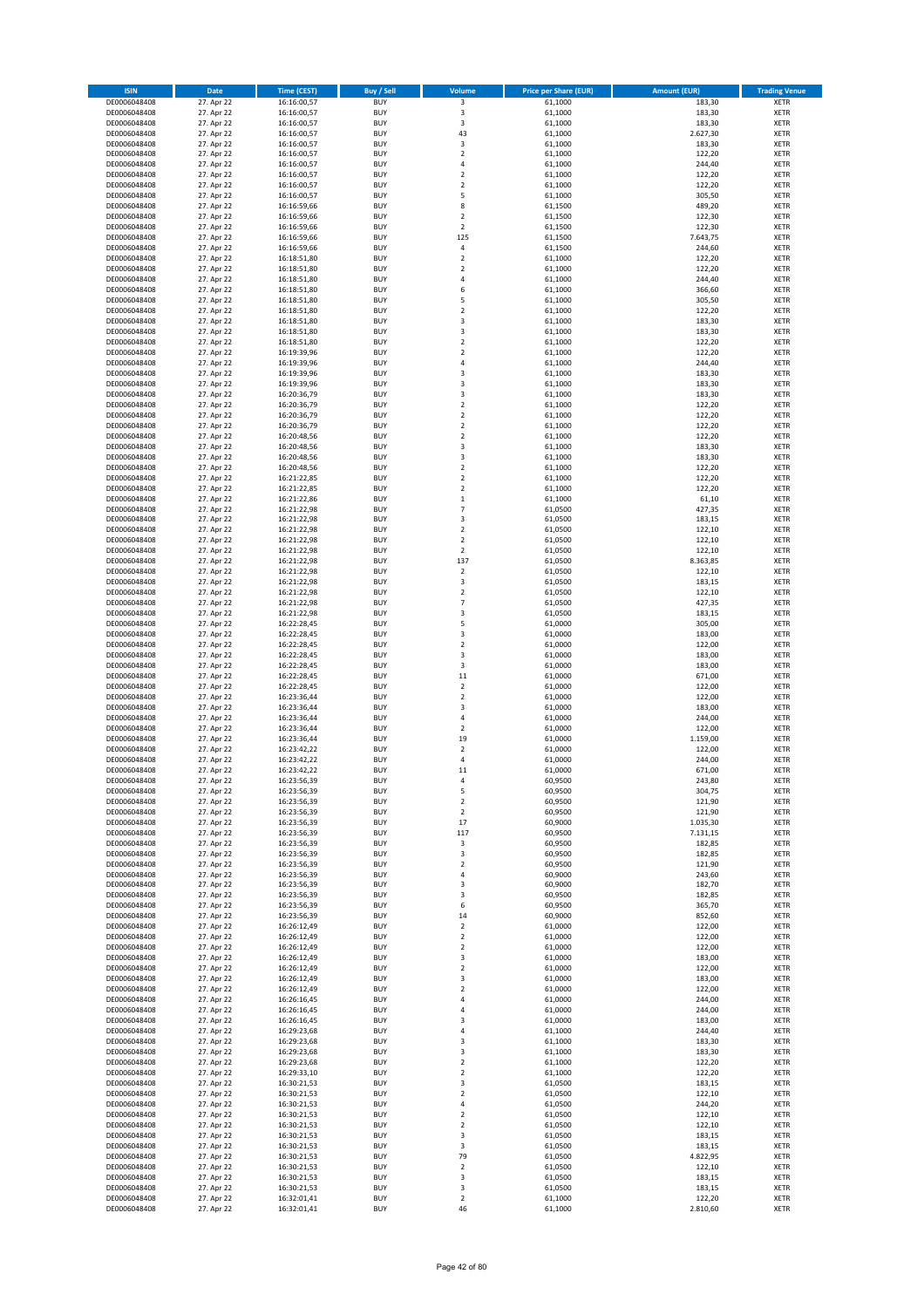| <b>ISIN</b>                  | Date                     | <b>Time (CEST)</b>         | Buy / Sell               | Volume                       | <b>Price per Share (EUR)</b> | <b>Amount (EUR)</b> | <b>Trading Venue</b>       |
|------------------------------|--------------------------|----------------------------|--------------------------|------------------------------|------------------------------|---------------------|----------------------------|
| DE0006048408                 | 27. Apr 22               | 16:32:01,41                | <b>BUY</b>               | 3                            | 61,1000                      | 183,30              | XETR                       |
| DE0006048408                 | 27. Apr 22               | 16:32:01,41                | <b>BUY</b>               | $\mathbf 2$                  | 61,1000                      | 122,20              | XETR                       |
| DE0006048408<br>DE0006048408 | 27. Apr 22<br>27. Apr 22 | 16:32:01,41<br>16:32:01,41 | <b>BUY</b><br><b>BUY</b> | $\mathbf 2$<br>$\mathbf 2$   | 61,1000<br>61,1000           | 122,20<br>122,20    | <b>XETR</b><br><b>XETR</b> |
| DE0006048408                 | 27. Apr 22               | 16:32:01,41                | <b>BUY</b>               | $\mathbf 2$                  | 61,1000                      | 122,20              | <b>XETR</b>                |
| DE0006048408                 | 27. Apr 22               | 16:35:35,78                | <b>BUY</b>               | 46                           | 61,1000                      | 2.810,60            | <b>XETR</b>                |
| DE0006048408                 | 27. Apr 22               | 16:35:35,78                | <b>BUY</b>               | $\mathbf 2$                  | 61,1000                      | 122,20              | <b>XETR</b>                |
| DE0006048408                 | 27. Apr 22               | 16:35:35,78                | <b>BUY</b>               | 3                            | 61,1000                      | 183,30              | <b>XETR</b>                |
| DE0006048408<br>DE0006048408 | 27. Apr 22<br>27. Apr 22 | 16:35:35,79                | <b>BUY</b><br><b>BUY</b> | $\mathbf 2$<br>$\mathbf 2$   | 61,1000<br>61,1000           | 122,20<br>122,20    | <b>XETR</b><br><b>XETR</b> |
| DE0006048408                 | 27. Apr 22               | 16:35:35,79<br>16:35:35,79 | <b>BUY</b>               | 3                            | 61,1000                      | 183,30              | <b>XETR</b>                |
| DE0006048408                 | 27. Apr 22               | 16:35:35,79                | <b>BUY</b>               | 3                            | 61,1000                      | 183,30              | <b>XETR</b>                |
| DE0006048408                 | 27. Apr 22               | 16:35:35,80                | <b>BUY</b>               | 8                            | 61,1000                      | 488,80              | XETR                       |
| DE0006048408                 | 27. Apr 22               | 16:37:28,08                | <b>BUY</b>               | $\overline{\mathbf{c}}$      | 61,1500                      | 122,30              | <b>XETR</b>                |
| DE0006048408                 | 27. Apr 22<br>27. Apr 22 | 16:37:28,08                | <b>BUY</b><br><b>BUY</b> | 5<br>3                       | 61,1500                      | 305,75<br>183,45    | XETR<br><b>XETR</b>        |
| DE0006048408<br>DE0006048408 | 27. Apr 22               | 16:37:28,08<br>16:37:28,08 | <b>BUY</b>               | $\mathbf 2$                  | 61,1500<br>61,1500           | 122,30              | XETR                       |
| DE0006048408                 | 27. Apr 22               | 16:37:28,08                | <b>BUY</b>               | $\overline{\mathbf{c}}$      | 61,1500                      | 122,30              | <b>XETR</b>                |
| DE0006048408                 | 27. Apr 22               | 16:37:28,08                | <b>BUY</b>               | $\mathbf 2$                  | 61,1500                      | 122,30              | XETR                       |
| DE0006048408                 | 27. Apr 22               | 16:37:28,08                | <b>BUY</b>               | $\overline{\mathbf{c}}$      | 61,1500                      | 122,30              | <b>XETR</b>                |
| DE0006048408<br>DE0006048408 | 27. Apr 22<br>27. Apr 22 | 16:37:28,08<br>16:43:51,85 | <b>BUY</b><br><b>BUY</b> | $\overline{\mathbf{c}}$<br>6 | 61,1500<br>61,2000           | 122,30<br>367,20    | <b>XETR</b><br><b>XETR</b> |
| DE0006048408                 | 27. Apr 22               | 16:43:51,85                | <b>BUY</b>               | 5                            | 61,2000                      | 306,00              | <b>XETR</b>                |
| DE0006048408                 | 27. Apr 22               | 16:44:03,02                | <b>BUY</b>               | 4                            | 61,2000                      | 244,80              | <b>XETR</b>                |
| DE0006048408                 | 27. Apr 22               | 16:44:03,02                | <b>BUY</b>               | 3                            | 61,2000                      | 183,60              | <b>XETR</b>                |
| DE0006048408                 | 27. Apr 22               | 16:47:12,76                | <b>BUY</b>               | 4                            | 61,2000                      | 244,80              | <b>XETR</b>                |
| DE0006048408                 | 27. Apr 22<br>27. Apr 22 | 16:47:12,76                | <b>BUY</b>               | $\overline{4}$               | 61,2000                      | 244,80              | <b>XETR</b>                |
| DE0006048408<br>DE0006048408 | 27. Apr 22               | 16:49:05,66<br>16:49:55,80 | <b>BUY</b><br><b>BUY</b> | 4<br>3                       | 61,2000<br>61,2000           | 244,80<br>183,60    | <b>XETR</b><br><b>XETR</b> |
| DE0006048408                 | 27. Apr 22               | 16:50:46,85                | <b>BUY</b>               | 251                          | 61,2500                      | 15.373,75           | <b>XETR</b>                |
| DE0006048408                 | 27. Apr 22               | 16:51:48,75                | <b>BUY</b>               | 6                            | 61,2500                      | 367,50              | <b>XETR</b>                |
| DE0006048408                 | 27. Apr 22               | 16:51:48,75                | <b>BUY</b>               | 6                            | 61,2500                      | 367,50              | <b>XETR</b>                |
| DE0006048408<br>DE0006048408 | 27. Apr 22               | 16:51:48,75                | <b>BUY</b><br><b>BUY</b> | $\overline{7}$<br>5          | 61,2500<br>61,2500           | 428,75<br>306,25    | <b>XETR</b><br>XETR        |
| DE0006048408                 | 27. Apr 22<br>27. Apr 22 | 16:51:48,75<br>16:51:48,75 | <b>BUY</b>               | 6                            | 61,2500                      | 367,50              | <b>XETR</b>                |
| DE0006048408                 | 27. Apr 22               | 16:51:48,75                | <b>BUY</b>               | 4                            | 61,2500                      | 245,00              | XETR                       |
| DE0006048408                 | 27. Apr 22               | 16:51:48,75                | <b>BUY</b>               | 113                          | 61,2500                      | 6.921,25            | <b>XETR</b>                |
| DE0006048408                 | 27. Apr 22               | 16:51:48,75                | <b>BUY</b>               | 9                            | 61,2500                      | 551,25              | XETR                       |
| DE0006048408                 | 27. Apr 22               | 16:51:48,75                | <b>BUY</b>               | 6                            | 61,2500                      | 367,50              | <b>XETR</b>                |
| DE0006048408<br>DE0006048408 | 27. Apr 22<br>27. Apr 22 | 16:51:48,75<br>16:51:48,75 | <b>BUY</b><br><b>BUY</b> | 6<br>3                       | 61,2500<br>61,2500           | 367,50<br>183,75    | <b>XETR</b><br><b>XETR</b> |
| DE0006048408                 | 27. Apr 22               | 16:57:21,26                | <b>BUY</b>               | 4                            | 61,2500                      | 245,00              | <b>XETR</b>                |
| DE0006048408                 | 27. Apr 22               | 16:57:21,26                | <b>BUY</b>               | $\overline{a}$               | 61,2500                      | 245,00              | <b>XETR</b>                |
| DE0006048408                 | 27. Apr 22               | 16:57:21,26                | <b>BUY</b>               | 4                            | 61,2500                      | 245,00              | <b>XETR</b>                |
| DE0006048408                 | 27. Apr 22               | 16:57:21,26                | <b>BUY</b>               | 4                            | 61,2500                      | 245,00              | <b>XETR</b>                |
| DE0006048408                 | 27. Apr 22               | 16:57:21,26                | <b>BUY</b><br><b>BUY</b> | 57                           | 61,2500                      | 3.491,25            | XETR                       |
| DE0006048408<br>DE0006048408 | 27. Apr 22<br>27. Apr 22 | 16:57:21,26<br>16:57:21,26 | <b>BUY</b>               | 3<br>$\mathbf 2$             | 61,2500<br>61,2500           | 183,75<br>122,50    | XETR<br><b>XETR</b>        |
| DE0006048408                 | 27. Apr 22               | 16:57:21,26                | <b>BUY</b>               | 5                            | 61,2500                      | 306,25              | <b>XETR</b>                |
| DE0006048408                 | 27. Apr 22               | 16:57:21,26                | <b>BUY</b>               | $\overline{7}$               | 61,2500                      | 428,75              | XETR                       |
| DE0006048408                 | 27. Apr 22               | 16:57:21,26                | <b>BUY</b>               | 4                            | 61,2500                      | 245,00              | <b>XETR</b>                |
| DE0006048408                 | 27. Apr 22               | 16:57:21,26                | <b>BUY</b>               | 3                            | 61,2500                      | 183,75              | <b>XETR</b>                |
| DE0006048408<br>DE0006048408 | 27. Apr 22<br>27. Apr 22 | 17:02:03,59<br>17:02:03,59 | <b>BUY</b><br><b>BUY</b> | 127<br>9                     | 61,3000<br>61,3000           | 7.785,10<br>551,70  | <b>XETR</b><br><b>XETR</b> |
| DE0006048408                 | 27. Apr 22               | 17:03:52,67                | <b>BUY</b>               | 16                           | 61,3000                      | 980,80              | <b>XETR</b>                |
| DE0006048408                 | 27. Apr 22               | 17:03:52,67                | <b>BUY</b>               | 6                            | 61,3000                      | 367,80              | <b>XETR</b>                |
| DE0006048408                 | 27. Apr 22               | 17:03:52,67                | <b>BUY</b>               | 73                           | 61,3000                      | 4.474,90            | <b>XETR</b>                |
| DE0006048408                 | 27. Apr 22               | 17:04:00,28                | <b>BUY</b>               | 5                            | 61,3000                      | 306,50              | <b>XETR</b>                |
| DE0006048408<br>DE0006048408 | 27. Apr 22<br>27. Apr 22 | 17:04:00,28<br>17:04:05,25 | <b>BUY</b><br><b>BUY</b> | 83<br>4                      | 61,3000<br>61,2500           | 5.087,90<br>245,00  | <b>XETR</b><br><b>XETR</b> |
| DE0006048408                 | 27. Apr 22               | 17:04:05,25                | <b>BUY</b>               | 4                            | 61,2500                      | 245,00              | XETR                       |
| DE0006048408                 | 27. Apr 22               | 17:04:05,25                | <b>BUY</b>               | 4                            | 61,2500                      | 245,00              | <b>XETR</b>                |
| DE0006048408                 | 27. Apr 22               | 17:04:05,25                | <b>BUY</b>               | 3                            | 61,2500                      | 183,75              | XETR                       |
| DE0006048408                 | 27. Apr 22               | 17:04:05,25                | <b>BUY</b>               | 3                            | 61,2500                      | 183,75              | <b>XETR</b>                |
| DE0006048408<br>DE0006048408 | 27. Apr 22<br>27. Apr 22 | 17:04:05,25<br>17:04:05,25 | <b>BUY</b><br><b>BUY</b> | 4<br>5                       | 61,2500<br>61,2500           | 245,00<br>306,25    | XETR<br>XETR               |
| DE0006048408                 | 27. Apr 22               | 17:04:05,25                | <b>BUY</b>               | 4                            | 61,2500                      | 245,00              | XETR                       |
| DE0006048408                 | 27. Apr 22               | 17:04:05,25                | <b>BUY</b>               | 6                            | 61,2500                      | 367,50              | XETR                       |
| DE0006048408                 | 27. Apr 22               | 17:04:05,25                | <b>BUY</b>               | 4                            | 61,2500                      | 245,00              | XETR                       |
| DE0006048408                 | 27. Apr 22               | 17:04:17,25                | <b>BUY</b>               | 6                            | 61,2500                      | 367,50              | <b>XETR</b>                |
| DE0006048408<br>DE0006048408 | 27. Apr 22<br>27. Apr 22 | 17:04:17,25<br>17:04:17,25 | <b>BUY</b><br><b>BUY</b> | 5<br>3                       | 61,2500<br>61,2500           | 306,25<br>183,75    | XETR<br><b>XETR</b>        |
| DE0006048408                 | 27. Apr 22               | 17:04:17,25                | <b>BUY</b>               | 6                            | 61,2500                      | 367,50              | XETR                       |
| DE0006048408                 | 27. Apr 22               | 17:04:17,25                | <b>BUY</b>               | 4                            | 61,2500                      | 245,00              | <b>XETR</b>                |
| DE0006048408                 | 27. Apr 22               | 17:05:53,27                | <b>BUY</b>               | 3                            | 61,2500                      | 183,75              | XETR                       |
| DE0006048408<br>DE0006048408 | 27. Apr 22               | 17:05:53,27                | <b>BUY</b><br><b>BUY</b> | 4                            | 61,2500<br>61,2500           | 245,00              | <b>XETR</b><br>XETR        |
| DE0006048408                 | 27. Apr 22<br>27. Apr 22 | 17:05:53,27<br>17:05:53,27 | <b>BUY</b>               | 5<br>3                       | 61,2500                      | 306,25<br>183,75    | <b>XETR</b>                |
| DE0006048408                 | 27. Apr 22               | 17:05:53,27                | <b>BUY</b>               | 5                            | 61,2500                      | 306,25              | XETR                       |
| DE0006048408                 | 27. Apr 22               | 17:05:53,27                | <b>BUY</b>               | $\overline{7}$               | 61,2500                      | 428,75              | <b>XETR</b>                |
| DE0006048408                 | 27. Apr 22               | 17:05:53,27                | <b>BUY</b>               | 6                            | 61,2500                      | 367,50              | XETR                       |
| DE0006048408                 | 27. Apr 22               | 17:05:53,27                | <b>BUY</b>               | 3                            | 61,2500                      | 183,75              | <b>XETR</b>                |
| DE0006048408<br>DE0006048408 | 27. Apr 22<br>27. Apr 22 | 17:05:53,27<br>17:10:06,24 | <b>BUY</b><br><b>BUY</b> | 3<br>6                       | 61,2500<br>61,3000           | 183,75<br>367,80    | <b>XETR</b><br><b>XETR</b> |
| DE0006048408                 | 27. Apr 22               | 17:10:06,24                | <b>BUY</b>               | 8                            | 61,3000                      | 490,40              | XETR                       |
| DE0006048408                 | 27. Apr 22               | 17:10:06,28                | <b>BUY</b>               | 4                            | 61,3000                      | 245,20              | <b>XETR</b>                |
| DE0006048408                 | 27. Apr 22               | 17:10:15,25                | <b>BUY</b>               | 5                            | 61,3000                      | 306,50              | <b>XETR</b>                |
| DE0006048408<br>DE0006048408 | 27. Apr 22<br>27. Apr 22 | 17:10:15,25<br>17:12:19,19 | <b>BUY</b><br><b>BUY</b> | 1<br>$\overline{\mathbf{c}}$ | 61,3000<br>61,3000           | 61,30<br>122,60     | XETR<br>XETR               |
| DE0006048408                 | 27. Apr 22               | 17:12:19,19                | <b>BUY</b>               | $\mathbf 1$                  | 61,3000                      | 61,30               | XETR                       |
| DE0006048408                 | 27. Apr 22               | 17:13:24,49                | <b>BUY</b>               | 4                            | 61,3500                      | 245,40              | <b>XETR</b>                |
| DE0006048408                 | 27. Apr 22               | 17:13:24,49                | <b>BUY</b>               | 5                            | 61,3500                      | 306,75              | XETR                       |
| DE0006048408                 | 27. Apr 22               | 17:13:24,49                | <b>BUY</b>               | 6                            | 61,3500                      | 368,10              | <b>XETR</b>                |
| DE0006048408                 | 27. Apr 22               | 17:13:24,49                | <b>BUY</b>               | 321                          | 61,3500                      | 19.693,35           | XETR                       |
| DE0006048408<br>DE0006048408 | 27. Apr 22<br>27. Apr 22 | 17:13:24,49<br>17:13:24,49 | <b>BUY</b><br><b>BUY</b> | 5<br>6                       | 61,3500<br>61,3500           | 306,75<br>368,10    | <b>XETR</b><br>XETR        |
| DE0006048408                 | 27. Apr 22               | 17:13:24,49                | <b>BUY</b>               | 6                            | 61,3500                      | 368,10              | XETR                       |
| DE0006048408                 | 27. Apr 22               | 17:13:24,49                | <b>BUY</b>               | 8                            | 61,3500                      | 490,80              | XETR                       |
| DE0006048408                 | 27. Apr 22               | 17:13:24,49                | <b>BUY</b>               | 8                            | 61,3500                      | 490,80              | <b>XETR</b>                |
| DE0006048408<br>DE0006048408 | 27. Apr 22<br>27. Apr 22 | 17:13:24,49<br>17:14:01,82 | <b>BUY</b><br><b>BUY</b> | 4<br>4                       | 61,3500<br>61,3500           | 245,40<br>245,40    | <b>XETR</b><br><b>XETR</b> |
| DE0006048408                 | 27. Apr 22               | 17:14:01,82                | <b>BUY</b>               | 3                            | 61,3500                      | 184,05              | XETR                       |
| DE0006048408                 | 27. Apr 22               | 17:14:01,82                | <b>BUY</b>               | 4                            | 61,3500                      | 245,40              | <b>XETR</b>                |
| DE0006048408                 | 27. Apr 22               | 17:14:01,82                | <b>BUY</b>               | 3                            | 61,3500                      | 184,05              | XETR                       |
| DE0006048408                 | 27. Apr 22               | 17:14:01,82                | <b>BUY</b>               | 3                            | 61,3500                      | 184,05              | XETR                       |
| DE0006048408                 | 27. Apr 22               | 17:14:01,82                | <b>BUY</b>               | 6                            | 61,3500                      | 368,10              | XETR                       |
| DE0006048408                 | 27. Apr 22               | 17:14:01,82                | <b>BUY</b>               | 6                            | 61,3500                      | 368,10              | <b>XETR</b>                |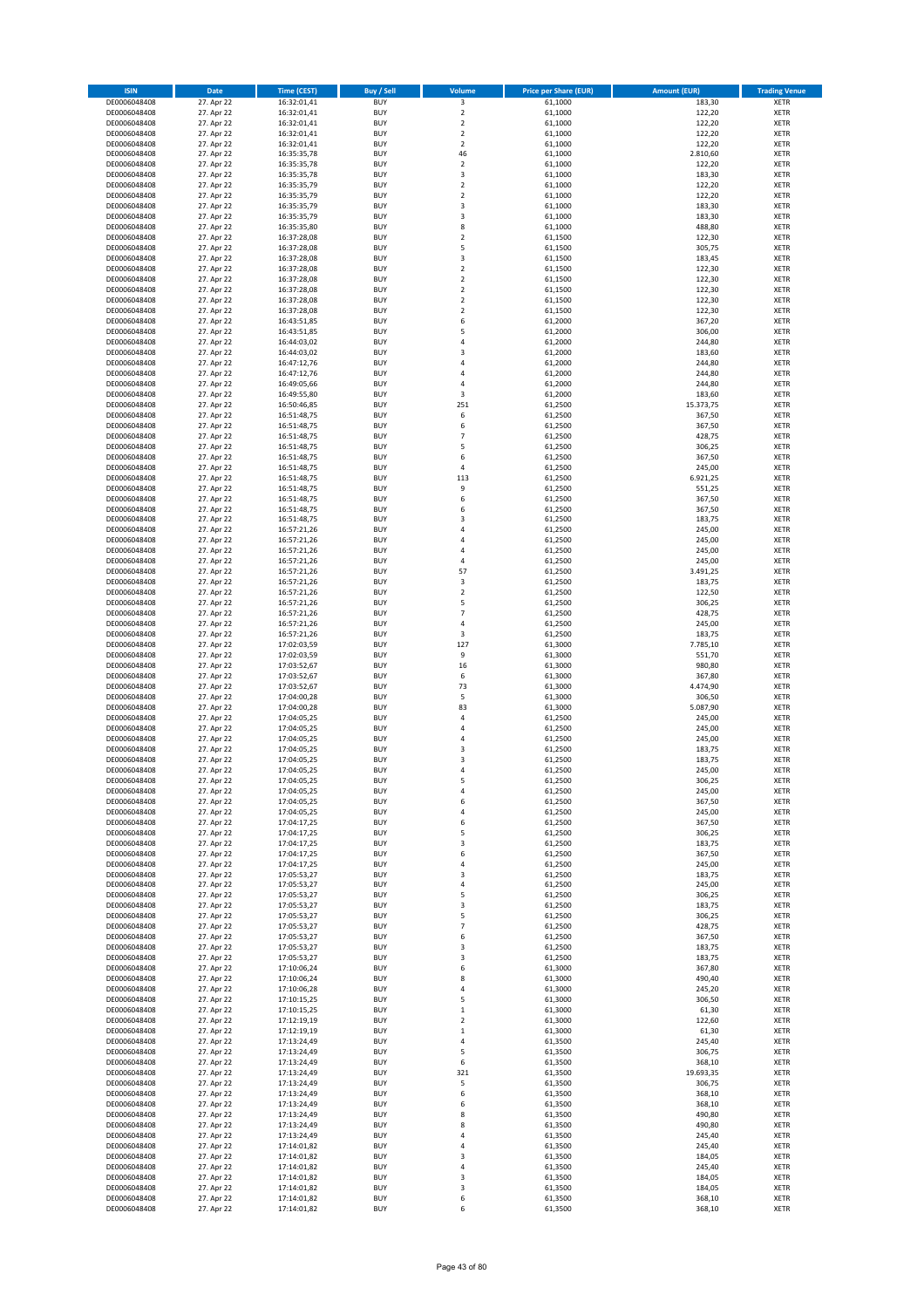| <b>ISIN</b>                  | Date                     | <b>Time (CEST)</b>         | <b>Buy / Sell</b>        | Volume                                    | <b>Price per Share (EUR)</b> | <b>Amount (EUR)</b> | <b>Trading Venue</b>       |
|------------------------------|--------------------------|----------------------------|--------------------------|-------------------------------------------|------------------------------|---------------------|----------------------------|
| DE0006048408                 | 27. Apr 22               | 17:14:01,82                | <b>BUY</b>               | $\sqrt{4}$                                | 61,3500                      | 245,40              | <b>XETR</b>                |
| DE0006048408                 | 27. Apr 22               | 17:14:01,82                | <b>BUY</b>               | 3                                         | 61,3500                      | 184,05              | <b>XETR</b>                |
| DE0006048408                 | 27. Apr 22               | 17:14:19,25                | <b>BUY</b>               | $\mathbf 2$                               | 61,3000                      | 122,60              | <b>XETR</b>                |
| DE0006048408                 | 27. Apr 22               | 17:14:19,25                | <b>BUY</b>               | 3                                         | 61,3000                      | 183,90              | <b>XETR</b>                |
| DE0006048408                 | 27. Apr 22               | 17:14:21,32                | <b>BUY</b>               | 3                                         | 61,2500                      | 183,75              | <b>XETR</b>                |
| DE0006048408                 | 27. Apr 22               | 17:14:21,32                | <b>BUY</b>               | 3                                         | 61,2500                      | 183,75              | <b>XETR</b>                |
| DE0006048408                 | 27. Apr 22               | 17:14:21,32                | <b>BUY</b>               | 3                                         | 61,2500                      | 183,75              | <b>XETR</b>                |
| DE0006048408                 | 27. Apr 22               | 17:14:21,32                | <b>BUY</b>               | 3                                         | 61,2500                      | 183,75              | <b>XETR</b>                |
| DE0006048408                 | 27. Apr 22               | 17:14:21,32                | <b>BUY</b>               | $\overline{\mathbf{c}}$<br>$\overline{a}$ | 61,2500                      | 122,50              | <b>XETR</b>                |
| DE0006048408<br>DE0006048408 | 27. Apr 22<br>27. Apr 22 | 17:14:21,32<br>17:14:21,32 | <b>BUY</b><br><b>BUY</b> | 6                                         | 61,2500<br>61,2500           | 245,00<br>367,50    | <b>XETR</b><br><b>XETR</b> |
| DE0006048408                 | 27. Apr 22               | 17:14:21,32                | <b>BUY</b>               | 5                                         | 61,2500                      | 306,25              | <b>XETR</b>                |
| DE0006048408                 | 27. Apr 22               | 17:14:21,32                | <b>BUY</b>               | $\overline{2}$                            | 61,2500                      | 122,50              | <b>XETR</b>                |
| DE0006048408                 | 27. Apr 22               | 17:15:18,76                | <b>BUY</b>               | $\mathbf 2$                               | 61,2500                      | 122,50              | <b>XETR</b>                |
| DE0006048408                 | 27. Apr 22               | 17:15:18,76                | <b>BUY</b>               | $\overline{2}$                            | 61,2500                      | 122,50              | <b>XETR</b>                |
| DE0006048408                 | 27. Apr 22               | 17:15:18,76                | <b>BUY</b>               | 4                                         | 61,2500                      | 245,00              | <b>XETR</b>                |
| DE0006048408                 | 27. Apr 22               | 17:15:18,76                | <b>BUY</b>               | $\overline{2}$                            | 61,2500                      | 122,50              | <b>XETR</b>                |
| DE0006048408                 | 27. Apr 22               | 17:15:18,76                | <b>BUY</b>               | 44                                        | 61,2500                      | 2.695,00            | <b>XETR</b>                |
| DE0006048408                 | 27. Apr 22               | 17:15:18,76                | <b>BUY</b>               | 4                                         | 61,2500                      | 245,00              | <b>XETR</b>                |
| DE0006048408                 | 27. Apr 22               | 17:15:18,76                | <b>BUY</b>               | $\overline{2}$                            | 61,2500                      | 122,50              | <b>XETR</b>                |
| DE0006048408                 | 27. Apr 22               | 17:15:18,76                | <b>BUY</b>               | $\mathbf 2$                               | 61,2500                      | 122,50              | <b>XETR</b>                |
| DE0006048408                 | 27. Apr 22               | 17:20:10,62                | <b>BUY</b>               | $\mathbf 2$                               | 61,4000                      | 122,80              | <b>XETR</b>                |
| DE0006048408                 | 27. Apr 22               | 17:20:10,62                | <b>BUY</b>               | 3                                         | 61,4000                      | 184,20              | <b>XETR</b>                |
| DE0006048408                 | 27. Apr 22               | 17:20:10,62                | <b>BUY</b><br><b>BUY</b> | 3                                         | 61,4000                      | 184,20              | <b>XETR</b>                |
| DE0006048408<br>DE0006048408 | 27. Apr 22<br>27. Apr 22 | 17:20:10,62<br>17:20:10,62 | <b>BUY</b>               | 3<br>$\overline{4}$                       | 61,4000<br>61,4000           | 184,20<br>245,60    | <b>XETR</b><br><b>XETR</b> |
| DE0006048408                 | 27. Apr 22               | 17:20:10,62                | <b>BUY</b>               | 68                                        | 61,4000                      | 4.175,20            | <b>XETR</b>                |
| DE0006048408                 | 27. Apr 22               | 17:20:10,62                | <b>BUY</b>               | 3                                         | 61,4000                      | 184,20              | <b>XETR</b>                |
| DE0006048408                 | 27. Apr 22               | 17:20:10,62                | <b>BUY</b>               | 5                                         | 61,4000                      | 307,00              | <b>XETR</b>                |
| DE0006048408                 | 27. Apr 22               | 17:20:10,62                | <b>BUY</b>               | 3                                         | 61,4000                      | 184,20              | <b>XETR</b>                |
| DE0006048408                 | 27. Apr 22               | 17:20:10,62                | <b>BUY</b>               | $\overline{2}$                            | 61,4000                      | 122,80              | <b>XETR</b>                |
| DE0006048408                 | 27. Apr 22               | 17:20:10,62                | <b>BUY</b>               | $\overline{2}$                            | 61,4000                      | 122,80              | <b>XETR</b>                |
| DE0006048408                 | 27. Apr 22               | 17:20:11,33                | <b>BUY</b>               | 4                                         | 61,4000                      | 245,60              | <b>XETR</b>                |
| DE0006048408                 | 27. Apr 22               | 17:20:11,33                | <b>BUY</b>               | $\overline{2}$                            | 61,4000                      | 122,80              | <b>XETR</b>                |
| DE0006048408                 | 27. Apr 22               | 17:20:11,33                | <b>BUY</b>               | 3                                         | 61,4000                      | 184,20              | <b>XETR</b>                |
| DE0006048408                 | 27. Apr 22               | 17:20:11,33                | <b>BUY</b>               | 13                                        | 61,4000                      | 798,20              | <b>XETR</b>                |
| DE0006048408                 | 27. Apr 22               | 17:20:11,33                | <b>BUY</b>               | $\pmb{4}$                                 | 61,4000                      | 245,60              | <b>XETR</b>                |
| DE0006048408                 | 27. Apr 22               | 17:20:11,33                | <b>BUY</b>               | 29                                        | 61,4000                      | 1.780,60            | <b>XETR</b>                |
| DE0006048408<br>DE0006048408 | 27. Apr 22<br>27. Apr 22 | 17:20:24,31<br>17:24:16,74 | <b>BUY</b><br><b>BUY</b> | $\overline{2}$<br>88                      | 61,3500<br>61,4000           | 122,70<br>5.403,20  | <b>XETR</b><br><b>XETR</b> |
| DE0006048408                 | 27. Apr 22               | 17:24:31,50                | <b>BUY</b>               | 5                                         | 61,3500                      | 306,75              | <b>XETR</b>                |
| DE0006048408                 | 27. Apr 22               | 17:24:38,80                | <b>BUY</b>               | 56                                        | 61,4000                      | 3.438,40            | <b>XETR</b>                |
| DE0006048408                 | 27. Apr 22               | 17:25:10,85                | <b>BUY</b>               | 5                                         | 61,3500                      | 306,75              | <b>XETR</b>                |
| DE0006048408                 | 27. Apr 22               | 17:26:03,34                | <b>BUY</b>               | 5                                         | 61,4000                      | 307,00              | <b>XETR</b>                |
| DE0006048408                 | 27. Apr 22               | 17:26:03,34                | <b>BUY</b>               | 3                                         | 61,4000                      | 184,20              | <b>XETR</b>                |
| DE0006048408                 | 27. Apr 22               | 17:26:03,34                | <b>BUY</b>               | 5                                         | 61,4000                      | 307,00              | <b>XETR</b>                |
| DE0006048408                 | 27. Apr 22               | 17:26:03,34                | <b>BUY</b>               | $\,1\,$                                   | 61,4000                      | 61,40               | <b>XETR</b>                |
| DE0006048408                 | 27. Apr 22               | 17:26:03,34                | <b>BUY</b>               | 53                                        | 61,4000                      | 3.254,20            | <b>XETR</b>                |
| DE0006048408                 | 27. Apr 22               | 17:26:03,34                | <b>BUY</b>               | 6                                         | 61,4000                      | 368,40              | <b>XETR</b>                |
| DE0006048408                 | 27. Apr 22               | 17:26:03,34                | <b>BUY</b>               | $\overline{2}$                            | 61,4000                      | 122,80              | <b>XETR</b>                |
| DE0006048408                 | 27. Apr 22               | 17:26:03,34                | <b>BUY</b>               | 3                                         | 61,4000                      | 184,20              | <b>XETR</b>                |
| DE0006048408                 | 27. Apr 22               | 17:26:03,34                | <b>BUY</b>               | 3                                         | 61,4000                      | 184,20              | <b>XETR</b>                |
| DE0006048408                 | 27. Apr 22               | 17:27:56,91                | <b>BUY</b>               | 4                                         | 61,4000                      | 245,60              | <b>XETR</b>                |
| DE0006048408<br>DE0006048408 | 27. Apr 22<br>27. Apr 22 | 17:27:56,91                | <b>BUY</b><br><b>BUY</b> | 3<br>3                                    | 61,4000<br>61,4000           | 184,20              | <b>XETR</b><br><b>XETR</b> |
| DE0006048408                 | 27. Apr 22               | 17:27:56,91<br>17:27:56,91 | <b>BUY</b>               | 5                                         | 61,4000                      | 184,20<br>307,00    | <b>XETR</b>                |
| DE0006048408                 | 27. Apr 22               | 17:27:56,91                | <b>BUY</b>               | 5                                         | 61,4000                      | 307,00              | <b>XETR</b>                |
| DE0006048408                 | 27. Apr 22               | 17:28:04,19                | <b>BUY</b>               | 3                                         | 61,3500                      | 184,05              | <b>XETR</b>                |
| DE0006048408                 | 27. Apr 22               | 17:28:04,19                | <b>BUY</b>               | 5                                         | 61,3500                      | 306,75              | <b>XETR</b>                |
| DE0006048408                 | 27. Apr 22               | 17:28:04,19                | <b>BUY</b>               | 6                                         | 61,3500                      | 368,10              | <b>XETR</b>                |
| DE0006048408                 | 27. Apr 22               | 17:28:04,19                | <b>BUY</b>               | 5                                         | 61,3500                      | 306,75              | <b>XETR</b>                |
| DE0006048408                 | 27. Apr 22               | 17:28:04,55                | <b>BUY</b>               | 3                                         | 61,3500                      | 184,05              | <b>XETR</b>                |
| DE0006048408                 | 27. Apr 22               | 17:28:04,55                | <b>BUY</b>               | 73                                        | 61,3500                      | 4.478,55            | <b>XETR</b>                |
| DE0006048408                 | 27. Apr 22               | 17:29:07,36                | <b>BUY</b>               | 5                                         | 61,3500                      | 306,75              | <b>XETR</b>                |
| DE0006048408                 | 27. Apr 22               | 17:29:07,36                | <b>BUY</b>               | 6                                         | 61,3500                      | 368,10              | <b>XETR</b>                |
| DE0006048408                 | 27. Apr 22               | 17:29:44,02                | <b>BUY</b>               | 81                                        | 61,4500                      | 4.977,45            | XETR                       |
| DE0006048408                 | 27. Apr 22               | 17:29:51,08                | <b>BUY</b>               | $\mathbf 2$                               | 61,4500                      | 122,90              | <b>XETR</b>                |
| DE0006048408<br>DE0006048408 | 27. Apr 22<br>27. Apr 22 | 17:29:51,10                | <b>BUY</b><br><b>BUY</b> | 3<br>$\mathbf 2$                          | 61,4500<br>61,4500           | 184,35<br>122,90    | <b>XETR</b><br><b>XETR</b> |
| DE0006048408                 | 27. Apr 22               | 17:29:51,10<br>17:29:51,10 | <b>BUY</b>               | 3                                         | 61,4500                      | 184,35              | <b>XETR</b>                |
| DE0006048408                 | 27. Apr 22               | 17:29:51,11                | <b>BUY</b>               | $\overline{2}$                            | 61,4500                      | 122,90              | <b>XETR</b>                |
| DE0006048408                 | 27. Apr 22               | 17:29:51,11                | <b>BUY</b>               | $\mathbf 2$                               | 61,4500                      | 122,90              | <b>XETR</b>                |
| DE0006048408                 | 27. Apr 22               | 17:29:51,20                | <b>BUY</b>               | 8                                         | 61,4500                      | 491,60              | <b>XETR</b>                |
| DE0006048408                 | 27. Apr 22               | 17:29:51,22                | <b>BUY</b>               | 3                                         | 61,4500                      | 184,35              | <b>XETR</b>                |
| DE0006048408                 | 27. Apr 22               | 17:29:51,22                | <b>BUY</b>               | $\mathbf 2$                               | 61,4500                      | 122,90              | <b>XETR</b>                |
| DE0006048408                 | 27. Apr 22               | 17:29:51,22                | <b>BUY</b>               | 3                                         | 61,4500                      | 184,35              | <b>XETR</b>                |
| DE0006048408                 | 27. Apr 22               | 17:29:51,54                | <b>BUY</b>               | $\mathbf 1$                               | 61,4500                      | 61,45               | <b>XETR</b>                |
| DE0006048408                 | 27. Apr 22               | 17:29:51,56                | <b>BUY</b>               | 5                                         | 61,4500                      | 307,25              | <b>XETR</b>                |
| DE0006048408                 | 27. Apr 22               | 17:29:51,56                | <b>BUY</b>               | $\mathbf 2$<br>4                          | 61,4500                      | 122,90              | <b>XETR</b>                |
| DE0006048408<br>DE0006048408 | 27. Apr 22<br>27. Apr 22 | 17:29:51,56<br>17:29:52,16 | <b>BUY</b><br><b>BUY</b> | $\mathbf 2$                               | 61,4500<br>61,4500           | 245,80<br>122,90    | <b>XETR</b><br><b>XETR</b> |
| DE0006048408                 | 27. Apr 22               | 17:29:52,16                | <b>BUY</b>               | 3                                         | 61,4500                      | 184,35              | <b>XETR</b>                |
| DE0006048408                 | 27. Apr 22               | 17:29:52,16                | <b>BUY</b>               | 5                                         | 61,4500                      | 307,25              | <b>XETR</b>                |
| DE0006048408                 | 27. Apr 22               | 17:29:52,17                | <b>BUY</b>               | 6                                         | 61,4500                      | 368,70              | <b>XETR</b>                |
| DE0006048408                 | 27. Apr 22               | 17:29:52,76                | <b>BUY</b>               | 4                                         | 61,4500                      | 245,80              | <b>XETR</b>                |
| DE0006048408                 | 27. Apr 22               | 17:29:52,77                | <b>BUY</b>               | 4                                         | 61,4500                      | 245,80              | <b>XETR</b>                |
| DE0006048408                 | 27. Apr 22               | 17:29:52,77                | <b>BUY</b>               | 3                                         | 61,4500                      | 184,35              | <b>XETR</b>                |
| DE0006048408                 | 27. Apr 22               | 17:29:52,80                | <b>BUY</b>               | $\sqrt{4}$                                | 61,4500                      | 245,80              | <b>XETR</b>                |
| DE0006048408                 | 27. Apr 22               | 17:29:53,04                | <b>BUY</b>               | 38                                        | 61,4500                      | 2.335,10            | <b>XETR</b>                |
| DE0006048408                 | 27. Apr 22               | 17:29:53,04                | <b>BUY</b>               | 85                                        | 61,4500                      | 5.223,25            | <b>XETR</b>                |
| DE0006048408                 | 27. Apr 22               | 17:29:53,08                | <b>BUY</b>               | 9                                         | 61,4500                      | 553,05              | <b>XETR</b>                |
| DE0006048408                 | 27. Apr 22               | 17:29:53,10                | <b>BUY</b>               | 3                                         | 61,4500                      | 184,35              | <b>XETR</b>                |
| DE0006048408                 | 27. Apr 22               | 17:29:53,11                | <b>BUY</b><br><b>BUY</b> | 8                                         | 61,4500                      | 491,60              | <b>XETR</b>                |
| DE0006048408<br>DE0006048408 | 27. Apr 22               | 17:29:54,99<br>17:29:55,00 | <b>BUY</b>               | $\mathbf 1$<br>6                          | 61,4500                      | 61,45               | <b>XETR</b><br><b>XETR</b> |
| DE0006048408                 | 27. Apr 22<br>27. Apr 22 | 17:29:55,00                | <b>BUY</b>               | 3                                         | 61,4500<br>61,4500           | 368,70<br>184,35    | <b>XETR</b>                |
| DE0006048408                 | 27. Apr 22               | 17:29:55,59                | <b>BUY</b>               | $\,$ 1                                    | 61,4500                      | 61,45               | <b>XETR</b>                |
| DE0006048408                 | 27. Apr 22               | 17:29:55,61                | <b>BUY</b>               | 4                                         | 61,4500                      | 245,80              | <b>XETR</b>                |
| DE0006048408                 | 27. Apr 22               | 17:29:55,61                | <b>BUY</b>               | $\sqrt{2}$                                | 61,4500                      | 122,90              | <b>XETR</b>                |
| DE0006048408                 | 27. Apr 22               | 17:29:55,61                | <b>BUY</b>               | $\overline{2}$                            | 61,4500                      | 122,90              | <b>XETR</b>                |
| DE0006048408                 | 27. Apr 22               | 17:29:56,19                | <b>BUY</b>               | $\mathbf 2$                               | 61,4500                      | 122,90              | <b>XETR</b>                |
| DE0006048408                 | 27. Apr 22               | 17:29:56,20                | <b>BUY</b>               | 4                                         | 61,4500                      | 245,80              | <b>XETR</b>                |
| DE0006048408                 | 27. Apr 22               | 17:29:56,21                | <b>BUY</b>               | $\overline{2}$                            | 61,4500                      | 122,90              | <b>XETR</b>                |
| DE0006048408                 | 27. Apr 22               | 17:29:56,21                | <b>BUY</b>               | 3                                         | 61,4500                      | 184,35              | <b>XETR</b>                |
| DE0006048408                 | 27. Apr 22               | 17:29:56,47                | <b>BUY</b>               | $\overline{2}$                            | 61,4500                      | 122,90              | <b>XETR</b>                |
| DE0006048408                 | 28. Apr 22               | 09:25:58,68                | <b>BUY</b>               | 19                                        | 62,2000                      | 1.181,80            | <b>XETR</b>                |
| DE0006048408                 | 28. Apr 22               | 09:28:10,16                | <b>BUY</b>               | $\mathbf 2$                               | 62,2500                      | 124,50              | <b>XETR</b>                |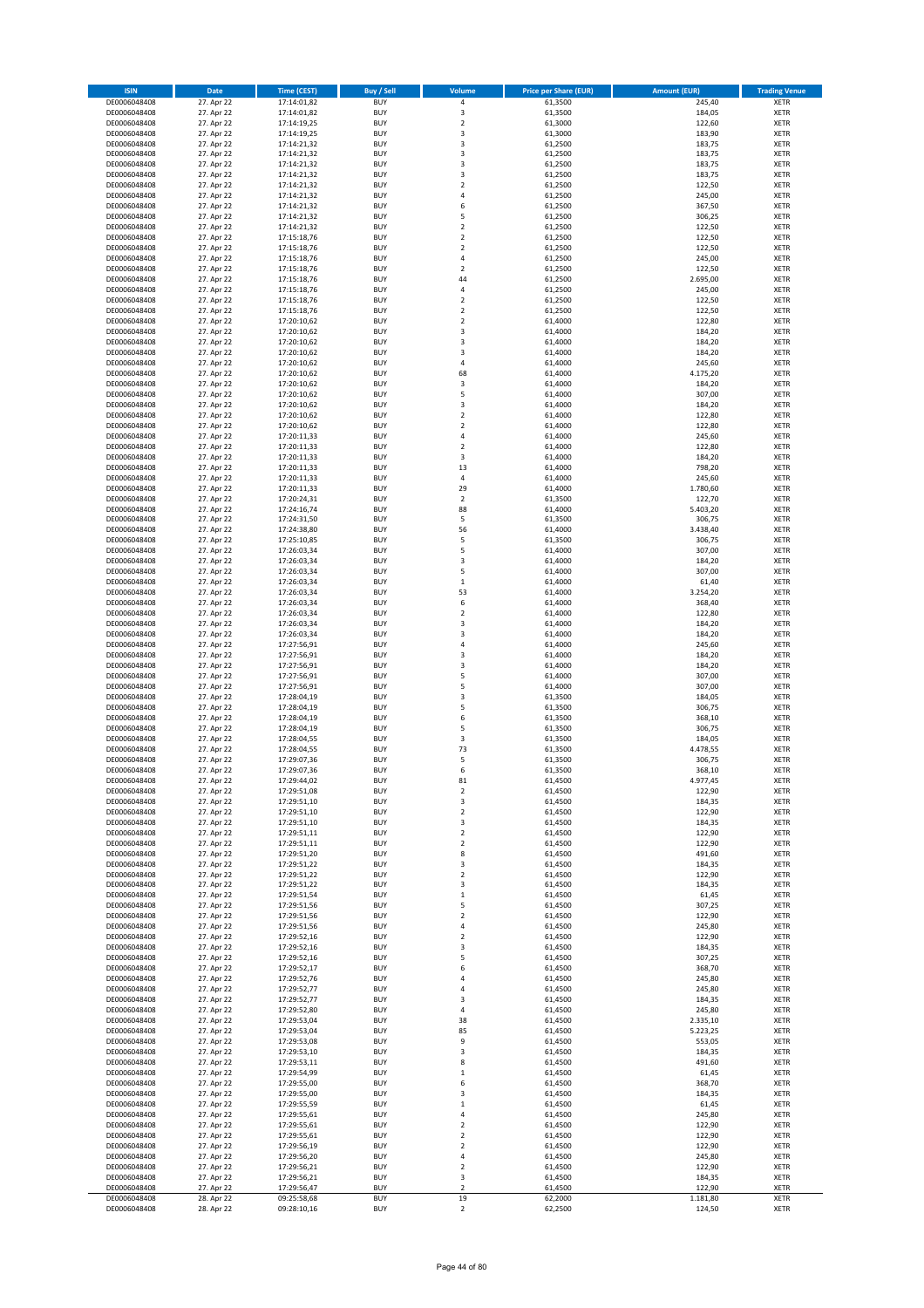| <b>ISIN</b>                  | Date                     | <b>Time (CEST)</b>         | Buy / Sell               | Volume                       | <b>Price per Share (EUR)</b> | <b>Amount (EUR)</b> | <b>Trading Venue</b>       |
|------------------------------|--------------------------|----------------------------|--------------------------|------------------------------|------------------------------|---------------------|----------------------------|
| DE0006048408                 | 28. Apr 22               | 09:28:10,16                | <b>BUY</b>               | $\,$ 1 $\,$                  | 62,2500                      | 62,25               | XETR                       |
| DE0006048408                 | 28. Apr 22               | 09:28:10,16                | <b>BUY</b>               | 3                            | 62,2500                      | 186,75              | XETR                       |
| DE0006048408<br>DE0006048408 | 28. Apr 22<br>28. Apr 22 | 09:28:10,16<br>09:28:10,16 | <b>BUY</b><br><b>BUY</b> | 3<br>$\mathbf 2$             | 62,2500<br>62,2500           | 186,75<br>124,50    | XETR<br>XETR               |
| DE0006048408                 | 28. Apr 22               | 09:28:10,16                | <b>BUY</b>               | 3                            | 62,2500                      | 186,75              | XETR                       |
| DE0006048408                 | 28. Apr 22               | 09:28:10,16                | <b>BUY</b>               | 3                            | 62,2500                      | 186,75              | <b>XETR</b>                |
| DE0006048408                 | 28. Apr 22               | 09:28:10,16                | <b>BUY</b>               | $\overline{\mathbf{c}}$      | 62,2500                      | 124,50              | <b>XETR</b>                |
| DE0006048408                 | 28. Apr 22               | 09:28:10,16                | <b>BUY</b>               | $\mathbf 1$                  | 62,2500                      | 62,25               | <b>XETR</b>                |
| DE0006048408<br>DE0006048408 | 28. Apr 22<br>28. Apr 22 | 09:28:10,16                | <b>BUY</b><br><b>BUY</b> | 3<br>3                       | 62,2500<br>62,2500           | 186,75<br>186,75    | <b>XETR</b><br><b>XETR</b> |
| DE0006048408                 | 28. Apr 22               | 09:28:10,16<br>09:28:10,16 | <b>BUY</b>               | 3                            | 62,2500                      | 186,75              | XETR                       |
| DE0006048408                 | 28. Apr 22               | 09:28:10,16                | <b>BUY</b>               | $\mathbf 1$                  | 62,2500                      | 62,25               | <b>XETR</b>                |
| DE0006048408                 | 28. Apr 22               | 09:28:10,16                | <b>BUY</b>               | $\mathbf 1$                  | 62,2500                      | 62,25               | XETR                       |
| DE0006048408                 | 28. Apr 22               | 09:28:10,16                | <b>BUY</b>               | 3                            | 62,2500                      | 186,75              | <b>XETR</b>                |
| DE0006048408                 | 28. Apr 22               | 09:28:10,16                | <b>BUY</b>               | $\mathbf 2$                  | 62,2500                      | 124,50              | XETR                       |
| DE0006048408<br>DE0006048408 | 28. Apr 22<br>28. Apr 22 | 09:28:10,16<br>09:28:10,16 | <b>BUY</b><br><b>BUY</b> | $\overline{\mathbf{c}}$<br>3 | 62,2500<br>62,2500           | 124,50<br>186,75    | <b>XETR</b><br>XETR        |
| DE0006048408                 | 28. Apr 22               | 09:28:10,16                | <b>BUY</b>               | $\overline{\mathbf{c}}$      | 62,2500                      | 124,50              | <b>XETR</b>                |
| DE0006048408                 | 28. Apr 22               | 09:28:10,16                | <b>BUY</b>               | $\mathbf 1$                  | 62,2500                      | 62,25               | XETR                       |
| DE0006048408                 | 28. Apr 22               | 09:29:28,23                | <b>BUY</b>               | $\mathbf 1$                  | 62,3500                      | 62,35               | <b>XETR</b>                |
| DE0006048408                 | 28. Apr 22               | 09:29:28,23                | <b>BUY</b>               | $\mathbf 1$                  | 62,3500                      | 62,35               | XETR                       |
| DE0006048408<br>DE0006048408 | 28. Apr 22<br>28. Apr 22 | 09:34:19,89<br>09:34:19,89 | <b>BUY</b><br><b>BUY</b> | $\mathbf 1$<br>$\mathbf{1}$  | 62,4000<br>62,4000           | 62,40<br>62,40      | XETR<br><b>XETR</b>        |
| DE0006048408                 | 28. Apr 22               | 09:34:19,89                | <b>BUY</b>               | 11                           | 62,4000                      | 686,40              | <b>XETR</b>                |
| DE0006048408                 | 28. Apr 22               | 09:34:19,89                | <b>BUY</b>               | $\,1\,$                      | 62,4000                      | 62,40               | <b>XETR</b>                |
| DE0006048408                 | 28. Apr 22               | 09:34:19,89                | <b>BUY</b>               | 12                           | 62,4000                      | 748,80              | <b>XETR</b>                |
| DE0006048408                 | 28. Apr 22               | 09:36:14,27                | <b>BUY</b>               | 3                            | 62,4500                      | 187,35              | <b>XETR</b>                |
| DE0006048408                 | 28. Apr 22               | 09:40:13,95                | <b>BUY</b><br><b>BUY</b> | $\mathbf 2$                  | 62,5000                      | 125,00              | <b>XETR</b><br><b>XETR</b> |
| DE0006048408<br>DE0006048408 | 28. Apr 22<br>28. Apr 22 | 09:40:48,02<br>09:45:24,99 | <b>BUY</b>               | 3<br>$\mathbf 1$             | 62,4500<br>62,5000           | 187,35<br>62,50     | <b>XETR</b>                |
| DE0006048408                 | 28. Apr 22               | 09:45:24,99                | <b>BUY</b>               | $\mathbf 2$                  | 62,5000                      | 125,00              | <b>XETR</b>                |
| DE0006048408                 | 28. Apr 22               | 09:45:24,99                | <b>BUY</b>               | 3                            | 62,5000                      | 187,50              | <b>XETR</b>                |
| DE0006048408                 | 28. Apr 22               | 09:45:24,99                | <b>BUY</b>               | $\overline{\mathbf{2}}$      | 62,5000                      | 125,00              | <b>XETR</b>                |
| DE0006048408                 | 28. Apr 22               | 09:45:24,99                | <b>BUY</b>               | $\mathbf 1$                  | 62,5000                      | 62,50               | XETR                       |
| DE0006048408<br>DE0006048408 | 28. Apr 22<br>28. Apr 22 | 09:45:24,99<br>09:45:24,99 | <b>BUY</b><br><b>BUY</b> | 31<br>$\mathbf 1$            | 62,5000<br>62,5000           | 1.937,50<br>62,50   | <b>XETR</b><br>XETR        |
| DE0006048408                 | 28. Apr 22               | 09:45:24,99                | <b>BUY</b>               | $\mathbf 1$                  | 62,5000                      | 62,50               | <b>XETR</b>                |
| DE0006048408                 | 28. Apr 22               | 09:45:24,99                | <b>BUY</b>               | $\mathbf 2$                  | 62,5000                      | 125,00              | XETR                       |
| DE0006048408                 | 28. Apr 22               | 09:45:24,99                | <b>BUY</b>               | $\mathbf{1}$                 | 62,5000                      | 62,50               | <b>XETR</b>                |
| DE0006048408                 | 28. Apr 22               | 09:50:38,61                | <b>BUY</b>               | 4                            | 62,4500                      | 249,80              | <b>XETR</b>                |
| DE0006048408                 | 28. Apr 22<br>28. Apr 22 | 09:50:38,61                | <b>BUY</b>               | 15                           | 62,4500                      | 936,75              | <b>XETR</b><br><b>XETR</b> |
| DE0006048408<br>DE0006048408 | 28. Apr 22               | 10:00:06,63<br>10:03:25,52 | <b>BUY</b><br><b>BUY</b> | 3<br>$\mathbf 2$             | 62,4500<br>62,5000           | 187,35<br>125,00    | <b>XETR</b>                |
| DE0006048408                 | 28. Apr 22               | 10:03:25,52                | <b>BUY</b>               | $\mathbf{1}$                 | 62,5000                      | 62,50               | <b>XETR</b>                |
| DE0006048408                 | 28. Apr 22               | 10:03:25,52                | <b>BUY</b>               | 4                            | 62,5000                      | 250,00              | <b>XETR</b>                |
| DE0006048408                 | 28. Apr 22               | 10:03:25,52                | <b>BUY</b>               | 4                            | 62,5000                      | 250,00              | XETR                       |
| DE0006048408                 | 28. Apr 22               | 10:03:25,52                | <b>BUY</b>               | 3                            | 62,5000                      | 187,50              | XETR                       |
| DE0006048408<br>DE0006048408 | 28. Apr 22<br>28. Apr 22 | 10:03:25,52<br>10:03:25,52 | <b>BUY</b><br><b>BUY</b> | $\mathbf 1$<br>$\mathbf 2$   | 62,4500<br>62,5000           | 62,45<br>125,00     | <b>XETR</b><br><b>XETR</b> |
| DE0006048408                 | 28. Apr 22               | 10:03:25,52                | <b>BUY</b>               | $\mathbf 2$                  | 62,5000                      | 125,00              | XETR                       |
| DE0006048408                 | 28. Apr 22               | 10:03:25,52                | <b>BUY</b>               | 2                            | 62,5000                      | 125,00              | <b>XETR</b>                |
| DE0006048408                 | 28. Apr 22               | 10:03:25,52                | <b>BUY</b>               | $\mathbf 1$                  | 62,5000                      | 62,50               | <b>XETR</b>                |
| DE0006048408                 | 28. Apr 22               | 10:03:25,52                | <b>BUY</b>               | 33                           | 62,5000                      | 2.062,50            | <b>XETR</b>                |
| DE0006048408<br>DE0006048408 | 28. Apr 22<br>28. Apr 22 | 10:03:25,52<br>10:03:25,52 | <b>BUY</b><br><b>BUY</b> | 3<br>$\mathbf 1$             | 62,5000<br>62,5000           | 187,50<br>62,50     | <b>XETR</b><br>XETR        |
| DE0006048408                 | 28. Apr 22               | 10:03:25,52                | <b>BUY</b>               | $\mathbf 2$                  | 62,5000                      | 125,00              | <b>XETR</b>                |
| DE0006048408                 | 28. Apr 22               | 10:03:25,52                | <b>BUY</b>               | $\mathbf 1$                  | 62,5000                      | 62,50               | <b>XETR</b>                |
| DE0006048408                 | 28. Apr 22               | 10:03:25,52                | <b>BUY</b>               | 3                            | 62,5000                      | 187,50              | <b>XETR</b>                |
| DE0006048408                 | 28. Apr 22               | 10:03:25,52                | <b>BUY</b>               | 3                            | 62,5000                      | 187,50              | <b>XETR</b>                |
| DE0006048408                 | 28. Apr 22               | 10:03:25,52                | <b>BUY</b>               | 3                            | 62,5000                      | 187,50              | <b>XETR</b>                |
| DE0006048408<br>DE0006048408 | 28. Apr 22<br>28. Apr 22 | 10:04:59,88<br>10:04:59,88 | <b>BUY</b><br><b>BUY</b> | $\mathbf 1$<br>3             | 62,4500<br>62,4500           | 62,45<br>187,35     | XETR<br><b>XETR</b>        |
| DE0006048408                 | 28. Apr 22               | 10:04:59,88                | <b>BUY</b>               | 3                            | 62,4500                      | 187,35              | XETR                       |
| DE0006048408                 | 28. Apr 22               | 10:04:59,88                | <b>BUY</b>               | $\mathbf 1$                  | 62,4500                      | 62,45               | <b>XETR</b>                |
| DE0006048408                 | 28. Apr 22               | 10:04:59,88                | <b>BUY</b>               | $\mathbf 1$                  | 62,4500                      | 62,45               | XETR                       |
| DE0006048408                 | 28. Apr 22               | 10:04:59,88                | <b>BUY</b>               | 21                           | 62,4500                      | 1.311,45            | <b>XETR</b>                |
| DE0006048408<br>DE0006048408 | 28. Apr 22<br>28. Apr 22 | 10:04:59,88<br>10:04:59,88 | <b>BUY</b><br><b>BUY</b> | $\mathbf 1$<br>$\mathbf 2$   | 62,4500<br>62,4500           | 62,45<br>124,90     | XETR<br>XETR               |
| DE0006048408                 | 28. Apr 22               | 10:04:59,88                | <b>BUY</b>               | 2                            | 62,4500                      | 124,90              | XETR                       |
| DE0006048408                 | 28. Apr 22               | 10:04:59,88                | <b>BUY</b>               | $\mathbf 1$                  | 62,4500                      | 62,45               | <b>XETR</b>                |
| DE0006048408                 | 28. Apr 22               | 10:06:07,36                | <b>BUY</b>               | 3                            | 62,5000                      | 187,50              | XETR                       |
| DE0006048408                 | 28. Apr 22               | 10:06:07,36                | <b>BUY</b>               | $\mathbf 1$                  | 62,5000                      | 62,50               | <b>XETR</b>                |
| DE0006048408<br>DE0006048408 | 28. Apr 22<br>28. Apr 22 | 10:06:07,36<br>10:06:07,36 | <b>BUY</b><br><b>BUY</b> | 3<br>$\mathbf 1$             | 62,5000<br>62,5000           | 187,50<br>62,50     | XETR<br><b>XETR</b>        |
| DE0006048408                 | 28. Apr 22               | 10:06:07,36                | <b>BUY</b>               | 22                           | 62,5000                      | 1.375,00            | XETR                       |
| DE0006048408                 | 28. Apr 22               | 10:06:07,36                | <b>BUY</b>               | $\mathbf 1$                  | 62,5000                      | 62,50               | <b>XETR</b>                |
| DE0006048408                 | 28. Apr 22               | 10:06:07,36                | <b>BUY</b>               | $\mathbf 1$                  | 62,5000                      | 62,50               | XETR                       |
| DE0006048408                 | 28. Apr 22               | 10:06:07,36                | <b>BUY</b>               | $\mathbf 2$                  | 62,5000                      | 125,00              | <b>XETR</b>                |
| DE0006048408<br>DE0006048408 | 28. Apr 22<br>28. Apr 22 | 10:06:07,36<br>10:06:07,36 | <b>BUY</b><br><b>BUY</b> | $\boldsymbol{2}$<br>2        | 62,5000<br>62,5000           | 125,00<br>125,00    | XETR<br><b>XETR</b>        |
| DE0006048408                 | 28. Apr 22               | 10:06:07,36                | <b>BUY</b>               | 4                            | 62,5000                      | 250,00              | XETR                       |
| DE0006048408                 | 28. Apr 22               | 10:06:07,36                | <b>BUY</b>               | 3                            | 62,5000                      | 187,50              | <b>XETR</b>                |
| DE0006048408                 | 28. Apr 22               | 10:07:42,91                | <b>BUY</b>               | 3                            | 62,5500                      | 187,65              | <b>XETR</b>                |
| DE0006048408                 | 28. Apr 22               | 10:07:42,91                | <b>BUY</b>               | 3                            | 62,5500                      | 187,65              | <b>XETR</b>                |
| DE0006048408                 | 28. Apr 22               | 10:07:42,91                | <b>BUY</b>               | 4                            | 62,5500                      | 250,20              | XETR                       |
| DE0006048408<br>DE0006048408 | 28. Apr 22<br>28. Apr 22 | 10:07:42,91<br>10:07:42,91 | <b>BUY</b><br><b>BUY</b> | 2<br>4                       | 62,5000<br>62,5500           | 125,00<br>250,20    | <b>XETR</b><br><b>XETR</b> |
| DE0006048408                 | 28. Apr 22               | 10:07:42,91                | <b>BUY</b>               | 3                            | 62,5000                      | 187,50              | XETR                       |
| DE0006048408                 | 28. Apr 22               | 10:07:42,91                | <b>BUY</b>               | $\overline{\mathbf{c}}$      | 62,5000                      | 125,00              | <b>XETR</b>                |
| DE0006048408                 | 28. Apr 22               | 10:07:42,91                | <b>BUY</b>               | $\mathbf 2$                  | 62,5500                      | 125,10              | XETR                       |
| DE0006048408                 | 28. Apr 22               | 10:07:42,91                | <b>BUY</b>               | 20                           | 62,5500                      | 1.251,00            | <b>XETR</b>                |
| DE0006048408<br>DE0006048408 | 28. Apr 22<br>28. Apr 22 | 10:07:42,91<br>10:10:32,97 | <b>BUY</b><br><b>BUY</b> | 3<br>$\mathbf 1$             | 62,5500<br>62,5000           | 187,65<br>62,50     | XETR<br><b>XETR</b>        |
| DE0006048408                 | 28. Apr 22               | 10:10:32,97                | <b>BUY</b>               | 3                            | 62,5000                      | 187,50              | XETR                       |
| DE0006048408                 | 28. Apr 22               | 10:10:32,97                | <b>BUY</b>               | $\overline{\mathbf{2}}$      | 62,5000                      | 125,00              | <b>XETR</b>                |
| DE0006048408                 | 28. Apr 22               | 10:10:32,97                | <b>BUY</b>               | 1                            | 62,5000                      | 62,50               | XETR                       |
| DE0006048408                 | 28. Apr 22               | 10:10:32,97                | <b>BUY</b>               | $\mathbf 1$                  | 62,5000                      | 62,50               | <b>XETR</b>                |
| DE0006048408                 | 28. Apr 22               | 10:10:32,97                | <b>BUY</b>               | $\mathbf 1$                  | 62,5000                      | 62,50               | XETR                       |
| DE0006048408<br>DE0006048408 | 28. Apr 22<br>28. Apr 22 | 10:10:32,97<br>10:10:32,97 | <b>BUY</b><br><b>BUY</b> | $\overline{\mathbf{2}}$<br>3 | 62,5000<br>62,5000           | 125,00<br>187,50    | <b>XETR</b><br><b>XETR</b> |
| DE0006048408                 | 28. Apr 22               | 10:10:32,97                | <b>BUY</b>               | $\mathbf 1$                  | 62,5000                      | 62,50               | <b>XETR</b>                |
| DE0006048408                 | 28. Apr 22               | 10:10:32,97                | <b>BUY</b>               | $\mathbf 2$                  | 62,5000                      | 125,00              | XETR                       |
| DE0006048408                 | 28. Apr 22               | 10:10:32,97                | <b>BUY</b>               | 3                            | 62,5000                      | 187,50              | <b>XETR</b>                |
| DE0006048408                 | 28. Apr 22               | 10:11:03,96                | <b>BUY</b>               | 3                            | 62,4500                      | 187,35              | XETR                       |
| DE0006048408<br>DE0006048408 | 28. Apr 22<br>28. Apr 22 | 10:11:03,96<br>10:11:03,96 | <b>BUY</b><br><b>BUY</b> | 3<br>28                      | 62,4500<br>62,4500           | 187,35<br>1.748,60  | XETR<br>XETR               |
| DE0006048408                 | 28. Apr 22               | 10:11:03,96                | <b>BUY</b>               | 3                            | 62,4500                      | 187,35              | <b>XETR</b>                |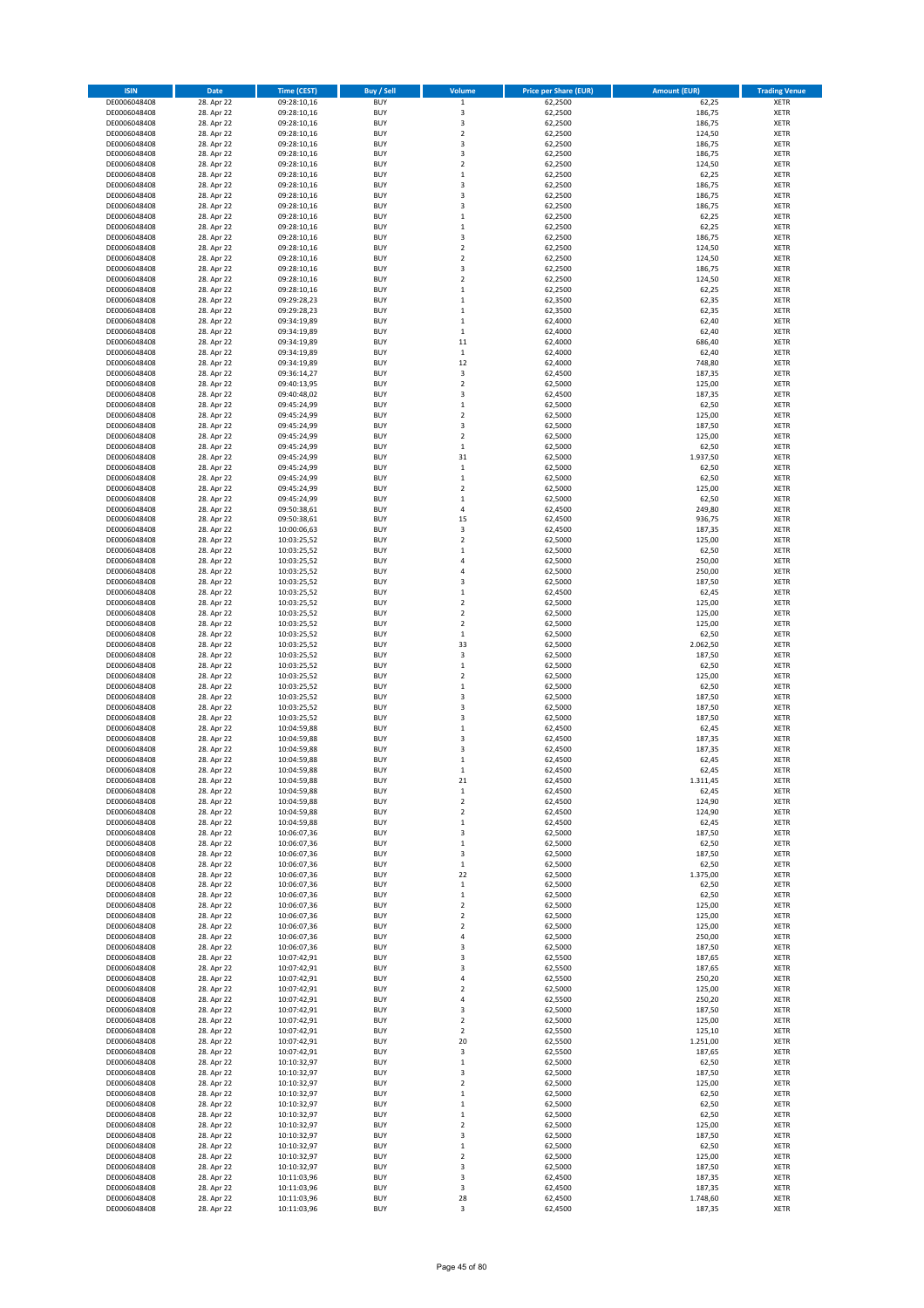| <b>ISIN</b>                  | Date                     | <b>Time (CEST)</b>         | <b>Buy / Sell</b>        | Volume                             | <b>Price per Share (EUR)</b> | <b>Amount (EUR)</b> | <b>Trading Venue</b>       |
|------------------------------|--------------------------|----------------------------|--------------------------|------------------------------------|------------------------------|---------------------|----------------------------|
| DE0006048408                 | 28. Apr 22               | 10:11:41,65                | <b>BUY</b>               | $\overline{2}$                     | 62,4000                      | 124,80              | <b>XETR</b>                |
| DE0006048408<br>DE0006048408 | 28. Apr 22<br>28. Apr 22 | 10:11:41,65<br>10:11:41,65 | <b>BUY</b><br><b>BUY</b> | 22<br>$\mathbf 2$                  | 62,4000<br>62,4000           | 1.372,80<br>124,80  | <b>XETR</b><br><b>XETR</b> |
| DE0006048408                 | 28. Apr 22               | 10:11:58,63                | <b>BUY</b>               | $\mathbf 2$                        | 62,3000                      | 124,60              | <b>XETR</b>                |
| DE0006048408                 | 28. Apr 22               | 10:11:58,63                | <b>BUY</b>               | $\mathbf 2$                        | 62,3000                      | 124,60              | <b>XETR</b>                |
| DE0006048408                 | 28. Apr 22               | 10:11:58,63                | <b>BUY</b>               | $\,1\,$                            | 62,3000                      | 62,30               | <b>XETR</b>                |
| DE0006048408<br>DE0006048408 | 28. Apr 22<br>28. Apr 22 | 10:11:58,63<br>10:11:58,63 | <b>BUY</b><br><b>BUY</b> | $\overline{2}$<br>3                | 62,3000<br>62,3000           | 124,60<br>186,90    | <b>XETR</b><br><b>XETR</b> |
| DE0006048408                 | 28. Apr 22               | 10:14:53,15                | <b>BUY</b>               | 3                                  | 62,3500                      | 187,05              | XETR                       |
| DE0006048408                 | 28. Apr 22               | 10:14:53,15                | <b>BUY</b>               | $\,1\,$                            | 62,3500                      | 62,35               | <b>XETR</b>                |
| DE0006048408                 | 28. Apr 22               | 10:14:53,15                | <b>BUY</b>               | $\,1\,$                            | 62,3500                      | 62,35               | <b>XETR</b>                |
| DE0006048408                 | 28. Apr 22               | 10:14:53,15                | <b>BUY</b><br><b>BUY</b> | 26<br>$\,$ 1                       | 62,3500                      | 1.621,10<br>62,35   | <b>XETR</b><br>XETR        |
| DE0006048408<br>DE0006048408 | 28. Apr 22<br>28. Apr 22 | 10:14:53,15<br>10:14:53,15 | <b>BUY</b>               | $\,1\,$                            | 62,3500<br>62,3500           | 62,35               | <b>XETR</b>                |
| DE0006048408                 | 28. Apr 22               | 10:14:53,15                | <b>BUY</b>               | $\overline{\mathbf{3}}$            | 62,3500                      | 187,05              | <b>XETR</b>                |
| DE0006048408                 | 28. Apr 22               | 10:14:53,15                | <b>BUY</b>               | 3                                  | 62,3500                      | 187,05              | <b>XETR</b>                |
| DE0006048408<br>DE0006048408 | 28. Apr 22<br>28. Apr 22 | 10:16:28,54<br>10:16:28,54 | <b>BUY</b><br><b>BUY</b> | $\mathbf 2$<br>$\overline{2}$      | 62,3000<br>62,3000           | 124,60<br>124,60    | XETR<br><b>XETR</b>        |
| DE0006048408                 | 28. Apr 22               | 10:16:28,54                | <b>BUY</b>               | 3                                  | 62,3000                      | 186,90              | XETR                       |
| DE0006048408                 | 28. Apr 22               | 10:16:28,54                | <b>BUY</b>               | 3                                  | 62,3000                      | 186,90              | <b>XETR</b>                |
| DE0006048408                 | 28. Apr 22               | 10:17:35,04                | <b>BUY</b>               | $\overline{2}$                     | 62,2500                      | 124,50              | <b>XETR</b>                |
| DE0006048408<br>DE0006048408 | 28. Apr 22<br>28. Apr 22 | 10:17:35,04<br>10:17:35,04 | <b>BUY</b><br><b>BUY</b> | $\mathbf 2$<br>$\,1\,$             | 62,2500<br>62,2500           | 124,50<br>62,25     | <b>XETR</b><br><b>XETR</b> |
| DE0006048408                 | 28. Apr 22               | 10:17:35,04                | <b>BUY</b>               | 21                                 | 62,2500                      | 1.307,25            | <b>XETR</b>                |
| DE0006048408                 | 28. Apr 22               | 10:21:19,21                | <b>BUY</b>               | 3                                  | 62,3000                      | 186,90              | <b>XETR</b>                |
| DE0006048408                 | 28. Apr 22               | 10:21:19,21                | <b>BUY</b>               | $\mathbf 1$                        | 62,3000                      | 62,30               | <b>XETR</b>                |
| DE0006048408<br>DE0006048408 | 28. Apr 22<br>28. Apr 22 | 10:21:19,21<br>10:21:19,21 | <b>BUY</b><br><b>BUY</b> | $\overline{2}$<br>3                | 62,3000<br>62,3000           | 124,60<br>186,90    | <b>XETR</b><br><b>XETR</b> |
| DE0006048408                 | 28. Apr 22               | 10:21:19,21                | <b>BUY</b>               | 3                                  | 62,3000                      | 186,90              | <b>XETR</b>                |
| DE0006048408                 | 28. Apr 22               | 10:21:19,21                | <b>BUY</b>               | $\,$ 1                             | 62,3000                      | 62,30               | <b>XETR</b>                |
| DE0006048408                 | 28. Apr 22               | 10:21:19,21                | <b>BUY</b>               | $\sqrt{2}$                         | 62,3000                      | 124,60              | <b>XETR</b>                |
| DE0006048408<br>DE0006048408 | 28. Apr 22<br>28. Apr 22 | 10:21:19,21<br>10:22:56,10 | <b>BUY</b><br><b>BUY</b> | $\boldsymbol{2}$<br>$\overline{2}$ | 62,3000<br>62,5000           | 124,60<br>125,00    | <b>XETR</b><br><b>XETR</b> |
| DE0006048408                 | 28. Apr 22               | 10:22:56,10                | <b>BUY</b>               | 3                                  | 62,5000                      | 187,50              | XETR                       |
| DE0006048408                 | 28. Apr 22               | 10:22:56,10                | <b>BUY</b>               | $\overline{4}$                     | 62,5000                      | 250,00              | <b>XETR</b>                |
| DE0006048408                 | 28. Apr 22               | 10:22:56,10                | <b>BUY</b>               | $\,1\,$                            | 62,5000                      | 62,50               | XETR                       |
| DE0006048408<br>DE0006048408 | 28. Apr 22<br>28. Apr 22 | 10:22:56,10<br>10:22:56,10 | <b>BUY</b><br><b>BUY</b> | $\overline{2}$<br>$\sqrt{2}$       | 62,5000<br>62,5000           | 125,00<br>125,00    | <b>XETR</b><br><b>XETR</b> |
| DE0006048408                 | 28. Apr 22               | 10:23:17,34                | <b>BUY</b>               | $\,1\,$                            | 62,5000                      | 62,50               | <b>XETR</b>                |
| DE0006048408                 | 28. Apr 22               | 10:23:17,34                | <b>BUY</b>               | $\overline{2}$                     | 62,5000                      | 125,00              | <b>XETR</b>                |
| DE0006048408                 | 28. Apr 22               | 10:23:17,34                | <b>BUY</b>               | 3                                  | 62,5000                      | 187,50              | <b>XETR</b>                |
| DE0006048408<br>DE0006048408 | 28. Apr 22<br>28. Apr 22 | 10:23:17,34<br>10:23:17,34 | <b>BUY</b><br><b>BUY</b> | 3<br>$\overline{4}$                | 62,5000<br>62,5000           | 187,50<br>250,00    | <b>XETR</b><br><b>XETR</b> |
| DE0006048408                 | 28. Apr 22               | 10:23:17,34                | <b>BUY</b>               | $\overline{2}$                     | 62,5000                      | 125,00              | <b>XETR</b>                |
| DE0006048408                 | 28. Apr 22               | 10:23:17,34                | <b>BUY</b>               | $\overline{2}$                     | 62,5000                      | 125,00              | <b>XETR</b>                |
| DE0006048408                 | 28. Apr 22               | 10:23:17,34                | <b>BUY</b>               | 50                                 | 62,5000                      | 3.125,00            | <b>XETR</b>                |
| DE0006048408<br>DE0006048408 | 28. Apr 22<br>28. Apr 22 | 10:23:17,34<br>10:23:17,34 | <b>BUY</b><br><b>BUY</b> | 3<br>$\overline{2}$                | 62,5000<br>62,5000           | 187,50<br>125,00    | <b>XETR</b><br><b>XETR</b> |
| DE0006048408                 | 28. Apr 22               | 10:23:17,34                | <b>BUY</b>               | $\,$ 1                             | 62,5000                      | 62,50               | <b>XETR</b>                |
| DE0006048408                 | 28. Apr 22               | 10:23:17,34                | <b>BUY</b>               | $\sqrt{4}$                         | 62,5000                      | 250,00              | <b>XETR</b>                |
| DE0006048408                 | 28. Apr 22               | 10:23:17,34                | <b>BUY</b>               | 3                                  | 62,5000                      | 187,50              | <b>XETR</b>                |
| DE0006048408<br>DE0006048408 | 28. Apr 22<br>28. Apr 22 | 10:23:38,88<br>10:23:38,88 | <b>BUY</b><br><b>BUY</b> | $\overline{2}$<br>$\sqrt{4}$       | 62,5000<br>62,5000           | 125,00<br>250,00    | <b>XETR</b><br><b>XETR</b> |
| DE0006048408                 | 28. Apr 22               | 10:23:38,88                | <b>BUY</b>               | 3                                  | 62,5000                      | 187,50              | <b>XETR</b>                |
| DE0006048408                 | 28. Apr 22               | 10:23:38,88                | <b>BUY</b>               | 24                                 | 62,5000                      | 1.500,00            | <b>XETR</b>                |
| DE0006048408<br>DE0006048408 | 28. Apr 22<br>28. Apr 22 | 10:23:38,88<br>10:27:58,11 | <b>BUY</b><br><b>BUY</b> | $\overline{2}$<br>3                | 62,5000<br>62,5000           | 125,00<br>187,50    | <b>XETR</b><br><b>XETR</b> |
| DE0006048408                 | 28. Apr 22               | 10:27:58,11                | <b>BUY</b>               | $\,1\,$                            | 62,5000                      | 62,50               | <b>XETR</b>                |
| DE0006048408                 | 28. Apr 22               | 10:27:58,11                | <b>BUY</b>               | $\mathbf 2$                        | 62,5000                      | 125,00              | <b>XETR</b>                |
| DE0006048408                 | 28. Apr 22               | 10:27:58,11                | <b>BUY</b>               | 3                                  | 62,5000                      | 187,50              | <b>XETR</b>                |
| DE0006048408<br>DE0006048408 | 28. Apr 22<br>28. Apr 22 | 10:27:58,11<br>10:27:58,11 | <b>BUY</b><br><b>BUY</b> | $\overline{\mathbf{3}}$<br>3       | 62,5000<br>62,5000           | 187,50<br>187,50    | XETR<br><b>XETR</b>        |
| DE0006048408                 | 28. Apr 22               | 10:27:58,11                | <b>BUY</b>               | 3                                  | 62,5000                      | 187,50              | <b>XETR</b>                |
| DE0006048408                 | 28. Apr 22               | 10:27:58,11                | <b>BUY</b>               | 25                                 | 62,5000                      | 1.562,50            | <b>XETR</b>                |
| DE0006048408                 | 28. Apr 22               | 10:27:58,11                | <b>BUY</b>               | 3                                  | 62,5000                      | 187,50              | <b>XETR</b>                |
| DE0006048408<br>DE0006048408 | 28. Apr 22<br>28. Apr 22 | 10:27:58,11<br>10:27:58,11 | <b>BUY</b><br><b>BUY</b> | 3<br>3                             | 62,5000<br>62,5000           | 187,50<br>187,50    | <b>XETR</b><br>XETR        |
| DE0006048408                 | 28. Apr 22               | 10:28:59,47                | <b>BUY</b>               | 28                                 | 62,5000                      | 1.750,00            | XETR                       |
| DE0006048408                 | 28. Apr 22               | 10:28:59,47                | <b>BUY</b>               | 3                                  | 62,5000                      | 187,50              | XETR                       |
| DE0006048408<br>DE0006048408 | 28. Apr 22               | 10:32:03,03                | <b>BUY</b><br><b>BUY</b> | $\,$ 1                             | 62,5000<br>62,5000           | 62,50               | XETR<br>XETR               |
| DE0006048408                 | 28. Apr 22<br>28. Apr 22 | 10:32:03,03<br>10:32:03,03 | <b>BUY</b>               | 3<br>40                            | 62,5000                      | 187,50<br>2.500,00  | <b>XETR</b>                |
| DE0006048408                 | 28. Apr 22               | 10:32:03,03                | <b>BUY</b>               | 3                                  | 62,5000                      | 187,50              | <b>XETR</b>                |
| DE0006048408                 | 28. Apr 22               | 10:32:03,03                | <b>BUY</b>               | 3                                  | 62,5000                      | 187,50              | <b>XETR</b>                |
| DE0006048408<br>DE0006048408 | 28. Apr 22<br>28. Apr 22 | 10:32:03,03<br>10:32:03,03 | <b>BUY</b><br><b>BUY</b> | $\,$ 1<br>3                        | 62,5000<br>62,5000           | 62,50<br>187,50     | <b>XETR</b><br><b>XETR</b> |
| DE0006048408                 | 28. Apr 22               | 10:34:36,99                | <b>BUY</b>               | 3                                  | 62,5500                      | 187,65              | <b>XETR</b>                |
| DE0006048408                 | 28. Apr 22               | 10:34:36,99                | <b>BUY</b>               | 3                                  | 62,5500                      | 187,65              | <b>XETR</b>                |
| DE0006048408                 | 28. Apr 22               | 10:34:36,99                | <b>BUY</b>               | $\,$ 1                             | 62,5500                      | 62,55               | XETR                       |
| DE0006048408<br>DE0006048408 | 28. Apr 22<br>28. Apr 22 | 10:34:36,99<br>10:34:36,99 | <b>BUY</b><br><b>BUY</b> | 3<br>$\,$ 1                        | 62,5500<br>62,5500           | 187,65<br>62,55     | <b>XETR</b><br><b>XETR</b> |
| DE0006048408                 | 28. Apr 22               | 10:34:36,99                | <b>BUY</b>               | $\,$ 1                             | 62,5500                      | 62,55               | <b>XETR</b>                |
| DE0006048408                 | 28. Apr 22               | 10:34:36,99                | <b>BUY</b>               | 3                                  | 62,5500                      | 187,65              | <b>XETR</b>                |
| DE0006048408                 | 28. Apr 22               | 10:34:36,99                | <b>BUY</b><br><b>BUY</b> | 3                                  | 62,5500                      | 187,65              | <b>XETR</b><br><b>XETR</b> |
| DE0006048408<br>DE0006048408 | 28. Apr 22<br>28. Apr 22 | 10:34:36,99<br>10:35:08,62 | <b>BUY</b>               | $\,$ 1<br>3                        | 62,5500<br>62,5500           | 62,55<br>187,65     | <b>XETR</b>                |
| DE0006048408                 | 28. Apr 22               | 10:35:08,62                | <b>BUY</b>               | 3                                  | 62,5500                      | 187,65              | XETR                       |
| DE0006048408                 | 28. Apr 22               | 10:35:08,62                | <b>BUY</b>               | $\overline{\mathbf{c}}$            | 62,5500                      | 125,10              | XETR                       |
| DE0006048408<br>DE0006048408 | 28. Apr 22<br>28. Apr 22 | 10:35:08,62<br>10:35:08,62 | <b>BUY</b><br><b>BUY</b> | $\mathbf 1$<br>$\sqrt{2}$          | 62,5500<br>62,5500           | 62,55<br>125,10     | XETR<br>XETR               |
| DE0006048408                 | 28. Apr 22               | 10:35:08,62                | <b>BUY</b>               | 3                                  | 62,5500                      | 187,65              | <b>XETR</b>                |
| DE0006048408                 | 28. Apr 22               | 10:35:08,62                | <b>BUY</b>               | 3                                  | 62,5500                      | 187,65              | XETR                       |
| DE0006048408                 | 28. Apr 22               | 10:35:08,62                | <b>BUY</b>               | $\overline{2}$                     | 62,5500                      | 125,10              | XETR                       |
| DE0006048408<br>DE0006048408 | 28. Apr 22<br>28. Apr 22 | 10:35:08,62<br>10:35:08,62 | <b>BUY</b><br><b>BUY</b> | $\boldsymbol{2}$<br>3              | 62,5500<br>62,5500           | 125,10<br>187,65    | <b>XETR</b><br><b>XETR</b> |
| DE0006048408                 | 28. Apr 22               | 10:36:51,75                | <b>BUY</b>               | $\overline{\mathbf{c}}$            | 62,5500                      | 125,10              | XETR                       |
| DE0006048408                 | 28. Apr 22               | 10:36:51,75                | <b>BUY</b>               | $\mathbf 1$                        | 62,5500                      | 62,55               | XETR                       |
| DE0006048408                 | 28. Apr 22               | 10:36:51,75                | <b>BUY</b>               | $\,$ 1                             | 62,5500                      | 62,55               | <b>XETR</b>                |
| DE0006048408<br>DE0006048408 | 28. Apr 22<br>28. Apr 22 | 10:36:51,75<br>10:36:51,75 | <b>BUY</b><br><b>BUY</b> | 3<br>$\overline{2}$                | 62,5500<br>62,5500           | 187,65<br>125,10    | <b>XETR</b><br><b>XETR</b> |
| DE0006048408                 | 28. Apr 22               | 10:36:51,75                | <b>BUY</b>               | 3                                  | 62,5500                      | 187,65              | <b>XETR</b>                |
| DE0006048408                 | 28. Apr 22               | 10:36:51,75                | <b>BUY</b>               | 3                                  | 62,5500                      | 187,65              | <b>XETR</b>                |
| DE0006048408<br>DE0006048408 | 28. Apr 22<br>28. Apr 22 | 10:36:51,75<br>10:39:03,25 | <b>BUY</b><br><b>BUY</b> | 25<br>$\pmb{4}$                    | 62,5500<br>62,5500           | 1.563,75<br>250,20  | <b>XETR</b><br><b>XETR</b> |
| DE0006048408                 | 28. Apr 22               | 10:39:03,25                | <b>BUY</b>               | $\,$ 1                             | 62,5500                      | 62,55               | <b>XETR</b>                |
| DE0006048408                 | 28. Apr 22               | 10:39:03,25                | <b>BUY</b>               | 25                                 | 62,5500                      | 1.563,75            | <b>XETR</b>                |
| DE0006048408                 | 28. Apr 22               | 10:39:03,25                | <b>BUY</b>               | $\,$ 1                             | 62,5500                      | 62,55               | <b>XETR</b>                |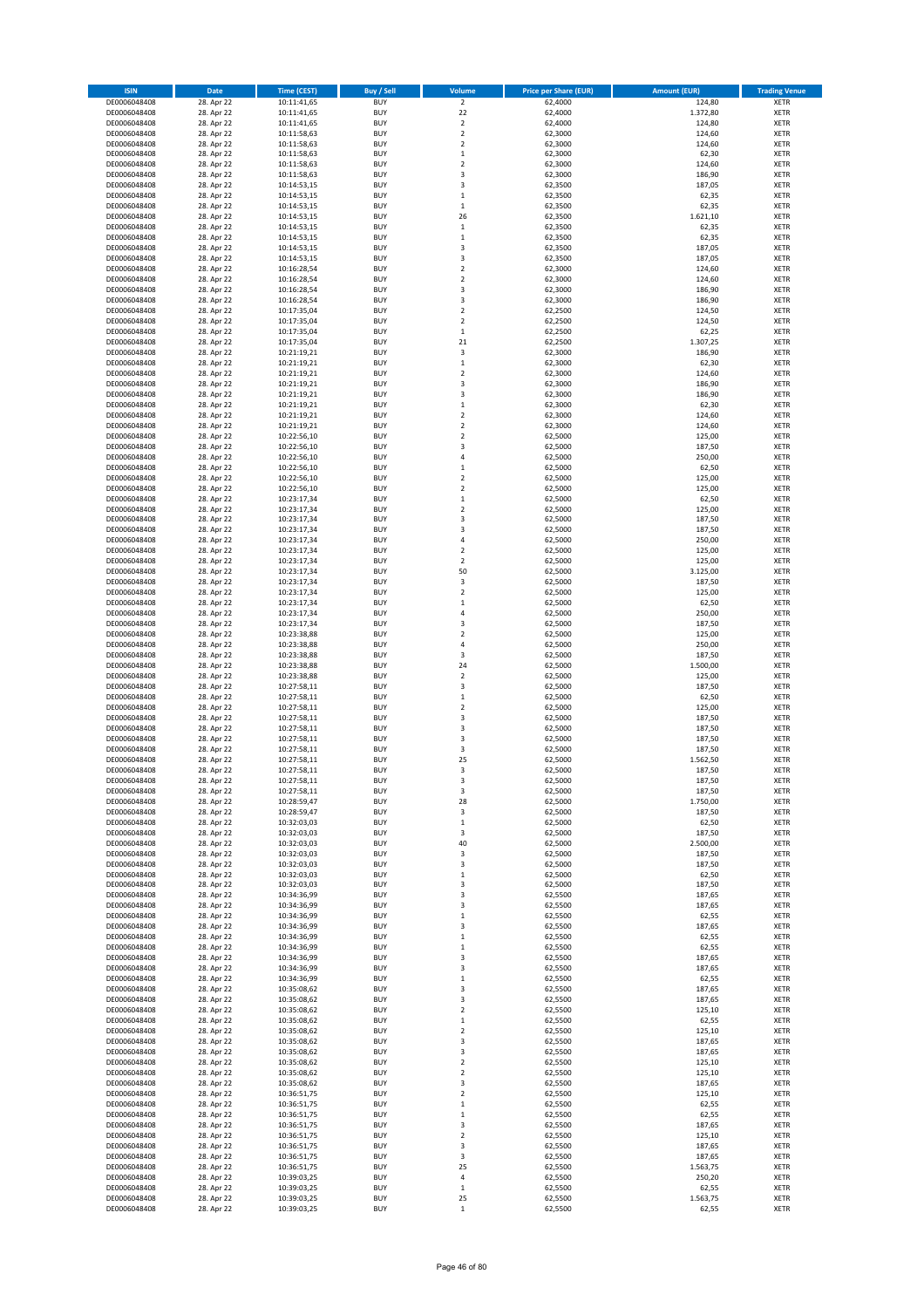| <b>ISIN</b>                  | Date                     | <b>Time (CEST)</b>         | Buy / Sell               | Volume                                 | <b>Price per Share (EUR)</b> | <b>Amount (EUR)</b> | <b>Trading Venue</b>       |
|------------------------------|--------------------------|----------------------------|--------------------------|----------------------------------------|------------------------------|---------------------|----------------------------|
| DE0006048408                 | 28. Apr 22               | 10:39:03,25                | <b>BUY</b>               | $\,$ 1 $\,$                            | 62,5500                      | 62,55               | XETR                       |
| DE0006048408                 | 28. Apr 22               | 10:39:03,25                | <b>BUY</b>               | $\mathbf 2$                            | 62,5500                      | 125,10              | XETR                       |
| DE0006048408<br>DE0006048408 | 28. Apr 22<br>28. Apr 22 | 10:39:03,25<br>10:39:03,25 | <b>BUY</b><br><b>BUY</b> | $\mathbf 2$<br>$\mathbf 1$             | 62,5500<br>62,5500           | 125,10<br>62,55     | XETR<br>XETR               |
| DE0006048408                 | 28. Apr 22               | 10:42:09,88                | <b>BUY</b>               | $\mathbf 1$                            | 62,6000                      | 62,60               | XETR                       |
| DE0006048408                 | 28. Apr 22               | 10:42:09,88                | <b>BUY</b>               | $\overline{\mathbf{c}}$                | 62,6000                      | 125,20              | <b>XETR</b>                |
| DE0006048408                 | 28. Apr 22               | 10:42:09,88                | <b>BUY</b>               | $\overline{\mathbf{c}}$                | 62,6000                      | 125,20              | <b>XETR</b>                |
| DE0006048408                 | 28. Apr 22               | 10:42:09,88                | <b>BUY</b>               | $\overline{4}$                         | 62,6000                      | 250,40              | <b>XETR</b>                |
| DE0006048408                 | 28. Apr 22<br>28. Apr 22 | 10:42:09,88                | <b>BUY</b><br><b>BUY</b> | $\mathbf 2$<br>3                       | 62,6000<br>62,6000           | 125,20<br>187,80    | <b>XETR</b><br><b>XETR</b> |
| DE0006048408<br>DE0006048408 | 28. Apr 22               | 10:42:09,88<br>10:42:09,88 | <b>BUY</b>               | $\mathbf 1$                            | 62,6000                      | 62,60               | XETR                       |
| DE0006048408                 | 28. Apr 22               | 10:42:09,88                | <b>BUY</b>               | $\overline{\mathbf{c}}$                | 62,6000                      | 125,20              | <b>XETR</b>                |
| DE0006048408                 | 28. Apr 22               | 10:44:07,34                | <b>BUY</b>               | 3                                      | 62,6500                      | 187,95              | XETR                       |
| DE0006048408                 | 28. Apr 22               | 10:44:07,34                | <b>BUY</b>               | $\overline{\mathbf{c}}$                | 62,6500                      | 125,30              | <b>XETR</b>                |
| DE0006048408                 | 28. Apr 22               | 10:44:22,44                | <b>BUY</b>               | 4                                      | 62,6500                      | 250,60              | XETR                       |
| DE0006048408<br>DE0006048408 | 28. Apr 22<br>28. Apr 22 | 10:44:22,44<br>10:44:22,44 | <b>BUY</b><br><b>BUY</b> | $\overline{\mathbf{c}}$<br>4           | 62,6500<br>62,6500           | 125,30<br>250,60    | <b>XETR</b><br>XETR        |
| DE0006048408                 | 28. Apr 22               | 10:44:22,44                | <b>BUY</b>               | $\overline{\mathbf{2}}$                | 62,6500                      | 125,30              | <b>XETR</b>                |
| DE0006048408                 | 28. Apr 22               | 10:44:22,44                | <b>BUY</b>               | $\mathbf 1$                            | 62,6500                      | 62,65               | XETR                       |
| DE0006048408                 | 28. Apr 22               | 10:44:22,44                | <b>BUY</b>               | $\overline{\mathbf{c}}$                | 62,6500                      | 125,30              | <b>XETR</b>                |
| DE0006048408                 | 28. Apr 22               | 10:44:22,44                | <b>BUY</b>               | 3                                      | 62,6500                      | 187,95              | XETR                       |
| DE0006048408<br>DE0006048408 | 28. Apr 22<br>28. Apr 22 | 10:44:22,44<br>10:44:22,44 | <b>BUY</b><br><b>BUY</b> | 3<br>$\overline{2}$                    | 62,6500<br>62,6500           | 187,95<br>125,30    | XETR<br><b>XETR</b>        |
| DE0006048408                 | 28. Apr 22               | 10:44:26,84                | <b>BUY</b>               | 3                                      | 62,6500                      | 187,95              | <b>XETR</b>                |
| DE0006048408                 | 28. Apr 22               | 10:44:26,84                | <b>BUY</b>               | $\mathbf 1$                            | 62,6500                      | 62,65               | <b>XETR</b>                |
| DE0006048408                 | 28. Apr 22               | 10:44:26,84                | <b>BUY</b>               | $\mathbf 1$                            | 62,6500                      | 62,65               | <b>XETR</b>                |
| DE0006048408                 | 28. Apr 22               | 10:44:26,84                | <b>BUY</b>               | 3                                      | 62,6500                      | 187,95              | <b>XETR</b>                |
| DE0006048408<br>DE0006048408 | 28. Apr 22<br>28. Apr 22 | 10:44:26,84                | <b>BUY</b><br><b>BUY</b> | $\overline{\mathbf{c}}$<br>$\mathbf 2$ | 62,6500<br>62,7000           | 125,30<br>125,40    | <b>XETR</b><br><b>XETR</b> |
| DE0006048408                 | 28. Apr 22               | 10:46:35,91<br>10:46:35,91 | <b>BUY</b>               | 3                                      | 62,7000                      | 188,10              | <b>XETR</b>                |
| DE0006048408                 | 28. Apr 22               | 10:46:35,91                | <b>BUY</b>               | $\mathbf 2$                            | 62,7000                      | 125,40              | <b>XETR</b>                |
| DE0006048408                 | 28. Apr 22               | 10:46:35,91                | <b>BUY</b>               | 3                                      | 62,7000                      | 188,10              | <b>XETR</b>                |
| DE0006048408                 | 28. Apr 22               | 10:46:35,91                | <b>BUY</b>               | $\overline{\mathbf{2}}$                | 62,7000                      | 125,40              | <b>XETR</b>                |
| DE0006048408                 | 28. Apr 22               | 10:46:35,91                | <b>BUY</b>               | 4                                      | 62,7000                      | 250,80              | XETR                       |
| DE0006048408<br>DE0006048408 | 28. Apr 22<br>28. Apr 22 | 10:46:35,91<br>10:46:35,91 | <b>BUY</b><br><b>BUY</b> | $\overline{\mathbf{c}}$<br>3           | 62,7000<br>62,7000           | 125,40<br>188,10    | <b>XETR</b><br>XETR        |
| DE0006048408                 | 28. Apr 22               | 10:46:35,91                | <b>BUY</b>               | $\overline{\mathbf{c}}$                | 62,7000                      | 125,40              | <b>XETR</b>                |
| DE0006048408                 | 28. Apr 22               | 10:46:35,91                | <b>BUY</b>               | 60                                     | 62,7000                      | 3.762,00            | XETR                       |
| DE0006048408                 | 28. Apr 22               | 10:46:35,91                | <b>BUY</b>               | 3                                      | 62,7000                      | 188,10              | <b>XETR</b>                |
| DE0006048408                 | 28. Apr 22               | 10:46:35,91                | <b>BUY</b>               | $\overline{\mathbf{c}}$                | 62,7000                      | 125,40              | <b>XETR</b>                |
| DE0006048408                 | 28. Apr 22<br>28. Apr 22 | 10:46:35,91                | <b>BUY</b>               | $\mathbf 1$                            | 62,7000                      | 62,70               | <b>XETR</b><br><b>XETR</b> |
| DE0006048408<br>DE0006048408 | 28. Apr 22               | 10:46:35,91<br>10:46:36,27 | <b>BUY</b><br><b>BUY</b> | 4<br>$\mathbf{1}$                      | 62,7000<br>62,6500           | 250,80<br>62,65     | <b>XETR</b>                |
| DE0006048408                 | 28. Apr 22               | 10:46:36,27                | <b>BUY</b>               | $\mathbf{1}$                           | 62,6500                      | 62,65               | <b>XETR</b>                |
| DE0006048408                 | 28. Apr 22               | 10:46:36,27                | <b>BUY</b>               | $\mathbf 1$                            | 62,6500                      | 62,65               | <b>XETR</b>                |
| DE0006048408                 | 28. Apr 22               | 10:47:00,65                | <b>BUY</b>               | $\mathbf 1$                            | 62,7000                      | 62,70               | XETR                       |
| DE0006048408                 | 28. Apr 22               | 10:47:00,65                | <b>BUY</b>               | 4                                      | 62,7000                      | 250,80              | XETR                       |
| DE0006048408<br>DE0006048408 | 28. Apr 22<br>28. Apr 22 | 10:47:00,65<br>10:47:00,65 | <b>BUY</b><br><b>BUY</b> | $\mathbf 1$<br>$\mathbf 1$             | 62,7000<br>62,7000           | 62,70<br>62,70      | <b>XETR</b><br><b>XETR</b> |
| DE0006048408                 | 28. Apr 22               | 10:47:00,65                | <b>BUY</b>               | $\mathbf 1$                            | 62,7000                      | 62,70               | XETR                       |
| DE0006048408                 | 28. Apr 22               | 10:47:00,65                | <b>BUY</b>               | 45                                     | 62,7000                      | 2.821,50            | <b>XETR</b>                |
| DE0006048408                 | 28. Apr 22               | 10:47:00,65                | <b>BUY</b>               | $\overline{4}$                         | 62,7000                      | 250,80              | <b>XETR</b>                |
| DE0006048408                 | 28. Apr 22               | 10:47:00,65                | <b>BUY</b>               | $\overline{\mathbf{c}}$                | 62,7000                      | 125,40              | <b>XETR</b>                |
| DE0006048408<br>DE0006048408 | 28. Apr 22<br>28. Apr 22 | 10:47:00,65<br>10:49:07,29 | <b>BUY</b><br><b>BUY</b> | $\mathbf 2$<br>$\mathbf 2$             | 62,7000<br>62,6500           | 125,40<br>125,30    | <b>XETR</b><br>XETR        |
| DE0006048408                 | 28. Apr 22               | 10:49:07,29                | <b>BUY</b>               | $\overline{\mathbf{c}}$                | 62,6500                      | 125,30              | <b>XETR</b>                |
| DE0006048408                 | 28. Apr 22               | 10:49:07,29                | <b>BUY</b>               | $\mathbf 1$                            | 62,6500                      | 62,65               | <b>XETR</b>                |
| DE0006048408                 | 28. Apr 22               | 10:49:07,29                | <b>BUY</b>               | $\overline{\mathbf{c}}$                | 62,6500                      | 125,30              | <b>XETR</b>                |
| DE0006048408                 | 28. Apr 22               | 10:49:07,29                | <b>BUY</b>               | 3                                      | 62,6500                      | 187,95              | <b>XETR</b>                |
| DE0006048408                 | 28. Apr 22               | 10:49:07,29                | <b>BUY</b>               | $\mathbf{1}$                           | 62,6500                      | 62,65               | <b>XETR</b>                |
| DE0006048408<br>DE0006048408 | 28. Apr 22<br>28. Apr 22 | 10:52:22,77<br>10:52:22,77 | <b>BUY</b><br><b>BUY</b> | $\mathbf 1$<br>3                       | 62,7000<br>62,7000           | 62,70<br>188,10     | XETR<br><b>XETR</b>        |
| DE0006048408                 | 28. Apr 22               | 10:52:22,77                | <b>BUY</b>               | 3                                      | 62,7000                      | 188,10              | XETR                       |
| DE0006048408                 | 28. Apr 22               | 10:52:22,77                | <b>BUY</b>               | $\mathbf 1$                            | 62,7000                      | 62,70               | <b>XETR</b>                |
| DE0006048408                 | 28. Apr 22               | 10:52:22,77                | <b>BUY</b>               | 3                                      | 62,7000                      | 188,10              | XETR                       |
| DE0006048408                 | 28. Apr 22               | 10:52:22,77                | <b>BUY</b>               | $\mathbf{1}$                           | 62,7000                      | 62,70               | <b>XETR</b>                |
| DE0006048408<br>DE0006048408 | 28. Apr 22<br>28. Apr 22 | 10:52:22,77<br>10:52:22,77 | <b>BUY</b><br><b>BUY</b> | 43<br>$\mathbf 1$                      | 62,7000<br>62,7000           | 2.696,10<br>62,70   | XETR<br>XETR               |
| DE0006048408                 | 28. Apr 22               | 10:52:27,30                | <b>BUY</b>               | 2                                      | 62,7000                      | 125,40              | XETR                       |
| DE0006048408                 | 28. Apr 22               | 10:52:27,30                | <b>BUY</b>               | $\mathbf 1$                            | 62,7000                      | 62,70               | XETR                       |
| DE0006048408                 | 28. Apr 22               | 10:52:27,30                | <b>BUY</b>               | 3                                      | 62,7000                      | 188,10              | XETR                       |
| DE0006048408                 | 28. Apr 22               | 10:52:46,07                | <b>BUY</b>               | 3                                      | 62,7000                      | 188,10              | <b>XETR</b>                |
| DE0006048408<br>DE0006048408 | 28. Apr 22<br>28. Apr 22 | 10:52:46,07<br>10:52:46,07 | <b>BUY</b><br><b>BUY</b> | $\overline{\mathbf{c}}$<br>28          | 62,7000<br>62,7000           | 125,40<br>1.755,60  | XETR<br><b>XETR</b>        |
| DE0006048408                 | 28. Apr 22               | 10:52:46,07                | <b>BUY</b>               | $\mathbf 1$                            | 62,7000                      | 62,70               | XETR                       |
| DE0006048408                 | 28. Apr 22               | 10:52:46,07                | <b>BUY</b>               | 3                                      | 62,7000                      | 188,10              | <b>XETR</b>                |
| DE0006048408                 | 28. Apr 22               | 10:52:49,67                | <b>BUY</b>               | $\mathbf 1$                            | 62,7000                      | 62,70               | XETR                       |
| DE0006048408                 | 28. Apr 22               | 10:52:49,67                | <b>BUY</b>               | 3                                      | 62,7000                      | 188,10              | <b>XETR</b>                |
| DE0006048408                 | 28. Apr 22               | 10:52:49,67                | <b>BUY</b>               | 28                                     | 62,7000<br>62,7000           | 1.755,60<br>188,10  | XETR                       |
| DE0006048408<br>DE0006048408 | 28. Apr 22<br>28. Apr 22 | 10:52:49,67<br>10:53:04,10 | <b>BUY</b><br><b>BUY</b> | 3<br>$\mathbf 1$                       | 62,7000                      | 62,70               | <b>XETR</b><br>XETR        |
| DE0006048408                 | 28. Apr 22               | 10:53:04,10                | <b>BUY</b>               | 25                                     | 62,7000                      | 1.567,50            | <b>XETR</b>                |
| DE0006048408                 | 28. Apr 22               | 10:53:04,10                | <b>BUY</b>               | $\mathbf 1$                            | 62,7000                      | 62,70               | XETR                       |
| DE0006048408                 | 28. Apr 22               | 10:54:28,10                | <b>BUY</b>               | 2                                      | 62,7000                      | 125,40              | <b>XETR</b>                |
| DE0006048408                 | 28. Apr 22               | 10:54:28,10                | <b>BUY</b>               | $\mathbf 2$                            | 62,7000                      | 125,40              | XETR                       |
| DE0006048408<br>DE0006048408 | 28. Apr 22<br>28. Apr 22 | 10:54:31,05<br>10:54:31,05 | <b>BUY</b><br><b>BUY</b> | $\mathbf 2$<br>2                       | 62,6500<br>62,7000           | 125,30<br>125,40    | <b>XETR</b><br><b>XETR</b> |
| DE0006048408                 | 28. Apr 22               | 10:54:31,05                | <b>BUY</b>               | $\mathbf 1$                            | 62,7000                      | 62,70               | XETR                       |
| DE0006048408                 | 28. Apr 22               | 10:54:31,05                | <b>BUY</b>               | $\mathbf 2$                            | 62,6500                      | 125,30              | <b>XETR</b>                |
| DE0006048408                 | 28. Apr 22               | 10:54:31,05                | <b>BUY</b>               | 3                                      | 62,6500                      | 187,95              | XETR                       |
| DE0006048408                 | 28. Apr 22               | 10:54:31,05                | <b>BUY</b>               | 4                                      | 62,6500                      | 250,60              | <b>XETR</b>                |
| DE0006048408<br>DE0006048408 | 28. Apr 22<br>28. Apr 22 | 10:54:31,05<br>11:05:48,64 | <b>BUY</b><br><b>BUY</b> | 1<br>3                                 | 62,7000<br>62,7000           | 62,70<br>188,10     | XETR<br><b>XETR</b>        |
| DE0006048408                 | 28. Apr 22               | 11:05:48,64                | <b>BUY</b>               | $\mathbf 2$                            | 62,7000                      | 125,40              | XETR                       |
| DE0006048408                 | 28. Apr 22               | 11:05:48,64                | <b>BUY</b>               | $\mathbf 1$                            | 62,7000                      | 62,70               | <b>XETR</b>                |
| DE0006048408                 | 28. Apr 22               | 11:05:48,64                | <b>BUY</b>               | 3                                      | 62,7000                      | 188,10              | XETR                       |
| DE0006048408                 | 28. Apr 22               | 11:05:48,64                | <b>BUY</b>               | $\mathbf 2$                            | 62,7000                      | 125,40              | <b>XETR</b>                |
| DE0006048408                 | 28. Apr 22               | 11:05:48,64                | <b>BUY</b>               | $\mathbf 2$                            | 62,7000                      | 125,40              | XETR                       |
| DE0006048408<br>DE0006048408 | 28. Apr 22<br>28. Apr 22 | 11:05:48,64<br>11:05:48,64 | <b>BUY</b><br><b>BUY</b> | 3<br>1                                 | 62,7000<br>62,7000           | 188,10<br>62,70     | <b>XETR</b><br><b>XETR</b> |
| DE0006048408                 | 28. Apr 22               | 11:05:48,64                | <b>BUY</b>               | 3                                      | 62,7000                      | 188,10              | <b>XETR</b>                |
| DE0006048408                 | 28. Apr 22               | 11:05:48,64                | <b>BUY</b>               | $\mathbf 1$                            | 62,7000                      | 62,70               | XETR                       |
| DE0006048408                 | 28. Apr 22               | 11:05:48,64                | <b>BUY</b>               | 3                                      | 62,7000                      | 188,10              | <b>XETR</b>                |
| DE0006048408                 | 28. Apr 22               | 11:05:48,64                | <b>BUY</b>               | 63                                     | 62,7000                      | 3.950,10            | XETR                       |
| DE0006048408<br>DE0006048408 | 28. Apr 22<br>28. Apr 22 | 11:05:48,64<br>11:05:48,64 | <b>BUY</b><br><b>BUY</b> | 3<br>$\mathbf 2$                       | 62,7000<br>62,7000           | 188,10<br>125,40    | XETR<br>XETR               |
| DE0006048408                 | 28. Apr 22               | 11:05:48,64                | <b>BUY</b>               | $\mathbf 2$                            | 62,7000                      | 125,40              | <b>XETR</b>                |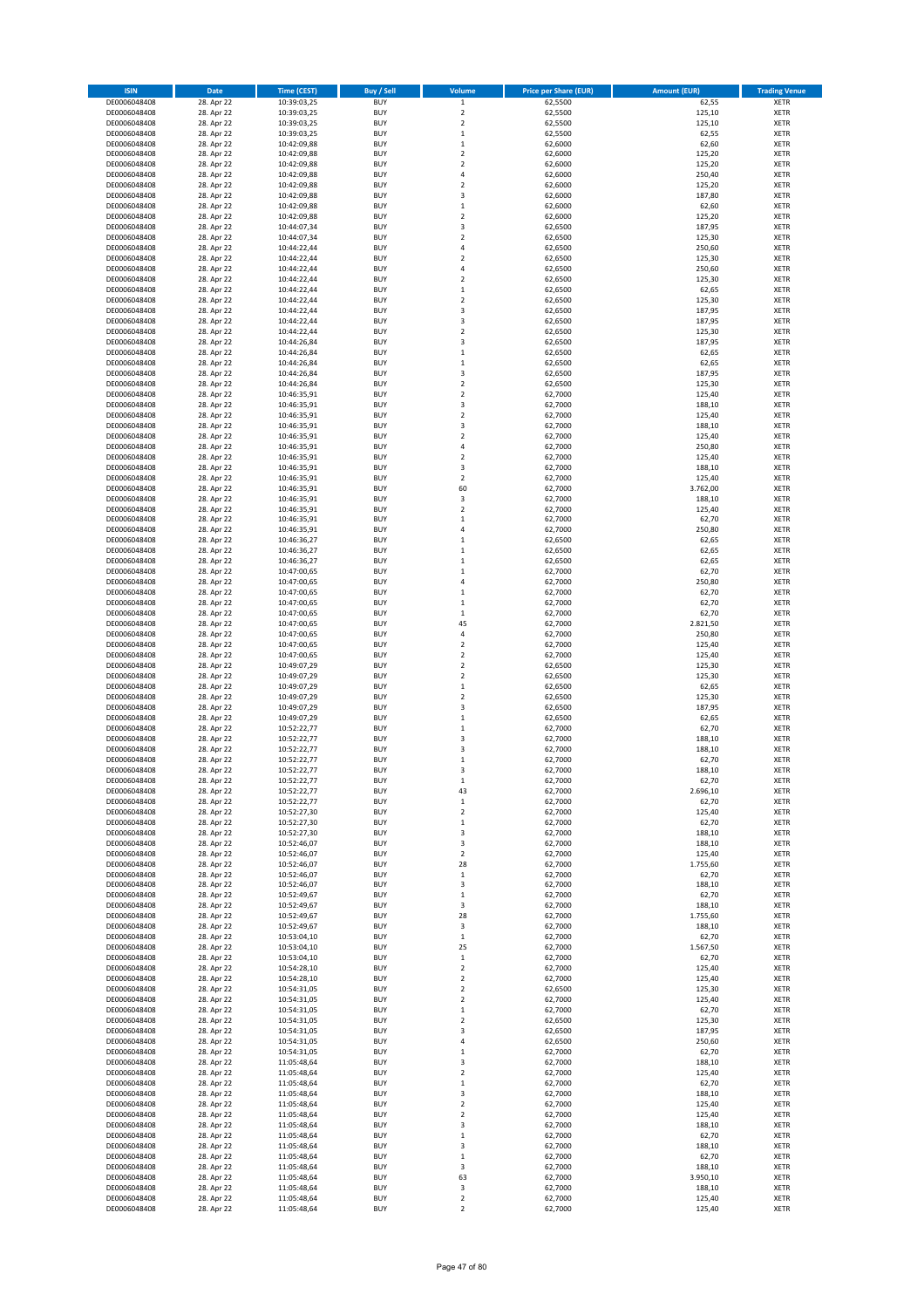| <b>ISIN</b>                  | Date                     | <b>Time (CEST)</b>         | <b>Buy / Sell</b>        | Volume                                | <b>Price per Share (EUR)</b> | <b>Amount (EUR)</b> | <b>Trading Venue</b>       |
|------------------------------|--------------------------|----------------------------|--------------------------|---------------------------------------|------------------------------|---------------------|----------------------------|
| DE0006048408                 | 28. Apr 22               | 11:05:48,64                | <b>BUY</b>               | $\mathbf 1$                           | 62,7000                      | 62,70               | <b>XETR</b>                |
| DE0006048408                 | 28. Apr 22               | 11:05:48,64                | <b>BUY</b>               | $\mathbf 2$                           | 62,7000                      | 125,40              | <b>XETR</b>                |
| DE0006048408<br>DE0006048408 | 28. Apr 22<br>28. Apr 22 | 11:07:26,77<br>11:07:26,77 | <b>BUY</b><br><b>BUY</b> | 3<br>$\,$ 1                           | 62,6500<br>62,6500           | 187,95<br>62,65     | <b>XETR</b><br><b>XETR</b> |
| DE0006048408                 | 28. Apr 22               | 11:07:26,77                | <b>BUY</b>               | $\sqrt{4}$                            | 62,6500                      | 250,60              | <b>XETR</b>                |
| DE0006048408                 | 28. Apr 22               | 11:07:26,77                | <b>BUY</b>               | $\overline{2}$                        | 62,6500                      | 125,30              | <b>XETR</b>                |
| DE0006048408                 | 28. Apr 22               | 11:07:26,77                | <b>BUY</b>               | $\overline{4}$                        | 62,6500                      | 250,60              | <b>XETR</b>                |
| DE0006048408                 | 28. Apr 22               | 11:12:37,49                | <b>BUY</b>               | 3                                     | 62,6500                      | 187,95              | <b>XETR</b>                |
| DE0006048408<br>DE0006048408 | 28. Apr 22<br>28. Apr 22 | 11:12:37,49<br>11:12:37,49 | <b>BUY</b><br><b>BUY</b> | $\overline{2}$<br>$\overline{2}$      | 62,6500<br>62,6500           | 125,30<br>125,30    | <b>XETR</b><br><b>XETR</b> |
| DE0006048408                 | 28. Apr 22               | 11:12:37,49                | <b>BUY</b>               | $\mathbf 2$                           | 62,6500                      | 125,30              | <b>XETR</b>                |
| DE0006048408                 | 28. Apr 22               | 11:12:37,49                | <b>BUY</b>               | $\overline{2}$                        | 62,6500                      | 125,30              | <b>XETR</b>                |
| DE0006048408                 | 28. Apr 22               | 11:12:37,49                | <b>BUY</b>               | $\mathbf 2$                           | 62,6500                      | 125,30              | XETR                       |
| DE0006048408                 | 28. Apr 22               | 11:12:37,49                | <b>BUY</b>               | $\overline{2}$                        | 62,6500                      | 125,30              | <b>XETR</b>                |
| DE0006048408                 | 28. Apr 22               | 11:12:37,49                | <b>BUY</b>               | $\mathbf 2$                           | 62,6500                      | 125,30              | XETR                       |
| DE0006048408<br>DE0006048408 | 28. Apr 22<br>28. Apr 22 | 11:12:37,49<br>11:12:37,49 | <b>BUY</b><br><b>BUY</b> | $\overline{2}$<br>4                   | 62,6500<br>62,6500           | 125,30<br>250,60    | <b>XETR</b><br>XETR        |
| DE0006048408                 | 28. Apr 22               | 11:12:37,49                | <b>BUY</b>               | 68                                    | 62,6500                      | 4.260,20            | <b>XETR</b>                |
| DE0006048408                 | 28. Apr 22               | 11:12:37,49                | <b>BUY</b>               | $\mathsf 3$                           | 62,6500                      | 187,95              | XETR                       |
| DE0006048408                 | 28. Apr 22               | 11:12:37,49                | <b>BUY</b>               | $\mathbf 2$                           | 62,6500                      | 125,30              | <b>XETR</b>                |
| DE0006048408                 | 28. Apr 22               | 11:12:37,49                | <b>BUY</b>               | $\overline{2}$                        | 62,6500                      | 125,30              | <b>XETR</b>                |
| DE0006048408<br>DE0006048408 | 28. Apr 22<br>28. Apr 22 | 11:12:37,49<br>11:12:37,49 | <b>BUY</b><br><b>BUY</b> | $\mathbf 2$<br>$\overline{2}$         | 62,6500<br>62,6500           | 125,30<br>125,30    | <b>XETR</b><br><b>XETR</b> |
| DE0006048408                 | 28. Apr 22               | 11:12:37,52                | <b>BUY</b>               | $\sqrt{4}$                            | 62,6500                      | 250,60              | <b>XETR</b>                |
| DE0006048408                 | 28. Apr 22               | 11:12:37,52                | <b>BUY</b>               | $\overline{2}$                        | 62,6500                      | 125,30              | <b>XETR</b>                |
| DE0006048408                 | 28. Apr 22               | 11:13:44,01                | <b>BUY</b>               | 3                                     | 62,6000                      | 187,80              | <b>XETR</b>                |
| DE0006048408                 | 28. Apr 22               | 11:13:44,01                | <b>BUY</b>               | $\overline{2}$                        | 62,6000                      | 125,20              | <b>XETR</b>                |
| DE0006048408<br>DE0006048408 | 28. Apr 22<br>28. Apr 22 | 11:13:44,01<br>11:13:44,01 | <b>BUY</b><br><b>BUY</b> | 3<br>$\,$ 1                           | 62,6000<br>62,6000           | 187,80<br>62,60     | <b>XETR</b><br><b>XETR</b> |
| DE0006048408                 | 28. Apr 22               | 11:13:44,01                | <b>BUY</b>               | 3                                     | 62,6000                      | 187,80              | <b>XETR</b>                |
| DE0006048408                 | 28. Apr 22               | 11:13:44,01                | <b>BUY</b>               | $\overline{2}$                        | 62,6000                      | 125,20              | <b>XETR</b>                |
| DE0006048408                 | 28. Apr 22               | 11:13:44,01                | <b>BUY</b>               | $\,$ 1                                | 62,6000                      | 62,60               | <b>XETR</b>                |
| DE0006048408                 | 28. Apr 22               | 11:13:44,01                | <b>BUY</b>               | 88                                    | 62,6000                      | 5.508,80            | <b>XETR</b>                |
| DE0006048408<br>DE0006048408 | 28. Apr 22<br>28. Apr 22 | 11:13:44,01<br>11:13:44,01 | <b>BUY</b><br><b>BUY</b> | 3<br>$\overline{2}$                   | 62,6000<br>62,6000           | 187,80<br>125,20    | XETR<br><b>XETR</b>        |
| DE0006048408                 | 28. Apr 22               | 11:13:44,01                | <b>BUY</b>               | $\mathbf 2$                           | 62,6000                      | 125,20              | XETR                       |
| DE0006048408                 | 28. Apr 22               | 11:13:44,01                | <b>BUY</b>               | 3                                     | 62,6000                      | 187,80              | <b>XETR</b>                |
| DE0006048408                 | 28. Apr 22               | 11:13:44,01                | <b>BUY</b>               | $\sqrt{2}$                            | 62,6000                      | 125,20              | <b>XETR</b>                |
| DE0006048408                 | 28. Apr 22               | 11:13:44,01                | <b>BUY</b>               | $\overline{2}$                        | 62,6000                      | 125,20              | <b>XETR</b>                |
| DE0006048408<br>DE0006048408 | 28. Apr 22               | 11:13:44,01                | <b>BUY</b>               | $\,1\,$                               | 62,6000                      | 62,60               | <b>XETR</b>                |
| DE0006048408                 | 28. Apr 22<br>28. Apr 22 | 11:16:20,57<br>11:18:09,12 | <b>BUY</b><br><b>BUY</b> | $\overline{2}$<br>3                   | 62,6500<br>62,6500           | 125,30<br>187,95    | <b>XETR</b><br><b>XETR</b> |
| DE0006048408                 | 28. Apr 22               | 11:18:09,12                | <b>BUY</b>               | $\,1\,$                               | 62,6500                      | 62,65               | <b>XETR</b>                |
| DE0006048408                 | 28. Apr 22               | 11:18:09,12                | <b>BUY</b>               | $\overline{2}$                        | 62,6500                      | 125,30              | <b>XETR</b>                |
| DE0006048408                 | 28. Apr 22               | 11:18:09,12                | <b>BUY</b>               | 3                                     | 62,6500                      | 187,95              | <b>XETR</b>                |
| DE0006048408                 | 28. Apr 22               | 11:18:09,12                | <b>BUY</b>               | 4                                     | 62,6500                      | 250,60              | <b>XETR</b>                |
| DE0006048408<br>DE0006048408 | 28. Apr 22<br>28. Apr 22 | 11:18:09,12<br>11:18:09,12 | <b>BUY</b><br><b>BUY</b> | $\sqrt{2}$<br>$\overline{2}$          | 62,6500<br>62,6500           | 125,30<br>125,30    | <b>XETR</b><br><b>XETR</b> |
| DE0006048408                 | 28. Apr 22               | 11:18:09,12                | <b>BUY</b>               | $\,$ 1                                | 62,6500                      | 62,65               | <b>XETR</b>                |
| DE0006048408                 | 28. Apr 22               | 11:18:09,12                | <b>BUY</b>               | 46                                    | 62,6500                      | 2.881,90            | <b>XETR</b>                |
| DE0006048408                 | 28. Apr 22               | 11:18:09,12                | <b>BUY</b>               | $\sqrt{2}$                            | 62,6500                      | 125,30              | <b>XETR</b>                |
| DE0006048408                 | 28. Apr 22               | 11:18:09,12                | <b>BUY</b>               | $\overline{4}$                        | 62,6500                      | 250,60              | <b>XETR</b>                |
| DE0006048408<br>DE0006048408 | 28. Apr 22<br>28. Apr 22 | 11:18:09,12<br>11:18:09,12 | <b>BUY</b><br><b>BUY</b> | $\,1\,$<br>3                          | 62,6500<br>62,6500           | 62,65<br>187,95     | <b>XETR</b><br><b>XETR</b> |
| DE0006048408                 | 28. Apr 22               | 11:18:09,12                | <b>BUY</b>               | $\mathsf 3$                           | 62,6500                      | 187,95              | <b>XETR</b>                |
| DE0006048408                 | 28. Apr 22               | 11:18:09,12                | <b>BUY</b>               | 3                                     | 62,6500                      | 187,95              | <b>XETR</b>                |
| DE0006048408                 | 28. Apr 22               | 11:18:09,12                | <b>BUY</b>               | $\mathbf 2$                           | 62,6500                      | 125,30              | <b>XETR</b>                |
| DE0006048408                 | 28. Apr 22               | 11:18:09,12                | <b>BUY</b>               | $\overline{4}$                        | 62,6500                      | 250,60              | <b>XETR</b>                |
| DE0006048408<br>DE0006048408 | 28. Apr 22<br>28. Apr 22 | 11:18:09,12<br>11:19:52,96 | <b>BUY</b><br><b>BUY</b> | $\mathbf 1$<br>$\overline{2}$         | 62,6500<br>62,6500           | 62,65<br>125,30     | <b>XETR</b><br><b>XETR</b> |
| DE0006048408                 | 28. Apr 22               | 11:19:52,96                | <b>BUY</b>               | 3                                     | 62,6500                      | 187,95              | XETR                       |
| DE0006048408                 | 28. Apr 22               | 11:19:52,96                | <b>BUY</b>               | $\,1\,$                               | 62,6500                      | 62,65               | <b>XETR</b>                |
| DE0006048408                 | 28. Apr 22               | 11:19:52,96                | <b>BUY</b>               | $\,$ 1                                | 62,6500                      | 62,65               | <b>XETR</b>                |
| DE0006048408                 | 28. Apr 22               | 11:19:52,96                | <b>BUY</b>               | 3                                     | 62,6500                      | 187,95              | <b>XETR</b>                |
| DE0006048408<br>DE0006048408 | 28. Apr 22<br>28. Apr 22 | 11:19:52,96<br>11:19:52,96 | <b>BUY</b><br><b>BUY</b> | $\overline{2}$<br>$\overline{4}$      | 62,6500                      | 125,30<br>250,60    | <b>XETR</b><br><b>XETR</b> |
| DE0006048408                 | 28. Apr 22               | 11:19:52,96                | <b>BUY</b>               | 52                                    | 62,6500<br>62,6500           | 3.257,80            | XETR                       |
| DE0006048408                 | 28. Apr 22               | 11:19:52,96                | <b>BUY</b>               | $\,$ 1                                | 62,6500                      | 62,65               | XETR                       |
| DE0006048408                 | 28. Apr 22               | 11:19:52,96                | <b>BUY</b>               | $\mathbf 2$                           | 62,6500                      | 125,30              | <b>XETR</b>                |
| DE0006048408                 | 28. Apr 22               | 11:19:52,96                | <b>BUY</b>               | $\mathbf 2$                           | 62,6500                      | 125,30              | <b>XETR</b>                |
| DE0006048408<br>DE0006048408 | 28. Apr 22<br>28. Apr 22 | 11:19:52,96<br>11:19:52,96 | <b>BUY</b><br><b>BUY</b> | $\overline{\mathbf{c}}$<br>$\sqrt{4}$ | 62,6500<br>62,6500           | 125,30<br>250,60    | XETR<br><b>XETR</b>        |
| DE0006048408                 | 28. Apr 22               | 11:19:54,16                | <b>BUY</b>               | $\overline{2}$                        | 62,6500                      | 125,30              | <b>XETR</b>                |
| DE0006048408                 | 28. Apr 22               | 11:19:54,16                | <b>BUY</b>               | $\,$ 1                                | 62,6500                      | 62,65               | <b>XETR</b>                |
| DE0006048408                 | 28. Apr 22               | 11:23:05,75                | <b>BUY</b>               | $\mathbf 2$                           | 62,7000                      | 125,40              | <b>XETR</b>                |
| DE0006048408                 | 28. Apr 22               | 11:24:44,14                | <b>BUY</b>               | $\,$ 1                                | 62,7000                      | 62,70               | <b>XETR</b>                |
| DE0006048408<br>DE0006048408 | 28. Apr 22<br>28. Apr 22 | 11:24:44,14<br>11:24:44,14 | <b>BUY</b><br><b>BUY</b> | $\sqrt{2}$<br>$\overline{2}$          | 62,7000<br>62,7000           | 125,40<br>125,40    | <b>XETR</b><br><b>XETR</b> |
| DE0006048408                 | 28. Apr 22               | 11:24:44,14                | <b>BUY</b>               | 3                                     | 62,7000                      | 188,10              | XETR                       |
| DE0006048408                 | 28. Apr 22               | 11:26:39,69                | <b>BUY</b>               | $\mathbf 2$                           | 62,6500                      | 125,30              | <b>XETR</b>                |
| DE0006048408                 | 28. Apr 22               | 11:26:39,69                | <b>BUY</b>               | $\mathbf 2$                           | 62,6500                      | 125,30              | <b>XETR</b>                |
| DE0006048408                 | 28. Apr 22               | 11:26:39,69                | <b>BUY</b>               | $\mathbf 2$                           | 62,6500                      | 125,30              | <b>XETR</b>                |
| DE0006048408<br>DE0006048408 | 28. Apr 22<br>28. Apr 22 | 11:26:39,69<br>11:26:39,69 | <b>BUY</b><br><b>BUY</b> | 3<br>$\mathbf 2$                      | 62,6500<br>62,6500           | 187,95<br>125,30    | <b>XETR</b><br><b>XETR</b> |
| DE0006048408                 | 28. Apr 22               | 11:26:39,69                | <b>BUY</b>               | $\mathbf 2$                           | 62,6500                      | 125,30              | <b>XETR</b>                |
| DE0006048408                 | 28. Apr 22               | 11:26:39,69                | <b>BUY</b>               | $\overline{2}$                        | 62,6500                      | 125,30              | <b>XETR</b>                |
| DE0006048408                 | 28. Apr 22               | 11:26:39,69                | <b>BUY</b>               | $\mathbf 1$                           | 62,6500                      | 62,65               | <b>XETR</b>                |
| DE0006048408                 | 28. Apr 22               | 11:26:39,69                | <b>BUY</b><br><b>BUY</b> | 3<br>38                               | 62,6500                      | 187,95              | XETR                       |
| DE0006048408<br>DE0006048408 | 28. Apr 22<br>28. Apr 22 | 11:26:39,69<br>11:26:39,69 | <b>BUY</b>               | $\,$ 1                                | 62,6500<br>62,6500           | 2.380,70<br>62,65   | XETR<br>XETR               |
| DE0006048408                 | 28. Apr 22               | 11:26:39,69                | <b>BUY</b>               | $\,1\,$                               | 62,6500                      | 62,65               | <b>XETR</b>                |
| DE0006048408                 | 28. Apr 22               | 11:26:39,69                | <b>BUY</b>               | $\overline{\mathbf{c}}$               | 62,6500                      | 125,30              | XETR                       |
| DE0006048408                 | 28. Apr 22               | 11:26:39,69                | <b>BUY</b>               | $\overline{2}$                        | 62,6500                      | 125,30              | XETR                       |
| DE0006048408                 | 28. Apr 22               | 11:26:39,69                | <b>BUY</b>               | $\,$ 1                                | 62,6500                      | 62,65               | XETR                       |
| DE0006048408<br>DE0006048408 | 28. Apr 22<br>28. Apr 22 | 11:26:39,69<br>11:26:39,69 | <b>BUY</b><br><b>BUY</b> | $\mathbf 2$<br>3                      | 62,6500<br>62,6500           | 125,30<br>187,95    | <b>XETR</b><br>XETR        |
| DE0006048408                 | 28. Apr 22               | 11:26:39,69                | <b>BUY</b>               | $\boldsymbol{2}$                      | 62,6500                      | 125,30              | XETR                       |
| DE0006048408                 | 28. Apr 22               | 11:31:07,65                | <b>BUY</b>               | $\boldsymbol{2}$                      | 62,6500                      | 125,30              | <b>XETR</b>                |
| DE0006048408                 | 28. Apr 22               | 11:31:07,65                | <b>BUY</b>               | 3                                     | 62,6500                      | 187,95              | <b>XETR</b>                |
| DE0006048408                 | 28. Apr 22               | 11:31:07,65                | <b>BUY</b>               | $\boldsymbol{2}$                      | 62,6500                      | 125,30              | <b>XETR</b>                |
| DE0006048408<br>DE0006048408 | 28. Apr 22<br>28. Apr 22 | 11:31:07,65<br>11:31:07,65 | <b>BUY</b><br><b>BUY</b> | 3<br>$\,$ 1                           | 62,6500<br>62,6500           | 187,95<br>62,65     | <b>XETR</b><br><b>XETR</b> |
| DE0006048408                 | 28. Apr 22               | 11:31:07,65                | <b>BUY</b>               | $\overline{2}$                        | 62,6500                      | 125,30              | <b>XETR</b>                |
| DE0006048408                 | 28. Apr 22               | 11:31:07,65                | <b>BUY</b>               | $\mathbf 2$                           | 62,6500                      | 125,30              | <b>XETR</b>                |
| DE0006048408                 | 28. Apr 22               | 11:31:07,65                | <b>BUY</b>               | 56                                    | 62,6500                      | 3.508,40            | <b>XETR</b>                |
| DE0006048408                 | 28. Apr 22               | 11:31:07,65                | <b>BUY</b>               | $\mathbf 1$                           | 62,6500                      | 62,65               | <b>XETR</b>                |
| DE0006048408                 | 28. Apr 22               | 11:31:07,65                | <b>BUY</b>               | $\,$ 1                                | 62,6500                      | 62,65               | <b>XETR</b>                |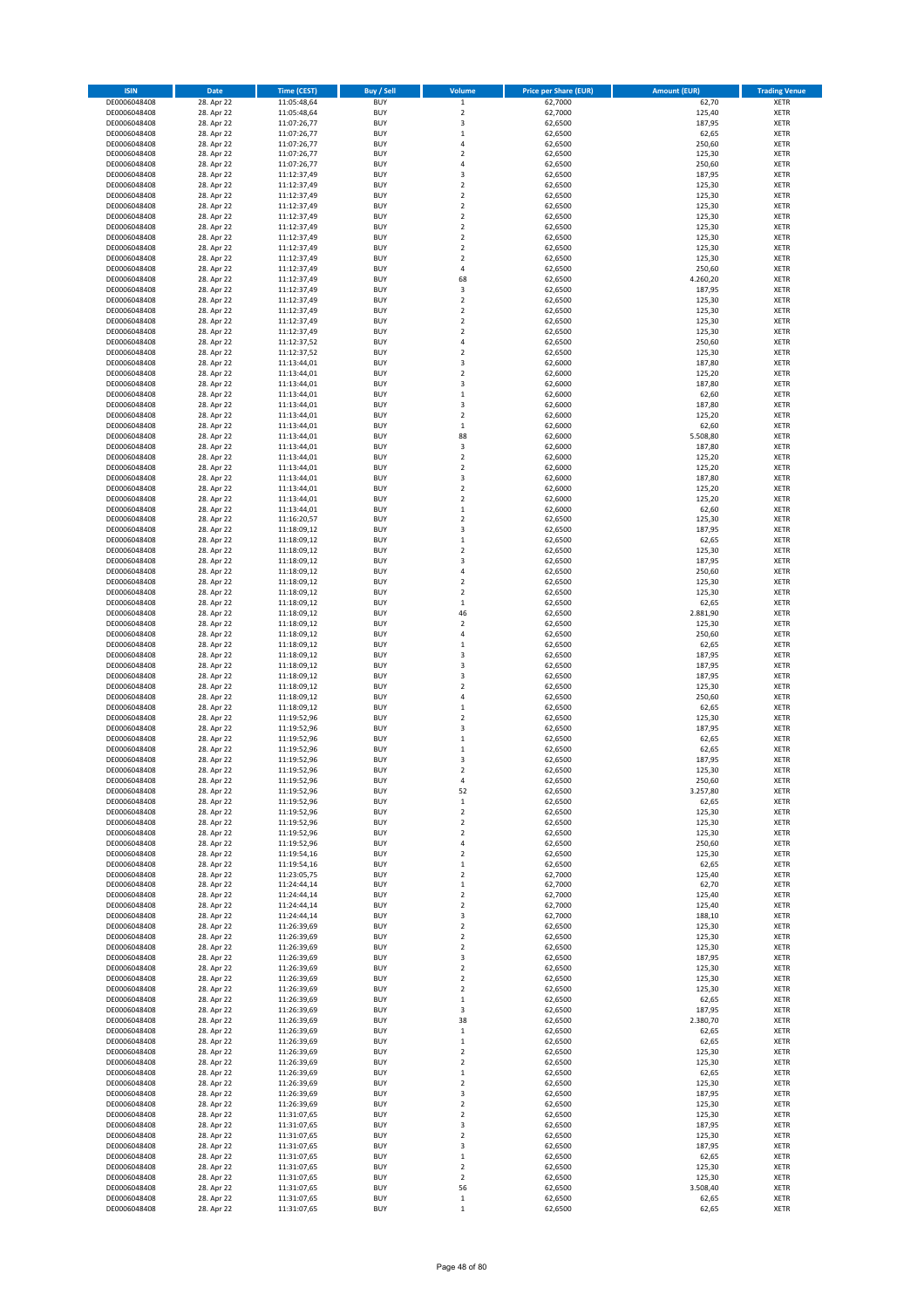| <b>ISIN</b>                  | Date                     | Time (CEST)                | Buy / Sell               | Volume                                 | <b>Price per Share (EUR)</b> | <b>Amount (EUR)</b> | <b>Trading Venue</b>       |
|------------------------------|--------------------------|----------------------------|--------------------------|----------------------------------------|------------------------------|---------------------|----------------------------|
| DE0006048408                 | 28. Apr 22               | 11:31:07,65                | <b>BUY</b>               | 4                                      | 62,6500                      | 250,60              | XETR                       |
| DE0006048408<br>DE0006048408 | 28. Apr 22<br>28. Apr 22 | 11:31:07,65<br>11:44:32,68 | <b>BUY</b><br><b>BUY</b> | $\mathbf 2$<br>$\mathbf 2$             | 62,6500<br>62,8000           | 125,30<br>125,60    | XETR<br>XETR               |
| DE0006048408                 | 28. Apr 22               | 11:44:32,68                | <b>BUY</b>               | $\mathbf 2$                            | 62,8000                      | 125,60              | XETR                       |
| DE0006048408                 | 28. Apr 22               | 11:44:32,68                | <b>BUY</b>               | $\mathbf 1$                            | 62,8000                      | 62,80               | XETR                       |
| DE0006048408                 | 28. Apr 22               | 11:44:32,68                | <b>BUY</b>               | 3                                      | 62,8000                      | 188,40              | <b>XETR</b>                |
| DE0006048408<br>DE0006048408 | 28. Apr 22<br>28. Apr 22 | 11:44:32,68<br>11:44:32,68 | <b>BUY</b><br><b>BUY</b> | $\mathbf 2$<br>$\mathbf 2$             | 62,8000<br>62,8000           | 125,60<br>125,60    | <b>XETR</b><br><b>XETR</b> |
| DE0006048408                 | 28. Apr 22               | 11:44:32,68                | <b>BUY</b>               | 3                                      | 62,8000                      | 188,40              | <b>XETR</b>                |
| DE0006048408                 | 28. Apr 22               | 11:44:33,27                | <b>BUY</b>               | $\mathbf{1}$                           | 62,8000                      | 62,80               | <b>XETR</b>                |
| DE0006048408                 | 28. Apr 22               | 11:44:33,27                | <b>BUY</b>               | $\mathbf 2$                            | 62,8000                      | 125,60              | <b>XETR</b>                |
| DE0006048408<br>DE0006048408 | 28. Apr 22<br>28. Apr 22 | 11:44:33,27<br>11:44:33,27 | <b>BUY</b><br><b>BUY</b> | 4<br>$\mathbf 2$                       | 62,8000<br>62,8000           | 251,20<br>125,60    | <b>XETR</b><br>XETR        |
| DE0006048408                 | 28. Apr 22               | 11:44:33,27                | <b>BUY</b>               | $\mathbf 2$                            | 62,8000                      | 125,60              | <b>XETR</b>                |
| DE0006048408                 | 28. Apr 22               | 11:44:57,18                | <b>BUY</b>               | $\mathbf 1$                            | 62,7500                      | 62,75               | XETR                       |
| DE0006048408                 | 28. Apr 22               | 11:44:57,18                | <b>BUY</b>               | $\mathbf 2$                            | 62,7500                      | 125,50              | <b>XETR</b>                |
| DE0006048408<br>DE0006048408 | 28. Apr 22<br>28. Apr 22 | 11:44:57,18<br>11:44:57,18 | <b>BUY</b><br><b>BUY</b> | 4<br>3                                 | 62,7500<br>62,7500           | 251,00<br>188,25    | XETR<br><b>XETR</b>        |
| DE0006048408                 | 28. Apr 22               | 11:44:57,18                | <b>BUY</b>               | $\mathbf 2$                            | 62,7500                      | 125,50              | XETR                       |
| DE0006048408                 | 28. Apr 22               | 11:44:57,18                | <b>BUY</b>               | $\mathbf 1$                            | 62,7500                      | 62,75               | <b>XETR</b>                |
| DE0006048408                 | 28. Apr 22               | 11:44:57,18                | <b>BUY</b>               | $\mathbf 2$                            | 62,7500                      | 125,50              | XETR                       |
| DE0006048408<br>DE0006048408 | 28. Apr 22<br>28. Apr 22 | 11:44:57,18<br>11:44:57,18 | <b>BUY</b><br><b>BUY</b> | 69<br>6                                | 62,7500<br>62,7500           | 4.329,75<br>376,50  | XETR<br><b>XETR</b>        |
| DE0006048408                 | 28. Apr 22               | 11:44:57,18                | <b>BUY</b>               | 3                                      | 62,7500                      | 188,25              | <b>XETR</b>                |
| DE0006048408                 | 28. Apr 22               | 11:44:57,18                | <b>BUY</b>               | $\overline{4}$                         | 62,7500                      | 251,00              | <b>XETR</b>                |
| DE0006048408                 | 28. Apr 22               | 11:44:57,18                | <b>BUY</b>               | $\mathbf 2$                            | 62,7500                      | 125,50              | <b>XETR</b>                |
| DE0006048408<br>DE0006048408 | 28. Apr 22<br>28. Apr 22 | 11:44:57,21<br>11:44:57,21 | <b>BUY</b><br><b>BUY</b> | $\overline{4}$<br>$\mathbf 2$          | 62,7500<br>62,7500           | 251,00<br>125,50    | <b>XETR</b><br><b>XETR</b> |
| DE0006048408                 | 28. Apr 22               | 11:44:57,38                | <b>BUY</b>               | 57                                     | 62,7500                      | 3.576,75            | <b>XETR</b>                |
| DE0006048408                 | 28. Apr 22               | 11:44:58,17                | <b>BUY</b>               | 3                                      | 62,7500                      | 188,25              | XETR                       |
| DE0006048408                 | 28. Apr 22               | 11:44:58,17                | <b>BUY</b>               | $\mathbf 1$                            | 62,7500                      | 62,75               | <b>XETR</b>                |
| DE0006048408<br>DE0006048408 | 28. Apr 22<br>28. Apr 22 | 11:44:58,17<br>11:44:58,17 | <b>BUY</b><br><b>BUY</b> | 5<br>3                                 | 62,7500<br>62,7500           | 313,75<br>188,25    | <b>XETR</b><br><b>XETR</b> |
| DE0006048408                 | 28. Apr 22               | 11:44:58,17                | <b>BUY</b>               | $\mathbf 2$                            | 62,7500                      | 125,50              | XETR                       |
| DE0006048408                 | 28. Apr 22               | 11:46:01,59                | <b>BUY</b>               | $\overline{\mathbf{c}}$                | 62,7500                      | 125,50              | <b>XETR</b>                |
| DE0006048408                 | 28. Apr 22               | 11:46:01,59                | <b>BUY</b><br><b>BUY</b> | 4                                      | 62,7500                      | 251,00              | XETR<br><b>XETR</b>        |
| DE0006048408<br>DE0006048408 | 28. Apr 22<br>28. Apr 22 | 11:46:01,59<br>11:46:01,59 | <b>BUY</b>               | $\mathbf 1$<br>4                       | 62,7500<br>62,7500           | 62,75<br>251,00     | XETR                       |
| DE0006048408                 | 28. Apr 22               | 11:46:01,59                | <b>BUY</b>               | $\overline{\mathbf{c}}$                | 62,7500                      | 125,50              | <b>XETR</b>                |
| DE0006048408                 | 28. Apr 22               | 11:46:01,59                | <b>BUY</b>               | $\mathbf 2$                            | 62,7500                      | 125,50              | <b>XETR</b>                |
| DE0006048408<br>DE0006048408 | 28. Apr 22<br>28. Apr 22 | 11:46:01,59                | <b>BUY</b><br><b>BUY</b> | 47<br>3                                | 62,7500<br>62,7500           | 2.949,25<br>188,25  | <b>XETR</b><br><b>XETR</b> |
| DE0006048408                 | 28. Apr 22               | 11:46:01,59<br>11:46:01,59 | <b>BUY</b>               | 3                                      | 62,7500                      | 188,25              | <b>XETR</b>                |
| DE0006048408                 | 28. Apr 22               | 11:46:01,59                | <b>BUY</b>               | $\mathbf 2$                            | 62,7500                      | 125,50              | <b>XETR</b>                |
| DE0006048408                 | 28. Apr 22               | 11:51:34,02                | <b>BUY</b>               | 3                                      | 62,8000                      | 188,40              | <b>XETR</b>                |
| DE0006048408<br>DE0006048408 | 28. Apr 22<br>28. Apr 22 | 11:51:34,02<br>11:51:34,02 | <b>BUY</b><br><b>BUY</b> | $\mathbf 2$<br>2                       | 62,8000<br>62,8000           | 125,60<br>125,60    | XETR<br>XETR               |
| DE0006048408                 | 28. Apr 22               | 11:51:34,02                | <b>BUY</b>               | $\mathbf 1$                            | 62,8000                      | 62,80               | <b>XETR</b>                |
| DE0006048408                 | 28. Apr 22               | 11:51:34,02                | <b>BUY</b>               | 3                                      | 62,8000                      | 188,40              | <b>XETR</b>                |
| DE0006048408                 | 28. Apr 22               | 11:51:34,02                | <b>BUY</b>               | $\mathbf 2$                            | 62,8000                      | 125,60              | <b>XETR</b>                |
| DE0006048408<br>DE0006048408 | 28. Apr 22<br>28. Apr 22 | 11:51:34,02<br>11:51:34,02 | <b>BUY</b><br><b>BUY</b> | 3<br>$\mathbf 1$                       | 62,8000<br>62,8000           | 188,40<br>62,80     | <b>XETR</b><br><b>XETR</b> |
| DE0006048408                 | 28. Apr 22               | 11:51:34,02                | <b>BUY</b>               | 50                                     | 62,8000                      | 3.140,00            | <b>XETR</b>                |
| DE0006048408                 | 28. Apr 22               | 11:51:34,02                | <b>BUY</b>               | 3                                      | 62,8000                      | 188,40              | <b>XETR</b>                |
| DE0006048408                 | 28. Apr 22               | 11:51:34,02                | <b>BUY</b>               | $\mathbf 2$                            | 62,8000                      | 125,60              | XETR                       |
| DE0006048408<br>DE0006048408 | 28. Apr 22<br>28. Apr 22 | 11:51:34,03<br>11:51:34,03 | <b>BUY</b><br><b>BUY</b> | $\mathbf{1}$<br>$\mathbf 2$            | 62,7500<br>62,7500           | 62,75<br>125,50     | <b>XETR</b><br><b>XETR</b> |
| DE0006048408                 | 28. Apr 22               | 11:51:34,03                | <b>BUY</b>               | $\mathbf 2$                            | 62,7500                      | 125,50              | <b>XETR</b>                |
| DE0006048408                 | 28. Apr 22               | 11:51:34,03                | <b>BUY</b>               | $\mathbf 2$                            | 62,7500                      | 125,50              | <b>XETR</b>                |
| DE0006048408                 | 28. Apr 22               | 11:51:34,03<br>11:51:34,03 | <b>BUY</b><br><b>BUY</b> | $\mathbf 2$<br>$\mathbf 2$             | 62,7500                      | 125,50<br>125,50    | <b>XETR</b><br>XETR        |
| DE0006048408<br>DE0006048408 | 28. Apr 22<br>28. Apr 22 | 11:51:34,03                | <b>BUY</b>               | 3                                      | 62,7500<br>62,7500           | 188,25              | <b>XETR</b>                |
| DE0006048408                 | 28. Apr 22               | 11:51:34,03                | <b>BUY</b>               | $\mathbf 2$                            | 62,7500                      | 125,50              | XETR                       |
| DE0006048408                 | 28. Apr 22               | 11:51:34,84                | <b>BUY</b>               | 4                                      | 62,7500                      | 251,00              | <b>XETR</b>                |
| DE0006048408<br>DE0006048408 | 28. Apr 22<br>28. Apr 22 | 11:51:34,84<br>11:51:34,84 | <b>BUY</b><br><b>BUY</b> | 3<br>2                                 | 62,7500<br>62,7500           | 188,25<br>125,50    | <b>XETR</b><br>XETR        |
| DE0006048408                 | 28. Apr 22               | 11:51:42,73                | <b>BUY</b>               | 3                                      | 62,7500                      | 188,25              | XETR                       |
| DE0006048408                 | 28. Apr 22               | 11:53:21,59                | <b>BUY</b>               | $\mathbf 2$                            | 62,7500                      | 125,50              | XETR                       |
| DE0006048408                 | 28. Apr 22               | 11:53:21,59                | <b>BUY</b>               | 3                                      | 62,7500                      | 188,25              | XETR                       |
| DE0006048408<br>DE0006048408 | 28. Apr 22<br>28. Apr 22 | 11:53:21,59<br>11:53:21,59 | <b>BUY</b><br><b>BUY</b> | $\mathbf 1$<br>2                       | 62,7500<br>62,7500           | 62,75<br>125,50     | <b>XETR</b><br>XETR        |
| DE0006048408                 | 28. Apr 22               | 11:53:21,59                | <b>BUY</b>               | $\mathbf 2$                            | 62,7500                      | 125,50              | <b>XETR</b>                |
| DE0006048408                 | 28. Apr 22               | 11:53:21,59                | <b>BUY</b>               | $\mathbf 2$                            | 62,7500                      | 125,50              | XETR                       |
| DE0006048408<br>DE0006048408 | 28. Apr 22<br>28. Apr 22 | 11:53:21,59<br>11:53:21,59 | <b>BUY</b><br><b>BUY</b> | $\mathbf 1$<br>$\mathbf 2$             | 62,7500<br>62,7500           | 62,75<br>125,50     | <b>XETR</b><br>XETR        |
| DE0006048408                 | 28. Apr 22               | 11:53:21,59                | <b>BUY</b>               | 2                                      | 62,7500                      | 125,50              | <b>XETR</b>                |
| DE0006048408                 | 28. Apr 22               | 11:53:21,59                | <b>BUY</b>               | $\mathbf 2$                            | 62,7500                      | 125,50              | XETR                       |
| DE0006048408                 | 28. Apr 22               | 11:53:33,42                | <b>BUY</b>               | $\mathbf 2$                            | 62,7000                      | 125,40              | <b>XETR</b>                |
| DE0006048408<br>DE0006048408 | 28. Apr 22<br>28. Apr 22 | 11:53:33,42<br>11:53:33,42 | <b>BUY</b><br><b>BUY</b> | $\boldsymbol{2}$<br>2                  | 62,7000<br>62,7000           | 125,40<br>125,40    | XETR<br><b>XETR</b>        |
| DE0006048408                 | 28. Apr 22               | 11:53:33,42                | <b>BUY</b>               | $\mathbf 1$                            | 62,7000                      | 62,70               | XETR                       |
| DE0006048408                 | 28. Apr 22               | 11:54:22,87                | <b>BUY</b>               | $\mathbf 2$                            | 62,7000                      | 125,40              | <b>XETR</b>                |
| DE0006048408                 | 28. Apr 22               | 11:54:22,87                | <b>BUY</b>               | 2                                      | 62,7000                      | 125,40              | <b>XETR</b>                |
| DE0006048408<br>DE0006048408 | 28. Apr 22<br>28. Apr 22 | 11:54:22,87<br>11:54:22,87 | <b>BUY</b><br><b>BUY</b> | 35<br>$\overline{7}$                   | 62,7000<br>62,7000           | 2.194,50<br>438,90  | <b>XETR</b><br>XETR        |
| DE0006048408                 | 28. Apr 22               | 11:54:22,87                | <b>BUY</b>               | $\mathbf 2$                            | 62,7000                      | 125,40              | <b>XETR</b>                |
| DE0006048408                 | 28. Apr 22               | 11:54:22,87                | <b>BUY</b>               | 2                                      | 62,7000                      | 125,40              | <b>XETR</b>                |
| DE0006048408                 | 28. Apr 22               | 11:54:22,87                | <b>BUY</b><br><b>BUY</b> | 1                                      | 62,7000                      | 62,70               | XETR<br><b>XETR</b>        |
| DE0006048408<br>DE0006048408 | 28. Apr 22<br>28. Apr 22 | 11:54:53,15<br>11:54:53,15 | <b>BUY</b>               | 4<br>2                                 | 62,6500<br>62,6500           | 250,60<br>125,30    | XETR                       |
| DE0006048408                 | 28. Apr 22               | 11:54:53,15                | <b>BUY</b>               | 4                                      | 62,6500                      | 250,60              | <b>XETR</b>                |
| DE0006048408                 | 28. Apr 22               | 11:54:53,15                | <b>BUY</b>               | 2                                      | 62,6500                      | 125,30              | XETR                       |
| DE0006048408                 | 28. Apr 22<br>28. Apr 22 | 11:54:53,15                | <b>BUY</b><br><b>BUY</b> | $\mathbf 1$                            | 62,6500<br>62,6500           | 62,65<br>62,65      | <b>XETR</b><br>XETR        |
| DE0006048408<br>DE0006048408 | 28. Apr 22               | 11:54:53,15<br>11:54:53,15 | <b>BUY</b>               | $\mathbf 1$<br>$\mathbf 1$             | 62,6500                      | 62,65               | <b>XETR</b>                |
| DE0006048408                 | 28. Apr 22               | 11:54:53,15                | <b>BUY</b>               | 42                                     | 62,6500                      | 2.631,30            | XETR                       |
| DE0006048408                 | 28. Apr 22               | 11:54:53,15                | <b>BUY</b>               | 3                                      | 62,6500                      | 187,95              | <b>XETR</b>                |
| DE0006048408<br>DE0006048408 | 28. Apr 22<br>28. Apr 22 | 11:54:53,15<br>11:55:13,71 | <b>BUY</b><br><b>BUY</b> | $\mathbf 2$<br>$\overline{\mathbf{2}}$ | 62,6500<br>62,6000           | 125,30<br>125,20    | XETR<br><b>XETR</b>        |
| DE0006048408                 | 28. Apr 22               | 11:55:13,71                | <b>BUY</b>               | 2                                      | 62,6000                      | 125,20              | <b>XETR</b>                |
| DE0006048408                 | 28. Apr 22               | 11:55:13,71                | <b>BUY</b>               | $\mathbf 1$                            | 62,6000                      | 62,60               | <b>XETR</b>                |
| DE0006048408                 | 28. Apr 22               | 11:55:13,71                | <b>BUY</b>               | $\mathbf 2$                            | 62,6000                      | 125,20              | XETR                       |
| DE0006048408<br>DE0006048408 | 28. Apr 22<br>28. Apr 22 | 11:55:13,71<br>11:55:13,71 | <b>BUY</b><br><b>BUY</b> | 3<br>52                                | 62,6000<br>62,6000           | 187,80<br>3.255,20  | <b>XETR</b><br>XETR        |
| DE0006048408                 | 28. Apr 22               | 11:55:13,71                | <b>BUY</b>               | $\mathbf 2$                            | 62,6000                      | 125,20              | XETR                       |
| DE0006048408                 | 28. Apr 22               | 11:55:13,71                | <b>BUY</b>               | 3                                      | 62,6000                      | 187,80              | XETR                       |
| DE0006048408                 | 28. Apr 22               | 11:55:13,71                | <b>BUY</b>               | $\mathbf 2$                            | 62,6000                      | 125,20              | <b>XETR</b>                |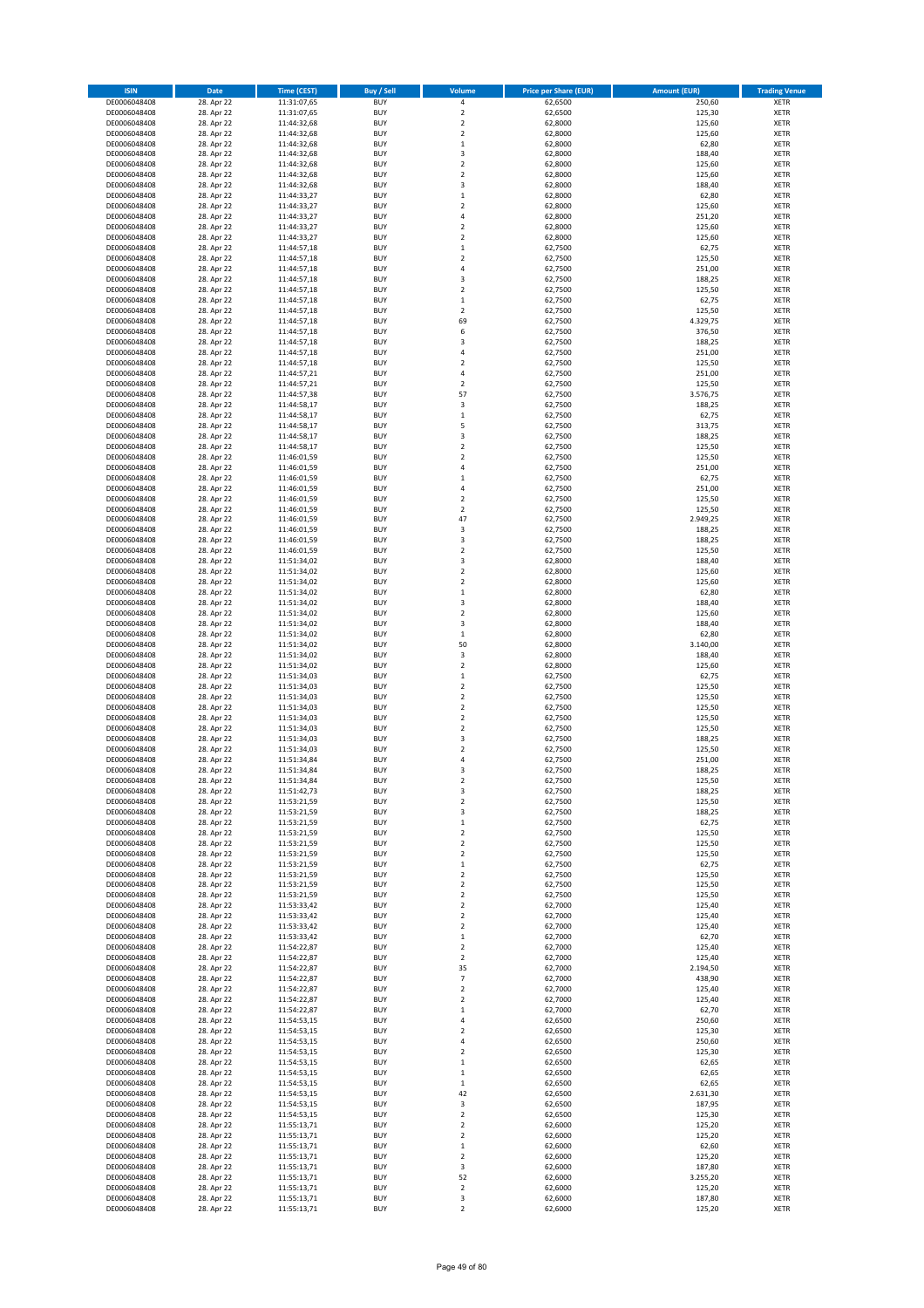| <b>ISIN</b>                  | Date                     | <b>Time (CEST)</b>         | <b>Buy / Sell</b>        | Volume                        | <b>Price per Share (EUR)</b> | <b>Amount (EUR)</b>  | <b>Trading Venue</b>       |
|------------------------------|--------------------------|----------------------------|--------------------------|-------------------------------|------------------------------|----------------------|----------------------------|
| DE0006048408                 | 28. Apr 22               | 11:55:24,22                | <b>BUY</b>               | $\,$ 1 $\,$                   | 62,6000                      | 62,60                | <b>XETR</b>                |
| DE0006048408                 | 28. Apr 22               | 11:55:24,22                | <b>BUY</b>               | $\sqrt{4}$                    | 62,6000                      | 250,40               | <b>XETR</b>                |
| DE0006048408<br>DE0006048408 | 28. Apr 22<br>28. Apr 22 | 11:55:24,22<br>11:55:24,22 | <b>BUY</b><br><b>BUY</b> | $\mathbf 2$<br>$\overline{2}$ | 62,6000<br>62,6000           | 125,20<br>125,20     | <b>XETR</b><br><b>XETR</b> |
| DE0006048408                 | 28. Apr 22               | 11:55:24,22                | <b>BUY</b>               | 3                             | 62,6000                      | 187,80               | <b>XETR</b>                |
| DE0006048408                 | 28. Apr 22               | 11:55:24,22                | <b>BUY</b>               | $\overline{2}$                | 62,6000                      | 125,20               | <b>XETR</b>                |
| DE0006048408                 | 28. Apr 22               | 11:55:24,22                | <b>BUY</b>               | $\overline{4}$                | 62,6000                      | 250,40               | <b>XETR</b>                |
| DE0006048408                 | 28. Apr 22               | 11:55:24,22                | <b>BUY</b>               | $\overline{2}$                | 62,6000                      | 125,20               | <b>XETR</b>                |
| DE0006048408<br>DE0006048408 | 28. Apr 22<br>28. Apr 22 | 11:55:31,78                | <b>BUY</b><br><b>BUY</b> | $\mathbf 1$<br>3              | 62,6000<br>62,6000           | 62,60<br>187,80      | XETR<br><b>XETR</b>        |
| DE0006048408                 | 28. Apr 22               | 11:55:31,78<br>11:55:31,78 | <b>BUY</b>               | $\overline{2}$                | 62,6000                      | 125,20               | XETR                       |
| DE0006048408                 | 28. Apr 22               | 11:55:31,78                | <b>BUY</b>               | $\,1\,$                       | 62,6000                      | 62,60                | <b>XETR</b>                |
| DE0006048408                 | 28. Apr 22               | 11:55:31,78                | <b>BUY</b>               | 3                             | 62,6000                      | 187,80               | XETR                       |
| DE0006048408                 | 28. Apr 22               | 11:55:31,78                | <b>BUY</b>               | 3                             | 62,6000                      | 187,80               | <b>XETR</b>                |
| DE0006048408                 | 28. Apr 22               | 11:55:31,78                | <b>BUY</b>               | $\mathbf 2$                   | 62,6000                      | 125,20               | XETR                       |
| DE0006048408<br>DE0006048408 | 28. Apr 22<br>28. Apr 22 | 11:55:39,49<br>11:55:52,34 | <b>BUY</b><br><b>BUY</b> | $\,1\,$<br>$\boldsymbol{2}$   | 62,6000<br>62,5500           | 62,60<br>125,10      | <b>XETR</b><br>XETR        |
| DE0006048408                 | 28. Apr 22               | 11:55:52,34                | <b>BUY</b>               | $\sqrt{4}$                    | 62,5500                      | 250,20               | <b>XETR</b>                |
| DE0006048408                 | 28. Apr 22               | 11:55:52,34                | <b>BUY</b>               | 5                             | 62,5500                      | 312,75               | XETR                       |
| DE0006048408                 | 28. Apr 22               | 11:55:52,34                | <b>BUY</b>               | 3                             | 62,5500                      | 187,65               | <b>XETR</b>                |
| DE0006048408                 | 28. Apr 22               | 11:55:52,34                | <b>BUY</b><br><b>BUY</b> | $\overline{2}$<br>$\mathbf 2$ | 62,5500                      | 125,10<br>125,10     | <b>XETR</b><br><b>XETR</b> |
| DE0006048408<br>DE0006048408 | 28. Apr 22<br>28. Apr 22 | 11:55:52,34<br>11:55:52,34 | <b>BUY</b>               | $\overline{2}$                | 62,5500<br>62,5500           | 125,10               | <b>XETR</b>                |
| DE0006048408                 | 28. Apr 22               | 11:55:52,34                | <b>BUY</b>               | $\mathbf 2$                   | 62,5500                      | 125,10               | <b>XETR</b>                |
| DE0006048408                 | 28. Apr 22               | 11:55:52,34                | <b>BUY</b>               | 3                             | 62,5500                      | 187,65               | <b>XETR</b>                |
| DE0006048408                 | 28. Apr 22               | 11:55:52,99                | <b>BUY</b>               | 4                             | 62,5500                      | 250,20               | <b>XETR</b>                |
| DE0006048408                 | 28. Apr 22               | 11:55:52,99                | <b>BUY</b>               | 10                            | 62,5500                      | 625,50               | <b>XETR</b>                |
| DE0006048408<br>DE0006048408 | 28. Apr 22<br>28. Apr 22 | 11:55:52,99<br>11:55:52,99 | <b>BUY</b><br><b>BUY</b> | 26<br>$\boldsymbol{2}$        | 62,5500<br>62,5500           | 1.626,30<br>125,10   | <b>XETR</b><br><b>XETR</b> |
| DE0006048408                 | 28. Apr 22               | 11:55:52,99                | <b>BUY</b>               | 3                             | 62,5500                      | 187,65               | <b>XETR</b>                |
| DE0006048408                 | 28. Apr 22               | 11:55:52,99                | <b>BUY</b>               | $\overline{4}$                | 62,5500                      | 250,20               | <b>XETR</b>                |
| DE0006048408                 | 28. Apr 22               | 11:56:06,18                | <b>BUY</b>               | $\,$ 1                        | 62,5500                      | 62,55                | <b>XETR</b>                |
| DE0006048408                 | 28. Apr 22<br>28. Apr 22 | 11:56:06,18                | <b>BUY</b>               | 8                             | 62,5500                      | 500,40               | <b>XETR</b>                |
| DE0006048408<br>DE0006048408 | 28. Apr 22               | 11:56:06,18<br>11:56:06,18 | <b>BUY</b><br><b>BUY</b> | $\,$ 1<br>$\overline{2}$      | 62,5500<br>62,5500           | 62,55<br>125,10      | XETR<br><b>XETR</b>        |
| DE0006048408                 | 28. Apr 22               | 11:56:17,64                | <b>BUY</b>               | $\mathbf 2$                   | 62,5500                      | 125,10               | XETR                       |
| DE0006048408                 | 28. Apr 22               | 11:56:17,64                | <b>BUY</b>               | 3                             | 62,5500                      | 187,65               | <b>XETR</b>                |
| DE0006048408                 | 28. Apr 22               | 11:56:17,64                | <b>BUY</b>               | $\,$ 1                        | 62,5500                      | 62,55                | XETR                       |
| DE0006048408                 | 28. Apr 22               | 11:56:17,64                | <b>BUY</b>               | 32                            | 62,5500                      | 2.001,60             | <b>XETR</b>                |
| DE0006048408<br>DE0006048408 | 28. Apr 22<br>28. Apr 22 | 11:56:24,87                | <b>BUY</b><br><b>BUY</b> | $\,1\,$<br>$\overline{2}$     | 62,5500<br>62,5500           | 62,55<br>125,10      | <b>XETR</b><br><b>XETR</b> |
| DE0006048408                 | 28. Apr 22               | 11:56:24,87<br>11:56:24,87 | <b>BUY</b>               | 3                             | 62,5500                      | 187,65               | XETR                       |
| DE0006048408                 | 28. Apr 22               | 11:56:24,87                | <b>BUY</b>               | $\,1\,$                       | 62,5500                      | 62,55                | <b>XETR</b>                |
| DE0006048408                 | 28. Apr 22               | 11:56:27,20                | <b>BUY</b>               | $\overline{\mathbf{3}}$       | 62,5000                      | 187,50               | <b>XETR</b>                |
| DE0006048408                 | 28. Apr 22               | 11:57:47,73                | <b>BUY</b>               | 3                             | 62,5000                      | 187,50               | <b>XETR</b>                |
| DE0006048408                 | 28. Apr 22               | 11:57:47,73                | <b>BUY</b>               | 3                             | 62,5000                      | 187,50               | XETR                       |
| DE0006048408<br>DE0006048408 | 28. Apr 22<br>28. Apr 22 | 11:57:47,73<br>11:57:47,73 | <b>BUY</b><br><b>BUY</b> | $\,$ 1<br>$\overline{2}$      | 62,5000<br>62,5000           | 62,50<br>125,00      | <b>XETR</b><br><b>XETR</b> |
| DE0006048408                 | 28. Apr 22               | 11:57:47,73                | <b>BUY</b>               | 3                             | 62,5000                      | 187,50               | <b>XETR</b>                |
| DE0006048408                 | 28. Apr 22               | 11:57:47,73                | <b>BUY</b>               | 5                             | 62,5000                      | 312,50               | <b>XETR</b>                |
| DE0006048408                 | 28. Apr 22               | 11:57:47,73                | <b>BUY</b>               | 28                            | 62,5000                      | 1.750,00             | <b>XETR</b>                |
| DE0006048408                 | 28. Apr 22               | 11:57:47,73                | <b>BUY</b><br><b>BUY</b> | $\,$ 1                        | 62,5000                      | 62,50                | <b>XETR</b>                |
| DE0006048408<br>DE0006048408 | 28. Apr 22<br>28. Apr 22 | 11:57:47,73<br>11:57:47,73 | <b>BUY</b>               | $\,$ 1<br>$\overline{2}$      | 62,5000<br>62,5000           | 62,50<br>125,00      | <b>XETR</b><br><b>XETR</b> |
| DE0006048408                 | 28. Apr 22               | 11:57:47,73                | <b>BUY</b>               | 3                             | 62,5000                      | 187,50               | <b>XETR</b>                |
| DE0006048408                 | 28. Apr 22               | 11:57:47,73                | <b>BUY</b>               | $\overline{2}$                | 62,5000                      | 125,00               | <b>XETR</b>                |
| DE0006048408                 | 28. Apr 22               | 11:57:47,73                | <b>BUY</b>               | $\,1\,$                       | 62,5000                      | 62,50                | <b>XETR</b>                |
| DE0006048408                 | 28. Apr 22               | 11:57:55,89                | <b>BUY</b><br><b>BUY</b> | $\sqrt{4}$                    | 62,4500                      | 249,80               | <b>XETR</b><br><b>XETR</b> |
| DE0006048408<br>DE0006048408 | 28. Apr 22<br>28. Apr 22 | 11:57:55,89<br>11:57:55,89 | <b>BUY</b>               | 4<br>30                       | 62,4500<br>62,4500           | 249,80<br>1.873,50   | <b>XETR</b>                |
| DE0006048408                 | 28. Apr 22               | 11:57:55,89                | <b>BUY</b>               | $\mathbf 2$                   | 62,4500                      | 124,90               | XETR                       |
| DE0006048408                 | 28. Apr 22               | 11:59:14,25                | <b>BUY</b>               | $\overline{2}$                | 62,5000                      | 125,00               | <b>XETR</b>                |
| DE0006048408                 | 28. Apr 22               | 11:59:14,25                | <b>BUY</b>               | 3                             | 62,5000                      | 187,50               | <b>XETR</b>                |
| DE0006048408<br>DE0006048408 | 28. Apr 22               | 11:59:14,25<br>12:02:06,46 | <b>BUY</b><br><b>BUY</b> | 3<br>3                        | 62,5000<br>62,6000           | 187,50<br>187,80     | <b>XETR</b><br><b>XETR</b> |
| DE0006048408                 | 28. Apr 22<br>28. Apr 22 | 12:02:06,46                | <b>BUY</b>               | 3                             | 62,6000                      | 187,80               | XETR                       |
| DE0006048408                 | 28. Apr 22               | 12:02:17,40                | <b>BUY</b>               | $\mathbf 1$                   | 62,5500                      | 62,55                | XETR                       |
| DE0006048408                 | 28. Apr 22               | 12:02:17,40                | <b>BUY</b>               | 3                             | 62,5500                      | 187,65               | XETR                       |
| DE0006048408                 | 28. Apr 22               | 12:02:17,40                | <b>BUY</b>               | 3                             | 62,5500                      | 187,65               | <b>XETR</b>                |
| DE0006048408                 | 28. Apr 22<br>28. Apr 22 | 12:02:17,40<br>12:02:17,40 | <b>BUY</b><br><b>BUY</b> | 3<br>6                        | 62,5500<br>62,5500           | 187,65               | <b>XETR</b><br>XETR        |
| DE0006048408<br>DE0006048408 | 28. Apr 22               | 12:02:17.40                | <b>BUY</b>               | $\mathbf 2$                   | 62,5500                      | 375,30<br>125,10     | <b>XETR</b>                |
| DE0006048408                 | 28. Apr 22               | 12:02:17,40                | <b>BUY</b>               | $\overline{2}$                | 62,5500                      | 125,10               | XETR                       |
| DE0006048408                 | 28. Apr 22               | 12:02:17,40                | <b>BUY</b>               | 3                             | 62,5500                      | 187,65               | <b>XETR</b>                |
| DE0006048408                 | 28. Apr 22               | 12:02:17,40                | <b>BUY</b>               | $\mathbf 2$                   | 62,5500                      | 125,10               | XETR                       |
| DE0006048408<br>DE0006048408 | 28. Apr 22<br>28. Apr 22 | 12:02:17,40<br>12:02:17,40 | <b>BUY</b><br><b>BUY</b> | 32<br>$\mathbf 2$             | 62,5500<br>62,5500           | 2.001,60<br>125,10   | <b>XETR</b><br><b>XETR</b> |
| DE0006048408                 | 28. Apr 22               | 12:02:17,40                | <b>BUY</b>               | $\overline{2}$                | 62,6000                      | 125,20               | <b>XETR</b>                |
| DE0006048408                 | 28. Apr 22               | 12:02:17,40                | <b>BUY</b>               | 3                             | 62,6000                      | 187,80               | XETR                       |
| DE0006048408                 | 28. Apr 22               | 12:02:17,40                | <b>BUY</b>               | 3                             | 62,5500                      | 187,65               | <b>XETR</b>                |
| DE0006048408                 | 28. Apr 22               | 12:02:17,40                | <b>BUY</b>               | 4                             | 62,5500                      | 250,20               | <b>XETR</b>                |
| DE0006048408<br>DE0006048408 | 28. Apr 22<br>28. Apr 22 | 12:02:17,40<br>12:02:17,40 | <b>BUY</b><br><b>BUY</b> | $\,$ 1<br>3                   | 62,5500<br>62,5500           | 62,55<br>187,65      | <b>XETR</b><br><b>XETR</b> |
| DE0006048408                 | 28. Apr 22               | 12:02:17,40                | <b>BUY</b>               | 3                             | 62,6000                      | 187,80               | <b>XETR</b>                |
| DE0006048408                 | 28. Apr 22               | 12:02:26,34                | <b>BUY</b>               | $\,$ 1                        | 62,5500                      | 62,55                | <b>XETR</b>                |
| DE0006048408                 | 28. Apr 22               | 12:02:26,34                | <b>BUY</b>               | 3                             | 62,5500                      | 187,65               | <b>XETR</b>                |
| DE0006048408<br>DE0006048408 | 28. Apr 22               | 12:02:26,34<br>12:02:26,34 | <b>BUY</b><br><b>BUY</b> | $\,$ 1<br>$\,$ 1              | 62,5500<br>62,5500           | 62,55<br>62,55       | <b>XETR</b><br>XETR        |
| DE0006048408                 | 28. Apr 22<br>28. Apr 22 | 12:02:26,34                | <b>BUY</b>               | $\mathbf 1$                   | 62,5500                      | 62,55                | XETR                       |
| DE0006048408                 | 28. Apr 22               | 12:02:26,34                | <b>BUY</b>               | $\boldsymbol{2}$              | 62,5500                      | 125,10               | XETR                       |
| DE0006048408                 | 28. Apr 22               | 12:02:26,34                | <b>BUY</b>               | $\overline{2}$                | 62,5500                      | 125,10               | <b>XETR</b>                |
| DE0006048408                 | 28. Apr 22               | 12:02:26,34                | <b>BUY</b>               | $\,$ 1                        | 62,5500                      | 62,55                | XETR                       |
| DE0006048408                 | 28. Apr 22               | 12:02:26,34                | <b>BUY</b>               | $\overline{2}$                | 62,5500                      | 125,10               | XETR                       |
| DE0006048408<br>DE0006048408 | 28. Apr 22<br>28. Apr 22 | 12:03:00,51<br>12:03:06,16 | <b>BUY</b><br><b>BUY</b> | 24<br>24                      | 62,6000<br>62,6000           | 1.502,40<br>1.502,40 | XETR<br><b>XETR</b>        |
| DE0006048408                 | 28. Apr 22               | 12:03:11,43                | <b>BUY</b>               | $\boldsymbol{2}$              | 62,6000                      | 125,20               | XETR                       |
| DE0006048408                 | 28. Apr 22               | 12:03:16,61                | <b>BUY</b>               | $\mathbf 2$                   | 62,6000                      | 125,20               | XETR                       |
| DE0006048408                 | 28. Apr 22               | 12:03:16,61                | <b>BUY</b>               | 34                            | 62,6000                      | 2.128,40             | <b>XETR</b>                |
| DE0006048408                 | 28. Apr 22               | 12:03:16,61                | <b>BUY</b>               | $\mathbf 2$                   | 62,6000                      | 125,20               | <b>XETR</b>                |
| DE0006048408<br>DE0006048408 | 28. Apr 22<br>28. Apr 22 | 12:03:43,08<br>12:03:43,08 | <b>BUY</b><br><b>BUY</b> | $\mathbf{1}$<br>3             | 62,6000<br>62,6000           | 62,60<br>187,80      | <b>XETR</b><br><b>XETR</b> |
| DE0006048408                 | 28. Apr 22               | 12:03:43,08                | <b>BUY</b>               | $\,$ 1                        | 62,6000                      | 62,60                | <b>XETR</b>                |
| DE0006048408                 | 28. Apr 22               | 12:03:43,08                | <b>BUY</b>               | 3                             | 62,6000                      | 187,80               | <b>XETR</b>                |
| DE0006048408                 | 28. Apr 22               | 12:03:49,70                | <b>BUY</b>               | $\,$ 1 $\,$                   | 62,6000                      | 62,60                | <b>XETR</b>                |
| DE0006048408<br>DE0006048408 | 28. Apr 22<br>28. Apr 22 | 12:03:49,70<br>12:03:49,70 | <b>BUY</b><br><b>BUY</b> | 19<br>$\mathbf 2$             | 62,6000<br>62,6000           | 1.189,40<br>125,20   | <b>XETR</b><br><b>XETR</b> |
| DE0006048408                 | 28. Apr 22               | 12:03:49,70                | <b>BUY</b>               | $\,1\,$                       | 62,6000                      | 62,60                | <b>XETR</b>                |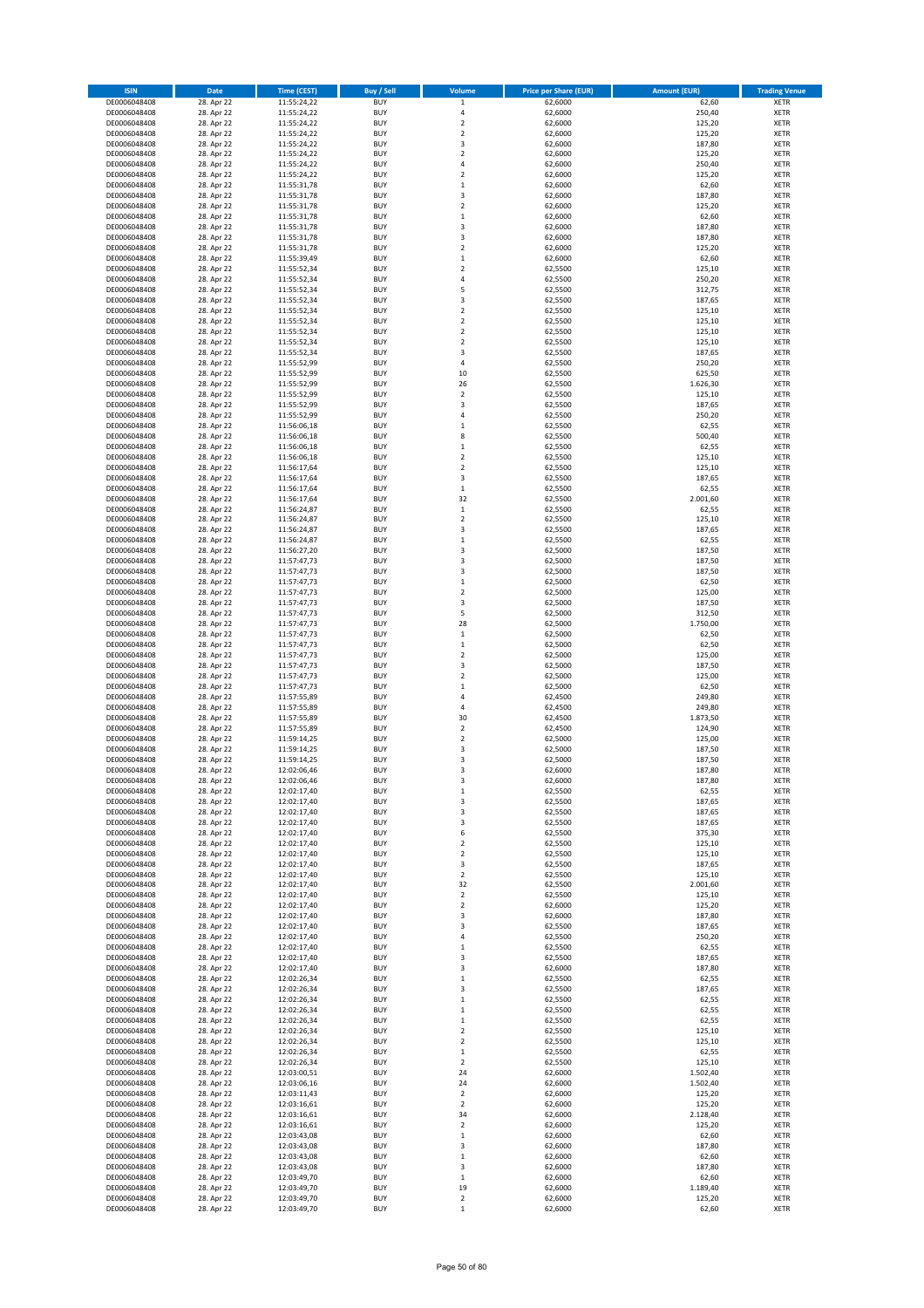| <b>ISIN</b>                  | Date                     | <b>Time (CEST)</b>         | <b>Buy / Sell</b>        | Volume                             | <b>Price per Share (EUR)</b> | <b>Amount (EUR)</b> | <b>Trading Venue</b>       |
|------------------------------|--------------------------|----------------------------|--------------------------|------------------------------------|------------------------------|---------------------|----------------------------|
| DE0006048408                 | 28. Apr 22               | 12:04:40,96                | <b>BUY</b>               | 3                                  | 62,6000                      | 187,80              | <b>XETR</b>                |
| DE0006048408                 | 28. Apr 22               | 12:04:40,96                | <b>BUY</b>               | $\mathbf 2$                        | 62,6000                      | 125,20              | <b>XETR</b>                |
| DE0006048408<br>DE0006048408 | 28. Apr 22<br>28. Apr 22 | 12:04:40,96<br>12:04:40,96 | <b>BUY</b><br><b>BUY</b> | $\mathbf 2$<br>3                   | 62,6000<br>62,6000           | 125,20<br>187,80    | <b>XETR</b><br><b>XETR</b> |
| DE0006048408                 | 28. Apr 22               | 12:05:01,07                | <b>BUY</b>               | 5                                  | 62,5500                      | 312,75              | <b>XETR</b>                |
| DE0006048408                 | 28. Apr 22               | 12:05:01,07                | <b>BUY</b>               | $\,1\,$                            | 62,5500                      | 62,55               | <b>XETR</b>                |
| DE0006048408                 | 28. Apr 22               | 12:05:01,07                | <b>BUY</b>               | 3                                  | 62,5500                      | 187,65              | <b>XETR</b>                |
| DE0006048408                 | 28. Apr 22               | 12:07:52,86                | <b>BUY</b>               | $\,1\,$                            | 62,5000                      | 62,50               | <b>XETR</b>                |
| DE0006048408<br>DE0006048408 | 28. Apr 22<br>28. Apr 22 | 12:07:52,86                | <b>BUY</b><br><b>BUY</b> | $\overline{2}$<br>3                | 62,5000<br>62,5000           | 125,00<br>187,50    | XETR<br><b>XETR</b>        |
| DE0006048408                 | 28. Apr 22               | 12:07:52,86<br>12:07:52,86 | <b>BUY</b>               | $\overline{\mathbf{3}}$            | 62,5000                      | 187,50              | XETR                       |
| DE0006048408                 | 28. Apr 22               | 12:07:52,86                | <b>BUY</b>               | 3                                  | 62,5000                      | 187,50              | <b>XETR</b>                |
| DE0006048408                 | 28. Apr 22               | 12:07:52,86                | <b>BUY</b>               | $\boldsymbol{2}$                   | 62,5000                      | 125,00              | XETR                       |
| DE0006048408                 | 28. Apr 22               | 12:07:52,86                | <b>BUY</b>               | $\mathbf 1$                        | 62,5000                      | 62,50               | <b>XETR</b>                |
| DE0006048408                 | 28. Apr 22               | 12:07:52,86                | <b>BUY</b>               | $\,$ 1                             | 62,5000                      | 62,50               | XETR                       |
| DE0006048408<br>DE0006048408 | 28. Apr 22<br>28. Apr 22 | 12:07:52,86<br>12:13:24,35 | <b>BUY</b><br><b>BUY</b> | $\overline{2}$<br>$\boldsymbol{2}$ | 62,5000<br>62,5000           | 125,00<br>125,00    | <b>XETR</b><br>XETR        |
| DE0006048408                 | 28. Apr 22               | 12:13:24,35                | <b>BUY</b>               | $\overline{2}$                     | 62,5000                      | 125,00              | <b>XETR</b>                |
| DE0006048408                 | 28. Apr 22               | 12:13:24,35                | <b>BUY</b>               | $\,$ 1                             | 62,5000                      | 62,50               | XETR                       |
| DE0006048408                 | 28. Apr 22               | 12:13:24,35                | <b>BUY</b>               | $\overline{2}$                     | 62,5000                      | 125,00              | <b>XETR</b>                |
| DE0006048408                 | 28. Apr 22               | 12:13:24,35                | <b>BUY</b><br><b>BUY</b> | 28<br>$\mathbf 2$                  | 62,5000                      | 1.750,00<br>125,00  | <b>XETR</b><br><b>XETR</b> |
| DE0006048408<br>DE0006048408 | 28. Apr 22<br>28. Apr 22 | 12:13:24,35<br>12:13:24,35 | <b>BUY</b>               | $\overline{2}$                     | 62,5000<br>62,5000           | 125,00              | <b>XETR</b>                |
| DE0006048408                 | 28. Apr 22               | 12:13:24,35                | <b>BUY</b>               | $\mathbf 2$                        | 62,5000                      | 125,00              | <b>XETR</b>                |
| DE0006048408                 | 28. Apr 22               | 12:13:34,11                | <b>BUY</b>               | 3                                  | 62,5000                      | 187,50              | <b>XETR</b>                |
| DE0006048408                 | 28. Apr 22               | 12:13:34,11                | <b>BUY</b>               | $\overline{2}$                     | 62,5000                      | 125,00              | <b>XETR</b>                |
| DE0006048408                 | 28. Apr 22               | 12:13:34,11                | <b>BUY</b>               | 3                                  | 62,5000                      | 187,50              | <b>XETR</b>                |
| DE0006048408<br>DE0006048408 | 28. Apr 22<br>28. Apr 22 | 12:15:04,28<br>12:15:04,28 | <b>BUY</b><br><b>BUY</b> | $\,1\,$<br>3                       | 62,4500<br>62,4500           | 62,45<br>187,35     | <b>XETR</b><br><b>XETR</b> |
| DE0006048408                 | 28. Apr 22               | 12:15:04,28                | <b>BUY</b>               | $\boldsymbol{2}$                   | 62,4500                      | 124,90              | <b>XETR</b>                |
| DE0006048408                 | 28. Apr 22               | 12:15:04,28                | <b>BUY</b>               | 3                                  | 62,4500                      | 187,35              | <b>XETR</b>                |
| DE0006048408                 | 28. Apr 22               | 12:15:04,28                | <b>BUY</b>               | $\mathbf 1$                        | 62,4500                      | 62,45               | <b>XETR</b>                |
| DE0006048408                 | 28. Apr 22<br>28. Apr 22 | 12:15:04,28                | <b>BUY</b><br><b>BUY</b> | 3<br>3                             | 62,4500                      | 187,35<br>187,35    | <b>XETR</b><br>XETR        |
| DE0006048408<br>DE0006048408 | 28. Apr 22               | 12:15:04,28<br>12:15:04,28 | <b>BUY</b>               | 22                                 | 62,4500<br>62,4500           | 1.373,90            | <b>XETR</b>                |
| DE0006048408                 | 28. Apr 22               | 12:15:04,28                | <b>BUY</b>               | $\,$ 1                             | 62,4500                      | 62,45               | XETR                       |
| DE0006048408                 | 28. Apr 22               | 12:15:04,28                | <b>BUY</b>               | $\,1\,$                            | 62,4500                      | 62,45               | <b>XETR</b>                |
| DE0006048408                 | 28. Apr 22               | 12:15:04,28                | <b>BUY</b>               | 3                                  | 62,4500                      | 187,35              | XETR                       |
| DE0006048408                 | 28. Apr 22               | 12:15:04,28                | <b>BUY</b>               | $\,1\,$                            | 62,4500                      | 62,45               | <b>XETR</b>                |
| DE0006048408<br>DE0006048408 | 28. Apr 22<br>28. Apr 22 | 12:15:04,28<br>12:15:38,83 | <b>BUY</b><br><b>BUY</b> | $\overline{2}$<br>$\overline{2}$   | 62,4500<br>62,4500           | 124,90<br>124,90    | <b>XETR</b><br><b>XETR</b> |
| DE0006048408                 | 28. Apr 22               | 12:15:38,83                | <b>BUY</b>               | $\sqrt{4}$                         | 62,4500                      | 249,80              | XETR                       |
| DE0006048408                 | 28. Apr 22               | 12:15:38,83                | <b>BUY</b>               | $\overline{2}$                     | 62,4500                      | 124,90              | <b>XETR</b>                |
| DE0006048408                 | 28. Apr 22               | 12:15:38,83                | <b>BUY</b>               | $\overline{4}$                     | 62,4500                      | 249,80              | <b>XETR</b>                |
| DE0006048408                 | 28. Apr 22               | 12:15:38,83                | <b>BUY</b>               | $\overline{2}$                     | 62,4500                      | 124,90              | <b>XETR</b>                |
| DE0006048408                 | 28. Apr 22               | 12:15:38,83                | <b>BUY</b>               | 3                                  | 62,4500                      | 187,35              | XETR                       |
| DE0006048408<br>DE0006048408 | 28. Apr 22<br>28. Apr 22 | 12:17:09,97<br>12:17:09,97 | <b>BUY</b><br><b>BUY</b> | 3<br>$\overline{2}$                | 62,5000<br>62,5000           | 187,50<br>125,00    | <b>XETR</b><br><b>XETR</b> |
| DE0006048408                 | 28. Apr 22               | 12:17:09,97                | <b>BUY</b>               | 3                                  | 62,5000                      | 187,50              | <b>XETR</b>                |
| DE0006048408                 | 28. Apr 22               | 12:17:09,97                | <b>BUY</b>               | 3                                  | 62,5000                      | 187,50              | <b>XETR</b>                |
| DE0006048408                 | 28. Apr 22               | 12:17:09,97                | <b>BUY</b>               | 26                                 | 62,5000                      | 1.625,00            | <b>XETR</b>                |
| DE0006048408                 | 28. Apr 22               | 12:17:09,97                | <b>BUY</b><br><b>BUY</b> | 3                                  | 62,5000                      | 187,50              | <b>XETR</b>                |
| DE0006048408<br>DE0006048408 | 28. Apr 22<br>28. Apr 22 | 12:17:26,21<br>12:17:26,21 | <b>BUY</b>               | 4<br>$\,$ 1                        | 62,4500<br>62,4500           | 249,80<br>62,45     | <b>XETR</b><br><b>XETR</b> |
| DE0006048408                 | 28. Apr 22               | 12:17:26,21                | <b>BUY</b>               | $\,$ 1                             | 62,4500                      | 62,45               | <b>XETR</b>                |
| DE0006048408                 | 28. Apr 22               | 12:17:26,21                | <b>BUY</b>               | 3                                  | 62,4500                      | 187,35              | <b>XETR</b>                |
| DE0006048408                 | 28. Apr 22               | 12:20:45,51                | <b>BUY</b>               | 3                                  | 62,4000                      | 187,20              | <b>XETR</b>                |
| DE0006048408                 | 28. Apr 22               | 12:20:45,51                | <b>BUY</b>               | $\,1\,$                            | 62,4000                      | 62,40               | <b>XETR</b>                |
| DE0006048408<br>DE0006048408 | 28. Apr 22<br>28. Apr 22 | 12:20:45,51<br>12:20:45,51 | <b>BUY</b><br><b>BUY</b> | 3<br>$\overline{2}$                | 62,4000<br>62,4000           | 187,20<br>124,80    | <b>XETR</b><br><b>XETR</b> |
| DE0006048408                 | 28. Apr 22               | 12:20:45,51                | <b>BUY</b>               | $\,$ 1                             | 62,4000                      | 62,40               | XETR                       |
| DE0006048408                 | 28. Apr 22               | 12:20:45,51                | <b>BUY</b>               | 3                                  | 62,4000                      | 187,20              | <b>XETR</b>                |
| DE0006048408                 | 28. Apr 22               | 12:20:45,51                | <b>BUY</b>               | $\overline{7}$                     | 62,4000                      | 436,80              | XETR                       |
| DE0006048408                 | 28. Apr 22               | 12:20:45,51                | <b>BUY</b>               | $\overline{2}$                     | 62,4000                      | 124,80              | <b>XETR</b>                |
| DE0006048408<br>DE0006048408 | 28. Apr 22<br>28. Apr 22 | 12:20:45,51<br>12:20:45,51 | <b>BUY</b><br><b>BUY</b> | $\mathbf 1$<br>$\,$ 1              | 62,4000<br>62,4000           | 62,40<br>62,40      | <b>XETR</b><br>XETR        |
| DE0006048408                 | 28. Apr 22               | 12:20:45,51                | <b>BUY</b>               | 31                                 | 62,4000                      | 1.934,40            | XETR                       |
| DE0006048408                 | 28. Apr 22               | 12:20:45,51                | <b>BUY</b>               | $\boldsymbol{2}$                   | 62,4000                      | 124,80              | XETR                       |
| DE0006048408                 | 28. Apr 22               | 12:20:45,51                | <b>BUY</b>               | $\boldsymbol{2}$                   | 62,4000                      | 124,80              | <b>XETR</b>                |
| DE0006048408                 | 28. Apr 22               | 12:20:45,51                | <b>BUY</b>               | $\,$ 1                             | 62,4000                      | 62,40               | <b>XETR</b>                |
| DE0006048408<br>DE0006048408 | 28. Apr 22<br>28. Apr 22 | 12:20:45,51<br>12:23:31,15 | <b>BUY</b><br><b>BUY</b> | 34<br>$\mathbf 1$                  | 62,4000<br>62,4000           | 2.121,60<br>62,40   | XETR<br><b>XETR</b>        |
| DE0006048408                 | 28. Apr 22               | 12:23:31,15                | <b>BUY</b>               | $\boldsymbol{2}$                   | 62,4000                      | 124,80              | XETR                       |
| DE0006048408                 | 28. Apr 22               | 12:23:31,15                | <b>BUY</b>               | $\,$ 1                             | 62,4000                      | 62,40               | <b>XETR</b>                |
| DE0006048408                 | 28. Apr 22               | 12:23:31,15                | <b>BUY</b>               | $\mathbf 2$                        | 62,4000                      | 124,80              | XETR                       |
| DE0006048408<br>DE0006048408 | 28. Apr 22<br>28. Apr 22 | 12:23:31,15<br>12:23:31,15 | <b>BUY</b><br><b>BUY</b> | 3<br>3                             | 62,4000<br>62,4000           | 187,20<br>187,20    | <b>XETR</b><br><b>XETR</b> |
| DE0006048408                 | 28. Apr 22               | 12:23:31,15                | <b>BUY</b>               | $\mathbf 2$                        | 62,4000                      | 124,80              | <b>XETR</b>                |
| DE0006048408                 | 28. Apr 22               | 12:24:50,77                | <b>BUY</b>               | $\mathbf 1$                        | 62,4000                      | 62,40               | XETR                       |
| DE0006048408                 | 28. Apr 22               | 12:24:50,77                | <b>BUY</b>               | $\mathbf 2$                        | 62,4000                      | 124,80              | <b>XETR</b>                |
| DE0006048408                 | 28. Apr 22               | 12:24:50,77                | <b>BUY</b>               | $\,$ 1                             | 62,4000                      | 62,40               | <b>XETR</b>                |
| DE0006048408<br>DE0006048408 | 28. Apr 22<br>28. Apr 22 | 12:26:08,34<br>12:26:08,34 | <b>BUY</b><br><b>BUY</b> | $\overline{2}$<br>$\mathbf 2$      | 62,3500<br>62,3500           | 124,70<br>124,70    | <b>XETR</b><br><b>XETR</b> |
| DE0006048408                 | 28. Apr 22               | 12:26:08,34                | <b>BUY</b>               | 5                                  | 62,3500                      | 311,75              | <b>XETR</b>                |
| DE0006048408                 | 28. Apr 22               | 12:26:08,34                | <b>BUY</b>               | $\mathbf 2$                        | 62,3500                      | 124,70              | <b>XETR</b>                |
| DE0006048408                 | 28. Apr 22               | 12:26:08,34                | <b>BUY</b>               | 41                                 | 62,3500                      | 2.556,35            | <b>XETR</b>                |
| DE0006048408                 | 28. Apr 22               | 12:26:08,34                | <b>BUY</b>               | $\,$ 1                             | 62,3500                      | 62,35               | <b>XETR</b>                |
| DE0006048408<br>DE0006048408 | 28. Apr 22<br>28. Apr 22 | 12:26:08,34<br>12:30:07,14 | <b>BUY</b><br><b>BUY</b> | 6<br>$\mathbf 1$                   | 62,3500<br>62,4000           | 374,10<br>62,40     | XETR<br>XETR               |
| DE0006048408                 | 28. Apr 22               | 12:30:07,14                | <b>BUY</b>               | $\boldsymbol{2}$                   | 62,4000                      | 124,80              | XETR                       |
| DE0006048408                 | 28. Apr 22               | 12:30:07,14                | <b>BUY</b>               | $\mathbf 1$                        | 62,4000                      | 62,40               | <b>XETR</b>                |
| DE0006048408                 | 28. Apr 22               | 12:30:07,14                | <b>BUY</b>               | $\overline{\mathbf{c}}$            | 62,4000                      | 124,80              | XETR                       |
| DE0006048408                 | 28. Apr 22               | 12:30:07,14                | <b>BUY</b>               | 25                                 | 62,4000                      | 1.560,00            | XETR                       |
| DE0006048408                 | 28. Apr 22               | 12:30:07,14                | <b>BUY</b><br><b>BUY</b> | 3<br>3                             | 62,4000                      | 187,20              | XETR                       |
| DE0006048408<br>DE0006048408 | 28. Apr 22<br>28. Apr 22 | 12:30:07,14<br>12:30:07,14 | <b>BUY</b>               | $\,$ 1                             | 62,4000<br>62,4000           | 187,20<br>62,40     | <b>XETR</b><br>XETR        |
| DE0006048408                 | 28. Apr 22               | 12:30:07,14                | <b>BUY</b>               | $\mathbf 1$                        | 62,4000                      | 62,40               | XETR                       |
| DE0006048408                 | 28. Apr 22               | 12:30:07,14                | <b>BUY</b>               | 3                                  | 62,4000                      | 187,20              | <b>XETR</b>                |
| DE0006048408                 | 28. Apr 22               | 12:30:07,14                | <b>BUY</b>               | $\mathbf 2$                        | 62,4000                      | 124,80              | <b>XETR</b>                |
| DE0006048408<br>DE0006048408 | 28. Apr 22<br>28. Apr 22 | 12:34:08,14<br>12:34:08,14 | <b>BUY</b><br><b>BUY</b> | 3<br>$\,$ 1                        | 62,5000<br>62,5000           | 187,50<br>62,50     | <b>XETR</b><br><b>XETR</b> |
| DE0006048408                 | 28. Apr 22               | 12:34:08,14                | <b>BUY</b>               | $\,$ 1                             | 62,5000                      | 62,50               | <b>XETR</b>                |
| DE0006048408                 | 28. Apr 22               | 12:34:08,14                | <b>BUY</b>               | 3                                  | 62,5000                      | 187,50              | <b>XETR</b>                |
| DE0006048408                 | 28. Apr 22               | 12:34:08,14                | <b>BUY</b>               | 30                                 | 62,5000                      | 1.875,00            | <b>XETR</b>                |
| DE0006048408                 | 28. Apr 22               | 12:34:08,14                | <b>BUY</b>               | $\,$ 1                             | 62,5000                      | 62,50               | <b>XETR</b>                |
| DE0006048408<br>DE0006048408 | 28. Apr 22<br>28. Apr 22 | 12:34:08,14<br>12:34:08,14 | <b>BUY</b><br><b>BUY</b> | 3<br>3                             | 62,5000<br>62,5000           | 187,50<br>187,50    | <b>XETR</b><br><b>XETR</b> |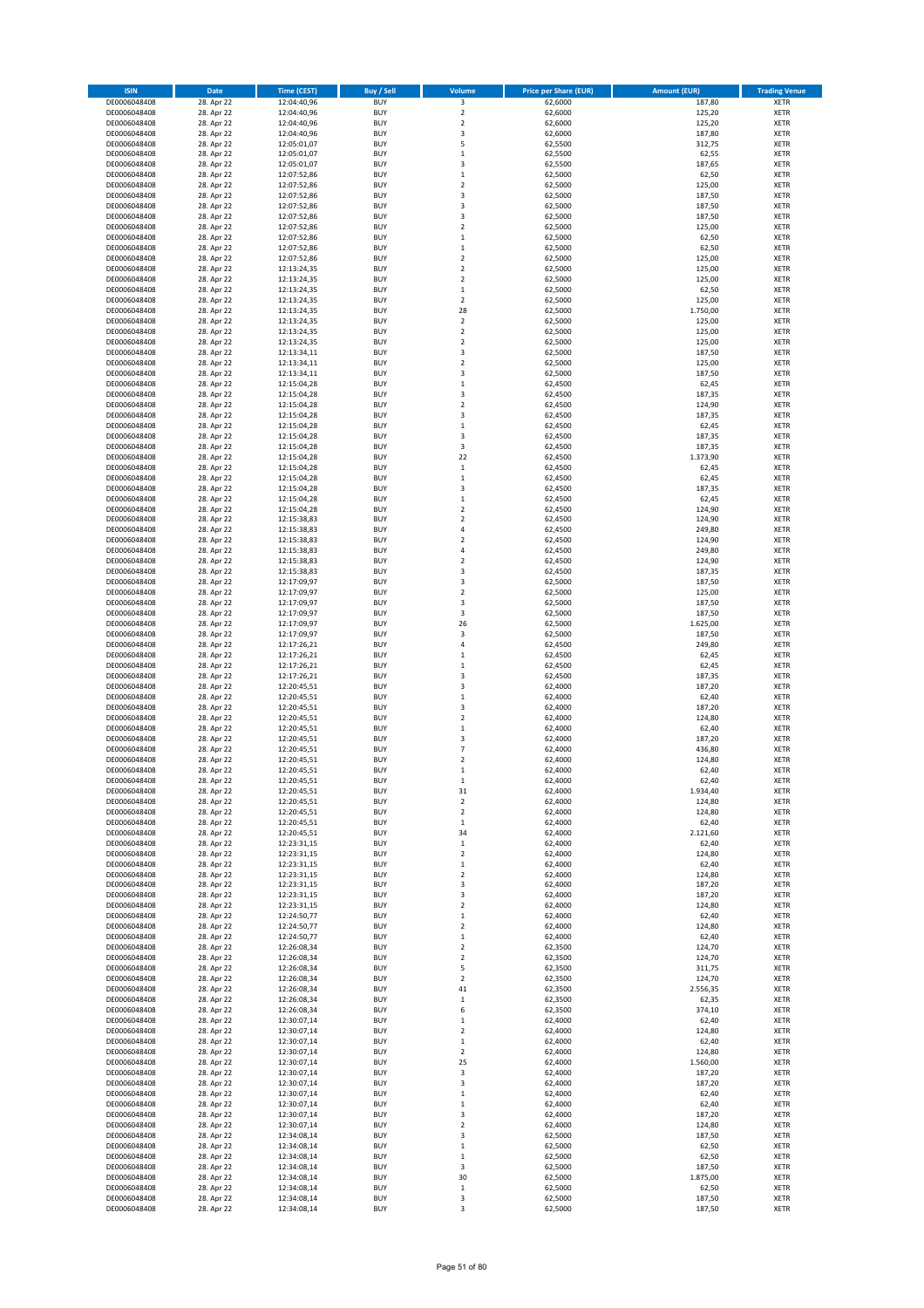| <b>ISIN</b>                  | Date                     | <b>Time (CEST)</b>         | <b>Buy / Sell</b>        | Volume                                 | <b>Price per Share (EUR)</b> | <b>Amount (EUR)</b> | <b>Trading Venue</b>       |
|------------------------------|--------------------------|----------------------------|--------------------------|----------------------------------------|------------------------------|---------------------|----------------------------|
| DE0006048408                 | 28. Apr 22               | 12:36:37,84                | <b>BUY</b>               | $\overline{2}$                         | 62,5500                      | 125,10              | <b>XETR</b>                |
| DE0006048408                 | 28. Apr 22               | 12:36:37,84                | <b>BUY</b>               | $\mathbf 2$                            | 62,5500                      | 125,10              | <b>XETR</b>                |
| DE0006048408<br>DE0006048408 | 28. Apr 22<br>28. Apr 22 | 12:36:37,84<br>12:36:37,84 | <b>BUY</b><br><b>BUY</b> | $\mathbf 2$<br>$\sqrt{4}$              | 62,5500<br>62,5500           | 125,10<br>250,20    | <b>XETR</b><br><b>XETR</b> |
| DE0006048408                 | 28. Apr 22               | 12:36:37,84                | <b>BUY</b>               | $\mathbf 1$                            | 62,5500                      | 62,55               | <b>XETR</b>                |
| DE0006048408                 | 28. Apr 22               | 12:36:43,05                | <b>BUY</b>               | $\overline{4}$                         | 62,5500                      | 250,20              | <b>XETR</b>                |
| DE0006048408                 | 28. Apr 22               | 12:36:43,05                | <b>BUY</b>               | 3                                      | 62,5500                      | 187,65              | <b>XETR</b>                |
| DE0006048408                 | 28. Apr 22               | 12:36:43,05                | <b>BUY</b>               | $\overline{4}$                         | 62,5500                      | 250,20              | <b>XETR</b>                |
| DE0006048408<br>DE0006048408 | 28. Apr 22<br>28. Apr 22 | 12:36:43,05                | <b>BUY</b><br><b>BUY</b> | $\sqrt{4}$<br>$\overline{2}$           | 62,5500<br>62,5500           | 250,20<br>125,10    | XETR<br><b>XETR</b>        |
| DE0006048408                 | 28. Apr 22               | 12:36:43,05<br>12:36:43,05 | <b>BUY</b>               | 3                                      | 62,5500                      | 187,65              | XETR                       |
| DE0006048408                 | 28. Apr 22               | 12:36:59,59                | <b>BUY</b>               | $\overline{2}$                         | 62,5000                      | 125,00              | <b>XETR</b>                |
| DE0006048408                 | 28. Apr 22               | 12:36:59,59                | <b>BUY</b>               | 3                                      | 62,5000                      | 187,50              | XETR                       |
| DE0006048408                 | 28. Apr 22               | 12:36:59,59                | <b>BUY</b>               | $\overline{2}$                         | 62,5000                      | 125,00              | <b>XETR</b>                |
| DE0006048408                 | 28. Apr 22               | 12:36:59,59                | <b>BUY</b>               | $\,$ 1                                 | 62,5000                      | 62,50               | XETR                       |
| DE0006048408<br>DE0006048408 | 28. Apr 22<br>28. Apr 22 | 12:36:59,59<br>12:36:59,59 | <b>BUY</b><br><b>BUY</b> | $\,1\,$<br>3                           | 62,5000<br>62,5000           | 62,50<br>187,50     | <b>XETR</b><br>XETR        |
| DE0006048408                 | 28. Apr 22               | 12:36:59,59                | <b>BUY</b>               | 41                                     | 62,5000                      | 2.562,50            | <b>XETR</b>                |
| DE0006048408                 | 28. Apr 22               | 12:36:59,59                | <b>BUY</b>               | $\mathbf 2$                            | 62,5000                      | 125,00              | XETR                       |
| DE0006048408                 | 28. Apr 22               | 12:36:59,59                | <b>BUY</b>               | $\overline{2}$                         | 62,5000                      | 125,00              | <b>XETR</b>                |
| DE0006048408                 | 28. Apr 22               | 12:36:59,59                | <b>BUY</b><br><b>BUY</b> | $\,1\,$<br>$\,$ 1                      | 62,5000                      | 62,50<br>62,50      | <b>XETR</b><br><b>XETR</b> |
| DE0006048408<br>DE0006048408 | 28. Apr 22<br>28. Apr 22 | 12:37:10,42<br>12:37:15,92 | <b>BUY</b>               | 25                                     | 62,5000<br>62,5000           | 1.562,50            | <b>XETR</b>                |
| DE0006048408                 | 28. Apr 22               | 12:37:21,11                | <b>BUY</b>               | 26                                     | 62,5000                      | 1.625,00            | <b>XETR</b>                |
| DE0006048408                 | 28. Apr 22               | 12:37:21,11                | <b>BUY</b>               | $\,1\,$                                | 62,5000                      | 62,50               | <b>XETR</b>                |
| DE0006048408                 | 28. Apr 22               | 12:37:21,11                | <b>BUY</b>               | 3                                      | 62,5000                      | 187,50              | <b>XETR</b>                |
| DE0006048408                 | 28. Apr 22               | 12:37:43,86                | <b>BUY</b>               | 3                                      | 62,4500                      | 187,35              | <b>XETR</b>                |
| DE0006048408<br>DE0006048408 | 28. Apr 22<br>28. Apr 22 | 12:37:49,63<br>12:38:01,95 | <b>BUY</b><br><b>BUY</b> | 3<br>$\mathbf 2$                       | 62,4500<br>62,5000           | 187,35<br>125,00    | <b>XETR</b><br><b>XETR</b> |
| DE0006048408                 | 28. Apr 22               | 12:38:27,23                | <b>BUY</b>               | $\mathbf 2$                            | 62,4500                      | 124,90              | <b>XETR</b>                |
| DE0006048408                 | 28. Apr 22               | 12:38:33,67                | <b>BUY</b>               | $\sqrt{2}$                             | 62,4500                      | 124,90              | <b>XETR</b>                |
| DE0006048408                 | 28. Apr 22               | 12:38:33,67                | <b>BUY</b>               | $\mathbf 2$                            | 62,4500                      | 124,90              | <b>XETR</b>                |
| DE0006048408                 | 28. Apr 22<br>28. Apr 22 | 12:38:33,67                | <b>BUY</b><br><b>BUY</b> | $\mathbf 1$<br>22                      | 62,4500                      | 62,45<br>1.373,90   | <b>XETR</b><br>XETR        |
| DE0006048408<br>DE0006048408 | 28. Apr 22               | 12:38:41,17<br>12:39:09,02 | <b>BUY</b>               | $\overline{2}$                         | 62,4500<br>62,4500           | 124,90              | <b>XETR</b>                |
| DE0006048408                 | 28. Apr 22               | 12:40:36,21                | <b>BUY</b>               | $\mathbf 2$                            | 62,4000                      | 124,80              | XETR                       |
| DE0006048408                 | 28. Apr 22               | 12:40:36,21                | <b>BUY</b>               | $\,1\,$                                | 62,4000                      | 62,40               | <b>XETR</b>                |
| DE0006048408                 | 28. Apr 22               | 12:40:36,21                | <b>BUY</b>               | 3                                      | 62,4000                      | 187,20              | XETR                       |
| DE0006048408                 | 28. Apr 22               | 12:40:36,21                | <b>BUY</b>               | $\,1\,$                                | 62,4000                      | 62,40               | <b>XETR</b>                |
| DE0006048408<br>DE0006048408 | 28. Apr 22<br>28. Apr 22 | 12:40:36,21                | <b>BUY</b><br><b>BUY</b> | $\,1\,$<br>$\overline{2}$              | 62,4000<br>62.4000           | 62,40<br>124,80     | <b>XETR</b><br><b>XETR</b> |
| DE0006048408                 | 28. Apr 22               | 12:40:36,21<br>12:40:36,21 | <b>BUY</b>               | $\mathbf 1$                            | 62,4000                      | 62,40               | XETR                       |
| DE0006048408                 | 28. Apr 22               | 12:40:36,21                | <b>BUY</b>               | $\overline{2}$                         | 62,4000                      | 124,80              | <b>XETR</b>                |
| DE0006048408                 | 28. Apr 22               | 12:40:42,97                | <b>BUY</b>               | $\overline{2}$                         | 62,4000                      | 124,80              | <b>XETR</b>                |
| DE0006048408                 | 28. Apr 22               | 12:43:58,52                | <b>BUY</b>               | $\overline{2}$                         | 62,4000                      | 124,80              | <b>XETR</b>                |
| DE0006048408                 | 28. Apr 22               | 12:43:58,52                | <b>BUY</b>               | 3                                      | 62,4000                      | 187,20              | XETR                       |
| DE0006048408<br>DE0006048408 | 28. Apr 22<br>28. Apr 22 | 12:43:58,52<br>12:43:58,52 | <b>BUY</b><br><b>BUY</b> | $\mathbf 2$<br>3                       | 62,4000<br>62,4000           | 124,80<br>187,20    | <b>XETR</b><br><b>XETR</b> |
| DE0006048408                 | 28. Apr 22               | 12:43:58,52                | <b>BUY</b>               | $\,$ 1                                 | 62,4000                      | 62,40               | <b>XETR</b>                |
| DE0006048408                 | 28. Apr 22               | 12:48:08,88                | <b>BUY</b>               | $\overline{2}$                         | 62,3500                      | 124,70              | <b>XETR</b>                |
| DE0006048408                 | 28. Apr 22               | 12:48:08,88                | <b>BUY</b>               | $\mathbf 1$                            | 62,3500                      | 62,35               | <b>XETR</b>                |
| DE0006048408                 | 28. Apr 22               | 12:48:08,88                | <b>BUY</b><br><b>BUY</b> | $\overline{2}$<br>3                    | 62,3500                      | 124,70              | <b>XETR</b>                |
| DE0006048408<br>DE0006048408 | 28. Apr 22<br>28. Apr 22 | 12:48:08,88<br>12:48:08,88 | <b>BUY</b>               | 3                                      | 62,3500<br>62,3500           | 187,05<br>187,05    | <b>XETR</b><br><b>XETR</b> |
| DE0006048408                 | 28. Apr 22               | 12:48:08,88                | <b>BUY</b>               | $\,$ 1                                 | 62,3500                      | 62,35               | <b>XETR</b>                |
| DE0006048408                 | 28. Apr 22               | 12:48:08,88                | <b>BUY</b>               | $\overline{2}$                         | 62,3500                      | 124,70              | <b>XETR</b>                |
| DE0006048408                 | 28. Apr 22               | 12:48:08,88                | <b>BUY</b>               | $\mathbf 2$                            | 62,3500                      | 124,70              | <b>XETR</b>                |
| DE0006048408                 | 28. Apr 22               | 12:48:08,88                | <b>BUY</b><br><b>BUY</b> | 3<br>22                                | 62,3500<br>62,3500           | 187,05              | <b>XETR</b><br><b>XETR</b> |
| DE0006048408<br>DE0006048408 | 28. Apr 22<br>28. Apr 22 | 12:48:08,88<br>12:48:08,88 | <b>BUY</b>               | 3                                      | 62,3500                      | 1.371,70<br>187,05  | <b>XETR</b>                |
| DE0006048408                 | 28. Apr 22               | 12:48:08,88                | <b>BUY</b>               | $\,1\,$                                | 62,3500                      | 62,35               | XETR                       |
| DE0006048408                 | 28. Apr 22               | 12:48:08,88                | <b>BUY</b>               | $\,1\,$                                | 62,3500                      | 62,35               | <b>XETR</b>                |
| DE0006048408                 | 28. Apr 22               | 12:48:08,88                | <b>BUY</b>               | 3                                      | 62,3500                      | 187,05              | XETR                       |
| DE0006048408<br>DE0006048408 | 28. Apr 22               | 12:48:08,88<br>12:48:08,88 | <b>BUY</b><br><b>BUY</b> | 4<br>$\overline{2}$                    | 62,3500<br>62,3500           | 249,40<br>124,70    | <b>XETR</b><br><b>XETR</b> |
| DE0006048408                 | 28. Apr 22<br>28. Apr 22 | 12:48:08,88                | <b>BUY</b>               | $\overline{\mathbf{c}}$                | 62,3500                      | 124,70              | XETR                       |
| DE0006048408                 | 28. Apr 22               | 12:48:08,88                | <b>BUY</b>               | $\,$ 1                                 | 62,3500                      | 62,35               | XETR                       |
| DE0006048408                 | 28. Apr 22               | 12:48:08,88                | <b>BUY</b>               | 3                                      | 62,3500                      | 187,05              | XETR                       |
| DE0006048408                 | 28. Apr 22               | 12:48:08,88                | <b>BUY</b>               | $\mathbf 2$                            | 62,3500                      | 124,70              | <b>XETR</b>                |
| DE0006048408                 | 28. Apr 22               | 12:48:08,90                | <b>BUY</b>               | $\overline{7}$                         | 62,3500                      | 436,45              | XETR                       |
| DE0006048408<br>DE0006048408 | 28. Apr 22<br>28. Apr 22 | 12:49:30,24<br>12:49:30,24 | <b>BUY</b><br><b>BUY</b> | $\mathbf 2$<br>3                       | 62,3500<br>62,3500           | 124,70<br>187,05    | XETR<br><b>XETR</b>        |
| DE0006048408                 | 28. Apr 22               | 12:49:30,24                | <b>BUY</b>               | $\sqrt{4}$                             | 62,3500                      | 249,40              | <b>XETR</b>                |
| DE0006048408                 | 28. Apr 22               | 12:49:30,26                | <b>BUY</b>               | 3                                      | 62,3500                      | 187,05              | <b>XETR</b>                |
| DE0006048408                 | 28. Apr 22               | 12:54:23,78                | <b>BUY</b>               | $\overline{4}$                         | 62,4000                      | 249,60              | XETR                       |
| DE0006048408<br>DE0006048408 | 28. Apr 22<br>28. Apr 22 | 12:54:23,78                | <b>BUY</b><br><b>BUY</b> | $\mathbf 2$<br>3                       | 62,4000<br>62,4000           | 124,80<br>187,20    | <b>XETR</b><br><b>XETR</b> |
| DE0006048408                 | 28. Apr 22               | 12:54:23,78<br>12:54:23,78 | <b>BUY</b>               | $\mathbf 2$                            | 62,4000                      | 124,80              | XETR                       |
| DE0006048408                 | 28. Apr 22               | 12:54:23,78                | <b>BUY</b>               | $\mathbf 2$                            | 62,4000                      | 124,80              | XETR                       |
| DE0006048408                 | 28. Apr 22               | 12:54:23,78                | <b>BUY</b>               | 4                                      | 62,4000                      | 249,60              | <b>XETR</b>                |
| DE0006048408                 | 28. Apr 22               | 12:54:23,78                | <b>BUY</b>               | 3                                      | 62,4000                      | 187,20              | <b>XETR</b>                |
| DE0006048408                 | 28. Apr 22               | 12:54:23,78                | <b>BUY</b><br><b>BUY</b> | $\mathbf 2$<br>$\mathbf 2$             | 62,4000<br>62,4000           | 124,80              | <b>XETR</b><br><b>XETR</b> |
| DE0006048408<br>DE0006048408 | 28. Apr 22<br>28. Apr 22 | 12:54:23,78<br>12:54:23,78 | <b>BUY</b>               | 4                                      | 62,4000                      | 124,80<br>249,60    | <b>XETR</b>                |
| DE0006048408                 | 28. Apr 22               | 12:54:23,78                | <b>BUY</b>               | $\sqrt{2}$                             | 62,4000                      | 124,80              | <b>XETR</b>                |
| DE0006048408                 | 28. Apr 22               | 12:54:23,78                | <b>BUY</b>               | 4                                      | 62,4000                      | 249,60              | <b>XETR</b>                |
| DE0006048408                 | 28. Apr 22               | 12:54:23,78                | <b>BUY</b>               | $\mathbf 2$                            | 62,4000                      | 124,80              | XETR                       |
| DE0006048408<br>DE0006048408 | 28. Apr 22<br>28. Apr 22 | 12:54:34,30<br>12:54:34,30 | <b>BUY</b><br><b>BUY</b> | $\,$ 1<br>$\overline{2}$               | 62,4000<br>62,4000           | 62,40<br>124,80     | XETR<br>XETR               |
| DE0006048408                 | 28. Apr 22               | 12:54:34,30                | <b>BUY</b>               | 3                                      | 62,4000                      | 187,20              | XETR                       |
| DE0006048408                 | 28. Apr 22               | 12:54:34,30                | <b>BUY</b>               | $\mathbf 1$                            | 62,4000                      | 62,40               | <b>XETR</b>                |
| DE0006048408                 | 28. Apr 22               | 12:54:34,30                | <b>BUY</b>               | $\,$ 1                                 | 62,4000                      | 62,40               | XETR                       |
| DE0006048408                 | 28. Apr 22               | 12:54:34,30                | <b>BUY</b>               | $\mathbf 1$                            | 62,4000                      | 62,40               | XETR                       |
| DE0006048408                 | 28. Apr 22               | 12:54:34,30                | <b>BUY</b><br><b>BUY</b> | 3                                      | 62,4000                      | 187,20              | XETR                       |
| DE0006048408<br>DE0006048408 | 28. Apr 22<br>28. Apr 22 | 13:04:05,85<br>13:04:05,85 | <b>BUY</b>               | $\mathbf 2$<br>$\overline{\mathbf{c}}$ | 62,3500<br>62,3500           | 124,70<br>124,70    | <b>XETR</b><br>XETR        |
| DE0006048408                 | 28. Apr 22               | 13:04:05,85                | <b>BUY</b>               | $\mathbf 2$                            | 62,3500                      | 124,70              | XETR                       |
| DE0006048408                 | 28. Apr 22               | 13:04:05,85                | <b>BUY</b>               | $\mathbf 2$                            | 62,3500                      | 124,70              | <b>XETR</b>                |
| DE0006048408                 | 28. Apr 22               | 13:04:05,85                | <b>BUY</b>               | $\mathbf 2$                            | 62,3500                      | 124,70              | <b>XETR</b>                |
| DE0006048408<br>DE0006048408 | 28. Apr 22<br>28. Apr 22 | 13:04:05,85<br>13:04:05,85 | <b>BUY</b><br><b>BUY</b> | 3<br>$\overline{2}$                    | 62,3500<br>62,3500           | 187,05<br>124,70    | <b>XETR</b><br><b>XETR</b> |
| DE0006048408                 | 28. Apr 22               | 13:04:05,85                | <b>BUY</b>               | $\mathbf 2$                            | 62,3500                      | 124,70              | <b>XETR</b>                |
| DE0006048408                 | 28. Apr 22               | 13:04:05,85                | <b>BUY</b>               | $\mathbf 1$                            | 62,3500                      | 62,35               | <b>XETR</b>                |
| DE0006048408                 | 28. Apr 22               | 13:04:05,85                | <b>BUY</b>               | $\mathbf 2$                            | 62,3500                      | 124,70              | <b>XETR</b>                |
| DE0006048408                 | 28. Apr 22               | 13:04:05,85                | <b>BUY</b>               | $\overline{2}$                         | 62,3500                      | 124,70              | <b>XETR</b>                |
| DE0006048408<br>DE0006048408 | 28. Apr 22<br>28. Apr 22 | 13:04:05,85<br>13:04:05,85 | <b>BUY</b><br><b>BUY</b> | $\mathbf 2$<br>85                      | 62,3500<br>62,3500           | 124,70<br>5.299,75  | <b>XETR</b><br>XETR        |
|                              |                          |                            |                          |                                        |                              |                     |                            |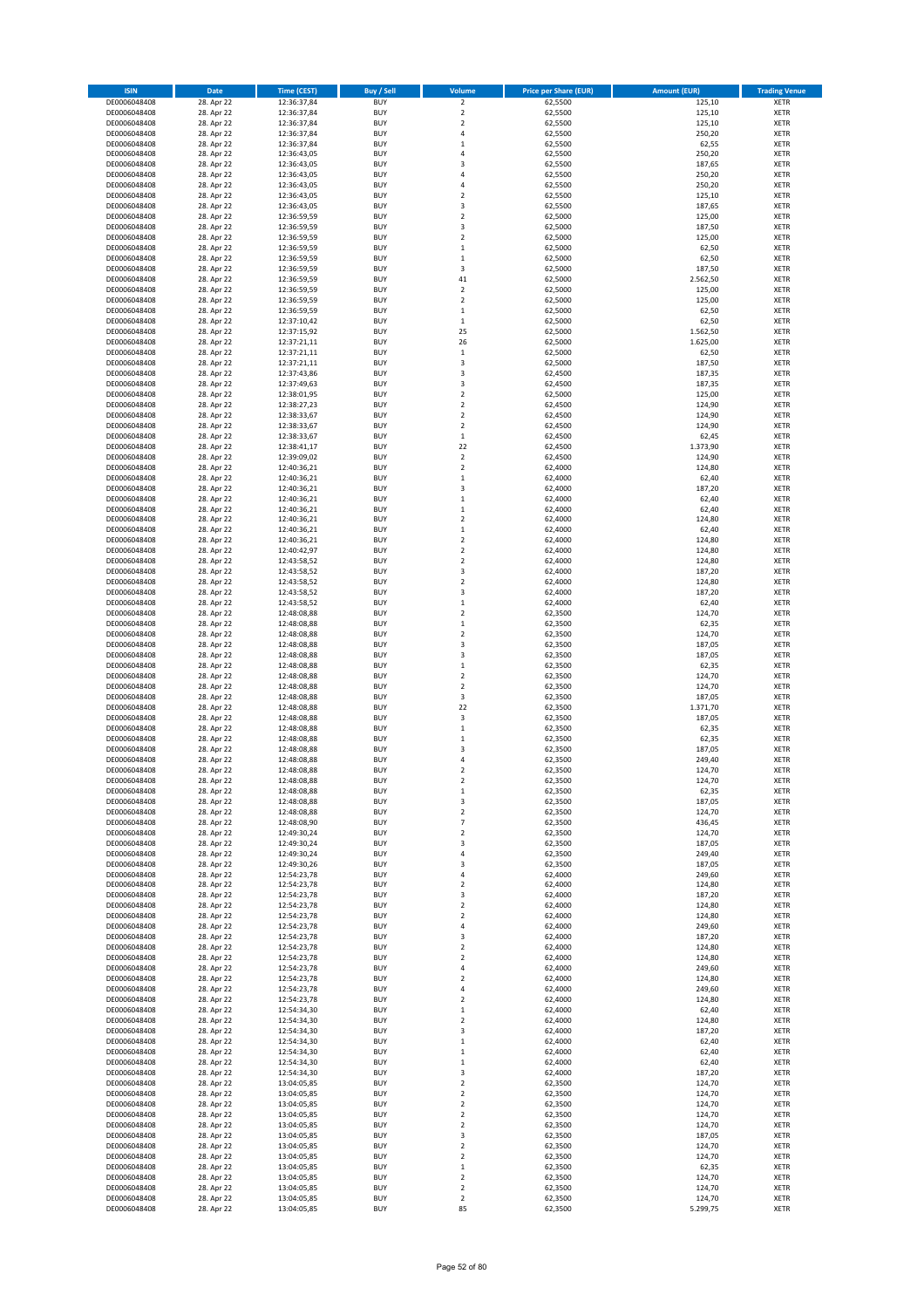| <b>ISIN</b>                  | Date                     | <b>Time (CEST)</b>         | <b>Buy / Sell</b>        | Volume                                 | <b>Price per Share (EUR)</b> | <b>Amount (EUR)</b> | <b>Trading Venue</b>       |
|------------------------------|--------------------------|----------------------------|--------------------------|----------------------------------------|------------------------------|---------------------|----------------------------|
| DE0006048408                 | 28. Apr 22               | 13:04:05,85                | <b>BUY</b>               | $\overline{\mathbf{c}}$                | 62,3500                      | 124,70              | XETR                       |
| DE0006048408                 | 28. Apr 22               | 13:04:05,85                | <b>BUY</b>               | $\overline{7}$                         | 62,3500                      | 436,45              | XETR                       |
| DE0006048408<br>DE0006048408 | 28. Apr 22<br>28. Apr 22 | 13:04:05,85<br>13:04:05,85 | <b>BUY</b><br><b>BUY</b> | 3<br>4                                 | 62,3500<br>62,3500           | 187,05<br>249,40    | XETR<br>XETR               |
| DE0006048408                 | 28. Apr 22               | 13:04:05,85                | <b>BUY</b>               | $\mathbf 2$                            | 62,3500                      | 124,70              | XETR                       |
| DE0006048408                 | 28. Apr 22               | 13:04:05,85                | <b>BUY</b>               | $\overline{4}$                         | 62,3500                      | 249,40              | <b>XETR</b>                |
| DE0006048408                 | 28. Apr 22               | 13:04:05,85                | <b>BUY</b>               | 4                                      | 62,3500                      | 249,40              | <b>XETR</b>                |
| DE0006048408                 | 28. Apr 22               | 13:04:05,87                | <b>BUY</b>               | $\mathbf 2$                            | 62,3500                      | 124,70              | <b>XETR</b>                |
| DE0006048408<br>DE0006048408 | 28. Apr 22<br>28. Apr 22 | 13:04:05,87                | <b>BUY</b><br><b>BUY</b> | $\mathbf 1$<br>$\overline{4}$          | 62,3500<br>62,3500           | 62,35<br>249,40     | <b>XETR</b><br><b>XETR</b> |
| DE0006048408                 | 28. Apr 22               | 13:04:05,87<br>13:05:35,32 | <b>BUY</b>               | $\mathbf 1$                            | 62,3000                      | 62,30               | <b>XETR</b>                |
| DE0006048408                 | 28. Apr 22               | 13:05:35,32                | <b>BUY</b>               | $\mathbf 2$                            | 62,3000                      | 124,60              | <b>XETR</b>                |
| DE0006048408                 | 28. Apr 22               | 13:05:35,32                | <b>BUY</b>               | 3                                      | 62,3000                      | 186,90              | XETR                       |
| DE0006048408                 | 28. Apr 22               | 13:05:35,32                | <b>BUY</b>               | 3                                      | 62,3000                      | 186,90              | <b>XETR</b>                |
| DE0006048408                 | 28. Apr 22               | 13:05:35,32                | <b>BUY</b>               | 64                                     | 62,3000                      | 3.987,20            | XETR                       |
| DE0006048408<br>DE0006048408 | 28. Apr 22<br>28. Apr 22 | 13:05:35,32<br>13:05:35,32 | <b>BUY</b><br><b>BUY</b> | $\mathbf 1$<br>$\mathbf 1$             | 62,3000<br>62,3000           | 62,30<br>62,30      | <b>XETR</b><br>XETR        |
| DE0006048408                 | 28. Apr 22               | 13:05:35,32                | <b>BUY</b>               | $\mathbf 2$                            | 62,3000                      | 124,60              | <b>XETR</b>                |
| DE0006048408                 | 28. Apr 22               | 13:05:35,32                | <b>BUY</b>               | $\mathbf 2$                            | 62,3000                      | 124,60              | XETR                       |
| DE0006048408                 | 28. Apr 22               | 13:05:35,32                | <b>BUY</b>               | 3                                      | 62,3000                      | 186,90              | <b>XETR</b>                |
| DE0006048408<br>DE0006048408 | 28. Apr 22<br>28. Apr 22 | 13:11:17,36<br>13:11:17,36 | <b>BUY</b><br><b>BUY</b> | 3<br>$\mathbf 2$                       | 62,4000<br>62,4000           | 187,20<br>124,80    | XETR<br>XETR               |
| DE0006048408                 | 28. Apr 22               | 13:11:17,36                | <b>BUY</b>               | $\overline{2}$                         | 62,4000                      | 124,80              | <b>XETR</b>                |
| DE0006048408                 | 28. Apr 22               | 13:11:17,36                | <b>BUY</b>               | 4                                      | 62,4000                      | 249,60              | <b>XETR</b>                |
| DE0006048408                 | 28. Apr 22               | 13:11:17,36                | <b>BUY</b>               | $\mathbf 1$                            | 62,4000                      | 62,40               | <b>XETR</b>                |
| DE0006048408                 | 28. Apr 22               | 13:12:21,39                | <b>BUY</b>               | $\mathbf 2$                            | 62,3500                      | 124,70              | <b>XETR</b>                |
| DE0006048408                 | 28. Apr 22               | 13:12:21,39                | <b>BUY</b>               | $\mathbf 2$                            | 62,3500                      | 124,70              | <b>XETR</b>                |
| DE0006048408<br>DE0006048408 | 28. Apr 22<br>28. Apr 22 | 13:12:21,39<br>13:12:21,39 | <b>BUY</b><br><b>BUY</b> | $\mathbf 1$<br>4                       | 62,3500<br>62,3500           | 62,35<br>249,40     | <b>XETR</b><br><b>XETR</b> |
| DE0006048408                 | 28. Apr 22               | 13:12:21,39                | <b>BUY</b>               | 3                                      | 62,3500                      | 187,05              | <b>XETR</b>                |
| DE0006048408                 | 28. Apr 22               | 13:12:21,39                | <b>BUY</b>               | $\mathbf 1$                            | 62,3500                      | 62,35               | <b>XETR</b>                |
| DE0006048408                 | 28. Apr 22               | 13:12:21,39                | <b>BUY</b>               | $\mathbf 1$                            | 62,3500                      | 62,35               | <b>XETR</b>                |
| DE0006048408<br>DE0006048408 | 28. Apr 22<br>28. Apr 22 | 13:12:21,39<br>13:12:21,39 | <b>BUY</b><br><b>BUY</b> | 59<br>$\mathbf 2$                      | 62,3500<br>62,3500           | 3.678,65<br>124,70  | <b>XETR</b><br>XETR        |
| DE0006048408                 | 28. Apr 22               | 13:12:21,39                | <b>BUY</b>               | 3                                      | 62,3500                      | 187,05              | <b>XETR</b>                |
| DE0006048408                 | 28. Apr 22               | 13:12:21,39                | <b>BUY</b>               | $\mathbf 1$                            | 62,3500                      | 62,35               | XETR                       |
| DE0006048408                 | 28. Apr 22               | 13:12:21,39                | <b>BUY</b>               | $\mathbf 1$                            | 62,3500                      | 62,35               | <b>XETR</b>                |
| DE0006048408                 | 28. Apr 22               | 13:12:21,39                | <b>BUY</b>               | 5                                      | 62,3500                      | 311,75              | XETR                       |
| DE0006048408                 | 28. Apr 22               | 13:12:21,39                | <b>BUY</b>               | $\mathbf 2$                            | 62,3500                      | 124,70              | <b>XETR</b>                |
| DE0006048408<br>DE0006048408 | 28. Apr 22<br>28. Apr 22 | 13:12:21,39<br>13:12:21,39 | <b>BUY</b><br><b>BUY</b> | $\mathbf 2$<br>3                       | 62,3500<br>62,3500           | 124,70<br>187,05    | <b>XETR</b><br><b>XETR</b> |
| DE0006048408                 | 28. Apr 22               | 13:17:01,58                | <b>BUY</b>               | 3                                      | 62,3500                      | 187,05              | <b>XETR</b>                |
| DE0006048408                 | 28. Apr 22               | 13:17:01,58                | <b>BUY</b>               | $\mathbf 2$                            | 62,3500                      | 124,70              | <b>XETR</b>                |
| DE0006048408                 | 28. Apr 22               | 13:17:01,58                | <b>BUY</b>               | $\mathbf 2$                            | 62,3500                      | 124,70              | <b>XETR</b>                |
| DE0006048408                 | 28. Apr 22               | 13:17:01,58                | <b>BUY</b>               | $\overline{\mathbf{c}}$                | 62,3500                      | 124,70              | <b>XETR</b>                |
| DE0006048408                 | 28. Apr 22               | 13:17:01,58                | <b>BUY</b><br><b>BUY</b> | $\mathbf 2$                            | 62,3500                      | 124,70              | XETR                       |
| DE0006048408<br>DE0006048408 | 28. Apr 22<br>28. Apr 22 | 13:17:01,58<br>13:17:01,58 | <b>BUY</b>               | $\mathbf 1$<br>$\overline{\mathbf{c}}$ | 62,3500<br>62,3500           | 62,35<br>124,70     | XETR<br><b>XETR</b>        |
| DE0006048408                 | 28. Apr 22               | 13:17:01,58                | <b>BUY</b>               | 3                                      | 62,3500                      | 187,05              | <b>XETR</b>                |
| DE0006048408                 | 28. Apr 22               | 13:17:01,58                | <b>BUY</b>               | 54                                     | 62,3500                      | 3.366,90            | <b>XETR</b>                |
| DE0006048408                 | 28. Apr 22               | 13:17:01,58                | <b>BUY</b>               | 4                                      | 62,3500                      | 249,40              | <b>XETR</b>                |
| DE0006048408                 | 28. Apr 22               | 13:17:01,58                | <b>BUY</b><br><b>BUY</b> | $\overline{\mathbf{c}}$                | 62,3500                      | 124,70              | <b>XETR</b>                |
| DE0006048408<br>DE0006048408 | 28. Apr 22<br>28. Apr 22 | 13:17:01,58<br>13:17:01,58 | <b>BUY</b>               | $\mathbf 1$<br>5                       | 62,3500<br>62,3500           | 62,35<br>311,75     | <b>XETR</b><br><b>XETR</b> |
| DE0006048408                 | 28. Apr 22               | 13:17:01,58                | <b>BUY</b>               | 3                                      | 62,3500                      | 187,05              | XETR                       |
| DE0006048408                 | 28. Apr 22               | 13:17:01,58                | <b>BUY</b>               | $\mathbf 2$                            | 62,3500                      | 124,70              | <b>XETR</b>                |
| DE0006048408                 | 28. Apr 22               | 13:17:01,58                | <b>BUY</b>               | $\mathbf 2$                            | 62,3500                      | 124,70              | <b>XETR</b>                |
| DE0006048408                 | 28. Apr 22               | 13:19:50,39                | <b>BUY</b>               | $\overline{\mathbf{c}}$                | 62,4000                      | 124,80              | <b>XETR</b>                |
| DE0006048408<br>DE0006048408 | 28. Apr 22<br>28. Apr 22 | 13:19:50,39<br>13:19:50,39 | <b>BUY</b><br><b>BUY</b> | 3<br>$\overline{\mathbf{c}}$           | 62,4000<br>62,4000           | 187,20<br>124,80    | <b>XETR</b><br><b>XETR</b> |
| DE0006048408                 | 28. Apr 22               | 13:19:50,39                | <b>BUY</b>               | $\mathbf 2$                            | 62,4000                      | 124,80              | XETR                       |
| DE0006048408                 | 28. Apr 22               | 13:19:50,39                | <b>BUY</b>               | $\overline{\mathbf{c}}$                | 62,4000                      | 124,80              | <b>XETR</b>                |
| DE0006048408                 | 28. Apr 22               | 13:19:50,39                | <b>BUY</b>               | $\mathbf 2$                            | 62,4000                      | 124,80              | XETR                       |
| DE0006048408                 | 28. Apr 22               | 13:19:50,39                | <b>BUY</b>               | $\overline{\mathbf{c}}$                | 62,4000                      | 124,80              | <b>XETR</b>                |
| DE0006048408<br>DE0006048408 | 28. Apr 22<br>28. Apr 22 | 13:19:50,39<br>13:21:52,02 | <b>BUY</b><br><b>BUY</b> | 3<br>$\mathbf{1}$                      | 62,4000<br>62,4000           | 187,20<br>62,40     | <b>XETR</b><br>XETR        |
| DE0006048408                 | 28. Apr 22               | 13:21:52,02                | <b>BUY</b>               | 3                                      | 62,4000                      | 187,20              | XETR                       |
| DE0006048408                 | 28. Apr 22               | 13:21:52,02                | <b>BUY</b>               | $\mathbf 2$                            | 62,4000                      | 124,80              | XETR                       |
| DE0006048408                 | 28. Apr 22               | 13:25:51,62                | <b>BUY</b>               | 2                                      | 62,3500                      | 124,70              | XETR                       |
| DE0006048408                 | 28. Apr 22               | 13:25:51,62                | <b>BUY</b>               | $\mathbf 2$                            | 62,3500                      | 124,70              | <b>XETR</b>                |
| DE0006048408<br>DE0006048408 | 28. Apr 22<br>28. Apr 22 | 13:25:51,62<br>13:25:51,62 | <b>BUY</b><br><b>BUY</b> | 4<br>$\mathbf 1$                       | 62,3500<br>62,3500           | 249,40<br>62,35     | XETR<br><b>XETR</b>        |
| DE0006048408                 | 28. Apr 22               | 13:25:51,62                | <b>BUY</b>               | $\mathbf 2$                            | 62,3500                      | 124,70              | XETR                       |
| DE0006048408                 | 28. Apr 22               | 13:25:51,62                | <b>BUY</b>               | 3                                      | 62,3500                      | 187,05              | <b>XETR</b>                |
| DE0006048408                 | 28. Apr 22               | 13:25:51,62                | <b>BUY</b>               | $\mathbf 1$                            | 62,3500                      | 62,35               | XETR                       |
| DE0006048408<br>DE0006048408 | 28. Apr 22<br>28. Apr 22 | 13:25:51,62<br>13:25:51,62 | <b>BUY</b><br><b>BUY</b> | 2<br>51                                | 62,3500<br>62,3500           | 124,70<br>3.179,85  | <b>XETR</b><br>XETR        |
| DE0006048408                 | 28. Apr 22               | 13:25:51,62                | <b>BUY</b>               | $\mathbf 2$                            | 62,3500                      | 124,70              | <b>XETR</b>                |
| DE0006048408                 | 28. Apr 22               | 13:25:51,62                | <b>BUY</b>               | 3                                      | 62,3500                      | 187,05              | XETR                       |
| DE0006048408                 | 28. Apr 22               | 13:25:51,62                | <b>BUY</b>               | $\mathbf 1$                            | 62,3500                      | 62,35               | <b>XETR</b>                |
| DE0006048408                 | 28. Apr 22               | 13:25:51,62                | <b>BUY</b>               | $\mathbf 1$                            | 62,3500                      | 62,35               | XETR                       |
| DE0006048408<br>DE0006048408 | 28. Apr 22               | 13:25:51,62                | <b>BUY</b>               | 2                                      | 62,3500                      | 124,70              | <b>XETR</b>                |
| DE0006048408                 | 28. Apr 22<br>28. Apr 22 | 13:25:51,62<br>13:25:51,62 | <b>BUY</b><br><b>BUY</b> | 5<br>$\mathbf 1$                       | 62,3500<br>62,3500           | 311,75<br>62,35     | <b>XETR</b><br><b>XETR</b> |
| DE0006048408                 | 28. Apr 22               | 13:25:57,64                | <b>BUY</b>               | 3                                      | 62,3500                      | 187,05              | XETR                       |
| DE0006048408                 | 28. Apr 22               | 13:25:57,64                | <b>BUY</b>               | $\mathbf 1$                            | 62,3500                      | 62,35               | <b>XETR</b>                |
| DE0006048408                 | 28. Apr 22               | 13:25:57,64                | <b>BUY</b>               | 5                                      | 62,3500                      | 311,75              | <b>XETR</b>                |
| DE0006048408<br>DE0006048408 | 28. Apr 22<br>28. Apr 22 | 13:25:57,64<br>13:26:22,90 | <b>BUY</b><br><b>BUY</b> | $\mathbf 1$<br>$\mathbf 2$             | 62,3500<br>62,3500           | 62,35<br>124,70     | XETR<br><b>XETR</b>        |
| DE0006048408                 | 28. Apr 22               | 13:26:22,90                | <b>BUY</b>               | 3                                      | 62,3500                      | 187,05              | XETR                       |
| DE0006048408                 | 28. Apr 22               | 13:26:22,90                | <b>BUY</b>               | 4                                      | 62,3500                      | 249,40              | <b>XETR</b>                |
| DE0006048408                 | 28. Apr 22               | 13:26:27,76                | <b>BUY</b>               | 2                                      | 62,3500                      | 124,70              | XETR                       |
| DE0006048408                 | 28. Apr 22               | 13:26:27,76                | <b>BUY</b>               | 4                                      | 62,3500                      | 249,40              | <b>XETR</b>                |
| DE0006048408                 | 28. Apr 22               | 13:26:27,76                | <b>BUY</b>               | 2                                      | 62,3500                      | 124,70              | XETR                       |
| DE0006048408<br>DE0006048408 | 28. Apr 22<br>28. Apr 22 | 13:26:27,76<br>13:26:27,76 | <b>BUY</b><br><b>BUY</b> | 3<br>$\mathbf 1$                       | 62,3500<br>62,3500           | 187,05<br>62,35     | <b>XETR</b><br>XETR        |
| DE0006048408                 | 28. Apr 22               | 13:26:27,76                | <b>BUY</b>               | 55                                     | 62,3500                      | 3.429,25            | <b>XETR</b>                |
| DE0006048408                 | 28. Apr 22               | 13:26:27,76                | <b>BUY</b>               | $\mathbf 2$                            | 62,3500                      | 124,70              | XETR                       |
| DE0006048408                 | 28. Apr 22               | 13:26:27,76                | <b>BUY</b>               | $\mathbf 2$                            | 62,3500                      | 124,70              | <b>XETR</b>                |
| DE0006048408<br>DE0006048408 | 28. Apr 22<br>28. Apr 22 | 13:26:27,76<br>13:26:27,76 | <b>BUY</b><br><b>BUY</b> | 6<br>2                                 | 62,3500<br>62,3500           | 374,10<br>124,70    | <b>XETR</b><br><b>XETR</b> |
| DE0006048408                 | 28. Apr 22               | 13:26:27,78                | <b>BUY</b>               | 3                                      | 62,3500                      | 187,05              | XETR                       |
| DE0006048408                 | 28. Apr 22               | 13:26:27,78                | <b>BUY</b>               | 19                                     | 62,3500                      | 1.184,65            | <b>XETR</b>                |
| DE0006048408                 | 28. Apr 22               | 13:26:27,78                | <b>BUY</b>               | 3                                      | 62,3500                      | 187,05              | XETR                       |
| DE0006048408                 | 28. Apr 22               | 13:28:54,79                | <b>BUY</b>               | $\mathbf 1$                            | 62,3000                      | 62,30               | XETR                       |
| DE0006048408                 | 28. Apr 22               | 13:28:54,79                | <b>BUY</b>               | $\mathbf 2$                            | 62,3000                      | 124,60              | XETR                       |
| DE0006048408                 | 28. Apr 22               | 13:28:54,79                | <b>BUY</b>               | $\mathbf 2$                            | 62,3000                      | 124,60              | <b>XETR</b>                |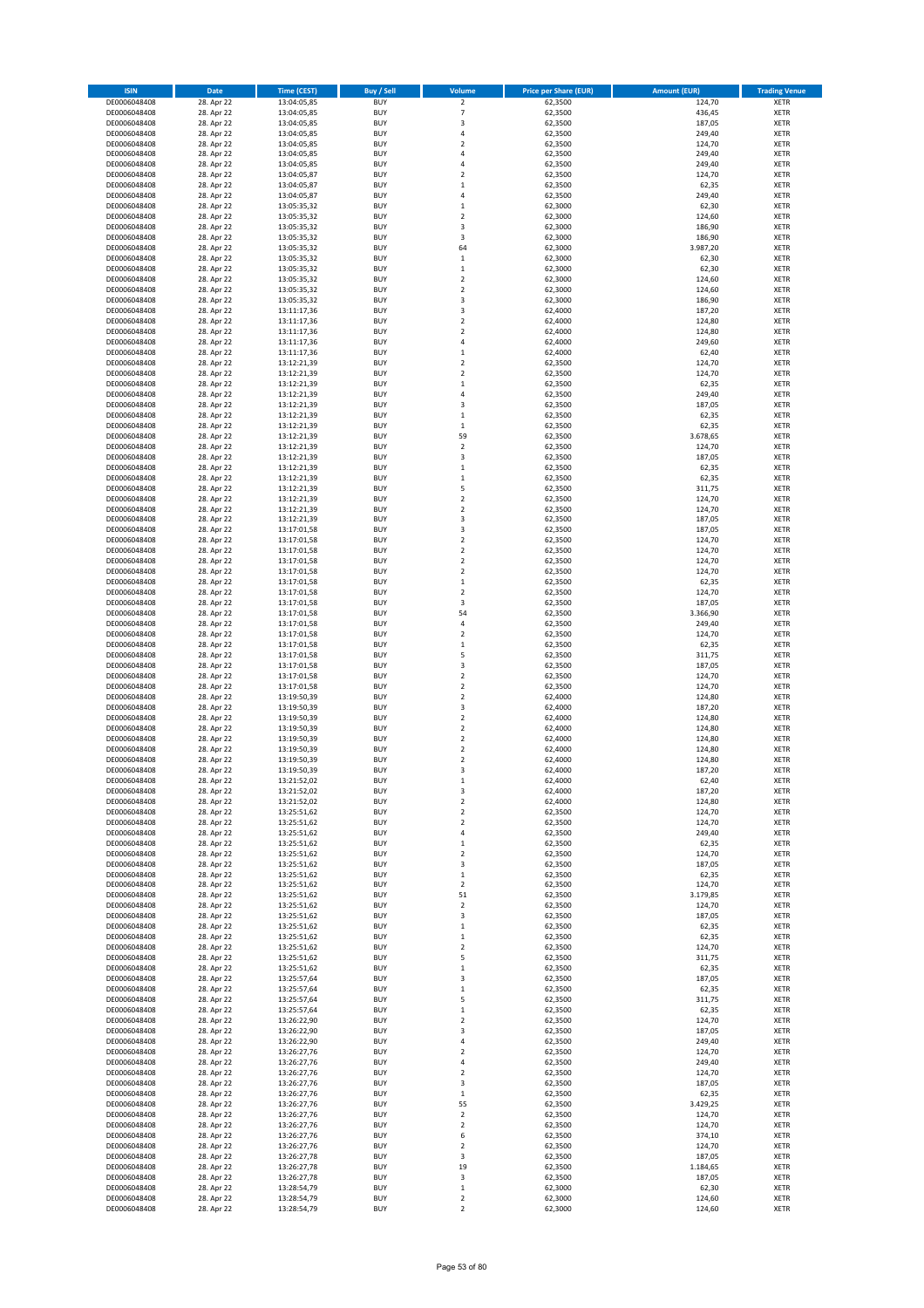| <b>ISIN</b>                  | Date                     | <b>Time (CEST)</b>         | <b>Buy / Sell</b>        | Volume                           | <b>Price per Share (EUR)</b> | <b>Amount (EUR)</b> | <b>Trading Venue</b>       |
|------------------------------|--------------------------|----------------------------|--------------------------|----------------------------------|------------------------------|---------------------|----------------------------|
| DE0006048408                 | 28. Apr 22               | 13:28:54,79                | <b>BUY</b>               | $\mathbf 1$                      | 62,3000                      | 62,30               | <b>XETR</b>                |
| DE0006048408                 | 28. Apr 22               | 13:28:54,79                | <b>BUY</b>               | $\mathsf 3$                      | 62,3000                      | 186,90              | <b>XETR</b>                |
| DE0006048408<br>DE0006048408 | 28. Apr 22<br>28. Apr 22 | 13:28:54,79<br>13:28:54,79 | <b>BUY</b><br><b>BUY</b> | $\,$ 1<br>$\mathbf 2$            | 62,3000<br>62,3000           | 62,30<br>124,60     | <b>XETR</b><br><b>XETR</b> |
| DE0006048408                 | 28. Apr 22               | 13:35:29,33                | <b>BUY</b>               | 3                                | 62,3000                      | 186,90              | <b>XETR</b>                |
| DE0006048408                 | 28. Apr 22               | 13:35:29,33                | <b>BUY</b>               | 3                                | 62,3000                      | 186,90              | <b>XETR</b>                |
| DE0006048408                 | 28. Apr 22               | 13:35:29,33                | <b>BUY</b>               | 3                                | 62,3000                      | 186,90              | <b>XETR</b>                |
| DE0006048408                 | 28. Apr 22               | 13:35:29,33                | <b>BUY</b>               | $\,1\,$                          | 62,3000                      | 62,30               | <b>XETR</b>                |
| DE0006048408                 | 28. Apr 22               | 13:35:29,33                | <b>BUY</b><br><b>BUY</b> | $\overline{2}$<br>$\,1\,$        | 62,3000                      | 124,60              | XETR<br><b>XETR</b>        |
| DE0006048408<br>DE0006048408 | 28. Apr 22<br>28. Apr 22 | 13:35:29,33<br>13:35:29,33 | <b>BUY</b>               | 32                               | 62,3000<br>62,3000           | 62,30<br>1.993,60   | XETR                       |
| DE0006048408                 | 28. Apr 22               | 13:35:29,33                | <b>BUY</b>               | 3                                | 62,3000                      | 186,90              | <b>XETR</b>                |
| DE0006048408                 | 28. Apr 22               | 13:35:29,33                | <b>BUY</b>               | $\,$ 1                           | 62,3000                      | 62,30               | XETR                       |
| DE0006048408                 | 28. Apr 22               | 13:35:29,33                | <b>BUY</b>               | 3                                | 62,3000                      | 186,90              | <b>XETR</b>                |
| DE0006048408                 | 28. Apr 22               | 13:38:03,15                | <b>BUY</b>               | $\sqrt{4}$                       | 62,3500                      | 249,40              | XETR                       |
| DE0006048408                 | 28. Apr 22               | 13:38:03,15                | <b>BUY</b><br><b>BUY</b> | $\overline{2}$                   | 62,3500                      | 124,70              | <b>XETR</b>                |
| DE0006048408<br>DE0006048408 | 28. Apr 22<br>28. Apr 22 | 13:38:03,15<br>13:38:03,15 | <b>BUY</b>               | $\mathbf 2$<br>$\overline{2}$    | 62,3500<br>62,3500           | 124,70<br>124,70    | XETR<br><b>XETR</b>        |
| DE0006048408                 | 28. Apr 22               | 13:38:03,15                | <b>BUY</b>               | $\overline{2}$                   | 62,3500                      | 124,70              | XETR                       |
| DE0006048408                 | 28. Apr 22               | 13:38:03,15                | <b>BUY</b>               | 36                               | 62,3500                      | 2.244,60            | <b>XETR</b>                |
| DE0006048408                 | 28. Apr 22               | 13:38:03,15                | <b>BUY</b>               | 3                                | 62,3500                      | 187,05              | <b>XETR</b>                |
| DE0006048408                 | 28. Apr 22               | 13:38:03,15                | <b>BUY</b>               | 3                                | 62,3500                      | 187,05              | <b>XETR</b>                |
| DE0006048408                 | 28. Apr 22<br>28. Apr 22 | 13:38:03,15                | <b>BUY</b><br><b>BUY</b> | $\mathbf{1}$<br>5                | 62,3500<br>62,3500           | 62,35<br>311,75     | <b>XETR</b><br><b>XETR</b> |
| DE0006048408<br>DE0006048408 | 28. Apr 22               | 13:38:03,15<br>13:38:03,15 | <b>BUY</b>               | $\overline{2}$                   | 62,3500                      | 124,70              | <b>XETR</b>                |
| DE0006048408                 | 28. Apr 22               | 13:38:03,15                | <b>BUY</b>               | $\mathbf 1$                      | 62,3500                      | 62,35               | <b>XETR</b>                |
| DE0006048408                 | 28. Apr 22               | 13:38:15,43                | <b>BUY</b>               | $\overline{2}$                   | 62,3500                      | 124,70              | <b>XETR</b>                |
| DE0006048408                 | 28. Apr 22               | 13:38:15,43                | <b>BUY</b>               | 25                               | 62,3500                      | 1.558,75            | <b>XETR</b>                |
| DE0006048408                 | 28. Apr 22               | 13:38:15,43                | <b>BUY</b>               | 3                                | 62,3500                      | 187,05              | <b>XETR</b>                |
| DE0006048408                 | 28. Apr 22               | 13:38:15,43                | <b>BUY</b><br><b>BUY</b> | $\mathbf 2$<br>$\sqrt{4}$        | 62,3500                      | 124,70              | <b>XETR</b><br><b>XETR</b> |
| DE0006048408<br>DE0006048408 | 28. Apr 22<br>28. Apr 22 | 13:38:15,43<br>13:38:22,33 | <b>BUY</b>               | 23                               | 62,3500<br>62,3500           | 249,40<br>1.434,05  | <b>XETR</b>                |
| DE0006048408                 | 28. Apr 22               | 13:38:22,33                | <b>BUY</b>               | 4                                | 62,3500                      | 249,40              | <b>XETR</b>                |
| DE0006048408                 | 28. Apr 22               | 13:38:27,39                | <b>BUY</b>               | $\sqrt{4}$                       | 62,3500                      | 249,40              | XETR                       |
| DE0006048408                 | 28. Apr 22               | 13:38:27,39                | <b>BUY</b>               | $\mathbf 1$                      | 62,3500                      | 62,35               | <b>XETR</b>                |
| DE0006048408                 | 28. Apr 22               | 13:38:27,39                | <b>BUY</b>               | $\overline{2}$                   | 62,3500                      | 124,70              | XETR                       |
| DE0006048408                 | 28. Apr 22<br>28. Apr 22 | 13:38:27,39                | <b>BUY</b><br><b>BUY</b> | $\sqrt{4}$<br>21                 | 62,3500<br>62,3500           | 249,40<br>1.309,35  | <b>XETR</b><br><b>XETR</b> |
| DE0006048408<br>DE0006048408 | 28. Apr 22               | 13:38:27,39<br>13:38:27,39 | <b>BUY</b>               | $\overline{2}$                   | 62,3500                      | 124,70              | <b>XETR</b>                |
| DE0006048408                 | 28. Apr 22               | 13:38:36,21                | <b>BUY</b>               | $\,1\,$                          | 62,3500                      | 62,35               | <b>XETR</b>                |
| DE0006048408                 | 28. Apr 22               | 13:38:36,21                | <b>BUY</b>               | 3                                | 62,3500                      | 187,05              | <b>XETR</b>                |
| DE0006048408                 | 28. Apr 22               | 13:38:36,21                | <b>BUY</b>               | $\overline{2}$                   | 62,3500                      | 124,70              | XETR                       |
| DE0006048408                 | 28. Apr 22               | 13:38:41,59                | <b>BUY</b>               | $\,1\,$                          | 62,3500                      | 62,35               | <b>XETR</b>                |
| DE0006048408                 | 28. Apr 22               | 13:38:41,59                | <b>BUY</b><br><b>BUY</b> | $\overline{2}$<br>3              | 62,3500                      | 124,70              | <b>XETR</b><br><b>XETR</b> |
| DE0006048408<br>DE0006048408 | 28. Apr 22<br>28. Apr 22 | 13:38:41,59<br>13:39:00,85 | <b>BUY</b>               | 3                                | 62,3500<br>62,3000           | 187,05<br>186,90    | <b>XETR</b>                |
| DE0006048408                 | 28. Apr 22               | 13:42:12,02                | <b>BUY</b>               | $\mathbf 2$                      | 62,3000                      | 124,60              | <b>XETR</b>                |
| DE0006048408                 | 28. Apr 22               | 13:42:12,02                | <b>BUY</b>               | $\sqrt{2}$                       | 62,3000                      | 124,60              | <b>XETR</b>                |
| DE0006048408                 | 28. Apr 22               | 13:42:12,02                | <b>BUY</b>               | $\mathbf 2$                      | 62,3000                      | 124,60              | <b>XETR</b>                |
| DE0006048408                 | 28. Apr 22               | 13:42:12,02                | <b>BUY</b>               | 33                               | 62,2500                      | 2.054,25            | <b>XETR</b>                |
| DE0006048408<br>DE0006048408 | 28. Apr 22<br>28. Apr 22 | 13:42:12,02<br>13:42:12,02 | <b>BUY</b><br><b>BUY</b> | 3<br>3                           | 62,3000<br>62,3000           | 186,90<br>186,90    | <b>XETR</b><br><b>XETR</b> |
| DE0006048408                 | 28. Apr 22               | 13:42:12,02                | <b>BUY</b>               | $\overline{2}$                   | 62,3000                      | 124,60              | <b>XETR</b>                |
| DE0006048408                 | 28. Apr 22               | 13:42:12,02                | <b>BUY</b>               | $\,$ 1                           | 62,3000                      | 62,30               | <b>XETR</b>                |
| DE0006048408                 | 28. Apr 22               | 13:42:12,02                | <b>BUY</b>               | 26                               | 62,3000                      | 1.619,80            | <b>XETR</b>                |
| DE0006048408                 | 28. Apr 22               | 13:42:12,02                | <b>BUY</b>               | 3                                | 62,3000                      | 186,90              | <b>XETR</b>                |
| DE0006048408                 | 28. Apr 22               | 13:42:12,02                | <b>BUY</b>               | $\,1\,$                          | 62,3000                      | 62,30               | <b>XETR</b>                |
| DE0006048408<br>DE0006048408 | 28. Apr 22<br>28. Apr 22 | 13:42:12,02<br>13:42:12,02 | <b>BUY</b><br><b>BUY</b> | $\overline{2}$<br>$\mathbf 2$    | 62,2500<br>62,3000           | 124,50<br>124,60    | <b>XETR</b><br><b>XETR</b> |
| DE0006048408                 | 28. Apr 22               | 13:42:12,02                | <b>BUY</b>               | 3                                | 62,3000                      | 186,90              | <b>XETR</b>                |
| DE0006048408                 | 28. Apr 22               | 13:42:12,02                | <b>BUY</b>               | $\,1\,$                          | 62,3000                      | 62,30               | XETR                       |
| DE0006048408                 | 28. Apr 22               | 13:42:12,02                | <b>BUY</b>               | $\overline{2}$                   | 62,3000                      | 124,60              | <b>XETR</b>                |
| DE0006048408                 | 28. Apr 22               | 13:42:12,02                | <b>BUY</b>               | $\boldsymbol{2}$                 | 62,3000                      | 124,60              | <b>XETR</b>                |
| DE0006048408                 | 28. Apr 22               | 13:46:16,77                | <b>BUY</b><br><b>BUY</b> | $\overline{2}$<br>3              | 62,2500                      | 124,50              | <b>XETR</b>                |
| DE0006048408<br>DE0006048408 | 28. Apr 22<br>28. Apr 22 | 13:46:16,77<br>13:46:16,77 | <b>BUY</b>               | $\mathbf{1}$                     | 62,2500<br>62,2500           | 186,75<br>62,25     | <b>XETR</b><br>XETR        |
| DE0006048408                 | 28. Apr 22               | 13:46:16,77                | <b>BUY</b>               | $\mathbf 1$                      | 62,2500                      | 62,25               | XETR                       |
| DE0006048408                 | 28. Apr 22               | 13:46:16,77                | <b>BUY</b>               | 3                                | 62,2500                      | 186,75              | XETR                       |
| DE0006048408                 | 28. Apr 22               | 13:46:16,77                | <b>BUY</b>               | 35                               | 62,2500                      | 2.178,75            | <b>XETR</b>                |
| DE0006048408                 | 28. Apr 22               | 13:46:16,77                | <b>BUY</b>               | $\,$ 1                           | 62,2500                      | 62,25               | <b>XETR</b>                |
| DE0006048408                 | 28. Apr 22               | 13:46:16,77                | <b>BUY</b>               | $\,$ 1                           | 62,2500                      | 62,25               | XETR                       |
| DE0006048408<br>DE0006048408 | 28. Apr 22<br>28. Apr 22 | 13:46:16,77<br>13:46:16,77 | <b>BUY</b><br><b>BUY</b> | $\overline{2}$<br>$\overline{2}$ | 62,2500<br>62,2500           | 124,50<br>124,50    | <b>XETR</b><br><b>XETR</b> |
| DE0006048408                 | 28. Apr 22               | 13:46:16,77                | <b>BUY</b>               | $\mathbf 2$                      | 62,2500                      | 124,50              | <b>XETR</b>                |
| DE0006048408                 | 28. Apr 22               | 13:46:16,77                | <b>BUY</b>               | $\,$ 1                           | 62,2500                      | 62,25               | <b>XETR</b>                |
| DE0006048408                 | 28. Apr 22               | 13:55:50,02                | <b>BUY</b>               | $\,$ 1                           | 62,2000                      | 62,20               | <b>XETR</b>                |
| DE0006048408                 | 28. Apr 22               | 13:55:50,02                | <b>BUY</b>               | 3                                | 62,2000                      | 186,60              | <b>XETR</b>                |
| DE0006048408<br>DE0006048408 | 28. Apr 22<br>28. Apr 22 | 13:55:50,02<br>13:55:50,02 | <b>BUY</b><br><b>BUY</b> | $\mathbf 2$<br>$\mathbf 2$       | 62,2000<br>62,2000           | 124,40<br>124,40    | <b>XETR</b><br>XETR        |
| DE0006048408                 | 28. Apr 22               | 13:55:50,02                | <b>BUY</b>               | 3                                | 62,2000                      | 186,60              | <b>XETR</b>                |
| DE0006048408                 | 28. Apr 22               | 13:55:50,02                | <b>BUY</b>               | 25                               | 62,2000                      | 1.555,00            | <b>XETR</b>                |
| DE0006048408                 | 28. Apr 22               | 13:55:50,02                | <b>BUY</b>               | $\,$ 1                           | 62,2000                      | 62,20               | <b>XETR</b>                |
| DE0006048408                 | 28. Apr 22               | 13:55:50,02                | <b>BUY</b>               | 3                                | 62,2000                      | 186,60              | <b>XETR</b>                |
| DE0006048408                 | 28. Apr 22               | 13:55:50,02                | <b>BUY</b>               | 3                                | 62,2000                      | 186,60              | <b>XETR</b>                |
| DE0006048408<br>DE0006048408 | 28. Apr 22<br>28. Apr 22 | 13:55:50,02<br>13:55:50,02 | <b>BUY</b><br><b>BUY</b> | $\mathbf 2$<br>$\overline{2}$    | 62,2000<br>62,2000           | 124,40<br>124,40    | <b>XETR</b><br><b>XETR</b> |
| DE0006048408                 | 28. Apr 22               | 13:55:50,02                | <b>BUY</b>               | 26                               | 62,2000                      | 1.617,20            | <b>XETR</b>                |
| DE0006048408                 | 28. Apr 22               | 13:55:50,02                | <b>BUY</b>               | $\,$ 1                           | 62,2000                      | 62,20               | XETR                       |
| DE0006048408                 | 28. Apr 22               | 13:55:50,02                | <b>BUY</b>               | $\mathbf 1$                      | 62,2000                      | 62,20               | XETR                       |
| DE0006048408                 | 28. Apr 22               | 13:55:50,02                | <b>BUY</b>               | $\sqrt{2}$                       | 62,2000                      | 124,40              | <b>XETR</b>                |
| DE0006048408                 | 28. Apr 22               | 13:55:50,02                | <b>BUY</b>               | $\overline{2}$                   | 62,2000                      | 124,40              | <b>XETR</b>                |
| DE0006048408<br>DE0006048408 | 28. Apr 22<br>28. Apr 22 | 13:55:50,02<br>13:55:50,02 | <b>BUY</b><br><b>BUY</b> | 3<br>$\overline{2}$              | 62,2000<br>62,2000           | 186,60<br>124,40    | XETR<br>XETR               |
| DE0006048408                 | 28. Apr 22               | 13:55:50,02                | <b>BUY</b>               | 3                                | 62,2000                      | 186,60              | <b>XETR</b>                |
| DE0006048408                 | 28. Apr 22               | 13:55:50,02                | <b>BUY</b>               | $\,$ 1                           | 62,2000                      | 62,20               | <b>XETR</b>                |
| DE0006048408                 | 28. Apr 22               | 13:55:50,02                | <b>BUY</b>               | 3                                | 62,2000                      | 186,60              | XETR                       |
| DE0006048408                 | 28. Apr 22               | 13:55:50,40                | <b>BUY</b>               | 4                                | 62,1500                      | 248,60              | XETR                       |
| DE0006048408                 | 28. Apr 22               | 13:55:50,40                | <b>BUY</b>               | 3                                | 62,1500                      | 186,45              | <b>XETR</b>                |
| DE0006048408<br>DE0006048408 | 28. Apr 22<br>28. Apr 22 | 13:55:50,40<br>13:55:50,40 | <b>BUY</b><br><b>BUY</b> | 30<br>3                          | 62,1500<br>62,1500           | 1.864,50<br>186,45  | <b>XETR</b><br><b>XETR</b> |
| DE0006048408                 | 28. Apr 22               | 13:55:50,40                | <b>BUY</b>               | $\overline{2}$                   | 62,1500                      | 124,30              | <b>XETR</b>                |
| DE0006048408                 | 28. Apr 22               | 13:55:50,40                | <b>BUY</b>               | $\mathbf 2$                      | 62,1500                      | 124,30              | <b>XETR</b>                |
| DE0006048408                 | 28. Apr 22               | 13:55:50,40                | <b>BUY</b>               | 4                                | 62,1500                      | 248,60              | <b>XETR</b>                |
| DE0006048408                 | 28. Apr 22               | 13:56:59,04                | <b>BUY</b>               | 24                               | 62,1000                      | 1.490,40            | <b>XETR</b>                |
| DE0006048408                 | 28. Apr 22               | 13:56:59,04                | <b>BUY</b>               | $\mathbf 2$                      | 62,1000                      | 124,20              | <b>XETR</b>                |
| DE0006048408<br>DE0006048408 | 28. Apr 22<br>28. Apr 22 | 13:56:59,04<br>13:56:59,04 | <b>BUY</b><br><b>BUY</b> | 3<br>3                           | 62,1000<br>62,1000           | 186,30<br>186,30    | <b>XETR</b><br><b>XETR</b> |
|                              |                          |                            |                          |                                  |                              |                     |                            |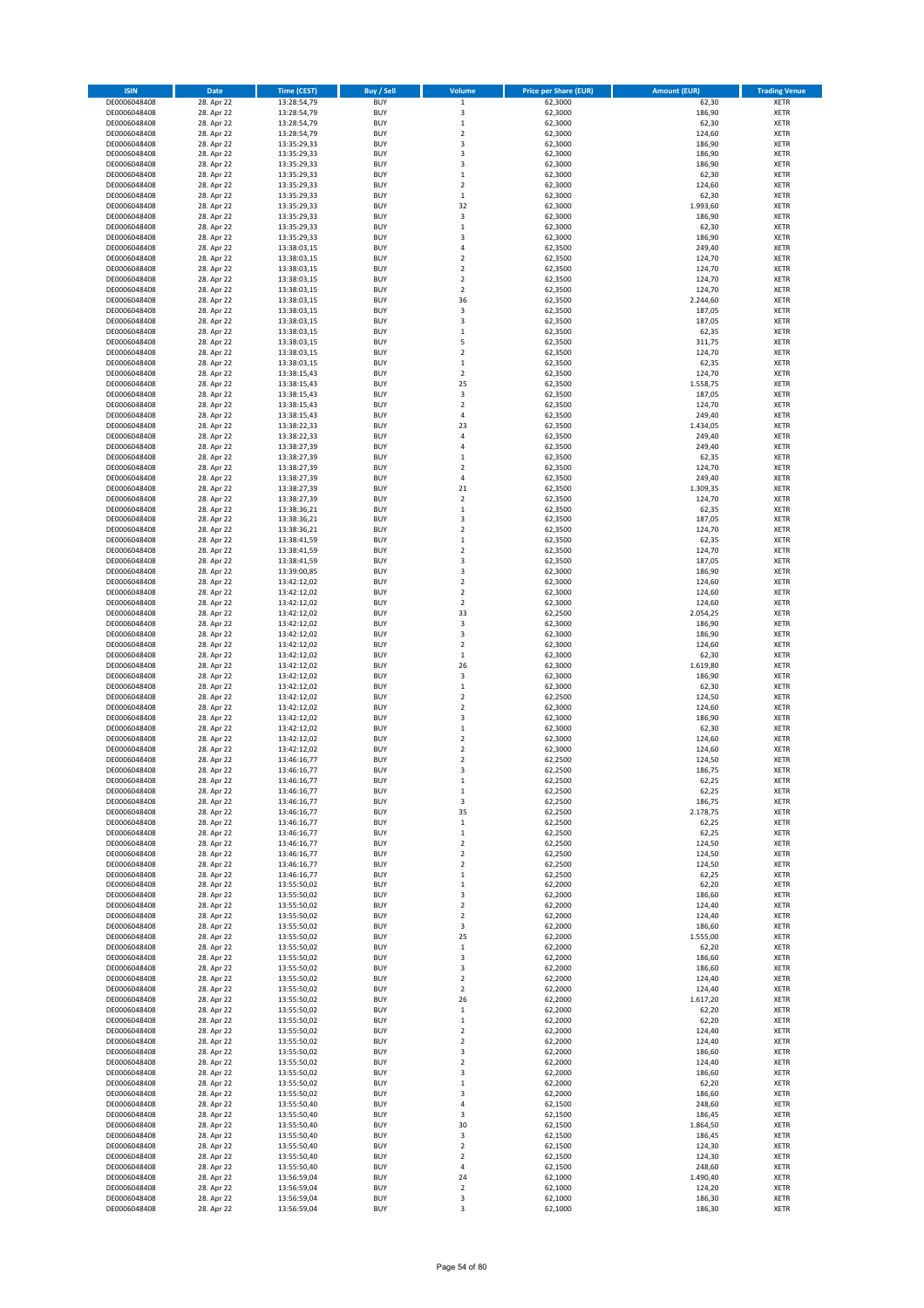| <b>ISIN</b>                  | Date                     | <b>Time (CEST)</b>         | <b>Buy / Sell</b>        | Volume                         | <b>Price per Share (EUR)</b> | <b>Amount (EUR)</b> | <b>Trading Venue</b>       |
|------------------------------|--------------------------|----------------------------|--------------------------|--------------------------------|------------------------------|---------------------|----------------------------|
| DE0006048408                 | 28. Apr 22               | 13:56:59,04                | <b>BUY</b>               | 3                              | 62,1000                      | 186,30              | <b>XETR</b>                |
| DE0006048408                 | 28. Apr 22               | 13:56:59,04                | <b>BUY</b>               | 3                              | 62,1000                      | 186,30              | <b>XETR</b>                |
| DE0006048408<br>DE0006048408 | 28. Apr 22<br>28. Apr 22 | 13:56:59,04<br>13:56:59,04 | <b>BUY</b><br><b>BUY</b> | 25<br>3                        | 62,1000<br>62,1000           | 1.552,50<br>186,30  | <b>XETR</b><br><b>XETR</b> |
| DE0006048408                 | 28. Apr 22               | 13:56:59,04                | <b>BUY</b>               | $\mathbf 2$                    | 62,1000                      | 124,20              | <b>XETR</b>                |
| DE0006048408                 | 28. Apr 22               | 13:56:59,04                | <b>BUY</b>               | 3                              | 62,1000                      | 186,30              | <b>XETR</b>                |
| DE0006048408                 | 28. Apr 22               | 13:56:59,04                | <b>BUY</b>               | $\overline{2}$                 | 62,1000                      | 124,20              | <b>XETR</b>                |
| DE0006048408                 | 28. Apr 22               | 13:56:59,04                | <b>BUY</b>               | $\overline{2}$                 | 62,1000                      | 124,20              | <b>XETR</b>                |
| DE0006048408<br>DE0006048408 | 28. Apr 22<br>28. Apr 22 | 13:56:59,04                | <b>BUY</b><br><b>BUY</b> | 23<br>$\overline{2}$           | 62,1000<br>62,1000           | 1.428,30<br>124,20  | XETR<br><b>XETR</b>        |
| DE0006048408                 | 28. Apr 22               | 13:56:59,04<br>13:56:59,04 | <b>BUY</b>               | 3                              | 62,1000                      | 186,30              | XETR                       |
| DE0006048408                 | 28. Apr 22               | 13:56:59,04                | <b>BUY</b>               | $\overline{2}$                 | 62,1000                      | 124,20              | <b>XETR</b>                |
| DE0006048408                 | 28. Apr 22               | 13:56:59,04                | <b>BUY</b>               | 3                              | 62,1000                      | 186,30              | XETR                       |
| DE0006048408                 | 28. Apr 22               | 13:57:17,33                | <b>BUY</b>               | 39                             | 62,0500                      | 2.419,95            | <b>XETR</b>                |
| DE0006048408                 | 28. Apr 22<br>28. Apr 22 | 13:57:17,33<br>13:57:17,33 | <b>BUY</b><br><b>BUY</b> | $\mathbf 2$<br>10              | 62,0500                      | 124,10              | XETR                       |
| DE0006048408<br>DE0006048408 | 28. Apr 22               | 13:57:17,33                | <b>BUY</b>               | 20                             | 62,0500<br>62,0500           | 620,50<br>1.241,00  | <b>XETR</b><br>XETR        |
| DE0006048408                 | 28. Apr 22               | 13:57:17,33                | <b>BUY</b>               | 3                              | 62,0500                      | 186,15              | <b>XETR</b>                |
| DE0006048408                 | 28. Apr 22               | 13:57:17,33                | <b>BUY</b>               | $\overline{4}$                 | 62,0500                      | 248,20              | XETR                       |
| DE0006048408                 | 28. Apr 22               | 14:01:29,02                | <b>BUY</b>               | $\overline{2}$                 | 62,0500                      | 124,10              | <b>XETR</b>                |
| DE0006048408                 | 28. Apr 22               | 14:01:29,02                | <b>BUY</b><br><b>BUY</b> | 3<br>5                         | 62,0500                      | 186,15<br>310,25    | <b>XETR</b><br><b>XETR</b> |
| DE0006048408<br>DE0006048408 | 28. Apr 22<br>28. Apr 22 | 14:01:29,02<br>14:01:29,02 | <b>BUY</b>               | 3                              | 62,0500<br>62,0500           | 186,15              | <b>XETR</b>                |
| DE0006048408                 | 28. Apr 22               | 14:01:29,02                | <b>BUY</b>               | $\mathbf 2$                    | 62,0500                      | 124,10              | <b>XETR</b>                |
| DE0006048408                 | 28. Apr 22               | 14:01:29,02                | <b>BUY</b>               | 23                             | 62,0500                      | 1.427,15            | <b>XETR</b>                |
| DE0006048408                 | 28. Apr 22               | 14:01:29,02                | <b>BUY</b>               | 3                              | 62,0500                      | 186,15              | <b>XETR</b>                |
| DE0006048408                 | 28. Apr 22               | 14:01:29,02                | <b>BUY</b>               | $\,1\,$                        | 62,0500                      | 62,05               | <b>XETR</b>                |
| DE0006048408<br>DE0006048408 | 28. Apr 22<br>28. Apr 22 | 14:01:29,02<br>14:01:29,02 | <b>BUY</b><br><b>BUY</b> | $\,1\,$<br>3                   | 62,0500<br>62,0500           | 62,05<br>186,15     | <b>XETR</b><br><b>XETR</b> |
| DE0006048408                 | 28. Apr 22               | 14:01:29,02                | <b>BUY</b>               | 3                              | 62,0500                      | 186,15              | <b>XETR</b>                |
| DE0006048408                 | 28. Apr 22               | 14:01:29,02                | <b>BUY</b>               | 3                              | 62,0500                      | 186,15              | <b>XETR</b>                |
| DE0006048408                 | 28. Apr 22               | 14:01:29,02                | <b>BUY</b>               | 3                              | 62,0500                      | 186,15              | <b>XETR</b>                |
| DE0006048408                 | 28. Apr 22<br>28. Apr 22 | 14:01:50,10                | <b>BUY</b><br><b>BUY</b> | 3<br>$\mathbf 2$               | 62,0500                      | 186,15<br>124,10    | <b>XETR</b><br>XETR        |
| DE0006048408<br>DE0006048408 | 28. Apr 22               | 14:01:50,10<br>14:04:28,52 | <b>BUY</b>               | $\overline{2}$                 | 62,0500<br>62,0500           | 124,10              | <b>XETR</b>                |
| DE0006048408                 | 28. Apr 22               | 14:04:28,52                | <b>BUY</b>               | $\sqrt{4}$                     | 62,0500                      | 248,20              | XETR                       |
| DE0006048408                 | 28. Apr 22               | 14:04:28,52                | <b>BUY</b>               | 27                             | 62,0500                      | 1.675,35            | <b>XETR</b>                |
| DE0006048408                 | 28. Apr 22               | 14:04:28,52                | <b>BUY</b>               | $\,$ 1                         | 62,0500                      | 62,05               | XETR                       |
| DE0006048408                 | 28. Apr 22               | 14:04:28,52                | <b>BUY</b>               | 3                              | 62,0500                      | 186,15              | <b>XETR</b>                |
| DE0006048408<br>DE0006048408 | 28. Apr 22               | 14:05:36,44                | <b>BUY</b><br><b>BUY</b> | $\overline{7}$<br>$\,1\,$      | 62,0000                      | 434,00              | <b>XETR</b><br><b>XETR</b> |
| DE0006048408                 | 28. Apr 22<br>28. Apr 22 | 14:05:36,44<br>14:05:36,44 | <b>BUY</b>               | 3                              | 62,0000<br>62,0000           | 62,00<br>186,00     | <b>XETR</b>                |
| DE0006048408                 | 28. Apr 22               | 14:05:36,44                | <b>BUY</b>               | 3                              | 62,0000                      | 186,00              | <b>XETR</b>                |
| DE0006048408                 | 28. Apr 22               | 14:05:36,44                | <b>BUY</b>               | $\,1\,$                        | 62,0000                      | 62,00               | <b>XETR</b>                |
| DE0006048408                 | 28. Apr 22               | 14:05:36,44                | <b>BUY</b>               | $\overline{2}$                 | 62,0000                      | 124,00              | <b>XETR</b>                |
| DE0006048408                 | 28. Apr 22               | 14:05:36,44                | <b>BUY</b>               | 25                             | 62,0000                      | 1.550,00            | XETR                       |
| DE0006048408<br>DE0006048408 | 28. Apr 22<br>28. Apr 22 | 14:05:36,44<br>14:05:36,44 | <b>BUY</b><br><b>BUY</b> | $\,$ 1<br>$\boldsymbol{2}$     | 62,0000<br>62,0000           | 62,00<br>124,00     | <b>XETR</b><br><b>XETR</b> |
| DE0006048408                 | 28. Apr 22               | 14:05:36,44                | <b>BUY</b>               | $\mathbf 2$                    | 62,0000                      | 124,00              | <b>XETR</b>                |
| DE0006048408                 | 28. Apr 22               | 14:05:36,44                | <b>BUY</b>               | $\,$ 1                         | 62,0000                      | 62,00               | <b>XETR</b>                |
| DE0006048408                 | 28. Apr 22               | 14:05:36,44                | <b>BUY</b>               | 3                              | 62,0000                      | 186,00              | <b>XETR</b>                |
| DE0006048408                 | 28. Apr 22               | 14:05:36,44                | <b>BUY</b><br><b>BUY</b> | $\,1\,$<br>$\overline{2}$      | 62,0000                      | 62,00               | <b>XETR</b>                |
| DE0006048408<br>DE0006048408 | 28. Apr 22<br>28. Apr 22 | 14:05:36,44<br>14:05:36,45 | <b>BUY</b>               | $\overline{2}$                 | 62,0000<br>62,0000           | 124,00<br>124,00    | <b>XETR</b><br><b>XETR</b> |
| DE0006048408                 | 28. Apr 22               | 14:05:49,41                | <b>BUY</b>               | $\mathbf 1$                    | 61,9500                      | 61,95               | <b>XETR</b>                |
| DE0006048408                 | 28. Apr 22               | 14:05:49,41                | <b>BUY</b>               | $\overline{7}$                 | 61,9500                      | 433,65              | <b>XETR</b>                |
| DE0006048408                 | 28. Apr 22               | 14:05:49,41                | <b>BUY</b>               | $\,1\,$                        | 61,9500                      | 61,95               | <b>XETR</b>                |
| DE0006048408                 | 28. Apr 22               | 14:05:49,41                | <b>BUY</b>               | 114                            | 61,9500                      | 7.062,30            | <b>XETR</b>                |
| DE0006048408<br>DE0006048408 | 28. Apr 22<br>28. Apr 22 | 14:07:25,93<br>14:07:25,93 | <b>BUY</b><br><b>BUY</b> | 12<br>$\,1\,$                  | 61,9000<br>61,9000           | 742,80<br>61,90     | <b>XETR</b><br><b>XETR</b> |
| DE0006048408                 | 28. Apr 22               | 14:07:25,93                | <b>BUY</b>               | $\overline{\mathbf{3}}$        | 61,9000                      | 185,70              | XETR                       |
| DE0006048408                 | 28. Apr 22               | 14:07:25,93                | <b>BUY</b>               | $\overline{2}$                 | 61,9000                      | 123,80              | <b>XETR</b>                |
| DE0006048408                 | 28. Apr 22               | 14:07:25,93                | <b>BUY</b>               | $\,$ 1                         | 61,9000                      | 61,90               | XETR                       |
| DE0006048408                 | 28. Apr 22               | 14:07:25,93                | <b>BUY</b>               | 28                             | 61,9000                      | 1.733,20            | <b>XETR</b>                |
| DE0006048408<br>DE0006048408 | 28. Apr 22<br>28. Apr 22 | 14:07:25,93<br>14:07:25,93 | <b>BUY</b><br><b>BUY</b> | 3<br>2                         | 61,9000<br>61,9000           | 185,70<br>123,80    | <b>XETR</b><br>XETR        |
| DE0006048408                 | 28. Apr 22               | 14:07:25,93                | <b>BUY</b>               | 5                              | 61,9000                      | 309,50              | XETR                       |
| DE0006048408                 | 28. Apr 22               | 14:08:30,87                | <b>BUY</b>               | 3                              | 61,8500                      | 185,55              | XETR                       |
| DE0006048408                 | 28. Apr 22               | 14:08:30,87                | <b>BUY</b>               | 3                              | 61,8500                      | 185,55              | XETR                       |
| DE0006048408                 | 28. Apr 22               | 14:08:30,87                | <b>BUY</b>               | $\mathbf 2$                    | 61,8500                      | 123,70              | XETR                       |
| DE0006048408<br>DE0006048408 | 28. Apr 22<br>28. Apr 22 | 14:08:30,87<br>14:08:30.87 | <b>BUY</b><br><b>BUY</b> | $\,$ 1<br>3                    | 61,8500<br>61,8500           | 61,85<br>185,55     | XETR<br><b>XETR</b>        |
| DE0006048408                 | 28. Apr 22               | 14:08:30,87                | <b>BUY</b>               | 3                              | 61,9000                      | 185,70              | <b>XETR</b>                |
| DE0006048408                 | 28. Apr 22               | 14:09:11,68                | <b>BUY</b>               | $\mathbf 2$                    | 61,9500                      | 123,90              | <b>XETR</b>                |
| DE0006048408                 | 28. Apr 22               | 14:09:11,68                | <b>BUY</b>               | $\mathbf 2$                    | 61,9500                      | 123,90              | <b>XETR</b>                |
| DE0006048408<br>DE0006048408 | 28. Apr 22<br>28. Apr 22 | 14:09:11,68<br>14:09:11,68 | <b>BUY</b><br><b>BUY</b> | $\,$ 1<br>$\sqrt{4}$           | 61,9500<br>61,9500           | 61,95<br>247,80     | <b>XETR</b><br><b>XETR</b> |
| DE0006048408                 | 28. Apr 22               | 14:09:11,68                | <b>BUY</b>               | 3                              | 61,9500                      | 185,85              | <b>XETR</b>                |
| DE0006048408                 | 28. Apr 22               | 14:09:11,68                | <b>BUY</b>               | $\mathbf 1$                    | 61,9500                      | 61,95               | XETR                       |
| DE0006048408                 | 28. Apr 22               | 14:09:18,70                | <b>BUY</b>               | $\mathbf 2$                    | 61,9000                      | 123,80              | <b>XETR</b>                |
| DE0006048408                 | 28. Apr 22               | 14:09:24,39                | <b>BUY</b>               | 3                              | 61,9000                      | 185,70              | <b>XETR</b>                |
| DE0006048408<br>DE0006048408 | 28. Apr 22<br>28. Apr 22 | 14:09:24,39<br>14:09:24,39 | <b>BUY</b><br><b>BUY</b> | 3<br>3                         | 61,9000<br>61,9000           | 185,70<br>185,70    | <b>XETR</b><br><b>XETR</b> |
| DE0006048408                 | 28. Apr 22               | 14:09:24,39                | <b>BUY</b>               | 3                              | 61,9000                      | 185,70              | <b>XETR</b>                |
| DE0006048408                 | 28. Apr 22               | 14:09:32,79                | <b>BUY</b>               | 3                              | 61,9000                      | 185,70              | <b>XETR</b>                |
| DE0006048408                 | 28. Apr 22               | 14:09:32,79                | <b>BUY</b>               | $\mathbf 2$                    | 61,9000                      | 123,80              | <b>XETR</b>                |
| DE0006048408                 | 28. Apr 22               | 14:11:59,97                | <b>BUY</b>               | $\,$ 1                         | 61,8500                      | 61,85               | XETR                       |
| DE0006048408<br>DE0006048408 | 28. Apr 22<br>28. Apr 22 | 14:11:59,97<br>14:11:59,97 | <b>BUY</b><br><b>BUY</b> | 3<br>$\overline{2}$            | 61,8500<br>61,8500           | 185,55<br>123,70    | XETR<br>XETR               |
| DE0006048408                 | 28. Apr 22               | 14:11:59,97                | <b>BUY</b>               | $\sqrt{4}$                     | 61,8500                      | 247,40              | XETR                       |
| DE0006048408                 | 28. Apr 22               | 14:11:59,97                | <b>BUY</b>               | $\overline{2}$                 | 61,8500                      | 123,70              | <b>XETR</b>                |
| DE0006048408                 | 28. Apr 22               | 14:11:59,97                | <b>BUY</b>               | $\overline{\mathbf{c}}$        | 61,8500                      | 123,70              | XETR                       |
| DE0006048408                 | 28. Apr 22               | 14:11:59,99                | <b>BUY</b>               | $\overline{2}$                 | 61,8500                      | 123,70              | XETR                       |
| DE0006048408                 | 28. Apr 22               | 14:15:00,77                | <b>BUY</b><br><b>BUY</b> | 3<br>3                         | 61,8500                      | 185,55              | XETR                       |
| DE0006048408<br>DE0006048408 | 28. Apr 22<br>28. Apr 22 | 14:15:00,77<br>14:15:00,77 | <b>BUY</b>               | $\overline{\mathbf{c}}$        | 61,8500<br>61,8500           | 185,55<br>123,70    | <b>XETR</b><br>XETR        |
| DE0006048408                 | 28. Apr 22               | 14:15:00,77                | <b>BUY</b>               | $\,$ 1                         | 61,8500                      | 61,85               | XETR                       |
| DE0006048408                 | 28. Apr 22               | 14:15:00,77                | <b>BUY</b>               | 41                             | 61,8500                      | 2.535,85            | <b>XETR</b>                |
| DE0006048408                 | 28. Apr 22               | 14:15:00,77                | <b>BUY</b>               | 3                              | 61,8500                      | 185,55              | <b>XETR</b>                |
| DE0006048408<br>DE0006048408 | 28. Apr 22<br>28. Apr 22 | 14:15:00,77<br>14:15:00,77 | <b>BUY</b><br><b>BUY</b> | $\mathbf{1}$<br>$\overline{2}$ | 61,8500<br>61,8500           | 61,85<br>123,70     | <b>XETR</b><br><b>XETR</b> |
| DE0006048408                 | 28. Apr 22               | 14:15:00,77                | <b>BUY</b>               | $\mathbf 1$                    | 61,8500                      | 61,85               | <b>XETR</b>                |
| DE0006048408                 | 28. Apr 22               | 14:15:00,79                | <b>BUY</b>               | $\overline{2}$                 | 61,8500                      | 123,70              | <b>XETR</b>                |
| DE0006048408                 | 28. Apr 22               | 14:15:06,66                | <b>BUY</b>               | 128                            | 61,8000                      | 7.910,40            | <b>XETR</b>                |
| DE0006048408                 | 28. Apr 22               | 14:15:06,66                | <b>BUY</b>               | $\mathbf 1$                    | 61,8000                      | 61,80               | <b>XETR</b>                |
| DE0006048408<br>DE0006048408 | 28. Apr 22<br>28. Apr 22 | 14:15:06,66<br>14:16:30,91 | <b>BUY</b><br><b>BUY</b> | 3<br>$\mathbf 2$               | 61,8000<br>61,9000           | 185,40<br>123,80    | <b>XETR</b><br>XETR        |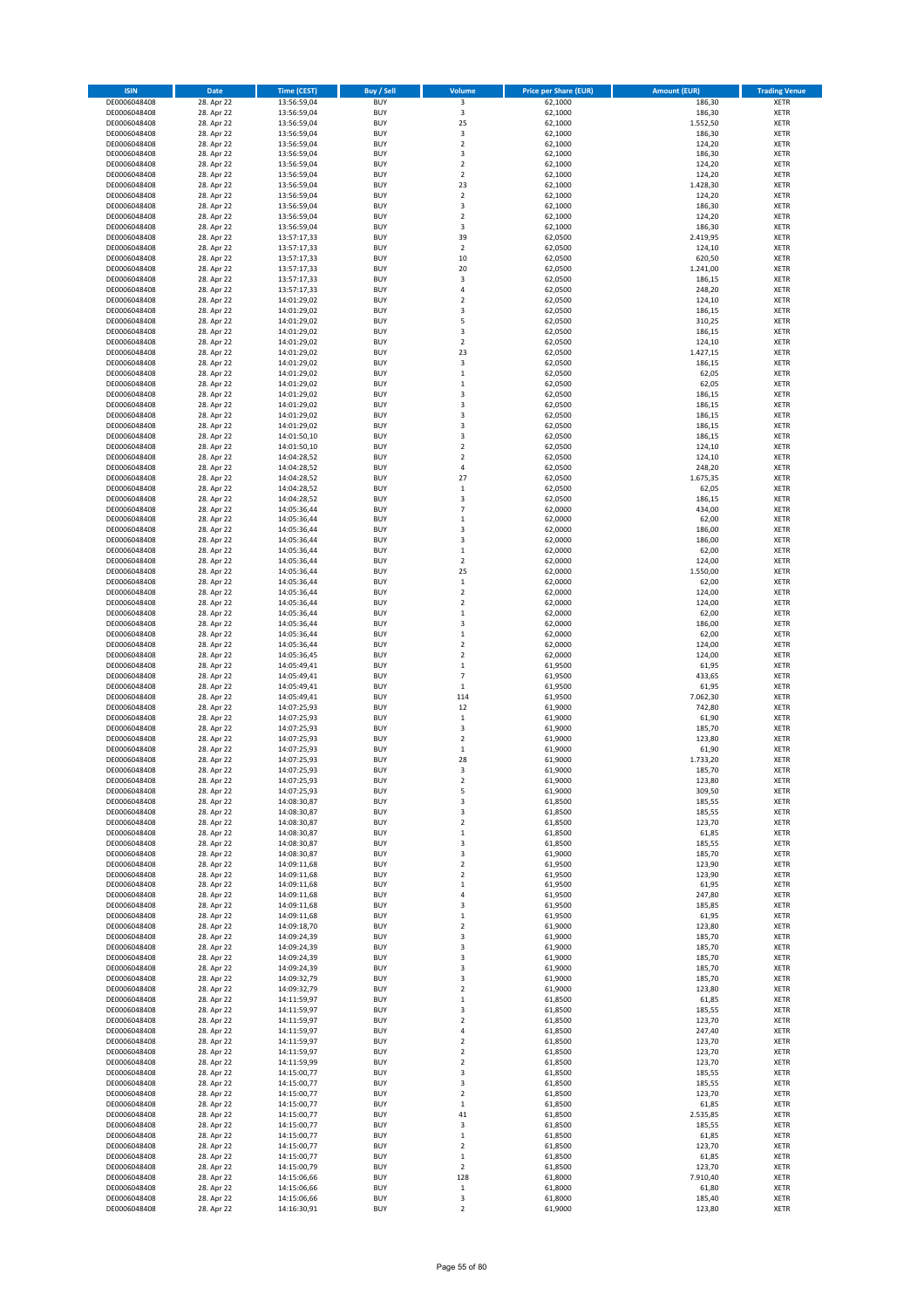| <b>ISIN</b>                  | Date                     | <b>Time (CEST)</b>         | Buy / Sell               | Volume                                 | <b>Price per Share (EUR)</b> | <b>Amount (EUR)</b> | <b>Trading Venue</b>       |
|------------------------------|--------------------------|----------------------------|--------------------------|----------------------------------------|------------------------------|---------------------|----------------------------|
| DE0006048408                 | 28. Apr 22               | 14:16:30,91                | <b>BUY</b>               | 25                                     | 61,9000                      | 1.547,50            | XETR                       |
| DE0006048408                 | 28. Apr 22               | 14:16:30,91                | <b>BUY</b>               | 3                                      | 61,9000                      | 185,70              | XETR                       |
| DE0006048408<br>DE0006048408 | 28. Apr 22<br>28. Apr 22 | 14:16:38,83<br>14:16:45,33 | <b>BUY</b><br><b>BUY</b> | 3<br>3                                 | 61,9000<br>61,9000           | 185,70<br>185,70    | XETR<br>XETR               |
| DE0006048408                 | 28. Apr 22               | 14:17:26,34                | <b>BUY</b>               | $\mathbf 1$                            | 61,9500                      | 61,95               | XETR                       |
| DE0006048408                 | 28. Apr 22               | 14:17:26,34                | <b>BUY</b>               | 3                                      | 61,9500                      | 185,85              | <b>XETR</b>                |
| DE0006048408                 | 28. Apr 22               | 14:17:26,34                | <b>BUY</b>               | 3                                      | 61,9500                      | 185,85              | <b>XETR</b>                |
| DE0006048408                 | 28. Apr 22               | 14:17:26,34                | <b>BUY</b>               | $\overline{7}$                         | 61,9500                      | 433,65              | <b>XETR</b>                |
| DE0006048408<br>DE0006048408 | 28. Apr 22<br>28. Apr 22 | 14:17:26,34                | <b>BUY</b><br><b>BUY</b> | 3<br>$\overline{\mathbf{3}}$           | 61,9500<br>61,9500           | 185,85<br>185,85    | <b>XETR</b><br><b>XETR</b> |
| DE0006048408                 | 28. Apr 22               | 14:17:26,34<br>14:17:59,39 | <b>BUY</b>               | 4                                      | 62,0000                      | 248,00              | XETR                       |
| DE0006048408                 | 28. Apr 22               | 14:17:59,39                | <b>BUY</b>               | 3                                      | 62,0000                      | 186,00              | <b>XETR</b>                |
| DE0006048408                 | 28. Apr 22               | 14:17:59,39                | <b>BUY</b>               | 3                                      | 62,0000                      | 186,00              | XETR                       |
| DE0006048408                 | 28. Apr 22               | 14:17:59,39                | <b>BUY</b>               | $\overline{\mathbf{c}}$                | 62,0000                      | 124,00              | <b>XETR</b>                |
| DE0006048408                 | 28. Apr 22               | 14:17:59,39                | <b>BUY</b>               | $\mathbf 2$                            | 62,0000                      | 124,00              | XETR                       |
| DE0006048408<br>DE0006048408 | 28. Apr 22<br>28. Apr 22 | 14:17:59,39<br>14:17:59,39 | <b>BUY</b><br><b>BUY</b> | $\mathbf 1$<br>$\mathbf 2$             | 62,0000<br>62,0000           | 62,00<br>124,00     | <b>XETR</b><br>XETR        |
| DE0006048408                 | 28. Apr 22               | 14:17:59,39                | <b>BUY</b>               | $\overline{\mathbf{c}}$                | 62,0000                      | 124,00              | <b>XETR</b>                |
| DE0006048408                 | 28. Apr 22               | 14:19:45,87                | <b>BUY</b>               | $\mathbf 2$                            | 61,9500                      | 123,90              | XETR                       |
| DE0006048408                 | 28. Apr 22               | 14:19:45,87                | <b>BUY</b>               | 3                                      | 61,9500                      | 185,85              | <b>XETR</b>                |
| DE0006048408                 | 28. Apr 22               | 14:19:45,87                | <b>BUY</b><br><b>BUY</b> | $\,$ 1<br>26                           | 61,9500                      | 61,95<br>1.610,70   | <b>XETR</b><br>XETR        |
| DE0006048408<br>DE0006048408 | 28. Apr 22<br>28. Apr 22 | 14:19:45,87<br>14:19:45,87 | <b>BUY</b>               | $\,1\,$                                | 61,9500<br>61,9500           | 61,95               | <b>XETR</b>                |
| DE0006048408                 | 28. Apr 22               | 14:19:45,87                | <b>BUY</b>               | $\mathbf 1$                            | 61,9500                      | 61,95               | <b>XETR</b>                |
| DE0006048408                 | 28. Apr 22               | 14:19:45,87                | <b>BUY</b>               | 3                                      | 61,9500                      | 185,85              | <b>XETR</b>                |
| DE0006048408                 | 28. Apr 22               | 14:20:03,03                | <b>BUY</b>               | $\overline{\mathbf{c}}$                | 61,9500                      | 123,90              | <b>XETR</b>                |
| DE0006048408                 | 28. Apr 22               | 14:20:03,03                | <b>BUY</b>               | 3                                      | 61,9500                      | 185,85              | <b>XETR</b>                |
| DE0006048408<br>DE0006048408 | 28. Apr 22<br>28. Apr 22 | 14:20:19,04<br>14:20:26,33 | <b>BUY</b><br><b>BUY</b> | 3<br>3                                 | 61,9500<br>61,9500           | 185,85<br>185,85    | <b>XETR</b><br><b>XETR</b> |
| DE0006048408                 | 28. Apr 22               | 14:20:26,33                | <b>BUY</b>               | $\mathbf 2$                            | 61,9500                      | 123,90              | <b>XETR</b>                |
| DE0006048408                 | 28. Apr 22               | 14:20:33,59                | <b>BUY</b>               | $\overline{4}$                         | 61,9500                      | 247,80              | <b>XETR</b>                |
| DE0006048408                 | 28. Apr 22               | 14:20:51,25                | <b>BUY</b>               | 3                                      | 61,9500                      | 185,85              | <b>XETR</b>                |
| DE0006048408                 | 28. Apr 22               | 14:20:57,35                | <b>BUY</b>               | $\mathbf 1$                            | 61,9500                      | 61,95               | <b>XETR</b>                |
| DE0006048408<br>DE0006048408 | 28. Apr 22<br>28. Apr 22 | 14:20:57,35<br>14:22:03,33 | <b>BUY</b><br><b>BUY</b> | $\mathbf 2$<br>$\overline{\mathbf{c}}$ | 61,9500<br>61,9000           | 123,90<br>123,80    | XETR<br><b>XETR</b>        |
| DE0006048408                 | 28. Apr 22               | 14:22:03,33                | <b>BUY</b>               | 10                                     | 61,9000                      | 619,00              | XETR                       |
| DE0006048408                 | 28. Apr 22               | 14:22:03,33                | <b>BUY</b>               | $\overline{\mathbf{c}}$                | 61,9000                      | 123,80              | <b>XETR</b>                |
| DE0006048408                 | 28. Apr 22               | 14:22:03,33                | <b>BUY</b>               | $\mathbf 2$                            | 61,9000                      | 123,80              | XETR                       |
| DE0006048408                 | 28. Apr 22               | 14:25:31,42                | <b>BUY</b>               | 3                                      | 62,0000                      | 186,00              | <b>XETR</b>                |
| DE0006048408<br>DE0006048408 | 28. Apr 22               | 14:25:31,42                | <b>BUY</b><br><b>BUY</b> | 3<br>$\overline{\mathbf{c}}$           | 62,0000                      | 186,00              | <b>XETR</b><br><b>XETR</b> |
| DE0006048408                 | 28. Apr 22<br>28. Apr 22 | 14:25:31,42<br>14:25:31,42 | <b>BUY</b>               | $\overline{\mathbf{c}}$                | 62,0000<br>62,0000           | 124,00<br>124,00    | <b>XETR</b>                |
| DE0006048408                 | 28. Apr 22               | 14:25:31,42                | <b>BUY</b>               | $\mathbf{1}$                           | 62,0000                      | 62,00               | <b>XETR</b>                |
| DE0006048408                 | 28. Apr 22               | 14:25:31,42                | <b>BUY</b>               | $\mathbf 1$                            | 62,0000                      | 62,00               | <b>XETR</b>                |
| DE0006048408                 | 28. Apr 22               | 14:25:31,42                | <b>BUY</b>               | 3                                      | 62,0000                      | 186,00              | <b>XETR</b>                |
| DE0006048408                 | 28. Apr 22               | 14:25:51,05                | <b>BUY</b>               | 3                                      | 61,9500                      | 185,85              | XETR                       |
| DE0006048408<br>DE0006048408 | 28. Apr 22<br>28. Apr 22 | 14:25:51,05<br>14:25:51,05 | <b>BUY</b><br><b>BUY</b> | 2<br>$\overline{\mathbf{c}}$           | 61,9500<br>61,9500           | 123,90<br>123,90    | XETR<br><b>XETR</b>        |
| DE0006048408                 | 28. Apr 22               | 14:25:51,05                | <b>BUY</b>               | $\mathbf 1$                            | 61,9500                      | 61,95               | <b>XETR</b>                |
| DE0006048408                 | 28. Apr 22               | 14:25:51,05                | <b>BUY</b>               | $\mathbf 1$                            | 61,9500                      | 61,95               | XETR                       |
| DE0006048408                 | 28. Apr 22               | 14:25:51,05                | <b>BUY</b>               | 22                                     | 61,9500                      | 1.362,90            | <b>XETR</b>                |
| DE0006048408                 | 28. Apr 22               | 14:25:51,05                | <b>BUY</b><br><b>BUY</b> | $\mathbf 2$                            | 61,9500                      | 123,90              | <b>XETR</b>                |
| DE0006048408<br>DE0006048408 | 28. Apr 22<br>28. Apr 22 | 14:25:51,05<br>14:30:46,46 | <b>BUY</b>               | 13<br>3                                | 61,9500<br>62,0000           | 805,35<br>186,00    | <b>XETR</b><br><b>XETR</b> |
| DE0006048408                 | 28. Apr 22               | 14:30:46,46                | <b>BUY</b>               | $\mathbf 2$                            | 62,0000                      | 124,00              | XETR                       |
| DE0006048408                 | 28. Apr 22               | 14:30:46,46                | <b>BUY</b>               | $\overline{\mathbf{c}}$                | 62,0000                      | 124,00              | <b>XETR</b>                |
| DE0006048408                 | 28. Apr 22               | 14:30:46,46                | <b>BUY</b>               | 3                                      | 62,0000                      | 186,00              | <b>XETR</b>                |
| DE0006048408                 | 28. Apr 22               | 14:30:46,46                | <b>BUY</b><br><b>BUY</b> | $\mathbf 1$                            | 62,0000                      | 62,00               | <b>XETR</b><br><b>XETR</b> |
| DE0006048408<br>DE0006048408 | 28. Apr 22<br>28. Apr 22 | 14:31:07,92<br>14:31:07,92 | <b>BUY</b>               | $\mathbf 1$<br>$\mathbf 2$             | 61,9500<br>61,9500           | 61,95<br>123,90     | <b>XETR</b>                |
| DE0006048408                 | 28. Apr 22               | 14:31:07,92                | <b>BUY</b>               | 3                                      | 61,9500                      | 185,85              | XETR                       |
| DE0006048408                 | 28. Apr 22               | 14:31:07,92                | <b>BUY</b>               | 3                                      | 61,9500                      | 185,85              | <b>XETR</b>                |
| DE0006048408                 | 28. Apr 22               | 14:31:07,92                | <b>BUY</b>               | 3                                      | 61,9500                      | 185,85              | XETR                       |
| DE0006048408<br>DE0006048408 | 28. Apr 22               | 14:31:07,92<br>14:31:07,92 | <b>BUY</b><br><b>BUY</b> | $\mathbf 1$<br>$\mathbf 2$             | 61,9500<br>61,9500           | 61,95<br>123,90     | <b>XETR</b><br>XETR        |
| DE0006048408                 | 28. Apr 22<br>28. Apr 22 | 14:31:07,92                | <b>BUY</b>               | $\mathbf{1}$                           | 61,9500                      | 61,95               | XETR                       |
| DE0006048408                 | 28. Apr 22               | 14:31:07,92                | <b>BUY</b>               | 25                                     | 61,9500                      | 1.548,75            | XETR                       |
| DE0006048408                 | 28. Apr 22               | 14:31:07,92                | <b>BUY</b>               | $\mathbf 2$                            | 61,9500                      | 123,90              | XETR                       |
| DE0006048408                 | 28. Apr 22               | 14:31:07,92                | <b>BUY</b>               | 7                                      | 61,9500                      | 433,65              | XETR                       |
| DE0006048408                 | 28. Apr 22               | 14:31:07,92<br>14:31:07,92 | <b>BUY</b><br><b>BUY</b> | $\mathbf 2$                            | 61,9500<br>61,9500           | 123,90<br>61,95     | <b>XETR</b><br>XETR        |
| DE0006048408<br>DE0006048408 | 28. Apr 22<br>28. Apr 22 | 14:31:07,92                | <b>BUY</b>               | 1<br>$\mathbf 2$                       | 61.9500                      | 123,90              | <b>XETR</b>                |
| DE0006048408                 | 28. Apr 22               | 14:31:07,92                | <b>BUY</b>               | 3                                      | 61,9500                      | 185,85              | XETR                       |
| DE0006048408                 | 28. Apr 22               | 14:31:07,92                | <b>BUY</b>               | $\mathbf 2$                            | 61,9500                      | 123,90              | <b>XETR</b>                |
| DE0006048408                 | 28. Apr 22               | 14:31:07,94                | <b>BUY</b>               | $\mathbf 1$                            | 61,9500                      | 61,95               | XETR                       |
| DE0006048408<br>DE0006048408 | 28. Apr 22<br>28. Apr 22 | 14:31:07,94<br>14:35:50,67 | <b>BUY</b><br><b>BUY</b> | 3<br>3                                 | 61,9500<br>62,0500           | 185,85<br>186,15    | <b>XETR</b><br>XETR        |
| DE0006048408                 | 28. Apr 22               | 14:35:50,67                | <b>BUY</b>               | $\mathbf 1$                            | 62,0500                      | 62,05               | <b>XETR</b>                |
| DE0006048408                 | 28. Apr 22               | 14:35:50,67                | <b>BUY</b>               | 4                                      | 62,0500                      | 248,20              | XETR                       |
| DE0006048408                 | 28. Apr 22               | 14:35:50,67                | <b>BUY</b>               | 3                                      | 62,0500                      | 186,15              | <b>XETR</b>                |
| DE0006048408                 | 28. Apr 22               | 14:48:16,34                | <b>BUY</b>               | $\mathbf 2$                            | 62,2500                      | 124,50              | XETR                       |
| DE0006048408<br>DE0006048408 | 28. Apr 22<br>28. Apr 22 | 14:48:16,34<br>14:48:16,34 | <b>BUY</b><br><b>BUY</b> | $\mathbf 2$<br>2                       | 62,2500<br>62,2500           | 124,50<br>124,50    | <b>XETR</b><br><b>XETR</b> |
| DE0006048408                 | 28. Apr 22               | 14:48:16,34                | <b>BUY</b>               | 2                                      | 62,2500                      | 124,50              | <b>XETR</b>                |
| DE0006048408                 | 28. Apr 22               | 14:48:26,06                | <b>BUY</b>               | 3                                      | 62,2500                      | 186,75              | XETR                       |
| DE0006048408                 | 28. Apr 22               | 14:48:26,06                | <b>BUY</b>               | 4                                      | 62,2500                      | 249,00              | <b>XETR</b>                |
| DE0006048408                 | 28. Apr 22               | 14:48:26,06                | <b>BUY</b><br><b>BUY</b> | 2                                      | 62,2500                      | 124,50<br>249,00    | <b>XETR</b><br>XETR        |
| DE0006048408<br>DE0006048408 | 28. Apr 22<br>28. Apr 22 | 14:48:26,06<br>14:48:52,13 | <b>BUY</b>               | 4<br>4                                 | 62,2500<br>62,2000           | 248,80              | <b>XETR</b>                |
| DE0006048408                 | 28. Apr 22               | 14:48:52,13                | <b>BUY</b>               | $\mathbf 2$                            | 62,2000                      | 124,40              | XETR                       |
| DE0006048408                 | 28. Apr 22               | 14:48:52,13                | <b>BUY</b>               | $\mathbf 2$                            | 62,2000                      | 124,40              | <b>XETR</b>                |
| DE0006048408                 | 28. Apr 22               | 14:48:52,13                | <b>BUY</b>               | 3                                      | 62,2000                      | 186,60              | XETR                       |
| DE0006048408                 | 28. Apr 22               | 14:48:52,13                | <b>BUY</b>               | $\mathbf 2$                            | 62,2000                      | 124,40              | <b>XETR</b>                |
| DE0006048408<br>DE0006048408 | 28. Apr 22<br>28. Apr 22 | 14:48:52,13<br>14:48:52,13 | <b>BUY</b><br><b>BUY</b> | $\mathbf 2$<br>3                       | 62,2000<br>62,2000           | 124,40<br>186,60    | XETR<br><b>XETR</b>        |
| DE0006048408                 | 28. Apr 22               | 14:48:52,13                | <b>BUY</b>               | $\mathbf 1$                            | 62,2000                      | 62,20               | XETR                       |
| DE0006048408                 | 28. Apr 22               | 14:48:52,13                | <b>BUY</b>               | $\mathbf 2$                            | 62,2000                      | 124,40              | <b>XETR</b>                |
| DE0006048408                 | 28. Apr 22               | 14:48:52,13                | <b>BUY</b>               | 2                                      | 62,2000                      | 124,40              | XETR                       |
| DE0006048408                 | 28. Apr 22               | 14:48:52,13                | <b>BUY</b>               | 58                                     | 62,2000                      | 3.607,60            | <b>XETR</b>                |
| DE0006048408<br>DE0006048408 | 28. Apr 22<br>28. Apr 22 | 14:48:52,13<br>14:48:52,13 | <b>BUY</b><br><b>BUY</b> | 1<br>2                                 | 62,2000<br>62,2000           | 62,20<br>124,40     | <b>XETR</b><br><b>XETR</b> |
| DE0006048408                 | 28. Apr 22               | 14:48:52,13                | <b>BUY</b>               | 4                                      | 62,2000                      | 248,80              | XETR                       |
| DE0006048408                 | 28. Apr 22               | 14:48:52,13                | <b>BUY</b>               | $\mathbf 1$                            | 62,2000                      | 62,20               | <b>XETR</b>                |
| DE0006048408                 | 28. Apr 22               | 14:48:52,13                | <b>BUY</b>               | $\mathbf 2$                            | 62,2000                      | 124,40              | XETR                       |
| DE0006048408<br>DE0006048408 | 28. Apr 22<br>28. Apr 22 | 14:48:52,13<br>14:48:57,89 | <b>BUY</b><br><b>BUY</b> | 4<br>$\mathbf 2$                       | 62,2000<br>62,2000           | 248,80<br>124,40    | XETR<br>XETR               |
| DE0006048408                 | 28. Apr 22               | 14:48:57,89                | <b>BUY</b>               | 3                                      | 62,2000                      | 186,60              | <b>XETR</b>                |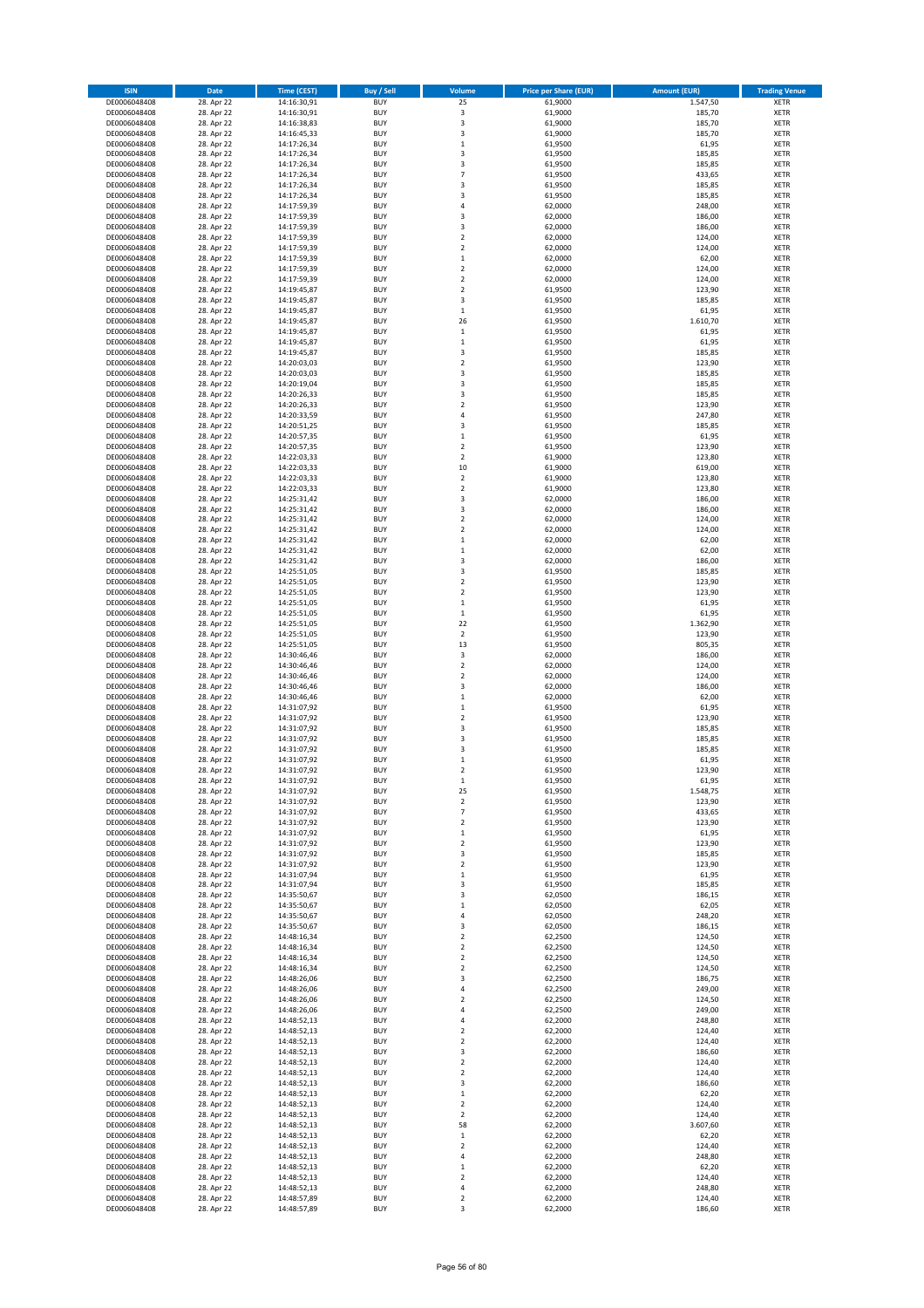| <b>ISIN</b>                  | Date                     | <b>Time (CEST)</b>         | Buy / Sell               | Volume                      | <b>Price per Share (EUR)</b> | <b>Amount (EUR)</b> | <b>Trading Venue</b>       |
|------------------------------|--------------------------|----------------------------|--------------------------|-----------------------------|------------------------------|---------------------|----------------------------|
| DE0006048408                 | 28. Apr 22               | 14:48:57,89                | <b>BUY</b>               | 3                           | 62,2000                      | 186,60              | XETR                       |
| DE0006048408                 | 28. Apr 22               | 14:48:57,89                | <b>BUY</b>               | $\mathbf 2$                 | 62,2000                      | 124,40              | XETR                       |
| DE0006048408<br>DE0006048408 | 28. Apr 22<br>28. Apr 22 | 14:48:57,89<br>14:48:57,89 | <b>BUY</b><br><b>BUY</b> | $\mathbf 2$<br>$\mathbf 2$  | 62,2000<br>62,2000           | 124,40<br>124,40    | XETR<br>XETR               |
| DE0006048408                 | 28. Apr 22               | 14:48:57,89                | <b>BUY</b>               | $\mathbf 2$                 | 62,2000                      | 124,40              | XETR                       |
| DE0006048408                 | 28. Apr 22               | 14:48:57,89                | <b>BUY</b>               | $\mathbf 2$                 | 62,2000                      | 124,40              | <b>XETR</b>                |
| DE0006048408                 | 28. Apr 22               | 14:48:57,89                | <b>BUY</b>               | 3                           | 62,2000                      | 186,60              | <b>XETR</b>                |
| DE0006048408                 | 28. Apr 22               | 14:48:57,89                | <b>BUY</b>               | 3                           | 62,2000                      | 186,60              | <b>XETR</b>                |
| DE0006048408                 | 28. Apr 22<br>28. Apr 22 | 14:49:03,45                | <b>BUY</b><br><b>BUY</b> | $\mathbf 2$<br>$\mathbf 2$  | 62,2000<br>62,2000           | 124,40<br>124,40    | <b>XETR</b><br><b>XETR</b> |
| DE0006048408<br>DE0006048408 | 28. Apr 22               | 14:49:03,45<br>14:49:03,45 | <b>BUY</b>               | $\mathbf 2$                 | 62,2000                      | 124,40              | <b>XETR</b>                |
| DE0006048408                 | 28. Apr 22               | 14:49:03,45                | <b>BUY</b>               | $\mathbf 1$                 | 62,2000                      | 62,20               | <b>XETR</b>                |
| DE0006048408                 | 28. Apr 22               | 14:49:03,45                | <b>BUY</b>               | $\mathbf 2$                 | 62,2000                      | 124,40              | XETR                       |
| DE0006048408                 | 28. Apr 22               | 14:49:03,45                | <b>BUY</b>               | $\mathbf 1$                 | 62,2000                      | 62,20               | <b>XETR</b>                |
| DE0006048408                 | 28. Apr 22               | 14:49:03,45                | <b>BUY</b>               | 62                          | 62,2000                      | 3.856,40            | XETR                       |
| DE0006048408<br>DE0006048408 | 28. Apr 22<br>28. Apr 22 | 14:49:03,45<br>14:49:03,45 | <b>BUY</b><br><b>BUY</b> | $\mathbf 2$<br>$\mathbf 1$  | 62,2000<br>62,2000           | 124,40<br>62,20     | <b>XETR</b><br>XETR        |
| DE0006048408                 | 28. Apr 22               | 14:49:03,45                | <b>BUY</b>               | 4                           | 62,2000                      | 248,80              | <b>XETR</b>                |
| DE0006048408                 | 28. Apr 22               | 14:49:09,30                | <b>BUY</b>               | 3                           | 62,2000                      | 186,60              | XETR                       |
| DE0006048408                 | 28. Apr 22               | 14:49:09,30                | <b>BUY</b>               | 4                           | 62,2000                      | 248,80              | <b>XETR</b>                |
| DE0006048408<br>DE0006048408 | 28. Apr 22<br>28. Apr 22 | 14:49:09,30<br>14:49:09,30 | <b>BUY</b><br><b>BUY</b> | $\mathbf 2$<br>$\mathbf 1$  | 62,2000<br>62,2000           | 124,40<br>62,20     | XETR<br>XETR               |
| DE0006048408                 | 28. Apr 22               | 14:49:09,30                | <b>BUY</b>               | 3                           | 62,2000                      | 186,60              | <b>XETR</b>                |
| DE0006048408                 | 28. Apr 22               | 14:49:09,30                | <b>BUY</b>               | 26                          | 62,2000                      | 1.617,20            | <b>XETR</b>                |
| DE0006048408                 | 28. Apr 22               | 14:49:09,30                | <b>BUY</b>               | 4                           | 62,2000                      | 248,80              | <b>XETR</b>                |
| DE0006048408                 | 28. Apr 22               | 14:49:09,30                | <b>BUY</b>               | $\mathbf 2$                 | 62,2000                      | 124,40              | <b>XETR</b>                |
| DE0006048408                 | 28. Apr 22               | 14:49:09,30                | <b>BUY</b>               | $\mathbf 2$                 | 62,2000                      | 124,40              | <b>XETR</b>                |
| DE0006048408<br>DE0006048408 | 28. Apr 22<br>28. Apr 22 | 14:49:09,30<br>14:49:15,00 | <b>BUY</b><br><b>BUY</b> | $\mathbf 1$<br>4            | 62,2000<br>62,2000           | 62,20<br>248,80     | <b>XETR</b><br><b>XETR</b> |
| DE0006048408                 | 28. Apr 22               | 14:49:15,00                | <b>BUY</b>               | $\mathbf 2$                 | 62,2000                      | 124,40              | <b>XETR</b>                |
| DE0006048408                 | 28. Apr 22               | 14:49:15,00                | <b>BUY</b>               | 28                          | 62,2000                      | 1.741,60            | <b>XETR</b>                |
| DE0006048408                 | 28. Apr 22               | 14:49:15,00                | <b>BUY</b>               | 4                           | 62,2000                      | 248,80              | <b>XETR</b>                |
| DE0006048408                 | 28. Apr 22               | 14:49:15,00                | <b>BUY</b><br><b>BUY</b> | $\mathbf 1$<br>$\mathbf{1}$ | 62,2000                      | 62,20<br>62,15      | <b>XETR</b><br>XETR        |
| DE0006048408<br>DE0006048408 | 28. Apr 22<br>28. Apr 22 | 14:49:51,93<br>14:49:51,93 | <b>BUY</b>               | $\mathbf 2$                 | 62,1500<br>62,1500           | 124,30              | <b>XETR</b>                |
| DE0006048408                 | 28. Apr 22               | 14:49:51,93                | <b>BUY</b>               | $\mathbf 1$                 | 62,1500                      | 62,15               | XETR                       |
| DE0006048408                 | 28. Apr 22               | 14:49:51,93                | <b>BUY</b>               | 3                           | 62,1500                      | 186,45              | <b>XETR</b>                |
| DE0006048408                 | 28. Apr 22               | 14:56:20,38                | <b>BUY</b>               | 3                           | 62,1500                      | 186,45              | XETR                       |
| DE0006048408                 | 28. Apr 22               | 14:56:20,38                | <b>BUY</b>               | 3                           | 62,1500                      | 186,45              | <b>XETR</b>                |
| DE0006048408<br>DE0006048408 | 28. Apr 22<br>28. Apr 22 | 14:56:20,38                | <b>BUY</b><br><b>BUY</b> | $\mathbf{1}$<br>3           | 62,1500<br>62,1500           | 62,15<br>186,45     | <b>XETR</b><br><b>XETR</b> |
| DE0006048408                 | 28. Apr 22               | 14:56:20,38<br>14:56:20,38 | <b>BUY</b>               | 3                           | 62,1500                      | 186,45              | <b>XETR</b>                |
| DE0006048408                 | 28. Apr 22               | 14:56:20,38                | <b>BUY</b>               | 3                           | 62,1500                      | 186,45              | <b>XETR</b>                |
| DE0006048408                 | 28. Apr 22               | 14:56:20,38                | <b>BUY</b>               | 3                           | 62,1500                      | 186,45              | <b>XETR</b>                |
| DE0006048408                 | 28. Apr 22               | 14:56:20,38                | <b>BUY</b>               | 3                           | 62,1500                      | 186,45              | <b>XETR</b>                |
| DE0006048408                 | 28. Apr 22               | 14:56:20,38                | <b>BUY</b>               | $\mathbf 2$                 | 62,1500                      | 124,30              | XETR                       |
| DE0006048408<br>DE0006048408 | 28. Apr 22<br>28. Apr 22 | 14:56:20,38<br>14:56:20,38 | <b>BUY</b><br><b>BUY</b> | $\mathbf 1$<br>$\mathbf 1$  | 62,1500<br>62,1500           | 62,15<br>62,15      | XETR<br><b>XETR</b>        |
| DE0006048408                 | 28. Apr 22               | 14:56:20,38                | <b>BUY</b>               | $\mathbf 2$                 | 62,1500                      | 124,30              | <b>XETR</b>                |
| DE0006048408                 | 28. Apr 22               | 14:56:20,38                | <b>BUY</b>               | 3                           | 62,1500                      | 186,45              | <b>XETR</b>                |
| DE0006048408                 | 28. Apr 22               | 14:56:20,38                | <b>BUY</b>               | 33                          | 62,1500                      | 2.050,95            | <b>XETR</b>                |
| DE0006048408                 | 28. Apr 22               | 14:56:20,38                | <b>BUY</b>               | $\mathbf 1$                 | 62,1500                      | 62,15               | <b>XETR</b>                |
| DE0006048408<br>DE0006048408 | 28. Apr 22               | 14:56:20,38                | <b>BUY</b><br><b>BUY</b> | 3<br>$\mathbf 2$            | 62,1500                      | 186,45<br>124,30    | <b>XETR</b><br><b>XETR</b> |
| DE0006048408                 | 28. Apr 22<br>28. Apr 22 | 14:56:20,38<br>14:56:20,38 | <b>BUY</b>               | $\mathbf 2$                 | 62,1500<br>62,1500           | 124,30              | XETR                       |
| DE0006048408                 | 28. Apr 22               | 14:56:20,38                | <b>BUY</b>               | $\overline{\mathbf{c}}$     | 62,1500                      | 124,30              | <b>XETR</b>                |
| DE0006048408                 | 28. Apr 22               | 14:56:20,38                | <b>BUY</b>               | $\mathbf 2$                 | 62,1500                      | 124,30              | <b>XETR</b>                |
| DE0006048408                 | 28. Apr 22               | 14:56:20,38                | <b>BUY</b>               | $\overline{\mathbf{c}}$     | 62,1500                      | 124,30              | <b>XETR</b>                |
| DE0006048408                 | 28. Apr 22               | 14:56:20,40                | <b>BUY</b>               | 3                           | 62,1500                      | 186,45              | <b>XETR</b>                |
| DE0006048408<br>DE0006048408 | 28. Apr 22<br>28. Apr 22 | 14:56:20,40<br>15:01:27,83 | <b>BUY</b><br><b>BUY</b> | 3<br>$\mathbf 2$            | 62,1500<br>62,2000           | 186,45<br>124,40    | <b>XETR</b><br>XETR        |
| DE0006048408                 | 28. Apr 22               | 15:01:27,83                | <b>BUY</b>               | $\overline{\mathbf{c}}$     | 62,2000                      | 124,40              | <b>XETR</b>                |
| DE0006048408                 | 28. Apr 22               | 15:01:27,83                | <b>BUY</b>               | 3                           | 62,2000                      | 186,60              | XETR                       |
| DE0006048408                 | 28. Apr 22               | 15:01:27,83                | <b>BUY</b>               | $\overline{\mathbf{c}}$     | 62,2000                      | 124,40              | <b>XETR</b>                |
| DE0006048408                 | 28. Apr 22               | 15:01:27,83                | <b>BUY</b>               | $\mathbf 2$                 | 62,2000                      | 124,40              | XETR                       |
| DE0006048408<br>DE0006048408 | 28. Apr 22<br>28. Apr 22 | 15:01:27,83<br>15:01:27,83 | <b>BUY</b><br><b>BUY</b> | 57<br>3                     | 62,2000<br>62,2000           | 3.545,40<br>186,60  | XETR<br><b>XETR</b>        |
| DE0006048408                 | 28. Apr 22               | 15:01:27,83                | <b>BUY</b>               | $\mathbf 1$                 | 62,2000                      | 62,20               | XETR                       |
| DE0006048408                 | 28. Apr 22               | 15:01:27,83                | <b>BUY</b>               | 2                           | 62,2000                      | 124,40              | XETR                       |
| DE0006048408                 | 28. Apr 22               | 15:01:45,10                | <b>BUY</b>               | 3                           | 62,1500                      | 186,45              | <b>XETR</b>                |
| DE0006048408                 | 28. Apr 22               | 15:01:45,10                | <b>BUY</b>               | $\mathbf 2$                 | 62,1500                      | 124,30              | XETR                       |
| DE0006048408<br>DE0006048408 | 28. Apr 22<br>28. Apr 22 | 15:01:45,10<br>15:01:45,10 | <b>BUY</b><br><b>BUY</b> | $\mathbf 2$<br>3            | 62,1500<br>62,1500           | 124,30<br>186,45    | <b>XETR</b><br>XETR        |
| DE0006048408                 | 28. Apr 22               | 15:01:45,10                | <b>BUY</b>               | $\mathbf 2$                 | 62,1500                      | 124,30              | <b>XETR</b>                |
| DE0006048408                 | 28. Apr 22               | 15:01:45,10                | <b>BUY</b>               | $\mathbf 2$                 | 62,1500                      | 124,30              | XETR                       |
| DE0006048408                 | 28. Apr 22               | 15:01:45,10                | <b>BUY</b>               | 2                           | 62,1500                      | 124,30              | <b>XETR</b>                |
| DE0006048408                 | 28. Apr 22               | 15:01:45,10                | <b>BUY</b>               | $\mathbf 2$                 | 62,1500                      | 124,30              | XETR                       |
| DE0006048408<br>DE0006048408 | 28. Apr 22<br>28. Apr 22 | 15:01:45,10<br>15:01:45,10 | <b>BUY</b><br><b>BUY</b> | $\mathbf 2$<br>3            | 62,1500<br>62,1500           | 124,30<br>186,45    | <b>XETR</b><br>XETR        |
| DE0006048408                 | 28. Apr 22               | 15:01:45,10                | <b>BUY</b>               | 4                           | 62,1500                      | 248,60              | <b>XETR</b>                |
| DE0006048408                 | 28. Apr 22               | 15:01:45,10                | <b>BUY</b>               | 3                           | 62,1500                      | 186,45              | XETR                       |
| DE0006048408                 | 28. Apr 22               | 15:04:27,86                | <b>BUY</b>               | 2                           | 62,1500                      | 124,30              | <b>XETR</b>                |
| DE0006048408                 | 28. Apr 22               | 15:04:27,86                | <b>BUY</b>               | 1                           | 62,1500                      | 62,15               | <b>XETR</b>                |
| DE0006048408<br>DE0006048408 | 28. Apr 22<br>28. Apr 22 | 15:04:27,86<br>15:04:27,86 | <b>BUY</b><br><b>BUY</b> | 2<br>$\mathbf 1$            | 62,1500<br>62,1500           | 124,30<br>62,15     | <b>XETR</b><br>XETR        |
| DE0006048408                 | 28. Apr 22               | 15:04:27,86                | <b>BUY</b>               | $\mathbf 2$                 | 62,1500                      | 124,30              | <b>XETR</b>                |
| DE0006048408                 | 28. Apr 22               | 15:04:27,86                | <b>BUY</b>               | $\mathbf 1$                 | 62,1500                      | 62,15               | <b>XETR</b>                |
| DE0006048408                 | 28. Apr 22               | 15:04:27,86                | <b>BUY</b>               | $\mathbf 2$                 | 62,1500                      | 124,30              | XETR                       |
| DE0006048408                 | 28. Apr 22               | 15:04:27,86                | <b>BUY</b>               | 3                           | 62,1500                      | 186,45              | <b>XETR</b>                |
| DE0006048408<br>DE0006048408 | 28. Apr 22<br>28. Apr 22 | 15:04:27,86<br>15:04:27,86 | <b>BUY</b><br><b>BUY</b> | $\mathbf 1$<br>3            | 62,1500<br>62,1500           | 62,15<br>186,45     | XETR<br><b>XETR</b>        |
| DE0006048408                 | 28. Apr 22               | 15:04:27,86                | <b>BUY</b>               | 3                           | 62,1500                      | 186,45              | XETR                       |
| DE0006048408                 | 28. Apr 22               | 15:06:58,18                | <b>BUY</b>               | 3                           | 62,1500                      | 186,45              | <b>XETR</b>                |
| DE0006048408                 | 28. Apr 22               | 15:06:58,18                | <b>BUY</b>               | $\mathbf 2$                 | 62,1500                      | 124,30              | XETR                       |
| DE0006048408                 | 28. Apr 22               | 15:06:58,18                | <b>BUY</b>               | $\mathbf 2$                 | 62,1500                      | 124,30              | <b>XETR</b>                |
| DE0006048408<br>DE0006048408 | 28. Apr 22<br>28. Apr 22 | 15:10:07,72<br>15:10:07,72 | <b>BUY</b><br><b>BUY</b> | 3<br>3                      | 62,1500<br>62,1500           | 186,45<br>186,45    | XETR<br><b>XETR</b>        |
| DE0006048408                 | 28. Apr 22               | 15:10:07,72                | <b>BUY</b>               | $\mathbf 2$                 | 62,1500                      | 124,30              | XETR                       |
| DE0006048408                 | 28. Apr 22               | 15:10:07,72                | <b>BUY</b>               | $\overline{\mathbf{c}}$     | 62,1500                      | 124,30              | <b>XETR</b>                |
| DE0006048408                 | 28. Apr 22               | 15:10:42,14                | <b>BUY</b>               | 2                           | 62,1000                      | 124,20              | <b>XETR</b>                |
| DE0006048408                 | 28. Apr 22               | 15:10:42,14                | <b>BUY</b>               | 2                           | 62,1000                      | 124,20              | <b>XETR</b>                |
| DE0006048408<br>DE0006048408 | 28. Apr 22<br>28. Apr 22 | 15:10:42,14<br>15:10:42,14 | <b>BUY</b><br><b>BUY</b> | 6<br>$\mathbf 1$            | 62,1000<br>62,1000           | 372,60<br>62,10     | XETR<br><b>XETR</b>        |
| DE0006048408                 | 28. Apr 22               | 15:10:42,14                | <b>BUY</b>               | $\boldsymbol{2}$            | 62,1000                      | 124,20              | XETR                       |
| DE0006048408                 | 28. Apr 22               | 15:10:42,14                | <b>BUY</b>               | 3                           | 62,1000                      | 186,30              | XETR                       |
| DE0006048408                 | 28. Apr 22               | 15:10:42,14                | <b>BUY</b>               | 3                           | 62,1000                      | 186,30              | XETR                       |
| DE0006048408                 | 28. Apr 22               | 15:10:42,14                | <b>BUY</b>               | $\mathbf 1$                 | 62,1000                      | 62,10               | <b>XETR</b>                |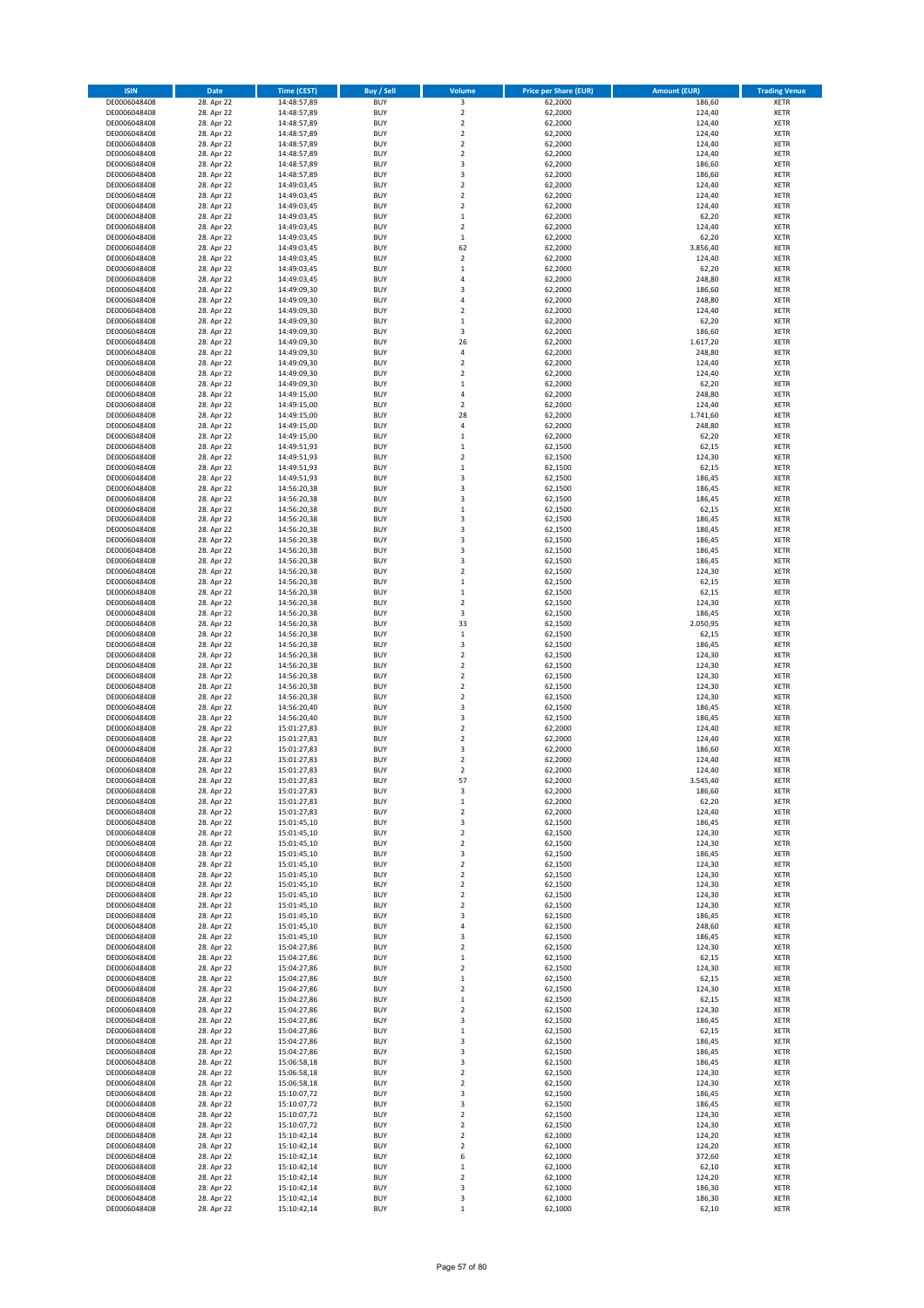| <b>ISIN</b>                  | Date                     | <b>Time (CEST)</b>         | <b>Buy / Sell</b>        | Volume                                              | <b>Price per Share (EUR)</b> | <b>Amount (EUR)</b> | <b>Trading Venue</b>       |
|------------------------------|--------------------------|----------------------------|--------------------------|-----------------------------------------------------|------------------------------|---------------------|----------------------------|
| DE0006048408                 | 28. Apr 22               | 15:10:42,14                | <b>BUY</b>               | 32                                                  | 62,1000                      | 1.987,20            | XETR                       |
| DE0006048408                 | 28. Apr 22               | 15:10:42,14                | <b>BUY</b>               | $\,$ 1 $\,$                                         | 62,1000                      | 62,10               | XETR                       |
| DE0006048408                 | 28. Apr 22               | 15:10:42,14                | <b>BUY</b>               | $\,$ 1 $\,$                                         | 62,1000                      | 62,10               | <b>XETR</b>                |
| DE0006048408                 | 28. Apr 22<br>28. Apr 22 | 15:10:42,14                | <b>BUY</b><br><b>BUY</b> | $\mathbf 2$<br>$\overline{2}$                       | 62,1000<br>62,1000           | 124,20<br>124,20    | <b>XETR</b><br><b>XETR</b> |
| DE0006048408<br>DE0006048408 | 28. Apr 22               | 15:10:42,14<br>15:10:42,14 | <b>BUY</b>               | $\overline{\mathbf{3}}$                             | 62,1000                      | 186,30              | <b>XETR</b>                |
| DE0006048408                 | 28. Apr 22               | 15:10:42,14                | <b>BUY</b>               | $\overline{\mathbf{3}}$                             | 62,1000                      | 186,30              | <b>XETR</b>                |
| DE0006048408                 | 28. Apr 22               | 15:10:42,14                | <b>BUY</b>               | $\overline{\mathbf{3}}$                             | 62,1000                      | 186,30              | <b>XETR</b>                |
| DE0006048408                 | 28. Apr 22               | 15:10:42,14                | <b>BUY</b>               | $\overline{\mathbf{3}}$                             | 62,1000                      | 186,30              | XETR                       |
| DE0006048408                 | 28. Apr 22               | 15:11:43,25                | <b>BUY</b>               | $\overline{\mathbf{3}}$                             | 62,1000                      | 186,30              | <b>XETR</b>                |
| DE0006048408                 | 28. Apr 22               | 15:11:43,25                | <b>BUY</b>               | $\overline{\mathbf{3}}$                             | 62,1000                      | 186,30              | XETR                       |
| DE0006048408<br>DE0006048408 | 28. Apr 22<br>28. Apr 22 | 15:11:43,25<br>15:11:43,25 | <b>BUY</b><br><b>BUY</b> | $\mathbf{1}$<br>$\mathbf 2$                         | 62,1000<br>62,1000           | 62,10<br>124,20     | <b>XETR</b><br>XETR        |
| DE0006048408                 | 28. Apr 22               | 15:11:43,25                | <b>BUY</b>               | $\overline{\mathbf{3}}$                             | 62,1000                      | 186,30              | <b>XETR</b>                |
| DE0006048408                 | 28. Apr 22               | 15:11:43,25                | <b>BUY</b>               | $\overline{2}$                                      | 62,1000                      | 124,20              | <b>XETR</b>                |
| DE0006048408                 | 28. Apr 22               | 15:11:43,25                | <b>BUY</b>               | $\mathbf{1}$                                        | 62,1000                      | 62,10               | <b>XETR</b>                |
| DE0006048408                 | 28. Apr 22               | 15:11:43,25                | <b>BUY</b>               | $\mathbf 2$                                         | 62,1000                      | 124,20              | XETR                       |
| DE0006048408                 | 28. Apr 22               | 15:11:43,25                | <b>BUY</b>               | $\mathbf{1}$                                        | 62,1000                      | 62,10               | <b>XETR</b>                |
| DE0006048408                 | 28. Apr 22               | 15:11:43,25                | <b>BUY</b>               | $\mathbf{1}$                                        | 62,1000                      | 62,10               | <b>XETR</b>                |
| DE0006048408                 | 28. Apr 22               | 15:11:43,25                | <b>BUY</b><br><b>BUY</b> | 3<br>3                                              | 62,1000                      | 186,30              | <b>XETR</b>                |
| DE0006048408<br>DE0006048408 | 28. Apr 22<br>28. Apr 22 | 15:11:43,25<br>15:11:43,25 | <b>BUY</b>               | $\overline{2}$                                      | 62,1000<br>62,1000           | 186,30<br>124,20    | XETR<br><b>XETR</b>        |
| DE0006048408                 | 28. Apr 22               | 15:14:02,30                | <b>BUY</b>               | $\overline{a}$                                      | 62,1000                      | 248,40              | <b>XETR</b>                |
| DE0006048408                 | 28. Apr 22               | 15:14:02,30                | <b>BUY</b>               | $\overline{\mathbf{3}}$                             | 62,1000                      | 186,30              | <b>XETR</b>                |
| DE0006048408                 | 28. Apr 22               | 15:14:02,30                | <b>BUY</b>               | $\mathbf{1}$                                        | 62,1000                      | 62,10               | <b>XETR</b>                |
| DE0006048408                 | 28. Apr 22               | 15:14:02,30                | <b>BUY</b>               | $\overline{4}$                                      | 62,1000                      | 248,40              | <b>XETR</b>                |
| DE0006048408                 | 28. Apr 22               | 15:14:02,30                | <b>BUY</b>               | $\mathbf{1}$                                        | 62,1000                      | 62,10               | <b>XETR</b>                |
| DE0006048408                 | 28. Apr 22               | 15:14:02,30                | <b>BUY</b>               | $\overline{2}$                                      | 62,1000                      | 124,20              | <b>XETR</b>                |
| DE0006048408<br>DE0006048408 | 28. Apr 22<br>28. Apr 22 | 15:14:02,30<br>15:14:02,30 | <b>BUY</b><br><b>BUY</b> | $\mathbf 1$<br>$\mathbf 1$                          | 62,1000<br>62,1000           | 62,10<br>62,10      | <b>XETR</b><br><b>XETR</b> |
| DE0006048408                 | 28. Apr 22               | 15:14:02,30                | <b>BUY</b>               | $\mathbf{1}$                                        | 62,1000                      | 62,10               | <b>XETR</b>                |
| DE0006048408                 | 28. Apr 22               | 15:14:02,30                | <b>BUY</b>               | $\overline{\mathbf{3}}$                             | 62,1000                      | 186,30              | <b>XETR</b>                |
| DE0006048408                 | 28. Apr 22               | 15:14:02,30                | <b>BUY</b>               | $\overline{2}$                                      | 62,1000                      | 124,20              | <b>XETR</b>                |
| DE0006048408                 | 28. Apr 22               | 15:14:15,35                | <b>BUY</b>               | $\overline{2}$                                      | 62,1000                      | 124,20              | XETR                       |
| DE0006048408                 | 28. Apr 22               | 15:14:15,35                | <b>BUY</b>               | $\overline{2}$                                      | 62,1000                      | 124,20              | <b>XETR</b>                |
| DE0006048408                 | 28. Apr 22               | 15:14:15,35                | <b>BUY</b>               | $\overline{2}$                                      | 62,1000                      | 124,20              | XETR                       |
| DE0006048408<br>DE0006048408 | 28. Apr 22               | 15:14:15,35                | <b>BUY</b><br><b>BUY</b> | $\mathbf 1$                                         | 62,1000                      | 62,10               | <b>XETR</b>                |
| DE0006048408                 | 28. Apr 22<br>28. Apr 22 | 15:14:32,16<br>15:14:32,16 | <b>BUY</b>               | $\mathbf 2$<br>$\overline{\mathbf{3}}$              | 62,1000<br>62,1000           | 124,20<br>186,30    | XETR<br><b>XETR</b>        |
| DE0006048408                 | 28. Apr 22               | 15:14:32,16                | <b>BUY</b>               | $\overline{2}$                                      | 62,1000                      | 124,20              | XETR                       |
| DE0006048408                 | 28. Apr 22               | 15:14:40,66                | <b>BUY</b>               | $\overline{4}$                                      | 62,1000                      | 248,40              | <b>XETR</b>                |
| DE0006048408                 | 28. Apr 22               | 15:14:40,66                | <b>BUY</b>               | $\mathbf{1}$                                        | 62,1000                      | 62,10               | <b>XETR</b>                |
| DE0006048408                 | 28. Apr 22               | 15:16:04,32                | <b>BUY</b>               | $\overline{2}$                                      | 62,0500                      | 124,10              | <b>XETR</b>                |
| DE0006048408                 | 28. Apr 22               | 15:16:04,32                | <b>BUY</b>               | $\overline{\mathbf{3}}$                             | 62,0500                      | 186,15              | <b>XETR</b>                |
| DE0006048408                 | 28. Apr 22               | 15:16:04,32                | <b>BUY</b>               | $\overline{2}$                                      | 62,0500                      | 124,10              | <b>XETR</b>                |
| DE0006048408                 | 28. Apr 22               | 15:16:04,32                | <b>BUY</b><br><b>BUY</b> | $\mathbf 1$<br>$\overline{2}$                       | 62,0500                      | 62,05               | XETR                       |
| DE0006048408<br>DE0006048408 | 28. Apr 22<br>28. Apr 22 | 15:16:04,32<br>15:16:04,32 | <b>BUY</b>               | $\overline{2}$                                      | 62,0500<br>62,0500           | 124,10<br>124,10    | <b>XETR</b><br><b>XETR</b> |
| DE0006048408                 | 28. Apr 22               | 15:16:04,32                | <b>BUY</b>               | $\overline{2}$                                      | 62,0500                      | 124,10              | <b>XETR</b>                |
| DE0006048408                 | 28. Apr 22               | 15:16:04,32                | <b>BUY</b>               | $\overline{\mathbf{3}}$                             | 62,0500                      | 186,15              | <b>XETR</b>                |
| DE0006048408                 | 28. Apr 22               | 15:16:04,32                | <b>BUY</b>               | 55                                                  | 62,0500                      | 3.412,75            | <b>XETR</b>                |
| DE0006048408                 | 28. Apr 22               | 15:16:04,32                | <b>BUY</b>               | $\,1\,$                                             | 62,0500                      | 62,05               | <b>XETR</b>                |
| DE0006048408                 | 28. Apr 22               | 15:16:04,32                | <b>BUY</b>               | $\mathbf 2$                                         | 62,0500                      | 124,10              | <b>XETR</b>                |
| DE0006048408                 | 28. Apr 22               | 15:16:04,32                | <b>BUY</b>               | $\overline{2}$                                      | 62,0500                      | 124,10              | <b>XETR</b>                |
| DE0006048408                 | 28. Apr 22               | 15:16:04,32                | <b>BUY</b><br><b>BUY</b> | $\overline{\mathbf{3}}$<br>$\overline{\phantom{a}}$ | 62,0500                      | 186,15              | <b>XETR</b><br><b>XETR</b> |
| DE0006048408<br>DE0006048408 | 28. Apr 22<br>28. Apr 22 | 15:16:04,32<br>15:18:24,17 | <b>BUY</b>               | $\overline{2}$                                      | 62,0500<br>62,1500           | 124,10<br>124,30    | <b>XETR</b>                |
| DE0006048408                 | 28. Apr 22               | 15:18:24,17                | <b>BUY</b>               | $\overline{2}$                                      | 62,1500                      | 124,30              | <b>XETR</b>                |
| DE0006048408                 | 28. Apr 22               | 15:18:24,17                | <b>BUY</b>               | $\overline{2}$                                      | 62,1500                      | 124,30              | <b>XETR</b>                |
| DE0006048408                 | 28. Apr 22               | 15:18:24,17                | <b>BUY</b>               | 3                                                   | 62,1500                      | 186,45              | <b>XETR</b>                |
| DE0006048408                 | 28. Apr 22               | 15:18:24,17                | <b>BUY</b>               | $\overline{\mathbf{3}}$                             | 62,1500                      | 186,45              | XETR                       |
| DE0006048408                 | 28. Apr 22               | 15:18:24,17                | <b>BUY</b>               | $\overline{2}$                                      | 62,1500                      | 124,30              | <b>XETR</b>                |
| DE0006048408                 | 28. Apr 22               | 15:18:24,17<br>15:18:24.17 | <b>BUY</b>               | $\mathbf{1}$                                        | 62,1500                      | 62,15               | <b>XETR</b>                |
| DE0006048408<br>DE0006048408 | 28. Apr 22<br>28. Apr 22 | 15:18:24,17                | <b>BUY</b><br><b>BUY</b> | 75<br>$\overline{2}$                                | 62,1500<br>62,1500           | 4.661,25<br>124,30  | <b>XETR</b><br>XETR        |
| DE0006048408                 | 28. Apr 22               | 15:18:24,17                | <b>BUY</b>               | 3                                                   | 62,1500                      | 186,45              | XETR                       |
| DE0006048408                 | 28. Apr 22               | 15:18:24,17                | <b>BUY</b>               | $\mathbf 1$                                         | 62,1500                      | 62,15               | XETR                       |
| DE0006048408                 | 28. Apr 22               | 15:18:24,17                | <b>BUY</b>               | 3                                                   | 62,1500                      | 186,45              | XETR                       |
| DE0006048408                 | 28. Apr 22               | 15:18:24,17                | <b>BUY</b>               | 2                                                   | 62,1500                      | 124,30              | XETR                       |
| DE0006048408                 | 28. Apr 22               | 15:18:55,56                | <b>BUY</b>               | 2                                                   | 62,1500                      | 124,30              | <b>XETR</b>                |
| DE0006048408<br>DE0006048408 | 28. Apr 22<br>28. Apr 22 | 15:18:55,56<br>15:18:55,56 | <b>BUY</b><br><b>BUY</b> | 3<br>3                                              | 62,1500<br>62,1500           | 186,45<br>186,45    | XETR<br><b>XETR</b>        |
| DE0006048408                 | 28. Apr 22               | 15:18:55,56                | <b>BUY</b>               | $\mathbf 2$                                         | 62,1500                      | 124,30              | <b>XETR</b>                |
| DE0006048408                 | 28. Apr 22               | 15:18:55,56                | <b>BUY</b>               | $\mathbf 1$                                         | 62,1500                      | 62,15               | <b>XETR</b>                |
| DE0006048408                 | 28. Apr 22               | 15:18:55,56                | <b>BUY</b>               | $\mathbf 2$                                         | 62,1500                      | 124,30              | XETR                       |
| DE0006048408                 | 28. Apr 22               | 15:18:55,56                | <b>BUY</b>               | 40                                                  | 62,1500                      | 2.486,00            | XETR                       |
| DE0006048408                 | 28. Apr 22               | 15:18:55,56                | <b>BUY</b>               | $\overline{2}$                                      | 62,1500                      | 124,30              | XETR                       |
| DE0006048408<br>DE0006048408 | 28. Apr 22               | 15:19:08,43                | <b>BUY</b><br><b>BUY</b> | 4<br>$\mathbf 2$                                    | 62,1500                      | 248,60              | <b>XETR</b><br>XETR        |
| DE0006048408                 | 28. Apr 22<br>28. Apr 22 | 15:19:08,43<br>15:19:08,43 | <b>BUY</b>               | 32                                                  | 62,1500<br>62,1500           | 124,30<br>1.988,80  | XETR                       |
| DE0006048408                 | 28. Apr 22               | 15:19:08,43                | <b>BUY</b>               | $\overline{4}$                                      | 62,1500                      | 248,60              | XETR                       |
| DE0006048408                 | 28. Apr 22               | 15:19:08,43                | <b>BUY</b>               | $\overline{4}$                                      | 62,1500                      | 248,60              | <b>XETR</b>                |
| DE0006048408                 | 28. Apr 22               | 15:20:12,82                | <b>BUY</b>               | $\mathbf{1}$                                        | 62,1000                      | 62,10               | XETR                       |
| DE0006048408                 | 28. Apr 22               | 15:20:12,82                | <b>BUY</b>               | $\overline{\mathbf{2}}$                             | 62,1000                      | 124,20              | XETR                       |
| DE0006048408                 | 28. Apr 22               | 15:20:12,82                | <b>BUY</b>               | $\overline{4}$                                      | 62,1000                      | 248,40              | XETR                       |
| DE0006048408<br>DE0006048408 | 28. Apr 22<br>28. Apr 22 | 15:20:12,82<br>15:20:12,82 | <b>BUY</b><br><b>BUY</b> | $\overline{\mathbf{2}}$<br>3                        | 62,1000<br>62,1000           | 124,20<br>186,30    | <b>XETR</b><br>XETR        |
| DE0006048408                 | 28. Apr 22               | 15:20:12,82                | <b>BUY</b>               | $\mathbf{1}$                                        | 62,1000                      | 62,10               | XETR                       |
| DE0006048408                 | 28. Apr 22               | 15:20:12,82                | <b>BUY</b>               | 20                                                  | 62,1000                      | 1.242,00            | <b>XETR</b>                |
| DE0006048408                 | 28. Apr 22               | 15:20:12,82                | <b>BUY</b>               | $\mathbf 2$                                         | 62,1000                      | 124,20              | <b>XETR</b>                |
| DE0006048408                 | 28. Apr 22               | 15:20:12,82                | <b>BUY</b>               | $\mathbf{1}$                                        | 62,1000                      | 62,10               | <b>XETR</b>                |
| DE0006048408                 | 28. Apr 22               | 15:20:12,82                | <b>BUY</b>               | 3                                                   | 62,1000                      | 186,30              | <b>XETR</b>                |
| DE0006048408                 | 28. Apr 22               | 15:20:12,85                | <b>BUY</b>               | $\mathbf{1}$                                        | 62,1000                      | 62,10               | XETR                       |
| DE0006048408                 | 28. Apr 22               | 15:21:04,24                | <b>BUY</b><br><b>BUY</b> | $\,$ 1                                              | 62,0500                      | 62,05               | <b>XETR</b>                |
| DE0006048408<br>DE0006048408 | 28. Apr 22<br>28. Apr 22 | 15:21:04,24<br>15:21:04,24 | <b>BUY</b>               | $\mathbf 2$<br>2                                    | 62,0500<br>62,0500           | 124,10<br>124,10    | <b>XETR</b><br>XETR        |
| DE0006048408                 | 28. Apr 22               | 15:21:04,24                | <b>BUY</b>               | 3                                                   | 62,0500                      | 186,15              | XETR                       |
| DE0006048408                 | 28. Apr 22               | 15:21:04,24                | <b>BUY</b>               | 3                                                   | 62,0500                      | 186,15              | <b>XETR</b>                |
| DE0006048408                 | 28. Apr 22               | 15:21:04,24                | <b>BUY</b>               | $\overline{\mathbf{3}}$                             | 62,0500                      | 186,15              | <b>XETR</b>                |
| DE0006048408                 | 28. Apr 22               | 15:21:04,24                | <b>BUY</b>               | $\mathbf{1}$                                        | 62,0500                      | 62,05               | XETR                       |
| DE0006048408                 | 28. Apr 22               | 15:24:27,52                | <b>BUY</b>               | $\overline{2}$                                      | 62,0500                      | 124,10              | XETR                       |
| DE0006048408                 | 28. Apr 22               | 15:24:27,52                | <b>BUY</b><br><b>BUY</b> | $\overline{\mathbf{3}}$<br>$\mathbf 1$              | 62,0500<br>62,0500           | 186,15<br>62,05     | XETR                       |
| DE0006048408<br>DE0006048408 | 28. Apr 22<br>28. Apr 22 | 15:24:27,52<br>15:24:27,52 | <b>BUY</b>               | 3                                                   | 62,0500                      | 186,15              | <b>XETR</b><br>XETR        |
| DE0006048408                 | 28. Apr 22               | 15:24:27,52                | <b>BUY</b>               | 3                                                   | 62,0500                      | 186,15              | XETR                       |
| DE0006048408                 | 28. Apr 22               | 15:24:27,52                | <b>BUY</b>               | 3                                                   | 62,0500                      | 186,15              | XETR                       |
| DE0006048408                 | 28. Apr 22               | 15:24:27,52                | <b>BUY</b>               | $\mathbf{1}$                                        | 62,0500                      | 62,05               | XETR                       |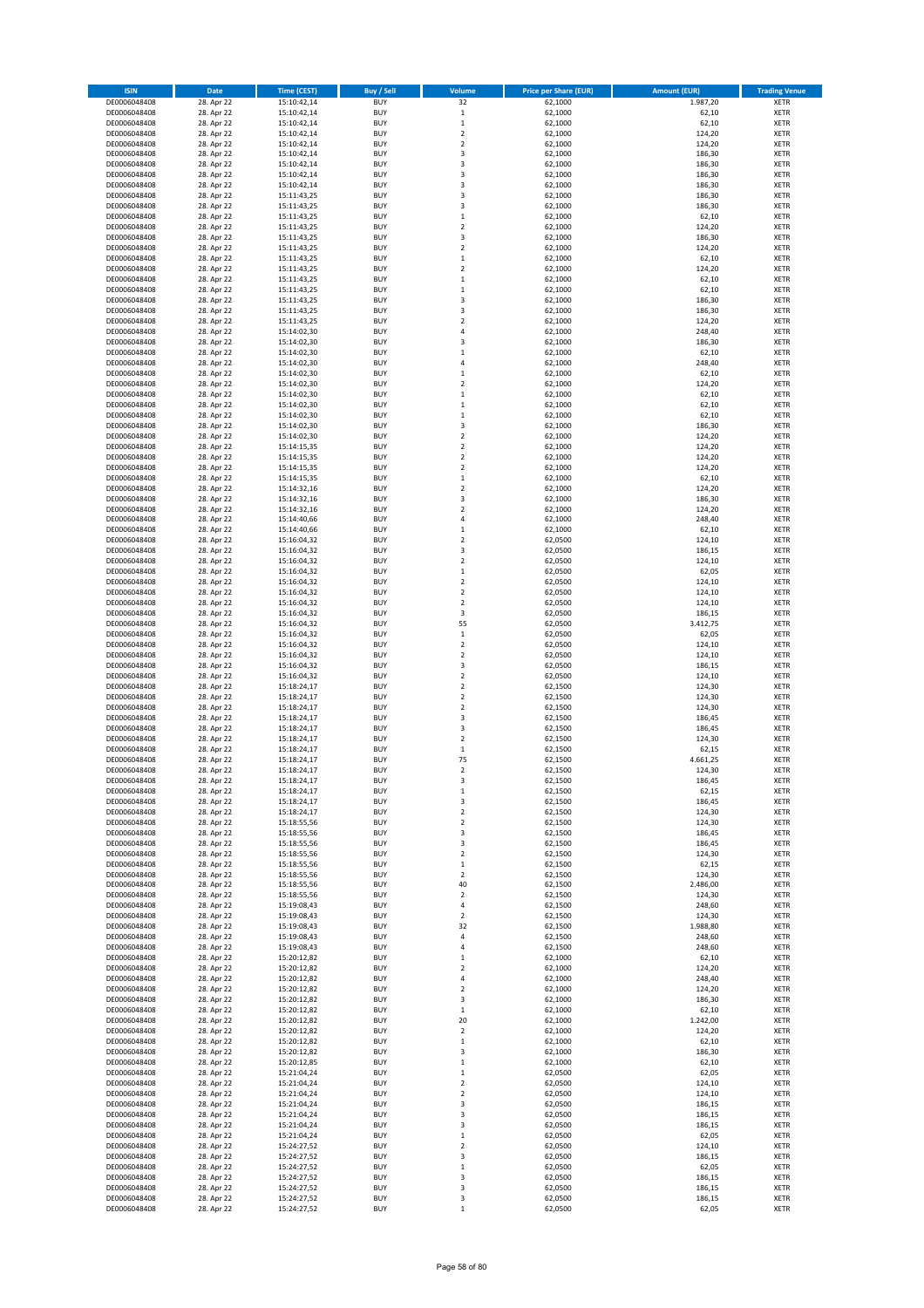| <b>ISIN</b>                  | Date                     | <b>Time (CEST)</b>         | <b>Buy / Sell</b>        | Volume                       | <b>Price per Share (EUR)</b> | <b>Amount (EUR)</b> | <b>Trading Venue</b>       |
|------------------------------|--------------------------|----------------------------|--------------------------|------------------------------|------------------------------|---------------------|----------------------------|
| DE0006048408                 | 28. Apr 22               | 15:24:27,52                | <b>BUY</b>               | $\mathbf 1$                  | 62,0500                      | 62,05               | <b>XETR</b>                |
| DE0006048408                 | 28. Apr 22               | 15:24:27,52                | <b>BUY</b>               | 39                           | 62,0500                      | 2.419,95            | <b>XETR</b>                |
| DE0006048408<br>DE0006048408 | 28. Apr 22<br>28. Apr 22 | 15:24:27,52<br>15:24:27,52 | <b>BUY</b><br><b>BUY</b> | $\mathbf 2$<br>3             | 62,0500<br>62,0500           | 124,10<br>186,15    | <b>XETR</b><br><b>XETR</b> |
| DE0006048408                 | 28. Apr 22               | 15:24:27,52                | <b>BUY</b>               | 3                            | 62,0500                      | 186,15              | <b>XETR</b>                |
| DE0006048408                 | 28. Apr 22               | 15:28:09,06                | <b>BUY</b>               | 3                            | 62,0000                      | 186,00              | <b>XETR</b>                |
| DE0006048408                 | 28. Apr 22               | 15:28:09,06                | <b>BUY</b>               | $\,1\,$                      | 62,0000                      | 62,00               | <b>XETR</b>                |
| DE0006048408                 | 28. Apr 22               | 15:28:09,06                | <b>BUY</b>               | 3                            | 62,0000                      | 186,00              | <b>XETR</b>                |
| DE0006048408<br>DE0006048408 | 28. Apr 22<br>28. Apr 22 | 15:28:09,06                | <b>BUY</b><br><b>BUY</b> | 3<br>3                       | 62,0000<br>62,0000           | 186,00<br>186,00    | XETR<br><b>XETR</b>        |
| DE0006048408                 | 28. Apr 22               | 15:28:09,06<br>15:28:09,06 | <b>BUY</b>               | $\overline{2}$               | 62,0000                      | 124,00              | XETR                       |
| DE0006048408                 | 28. Apr 22               | 15:28:09,06                | <b>BUY</b>               | $\,1\,$                      | 62,0000                      | 62,00               | <b>XETR</b>                |
| DE0006048408                 | 28. Apr 22               | 15:28:09,06                | <b>BUY</b>               | 38                           | 62,0000                      | 2.356,00            | XETR                       |
| DE0006048408                 | 28. Apr 22               | 15:28:09,06                | <b>BUY</b>               | $\,1\,$                      | 62,0000                      | 62,00               | <b>XETR</b>                |
| DE0006048408                 | 28. Apr 22<br>28. Apr 22 | 15:28:09,06<br>15:28:09,06 | <b>BUY</b><br><b>BUY</b> | $\mathsf 3$<br>$\,1\,$       | 62,0000                      | 186,00              | XETR                       |
| DE0006048408<br>DE0006048408 | 28. Apr 22               | 15:28:09,06                | <b>BUY</b>               | $\mathbf 2$                  | 62,0000<br>62,0000           | 62,00<br>124,00     | <b>XETR</b><br>XETR        |
| DE0006048408                 | 28. Apr 22               | 15:28:09,06                | <b>BUY</b>               | 3                            | 62,0000                      | 186,00              | <b>XETR</b>                |
| DE0006048408                 | 28. Apr 22               | 15:28:09,08                | <b>BUY</b>               | 32                           | 62,0000                      | 1.984,00            | XETR                       |
| DE0006048408                 | 28. Apr 22               | 15:28:52,83                | <b>BUY</b>               | $\overline{2}$               | 61,9500                      | 123,90              | <b>XETR</b>                |
| DE0006048408                 | 28. Apr 22               | 15:28:52,83                | <b>BUY</b><br><b>BUY</b> | $\overline{2}$<br>$\,$ 1     | 61,9500                      | 123,90<br>61,95     | <b>XETR</b><br><b>XETR</b> |
| DE0006048408<br>DE0006048408 | 28. Apr 22<br>28. Apr 22 | 15:28:52,83<br>15:28:52,83 | <b>BUY</b>               | 17                           | 61,9500<br>61,9500           | 1.053,15            | <b>XETR</b>                |
| DE0006048408                 | 28. Apr 22               | 15:28:52,83                | <b>BUY</b>               | 3                            | 61,9500                      | 185,85              | <b>XETR</b>                |
| DE0006048408                 | 28. Apr 22               | 15:28:52,83                | <b>BUY</b>               | 3                            | 61,9500                      | 185,85              | <b>XETR</b>                |
| DE0006048408                 | 28. Apr 22               | 15:28:52,83                | <b>BUY</b>               | $\mathbf 1$                  | 61,9500                      | 61,95               | <b>XETR</b>                |
| DE0006048408                 | 28. Apr 22               | 15:30:30,23                | <b>BUY</b>               | $\,1\,$                      | 61,9500                      | 61,95               | <b>XETR</b>                |
| DE0006048408<br>DE0006048408 | 28. Apr 22<br>28. Apr 22 | 15:30:30,23<br>15:30:30,23 | <b>BUY</b><br><b>BUY</b> | 3<br>$\overline{2}$          | 61,9500<br>61,9500           | 185,85<br>123,90    | <b>XETR</b><br><b>XETR</b> |
| DE0006048408                 | 28. Apr 22               | 15:30:30,23                | <b>BUY</b>               | $\,$ 1                       | 61,9500                      | 61,95               | <b>XETR</b>                |
| DE0006048408                 | 28. Apr 22               | 15:30:30,23                | <b>BUY</b>               | $\sqrt{2}$                   | 61,9500                      | 123,90              | <b>XETR</b>                |
| DE0006048408                 | 28. Apr 22               | 15:30:30,23                | <b>BUY</b>               | 23                           | 61,9500                      | 1.424,85            | <b>XETR</b>                |
| DE0006048408                 | 28. Apr 22               | 15:30:30,23                | <b>BUY</b>               | $\overline{2}$               | 61,9500                      | 123,90              | <b>XETR</b>                |
| DE0006048408<br>DE0006048408 | 28. Apr 22<br>28. Apr 22 | 15:30:30,23<br>15:30:30,23 | <b>BUY</b><br><b>BUY</b> | $\,$ 1<br>3                  | 61,9500<br>61,9500           | 61,95<br>185,85     | XETR<br><b>XETR</b>        |
| DE0006048408                 | 28. Apr 22               | 15:31:52,82                | <b>BUY</b>               | $\overline{\mathbf{3}}$      | 61,9500                      | 185,85              | XETR                       |
| DE0006048408                 | 28. Apr 22               | 15:32:16,86                | <b>BUY</b>               | $\overline{2}$               | 61,9000                      | 123,80              | <b>XETR</b>                |
| DE0006048408                 | 28. Apr 22               | 15:32:16,86                | <b>BUY</b>               | $\,$ 1                       | 61,9000                      | 61,90               | XETR                       |
| DE0006048408                 | 28. Apr 22               | 15:32:16,86                | <b>BUY</b>               | 3                            | 61,9000                      | 185,70              | <b>XETR</b>                |
| DE0006048408<br>DE0006048408 | 28. Apr 22<br>28. Apr 22 | 15:32:16,86<br>15:32:16,86 | <b>BUY</b><br><b>BUY</b> | $\overline{\mathbf{3}}$<br>3 | 61,9000<br>61,9000           | 185,70<br>185,70    | <b>XETR</b><br><b>XETR</b> |
| DE0006048408                 | 28. Apr 22               | 15:32:16,86                | <b>BUY</b>               | $\overline{2}$               | 61,9000                      | 123,80              | <b>XETR</b>                |
| DE0006048408                 | 28. Apr 22               | 15:32:16,86                | <b>BUY</b>               | $\,1\,$                      | 61,9000                      | 61,90               | <b>XETR</b>                |
| DE0006048408                 | 28. Apr 22               | 15:32:16,86                | <b>BUY</b>               | 19                           | 61,9000                      | 1.176,10            | <b>XETR</b>                |
| DE0006048408                 | 28. Apr 22               | 15:32:16,86                | <b>BUY</b>               | 3                            | 61,9000                      | 185,70              | <b>XETR</b>                |
| DE0006048408                 | 28. Apr 22               | 15:32:16,86                | <b>BUY</b>               | $\mathbf 2$                  | 61,9000                      | 123,80              | <b>XETR</b>                |
| DE0006048408<br>DE0006048408 | 28. Apr 22<br>28. Apr 22 | 15:32:16,86<br>15:32:16,86 | <b>BUY</b><br><b>BUY</b> | 26<br>3                      | 61,9000<br>61,9000           | 1.609,40<br>185,70  | <b>XETR</b><br><b>XETR</b> |
| DE0006048408                 | 28. Apr 22               | 15:32:16,86                | <b>BUY</b>               | $\,$ 1                       | 61,9000                      | 61,90               | <b>XETR</b>                |
| DE0006048408                 | 28. Apr 22               | 15:32:16,86                | <b>BUY</b>               | 3                            | 61,9000                      | 185,70              | <b>XETR</b>                |
| DE0006048408                 | 28. Apr 22               | 15:33:02,22                | <b>BUY</b>               | 3                            | 61,8500                      | 185,55              | <b>XETR</b>                |
| DE0006048408                 | 28. Apr 22               | 15:33:02,22                | <b>BUY</b><br><b>BUY</b> | $\overline{2}$               | 61,8500                      | 123,70              | <b>XETR</b>                |
| DE0006048408<br>DE0006048408 | 28. Apr 22<br>28. Apr 22 | 15:33:02,22<br>15:33:02,22 | <b>BUY</b>               | $\,$ 1<br>$\,$ 1             | 61,8500<br>61,8500           | 61,85<br>61,85      | <b>XETR</b><br><b>XETR</b> |
| DE0006048408                 | 28. Apr 22               | 15:33:02,22                | <b>BUY</b>               | 9                            | 61,8500                      | 556,65              | <b>XETR</b>                |
| DE0006048408                 | 28. Apr 22               | 15:35:09,01                | <b>BUY</b>               | 3                            | 61,8500                      | 185,55              | <b>XETR</b>                |
| DE0006048408                 | 28. Apr 22               | 15:35:09,01                | <b>BUY</b>               | $\,1\,$                      | 61,8500                      | 61,85               | <b>XETR</b>                |
| DE0006048408                 | 28. Apr 22               | 15:35:09,01                | <b>BUY</b>               | $\overline{2}$               | 61,8500                      | 123,70              | <b>XETR</b>                |
| DE0006048408<br>DE0006048408 | 28. Apr 22<br>28. Apr 22 | 15:35:09,01<br>15:35:09,01 | <b>BUY</b><br><b>BUY</b> | $\overline{2}$<br>3          | 61,8500<br>61,8500           | 123,70<br>185,55    | <b>XETR</b><br><b>XETR</b> |
| DE0006048408                 | 28. Apr 22               | 15:35:09,01                | <b>BUY</b>               | 3                            | 61,8500                      | 185,55              | XETR                       |
| DE0006048408                 | 28. Apr 22               | 15:35:09,01                | <b>BUY</b>               | $\,1\,$                      | 61,8500                      | 61,85               | <b>XETR</b>                |
| DE0006048408                 | 28. Apr 22               | 15:35:09,01                | <b>BUY</b>               | $\boldsymbol{2}$             | 61,8500                      | 123,70              | XETR                       |
| DE0006048408                 | 28. Apr 22               | 15:35:09,01                | <b>BUY</b>               | $\mathbf 1$<br>25            | 61,8500                      | 61,85               | <b>XETR</b>                |
| DE0006048408<br>DE0006048408 | 28. Apr 22<br>28. Apr 22 | 15:35:09,01<br>15:35:09,01 | <b>BUY</b><br><b>BUY</b> | 3                            | 61,8500<br>61,8500           | 1.546,25<br>185,55  | <b>XETR</b><br>XETR        |
| DE0006048408                 | 28. Apr 22               | 15:35:09,01                | <b>BUY</b>               | $\,$ 1                       | 61,8500                      | 61,85               | XETR                       |
| DE0006048408                 | 28. Apr 22               | 15:35:09,01                | <b>BUY</b>               | 3                            | 61,8500                      | 185,55              | XETR                       |
| DE0006048408                 | 28. Apr 22               | 15:35:09,01                | <b>BUY</b>               | $\,$ 1                       | 61,8500                      | 61,85               | XETR                       |
| DE0006048408                 | 28. Apr 22               | 15:35:09,01                | <b>BUY</b>               | $\overline{7}$               | 61,8500                      | 432,95              | <b>XETR</b>                |
| DE0006048408<br>DE0006048408 | 28. Apr 22<br>28. Apr 22 | 15:35:09,01<br>15:35:09,01 | <b>BUY</b><br><b>BUY</b> | 3<br>$\overline{2}$          | 61,8500<br>61,8500           | 185,55<br>123,70    | XETR<br><b>XETR</b>        |
| DE0006048408                 | 28. Apr 22               | 15:35:09,01                | <b>BUY</b>               | 3                            | 61,8500                      | 185,55              | <b>XETR</b>                |
| DE0006048408                 | 28. Apr 22               | 15:35:09,01                | <b>BUY</b>               | $\mathbf 2$                  | 61,8500                      | 123,70              | <b>XETR</b>                |
| DE0006048408                 | 28. Apr 22               | 15:35:09,01                | <b>BUY</b>               | 3                            | 61,8500                      | 185,55              | <b>XETR</b>                |
| DE0006048408<br>DE0006048408 | 28. Apr 22<br>28. Apr 22 | 15:35:09,03<br>15:38:06,68 | <b>BUY</b><br><b>BUY</b> | $\,$ 1<br>3                  | 61,8500<br>62,0000           | 61,85<br>186,00     | <b>XETR</b><br><b>XETR</b> |
| DE0006048408                 | 28. Apr 22               | 15:38:06,68                | <b>BUY</b>               | $\,$ 1                       | 62,0000                      | 62,00               | <b>XETR</b>                |
| DE0006048408                 | 28. Apr 22               | 15:38:06,68                | <b>BUY</b>               | 3                            | 62,0000                      | 186,00              | XETR                       |
| DE0006048408                 | 28. Apr 22               | 15:38:06,68                | <b>BUY</b>               | $\mathbf 2$                  | 62,0000                      | 124,00              | <b>XETR</b>                |
| DE0006048408                 | 28. Apr 22               | 15:38:06,68                | <b>BUY</b>               | 3                            | 62,0000                      | 186,00              | <b>XETR</b>                |
| DE0006048408<br>DE0006048408 | 28. Apr 22<br>28. Apr 22 | 15:38:06,68<br>15:38:06,68 | <b>BUY</b><br><b>BUY</b> | $\mathbf 2$<br>36            | 62,0000<br>62,0000           | 124,00<br>2.232,00  | <b>XETR</b><br><b>XETR</b> |
| DE0006048408                 | 28. Apr 22               | 15:38:06,68                | <b>BUY</b>               | $\overline{2}$               | 62,0000                      | 124,00              | <b>XETR</b>                |
| DE0006048408                 | 28. Apr 22               | 15:38:06,68                | <b>BUY</b>               | $\sqrt{4}$                   | 62,0000                      | 248,00              | <b>XETR</b>                |
| DE0006048408                 | 28. Apr 22               | 15:38:06,68                | <b>BUY</b>               | $\mathbf 2$                  | 62,0000                      | 124,00              | <b>XETR</b>                |
| DE0006048408                 | 28. Apr 22               | 15:38:06,68                | <b>BUY</b><br><b>BUY</b> | $\overline{2}$<br>25         | 62,0000<br>62,0000           | 124,00<br>1.550,00  | <b>XETR</b><br>XETR        |
| DE0006048408<br>DE0006048408 | 28. Apr 22<br>28. Apr 22 | 15:38:06,70<br>15:40:08,19 | <b>BUY</b>               | $\overline{2}$               | 62,0000                      | 124,00              | XETR                       |
| DE0006048408                 | 28. Apr 22               | 15:40:08,19                | <b>BUY</b>               | $\sqrt{2}$                   | 62,0000                      | 124,00              | XETR                       |
| DE0006048408                 | 28. Apr 22               | 15:40:08,19                | <b>BUY</b>               | 17                           | 62,0000                      | 1.054,00            | <b>XETR</b>                |
| DE0006048408                 | 28. Apr 22               | 15:40:08,19                | <b>BUY</b>               | $\,$ 1                       | 62,0000                      | 62,00               | XETR                       |
| DE0006048408                 | 28. Apr 22               | 15:40:08,19                | <b>BUY</b>               | $\overline{2}$               | 62,0000                      | 124,00              | XETR                       |
| DE0006048408<br>DE0006048408 | 28. Apr 22<br>28. Apr 22 | 15:40:08,19<br>15:40:08,19 | <b>BUY</b><br><b>BUY</b> | 3<br>14                      | 62,0000<br>62,0000           | 186,00<br>868,00    | XETR<br><b>XETR</b>        |
| DE0006048408                 | 28. Apr 22               | 15:43:32,41                | <b>BUY</b>               | $\,$ 1                       | 62,1000                      | 62,10               | XETR                       |
| DE0006048408                 | 28. Apr 22               | 15:43:32,41                | <b>BUY</b>               | 3                            | 62,1000                      | 186,30              | XETR                       |
| DE0006048408                 | 28. Apr 22               | 15:43:32,41                | <b>BUY</b>               | $\sqrt{2}$                   | 62,1000                      | 124,20              | <b>XETR</b>                |
| DE0006048408                 | 28. Apr 22               | 15:43:32,41                | <b>BUY</b>               | 3                            | 62,1000                      | 186,30              | <b>XETR</b>                |
| DE0006048408<br>DE0006048408 | 28. Apr 22<br>28. Apr 22 | 15:43:32,41<br>15:43:32,41 | <b>BUY</b><br><b>BUY</b> | 3<br>$\,$ 1                  | 62,1000<br>62,1000           | 186,30<br>62,10     | <b>XETR</b><br><b>XETR</b> |
| DE0006048408                 | 28. Apr 22               | 15:43:32,41                | <b>BUY</b>               | $\,$ 1                       | 62,1000                      | 62,10               | <b>XETR</b>                |
| DE0006048408                 | 28. Apr 22               | 15:43:32,41                | <b>BUY</b>               | 3                            | 62,1000                      | 186,30              | <b>XETR</b>                |
| DE0006048408                 | 28. Apr 22               | 15:43:32,41                | <b>BUY</b>               | $\mathbf 1$                  | 62,1000                      | 62,10               | <b>XETR</b>                |
| DE0006048408                 | 28. Apr 22               | 15:47:10,75                | <b>BUY</b>               | $\mathbf 2$                  | 62,3000                      | 124,60              | <b>XETR</b>                |
| DE0006048408<br>DE0006048408 | 28. Apr 22<br>28. Apr 22 | 15:47:10,75<br>15:47:10,75 | <b>BUY</b><br><b>BUY</b> | $\,$ 1 $\,$<br>$\mathbf 1$   | 62,3000<br>62,3000           | 62,30<br>62,30      | <b>XETR</b><br>XETR        |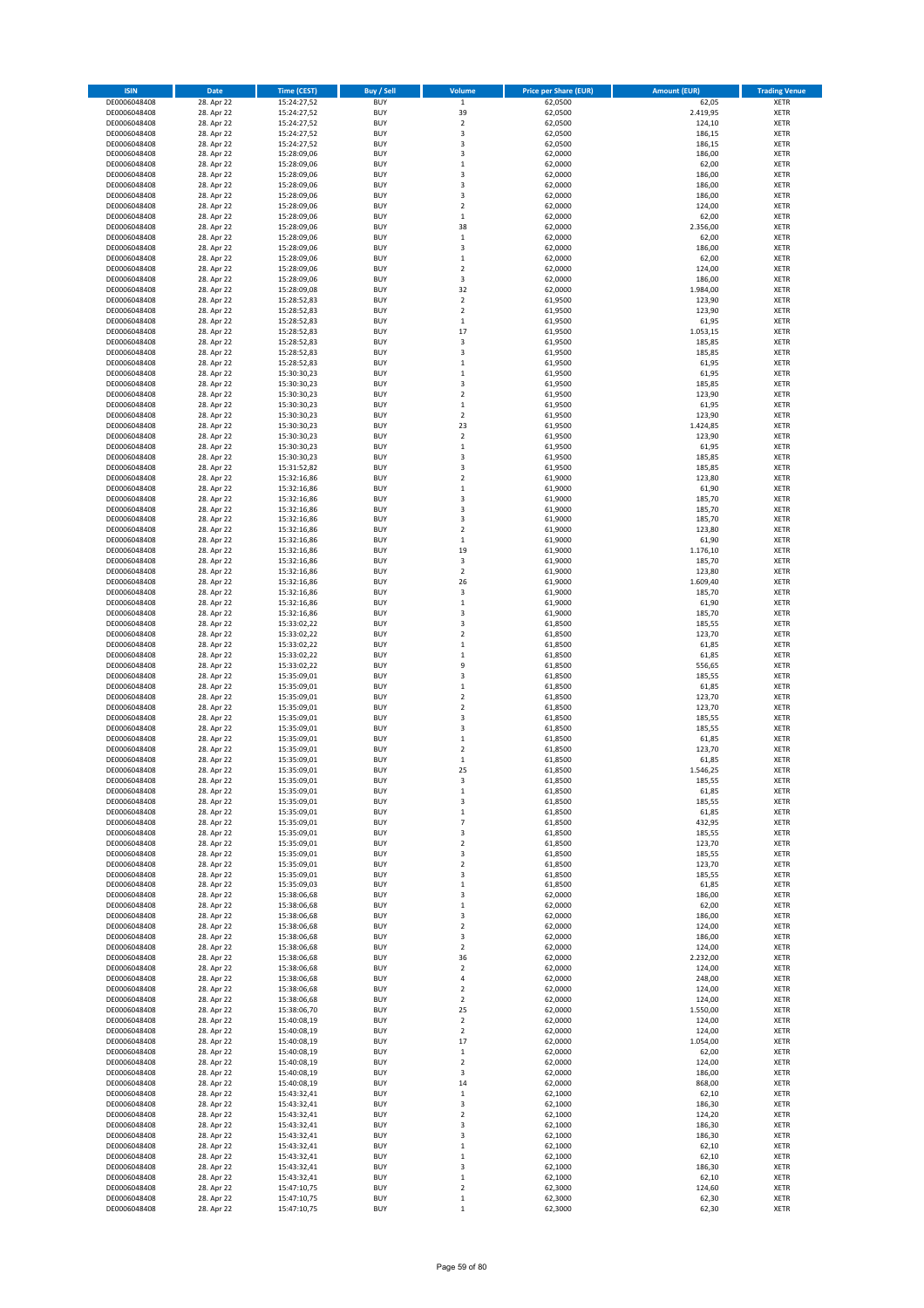| <b>ISIN</b>                  | Date                     | <b>Time (CEST)</b>         | Buy / Sell               | Volume                        | <b>Price per Share (EUR)</b> | <b>Amount (EUR)</b> | <b>Trading Venue</b>       |
|------------------------------|--------------------------|----------------------------|--------------------------|-------------------------------|------------------------------|---------------------|----------------------------|
| DE0006048408                 | 28. Apr 22               | 15:47:10,75                | <b>BUY</b>               | $\mathbf 2$                   | 62,3000                      | 124,60              | XETR                       |
| DE0006048408                 | 28. Apr 22               | 15:47:10,75                | <b>BUY</b>               | 3                             | 62,3000                      | 186,90              | XETR                       |
| DE0006048408<br>DE0006048408 | 28. Apr 22<br>28. Apr 22 | 15:47:10,75<br>15:47:10,75 | <b>BUY</b><br><b>BUY</b> | $\mathbf 2$<br>3              | 62,3000<br>62,3000           | 124,60<br>186,90    | XETR<br>XETR               |
| DE0006048408                 | 28. Apr 22               | 15:47:11,06                | <b>BUY</b>               | $\mathbf 1$                   | 62,3000                      | 62,30               | XETR                       |
| DE0006048408                 | 28. Apr 22               | 15:48:29,45                | <b>BUY</b>               | 3                             | 62,3500                      | 187,05              | <b>XETR</b>                |
| DE0006048408                 | 28. Apr 22               | 15:48:29,45                | <b>BUY</b>               | $\overline{\mathbf{c}}$       | 62,3500                      | 124,70              | <b>XETR</b>                |
| DE0006048408                 | 28. Apr 22               | 15:48:29,45                | <b>BUY</b>               | $\overline{\mathbf{c}}$       | 62,3500                      | 124,70              | <b>XETR</b>                |
| DE0006048408                 | 28. Apr 22<br>28. Apr 22 | 15:48:29,45                | <b>BUY</b><br><b>BUY</b> | 4<br>$\mathbf 2$              | 62,3500<br>62,3500           | 249,40<br>124,70    | <b>XETR</b><br><b>XETR</b> |
| DE0006048408<br>DE0006048408 | 28. Apr 22               | 15:48:29,45<br>15:48:29,45 | <b>BUY</b>               | 3                             | 62,3500                      | 187,05              | XETR                       |
| DE0006048408                 | 28. Apr 22               | 15:48:29,45                | <b>BUY</b>               | 69                            | 62,3500                      | 4.302,15            | <b>XETR</b>                |
| DE0006048408                 | 28. Apr 22               | 15:48:29,45                | <b>BUY</b>               | $\mathbf 2$                   | 62,3500                      | 124,70              | XETR                       |
| DE0006048408                 | 28. Apr 22               | 15:48:29,45                | <b>BUY</b>               | $\mathbf 2$                   | 62,3500                      | 124,70              | <b>XETR</b>                |
| DE0006048408                 | 28. Apr 22               | 15:48:29,45                | <b>BUY</b>               | $\mathbf 2$                   | 62,3500                      | 124,70              | XETR                       |
| DE0006048408<br>DE0006048408 | 28. Apr 22<br>28. Apr 22 | 15:48:29,45<br>15:48:29,45 | <b>BUY</b><br><b>BUY</b> | $\mathbf 2$<br>3              | 62,3500<br>62,3500           | 124,70<br>187,05    | <b>XETR</b><br>XETR        |
| DE0006048408                 | 28. Apr 22               | 15:48:29,45                | <b>BUY</b>               | $\mathbf 2$                   | 62,3500                      | 124,70              | <b>XETR</b>                |
| DE0006048408                 | 28. Apr 22               | 15:48:29,45                | <b>BUY</b>               | $\mathbf 2$                   | 62,3500                      | 124,70              | XETR                       |
| DE0006048408                 | 28. Apr 22               | 15:48:29,58                | <b>BUY</b>               | $\mathbf 2$                   | 62,3500                      | 124,70              | <b>XETR</b>                |
| DE0006048408                 | 28. Apr 22               | 15:49:05,26                | <b>BUY</b><br><b>BUY</b> | $\mathbf 1$<br>$\mathbf 2$    | 62,3000                      | 62,30<br>124,60     | XETR<br>XETR               |
| DE0006048408<br>DE0006048408 | 28. Apr 22<br>28. Apr 22 | 15:49:05,26<br>15:49:05,26 | <b>BUY</b>               | $\mathbf{1}$                  | 62,3000<br>62,3000           | 62,30               | <b>XETR</b>                |
| DE0006048408                 | 28. Apr 22               | 15:49:05,26                | <b>BUY</b>               | $\mathbf 2$                   | 62,3000                      | 124,60              | <b>XETR</b>                |
| DE0006048408                 | 28. Apr 22               | 15:49:05,26                | <b>BUY</b>               | $\mathbf 2$                   | 62,3000                      | 124,60              | <b>XETR</b>                |
| DE0006048408                 | 28. Apr 22               | 15:49:05,26                | <b>BUY</b>               | $\mathbf 1$                   | 62,3000                      | 62,30               | <b>XETR</b>                |
| DE0006048408                 | 28. Apr 22               | 15:49:05,26                | <b>BUY</b>               | $\mathbf 1$                   | 62,3000                      | 62,30               | <b>XETR</b>                |
| DE0006048408<br>DE0006048408 | 28. Apr 22<br>28. Apr 22 | 15:49:53,05<br>15:49:53,05 | <b>BUY</b><br><b>BUY</b> | $\mathbf 2$<br>$\mathbf 1$    | 62,3000<br>62,3000           | 124,60<br>62,30     | <b>XETR</b><br><b>XETR</b> |
| DE0006048408                 | 28. Apr 22               | 15:49:53,05                | <b>BUY</b>               | $\mathbf 2$                   | 62,3000                      | 124,60              | <b>XETR</b>                |
| DE0006048408                 | 28. Apr 22               | 15:50:04,08                | <b>BUY</b>               | $\mathbf 2$                   | 62,3000                      | 124,60              | <b>XETR</b>                |
| DE0006048408                 | 28. Apr 22               | 15:50:04,08                | <b>BUY</b>               | $\mathbf 1$                   | 62,3000                      | 62,30               | <b>XETR</b>                |
| DE0006048408                 | 28. Apr 22               | 15:50:04,08                | <b>BUY</b><br><b>BUY</b> | $\overline{\mathbf{2}}$       | 62,3000                      | 124,60<br>124,60    | <b>XETR</b><br>XETR        |
| DE0006048408<br>DE0006048408 | 28. Apr 22<br>28. Apr 22 | 15:50:04,08<br>15:50:04,08 | <b>BUY</b>               | 2<br>$\mathbf 1$              | 62,3000<br>62,3000           | 62,30               | <b>XETR</b>                |
| DE0006048408                 | 28. Apr 22               | 15:50:06,52                | <b>BUY</b>               | 3                             | 62,2500                      | 186,75              | XETR                       |
| DE0006048408                 | 28. Apr 22               | 15:50:06,52                | <b>BUY</b>               | $\mathbf 2$                   | 62,2500                      | 124,50              | <b>XETR</b>                |
| DE0006048408                 | 28. Apr 22               | 15:50:06,52                | <b>BUY</b>               | 3                             | 62,2500                      | 186,75              | XETR                       |
| DE0006048408                 | 28. Apr 22               | 15:50:06,52                | <b>BUY</b>               | 3                             | 62,2500                      | 186,75              | <b>XETR</b>                |
| DE0006048408<br>DE0006048408 | 28. Apr 22<br>28. Apr 22 | 15:50:06,52                | <b>BUY</b><br><b>BUY</b> | $\mathbf 2$<br>54             | 62,2500<br>62,2500           | 124,50<br>3.361,50  | <b>XETR</b><br><b>XETR</b> |
| DE0006048408                 | 28. Apr 22               | 15:50:06,52<br>15:50:06,52 | <b>BUY</b>               | 3                             | 62,2500                      | 186,75              | <b>XETR</b>                |
| DE0006048408                 | 28. Apr 22               | 15:50:06,52                | <b>BUY</b>               | $\mathbf 1$                   | 62,2500                      | 62,25               | <b>XETR</b>                |
| DE0006048408                 | 28. Apr 22               | 15:50:06,52                | <b>BUY</b>               | $\mathbf 2$                   | 62,2500                      | 124,50              | <b>XETR</b>                |
| DE0006048408                 | 28. Apr 22               | 15:50:06,52                | <b>BUY</b>               | $\mathbf 2$                   | 62,2500                      | 124,50              | <b>XETR</b>                |
| DE0006048408                 | 28. Apr 22               | 15:50:06,52                | <b>BUY</b>               | $\mathbf 2$                   | 62,2500                      | 124,50              | XETR                       |
| DE0006048408<br>DE0006048408 | 28. Apr 22<br>28. Apr 22 | 15:50:06,52<br>15:50:06,52 | <b>BUY</b><br><b>BUY</b> | 2<br>$\mathbf 2$              | 62,2500<br>62,2500           | 124,50<br>124,50    | XETR<br><b>XETR</b>        |
| DE0006048408                 | 28. Apr 22               | 15:50:06,52                | <b>BUY</b>               | $\mathbf 1$                   | 62,2500                      | 62,25               | <b>XETR</b>                |
| DE0006048408                 | 28. Apr 22               | 15:50:32,72                | <b>BUY</b>               | $\mathbf 2$                   | 62,2500                      | 124,50              | <b>XETR</b>                |
| DE0006048408                 | 28. Apr 22               | 15:50:32,72                | <b>BUY</b>               | 3                             | 62,2500                      | 186,75              | <b>XETR</b>                |
| DE0006048408                 | 28. Apr 22               | 15:50:32,72                | <b>BUY</b><br><b>BUY</b> | $\mathbf 1$<br>3              | 62,2500                      | 62,25               | <b>XETR</b>                |
| DE0006048408<br>DE0006048408 | 28. Apr 22<br>28. Apr 22 | 15:50:32,72<br>15:50:32,72 | <b>BUY</b>               | 4                             | 62,2500<br>62,2500           | 186,75<br>249,00    | <b>XETR</b><br><b>XETR</b> |
| DE0006048408                 | 28. Apr 22               | 15:50:32,72                | <b>BUY</b>               | $\mathbf 2$                   | 62,2500                      | 124,50              | <b>XETR</b>                |
| DE0006048408                 | 28. Apr 22               | 15:50:32,72                | <b>BUY</b>               | 3                             | 62,2500                      | 186,75              | <b>XETR</b>                |
| DE0006048408                 | 28. Apr 22               | 15:50:32,73                | <b>BUY</b>               | 4                             | 62,2500                      | 249,00              | <b>XETR</b>                |
| DE0006048408                 | 28. Apr 22               | 15:50:32,73                | <b>BUY</b><br><b>BUY</b> | $\overline{4}$<br>$\mathbf 2$ | 62,2500<br>62,2500           | 249,00              | <b>XETR</b>                |
| DE0006048408<br>DE0006048408 | 28. Apr 22<br>28. Apr 22 | 15:50:32,73<br>15:50:32,73 | <b>BUY</b>               | $\mathbf 2$                   | 62,2500                      | 124,50<br>124,50    | <b>XETR</b><br><b>XETR</b> |
| DE0006048408                 | 28. Apr 22               | 15:50:32,73                | <b>BUY</b>               | 20                            | 62,2500                      | 1.245,00            | XETR                       |
| DE0006048408                 | 28. Apr 22               | 15:50:32,74                | <b>BUY</b>               | 3                             | 62,2500                      | 186,75              | <b>XETR</b>                |
| DE0006048408                 | 28. Apr 22               | 15:51:12,88                | <b>BUY</b>               | 3                             | 62,2000                      | 186,60              | XETR                       |
| DE0006048408                 | 28. Apr 22               | 15:51:12,88                | <b>BUY</b><br><b>BUY</b> | $\mathbf 2$                   | 62,2000                      | 124,40              | <b>XETR</b>                |
| DE0006048408<br>DE0006048408 | 28. Apr 22<br>28. Apr 22 | 15:51:12,88<br>15:51:12,88 | <b>BUY</b>               | 3<br>$\mathbf{1}$             | 62,2000<br>62,2000           | 186,60<br>62,20     | XETR<br>XETR               |
| DE0006048408                 | 28. Apr 22               | 15:51:12,88                | <b>BUY</b>               | $\mathbf 1$                   | 62,2000                      | 62,20               | XETR                       |
| DE0006048408                 | 28. Apr 22               | 15:51:19,81                | <b>BUY</b>               | 3                             | 62,1500                      | 186,45              | XETR                       |
| DE0006048408                 | 28. Apr 22               | 15:51:19,81                | <b>BUY</b>               | 52                            | 62,1500                      | 3.231,80            | XETR                       |
| DE0006048408                 | 28. Apr 22               | 15:51:19,81                | <b>BUY</b>               | $\mathbf 2$                   | 62,1500                      | 124,30              | <b>XETR</b>                |
| DE0006048408<br>DE0006048408 | 28. Apr 22<br>28. Apr 22 | 15:51:19,81<br>15:51:19,81 | <b>BUY</b><br><b>BUY</b> | $\mathbf 2$<br>$\mathbf 1$    | 62,1500<br>62,1500           | 124,30<br>62,15     | XETR<br><b>XETR</b>        |
| DE0006048408                 | 28. Apr 22               | 15:51:49,85                | <b>BUY</b>               | 3                             | 62,2000                      | 186,60              | XETR                       |
| DE0006048408                 | 28. Apr 22               | 15:51:49,85                | <b>BUY</b>               | $\mathbf 1$                   | 62,2000                      | 62,20               | <b>XETR</b>                |
| DE0006048408                 | 28. Apr 22               | 15:51:49,85                | <b>BUY</b>               | $\mathbf 1$                   | 62,2000                      | 62,20               | XETR                       |
| DE0006048408<br>DE0006048408 | 28. Apr 22<br>28. Apr 22 | 15:51:49,85<br>15:51:49,85 | <b>BUY</b><br><b>BUY</b> | 4<br>$\mathbf 2$              | 62,2000<br>62,2000           | 248,80<br>124,40    | <b>XETR</b><br>XETR        |
| DE0006048408                 | 28. Apr 22               | 15:52:01,98                | <b>BUY</b>               | $\mathbf 2$                   | 62,2000                      | 124,40              | <b>XETR</b>                |
| DE0006048408                 | 28. Apr 22               | 15:52:34,53                | <b>BUY</b>               | $\mathbf 1$                   | 62,2500                      | 62,25               | XETR                       |
| DE0006048408                 | 28. Apr 22               | 15:52:34,53                | <b>BUY</b>               | 3                             | 62,2500                      | 186,75              | <b>XETR</b>                |
| DE0006048408                 | 28. Apr 22               | 15:54:54,94                | <b>BUY</b>               | $\mathbf 2$                   | 62,3500                      | 124,70              | XETR                       |
| DE0006048408<br>DE0006048408 | 28. Apr 22<br>28. Apr 22 | 15:55:10,32<br>15:55:10,32 | <b>BUY</b><br><b>BUY</b> | 4<br>2                        | 62,3500<br>62,3500           | 249,40<br>124,70    | <b>XETR</b><br><b>XETR</b> |
| DE0006048408                 | 28. Apr 22               | 15:55:48,75                | <b>BUY</b>               | 3                             | 62,4000                      | 187,20              | <b>XETR</b>                |
| DE0006048408                 | 28. Apr 22               | 15:55:48,75                | <b>BUY</b>               | 3                             | 62,4000                      | 187,20              | XETR                       |
| DE0006048408                 | 28. Apr 22               | 15:55:48,75                | <b>BUY</b>               | $\mathbf 1$                   | 62,4000                      | 62,40               | <b>XETR</b>                |
| DE0006048408                 | 28. Apr 22               | 15:55:48,75                | <b>BUY</b>               | 3                             | 62,4000                      | 187,20              | <b>XETR</b>                |
| DE0006048408<br>DE0006048408 | 28. Apr 22<br>28. Apr 22 | 15:55:48,75<br>15:55:48,75 | <b>BUY</b><br><b>BUY</b> | 3<br>$\mathbf 1$              | 62,4000<br>62,4000           | 187,20<br>62,40     | XETR<br><b>XETR</b>        |
| DE0006048408                 | 28. Apr 22               | 15:55:48,75                | <b>BUY</b>               | 3                             | 62,4000                      | 187,20              | XETR                       |
| DE0006048408                 | 28. Apr 22               | 15:55:48,75                | <b>BUY</b>               | 3                             | 62,4000                      | 187,20              | <b>XETR</b>                |
| DE0006048408                 | 28. Apr 22               | 15:55:48,75                | <b>BUY</b>               | 3                             | 62,4000                      | 187,20              | XETR                       |
| DE0006048408                 | 28. Apr 22               | 15:55:48,75                | <b>BUY</b>               | $\mathbf 1$                   | 62,4000                      | 62,40               | <b>XETR</b>                |
| DE0006048408                 | 28. Apr 22               | 15:55:48,75                | <b>BUY</b><br><b>BUY</b> | 21                            | 62,4000                      | 1.310,40            | XETR<br><b>XETR</b>        |
| DE0006048408<br>DE0006048408 | 28. Apr 22<br>28. Apr 22 | 15:55:48,75<br>15:55:48,75 | <b>BUY</b>               | $\mathbf 1$<br>3              | 62,4000<br>62,4000           | 62,40<br>187,20     | XETR                       |
| DE0006048408                 | 28. Apr 22               | 15:55:48,75                | <b>BUY</b>               | 3                             | 62,4000                      | 187,20              | <b>XETR</b>                |
| DE0006048408                 | 28. Apr 22               | 15:55:48,75                | <b>BUY</b>               | 3                             | 62,4000                      | 187,20              | XETR                       |
| DE0006048408                 | 28. Apr 22               | 15:56:21,72                | <b>BUY</b>               | $\mathbf 1$                   | 62,3500                      | 62,35               | <b>XETR</b>                |
| DE0006048408<br>DE0006048408 | 28. Apr 22<br>28. Apr 22 | 15:56:21,72<br>15:57:21,66 | <b>BUY</b><br><b>BUY</b> | 3<br>25                       | 62,3500<br>62,4000           | 187,05<br>1.560,00  | <b>XETR</b><br><b>XETR</b> |
| DE0006048408                 | 28. Apr 22               | 15:57:21,66                | <b>BUY</b>               | 3                             | 62,4000                      | 187,20              | XETR                       |
| DE0006048408                 | 28. Apr 22               | 15:57:30,20                | <b>BUY</b>               | 3                             | 62,3500                      | 187,05              | <b>XETR</b>                |
| DE0006048408                 | 28. Apr 22               | 15:57:30,20                | <b>BUY</b>               | $\mathbf 1$                   | 62,3500                      | 62,35               | XETR                       |
| DE0006048408                 | 28. Apr 22               | 15:57:30,20                | <b>BUY</b>               | $\mathbf 1$                   | 62,3500                      | 62,35               | XETR                       |
| DE0006048408<br>DE0006048408 | 28. Apr 22<br>28. Apr 22 | 15:57:59,87<br>15:57:59,87 | <b>BUY</b><br><b>BUY</b> | 3<br>9                        | 62,3000<br>62,3000           | 186,90<br>560,70    | XETR<br>XETR               |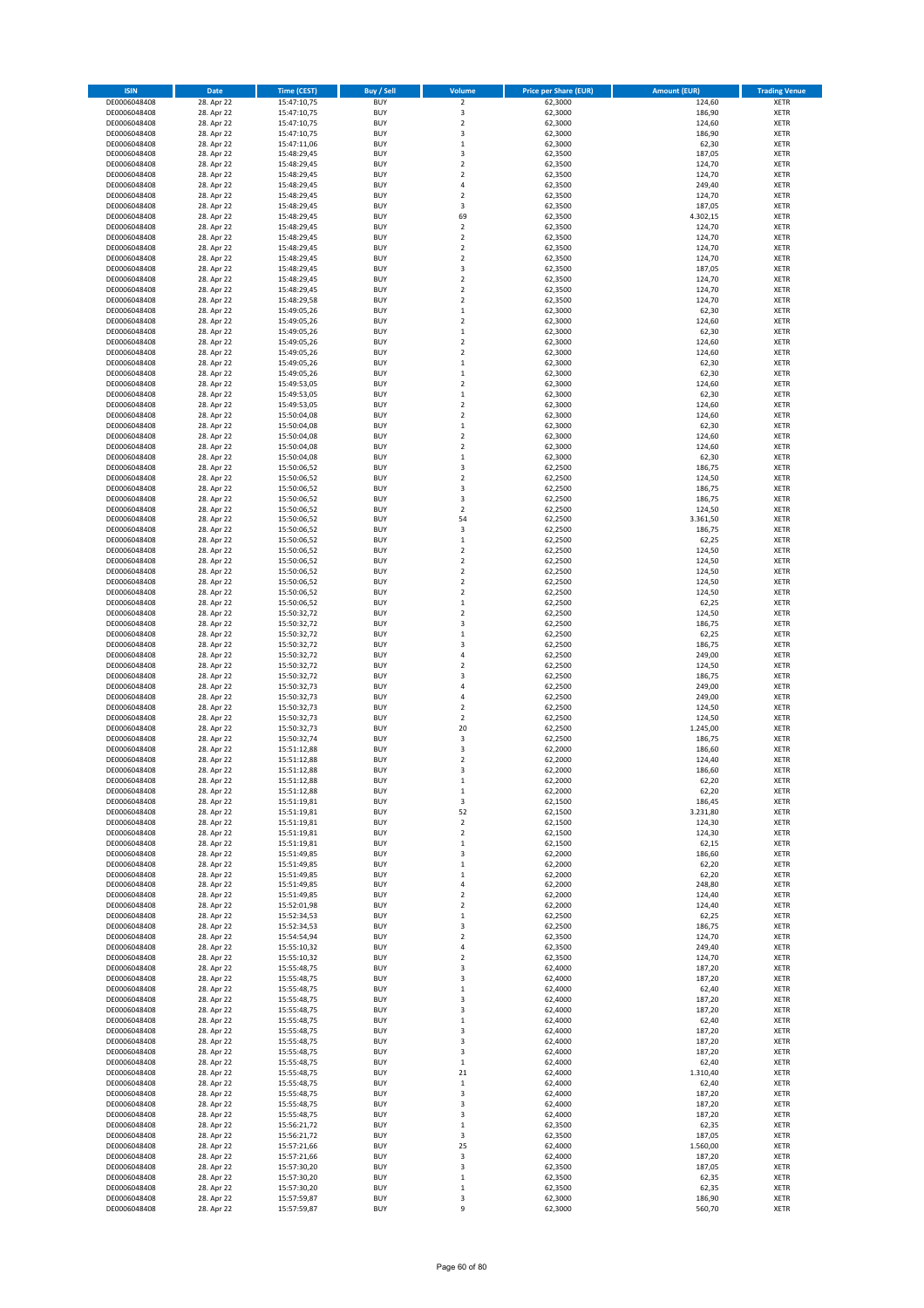| <b>ISIN</b>                  | Date                     | <b>Time (CEST)</b>         | Buy / Sell               | Volume                                             | <b>Price per Share (EUR)</b> | <b>Amount (EUR)</b> | <b>Trading Venue</b>       |
|------------------------------|--------------------------|----------------------------|--------------------------|----------------------------------------------------|------------------------------|---------------------|----------------------------|
| DE0006048408                 | 28. Apr 22               | 15:57:59,87                | <b>BUY</b>               | 3                                                  | 62,3000                      | 186,90              | XETR                       |
| DE0006048408                 | 28. Apr 22               | 15:57:59,87                | <b>BUY</b>               | 9                                                  | 62,3000                      | 560,70              | XETR                       |
| DE0006048408<br>DE0006048408 | 28. Apr 22<br>28. Apr 22 | 15:59:41,19<br>15:59:41,19 | <b>BUY</b><br><b>BUY</b> | $\mathbf 1$<br>$\mathbf 2$                         | 62,3000<br>62,3000           | 62,30<br>124,60     | XETR<br>XETR               |
| DE0006048408                 | 28. Apr 22               | 15:59:41,19                | <b>BUY</b>               | 3                                                  | 62,3000                      | 186,90              | XETR                       |
| DE0006048408                 | 28. Apr 22               | 15:59:41,19                | <b>BUY</b>               | $\overline{2}$                                     | 62,3000                      | 124,60              | <b>XETR</b>                |
| DE0006048408                 | 28. Apr 22               | 15:59:41,19                | <b>BUY</b>               | $\overline{\mathbf{c}}$                            | 62,3000                      | 124,60              | <b>XETR</b>                |
| DE0006048408                 | 28. Apr 22               | 15:59:41,19                | <b>BUY</b>               | $\mathbf 1$                                        | 62,3000                      | 62,30               | <b>XETR</b>                |
| DE0006048408                 | 28. Apr 22               | 16:00:49,62                | <b>BUY</b><br><b>BUY</b> | $\mathbf 2$<br>$\overline{\mathbf{c}}$             | 62,2500                      | 124,50              | <b>XETR</b><br><b>XETR</b> |
| DE0006048408<br>DE0006048408 | 28. Apr 22<br>28. Apr 22 | 16:00:49,62<br>16:00:49,62 | <b>BUY</b>               | 3                                                  | 62,2500<br>62,2500           | 124,50<br>186,75    | <b>XETR</b>                |
| DE0006048408                 | 28. Apr 22               | 16:00:49,62                | <b>BUY</b>               | $\mathbf 1$                                        | 62,2500                      | 62,25               | <b>XETR</b>                |
| DE0006048408                 | 28. Apr 22               | 16:00:49,62                | <b>BUY</b>               | $\mathbf 2$                                        | 62,2500                      | 124,50              | XETR                       |
| DE0006048408                 | 28. Apr 22               | 16:00:49,62                | <b>BUY</b>               | $\mathbf 1$                                        | 62,2500                      | 62,25               | <b>XETR</b>                |
| DE0006048408                 | 28. Apr 22               | 16:00:49,62                | <b>BUY</b>               | 21                                                 | 62,2500                      | 1.307,25            | XETR                       |
| DE0006048408                 | 28. Apr 22               | 16:00:49,62                | <b>BUY</b><br><b>BUY</b> | $\mathbf 1$<br>$\mathbf 2$                         | 62,2500                      | 62,25<br>124,50     | <b>XETR</b><br>XETR        |
| DE0006048408<br>DE0006048408 | 28. Apr 22<br>28. Apr 22 | 16:00:49,62<br>16:00:49,62 | <b>BUY</b>               | $\overline{\mathbf{c}}$                            | 62,2500<br>62,2500           | 124,50              | <b>XETR</b>                |
| DE0006048408                 | 28. Apr 22               | 16:00:49,62                | <b>BUY</b>               | 3                                                  | 62,2500                      | 186,75              | XETR                       |
| DE0006048408                 | 28. Apr 22               | 16:00:49,62                | <b>BUY</b>               | $\overline{7}$                                     | 62,2500                      | 435,75              | <b>XETR</b>                |
| DE0006048408                 | 28. Apr 22               | 16:01:29,09                | <b>BUY</b>               | $\mathbf 1$                                        | 62,3000                      | 62,30               | XETR                       |
| DE0006048408                 | 28. Apr 22               | 16:01:29,09                | <b>BUY</b>               | $\mathbf 1$                                        | 62,3000                      | 62,30               | XETR                       |
| DE0006048408                 | 28. Apr 22<br>28. Apr 22 | 16:01:29,09                | <b>BUY</b><br><b>BUY</b> | $\mathbf{1}$<br>3                                  | 62,3000<br>62,3000           | 62,30<br>186,90     | <b>XETR</b><br><b>XETR</b> |
| DE0006048408<br>DE0006048408 | 28. Apr 22               | 16:01:29,09<br>16:01:38,91 | <b>BUY</b>               | $\mathbf 2$                                        | 62,2500                      | 124,50              | <b>XETR</b>                |
| DE0006048408                 | 28. Apr 22               | 16:01:38,91                | <b>BUY</b>               | 22                                                 | 62,2500                      | 1.369,50            | <b>XETR</b>                |
| DE0006048408                 | 28. Apr 22               | 16:01:38,91                | <b>BUY</b>               | 3                                                  | 62,2500                      | 186,75              | <b>XETR</b>                |
| DE0006048408                 | 28. Apr 22               | 16:01:38,91                | <b>BUY</b>               | 8                                                  | 62,2500                      | 498,00              | <b>XETR</b>                |
| DE0006048408                 | 28. Apr 22               | 16:02:39,73                | <b>BUY</b>               | 3                                                  | 62,3000                      | 186,90              | <b>XETR</b>                |
| DE0006048408                 | 28. Apr 22               | 16:02:39,73                | <b>BUY</b><br><b>BUY</b> | $\mathbf 2$<br>3                                   | 62,3000                      | 124,60              | <b>XETR</b><br><b>XETR</b> |
| DE0006048408<br>DE0006048408 | 28. Apr 22<br>28. Apr 22 | 16:02:39,73<br>16:02:39,73 | <b>BUY</b>               | $\mathbf 1$                                        | 62,3000<br>62,3000           | 186,90<br>62,30     | <b>XETR</b>                |
| DE0006048408                 | 28. Apr 22               | 16:04:39,02                | <b>BUY</b>               | 3                                                  | 62,3000                      | 186,90              | <b>XETR</b>                |
| DE0006048408                 | 28. Apr 22               | 16:04:39,02                | <b>BUY</b>               | $\mathbf 1$                                        | 62,3000                      | 62,30               | XETR                       |
| DE0006048408                 | 28. Apr 22               | 16:04:39,02                | <b>BUY</b>               | $\overline{\mathbf{3}}$                            | 62,3000                      | 186,90              | <b>XETR</b>                |
| DE0006048408                 | 28. Apr 22               | 16:04:39,02                | <b>BUY</b>               | $\mathbf 1$                                        | 62,3000                      | 62,30               | XETR                       |
| DE0006048408                 | 28. Apr 22               | 16:04:39,02                | <b>BUY</b>               | 3                                                  | 62,3000                      | 186,90              | <b>XETR</b>                |
| DE0006048408<br>DE0006048408 | 28. Apr 22<br>28. Apr 22 | 16:04:39,02<br>16:04:39,02 | <b>BUY</b><br><b>BUY</b> | 3<br>$\mathbf 1$                                   | 62,3000<br>62,3000           | 186,90<br>62,30     | XETR<br><b>XETR</b>        |
| DE0006048408                 | 28. Apr 22               | 16:04:39,02                | <b>BUY</b>               | $\mathbf 2$                                        | 62,3000                      | 124,60              | <b>XETR</b>                |
| DE0006048408                 | 28. Apr 22               | 16:04:51,23                | <b>BUY</b>               | $\overline{\mathbf{c}}$                            | 62,2500                      | 124,50              | <b>XETR</b>                |
| DE0006048408                 | 28. Apr 22               | 16:04:51,23                | <b>BUY</b>               | 3                                                  | 62,2500                      | 186,75              | <b>XETR</b>                |
| DE0006048408                 | 28. Apr 22               | 16:04:51,23                | <b>BUY</b>               | 3                                                  | 62,2500                      | 186,75              | <b>XETR</b>                |
| DE0006048408                 | 28. Apr 22               | 16:04:51,23                | <b>BUY</b><br><b>BUY</b> | $\mathbf 1$<br>16                                  | 62,2500                      | 62,25               | <b>XETR</b><br><b>XETR</b> |
| DE0006048408<br>DE0006048408 | 28. Apr 22<br>28. Apr 22 | 16:04:51,23<br>16:04:51,23 | <b>BUY</b>               | $\mathbf 1$                                        | 62,2500<br>62,2500           | 996,00<br>62,25     | XETR                       |
| DE0006048408                 | 28. Apr 22               | 16:04:51,23                | <b>BUY</b>               | 3                                                  | 62,2500                      | 186,75              | XETR                       |
| DE0006048408                 | 28. Apr 22               | 16:04:51,23                | <b>BUY</b>               | $\overline{\mathbf{c}}$                            | 62,2500                      | 124,50              | <b>XETR</b>                |
| DE0006048408                 | 28. Apr 22               | 16:04:51,23                | <b>BUY</b>               | 3                                                  | 62,2500                      | 186,75              | <b>XETR</b>                |
| DE0006048408                 | 28. Apr 22               | 16:04:51,23                | <b>BUY</b>               | 10                                                 | 62,2500                      | 622,50              | <b>XETR</b>                |
| DE0006048408<br>DE0006048408 | 28. Apr 22<br>28. Apr 22 | 16:04:51,25                | <b>BUY</b><br><b>BUY</b> | $\mathbf 1$<br>$\overline{\mathbf{c}}$             | 62,2500<br>62,2000           | 62,25<br>124,40     | <b>XETR</b><br><b>XETR</b> |
| DE0006048408                 | 28. Apr 22               | 16:05:29,99<br>16:05:29,99 | <b>BUY</b>               | 31                                                 | 62,2000                      | 1.928,20            | <b>XETR</b>                |
| DE0006048408                 | 28. Apr 22               | 16:05:29,99                | <b>BUY</b>               | $\,$ 1                                             | 62,2000                      | 62,20               | XETR                       |
| DE0006048408                 | 28. Apr 22               | 16:05:29,99                | <b>BUY</b>               | 3                                                  | 62,2000                      | 186,60              | XETR                       |
| DE0006048408                 | 28. Apr 22               | 16:05:29,99                | <b>BUY</b>               | 3                                                  | 62,2000                      | 186,60              | <b>XETR</b>                |
| DE0006048408                 | 28. Apr 22               | 16:05:29,99                | <b>BUY</b>               | $\overline{\mathbf{c}}$                            | 62,2000                      | 124,40              | <b>XETR</b>                |
| DE0006048408<br>DE0006048408 | 28. Apr 22<br>28. Apr 22 | 16:07:42,22<br>16:07:42,22 | <b>BUY</b><br><b>BUY</b> | $\overline{\mathbf{c}}$<br>$\overline{\mathbf{c}}$ | 62,3000<br>62,3000           | 124,60<br>124,60    | <b>XETR</b><br>XETR        |
| DE0006048408                 | 28. Apr 22               | 16:07:42,22                | <b>BUY</b>               | $\mathbf 1$                                        | 62,3000                      | 62,30               | <b>XETR</b>                |
| DE0006048408                 | 28. Apr 22               | 16:07:42,22                | <b>BUY</b>               | $\mathbf 1$                                        | 62,3000                      | 62,30               | XETR                       |
| DE0006048408                 | 28. Apr 22               | 16:07:42,22                | <b>BUY</b>               | $\overline{\mathbf{c}}$                            | 62,3000                      | 124,60              | <b>XETR</b>                |
| DE0006048408                 | 28. Apr 22               | 16:07:42,22                | <b>BUY</b>               | 25                                                 | 62,3000                      | 1.557,50            | XETR                       |
| DE0006048408<br>DE0006048408 | 28. Apr 22               | 16:07:42,22<br>16:07:42,22 | <b>BUY</b><br><b>BUY</b> | $\mathbf 1$<br>3                                   | 62,3000                      | 62,30               | <b>XETR</b>                |
| DE0006048408                 | 28. Apr 22<br>28. Apr 22 | 16:07:42,22                | <b>BUY</b>               | 3                                                  | 62,3000<br>62,3000           | 186,90<br>186,90    | XETR<br>XETR               |
| DE0006048408                 | 28. Apr 22               | 16:10:04,43                | <b>BUY</b>               | 3                                                  | 62,3500                      | 187,05              | XETR                       |
| DE0006048408                 | 28. Apr 22               | 16:10:04,43                | <b>BUY</b>               | 3                                                  | 62,3500                      | 187,05              | XETR                       |
| DE0006048408                 | 28. Apr 22               | 16:10:04,43                | <b>BUY</b>               | 3                                                  | 62,3500                      | 187,05              | XETR                       |
| DE0006048408                 | 28. Apr 22               | 16:10:04,43                | <b>BUY</b>               | 3                                                  | 62,3500                      | 187,05              | <b>XETR</b>                |
| DE0006048408                 | 28. Apr 22               | 16:10:04,43                | <b>BUY</b>               | $\mathbf 2$                                        | 62,3500                      | 124,70              | XETR                       |
| DE0006048408<br>DE0006048408 | 28. Apr 22<br>28. Apr 22 | 16:10:04,43<br>16:10:04,43 | <b>BUY</b><br><b>BUY</b> | 3<br>3                                             | 62,3500<br>62,3500           | 187,05<br>187,05    | <b>XETR</b><br>XETR        |
| DE0006048408                 | 28. Apr 22               | 16:10:04,43                | <b>BUY</b>               | 25                                                 | 62,3500                      | 1.558,75            | <b>XETR</b>                |
| DE0006048408                 | 28. Apr 22               | 16:10:04,43                | <b>BUY</b>               | $\mathbf 2$                                        | 62,3500                      | 124,70              | XETR                       |
| DE0006048408                 | 28. Apr 22               | 16:10:04,43                | <b>BUY</b>               | 3                                                  | 62,3500                      | 187,05              | <b>XETR</b>                |
| DE0006048408                 | 28. Apr 22               | 16:12:12,28                | <b>BUY</b>               | 3                                                  | 62,3500                      | 187,05              | XETR                       |
| DE0006048408<br>DE0006048408 | 28. Apr 22<br>28. Apr 22 | 16:12:12,28<br>16:12:12,28 | <b>BUY</b><br><b>BUY</b> | 3<br>$\mathbf 2$                                   | 62,3500<br>62,3500           | 187,05<br>124,70    | <b>XETR</b><br>XETR        |
| DE0006048408                 | 28. Apr 22               | 16:12:12,28                | <b>BUY</b>               | 2                                                  | 62,3500                      | 124,70              | <b>XETR</b>                |
| DE0006048408                 | 28. Apr 22               | 16:12:12,28                | <b>BUY</b>               | $\mathbf 2$                                        | 62,3500                      | 124,70              | XETR                       |
| DE0006048408                 | 28. Apr 22               | 16:12:12,28                | <b>BUY</b>               | 24                                                 | 62,3500                      | 1.496,40            | <b>XETR</b>                |
| DE0006048408                 | 28. Apr 22               | 16:15:23,78                | <b>BUY</b>               | $\mathbf 1$                                        | 62,3500                      | 62,35               | <b>XETR</b>                |
| DE0006048408                 | 28. Apr 22               | 16:22:51,58                | <b>BUY</b>               | $\mathbf 1$                                        | 62,5500                      | 62,55               | <b>XETR</b>                |
| DE0006048408<br>DE0006048408 | 28. Apr 22<br>28. Apr 22 | 16:22:51,58<br>16:22:51,58 | <b>BUY</b><br><b>BUY</b> | 4<br>2                                             | 62,5500<br>62,5500           | 250,20<br>125,10    | XETR<br><b>XETR</b>        |
| DE0006048408                 | 28. Apr 22               | 16:22:51,58                | <b>BUY</b>               | $\mathbf 1$                                        | 62,5500                      | 62,55               | <b>XETR</b>                |
| DE0006048408                 | 28. Apr 22               | 16:22:51,58                | <b>BUY</b>               | $\mathbf 1$                                        | 62,5500                      | 62,55               | XETR                       |
| DE0006048408                 | 28. Apr 22               | 16:22:51,58                | <b>BUY</b>               | $\mathbf 2$                                        | 62,5500                      | 125,10              | <b>XETR</b>                |
| DE0006048408                 | 28. Apr 22               | 16:23:17,85                | <b>BUY</b>               | $\mathbf 2$                                        | 62,5000                      | 125,00              | XETR                       |
| DE0006048408                 | 28. Apr 22               | 16:23:17,85                | <b>BUY</b>               | 4                                                  | 62,5000                      | 250,00              | <b>XETR</b>                |
| DE0006048408<br>DE0006048408 | 28. Apr 22<br>28. Apr 22 | 16:23:17,85<br>16:23:17,85 | <b>BUY</b><br><b>BUY</b> | 1<br>3                                             | 62,5000<br>62,5000           | 62,50<br>187,50     | XETR<br><b>XETR</b>        |
| DE0006048408                 | 28. Apr 22               | 16:23:17,85                | <b>BUY</b>               | $\mathbf 1$                                        | 62,5000                      | 62,50               | XETR                       |
| DE0006048408                 | 28. Apr 22               | 16:23:17,85                | <b>BUY</b>               | $\overline{2}$                                     | 62,5000                      | 125,00              | <b>XETR</b>                |
| DE0006048408                 | 28. Apr 22               | 16:23:17,85                | <b>BUY</b>               | 2                                                  | 62,5000                      | 125,00              | XETR                       |
| DE0006048408                 | 28. Apr 22               | 16:23:17,85                | <b>BUY</b>               | $\mathbf 2$                                        | 62,5000                      | 125,00              | <b>XETR</b>                |
| DE0006048408                 | 28. Apr 22               | 16:23:17,85                | <b>BUY</b>               | 41                                                 | 62,5000                      | 2.562,50            | XETR                       |
| DE0006048408<br>DE0006048408 | 28. Apr 22<br>28. Apr 22 | 16:23:17,85<br>16:23:17,85 | <b>BUY</b><br><b>BUY</b> | 2<br>1                                             | 62,5000<br>62,5000           | 125,00<br>62,50     | <b>XETR</b><br><b>XETR</b> |
| DE0006048408                 | 28. Apr 22               | 16:23:17,85                | <b>BUY</b>               | 2                                                  | 62,5000                      | 125,00              | <b>XETR</b>                |
| DE0006048408                 | 28. Apr 22               | 16:23:17,85                | <b>BUY</b>               | $\mathbf 1$                                        | 62,5000                      | 62,50               | XETR                       |
| DE0006048408                 | 28. Apr 22               | 16:23:17,85                | <b>BUY</b>               | $\mathbf 2$                                        | 62,5000                      | 125,00              | <b>XETR</b>                |
| DE0006048408                 | 28. Apr 22               | 16:23:17,85                | <b>BUY</b>               | $\mathbf 1$                                        | 62,5000                      | 62,50               | XETR                       |
| DE0006048408                 | 28. Apr 22               | 16:23:17,85                | <b>BUY</b>               | $\mathbf 2$                                        | 62,5000                      | 125,00              | <b>XETR</b>                |
| DE0006048408<br>DE0006048408 | 28. Apr 22<br>28. Apr 22 | 16:23:17,85<br>16:23:17,85 | <b>BUY</b><br><b>BUY</b> | $\mathbf 2$<br>$\mathbf 2$                         | 62,5000<br>62,5000           | 125,00<br>125,00    | XETR<br><b>XETR</b>        |
|                              |                          |                            |                          |                                                    |                              |                     |                            |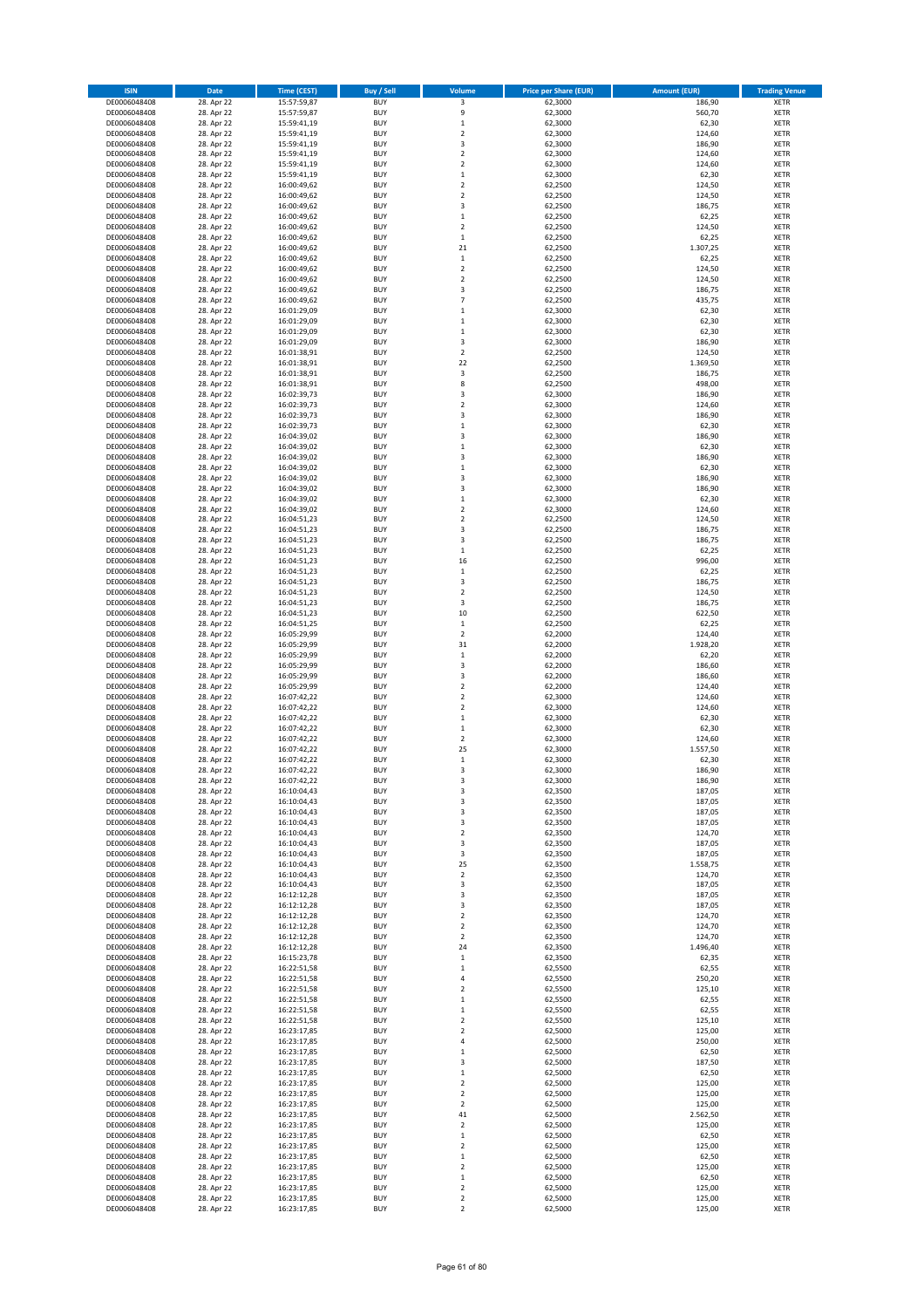| <b>ISIN</b>                  | Date                     | <b>Time (CEST)</b>         | Buy / Sell               | Volume                                    | <b>Price per Share (EUR)</b> | <b>Amount (EUR)</b> | <b>Trading Venue</b>       |
|------------------------------|--------------------------|----------------------------|--------------------------|-------------------------------------------|------------------------------|---------------------|----------------------------|
| DE0006048408                 | 28. Apr 22               | 16:23:17,85                | <b>BUY</b>               | $\overline{\mathbf{c}}$                   | 62,5000                      | 125,00              | XETR                       |
| DE0006048408<br>DE0006048408 | 28. Apr 22<br>28. Apr 22 | 16:23:17,87<br>16:23:18,30 | <b>BUY</b><br><b>BUY</b> | $\mathbf 2$<br>$\mathbf 2$                | 62,5000<br>62,5000           | 125,00<br>125,00    | XETR<br>XETR               |
| DE0006048408                 | 28. Apr 22               | 16:25:27,05                | <b>BUY</b>               | $\mathbf 1$                               | 62,5000                      | 62,50               | XETR                       |
| DE0006048408                 | 28. Apr 22               | 16:25:27,05                | <b>BUY</b>               | $\mathbf 2$                               | 62,5000                      | 125,00              | XETR                       |
| DE0006048408                 | 28. Apr 22               | 16:25:27,05                | <b>BUY</b>               | $\overline{\mathbf{c}}$                   | 62,5000                      | 125,00              | <b>XETR</b>                |
| DE0006048408                 | 28. Apr 22               | 16:25:27,05                | <b>BUY</b>               | $\mathbf 1$                               | 62,5000                      | 62,50               | <b>XETR</b>                |
| DE0006048408<br>DE0006048408 | 28. Apr 22<br>28. Apr 22 | 16:25:27,05<br>16:25:27,05 | <b>BUY</b><br><b>BUY</b> | $\overline{\mathbf{c}}$<br>$\mathbf 2$    | 62,5000<br>62,5000           | 125,00<br>125,00    | <b>XETR</b><br><b>XETR</b> |
| DE0006048408                 | 28. Apr 22               | 16:25:27,05                | <b>BUY</b>               | 3                                         | 62,5000                      | 187,50              | <b>XETR</b>                |
| DE0006048408                 | 28. Apr 22               | 16:25:27,05                | <b>BUY</b>               | 57                                        | 62,5000                      | 3.562,50            | XETR                       |
| DE0006048408                 | 28. Apr 22               | 16:25:27,05                | <b>BUY</b>               | $\mathbf 1$                               | 62,5000                      | 62,50               | <b>XETR</b>                |
| DE0006048408                 | 28. Apr 22               | 16:25:27,05                | <b>BUY</b>               | $\mathbf 2$                               | 62,5000                      | 125,00              | XETR                       |
| DE0006048408                 | 28. Apr 22               | 16:25:27,05<br>16:25:27,05 | <b>BUY</b>               | $\mathbf 1$                               | 62,5000                      | 62,50               | <b>XETR</b>                |
| DE0006048408<br>DE0006048408 | 28. Apr 22<br>28. Apr 22 | 16:25:27,05                | <b>BUY</b><br><b>BUY</b> | $\mathbf 2$<br>$\overline{\mathbf{c}}$    | 62,5000<br>62,5000           | 125,00<br>125,00    | XETR<br><b>XETR</b>        |
| DE0006048408                 | 28. Apr 22               | 16:25:27,05                | <b>BUY</b>               | $\mathbf 2$                               | 62,5000                      | 125,00              | XETR                       |
| DE0006048408                 | 28. Apr 22               | 16:25:27,05                | <b>BUY</b>               | $\overline{\mathbf{c}}$                   | 62,5000                      | 125,00              | <b>XETR</b>                |
| DE0006048408                 | 28. Apr 22               | 16:25:27,05                | <b>BUY</b>               | $\mathbf 2$                               | 62,5000                      | 125,00              | XETR                       |
| DE0006048408                 | 28. Apr 22               | 16:25:27,05                | <b>BUY</b><br><b>BUY</b> | $\mathbf 1$<br>$\mathbf 1$                | 62,5000                      | 62,50               | <b>XETR</b><br>XETR        |
| DE0006048408<br>DE0006048408 | 28. Apr 22<br>28. Apr 22 | 16:25:27,05<br>16:25:27,06 | <b>BUY</b>               | $\mathbf 1$                               | 62,5000<br>62,5000           | 62,50<br>62,50      | XETR                       |
| DE0006048408                 | 28. Apr 22               | 16:25:27,66                | <b>BUY</b>               | 39                                        | 62,5000                      | 2.437,50            | <b>XETR</b>                |
| DE0006048408                 | 28. Apr 22               | 16:25:35,66                | <b>BUY</b>               | $\overline{\mathbf{c}}$                   | 62,5000                      | 125,00              | <b>XETR</b>                |
| DE0006048408                 | 28. Apr 22               | 16:25:35,66                | <b>BUY</b>               | 11                                        | 62,5000                      | 687,50              | <b>XETR</b>                |
| DE0006048408                 | 28. Apr 22               | 16:25:42,24                | <b>BUY</b>               | $\mathbf 1$                               | 62,5000                      | 62,50               | <b>XETR</b>                |
| DE0006048408<br>DE0006048408 | 28. Apr 22<br>28. Apr 22 | 16:25:42,24<br>16:25:42,24 | <b>BUY</b><br><b>BUY</b> | $\overline{4}$<br>$\overline{\mathbf{c}}$ | 62,5000<br>62,5000           | 250,00<br>125,00    | <b>XETR</b><br><b>XETR</b> |
| DE0006048408                 | 28. Apr 22               | 16:25:42,24                | <b>BUY</b>               | $\mathbf 2$                               | 62,5000                      | 125,00              | <b>XETR</b>                |
| DE0006048408                 | 28. Apr 22               | 16:25:42,24                | <b>BUY</b>               | $\mathbf 2$                               | 62,5000                      | 125,00              | <b>XETR</b>                |
| DE0006048408                 | 28. Apr 22               | 16:25:42,24                | <b>BUY</b>               | $\overline{4}$                            | 62,5000                      | 250,00              | <b>XETR</b>                |
| DE0006048408                 | 28. Apr 22               | 16:25:42,24                | <b>BUY</b>               | $\mathbf 2$                               | 62,5000                      | 125,00              | <b>XETR</b>                |
| DE0006048408<br>DE0006048408 | 28. Apr 22<br>28. Apr 22 | 16:25:42,24<br>16:25:42,24 | <b>BUY</b><br><b>BUY</b> | $\mathbf 1$<br>$\mathbf 1$                | 62,5000<br>62,5000           | 62,50<br>62,50      | <b>XETR</b><br>XETR        |
| DE0006048408                 | 28. Apr 22               | 16:25:42,24                | <b>BUY</b>               | 20                                        | 62,5000                      | 1.250,00            | <b>XETR</b>                |
| DE0006048408                 | 28. Apr 22               | 16:25:42,24                | <b>BUY</b>               | $\mathbf 2$                               | 62,5000                      | 125,00              | XETR                       |
| DE0006048408                 | 28. Apr 22               | 16:25:42,24                | <b>BUY</b>               | $\mathbf 1$                               | 62,5000                      | 62,50               | <b>XETR</b>                |
| DE0006048408                 | 28. Apr 22               | 16:25:42,24                | <b>BUY</b>               | $\mathbf 2$                               | 62,5000                      | 125,00              | XETR                       |
| DE0006048408                 | 28. Apr 22               | 16:25:42,24                | <b>BUY</b>               | $\overline{\mathbf{c}}$                   | 62,5000                      | 125,00              | <b>XETR</b>                |
| DE0006048408<br>DE0006048408 | 28. Apr 22<br>28. Apr 22 | 16:25:42,24<br>16:25:43,82 | <b>BUY</b><br><b>BUY</b> | 4<br>3                                    | 62,5000<br>62,5000           | 250,00<br>187,50    | <b>XETR</b><br><b>XETR</b> |
| DE0006048408                 | 28. Apr 22               | 16:25:43,82                | <b>BUY</b>               | 4                                         | 62,5000                      | 250,00              | <b>XETR</b>                |
| DE0006048408                 | 28. Apr 22               | 16:25:43,82                | <b>BUY</b>               | 38                                        | 62,5000                      | 2.375,00            | <b>XETR</b>                |
| DE0006048408                 | 28. Apr 22               | 16:26:23,09                | <b>BUY</b>               | $\mathbf 1$                               | 62,5000                      | 62,50               | <b>XETR</b>                |
| DE0006048408                 | 28. Apr 22               | 16:26:23,09                | <b>BUY</b>               | 3                                         | 62,5000                      | 187,50              | <b>XETR</b>                |
| DE0006048408<br>DE0006048408 | 28. Apr 22<br>28. Apr 22 | 16:26:23,09<br>16:26:23,09 | <b>BUY</b><br><b>BUY</b> | $\mathbf 1$<br>$\mathbf 1$                | 62,5000<br>62,5000           | 62,50<br>62,50      | XETR<br>XETR               |
| DE0006048408                 | 28. Apr 22               | 16:26:23,09                | <b>BUY</b>               | $\overline{\mathbf{c}}$                   | 62,5000                      | 125,00              | <b>XETR</b>                |
| DE0006048408                 | 28. Apr 22               | 16:26:23,09                | <b>BUY</b>               | $\mathbf 2$                               | 62,5000                      | 125,00              | <b>XETR</b>                |
| DE0006048408                 | 28. Apr 22               | 16:26:23,09                | <b>BUY</b>               | 4                                         | 62,5000                      | 250,00              | XETR                       |
| DE0006048408                 | 28. Apr 22               | 16:26:23,09                | <b>BUY</b>               | $\mathbf{1}$                              | 62,5000                      | 62,50               | <b>XETR</b>                |
| DE0006048408<br>DE0006048408 | 28. Apr 22<br>28. Apr 22 | 16:26:23,09<br>16:26:30,57 | <b>BUY</b><br><b>BUY</b> | $\overline{4}$<br>$\mathbf 2$             | 62,5000<br>62,5000           | 250,00<br>125,00    | <b>XETR</b><br><b>XETR</b> |
| DE0006048408                 | 28. Apr 22               | 16:26:30,57                | <b>BUY</b>               | 4                                         | 62,5000                      | 250,00              | <b>XETR</b>                |
| DE0006048408                 | 28. Apr 22               | 16:27:55,04                | <b>BUY</b>               | $\mathbf 2$                               | 62,5000                      | 125,00              | <b>XETR</b>                |
| DE0006048408                 | 28. Apr 22               | 16:27:55,04                | <b>BUY</b>               | $\mathbf 2$                               | 62,5000                      | 125,00              | <b>XETR</b>                |
| DE0006048408                 | 28. Apr 22               | 16:27:55,04                | <b>BUY</b>               | $\mathbf 2$                               | 62,5000                      | 125,00              | <b>XETR</b>                |
| DE0006048408<br>DE0006048408 | 28. Apr 22<br>28. Apr 22 | 16:27:55,04<br>16:28:06,25 | <b>BUY</b><br><b>BUY</b> | 3<br>$\mathbf 2$                          | 62,5000<br>62,5000           | 187,50<br>125,00    | <b>XETR</b><br><b>XETR</b> |
| DE0006048408                 | 28. Apr 22               | 16:28:06,25                | <b>BUY</b>               | $\mathbf 1$                               | 62,5000                      | 62,50               | <b>XETR</b>                |
| DE0006048408                 | 28. Apr 22               | 16:28:06,25                | <b>BUY</b>               | $\mathbf 1$                               | 62,5000                      | 62,50               | XETR                       |
| DE0006048408                 | 28. Apr 22               | 16:28:41,15                | <b>BUY</b>               | $\mathbf 2$                               | 62,5000                      | 125,00              | <b>XETR</b>                |
| DE0006048408                 | 28. Apr 22               | 16:28:41,15                | <b>BUY</b>               | $\mathbf 1$                               | 62,5000                      | 62,50               | XETR                       |
| DE0006048408<br>DE0006048408 | 28. Apr 22<br>28. Apr 22 | 16:28:41,15<br>16:28:41,15 | <b>BUY</b><br><b>BUY</b> | 3<br>$\mathbf 1$                          | 62,5000<br>62,5000           | 187,50<br>62,50     | <b>XETR</b><br>XETR        |
| DE0006048408                 | 28. Apr 22               | 16:28:41,15                | <b>BUY</b>               | 2                                         | 62,5000                      | 125,00              | XETR                       |
| DE0006048408                 | 28. Apr 22               | 16:29:03,99                | <b>BUY</b>               | 3                                         | 62,4500                      | 187,35              | XETR                       |
| DE0006048408                 | 28. Apr 22               | 16:29:03,99                | <b>BUY</b>               | 3                                         | 62,4500                      | 187,35              | XETR                       |
| DE0006048408                 | 28. Apr 22               | 16:29:03,99                | <b>BUY</b>               | 3                                         | 62,4500                      | 187,35              | <b>XETR</b>                |
| DE0006048408<br>DE0006048408 | 28. Apr 22<br>28. Apr 22 | 16:29:03,99<br>16:29:04,01 | <b>BUY</b><br><b>BUY</b> | 22<br>3                                   | 62,4500<br>62,4500           | 1.373,90<br>187,35  | <b>XETR</b><br>XETR        |
| DE0006048408                 | 28. Apr 22               | 16:29:04.01                | <b>BUY</b>               | 19                                        | 62.4500                      | 1.186,55            | <b>XETR</b>                |
| DE0006048408                 | 28. Apr 22               | 16:29:44,36                | <b>BUY</b>               | 2                                         | 62,4000                      | 124,80              | XETR                       |
| DE0006048408                 | 28. Apr 22               | 16:29:44,36                | <b>BUY</b>               | 3                                         | 62,4000                      | 187,20              | <b>XETR</b>                |
| DE0006048408<br>DE0006048408 | 28. Apr 22<br>28. Apr 22 | 16:29:44,36<br>16:29:44,36 | <b>BUY</b><br><b>BUY</b> | $\mathbf 1$<br>2                          | 62,4000<br>62,4000           | 62,40<br>124,80     | XETR<br><b>XETR</b>        |
| DE0006048408                 | 28. Apr 22               | 16:29:44,36                | <b>BUY</b>               | $\mathbf 2$                               | 62,4000                      | 124,80              | XETR                       |
| DE0006048408                 | 28. Apr 22               | 16:29:44,36                | <b>BUY</b>               | 3                                         | 62,4000                      | 187,20              | <b>XETR</b>                |
| DE0006048408                 | 28. Apr 22               | 16:29:44,36                | <b>BUY</b>               | 3                                         | 62,4000                      | 187,20              | XETR                       |
| DE0006048408                 | 28. Apr 22               | 16:29:44,36                | <b>BUY</b>               | 6                                         | 62,4000                      | 374,40              | <b>XETR</b>                |
| DE0006048408<br>DE0006048408 | 28. Apr 22<br>28. Apr 22 | 16:29:44,36<br>16:29:44,38 | <b>BUY</b><br><b>BUY</b> | $\mathbf 1$<br>3                          | 62,4000<br>62,4000           | 62,40<br>187,20     | XETR<br><b>XETR</b>        |
| DE0006048408                 | 28. Apr 22               | 16:29:52,86                | <b>BUY</b>               | 4                                         | 62,4000                      | 249,60              | <b>XETR</b>                |
| DE0006048408                 | 28. Apr 22               | 16:30:09,87                | <b>BUY</b>               | 21                                        | 62,3500                      | 1.309,35            | <b>XETR</b>                |
| DE0006048408                 | 28. Apr 22               | 16:30:09,87                | <b>BUY</b>               | 2                                         | 62,3500                      | 124,70              | XETR                       |
| DE0006048408                 | 28. Apr 22               | 16:30:09,87                | <b>BUY</b><br><b>BUY</b> | 11                                        | 62,3500                      | 685,85              | <b>XETR</b>                |
| DE0006048408<br>DE0006048408 | 28. Apr 22<br>28. Apr 22 | 16:31:36,90<br>16:31:38,91 | <b>BUY</b>               | 4<br>3                                    | 62,3000<br>62,3000           | 249,20<br>186,90    | <b>XETR</b><br>XETR        |
| DE0006048408                 | 28. Apr 22               | 16:31:38,91                | <b>BUY</b>               | 3                                         | 62,3000                      | 186,90              | <b>XETR</b>                |
| DE0006048408                 | 28. Apr 22               | 16:31:38,91                | <b>BUY</b>               | $\mathbf 1$                               | 62,3000                      | 62,30               | XETR                       |
| DE0006048408                 | 28. Apr 22               | 16:31:38,91                | <b>BUY</b>               | 3                                         | 62,3000                      | 186,90              | <b>XETR</b>                |
| DE0006048408                 | 28. Apr 22               | 16:31:38,91                | <b>BUY</b>               | 2                                         | 62,3000                      | 124,60              | XETR                       |
| DE0006048408<br>DE0006048408 | 28. Apr 22<br>28. Apr 22 | 16:31:41,30<br>16:31:41,30 | <b>BUY</b><br><b>BUY</b> | $\mathbf 1$<br>3                          | 62,2500<br>62,2500           | 62,25<br>186,75     | <b>XETR</b><br>XETR        |
| DE0006048408                 | 28. Apr 22               | 16:31:41,30                | <b>BUY</b>               | 3                                         | 62,2500                      | 186,75              | <b>XETR</b>                |
| DE0006048408                 | 28. Apr 22               | 16:31:41,30                | <b>BUY</b>               | 1                                         | 62,2500                      | 62,25               | XETR                       |
| DE0006048408                 | 28. Apr 22               | 16:32:29,52                | <b>BUY</b>               | 9                                         | 62,2500                      | 560,25              | <b>XETR</b>                |
| DE0006048408                 | 28. Apr 22               | 16:32:29,52                | <b>BUY</b>               | $\mathbf 1$                               | 62,2500                      | 62,25               | XETR                       |
| DE0006048408<br>DE0006048408 | 28. Apr 22<br>28. Apr 22 | 16:32:29,52<br>16:32:29,52 | <b>BUY</b><br><b>BUY</b> | 3<br>2                                    | 62,2500<br>62,2500           | 186,75<br>124,50    | <b>XETR</b><br><b>XETR</b> |
| DE0006048408                 | 28. Apr 22               | 16:32:29,52                | <b>BUY</b>               | 2                                         | 62,2500                      | 124,50              | <b>XETR</b>                |
| DE0006048408                 | 28. Apr 22               | 16:32:29,52                | <b>BUY</b>               | $\mathbf 1$                               | 62,2500                      | 62,25               | XETR                       |
| DE0006048408                 | 28. Apr 22               | 16:33:34,03                | <b>BUY</b>               | 3                                         | 62,2500                      | 186,75              | <b>XETR</b>                |
| DE0006048408                 | 28. Apr 22               | 16:33:34,03                | <b>BUY</b>               | $\mathbf 1$                               | 62,2500                      | 62,25               | XETR                       |
| DE0006048408<br>DE0006048408 | 28. Apr 22<br>28. Apr 22 | 16:33:34,03<br>16:33:34,03 | <b>BUY</b><br><b>BUY</b> | 5<br>21                                   | 62,2500<br>62,2500           | 311,25<br>1.307,25  | XETR<br>XETR               |
| DE0006048408                 | 28. Apr 22               | 16:33:34,03                | <b>BUY</b>               | $\,$ 1                                    | 62,2500                      | 62,25               | <b>XETR</b>                |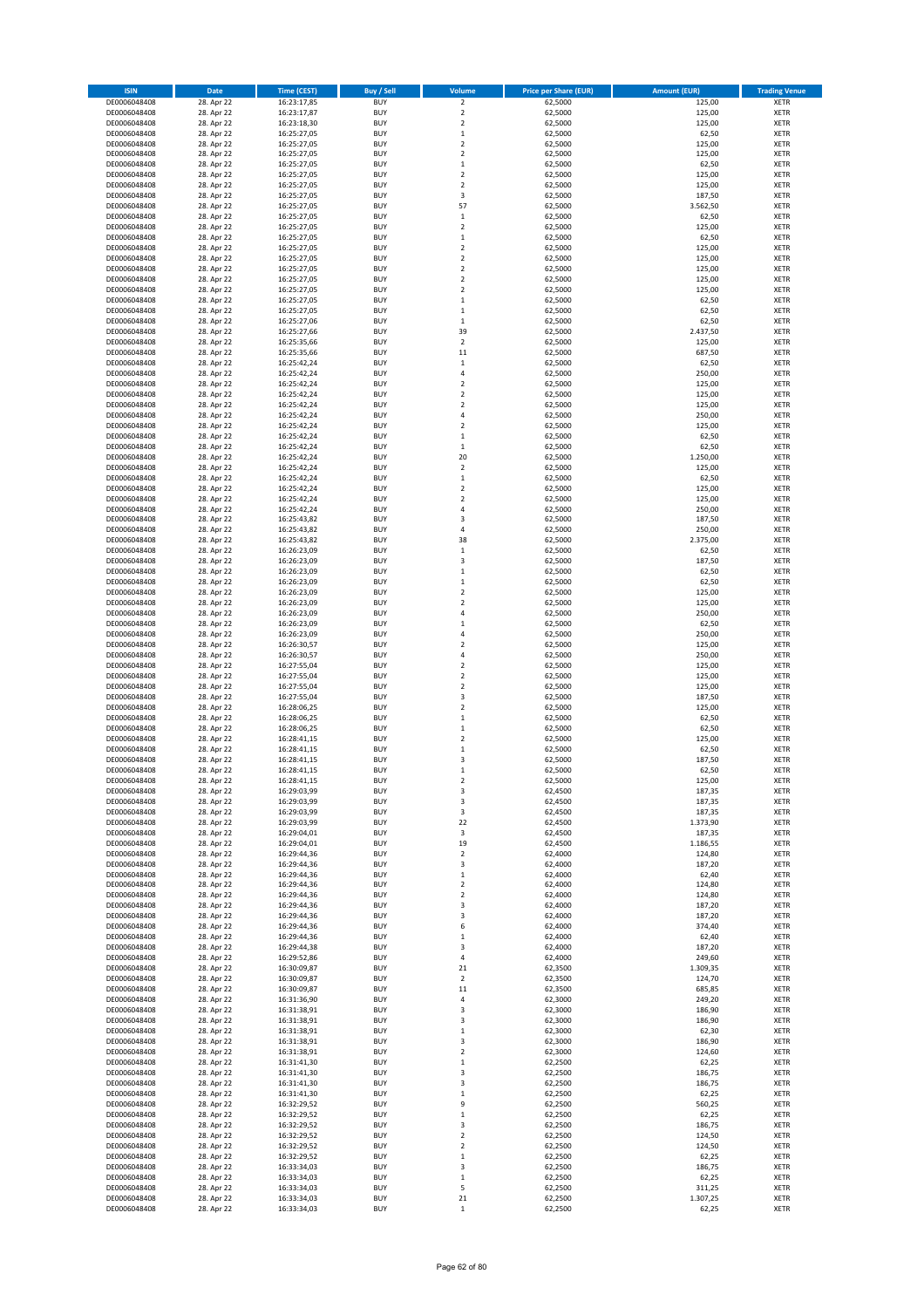| <b>ISIN</b>                  | Date                     | <b>Time (CEST)</b>         | Buy / Sell               | Volume                                 | <b>Price per Share (EUR)</b> | <b>Amount (EUR)</b> | <b>Trading Venue</b>       |
|------------------------------|--------------------------|----------------------------|--------------------------|----------------------------------------|------------------------------|---------------------|----------------------------|
| DE0006048408                 | 28. Apr 22               | 16:33:34,03                | <b>BUY</b>               | 3                                      | 62,2500                      | 186,75              | XETR                       |
| DE0006048408                 | 28. Apr 22               | 16:33:34,03                | <b>BUY</b>               | $\mathbf 1$                            | 62,2500                      | 62,25               | XETR                       |
| DE0006048408<br>DE0006048408 | 28. Apr 22<br>28. Apr 22 | 16:33:34,03<br>16:33:51,31 | <b>BUY</b><br><b>BUY</b> | 3<br>4                                 | 62,2500<br>62,2500           | 186,75<br>249,00    | XETR<br>XETR               |
| DE0006048408                 | 28. Apr 22               | 16:34:08,68                | <b>BUY</b>               | $\mathbf 2$                            | 62,2500                      | 124,50              | XETR                       |
| DE0006048408                 | 28. Apr 22               | 16:34:45,62                | <b>BUY</b>               | 17                                     | 62,2000                      | 1.057,40            | <b>XETR</b>                |
| DE0006048408                 | 28. Apr 22               | 16:35:48,47                | <b>BUY</b>               | $\mathbf 1$                            | 62,3000                      | 62,30               | <b>XETR</b>                |
| DE0006048408                 | 28. Apr 22               | 16:35:48,47                | <b>BUY</b>               | $\mathbf 1$                            | 62,3000                      | 62,30               | <b>XETR</b>                |
| DE0006048408                 | 28. Apr 22<br>28. Apr 22 | 16:35:48,47                | <b>BUY</b><br><b>BUY</b> | 3<br>$\overline{\mathbf{c}}$           | 62,3000<br>62,3000           | 186,90<br>124,60    | <b>XETR</b><br><b>XETR</b> |
| DE0006048408<br>DE0006048408 | 28. Apr 22               | 16:35:48,47<br>16:35:48,47 | <b>BUY</b>               | 3                                      | 62,3000                      | 186,90              | XETR                       |
| DE0006048408                 | 28. Apr 22               | 16:35:48,47                | <b>BUY</b>               | $\mathbf 1$                            | 62,3000                      | 62,30               | <b>XETR</b>                |
| DE0006048408                 | 28. Apr 22               | 16:35:48,47                | <b>BUY</b>               | $\mathbf 2$                            | 62,3000                      | 124,60              | XETR                       |
| DE0006048408                 | 28. Apr 22               | 16:35:48,47                | <b>BUY</b>               | $\mathbf 1$                            | 62,3000                      | 62,30               | <b>XETR</b>                |
| DE0006048408                 | 28. Apr 22               | 16:35:48,47                | <b>BUY</b>               | $\mathbf 2$                            | 62,3000                      | 124,60              | XETR                       |
| DE0006048408<br>DE0006048408 | 28. Apr 22<br>28. Apr 22 | 16:35:48,47<br>16:35:48,47 | <b>BUY</b><br><b>BUY</b> | $\overline{\mathbf{c}}$<br>3           | 62,3000<br>62,3000           | 124,60<br>186,90    | <b>XETR</b><br>XETR        |
| DE0006048408                 | 28. Apr 22               | 16:36:53,19                | <b>BUY</b>               | $\overline{\mathbf{c}}$                | 62,3000                      | 124,60              | <b>XETR</b>                |
| DE0006048408                 | 28. Apr 22               | 16:36:53,19                | <b>BUY</b>               | $\mathbf 2$                            | 62,3000                      | 124,60              | XETR                       |
| DE0006048408                 | 28. Apr 22               | 16:36:53,19                | <b>BUY</b>               | $\mathbf 1$                            | 62,3000                      | 62,30               | <b>XETR</b>                |
| DE0006048408                 | 28. Apr 22               | 16:36:53,19                | <b>BUY</b>               | 37                                     | 62,3000                      | 2.305,10            | XETR                       |
| DE0006048408<br>DE0006048408 | 28. Apr 22<br>28. Apr 22 | 16:36:53,19<br>16:36:53,19 | <b>BUY</b><br><b>BUY</b> | 3<br>$\mathbf{1}$                      | 62,3000<br>62,3000           | 186,90<br>62,30     | XETR<br><b>XETR</b>        |
| DE0006048408                 | 28. Apr 22               | 16:36:53,19                | <b>BUY</b>               | 3                                      | 62,3000                      | 186,90              | <b>XETR</b>                |
| DE0006048408                 | 28. Apr 22               | 16:37:55,12                | <b>BUY</b>               | 3                                      | 62,3500                      | 187,05              | <b>XETR</b>                |
| DE0006048408                 | 28. Apr 22               | 16:37:55,12                | <b>BUY</b>               | 3                                      | 62,3500                      | 187,05              | <b>XETR</b>                |
| DE0006048408                 | 28. Apr 22               | 16:39:40,07                | <b>BUY</b>               | 3                                      | 62,3500                      | 187,05              | <b>XETR</b>                |
| DE0006048408<br>DE0006048408 | 28. Apr 22<br>28. Apr 22 | 16:39:40,07<br>16:39:40,07 | <b>BUY</b><br><b>BUY</b> | 3<br>$\mathbf 1$                       | 62,3500<br>62,3500           | 187,05<br>62,35     | <b>XETR</b><br><b>XETR</b> |
| DE0006048408                 | 28. Apr 22               | 16:39:40,07                | <b>BUY</b>               | $\mathbf 1$                            | 62,3500                      | 62,35               | <b>XETR</b>                |
| DE0006048408                 | 28. Apr 22               | 16:40:31,82                | <b>BUY</b>               | 3                                      | 62,3500                      | 187,05              | <b>XETR</b>                |
| DE0006048408                 | 28. Apr 22               | 16:40:31,82                | <b>BUY</b>               | $\mathbf 2$                            | 62,3500                      | 124,70              | <b>XETR</b>                |
| DE0006048408                 | 28. Apr 22               | 16:40:59,63                | <b>BUY</b>               | 3                                      | 62,3500                      | 187,05              | <b>XETR</b>                |
| DE0006048408                 | 28. Apr 22               | 16:40:59,63                | <b>BUY</b>               | 3                                      | 62,3500                      | 187,05              | XETR                       |
| DE0006048408<br>DE0006048408 | 28. Apr 22<br>28. Apr 22 | 16:40:59,63<br>16:43:54,04 | <b>BUY</b><br><b>BUY</b> | $\mathbf{1}$<br>$\mathbf 2$            | 62,3500<br>62,4000           | 62,35<br>124,80     | <b>XETR</b><br>XETR        |
| DE0006048408                 | 28. Apr 22               | 16:43:54,04                | <b>BUY</b>               | $\mathbf 1$                            | 62,4000                      | 62,40               | <b>XETR</b>                |
| DE0006048408                 | 28. Apr 22               | 16:43:54,04                | <b>BUY</b>               | 4                                      | 62,4000                      | 249,60              | XETR                       |
| DE0006048408                 | 28. Apr 22               | 16:44:34,87                | <b>BUY</b>               | $\overline{\mathbf{3}}$                | 62,4000                      | 187,20              | <b>XETR</b>                |
| DE0006048408                 | 28. Apr 22               | 16:44:34,87                | <b>BUY</b>               | $\overline{\mathbf{c}}$                | 62,4000                      | 124,80              | <b>XETR</b>                |
| DE0006048408                 | 28. Apr 22<br>28. Apr 22 | 16:44:34,87                | <b>BUY</b>               | $\overline{4}$                         | 62,4000                      | 249,60              | <b>XETR</b><br><b>XETR</b> |
| DE0006048408<br>DE0006048408 | 28. Apr 22               | 16:44:34,87<br>16:44:34,87 | <b>BUY</b><br><b>BUY</b> | $\mathbf 2$<br>$\overline{\mathbf{c}}$ | 62,3500<br>62,4000           | 124,70<br>124,80    | <b>XETR</b>                |
| DE0006048408                 | 28. Apr 22               | 16:44:34,87                | <b>BUY</b>               | 3                                      | 62,4000                      | 187,20              | <b>XETR</b>                |
| DE0006048408                 | 28. Apr 22               | 16:44:34,87                | <b>BUY</b>               | $\overline{2}$                         | 62,4000                      | 124,80              | <b>XETR</b>                |
| DE0006048408                 | 28. Apr 22               | 16:44:34,87                | <b>BUY</b>               | $\mathbf 2$                            | 62,3500                      | 124,70              | XETR                       |
| DE0006048408                 | 28. Apr 22               | 16:44:34,87                | <b>BUY</b>               | 36                                     | 62,4000                      | 2.246,40            | XETR                       |
| DE0006048408<br>DE0006048408 | 28. Apr 22<br>28. Apr 22 | 16:44:34,87<br>16:44:34,87 | <b>BUY</b><br><b>BUY</b> | $\mathbf 1$<br>$\mathbf 1$             | 62,4000<br>62,4000           | 62,40<br>62,40      | <b>XETR</b><br><b>XETR</b> |
| DE0006048408                 | 28. Apr 22               | 16:44:34,87                | <b>BUY</b>               | $\mathbf 2$                            | 62,4000                      | 124,80              | XETR                       |
| DE0006048408                 | 28. Apr 22               | 16:44:34,87                | <b>BUY</b>               | 2                                      | 62,4000                      | 124,80              | <b>XETR</b>                |
| DE0006048408                 | 28. Apr 22               | 16:44:34,87                | <b>BUY</b>               | 3                                      | 62,4000                      | 187,20              | <b>XETR</b>                |
| DE0006048408                 | 28. Apr 22               | 16:44:34,87                | <b>BUY</b>               | 3                                      | 62,4000                      | 187,20              | <b>XETR</b>                |
| DE0006048408<br>DE0006048408 | 28. Apr 22<br>28. Apr 22 | 16:45:24,49<br>16:45:30,97 | <b>BUY</b><br><b>BUY</b> | $\mathbf 1$<br>3                       | 62,4000<br>62,4000           | 62,40<br>187,20     | <b>XETR</b><br>XETR        |
| DE0006048408                 | 28. Apr 22               | 16:45:30,97                | <b>BUY</b>               | $\overline{\mathbf{c}}$                | 62,4000                      | 124,80              | <b>XETR</b>                |
| DE0006048408                 | 28. Apr 22               | 16:45:30,97                | <b>BUY</b>               | 3                                      | 62,4000                      | 187,20              | <b>XETR</b>                |
| DE0006048408                 | 28. Apr 22               | 16:45:30,97                | <b>BUY</b>               | 4                                      | 62,4000                      | 249,60              | <b>XETR</b>                |
| DE0006048408                 | 28. Apr 22               | 16:45:30,97                | <b>BUY</b>               | $\mathbf 1$                            | 62,4000                      | 62,40               | <b>XETR</b>                |
| DE0006048408                 | 28. Apr 22               | 16:45:30,97                | <b>BUY</b>               | 3                                      | 62,4000                      | 187,20              | <b>XETR</b>                |
| DE0006048408<br>DE0006048408 | 28. Apr 22<br>28. Apr 22 | 16:45:30,97<br>16:45:30,97 | <b>BUY</b><br><b>BUY</b> | $\mathbf 2$<br>$\mathbf 1$             | 62,4000<br>62,4000           | 124,80<br>62,40     | XETR<br><b>XETR</b>        |
| DE0006048408                 | 28. Apr 22               | 16:45:30,97                | <b>BUY</b>               | 25                                     | 62,4000                      | 1.560,00            | XETR                       |
| DE0006048408                 | 28. Apr 22               | 16:45:30,97                | <b>BUY</b>               | $\overline{\mathbf{c}}$                | 62,4000                      | 124,80              | <b>XETR</b>                |
| DE0006048408                 | 28. Apr 22               | 16:45:30,97                | <b>BUY</b>               | $\mathbf 2$                            | 62,4000                      | 124,80              | XETR                       |
| DE0006048408                 | 28. Apr 22               | 16:45:30,97                | <b>BUY</b>               | 4                                      | 62,4000                      | 249,60              | XETR                       |
| DE0006048408<br>DE0006048408 | 28. Apr 22<br>28. Apr 22 | 16:45:30,97<br>16:48:59,98 | <b>BUY</b><br><b>BUY</b> | 3<br>$\mathbf 1$                       | 62,4000<br>62,4500           | 187,20<br>62,45     | XETR<br>XETR               |
| DE0006048408                 | 28. Apr 22               | 16:50:00,59                | <b>BUY</b>               | $\mathbf 1$                            | 62,4500                      | 62,45               | XETR                       |
| DE0006048408                 | 28. Apr 22               | 16:50:00,59                | <b>BUY</b>               | 3                                      | 62,4500                      | 187,35              | <b>XETR</b>                |
| DE0006048408                 | 28. Apr 22               | 16:50:49,70                | <b>BUY</b>               | 3                                      | 62,4000                      | 187,20              | XETR                       |
| DE0006048408                 | 28. Apr 22               | 16:50:49,70                | <b>BUY</b>               | 3                                      | 62,4000                      | 187,20              | <b>XETR</b>                |
| DE0006048408<br>DE0006048408 | 28. Apr 22<br>28. Apr 22 | 16:50:49,70<br>16:50:49,70 | <b>BUY</b><br><b>BUY</b> | $\overline{\mathbf{c}}$<br>3           | 62,4000<br>62,4000           | 124,80<br>187,20    | XETR<br><b>XETR</b>        |
| DE0006048408                 | 28. Apr 22               | 16:50:49,70                | <b>BUY</b>               | 3                                      | 62,4000                      | 187,20              | XETR                       |
| DE0006048408                 | 28. Apr 22               | 16:50:49,70                | <b>BUY</b>               | 2                                      | 62,4000                      | 124,80              | <b>XETR</b>                |
| DE0006048408                 | 28. Apr 22               | 16:50:49,70                | <b>BUY</b>               | $\mathbf 1$                            | 62,4000                      | 62,40               | XETR                       |
| DE0006048408                 | 28. Apr 22               | 16:50:49,70                | <b>BUY</b>               | $\mathbf 2$                            | 62,4000                      | 124,80              | <b>XETR</b>                |
| DE0006048408<br>DE0006048408 | 28. Apr 22<br>28. Apr 22 | 16:50:49,70<br>16:50:49,70 | <b>BUY</b><br><b>BUY</b> | $\boldsymbol{2}$<br>$\mathbf 1$        | 62,4000<br>62,4000           | 124,80<br>62,40     | XETR<br><b>XETR</b>        |
| DE0006048408                 | 28. Apr 22               | 16:50:49,70                | <b>BUY</b>               | $\mathbf 2$                            | 62,4000                      | 124,80              | XETR                       |
| DE0006048408                 | 28. Apr 22               | 16:50:49,70                | <b>BUY</b>               | 50                                     | 62,4000                      | 3.120,00            | <b>XETR</b>                |
| DE0006048408                 | 28. Apr 22               | 16:50:49,70                | <b>BUY</b>               | 4                                      | 62,4000                      | 249,60              | <b>XETR</b>                |
| DE0006048408                 | 28. Apr 22               | 16:50:49,70                | <b>BUY</b>               | 3                                      | 62,4000                      | 187,20              | <b>XETR</b>                |
| DE0006048408                 | 28. Apr 22               | 16:50:49,70                | <b>BUY</b>               | $\mathbf 1$                            | 62,4000                      | 62,40               | XETR                       |
| DE0006048408<br>DE0006048408 | 28. Apr 22<br>28. Apr 22 | 16:50:49,70<br>16:50:49,70 | <b>BUY</b><br><b>BUY</b> | $\mathbf 2$<br>3                       | 62,4000<br>62,4000           | 124,80<br>187,20    | <b>XETR</b><br><b>XETR</b> |
| DE0006048408                 | 28. Apr 22               | 16:50:49,70                | <b>BUY</b>               | 3                                      | 62,4000                      | 187,20              | XETR                       |
| DE0006048408                 | 28. Apr 22               | 16:53:00,29                | <b>BUY</b>               | $\mathbf 1$                            | 62,3500                      | 62,35               | <b>XETR</b>                |
| DE0006048408                 | 28. Apr 22               | 16:53:00,29                | <b>BUY</b>               | $\mathbf 2$                            | 62,3500                      | 124,70              | XETR                       |
| DE0006048408                 | 28. Apr 22               | 16:53:00,29                | <b>BUY</b>               | 3                                      | 62,3500                      | 187,05              | <b>XETR</b>                |
| DE0006048408<br>DE0006048408 | 28. Apr 22<br>28. Apr 22 | 16:53:00,29<br>16:53:00,29 | <b>BUY</b><br><b>BUY</b> | 3<br>$\mathbf 1$                       | 62,3500<br>62,3500           | 187,05<br>62,35     | XETR<br><b>XETR</b>        |
| DE0006048408                 | 28. Apr 22               | 16:53:00,29                | <b>BUY</b>               | 3                                      | 62,3500                      | 187,05              | XETR                       |
| DE0006048408                 | 28. Apr 22               | 16:53:00,29                | <b>BUY</b>               | $\overline{2}$                         | 62,3500                      | 124,70              | <b>XETR</b>                |
| DE0006048408                 | 28. Apr 22               | 16:53:00,29                | <b>BUY</b>               | 1                                      | 62,3500                      | 62,35               | XETR                       |
| DE0006048408                 | 28. Apr 22               | 16:53:00,29                | <b>BUY</b>               | $\overline{\mathbf{c}}$                | 62,3500                      | 124,70              | <b>XETR</b>                |
| DE0006048408                 | 28. Apr 22               | 16:53:00,29                | <b>BUY</b>               | $\mathbf 2$                            | 62,3500                      | 124,70              | XETR                       |
| DE0006048408<br>DE0006048408 | 28. Apr 22<br>28. Apr 22 | 16:53:00,29<br>16:53:00,29 | <b>BUY</b><br><b>BUY</b> | $\mathbf 1$<br>3                       | 62,3500<br>62,3500           | 62,35<br>187,05     | <b>XETR</b><br><b>XETR</b> |
| DE0006048408                 | 28. Apr 22               | 16:53:00,29                | <b>BUY</b>               | 2                                      | 62,3500                      | 124,70              | <b>XETR</b>                |
| DE0006048408                 | 28. Apr 22               | 16:53:00,29                | <b>BUY</b>               | $\mathbf 2$                            | 62,3500                      | 124,70              | XETR                       |
| DE0006048408                 | 28. Apr 22               | 16:53:00,29                | <b>BUY</b>               | 3                                      | 62,3500                      | 187,05              | <b>XETR</b>                |
| DE0006048408                 | 28. Apr 22               | 16:53:00,29                | <b>BUY</b>               | $\boldsymbol{2}$                       | 62,3500                      | 124,70              | XETR                       |
| DE0006048408<br>DE0006048408 | 28. Apr 22<br>28. Apr 22 | 16:53:00,31<br>16:54:42,00 | <b>BUY</b><br><b>BUY</b> | $\mathbf 1$<br>$\mathbf 1$             | 62,3500<br>62,3500           | 62,35<br>62,35      | XETR<br>XETR               |
| DE0006048408                 | 28. Apr 22               | 16:54:42,00                | <b>BUY</b>               | 3                                      | 62,3500                      | 187,05              | <b>XETR</b>                |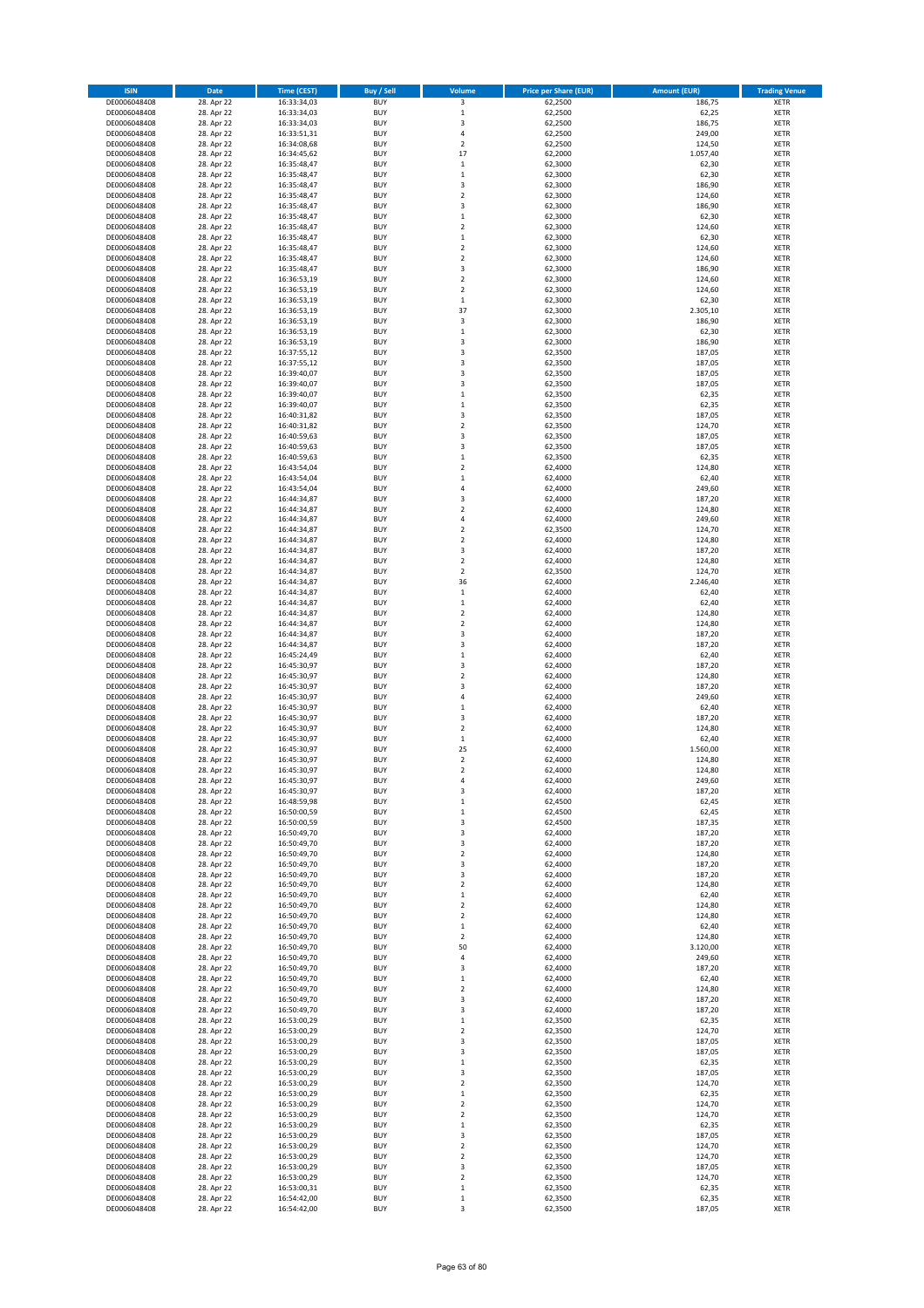| <b>ISIN</b>                  | Date                     | <b>Time (CEST)</b>         | <b>Buy / Sell</b>        | Volume                        | <b>Price per Share (EUR)</b> | <b>Amount (EUR)</b> | <b>Trading Venue</b>       |
|------------------------------|--------------------------|----------------------------|--------------------------|-------------------------------|------------------------------|---------------------|----------------------------|
| DE0006048408                 | 28. Apr 22               | 16:54:42,00                | <b>BUY</b>               | 3                             | 62,3500                      | 187,05              | <b>XETR</b>                |
| DE0006048408                 | 28. Apr 22               | 16:54:42,00                | <b>BUY</b>               | $\sqrt{4}$                    | 62,3500                      | 249,40              | <b>XETR</b>                |
| DE0006048408<br>DE0006048408 | 28. Apr 22<br>28. Apr 22 | 16:54:42,00<br>16:58:42,56 | <b>BUY</b><br><b>BUY</b> | $\mathbf 1$<br>$\overline{2}$ | 62,3500<br>62,5000           | 62,35<br>125,00     | XETR<br><b>XETR</b>        |
| DE0006048408                 | 28. Apr 22               | 16:58:42,56                | <b>BUY</b>               | $\,$ 1                        | 62,5000                      | 62,50               | <b>XETR</b>                |
| DE0006048408                 | 28. Apr 22               | 16:58:42,56                | <b>BUY</b>               | $\overline{2}$                | 62,5000                      | 125,00              | <b>XETR</b>                |
| DE0006048408                 | 28. Apr 22               | 16:58:42,56                | <b>BUY</b>               | $\,1\,$                       | 62,5000                      | 62,50               | <b>XETR</b>                |
| DE0006048408                 | 28. Apr 22               | 16:58:42,56                | <b>BUY</b>               | $\overline{2}$                | 62,5000                      | 125,00              | <b>XETR</b>                |
| DE0006048408                 | 28. Apr 22<br>28. Apr 22 | 16:58:42,56                | <b>BUY</b><br><b>BUY</b> | 3<br>$\,1\,$                  | 62,5000<br>62,5000           | 187,50<br>62,50     | XETR<br><b>XETR</b>        |
| DE0006048408<br>DE0006048408 | 28. Apr 22               | 16:58:42,56<br>16:58:42,56 | <b>BUY</b>               | 70                            | 62,5000                      | 4.375,00            | XETR                       |
| DE0006048408                 | 28. Apr 22               | 16:58:42,56                | <b>BUY</b>               | $\sqrt{4}$                    | 62,5000                      | 250,00              | <b>XETR</b>                |
| DE0006048408                 | 28. Apr 22               | 16:58:42,56                | <b>BUY</b>               | $\sqrt{2}$                    | 62,5000                      | 125,00              | XETR                       |
| DE0006048408                 | 28. Apr 22               | 16:58:42,56                | <b>BUY</b>               | 3                             | 62,5000                      | 187,50              | <b>XETR</b>                |
| DE0006048408                 | 28. Apr 22               | 16:58:42,56                | <b>BUY</b>               | $\sqrt{2}$                    | 62,5000                      | 125,00              | XETR                       |
| DE0006048408<br>DE0006048408 | 28. Apr 22<br>28. Apr 22 | 16:58:42,57<br>16:59:08,18 | <b>BUY</b><br><b>BUY</b> | $\overline{2}$<br>$\,$ 1      | 62,5000<br>62,5000           | 125,00<br>62,50     | <b>XETR</b><br>XETR        |
| DE0006048408                 | 28. Apr 22               | 16:59:08,18                | <b>BUY</b>               | $\sqrt{4}$                    | 62,5000                      | 250,00              | <b>XETR</b>                |
| DE0006048408                 | 28. Apr 22               | 16:59:08,18                | <b>BUY</b>               | $\overline{2}$                | 62,5000                      | 125,00              | XETR                       |
| DE0006048408                 | 28. Apr 22               | 16:59:08,18                | <b>BUY</b>               | $\mathbf 1$                   | 62,5000                      | 62,50               | XETR                       |
| DE0006048408                 | 28. Apr 22               | 16:59:08,18                | <b>BUY</b><br><b>BUY</b> | $\overline{2}$<br>44          | 62,5000                      | 125,00<br>2.750,00  | <b>XETR</b><br><b>XETR</b> |
| DE0006048408<br>DE0006048408 | 28. Apr 22<br>28. Apr 22 | 16:59:08,18<br>16:59:08,18 | <b>BUY</b>               | $\overline{4}$                | 62,5000<br>62,5000           | 250,00              | <b>XETR</b>                |
| DE0006048408                 | 28. Apr 22               | 16:59:08,18                | <b>BUY</b>               | $\,1\,$                       | 62,5000                      | 62,50               | <b>XETR</b>                |
| DE0006048408                 | 28. Apr 22               | 16:59:08,19                | <b>BUY</b>               | $\mathbf 1$                   | 62,5000                      | 62,50               | <b>XETR</b>                |
| DE0006048408                 | 28. Apr 22               | 16:59:08,19                | <b>BUY</b>               | $\overline{2}$                | 62,5000                      | 125,00              | <b>XETR</b>                |
| DE0006048408                 | 28. Apr 22               | 17:03:07,01                | <b>BUY</b>               | $\,1\,$                       | 62,5000                      | 62,50               | <b>XETR</b>                |
| DE0006048408<br>DE0006048408 | 28. Apr 22<br>28. Apr 22 | 17:03:07,01<br>17:03:07,01 | <b>BUY</b><br><b>BUY</b> | $\overline{2}$<br>47          | 62,5000<br>62,5000           | 125,00<br>2.937,50  | <b>XETR</b><br><b>XETR</b> |
| DE0006048408                 | 28. Apr 22               | 17:03:07,01                | <b>BUY</b>               | $\,$ 1                        | 62,5000                      | 62,50               | <b>XETR</b>                |
| DE0006048408                 | 28. Apr 22               | 17:03:07,01                | <b>BUY</b>               | $\sqrt{2}$                    | 62,5000                      | 125,00              | <b>XETR</b>                |
| DE0006048408                 | 28. Apr 22               | 17:03:07,01                | <b>BUY</b>               | $\,$ 1                        | 62,5000                      | 62,50               | <b>XETR</b>                |
| DE0006048408                 | 28. Apr 22               | 17:03:07,03                | <b>BUY</b><br><b>BUY</b> | $\mathbf 1$<br>3              | 62,5000                      | 62,50<br>187,35     | <b>XETR</b><br>XETR        |
| DE0006048408<br>DE0006048408 | 28. Apr 22<br>28. Apr 22 | 17:05:02,24<br>17:05:02,24 | <b>BUY</b>               | $\overline{2}$                | 62,4500<br>62,4500           | 124,90              | <b>XETR</b>                |
| DE0006048408                 | 28. Apr 22               | 17:05:02,24                | <b>BUY</b>               | 3                             | 62,4500                      | 187,35              | XETR                       |
| DE0006048408                 | 28. Apr 22               | 17:05:02,24                | <b>BUY</b>               | 3                             | 62,4500                      | 187,35              | <b>XETR</b>                |
| DE0006048408                 | 28. Apr 22               | 17:05:02,24                | <b>BUY</b>               | 3                             | 62,4500                      | 187,35              | XETR                       |
| DE0006048408                 | 28. Apr 22               | 17:05:02,24                | <b>BUY</b>               | 3                             | 62,4500                      | 187,35              | <b>XETR</b>                |
| DE0006048408<br>DE0006048408 | 28. Apr 22<br>28. Apr 22 | 17:05:02,24                | <b>BUY</b><br><b>BUY</b> | 3<br>$\,1\,$                  | 62,4500<br>62,4500           | 187,35<br>62,45     | <b>XETR</b><br><b>XETR</b> |
| DE0006048408                 | 28. Apr 22               | 17:05:02,24<br>17:05:02,24 | <b>BUY</b>               | $\mathbf 1$                   | 62,4500                      | 62,45               | XETR                       |
| DE0006048408                 | 28. Apr 22               | 17:05:02,24                | <b>BUY</b>               | 3                             | 62,4500                      | 187,35              | <b>XETR</b>                |
| DE0006048408                 | 28. Apr 22               | 17:05:02,24                | <b>BUY</b>               | $\,1\,$                       | 62,4500                      | 62,45               | XETR                       |
| DE0006048408                 | 28. Apr 22               | 17:05:02,24                | <b>BUY</b>               | 3                             | 62,4500                      | 187,35              | <b>XETR</b>                |
| DE0006048408                 | 28. Apr 22               | 17:05:02,24                | <b>BUY</b>               | $\mathbf 2$                   | 62,4500                      | 124,90              | XETR                       |
| DE0006048408<br>DE0006048408 | 28. Apr 22<br>28. Apr 22 | 17:05:02,24<br>17:05:02,24 | <b>BUY</b><br><b>BUY</b> | 3<br>$\overline{2}$           | 62,4500<br>62,4500           | 187,35<br>124,90    | <b>XETR</b><br><b>XETR</b> |
| DE0006048408                 | 28. Apr 22               | 17:05:02,24                | <b>BUY</b>               | $\mathbf 2$                   | 62,4500                      | 124,90              | <b>XETR</b>                |
| DE0006048408                 | 28. Apr 22               | 17:05:11,70                | <b>BUY</b>               | $\sqrt{4}$                    | 62,4500                      | 249,80              | <b>XETR</b>                |
| DE0006048408                 | 28. Apr 22               | 17:05:11,70                | <b>BUY</b>               | 3                             | 62,4500                      | 187,35              | <b>XETR</b>                |
| DE0006048408                 | 28. Apr 22               | 17:05:11,70                | <b>BUY</b>               | 3<br>3                        | 62,4500                      | 187,35              | <b>XETR</b>                |
| DE0006048408<br>DE0006048408 | 28. Apr 22<br>28. Apr 22 | 17:05:11,70<br>17:05:11,70 | <b>BUY</b><br><b>BUY</b> | $\overline{2}$                | 62,4500<br>62,4500           | 187,35<br>124,90    | XETR<br><b>XETR</b>        |
| DE0006048408                 | 28. Apr 22               | 17:05:11,70                | <b>BUY</b>               | 3                             | 62,4500                      | 187,35              | <b>XETR</b>                |
| DE0006048408                 | 28. Apr 22               | 17:05:11,70                | <b>BUY</b>               | $\overline{2}$                | 62,4500                      | 124,90              | <b>XETR</b>                |
| DE0006048408                 | 28. Apr 22               | 17:05:11,70                | <b>BUY</b>               | $\sqrt{4}$                    | 62,4500                      | 249,80              | <b>XETR</b>                |
| DE0006048408                 | 28. Apr 22               | 17:05:11,70                | <b>BUY</b>               | 3                             | 62,4500                      | 187,35              | <b>XETR</b>                |
| DE0006048408<br>DE0006048408 | 28. Apr 22<br>28. Apr 22 | 17:05:11,70<br>17:05:11,70 | <b>BUY</b><br><b>BUY</b> | 4<br>$\overline{2}$           | 62,4500<br>62,4500           | 249,80<br>124,90    | <b>XETR</b><br><b>XETR</b> |
| DE0006048408                 | 28. Apr 22               | 17:05:11,70                | <b>BUY</b>               | $\sqrt{4}$                    | 62,4500                      | 249,80              | XETR                       |
| DE0006048408                 | 28. Apr 22               | 17:08:43,45                | <b>BUY</b>               | $\overline{2}$                | 62,4500                      | 124,90              | <b>XETR</b>                |
| DE0006048408                 | 28. Apr 22               | 17:08:43,45                | <b>BUY</b>               | $\sqrt{2}$                    | 62,4500                      | 124,90              | <b>XETR</b>                |
| DE0006048408                 | 28. Apr 22               | 17:08:43,45                | <b>BUY</b>               | 3                             | 62,4500                      | 187,35              | <b>XETR</b>                |
| DE0006048408<br>DE0006048408 | 28. Apr 22<br>28. Apr 22 | 17:08:43,45<br>17:08:43,45 | <b>BUY</b><br><b>BUY</b> | $\overline{2}$<br>3           | 62,4500<br>62,4500           | 124,90<br>187,35    | <b>XETR</b><br>XETR        |
| DE0006048408                 | 28. Apr 22               | 17:08:43,45                | <b>BUY</b>               | $\,$ 1                        | 62,4500                      | 62,45               | XETR                       |
| DE0006048408                 | 28. Apr 22               | 17:08:43,45                | <b>BUY</b>               | $\,$ 1                        | 62,4500                      | 62,45               | XETR                       |
| DE0006048408                 | 28. Apr 22               | 17:08:43,45                | <b>BUY</b>               | $\overline{\mathbf{c}}$       | 62,4500                      | 124,90              | XETR                       |
| DE0006048408                 | 28. Apr 22               | 17:08:43,45                | <b>BUY</b>               | 4                             | 62,4500                      | 249,80              | XETR                       |
| DE0006048408<br>DE0006048408 | 28. Apr 22<br>28. Apr 22 | 17:08:43,45<br>17:08:43,45 | <b>BUY</b><br><b>BUY</b> | 3<br>$\overline{2}$           | 62,4500<br>62,4500           | 187,35<br>124,90    | XETR<br><b>XETR</b>        |
| DE0006048408                 | 28. Apr 22               | 17:09:25,76                | <b>BUY</b>               | $\,$ 1                        | 62,4000                      | 62,40               | XETR                       |
| DE0006048408                 | 28. Apr 22               | 17:09:25,76                | <b>BUY</b>               | $\overline{2}$                | 62,4000                      | 124,80              | <b>XETR</b>                |
| DE0006048408                 | 28. Apr 22               | 17:09:25,76                | <b>BUY</b>               | $\,$ 1                        | 62,4000                      | 62,40               | XETR                       |
| DE0006048408<br>DE0006048408 | 28. Apr 22<br>28. Apr 22 | 17:09:25,76<br>17:09:25,76 | <b>BUY</b><br><b>BUY</b> | $\,$ 1<br>$\sqrt{2}$          | 62,4000<br>62,4000           | 62,40<br>124,80     | <b>XETR</b><br><b>XETR</b> |
| DE0006048408                 | 28. Apr 22               | 17:09:25,76                | <b>BUY</b>               | $\mathbf 1$                   | 62,4000                      | 62,40               | XETR                       |
| DE0006048408                 | 28. Apr 22               | 17:12:34,01                | <b>BUY</b>               | 113                           | 62,4500                      | 7.056,85            | XETR                       |
| DE0006048408                 | 28. Apr 22               | 17:14:03,61                | <b>BUY</b>               | $\mathbf 2$                   | 62,4500                      | 124,90              | <b>XETR</b>                |
| DE0006048408                 | 28. Apr 22               | 17:14:03,61                | <b>BUY</b>               | $\mathbf 1$                   | 62,4500                      | 62,45               | <b>XETR</b>                |
| DE0006048408<br>DE0006048408 | 28. Apr 22<br>28. Apr 22 | 17:14:03,61<br>17:14:03,61 | <b>BUY</b><br><b>BUY</b> | $\mathbf 2$<br>$\mathbf{1}$   | 62,4500<br>62,4500           | 124,90<br>62,45     | <b>XETR</b><br><b>XETR</b> |
| DE0006048408                 | 28. Apr 22               | 17:15:33,98                | <b>BUY</b>               | 4                             | 62,4500                      | 249,80              | <b>XETR</b>                |
| DE0006048408                 | 28. Apr 22               | 17:15:33,98                | <b>BUY</b>               | $\,$ 1                        | 62,4500                      | 62,45               | <b>XETR</b>                |
| DE0006048408                 | 28. Apr 22               | 17:15:33,98                | <b>BUY</b>               | $\overline{2}$                | 62,4500                      | 124,90              | <b>XETR</b>                |
| DE0006048408                 | 28. Apr 22               | 17:15:33,98                | <b>BUY</b>               | $\mathbf 2$                   | 62,4500                      | 124,90              | XETR                       |
| DE0006048408<br>DE0006048408 | 28. Apr 22<br>28. Apr 22 | 17:16:02,32<br>17:16:02,32 | <b>BUY</b><br><b>BUY</b> | 3<br>3                        | 62,4000<br>62,4000           | 187,20<br>187,20    | XETR<br>XETR               |
| DE0006048408                 | 28. Apr 22               | 17:16:02,32                | <b>BUY</b>               | 3                             | 62,4000                      | 187,20              | XETR                       |
| DE0006048408                 | 28. Apr 22               | 17:16:02,32                | <b>BUY</b>               | $\overline{2}$                | 62,4000                      | 124,80              | <b>XETR</b>                |
| DE0006048408                 | 28. Apr 22               | 17:16:02,32                | <b>BUY</b>               | $\overline{\mathbf{c}}$       | 62,4000                      | 124,80              | XETR                       |
| DE0006048408                 | 28. Apr 22               | 17:16:02,32                | <b>BUY</b>               | $\overline{2}$                | 62,4000                      | 124,80              | XETR                       |
| DE0006048408<br>DE0006048408 | 28. Apr 22<br>28. Apr 22 | 17:16:02,32<br>17:16:02,32 | <b>BUY</b><br><b>BUY</b> | 3<br>$\,$ 1                   | 62,4000<br>62,4000           | 187,20<br>62,40     | XETR<br>XETR               |
| DE0006048408                 | 28. Apr 22               | 17:16:02,32                | <b>BUY</b>               | 3                             | 62,4000                      | 187,20              | XETR                       |
| DE0006048408                 | 28. Apr 22               | 17:16:02,32                | <b>BUY</b>               | 3                             | 62,4000                      | 187,20              | XETR                       |
| DE0006048408                 | 28. Apr 22               | 17:16:02,32                | <b>BUY</b>               | 104                           | 62,4000                      | 6.489,60            | XETR                       |
| DE0006048408                 | 28. Apr 22               | 17:16:02,32                | <b>BUY</b>               | $\mathbf 2$                   | 62,4000                      | 124,80              | <b>XETR</b>                |
| DE0006048408<br>DE0006048408 | 28. Apr 22<br>28. Apr 22 | 17:16:02,32<br>17:16:02,32 | <b>BUY</b><br><b>BUY</b> | 3<br>$\overline{2}$           | 62,4000<br>62,4000           | 187,20<br>124,80    | <b>XETR</b><br><b>XETR</b> |
| DE0006048408                 | 28. Apr 22               | 17:16:02,32                | <b>BUY</b>               | 3                             | 62,4000                      | 187,20              | <b>XETR</b>                |
| DE0006048408                 | 28. Apr 22               | 17:16:02,32                | <b>BUY</b>               | 3                             | 62,4000                      | 187,20              | <b>XETR</b>                |
| DE0006048408                 | 28. Apr 22               | 17:16:02,32                | <b>BUY</b>               | 27                            | 62,4000                      | 1.684,80            | <b>XETR</b>                |
| DE0006048408<br>DE0006048408 | 28. Apr 22<br>28. Apr 22 | 17:20:24,22<br>17:20:24,22 | <b>BUY</b><br><b>BUY</b> | 3<br>$\mathbf 2$              | 62,4000<br>62,4000           | 187,20<br>124,80    | <b>XETR</b><br><b>XETR</b> |
| DE0006048408                 | 28. Apr 22               | 17:20:24,22                | <b>BUY</b>               | $\mathbf 2$                   | 62,4000                      | 124,80              | XETR                       |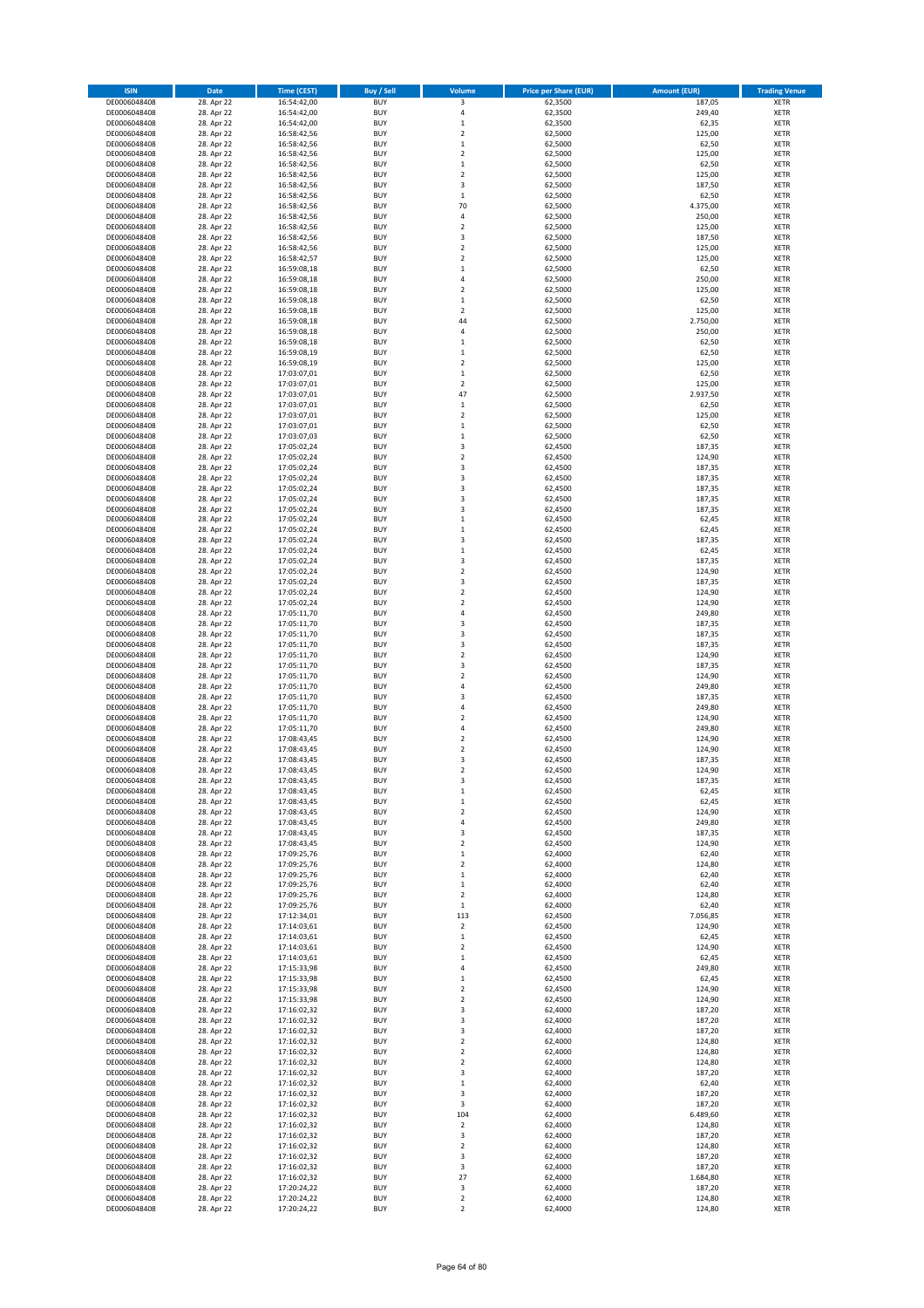| <b>ISIN</b>                  | Date                     | <b>Time (CEST)</b>         | <b>Buy / Sell</b>        | Volume                                    | <b>Price per Share (EUR)</b> | <b>Amount (EUR)</b> | <b>Trading Venue</b>       |
|------------------------------|--------------------------|----------------------------|--------------------------|-------------------------------------------|------------------------------|---------------------|----------------------------|
| DE0006048408                 | 28. Apr 22               | 17:20:24,22                | <b>BUY</b>               | $\mathbf 2$                               | 62,4000                      | 124,80              | <b>XETR</b>                |
| DE0006048408                 | 28. Apr 22               | 17:20:24,22                | <b>BUY</b>               | 4                                         | 62,4000                      | 249,60              | <b>XETR</b>                |
| DE0006048408                 | 28. Apr 22               | 17:20:24,22                | <b>BUY</b>               | 4                                         | 62,4000                      | 249,60              | <b>XETR</b>                |
| DE0006048408                 | 28. Apr 22               | 17:20:24,22                | <b>BUY</b>               | $\overline{\mathbf{2}}$                   | 62,4000                      | 124,80              | <b>XETR</b>                |
| DE0006048408                 | 28. Apr 22               | 17:20:24,22                | <b>BUY</b>               | 29                                        | 62,4000                      | 1.809,60            | <b>XETR</b>                |
| DE0006048408                 | 28. Apr 22               | 17:20:24,22                | <b>BUY</b>               | 4                                         | 62,4000                      | 249,60              | <b>XETR</b>                |
| DE0006048408                 | 28. Apr 22               | 17:20:24,22                | <b>BUY</b>               | $\mathbf 1$                               | 62,4000                      | 62,40               | <b>XETR</b>                |
| DE0006048408                 | 28. Apr 22               | 17:20:24,22                | <b>BUY</b>               | 2                                         | 62,4000                      | 124,80              | <b>XETR</b>                |
| DE0006048408                 | 28. Apr 22               | 17:20:24,22                | <b>BUY</b>               | $\overline{a}$                            | 62,4000                      | 249,60              | <b>XETR</b>                |
| DE0006048408<br>DE0006048408 | 28. Apr 22               | 17:20:24,22                | <b>BUY</b><br><b>BUY</b> | 3<br>$\overline{\mathbf{2}}$              | 62,4000                      | 187,20<br>124,80    | <b>XETR</b><br><b>XETR</b> |
| DE0006048408                 | 28. Apr 22<br>28. Apr 22 | 17:20:24,22<br>17:20:24,22 | <b>BUY</b>               | 9                                         | 62,4000<br>62,4000           | 561,60              | <b>XETR</b>                |
| DE0006048408                 | 28. Apr 22               | 17:20:24,22                | <b>BUY</b>               | $\mathbf 2$                               | 62,4000                      | 124,80              | <b>XETR</b>                |
| DE0006048408                 | 28. Apr 22               | 17:26:08,48                | <b>BUY</b>               | 3                                         | 62,5000                      | 187,50              | <b>XETR</b>                |
| DE0006048408                 | 28. Apr 22               | 17:26:08,48                | <b>BUY</b>               | 3                                         | 62,5000                      | 187,50              | <b>XETR</b>                |
| DE0006048408                 | 28. Apr 22               | 17:26:08,48                | <b>BUY</b>               | 2                                         | 62,5000                      | 125,00              | <b>XETR</b>                |
| DE0006048408                 | 28. Apr 22               | 17:26:08,48                | <b>BUY</b>               | $\overline{\mathbf{2}}$                   | 62,5000                      | 125,00              | <b>XETR</b>                |
| DE0006048408                 | 28. Apr 22               | 17:26:08,48                | <b>BUY</b>               | $\mathbf 1$                               | 62,5000                      | 62,50               | <b>XETR</b>                |
| DE0006048408                 | 28. Apr 22               | 17:26:08,48                | <b>BUY</b>               | 3                                         | 62,5000                      | 187,50              | <b>XETR</b>                |
| DE0006048408                 | 28. Apr 22               | 17:26:08,48                | <b>BUY</b>               | $\overline{\mathbf{2}}$                   | 62,5000                      | 125,00              | <b>XETR</b>                |
| DE0006048408                 | 28. Apr 22               | 17:26:12,34                | <b>BUY</b>               | $\mathbf{1}$                              | 62,5000                      | 62,50               | <b>XETR</b>                |
| DE0006048408                 | 28. Apr 22               | 17:26:12,34                | <b>BUY</b>               | $\mathbf 1$                               | 62,5000                      | 62,50               | <b>XETR</b>                |
| DE0006048408<br>DE0006048408 | 28. Apr 22               | 17:26:35,02                | <b>BUY</b><br><b>BUY</b> | 113                                       | 62,5000                      | 7.062,50            | <b>XETR</b><br><b>XETR</b> |
| DE0006048408                 | 28. Apr 22<br>28. Apr 22 | 17:26:35,04<br>17:28:04,45 | <b>BUY</b>               | 26<br>5                                   | 62,5000<br>62,5000           | 1.625,00<br>312,50  | <b>XETR</b>                |
| DE0006048408                 | 28. Apr 22               | 17:28:04,45                | <b>BUY</b>               | $\mathbf 2$                               | 62,5000                      | 125,00              | <b>XETR</b>                |
| DE0006048408                 | 28. Apr 22               | 17:28:04,45                | <b>BUY</b>               | 2                                         | 62,5000                      | 125,00              | <b>XETR</b>                |
| DE0006048408                 | 28. Apr 22               | 17:28:04,45                | <b>BUY</b>               | 5                                         | 62,5000                      | 312,50              | <b>XETR</b>                |
| DE0006048408                 | 28. Apr 22               | 17:28:04,47                | <b>BUY</b>               | 3                                         | 62,5000                      | 187,50              | <b>XETR</b>                |
| DE0006048408                 | 28. Apr 22               | 17:28:06,94                | <b>BUY</b>               | 3                                         | 62,5000                      | 187,50              | <b>XETR</b>                |
| DE0006048408                 | 28. Apr 22               | 17:28:06,94                | <b>BUY</b>               | $\overline{\mathbf{2}}$                   | 62,5000                      | 125,00              | <b>XETR</b>                |
| DE0006048408                 | 28. Apr 22               | 17:29:49,61                | <b>BUY</b>               | 104                                       | 62,5500                      | 6.505,20            | <b>XETR</b>                |
| DE0006048408                 | 28. Apr 22               | 17:29:51,02                | <b>BUY</b>               | 5                                         | 62,5500                      | 312,75              | <b>XETR</b>                |
| DE0006048408                 | 28. Apr 22               | 17:29:51,03                | <b>BUY</b>               | $\overline{\mathbf{2}}$                   | 62,5500                      | 125,10              | <b>XETR</b>                |
| DE0006048408                 | 28. Apr 22               | 17:29:51,03                | <b>BUY</b>               | 2                                         | 62,5500                      | 125,10              | <b>XETR</b>                |
| DE0006048408                 | 28. Apr 22               | 17:29:51,03                | <b>BUY</b>               | $\overline{\mathbf{2}}$                   | 62,5500                      | 125,10              | <b>XETR</b>                |
| DE0006048408                 | 28. Apr 22               | 17:29:51,04                | <b>BUY</b>               | 2                                         | 62,5500                      | 125,10              | <b>XETR</b>                |
| DE0006048408                 | 28. Apr 22               | 17:29:51,04                | <b>BUY</b>               | $\mathbf 1$                               | 62,5500                      | 62,55               | <b>XETR</b>                |
| DE0006048408<br>DE0006048408 | 28. Apr 22               | 17:29:51,04                | <b>BUY</b><br><b>BUY</b> | 3<br>$\overline{\mathbf{2}}$              | 62,5500                      | 187,65<br>125,10    | <b>XETR</b><br><b>XETR</b> |
| DE0006048408                 | 28. Apr 22<br>28. Apr 22 | 17:29:51,30<br>17:29:51,32 | <b>BUY</b>               | 2                                         | 62,5500<br>62,5500           | 125,10              | <b>XETR</b>                |
| DE0006048408                 | 28. Apr 22               | 17:29:51,33                | <b>BUY</b>               | $\overline{\mathbf{2}}$                   | 62,5500                      | 125,10              | <b>XETR</b>                |
| DE0006048408                 | 28. Apr 22               | 17:29:51,33                | <b>BUY</b>               | 4                                         | 62,5500                      | 250,20              | <b>XETR</b>                |
| DE0006048408                 | 28. Apr 22               | 17:29:51,33                | <b>BUY</b>               | $\overline{\mathbf{2}}$                   | 62,5500                      | 125,10              | <b>XETR</b>                |
| DE0006048408                 | 28. Apr 22               | 17:29:51,66                | <b>BUY</b>               | 2                                         | 62,5500                      | 125,10              | <b>XETR</b>                |
| DE0006048408                 | 28. Apr 22               | 17:29:51,66                | <b>BUY</b>               | $\mathbf 1$                               | 62,5500                      | 62,55               | <b>XETR</b>                |
| DE0006048408                 | 28. Apr 22               | 17:29:51,67                | <b>BUY</b>               | $\overline{\mathbf{c}}$                   | 62,5500                      | 125,10              | <b>XETR</b>                |
| DE0006048408                 | 28. Apr 22               | 17:29:51,67                | <b>BUY</b>               | 3                                         | 62,5500                      | 187,65              | <b>XETR</b>                |
| DE0006048408                 | 28. Apr 22               | 17:29:51,67                | <b>BUY</b>               | 3                                         | 62,5500                      | 187,65              | <b>XETR</b>                |
| DE0006048408                 | 28. Apr 22               | 17:29:51,68                | <b>BUY</b>               | $\mathbf{1}$                              | 62,5500                      | 62,55               | <b>XETR</b>                |
| DE0006048408                 | 28. Apr 22               | 17:29:51,69                | <b>BUY</b>               | 3                                         | 62,5500                      | 187,65              | <b>XETR</b>                |
| DE0006048408                 | 28. Apr 22               | 17:29:51,69                | <b>BUY</b>               | $\mathbf 1$                               | 62,5500                      | 62,55               | <b>XETR</b>                |
| DE0006048408                 | 28. Apr 22               | 17:29:51,69                | <b>BUY</b>               | $\mathbf 1$                               | 62,5500                      | 62,55               | <b>XETR</b>                |
| DE0006048408<br>DE0006048408 | 28. Apr 22<br>28. Apr 22 | 17:29:51,69                | <b>BUY</b><br><b>BUY</b> | $\overline{\mathbf{2}}$<br>$\overline{7}$ | 62,5500                      | 125,10<br>437,85    | <b>XETR</b><br><b>XETR</b> |
| DE0006048408                 | 28. Apr 22               | 17:29:52,07<br>17:29:52,10 | <b>BUY</b>               | 3                                         | 62,5500<br>62,5500           | 187,65              | <b>XETR</b>                |
| DE0006048408                 | 28. Apr 22               | 17:29:52,10                | <b>BUY</b>               | $\overline{\mathbf{2}}$                   | 62,5500                      | 125,10              | <b>XETR</b>                |
| DE0006048408                 | 28. Apr 22               | 17:29:52,11                | <b>BUY</b>               | $\overline{\mathbf{2}}$                   | 62,5500                      | 125,10              | <b>XETR</b>                |
| DE0006048408                 | 28. Apr 22               | 17:29:52,46                | <b>BUY</b>               | $\mathbf{1}$                              | 62,5500                      | 62,55               | <b>XETR</b>                |
| DE0006048408                 | 28. Apr 22               | 17:29:52,48                | <b>BUY</b>               | $\mathbf 2$                               | 62,5500                      | 125,10              | <b>XETR</b>                |
| DE0006048408                 | 28. Apr 22               | 17:29:52,48                | <b>BUY</b>               | $\overline{\mathbf{2}}$                   | 62,5500                      | 125,10              | <b>XETR</b>                |
| DE0006048408                 | 28. Apr 22               | 17:29:52,49                | <b>BUY</b>               | 1                                         | 62,5500                      | 62,55               | <b>XETR</b>                |
| DE0006048408                 | 28. Apr 22               | 17:29:52,53                | <b>BUY</b>               | $\overline{7}$                            | 62,5500                      | 437,85              | <b>XETR</b>                |
| DE0006048408                 | 28. Apr 22               | 17:29:52,70                | <b>BUY</b>               | 77                                        | 62,5500                      | 4.816,35            | <b>XETR</b>                |
| DE0006048408                 | 28. Apr 22               | 17:29:52,71                | <b>BUY</b>               | 54                                        | 62.5500                      | 3.377,70            | <b>XETR</b>                |
| DE0006048408                 | 28. Apr 22               | 17:29:52,83                | <b>BUY</b>               | 1                                         | 62,5500                      | 62,55               | XETR                       |
| DE0006048408                 | 28. Apr 22               | 17:29:52,85                | <b>BUY</b>               | $\overline{\mathbf{2}}$                   | 62,5500                      | 125,10              | <b>XETR</b>                |
| DE0006048408<br>DE0006048408 | 28. Apr 22<br>28. Apr 22 | 17:29:52,85<br>17:29:52,85 | <b>BUY</b><br><b>BUY</b> | $\mathbf 1$<br>$\overline{\mathbf{2}}$    | 62,5500<br>62,5500           | 62,55<br>125,10     | <b>XETR</b><br><b>XETR</b> |
| DE0006048408                 | 28. Apr 22               | 17:29:53,34                | <b>BUY</b>               | 4                                         | 62,5500                      | 250,20              | <b>XETR</b>                |
| DE0006048408                 | 28. Apr 22               | 17:29:53,36                | <b>BUY</b>               | 3                                         | 62,5500                      | 187,65              | <b>XETR</b>                |
| DE0006048408                 | 28. Apr 22               | 17:29:53,36                | <b>BUY</b>               | $\mathbf 2$                               | 62,5500                      | 125,10              | <b>XETR</b>                |
| DE0006048408                 | 28. Apr 22               | 17:29:53,36                | <b>BUY</b>               | 2                                         | 62,5500                      | 125,10              | <b>XETR</b>                |
| DE0006048408                 | 28. Apr 22               | 17:29:53,67                | <b>BUY</b>               | 10                                        | 62,5500                      | 625,50              | <b>XETR</b>                |
| DE0006048408                 | 28. Apr 22               | 17:29:53,68                | <b>BUY</b>               | 3                                         | 62,5500                      | 187,65              | <b>XETR</b>                |
| DE0006048408                 | 28. Apr 22               | 17:29:53,68                | <b>BUY</b>               | $\mathbf 2$                               | 62,5500                      | 125,10              | <b>XETR</b>                |
| DE0006048408                 | 28. Apr 22               | 17:29:53,69                | <b>BUY</b>               | 2                                         | 62,5500                      | 125,10              | <b>XETR</b>                |
| DE0006048408                 | 28. Apr 22               | 17:29:53,69                | <b>BUY</b>               | 4                                         | 62,5500                      | 250,20              | <b>XETR</b>                |
| DE0006048408                 | 28. Apr 22               | 17:29:53,94                | <b>BUY</b>               | 2                                         | 62,5500                      | 125,10              | <b>XETR</b>                |
| DE0006048408<br>DE0006048408 | 28. Apr 22<br>28. Apr 22 | 17:29:53,96<br>17:29:53,96 | <b>BUY</b><br><b>BUY</b> | $\mathbf 2$<br>$\mathbf 2$                | 62,5500<br>62,5500           | 125,10<br>125,10    | <b>XETR</b><br><b>XETR</b> |
| DE0006048408                 | 28. Apr 22               | 17:29:53,97                | <b>BUY</b>               | 3                                         | 62,5500                      | 187,65              | <b>XETR</b>                |
| DE0006048408                 | 28. Apr 22               | 17:29:54,54                | <b>BUY</b>               | 6                                         | 62,5500                      | 375,30              | <b>XETR</b>                |
| DE0006048408                 | 28. Apr 22               | 17:29:54,56                | <b>BUY</b>               | $\overline{\mathbf{c}}$                   | 62,5500                      | 125,10              | <b>XETR</b>                |
| DE0006048408                 | 28. Apr 22               | 17:29:54,56                | <b>BUY</b>               | 3                                         | 62,5500                      | 187,65              | <b>XETR</b>                |
| DE0006048408                 | 28. Apr 22               | 17:29:54,56                | <b>BUY</b>               | $\mathbf 2$                               | 62,5500                      | 125,10              | <b>XETR</b>                |
| DE0006048408                 | 28. Apr 22               | 17:29:55,04                | <b>BUY</b>               | 7                                         | 62,5500                      | 437,85              | <b>XETR</b>                |
| DE0006048408                 | 28. Apr 22               | 17:29:55,05                | <b>BUY</b>               | $\overline{\mathbf{2}}$                   | 62,5500                      | 125,10              | <b>XETR</b>                |
| DE0006048408                 | 28. Apr 22               | 17:29:55,06                | <b>BUY</b>               | 3                                         | 62,5500                      | 187,65              | <b>XETR</b>                |
| DE0006048408                 | 28. Apr 22               | 17:29:55,06                | <b>BUY</b>               | $\overline{\mathbf{2}}$                   | 62,5500                      | 125,10              | <b>XETR</b>                |
| DE0006048408                 | 28. Apr 22               | 17:29:55,25                | <b>BUY</b>               | 10                                        | 62,5500                      | 625,50              | <b>XETR</b>                |
| DE0006048408                 | 28. Apr 22               | 17:29:55,27                | <b>BUY</b>               | $\overline{\mathbf{2}}$                   | 62,5500                      | 125,10              | <b>XETR</b>                |
| DE0006048408                 | 28. Apr 22               | 17:29:55,27                | <b>BUY</b>               | $\mathbf 2$                               | 62,5500                      | 125,10              | <b>XETR</b>                |
| DE0006048408                 | 28. Apr 22               | 17:29:55,27                | <b>BUY</b>               | 3                                         | 62,5500                      | 187,65              | <b>XETR</b>                |
| DE0006048408<br>DE0006048408 | 28. Apr 22               | 17:29:55,28                | <b>BUY</b><br><b>BUY</b> | 4<br>$\overline{\mathbf{2}}$              | 62,5500                      | 250,20              | <b>XETR</b><br><b>XETR</b> |
| DE0006048408                 | 28. Apr 22<br>28. Apr 22 | 17:29:55,58<br>17:29:56,42 | <b>BUY</b>               | 14                                        | 62,5500<br>62,6000           | 125,10<br>876,40    | <b>XETR</b>                |
| DE0006048408                 | 28. Apr 22               | 17:29:56,97                | <b>BUY</b>               | 11                                        | 62,6000                      | 688,60              | <b>XETR</b>                |
| DE0006048408                 | 28. Apr 22               | 17:29:56,99                | <b>BUY</b>               | 18                                        | 62,6000                      | 1.126,80            | <b>XETR</b>                |
| DE0006048408                 | 28. Apr 22               | 17:29:57,11                | <b>BUY</b>               | 11                                        | 62,6000                      | 688,60              | <b>XETR</b>                |
| DE0006048408                 | 29. Apr 22               | 09:41:01,73                | <b>BUY</b>               | 4                                         | 58,5000                      | 234,00              | <b>XETR</b>                |
| DE0006048408                 | 29. Apr 22               | 09:41:01,73                | <b>BUY</b>               | 73                                        | 58,5000                      | 4.270,50            | <b>XETR</b>                |
| DE0006048408                 | 29. Apr 22               | 09:41:01,73                | <b>BUY</b>               | 6                                         | 58,5000                      | 351,00              | <b>XETR</b>                |
| DE0006048408                 | 29. Apr 22               | 09:41:01,73                | <b>BUY</b>               | 4                                         | 58,5000                      | 234,00              | <b>XETR</b>                |
| DE0006048408                 | 29. Apr 22               | 09:41:01,73                | <b>BUY</b>               | $\mathbf 2$                               | 58,5000                      | 117,00              | <b>XETR</b>                |
| DE0006048408                 | 29. Apr 22               | 09:41:01,73                | <b>BUY</b>               | 2                                         | 58,5000                      | 117,00              | <b>XETR</b>                |
| DE0006048408                 | 29. Apr 22               | 09:41:01,73                | <b>BUY</b>               | $\overline{a}$                            | 58,5000                      | 234,00              | <b>XETR</b>                |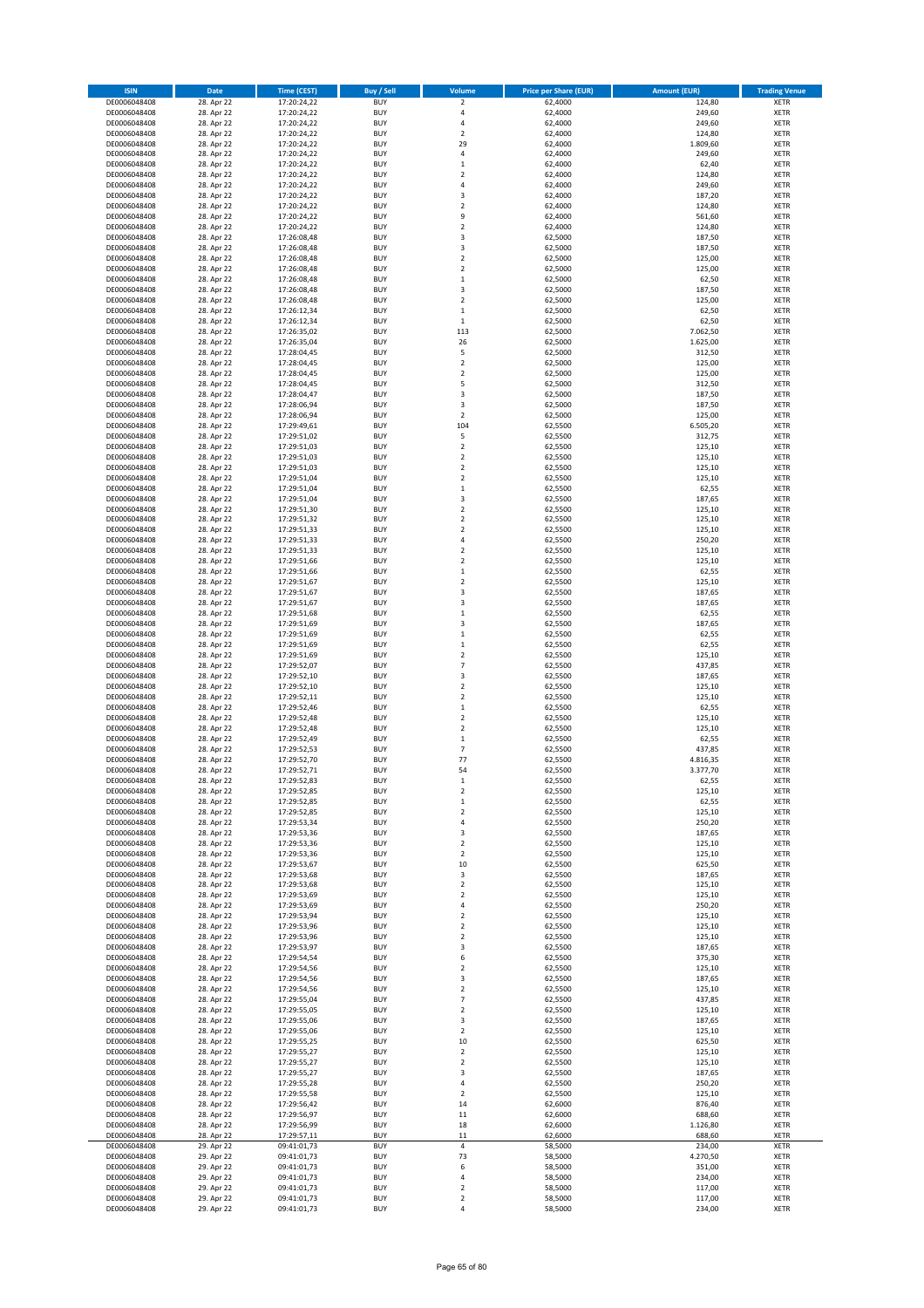| <b>ISIN</b>                  | Date                     | <b>Time (CEST)</b>         | Buy / Sell               | Volume                        | <b>Price per Share (EUR)</b> | <b>Amount (EUR)</b>  | <b>Trading Venue</b>       |
|------------------------------|--------------------------|----------------------------|--------------------------|-------------------------------|------------------------------|----------------------|----------------------------|
| DE0006048408                 | 29. Apr 22               | 09:41:01,73                | <b>BUY</b>               | 6                             | 58,5000                      | 351,00               | XETR                       |
| DE0006048408                 | 29. Apr 22               | 09:41:01,73                | <b>BUY</b>               | 4                             | 58,5000                      | 234,00               | XETR                       |
| DE0006048408<br>DE0006048408 | 29. Apr 22<br>29. Apr 22 | 09:41:01,73<br>09:41:01,73 | <b>BUY</b><br><b>BUY</b> | $\overline{\mathbf{c}}$<br>4  | 58,5000<br>58,5000           | 117,00<br>234,00     | XETR<br>XETR               |
| DE0006048408                 | 29. Apr 22               | 09:41:01,73                | <b>BUY</b>               | 4                             | 58,5000                      | 234,00               | XETR                       |
| DE0006048408                 | 29. Apr 22               | 09:41:01,73                | <b>BUY</b>               | 6                             | 58,5000                      | 351,00               | <b>XETR</b>                |
| DE0006048408                 | 29. Apr 22               | 09:41:02,07                | <b>BUY</b>               | 75                            | 58,5000                      | 4.387,50             | <b>XETR</b>                |
| DE0006048408                 | 29. Apr 22               | 09:41:02,07                | <b>BUY</b>               | 3                             | 58,5000                      | 175,50               | <b>XETR</b>                |
| DE0006048408                 | 29. Apr 22               | 09:41:02,07                | <b>BUY</b><br><b>BUY</b> | 3<br>5                        | 58,5000                      | 175,50               | <b>XETR</b><br><b>XETR</b> |
| DE0006048408<br>DE0006048408 | 29. Apr 22<br>29. Apr 22 | 09:41:05,06<br>09:41:05,06 | <b>BUY</b>               | 3                             | 58,4500<br>58,4500           | 292,25<br>175,35     | XETR                       |
| DE0006048408                 | 29. Apr 22               | 09:41:05,06                | <b>BUY</b>               | 5                             | 58,4500                      | 292,25               | <b>XETR</b>                |
| DE0006048408                 | 29. Apr 22               | 09:41:05,06                | <b>BUY</b>               | $\mathbf 2$                   | 58,4500                      | 116,90               | XETR                       |
| DE0006048408                 | 29. Apr 22               | 09:41:05,51                | <b>BUY</b>               | 3                             | 58,4000                      | 175,20               | <b>XETR</b>                |
| DE0006048408                 | 29. Apr 22               | 09:41:49,98                | <b>BUY</b>               | 5                             | 58,4500                      | 292,25               | XETR                       |
| DE0006048408                 | 29. Apr 22               | 09:41:49,98                | <b>BUY</b>               | $\overline{\mathbf{c}}$       | 58,4500                      | 116,90               | <b>XETR</b>                |
| DE0006048408<br>DE0006048408 | 29. Apr 22<br>29. Apr 22 | 09:41:49,98<br>09:41:49,98 | <b>BUY</b><br><b>BUY</b> | 79<br>$\overline{\mathbf{c}}$ | 58,4500<br>58,4500           | 4.617,55<br>116,90   | XETR<br><b>XETR</b>        |
| DE0006048408                 | 29. Apr 22               | 09:41:49,98                | <b>BUY</b>               | 5                             | 58,4500                      | 292,25               | XETR                       |
| DE0006048408                 | 29. Apr 22               | 09:41:49,98                | <b>BUY</b>               | 4                             | 58,4500                      | 233,80               | <b>XETR</b>                |
| DE0006048408                 | 29. Apr 22               | 09:41:49,98                | <b>BUY</b>               | 3                             | 58,4500                      | 175,35               | XETR                       |
| DE0006048408                 | 29. Apr 22               | 09:41:49,98                | <b>BUY</b>               | 4                             | 58,4500                      | 233,80               | XETR                       |
| DE0006048408                 | 29. Apr 22<br>29. Apr 22 | 09:41:49,98                | <b>BUY</b><br><b>BUY</b> | 3<br>3                        | 58,4500<br>58,4500           | 175,35<br>175,35     | <b>XETR</b><br><b>XETR</b> |
| DE0006048408<br>DE0006048408 | 29. Apr 22               | 09:41:49,98<br>09:41:49,98 | <b>BUY</b>               | 5                             | 58,4500                      | 292,25               | <b>XETR</b>                |
| DE0006048408                 | 29. Apr 22               | 09:41:49,98                | <b>BUY</b>               | 3                             | 58,4500                      | 175,35               | <b>XETR</b>                |
| DE0006048408                 | 29. Apr 22               | 09:41:49,98                | <b>BUY</b>               | $\overline{\mathbf{c}}$       | 58,4500                      | 116,90               | <b>XETR</b>                |
| DE0006048408                 | 29. Apr 22               | 09:41:57,45                | <b>BUY</b>               | 3                             | 58,4000                      | 175,20               | <b>XETR</b>                |
| DE0006048408                 | 29. Apr 22               | 09:41:57,45                | <b>BUY</b>               | 3                             | 58,4000                      | 175,20               | <b>XETR</b>                |
| DE0006048408                 | 29. Apr 22               | 09:41:57,45                | <b>BUY</b><br><b>BUY</b> | $\mathbf 2$<br>3              | 58,4000                      | 116,80               | <b>XETR</b><br><b>XETR</b> |
| DE0006048408<br>DE0006048408 | 29. Apr 22<br>29. Apr 22 | 09:41:57,45<br>09:42:39,66 | <b>BUY</b>               | $\mathbf 2$                   | 58,4000<br>58,6500           | 175,20<br>117,30     | <b>XETR</b>                |
| DE0006048408                 | 29. Apr 22               | 09:42:39,66                | <b>BUY</b>               | $\overline{\mathbf{2}}$       | 58,6500                      | 117,30               | <b>XETR</b>                |
| DE0006048408                 | 29. Apr 22               | 09:42:39,66                | <b>BUY</b>               | 2                             | 58,6500                      | 117,30               | XETR                       |
| DE0006048408                 | 29. Apr 22               | 09:42:39,66                | <b>BUY</b>               | 4                             | 58,6500                      | 234,60               | <b>XETR</b>                |
| DE0006048408                 | 29. Apr 22               | 09:42:39,66                | <b>BUY</b>               | $\overline{\mathbf{3}}$       | 58,6500                      | 175,95               | XETR                       |
| DE0006048408                 | 29. Apr 22               | 09:42:39,66                | <b>BUY</b>               | 4<br>$\overline{\mathbf{c}}$  | 58,6500                      | 234,60               | <b>XETR</b>                |
| DE0006048408<br>DE0006048408 | 29. Apr 22<br>29. Apr 22 | 09:42:39,66<br>09:42:39,66 | <b>BUY</b><br><b>BUY</b> | $\overline{4}$                | 58,6500<br>58,6500           | 117,30<br>234,60     | XETR<br><b>XETR</b>        |
| DE0006048408                 | 29. Apr 22               | 09:42:39,66                | <b>BUY</b>               | 5                             | 58,6500                      | 293,25               | <b>XETR</b>                |
| DE0006048408                 | 29. Apr 22               | 09:42:45,23                | <b>BUY</b>               | 123                           | 58,6000                      | 7.207,80             | <b>XETR</b>                |
| DE0006048408                 | 29. Apr 22               | 09:42:45,23                | <b>BUY</b>               | 3                             | 58,6000                      | 175,80               | <b>XETR</b>                |
| DE0006048408                 | 29. Apr 22               | 09:42:45,23                | <b>BUY</b>               | $\overline{\mathbf{c}}$       | 58,6000                      | 117,20               | <b>XETR</b>                |
| DE0006048408                 | 29. Apr 22               | 09:42:45,23                | <b>BUY</b><br><b>BUY</b> | 5<br>$\overline{\mathbf{c}}$  | 58,6000                      | 293,00               | <b>XETR</b><br><b>XETR</b> |
| DE0006048408<br>DE0006048408 | 29. Apr 22<br>29. Apr 22 | 09:42:45,23<br>09:42:45,23 | <b>BUY</b>               | $\mathbf 2$                   | 58,6000<br>58,6000           | 117,20<br>117,20     | XETR                       |
| DE0006048408                 | 29. Apr 22               | 09:42:45,23                | <b>BUY</b>               | 4                             | 58,6000                      | 234,40               | XETR                       |
| DE0006048408                 | 29. Apr 22               | 09:42:45,23                | <b>BUY</b>               | $\mathbf 2$                   | 58,6000                      | 117,20               | <b>XETR</b>                |
| DE0006048408                 | 29. Apr 22               | 09:42:45,23                | <b>BUY</b>               | $\mathbf 1$                   | 58,6000                      | 58,60                | <b>XETR</b>                |
| DE0006048408                 | 29. Apr 22               | 09:43:01,62                | <b>BUY</b>               | 4                             | 58,5500                      | 234,20               | XETR                       |
| DE0006048408<br>DE0006048408 | 29. Apr 22<br>29. Apr 22 | 09:43:01,62<br>09:43:01,62 | <b>BUY</b><br><b>BUY</b> | 3<br>3                        | 58,5500<br>58,5500           | 175,65<br>175,65     | <b>XETR</b><br><b>XETR</b> |
| DE0006048408                 | 29. Apr 22               | 09:43:01,62                | <b>BUY</b>               | 3                             | 58,5500                      | 175,65               | <b>XETR</b>                |
| DE0006048408                 | 29. Apr 22               | 09:43:01,62                | <b>BUY</b>               | $\mathbf 2$                   | 58,5500                      | 117,10               | <b>XETR</b>                |
| DE0006048408                 | 29. Apr 22               | 09:43:01,62                | <b>BUY</b>               | 3                             | 58,5500                      | 175,65               | XETR                       |
| DE0006048408                 | 29. Apr 22               | 09:43:05,59                | <b>BUY</b>               | 45                            | 58,5000                      | 2.632,50             | <b>XETR</b>                |
| DE0006048408                 | 29. Apr 22               | 09:43:05,59                | <b>BUY</b>               | $\overline{\mathbf{c}}$       | 58,5000                      | 117,00               | <b>XETR</b>                |
| DE0006048408                 | 29. Apr 22<br>29. Apr 22 | 09:43:05,59                | <b>BUY</b><br><b>BUY</b> | 3<br>$\overline{\mathbf{c}}$  | 58,5000<br>58,5000           | 175,50<br>117,00     | <b>XETR</b><br><b>XETR</b> |
| DE0006048408<br>DE0006048408 | 29. Apr 22               | 09:43:05,59<br>09:43:05,71 | <b>BUY</b>               | 3                             | 58,5000                      | 175,50               | <b>XETR</b>                |
| DE0006048408                 | 29. Apr 22               | 09:43:17,69                | <b>BUY</b>               | 4                             | 58,5500                      | 234,20               | XETR                       |
| DE0006048408                 | 29. Apr 22               | 09:43:17,69                | <b>BUY</b>               | 4                             | 58,5500                      | 234,20               | <b>XETR</b>                |
| DE0006048408                 | 29. Apr 22               | 09:43:17,69                | <b>BUY</b>               | 5                             | 58,5500                      | 292,75               | XETR                       |
| DE0006048408                 | 29. Apr 22               | 09:43:17,69                | <b>BUY</b>               | 4                             | 58,5500                      | 234,20               | <b>XETR</b>                |
| DE0006048408                 | 29. Apr 22               | 09:43:17,69                | <b>BUY</b><br><b>BUY</b> | 4<br>3                        | 58,5500                      | 234,20               | XETR                       |
| DE0006048408<br>DE0006048408 | 29. Apr 22<br>29. Apr 22 | 09:43:53,77<br>09:43:53,77 | <b>BUY</b>               | 4                             | 58,6000<br>58,6000           | 175,80<br>234,40     | XETR<br>XETR               |
| DE0006048408                 | 29. Apr 22               | 09:43:53,77                | <b>BUY</b>               | 2                             | 58,6000                      | 117,20               | XETR                       |
| DE0006048408                 | 29. Apr 22               | 09:44:20,59                | <b>BUY</b>               | 3                             | 58,6500                      | 175,95               | XETR                       |
| DE0006048408                 | 29. Apr 22               | 09:44:20,59                | <b>BUY</b>               | $\mathbf 2$                   | 58,6500                      | 117,30               | <b>XETR</b>                |
| DE0006048408<br>DE0006048408 | 29. Apr 22<br>29. Apr 22 | 09:44:20,59<br>09:44:20,59 | <b>BUY</b><br><b>BUY</b> | 4<br>3                        | 58,6500<br>58,6500           | 234,60<br>175,95     | XETR<br><b>XETR</b>        |
| DE0006048408                 | 29. Apr 22               | 09:44:20,59                | <b>BUY</b>               | 3                             | 58,6500                      | 175,95               | XETR                       |
| DE0006048408                 | 29. Apr 22               | 09:44:20,59                | <b>BUY</b>               | 3                             | 58,6500                      | 175,95               | <b>XETR</b>                |
| DE0006048408                 | 29. Apr 22               | 09:44:45,18                | <b>BUY</b>               | $\mathbf 2$                   | 58,6000                      | 117,20               | XETR                       |
| DE0006048408                 | 29. Apr 22               | 09:44:45,18                | <b>BUY</b>               | 5                             | 58,6000                      | 293,00               | <b>XETR</b>                |
| DE0006048408                 | 29. Apr 22               | 09:44:45,18                | <b>BUY</b>               | $\mathbf 2$                   | 58,6000                      | 117,20               | XETR                       |
| DE0006048408<br>DE0006048408 | 29. Apr 22<br>29. Apr 22 | 09:44:45,18<br>09:44:45,18 | <b>BUY</b><br><b>BUY</b> | 3<br>3                        | 58,6000<br>58,6000           | 175,80<br>175,80     | <b>XETR</b><br>XETR        |
| DE0006048408                 | 29. Apr 22               | 09:44:45,18                | <b>BUY</b>               | 3                             | 58,6000                      | 175,80               | <b>XETR</b>                |
| DE0006048408                 | 29. Apr 22               | 09:44:46,23                | <b>BUY</b>               | 101                           | 58,5500                      | 5.913,55             | XETR                       |
| DE0006048408                 | 29. Apr 22               | 09:44:46,23                | <b>BUY</b>               | 2                             | 58,5500                      | 117,10               | <b>XETR</b>                |
| DE0006048408                 | 29. Apr 22               | 09:44:46,26                | <b>BUY</b>               | 3                             | 58,5500                      | 175,65               | <b>XETR</b>                |
| DE0006048408                 | 29. Apr 22               | 09:44:48,85                | <b>BUY</b>               | 2                             | 58,5000                      | 117,00               | <b>XETR</b>                |
| DE0006048408<br>DE0006048408 | 29. Apr 22<br>29. Apr 22 | 09:44:48,85<br>09:44:48,85 | <b>BUY</b><br><b>BUY</b> | 4<br>3                        | 58,5000<br>58,5000           | 234,00<br>175,50     | XETR<br><b>XETR</b>        |
| DE0006048408                 | 29. Apr 22               | 09:44:48,85                | <b>BUY</b>               | 3                             | 58,5000                      | 175,50               | <b>XETR</b>                |
| DE0006048408                 | 29. Apr 22               | 09:44:48,85                | <b>BUY</b>               | 3                             | 58,5000                      | 175,50               | XETR                       |
| DE0006048408                 | 29. Apr 22               | 09:44:51,85                | <b>BUY</b>               | 53                            | 58,4500                      | 3.097,85             | <b>XETR</b>                |
| DE0006048408                 | 29. Apr 22               | 09:44:51,85                | <b>BUY</b>               | $\mathbf 2$                   | 58,4500                      | 116,90               | XETR                       |
| DE0006048408                 | 29. Apr 22               | 09:45:04,66                | <b>BUY</b>               | 3                             | 58,4500                      | 175,35               | <b>XETR</b>                |
| DE0006048408<br>DE0006048408 | 29. Apr 22<br>29. Apr 22 | 09:45:04,66<br>09:45:39,88 | <b>BUY</b><br><b>BUY</b> | 2<br>3                        | 58,4500<br>58,5500           | 116,90<br>175,65     | XETR<br><b>XETR</b>        |
| DE0006048408                 | 29. Apr 22               | 09:45:39,88                | <b>BUY</b>               | 5                             | 58,5500                      | 292,75               | XETR                       |
| DE0006048408                 | 29. Apr 22               | 09:46:10,84                | <b>BUY</b>               | 3                             | 58,5500                      | 175,65               | <b>XETR</b>                |
| DE0006048408                 | 29. Apr 22               | 09:46:10,84                | <b>BUY</b>               | 3                             | 58,5500                      | 175,65               | XETR                       |
| DE0006048408                 | 29. Apr 22               | 09:46:10,84                | <b>BUY</b>               | 2                             | 58,5500                      | 117,10               | <b>XETR</b>                |
| DE0006048408                 | 29. Apr 22               | 09:46:12,51                | <b>BUY</b>               | 39                            | 58,5000                      | 2.281,50             | XETR                       |
| DE0006048408<br>DE0006048408 | 29. Apr 22<br>29. Apr 22 | 09:46:12,51<br>09:46:12,51 | <b>BUY</b><br><b>BUY</b> | 2<br>2                        | 58,5000<br>58,5000           | 117,00<br>117,00     | <b>XETR</b><br><b>XETR</b> |
| DE0006048408                 | 29. Apr 22               | 09:46:12,51                | <b>BUY</b>               | 5                             | 58,5000                      | 292,50               | <b>XETR</b>                |
| DE0006048408                 | 29. Apr 22               | 09:46:12,51                | <b>BUY</b>               | $\mathbf 2$                   | 58,5000                      | 117,00               | XETR                       |
| DE0006048408                 | 29. Apr 22               | 09:46:12,51                | <b>BUY</b>               | $\mathbf 2$                   | 58,5000                      | 117,00               | <b>XETR</b>                |
| DE0006048408                 | 29. Apr 22               | 09:46:12,51                | <b>BUY</b>               | 3                             | 58,5000                      | 175,50               | XETR                       |
| DE0006048408                 | 29. Apr 22               | 09:46:12,51                | <b>BUY</b>               | 4                             | 58,5000                      | 234,00               | XETR                       |
| DE0006048408<br>DE0006048408 | 29. Apr 22<br>29. Apr 22 | 09:46:12,51<br>09:46:12,51 | <b>BUY</b><br><b>BUY</b> | 18<br>37                      | 58,5000<br>58,5000           | 1.053,00<br>2.164,50 | XETR<br><b>XETR</b>        |
|                              |                          |                            |                          |                               |                              |                      |                            |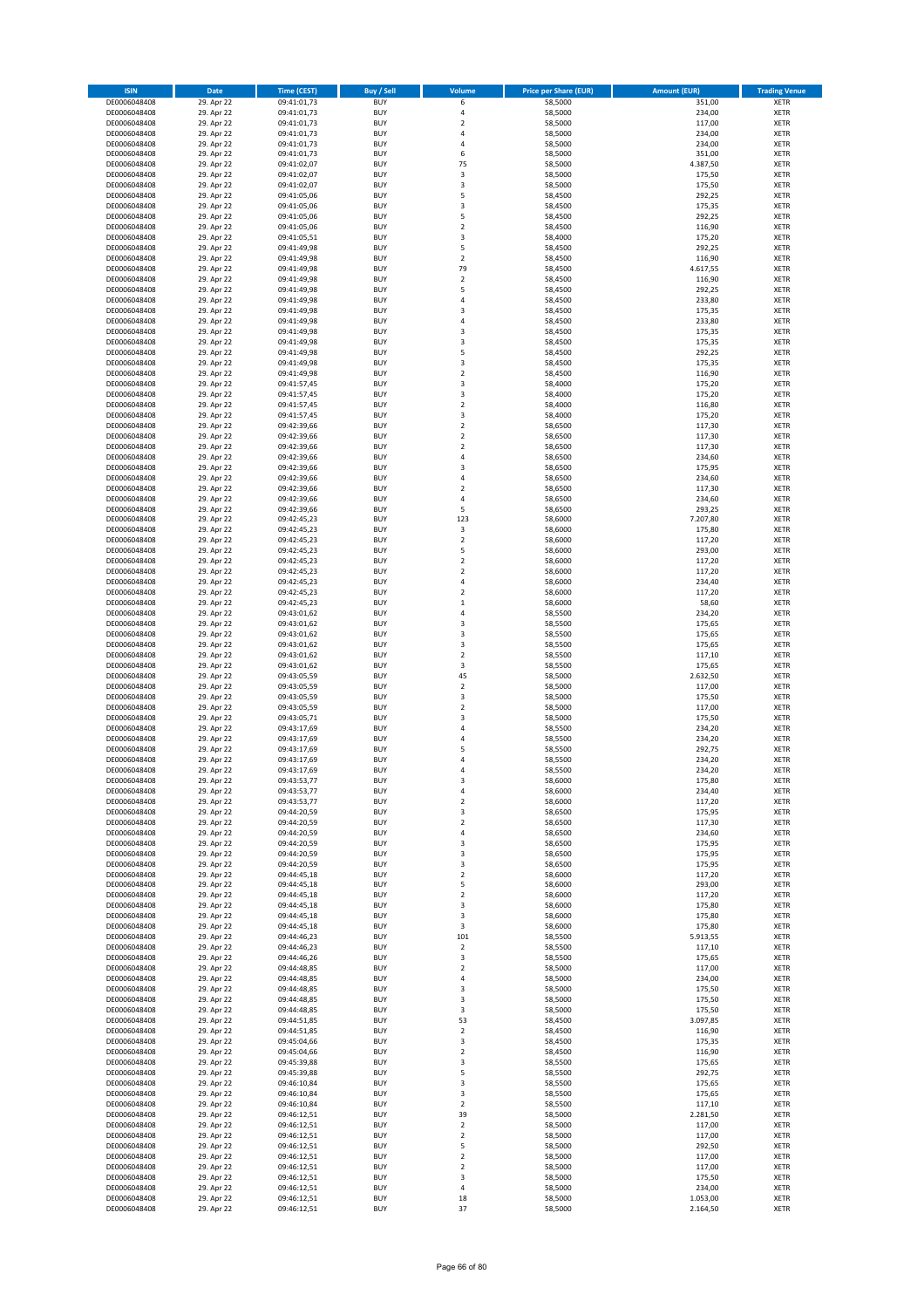| <b>ISIN</b>                  | Date                     | <b>Time (CEST)</b>         | <b>Buy / Sell</b>        | Volume                           | <b>Price per Share (EUR)</b> | <b>Amount (EUR)</b> | <b>Trading Venue</b>       |
|------------------------------|--------------------------|----------------------------|--------------------------|----------------------------------|------------------------------|---------------------|----------------------------|
| DE0006048408                 | 29. Apr 22               | 09:46:14,76                | <b>BUY</b>               | $\overline{2}$                   | 58,5000                      | 117,00              | <b>XETR</b>                |
| DE0006048408                 | 29. Apr 22               | 09:46:14,76                | <b>BUY</b>               | $\mathbf 2$                      | 58,5000                      | 117,00              | <b>XETR</b>                |
| DE0006048408<br>DE0006048408 | 29. Apr 22<br>29. Apr 22 | 09:46:14,76<br>09:46:51,94 | <b>BUY</b><br><b>BUY</b> | 3<br>131                         | 58,5000<br>58,5000           | 175,50<br>7.663,50  | <b>XETR</b><br><b>XETR</b> |
| DE0006048408                 | 29. Apr 22               | 09:47:01,09                | <b>BUY</b>               | $\pmb{4}$                        | 58,5000                      | 234,00              | <b>XETR</b>                |
| DE0006048408                 | 29. Apr 22               | 09:47:01,09                | <b>BUY</b>               | $\overline{2}$                   | 58,5000                      | 117,00              | <b>XETR</b>                |
| DE0006048408                 | 29. Apr 22               | 09:47:01,09                | <b>BUY</b>               | 3                                | 58,5000                      | 175,50              | <b>XETR</b>                |
| DE0006048408                 | 29. Apr 22               | 09:47:01,09                | <b>BUY</b>               | 3                                | 58,5000                      | 175,50              | <b>XETR</b>                |
| DE0006048408<br>DE0006048408 | 29. Apr 22<br>29. Apr 22 | 09:47:01,09                | <b>BUY</b><br><b>BUY</b> | 5<br>11                          | 58,5000<br>58,5000           | 292,50<br>643,50    | XETR<br><b>XETR</b>        |
| DE0006048408                 | 29. Apr 22               | 09:47:01,09<br>09:47:45,51 | <b>BUY</b>               | 110                              | 58,5000                      | 6.435,00            | XETR                       |
| DE0006048408                 | 29. Apr 22               | 09:48:09,00                | <b>BUY</b>               | 78                               | 58,5000                      | 4.563,00            | <b>XETR</b>                |
| DE0006048408                 | 29. Apr 22               | 09:52:22,16                | <b>BUY</b>               | $\mathbf 2$                      | 58,6500                      | 117,30              | XETR                       |
| DE0006048408                 | 29. Apr 22               | 09:52:22,16                | <b>BUY</b>               | 6                                | 58,6500                      | 351,90              | <b>XETR</b>                |
| DE0006048408                 | 29. Apr 22               | 09:52:22,17                | <b>BUY</b>               | 61                               | 58,6500                      | 3.577,65            | <b>XETR</b>                |
| DE0006048408                 | 29. Apr 22<br>29. Apr 22 | 09:52:22,17                | <b>BUY</b><br><b>BUY</b> | 5<br>$\mathbf 2$                 | 58,6500                      | 293,25<br>117,30    | <b>XETR</b><br>XETR        |
| DE0006048408<br>DE0006048408 | 29. Apr 22               | 09:52:22,17<br>09:52:22,17 | <b>BUY</b>               | $\overline{2}$                   | 58,6500<br>58,6500           | 117,30              | <b>XETR</b>                |
| DE0006048408                 | 29. Apr 22               | 09:52:22,17                | <b>BUY</b>               | 5                                | 58,6500                      | 293,25              | XETR                       |
| DE0006048408                 | 29. Apr 22               | 09:52:22,17                | <b>BUY</b>               | $\overline{2}$                   | 58,6500                      | 117,30              | <b>XETR</b>                |
| DE0006048408                 | 29. Apr 22               | 09:52:22,17                | <b>BUY</b>               | $\overline{2}$                   | 58,6500                      | 117,30              | <b>XETR</b>                |
| DE0006048408<br>DE0006048408 | 29. Apr 22               | 09:52:22,17                | <b>BUY</b><br><b>BUY</b> | $\mathbf 2$<br>$\overline{2}$    | 58,6500                      | 117,30              | <b>XETR</b><br><b>XETR</b> |
| DE0006048408                 | 29. Apr 22<br>29. Apr 22 | 09:52:22,17<br>09:52:22,17 | <b>BUY</b>               | $\mathbf 2$                      | 58,6500<br>58,6500           | 117,30<br>117,30    | <b>XETR</b>                |
| DE0006048408                 | 29. Apr 22               | 09:52:22,17                | <b>BUY</b>               | 3                                | 58,6500                      | 175,95              | <b>XETR</b>                |
| DE0006048408                 | 29. Apr 22               | 09:52:22,18                | <b>BUY</b>               | 4                                | 58,6500                      | 234,60              | <b>XETR</b>                |
| DE0006048408                 | 29. Apr 22               | 09:52:22,20                | <b>BUY</b>               | 212                              | 58,6000                      | 12.423,20           | <b>XETR</b>                |
| DE0006048408                 | 29. Apr 22               | 09:52:22,20                | <b>BUY</b>               | $\mathbf 2$                      | 58,6000                      | 117,20              | <b>XETR</b>                |
| DE0006048408<br>DE0006048408 | 29. Apr 22<br>29. Apr 22 | 09:52:22,20<br>09:52:22,20 | <b>BUY</b><br><b>BUY</b> | $\sqrt{4}$<br>3                  | 58,6000<br>58,6000           | 234,40<br>175,80    | <b>XETR</b><br><b>XETR</b> |
| DE0006048408                 | 29. Apr 22               | 09:52:22,20                | <b>BUY</b>               | $\sqrt{2}$                       | 58,6000                      | 117,20              | <b>XETR</b>                |
| DE0006048408                 | 29. Apr 22               | 09:52:22,20                | <b>BUY</b>               | $\mathbf 2$                      | 58,6000                      | 117,20              | <b>XETR</b>                |
| DE0006048408                 | 29. Apr 22               | 09:52:22,20                | <b>BUY</b>               | $\overline{2}$                   | 58,6000                      | 117,20              | <b>XETR</b>                |
| DE0006048408                 | 29. Apr 22               | 09:52:22,20                | <b>BUY</b>               | 4                                | 58,6000                      | 234,40              | XETR                       |
| DE0006048408<br>DE0006048408 | 29. Apr 22<br>29. Apr 22 | 09:52:22,20<br>09:52:22,20 | <b>BUY</b><br><b>BUY</b> | 3<br>$\overline{4}$              | 58,6000<br>58,6000           | 175,80<br>234,40    | <b>XETR</b><br>XETR        |
| DE0006048408                 | 29. Apr 22               | 09:52:22,61                | <b>BUY</b>               | 3                                | 58,5000                      | 175,50              | <b>XETR</b>                |
| DE0006048408                 | 29. Apr 22               | 09:52:22,61                | <b>BUY</b>               | 3                                | 58,5000                      | 175,50              | XETR                       |
| DE0006048408                 | 29. Apr 22               | 09:52:22,61                | <b>BUY</b>               | 3                                | 58,5000                      | 175,50              | <b>XETR</b>                |
| DE0006048408                 | 29. Apr 22               | 09:52:22,61                | <b>BUY</b>               | $\overline{\mathbf{3}}$          | 58,5000                      | 175,50              | <b>XETR</b>                |
| DE0006048408                 | 29. Apr 22<br>29. Apr 22 | 09:52:22,61<br>09:52:33,11 | <b>BUY</b><br><b>BUY</b> | $\overline{2}$<br>3              | 58,5000                      | 117,00<br>175,80    | <b>XETR</b><br>XETR        |
| DE0006048408<br>DE0006048408 | 29. Apr 22               | 09:52:33,11                | <b>BUY</b>               | $\overline{4}$                   | 58,6000<br>58,6000           | 234,40              | <b>XETR</b>                |
| DE0006048408                 | 29. Apr 22               | 09:52:47,14                | <b>BUY</b>               | $\overline{4}$                   | 58,5000                      | 234,00              | <b>XETR</b>                |
| DE0006048408                 | 29. Apr 22               | 09:52:47,14                | <b>BUY</b>               | 84                               | 58,5000                      | 4.914,00            | <b>XETR</b>                |
| DE0006048408                 | 29. Apr 22               | 09:52:47,14                | <b>BUY</b>               | 3                                | 58,5000                      | 175,50              | XETR                       |
| DE0006048408                 | 29. Apr 22               | 09:52:47,14                | <b>BUY</b><br><b>BUY</b> | 5<br>3                           | 58,5000                      | 292,50              | <b>XETR</b><br><b>XETR</b> |
| DE0006048408<br>DE0006048408 | 29. Apr 22<br>29. Apr 22 | 09:52:47,14<br>09:52:47,14 | <b>BUY</b>               | 3                                | 58,5000<br>58,5000           | 175,50<br>175,50    | <b>XETR</b>                |
| DE0006048408                 | 29. Apr 22               | 09:52:47,14                | <b>BUY</b>               | $\sqrt{4}$                       | 58,5000                      | 234,00              | <b>XETR</b>                |
| DE0006048408                 | 29. Apr 22               | 09:52:47,14                | <b>BUY</b>               | $\sqrt{2}$                       | 58,5000                      | 117,00              | <b>XETR</b>                |
| DE0006048408                 | 29. Apr 22               | 09:52:47,14                | <b>BUY</b>               | 3                                | 58,5000                      | 175,50              | <b>XETR</b>                |
| DE0006048408                 | 29. Apr 22               | 09:52:47,14                | <b>BUY</b>               | 3                                | 58,5000                      | 175,50              | <b>XETR</b>                |
| DE0006048408<br>DE0006048408 | 29. Apr 22<br>29. Apr 22 | 09:52:47,14<br>09:52:47,14 | <b>BUY</b><br><b>BUY</b> | $\sqrt{4}$<br>3                  | 58,5000<br>58,5000           | 234,00<br>175,50    | <b>XETR</b><br><b>XETR</b> |
| DE0006048408                 | 29. Apr 22               | 09:52:47,14                | <b>BUY</b>               | 17                               | 58,5000                      | 994,50              | <b>XETR</b>                |
| DE0006048408                 | 29. Apr 22               | 09:52:47,14                | <b>BUY</b>               | $\overline{7}$                   | 58,5000                      | 409,50              | <b>XETR</b>                |
| DE0006048408                 | 29. Apr 22               | 09:52:53,08                | <b>BUY</b>               | 53                               | 58,4500                      | 3.097,85            | <b>XETR</b>                |
| DE0006048408                 | 29. Apr 22               | 09:52:53,08                | <b>BUY</b>               | 3                                | 58,4500                      | 175,35              | <b>XETR</b>                |
| DE0006048408<br>DE0006048408 | 29. Apr 22<br>29. Apr 22 | 09:52:53,08<br>09:53:02,02 | <b>BUY</b><br><b>BUY</b> | $\overline{2}$<br>$\overline{2}$ | 58,4500<br>58,4500           | 116,90<br>116,90    | <b>XETR</b><br>XETR        |
| DE0006048408                 | 29. Apr 22               | 09:53:02,02                | <b>BUY</b>               | 3                                | 58,4500                      | 175,35              | <b>XETR</b>                |
| DE0006048408                 | 29. Apr 22               | 09:53:17,71                | <b>BUY</b>               | $\sqrt{2}$                       | 58,4500                      | 116,90              | <b>XETR</b>                |
| DE0006048408                 | 29. Apr 22               | 09:53:17,71                | <b>BUY</b>               | 3                                | 58,4500                      | 175,35              | <b>XETR</b>                |
| DE0006048408                 | 29. Apr 22               | 09:53:17,71                | <b>BUY</b>               | $\overline{2}$                   | 58,4500                      | 116,90              | <b>XETR</b>                |
| DE0006048408<br>DE0006048408 | 29. Apr 22<br>29. Apr 22 | 09:53:17,71<br>09:53:17,71 | <b>BUY</b><br><b>BUY</b> | $\overline{\mathbf{c}}$<br>3     | 58,4500<br>58,4500           | 116,90<br>175,35    | XETR<br><b>XETR</b>        |
| DE0006048408                 | 29. Apr 22               | 09:53:22,65                | <b>BUY</b>               | 39                               | 58,4500                      | 2.279,55            | XETR                       |
| DE0006048408                 | 29. Apr 22               | 09:53:22,96                | <b>BUY</b>               | $\overline{2}$                   | 58,4500                      | 116,90              | <b>XETR</b>                |
| DE0006048408                 | 29. Apr 22               | 09:53:32,71                | <b>BUY</b>               | 71                               | 58,4000                      | 4.146,40            | <b>XETR</b>                |
| DE0006048408                 | 29. Apr 22               | 09:53:32,71                | <b>BUY</b>               | $\sqrt{2}$                       | 58,4000                      | 116,80              | XETR                       |
| DE0006048408<br>DE0006048408 | 29. Apr 22<br>29. Apr 22 | 09:53:33,82<br>09:53:33,82 | <b>BUY</b><br><b>BUY</b> | 3<br>3                           | 58,3500<br>58,3500           | 175,05<br>175,05    | <b>XETR</b><br><b>XETR</b> |
| DE0006048408                 | 29. Apr 22               | 09:53:51,82                | <b>BUY</b>               | 3                                | 58,4000                      | 175,20              | <b>XETR</b>                |
| DE0006048408                 | 29. Apr 22               | 09:54:09,51                | <b>BUY</b>               | 53                               | 58,4000                      | 3.095,20            | XETR                       |
| DE0006048408                 | 29. Apr 22               | 09:54:09,51                | <b>BUY</b>               | $\mathbf 2$                      | 58,4000                      | 116,80              | <b>XETR</b>                |
| DE0006048408                 | 29. Apr 22               | 09:54:14,07                | <b>BUY</b>               | 3                                | 58,3500                      | 175,05              | <b>XETR</b>                |
| DE0006048408<br>DE0006048408 | 29. Apr 22<br>29. Apr 22 | 09:54:14,07<br>09:54:14,07 | <b>BUY</b><br><b>BUY</b> | 4<br>$\mathbf 2$                 | 58,3500<br>58,3500           | 233,40<br>116,70    | <b>XETR</b><br>XETR        |
| DE0006048408                 | 29. Apr 22               | 09:54:14,07                | <b>BUY</b>               | 3                                | 58,3500                      | 175,05              | <b>XETR</b>                |
| DE0006048408                 | 29. Apr 22               | 09:54:14,07                | <b>BUY</b>               | 4                                | 58,3500                      | 233,40              | <b>XETR</b>                |
| DE0006048408                 | 29. Apr 22               | 09:54:14,07                | <b>BUY</b>               | $\mathbf 2$                      | 58,3500                      | 116,70              | <b>XETR</b>                |
| DE0006048408                 | 29. Apr 22<br>29. Apr 22 | 09:54:14,07                | <b>BUY</b>               | $\overline{2}$                   | 58,3500                      | 116,70              | <b>XETR</b>                |
| DE0006048408<br>DE0006048408 | 29. Apr 22               | 09:54:14,07<br>09:54:14,07 | <b>BUY</b><br><b>BUY</b> | 4<br>5                           | 58,3500<br>58,3500           | 233,40<br>291,75    | <b>XETR</b><br><b>XETR</b> |
| DE0006048408                 | 29. Apr 22               | 09:54:14,07                | <b>BUY</b>               | 3                                | 58,3500                      | 175,05              | <b>XETR</b>                |
| DE0006048408                 | 29. Apr 22               | 09:54:14,07                | <b>BUY</b>               | $\mathbf 2$                      | 58,3500                      | 116,70              | <b>XETR</b>                |
| DE0006048408                 | 29. Apr 22               | 09:55:09,00                | <b>BUY</b>               | $\overline{\mathbf{c}}$          | 58,3500                      | 116,70              | <b>XETR</b>                |
| DE0006048408<br>DE0006048408 | 29. Apr 22<br>29. Apr 22 | 09:55:09,00                | <b>BUY</b><br><b>BUY</b> | 3<br>3                           | 58,3500<br>58,4000           | 175,05              | XETR                       |
| DE0006048408                 | 29. Apr 22               | 09:55:35,96<br>09:56:02,84 | <b>BUY</b>               | 4                                | 58,3500                      | 175,20<br>233,40    | <b>XETR</b><br><b>XETR</b> |
| DE0006048408                 | 29. Apr 22               | 09:56:52,01                | <b>BUY</b>               | $\boldsymbol{2}$                 | 58,3500                      | 116,70              | XETR                       |
| DE0006048408                 | 29. Apr 22               | 09:56:52,01                | <b>BUY</b>               | 3                                | 58,3500                      | 175,05              | XETR                       |
| DE0006048408                 | 29. Apr 22               | 09:56:52,01                | <b>BUY</b>               | 4                                | 58,3500                      | 233,40              | <b>XETR</b>                |
| DE0006048408                 | 29. Apr 22               | 09:56:52,01                | <b>BUY</b>               | 4                                | 58,3500                      | 233,40              | <b>XETR</b>                |
| DE0006048408<br>DE0006048408 | 29. Apr 22<br>29. Apr 22 | 09:57:02,53<br>09:57:02,53 | <b>BUY</b><br><b>BUY</b> | 3<br>$\mathbf 2$                 | 58,3000<br>58,3000           | 174,90<br>116,60    | <b>XETR</b><br>XETR        |
| DE0006048408                 | 29. Apr 22               | 09:57:02,53                | <b>BUY</b>               | 66                               | 58,3000                      | 3.847,80            | <b>XETR</b>                |
| DE0006048408                 | 29. Apr 22               | 09:57:02,53                | <b>BUY</b>               | 3                                | 58,3000                      | 174,90              | <b>XETR</b>                |
| DE0006048408                 | 29. Apr 22               | 09:57:02,53                | <b>BUY</b>               | $\overline{2}$                   | 58,3000                      | 116,60              | <b>XETR</b>                |
| DE0006048408                 | 29. Apr 22               | 09:57:02,53                | <b>BUY</b>               | $\overline{2}$                   | 58,3000                      | 116,60              | <b>XETR</b>                |
| DE0006048408<br>DE0006048408 | 29. Apr 22<br>29. Apr 22 | 09:57:02,53<br>09:57:02,53 | <b>BUY</b><br><b>BUY</b> | $\mathbf 2$<br>3                 | 58,3000<br>58,3000           | 116,60<br>174,90    | <b>XETR</b><br><b>XETR</b> |
| DE0006048408                 | 29. Apr 22               | 09:57:02,53                | <b>BUY</b>               | 3                                | 58,3000                      | 174,90              | <b>XETR</b>                |
| DE0006048408                 | 29. Apr 22               | 09:57:02,53                | <b>BUY</b>               | 3                                | 58,3000                      | 174,90              | <b>XETR</b>                |
| DE0006048408                 | 29. Apr 22               | 09:57:02,55                | <b>BUY</b>               | $\pmb{4}$                        | 58,3000                      | 233,20              | <b>XETR</b>                |
| DE0006048408                 | 29. Apr 22               | 09:57:02,58                | <b>BUY</b>               | 3                                | 58,3000                      | 174,90              | <b>XETR</b>                |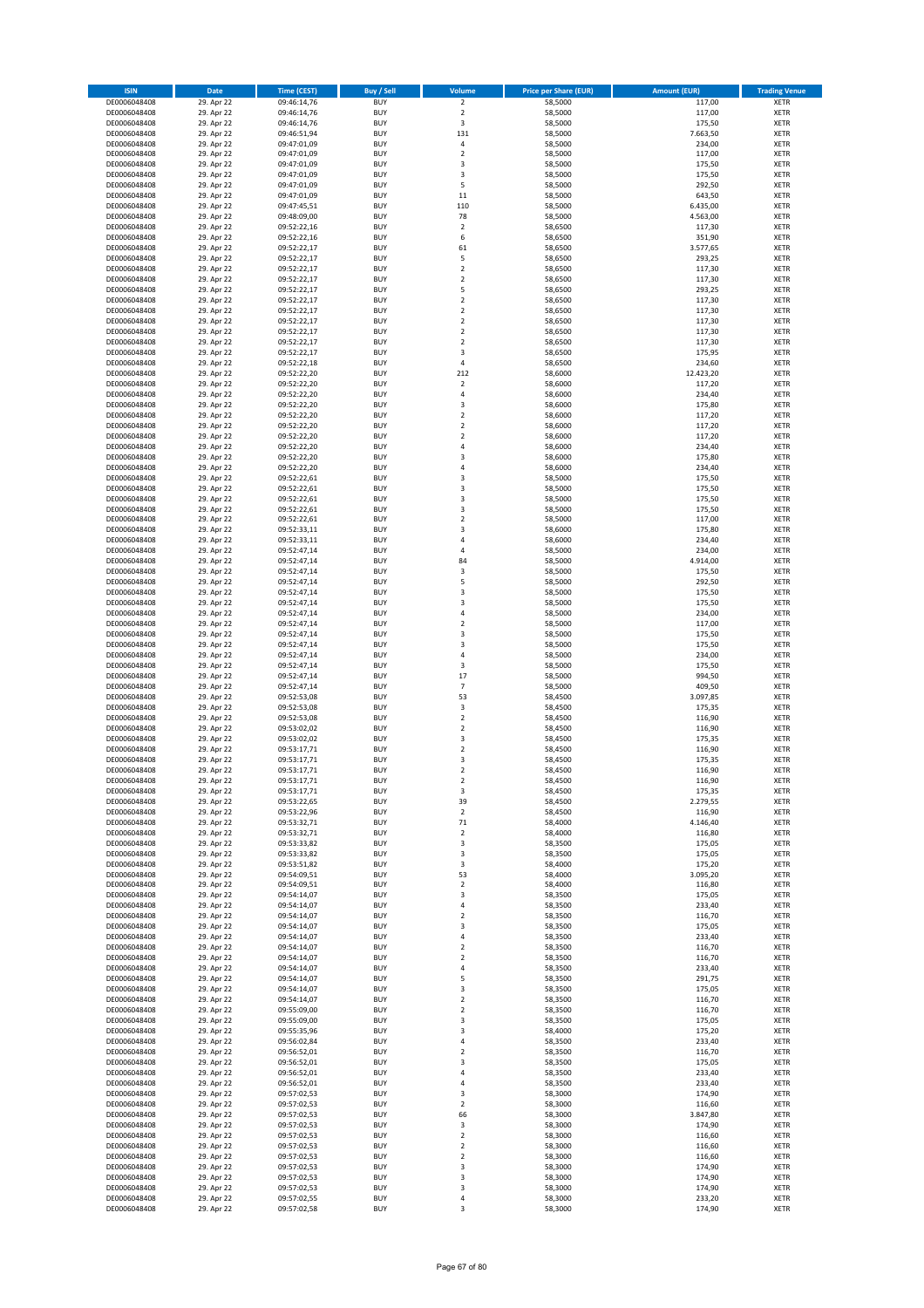| <b>ISIN</b>                  | Date                     | <b>Time (CEST)</b>         | <b>Buy / Sell</b>        | Volume                           | <b>Price per Share (EUR)</b> | <b>Amount (EUR)</b> | <b>Trading Venue</b>       |
|------------------------------|--------------------------|----------------------------|--------------------------|----------------------------------|------------------------------|---------------------|----------------------------|
| DE0006048408                 | 29. Apr 22               | 09:57:12,56                | <b>BUY</b>               | 88                               | 58,2500                      | 5.126,00            | <b>XETR</b>                |
| DE0006048408                 | 29. Apr 22               | 09:57:12,56                | <b>BUY</b>               | 3                                | 58,2500                      | 174,75              | <b>XETR</b>                |
| DE0006048408<br>DE0006048408 | 29. Apr 22<br>29. Apr 22 | 09:57:12,56<br>09:57:12,56 | <b>BUY</b><br><b>BUY</b> | 3<br>3                           | 58,2500<br>58,2500           | 174,75<br>174,75    | <b>XETR</b><br><b>XETR</b> |
| DE0006048408                 | 29. Apr 22               | 09:57:12,56                | <b>BUY</b>               | $\mathbf 2$                      | 58,2500                      | 116,50              | <b>XETR</b>                |
| DE0006048408                 | 29. Apr 22               | 09:57:12,56                | <b>BUY</b>               | 3                                | 58,2500                      | 174,75              | <b>XETR</b>                |
| DE0006048408                 | 29. Apr 22               | 09:57:12,56                | <b>BUY</b>               | $\overline{2}$                   | 58,2500                      | 116,50              | <b>XETR</b>                |
| DE0006048408                 | 29. Apr 22               | 09:57:40,07                | <b>BUY</b>               | 47                               | 58,2000                      | 2.735,40            | <b>XETR</b>                |
| DE0006048408<br>DE0006048408 | 29. Apr 22<br>29. Apr 22 | 09:57:40,07                | <b>BUY</b><br><b>BUY</b> | 3<br>3                           | 58,2000<br>58,2000           | 174,60<br>174,60    | XETR<br><b>XETR</b>        |
| DE0006048408                 | 29. Apr 22               | 09:57:40,07<br>09:57:40,07 | <b>BUY</b>               | 5                                | 58,2000                      | 291,00              | XETR                       |
| DE0006048408                 | 29. Apr 22               | 09:57:40,07                | <b>BUY</b>               | $\sqrt{4}$                       | 58,2000                      | 232,80              | <b>XETR</b>                |
| DE0006048408                 | 29. Apr 22               | 09:57:40,08                | <b>BUY</b>               | 3                                | 58,2000                      | 174,60              | XETR                       |
| DE0006048408                 | 29. Apr 22               | 09:57:58,41                | <b>BUY</b>               | 3                                | 58,1500                      | 174,45              | <b>XETR</b>                |
| DE0006048408                 | 29. Apr 22               | 09:58:27,59                | <b>BUY</b>               | $\sqrt{2}$                       | 58,1500                      | 116,30              | <b>XETR</b>                |
| DE0006048408<br>DE0006048408 | 29. Apr 22<br>29. Apr 22 | 09:58:27,59<br>09:58:29,98 | <b>BUY</b><br><b>BUY</b> | 3<br>49                          | 58,1500<br>58,1000           | 174,45<br>2.846,90  | <b>XETR</b><br>XETR        |
| DE0006048408                 | 29. Apr 22               | 09:58:29,98                | <b>BUY</b>               | 3                                | 58,1000                      | 174,30              | <b>XETR</b>                |
| DE0006048408                 | 29. Apr 22               | 09:58:29,98                | <b>BUY</b>               | 3                                | 58,1000                      | 174,30              | XETR                       |
| DE0006048408                 | 29. Apr 22               | 09:58:29,98                | <b>BUY</b>               | $\overline{2}$                   | 58,1000                      | 116,20              | <b>XETR</b>                |
| DE0006048408                 | 29. Apr 22               | 09:58:29,98                | <b>BUY</b><br><b>BUY</b> | 3<br>3                           | 58,1000                      | 174,30<br>174,45    | <b>XETR</b><br><b>XETR</b> |
| DE0006048408<br>DE0006048408 | 29. Apr 22<br>29. Apr 22 | 09:58:43,52<br>09:58:43,52 | <b>BUY</b>               | $\overline{2}$                   | 58,1500<br>58,1500           | 116,30              | <b>XETR</b>                |
| DE0006048408                 | 29. Apr 22               | 09:58:43,52                | <b>BUY</b>               | 3                                | 58,1500                      | 174,45              | <b>XETR</b>                |
| DE0006048408                 | 29. Apr 22               | 09:58:48,50                | <b>BUY</b>               | $\overline{2}$                   | 58,1000                      | 116,20              | <b>XETR</b>                |
| DE0006048408                 | 29. Apr 22               | 09:58:51,09                | <b>BUY</b>               | $\overline{2}$                   | 58,1000                      | 116,20              | <b>XETR</b>                |
| DE0006048408                 | 29. Apr 22               | 09:59:06,98                | <b>BUY</b>               | 53                               | 58,1000                      | 3.079,30            | <b>XETR</b>                |
| DE0006048408<br>DE0006048408 | 29. Apr 22<br>29. Apr 22 | 09:59:06,98<br>09:59:06,98 | <b>BUY</b><br><b>BUY</b> | 3<br>5                           | 58,1000<br>58,1000           | 174,30<br>290,50    | <b>XETR</b><br><b>XETR</b> |
| DE0006048408                 | 29. Apr 22               | 09:59:06,98                | <b>BUY</b>               | 3                                | 58,1000                      | 174,30              | <b>XETR</b>                |
| DE0006048408                 | 29. Apr 22               | 09:59:06,98                | <b>BUY</b>               | 3                                | 58,1000                      | 174,30              | <b>XETR</b>                |
| DE0006048408                 | 29. Apr 22               | 10:00:11,98                | <b>BUY</b>               | 48                               | 58,0500                      | 2.786,40            | <b>XETR</b>                |
| DE0006048408                 | 29. Apr 22               | 10:00:11,98<br>10:00:11,98 | <b>BUY</b>               | $\overline{2}$                   | 58,0500                      | 116,10              | <b>XETR</b>                |
| DE0006048408<br>DE0006048408 | 29. Apr 22<br>29. Apr 22 | 10:00:11,98                | <b>BUY</b><br><b>BUY</b> | 3<br>$\overline{2}$              | 58,0500<br>58,0500           | 174,15<br>116,10    | XETR<br><b>XETR</b>        |
| DE0006048408                 | 29. Apr 22               | 10:00:11,98                | <b>BUY</b>               | $\overline{2}$                   | 58,0500                      | 116,10              | XETR                       |
| DE0006048408                 | 29. Apr 22               | 10:00:11,98                | <b>BUY</b>               | 3                                | 58,0500                      | 174,15              | <b>XETR</b>                |
| DE0006048408                 | 29. Apr 22               | 10:00:11,98                | <b>BUY</b>               | $\sqrt{2}$                       | 58,0500                      | 116,10              | XETR                       |
| DE0006048408                 | 29. Apr 22               | 10:00:11,98                | <b>BUY</b>               | $\overline{2}$                   | 58,0500                      | 116,10              | <b>XETR</b>                |
| DE0006048408<br>DE0006048408 | 29. Apr 22<br>29. Apr 22 | 10:00:11,98<br>10:01:00,42 | <b>BUY</b><br><b>BUY</b> | $\overline{\mathbf{3}}$<br>5     | 58,0500<br>58,1000           | 174,15<br>290,50    | <b>XETR</b><br><b>XETR</b> |
| DE0006048408                 | 29. Apr 22               | 10:01:00,42                | <b>BUY</b>               | 3                                | 58,1000                      | 174,30              | XETR                       |
| DE0006048408                 | 29. Apr 22               | 10:01:06,92                | <b>BUY</b>               | 3                                | 58,1000                      | 174,30              | <b>XETR</b>                |
| DE0006048408                 | 29. Apr 22               | 10:01:06,92                | <b>BUY</b>               | $\overline{2}$                   | 58,1000                      | 116,20              | <b>XETR</b>                |
| DE0006048408                 | 29. Apr 22               | 10:01:29,72                | <b>BUY</b>               | 8                                | 58,1500                      | 465,20              | <b>XETR</b>                |
| DE0006048408                 | 29. Apr 22               | 10:01:29,72                | <b>BUY</b>               | $\sqrt{4}$                       | 58,1500                      | 232,60              | XETR                       |
| DE0006048408<br>DE0006048408 | 29. Apr 22<br>29. Apr 22 | 10:01:29,72<br>10:01:29,72 | <b>BUY</b><br><b>BUY</b> | 3<br>71                          | 58,1500<br>58,1500           | 174,45<br>4.128,65  | <b>XETR</b><br><b>XETR</b> |
| DE0006048408                 | 29. Apr 22               | 10:01:29,72                | <b>BUY</b>               | $\,$ 1                           | 58,1500                      | 58,15               | <b>XETR</b>                |
| DE0006048408                 | 29. Apr 22               | 10:01:29,72                | <b>BUY</b>               | 8                                | 58,1500                      | 465,20              | <b>XETR</b>                |
| DE0006048408                 | 29. Apr 22               | 10:01:34,30                | <b>BUY</b>               | $\mathbf 2$                      | 58,1000                      | 116,20              | <b>XETR</b>                |
| DE0006048408                 | 29. Apr 22               | 10:01:34,30                | <b>BUY</b><br><b>BUY</b> | 3<br>$\mathbf 2$                 | 58,1000                      | 174,30              | <b>XETR</b>                |
| DE0006048408<br>DE0006048408 | 29. Apr 22<br>29. Apr 22 | 10:01:34,30<br>10:01:34,30 | <b>BUY</b>               | $\overline{2}$                   | 58,1000<br>58,1000           | 116,20<br>116,20    | <b>XETR</b><br><b>XETR</b> |
| DE0006048408                 | 29. Apr 22               | 10:01:34,30                | <b>BUY</b>               | 3                                | 58,1000                      | 174,30              | <b>XETR</b>                |
| DE0006048408                 | 29. Apr 22               | 10:02:28,30                | <b>BUY</b>               | 3                                | 58,0500                      | 174,15              | <b>XETR</b>                |
| DE0006048408                 | 29. Apr 22               | 10:02:28,30                | <b>BUY</b>               | $\mathbf 2$                      | 58,0500                      | 116,10              | <b>XETR</b>                |
| DE0006048408                 | 29. Apr 22               | 10:02:28,30<br>10:02:28,30 | <b>BUY</b><br><b>BUY</b> | $\overline{2}$<br>$\overline{2}$ | 58,0500<br>58,0500           | 116,10              | <b>XETR</b><br><b>XETR</b> |
| DE0006048408<br>DE0006048408 | 29. Apr 22<br>29. Apr 22 | 10:02:28,30                | <b>BUY</b>               | 4                                | 58,0500                      | 116,10<br>232,20    | <b>XETR</b>                |
| DE0006048408                 | 29. Apr 22               | 10:02:37,45                | <b>BUY</b>               | 3                                | 58,1000                      | 174,30              | XETR                       |
| DE0006048408                 | 29. Apr 22               | 10:02:37,45                | <b>BUY</b>               | 3                                | 58,1000                      | 174,30              | <b>XETR</b>                |
| DE0006048408                 | 29. Apr 22               | 10:02:41,20                | <b>BUY</b>               | 3                                | 58,0500                      | 174,15              | <b>XETR</b>                |
| DE0006048408                 | 29. Apr 22               | 10:02:41,20                | <b>BUY</b><br><b>BUY</b> | $\overline{2}$<br>79             | 58,0500                      | 116,10              | <b>XETR</b>                |
| DE0006048408<br>DE0006048408 | 29. Apr 22<br>29. Apr 22 | 10:02:45,09<br>10:03:16,89 | <b>BUY</b>               | 3                                | 58,0000<br>58,0500           | 4.582,00<br>174,15  | <b>XETR</b><br>XETR        |
| DE0006048408                 | 29. Apr 22               | 10:03:16,89                | <b>BUY</b>               | 3                                | 58,0500                      | 174,15              | XETR                       |
| DE0006048408                 | 29. Apr 22               | 10:03:46,51                | <b>BUY</b>               | $\mathbf 2$                      | 58,0000                      | 116,00              | XETR                       |
| DE0006048408                 | 29. Apr 22               | 10:03:46,51                | <b>BUY</b>               | $\overline{2}$                   | 58,0000                      | 116,00              | <b>XETR</b>                |
| DE0006048408                 | 29. Apr 22               | 10:03:46,51                | <b>BUY</b>               | 3                                | 58,0000                      | 174,00              | <b>XETR</b>                |
| DE0006048408<br>DE0006048408 | 29. Apr 22<br>29. Apr 22 | 10:03:46,51<br>10:03:46,51 | <b>BUY</b><br><b>BUY</b> | $\mathbf 2$<br>3                 | 58,0000<br>58,0000           | 116,00<br>174,00    | XETR<br><b>XETR</b>        |
| DE0006048408                 | 29. Apr 22               | 10:03:46,51                | <b>BUY</b>               | 3                                | 58,0000                      | 174,00              | XETR                       |
| DE0006048408                 | 29. Apr 22               | 10:03:46,51                | <b>BUY</b>               | 3                                | 58,0000                      | 174,00              | <b>XETR</b>                |
| DE0006048408                 | 29. Apr 22               | 10:03:46,51                | <b>BUY</b>               | 3                                | 58,0000                      | 174,00              | XETR                       |
| DE0006048408<br>DE0006048408 | 29. Apr 22<br>29. Apr 22 | 10:03:46,51<br>10:03:46,51 | <b>BUY</b><br><b>BUY</b> | 3<br>$\overline{2}$              | 58,0000<br>58,0000           | 174,00<br>116,00    | <b>XETR</b><br><b>XETR</b> |
| DE0006048408                 | 29. Apr 22               | 10:03:46,51                | <b>BUY</b>               | 3                                | 58,0000                      | 174,00              | <b>XETR</b>                |
| DE0006048408                 | 29. Apr 22               | 10:03:46,51                | <b>BUY</b>               | 4                                | 58,0000                      | 232,00              | XETR                       |
| DE0006048408                 | 29. Apr 22               | 10:04:17,62                | <b>BUY</b>               | 4                                | 58,1500                      | 232,60              | <b>XETR</b>                |
| DE0006048408                 | 29. Apr 22               | 10:04:17,62                | <b>BUY</b>               | 3                                | 58,1500                      | 174,45              | <b>XETR</b>                |
| DE0006048408<br>DE0006048408 | 29. Apr 22<br>29. Apr 22 | 10:04:17,62<br>10:04:17,62 | <b>BUY</b><br><b>BUY</b> | $\mathbf 2$<br>3                 | 58,1500<br>58,1500           | 116,30<br>174,45    | <b>XETR</b><br><b>XETR</b> |
| DE0006048408                 | 29. Apr 22               | 10:04:17,62                | <b>BUY</b>               | 3                                | 58,1500                      | 174,45              | <b>XETR</b>                |
| DE0006048408                 | 29. Apr 22               | 10:04:36,44                | <b>BUY</b>               | 4                                | 58,2000                      | 232,80              | <b>XETR</b>                |
| DE0006048408                 | 29. Apr 22               | 10:04:36,44                | <b>BUY</b>               | $\mathbf 2$                      | 58,2000                      | 116,40              | <b>XETR</b>                |
| DE0006048408                 | 29. Apr 22               | 10:04:36,44                | <b>BUY</b>               | 5                                | 58,2000                      | 291,00              | <b>XETR</b>                |
| DE0006048408<br>DE0006048408 | 29. Apr 22<br>29. Apr 22 | 10:05:06,31<br>10:05:06,31 | <b>BUY</b><br><b>BUY</b> | $\overline{2}$<br>100            | 58,2000<br>58,2000           | 116,40<br>5.820,00  | XETR<br>XETR               |
| DE0006048408                 | 29. Apr 22               | 10:05:06,31                | <b>BUY</b>               | $\mathbf 2$                      | 58,2000                      | 116,40              | <b>XETR</b>                |
| DE0006048408                 | 29. Apr 22               | 10:05:06,31                | <b>BUY</b>               | 3                                | 58,2000                      | 174,60              | <b>XETR</b>                |
| DE0006048408                 | 29. Apr 22               | 10:05:06,31                | <b>BUY</b>               | 5                                | 58,2000                      | 291,00              | XETR                       |
| DE0006048408                 | 29. Apr 22               | 10:05:06,31                | <b>BUY</b>               | 3                                | 58,2000                      | 174,60              | XETR                       |
| DE0006048408                 | 29. Apr 22               | 10:05:06,31                | <b>BUY</b><br><b>BUY</b> | $\sqrt{2}$                       | 58,2000                      | 116,40              | <b>XETR</b>                |
| DE0006048408<br>DE0006048408 | 29. Apr 22<br>29. Apr 22 | 10:05:06,31<br>10:05:06,31 | <b>BUY</b>               | 3<br>3                           | 58,2000<br>58,2000           | 174,60<br>174,60    | <b>XETR</b><br>XETR        |
| DE0006048408                 | 29. Apr 22               | 10:05:06,31                | <b>BUY</b>               | 3                                | 58,2000                      | 174,60              | XETR                       |
| DE0006048408                 | 29. Apr 22               | 10:05:06,31                | <b>BUY</b>               | 4                                | 58,2000                      | 232,80              | <b>XETR</b>                |
| DE0006048408                 | 29. Apr 22               | 10:05:06,31                | <b>BUY</b>               | 3                                | 58,2000                      | 174,60              | <b>XETR</b>                |
| DE0006048408<br>DE0006048408 | 29. Apr 22<br>29. Apr 22 | 10:05:14,99<br>10:05:14,99 | <b>BUY</b><br><b>BUY</b> | 3<br>$\overline{2}$              | 58,2000<br>58,2000           | 174,60<br>116,40    | <b>XETR</b><br><b>XETR</b> |
| DE0006048408                 | 29. Apr 22               | 10:05:14,99                | <b>BUY</b>               | 48                               | 58,2000                      | 2.793,60            | <b>XETR</b>                |
| DE0006048408                 | 29. Apr 22               | 10:05:14,99                | <b>BUY</b>               | $\overline{2}$                   | 58,2000                      | 116,40              | <b>XETR</b>                |
| DE0006048408                 | 29. Apr 22               | 10:05:14,99                | <b>BUY</b>               | $\mathbf 2$                      | 58,2000                      | 116,40              | <b>XETR</b>                |
| DE0006048408                 | 29. Apr 22               | 10:05:15,06                | <b>BUY</b>               | 4                                | 58,2000                      | 232,80              | <b>XETR</b>                |
| DE0006048408                 | 29. Apr 22               | 10:05:30,15                | <b>BUY</b>               | 103                              | 58,2000<br>58,2000           | 5.994,60<br>116,40  | <b>XETR</b>                |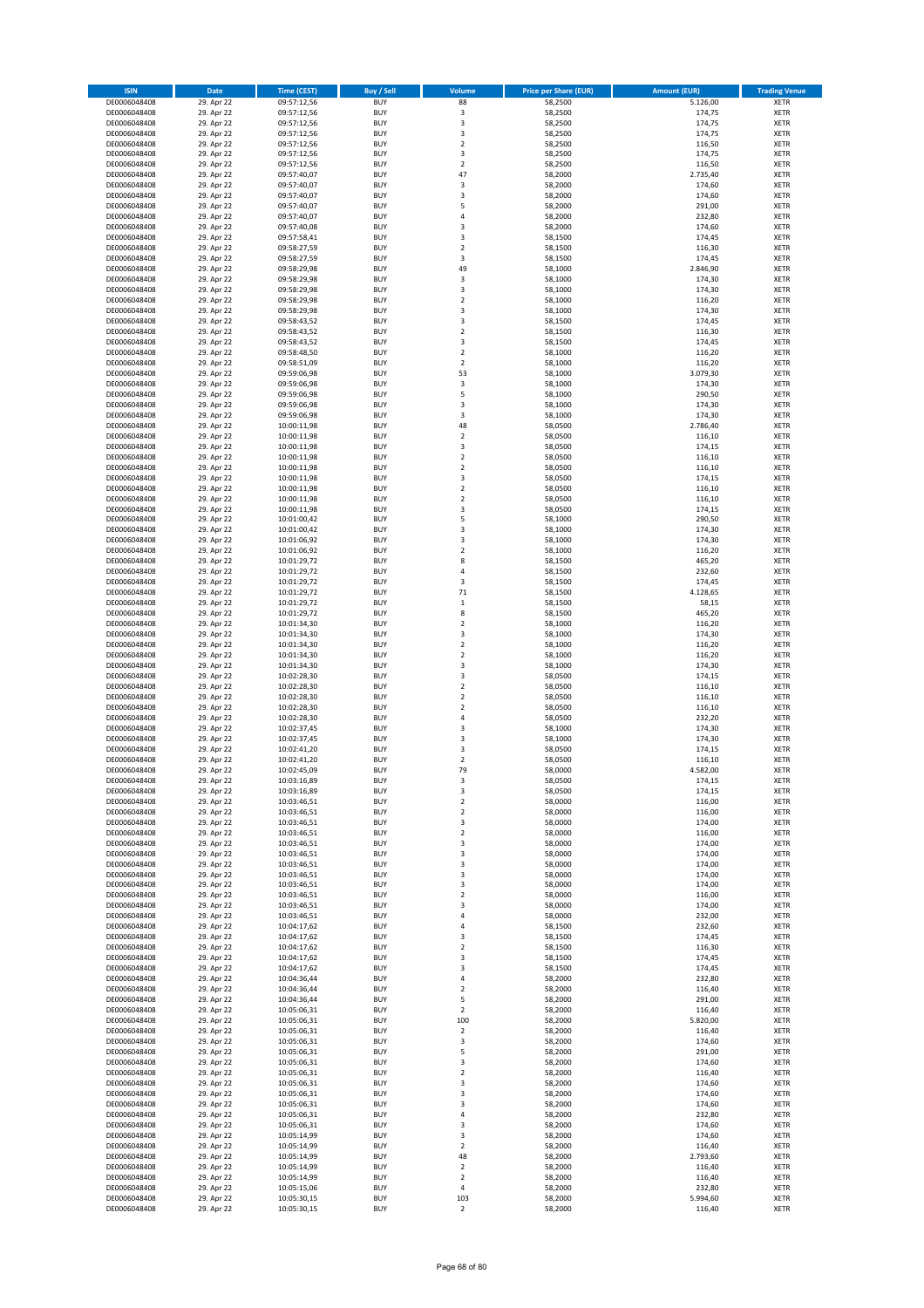| <b>ISIN</b>                  | Date                     | <b>Time (CEST)</b>         | Buy / Sell               | Volume                       | <b>Price per Share (EUR)</b> | <b>Amount (EUR)</b> | <b>Trading Venue</b>       |
|------------------------------|--------------------------|----------------------------|--------------------------|------------------------------|------------------------------|---------------------|----------------------------|
| DE0006048408                 | 29. Apr 22               | 10:05:30,15                | <b>BUY</b>               | 3                            | 58,2000                      | 174,60              | XETR                       |
| DE0006048408<br>DE0006048408 | 29. Apr 22<br>29. Apr 22 | 10:05:30,15<br>10:05:30,15 | <b>BUY</b><br><b>BUY</b> | 3<br>$\mathbf 2$             | 58,2000<br>58,2000           | 174,60<br>116,40    | XETR<br>XETR               |
| DE0006048408                 | 29. Apr 22               | 10:05:31,10                | <b>BUY</b>               | 3                            | 58,2000                      | 174,60              | XETR                       |
| DE0006048408                 | 29. Apr 22               | 10:05:47,13                | <b>BUY</b>               | $\mathbf 2$                  | 58,1500                      | 116,30              | XETR                       |
| DE0006048408                 | 29. Apr 22               | 10:05:47,13                | <b>BUY</b>               | $\overline{\mathbf{c}}$      | 58,1500                      | 116,30              | <b>XETR</b>                |
| DE0006048408<br>DE0006048408 | 29. Apr 22<br>29. Apr 22 | 10:05:47,13<br>10:05:47,13 | <b>BUY</b><br><b>BUY</b> | 3<br>3                       | 58,1500<br>58,1500           | 174,45<br>174,45    | <b>XETR</b><br><b>XETR</b> |
| DE0006048408                 | 29. Apr 22               | 10:05:51,38                | <b>BUY</b>               | 4                            | 58,1000                      | 232,40              | <b>XETR</b>                |
| DE0006048408                 | 29. Apr 22               | 10:05:51,38                | <b>BUY</b>               | 3                            | 58,1000                      | 174,30              | <b>XETR</b>                |
| DE0006048408                 | 29. Apr 22               | 10:06:01,96                | <b>BUY</b>               | $\mathbf 1$                  | 58,1000                      | 58,10               | <b>XETR</b>                |
| DE0006048408<br>DE0006048408 | 29. Apr 22               | 10:06:02,70<br>10:06:02,70 | <b>BUY</b><br><b>BUY</b> | $\overline{\mathbf{c}}$<br>3 | 58,1000<br>58,1000           | 116,20<br>174,30    | <b>XETR</b><br>XETR        |
| DE0006048408                 | 29. Apr 22<br>29. Apr 22 | 10:06:02,70                | <b>BUY</b>               | 5                            | 58,1000                      | 290,50              | <b>XETR</b>                |
| DE0006048408                 | 29. Apr 22               | 10:06:02,70                | <b>BUY</b>               | 3                            | 58,1000                      | 174,30              | XETR                       |
| DE0006048408                 | 29. Apr 22               | 10:06:02,70                | <b>BUY</b>               | 3                            | 58,1000                      | 174,30              | <b>XETR</b>                |
| DE0006048408<br>DE0006048408 | 29. Apr 22<br>29. Apr 22 | 10:06:05,78<br>10:06:06,72 | <b>BUY</b><br><b>BUY</b> | 3<br>3                       | 58,1000<br>58,0500           | 174,30<br>174,15    | XETR<br><b>XETR</b>        |
| DE0006048408                 | 29. Apr 22               | 10:06:06,96                | <b>BUY</b>               | 3                            | 58,0500                      | 174,15              | XETR                       |
| DE0006048408                 | 29. Apr 22               | 10:06:06,96                | <b>BUY</b>               | 3                            | 58,0500                      | 174,15              | <b>XETR</b>                |
| DE0006048408                 | 29. Apr 22               | 10:06:10,06                | <b>BUY</b>               | 3                            | 58,0500                      | 174,15              | XETR                       |
| DE0006048408<br>DE0006048408 | 29. Apr 22<br>29. Apr 22 | 10:06:10,06<br>10:06:10,06 | <b>BUY</b><br><b>BUY</b> | 3<br>$\overline{2}$          | 58,0500<br>58,0500           | 174,15<br>116,10    | XETR<br><b>XETR</b>        |
| DE0006048408                 | 29. Apr 22               | 10:06:17,89                | <b>BUY</b>               | 5                            | 58,0500                      | 290,25              | <b>XETR</b>                |
| DE0006048408                 | 29. Apr 22               | 10:06:17,89                | <b>BUY</b>               | 3                            | 58,0500                      | 174,15              | <b>XETR</b>                |
| DE0006048408                 | 29. Apr 22               | 10:08:11,99                | <b>BUY</b>               | 3                            | 58,2500                      | 174,75              | <b>XETR</b>                |
| DE0006048408<br>DE0006048408 | 29. Apr 22<br>29. Apr 22 | 10:08:11,99<br>10:08:11,99 | <b>BUY</b><br><b>BUY</b> | 3<br>3                       | 58,2500<br>58,2500           | 174,75<br>174,75    | <b>XETR</b><br><b>XETR</b> |
| DE0006048408                 | 29. Apr 22               | 10:08:11,99                | <b>BUY</b>               | 3                            | 58,2500                      | 174,75              | <b>XETR</b>                |
| DE0006048408                 | 29. Apr 22               | 10:08:11,99                | <b>BUY</b>               | $\mathbf 2$                  | 58,2500                      | 116,50              | <b>XETR</b>                |
| DE0006048408                 | 29. Apr 22               | 10:08:11,99                | <b>BUY</b>               | 3                            | 58,2500                      | 174,75              | <b>XETR</b>                |
| DE0006048408<br>DE0006048408 | 29. Apr 22<br>29. Apr 22 | 10:08:11,99<br>10:09:12,20 | <b>BUY</b><br><b>BUY</b> | 5<br>93                      | 58,2500<br>58,3000           | 291,25<br>5.421,90  | <b>XETR</b><br><b>XETR</b> |
| DE0006048408                 | 29. Apr 22               | 10:09:12,20                | <b>BUY</b>               | $\mathbf 2$                  | 58,3000                      | 116,60              | XETR                       |
| DE0006048408                 | 29. Apr 22               | 10:09:12,20                | <b>BUY</b>               | 3                            | 58,3000                      | 174,90              | <b>XETR</b>                |
| DE0006048408                 | 29. Apr 22               | 10:09:12,20                | <b>BUY</b>               | 4                            | 58,3000                      | 233,20              | XETR                       |
| DE0006048408<br>DE0006048408 | 29. Apr 22<br>29. Apr 22 | 10:09:12,20<br>10:09:12,20 | <b>BUY</b><br><b>BUY</b> | 4<br>$\mathbf 2$             | 58,3000<br>58,3000           | 233,20<br>116,60    | <b>XETR</b><br>XETR        |
| DE0006048408                 | 29. Apr 22               | 10:09:12,20                | <b>BUY</b>               | 3                            | 58,3000                      | 174,90              | <b>XETR</b>                |
| DE0006048408                 | 29. Apr 22               | 10:09:12,20                | <b>BUY</b>               | 4                            | 58,3000                      | 233,20              | <b>XETR</b>                |
| DE0006048408                 | 29. Apr 22               | 10:09:12,20                | <b>BUY</b>               | $\overline{\mathbf{c}}$      | 58,3000                      | 116,60              | <b>XETR</b>                |
| DE0006048408<br>DE0006048408 | 29. Apr 22<br>29. Apr 22 | 10:09:40,24<br>10:09:51,88 | <b>BUY</b><br><b>BUY</b> | 3<br>61                      | 58,5000<br>58,4500           | 175,50<br>3.565,45  | <b>XETR</b><br><b>XETR</b> |
| DE0006048408                 | 29. Apr 22               | 10:09:51,88                | <b>BUY</b>               | 3                            | 58,4500                      | 175,35              | <b>XETR</b>                |
| DE0006048408                 | 29. Apr 22               | 10:09:51,88                | <b>BUY</b>               | 3                            | 58,4500                      | 175,35              | <b>XETR</b>                |
| DE0006048408                 | 29. Apr 22               | 10:09:55,82                | <b>BUY</b>               | 46                           | 58,4000                      | 2.686,40            | XETR                       |
| DE0006048408<br>DE0006048408 | 29. Apr 22<br>29. Apr 22 | 10:09:55,83<br>10:10:07,88 | <b>BUY</b><br><b>BUY</b> | 90<br>4                      | 58,4000<br>58,3500           | 5.256,00<br>233,40  | XETR<br><b>XETR</b>        |
| DE0006048408                 | 29. Apr 22               | 10:10:07,88                | <b>BUY</b>               | $\mathbf 2$                  | 58,3500                      | 116,70              | <b>XETR</b>                |
| DE0006048408                 | 29. Apr 22               | 10:10:07,88                | <b>BUY</b>               | 5                            | 58,3500                      | 291,75              | <b>XETR</b>                |
| DE0006048408                 | 29. Apr 22               | 10:11:39,93                | <b>BUY</b>               | 5                            | 58,4500                      | 292,25              | <b>XETR</b>                |
| DE0006048408<br>DE0006048408 | 29. Apr 22<br>29. Apr 22 | 10:11:39,93<br>10:11:39,93 | <b>BUY</b><br><b>BUY</b> | $\mathbf 2$<br>64            | 58,4500<br>58,4500           | 116,90<br>3.740,80  | <b>XETR</b><br><b>XETR</b> |
| DE0006048408                 | 29. Apr 22               | 10:11:39,93                | <b>BUY</b>               | $\mathbf 2$                  | 58,4500                      | 116,90              | <b>XETR</b>                |
| DE0006048408                 | 29. Apr 22               | 10:11:39,93                | <b>BUY</b>               | $\mathbf 2$                  | 58,4500                      | 116,90              | XETR                       |
| DE0006048408<br>DE0006048408 | 29. Apr 22<br>29. Apr 22 | 10:11:39,93<br>10:11:39,93 | <b>BUY</b><br><b>BUY</b> | $\overline{\mathbf{c}}$<br>3 | 58,4500<br>58,4500           | 116,90<br>175,35    | <b>XETR</b><br><b>XETR</b> |
| DE0006048408                 | 29. Apr 22               | 10:12:24,96                | <b>BUY</b>               | $\overline{\mathbf{c}}$      | 58,4500                      | 116,90              | <b>XETR</b>                |
| DE0006048408                 | 29. Apr 22               | 10:12:24,96                | <b>BUY</b>               | 3                            | 58,4500                      | 175,35              | XETR                       |
| DE0006048408                 | 29. Apr 22               | 10:12:26,35                | <b>BUY</b>               | 3                            | 58,4000                      | 175,20              | <b>XETR</b>                |
| DE0006048408<br>DE0006048408 | 29. Apr 22<br>29. Apr 22 | 10:12:26,35<br>10:12:26,35 | <b>BUY</b><br><b>BUY</b> | 3<br>3                       | 58,4000<br>58,4000           | 175,20<br>175,20    | XETR<br><b>XETR</b>        |
| DE0006048408                 | 29. Apr 22               | 10:13:09,71                | <b>BUY</b>               | 2                            | 58,4500                      | 116,90              | XETR                       |
| DE0006048408                 | 29. Apr 22               | 10:13:09,71                | <b>BUY</b>               | 68                           | 58,4500                      | 3.974,60            | <b>XETR</b>                |
| DE0006048408                 | 29. Apr 22               | 10:13:09,71                | <b>BUY</b>               | 3                            | 58,4500                      | 175,35              | XETR                       |
| DE0006048408<br>DE0006048408 | 29. Apr 22<br>29. Apr 22 | 10:13:09,71<br>10:13:09,71 | <b>BUY</b><br><b>BUY</b> | 2<br>$\boldsymbol{2}$        | 58,4500<br>58,4500           | 116,90<br>116,90    | XETR<br>XETR               |
| DE0006048408                 | 29. Apr 22               | 10:13:09,71                | <b>BUY</b>               | 3                            | 58,4500                      | 175,35              | XETR                       |
| DE0006048408                 | 29. Apr 22               | 10:13:09,71                | <b>BUY</b>               | 3                            | 58,4500                      | 175,35              | <b>XETR</b>                |
| DE0006048408                 | 29. Apr 22               | 10:13:37,27<br>10:13:37,27 | <b>BUY</b><br><b>BUY</b> | $\mathbf 2$                  | 58,4500<br>58,4500           | 116,90<br>116,90    | <b>XETR</b><br>XETR        |
| DE0006048408<br>DE0006048408 | 29. Apr 22<br>29. Apr 22 | 10:14:06,47                | <b>BUY</b>               | 2<br>$\overline{\mathbf{c}}$ | 58,5000                      | 117,00              | <b>XETR</b>                |
| DE0006048408                 | 29. Apr 22               | 10:14:06,47                | <b>BUY</b>               | 3                            | 58,5000                      | 175,50              | XETR                       |
| DE0006048408                 | 29. Apr 22               | 10:14:06,47                | <b>BUY</b>               | $\mathbf 2$                  | 58,5000                      | 117,00              | <b>XETR</b>                |
| DE0006048408<br>DE0006048408 | 29. Apr 22<br>29. Apr 22 | 10:14:40,40<br>10:14:40,40 | <b>BUY</b><br><b>BUY</b> | 3<br>3                       | 58,6500<br>58,6500           | 175,95<br>175,95    | XETR<br><b>XETR</b>        |
| DE0006048408                 | 29. Apr 22               | 10:15:02,85                | <b>BUY</b>               | 5                            | 58,7000                      | 293,50              | XETR                       |
| DE0006048408                 | 29. Apr 22               | 10:15:02,85                | <b>BUY</b>               | 53                           | 58,7000                      | 3.111,10            | <b>XETR</b>                |
| DE0006048408                 | 29. Apr 22               | 10:15:02,85                | <b>BUY</b>               | $\boldsymbol{2}$             | 58,7000                      | 117,40              | XETR                       |
| DE0006048408<br>DE0006048408 | 29. Apr 22<br>29. Apr 22 | 10:15:02,85<br>10:15:02,85 | <b>BUY</b><br><b>BUY</b> | $\mathbf 2$<br>5             | 58,7000<br>58,7000           | 117,40<br>293,50    | <b>XETR</b><br>XETR        |
| DE0006048408                 | 29. Apr 22               | 10:15:04,79                | <b>BUY</b>               | 3                            | 58,6500                      | 175,95              | <b>XETR</b>                |
| DE0006048408                 | 29. Apr 22               | 10:15:13,16                | <b>BUY</b>               | 76                           | 58,6000                      | 4.453,60            | <b>XETR</b>                |
| DE0006048408                 | 29. Apr 22               | 10:15:13,16                | <b>BUY</b><br><b>BUY</b> | 2                            | 58,6000<br>58,6000           | 117,20              | <b>XETR</b><br>XETR        |
| DE0006048408<br>DE0006048408 | 29. Apr 22<br>29. Apr 22 | 10:15:13,20<br>10:15:13,20 | <b>BUY</b>               | $\boldsymbol{2}$<br>4        | 58,6000                      | 117,20<br>234,40    | <b>XETR</b>                |
| DE0006048408                 | 29. Apr 22               | 10:15:43,99                | <b>BUY</b>               | 2                            | 58,5500                      | 117,10              | <b>XETR</b>                |
| DE0006048408                 | 29. Apr 22               | 10:15:43,99                | <b>BUY</b>               | 4                            | 58,5500                      | 234,20              | XETR                       |
| DE0006048408<br>DE0006048408 | 29. Apr 22<br>29. Apr 22 | 10:17:03,21<br>10:17:03,21 | <b>BUY</b><br><b>BUY</b> | 46<br>$\mathbf 2$            | 58,6000<br>58,6000           | 2.695,60<br>117,20  | <b>XETR</b><br>XETR        |
| DE0006048408                 | 29. Apr 22               | 10:17:12,99                | <b>BUY</b>               | 4                            | 58,5500                      | 234,20              | <b>XETR</b>                |
| DE0006048408                 | 29. Apr 22               | 10:17:15,78                | <b>BUY</b>               | 2                            | 58,5500                      | 117,10              | XETR                       |
| DE0006048408                 | 29. Apr 22               | 10:17:15,78                | <b>BUY</b>               | $\overline{\mathbf{c}}$      | 58,5500                      | 117,10              | <b>XETR</b>                |
| DE0006048408<br>DE0006048408 | 29. Apr 22<br>29. Apr 22 | 10:17:15,78<br>10:17:15,85 | <b>BUY</b><br><b>BUY</b> | 3<br>$\mathbf 2$             | 58,5500<br>58,5500           | 175,65<br>117,10    | XETR<br><b>XETR</b>        |
| DE0006048408                 | 29. Apr 22               | 10:17:20,70                | <b>BUY</b>               | 2                            | 58,5500                      | 117,10              | XETR                       |
| DE0006048408                 | 29. Apr 22               | 10:17:27,89                | <b>BUY</b>               | 3                            | 58,5000                      | 175,50              | <b>XETR</b>                |
| DE0006048408                 | 29. Apr 22               | 10:17:30,65                | <b>BUY</b>               | $\mathbf 2$                  | 58,5000                      | 117,00              | XETR                       |
| DE0006048408<br>DE0006048408 | 29. Apr 22<br>29. Apr 22 | 10:17:42,61<br>10:17:43,29 | <b>BUY</b><br><b>BUY</b> | 57<br>3                      | 58,6000<br>58,5500           | 3.340,20<br>175,65  | <b>XETR</b><br><b>XETR</b> |
| DE0006048408                 | 29. Apr 22               | 10:18:39,42                | <b>BUY</b>               | 3                            | 58,5500                      | 175,65              | <b>XETR</b>                |
| DE0006048408                 | 29. Apr 22               | 10:19:21,84                | <b>BUY</b>               | $\mathbf 2$                  | 58,5000                      | 117,00              | XETR                       |
| DE0006048408<br>DE0006048408 | 29. Apr 22<br>29. Apr 22 | 10:19:21,84<br>10:19:21,84 | <b>BUY</b><br><b>BUY</b> | 58<br>$\boldsymbol{2}$       | 58,5000<br>58,5000           | 3.393,00<br>117,00  | <b>XETR</b><br>XETR        |
| DE0006048408                 | 29. Apr 22               | 10:19:21,84                | <b>BUY</b>               | $\mathbf 2$                  | 58,5000                      | 117,00              | <b>XETR</b>                |
| DE0006048408                 | 29. Apr 22               | 10:19:21,84                | <b>BUY</b>               | 3                            | 58,5000                      | 175,50              | XETR                       |
| DE0006048408                 | 29. Apr 22               | 10:19:21,84                | <b>BUY</b>               | 3                            | 58,5000                      | 175,50              | <b>XETR</b>                |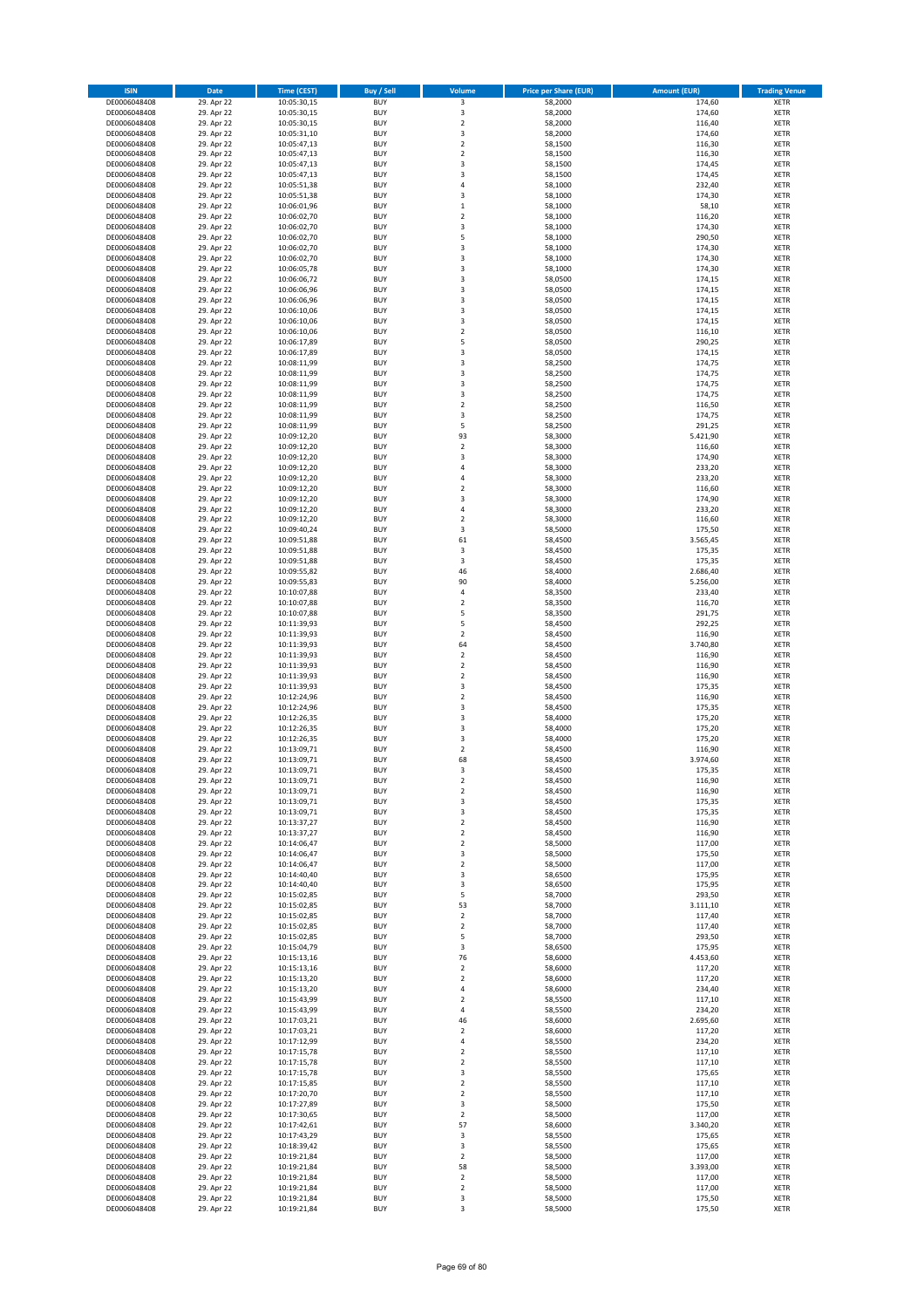| <b>ISIN</b>                  | Date                     | <b>Time (CEST)</b>         | <b>Buy / Sell</b>        | Volume                             | <b>Price per Share (EUR)</b> | <b>Amount (EUR)</b> | <b>Trading Venue</b>       |
|------------------------------|--------------------------|----------------------------|--------------------------|------------------------------------|------------------------------|---------------------|----------------------------|
| DE0006048408                 | 29. Apr 22               | 10:19:21,84                | <b>BUY</b>               | 5                                  | 58,5000                      | 292,50              | <b>XETR</b>                |
| DE0006048408                 | 29. Apr 22               | 10:19:21,84                | <b>BUY</b>               | 3                                  | 58,5000                      | 175,50              | <b>XETR</b>                |
| DE0006048408<br>DE0006048408 | 29. Apr 22<br>29. Apr 22 | 10:19:31,87<br>10:19:31,87 | <b>BUY</b><br><b>BUY</b> | $\mathbf 2$<br>3                   | 58,4000<br>58,4000           | 116,80<br>175,20    | <b>XETR</b><br><b>XETR</b> |
| DE0006048408                 | 29. Apr 22               | 10:19:34,05                | <b>BUY</b>               | $\mathbf 2$                        | 58,3500                      | 116,70              | <b>XETR</b>                |
| DE0006048408                 | 29. Apr 22               | 10:20:01,93                | <b>BUY</b>               | 3                                  | 58,3000                      | 174,90              | <b>XETR</b>                |
| DE0006048408                 | 29. Apr 22               | 10:20:01,93                | <b>BUY</b>               | $\overline{4}$                     | 58,3000                      | 233,20              | <b>XETR</b>                |
| DE0006048408                 | 29. Apr 22               | 10:20:01,93                | <b>BUY</b>               | 3                                  | 58,3000                      | 174,90              | <b>XETR</b>                |
| DE0006048408<br>DE0006048408 | 29. Apr 22<br>29. Apr 22 | 10:20:04,23                | <b>BUY</b><br><b>BUY</b> | 3<br>48                            | 58,2500<br>58,2000           | 174,75<br>2.793,60  | XETR<br><b>XETR</b>        |
| DE0006048408                 | 29. Apr 22               | 10:20:36,06<br>10:20:36,06 | <b>BUY</b>               | $\overline{\mathbf{3}}$            | 58,2000                      | 174,60              | XETR                       |
| DE0006048408                 | 29. Apr 22               | 10:20:36,06                | <b>BUY</b>               | 8                                  | 58,2000                      | 465,60              | <b>XETR</b>                |
| DE0006048408                 | 29. Apr 22               | 10:21:35,36                | <b>BUY</b>               | 3                                  | 58,4000                      | 175,20              | XETR                       |
| DE0006048408                 | 29. Apr 22               | 10:21:35,36                | <b>BUY</b>               | 3                                  | 58,4000                      | 175,20              | <b>XETR</b>                |
| DE0006048408                 | 29. Apr 22               | 10:21:35,36                | <b>BUY</b>               | $\overline{\mathbf{3}}$            | 58,4000                      | 175,20              | <b>XETR</b>                |
| DE0006048408<br>DE0006048408 | 29. Apr 22<br>29. Apr 22 | 10:21:35,36<br>10:21:37,23 | <b>BUY</b><br><b>BUY</b> | 3<br>$\mathbf 2$                   | 58,4000<br>58,3500           | 175,20<br>116,70    | <b>XETR</b><br>XETR        |
| DE0006048408                 | 29. Apr 22               | 10:21:37,23                | <b>BUY</b>               | 48                                 | 58,3500                      | 2.800,80            | <b>XETR</b>                |
| DE0006048408                 | 29. Apr 22               | 10:21:37,24                | <b>BUY</b>               | $\overline{\mathbf{3}}$            | 58,3500                      | 175,05              | XETR                       |
| DE0006048408                 | 29. Apr 22               | 10:21:37,24                | <b>BUY</b>               | 3                                  | 58,3500                      | 175,05              | <b>XETR</b>                |
| DE0006048408                 | 29. Apr 22<br>29. Apr 22 | 10:21:38,25                | <b>BUY</b><br><b>BUY</b> | 3<br>3                             | 58,3500<br>58,3000           | 175,05<br>174,90    | <b>XETR</b><br><b>XETR</b> |
| DE0006048408<br>DE0006048408 | 29. Apr 22               | 10:22:36,99<br>10:22:36,99 | <b>BUY</b>               | 46                                 | 58,3000                      | 2.681,80            | <b>XETR</b>                |
| DE0006048408                 | 29. Apr 22               | 10:22:36,99                | <b>BUY</b>               | 3                                  | 58,3000                      | 174,90              | <b>XETR</b>                |
| DE0006048408                 | 29. Apr 22               | 10:22:36,99                | <b>BUY</b>               | $\sqrt{4}$                         | 58,3000                      | 233,20              | <b>XETR</b>                |
| DE0006048408                 | 29. Apr 22               | 10:22:36,99                | <b>BUY</b>               | $\overline{2}$                     | 58,3000                      | 116,60              | <b>XETR</b>                |
| DE0006048408                 | 29. Apr 22               | 10:22:36,99                | <b>BUY</b>               | $\overline{2}$                     | 58,3000                      | 116,60              | <b>XETR</b>                |
| DE0006048408<br>DE0006048408 | 29. Apr 22<br>29. Apr 22 | 10:24:23,26<br>10:24:23,26 | <b>BUY</b><br><b>BUY</b> | 3<br>73                            | 58,3500<br>58,3500           | 175,05<br>4.259,55  | <b>XETR</b><br><b>XETR</b> |
| DE0006048408                 | 29. Apr 22               | 10:24:23,26                | <b>BUY</b>               | 4                                  | 58,3500                      | 233,40              | <b>XETR</b>                |
| DE0006048408                 | 29. Apr 22               | 10:24:23,26                | <b>BUY</b>               | 3                                  | 58,3500                      | 175,05              | <b>XETR</b>                |
| DE0006048408                 | 29. Apr 22               | 10:24:23,26                | <b>BUY</b>               | $\boldsymbol{2}$                   | 58,3500                      | 116,70              | <b>XETR</b>                |
| DE0006048408                 | 29. Apr 22               | 10:25:00,96                | <b>BUY</b><br><b>BUY</b> | 3<br>3                             | 58,3500                      | 175,05<br>175,05    | <b>XETR</b><br>XETR        |
| DE0006048408<br>DE0006048408 | 29. Apr 22<br>29. Apr 22 | 10:25:00,96<br>10:25:00,96 | <b>BUY</b>               | $\overline{2}$                     | 58,3500<br>58,3000           | 116,60              | <b>XETR</b>                |
| DE0006048408                 | 29. Apr 22               | 10:25:00,96                | <b>BUY</b>               | 3                                  | 58,3500                      | 175,05              | XETR                       |
| DE0006048408                 | 29. Apr 22               | 10:25:00,96                | <b>BUY</b>               | $\overline{2}$                     | 58,3000                      | 116,60              | <b>XETR</b>                |
| DE0006048408                 | 29. Apr 22               | 10:25:00,96                | <b>BUY</b>               | $\sqrt{2}$                         | 58,3000                      | 116,60              | XETR                       |
| DE0006048408                 | 29. Apr 22               | 10:25:00,96                | <b>BUY</b>               | $\overline{2}$                     | 58,3500                      | 116,70              | <b>XETR</b>                |
| DE0006048408<br>DE0006048408 | 29. Apr 22<br>29. Apr 22 | 10:25:00,96<br>10:25:00,96 | <b>BUY</b><br><b>BUY</b> | $\overline{\mathbf{3}}$<br>$\,1\,$ | 58,3500<br>58,3500           | 175,05<br>58,35     | <b>XETR</b><br><b>XETR</b> |
| DE0006048408                 | 29. Apr 22               | 10:25:54,70                | <b>BUY</b>               | 3                                  | 58,4000                      | 175,20              | XETR                       |
| DE0006048408                 | 29. Apr 22               | 10:25:54,70                | <b>BUY</b>               | 70                                 | 58,4000                      | 4.088,00            | <b>XETR</b>                |
| DE0006048408                 | 29. Apr 22               | 10:25:54,70                | <b>BUY</b>               | $\sqrt{4}$                         | 58,4000                      | 233,60              | <b>XETR</b>                |
| DE0006048408                 | 29. Apr 22               | 10:26:28,48                | <b>BUY</b>               | $\sqrt{4}$                         | 58,3500                      | 233,40              | <b>XETR</b>                |
| DE0006048408                 | 29. Apr 22               | 10:26:46,21                | <b>BUY</b>               | 3                                  | 58,3500                      | 175,05              | XETR                       |
| DE0006048408<br>DE0006048408 | 29. Apr 22<br>29. Apr 22 | 10:26:46,21<br>10:26:46,21 | <b>BUY</b><br><b>BUY</b> | 3<br>3                             | 58,3500<br>58,3500           | 175,05<br>175,05    | <b>XETR</b><br><b>XETR</b> |
| DE0006048408                 | 29. Apr 22               | 10:26:46,21                | <b>BUY</b>               | $\boldsymbol{2}$                   | 58,3500                      | 116,70              | <b>XETR</b>                |
| DE0006048408                 | 29. Apr 22               | 10:26:46,21                | <b>BUY</b>               | $\boldsymbol{2}$                   | 58,3500                      | 116,70              | <b>XETR</b>                |
| DE0006048408                 | 29. Apr 22               | 10:26:46,21                | <b>BUY</b>               | $\boldsymbol{2}$                   | 58,3500                      | 116,70              | <b>XETR</b>                |
| DE0006048408                 | 29. Apr 22               | 10:26:46,21                | <b>BUY</b><br><b>BUY</b> | $\overline{2}$<br>$\mathbf 2$      | 58,3500                      | 116,70              | <b>XETR</b>                |
| DE0006048408<br>DE0006048408 | 29. Apr 22<br>29. Apr 22 | 10:26:46,21<br>10:26:46,28 | <b>BUY</b>               | $\boldsymbol{2}$                   | 58,3500<br>58,3500           | 116,70<br>116,70    | <b>XETR</b><br><b>XETR</b> |
| DE0006048408                 | 29. Apr 22               | 10:26:46,28                | <b>BUY</b>               | 5                                  | 58,3500                      | 291,75              | <b>XETR</b>                |
| DE0006048408                 | 29. Apr 22               | 10:27:36,76                | <b>BUY</b>               | 50                                 | 58,3500                      | 2.917,50            | <b>XETR</b>                |
| DE0006048408                 | 29. Apr 22               | 10:29:29,31                | <b>BUY</b>               | 5                                  | 58,4000                      | 292,00              | <b>XETR</b>                |
| DE0006048408                 | 29. Apr 22               | 10:29:29,31                | <b>BUY</b>               | 3                                  | 58,4000                      | 175,20              | <b>XETR</b>                |
| DE0006048408<br>DE0006048408 | 29. Apr 22<br>29. Apr 22 | 10:29:32,23<br>10:29:32,23 | <b>BUY</b><br><b>BUY</b> | 3<br>3                             | 58,3500<br>58,3500           | 175,05<br>175,05    | <b>XETR</b><br><b>XETR</b> |
| DE0006048408                 | 29. Apr 22               | 10:29:32,23                | <b>BUY</b>               | 3                                  | 58,3500                      | 175,05              | XETR                       |
| DE0006048408                 | 29. Apr 22               | 10:31:54,58                | <b>BUY</b>               | 98                                 | 58,4500                      | 5.728,10            | <b>XETR</b>                |
| DE0006048408                 | 29. Apr 22               | 10:31:54,58                | <b>BUY</b>               | 3                                  | 58,4500                      | 175,35              | <b>XETR</b>                |
| DE0006048408                 | 29. Apr 22               | 10:31:54,58                | <b>BUY</b>               | 3                                  | 58,4500                      | 175,35              | <b>XETR</b>                |
| DE0006048408<br>DE0006048408 | 29. Apr 22<br>29. Apr 22 | 10:31:54,58<br>10:31:54,58 | <b>BUY</b><br><b>BUY</b> | $\overline{2}$<br>3                | 58,4500<br>58,4500           | 116,90<br>175,35    | <b>XETR</b><br>XETR        |
| DE0006048408                 | 29. Apr 22               | 10:31:54,58                | <b>BUY</b>               | 3                                  | 58,4500                      | 175,35              | XETR                       |
| DE0006048408                 | 29. Apr 22               | 10:31:54,58                | <b>BUY</b>               | 3                                  | 58,4500                      | 175,35              | XETR                       |
| DE0006048408                 | 29. Apr 22               | 10:31:54,58                | <b>BUY</b>               | 3                                  | 58,4500                      | 175,35              | XETR                       |
| DE0006048408                 | 29. Apr 22               | 10:32:01,60                | <b>BUY</b>               | 5                                  | 58,4500                      | 292,25              | XETR                       |
| DE0006048408<br>DE0006048408 | 29. Apr 22<br>29. Apr 22 | 10:33:27,80<br>10:33:27,80 | <b>BUY</b><br><b>BUY</b> | 4<br>63                            | 58,5000<br>58,5000           | 234,00<br>3.685,50  | XETR<br><b>XETR</b>        |
| DE0006048408                 | 29. Apr 22               | 10:33:27,80                | <b>BUY</b>               | $\sqrt{2}$                         | 58,5000                      | 117,00              | XETR                       |
| DE0006048408                 | 29. Apr 22               | 10:33:27,80                | <b>BUY</b>               | 5                                  | 58,5000                      | 292,50              | <b>XETR</b>                |
| DE0006048408                 | 29. Apr 22               | 10:34:09,25                | <b>BUY</b>               | $\mathbf 2$                        | 58,6500                      | 117,30              | XETR                       |
| DE0006048408<br>DE0006048408 | 29. Apr 22<br>29. Apr 22 | 10:34:09,25<br>10:34:09,25 | <b>BUY</b><br><b>BUY</b> | 3<br>$\sqrt{2}$                    | 58,6500<br>58,6500           | 175,95<br>117,30    | <b>XETR</b><br><b>XETR</b> |
| DE0006048408                 | 29. Apr 22               | 10:34:09,25                | <b>BUY</b>               | $\overline{2}$                     | 58,6500                      | 117,30              | <b>XETR</b>                |
| DE0006048408                 | 29. Apr 22               | 10:34:09,25                | <b>BUY</b>               | 3                                  | 58,6500                      | 175,95              | XETR                       |
| DE0006048408                 | 29. Apr 22               | 10:34:09,25                | <b>BUY</b>               | 4                                  | 58,6500                      | 234,60              | <b>XETR</b>                |
| DE0006048408                 | 29. Apr 22               | 10:34:09,25                | <b>BUY</b>               | 3                                  | 58,6500                      | 175,95              | <b>XETR</b>                |
| DE0006048408<br>DE0006048408 | 29. Apr 22               | 10:34:09,25                | <b>BUY</b><br><b>BUY</b> | $\overline{2}$                     | 58,6500<br>58,7500           | 117,30              | <b>XETR</b><br><b>XETR</b> |
| DE0006048408                 | 29. Apr 22<br>29. Apr 22 | 10:36:19,50<br>10:37:10,57 | <b>BUY</b>               | 54<br>3                            | 58,8500                      | 3.172,50<br>176,55  | <b>XETR</b>                |
| DE0006048408                 | 29. Apr 22               | 10:37:10,57                | <b>BUY</b>               | 49                                 | 58,8500                      | 2.883,65            | <b>XETR</b>                |
| DE0006048408                 | 29. Apr 22               | 10:37:10,57                | <b>BUY</b>               | 3                                  | 58,8500                      | 176,55              | <b>XETR</b>                |
| DE0006048408                 | 29. Apr 22               | 10:37:10,57                | <b>BUY</b>               | 4                                  | 58,8500                      | 235,40              | XETR                       |
| DE0006048408<br>DE0006048408 | 29. Apr 22<br>29. Apr 22 | 10:37:10,57<br>10:37:10,57 | <b>BUY</b><br><b>BUY</b> | 3<br>3                             | 58,8500<br>58,8500           | 176,55<br>176,55    | XETR<br>XETR               |
| DE0006048408                 | 29. Apr 22               | 10:37:50,44                | <b>BUY</b>               | $\sqrt{2}$                         | 58,9000                      | 117,80              | XETR                       |
| DE0006048408                 | 29. Apr 22               | 10:38:10,16                | <b>BUY</b>               | $\overline{2}$                     | 58,9500                      | 117,90              | <b>XETR</b>                |
| DE0006048408                 | 29. Apr 22               | 10:38:10,16                | <b>BUY</b>               | 3                                  | 58,9500                      | 176,85              | XETR                       |
| DE0006048408                 | 29. Apr 22               | 10:38:23,19                | <b>BUY</b>               | 35                                 | 58,8500                      | 2.059,75            | XETR                       |
| DE0006048408                 | 29. Apr 22               | 10:38:23,19                | <b>BUY</b><br><b>BUY</b> | 3                                  | 58,8500                      | 176,55              | XETR                       |
| DE0006048408<br>DE0006048408 | 29. Apr 22<br>29. Apr 22 | 10:38:23,19<br>10:38:35,94 | <b>BUY</b>               | $\mathbf 2$<br>3                   | 58,8500<br>58,9000           | 117,70<br>176,70    | XETR<br>XETR               |
| DE0006048408                 | 29. Apr 22               | 10:38:35,94                | <b>BUY</b>               | 4                                  | 58,9000                      | 235,60              | XETR                       |
| DE0006048408                 | 29. Apr 22               | 10:39:35,89                | <b>BUY</b>               | 46                                 | 58,9000                      | 2.709,40            | <b>XETR</b>                |
| DE0006048408                 | 29. Apr 22               | 10:39:43,26                | <b>BUY</b>               | $\overline{2}$                     | 58,9500                      | 117,90              | <b>XETR</b>                |
| DE0006048408                 | 29. Apr 22               | 10:39:43,26                | <b>BUY</b>               | $\overline{2}$                     | 58,9500                      | 117,90              | <b>XETR</b>                |
| DE0006048408<br>DE0006048408 | 29. Apr 22<br>29. Apr 22 | 10:39:48,58<br>10:40:22,67 | <b>BUY</b><br><b>BUY</b> | 3<br>81                            | 58,9500<br>58,9500           | 176,85<br>4.774,95  | <b>XETR</b><br><b>XETR</b> |
| DE0006048408                 | 29. Apr 22               | 10:40:34,02                | <b>BUY</b>               | $\overline{2}$                     | 58,9000                      | 117,80              | <b>XETR</b>                |
| DE0006048408                 | 29. Apr 22               | 10:40:34,02                | <b>BUY</b>               | 3                                  | 58,9000                      | 176,70              | <b>XETR</b>                |
| DE0006048408                 | 29. Apr 22               | 10:40:34,02                | <b>BUY</b>               | 3                                  | 58,9000                      | 176,70              | <b>XETR</b>                |
| DE0006048408<br>DE0006048408 | 29. Apr 22<br>29. Apr 22 | 10:41:06,81<br>10:41:06,81 | <b>BUY</b><br><b>BUY</b> | 3<br>3                             | 58,9000<br>58,9000           | 176,70<br>176,70    | <b>XETR</b><br><b>XETR</b> |
|                              |                          |                            |                          |                                    |                              |                     |                            |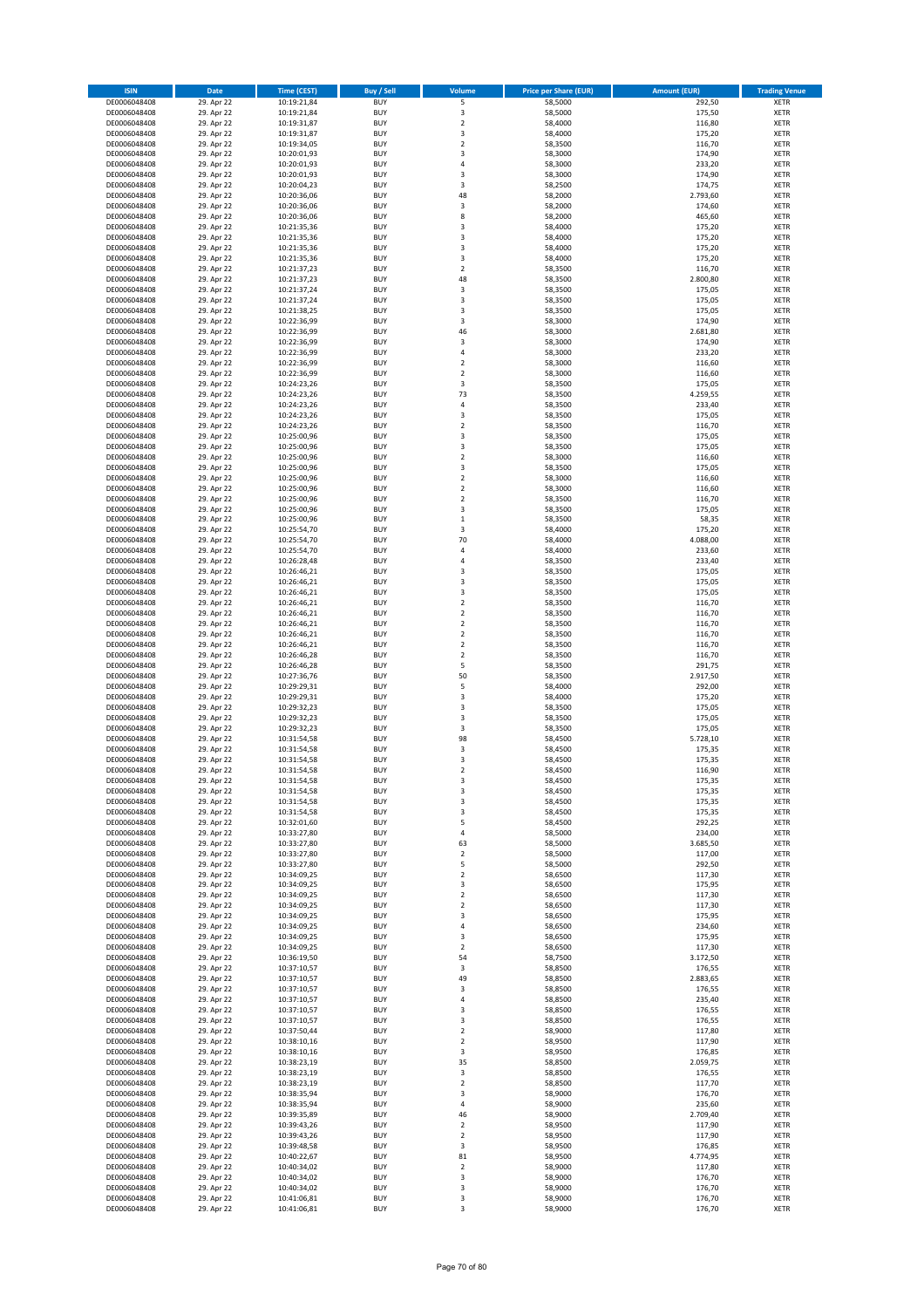| <b>ISIN</b>                  | Date                     | <b>Time (CEST)</b>         | <b>Buy / Sell</b>        | Volume                                    | <b>Price per Share (EUR)</b> | <b>Amount (EUR)</b> | <b>Trading Venue</b>       |
|------------------------------|--------------------------|----------------------------|--------------------------|-------------------------------------------|------------------------------|---------------------|----------------------------|
| DE0006048408                 | 29. Apr 22               | 10:41:14,07                | <b>BUY</b>               | 5                                         | 58,8000                      | 294,00              | <b>XETR</b>                |
| DE0006048408                 | 29. Apr 22               | 10:41:57,01                | <b>BUY</b>               | 3                                         | 58,8500                      | 176,55              | <b>XETR</b>                |
| DE0006048408<br>DE0006048408 | 29. Apr 22<br>29. Apr 22 | 10:41:57,01<br>10:41:57,01 | <b>BUY</b><br><b>BUY</b> | 3<br>3                                    | 58,8500<br>58,8500           | 176,55<br>176,55    | <b>XETR</b><br><b>XETR</b> |
| DE0006048408                 | 29. Apr 22               | 10:41:57,01                | <b>BUY</b>               | 3                                         | 58,8500                      | 176,55              | <b>XETR</b>                |
| DE0006048408                 | 29. Apr 22               | 10:42:37,35                | <b>BUY</b>               | $\overline{2}$                            | 58,9000                      | 117,80              | <b>XETR</b>                |
| DE0006048408                 | 29. Apr 22               | 10:42:59,14                | <b>BUY</b>               | 46                                        | 58,8500                      | 2.707,10            | <b>XETR</b>                |
| DE0006048408                 | 29. Apr 22               | 10:45:55,72                | <b>BUY</b>               | $\sqrt{4}$                                | 58,9000                      | 235,60              | <b>XETR</b>                |
| DE0006048408                 | 29. Apr 22               | 10:45:55,72                | <b>BUY</b><br><b>BUY</b> | 3<br>3                                    | 58,9000                      | 176,70              | XETR<br><b>XETR</b>        |
| DE0006048408<br>DE0006048408 | 29. Apr 22<br>29. Apr 22 | 10:45:55,72<br>10:45:55,72 | <b>BUY</b>               | $\sqrt{4}$                                | 58,9000<br>58,9000           | 176,70<br>235,60    | XETR                       |
| DE0006048408                 | 29. Apr 22               | 10:46:08,38                | <b>BUY</b>               | 3                                         | 59,0000                      | 177,00              | <b>XETR</b>                |
| DE0006048408                 | 29. Apr 22               | 10:46:13,13                | <b>BUY</b>               | 79                                        | 59,0000                      | 4.661,00            | XETR                       |
| DE0006048408                 | 29. Apr 22               | 10:46:13,13                | <b>BUY</b>               | 3                                         | 59,0000                      | 177,00              | <b>XETR</b>                |
| DE0006048408                 | 29. Apr 22               | 10:46:30,21                | <b>BUY</b>               | $\sqrt{4}$                                | 58,9500                      | 235,80              | XETR                       |
| DE0006048408<br>DE0006048408 | 29. Apr 22<br>29. Apr 22 | 10:47:03,42<br>10:47:03,42 | <b>BUY</b><br><b>BUY</b> | $\overline{2}$<br>5                       | 59,1000<br>59,1000           | 118,20<br>295,50    | <b>XETR</b><br>XETR        |
| DE0006048408                 | 29. Apr 22               | 10:47:03,42                | <b>BUY</b>               | 3                                         | 59,1000                      | 177,30              | <b>XETR</b>                |
| DE0006048408                 | 29. Apr 22               | 10:47:03,42                | <b>BUY</b>               | $\,1\,$                                   | 59,1000                      | 59,10               | XETR                       |
| DE0006048408                 | 29. Apr 22               | 10:47:13,87                | <b>BUY</b>               | $\mathbf 2$                               | 59,0500                      | 118,10              | <b>XETR</b>                |
| DE0006048408<br>DE0006048408 | 29. Apr 22<br>29. Apr 22 | 10:49:30,74<br>10:49:32,36 | <b>BUY</b><br><b>BUY</b> | 67<br>3                                   | 59,0500<br>59,0000           | 3.956,35<br>177,00  | <b>XETR</b><br><b>XETR</b> |
| DE0006048408                 | 29. Apr 22               | 10:49:32,36                | <b>BUY</b>               | 3                                         | 59,0000                      | 177,00              | <b>XETR</b>                |
| DE0006048408                 | 29. Apr 22               | 10:50:52,25                | <b>BUY</b>               | 3                                         | 59,0000                      | 177,00              | <b>XETR</b>                |
| DE0006048408                 | 29. Apr 22               | 10:50:52,25                | <b>BUY</b>               | $\overline{2}$                            | 59,0000                      | 118,00              | <b>XETR</b>                |
| DE0006048408                 | 29. Apr 22               | 10:50:55,51                | <b>BUY</b>               | 3                                         | 58,9500                      | 176,85              | <b>XETR</b>                |
| DE0006048408                 | 29. Apr 22               | 10:51:25,55                | <b>BUY</b>               | 3                                         | 58,9000                      | 176,70              | <b>XETR</b>                |
| DE0006048408<br>DE0006048408 | 29. Apr 22<br>29. Apr 22 | 10:51:25,55<br>10:52:08,04 | <b>BUY</b><br><b>BUY</b> | 3<br>$\overline{2}$                       | 58,9000<br>58,9000           | 176,70<br>117,80    | <b>XETR</b><br><b>XETR</b> |
| DE0006048408                 | 29. Apr 22               | 10:52:08,60                | <b>BUY</b>               | 44                                        | 58,9000                      | 2.591,60            | <b>XETR</b>                |
| DE0006048408                 | 29. Apr 22               | 10:53:01,53                | <b>BUY</b>               | $\sqrt{2}$                                | 58,9500                      | 117,90              | <b>XETR</b>                |
| DE0006048408                 | 29. Apr 22               | 10:53:01,53                | <b>BUY</b>               | 3                                         | 58,9500                      | 176,85              | <b>XETR</b>                |
| DE0006048408                 | 29. Apr 22               | 10:53:21,87                | <b>BUY</b><br><b>BUY</b> | 46<br>$\sqrt{4}$                          | 58,8500                      | 2.707,10<br>235,20  | <b>XETR</b><br>XETR        |
| DE0006048408<br>DE0006048408 | 29. Apr 22<br>29. Apr 22 | 10:53:50,74<br>10:54:36,03 | <b>BUY</b>               | 5                                         | 58,8000<br>58,7500           | 293,75              | <b>XETR</b>                |
| DE0006048408                 | 29. Apr 22               | 10:54:36,03                | <b>BUY</b>               | 3                                         | 58,7500                      | 176,25              | XETR                       |
| DE0006048408                 | 29. Apr 22               | 10:55:18,24                | <b>BUY</b>               | 3                                         | 58,7000                      | 176,10              | <b>XETR</b>                |
| DE0006048408                 | 29. Apr 22               | 10:55:18,24                | <b>BUY</b>               | 3                                         | 58,7000                      | 176,10              | XETR                       |
| DE0006048408                 | 29. Apr 22               | 10:55:18,24                | <b>BUY</b>               | 5                                         | 58,7000                      | 293,50              | <b>XETR</b>                |
| DE0006048408<br>DE0006048408 | 29. Apr 22<br>29. Apr 22 | 10:55:18,24<br>10:55:20,24 | <b>BUY</b><br><b>BUY</b> | $\overline{2}$<br>47                      | 58,7000<br>58,6500           | 117,40<br>2.756,55  | <b>XETR</b><br><b>XETR</b> |
| DE0006048408                 | 29. Apr 22               | 10:55:20,24                | <b>BUY</b>               | 3                                         | 58,6500                      | 175,95              | XETR                       |
| DE0006048408                 | 29. Apr 22               | 10:55:20,24                | <b>BUY</b>               | 9                                         | 58,6500                      | 527,85              | <b>XETR</b>                |
| DE0006048408                 | 29. Apr 22               | 10:55:39,05                | <b>BUY</b>               | 3                                         | 58,6000                      | 175,80              | <b>XETR</b>                |
| DE0006048408                 | 29. Apr 22               | 10:55:39,05                | <b>BUY</b>               | $\overline{2}$                            | 58,6000                      | 117,20              | <b>XETR</b>                |
| DE0006048408<br>DE0006048408 | 29. Apr 22<br>29. Apr 22 | 10:56:21,51<br>10:56:21,51 | <b>BUY</b><br><b>BUY</b> | 5<br>4                                    | 58,5500<br>58,5500           | 292,75<br>234,20    | XETR<br><b>XETR</b>        |
| DE0006048408                 | 29. Apr 22               | 10:56:27,61                | <b>BUY</b>               | $\sqrt{4}$                                | 58,5500                      | 234,20              | <b>XETR</b>                |
| DE0006048408                 | 29. Apr 22               | 10:56:46,67                | <b>BUY</b>               | 10                                        | 58,5000                      | 585,00              | <b>XETR</b>                |
| DE0006048408                 | 29. Apr 22               | 10:59:19,49                | <b>BUY</b>               | 51                                        | 58,7500                      | 2.996,25            | <b>XETR</b>                |
| DE0006048408                 | 29. Apr 22               | 10:59:19,49                | <b>BUY</b>               | 3                                         | 58,7500                      | 176,25              | <b>XETR</b>                |
| DE0006048408<br>DE0006048408 | 29. Apr 22<br>29. Apr 22 | 10:59:19,49<br>10:59:19,49 | <b>BUY</b><br><b>BUY</b> | 3<br>3                                    | 58,7500<br>58,7500           | 176,25<br>176,25    | <b>XETR</b><br><b>XETR</b> |
| DE0006048408                 | 29. Apr 22               | 10:59:19,49                | <b>BUY</b>               | 3                                         | 58,7500                      | 176,25              | <b>XETR</b>                |
| DE0006048408                 | 29. Apr 22               | 10:59:59,84                | <b>BUY</b>               | 3                                         | 58,8000                      | 176,40              | <b>XETR</b>                |
| DE0006048408                 | 29. Apr 22               | 11:00:23,53                | <b>BUY</b>               | 65                                        | 58,7500                      | 3.818,75            | <b>XETR</b>                |
| DE0006048408                 | 29. Apr 22               | 11:00:23,53                | <b>BUY</b>               | 3                                         | 58,7500                      | 176,25              | <b>XETR</b>                |
| DE0006048408<br>DE0006048408 | 29. Apr 22<br>29. Apr 22 | 11:00:23,53<br>11:01:33,11 | <b>BUY</b><br><b>BUY</b> | $\overline{2}$<br>47                      | 58,7500<br>58,8000           | 117,50<br>2.763,60  | <b>XETR</b><br><b>XETR</b> |
| DE0006048408                 | 29. Apr 22               | 11:01:33,11                | <b>BUY</b>               | 4                                         | 58,8000                      | 235,20              | <b>XETR</b>                |
| DE0006048408                 | 29. Apr 22               | 11:01:33,11                | <b>BUY</b>               | 3                                         | 58,8000                      | 176,40              | XETR                       |
| DE0006048408                 | 29. Apr 22               | 11:01:33,11                | <b>BUY</b>               | 3                                         | 58,8000                      | 176,40              | <b>XETR</b>                |
| DE0006048408<br>DE0006048408 | 29. Apr 22<br>29. Apr 22 | 11:01:33,11                | <b>BUY</b><br><b>BUY</b> | 3<br>3                                    | 58,8000<br>58,8000           | 176,40<br>176,40    | XETR<br><b>XETR</b>        |
| DE0006048408                 | 29. Apr 22               | 11:01:33,11<br>11:01:33,11 | <b>BUY</b>               | 5                                         | 58,8000                      | 294,00              | <b>XETR</b>                |
| DE0006048408                 | 29. Apr 22               | 11:02:54,50                | <b>BUY</b>               | 47                                        | 58,8000                      | 2.763,60            | XETR                       |
| DE0006048408                 | 29. Apr 22               | 11:02:54,50                | <b>BUY</b>               | $\mathbf 2$                               | 58,8000                      | 117,60              | XETR                       |
| DE0006048408                 | 29. Apr 22               | 11:02:54,50                | <b>BUY</b>               | 3                                         | 58,8000                      | 176,40              | XETR                       |
| DE0006048408<br>DE0006048408 | 29. Apr 22               | 11:02:54,50                | <b>BUY</b><br><b>BUY</b> | $\mathbf 2$<br>$\overline{2}$             | 58,8000<br>58,8000           | 117,60<br>117,60    | <b>XETR</b>                |
| DE0006048408                 | 29. Apr 22<br>29. Apr 22 | 11:02:54,50<br>11:03:00,39 | <b>BUY</b>               | 3                                         | 58,7500                      | 176,25              | <b>XETR</b><br>XETR        |
| DE0006048408                 | 29. Apr 22               | 11:04:32,55                | <b>BUY</b>               | 3                                         | 58,8500                      | 176,55              | <b>XETR</b>                |
| DE0006048408                 | 29. Apr 22               | 11:04:32,55                | <b>BUY</b>               | 6                                         | 58,8500                      | 353,10              | <b>XETR</b>                |
| DE0006048408<br>DE0006048408 | 29. Apr 22<br>29. Apr 22 | 11:04:35,33                | <b>BUY</b><br><b>BUY</b> | 10                                        | 58,8500<br>58,8500           | 588,50<br>588,50    | <b>XETR</b><br>XETR        |
| DE0006048408                 | 29. Apr 22               | 11:04:37,55<br>11:04:40,33 | <b>BUY</b>               | 10<br>10                                  | 58,8500                      | 588,50              | <b>XETR</b>                |
| DE0006048408                 | 29. Apr 22               | 11:04:42,55                | <b>BUY</b>               | 10                                        | 58,8500                      | 588,50              | <b>XETR</b>                |
| DE0006048408                 | 29. Apr 22               | 11:05:21,42                | <b>BUY</b>               | 55                                        | 58,9000                      | 3.239,50            | <b>XETR</b>                |
| DE0006048408                 | 29. Apr 22               | 11:05:21,42                | <b>BUY</b>               | 3                                         | 58,9000                      | 176,70              | XETR                       |
| DE0006048408<br>DE0006048408 | 29. Apr 22<br>29. Apr 22 | 11:05:38,31<br>11:05:38,31 | <b>BUY</b><br><b>BUY</b> | $\sqrt{2}$<br>4                           | 58,8500<br>58,8500           | 117,70<br>235,40    | <b>XETR</b><br><b>XETR</b> |
| DE0006048408                 | 29. Apr 22               | 11:05:38,31                | <b>BUY</b>               | $\mathbf 2$                               | 58,8500                      | 117,70              | <b>XETR</b>                |
| DE0006048408                 | 29. Apr 22               | 11:05:38,31                | <b>BUY</b>               | $\mathbf 2$                               | 58,8500                      | 117,70              | <b>XETR</b>                |
| DE0006048408                 | 29. Apr 22               | 11:05:43,35                | <b>BUY</b>               | 3                                         | 58,8500                      | 176,55              | <b>XETR</b>                |
| DE0006048408                 | 29. Apr 22               | 11:05:55,42                | <b>BUY</b>               | 3                                         | 58,8500                      | 176,55              | <b>XETR</b>                |
| DE0006048408<br>DE0006048408 | 29. Apr 22<br>29. Apr 22 | 11:05:58,18<br>11:05:58,18 | <b>BUY</b><br><b>BUY</b> | 3<br>4                                    | 58,8500<br>58,8500           | 176,55<br>235,40    | <b>XETR</b><br><b>XETR</b> |
| DE0006048408                 | 29. Apr 22               | 11:05:58,18                | <b>BUY</b>               | $\,$ 1                                    | 58,8500                      | 58,85               | XETR                       |
| DE0006048408                 | 29. Apr 22               | 11:06:38,44                | <b>BUY</b>               | 10                                        | 58,8500                      | 588,50              | XETR                       |
| DE0006048408                 | 29. Apr 22               | 11:06:40,66                | <b>BUY</b>               | 10                                        | 58,8500                      | 588,50              | <b>XETR</b>                |
| DE0006048408                 | 29. Apr 22               | 11:06:43,09                | <b>BUY</b>               | 3                                         | 58,8500                      | 176,55              | <b>XETR</b>                |
| DE0006048408                 | 29. Apr 22<br>29. Apr 22 | 11:06:43,09                | <b>BUY</b><br><b>BUY</b> | $\overline{\mathbf{c}}$<br>$\overline{2}$ | 58,8500<br>58,8500           | 117,70<br>117,70    | XETR<br>XETR               |
| DE0006048408<br>DE0006048408 | 29. Apr 22               | 11:06:43,09<br>11:06:43,09 | <b>BUY</b>               | $\overline{2}$                            | 58,8500                      | 117,70              | <b>XETR</b>                |
| DE0006048408                 | 29. Apr 22               | 11:06:43,09                | <b>BUY</b>               | $\sqrt{4}$                                | 58,8500                      | 235,40              | <b>XETR</b>                |
| DE0006048408                 | 29. Apr 22               | 11:06:43,09                | <b>BUY</b>               | 26                                        | 58,8500                      | 1.530,10            | XETR                       |
| DE0006048408                 | 29. Apr 22               | 11:06:45,61                | <b>BUY</b>               | 4                                         | 58,8000                      | 235,20              | XETR                       |
| DE0006048408                 | 29. Apr 22               | 11:06:48,65                | <b>BUY</b>               | 48                                        | 58,8000                      | 2.822,40            | <b>XETR</b>                |
| DE0006048408<br>DE0006048408 | 29. Apr 22<br>29. Apr 22 | 11:07:06,03<br>11:07:45,39 | <b>BUY</b><br><b>BUY</b> | 3<br>$\overline{\mathbf{c}}$              | 58,7000<br>58,7500           | 176,10<br>117,50    | <b>XETR</b><br><b>XETR</b> |
| DE0006048408                 | 29. Apr 22               | 11:07:53,41                | <b>BUY</b>               | 48                                        | 58,7500                      | 2.820,00            | <b>XETR</b>                |
| DE0006048408                 | 29. Apr 22               | 11:07:53,41                | <b>BUY</b>               | 3                                         | 58,7500                      | 176,25              | <b>XETR</b>                |
| DE0006048408                 | 29. Apr 22               | 11:07:53,41                | <b>BUY</b>               | 4                                         | 58,7500                      | 235,00              | <b>XETR</b>                |
| DE0006048408                 | 29. Apr 22               | 11:07:53,41                | <b>BUY</b>               | $\mathbf 2$                               | 58,7500<br>58,7500           | 117,50<br>235,00    | <b>XETR</b>                |
| DE0006048408<br>DE0006048408 | 29. Apr 22<br>29. Apr 22 | 11:07:53,41<br>11:08:14,61 | <b>BUY</b><br><b>BUY</b> | 4<br>3                                    | 58,7000                      | 176,10              | <b>XETR</b><br><b>XETR</b> |
| DE0006048408                 | 29. Apr 22               | 11:08:14,61                | <b>BUY</b>               | $\boldsymbol{2}$                          | 58,7000                      | 117,40              | <b>XETR</b>                |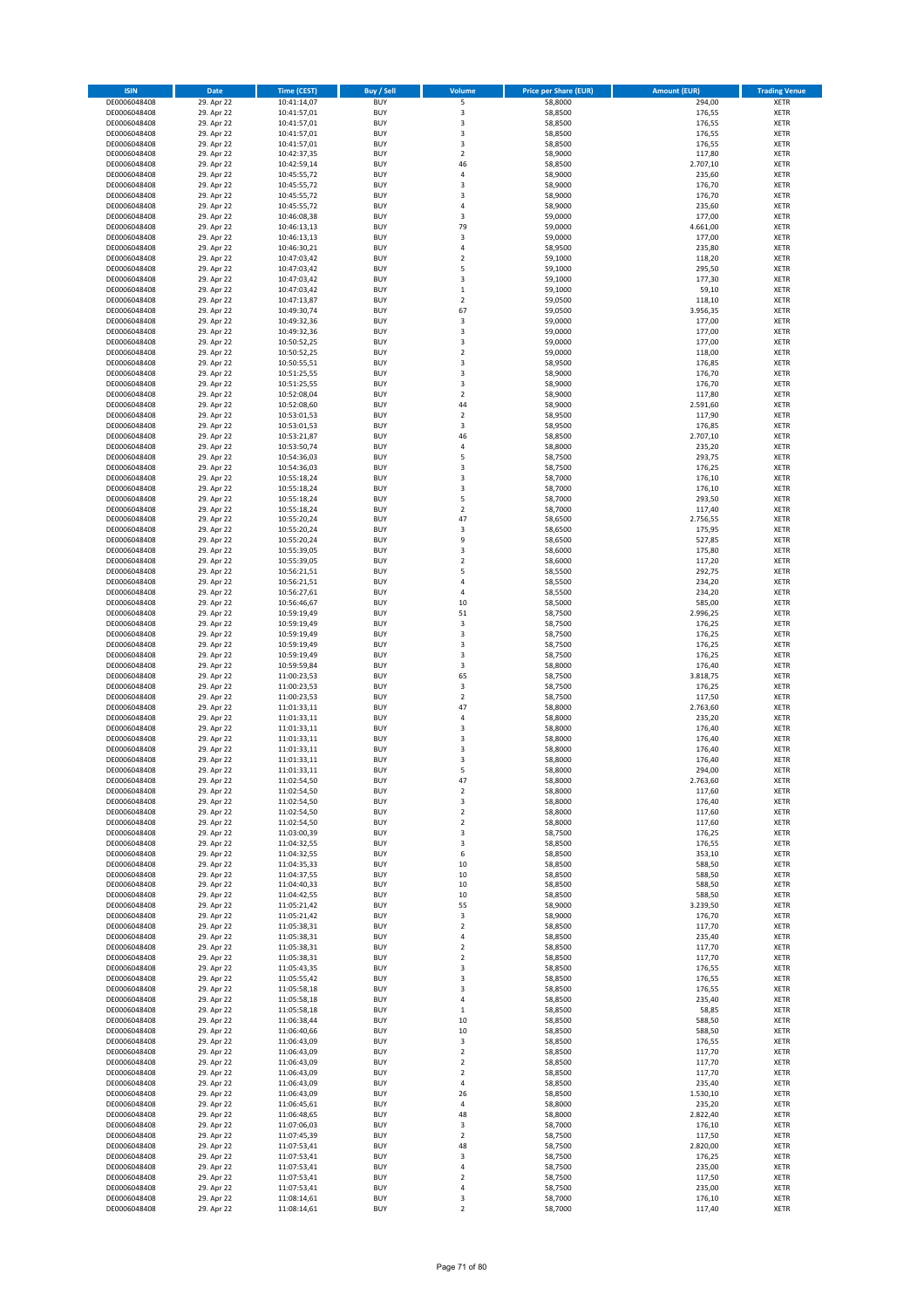| <b>ISIN</b>                  | Date                     | <b>Time (CEST)</b>         | <b>Buy / Sell</b>        | Volume                  | <b>Price per Share (EUR)</b> | <b>Amount (EUR)</b> | <b>Trading Venue</b>       |
|------------------------------|--------------------------|----------------------------|--------------------------|-------------------------|------------------------------|---------------------|----------------------------|
| DE0006048408                 | 29. Apr 22               | 11:09:16,92                | <b>BUY</b>               | 3                       | 58,7500                      | 176,25              | <b>XETR</b>                |
| DE0006048408                 | 29. Apr 22               | 11:09:16,92                | <b>BUY</b>               | $\mathsf 3$             | 58,7500                      | 176,25              | <b>XETR</b>                |
| DE0006048408<br>DE0006048408 | 29. Apr 22<br>29. Apr 22 | 11:09:16,92<br>11:09:16,92 | <b>BUY</b><br><b>BUY</b> | 3<br>$\mathbf 2$        | 58,7500<br>58,7500           | 176,25<br>117,50    | <b>XETR</b><br><b>XETR</b> |
| DE0006048408                 | 29. Apr 22               | 11:09:16,92                | <b>BUY</b>               | 3                       | 58,7500                      | 176,25              | <b>XETR</b>                |
| DE0006048408                 | 29. Apr 22               | 11:09:28,37                | <b>BUY</b>               | 47                      | 58,7000                      | 2.758,90            | <b>XETR</b>                |
| DE0006048408                 | 29. Apr 22               | 11:09:28,37                | <b>BUY</b>               | 5                       | 58,7000                      | 293,50              | <b>XETR</b>                |
| DE0006048408                 | 29. Apr 22               | 11:09:28,37                | <b>BUY</b><br><b>BUY</b> | 3                       | 58,7000                      | 176,10              | <b>XETR</b>                |
| DE0006048408<br>DE0006048408 | 29. Apr 22<br>29. Apr 22 | 11:09:28,37<br>11:10:09,56 | <b>BUY</b>               | 3<br>64                 | 58,7000<br>58,6500           | 176,10<br>3.753,60  | XETR<br><b>XETR</b>        |
| DE0006048408                 | 29. Apr 22               | 11:10:09,56                | <b>BUY</b>               | $\mathbf 2$             | 58,6500                      | 117,30              | XETR                       |
| DE0006048408                 | 29. Apr 22               | 11:10:09,56                | <b>BUY</b>               | $\overline{2}$          | 58,6500                      | 117,30              | <b>XETR</b>                |
| DE0006048408                 | 29. Apr 22               | 11:11:07,85                | <b>BUY</b>               | $\boldsymbol{2}$        | 58,6000                      | 117,20              | XETR                       |
| DE0006048408                 | 29. Apr 22               | 11:11:07,85                | <b>BUY</b>               | 5                       | 58,6000                      | 293,00              | <b>XETR</b>                |
| DE0006048408<br>DE0006048408 | 29. Apr 22<br>29. Apr 22 | 11:11:15,66<br>11:11:24,88 | <b>BUY</b><br><b>BUY</b> | $\mathbf 2$<br>3        | 58,6000<br>58,6000           | 117,20<br>175,80    | XETR<br><b>XETR</b>        |
| DE0006048408                 | 29. Apr 22               | 11:12:36,96                | <b>BUY</b>               | 62                      | 58,6500                      | 3.636,30            | XETR                       |
| DE0006048408                 | 29. Apr 22               | 11:12:36,96                | <b>BUY</b>               | 3                       | 58,6500                      | 175,95              | <b>XETR</b>                |
| DE0006048408                 | 29. Apr 22               | 11:12:36,96                | <b>BUY</b>               | $\mathbf 2$             | 58,6500                      | 117,30              | XETR                       |
| DE0006048408                 | 29. Apr 22               | 11:14:24,27                | <b>BUY</b><br><b>BUY</b> | $\sqrt{4}$<br>3         | 58,7000                      | 234,80              | <b>XETR</b><br><b>XETR</b> |
| DE0006048408<br>DE0006048408 | 29. Apr 22<br>29. Apr 22 | 11:14:24,27<br>11:14:24,27 | <b>BUY</b>               | $\mathbf 2$             | 58,7000<br>58,7000           | 176,10<br>117,40    | <b>XETR</b>                |
| DE0006048408                 | 29. Apr 22               | 11:14:24,27                | <b>BUY</b>               | 3                       | 58,7000                      | 176,10              | <b>XETR</b>                |
| DE0006048408                 | 29. Apr 22               | 11:14:24,27                | <b>BUY</b>               | $\sqrt{4}$              | 58,7000                      | 234,80              | <b>XETR</b>                |
| DE0006048408                 | 29. Apr 22               | 11:14:24,27                | <b>BUY</b>               | 3                       | 58,7000                      | 176,10              | <b>XETR</b>                |
| DE0006048408                 | 29. Apr 22               | 11:14:24,27                | <b>BUY</b><br><b>BUY</b> | 4<br>$\overline{4}$     | 58,7000                      | 234,80              | <b>XETR</b><br><b>XETR</b> |
| DE0006048408<br>DE0006048408 | 29. Apr 22<br>29. Apr 22 | 11:14:24,27<br>11:15:07,93 | <b>BUY</b>               | 46                      | 58,7000<br>58,7000           | 234,80<br>2.700,20  | <b>XETR</b>                |
| DE0006048408                 | 29. Apr 22               | 11:17:06,85                | <b>BUY</b>               | 57                      | 58,7500                      | 3.348,75            | <b>XETR</b>                |
| DE0006048408                 | 29. Apr 22               | 11:17:10,97                | <b>BUY</b>               | 4                       | 58,7500                      | 235,00              | <b>XETR</b>                |
| DE0006048408                 | 29. Apr 22               | 11:17:10,97                | <b>BUY</b>               | 3                       | 58,7500                      | 176,25              | <b>XETR</b>                |
| DE0006048408<br>DE0006048408 | 29. Apr 22<br>29. Apr 22 | 11:17:10,97<br>11:17:31,08 | <b>BUY</b><br><b>BUY</b> | 3<br>$\overline{2}$     | 58,7500<br>58,7000           | 176,25<br>117,40    | <b>XETR</b><br><b>XETR</b> |
| DE0006048408                 | 29. Apr 22               | 11:17:31,08                | <b>BUY</b>               | $\sqrt{2}$              | 58,7000                      | 117,40              | XETR                       |
| DE0006048408                 | 29. Apr 22               | 11:18:50,81                | <b>BUY</b>               | 3                       | 58,6500                      | 175,95              | <b>XETR</b>                |
| DE0006048408                 | 29. Apr 22               | 11:19:00,67                | <b>BUY</b>               | $\overline{\mathbf{3}}$ | 58,6000                      | 175,80              | XETR                       |
| DE0006048408                 | 29. Apr 22               | 11:19:00,67                | <b>BUY</b>               | 3                       | 58,6000                      | 175,80              | <b>XETR</b>                |
| DE0006048408<br>DE0006048408 | 29. Apr 22<br>29. Apr 22 | 11:19:39,05<br>11:19:39,05 | <b>BUY</b><br><b>BUY</b> | 5<br>$\overline{2}$     | 58,7000<br>58,7000           | 293,50<br>117,40    | XETR<br><b>XETR</b>        |
| DE0006048408                 | 29. Apr 22               | 11:19:39,05                | <b>BUY</b>               | $\overline{2}$          | 58,7000                      | 117,40              | <b>XETR</b>                |
| DE0006048408                 | 29. Apr 22               | 11:19:39,05                | <b>BUY</b>               | $\sqrt{4}$              | 58,7000                      | 234,80              | <b>XETR</b>                |
| DE0006048408                 | 29. Apr 22               | 11:20:40,88                | <b>BUY</b>               | 3                       | 58,6500                      | 175,95              | <b>XETR</b>                |
| DE0006048408                 | 29. Apr 22               | 11:20:40,88                | <b>BUY</b>               | 56                      | 58,6500                      | 3.284,40            | <b>XETR</b>                |
| DE0006048408<br>DE0006048408 | 29. Apr 22<br>29. Apr 22 | 11:21:23,46<br>11:21:23,46 | <b>BUY</b><br><b>BUY</b> | $\mathbf 2$<br>3        | 58,6000<br>58,6000           | 117,20<br>175,80    | <b>XETR</b><br><b>XETR</b> |
| DE0006048408                 | 29. Apr 22               | 11:21:23,46                | <b>BUY</b>               | $\mathbf 2$             | 58,6000                      | 117,20              | <b>XETR</b>                |
| DE0006048408                 | 29. Apr 22               | 11:21:23,46                | <b>BUY</b>               | $\mathbf 2$             | 58,6000                      | 117,20              | XETR                       |
| DE0006048408                 | 29. Apr 22               | 11:21:23,46                | <b>BUY</b>               | 3                       | 58,6000                      | 175,80              | <b>XETR</b>                |
| DE0006048408<br>DE0006048408 | 29. Apr 22<br>29. Apr 22 | 11:22:50,34                | <b>BUY</b><br><b>BUY</b> | 63<br>$\mathbf 2$       | 58,7000<br>58,7000           | 3.698,10<br>117,40  | <b>XETR</b><br><b>XETR</b> |
| DE0006048408                 | 29. Apr 22               | 11:22:50,34<br>11:23:16,19 | <b>BUY</b>               | 4                       | 58,6500                      | 234,60              | <b>XETR</b>                |
| DE0006048408                 | 29. Apr 22               | 11:23:16,19                | <b>BUY</b>               | $\overline{2}$          | 58,6500                      | 117,30              | <b>XETR</b>                |
| DE0006048408                 | 29. Apr 22               | 11:24:09,03                | <b>BUY</b>               | 22                      | 58,6500                      | 1.290,30            | <b>XETR</b>                |
| DE0006048408                 | 29. Apr 22               | 11:24:09,03                | <b>BUY</b>               | 3                       | 58,6500                      | 175,95              | <b>XETR</b>                |
| DE0006048408<br>DE0006048408 | 29. Apr 22<br>29. Apr 22 | 11:24:09,03<br>11:25:01,27 | <b>BUY</b><br><b>BUY</b> | 28<br>3                 | 58,6500<br>58,6000           | 1.642,20<br>175,80  | <b>XETR</b><br><b>XETR</b> |
| DE0006048408                 | 29. Apr 22               | 11:25:01,27                | <b>BUY</b>               | $\overline{\mathbf{3}}$ | 58,6000                      | 175,80              | <b>XETR</b>                |
| DE0006048408                 | 29. Apr 22               | 11:25:01,27                | <b>BUY</b>               | $\overline{2}$          | 58,6000                      | 117,20              | <b>XETR</b>                |
| DE0006048408                 | 29. Apr 22               | 11:25:01,27                | <b>BUY</b>               | 3                       | 58,6000                      | 175,80              | <b>XETR</b>                |
| DE0006048408                 | 29. Apr 22               | 11:25:01,27                | <b>BUY</b>               | 3                       | 58,6000                      | 175,80              | <b>XETR</b>                |
| DE0006048408<br>DE0006048408 | 29. Apr 22<br>29. Apr 22 | 11:26:35,51<br>11:26:35,51 | <b>BUY</b><br><b>BUY</b> | 19<br>$\overline{2}$    | 58,5500<br>58,5500           | 1.112,45<br>117,10  | XETR<br><b>XETR</b>        |
| DE0006048408                 | 29. Apr 22               | 11:26:35,51                | <b>BUY</b>               | $\sqrt{2}$              | 58,5500                      | 117,10              | XETR                       |
| DE0006048408                 | 29. Apr 22               | 11:26:35,51                | <b>BUY</b>               | 3                       | 58,5500                      | 175,65              | <b>XETR</b>                |
| DE0006048408                 | 29. Apr 22               | 11:26:35,51                | <b>BUY</b>               | 3                       | 58,5500                      | 175,65              | <b>XETR</b>                |
| DE0006048408                 | 29. Apr 22               | 11:26:45,27                | <b>BUY</b>               | $\overline{\mathbf{c}}$ | 58,5500                      | 117,10              | XETR                       |
| DE0006048408<br>DE0006048408 | 29. Apr 22<br>29. Apr 22 | 11:26:45,27<br>11:26:45,27 | <b>BUY</b><br><b>BUY</b> | 3<br>3                  | 58,5500<br>58,5500           | 175,65<br>175,65    | XETR<br>XETR               |
| DE0006048408                 | 29. Apr 22               | 11:27:25,31                | <b>BUY</b>               | 47                      | 58,5000                      | 2.749,50            | XETR                       |
| DE0006048408                 | 29. Apr 22               | 11:27:25,31                | <b>BUY</b>               | $10\,$                  | 58,5000                      | 585,00              | XETR                       |
| DE0006048408                 | 29. Apr 22               | 11:27:49,59                | <b>BUY</b>               | 5                       | 58,5000                      | 292,50              | XETR                       |
| DE0006048408<br>DE0006048408 | 29. Apr 22<br>29. Apr 22 | 11:27:54,53<br>11:28:40,82 | <b>BUY</b><br><b>BUY</b> | $\sqrt{4}$<br>3         | 58,4500<br>58,4500           | 233,80<br>175,35    | <b>XETR</b><br>XETR        |
| DE0006048408                 | 29. Apr 22               | 11:28:41,57                | <b>BUY</b>               | $\mathbf 2$             | 58,5000                      | 117,00              | <b>XETR</b>                |
| DE0006048408                 | 29. Apr 22               | 11:28:45,19                | <b>BUY</b>               | $\mathbf 2$             | 58,4500                      | 116,90              | XETR                       |
| DE0006048408                 | 29. Apr 22               | 11:28:49,05                | <b>BUY</b>               | 4                       | 58,4500                      | 233,80              | <b>XETR</b>                |
| DE0006048408                 | 29. Apr 22<br>29. Apr 22 | 11:28:54,48<br>11:28:54,48 | <b>BUY</b>               | 3                       | 58,4500                      | 175,35              | <b>XETR</b>                |
| DE0006048408<br>DE0006048408 | 29. Apr 22               | 11:28:54,48                | <b>BUY</b><br><b>BUY</b> | 46<br>3                 | 58,4500<br>58,4500           | 2.688,70<br>175,35  | XETR<br>XETR               |
| DE0006048408                 | 29. Apr 22               | 11:28:54,48                | <b>BUY</b>               | $\mathbf 2$             | 58,4500                      | 116,90              | <b>XETR</b>                |
| DE0006048408                 | 29. Apr 22               | 11:28:54,48                | <b>BUY</b>               | 3                       | 58,4500                      | 175,35              | <b>XETR</b>                |
| DE0006048408                 | 29. Apr 22               | 11:28:54,48                | <b>BUY</b>               | 3                       | 58,4500                      | 175,35              | <b>XETR</b>                |
| DE0006048408<br>DE0006048408 | 29. Apr 22<br>29. Apr 22 | 11:30:15,16<br>11:30:24,24 | <b>BUY</b><br><b>BUY</b> | 3<br>46                 | 58,5000<br>58,4500           | 175,50<br>2.688,70  | <b>XETR</b><br><b>XETR</b> |
| DE0006048408                 | 29. Apr 22               | 11:30:24,24                | <b>BUY</b>               | $\mathbf 2$             | 58,4500                      | 116,90              | <b>XETR</b>                |
| DE0006048408                 | 29. Apr 22               | 11:30:33,57                | <b>BUY</b>               | 4                       | 58,5500                      | 234,20              | <b>XETR</b>                |
| DE0006048408                 | 29. Apr 22               | 11:30:33,57                | <b>BUY</b>               | 5                       | 58,5500                      | 292,75              | XETR                       |
| DE0006048408                 | 29. Apr 22               | 11:30:33,57                | <b>BUY</b>               | 5                       | 58,5500                      | 292,75              | XETR                       |
| DE0006048408<br>DE0006048408 | 29. Apr 22<br>29. Apr 22 | 11:30:46,36<br>11:30:57,96 | <b>BUY</b><br><b>BUY</b> | $\overline{2}$<br>3     | 58,5500<br>58,5000           | 117,10<br>175,50    | XETR<br>XETR               |
| DE0006048408                 | 29. Apr 22               | 11:30:57,96                | <b>BUY</b>               | $\overline{2}$          | 58,5000                      | 117,00              | <b>XETR</b>                |
| DE0006048408                 | 29. Apr 22               | 11:31:51,00                | <b>BUY</b>               | 3                       | 58,4500                      | 175,35              | XETR                       |
| DE0006048408                 | 29. Apr 22               | 11:31:58,15                | <b>BUY</b>               | 51                      | 58,4500                      | 2.980,95            | XETR                       |
| DE0006048408                 | 29. Apr 22               | 11:32:19,27                | <b>BUY</b>               | $\sqrt{2}$              | 58,4000                      | 116,80              | XETR                       |
| DE0006048408<br>DE0006048408 | 29. Apr 22<br>29. Apr 22 | 11:33:22,93<br>11:33:32,42 | <b>BUY</b><br><b>BUY</b> | $\pmb{4}$<br>$\sqrt{2}$ | 58,4000<br>58,4000           | 233,60<br>116,80    | <b>XETR</b><br>XETR        |
| DE0006048408                 | 29. Apr 22               | 11:33:32,42                | <b>BUY</b>               | $\mathbf 2$             | 58,4000                      | 116,80              | XETR                       |
| DE0006048408                 | 29. Apr 22               | 11:33:32,42                | <b>BUY</b>               | $\mathbf 2$             | 58,4000                      | 116,80              | <b>XETR</b>                |
| DE0006048408                 | 29. Apr 22               | 11:34:38,28                | <b>BUY</b>               | 3                       | 58,4000                      | 175,20              | <b>XETR</b>                |
| DE0006048408<br>DE0006048408 | 29. Apr 22<br>29. Apr 22 | 11:34:47,66<br>11:35:45,36 | <b>BUY</b><br><b>BUY</b> | 3<br>3                  | 58,3500<br>58,4000           | 175,05<br>175,20    | <b>XETR</b><br><b>XETR</b> |
| DE0006048408                 | 29. Apr 22               | 11:35:45,36                | <b>BUY</b>               | 3                       | 58,4000                      | 175,20              | <b>XETR</b>                |
| DE0006048408                 | 29. Apr 22               | 11:35:46,83                | <b>BUY</b>               | $\overline{2}$          | 58,4000                      | 116,80              | <b>XETR</b>                |
| DE0006048408                 | 29. Apr 22               | 11:36:47,96                | <b>BUY</b>               | 98                      | 58,5000                      | 5.733,00            | <b>XETR</b>                |
| DE0006048408<br>DE0006048408 | 29. Apr 22<br>29. Apr 22 | 11:36:47,96<br>11:36:47,96 | <b>BUY</b><br><b>BUY</b> | 3<br>3                  | 58,5000<br>58,5000           | 175,50<br>175,50    | <b>XETR</b><br><b>XETR</b> |
| DE0006048408                 | 29. Apr 22               | 11:36:47,96                | <b>BUY</b>               | 3                       | 58,5000                      | 175,50              | <b>XETR</b>                |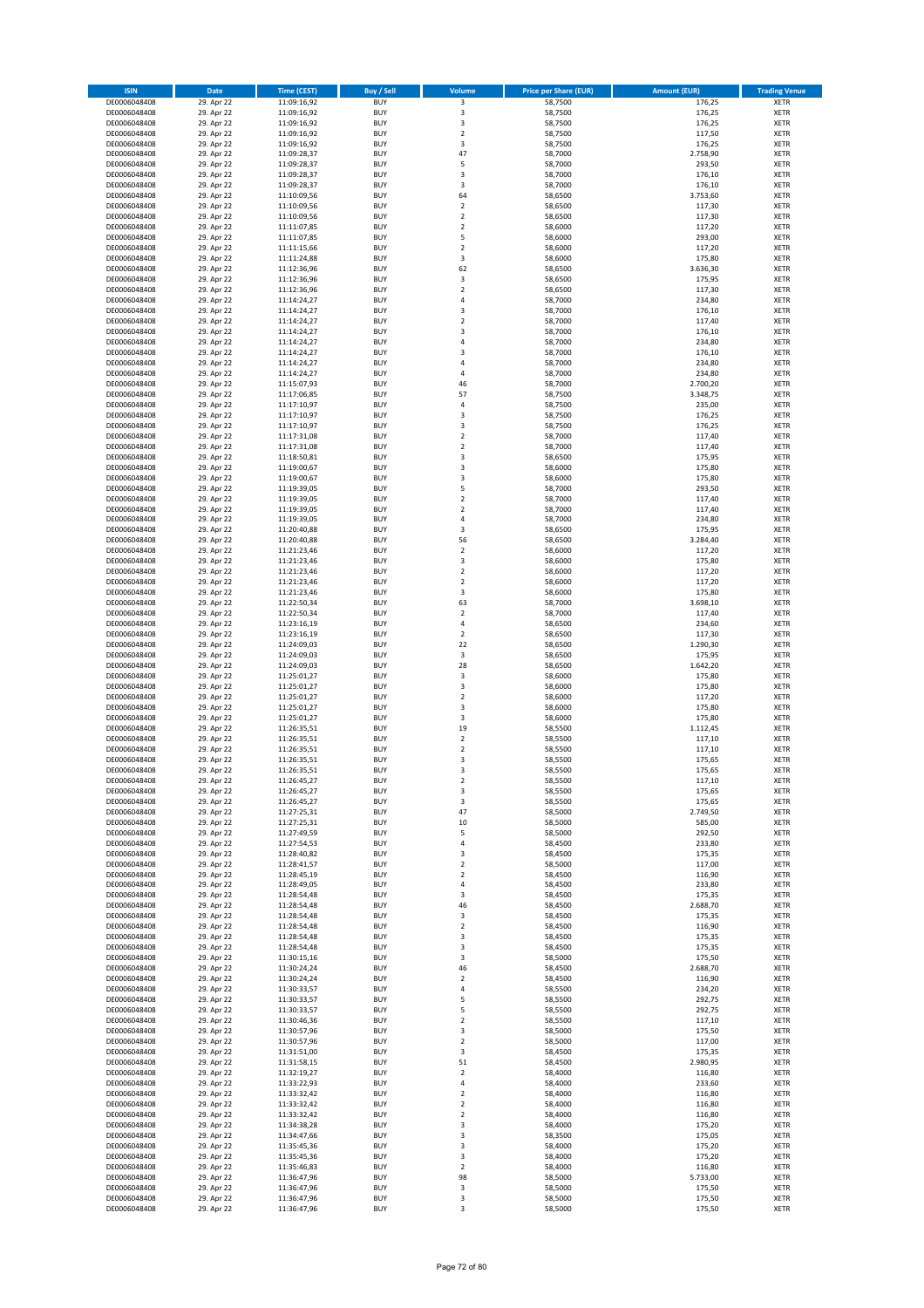| <b>ISIN</b>                  | <b>Date</b>              | <b>Time (CEST)</b>         | <b>Buy / Sell</b>        | Volume                       | <b>Price per Share (EUR)</b> | <b>Amount (EUR)</b> | <b>Trading Venue</b>       |
|------------------------------|--------------------------|----------------------------|--------------------------|------------------------------|------------------------------|---------------------|----------------------------|
| DE0006048408                 | 29. Apr 22               | 11:37:33,14                | <b>BUY</b>               | $\overline{2}$               | 58,5500                      | 117,10              | XETR                       |
| DE0006048408                 | 29. Apr 22               | 11:37:33,14                | <b>BUY</b>               | $\mathbf 2$                  | 58,5500                      | 117,10              | XETR                       |
| DE0006048408<br>DE0006048408 | 29. Apr 22<br>29. Apr 22 | 11:37:33,14<br>11:39:29,43 | <b>BUY</b><br><b>BUY</b> | $\mathbf 2$<br>53            | 58,5500<br>58,5500           | 117,10<br>3.103,15  | XETR<br>XETR               |
| DE0006048408                 | 29. Apr 22               | 11:39:29,43                | <b>BUY</b>               | $\mathbf 2$                  | 58,5500                      | 117,10              | XETR                       |
| DE0006048408                 | 29. Apr 22               | 11:39:29,43                | <b>BUY</b>               | 3                            | 58,5500                      | 175,65              | <b>XETR</b>                |
| DE0006048408                 | 29. Apr 22               | 11:39:29,43                | <b>BUY</b>               | 5                            | 58,5500                      | 292,75              | <b>XETR</b>                |
| DE0006048408                 | 29. Apr 22               | 11:39:35,52                | <b>BUY</b>               | $\mathbf 2$                  | 58,5500                      | 117,10              | <b>XETR</b>                |
| DE0006048408<br>DE0006048408 | 29. Apr 22<br>29. Apr 22 | 11:39:41,26                | <b>BUY</b><br><b>BUY</b> | 3<br>4                       | 58,5500<br>58,5500           | 175,65<br>234,20    | <b>XETR</b><br><b>XETR</b> |
| DE0006048408                 | 29. Apr 22               | 11:39:42,26<br>11:40:22,87 | <b>BUY</b>               | $\mathbf 2$                  | 58,5000                      | 117,00              | <b>XETR</b>                |
| DE0006048408                 | 29. Apr 22               | 11:40:22,87                | <b>BUY</b>               | 3                            | 58,5000                      | 175,50              | <b>XETR</b>                |
| DE0006048408                 | 29. Apr 22               | 11:40:22,87                | <b>BUY</b>               | $\mathbf 2$                  | 58,5000                      | 117,00              | XETR                       |
| DE0006048408                 | 29. Apr 22               | 11:40:22,87                | <b>BUY</b>               | 3                            | 58,5000                      | 175,50              | <b>XETR</b>                |
| DE0006048408                 | 29. Apr 22               | 11:40:27,20                | <b>BUY</b>               | 3                            | 58,4500                      | 175,35              | XETR                       |
| DE0006048408<br>DE0006048408 | 29. Apr 22<br>29. Apr 22 | 11:40:39,70<br>11:42:02,12 | <b>BUY</b><br><b>BUY</b> | $\mathbf 2$<br>61            | 58,4500<br>58,5500           | 116,90<br>3.571,55  | <b>XETR</b><br>XETR        |
| DE0006048408                 | 29. Apr 22               | 11:42:02,12                | <b>BUY</b>               | 3                            | 58,5500                      | 175,65              | <b>XETR</b>                |
| DE0006048408                 | 29. Apr 22               | 11:42:02,12                | <b>BUY</b>               | 5                            | 58,5500                      | 292,75              | XETR                       |
| DE0006048408                 | 29. Apr 22               | 11:42:57,79                | <b>BUY</b>               | $\mathbf 2$                  | 58,5000                      | 117,00              | <b>XETR</b>                |
| DE0006048408                 | 29. Apr 22               | 11:43:35,87                | <b>BUY</b>               | 3                            | 58,5000                      | 175,50              | <b>XETR</b>                |
| DE0006048408<br>DE0006048408 | 29. Apr 22<br>29. Apr 22 | 11:43:38,70<br>11:44:01,70 | <b>BUY</b><br><b>BUY</b> | $\mathbf 2$<br>62            | 58,4500<br>58,4500           | 116,90<br>3.623,90  | <b>XETR</b><br><b>XETR</b> |
| DE0006048408                 | 29. Apr 22               | 11:44:01,70                | <b>BUY</b>               | 3                            | 58,4500                      | 175,35              | <b>XETR</b>                |
| DE0006048408                 | 29. Apr 22               | 11:44:01,70                | <b>BUY</b>               | 3                            | 58,4500                      | 175,35              | <b>XETR</b>                |
| DE0006048408                 | 29. Apr 22               | 11:44:01,70                | <b>BUY</b>               | $\mathbf 2$                  | 58,4500                      | 116,90              | <b>XETR</b>                |
| DE0006048408                 | 29. Apr 22               | 11:44:37,25                | <b>BUY</b>               | 3                            | 58,4000                      | 175,20              | <b>XETR</b>                |
| DE0006048408<br>DE0006048408 | 29. Apr 22<br>29. Apr 22 | 11:44:37,25<br>11:45:06,36 | <b>BUY</b><br><b>BUY</b> | 4<br>$\mathbf 2$             | 58,4000<br>58,3500           | 233,60<br>116,70    | <b>XETR</b><br><b>XETR</b> |
| DE0006048408                 | 29. Apr 22               | 11:45:06,36                | <b>BUY</b>               | 26                           | 58,3500                      | 1.517,10            | <b>XETR</b>                |
| DE0006048408                 | 29. Apr 22               | 11:45:06,39                | <b>BUY</b>               | 3                            | 58,3500                      | 175,05              | <b>XETR</b>                |
| DE0006048408                 | 29. Apr 22               | 11:47:11,55                | <b>BUY</b>               | 4                            | 58,4000                      | 233,60              | <b>XETR</b>                |
| DE0006048408                 | 29. Apr 22               | 11:47:11,55                | <b>BUY</b>               | 4                            | 58,4000                      | 233,60              | <b>XETR</b>                |
| DE0006048408<br>DE0006048408 | 29. Apr 22<br>29. Apr 22 | 11:47:11,55                | <b>BUY</b><br><b>BUY</b> | 3<br>3                       | 58,4000<br>58,4000           | 175,20<br>175,20    | XETR<br><b>XETR</b>        |
| DE0006048408                 | 29. Apr 22               | 11:47:11,55<br>11:47:11,55 | <b>BUY</b>               | 4                            | 58,4000                      | 233,60              | XETR                       |
| DE0006048408                 | 29. Apr 22               | 11:47:45,38                | <b>BUY</b>               | 3                            | 58,3500                      | 175,05              | <b>XETR</b>                |
| DE0006048408                 | 29. Apr 22               | 11:47:45,38                | <b>BUY</b>               | 31                           | 58,3500                      | 1.808,85            | XETR                       |
| DE0006048408                 | 29. Apr 22               | 11:47:45,38                | <b>BUY</b>               | $\overline{\mathbf{c}}$      | 58,3500                      | 116,70              | <b>XETR</b>                |
| DE0006048408                 | 29. Apr 22               | 11:47:45,38                | <b>BUY</b>               | 4                            | 58,3500                      | 233,40              | <b>XETR</b>                |
| DE0006048408<br>DE0006048408 | 29. Apr 22<br>29. Apr 22 | 11:48:20,84<br>11:48:20,84 | <b>BUY</b><br><b>BUY</b> | 66<br>3                      | 58,4000<br>58,3500           | 3.854,40<br>175,05  | <b>XETR</b><br><b>XETR</b> |
| DE0006048408                 | 29. Apr 22               | 11:48:20,84                | <b>BUY</b>               | 3                            | 58,3500                      | 175,05              | <b>XETR</b>                |
| DE0006048408                 | 29. Apr 22               | 11:48:20,84                | <b>BUY</b>               | 3                            | 58,3500                      | 175,05              | <b>XETR</b>                |
| DE0006048408                 | 29. Apr 22               | 11:48:20,84                | <b>BUY</b>               | 3                            | 58,3500                      | 175,05              | <b>XETR</b>                |
| DE0006048408                 | 29. Apr 22               | 11:48:20,84                | <b>BUY</b>               | 64                           | 58,3500                      | 3.734,40            | XETR                       |
| DE0006048408<br>DE0006048408 | 29. Apr 22<br>29. Apr 22 | 11:48:37,03                | <b>BUY</b><br><b>BUY</b> | 4<br>3                       | 58,4500<br>58,4500           | 233,80<br>175,35    | XETR<br><b>XETR</b>        |
| DE0006048408                 | 29. Apr 22               | 11:48:38,42<br>11:48:40,68 | <b>BUY</b>               | 3                            | 58,4500                      | 175,35              | <b>XETR</b>                |
| DE0006048408                 | 29. Apr 22               | 11:48:42,60                | <b>BUY</b>               | $\mathbf 2$                  | 58,4500                      | 116,90              | <b>XETR</b>                |
| DE0006048408                 | 29. Apr 22               | 11:48:42,60                | <b>BUY</b>               | 3                            | 58,4000                      | 175,20              | <b>XETR</b>                |
| DE0006048408                 | 29. Apr 22               | 11:48:58,27                | <b>BUY</b>               | $\overline{4}$               | 58,4000                      | 233,60              | <b>XETR</b>                |
| DE0006048408                 | 29. Apr 22               | 11:49:17,94                | <b>BUY</b>               | $\mathbf 2$                  | 58,4000                      | 116,80              | <b>XETR</b>                |
| DE0006048408<br>DE0006048408 | 29. Apr 22<br>29. Apr 22 | 11:49:17,94<br>11:49:44,83 | <b>BUY</b><br><b>BUY</b> | $\mathbf 2$<br>46            | 58,4000<br>58,4000           | 116,80<br>2.686,40  | <b>XETR</b><br><b>XETR</b> |
| DE0006048408                 | 29. Apr 22               | 11:49:44,83                | <b>BUY</b>               | 5                            | 58,3500                      | 291,75              | <b>XETR</b>                |
| DE0006048408                 | 29. Apr 22               | 11:50:11,56                | <b>BUY</b>               | 3                            | 58,3500                      | 175,05              | <b>XETR</b>                |
| DE0006048408                 | 29. Apr 22               | 11:50:11,56                | <b>BUY</b>               | 3                            | 58,3500                      | 175,05              | <b>XETR</b>                |
| DE0006048408                 | 29. Apr 22               | 11:50:19,39                | <b>BUY</b>               | $\overline{\mathbf{c}}$      | 58,3500                      | 116,70              | <b>XETR</b>                |
| DE0006048408<br>DE0006048408 | 29. Apr 22<br>29. Apr 22 | 11:50:19,39<br>11:50:38,64 | <b>BUY</b><br><b>BUY</b> | $\overline{\mathbf{c}}$<br>4 | 58,3500<br>58,3500           | 116,70<br>233,40    | <b>XETR</b><br>XETR        |
| DE0006048408                 | 29. Apr 22               | 11:50:43,79                | <b>BUY</b>               | 3                            | 58,3500                      | 175,05              | <b>XETR</b>                |
| DE0006048408                 | 29. Apr 22               | 11:50:54,94                | <b>BUY</b>               | 46                           | 58,4000                      | 2.686,40            | XETR                       |
| DE0006048408                 | 29. Apr 22               | 11:51:00,99                | <b>BUY</b>               | $\overline{\mathbf{2}}$      | 58,3500                      | 116,70              | <b>XETR</b>                |
| DE0006048408                 | 29. Apr 22               | 11:51:28,75                | <b>BUY</b>               | 3                            | 58,3500                      | 175,05              | XETR                       |
| DE0006048408<br>DE0006048408 | 29. Apr 22<br>29. Apr 22 | 11:51:28,75<br>11:51:34,57 | <b>BUY</b><br><b>BUY</b> | 3<br>5                       | 58,3500<br>58,3500           | 175,05<br>291,75    | XETR<br>XETR               |
| DE0006048408                 | 29. Apr 22               | 11:53:37,66                | <b>BUY</b>               | $\mathbf 2$                  | 58,4500                      | 116,90              | XETR                       |
| DE0006048408                 | 29. Apr 22               | 11:56:16,82                | <b>BUY</b>               | 3                            | 58,6000                      | 175,80              | XETR                       |
| DE0006048408                 | 29. Apr 22               | 11:56:16,82                | <b>BUY</b>               | 5                            | 58,6000                      | 293,00              | <b>XETR</b>                |
| DE0006048408                 | 29. Apr 22               | 11:56:16,82                | <b>BUY</b>               | 3                            | 58,6000                      | 175,80              | XETR                       |
| DE0006048408<br>DE0006048408 | 29. Apr 22<br>29. Apr 22 | 11:56:16,82<br>11:56:16,82 | <b>BUY</b><br><b>BUY</b> | 4<br>4                       | 58,6000<br>58,6000           | 234,40<br>234,40    | <b>XETR</b><br>XETR        |
| DE0006048408                 | 29. Apr 22               | 11:56:16,82                | <b>BUY</b>               | 4                            | 58,6000                      | 234,40              | <b>XETR</b>                |
| DE0006048408                 | 29. Apr 22               | 11:56:16,82                | <b>BUY</b>               | 3                            | 58,6000                      | 175,80              | XETR                       |
| DE0006048408                 | 29. Apr 22               | 11:56:34,32                | <b>BUY</b>               | 3                            | 58,6000                      | 175,80              | <b>XETR</b>                |
| DE0006048408                 | 29. Apr 22               | 11:56:55,99                | <b>BUY</b>               | 3                            | 58,6500                      | 175,95              | XETR                       |
| DE0006048408<br>DE0006048408 | 29. Apr 22<br>29. Apr 22 | 11:56:55,99<br>11:56:55,99 | <b>BUY</b><br><b>BUY</b> | 5<br>3                       | 58,6500<br>58,6500           | 293,25<br>175,95    | <b>XETR</b><br>XETR        |
| DE0006048408                 | 29. Apr 22               | 11:56:55,99                | <b>BUY</b>               | $\mathbf 2$                  | 58,6500                      | 117,30              | <b>XETR</b>                |
| DE0006048408                 | 29. Apr 22               | 11:56:55,99                | <b>BUY</b>               | 5                            | 58,6500                      | 293,25              | XETR                       |
| DE0006048408                 | 29. Apr 22               | 11:56:56,30                | <b>BUY</b>               | 78                           | 58,6000                      | 4.570,80            | <b>XETR</b>                |
| DE0006048408                 | 29. Apr 22               | 11:56:56,30                | <b>BUY</b>               | 3                            | 58,6000                      | 175,80              | <b>XETR</b>                |
| DE0006048408<br>DE0006048408 | 29. Apr 22<br>29. Apr 22 | 11:56:56,30<br>11:56:56,30 | <b>BUY</b><br><b>BUY</b> | 2<br>3                       | 58,6000<br>58,6000           | 117,20<br>175,80    | <b>XETR</b><br>XETR        |
| DE0006048408                 | 29. Apr 22               | 11:56:56,30                | <b>BUY</b>               | 3                            | 58,6000                      | 175,80              | <b>XETR</b>                |
| DE0006048408                 | 29. Apr 22               | 11:56:56,30                | <b>BUY</b>               | 2                            | 58,6000                      | 117,20              | <b>XETR</b>                |
| DE0006048408                 | 29. Apr 22               | 11:56:56,30                | <b>BUY</b>               | 2                            | 58,6000                      | 117,20              | XETR                       |
| DE0006048408                 | 29. Apr 22               | 11:57:25,26                | <b>BUY</b>               | 3                            | 58,7000                      | 176,10              | <b>XETR</b>                |
| DE0006048408<br>DE0006048408 | 29. Apr 22<br>29. Apr 22 | 11:57:25,26<br>11:57:25,26 | <b>BUY</b><br><b>BUY</b> | 6<br>$\overline{\mathbf{c}}$ | 58,7000<br>58,7000           | 352,20<br>117,40    | XETR<br><b>XETR</b>        |
| DE0006048408                 | 29. Apr 22               | 11:58:03,91                | <b>BUY</b>               | 2                            | 58,7000                      | 117,40              | XETR                       |
| DE0006048408                 | 29. Apr 22               | 11:58:14,80                | <b>BUY</b>               | 102                          | 58,6500                      | 5.982,30            | <b>XETR</b>                |
| DE0006048408                 | 29. Apr 22               | 11:58:14,80                | <b>BUY</b>               | $\mathbf 2$                  | 58,6500                      | 117,30              | XETR                       |
| DE0006048408                 | 29. Apr 22               | 11:58:14,80                | <b>BUY</b>               | 4                            | 58,6500                      | 234,60              | <b>XETR</b>                |
| DE0006048408<br>DE0006048408 | 29. Apr 22<br>29. Apr 22 | 11:58:17,58<br>11:59:18,80 | <b>BUY</b><br><b>BUY</b> | 3<br>5                       | 58,6500<br>58,6000           | 175,95<br>293,00    | XETR<br><b>XETR</b>        |
| DE0006048408                 | 29. Apr 22               | 11:59:18,80                | <b>BUY</b>               | 3                            | 58,6000                      | 175,80              | XETR                       |
| DE0006048408                 | 29. Apr 22               | 11:59:18,80                | <b>BUY</b>               | 2                            | 58,6000                      | 117,20              | <b>XETR</b>                |
| DE0006048408                 | 29. Apr 22               | 11:59:18,80                | <b>BUY</b>               | 4                            | 58,6000                      | 234,40              | <b>XETR</b>                |
| DE0006048408                 | 29. Apr 22               | 11:59:18,80                | <b>BUY</b>               | 4                            | 58,6000                      | 234,40              | <b>XETR</b>                |
| DE0006048408<br>DE0006048408 | 29. Apr 22<br>29. Apr 22 | 11:59:57,73<br>11:59:57,73 | <b>BUY</b><br><b>BUY</b> | 67<br>2                      | 58,7000<br>58,7000           | 3.932,90<br>117,40  | XETR<br><b>XETR</b>        |
| DE0006048408                 | 29. Apr 22               | 11:59:57,73                | <b>BUY</b>               | 3                            | 58,7000                      | 176,10              | XETR                       |
| DE0006048408                 | 29. Apr 22               | 11:59:57,73                | <b>BUY</b>               | 3                            | 58,7000                      | 176,10              | XETR                       |
| DE0006048408                 | 29. Apr 22               | 11:59:57,73                | <b>BUY</b>               | $\mathbf 2$                  | 58,7000                      | 117,40              | XETR                       |
| DE0006048408                 | 29. Apr 22               | 11:59:57,73                | <b>BUY</b>               | 5                            | 58,7000                      | 293,50              | <b>XETR</b>                |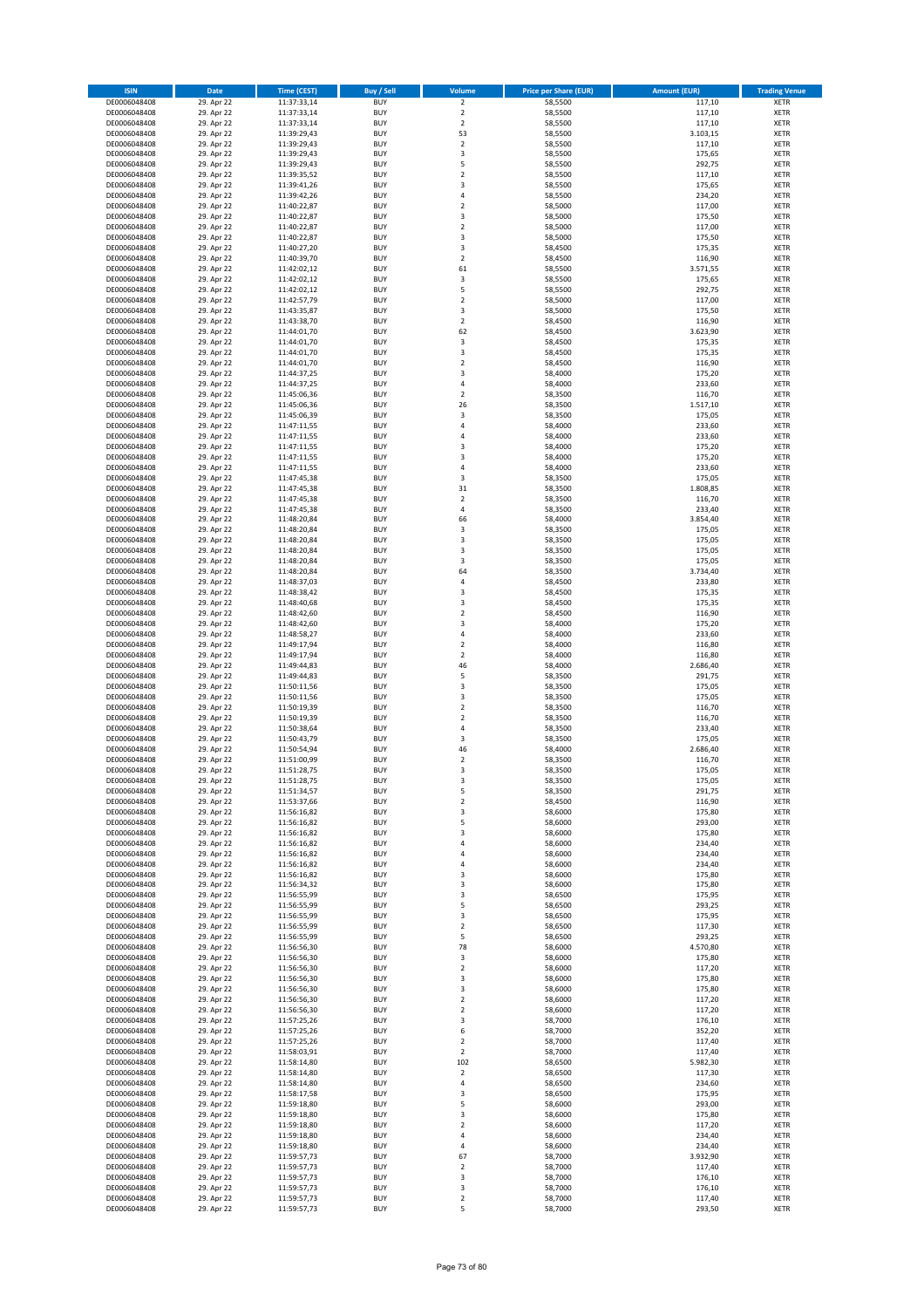| <b>ISIN</b>                  | Date                     | <b>Time (CEST)</b>         | <b>Buy / Sell</b>        | Volume                             | <b>Price per Share (EUR)</b> | <b>Amount (EUR)</b> | <b>Trading Venue</b>       |
|------------------------------|--------------------------|----------------------------|--------------------------|------------------------------------|------------------------------|---------------------|----------------------------|
| DE0006048408                 | 29. Apr 22               | 11:59:57,73                | <b>BUY</b>               | $\overline{\mathbf{3}}$            | 58,7000                      | 176,10              | <b>XETR</b>                |
| DE0006048408                 | 29. Apr 22               | 11:59:57,74                | <b>BUY</b>               | $71\,$                             | 58,7000                      | 4.167,70            | <b>XETR</b>                |
| DE0006048408<br>DE0006048408 | 29. Apr 22<br>29. Apr 22 | 11:59:57,74<br>12:00:31,56 | <b>BUY</b><br><b>BUY</b> | $\mathbf 2$<br>$\mathsf 3$         | 58,7000<br>58,7000           | 117,40<br>176,10    | <b>XETR</b><br><b>XETR</b> |
| DE0006048408                 | 29. Apr 22               | 12:01:16,77                | <b>BUY</b>               | $\mathbf 2$                        | 58,8500                      | 117,70              | <b>XETR</b>                |
| DE0006048408                 | 29. Apr 22               | 12:01:37,81                | <b>BUY</b>               | 3                                  | 58,8500                      | 176,55              | <b>XETR</b>                |
| DE0006048408                 | 29. Apr 22               | 12:01:54,18                | <b>BUY</b>               | 49                                 | 58,8000                      | 2.881,20            | <b>XETR</b>                |
| DE0006048408                 | 29. Apr 22               | 12:01:54,18                | <b>BUY</b>               | $\sqrt{4}$                         | 58,8000                      | 235,20              | <b>XETR</b>                |
| DE0006048408<br>DE0006048408 | 29. Apr 22<br>29. Apr 22 | 12:01:54,18<br>12:01:54,18 | <b>BUY</b><br><b>BUY</b> | 3<br>3                             | 58,8000<br>58,8000           | 176,40<br>176,40    | XETR<br><b>XETR</b>        |
| DE0006048408                 | 29. Apr 22               | 12:01:54,20                | <b>BUY</b>               | 49                                 | 58,8000                      | 2.881,20            | XETR                       |
| DE0006048408                 | 29. Apr 22               | 12:02:30,22                | <b>BUY</b>               | 3                                  | 58,7500                      | 176,25              | <b>XETR</b>                |
| DE0006048408                 | 29. Apr 22               | 12:02:30,22                | <b>BUY</b>               | $\boldsymbol{2}$                   | 58,7500                      | 117,50              | XETR                       |
| DE0006048408                 | 29. Apr 22               | 12:02:50,77                | <b>BUY</b>               | 3                                  | 58,7500                      | 176,25              | <b>XETR</b>                |
| DE0006048408                 | 29. Apr 22               | 12:02:50,77                | <b>BUY</b>               | $\sqrt{4}$                         | 58,7500                      | 235,00              | XETR                       |
| DE0006048408<br>DE0006048408 | 29. Apr 22<br>29. Apr 22 | 12:03:28,53<br>12:03:28,53 | <b>BUY</b><br><b>BUY</b> | 24<br>$\boldsymbol{2}$             | 58,7000<br>58,7000           | 1.408,80<br>117,40  | <b>XETR</b><br>XETR        |
| DE0006048408                 | 29. Apr 22               | 12:03:28,53                | <b>BUY</b>               | $\overline{2}$                     | 58,7000                      | 117,40              | <b>XETR</b>                |
| DE0006048408                 | 29. Apr 22               | 12:03:28,53                | <b>BUY</b>               | 25                                 | 58,7000                      | 1.467,50            | XETR                       |
| DE0006048408                 | 29. Apr 22               | 12:03:42,88                | <b>BUY</b>               | 41                                 | 58,6500                      | 2.404,65            | <b>XETR</b>                |
| DE0006048408                 | 29. Apr 22<br>29. Apr 22 | 12:03:42,88                | <b>BUY</b><br><b>BUY</b> | 3<br>34                            | 58,6500<br>58,6500           | 175,95<br>1.994,10  | <b>XETR</b><br><b>XETR</b> |
| DE0006048408<br>DE0006048408 | 29. Apr 22               | 12:03:42,88<br>12:03:59,51 | <b>BUY</b>               | 3                                  | 58,6500                      | 175,95              | <b>XETR</b>                |
| DE0006048408                 | 29. Apr 22               | 12:04:52,49                | <b>BUY</b>               | 3                                  | 58,7000                      | 176,10              | <b>XETR</b>                |
| DE0006048408                 | 29. Apr 22               | 12:05:46,64                | <b>BUY</b>               | 3                                  | 58,6500                      | 175,95              | <b>XETR</b>                |
| DE0006048408                 | 29. Apr 22               | 12:05:46,64                | <b>BUY</b>               | 77                                 | 58,6500                      | 4.516,05            | <b>XETR</b>                |
| DE0006048408                 | 29. Apr 22               | 12:05:46,64                | <b>BUY</b>               | $\overline{2}$                     | 58,6500                      | 117,30              | <b>XETR</b>                |
| DE0006048408<br>DE0006048408 | 29. Apr 22<br>29. Apr 22 | 12:05:46,64<br>12:06:10,31 | <b>BUY</b><br><b>BUY</b> | 3<br>$\boldsymbol{2}$              | 58,6500<br>58,6500           | 175,95<br>117,30    | <b>XETR</b><br><b>XETR</b> |
| DE0006048408                 | 29. Apr 22               | 12:06:10,31                | <b>BUY</b>               | 3                                  | 58,6500                      | 175,95              | <b>XETR</b>                |
| DE0006048408                 | 29. Apr 22               | 12:06:10,31                | <b>BUY</b>               | 3                                  | 58,6500                      | 175,95              | <b>XETR</b>                |
| DE0006048408                 | 29. Apr 22               | 12:06:10,31                | <b>BUY</b>               | $\sqrt{4}$                         | 58,6500                      | 234,60              | <b>XETR</b>                |
| DE0006048408                 | 29. Apr 22               | 12:06:22,35                | <b>BUY</b>               | 3                                  | 58,6500                      | 175,95              | <b>XETR</b>                |
| DE0006048408<br>DE0006048408 | 29. Apr 22<br>29. Apr 22 | 12:06:22,35<br>12:09:48,86 | <b>BUY</b><br><b>BUY</b> | $\boldsymbol{2}$<br>3              | 58,6500<br>58,8000           | 117,30<br>176,40    | XETR<br><b>XETR</b>        |
| DE0006048408                 | 29. Apr 22               | 12:09:48,86                | <b>BUY</b>               | $\overline{\mathbf{3}}$            | 58,8000                      | 176,40              | XETR                       |
| DE0006048408                 | 29. Apr 22               | 12:09:48,86                | <b>BUY</b>               | 3                                  | 58,8000                      | 176,40              | <b>XETR</b>                |
| DE0006048408                 | 29. Apr 22               | 12:10:22,13                | <b>BUY</b>               | 48                                 | 58,7500                      | 2.820,00            | <b>XETR</b>                |
| DE0006048408                 | 29. Apr 22               | 12:10:22,13                | <b>BUY</b>               | 3                                  | 58,7500                      | 176,25              | <b>XETR</b>                |
| DE0006048408<br>DE0006048408 | 29. Apr 22<br>29. Apr 22 | 12:10:22,13<br>12:10:22,13 | <b>BUY</b><br><b>BUY</b> | $\overline{4}$<br>3                | 58,7500<br>58,7500           | 235,00<br>176,25    | <b>XETR</b><br><b>XETR</b> |
| DE0006048408                 | 29. Apr 22               | 12:10:22,13                | <b>BUY</b>               | 3                                  | 58,7500                      | 176,25              | <b>XETR</b>                |
| DE0006048408                 | 29. Apr 22               | 12:10:22,13                | <b>BUY</b>               | $\sqrt{4}$                         | 58,7500                      | 235,00              | <b>XETR</b>                |
| DE0006048408                 | 29. Apr 22               | 12:10:22,13                | <b>BUY</b>               | 5                                  | 58,7500                      | 293,75              | <b>XETR</b>                |
| DE0006048408                 | 29. Apr 22               | 12:10:22,13                | <b>BUY</b>               | 3                                  | 58,7500                      | 176,25              | <b>XETR</b>                |
| DE0006048408<br>DE0006048408 | 29. Apr 22<br>29. Apr 22 | 12:13:02,84<br>12:13:02,84 | <b>BUY</b><br><b>BUY</b> | 55<br>3                            | 58,8500<br>58,8500           | 3.236,75<br>176,55  | <b>XETR</b><br><b>XETR</b> |
| DE0006048408                 | 29. Apr 22               | 12:13:02,84                | <b>BUY</b>               | 3                                  | 58,8500                      | 176,55              | <b>XETR</b>                |
| DE0006048408                 | 29. Apr 22               | 12:18:02,28                | <b>BUY</b>               | 4                                  | 59,1500                      | 236,60              | <b>XETR</b>                |
| DE0006048408                 | 29. Apr 22               | 12:18:02,28                | <b>BUY</b>               | $\boldsymbol{2}$                   | 59,1500                      | 118,30              | <b>XETR</b>                |
| DE0006048408                 | 29. Apr 22               | 12:18:02,28                | <b>BUY</b>               | 6                                  | 59,1500                      | 354,90              | <b>XETR</b>                |
| DE0006048408<br>DE0006048408 | 29. Apr 22<br>29. Apr 22 | 12:18:06,79<br>12:18:20,95 | <b>BUY</b><br><b>BUY</b> | 3<br>$\sqrt{4}$                    | 59,1500<br>59,1000           | 177,45<br>236,40    | <b>XETR</b><br><b>XETR</b> |
| DE0006048408                 | 29. Apr 22               | 12:18:20,95                | <b>BUY</b>               | 52                                 | 59,1000                      | 3.073,20            | <b>XETR</b>                |
| DE0006048408                 | 29. Apr 22               | 12:18:20,95                | <b>BUY</b>               | $\sqrt{4}$                         | 59,1000                      | 236,40              | <b>XETR</b>                |
| DE0006048408                 | 29. Apr 22               | 12:18:20,95                | <b>BUY</b>               | 5                                  | 59,1000                      | 295,50              | <b>XETR</b>                |
| DE0006048408                 | 29. Apr 22               | 12:18:20,95                | <b>BUY</b>               | $\mathbf 2$                        | 59,1000                      | 118,20              | <b>XETR</b>                |
| DE0006048408<br>DE0006048408 | 29. Apr 22<br>29. Apr 22 | 12:18:20,95<br>12:18:20,95 | <b>BUY</b><br><b>BUY</b> | 5<br>4                             | 59,1000<br>59,1000           | 295,50<br>236,40    | <b>XETR</b><br><b>XETR</b> |
| DE0006048408                 | 29. Apr 22               | 12:18:32,08                | <b>BUY</b>               | 97                                 | 59,1000                      | 5.732,70            | <b>XETR</b>                |
| DE0006048408                 | 29. Apr 22               | 12:18:32,08                | <b>BUY</b>               | $\sqrt{4}$                         | 59,1000                      | 236,40              | XETR                       |
| DE0006048408                 | 29. Apr 22               | 12:18:37,66                | <b>BUY</b>               | 47                                 | 59,1000                      | 2.777,70            | <b>XETR</b>                |
| DE0006048408<br>DE0006048408 | 29. Apr 22               | 12:18:42,75                | <b>BUY</b><br><b>BUY</b> | $\boldsymbol{2}$<br>$\overline{2}$ | 59,0500                      | 118,10<br>118,10    | XETR<br><b>XETR</b>        |
| DE0006048408                 | 29. Apr 22<br>29. Apr 22 | 12:18:42,75<br>12:18:48,85 | <b>BUY</b>               | 24                                 | 59,0500<br>59,0000           | 1.416,00            | <b>XETR</b>                |
| DE0006048408                 | 29. Apr 22               | 12:18:53,39                | <b>BUY</b>               | 59                                 | 59,0500                      | 3.483,95            | XETR                       |
| DE0006048408                 | 29. Apr 22               | 12:18:53,39                | <b>BUY</b>               | 3                                  | 59,0000                      | 177,00              | XETR                       |
| DE0006048408                 | 29. Apr 22               | 12:18:58,34                | <b>BUY</b>               | 3                                  | 59,0500                      | 177,15              | XETR                       |
| DE0006048408                 | 29. Apr 22               | 12:19:13,83                | <b>BUY</b><br><b>BUY</b> | 3                                  | 59,0000                      | 177,00              | <b>XETR</b>                |
| DE0006048408<br>DE0006048408 | 29. Apr 22<br>29. Apr 22 | 12:20:05,85<br>12:21:39,02 | <b>BUY</b>               | 5<br>42                            | 58,9500<br>59,0500           | 294,75<br>2.480,10  | <b>XETR</b><br>XETR        |
| DE0006048408                 | 29. Apr 22               | 12:21:39,02                | <b>BUY</b>               | 3                                  | 59,0500                      | 177,15              | <b>XETR</b>                |
| DE0006048408                 | 29. Apr 22               | 12:21:39,02                | <b>BUY</b>               | $\sqrt{4}$                         | 59,0500                      | 236,20              | XETR                       |
| DE0006048408                 | 29. Apr 22               | 12:21:39,02                | <b>BUY</b>               | 3                                  | 59,0500                      | 177,15              | <b>XETR</b>                |
| DE0006048408<br>DE0006048408 | 29. Apr 22<br>29. Apr 22 | 12:21:39,02<br>12:21:39,02 | <b>BUY</b><br><b>BUY</b> | $\sqrt{4}$<br>22                   | 59,0500<br>59,0500           | 236,20<br>1.299,10  | XETR<br><b>XETR</b>        |
| DE0006048408                 | 29. Apr 22               | 12:21:39,11                | <b>BUY</b>               | 3                                  | 59,0000                      | 177,00              | <b>XETR</b>                |
| DE0006048408                 | 29. Apr 22               | 12:21:39,11                | <b>BUY</b>               | 3                                  | 59,0000                      | 177,00              | <b>XETR</b>                |
| DE0006048408                 | 29. Apr 22               | 12:21:39,11                | <b>BUY</b>               | 3                                  | 59,0000                      | 177,00              | XETR                       |
| DE0006048408                 | 29. Apr 22               | 12:25:03,93                | <b>BUY</b>               | 3                                  | 58,9500                      | 176,85              | <b>XETR</b>                |
| DE0006048408<br>DE0006048408 | 29. Apr 22<br>29. Apr 22 | 12:25:03,93<br>12:28:07,99 | <b>BUY</b><br><b>BUY</b> | $\boldsymbol{2}$<br>3              | 58,9500<br>59,1000           | 117,90<br>177,30    | <b>XETR</b><br><b>XETR</b> |
| DE0006048408                 | 29. Apr 22               | 12:28:07,99                | <b>BUY</b>               | 50                                 | 59,1000                      | 2.955,00            | <b>XETR</b>                |
| DE0006048408                 | 29. Apr 22               | 12:28:07,99                | <b>BUY</b>               | 5                                  | 59,1000                      | 295,50              | <b>XETR</b>                |
| DE0006048408                 | 29. Apr 22               | 12:28:07,99                | <b>BUY</b>               | 4                                  | 59,1000                      | 236,40              | <b>XETR</b>                |
| DE0006048408                 | 29. Apr 22               | 12:28:07,99                | <b>BUY</b>               | 3                                  | 59,1000                      | 177,30              | <b>XETR</b>                |
| DE0006048408<br>DE0006048408 | 29. Apr 22<br>29. Apr 22 | 12:28:07,99<br>12:28:07,99 | <b>BUY</b><br><b>BUY</b> | 4<br>$\overline{2}$                | 59,1000<br>59,1000           | 236,40<br>118,20    | <b>XETR</b><br>XETR        |
| DE0006048408                 | 29. Apr 22               | 12:28:07,99                | <b>BUY</b>               | 6                                  | 59,1000                      | 354,60              | XETR                       |
| DE0006048408                 | 29. Apr 22               | 12:28:07,99                | <b>BUY</b>               | 21                                 | 59,1000                      | 1.241,10            | <b>XETR</b>                |
| DE0006048408                 | 29. Apr 22               | 12:31:22,11                | <b>BUY</b>               | 3                                  | 59,2500                      | 177,75              | <b>XETR</b>                |
| DE0006048408                 | 29. Apr 22               | 12:31:22,11                | <b>BUY</b>               | 3                                  | 59,2500                      | 177,75              | XETR                       |
| DE0006048408                 | 29. Apr 22<br>29. Apr 22 | 12:31:22,11                | <b>BUY</b><br><b>BUY</b> | 3<br>3                             | 59,2500<br>59,2500           | 177,75              | XETR<br>XETR               |
| DE0006048408<br>DE0006048408 | 29. Apr 22               | 12:31:22,11<br>12:32:40,81 | <b>BUY</b>               | $\overline{2}$                     | 59,2500                      | 177,75<br>118,50    | <b>XETR</b>                |
| DE0006048408                 | 29. Apr 22               | 12:33:30,51                | <b>BUY</b>               | 5                                  | 59,2500                      | 296,25              | XETR                       |
| DE0006048408                 | 29. Apr 22               | 12:33:33,45                | <b>BUY</b>               | 16                                 | 59,2000                      | 947,20              | XETR                       |
| DE0006048408                 | 29. Apr 22               | 12:33:33,45                | <b>BUY</b>               | $\boldsymbol{2}$                   | 59,2000                      | 118,40              | <b>XETR</b>                |
| DE0006048408                 | 29. Apr 22               | 12:33:33,45                | <b>BUY</b><br><b>BUY</b> | 57<br>78                           | 59,2000                      | 3.374,40            | <b>XETR</b>                |
| DE0006048408<br>DE0006048408 | 29. Apr 22<br>29. Apr 22 | 12:34:48,91<br>12:34:48,91 | <b>BUY</b>               | 3                                  | 59,2000<br>59,2000           | 4.617,60<br>177,60  | <b>XETR</b><br><b>XETR</b> |
| DE0006048408                 | 29. Apr 22               | 12:34:56,15                | <b>BUY</b>               | 3                                  | 59,1500                      | 177,45              | <b>XETR</b>                |
| DE0006048408                 | 29. Apr 22               | 12:35:22,31                | <b>BUY</b>               | 77                                 | 59,2000                      | 4.558,40            | <b>XETR</b>                |
| DE0006048408                 | 29. Apr 22               | 12:35:22,31                | <b>BUY</b>               | $\mathbf 2$                        | 59,2000                      | 118,40              | <b>XETR</b>                |
| DE0006048408<br>DE0006048408 | 29. Apr 22<br>29. Apr 22 | 12:35:22,31<br>12:35:22,31 | <b>BUY</b><br><b>BUY</b> | $\overline{2}$<br>$\mathbf 2$      | 59,2000<br>59,2000           | 118,40<br>118,40    | <b>XETR</b><br><b>XETR</b> |
| DE0006048408                 | 29. Apr 22               | 12:35:45,20                | <b>BUY</b>               | 3                                  | 59,2000                      | 177,60              | <b>XETR</b>                |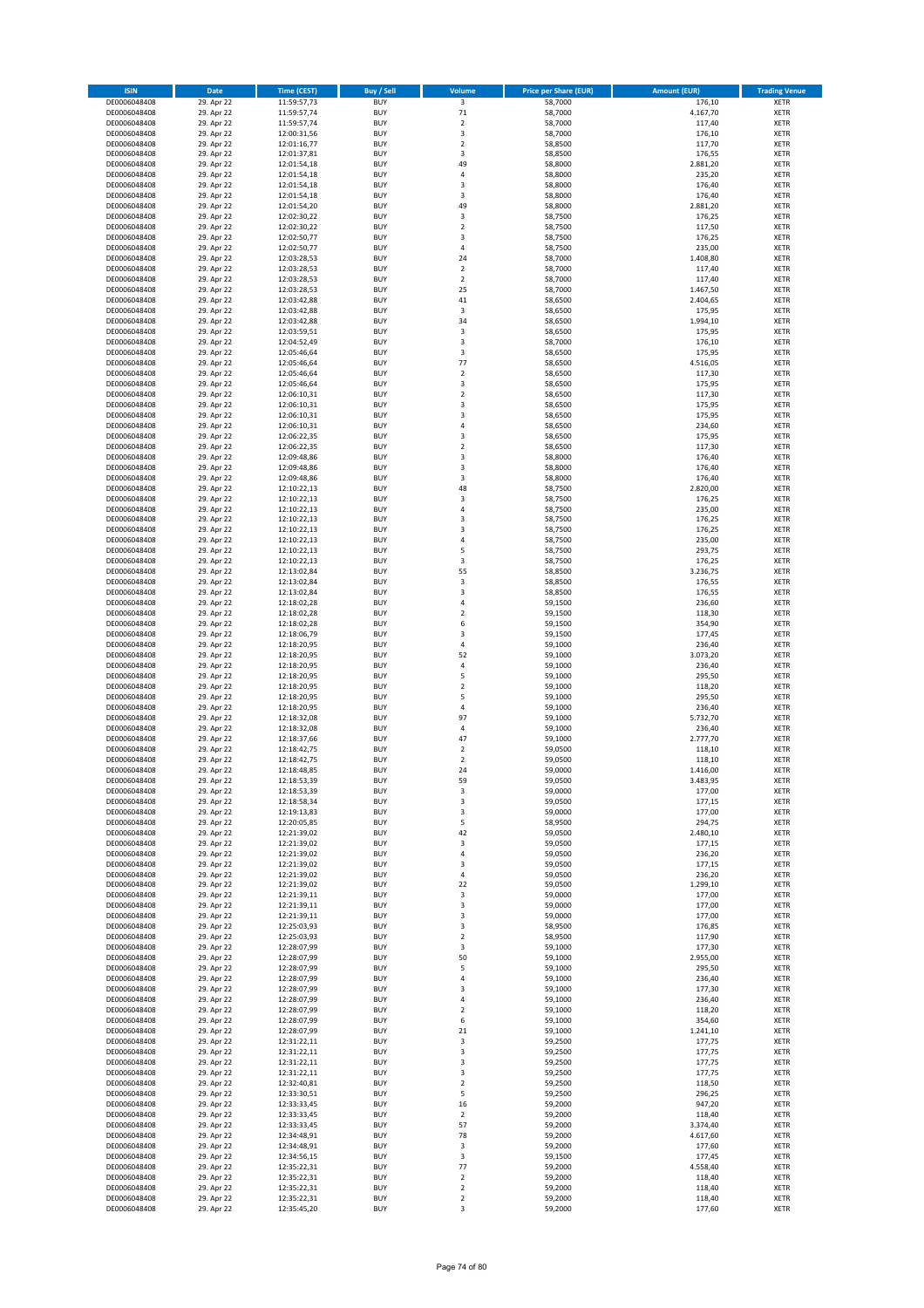| <b>ISIN</b>                  | Date                     | <b>Time (CEST)</b>         | <b>Buy / Sell</b>        | Volume                        | <b>Price per Share (EUR)</b> | <b>Amount (EUR)</b> | <b>Trading Venue</b>       |
|------------------------------|--------------------------|----------------------------|--------------------------|-------------------------------|------------------------------|---------------------|----------------------------|
| DE0006048408                 | 29. Apr 22               | 12:35:45,20                | <b>BUY</b>               | $\overline{\mathbf{3}}$       | 59,2000                      | 177,60              | <b>XETR</b>                |
| DE0006048408                 | 29. Apr 22               | 12:36:06,11                | <b>BUY</b>               | 48                            | 59,1000                      | 2.836,80            | <b>XETR</b>                |
| DE0006048408<br>DE0006048408 | 29. Apr 22<br>29. Apr 22 | 12:36:06,11<br>12:37:10,41 | <b>BUY</b><br><b>BUY</b> | $\mathbf 2$<br>$\mathbf 2$    | 59,1000<br>59,0500           | 118,20<br>118,10    | <b>XETR</b><br><b>XETR</b> |
| DE0006048408                 | 29. Apr 22               | 12:37:37,60                | <b>BUY</b>               | $\mathbf 2$                   | 59,0000                      | 118,00              | <b>XETR</b>                |
| DE0006048408                 | 29. Apr 22               | 12:37:37,60                | <b>BUY</b>               | $\overline{2}$                | 59,0000                      | 118,00              | <b>XETR</b>                |
| DE0006048408                 | 29. Apr 22               | 12:38:00,64                | <b>BUY</b>               | 3                             | 59,1000                      | 177,30              | <b>XETR</b>                |
| DE0006048408                 | 29. Apr 22               | 12:38:44,70                | <b>BUY</b>               | $\overline{2}$                | 59,1000                      | 118,20              | <b>XETR</b>                |
| DE0006048408                 | 29. Apr 22               | 12:38:44,70                | <b>BUY</b><br><b>BUY</b> | 3<br>55                       | 59,1000                      | 177,30              | XETR<br><b>XETR</b>        |
| DE0006048408<br>DE0006048408 | 29. Apr 22<br>29. Apr 22 | 12:39:23,18<br>12:39:23,18 | <b>BUY</b>               | $\overline{\mathbf{3}}$       | 59,0500<br>59,0500           | 3.247,75<br>177,15  | XETR                       |
| DE0006048408                 | 29. Apr 22               | 12:39:23,18                | <b>BUY</b>               | 3                             | 59,0500                      | 177,15              | <b>XETR</b>                |
| DE0006048408                 | 29. Apr 22               | 12:39:23,18                | <b>BUY</b>               | $\boldsymbol{2}$              | 59,0500                      | 118,10              | XETR                       |
| DE0006048408                 | 29. Apr 22               | 12:40:23,27                | <b>BUY</b>               | 49                            | 59,0000                      | 2.891,00            | <b>XETR</b>                |
| DE0006048408                 | 29. Apr 22               | 12:40:23,27                | <b>BUY</b>               | $\sqrt{4}$                    | 59,0000                      | 236,00              | XETR                       |
| DE0006048408<br>DE0006048408 | 29. Apr 22<br>29. Apr 22 | 12:40:23,27<br>12:41:35,84 | <b>BUY</b><br><b>BUY</b> | 3<br>5                        | 59,0000<br>58,9500           | 177,00<br>294,75    | <b>XETR</b><br>XETR        |
| DE0006048408                 | 29. Apr 22               | 12:41:49,94                | <b>BUY</b>               | 3                             | 59,0000                      | 177,00              | <b>XETR</b>                |
| DE0006048408                 | 29. Apr 22               | 12:41:52,59                | <b>BUY</b>               | $\overline{2}$                | 58,9500                      | 117,90              | XETR                       |
| DE0006048408                 | 29. Apr 22               | 12:41:52,59                | <b>BUY</b>               | $\overline{2}$                | 58,9500                      | 117,90              | <b>XETR</b>                |
| DE0006048408<br>DE0006048408 | 29. Apr 22<br>29. Apr 22 | 12:41:52,59<br>12:43:51,17 | <b>BUY</b><br><b>BUY</b> | $\overline{2}$<br>$\mathbf 2$ | 58,9500<br>59,0000           | 117,90<br>118,00    | <b>XETR</b><br><b>XETR</b> |
| DE0006048408                 | 29. Apr 22               | 12:43:52,81                | <b>BUY</b>               | 3                             | 59,0000                      | 177,00              | <b>XETR</b>                |
| DE0006048408                 | 29. Apr 22               | 12:44:50,31                | <b>BUY</b>               | 3                             | 59,0000                      | 177,00              | <b>XETR</b>                |
| DE0006048408                 | 29. Apr 22               | 12:44:50,31                | <b>BUY</b>               | $\overline{2}$                | 59,0000                      | 118,00              | <b>XETR</b>                |
| DE0006048408                 | 29. Apr 22               | 12:44:50,31                | <b>BUY</b>               | 4                             | 59,0000                      | 236,00              | <b>XETR</b>                |
| DE0006048408                 | 29. Apr 22               | 12:44:50,31                | <b>BUY</b>               | 3                             | 59,0000                      | 177,00              | <b>XETR</b>                |
| DE0006048408<br>DE0006048408 | 29. Apr 22<br>29. Apr 22 | 12:44:50,31<br>12:45:12,01 | <b>BUY</b><br><b>BUY</b> | 3<br>$\boldsymbol{2}$         | 59,0000<br>59,0000           | 177,00<br>118,00    | <b>XETR</b><br><b>XETR</b> |
| DE0006048408                 | 29. Apr 22               | 12:45:12,01                | <b>BUY</b>               | 3                             | 59,0000                      | 177,00              | <b>XETR</b>                |
| DE0006048408                 | 29. Apr 22               | 12:45:39,12                | <b>BUY</b>               | 59                            | 58,9500                      | 3.478,05            | <b>XETR</b>                |
| DE0006048408                 | 29. Apr 22               | 12:45:39,12                | <b>BUY</b>               | 3                             | 58,9500                      | 176,85              | <b>XETR</b>                |
| DE0006048408                 | 29. Apr 22               | 12:46:05,29                | <b>BUY</b><br><b>BUY</b> | 53<br>3                       | 58,9500                      | 3.124,35<br>177,00  | <b>XETR</b><br>XETR        |
| DE0006048408<br>DE0006048408 | 29. Apr 22<br>29. Apr 22 | 12:48:06,54<br>12:48:06,54 | <b>BUY</b>               | $\sqrt{4}$                    | 59,0000<br>59,0000           | 236,00              | <b>XETR</b>                |
| DE0006048408                 | 29. Apr 22               | 12:48:06,54                | <b>BUY</b>               | $\overline{2}$                | 59,0000                      | 118,00              | XETR                       |
| DE0006048408                 | 29. Apr 22               | 12:48:06,54                | <b>BUY</b>               | 3                             | 59,0000                      | 177,00              | <b>XETR</b>                |
| DE0006048408                 | 29. Apr 22               | 12:53:21,27                | <b>BUY</b>               | $\boldsymbol{2}$              | 59,2000                      | 118,40              | XETR                       |
| DE0006048408                 | 29. Apr 22               | 12:53:21,27                | <b>BUY</b>               | 132                           | 59,2000                      | 7.814,40            | <b>XETR</b>                |
| DE0006048408<br>DE0006048408 | 29. Apr 22<br>29. Apr 22 | 12:53:21,27<br>12:53:21,27 | <b>BUY</b><br><b>BUY</b> | $\mathsf 3$<br>3              | 59,2000<br>59,2000           | 177,60<br>177,60    | <b>XETR</b><br><b>XETR</b> |
| DE0006048408                 | 29. Apr 22               | 12:53:21,27                | <b>BUY</b>               | $\overline{2}$                | 59,2000                      | 118,40              | XETR                       |
| DE0006048408                 | 29. Apr 22               | 12:53:21,27                | <b>BUY</b>               | $\overline{2}$                | 59,2000                      | 118,40              | <b>XETR</b>                |
| DE0006048408                 | 29. Apr 22               | 12:53:21,29                | <b>BUY</b>               | $\sqrt{4}$                    | 59,2000                      | 236,80              | <b>XETR</b>                |
| DE0006048408                 | 29. Apr 22               | 12:53:21,29                | <b>BUY</b>               | 3                             | 59,1500                      | 177,45              | <b>XETR</b>                |
| DE0006048408<br>DE0006048408 | 29. Apr 22<br>29. Apr 22 | 12:53:21,29<br>12:53:21,29 | <b>BUY</b><br><b>BUY</b> | 3<br>3                        | 59,1500<br>59,1500           | 177,45<br>177,45    | XETR<br><b>XETR</b>        |
| DE0006048408                 | 29. Apr 22               | 12:53:21,29                | <b>BUY</b>               | 3                             | 59,1500                      | 177,45              | <b>XETR</b>                |
| DE0006048408                 | 29. Apr 22               | 12:53:21,30                | <b>BUY</b>               | 50                            | 59,2000                      | 2.960,00            | <b>XETR</b>                |
| DE0006048408                 | 29. Apr 22               | 12:53:26,99                | <b>BUY</b>               | 57                            | 59,1000                      | 3.368,70            | <b>XETR</b>                |
| DE0006048408                 | 29. Apr 22               | 12:53:26,99                | <b>BUY</b>               | $\sqrt{2}$                    | 59,1000                      | 118,20              | <b>XETR</b>                |
| DE0006048408<br>DE0006048408 | 29. Apr 22<br>29. Apr 22 | 12:53:26,99<br>12:53:26,99 | <b>BUY</b><br><b>BUY</b> | 3<br>3                        | 59,1000<br>59,1000           | 177,30<br>177,30    | <b>XETR</b><br><b>XETR</b> |
| DE0006048408                 | 29. Apr 22               | 12:53:26,99                | <b>BUY</b>               | $\sqrt{4}$                    | 59,1000                      | 236,40              | <b>XETR</b>                |
| DE0006048408                 | 29. Apr 22               | 12:53:26,99                | <b>BUY</b>               | 5                             | 59,1000                      | 295,50              | <b>XETR</b>                |
| DE0006048408                 | 29. Apr 22               | 12:54:21,81                | <b>BUY</b>               | 67                            | 59,1000                      | 3.959,70            | <b>XETR</b>                |
| DE0006048408                 | 29. Apr 22               | 12:54:21,81                | <b>BUY</b>               | $\mathbf 2$                   | 59,1000                      | 118,20              | <b>XETR</b>                |
| DE0006048408<br>DE0006048408 | 29. Apr 22<br>29. Apr 22 | 12:54:21,81<br>12:54:52,20 | <b>BUY</b><br><b>BUY</b> | $\overline{2}$<br>5           | 59,1000<br>59,0500           | 118,20<br>295,25    | <b>XETR</b><br><b>XETR</b> |
| DE0006048408                 | 29. Apr 22               | 12:55:55,92                | <b>BUY</b>               | 85                            | 59,0500                      | 5.019,25            | <b>XETR</b>                |
| DE0006048408                 | 29. Apr 22               | 12:55:55,92                | <b>BUY</b>               | $\mathbf 2$                   | 59,0500                      | 118,10              | XETR                       |
| DE0006048408                 | 29. Apr 22               | 12:55:55,92                | <b>BUY</b>               | $\overline{2}$                | 59,0500                      | 118,10              | <b>XETR</b>                |
| DE0006048408<br>DE0006048408 | 29. Apr 22<br>29. Apr 22 | 12:55:55,92                | <b>BUY</b><br><b>BUY</b> | 3<br>5                        | 59,0500<br>59,0000           | 177,15<br>295,00    | XETR<br><b>XETR</b>        |
| DE0006048408                 | 29. Apr 22               | 12:58:18,31<br>12:58:18,31 | <b>BUY</b>               | 3                             | 59,0000                      | 177,00              | <b>XETR</b>                |
| DE0006048408                 | 29. Apr 22               | 12:59:30,62                | <b>BUY</b>               | 5                             | 59,0000                      | 295,00              | XETR                       |
| DE0006048408                 | 29. Apr 22               | 12:59:30,62                | <b>BUY</b>               | $\mathbf 2$                   | 59,0000                      | 118,00              | XETR                       |
| DE0006048408                 | 29. Apr 22               | 12:59:30,62                | <b>BUY</b>               | 3                             | 59,0000                      | 177,00              | XETR                       |
| DE0006048408<br>DE0006048408 | 29. Apr 22<br>29. Apr 22 | 12:59:30,64<br>13:02:29,26 | <b>BUY</b><br><b>BUY</b> | $\overline{2}$<br>78          | 59,0000<br>58,9000           | 118,00<br>4.594,20  | <b>XETR</b><br><b>XETR</b> |
| DE0006048408                 | 29. Apr 22               | 13:02:29,26                | <b>BUY</b>               | 4                             | 58,9000                      | 235,60              | XETR                       |
| DE0006048408                 | 29. Apr 22               | 13:02:29,26                | <b>BUY</b>               | $\boldsymbol{2}$              | 58,9000                      | 117,80              | <b>XETR</b>                |
| DE0006048408                 | 29. Apr 22               | 13:02:29,26                | <b>BUY</b>               | $\boldsymbol{2}$              | 58,9000                      | 117,80              | <b>XETR</b>                |
| DE0006048408<br>DE0006048408 | 29. Apr 22<br>29. Apr 22 | 13:02:29,26                | <b>BUY</b><br><b>BUY</b> | $11\,$<br>$\boldsymbol{2}$    | 58,9000<br>58,9000           | 647,90              | <b>XETR</b><br>XETR        |
| DE0006048408                 | 29. Apr 22               | 13:02:29,26<br>13:02:29,26 | <b>BUY</b>               | $\boldsymbol{2}$              | 58,9000                      | 117,80<br>117,80    | <b>XETR</b>                |
| DE0006048408                 | 29. Apr 22               | 13:02:29,26                | <b>BUY</b>               | $\overline{7}$                | 58,9000                      | 412,30              | <b>XETR</b>                |
| DE0006048408                 | 29. Apr 22               | 13:02:29,42                | <b>BUY</b>               | $\boldsymbol{2}$              | 58,9000                      | 117,80              | <b>XETR</b>                |
| DE0006048408                 | 29. Apr 22               | 13:02:29,42                | <b>BUY</b>               | 4                             | 58,9000                      | 235,60              | XETR                       |
| DE0006048408<br>DE0006048408 | 29. Apr 22<br>29. Apr 22 | 13:02:29,42<br>13:02:30,77 | <b>BUY</b><br><b>BUY</b> | 4<br>9                        | 58,9000<br>58,8500           | 235,60<br>529,65    | <b>XETR</b><br><b>XETR</b> |
| DE0006048408                 | 29. Apr 22               | 13:02:33,55                | <b>BUY</b>               | 3                             | 58,8500                      | 176,55              | <b>XETR</b>                |
| DE0006048408                 | 29. Apr 22               | 13:02:39,44                | <b>BUY</b>               | 4                             | 58,8500                      | 235,40              | <b>XETR</b>                |
| DE0006048408                 | 29. Apr 22               | 13:02:39,44                | <b>BUY</b>               | 48                            | 58,8500                      | 2.824,80            | <b>XETR</b>                |
| DE0006048408                 | 29. Apr 22               | 13:02:39,44                | <b>BUY</b>               | 4                             | 58,8500                      | 235,40              | <b>XETR</b>                |
| DE0006048408<br>DE0006048408 | 29. Apr 22               | 13:02:39,44                | <b>BUY</b><br><b>BUY</b> | $\mathbf 2$<br>3              | 58,8500<br>58,8500           | 117,70<br>176,55    | <b>XETR</b><br><b>XETR</b> |
| DE0006048408                 | 29. Apr 22<br>29. Apr 22 | 13:02:39,44<br>13:02:39,44 | <b>BUY</b>               | $\overline{2}$                | 58,8500                      | 117,70              | XETR                       |
| DE0006048408                 | 29. Apr 22               | 13:02:39,48                | <b>BUY</b>               | 4                             | 58,8500                      | 235,40              | XETR                       |
| DE0006048408                 | 29. Apr 22               | 13:02:59,70                | <b>BUY</b>               | 89                            | 58,8500                      | 5.237,65            | <b>XETR</b>                |
| DE0006048408                 | 29. Apr 22               | 13:02:59,70                | <b>BUY</b>               | 3                             | 58,8500                      | 176,55              | <b>XETR</b>                |
| DE0006048408                 | 29. Apr 22<br>29. Apr 22 | 13:02:59,70                | <b>BUY</b><br><b>BUY</b> | 4<br>13                       | 58,8500<br>58,8000           | 235,40<br>764,40    | XETR<br>XETR               |
| DE0006048408<br>DE0006048408 | 29. Apr 22               | 13:03:25,61<br>13:03:25,61 | <b>BUY</b>               | 3                             | 58,8000                      | 176,40              | <b>XETR</b>                |
| DE0006048408                 | 29. Apr 22               | 13:03:25,61                | <b>BUY</b>               | 3                             | 58,8000                      | 176,40              | <b>XETR</b>                |
| DE0006048408                 | 29. Apr 22               | 13:05:00,31                | <b>BUY</b>               | 5                             | 58,8000                      | 294,00              | XETR                       |
| DE0006048408                 | 29. Apr 22               | 13:05:00,31                | <b>BUY</b>               | 3                             | 58,8000                      | 176,40              | XETR                       |
| DE0006048408                 | 29. Apr 22               | 13:05:02,70                | <b>BUY</b>               | 46                            | 58,8000                      | 2.704,80            | <b>XETR</b>                |
| DE0006048408<br>DE0006048408 | 29. Apr 22<br>29. Apr 22 | 13:05:02,70<br>13:05:02,70 | <b>BUY</b><br><b>BUY</b> | 3<br>3                        | 58,8000<br>58,8000           | 176,40<br>176,40    | <b>XETR</b><br><b>XETR</b> |
| DE0006048408                 | 29. Apr 22               | 13:05:21,47                | <b>BUY</b>               | 3                             | 58,7500                      | 176,25              | <b>XETR</b>                |
| DE0006048408                 | 29. Apr 22               | 13:05:21,47                | <b>BUY</b>               | 47                            | 58,7500                      | 2.761,25            | <b>XETR</b>                |
| DE0006048408                 | 29. Apr 22               | 13:05:21,47                | <b>BUY</b>               | 4                             | 58,7500                      | 235,00              | <b>XETR</b>                |
| DE0006048408                 | 29. Apr 22               | 13:05:21,47                | <b>BUY</b>               | $\mathbf 2$                   | 58,7500<br>58,7500           | 117,50<br>176,25    | <b>XETR</b>                |
| DE0006048408<br>DE0006048408 | 29. Apr 22<br>29. Apr 22 | 13:05:21,47<br>13:05:21,47 | <b>BUY</b><br><b>BUY</b> | 3<br>$\pmb{4}$                | 58,7500                      | 235,00              | <b>XETR</b><br><b>XETR</b> |
| DE0006048408                 | 29. Apr 22               | 13:05:25,13                | <b>BUY</b>               | 12                            | 58,7000                      | 704,40              | <b>XETR</b>                |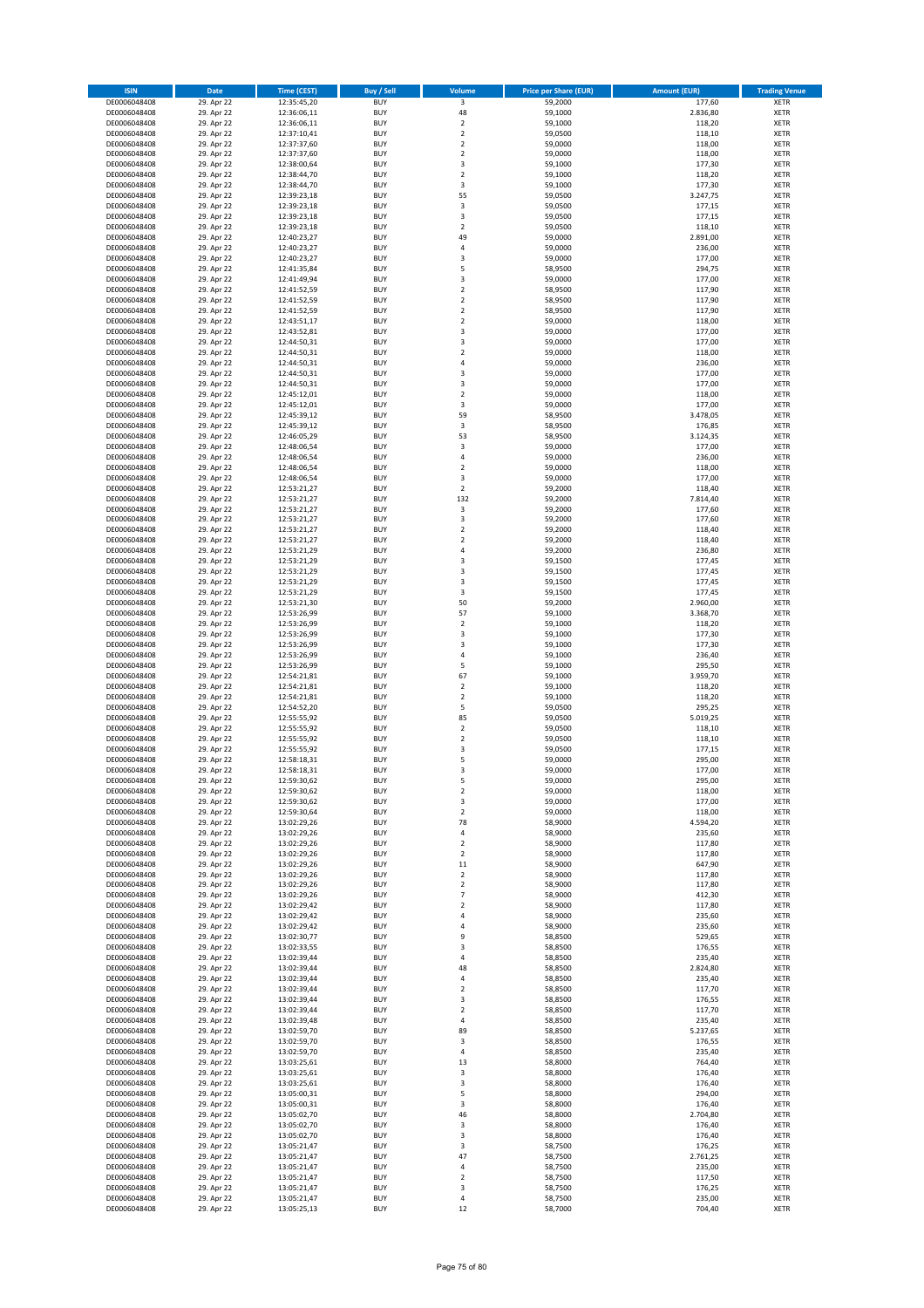| <b>ISIN</b>                  | Date                     | <b>Time (CEST)</b>         | <b>Buy / Sell</b>        | Volume                               | <b>Price per Share (EUR)</b> | <b>Amount (EUR)</b> | <b>Trading Venue</b>       |
|------------------------------|--------------------------|----------------------------|--------------------------|--------------------------------------|------------------------------|---------------------|----------------------------|
| DE0006048408                 | 29. Apr 22               | 13:05:25,27                | <b>BUY</b>               | 6                                    | 58,7000                      | 352,20              | <b>XETR</b>                |
| DE0006048408                 | 29. Apr 22               | 13:06:06,93                | <b>BUY</b>               | 5                                    | 58,7000                      | 293,50              | <b>XETR</b>                |
| DE0006048408<br>DE0006048408 | 29. Apr 22<br>29. Apr 22 | 13:06:06,93<br>13:06:06,93 | <b>BUY</b><br><b>BUY</b> | $\sqrt{4}$<br>$\overline{2}$         | 58,7000<br>58,7000           | 234,80<br>117,40    | <b>XETR</b><br><b>XETR</b> |
| DE0006048408                 | 29. Apr 22               | 13:06:10,55                | <b>BUY</b>               | 15                                   | 58,6500                      | 879,75              | <b>XETR</b>                |
| DE0006048408                 | 29. Apr 22               | 13:08:59,70                | <b>BUY</b>               | 87                                   | 58,7000                      | 5.106,90            | <b>XETR</b>                |
| DE0006048408                 | 29. Apr 22               | 13:08:59,70                | <b>BUY</b>               | $\overline{2}$                       | 58,7000                      | 117,40              | <b>XETR</b>                |
| DE0006048408                 | 29. Apr 22               | 13:08:59,70                | <b>BUY</b>               | 3                                    | 58,7000                      | 176,10              | <b>XETR</b>                |
| DE0006048408<br>DE0006048408 | 29. Apr 22<br>29. Apr 22 | 13:08:59,70                | <b>BUY</b><br><b>BUY</b> | $\mathbf 2$<br>3                     | 58,7000<br>58,7000           | 117,40<br>176,10    | XETR<br><b>XETR</b>        |
| DE0006048408                 | 29. Apr 22               | 13:08:59,70<br>13:08:59,70 | <b>BUY</b>               | $\overline{2}$                       | 58,7000                      | 117,40              | XETR                       |
| DE0006048408                 | 29. Apr 22               | 13:08:59,70                | <b>BUY</b>               | $\overline{2}$                       | 58,7000                      | 117,40              | <b>XETR</b>                |
| DE0006048408                 | 29. Apr 22               | 13:10:09,83                | <b>BUY</b>               | 22                                   | 58,7000                      | 1.291,40            | XETR                       |
| DE0006048408                 | 29. Apr 22               | 13:10:09,83                | <b>BUY</b>               | 5                                    | 58,7000                      | 293,50              | <b>XETR</b>                |
| DE0006048408                 | 29. Apr 22               | 13:10:09,83                | <b>BUY</b>               | 60                                   | 58,7000                      | 3.522,00            | XETR                       |
| DE0006048408<br>DE0006048408 | 29. Apr 22<br>29. Apr 22 | 13:10:27,07<br>13:10:27,07 | <b>BUY</b><br><b>BUY</b> | $\overline{2}$<br>3                  | 58,6500<br>58,6500           | 117,30<br>175,95    | <b>XETR</b><br>XETR        |
| DE0006048408                 | 29. Apr 22               | 13:15:22,63                | <b>BUY</b>               | 82                                   | 58,8000                      | 4.821,60            | <b>XETR</b>                |
| DE0006048408                 | 29. Apr 22               | 13:15:22,63                | <b>BUY</b>               | $\sqrt{4}$                           | 58,8000                      | 235,20              | XETR                       |
| DE0006048408                 | 29. Apr 22               | 13:15:22,63                | <b>BUY</b>               | $\sqrt{4}$                           | 58,8000                      | 235,20              | <b>XETR</b>                |
| DE0006048408                 | 29. Apr 22               | 13:15:22,63                | <b>BUY</b>               | $\overline{2}$                       | 58,8000                      | 117,60              | <b>XETR</b>                |
| DE0006048408<br>DE0006048408 | 29. Apr 22<br>29. Apr 22 | 13:15:22,63<br>13:15:22,63 | <b>BUY</b><br><b>BUY</b> | 5<br>3                               | 58,8000<br>58,8000           | 294,00<br>176,40    | <b>XETR</b><br><b>XETR</b> |
| DE0006048408                 | 29. Apr 22               | 13:15:22,63                | <b>BUY</b>               | 3                                    | 58,8000                      | 176,40              | <b>XETR</b>                |
| DE0006048408                 | 29. Apr 22               | 13:15:22,63                | <b>BUY</b>               | $\sqrt{4}$                           | 58,8000                      | 235,20              | <b>XETR</b>                |
| DE0006048408                 | 29. Apr 22               | 13:15:22,64                | <b>BUY</b>               | 60                                   | 58,8000                      | 3.528,00            | <b>XETR</b>                |
| DE0006048408                 | 29. Apr 22               | 13:15:22,67                | <b>BUY</b>               | $\overline{4}$                       | 58,8000                      | 235,20              | <b>XETR</b>                |
| DE0006048408<br>DE0006048408 | 29. Apr 22<br>29. Apr 22 | 13:16:40,54<br>13:16:40,54 | <b>BUY</b><br><b>BUY</b> | 3<br>3                               | 58,8000<br>58,8000           | 176,40<br>176,40    | <b>XETR</b><br><b>XETR</b> |
| DE0006048408                 | 29. Apr 22               | 13:18:11,91                | <b>BUY</b>               | 59                                   | 58,8000                      | 3.469,20            | <b>XETR</b>                |
| DE0006048408                 | 29. Apr 22               | 13:18:11,91                | <b>BUY</b>               | $\overline{7}$                       | 58,8000                      | 411,60              | <b>XETR</b>                |
| DE0006048408                 | 29. Apr 22               | 13:18:11,91                | <b>BUY</b>               | $\overline{\mathbf{3}}$              | 58,8000                      | 176,40              | <b>XETR</b>                |
| DE0006048408                 | 29. Apr 22               | 13:18:11,91                | <b>BUY</b>               | 3                                    | 58,8000                      | 176,40              | <b>XETR</b>                |
| DE0006048408<br>DE0006048408 | 29. Apr 22<br>29. Apr 22 | 13:18:18,31<br>13:18:18,31 | <b>BUY</b><br><b>BUY</b> | $\sqrt{2}$<br>$\sqrt{4}$             | 58,7500<br>58,7500           | 117,50<br>235,00    | XETR<br><b>XETR</b>        |
| DE0006048408                 | 29. Apr 22               | 13:18:18,31                | <b>BUY</b>               | 3                                    | 58,7500                      | 176,25              | XETR                       |
| DE0006048408                 | 29. Apr 22               | 13:18:18,31                | <b>BUY</b>               | 5                                    | 58,7500                      | 293,75              | <b>XETR</b>                |
| DE0006048408                 | 29. Apr 22               | 13:18:18,31                | <b>BUY</b>               | 3                                    | 58,7500                      | 176,25              | XETR                       |
| DE0006048408                 | 29. Apr 22               | 13:18:18,31                | <b>BUY</b>               | $\overline{2}$                       | 58,7500                      | 117,50              | <b>XETR</b>                |
| DE0006048408                 | 29. Apr 22               | 13:18:38,09                | <b>BUY</b>               | $\overline{2}$                       | 58,7500                      | 117,50              | <b>XETR</b>                |
| DE0006048408<br>DE0006048408 | 29. Apr 22<br>29. Apr 22 | 13:18:38,09<br>13:18:38,09 | <b>BUY</b><br><b>BUY</b> | $\overline{2}$<br>$\overline{2}$     | 58,7500<br>58,7500           | 117,50<br>117,50    | <b>XETR</b><br>XETR        |
| DE0006048408                 | 29. Apr 22               | 13:20:29,57                | <b>BUY</b>               | $\sqrt{4}$                           | 58,8000                      | 235,20              | <b>XETR</b>                |
| DE0006048408                 | 29. Apr 22               | 13:23:45,90                | <b>BUY</b>               | 50                                   | 58,8500                      | 2.942,50            | <b>XETR</b>                |
| DE0006048408                 | 29. Apr 22               | 13:23:45,90                | <b>BUY</b>               | 3                                    | 58,8500                      | 176,55              | <b>XETR</b>                |
| DE0006048408                 | 29. Apr 22               | 13:23:45,90                | <b>BUY</b>               | $\mathbf 2$                          | 58,8500                      | 117,70              | XETR                       |
| DE0006048408                 | 29. Apr 22               | 13:25:52,36                | <b>BUY</b>               | $\mathbf 2$                          | 58,8000                      | 117,60              | <b>XETR</b>                |
| DE0006048408<br>DE0006048408 | 29. Apr 22<br>29. Apr 22 | 13:25:52,36<br>13:25:52,36 | <b>BUY</b><br><b>BUY</b> | 3<br>3                               | 58,8000<br>58,8000           | 176,40<br>176,40    | <b>XETR</b><br><b>XETR</b> |
| DE0006048408                 | 29. Apr 22               | 13:25:52,36                | <b>BUY</b>               | $\mathbf 2$                          | 58,8000                      | 117,60              | <b>XETR</b>                |
| DE0006048408                 | 29. Apr 22               | 13:25:52,36                | <b>BUY</b>               | $\mathbf 2$                          | 58,8000                      | 117,60              | <b>XETR</b>                |
| DE0006048408                 | 29. Apr 22               | 13:25:52,36                | <b>BUY</b>               | $\overline{2}$                       | 58,8000                      | 117,60              | <b>XETR</b>                |
| DE0006048408                 | 29. Apr 22               | 13:25:52,36                | <b>BUY</b>               | 3                                    | 58,8000                      | 176,40              | <b>XETR</b>                |
| DE0006048408<br>DE0006048408 | 29. Apr 22<br>29. Apr 22 | 13:25:52,36<br>13:25:52,36 | <b>BUY</b><br><b>BUY</b> | $\sqrt{4}$<br>3                      | 58,8000<br>58,8000           | 235,20<br>176,40    | <b>XETR</b><br><b>XETR</b> |
| DE0006048408                 | 29. Apr 22               | 13:25:54,33                | <b>BUY</b>               | $\overline{2}$                       | 58,8000                      | 117,60              | <b>XETR</b>                |
| DE0006048408                 | 29. Apr 22               | 13:25:54,35                | <b>BUY</b>               | $\sqrt{4}$                           | 58,8000                      | 235,20              | <b>XETR</b>                |
| DE0006048408                 | 29. Apr 22               | 13:25:57,69                | <b>BUY</b>               | 16                                   | 58,7500                      | 940,00              | <b>XETR</b>                |
| DE0006048408                 | 29. Apr 22               | 13:25:57,69                | <b>BUY</b>               | 3                                    | 58,7500                      | 176,25              | <b>XETR</b>                |
| DE0006048408<br>DE0006048408 | 29. Apr 22               | 13:25:57,69                | <b>BUY</b>               | 64<br>$\sqrt{4}$                     | 58,7500                      | 3.760,00            | <b>XETR</b>                |
| DE0006048408                 | 29. Apr 22<br>29. Apr 22 | 13:30:01,39<br>13:30:01,39 | <b>BUY</b><br><b>BUY</b> | 5                                    | 58,8500<br>58,8500           | 235,40<br>294,25    | XETR<br><b>XETR</b>        |
| DE0006048408                 | 29. Apr 22               | 13:30:01,39                | <b>BUY</b>               | 4                                    | 58,8500                      | 235,40              | <b>XETR</b>                |
| DE0006048408                 | 29. Apr 22               | 13:30:01,39                | <b>BUY</b>               | 3                                    | 58,8500                      | 176,55              | <b>XETR</b>                |
| DE0006048408                 | 29. Apr 22               | 13:30:01,39                | <b>BUY</b>               | $\overline{4}$                       | 58,8500                      | 235,40              | <b>XETR</b>                |
| DE0006048408                 | 29. Apr 22               | 13:30:04,90                | <b>BUY</b>               | 96                                   | 58,8000                      | 5.644,80            | XETR                       |
| DE0006048408<br>DE0006048408 | 29. Apr 22<br>29. Apr 22 | 13:30:04,90<br>13:30:04,90 | <b>BUY</b><br><b>BUY</b> | $\mathbf 2$<br>5                     | 58,8000<br>58,8000           | 117,60<br>294,00    | XETR<br>XETR               |
| DE0006048408                 | 29. Apr 22               | 13:30:04,90                | <b>BUY</b>               | $\boldsymbol{2}$                     | 58,8000                      | 117,60              | <b>XETR</b>                |
| DE0006048408                 | 29. Apr 22               | 13:30:04,90                | <b>BUY</b>               | 5                                    | 58,8000                      | 294,00              | <b>XETR</b>                |
| DE0006048408                 | 29. Apr 22               | 13:30:04,90                | <b>BUY</b>               | $\boldsymbol{2}$                     | 58,8000                      | 117,60              | XETR                       |
| DE0006048408                 | 29. Apr 22               | 13:30:04,90                | <b>BUY</b>               | 3                                    | 58,8000                      | 176,40              | <b>XETR</b>                |
| DE0006048408<br>DE0006048408 | 29. Apr 22<br>29. Apr 22 | 13:34:33,37<br>13:34:33,37 | <b>BUY</b><br><b>BUY</b> | 3<br>$\boldsymbol{2}$                | 58,8500<br>58,8500           | 176,55<br>117,70    | XETR<br><b>XETR</b>        |
| DE0006048408                 | 29. Apr 22               | 13:34:33,37                | <b>BUY</b>               | 3                                    | 58,8500                      | 176,55              | XETR                       |
| DE0006048408                 | 29. Apr 22               | 13:34:33,72                | <b>BUY</b>               | 57                                   | 58,8000                      | 3.351,60            | <b>XETR</b>                |
| DE0006048408                 | 29. Apr 22               | 13:34:33,72                | <b>BUY</b>               | $\sqrt{2}$                           | 58,8000                      | 117,60              | <b>XETR</b>                |
| DE0006048408                 | 29. Apr 22               | 13:34:33,72                | <b>BUY</b>               | $\overline{2}$                       | 58,8000                      | 117,60              | <b>XETR</b>                |
| DE0006048408<br>DE0006048408 | 29. Apr 22<br>29. Apr 22 | 13:34:35,76<br>13:34:36,75 | <b>BUY</b><br><b>BUY</b> | $\boldsymbol{2}$<br>4                | 58,8000<br>58,7500           | 117,60<br>235,00    | XETR<br><b>XETR</b>        |
| DE0006048408                 | 29. Apr 22               | 13:34:36,75                | <b>BUY</b>               | $\sqrt{2}$                           | 58,7500                      | 117,50              | <b>XETR</b>                |
| DE0006048408                 | 29. Apr 22               | 13:34:36,75                | <b>BUY</b>               | 59                                   | 58,7500                      | 3.466,25            | <b>XETR</b>                |
| DE0006048408                 | 29. Apr 22               | 13:34:36,75                | <b>BUY</b>               | 3                                    | 58,7500                      | 176,25              | <b>XETR</b>                |
| DE0006048408                 | 29. Apr 22               | 13:35:31,28                | <b>BUY</b>               | 78                                   | 58,7000                      | 4.578,60            | <b>XETR</b>                |
| DE0006048408<br>DE0006048408 | 29. Apr 22<br>29. Apr 22 | 13:35:31,28<br>13:35:31,28 | <b>BUY</b><br><b>BUY</b> | 3<br>3                               | 58,7000<br>58,7000           | 176,10<br>176,10    | <b>XETR</b><br><b>XETR</b> |
| DE0006048408                 | 29. Apr 22               | 13:35:31,28                | <b>BUY</b>               | 5                                    | 58,7000                      | 293,50              | <b>XETR</b>                |
| DE0006048408                 | 29. Apr 22               | 13:35:35,81                | <b>BUY</b>               | 3                                    | 58,7000                      | 176,10              | XETR                       |
| DE0006048408                 | 29. Apr 22               | 13:35:42,16                | <b>BUY</b>               | 4                                    | 58,7000                      | 234,80              | XETR                       |
| DE0006048408                 | 29. Apr 22               | 13:35:46,33                | <b>BUY</b>               | 5                                    | 58,6500                      | 293,25              | <b>XETR</b>                |
| DE0006048408<br>DE0006048408 | 29. Apr 22<br>29. Apr 22 | 13:35:46,33<br>13:35:51,82 | <b>BUY</b><br><b>BUY</b> | 12<br>12                             | 58,6000<br>58,6500           | 703,20<br>703,80    | <b>XETR</b><br>XETR        |
| DE0006048408                 | 29. Apr 22               | 13:36:20,13                | <b>BUY</b>               | 3                                    | 58,7000                      | 176,10              | XETR                       |
| DE0006048408                 | 29. Apr 22               | 13:38:14,79                | <b>BUY</b>               | 46                                   | 58,7000                      | 2.700,20            | XETR                       |
| DE0006048408                 | 29. Apr 22               | 13:38:14,79                | <b>BUY</b>               | $\boldsymbol{2}$                     | 58,7000                      | 117,40              | <b>XETR</b>                |
| DE0006048408                 | 29. Apr 22               | 13:38:14,79                | <b>BUY</b>               | $\overline{\mathbf{c}}$              | 58,7000                      | 117,40              | XETR                       |
| DE0006048408                 | 29. Apr 22               | 13:38:14,79                | <b>BUY</b>               | 3                                    | 58,7000                      | 176,10              | XETR                       |
| DE0006048408<br>DE0006048408 | 29. Apr 22<br>29. Apr 22 | 13:38:14,79<br>13:38:48,69 | <b>BUY</b><br><b>BUY</b> | $\boldsymbol{2}$<br>$\boldsymbol{2}$ | 58,7000<br>58,7500           | 117,40<br>117,50    | <b>XETR</b><br><b>XETR</b> |
| DE0006048408                 | 29. Apr 22               | 13:39:01,77                | <b>BUY</b>               | 3                                    | 58,7500                      | 176,25              | <b>XETR</b>                |
| DE0006048408                 | 29. Apr 22               | 13:39:17,53                | <b>BUY</b>               | 5                                    | 58,7000                      | 293,50              | <b>XETR</b>                |
| DE0006048408                 | 29. Apr 22               | 13:41:35,81                | <b>BUY</b>               | $\boldsymbol{2}$                     | 58,8000                      | 117,60              | <b>XETR</b>                |
| DE0006048408                 | 29. Apr 22               | 13:41:35,81                | <b>BUY</b>               | $\overline{2}$                       | 58,8000                      | 117,60              | <b>XETR</b>                |
| DE0006048408                 | 29. Apr 22               | 13:41:35,81                | <b>BUY</b>               | $\pmb{4}$                            | 58,8000                      | 235,20              | <b>XETR</b>                |
| DE0006048408<br>DE0006048408 | 29. Apr 22<br>29. Apr 22 | 13:44:18,13<br>13:44:18,13 | <b>BUY</b><br><b>BUY</b> | 3<br>53                              | 58,9000<br>58,9000           | 176,70<br>3.121,70  | <b>XETR</b><br><b>XETR</b> |
| DE0006048408                 | 29. Apr 22               | 13:44:18,13                | <b>BUY</b>               | 3                                    | 58,9000                      | 176,70              | <b>XETR</b>                |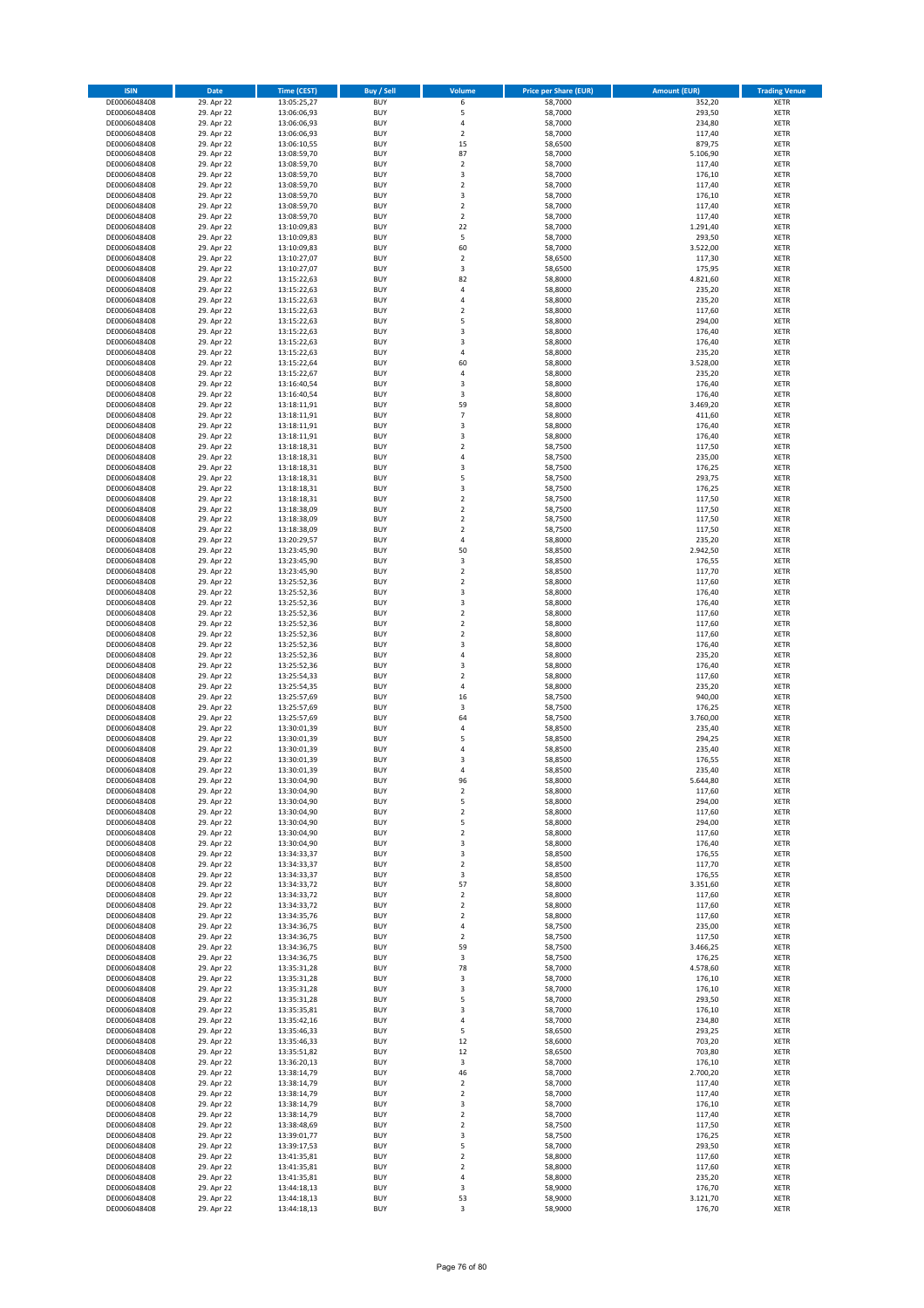| <b>ISIN</b>                  | Date                     | <b>Time (CEST)</b>         | <b>Buy / Sell</b>        | Volume                             | <b>Price per Share (EUR)</b> | <b>Amount (EUR)</b> | <b>Trading Venue</b>       |
|------------------------------|--------------------------|----------------------------|--------------------------|------------------------------------|------------------------------|---------------------|----------------------------|
| DE0006048408                 | 29. Apr 22               | 13:44:18,13                | <b>BUY</b>               | $\overline{2}$                     | 58,9000                      | 117,80              | <b>XETR</b>                |
| DE0006048408                 | 29. Apr 22               | 13:44:18,13                | <b>BUY</b>               | $\mathbf 2$                        | 58,9000                      | 117,80              | <b>XETR</b>                |
| DE0006048408<br>DE0006048408 | 29. Apr 22<br>29. Apr 22 | 13:44:18,13<br>13:44:18,13 | <b>BUY</b><br><b>BUY</b> | $\sqrt{4}$<br>3                    | 58,9000<br>58,9000           | 235,60<br>176,70    | <b>XETR</b><br><b>XETR</b> |
| DE0006048408                 | 29. Apr 22               | 13:44:18,13                | <b>BUY</b>               | 3                                  | 58,9000                      | 176,70              | <b>XETR</b>                |
| DE0006048408                 | 29. Apr 22               | 13:44:18,13                | <b>BUY</b>               | $\overline{4}$                     | 58,9000                      | 235,60              | <b>XETR</b>                |
| DE0006048408                 | 29. Apr 22               | 13:44:18,13                | <b>BUY</b>               | 3                                  | 58,9000                      | 176,70              | <b>XETR</b>                |
| DE0006048408                 | 29. Apr 22               | 13:45:03,76                | <b>BUY</b>               | 52                                 | 58,9000                      | 3.062,80            | <b>XETR</b>                |
| DE0006048408<br>DE0006048408 | 29. Apr 22<br>29. Apr 22 | 13:45:03,76                | <b>BUY</b><br><b>BUY</b> | $\boldsymbol{2}$<br>3              | 58,9000<br>58,9000           | 117,80<br>176,70    | XETR<br><b>XETR</b>        |
| DE0006048408                 | 29. Apr 22               | 13:45:03,76<br>13:45:03,76 | <b>BUY</b>               | $\overline{2}$                     | 58,9000                      | 117,80              | XETR                       |
| DE0006048408                 | 29. Apr 22               | 13:45:03,76                | <b>BUY</b>               | 3                                  | 58,9000                      | 176,70              | <b>XETR</b>                |
| DE0006048408                 | 29. Apr 22               | 13:46:42,34                | <b>BUY</b>               | 3                                  | 58,8500                      | 176,55              | XETR                       |
| DE0006048408                 | 29. Apr 22               | 13:47:20,15                | <b>BUY</b>               | 101                                | 58,8000                      | 5.938,80            | <b>XETR</b>                |
| DE0006048408                 | 29. Apr 22               | 13:47:20,15                | <b>BUY</b>               | $\mathsf 3$                        | 58,8000                      | 176,40              | XETR                       |
| DE0006048408<br>DE0006048408 | 29. Apr 22<br>29. Apr 22 | 13:47:20,15<br>13:47:20,15 | <b>BUY</b><br><b>BUY</b> | 5<br>3                             | 58,8500<br>58,8500           | 294,25<br>176,55    | <b>XETR</b><br>XETR        |
| DE0006048408                 | 29. Apr 22               | 13:47:20,15                | <b>BUY</b>               | 5                                  | 58,8500                      | 294,25              | <b>XETR</b>                |
| DE0006048408                 | 29. Apr 22               | 13:47:33,13                | <b>BUY</b>               | 13                                 | 58,8000                      | 764,40              | XETR                       |
| DE0006048408                 | 29. Apr 22               | 13:47:37,69                | <b>BUY</b>               | 5                                  | 58,8000                      | 294,00              | <b>XETR</b>                |
| DE0006048408                 | 29. Apr 22               | 13:47:48,26                | <b>BUY</b><br><b>BUY</b> | 3<br>81                            | 58,8500                      | 176,55<br>4.766,85  | <b>XETR</b><br><b>XETR</b> |
| DE0006048408<br>DE0006048408 | 29. Apr 22<br>29. Apr 22 | 13:47:48,26<br>13:47:48,26 | <b>BUY</b>               | 3                                  | 58,8500<br>58,8500           | 176,55              | <b>XETR</b>                |
| DE0006048408                 | 29. Apr 22               | 13:47:48,26                | <b>BUY</b>               | 5                                  | 58,8500                      | 294,25              | <b>XETR</b>                |
| DE0006048408                 | 29. Apr 22               | 13:48:32,34                | <b>BUY</b>               | $\overline{4}$                     | 58,7500                      | 235,00              | <b>XETR</b>                |
| DE0006048408                 | 29. Apr 22               | 13:48:42,51                | <b>BUY</b>               | 3                                  | 58,7500                      | 176,25              | <b>XETR</b>                |
| DE0006048408                 | 29. Apr 22               | 13:49:29,82                | <b>BUY</b>               | $\overline{2}$                     | 58,7500                      | 117,50              | <b>XETR</b>                |
| DE0006048408<br>DE0006048408 | 29. Apr 22<br>29. Apr 22 | 13:49:49,59<br>13:51:58,48 | <b>BUY</b><br><b>BUY</b> | $\overline{2}$<br>47               | 58,7000<br>58,7500           | 117,40<br>2.761,25  | <b>XETR</b><br><b>XETR</b> |
| DE0006048408                 | 29. Apr 22               | 13:51:58,48                | <b>BUY</b>               | 3                                  | 58,7500                      | 176,25              | <b>XETR</b>                |
| DE0006048408                 | 29. Apr 22               | 13:52:48,35                | <b>BUY</b>               | 3                                  | 58,7500                      | 176,25              | <b>XETR</b>                |
| DE0006048408                 | 29. Apr 22               | 13:52:48,35                | <b>BUY</b>               | 59                                 | 58,7500                      | 3.466,25            | <b>XETR</b>                |
| DE0006048408                 | 29. Apr 22               | 13:52:48,35                | <b>BUY</b><br><b>BUY</b> | 3<br>$\boldsymbol{2}$              | 58,7000                      | 176,10<br>117,50    | <b>XETR</b><br>XETR        |
| DE0006048408<br>DE0006048408 | 29. Apr 22<br>29. Apr 22 | 13:52:48,35<br>13:52:48,35 | <b>BUY</b>               | 3                                  | 58,7500<br>58,7500           | 176,25              | <b>XETR</b>                |
| DE0006048408                 | 29. Apr 22               | 13:52:48,35                | <b>BUY</b>               | $\overline{2}$                     | 58,7500                      | 117,50              | XETR                       |
| DE0006048408                 | 29. Apr 22               | 13:52:48,35                | <b>BUY</b>               | 3                                  | 58,7500                      | 176,25              | <b>XETR</b>                |
| DE0006048408                 | 29. Apr 22               | 14:00:02,74                | <b>BUY</b>               | $\sqrt{2}$                         | 58,9500                      | 117,90              | XETR                       |
| DE0006048408                 | 29. Apr 22               | 14:00:02,74                | <b>BUY</b>               | $\overline{2}$                     | 58,9500                      | 117,90              | <b>XETR</b>                |
| DE0006048408<br>DE0006048408 | 29. Apr 22<br>29. Apr 22 | 14:00:02,74<br>14:02:41,55 | <b>BUY</b><br><b>BUY</b> | $\overline{2}$<br>173              | 58,9500<br>58,9000           | 117,90<br>10.189,70 | <b>XETR</b><br><b>XETR</b> |
| DE0006048408                 | 29. Apr 22               | 14:02:41,55                | <b>BUY</b>               | $\sqrt{2}$                         | 58,9000                      | 117,80              | XETR                       |
| DE0006048408                 | 29. Apr 22               | 14:02:41,55                | <b>BUY</b>               | 3                                  | 58,9000                      | 176,70              | <b>XETR</b>                |
| DE0006048408                 | 29. Apr 22               | 14:02:41,55                | <b>BUY</b>               | 3                                  | 58,9000                      | 176,70              | <b>XETR</b>                |
| DE0006048408                 | 29. Apr 22               | 14:02:41,55                | <b>BUY</b>               | $\sqrt{4}$                         | 58,9000                      | 235,60              | <b>XETR</b>                |
| DE0006048408                 | 29. Apr 22               | 14:02:41,55                | <b>BUY</b>               | $\sqrt{2}$                         | 58,9000                      | 117,80              | XETR                       |
| DE0006048408<br>DE0006048408 | 29. Apr 22<br>29. Apr 22 | 14:02:41,55<br>14:02:41,55 | <b>BUY</b><br><b>BUY</b> | 3<br>3                             | 58,9000<br>58,9000           | 176,70<br>176,70    | <b>XETR</b><br><b>XETR</b> |
| DE0006048408                 | 29. Apr 22               | 14:02:41,55                | <b>BUY</b>               | 4                                  | 58,9000                      | 235,60              | <b>XETR</b>                |
| DE0006048408                 | 29. Apr 22               | 14:02:41,55                | <b>BUY</b>               | $\sqrt{4}$                         | 58,9000                      | 235,60              | <b>XETR</b>                |
| DE0006048408                 | 29. Apr 22               | 14:02:41,55                | <b>BUY</b>               | 3                                  | 58,9000                      | 176,70              | <b>XETR</b>                |
| DE0006048408                 | 29. Apr 22               | 14:02:41,55                | <b>BUY</b><br><b>BUY</b> | $\overline{2}$<br>3                | 58,9000                      | 117,80              | <b>XETR</b>                |
| DE0006048408<br>DE0006048408 | 29. Apr 22<br>29. Apr 22 | 14:02:41,56<br>14:04:00,28 | <b>BUY</b>               | 3                                  | 58,9000<br>58,9000           | 176,70<br>176,70    | <b>XETR</b><br><b>XETR</b> |
| DE0006048408                 | 29. Apr 22               | 14:04:00,28                | <b>BUY</b>               | 89                                 | 58,9000                      | 5.242,10            | <b>XETR</b>                |
| DE0006048408                 | 29. Apr 22               | 14:04:00,28                | <b>BUY</b>               | $\overline{4}$                     | 58,9000                      | 235,60              | <b>XETR</b>                |
| DE0006048408                 | 29. Apr 22               | 14:04:00,28                | <b>BUY</b>               | $\overline{\mathbf{3}}$            | 58,9000                      | 176,70              | <b>XETR</b>                |
| DE0006048408                 | 29. Apr 22               | 14:04:00,28                | <b>BUY</b>               | $\overline{a}$                     | 58,9000                      | 235,60              | <b>XETR</b>                |
| DE0006048408<br>DE0006048408 | 29. Apr 22<br>29. Apr 22 | 14:04:00,28<br>14:04:00,28 | <b>BUY</b><br><b>BUY</b> | 4<br>$\overline{4}$                | 58,9000<br>58,9000           | 235,60<br>235,60    | <b>XETR</b><br><b>XETR</b> |
| DE0006048408                 | 29. Apr 22               | 14:04:00,28                | <b>BUY</b>               | 3                                  | 58,9000                      | 176,70              | XETR                       |
| DE0006048408                 | 29. Apr 22               | 14:04:48,46                | <b>BUY</b>               | 3                                  | 58,8500                      | 176,55              | <b>XETR</b>                |
| DE0006048408                 | 29. Apr 22               | 14:04:48,46                | <b>BUY</b>               | 4                                  | 58,8500                      | 235,40              | XETR                       |
| DE0006048408                 | 29. Apr 22               | 14:04:48,46                | <b>BUY</b>               | 3                                  | 58,8500                      | 176,55              | <b>XETR</b>                |
| DE0006048408<br>DE0006048408 | 29. Apr 22<br>29. Apr 22 | 14:10:11,87<br>14:10:11,87 | <b>BUY</b><br><b>BUY</b> | 3<br>3                             | 59,0500<br>59,0500           | 177,15<br>177,15    | <b>XETR</b><br>XETR        |
| DE0006048408                 | 29. Apr 22               | 14:10:11,87                | <b>BUY</b>               | 4                                  | 59,0500                      | 236,20              | XETR                       |
| DE0006048408                 | 29. Apr 22               | 14:10:11,87                | <b>BUY</b>               | 3                                  | 59,0500                      | 177,15              | XETR                       |
| DE0006048408                 | 29. Apr 22               | 14:14:00,82                | <b>BUY</b>               | 3                                  | 59,0500                      | 177,15              | XETR                       |
| DE0006048408                 | 29. Apr 22               | 14:14:00,82<br>14:14:00,82 | <b>BUY</b>               | $\overline{2}$                     | 59,0500                      | 118,10              | XETR                       |
| DE0006048408<br>DE0006048408 | 29. Apr 22<br>29. Apr 22 | 14:14:00,82                | <b>BUY</b><br><b>BUY</b> | $\overline{2}$<br>$\boldsymbol{2}$ | 59,0500<br>59,0500           | 118,10<br>118,10    | XETR<br><b>XETR</b>        |
| DE0006048408                 | 29. Apr 22               | 14:15:27,56                | <b>BUY</b>               | $\boldsymbol{2}$                   | 59,0500                      | 118,10              | XETR                       |
| DE0006048408                 | 29. Apr 22               | 14:18:52,93                | <b>BUY</b>               | 152                                | 59,0500                      | 8.975,60            | <b>XETR</b>                |
| DE0006048408                 | 29. Apr 22               | 14:21:07,09                | <b>BUY</b>               | 118                                | 59,1000                      | 6.973,80            | XETR                       |
| DE0006048408<br>DE0006048408 | 29. Apr 22<br>29. Apr 22 | 14:21:07,09<br>14:21:07,09 | <b>BUY</b><br><b>BUY</b> | 4<br>$\boldsymbol{2}$              | 59,1000<br>59,1000           | 236,40<br>118,20    | <b>XETR</b><br><b>XETR</b> |
| DE0006048408                 | 29. Apr 22               | 14:21:07,09                | <b>BUY</b>               | 4                                  | 59,1000                      | 236,40              | XETR                       |
| DE0006048408                 | 29. Apr 22               | 14:21:07,09                | <b>BUY</b>               | 3                                  | 59,1000                      | 177,30              | XETR                       |
| DE0006048408                 | 29. Apr 22               | 14:21:07,09                | <b>BUY</b>               | 4                                  | 59,1000                      | 236,40              | <b>XETR</b>                |
| DE0006048408                 | 29. Apr 22               | 14:21:07,09                | <b>BUY</b>               | $\boldsymbol{2}$                   | 59,1000                      | 118,20              | <b>XETR</b>                |
| DE0006048408<br>DE0006048408 | 29. Apr 22<br>29. Apr 22 | 14:21:07,09<br>14:21:07,09 | <b>BUY</b><br><b>BUY</b> | 4<br>3                             | 59,1000<br>59,1000           | 236,40<br>177,30    | <b>XETR</b><br><b>XETR</b> |
| DE0006048408                 | 29. Apr 22               | 14:21:07,11                | <b>BUY</b>               | $\overline{2}$                     | 59,1000                      | 118,20              | <b>XETR</b>                |
| DE0006048408                 | 29. Apr 22               | 14:28:51,19                | <b>BUY</b>               | 51                                 | 59,2500                      | 3.021,75            | <b>XETR</b>                |
| DE0006048408                 | 29. Apr 22               | 14:28:51,19                | <b>BUY</b>               | 3                                  | 59,2500                      | 177,75              | <b>XETR</b>                |
| DE0006048408                 | 29. Apr 22               | 14:28:51,19                | <b>BUY</b><br><b>BUY</b> | 3<br>$\boldsymbol{2}$              | 59,2500<br>59,2500           | 177,75<br>118,50    | XETR<br>XETR               |
| DE0006048408<br>DE0006048408 | 29. Apr 22<br>29. Apr 22 | 14:28:51,19<br>14:28:51,19 | <b>BUY</b>               | 3                                  | 59,2500                      | 177,75              | XETR                       |
| DE0006048408                 | 29. Apr 22               | 14:28:51,19                | <b>BUY</b>               | $\boldsymbol{2}$                   | 59,2500                      | 118,50              | XETR                       |
| DE0006048408                 | 29. Apr 22               | 14:28:51,19                | <b>BUY</b>               | $\overline{2}$                     | 59,2500                      | 118,50              | <b>XETR</b>                |
| DE0006048408                 | 29. Apr 22               | 14:28:51,19                | <b>BUY</b>               | 4                                  | 59,2500                      | 237,00              | XETR                       |
| DE0006048408                 | 29. Apr 22               | 14:29:19,72                | <b>BUY</b>               | 99                                 | 59,3000                      | 5.870,70            | XETR                       |
| DE0006048408<br>DE0006048408 | 29. Apr 22<br>29. Apr 22 | 14:29:19,72<br>14:29:19,72 | <b>BUY</b><br><b>BUY</b> | 3<br>$\boldsymbol{2}$              | 59,3000<br>59,3000           | 177,90<br>118,60    | XETR<br>XETR               |
| DE0006048408                 | 29. Apr 22               | 14:30:02,83                | <b>BUY</b>               | 4                                  | 59,3500                      | 237,40              | XETR                       |
| DE0006048408                 | 29. Apr 22               | 14:30:08,69                | <b>BUY</b>               | 4                                  | 59,3500                      | 237,40              | XETR                       |
| DE0006048408                 | 29. Apr 22               | 14:30:11,03                | <b>BUY</b>               | 4                                  | 59,3000                      | 237,20              | XETR                       |
| DE0006048408                 | 29. Apr 22               | 14:31:09,45                | <b>BUY</b>               | $\overline{2}$                     | 59,4000                      | 118,80              | <b>XETR</b>                |
| DE0006048408<br>DE0006048408 | 29. Apr 22<br>29. Apr 22 | 14:31:09,45<br>14:31:09,45 | <b>BUY</b><br><b>BUY</b> | 113<br>$\sqrt{2}$                  | 59,4000<br>59,4000           | 6.712,20<br>118,80  | <b>XETR</b><br><b>XETR</b> |
| DE0006048408                 | 29. Apr 22               | 14:31:09,45                | <b>BUY</b>               | 4                                  | 59,4000                      | 237,60              | <b>XETR</b>                |
| DE0006048408                 | 29. Apr 22               | 14:31:09,45                | <b>BUY</b>               | 3                                  | 59,4000                      | 178,20              | <b>XETR</b>                |
| DE0006048408                 | 29. Apr 22               | 14:31:09,45                | <b>BUY</b>               | 5                                  | 59,4000                      | 297,00              | <b>XETR</b>                |
| DE0006048408<br>DE0006048408 | 29. Apr 22<br>29. Apr 22 | 14:31:09,45<br>14:32:43,97 | <b>BUY</b><br><b>BUY</b> | 3<br>3                             | 59,4000<br>59,4000           | 178,20<br>178,20    | <b>XETR</b><br><b>XETR</b> |
| DE0006048408                 | 29. Apr 22               | 14:32:44,17                | <b>BUY</b>               | $\boldsymbol{2}$                   | 59,4000                      | 118,80              | XETR                       |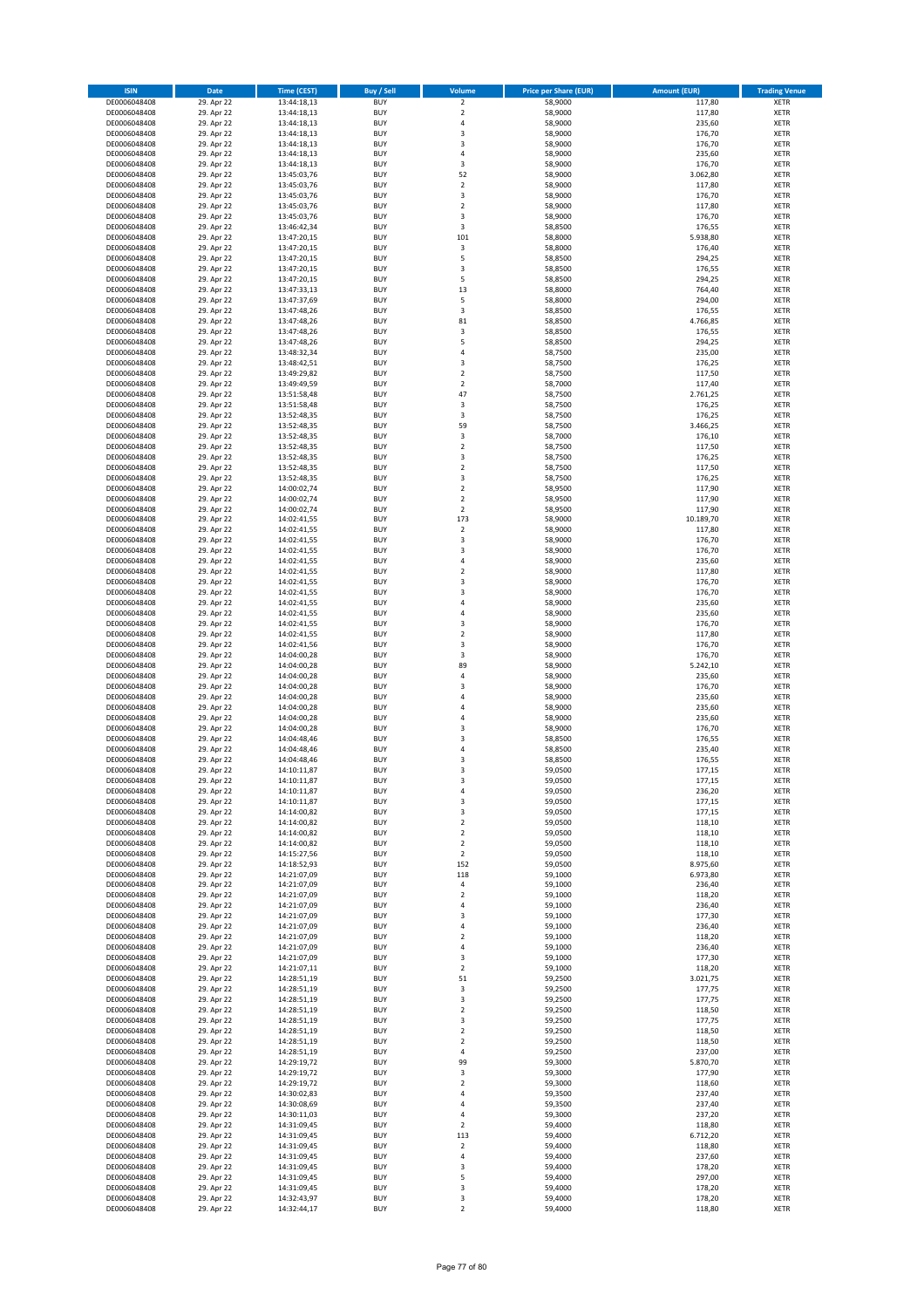| <b>ISIN</b>                  | Date                     | <b>Time (CEST)</b>         | <b>Buy / Sell</b>        | Volume                                    | <b>Price per Share (EUR)</b> | <b>Amount (EUR)</b> | <b>Trading Venue</b>       |
|------------------------------|--------------------------|----------------------------|--------------------------|-------------------------------------------|------------------------------|---------------------|----------------------------|
| DE0006048408                 | 29. Apr 22               | 14:33:07,45                | <b>BUY</b>               | $\overline{2}$                            | 59,3500                      | 118,70              | <b>XETR</b>                |
| DE0006048408                 | 29. Apr 22               | 14:33:07,45                | <b>BUY</b>               | 45                                        | 59,3500                      | 2.670,75            | <b>XETR</b>                |
| DE0006048408<br>DE0006048408 | 29. Apr 22<br>29. Apr 22 | 14:33:07,45<br>14:33:07,45 | <b>BUY</b><br><b>BUY</b> | 3<br>$\sqrt{4}$                           | 59,3500<br>59,3500           | 178,05<br>237,40    | <b>XETR</b><br><b>XETR</b> |
| DE0006048408                 | 29. Apr 22               | 14:33:07,45                | <b>BUY</b>               | 3                                         | 59,3500                      | 178,05              | <b>XETR</b>                |
| DE0006048408                 | 29. Apr 22               | 14:33:07,45                | <b>BUY</b>               | $\overline{2}$                            | 59,3500                      | 118,70              | <b>XETR</b>                |
| DE0006048408                 | 29. Apr 22               | 14:33:07,45                | <b>BUY</b>               | $\overline{2}$                            | 59,3500                      | 118,70              | <b>XETR</b>                |
| DE0006048408                 | 29. Apr 22               | 14:33:07,45                | <b>BUY</b>               | 3                                         | 59,3500                      | 178,05              | <b>XETR</b>                |
| DE0006048408<br>DE0006048408 | 29. Apr 22<br>29. Apr 22 | 14:33:07,51                | <b>BUY</b><br><b>BUY</b> | $\sqrt{4}$<br>5                           | 59,3500<br>59,3500           | 237,40<br>296,75    | XETR<br><b>XETR</b>        |
| DE0006048408                 | 29. Apr 22               | 14:33:07,51<br>14:35:54,06 | <b>BUY</b>               | $\,1\,$                                   | 59,3000                      | 59,30               | XETR                       |
| DE0006048408                 | 29. Apr 22               | 14:36:05,85                | <b>BUY</b>               | 3                                         | 59,3000                      | 177,90              | <b>XETR</b>                |
| DE0006048408                 | 29. Apr 22               | 14:36:05,85                | <b>BUY</b>               | 76                                        | 59,3000                      | 4.506,80            | XETR                       |
| DE0006048408                 | 29. Apr 22               | 14:36:05,85                | <b>BUY</b>               | 3                                         | 59,3000                      | 177,90              | <b>XETR</b>                |
| DE0006048408                 | 29. Apr 22               | 14:36:05,85                | <b>BUY</b>               | $\overline{\mathbf{3}}$                   | 59,3000                      | 177,90              | XETR                       |
| DE0006048408<br>DE0006048408 | 29. Apr 22<br>29. Apr 22 | 14:36:05,85<br>14:36:07,04 | <b>BUY</b><br><b>BUY</b> | 3<br>120                                  | 59,3000<br>59,2500           | 177,90<br>7.110,00  | <b>XETR</b><br>XETR        |
| DE0006048408                 | 29. Apr 22               | 14:36:07,04                | <b>BUY</b>               | $\sqrt{4}$                                | 59,2500                      | 237,00              | <b>XETR</b>                |
| DE0006048408                 | 29. Apr 22               | 14:36:07,04                | <b>BUY</b>               | $\overline{2}$                            | 59,2500                      | 118,50              | XETR                       |
| DE0006048408                 | 29. Apr 22               | 14:38:50,62                | <b>BUY</b>               | 3                                         | 59,4000                      | 178,20              | <b>XETR</b>                |
| DE0006048408<br>DE0006048408 | 29. Apr 22<br>29. Apr 22 | 14:38:50,62<br>14:39:57,03 | <b>BUY</b><br><b>BUY</b> | $\overline{2}$<br>59                      | 59,4000<br>59,3500           | 118,80<br>3.501,65  | <b>XETR</b><br><b>XETR</b> |
| DE0006048408                 | 29. Apr 22               | 14:39:57,03                | <b>BUY</b>               | 3                                         | 59,3500                      | 178,05              | <b>XETR</b>                |
| DE0006048408                 | 29. Apr 22               | 14:39:57,03                | <b>BUY</b>               | $\mathbf 2$                               | 59,3500                      | 118,70              | <b>XETR</b>                |
| DE0006048408                 | 29. Apr 22               | 14:39:57,03                | <b>BUY</b>               | 5                                         | 59,3500                      | 296,75              | <b>XETR</b>                |
| DE0006048408                 | 29. Apr 22               | 14:39:57,03                | <b>BUY</b>               | 4                                         | 59,3500                      | 237,40              | <b>XETR</b>                |
| DE0006048408                 | 29. Apr 22               | 14:39:57,03                | <b>BUY</b>               | $\overline{4}$                            | 59,3500                      | 237,40              | <b>XETR</b>                |
| DE0006048408<br>DE0006048408 | 29. Apr 22<br>29. Apr 22 | 14:39:57,03<br>14:39:57,04 | <b>BUY</b><br><b>BUY</b> | $\overline{2}$<br>66                      | 59,3500<br>59,3500           | 118,70<br>3.917,10  | <b>XETR</b><br><b>XETR</b> |
| DE0006048408                 | 29. Apr 22               | 14:40:09,21                | <b>BUY</b>               | 57                                        | 59,3000                      | 3.380,10            | <b>XETR</b>                |
| DE0006048408                 | 29. Apr 22               | 14:40:09,21                | <b>BUY</b>               | $\sqrt{2}$                                | 59,3000                      | 118,60              | <b>XETR</b>                |
| DE0006048408                 | 29. Apr 22               | 14:40:09,21                | <b>BUY</b>               | $\boldsymbol{2}$                          | 59,3000                      | 118,60              | <b>XETR</b>                |
| DE0006048408                 | 29. Apr 22               | 14:40:09,21                | <b>BUY</b><br><b>BUY</b> | $\overline{2}$<br>53                      | 59,3000                      | 118,60<br>3.142,90  | <b>XETR</b><br>XETR        |
| DE0006048408<br>DE0006048408 | 29. Apr 22<br>29. Apr 22 | 14:43:12,75<br>14:43:12,75 | <b>BUY</b>               | $\overline{2}$                            | 59,3000<br>59,3000           | 118,60              | <b>XETR</b>                |
| DE0006048408                 | 29. Apr 22               | 14:43:12,75                | <b>BUY</b>               | 3                                         | 59,3000                      | 177,90              | XETR                       |
| DE0006048408                 | 29. Apr 22               | 14:43:12,75                | <b>BUY</b>               | 5                                         | 59,3000                      | 296,50              | <b>XETR</b>                |
| DE0006048408                 | 29. Apr 22               | 14:43:40,48                | <b>BUY</b>               | 74                                        | 59,3000                      | 4.388,20            | XETR                       |
| DE0006048408                 | 29. Apr 22               | 14:43:40,48                | <b>BUY</b>               | $\overline{2}$                            | 59,3000                      | 118,60              | <b>XETR</b>                |
| DE0006048408<br>DE0006048408 | 29. Apr 22<br>29. Apr 22 | 14:44:07,05<br>14:44:07,05 | <b>BUY</b><br><b>BUY</b> | $\overline{\mathbf{3}}$<br>$\overline{2}$ | 59,2500<br>59,2500           | 177,75<br>118,50    | <b>XETR</b><br><b>XETR</b> |
| DE0006048408                 | 29. Apr 22               | 14:44:07,05                | <b>BUY</b>               | $\overline{2}$                            | 59,2500                      | 118,50              | XETR                       |
| DE0006048408                 | 29. Apr 22               | 14:44:07,05                | <b>BUY</b>               | 3                                         | 59,2500                      | 177,75              | <b>XETR</b>                |
| DE0006048408                 | 29. Apr 22               | 14:44:07,05                | <b>BUY</b>               | $\sqrt{4}$                                | 59,2500                      | 237,00              | <b>XETR</b>                |
| DE0006048408                 | 29. Apr 22               | 14:44:07,05                | <b>BUY</b>               | 3                                         | 59,2500                      | 177,75              | <b>XETR</b>                |
| DE0006048408                 | 29. Apr 22               | 14:46:40,68                | <b>BUY</b><br><b>BUY</b> | 46                                        | 59,2500                      | 2.725,50            | <b>XETR</b>                |
| DE0006048408<br>DE0006048408 | 29. Apr 22<br>29. Apr 22 | 14:46:40,68<br>14:46:40,68 | <b>BUY</b>               | $\overline{\mathbf{c}}$<br>3              | 59,2500<br>59,2500           | 118,50<br>177,75    | <b>XETR</b><br><b>XETR</b> |
| DE0006048408                 | 29. Apr 22               | 14:46:40,68                | <b>BUY</b>               | $\mathbf 2$                               | 59,2500                      | 118,50              | <b>XETR</b>                |
| DE0006048408                 | 29. Apr 22               | 14:46:40,68                | <b>BUY</b>               | $\mathbf 2$                               | 59,2500                      | 118,50              | <b>XETR</b>                |
| DE0006048408                 | 29. Apr 22               | 14:47:15,15                | <b>BUY</b>               | 6                                         | 59,2000                      | 355,20              | <b>XETR</b>                |
| DE0006048408                 | 29. Apr 22               | 14:47:15,15                | <b>BUY</b><br><b>BUY</b> | $\overline{2}$<br>$\mathbf 2$             | 59,2000                      | 118,40              | <b>XETR</b>                |
| DE0006048408<br>DE0006048408 | 29. Apr 22<br>29. Apr 22 | 14:47:15,15<br>14:47:15,15 | <b>BUY</b>               | 3                                         | 59,2000<br>59,2000           | 118,40<br>177,60    | <b>XETR</b><br><b>XETR</b> |
| DE0006048408                 | 29. Apr 22               | 14:47:15,15                | <b>BUY</b>               | 3                                         | 59,2000                      | 177,60              | <b>XETR</b>                |
| DE0006048408                 | 29. Apr 22               | 14:47:15,15                | <b>BUY</b>               | 3                                         | 59,2000                      | 177,60              | <b>XETR</b>                |
| DE0006048408                 | 29. Apr 22               | 14:47:15,15                | <b>BUY</b>               | 41                                        | 59,2000                      | 2.427,20            | <b>XETR</b>                |
| DE0006048408                 | 29. Apr 22               | 14:49:10,10                | <b>BUY</b>               | 71                                        | 59,2500                      | 4.206,75            | <b>XETR</b>                |
| DE0006048408<br>DE0006048408 | 29. Apr 22<br>29. Apr 22 | 14:49:10,10<br>14:49:10,10 | <b>BUY</b><br><b>BUY</b> | 3<br>3                                    | 59,2500<br>59,2500           | 177,75<br>177,75    | <b>XETR</b><br><b>XETR</b> |
| DE0006048408                 | 29. Apr 22               | 14:49:10,10                | <b>BUY</b>               | 3                                         | 59,2500                      | 177,75              | XETR                       |
| DE0006048408                 | 29. Apr 22               | 14:49:16,53                | <b>BUY</b>               | 3                                         | 59,3000                      | 177,90              | <b>XETR</b>                |
| DE0006048408                 | 29. Apr 22               | 14:49:16,53                | <b>BUY</b>               | 3                                         | 59,3000                      | 177,90              | XETR                       |
| DE0006048408                 | 29. Apr 22               | 14:50:25,95                | <b>BUY</b>               | 4                                         | 59,2500                      | 237,00              | <b>XETR</b>                |
| DE0006048408<br>DE0006048408 | 29. Apr 22<br>29. Apr 22 | 14:50:25,95<br>14:54:06,74 | <b>BUY</b><br><b>BUY</b> | $\overline{4}$<br>51                      | 59,2500<br>59,3000           | 237,00<br>3.024,30  | <b>XETR</b><br>XETR        |
| DE0006048408                 | 29. Apr 22               | 14:54:06,74                | <b>BUY</b>               | $\overline{\mathbf{c}}$                   | 59,3000                      | 118,60              | XETR                       |
| DE0006048408                 | 29. Apr 22               | 14:54:06,74                | <b>BUY</b>               | 3                                         | 59,3000                      | 177,90              | XETR                       |
| DE0006048408                 | 29. Apr 22               | 14:54:06,74                | <b>BUY</b>               | 4                                         | 59,3000                      | 237,20              | <b>XETR</b>                |
| DE0006048408                 | 29. Apr 22               | 14:54:06,74                | <b>BUY</b>               | $\mathbf 2$                               | 59,3000                      | 118,60              | <b>XETR</b>                |
| DE0006048408<br>DE0006048408 | 29. Apr 22<br>29. Apr 22 | 14:54:06,74<br>14:54:06,74 | <b>BUY</b><br><b>BUY</b> | $\overline{2}$<br>3                       | 59,3000<br>59,3000           | 118,60<br>177,90    | XETR<br><b>XETR</b>        |
| DE0006048408                 | 29. Apr 22               | 14:54:24,25                | <b>BUY</b>               | 53                                        | 59,3000                      | 3.142,90            | XETR                       |
| DE0006048408                 | 29. Apr 22               | 15:00:03,37                | <b>BUY</b>               | $\overline{2}$                            | 59,4000                      | 118,80              | <b>XETR</b>                |
| DE0006048408                 | 29. Apr 22               | 15:00:03,37                | <b>BUY</b>               | $\mathbf 2$                               | 59,4000                      | 118,80              | XETR                       |
| DE0006048408<br>DE0006048408 | 29. Apr 22<br>29. Apr 22 | 15:00:03,37<br>15:00:03,37 | <b>BUY</b><br><b>BUY</b> | 3<br>3                                    | 59,4000<br>59,4000           | 178,20<br>178,20    | <b>XETR</b><br><b>XETR</b> |
| DE0006048408                 | 29. Apr 22               | 15:00:03,37                | <b>BUY</b>               | 3                                         | 59,4000                      | 178,20              | <b>XETR</b>                |
| DE0006048408                 | 29. Apr 22               | 15:00:03,38                | <b>BUY</b>               | 5                                         | 59,4000                      | 297,00              | XETR                       |
| DE0006048408                 | 29. Apr 22               | 15:00:10,38                | <b>BUY</b>               | 3                                         | 59,4000                      | 178,20              | <b>XETR</b>                |
| DE0006048408                 | 29. Apr 22               | 15:00:10,38                | <b>BUY</b>               | 3                                         | 59,4000                      | 178,20              | <b>XETR</b>                |
| DE0006048408<br>DE0006048408 | 29. Apr 22               | 15:02:44,37                | <b>BUY</b>               | 3                                         | 59,6000                      | 178,80              | <b>XETR</b>                |
| DE0006048408                 | 29. Apr 22<br>29. Apr 22 | 15:04:35,78<br>15:04:35,78 | <b>BUY</b><br><b>BUY</b> | $\mathbf 2$<br>3                          | 59,5500<br>59,5500           | 119,10<br>178,65    | <b>XETR</b><br><b>XETR</b> |
| DE0006048408                 | 29. Apr 22               | 15:04:35,78                | <b>BUY</b>               | 3                                         | 59,5500                      | 178,65              | <b>XETR</b>                |
| DE0006048408                 | 29. Apr 22               | 15:04:35,78                | <b>BUY</b>               | $\overline{2}$                            | 59,5500                      | 119,10              | <b>XETR</b>                |
| DE0006048408                 | 29. Apr 22               | 15:04:35,78                | <b>BUY</b>               | 5                                         | 59,5500                      | 297,75              | <b>XETR</b>                |
| DE0006048408<br>DE0006048408 | 29. Apr 22<br>29. Apr 22 | 15:04:37,20                | <b>BUY</b><br><b>BUY</b> | $\overline{2}$<br>4                       | 59,5500<br>59,4500           | 119,10<br>237,80    | XETR<br>XETR               |
| DE0006048408                 | 29. Apr 22               | 15:05:43,56<br>15:05:43,56 | <b>BUY</b>               | 117                                       | 59,4500                      | 6.955,65            | <b>XETR</b>                |
| DE0006048408                 | 29. Apr 22               | 15:05:43,56                | <b>BUY</b>               | 4                                         | 59,4500                      | 237,80              | <b>XETR</b>                |
| DE0006048408                 | 29. Apr 22               | 15:05:43,56                | <b>BUY</b>               | $\boldsymbol{2}$                          | 59,4500                      | 118,90              | XETR                       |
| DE0006048408                 | 29. Apr 22               | 15:05:59,70                | <b>BUY</b>               | 98                                        | 59,4500                      | 5.826,10            | XETR                       |
| DE0006048408                 | 29. Apr 22               | 15:05:59,70                | <b>BUY</b>               | 3                                         | 59,4500                      | 178,35              | <b>XETR</b>                |
| DE0006048408<br>DE0006048408 | 29. Apr 22<br>29. Apr 22 | 15:08:02,38<br>15:08:02,38 | <b>BUY</b><br><b>BUY</b> | 110<br>$\overline{\mathbf{c}}$            | 59,4500<br>59,4500           | 6.539,50<br>118,90  | <b>XETR</b><br>XETR        |
| DE0006048408                 | 29. Apr 22               | 15:08:02,38                | <b>BUY</b>               | 3                                         | 59,4500                      | 178,35              | XETR                       |
| DE0006048408                 | 29. Apr 22               | 15:08:02,47                | <b>BUY</b>               | 49                                        | 59,4500                      | 2.913,05            | <b>XETR</b>                |
| DE0006048408                 | 29. Apr 22               | 15:08:02,47                | <b>BUY</b>               | 19                                        | 59,4500                      | 1.129,55            | <b>XETR</b>                |
| DE0006048408<br>DE0006048408 | 29. Apr 22<br>29. Apr 22 | 15:10:49,13<br>15:11:03,23 | <b>BUY</b><br><b>BUY</b> | 4<br>$\overline{2}$                       | 59,5500<br>59,5000           | 238,20<br>119,00    | <b>XETR</b><br><b>XETR</b> |
| DE0006048408                 | 29. Apr 22               | 15:11:03,23                | <b>BUY</b>               | 3                                         | 59,5000                      | 178,50              | <b>XETR</b>                |
| DE0006048408                 | 29. Apr 22               | 15:11:03,23                | <b>BUY</b>               | 3                                         | 59,5000                      | 178,50              | <b>XETR</b>                |
| DE0006048408                 | 29. Apr 22               | 15:11:03,23                | <b>BUY</b>               | 6                                         | 59,5000                      | 357,00              | <b>XETR</b>                |
| DE0006048408                 | 29. Apr 22               | 15:11:03,23                | <b>BUY</b>               | $\overline{2}$                            | 59,5000                      | 119,00              | <b>XETR</b>                |
| DE0006048408                 | 29. Apr 22               | 15:11:03,23                | <b>BUY</b>               | $\mathbf 2$<br>$\sqrt{4}$                 | 59,5000                      | 119,00              | <b>XETR</b>                |
| DE0006048408                 | 29. Apr 22               | 15:11:07,34                | <b>BUY</b>               |                                           | 59,5000                      | 238,00              | <b>XETR</b>                |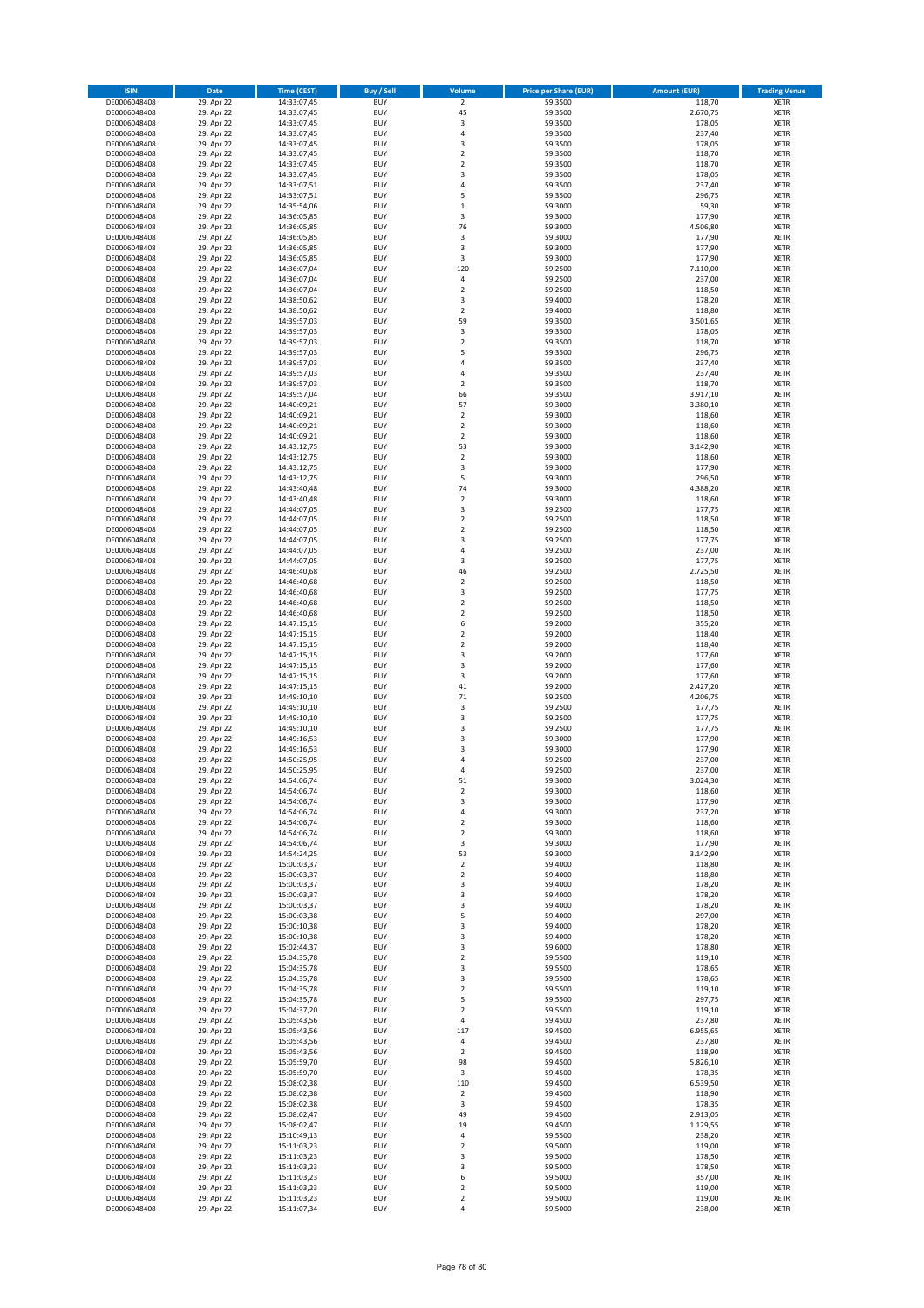| <b>ISIN</b>                  | Date                     | <b>Time (CEST)</b>         | <b>Buy / Sell</b>        | Volume                       | <b>Price per Share (EUR)</b> | <b>Amount (EUR)</b> | <b>Trading Venue</b>       |
|------------------------------|--------------------------|----------------------------|--------------------------|------------------------------|------------------------------|---------------------|----------------------------|
| DE0006048408                 | 29. Apr 22               | 15:11:07,34                | <b>BUY</b>               | 3                            | 59,5000                      | 178,50              | <b>XETR</b>                |
| DE0006048408                 | 29. Apr 22               | 15:11:07,34                | <b>BUY</b>               | $\sqrt{4}$                   | 59,5000                      | 238,00              | <b>XETR</b>                |
| DE0006048408<br>DE0006048408 | 29. Apr 22<br>29. Apr 22 | 15:12:11,75<br>15:18:57,94 | <b>BUY</b><br><b>BUY</b> | $\mathbf 2$<br>61            | 59,5000<br>59,4500           | 119,00<br>3.626,45  | <b>XETR</b><br><b>XETR</b> |
| DE0006048408                 | 29. Apr 22               | 15:18:57,94                | <b>BUY</b>               | 3                            | 59,4500                      | 178,35              | <b>XETR</b>                |
| DE0006048408                 | 29. Apr 22               | 15:18:57,94                | <b>BUY</b>               | $\overline{2}$               | 59,4500                      | 118,90              | <b>XETR</b>                |
| DE0006048408                 | 29. Apr 22               | 15:18:57,94                | <b>BUY</b>               | 3                            | 59,4500                      | 178,35              | <b>XETR</b>                |
| DE0006048408                 | 29. Apr 22               | 15:18:57,94                | <b>BUY</b>               | $\overline{2}$               | 59,4500                      | 118,90              | <b>XETR</b>                |
| DE0006048408<br>DE0006048408 | 29. Apr 22<br>29. Apr 22 | 15:18:57,94                | <b>BUY</b><br><b>BUY</b> | 3<br>139                     | 59,4500<br>59,4000           | 178,35<br>8.256,60  | XETR<br><b>XETR</b>        |
| DE0006048408                 | 29. Apr 22               | 15:18:58,24<br>15:18:58,24 | <b>BUY</b>               | $\mathbf 2$                  | 59,4000                      | 118,80              | XETR                       |
| DE0006048408                 | 29. Apr 22               | 15:18:58,24                | <b>BUY</b>               | 3                            | 59,4000                      | 178,20              | <b>XETR</b>                |
| DE0006048408                 | 29. Apr 22               | 15:18:58,24                | <b>BUY</b>               | 6                            | 59,4000                      | 356,40              | XETR                       |
| DE0006048408                 | 29. Apr 22               | 15:18:58,24                | <b>BUY</b>               | $\overline{7}$               | 59,4000                      | 415,80              | <b>XETR</b>                |
| DE0006048408                 | 29. Apr 22               | 15:18:58,24                | <b>BUY</b>               | $\overline{\mathbf{3}}$      | 59,4000                      | 178,20              | XETR                       |
| DE0006048408<br>DE0006048408 | 29. Apr 22<br>29. Apr 22 | 15:18:58,24<br>15:18:58,24 | <b>BUY</b><br><b>BUY</b> | $\sqrt{4}$<br>$\mathbf 2$    | 59,4000<br>59,4000           | 237,60<br>118,80    | <b>XETR</b><br>XETR        |
| DE0006048408                 | 29. Apr 22               | 15:19:26,66                | <b>BUY</b>               | $\sqrt{4}$                   | 59,4000                      | 237,60              | <b>XETR</b>                |
| DE0006048408                 | 29. Apr 22               | 15:19:26,66                | <b>BUY</b>               | 3                            | 59,4000                      | 178,20              | XETR                       |
| DE0006048408                 | 29. Apr 22               | 15:19:26,66                | <b>BUY</b>               | $\overline{2}$               | 59,4000                      | 118,80              | <b>XETR</b>                |
| DE0006048408                 | 29. Apr 22<br>29. Apr 22 | 15:19:26,66                | <b>BUY</b><br><b>BUY</b> | $\sqrt{4}$<br>4              | 59,4000<br>59,4000           | 237,60<br>237,60    | <b>XETR</b><br><b>XETR</b> |
| DE0006048408<br>DE0006048408 | 29. Apr 22               | 15:19:26,66<br>15:20:12,63 | <b>BUY</b>               | $\overline{4}$               | 59,4000                      | 237,60              | <b>XETR</b>                |
| DE0006048408                 | 29. Apr 22               | 15:20:12,63                | <b>BUY</b>               | 3                            | 59,4000                      | 178,20              | <b>XETR</b>                |
| DE0006048408                 | 29. Apr 22               | 15:25:27,77                | <b>BUY</b>               | 517                          | 59,4000                      | 30.709,80           | <b>XETR</b>                |
| DE0006048408                 | 29. Apr 22               | 15:25:27,77                | <b>BUY</b>               | 3                            | 59,4000                      | 178,20              | <b>XETR</b>                |
| DE0006048408                 | 29. Apr 22               | 15:25:27,77                | <b>BUY</b>               | 3                            | 59,4000                      | 178,20              | <b>XETR</b>                |
| DE0006048408<br>DE0006048408 | 29. Apr 22<br>29. Apr 22 | 15:25:27,77<br>15:25:27,79 | <b>BUY</b><br><b>BUY</b> | 3<br>$\sqrt{4}$              | 59,4000<br>59,4000           | 178,20<br>237,60    | <b>XETR</b><br><b>XETR</b> |
| DE0006048408                 | 29. Apr 22               | 15:27:14,68                | <b>BUY</b>               | 60                           | 59,4000                      | 3.564,00            | <b>XETR</b>                |
| DE0006048408                 | 29. Apr 22               | 15:28:00,49                | <b>BUY</b>               | $\sqrt{2}$                   | 59,3500                      | 118,70              | <b>XETR</b>                |
| DE0006048408                 | 29. Apr 22               | 15:28:00,49                | <b>BUY</b>               | 3                            | 59,3500                      | 178,05              | <b>XETR</b>                |
| DE0006048408                 | 29. Apr 22               | 15:28:00,49                | <b>BUY</b><br><b>BUY</b> | 3<br>5                       | 59,3500                      | 178,05<br>296,75    | <b>XETR</b><br>XETR        |
| DE0006048408<br>DE0006048408 | 29. Apr 22<br>29. Apr 22 | 15:28:00,49<br>15:28:00,49 | <b>BUY</b>               | $\overline{2}$               | 59,3500<br>59,3500           | 118,70              | <b>XETR</b>                |
| DE0006048408                 | 29. Apr 22               | 15:28:00,49                | <b>BUY</b>               | 3                            | 59,3500                      | 178,05              | XETR                       |
| DE0006048408                 | 29. Apr 22               | 15:28:24,39                | <b>BUY</b>               | 3                            | 59,3000                      | 177,90              | <b>XETR</b>                |
| DE0006048408                 | 29. Apr 22               | 15:28:24,39                | <b>BUY</b>               | 3                            | 59,3000                      | 177,90              | XETR                       |
| DE0006048408                 | 29. Apr 22               | 15:28:24,39                | <b>BUY</b>               | 11                           | 59,3000                      | 652,30              | <b>XETR</b>                |
| DE0006048408<br>DE0006048408 | 29. Apr 22<br>29. Apr 22 | 15:28:24,39<br>15:28:24,39 | <b>BUY</b><br><b>BUY</b> | $\overline{\mathbf{3}}$<br>3 | 59,3000<br>59,3000           | 177,90<br>177,90    | <b>XETR</b><br><b>XETR</b> |
| DE0006048408                 | 29. Apr 22               | 15:28:24,40                | <b>BUY</b>               | $\sqrt{4}$                   | 59,3000                      | 237,20              | XETR                       |
| DE0006048408                 | 29. Apr 22               | 15:30:55,50                | <b>BUY</b>               | 70                           | 59,3500                      | 4.154,50            | <b>XETR</b>                |
| DE0006048408                 | 29. Apr 22               | 15:30:55,50                | <b>BUY</b>               | $\sqrt{4}$                   | 59,3500                      | 237,40              | <b>XETR</b>                |
| DE0006048408                 | 29. Apr 22               | 15:30:55,50                | <b>BUY</b>               | $\sqrt{4}$                   | 59,3500                      | 237,40              | <b>XETR</b>                |
| DE0006048408                 | 29. Apr 22               | 15:30:55,50                | <b>BUY</b>               | 6                            | 59,3500                      | 356,10              | XETR                       |
| DE0006048408<br>DE0006048408 | 29. Apr 22<br>29. Apr 22 | 15:30:55,50<br>15:30:55,50 | <b>BUY</b><br><b>BUY</b> | 3<br>5                       | 59,3500<br>59,3000           | 178,05<br>296,50    | <b>XETR</b><br><b>XETR</b> |
| DE0006048408                 | 29. Apr 22               | 15:30:55,50                | <b>BUY</b>               | 3                            | 59,3500                      | 178,05              | <b>XETR</b>                |
| DE0006048408                 | 29. Apr 22               | 15:30:55,50                | <b>BUY</b>               | $\sqrt{4}$                   | 59,3500                      | 237,40              | <b>XETR</b>                |
| DE0006048408                 | 29. Apr 22               | 15:30:55,50                | <b>BUY</b>               | 4                            | 59,3500                      | 237,40              | <b>XETR</b>                |
| DE0006048408                 | 29. Apr 22               | 15:31:43,38                | <b>BUY</b><br><b>BUY</b> | 48<br>5                      | 59,3500                      | 2.848,80            | <b>XETR</b>                |
| DE0006048408<br>DE0006048408 | 29. Apr 22<br>29. Apr 22 | 15:31:43,38<br>15:31:51,49 | <b>BUY</b>               | 78                           | 59,3500<br>59,3500           | 296,75<br>4.629,30  | <b>XETR</b><br><b>XETR</b> |
| DE0006048408                 | 29. Apr 22               | 15:31:51,49                | <b>BUY</b>               | $\mathsf 3$                  | 59,3500                      | 178,05              | <b>XETR</b>                |
| DE0006048408                 | 29. Apr 22               | 15:31:51,49                | <b>BUY</b>               | $\overline{2}$               | 59,3500                      | 118,70              | <b>XETR</b>                |
| DE0006048408                 | 29. Apr 22               | 15:31:51,49                | <b>BUY</b>               | 5                            | 59,3500                      | 296,75              | <b>XETR</b>                |
| DE0006048408                 | 29. Apr 22               | 15:32:06,00                | <b>BUY</b><br><b>BUY</b> | 3<br>3                       | 59,3000                      | 177,90              | <b>XETR</b><br><b>XETR</b> |
| DE0006048408<br>DE0006048408 | 29. Apr 22<br>29. Apr 22 | 15:32:06,00<br>15:32:15,72 | <b>BUY</b>               | 3                            | 59,3000<br>59,3000           | 177,90<br>177,90    | <b>XETR</b>                |
| DE0006048408                 | 29. Apr 22               | 15:32:59,95                | <b>BUY</b>               | 46                           | 59,3500                      | 2.730,10            | XETR                       |
| DE0006048408                 | 29. Apr 22               | 15:33:18,99                | <b>BUY</b>               | 5                            | 59,3000                      | 296,50              | <b>XETR</b>                |
| DE0006048408                 | 29. Apr 22               | 15:33:36,39                | <b>BUY</b>               | 46                           | 59,3000                      | 2.727,80            | XETR                       |
| DE0006048408<br>DE0006048408 | 29. Apr 22<br>29. Apr 22 | 15:33:36,39<br>15:34:04,68 | <b>BUY</b><br><b>BUY</b> | 3<br>$\overline{4}$          | 59,3000<br>59,3000           | 177,90<br>237,20    | <b>XETR</b><br><b>XETR</b> |
| DE0006048408                 | 29. Apr 22               | 15:34:04,68                | <b>BUY</b>               | 4                            | 59,3000                      | 237,20              | XETR                       |
| DE0006048408                 | 29. Apr 22               | 15:34:04,68                | <b>BUY</b>               | $\mathbf 2$                  | 59,3000                      | 118,60              | XETR                       |
| DE0006048408                 | 29. Apr 22               | 15:34:04,68                | <b>BUY</b>               | $\mathbf 2$                  | 59,3000                      | 118,60              | XETR                       |
| DE0006048408                 | 29. Apr 22               | 15:34:34,66                | <b>BUY</b>               | $\overline{2}$               | 59,2500                      | 118,50              | XETR                       |
| DE0006048408                 | 29. Apr 22               | 15:34:34,66<br>15:34:34,66 | <b>BUY</b><br><b>BUY</b> | 47                           | 59,2500<br>59,2500           | 2.784,75            | XETR<br>XETR               |
| DE0006048408<br>DE0006048408 | 29. Apr 22<br>29. Apr 22 | 15:35:20,58                | <b>BUY</b>               | 3<br>49                      | 59,3500                      | 177,75<br>2.908,15  | <b>XETR</b>                |
| DE0006048408                 | 29. Apr 22               | 15:36:02,33                | <b>BUY</b>               | $\boldsymbol{2}$             | 59,3000                      | 118,60              | XETR                       |
| DE0006048408                 | 29. Apr 22               | 15:36:56,42                | <b>BUY</b>               | 78                           | 59,3500                      | 4.629,30            | <b>XETR</b>                |
| DE0006048408                 | 29. Apr 22               | 15:36:56,42                | <b>BUY</b>               | 3                            | 59,3500                      | 178,05              | XETR                       |
| DE0006048408<br>DE0006048408 | 29. Apr 22<br>29. Apr 22 | 15:36:56,42<br>15:36:56,42 | <b>BUY</b><br><b>BUY</b> | 5<br>3                       | 59,3500<br>59,3500           | 296,75<br>178,05    | <b>XETR</b><br><b>XETR</b> |
| DE0006048408                 | 29. Apr 22               | 15:36:56,42                | <b>BUY</b>               | 3                            | 59,3500                      | 178,05              | XETR                       |
| DE0006048408                 | 29. Apr 22               | 15:36:56,42                | <b>BUY</b>               | 5                            | 59,3500                      | 296,75              | XETR                       |
| DE0006048408                 | 29. Apr 22               | 15:36:56,42                | <b>BUY</b>               | 4                            | 59,3500                      | 237,40              | <b>XETR</b>                |
| DE0006048408                 | 29. Apr 22               | 15:37:39,37                | <b>BUY</b>               | 3                            | 59,5500                      | 178,65              | <b>XETR</b>                |
| DE0006048408<br>DE0006048408 | 29. Apr 22<br>29. Apr 22 | 15:37:39,37<br>15:37:49,89 | <b>BUY</b><br><b>BUY</b> | 3<br>3                       | 59,5500<br>59,5000           | 178,65<br>178,50    | <b>XETR</b><br><b>XETR</b> |
| DE0006048408                 | 29. Apr 22               | 15:38:10,46                | <b>BUY</b>               | $\overline{2}$               | 59,5500                      | 119,10              | <b>XETR</b>                |
| DE0006048408                 | 29. Apr 22               | 15:39:10,57                | <b>BUY</b>               | 108                          | 59,4500                      | 6.420,60            | <b>XETR</b>                |
| DE0006048408                 | 29. Apr 22               | 15:39:10,57                | <b>BUY</b>               | 3                            | 59,4500                      | 178,35              | <b>XETR</b>                |
| DE0006048408                 | 29. Apr 22               | 15:39:10,57                | <b>BUY</b>               | $\overline{2}$               | 59,4500                      | 118,90              | XETR                       |
| DE0006048408<br>DE0006048408 | 29. Apr 22<br>29. Apr 22 | 15:39:31,67<br>15:39:31,67 | <b>BUY</b><br><b>BUY</b> | 3<br>$\boldsymbol{2}$        | 59,5000<br>59,5000           | 178,50<br>119,00    | XETR<br>XETR               |
| DE0006048408                 | 29. Apr 22               | 15:42:02,60                | <b>BUY</b>               | $\boldsymbol{2}$             | 59,6000                      | 119,20              | XETR                       |
| DE0006048408                 | 29. Apr 22               | 15:42:08,03                | <b>BUY</b>               | 3                            | 59,5500                      | 178,65              | <b>XETR</b>                |
| DE0006048408                 | 29. Apr 22               | 15:42:08,03                | <b>BUY</b>               | 5                            | 59,5500                      | 297,75              | XETR                       |
| DE0006048408                 | 29. Apr 22               | 15:42:08,03                | <b>BUY</b>               | $\overline{2}$               | 59,5500                      | 119,10              | XETR                       |
| DE0006048408<br>DE0006048408 | 29. Apr 22<br>29. Apr 22 | 15:42:08,03<br>15:42:08,03 | <b>BUY</b><br><b>BUY</b> | 4<br>$\boldsymbol{2}$        | 59,5500<br>59,5500           | 238,20<br>119,10    | XETR<br>XETR               |
| DE0006048408                 | 29. Apr 22               | 15:42:08,04                | <b>BUY</b>               | 3                            | 59,5500                      | 178,65              | XETR                       |
| DE0006048408                 | 29. Apr 22               | 15:42:52,87                | <b>BUY</b>               | $\boldsymbol{2}$             | 59,5500                      | 119,10              | XETR                       |
| DE0006048408                 | 29. Apr 22               | 15:42:52,87                | <b>BUY</b>               | 3                            | 59,5500                      | 178,65              | <b>XETR</b>                |
| DE0006048408                 | 29. Apr 22               | 15:43:11,35                | <b>BUY</b>               | $\boldsymbol{2}$             | 59,5500                      | 119,10              | <b>XETR</b>                |
| DE0006048408<br>DE0006048408 | 29. Apr 22<br>29. Apr 22 | 15:43:25,32<br>15:43:40,84 | <b>BUY</b><br><b>BUY</b> | $\overline{\mathbf{c}}$<br>4 | 59,5000<br>59,5000           | 119,00<br>238,00    | <b>XETR</b><br><b>XETR</b> |
| DE0006048408                 | 29. Apr 22               | 15:44:10,19                | <b>BUY</b>               | 3                            | 59,5000                      | 178,50              | <b>XETR</b>                |
| DE0006048408                 | 29. Apr 22               | 15:44:10,19                | <b>BUY</b>               | $\overline{2}$               | 59,5000                      | 119,00              | <b>XETR</b>                |
| DE0006048408                 | 29. Apr 22               | 15:44:31,48                | <b>BUY</b>               | $\mathbf 2$                  | 59,5000                      | 119,00              | <b>XETR</b>                |
| DE0006048408<br>DE0006048408 | 29. Apr 22<br>29. Apr 22 | 15:44:41,58<br>15:45:16,44 | <b>BUY</b><br><b>BUY</b> | 3<br>$\pmb{4}$               | 59,5000<br>59,5500           | 178,50<br>238,20    | <b>XETR</b><br><b>XETR</b> |
| DE0006048408                 | 29. Apr 22               | 15:46:17,66                | <b>BUY</b>               | $\overline{2}$               | 59,6000                      | 119,20              | <b>XETR</b>                |